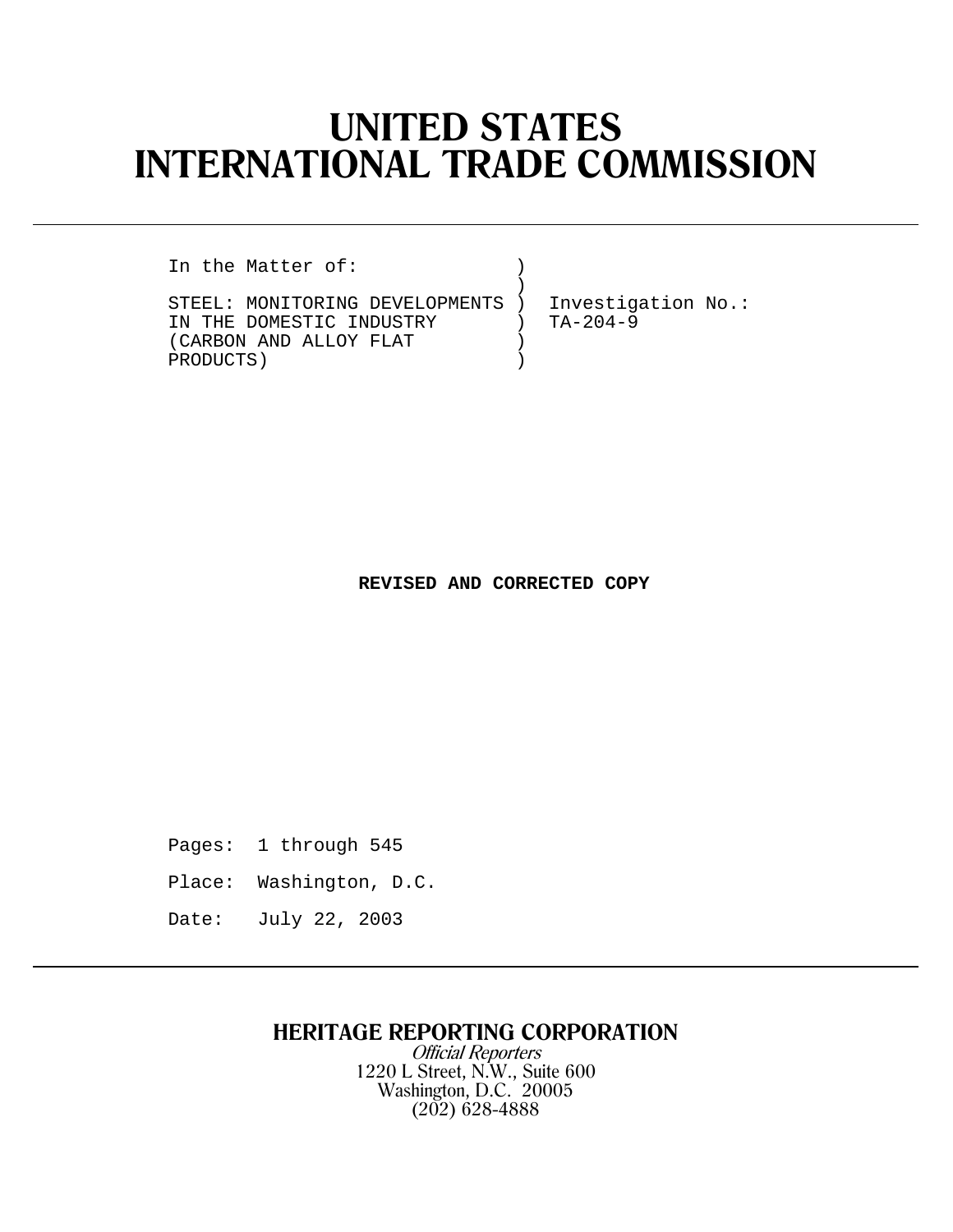#### THE UNITED STATES INTERNATIONAL TRADE COMMISSION

In the Matter of:  $\qquad \qquad$  )  $)$ STEEL: MONITORING DEVELOPMENTS ) Investigation No.: IN THE DOMESTIC INDUSTRY ) TA-204-9 (CARBON AND ALLOY FLAT ) PRODUCTS )

> Tuesday, July 22, 2003

Room No. 101 U.S. International Trade Commission 500 E Street, S.W. Washington, D.C.

The hearing commenced, pursuant to notice, at 9:30 a.m., before the Commissioners of the United States International Trade Commission, the Honorable DEANNA TANNER OKUN, Chairman, presiding.

APPEARANCES:

On behalf of the International Trade Commission:

Commissioners:

DEANNA TANNER OKUN, CHAIRMAN JENNIFER A. HILLMAN, VICE CHAIRMAN MARCIA E. MILLER, COMMISSIONER STEPHEN KOPLAN, COMMISSIONER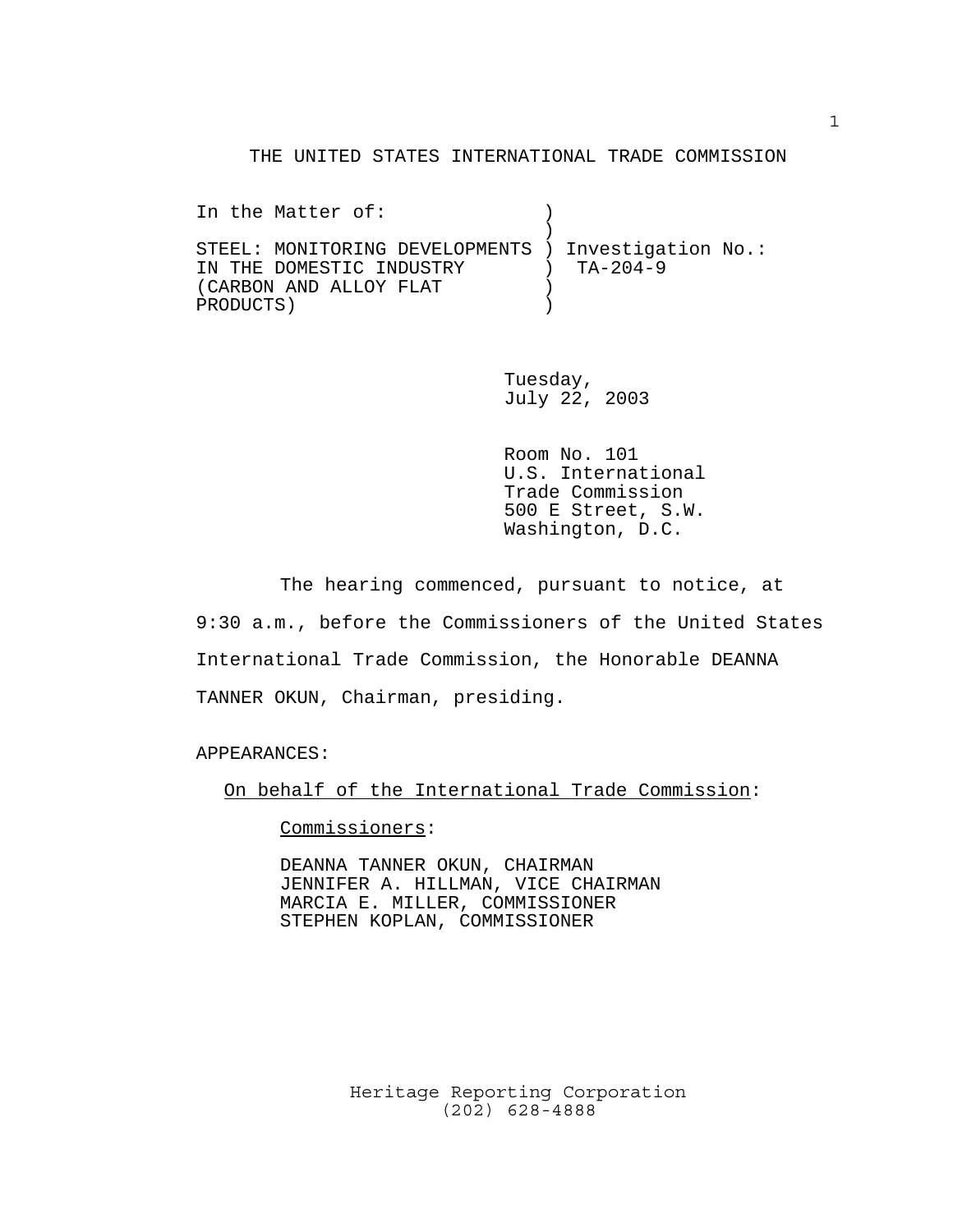Staff:

MARILYN R. ABBOTT, THE SECRETARY WILLIAM R. BISHOP, STAFF ASSISTANT LETITIA D. THORNE, LEGAL DOCUMENTS ASSISTANT DEBORAH A. DANIELS, LEGAL DOCUMENTS ASSISTANT BONNIE NOREEN, SUPERVISORY INVESTIGATOR ELIZABETH HAINES, INVESTIGATOR HARRY LENCHITZ, INDUSTRY ANALYST NORM VAN TOAI, INDUSTRY ANALYST JOSHUA LEVY, ECONOMIST JOHN FRY, ACCOUNTANT WILLIAM GEARHART, ATTORNEY

#### Congressional Appearances:

Heritage Reporting Corporation THE HONORABLE JOHN D. ROCKEFELLER, IV, United States Senator, State of West Virginia THE HONORABLE EVAN BAYH, United States Senator, State of Indiana THE HONORABLE CHARLES E. SCHUMER, United States Senator, State of New York THE HONORABLE GEORGE V. VOINOVICH, United States Senator, State of Ohio THE HONORABLE HILLARY RODHAM CLINTON, United States Senator, State of New York THE HONORABLE JIM OBERSTAR, U.S. Congressman, 8th District, State of Minnesota THE HONORABLE SANDER LEVIN, U.S. Congressman, 12th District, State of Michigan THE HONORABLE ALAN B. MOLLOHAN, U.S. Congressman, 1st District, State of West Virginia THE HONORABLE PETER J. VISCLOSKY, U.S. Congressman, 1st District, State of Indiana THE HONORABLE BENJAMIN L. CARDIN, U.S. Congressman, 3rd District, State of Maryland THE HONORABLE AMO HOUGHTON, JR., U.S. Congressman, 29th District, State of New York THE HONORABLE BART STUPAK, U.S. Congressman, 1st District, State of Michigan THE HONORABLE MIKE DOYLE, U.S. Congressman, 14th District, State of Pennsylvania THE HONORABLE TED STRICKLAND, U.S. Congressman, 6th District, State of Ohio THE HONORABLE CAROLYN CHEEKS KILPATRICK, U.S. Congresswoman, 15th District, State of Michigan

(202) 628-4888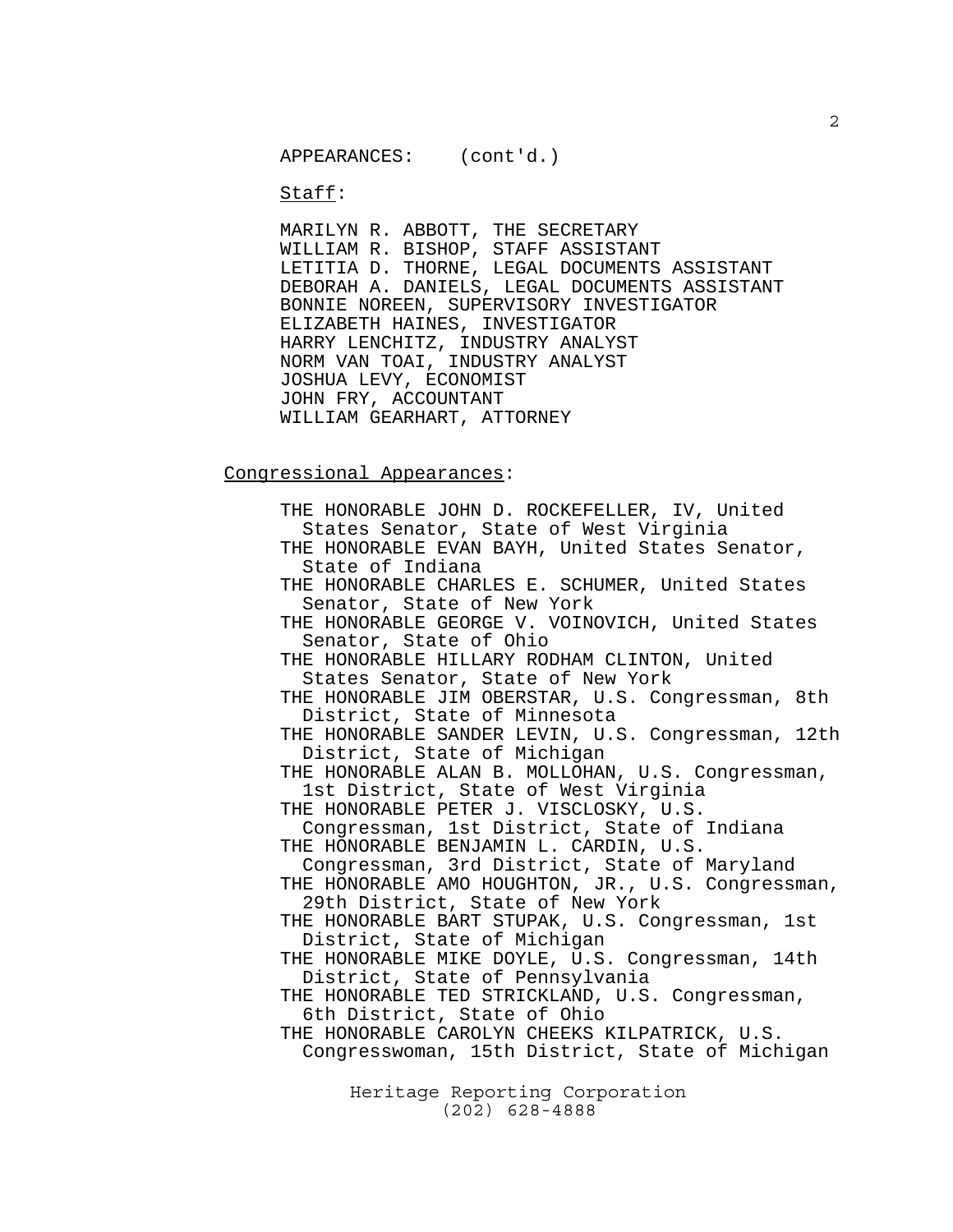Congressional Appearances: (cont'd.)

THE HONORABLE DENNIS J. KUCINICH, U.S. Congressman, 10th District, State of Ohio THE HONORABLE STEPHANIE TUBBS JONES, U.S. Congresswoman, 11th District, State of Ohio THE HONORABLE SHELLEY MOORE CAPITO, U.S. Congresswoman, 2nd District, State of West Virginia THE HONORABLE ROB BISHOP, U.S. Congressman, 1st District, State of Utah THE HONORABLE ARTHUR DAVIS, U.S. Congressman, 7th District, State of Alabama THE HONORABLE TIM MURPHY, U.S. Congressman, 18th District, State of Pennsylvania THE HONORABLE TIM RYAN, U.S. Congressman, 17th District, State of Ohio

State Legislature Appearance:

THE HONORABLE EDWIN J. BOWMAN, State Senator, State of West Virginia

PANEL ONE - DOMESTIC INDUSTRY

On behalf of United States Steel Corporation:

ROY G. DORRANCE, Vice Chairman, United States Steel Corporation STEPHEN SZYMANSKI, General Manager of Sales and Service to Service Center, United States Steel Corporation WILLIAM NOELLERT, Chief Economist, Dewey Ballantine SUSAN HESTER, Economist, Dewey Ballantine SETH KAPLAN, Vice President, Charles River Associates DAVID RIKER, Economist, Charles River Associates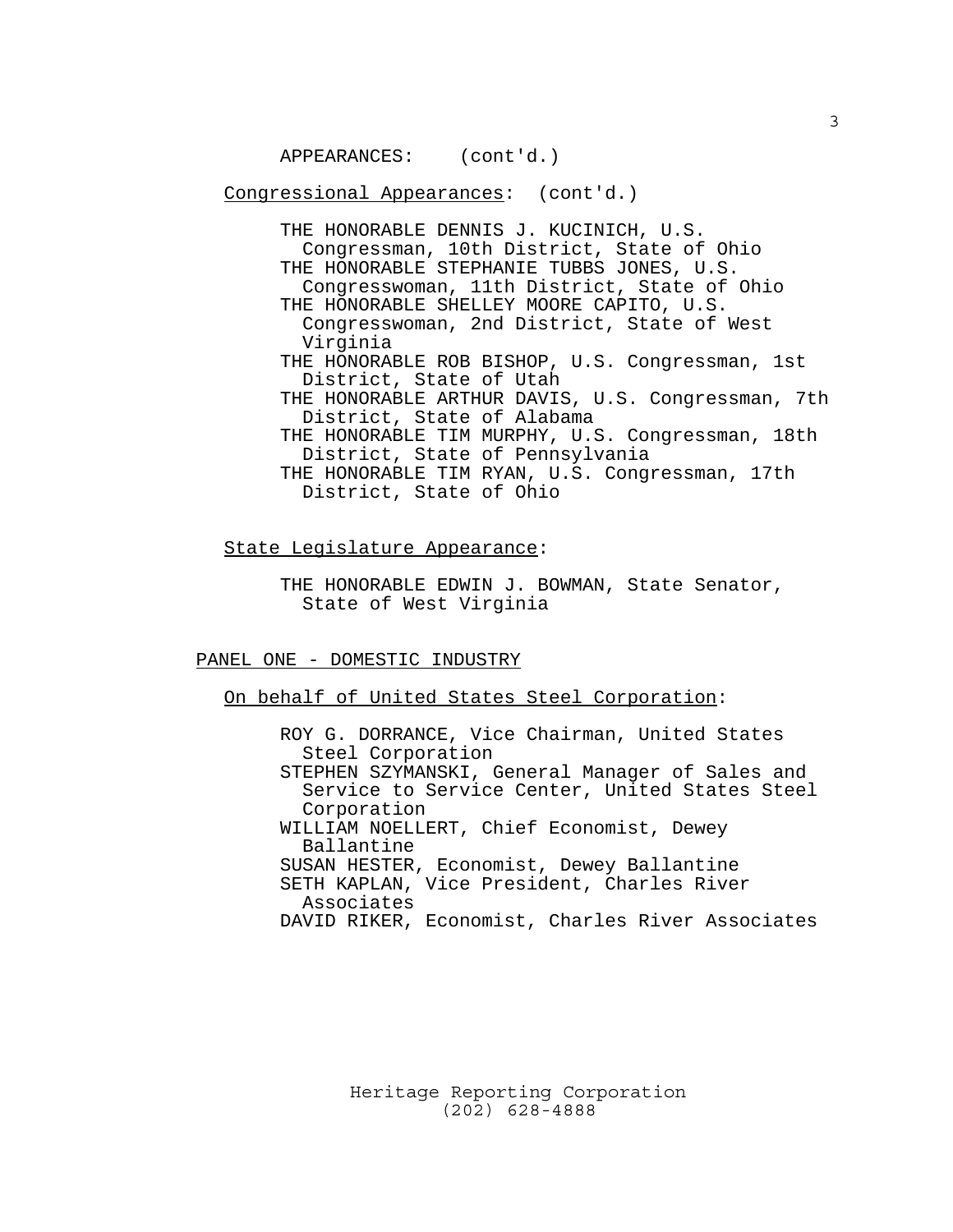On behalf of United States Steel Corporation:

ALAN WOLFF, Esquire ROBERT LIGHTHIZER, Esquire KEVIN DEMPSEY, Esquire JAMES HECHT, Esquire STEPHEN NARKIN, Esquire JENNIFER DANNER RICCARDI, Esquire STEPHEN VAUGHN, Esquire Skadden, Arps, Slate, Meagher & Flom, LLP Washington, D.C.

On behalf of International Steel Group, Inc.:

WILBUR L. ROSS, JR., Chairman of the Board of Directors and Director, International Steel Group, Inc.

TERENCE P. STEWART, Esquire Stewart and Stewart Washington, D.C.

On behalf of Nucor Corporation:

DANIEL DIMICCO, Vice Chairman, President and Chief Executive Officer, Nucor Corporation ROBERT JOHNS, Director of Marketing, Sheet Mill Group, Nucor Corporation SETH KAPLAN, Vice President, Charles River Associates PETER MORICI, Professor of Economics, University of Maryland CHARLES OWEN VERRILL, JR., Esquire ALAN H. PRICE, Esquire TIMOTHY C. BRIGHTBILL, Esquire

Wiley, Rein & Fielding, LLP Washington, D.C.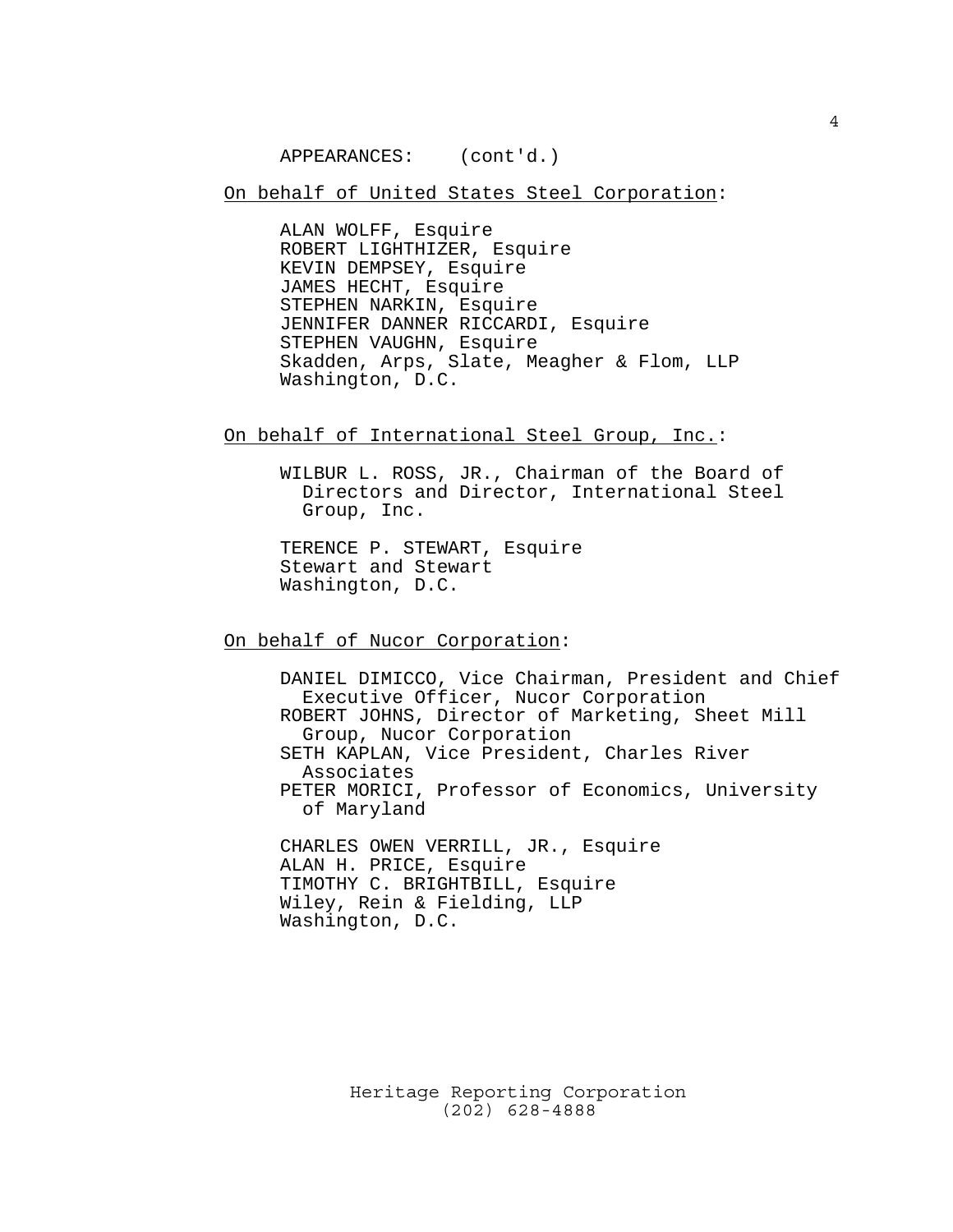On behalf of the 201 Flat-Rolled Coalition:

EDWARD PUISIS, Chief Financial Officer, Gallatin Steel Company MICHAEL SCOTT, Vice President, Sales and Marketing, Weirton Steel Company MARK GLYPTIS, President, Independent Steelworkers Union

On behalf of Ispat Inland, Inc.:

STEPHEN ROGERS, Vice President, Sales and Marketing, Ispat Inland, Inc.

DAVID M. SCHWARTZ, Esquire MARK L. PARSONS, Esquire MURRAY J. BELMAN, Esquire Thompson Coburn Washington, D.C.

On behalf of United Steelworkers of America, AFL-CIO CLC:

LEO W. GERARD, International President, United Steelworkers of America WILLIAM J. KLINEFELTER, Assistant to the President

 and Legislative and Political Director, United Steelworkers of America

TERENCE P. STEWART, Esquire Stewart and Stewart Washington, D.C.

ROGER B. SCHAGRIN, Esquire Schagrin Associates Washington, D.C.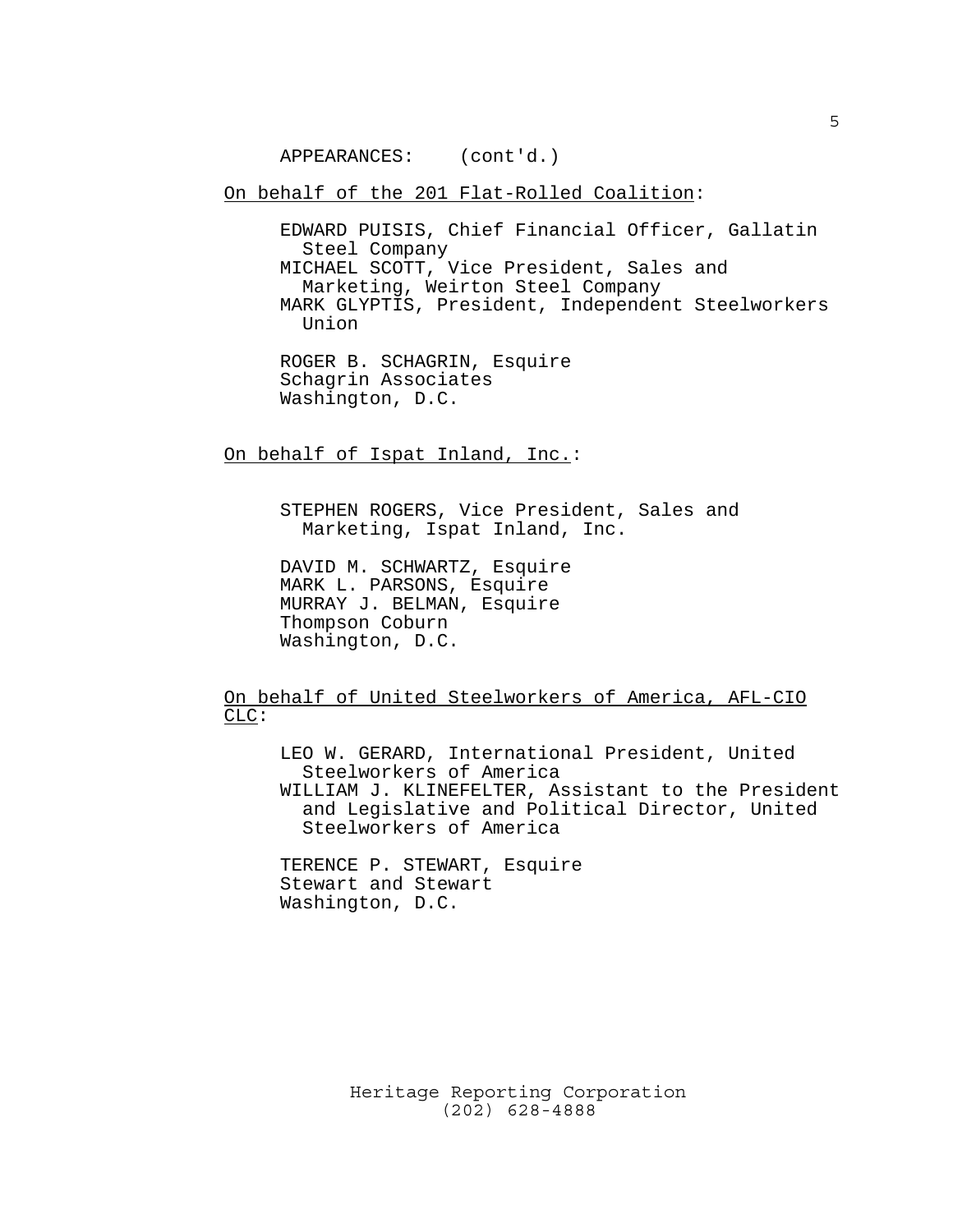PANEL TWO - FOREIGN RESPONDENTS:

On behalf of Nippon Steel Corporation; JFE Steel Corporation; Sumitomo Metal Industries, Inc.; Kobe Steel, Ltd.; Nisshin Steel Company, Ltd.; and Japan Iron and Steel Federation:

WILLIAM H. BARRINGER, Esquire CHRISTOPHER DUNN, Esquire KENNETH J. PIERCE, Esquire Willkie, Farr & Gallagher Washington, D.C.

On behalf of Korea Iron & Steel Association; Pohang Iron & Steel Co., Ltd.; Union Steel Manufacturing Co., Ltd.; Dongbu Steel Co., Ltd.; Hysco Steel Co.; Husteel Co., Ltd.; SeAH Steel Corporation; Pohang Coated Steel Co., Ltd.; and Dongyang Tinplate Co.:

DONALD B. CAMERON, Esquire Kaye Scholer LLP Washington, D.C.

On behalf of Companhia Siderurgica Paulista; Companhia Siderurgica Nacional; Usinas Siderurgica de Minas Gerais, S.A.; Companhia Siderurgica de Tubarao; Aco Minas Gerais, S.A.; Instituto Brasileiro de Siderurgica:

WILLIAM H. BARRINGER, Esquire CHRISTOPHER DUNN, Esquire KENNETH J. PIERCE, Esquire Willkie, Farr & Gallagher Washington, D.C.

On behalf of AG der Dillinger Huttenwerke and GTS Industries, S.A.:

> J. KEVIN HORGAN, Esquire deKieffer & Horgan Washington, D.C.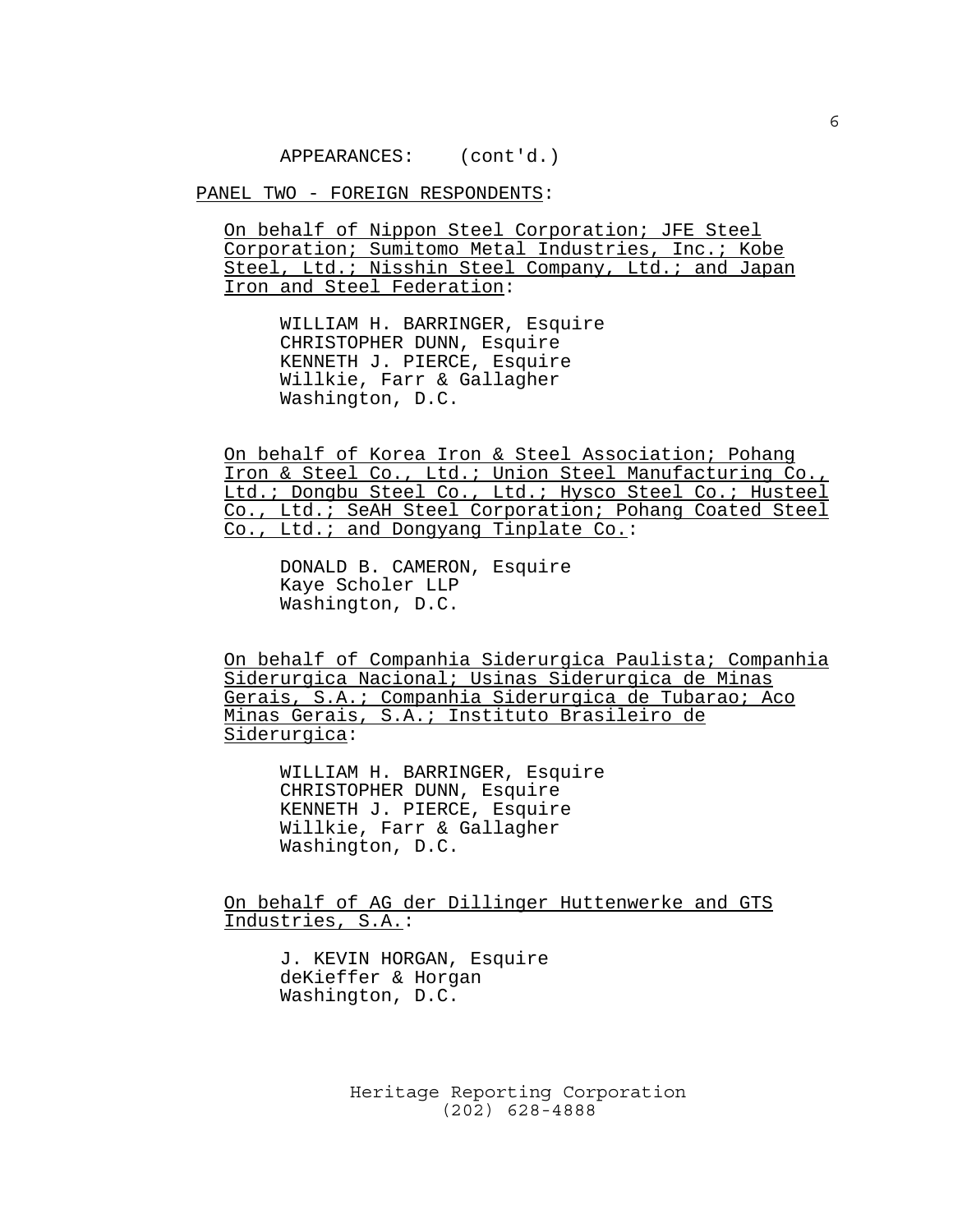On behalf of Arcelor:

DR. ROBERT CRANDALL, Senior Fellow, Brookings Institution

CHRISTOPHER M. RYAN, Esquire Shearman & Sterling, LLP Washington, D.C.

On behalf of Corus Group, PLC:

JEFF HOYE, President, Corus America, Inc.

RICHARD O. CUNNINGHAM, Esquire TROY CRIBB, Esquire Steptoe & Johnson Washington, D.C.

On behalf of Azovstal Iron and Steel Works and Leman Commodities, S.A.:

MARTIN J. LEWIN, Esquire Kalik Lewin Washington, D.C.

On behalf of European Confederation of Iron and Steel Industries:

CHARLES H. BLUM, U.S. Representative, European Confederation of Iron and Steel Industries CHRISTIAN MARI, Director of External Relations, European Confederation of Iron and Steel Industries

On behalf of Association of Specialty Cold Rolled Strip Producers of Germany:

GUNTER VON CONRAD, Esquire STEPHEN W. BROPHY, Esquire Barnes, Richardson & Colburn Washington, D.C.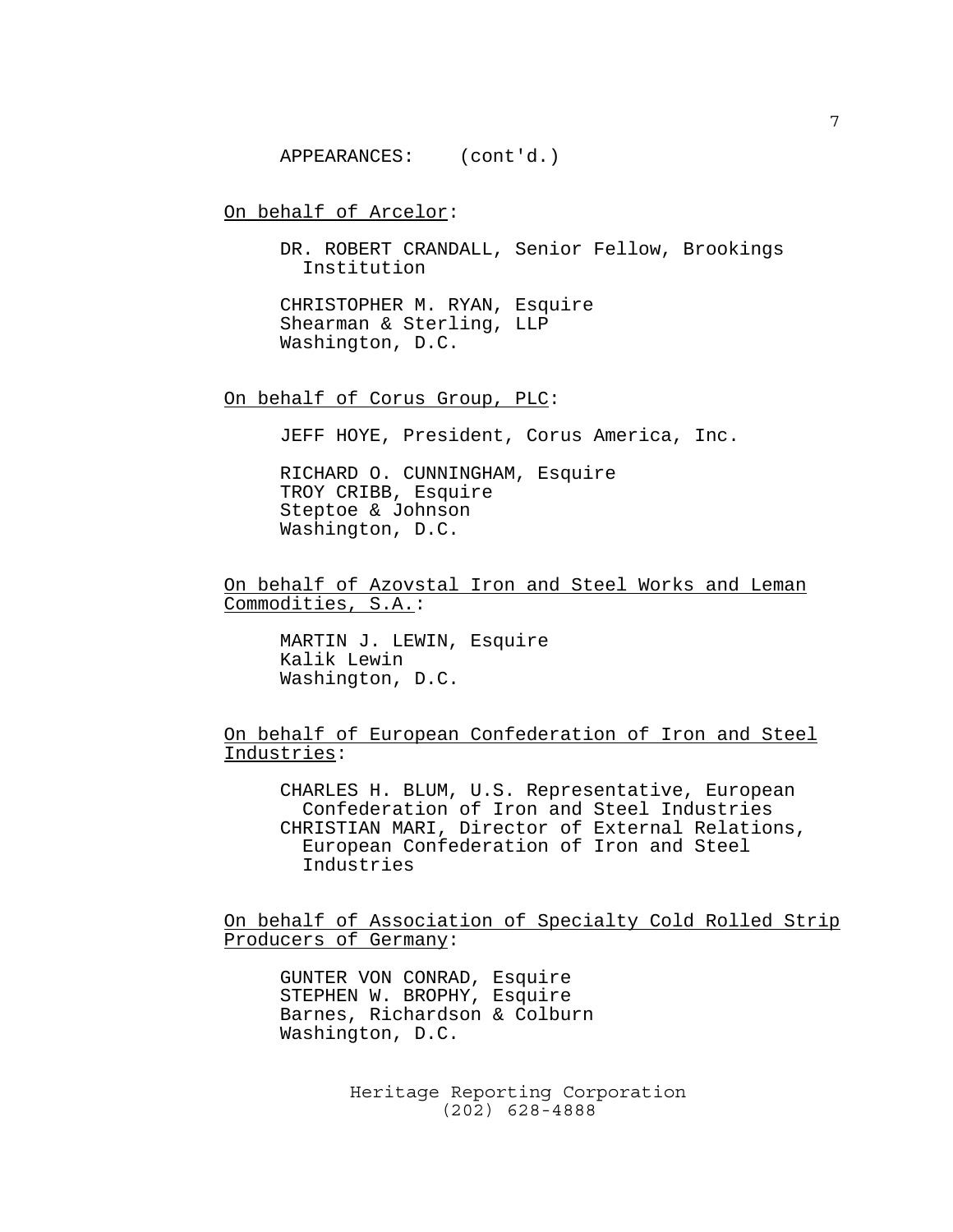PANEL THREE - CONSUMER INTEREST:

On behalf of AK Steel Corporation; California Steel Industries, Inc.; and Duferco Farrell Corporation:

ROBERT D. MILLER, Treasurer, Duferco Farrell Corporation

JOSEPH W. DORN, Esquire DUANE W. LAYTON, Esquire King & Spalding, LLP Washington, D.C.

On behalf of Consuming Industries Trade Action Coalition Steel Task Force (CITAC):

> DALE CANN, Formerly President, Nesco Container Corp.

LEWIS LEIBOWITZ, Esquire LYNN KAMARCK, Esquire Hogan & Hartson Washington, D.C.

On behalf of DURA Automotive Systems, Inc. (DURA):

JOHN J. KNAPPENBERGER, Vice President, Sales, Marketing, Quality and Materials, DURA

On behalf of Precision Metalforming Association:

WILLIAM E. GASKIN, CAE, President, Precision Metalforming Association RICHARD WILKEY, President, Fisher-Barton JAMES ZAWACKI, CEO, GR Spring and Stamping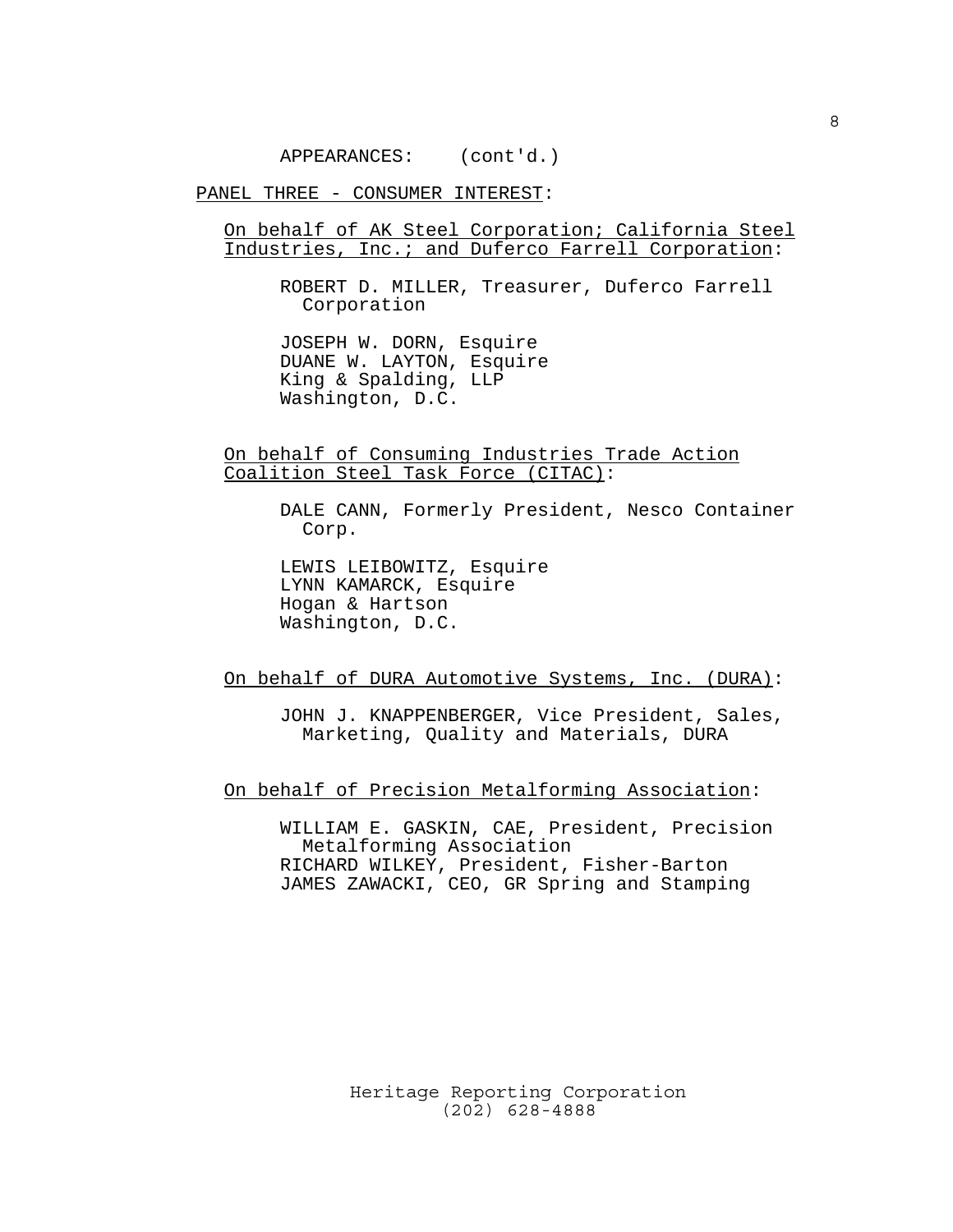## PAGE

| TESTIMONY OF THE HONORABLE JOHN D. ROCKEFELLER, IV,<br>UNITED STATES SENATOR, STATE OF WEST VIRGINIA   | 19 |
|--------------------------------------------------------------------------------------------------------|----|
| TESTIMONY OF THE HONORABLE EVAN BAYH,<br>UNITED STATES SENATOR, STATE OF INDIANA                       | 27 |
| TESTIMONY OF THE HONORABLE GEORGE V. VOINOVICH,<br>UNITED STATES SENATOR, STATE OF OHIO                | 34 |
| TESTIMONY OF THE HONORABLE HILLARY RODHAM CLINTON,<br>UNITED STATES SENATOR, STATE OF NEW YORK         | 49 |
| TESTIMONY OF THE HONORABLE JIM OBERSTAR, U.S.<br>CONGRESSMAN, 8TH DISTRICT, STATE OF MINNESOTA         | 56 |
| TESTIMONY OF THE HONORABLE ALAN B. MOLLOHAN, U.S.<br>CONGRESSMAN, 1ST DISTRICT, STATE OF WEST VIRGINIA | 64 |
| TESTIMONY OF THE HONORABLE SANDER LEVIN, U.S.<br>CONGRESSMAN, 12TH DISTRICT, STATE OF MICHIGAN         | 68 |
| TESTIMONY OF THE HONORABLE AMO HOUGHTON, JR., U.S.<br>CONGRESSMAN, 29TH DISTRICT, STATE OF NEW YORK    | 71 |
| TESTIMONY OF THE HONORABLE PETER J. VISCLOSKY, U.S.<br>CONGRESSMAN, 1ST DISTRICT, STATE OF INDIANA     | 74 |
| TESTIMONY OF THE HONORABLE ROB BISHOP, U.S.<br>CONGRESSMAN, 1ST DISTRICT, STATE OF UTAH                | 76 |
| TESTIMONY OF THE HONORABLE BENJAMIN L. CARDIN, U.S.<br>CONGRESSMAN, 3RD DISTRICT, STATE OF MARYLAND    | 77 |
| TESTIMONY OF THE HONORABLE BART STUPAK, U.S.<br>CONGRESSMAN, 1ST DISTRICT, STATE OF MICHIGAN           | 79 |
| TESTIMONY OF THE HONORABLE MIKE DOYLE, U.S.<br>CONGRESSMAN, 14TH DISTRICT, STATE OF PENNSYLVANIA       | 84 |
| TESTIMONY OF THE HONORABLE DENNIS J. KUCINICH,<br>U.S. CONGRESSMAN, 10TH DISTRICT, STATE OF OHIO       | 92 |
| TESTIMONY OF THE HONORABLE STEPHANIE TUBBS JONES,<br>U.S. CONGRESSWOMAN, 11TH DISTRICT, STATE OF OHIO  | 96 |
|                                                                                                        |    |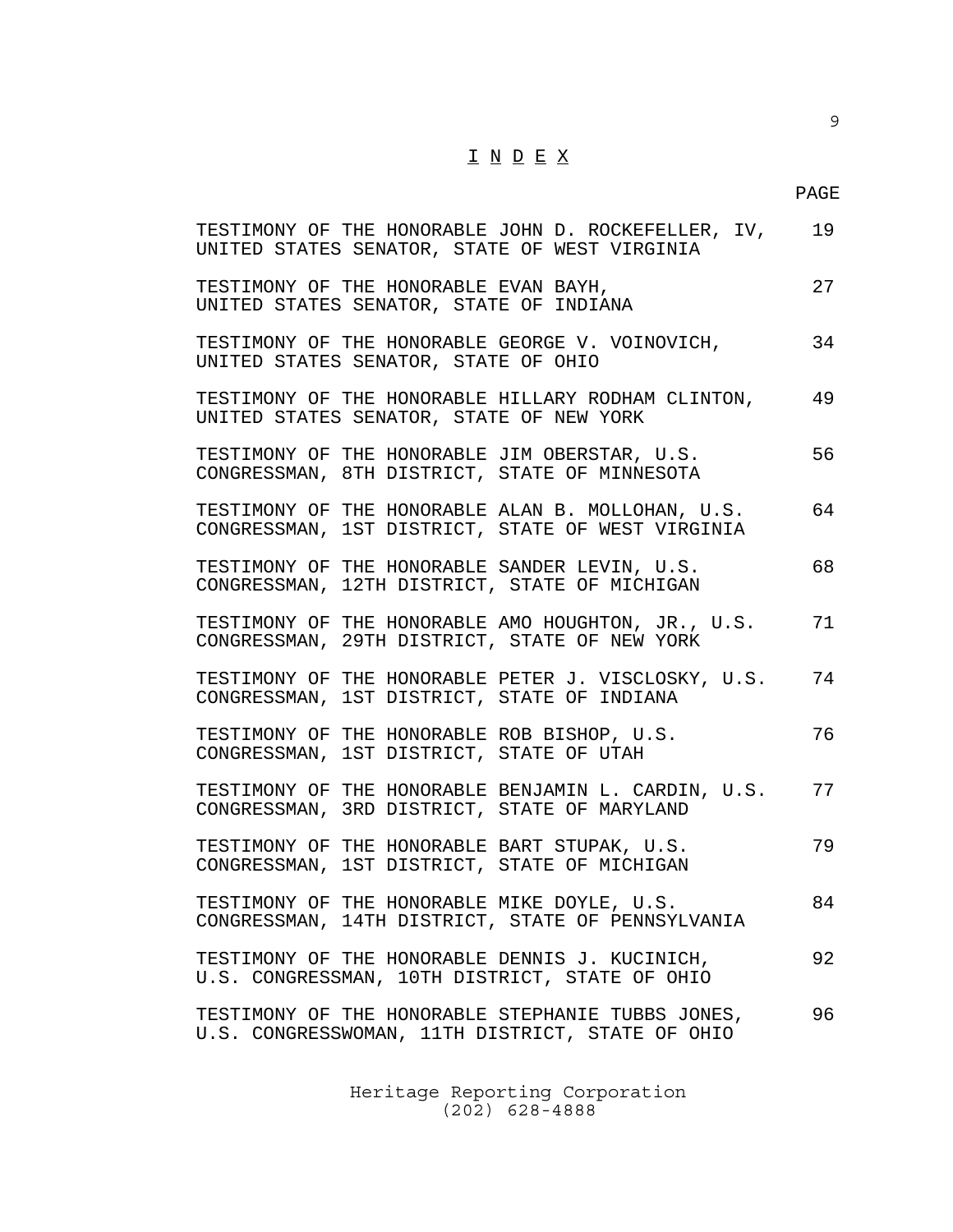10

| TESTIMONY OF THE HONORABLE TED STRICKLAND, U.S.<br>CONGRESSMAN, 6TH DISTRICT, STATE OF OHIO                              | 98  |
|--------------------------------------------------------------------------------------------------------------------------|-----|
| TESTIMONY OF THE HONORABLE SHELLEY MOORE CAPITO, 102<br>U.S. CONGRESSWOMAN, 2ND DISTRICT, STATE OF<br>WEST VIRGINIA      |     |
| TESTIMONY OF THE HONORABLE EDWIN J. BOWMAN,<br>STATE SENATOR, STATE OF WEST VIRGINIA                                     | 109 |
| OPENING STATEMENT OF ROBERT LIGHTHIZER, ESQUIRE,<br>SKADDEN, ARPS, SLATE, MEAGHER & FLOM, LLP                            | 112 |
| OPENING STATEMENT OF WILLIAM H. BARRINGER, ESQUIRE, 117<br>WILLKIE, FARR & GALLAGHER                                     |     |
| TESTIMONY OF ALAN WOLFF, ESQUIRE,<br>SKADDEN, ARPS, SLATE, MEAGHER & FLOM, LLP                                           | 122 |
| TESTIMONY OF ROBERT LIGHTHIZER, ESQUIRE,<br>SKADDEN, ARPS, SLATE, MEAGHER & FLOM, LLP                                    | 128 |
| TESTIMONY OF TERENCE P. STEWART, ESOUIRE,<br>STEWART AND STEWART                                                         | 132 |
| TESTIMONY OF THE HONORABLE TIM MURPHY, U.S.<br>CONGRESSMAN, 18TH DISTRICT, STATE OF PENNSYLVANIA                         | 133 |
| TESTIMONY OF WILBUR L. ROSS, JR.,<br>CHAIRMAN OF THE BOARD OF DIRECTORS AND DIRECTOR,<br>INTERNATIONAL STEEL GROUP, INC. | 136 |
| TESTIMONY OF THE HONORABLE TIM RYAN, U.S.<br>CONGRESSMAN, 17TH DISTRICT, STATE OF OHIO                                   | 147 |
| TESTIMONY OF DANIEL DIMICCO, VICE CHAIRMAN,<br>PRESIDENT AND CHIEF EXECUTIVE OFFICER,<br>NUCOR CORPORATION               | 151 |
| TESTIMONY OF ALAN H. PRICE, ESQUIRE,<br>WILEY, REIN & FIELDING, LLP                                                      | 151 |
| TESTIMONY OF ROY G. DORRANCE, VICE CHAIRMAN,<br>UNITED STATES STEEL CORPORATION                                          | 158 |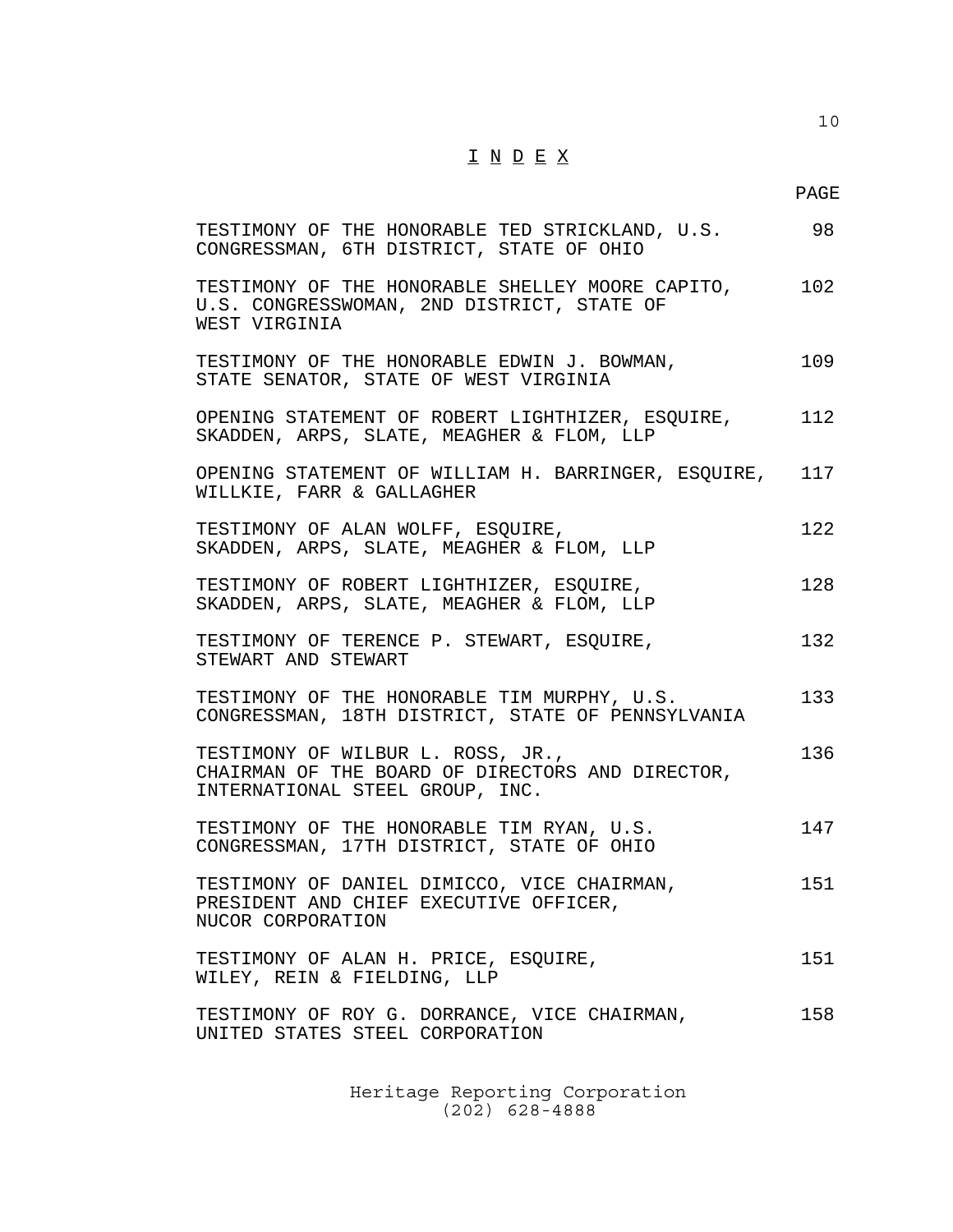11

| TESTIMONY OF LEO W. GERARD, INTERNATIONAL<br>PRESIDENT, UNITED STEELWORKERS OF AMERICA                                        | 162 |
|-------------------------------------------------------------------------------------------------------------------------------|-----|
| TESTIMONY OF STEPHEN ROGERS, VICE PRESIDENT,<br>SALES AND MARKETING, ISPAT INLAND, INC.                                       | 171 |
| TESTIMONY OF THE HONORABLE ARTHUR DAVIS, U.S.<br>CONGRESSMAN, 7TH DISTRICT, STATE OF ALABAMA                                  | 176 |
| TESTIMONY OF ROGER B. SCHAGRIN, ESQUIRE,<br>SCHAGRIN ASSOCIATES                                                               | 183 |
| TESTIMONY OF EDWARD PUISIS, CHIEF FINANCIAL<br>OFFICER, GALLATIN STEEL COMPANY                                                | 185 |
| TESTIMONY OF MICHAEL SCOTT, VICE PRESIDENT,<br>SALES AND MARKETING, WEIRTON STEEL COMPANY                                     | 188 |
| TESTIMONY OF MARK GLYPTIS, PRESIDENT, INDEPENDENT<br>STEELWORKERS UNION                                                       | 190 |
| TESTIMONY OF SETH KAPLAN, VICE PRESIDENT,<br>CHARLES RIVER ASSOCIATES                                                         | 193 |
| TESTIMONY OF DAVID RIKER, ECONOMIST,<br>CHARLES RIVER ASSOCIATES                                                              | 196 |
| TESTIMONY OF PETER MORICI, PROFESSOR OF ECONOMICS, 197<br>UNIVERSITY OF MARYLAND                                              |     |
| TESTIMONY OF ROBERT D. MILLER, TREASURER,<br>DUFERCO FARRELL CORPORATION                                                      | 203 |
| TESTIMONY OF KEVIN DEMPSEY, ESQUIRE,<br>SKADDEN, ARPS, SLATE, MEAGHER & FLOM, LLP                                             | 243 |
| TESTIMONY OF DAVID M. SCHWARTZ, ESQUIRE,<br>THOMPSON COBURN                                                                   | 244 |
| TESTIMONY OF JAMES HECHT, ESQUIRE,<br>SKADDEN, ARPS, SLATE, MEAGHER & FLOM, LLP                                               | 254 |
| TESTIMONY OF STEPHEN SZYMANSKI, GENERAL MANAGER<br>OF SALES AND SERVICE TO SERVICE CENTER,<br>UNITED STATES STEEL CORPORATION | 269 |
|                                                                                                                               |     |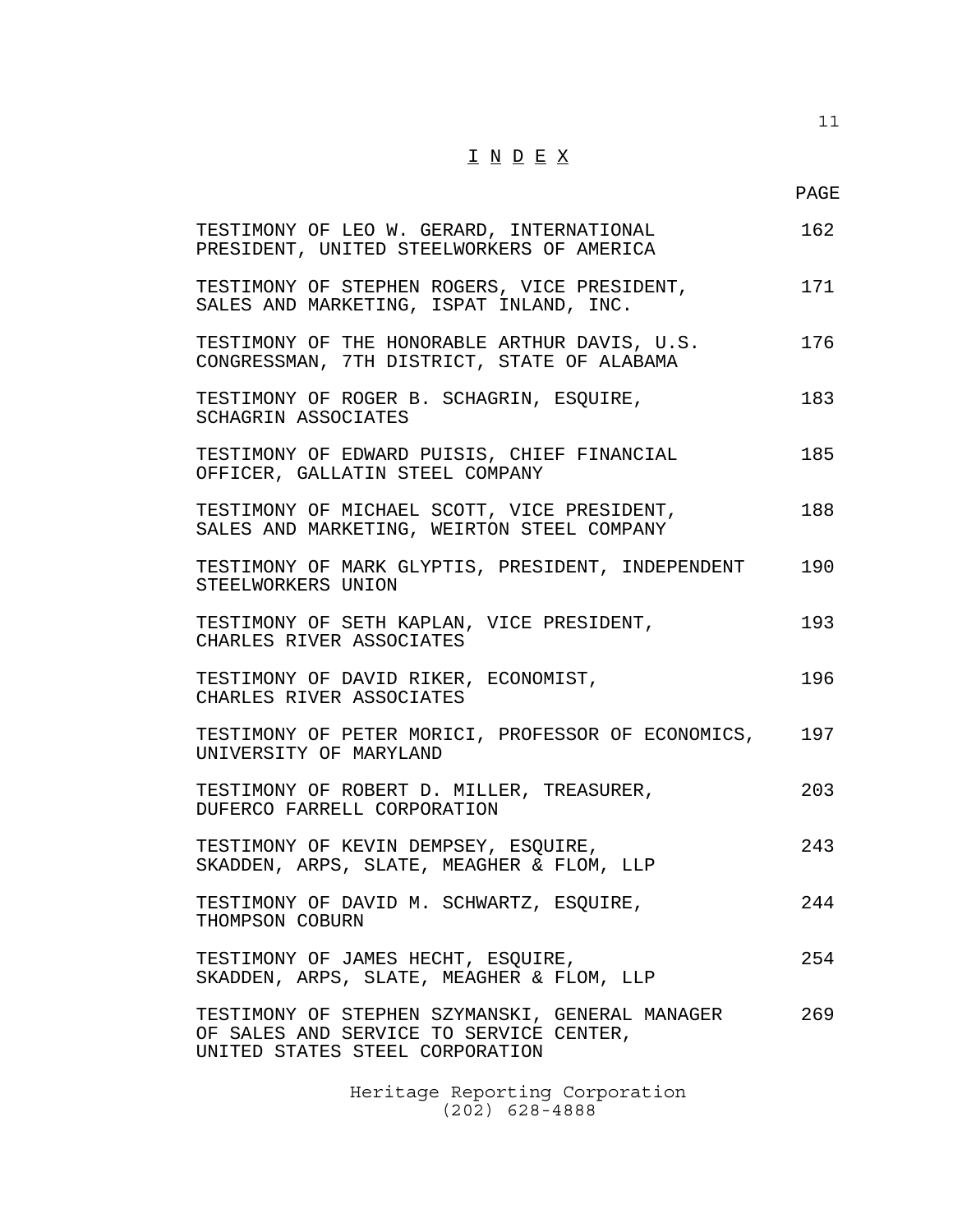PAGE

| TESTIMONY OF WILLIAM NOELLERT, CHIEF ECONOMIST,<br>DEWEY BALLANTINE                                                    | 294 |
|------------------------------------------------------------------------------------------------------------------------|-----|
| TESTIMONY OF KENNETH J. PIERCE, ESQUIRE,<br>WILLKIE, FARR & GALLAGHER                                                  | 316 |
| TESTIMONY OF CHARLES H. BLUM, U.S. REPRESENTATIVE, 340<br>EUROPEAN CONFEDERATION OF IRON AND STEEL INDUSTRIES          |     |
| TESTIMONY OF RICHARD O. CUNNINGHAM, ESQUIRE,<br>STEPTOE & JOHNSON                                                      | 347 |
| TESTIMONY OF CHRISTOPHER DUNN, ESQUIRE,<br>WILLKIE, FARR & GALLAGHER                                                   | 350 |
| TESTIMONY OF J. KEVIN HORGAN, ESQUIRE,<br>DEKIEFFER & HORGAN                                                           | 352 |
| TESTIMONY OF GUNTER VON CONRAD, ESQUIRE,<br>BARNES, RICHARDSON & COLBURN                                               | 357 |
| TESTIMONY OF DONALD B. CAMERON, ESQUIRE,<br>KAYE SCHOLER LLP                                                           | 359 |
| TESTIMONY OF DR. ROBERT CRANDALL, SENIOR FELLOW,<br>BROOKINGS INSTITUTION                                              | 370 |
| TESTIMONY OF WILLIAM H. BARRINGER, ESQUIRE,<br>WILLKIE, FARR & GALLAGHER                                               | 384 |
| TESTIMONY OF CHRISTIAN MARI, DIRECTOR OF<br>EXTERNAL RELATIONS, EUROPEAN CONFEDERATION OF<br>IRON AND STEEL INDUSTRIES | 389 |
| TESTIMONY OF MARTIN J. LEWIN, ESQUIRE,<br>KALIK LEWIN                                                                  | 397 |
| TESTIMONY OF JEFF HOYE, PRESIDENT, CORUS AMERICA,<br>INC.                                                              | 399 |
| TESTIMONY OF CHRISTOPHER M. RYAN, ESQUIRE,<br>SHEARMAN & STERLING, LLP                                                 | 410 |
|                                                                                                                        |     |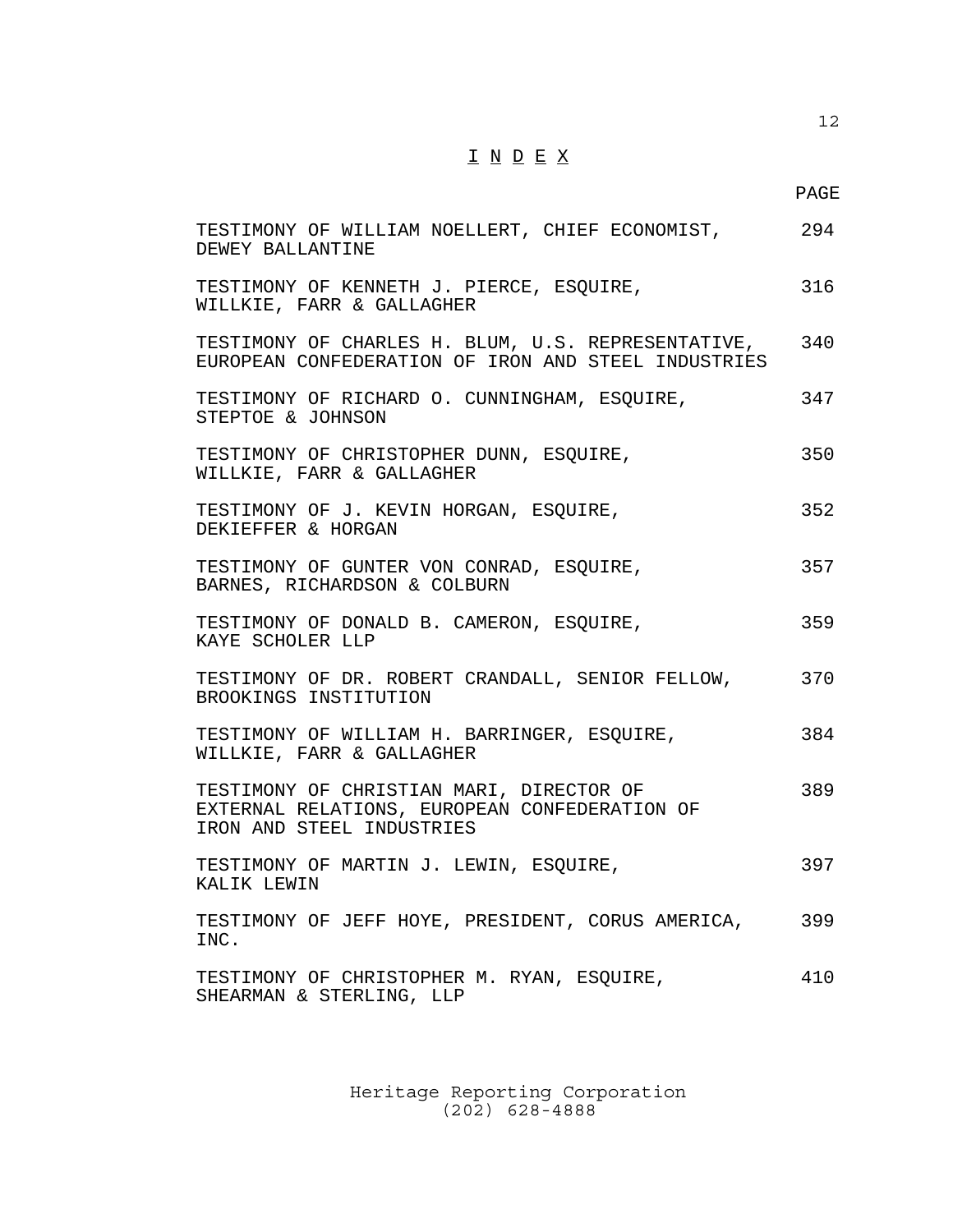13

| TESTIMONY OF JOSEPH W. DORN, ESQUIRE,<br>KING & SPALDING, LLP                                           | 462 |
|---------------------------------------------------------------------------------------------------------|-----|
| TESTIMONY OF DALE CANN, FORMERLY PRESIDENT,<br>NESCO CONTAINER CORP.                                    | 477 |
| TESTIMONY OF JOHN J. KNAPPENBERGER,<br>VICE PRESIDENT, SALES, MARKETING,<br>QUALITY AND MATERIALS, DURA | 458 |
| TESTIMONY OF LEWIS LEIBOWITZ, ESQUIRE,<br>HOGAN & HARTSON                                               | 458 |
| TESTIMONY OF WILLIAM E. GASKIN, CAE, PRESIDENT, 472<br>PRECISION METALFORMING ASSOCIATION               |     |
| TESTIMONY OF RICHARD WILKEY, PRESIDENT,<br>FISHER-BARTON                                                | 479 |
| TESTIMONY OF JAMES ZAWACKI, CEO,<br>GR SPRING AND STAMPING                                              | 474 |
| CLOSING STATEMENT OF TERENCE STEWART, ESQUIRE,<br>STEWART AND STEWART                                   | 538 |
| CLOSING STATEMENT OF KENNETH J. PIERCE, ESQUIRE, 542<br>WILLKIE, FARR & GALLAGHER                       |     |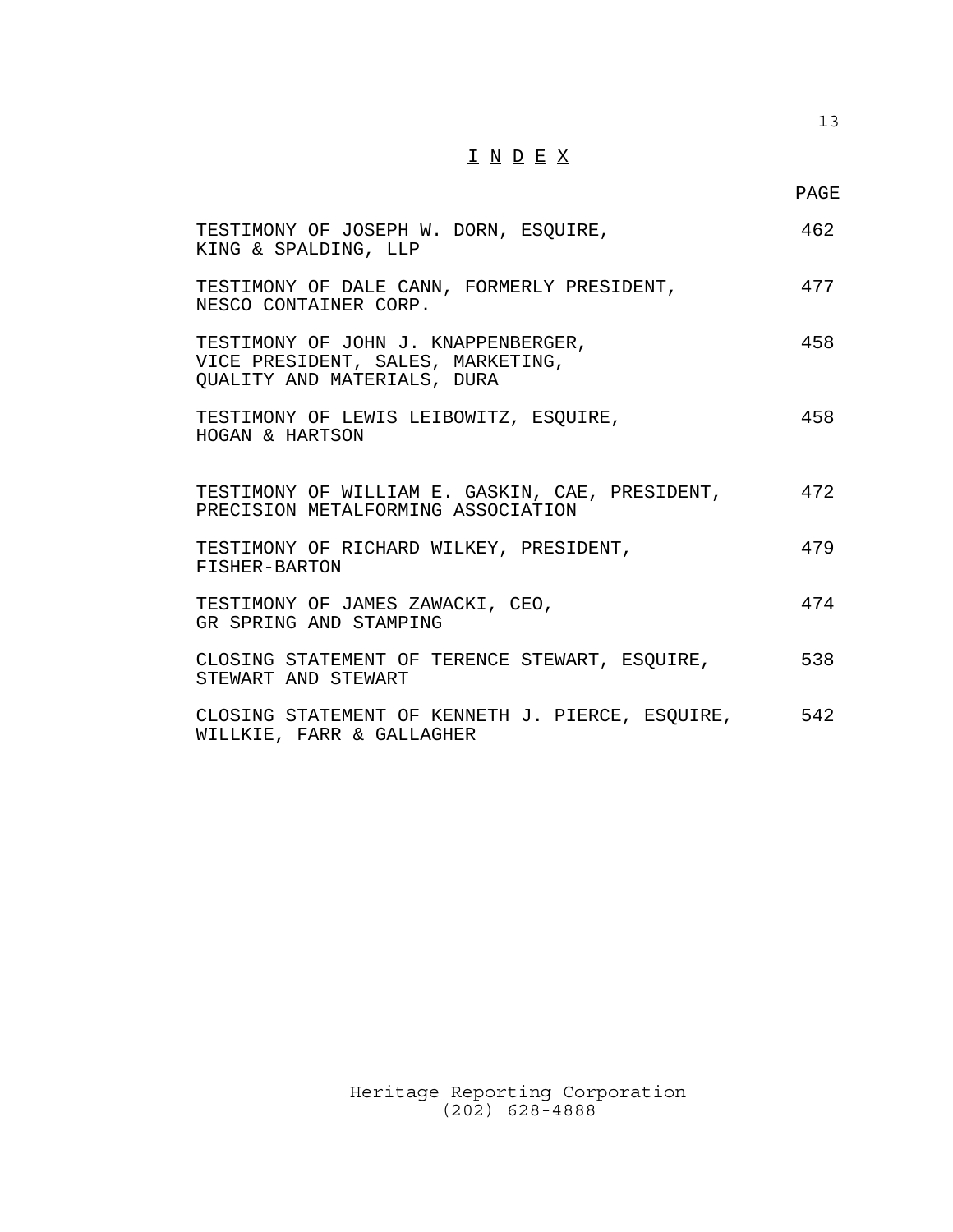| 1  | $\underline{P} \underline{R} \underline{O} \underline{C} \underline{E} \underline{E} \underline{D} \underline{I} \underline{N} \underline{G} \underline{S}$ |
|----|-------------------------------------------------------------------------------------------------------------------------------------------------------------|
| 2  | (9:30 a.m.)                                                                                                                                                 |
| 3  | CHAIRMAN OKUN: Good morning. On behalf of                                                                                                                   |
| 4  | the United States International Trade Commission, I                                                                                                         |
| 5  | welcome you to the third in a series of hearings on                                                                                                         |
| 6  | Commission Investigation No. TA-204-9 involving Steel:                                                                                                      |
| 7  | Monitoring Developments in the Domestic Industry.<br>The                                                                                                    |
| 8  | subject of today's hearing is Certain Carbon and Alloy                                                                                                      |
| 9  | Flat Products.                                                                                                                                              |
| 10 | The Commission instituted this investigation                                                                                                                |
| 11 | for the purpose of preparing the report to the                                                                                                              |
| 12 | President and the Congress required by Section                                                                                                              |
| 13 | $204(a)(2)$ of the Trade Act of 1974 on the results of                                                                                                      |
| 14 | its monitoring of developments with respect to the                                                                                                          |
| 15 | domestic steel industry, including the progress and                                                                                                         |
| 16 | specific efforts made by workers and firms in the                                                                                                           |
| 17 | domestic industry to make a positive adjustment to                                                                                                          |
| 18 | import competition since the President imposed tariffs                                                                                                      |
| 19 | and tariff rate quotas on imports of certain steel                                                                                                          |
| 20 | products effective March 20, 2002.                                                                                                                          |
| 21 | Our monitoring efforts to date have                                                                                                                         |
| 22 | consisted of collecting and evaluating information                                                                                                          |
| 23 | through a variety of means. These include obtaining                                                                                                         |
| 24 | producer, importer, purchaser and foreign producer                                                                                                          |
| 25 | questionnaires, conducting literature research,                                                                                                             |
|    | Heritage Reporting Corporation<br>$(202)$ 628-4888                                                                                                          |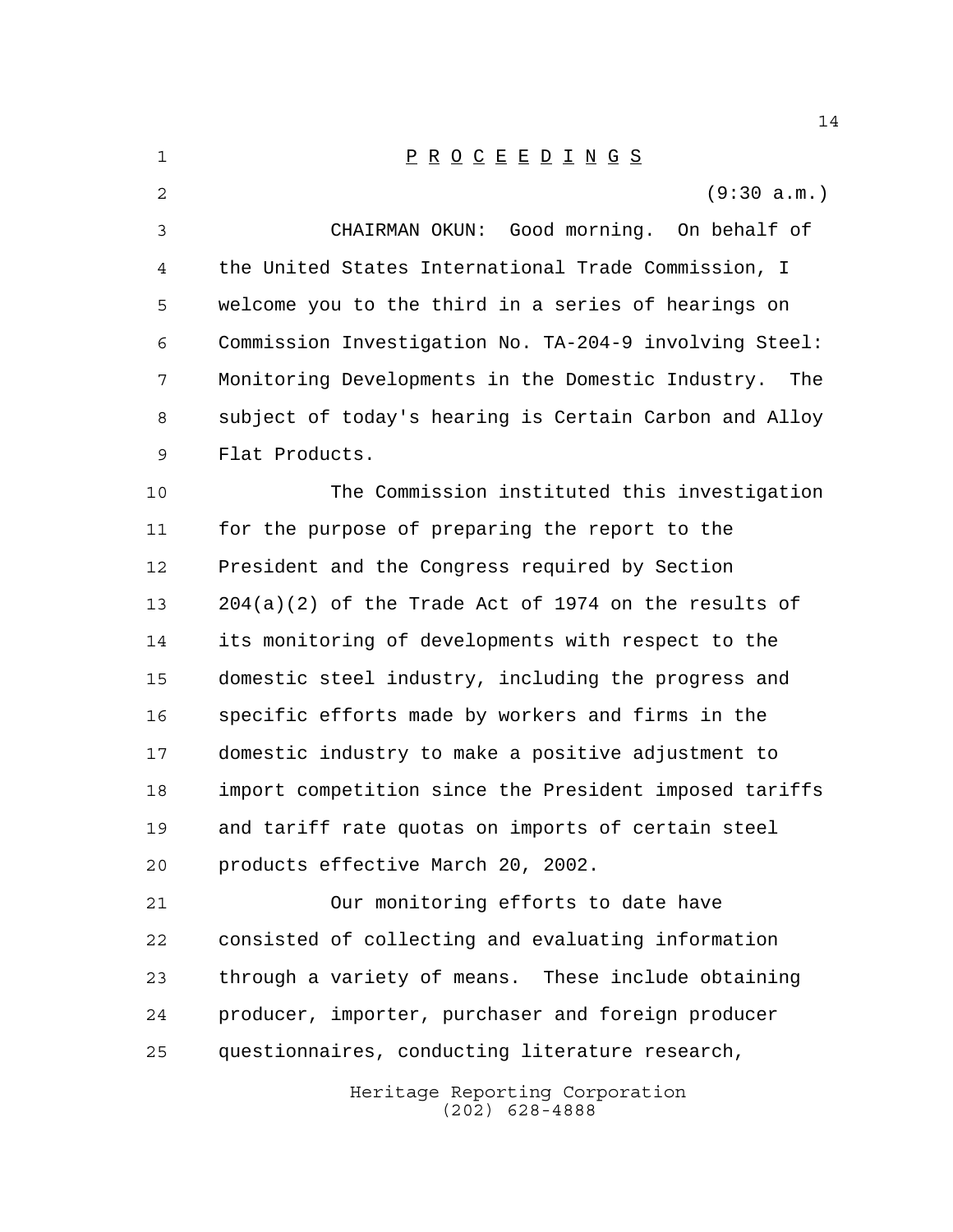encouraging written submissions, as well as obtaining information directly from witnesses through a series of hearings.

 In addition, the Commission currently is conducting an investigation at the request of the House Committee on Ways and Means under Section 332(d) of the Tariff Act of 1930 to assess the current competitive conditions facing the steel consuming industries in the United States with respect to the safeguard measures. The Commission held separate hearings on that investigation in June, and the current hearings are not about the safeguard measures' effects on the consumers of steel products.

 While the Commission is conducting the Section 204 and the Section 332 investigations simultaneously by virtue of the Section 204 statutory time table and the timing of the Ways and Means Committee's request, the Commission does not intend to augment the content of its Section 204 report beyond what is appropriate under the statute.

 Likewise, the contents of the Section 332 report are defined by the scope of the Ways and Means Committee's request letter. As requested by Chairman Thomas, however, and with the acknowledgement from the Office of the United States Trade Representative that

> Heritage Reporting Corporation (202) 628-4888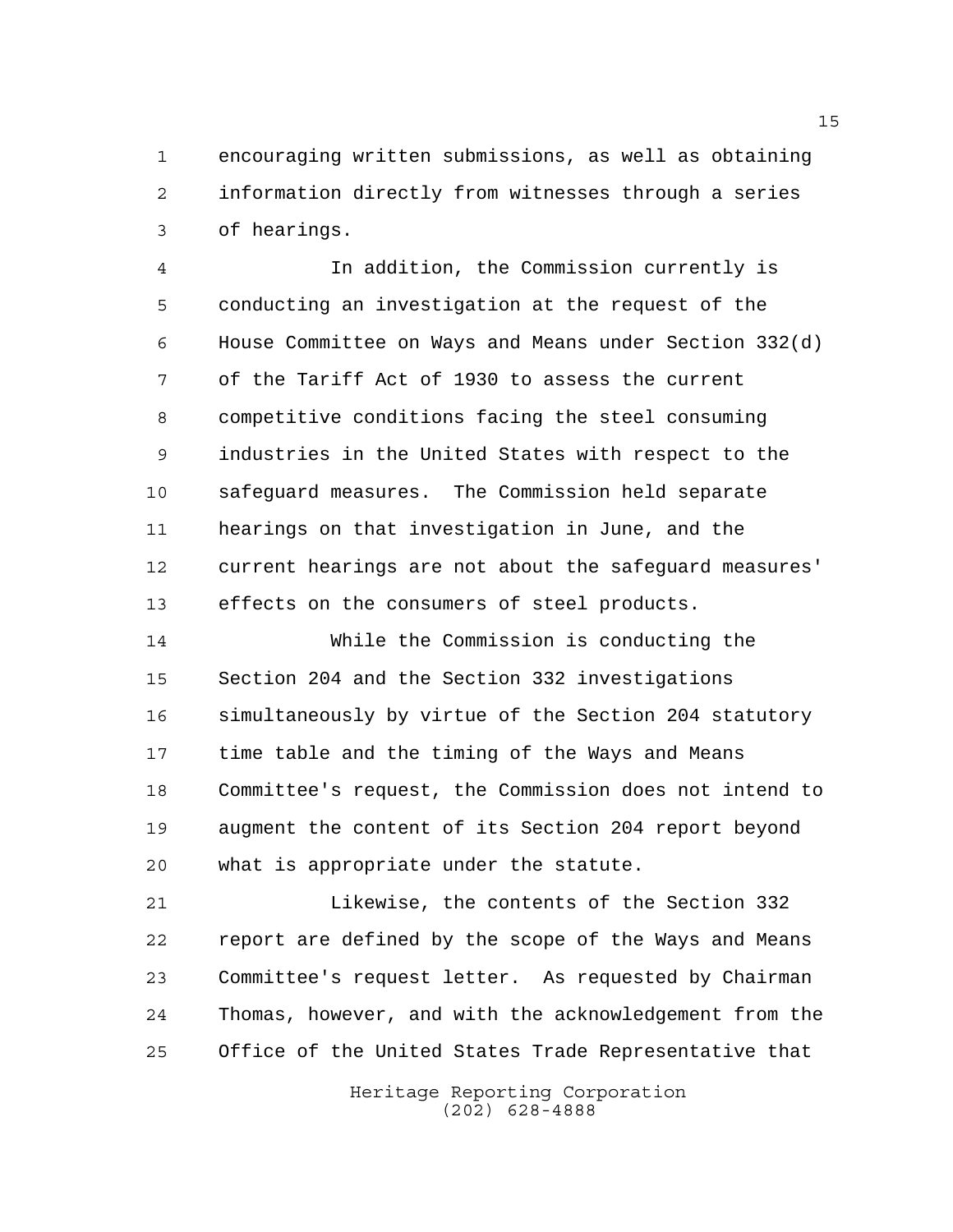it had no objection to receiving the Section 204 report and the Section 332 report in a single document, the Commission will transmit to the President and the Congress these two separate reports simultaneously as one document. It is the Commission's expectation that the document will include multiple volumes, as did the Commission's original report to the President in the Section 201 investigation.

 I also would note that neither Section 204(a)(2) nor the Section 332(g) request letter require or request the Commission to make recommendations in any of its respective reports.

 On another matter, I note that in my capacity as Chairman, I approved the request permitting Mr. Thomas Usher, Chairman and CEO of U.S. Steel Corporation, to testify on Thursday rather than today because he is to attend a previously scheduled U.S. Steel Corporation board meeting. I am aware that some parties have objected to this decision.

 Nevertheless, in reviewing the Commission's statutory responsibilities in a Section 204 monitoring investigation, it is my view that the witness best positioned to answer questions about the adjustment efforts of the largest steel producer in the United

> Heritage Reporting Corporation (202) 628-4888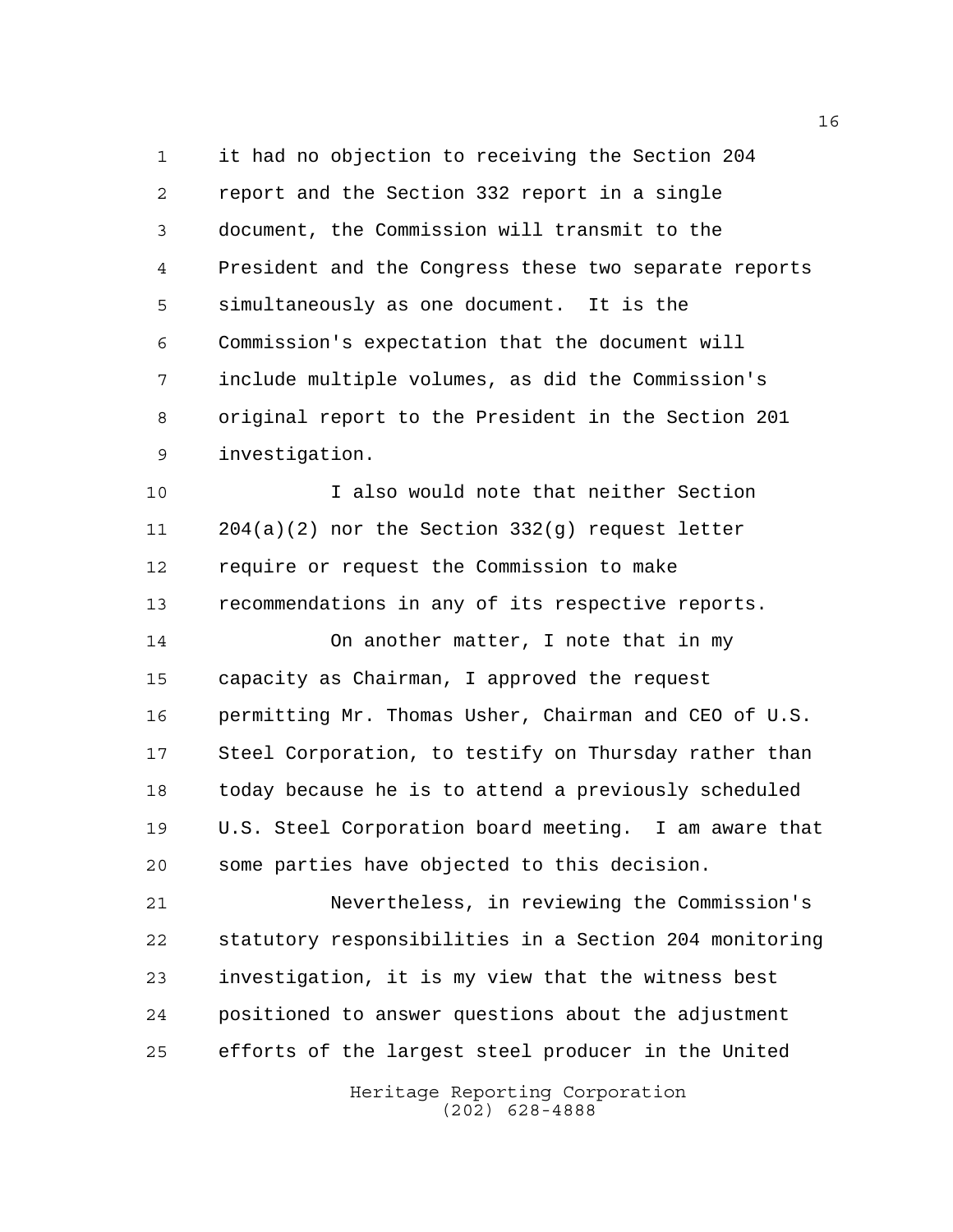States would be the head of that company. Moreover, because of the nature of this proceeding, it is my view that other parties are not prejudiced.

 The Commission, however, is aware the parties at today's proceeding may wish to rebut Mr. Usher's testimony since it was shifted to July 24 to accommodate his schedule. If they choose to do so, they may use up to five double-spaced pages of text in an appendix to their post-hearing brief for rebuttal purposes only.

 The calendar for this hearing is available at the Secretary's desk. Parties who participated in the prehearing conference are aware of the time allocations. Others should see the Secretary.

 As all written material will be entered in full into the record, it need not be read to us at this time. All witnesses must be sworn in by the Secretary before presenting testimony. Please give copies of prepared statements or other documents to the Secretary as soon as they are available.

 Transcript order forms are available at the Secretary's desk and also in the wall rack outside the Secretary's office. If you will be submitting documents that contain information that you wish to be treated as confidential business information, your

> Heritage Reporting Corporation (202) 628-4888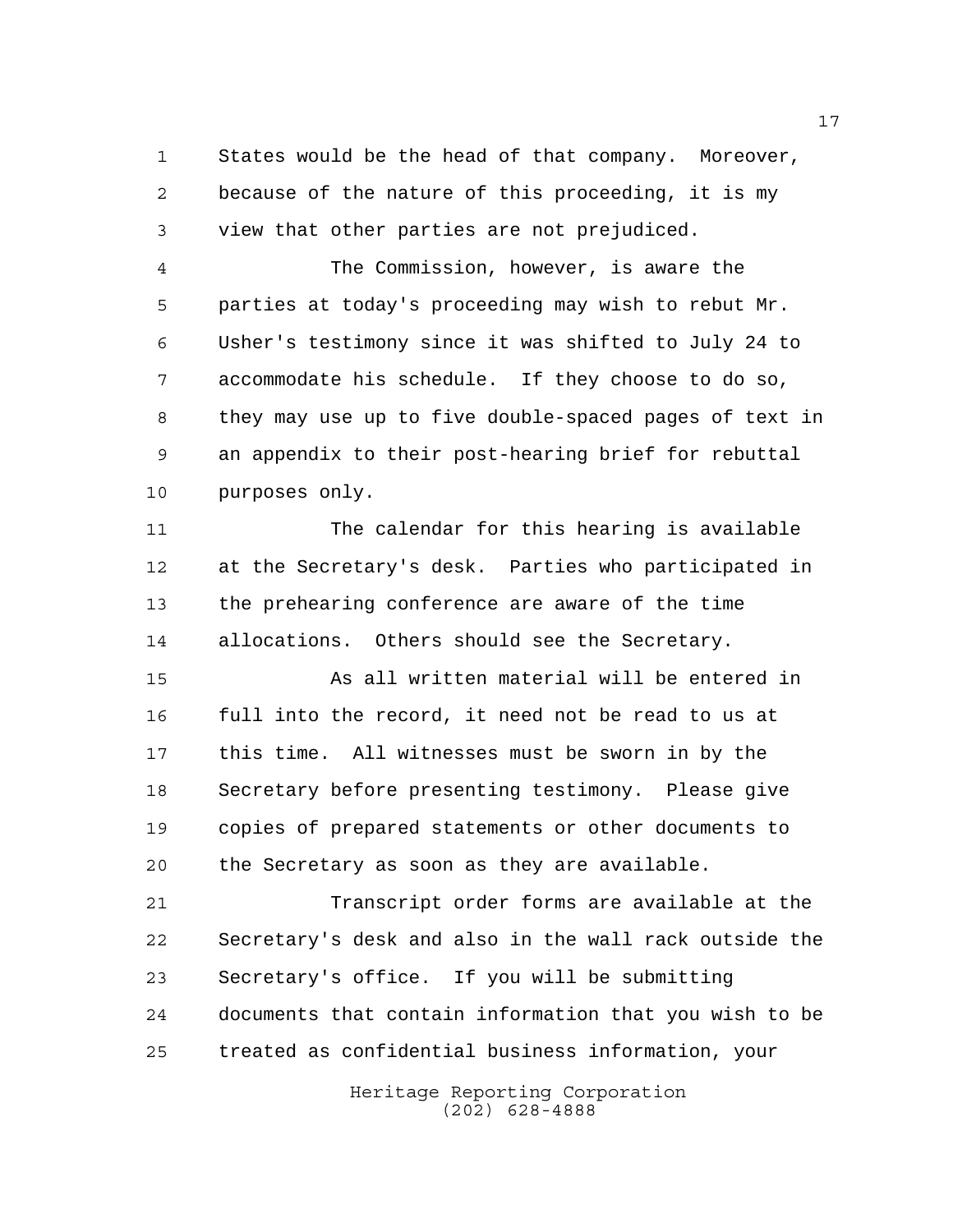Heritage Reporting Corporation (202) 628-4888 requests should comply with Commission Rule 201.6. Finally, before we begin, I would like to cover some logistical matters. First, many Members of Congress are expected to testify throughout the day. Because of their schedules, we likely will have to interrupt the proceedings to accommodate testimony. We will try to minimize any disruption. Second, depending on whether we can keep to this morning's schedule, the Commission intends to recess for lunch at around 2:00 p.m., the time that we anticipate completing Panel One's testimony and questions. Third, we will not, however, break for dinner, although I anticipate that the hearing will run into the evening hours, so I urge witnesses to plan accordingly. Madam Secretary, are there any preliminary matters? 19 MS. ABBOTT: No, Madam Chairman. CHAIRMAN OKUN: Will you please announce our first congressional appearance? MS. ABBOTT: The Honorable John D. Rockefeller, IV, United States Senator, State of West Virginia. CHAIRMAN OKUN: Good morning, Senator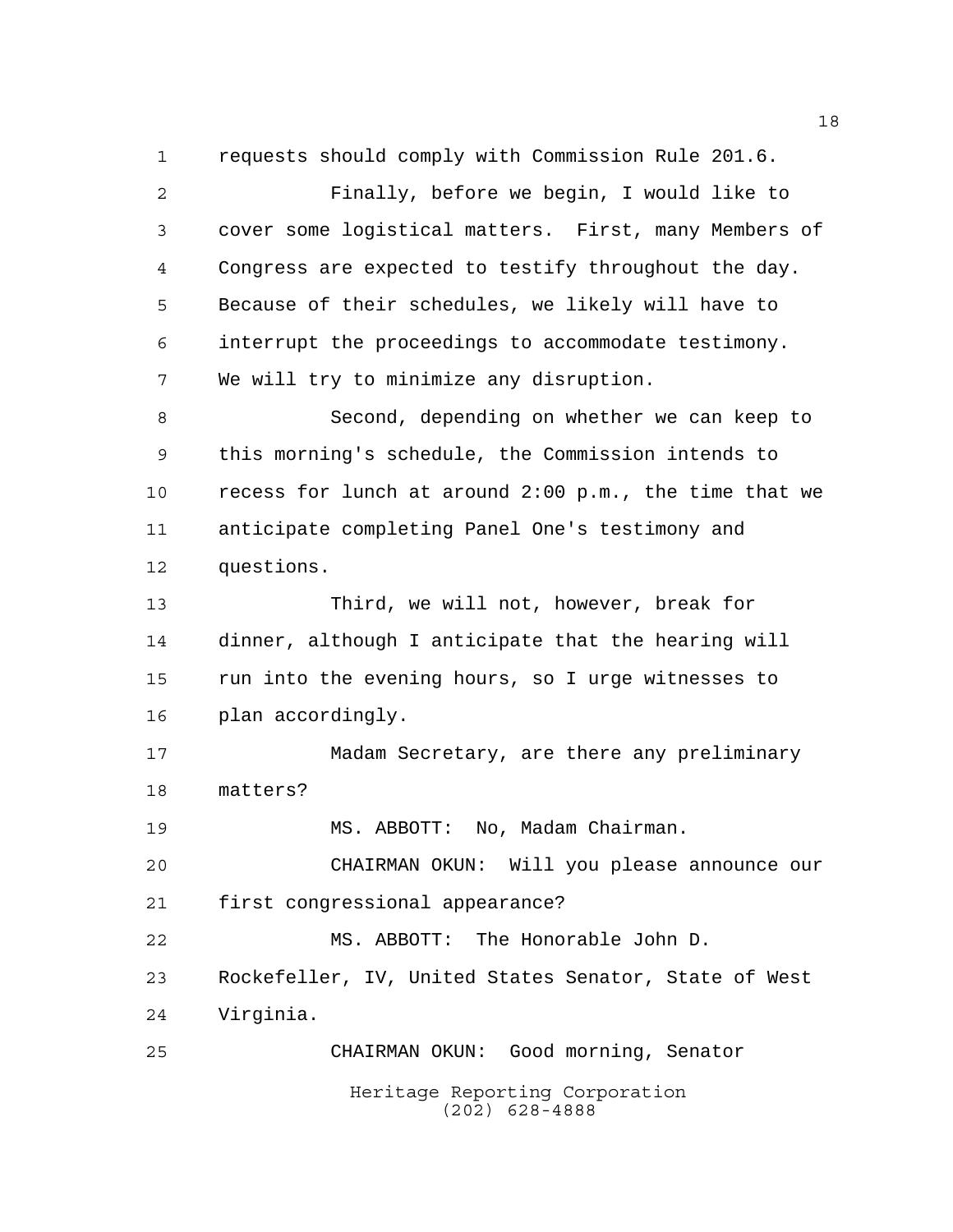Rockefeller.

| 2  | SEN. ROCKEFELLER: Good morning. Good                   |
|----|--------------------------------------------------------|
| 3  | morning. I always feel badly if I'm not giving         |
| 4  | testimony at least once in a while.                    |
| 5  | CHAIRMAN OKUN: Senator Rockefeller, I'm                |
| 6  | going to ask if they can help put the podium up. I     |
| 7  | can hardly hear you.                                   |
| 8  | SEN. ROCKEFELLER: It doesn't go up. I                  |
| 9  | could sit down. I'll sit down.                         |
| 10 | CHAIRMAN OKUN: Thank you.                              |
| 11 | SEN. ROCKEFELLER: Thank you very much.                 |
| 12 | Madam Chair and Commissioners, as always it's a        |
| 13 | pleasure to be before you. There aren't as many as     |
| 14 | there have been in the past. It sounds like they're    |
| 15 | trying to do something about that.                     |
| 16 | I'm very happy to testify about the                    |
| 17 | challenges we still face in the domestic steel         |
| 18 | industry. I should say for the record that Senator     |
| 19 | Byrd was planning to be here, but has an               |
| 20 | appropriations conflict. I want to submit his          |
| 21 | testimony for the record with your permission, as well |
| 22 | as my full statement since you're happily not getting  |
| 23 | my full statement.                                     |
| 24 | CHAIRMAN OKUN: Without objection.                      |
| 25 | SEN. ROCKEFELLER: Is that all right? Thank             |
|    | Heritage Reporting Corporation<br>$(202)$ 628-4888     |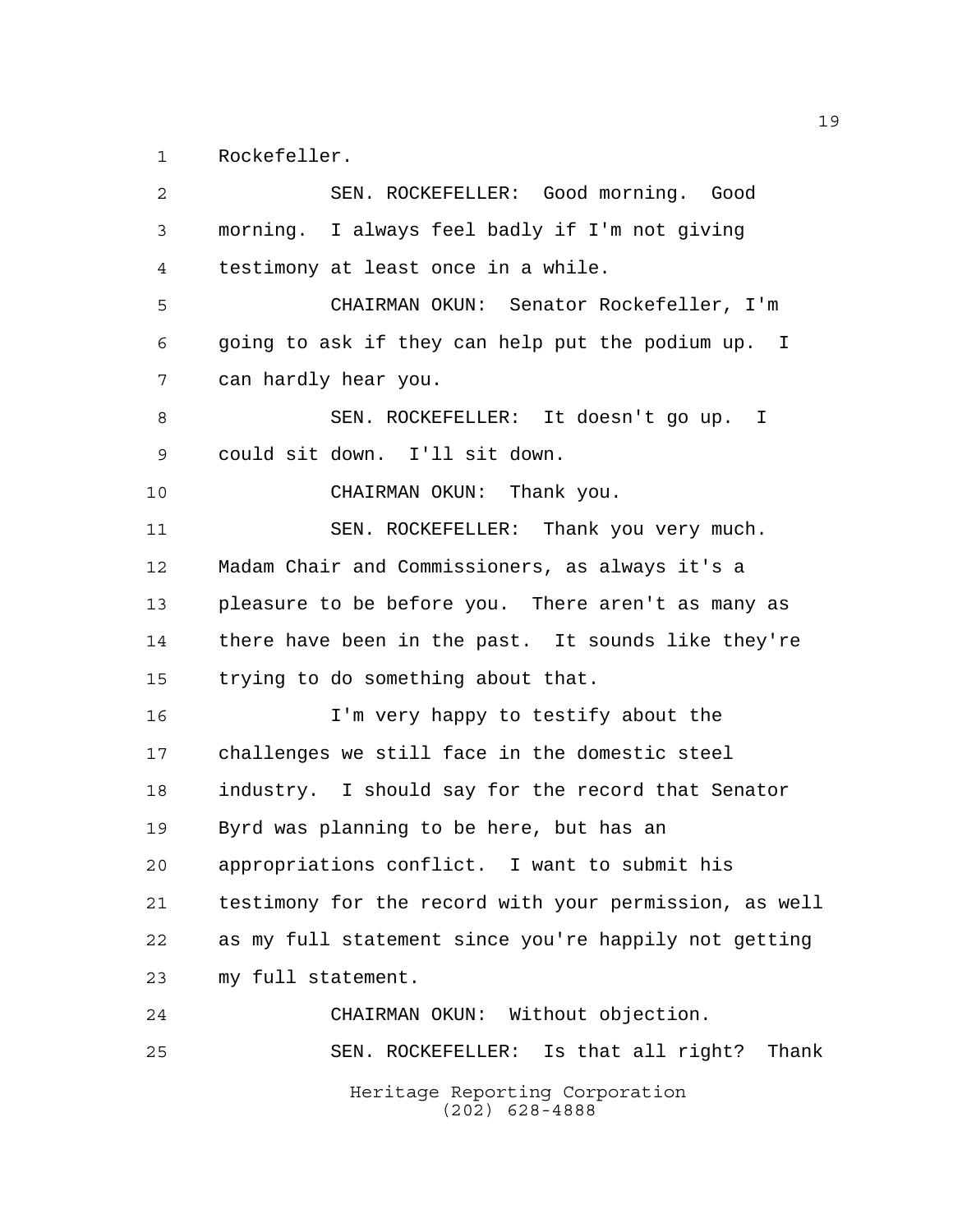you.

| 2  | We are here because we're reviewing the                |
|----|--------------------------------------------------------|
| 3  | effects of the 201 tariffs. The President is going to  |
| 4  | be seeking your recommendation on whether the domestic |
| 5  | steel industry is squandering its opportunity to       |
| 6  | restructure on the one hand or whether changed         |
| 7  | economic circumstances have made the Section 201       |
| 8  | tariffs ineffective and irrelevant. I reject both      |
| 9  | notions and will explain.                              |
| 10 | I would like to review what has happened in            |
| 11 | the 18 months since the 201 tariffs began. We've seen  |
| 12 | major restructuring in the industry, restructuring     |
| 13 | such as I at least in my lifetime have never seen.     |
| 14 | After years of fragmentation, the steel industry has   |
| 15 | had several major mergers.                             |
| 16 | In fact, it's a fascinating fact. The three            |
| 17 | largest steelmakers in the country now account for     |
| 18 | roughly one-half of all domestic production. If that   |
| 19 | isn't consolidation, I have absolutely no idea what    |
| 20 | could be.                                              |
| 21 | We've also seen increased investment in the            |
| 22 | domestic industry, both by the industry and by outside |
| 23 | investors, and that for the first time in years.<br>We |
| 24 | have seen groundbreaking labor agreements that have    |
| 25 | sought to realign the cost structure of producing      |
|    | Heritage Reporting Corporation<br>$(202)$ 628-4888     |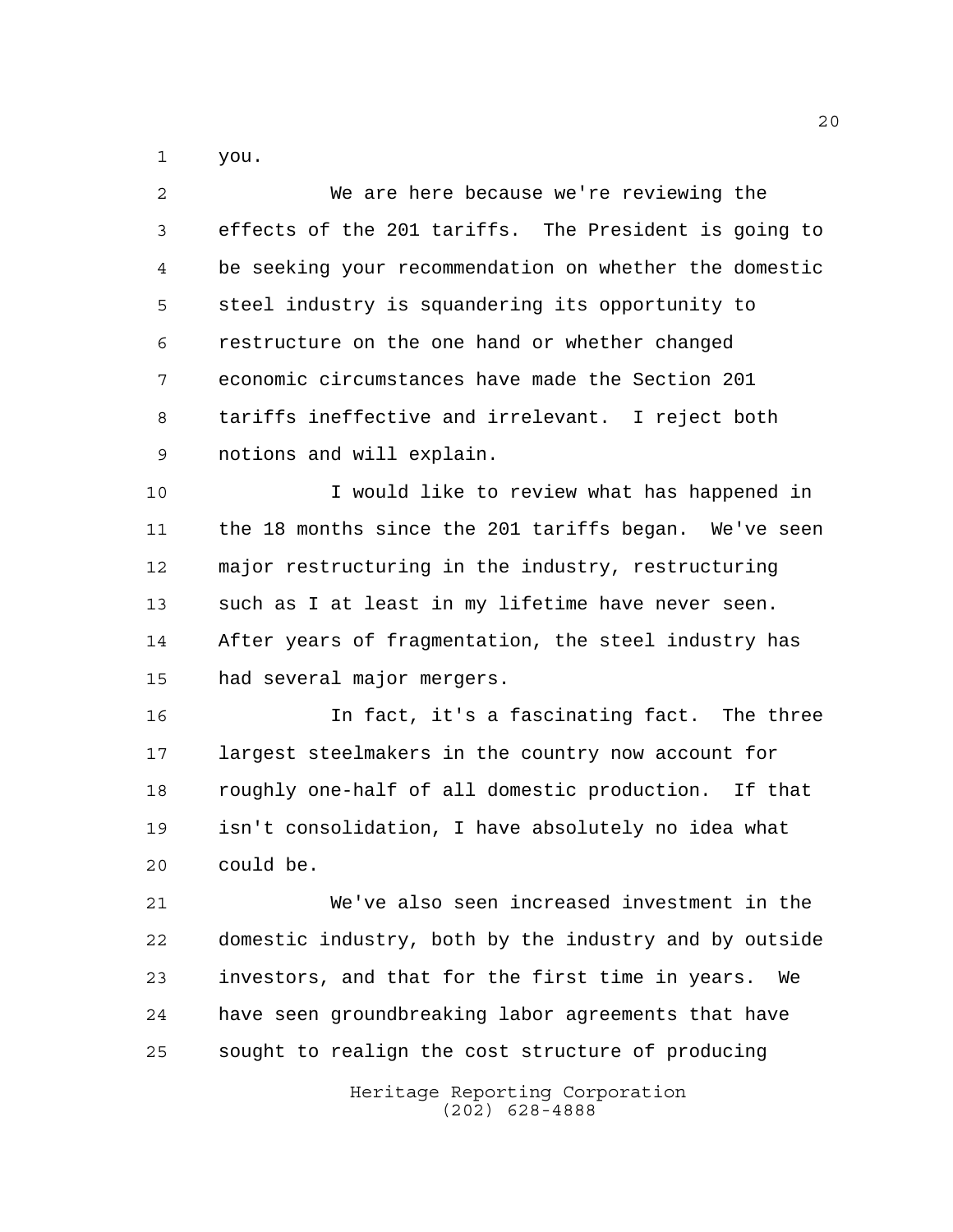steel in this country. All of these things were goals of the President's steel program, goals that I share, and they have begun to fall into place with remarkable speed.

 When I talk about sacrifices on both sides, labor and management, particularly on the part of labor, it has been absolutely extraordinary. There have been votes to reduce packages, benefits, that I would not have imagined would take place in steel country, which, as you know, is a particular and strong mentality.

 But, the job is only half done. The successes that have attracted so much press are far from the whole story. I've spoken at length with the steel companies in West Virginia, the workers, their families and the retirees, the 35,000 people that I represent that are affected by these issues.

 They know the modernization of our steel industry is only partially complete, and they are worried, worried that our government will not follow through on its commitment to give industry the breathing room to modernize. I am terrified. If they are worried, I am terrified. My followup testimony should make that case because it's a devastating sort of a lack of a follow through.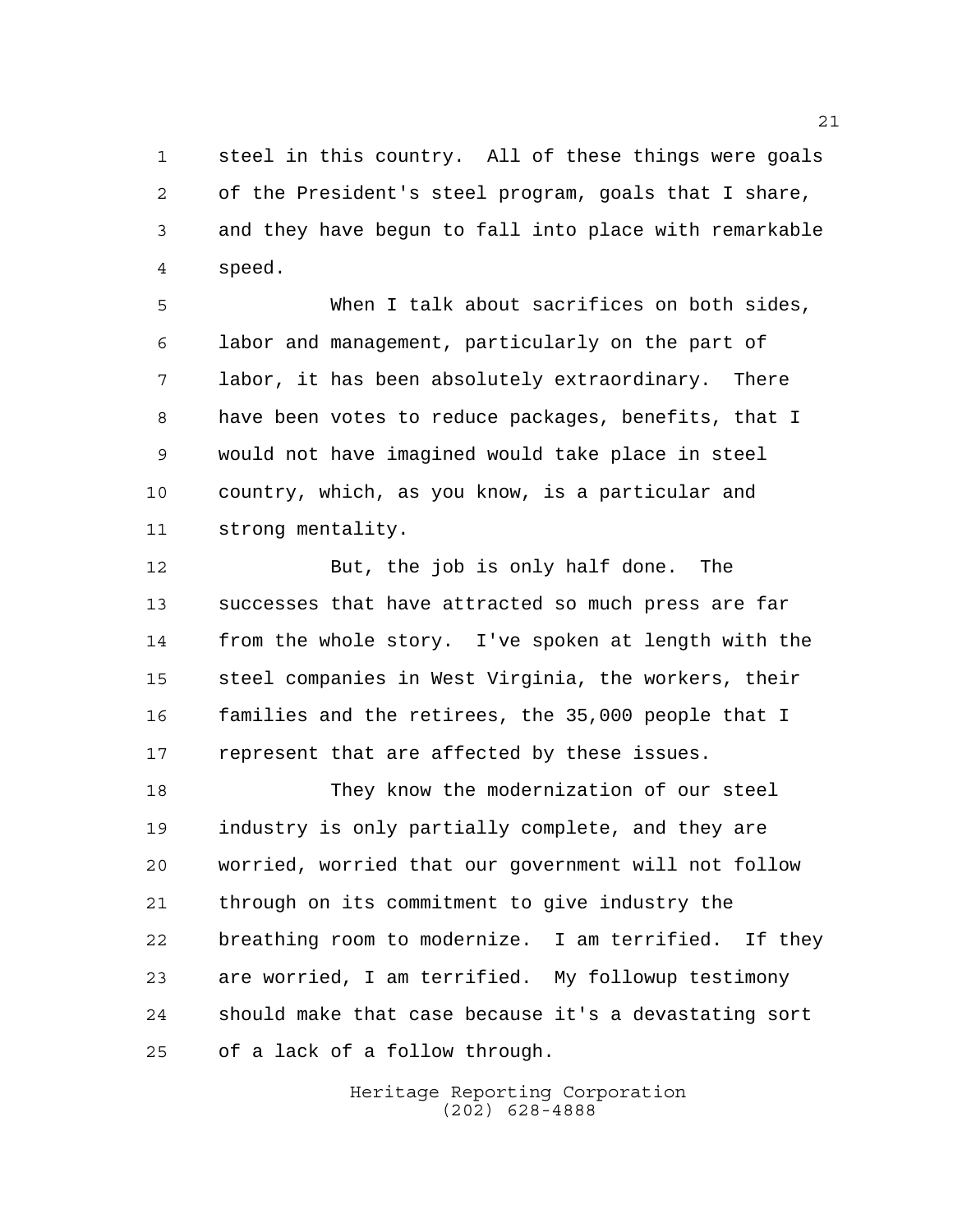They continue to face a very difficult market. You know that. Indeed, steel tariffs notwithstanding, Weirton Steel, widely praised as one of the most innovative and adaptable U.S. steelmakers, filed for Chapter 11 bankruptcy just two months ago. That was not meant to happen, should not have happened, but had to because of the situation.

 If you look at the first six months of 2002, steel demand and steel pricing, much like the economy overall, remained weaker than expected. Input prices, like the cost of gas, continue to rise.

 The Administration indicated that a core point of its steel strategy would be an effort to engage other steel producers at the OECD on an agreement to eliminate excess capacity and stop subsidies. The Administration quietly gave up that effort on an overcapacity agreement, and earlier this week efforts to reach a subsidy agreement basically reached an impasse. I would call it a give-up. They say an impasse. The effect in steel country is the same.

 In sum, the fundamental changes facing this industry, and particularly the challenges posed by global overcapacity, have not changed. If the domestic steel industry is to retool, and that is the

Heritage Reporting Corporation (202) 628-4888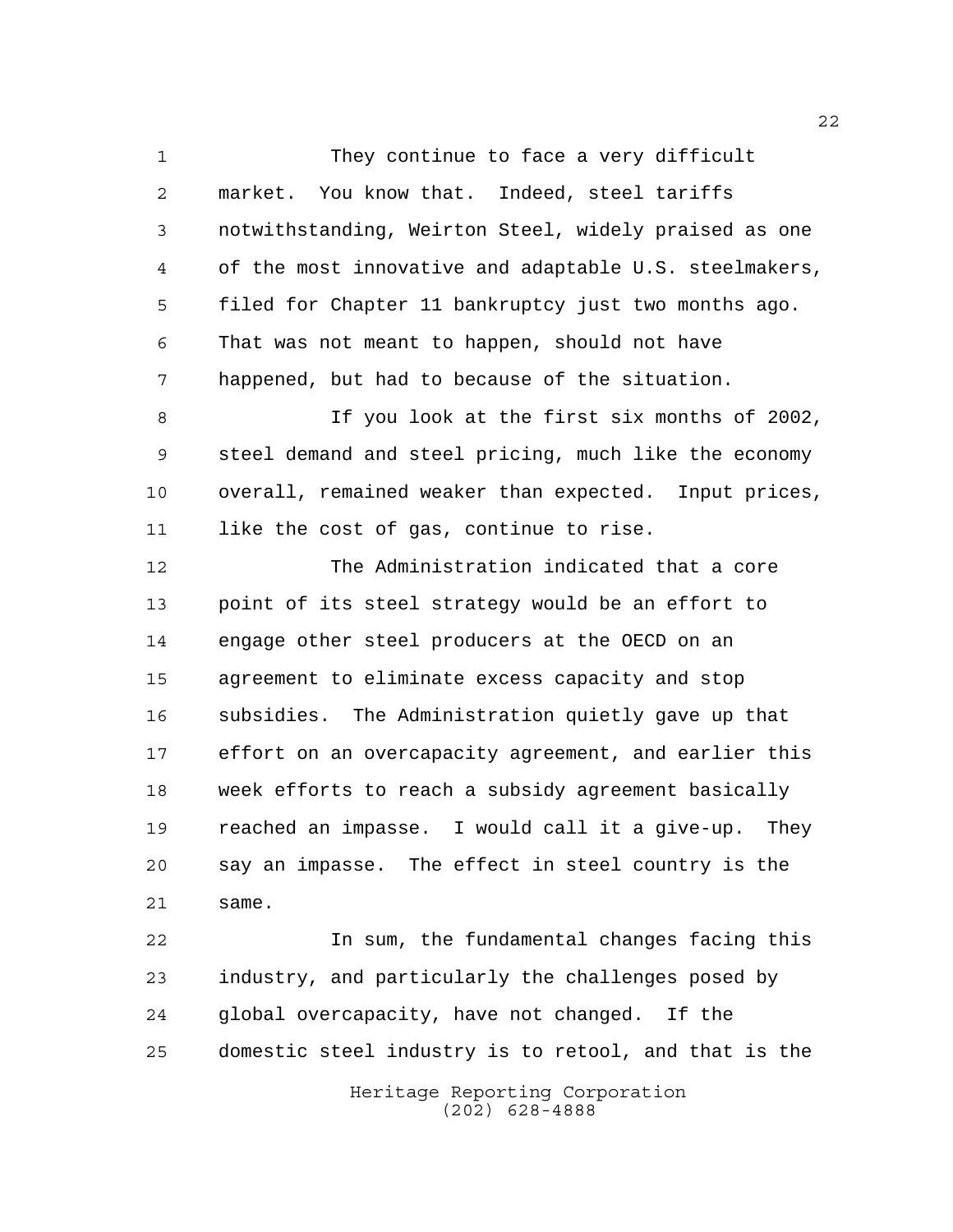purpose of these safeguard agreements, it will need the full three years, such as they are, of the Section 201 tariffs that the President announced.

 I know that during this midterm review you have been subjected to a massive public relations campaign trying to argue that the Section 201 tariffs had done irreparable damage to U.S. manufacturers. That is absurd on the face and embarrassing for those who purport to believe it. They are in the habit of doing it. They've been doing it on everything with regard to steel over the years, and they have no information to support them.

 However, I think it's useful to take a minute to establish that these claims are overblown and untrue and exaggerated and simply what they do for a living -- lobbyists who are paid to do things for a living.

 To start, we need to recognize how limited the scope of these steel tariffs actually is. This makes me angry when I have to talk about it. When the President initially announced the 201 tariffs, he said that many steel producers would be exempted from their provisions -- all the developing countries, which is most of the world, and NAFTA partners, Canada and Mexico.

> Heritage Reporting Corporation (202) 628-4888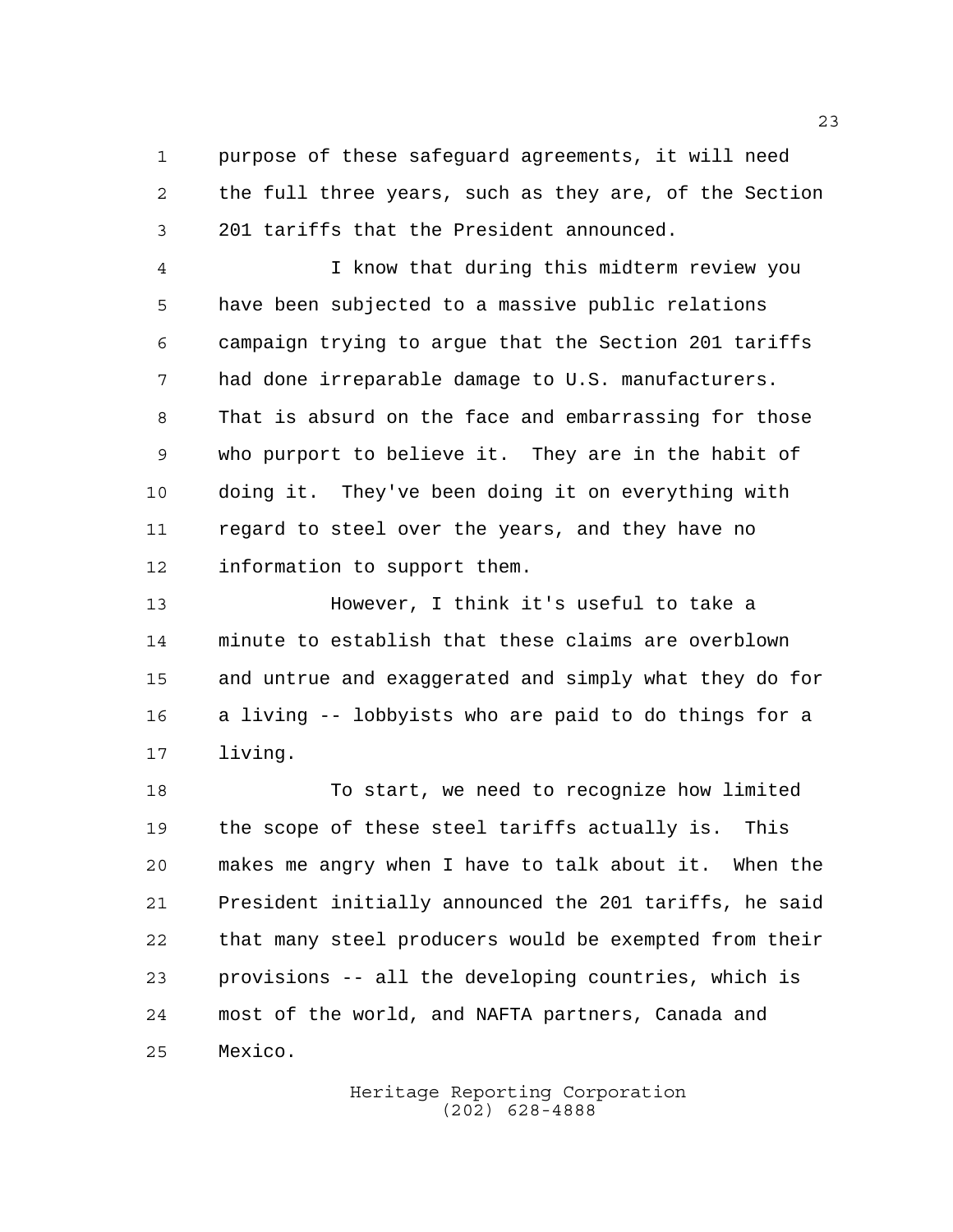Subsequent to that, on top of that, in response to requests from American steel users -- his friends, I guess -- he has excluded a staggering 1,022 products from the Section 201 measures. As a result, currently only about a fifth of U.S. steel imports or roughly five percent of all U.S. steel consumption is covered by the tariffs.

8 This was not the 40-40-40 that some of us were hoping it was. This is a 34 whatever it is, 30-24-18. I guess that's what it was. You know, five percent covered by that, and they're complaining? Again, lobbyists are paid to do what they have to do.

 The other major fallacy is that Section 201 tariffs have raised prices unreasonably for U.S. Steel users. Prices have risen only modestly in the last 18 months. More importantly, the prices around the world have kept pace with American prices by showing that they are not artificially inflated, but they are merely keeping up with the market so that the argument that Section 201 tariffs have raised prices unreasonably on U.S. steel users is on its face absurd. Domestic steel prices are not out of step with the global market pace, which was in fact artificially low before the 201s were initiated. Please allow me to focus more narrowly for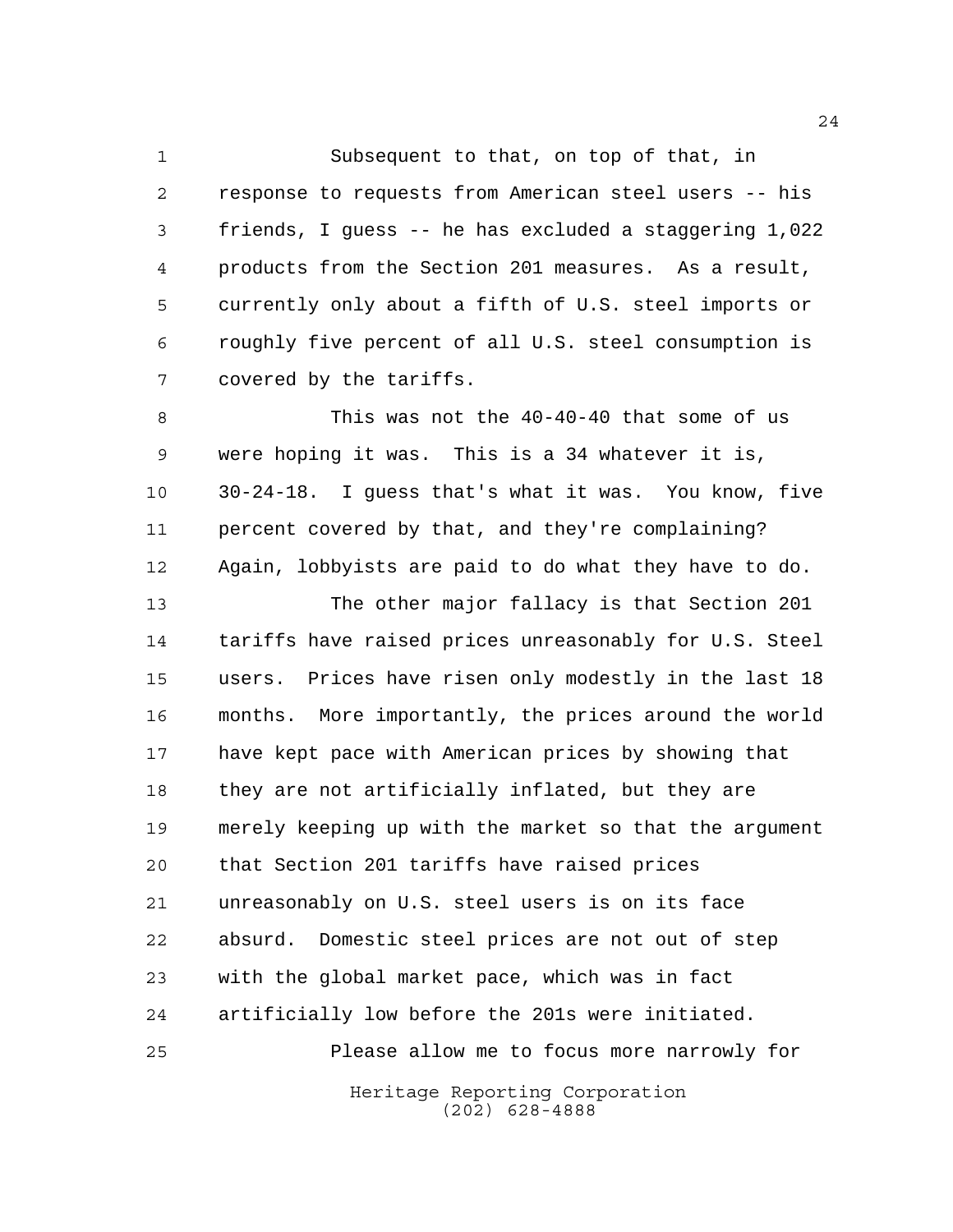1 just one moment on flat-rolled steel products because that's what you're looking at. As part of the 201 relief, the President imposed tariffs on finished flat-rolled products. However, there are no quantitative limits on the amount of these products that can be imported into the United States. Is that fair? Is that fair?

 Imports from NAFTA countries and developing countries are excluded, once again, from the tariffs and are, therefore, increasing. Nothing we can do. There have been 127 flat-rolled products exempted by the President from the tariffs from the very start. I mean, it's a house of cards from my point of view. No. From lots of people's point of view.

 The overall result? Imports of flat-rolled steel increased substantially -- what would you expect -- after imposition of the Section 201 tariffs in 2002 as compared with the same period in 2001, so it got worse after 201, not better, in terms of imports.

 Now, you're going to hear from John Walker, the CEO of Weirton Steel, later about that company's struggles. He is a superb executive, a superb human being. You know, I have in my text here some triumphs. I simply believe that my text is correct. In any event, if there have been some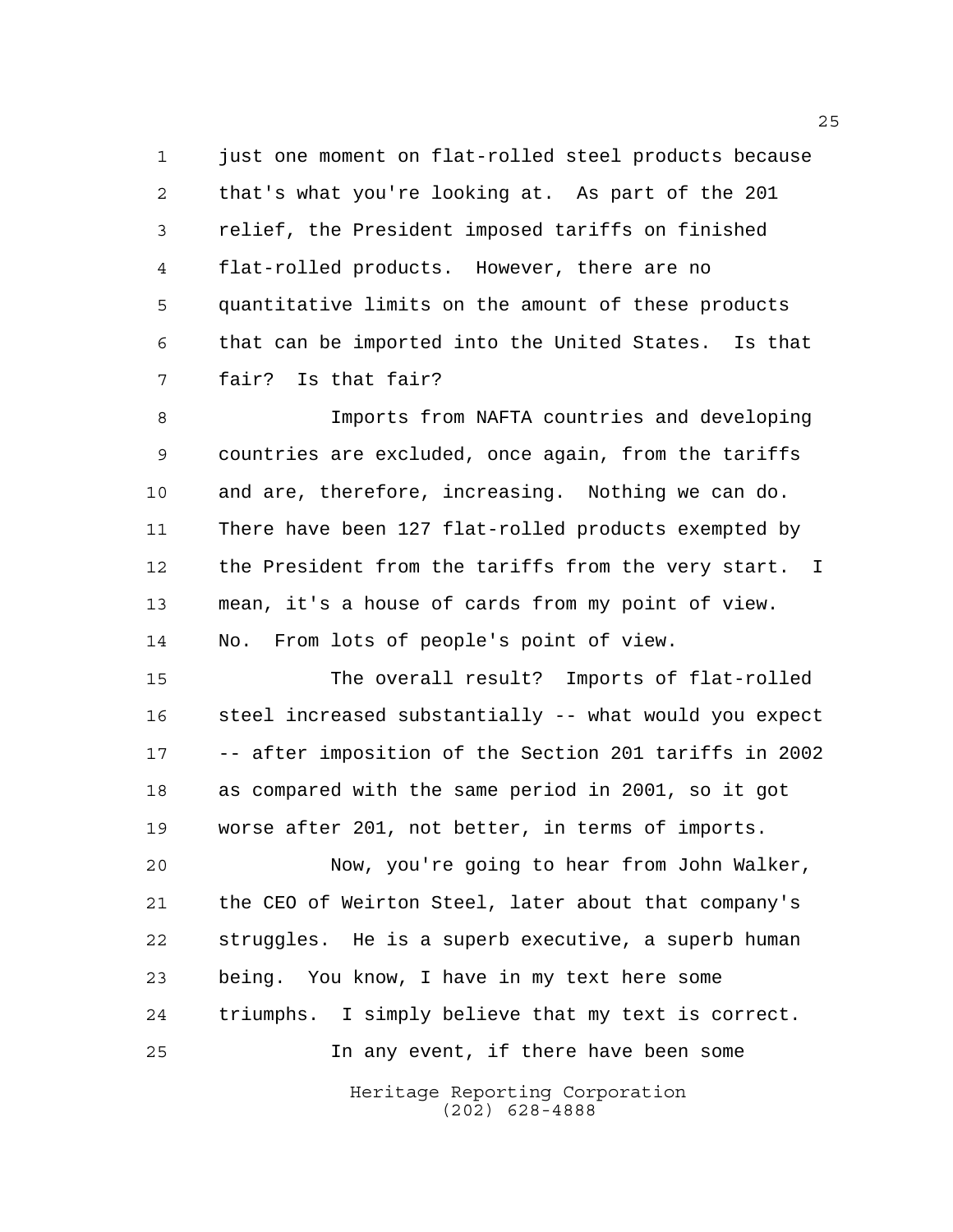triumphs he will tell you about them halfway through this steel program, but I can tell you that neither his company nor Wheeling Pittsburgh, between them representing more than a century and a half of steelmaking, has recovered from the import surge of the late 1990s which began all of this as both companies remain under the protection of the Bankruptcy Court. To try to explain what that does to a section of the state, to the coal section of the state as well, I will leave for another day.

11 In closing, finally, it is clear that the domestic industry has begun the work to recover from the glut of foreign imports that spurred the 201 in the first place, but also for our nation's ability to maintain the world's most open market and the kind of strong manufacturing base that steel provides. It has begun to restructure and to reinvest in its future. It already has the best productivity in the world, the finest products in the world. It has worked to become leaner, more competitive in the domestic marketplace. Those are not just words. I have talked to and seen the thousands that have been laid off.

 While making these much-needed changes, the domestic steel industry has also run into a number of challenges in order for it to complete this

> Heritage Reporting Corporation (202) 628-4888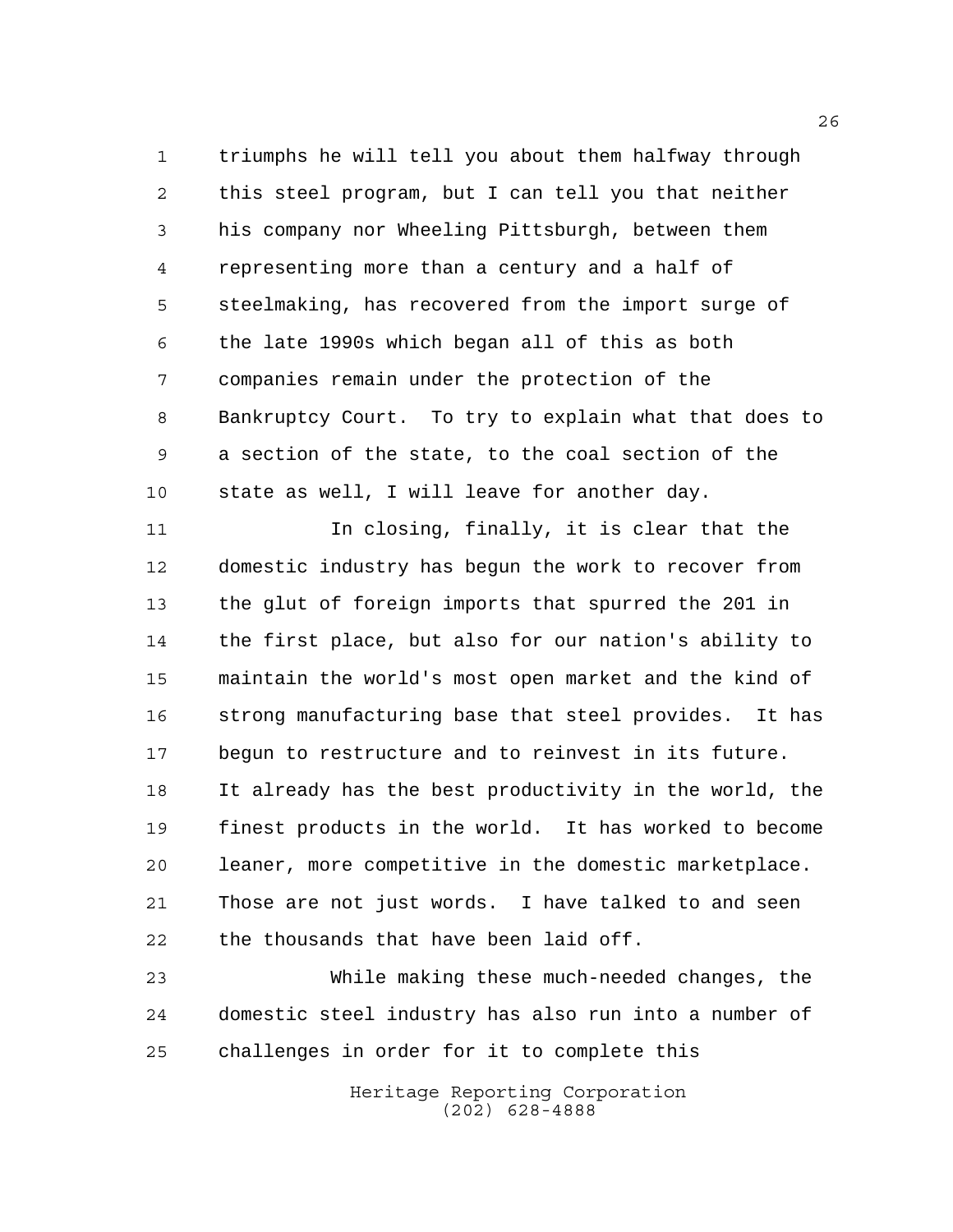Heritage Reporting Corporation (202) 628-4888 restructuring. I strongly urge you respectfully to recommend the uninterrupted continuance of the President's steel program. I thank you and would be happy to answer any questions. CHAIRMAN OKUN: Thank you, Senator. No questions or comments? We want to again thank you for your appearance here today and for the written testimony. SEN. ROCKEFELLER: Thank you. Thank you very much. MS. ABBOTT: The Honorable Evan Bayh, United States Senator, State of Indiana. CHAIRMAN OKUN: Good morning, Senator Bayh. SEN. BAYH: Thank you, and good morning. I want to thank all of your for your hospitality once again here this morning. It's hard to believe it's been almost going on two years since we gathered in Merrillville, Indiana, and I'd like to say this is a beautiful conference room. It's not Merrillville, but then again, you know, you can't have everything. Thank you for your hospitality. Most of all, I'd like to begin my comments by thanking you for the action that you took following our hearing in Merrillville and the recommendations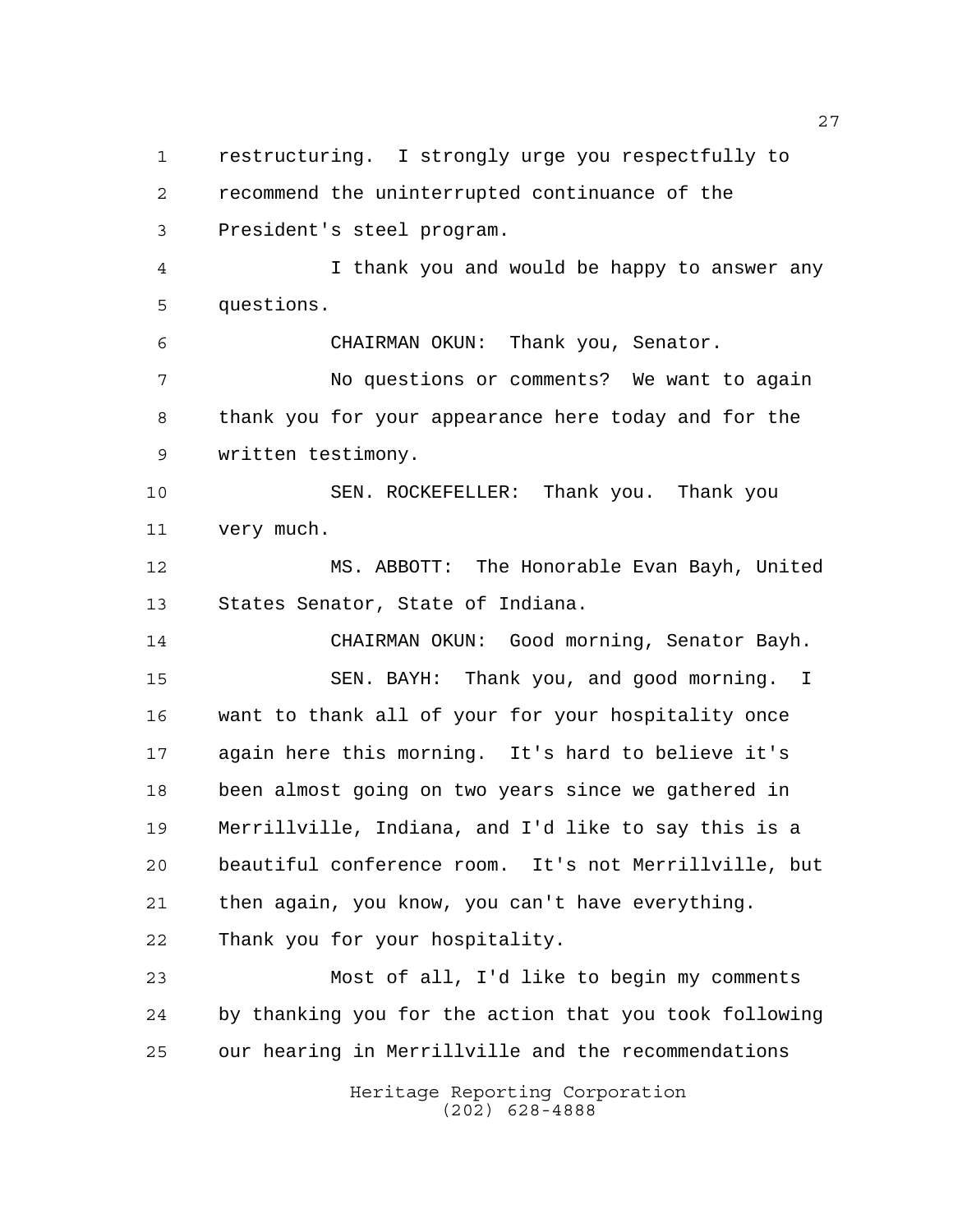that you made to the Executive Branch of government. I know in all these lines of work we're always reminded when we do things that people disagree with, but I'd like to compliment you and thank you for the decision that you made. It was the correct decision then. It's the correct decision today. It took courage then, and I want to thank you. Thank you for your willingness to take those very important steps.

 We've gathered here today to determine and answer the question whether the decision that you recommended at that time has been effective in abating the crisis in the U.S. steel industry. We gather here today to determine and answer the question whether all of the stakeholders in that industry have been willing to take the difficult, painful, but necessary steps to put that industry on a path of sustainable growth to restructuring and greater productivity.

 Most of all, we gather here today to determine whether our work is done and whether we should stop in mid course or whether we should stay the course and allow the President's actions to remain in full effect for their full duration.

 Members of the Commission, I say unequivocally the answer is yes to all three of those questions. Progress has been made. The crisis, while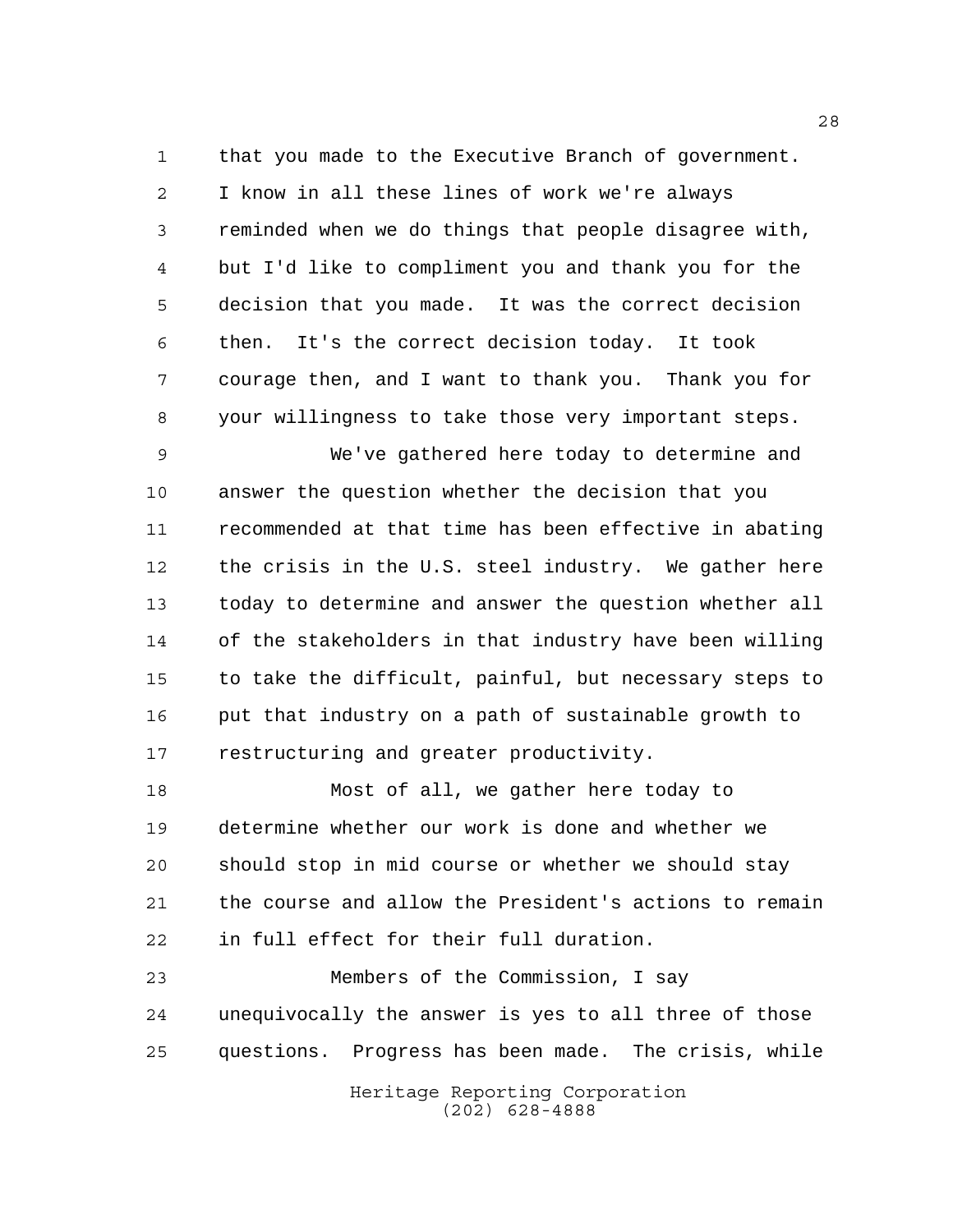not completely behind us, has at least been

 stabilized. The stakeholders have been willing to make historic and heroic actions in favor of trying to return the steel industry to long-term, sustainable viability.

 Our work is not yet done. The President's actions must be allowed to remain in full effect for their full duration if we are going to address this issue not just once, but answer it once and for all.

 As all of you know, particularly those of you who are from the Hoosier state, and we know a thing or two about steel in Indiana. Last year, we produced the most steel of any state in the United States of America, 20 million tons. Fully one-fifth of the entire production in the country originated in Indiana last year.

 In spite of the loss of tens of thousands of active steel jobs over the last two decades, we still employ 21,000 hard working men and women in our steel facilities today in Indiana, and, of course, tens of thousands of our retirees account for their health benefits and their pensions on an active, vibrant steel industry. We do know a thing or two about steel.

Heritage Reporting Corporation (202) 628-4888 While the prices have stabilized, there's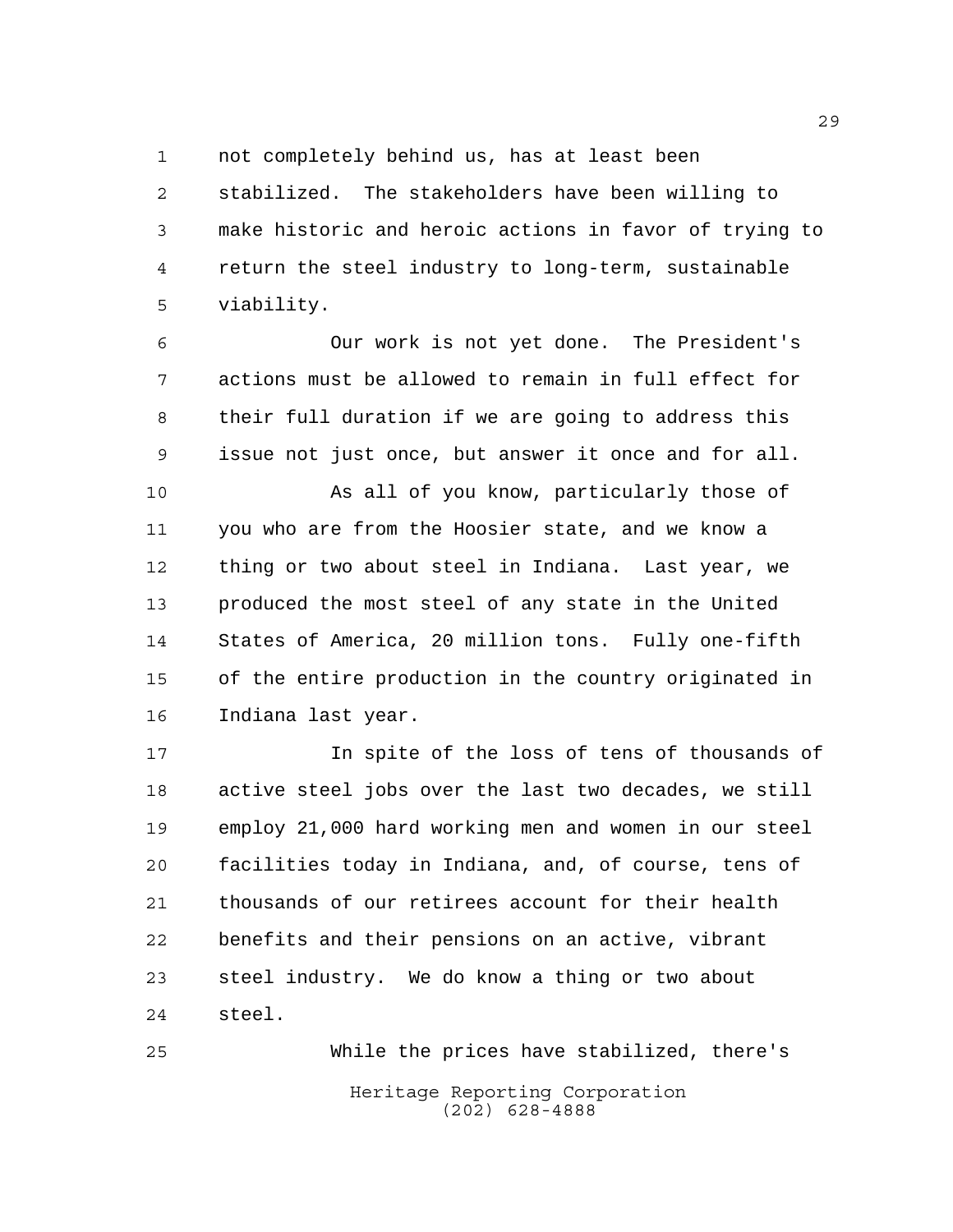still difficult work to do. Some bankruptcies still threaten. Some job losses may still occur. The important thing I want to emphasize here today is that for the first time literally in years you see signs of hope, signs of hope that if we continue to follow the course that has been laid out and continue to make the difficult steps a better day may arrive for the steel industry in Indiana and across our country.

 These steps are being taken. Just since we met last in Merrillville, U.S. Steel acquired Indiana based National Steel, expanding their productive capacity and their global reach. We've had other acquisitions. International Steel Group acquired both Bethlehem and LTV, giving them two world-class facilities at Indiana Harbor and Burns Harbor.

 Steel Dynamics acquired two shuttered facilities, closed down, completely bereft, that are now going to be back in operation once again. Ispat and Nucor have invested substantially in their facilities, improving their productivity.

 In just the last just short of two years since we met, \$3.6 billion of acquisitions, restructuring, taking some capacity off of line just in my home state. Tremendous changes are afoot in the

industry. We see it every day in my state. These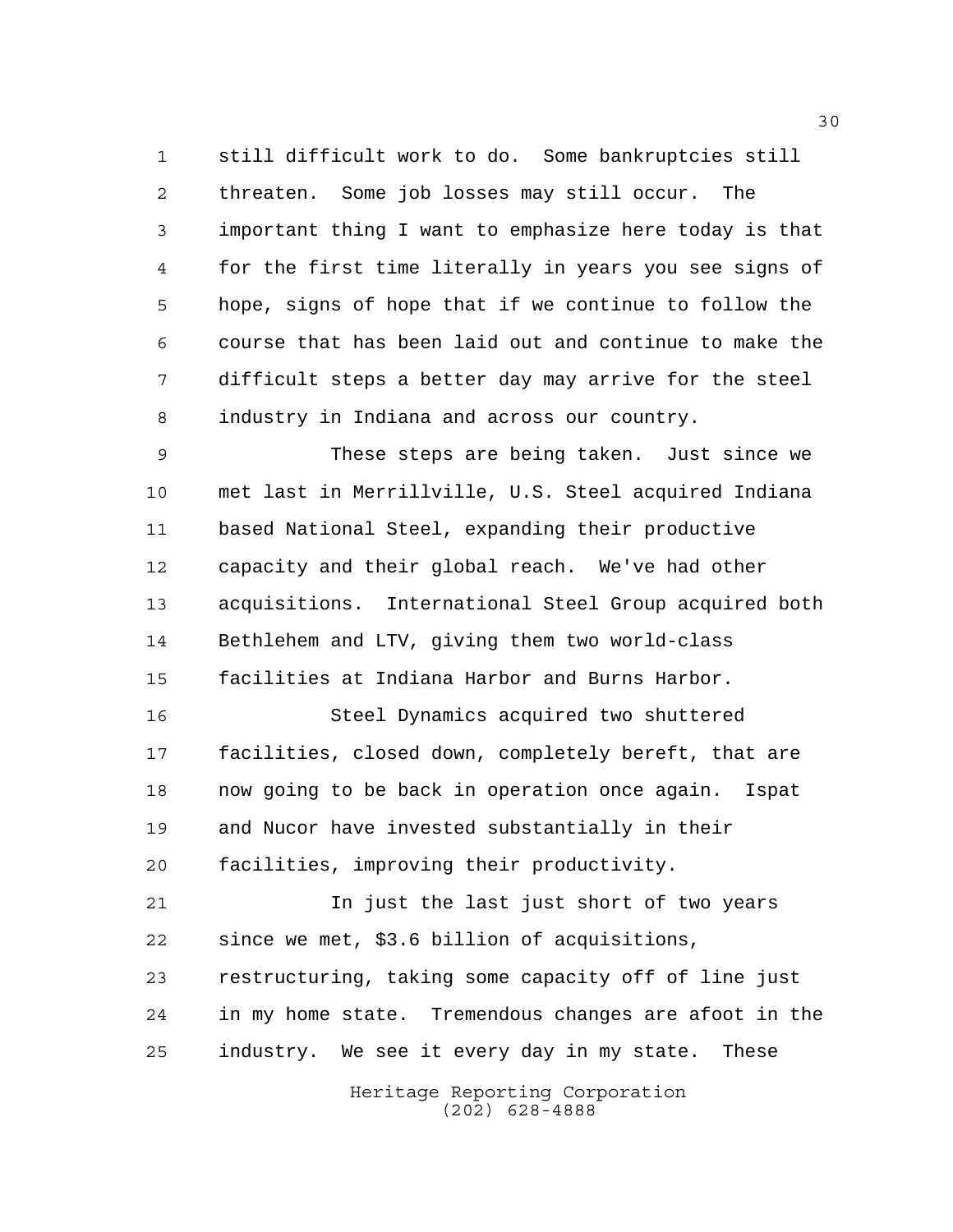have not been empty promises. They've been backed up by significant deeds.

 As importantly, working men and women as represented by organized labor have been full partners in this undertaking. They are willing to make some of the difficult, painful steps to insure the long-term viability of their industry. All of the stakeholders have been significant participants in the historic changes that are now underfoot.

 We are at a crossroads as we gather here today, and we have to determine which path we are going to travel. It raises the I think fundamental question of what did you intend? What did we all intend when we gathered there in Merrillville almost two years ago and came together to take the steps that have led to the stabilization of this industry?

 Did we intend a temporary expedient to provide only interim relief, or was our vision to try and return this industry to long-term sustainability based upon the principles of free and open competition that we all embrace? Did we intend a hospice for the steel industry, providing relief from pain as it slid slowly towards an inexorable death, or did we intend a long-term cure and an ultimate return toward a healthy, productive future?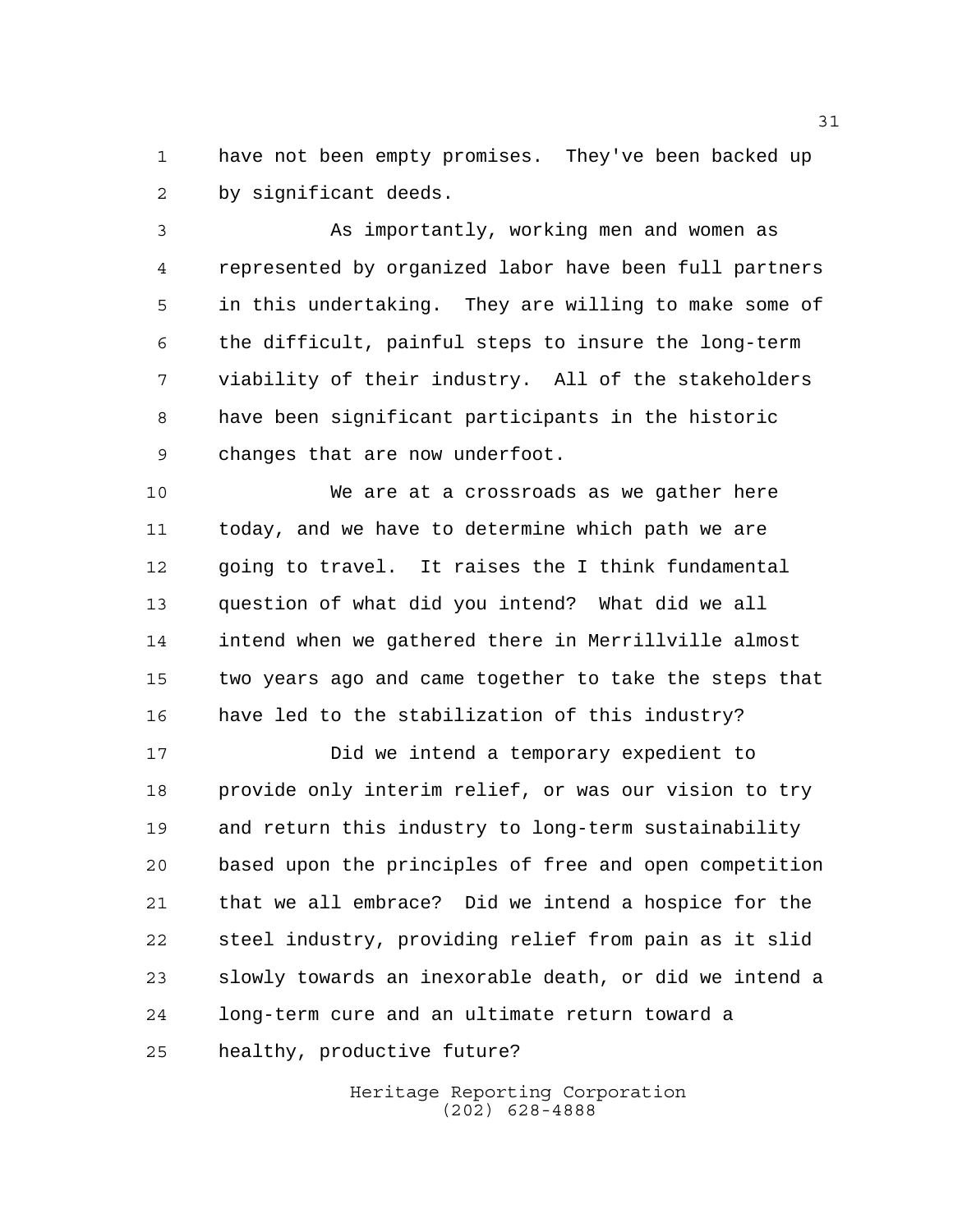I believe, and I hope that you believe, that we intended a long-term cure and a permanent answer, not a temporary expedient along the way toward oblivion.

 Now is not the time to abandon our efforts. Now is not the time. There are still tens of millions of excess tons of productive capacity in the global marketplace. If we abandon our efforts today, those tons will not be taken off of line in accordance with the principles of free and fair competition, but instead will be illegally dumped once again upon our shores with all the effects that we had seen previously that led to the crisis.

 I know there are negotiations underway to reduce that excess capacity, but they have not been completed, and even once they are hopefully completed it will take time to implement. Just as the steps 18 that I outlined in my own home state and others will doubtlessly testify to here today will take time to implement, the consolidation, the restructuring, the investment in protective capacity, some of these have taken place just in recent months. They don't solve the problem with the snap of fingers or the blink of an eye.

Heritage Reporting Corporation (202) 628-4888 It will take the next year to year and a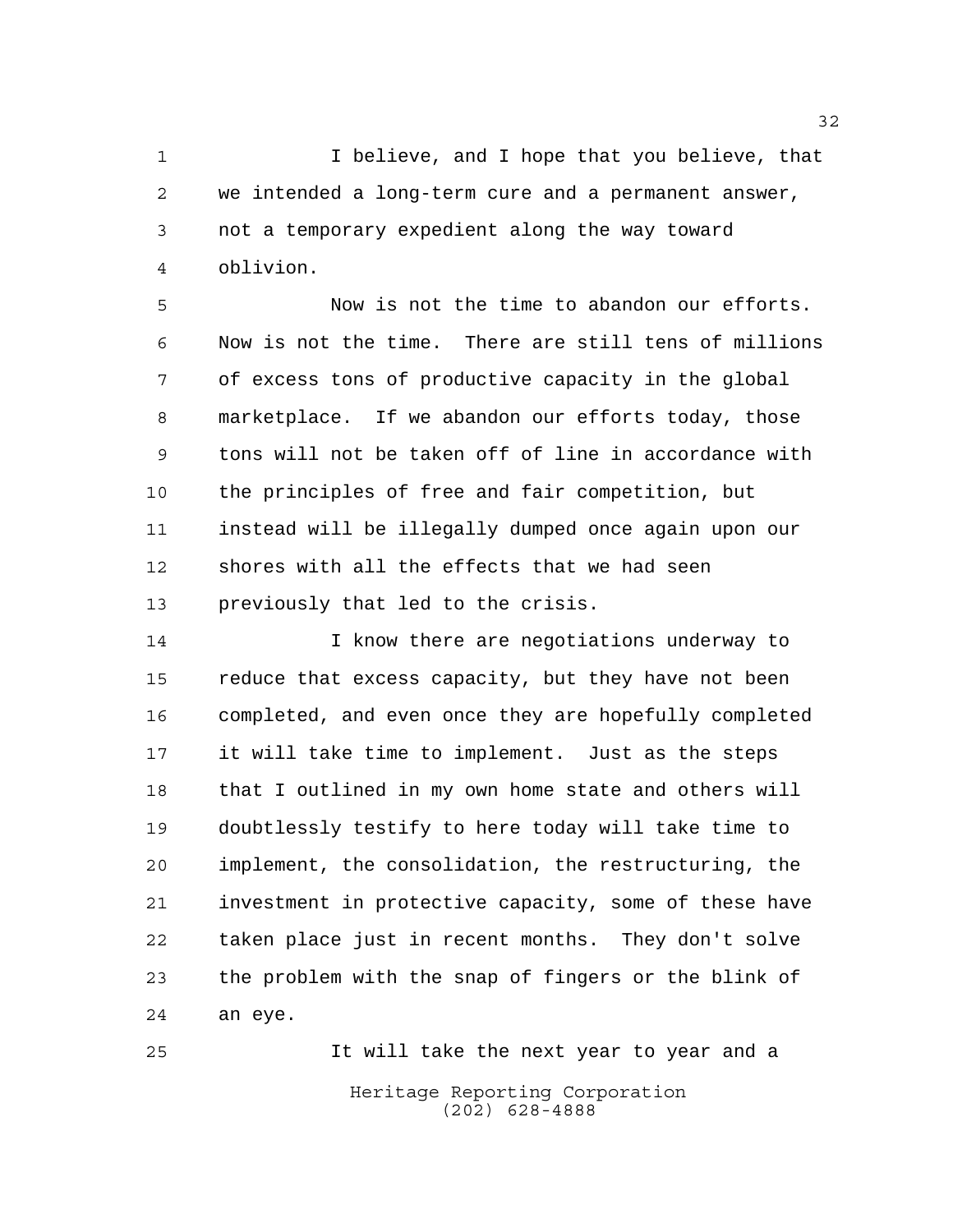half to get the job done so that we no longer have to reappear before this Commission asking for the steps that we did a year and a half ago. Much has been done, but much remains to be done.

 In conclusion, I would simply like to paraphrase some words spoken at a time of another crisis much greater, to be sure, than the one we address here today, but I think quite apt. It was Winston Churchill actually who said we may not have arrived at the end, we may not even have arrived at the beginning of the end, but if we persevere at least we have arrived at the end of the beginning.

 And so we have. I urge the Commission to stay the course, to complete our work, to restore this industry, and if we do I think we can look back on the actions that were taken in Merrillville and since with a great sense of pride and accomplishment. Again, I want to thank you for having placed us upon this path. 19 19 I would be happy to take any questions at this time. CHAIRMAN OKUN: Thank you. My colleagues?

(No response.)

 CHAIRMAN OKUN: Seeing no questions for you, thanks again for your appearance today and for the

> Heritage Reporting Corporation (202) 628-4888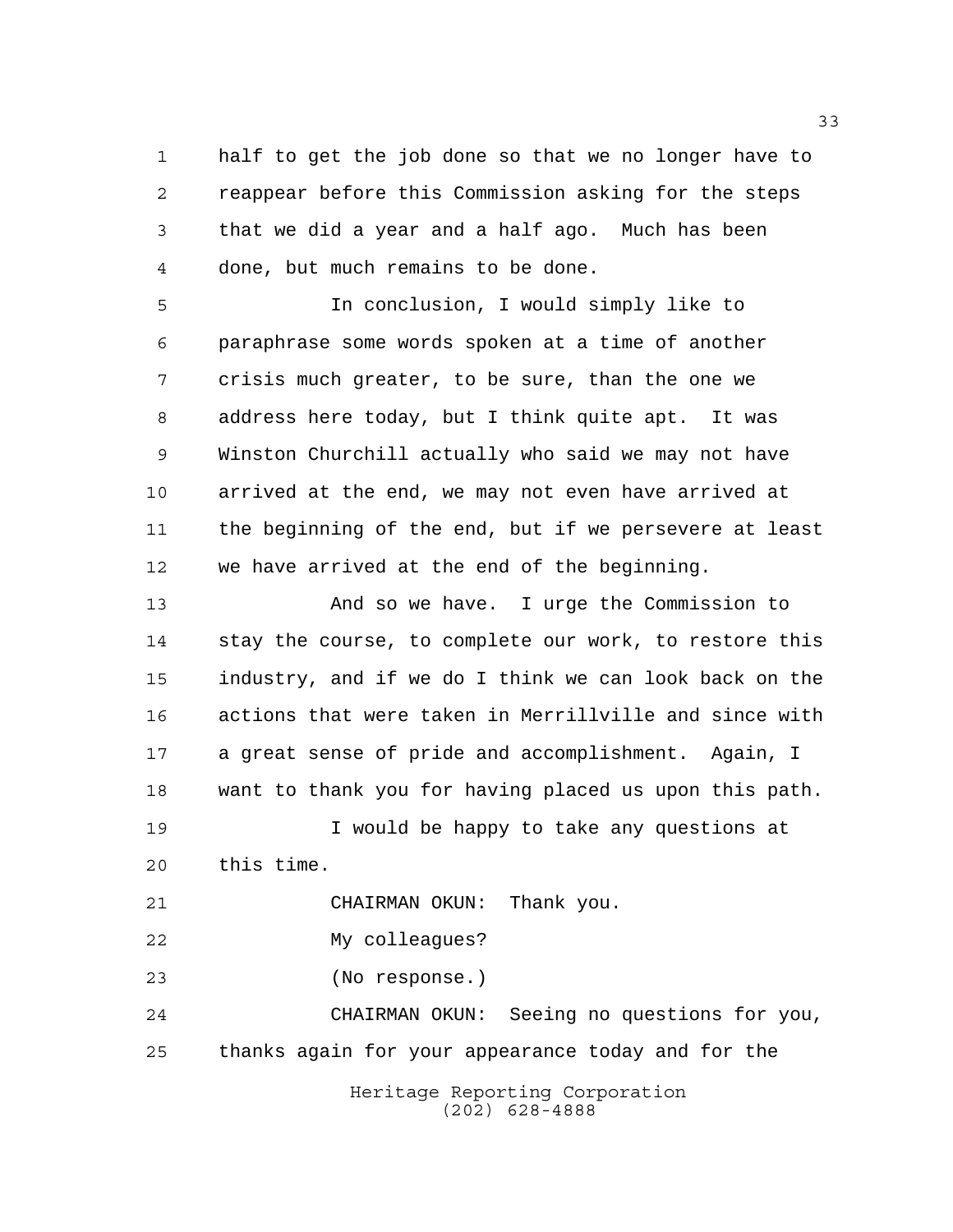written testimony that we will include in the record. SEN. BAYH: Thank you all very much. MS. ABBOTT: The Honorable George V. Voinovich, United States Senator, State of Ohio. CHAIRMAN OKUN: Good morning, Senator Voinovich. SEN. VOINOVICH: Good morning. It's nice to be back here again, and thank you for your willingness to listen to representatives from Congress in regard 10 to this very, very important matter. 11 12 I do appreciate the opportunity to testify

 today concerning the positive effect the 201 relief is having on the American steel industry and the industries they support. Supply is robust, prices are moderate, and the industry is recovering. I urge you to continue this relief for the full three-year term.

17 As each of you knows, the U.S. steel industry employs tens of thousands of hardworking Americans, including some 30,000 men and women who live in the State of Ohio. Ohio is the second largest steel producing state in the country and the number one steel employer in the nation.

 I've been a strong supporter of Ohio's steel industry for many, many years. The latter years of the 1990s should have been growth years for the U.S.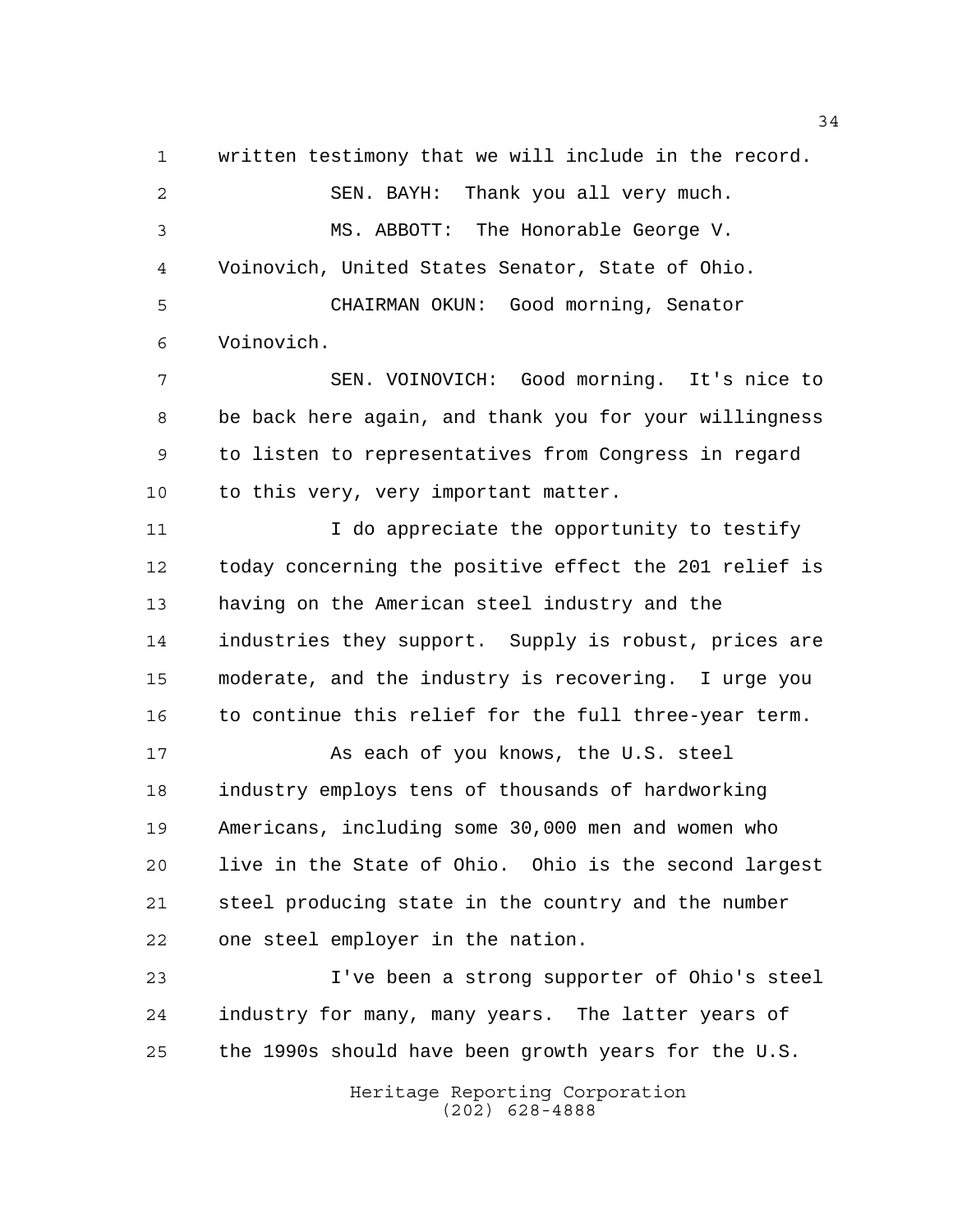steel industry as a whole. Unfortunately, not everyone in the industry was able to take full advantage of the boom period because of unfairly traded imports.

 Nations from the Far East or elsewhere dumped tons of unfairly priced steel into the U.S. market. The result of this action was lost sales and a reduction in revenues for the domestic steel industry. In addition, capacity utilization dropped from 90 percent to 75 percent in 1998, as unfairly traded imports gained more and more of the market share.

 The difficulties that the U.S. steel industry has endured due to this dumping has also been compounded by the fact that they had spent over \$35 billion in the 1980s to modernize the industry and update facilities, and I want you to know that a lot of that money was spent in the State of Ohio while I was governor.

 While I was Mayor of Cleveland in the early 1980s when steel imports peaked at 27 percent and U.S. steelmakers were losing billions of dollars in revenue, I lobbied President Reagan for voluntary restraint agreements in order to give the domestic industry five years of breathing room to modernize and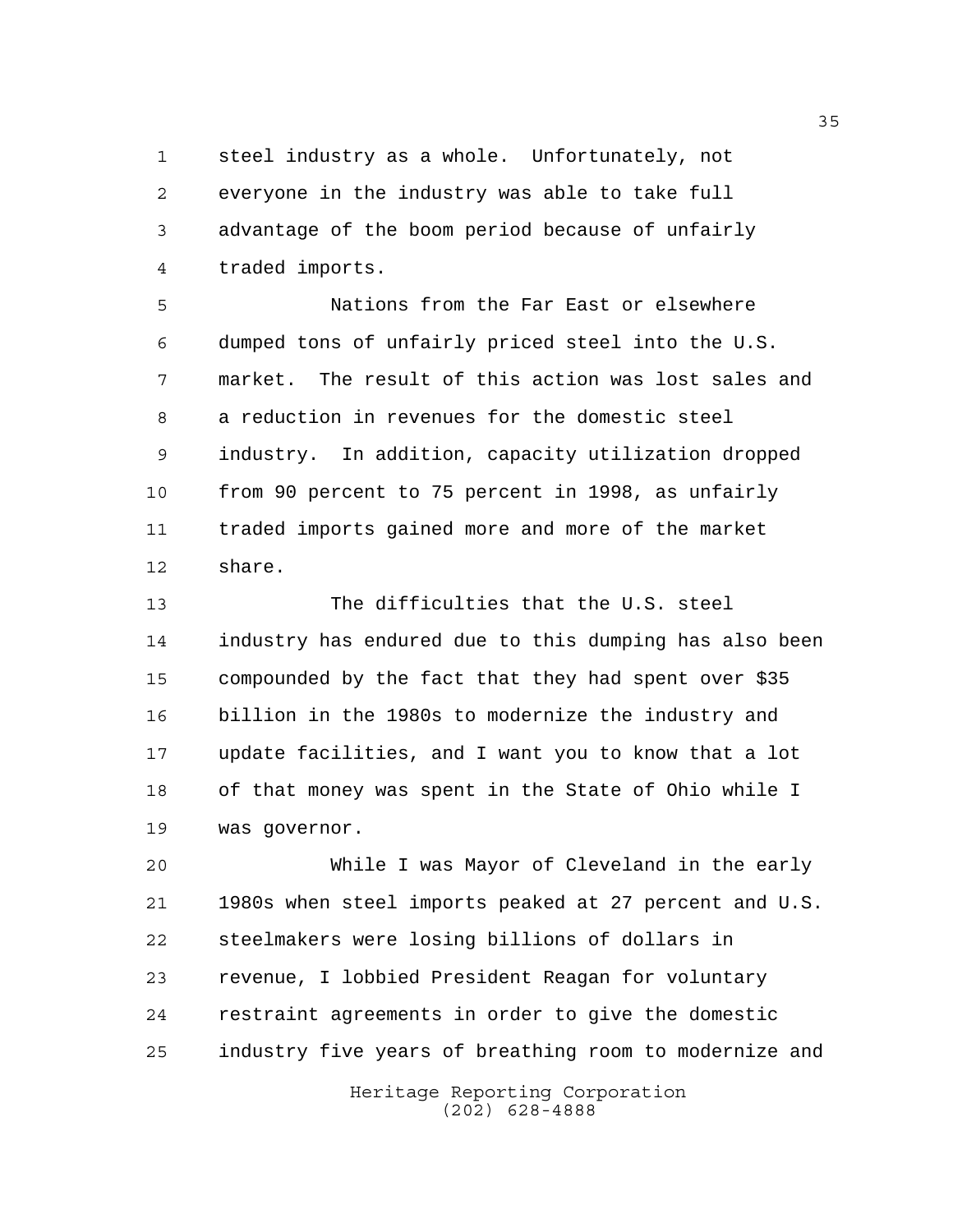restructure.

| A year before the VRA program was set to               |
|--------------------------------------------------------|
| expire, I again got a hold of Vice President Bush for  |
| a temporary extension to give the steel industry some  |
| protection while the Administration attempted to       |
| negotiate multilateral steel agreements aimed at       |
| eliminating unfair foreign practices. Throughout       |
| 1988, I fought for the VRA extension, and then when    |
| they were up in 1992 I asked the Department of         |
| Commerce to really enforce that agreement and enforce  |
| our trade laws.                                        |
| In 1991, I was the first governor in the               |
| United States to set up a Steel Industry Advisory      |
| Commission, a public/private partnership designed to   |
| strengthen ties among the steel industry, the State of |
| Ohio and its citizens. You can tell I've been          |
| involved in this for a long, long time.                |
| I also worked to bring steel companies into            |
| Ohio, including North Star Steel, to create more good  |
| paying jobs. During this time I saw investment in      |
| Ohio soar, and during my tenure as governor we added   |
| some 600,000 jobs to Ohio's economy, a lot of them     |
| steel jobs. I felt comfortable at the time that we     |
| were competing in the global marketplace with advanced |
|                                                        |

technology and enlightened labor/management

Heritage Reporting Corporation (202) 628-4888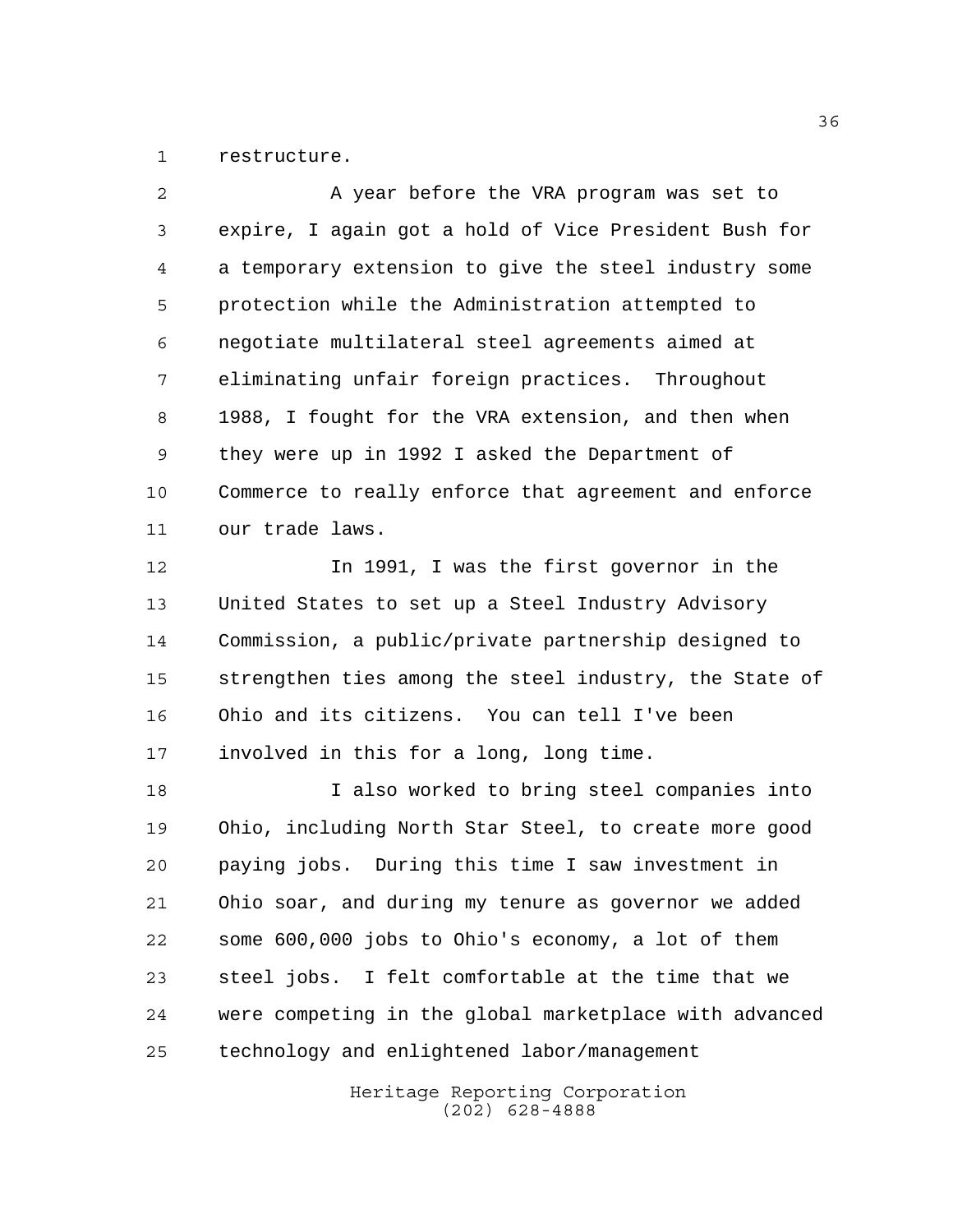cooperation.

| $\overline{a}$ | In June of 1999, when the unions were                    |
|----------------|----------------------------------------------------------|
| 3              | pushing a quota bill as leverage to get President        |
| 4              | Clinton to initiate a 201 investigation, I voted         |
| 5              | against the quota legislation that would have placed a   |
| 6              | monthly limit on steel imports for three years.<br>There |
| 7              | was a lot of bills being introduced to put the           |
| 8              | pressure on the President to introduce a 201             |
| 9              | investigation.                                           |
| 10             | Under that bill that I voted against, quotas             |
| 11             | would have applied to all steel mill products from all   |
| 12             | countries regardless of whether they had engaged in      |
| 13             | dumping or not. Some protested by vote at the time,      |
| 14             | and I was lobbied heavily by the steel industry and      |
| 15             | the steelworker unions, but I felt that the United       |
| 16             | States should not pass heat-of-the-moment laws that      |
| 17             | violate international treaties.                          |
| 18             | Instead, I felt it should level the playing              |
| 19             | field by going after the unfair market distorting        |
| 20             | practices that insulated foreign steel producers from    |
| 21             | the same market pressures our American steel producers   |
|                |                                                          |

were facing.

 Even though I did not support quotas, I vowed to convince President Bush to take action on the 201. When he came into office, I said to myself I've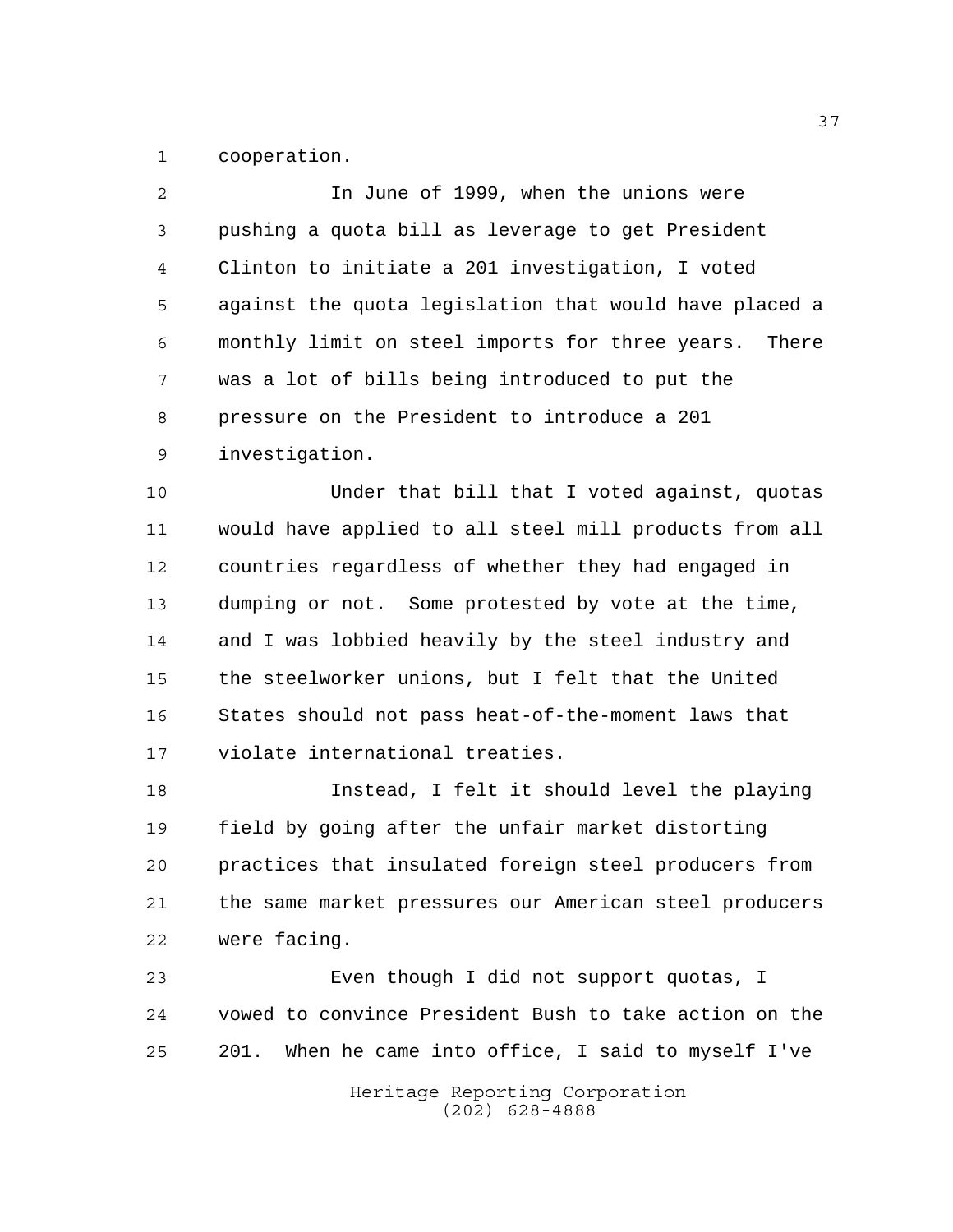1 got to convince him and his Administration that they go forward with the 201 investigation that President Clinton had failed to move forward with.

 I can recall in fact my first meeting with Bob Zoellick when he came to see me in my office. I said to him it's time that we took advantage of the surge provisions in the WTO and the NAFTA agreements and do what all the other countries -- let's once and for all, folks, let's just look at the whole steel industry and find out whether they're being harmed or whether they're in jeopardy of being harmed.

 I think it's important to note that I was not advocating that the Administration adopt protectionist policies. Rather, I was simply encouraging the President to apply provisions of existing trade law that fully complied with World Trade Organization rules.

 After the President announced that his Administration would call upon the Commission to begin an investigation on steel, you began an exhaustive investigation. The Commission followed WTO rules scrupulously throughout the eight month 201 process. Procedural steps were taken all along the way to protect the interests of parties on both sides. This includes customers and consumers whose interests were

> Heritage Reporting Corporation (202) 628-4888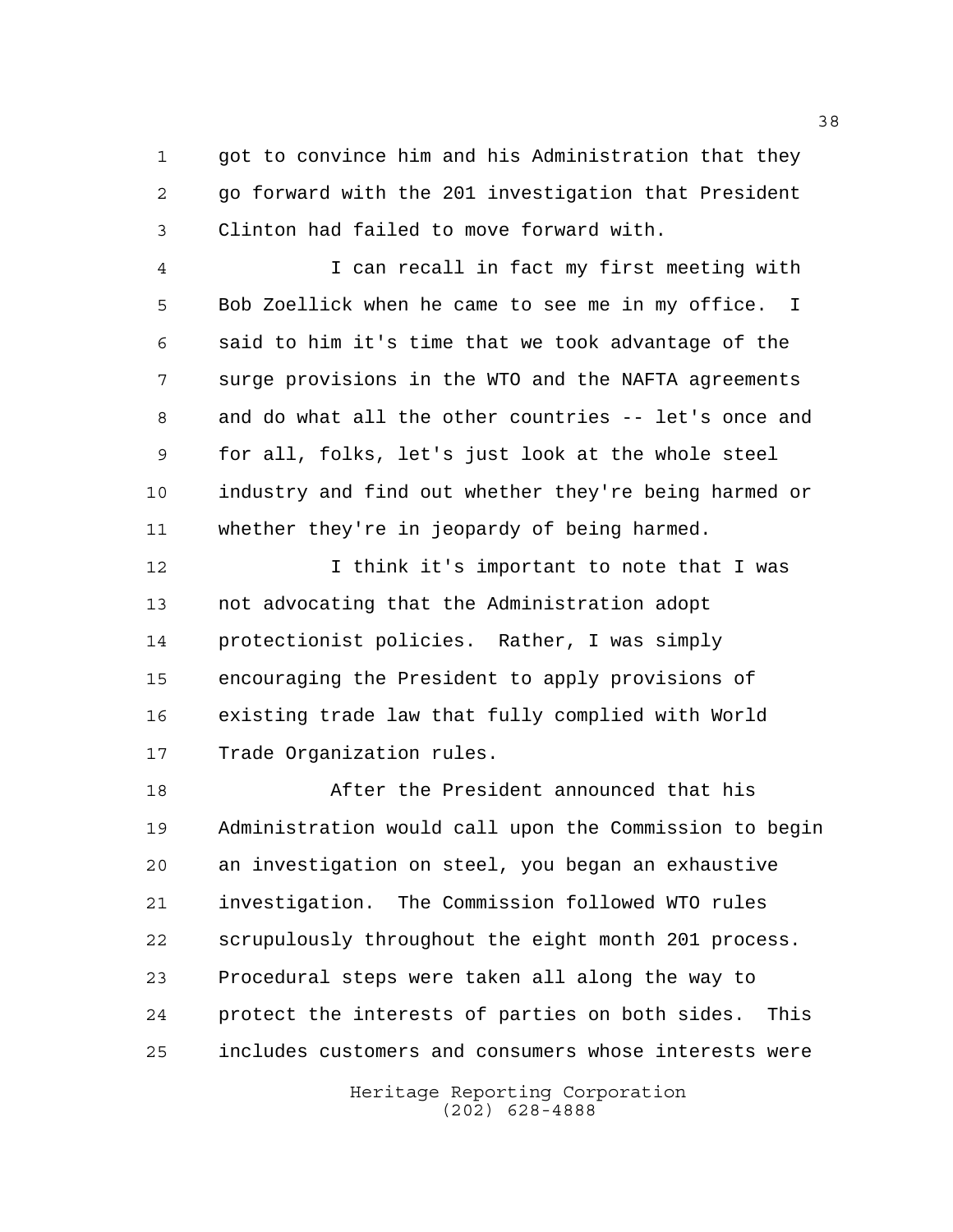carefully considered at all stages of the process.

 This was not some kind of a political game. This was an honest-to-God, intellectual honest exercise by the Commission to look at the situation. At the end of the year, the Commissioners said that the increased imports were a substantial cause of serious injury to the steel industry -- I think it was about 17 out of 36 of the areas -- and five of you recommended a tariff remedy.

 The President made his decision on the 210 remedy on March 5. In the final remedy, the President proclaimed safeguard tariffs ranging from eight to 30 percent. You're familiar with all of that.

 According to U.S. law, in addition to the terms of the WTO safeguard agreement, protective measures must be progressively relaxed during the period of application. As such, the remedy tariff rates decline in the second and third years. People forget about that. You know, you put it on number one. Number two is you're going to rachet it down. It's going to be over at the end of three years.

 There is also an ongoing process that allows for additional product exclusions on the grounds that the products are not currently available in sufficient quantities from U.S. producers and that excluding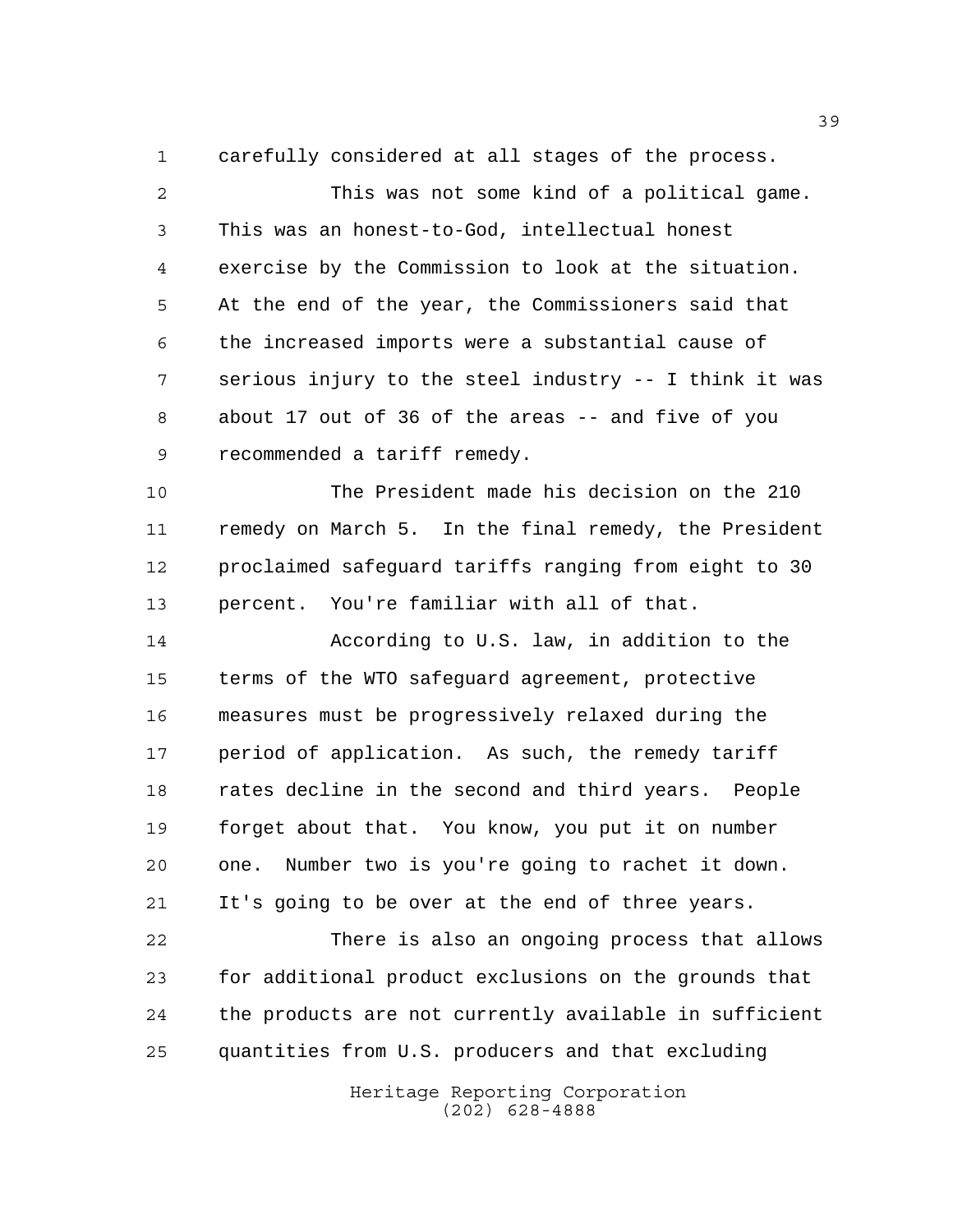these products would not undermine the effectiveness of the safeguard on steel products.

 This past spring, an additional 295 products out of a total 661 requests were excluded by USTR and the Commerce Department. Of these requests, 208 were not objected to by domestic steel producers. This action brings to 995 the number of products spared duties. This is a quarter of the 13 million tons of steel imports originally covered by the tariffs that had already been exempted in previous months.

11 1 I mean, we have the people that promoted, including myself, the 201 investigation, and you're going forward with it. They complain that too many exemptions were granted. You had people here I guess the last couple of days that said, you know, that you haven't granted enough of them, and you ought to do away with these things.

 I know most of you are familiar with these facts, but I'm bringing this up to reinforce the notion that the USTR and the Department of Commerce have been very fair in their handling of this issue and to counter the argument I sometimes hear about their actions during this process being arbitrary and capricious.

Heritage Reporting Corporation (202) 628-4888 Nothing could be further from the truth.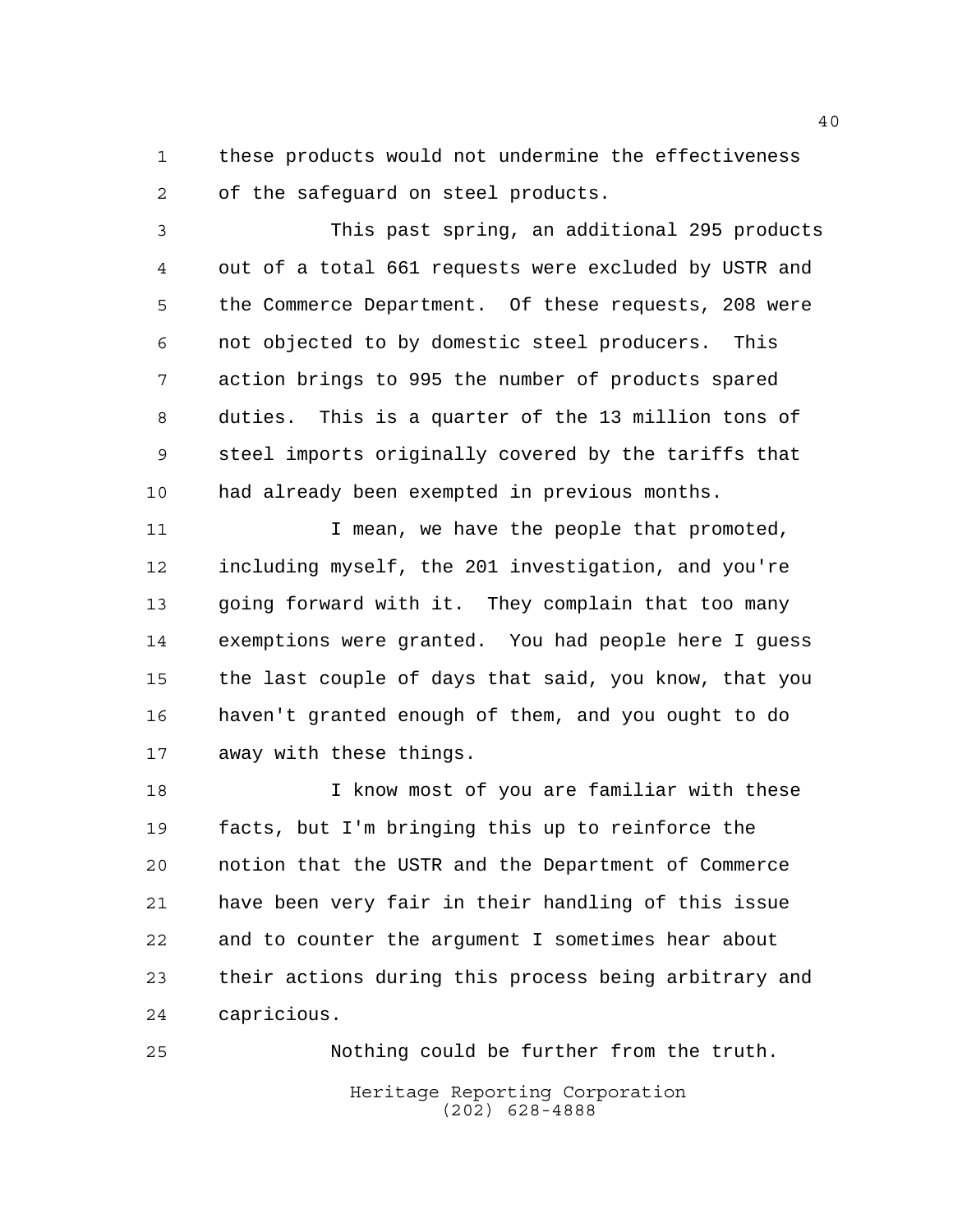The actions the ITC took were based on facts, not politics, and the resulting actions were well-grounded under the WTO safeguards agreement.

 Madam Chairman, today, as a result of the relief this Commission recommended and the President imposed, the landscape is different. Even in a weak economy, our industry is consolidating and restructuring. Our steelworkers continue and even enhance upon their efficiency. Productivity is up. Investment is up. Morale is up.

 This Commission has given hope to a critical American industry. The situation remains extremely delicate and requires the relief to be in place for 14 the full three years.

 Just last month, during 322 (sic) hearings you heard from some businesses and foreign producers complaining that the relief, already cut short from what many of you recommended, has been a disaster and should be terminated. They claim steel is now positively more expensive and in a short supply. They also attributed the temporary steel tariffs to their decision to permanently move production facilities offshore.

 These claims are illusory. The entire U.S. manufacturing sector has experienced sharply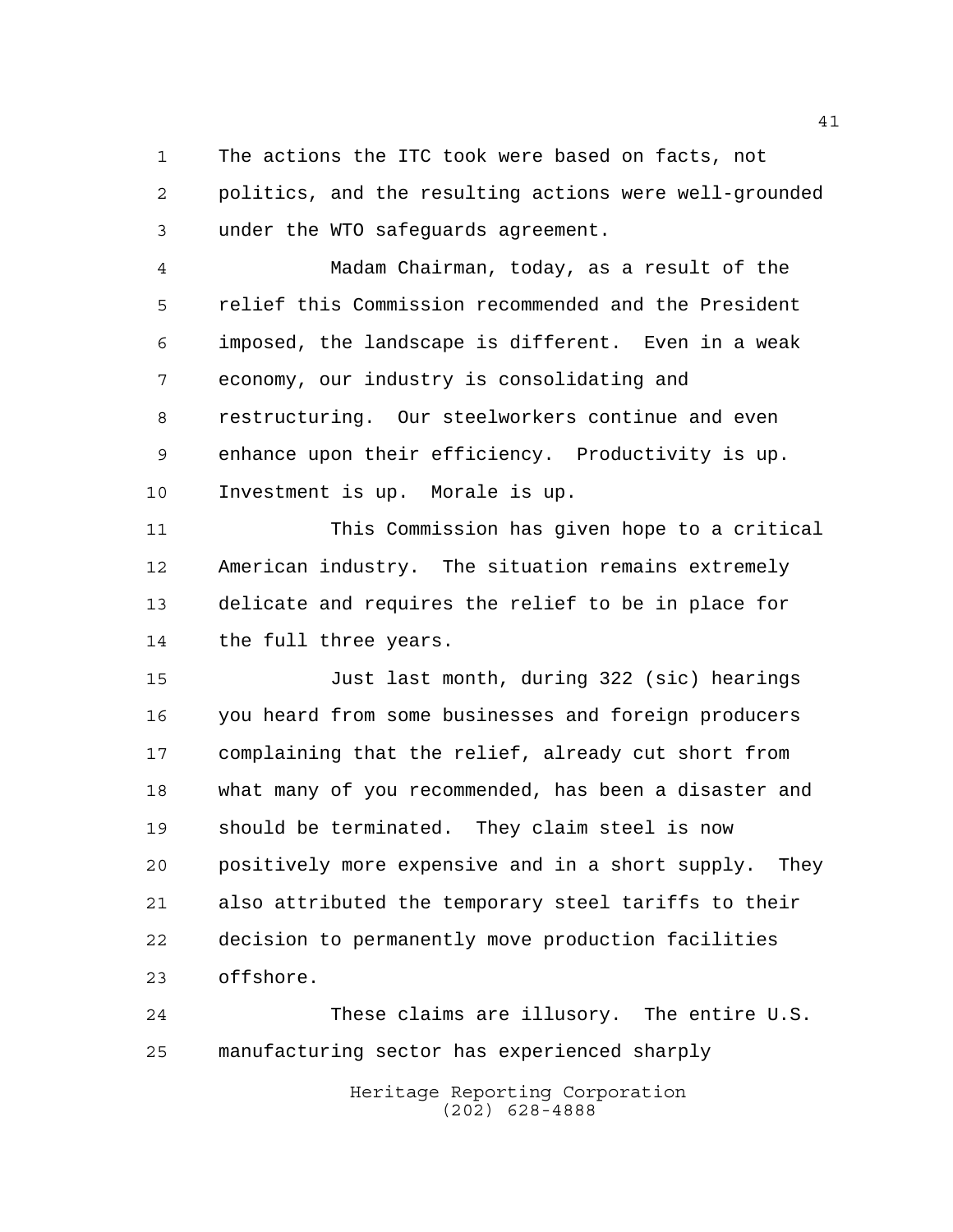escalating international trade deficits since 1996. You know that; a problem that's been damaging the steel producers and steel consumers alike. There's no evidence, however, that since the Section 201 tariffs were imposed steel intensive manufacturing industries have performed worse than other manufacturing industries unaffected by tariffs.

 I'd like to point out that there's no question that our manufacturing industry in this country is in jeopardy, but the real culprits in their plight are soaring natural gas prices, health care costs, government regulation, the litigation tornado that is cutting across America, unfair trade competition with such nations as China, which manipulate their currency.

 I was pleased to have a voice in the President's economic stimulus package, which I believe will go a long way towards stimulating the economy and adding jobs, but the problem we are now facing is that we're not doing a good enough job to enforce the trade laws of the United States of America.

 I intend to have a hearing in the United States Senate in my Subcommittee on the Oversight of Government Management and Federal Work Force in regard to the enforcement by the Commerce Department of our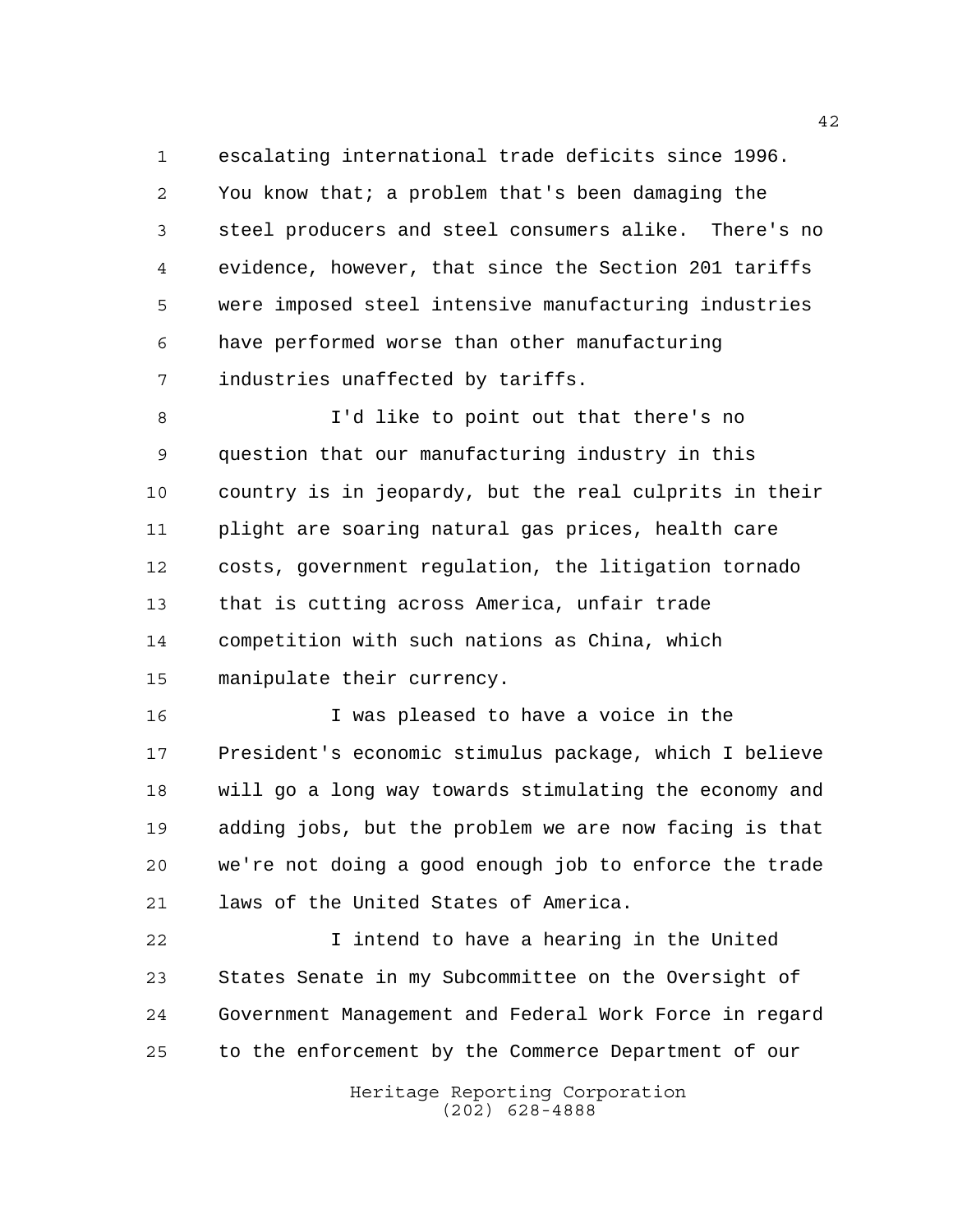trade laws. Do they have the right people with the right knowledge in the right places at the right time to get the job done?

 Again, with regard to the 332 hearings, first let me respond to the claims of supply shortages. There is no evidence that the relief has unduly hampered import supplies. Imports have actually increased since the imposition of the 210 tariff measures. There are no quantitative limits on the amount of finished flat-rolled products that can be imported into the United States. The potential import is unlimited.

 In addition, ISG has restarted LTV's facilities in my home State of Ohio that had fallen prey to dumped and subsidized imports. Nucor also restarted other facilities that were closed because of unfair imports. As a result of the remedy, we now have more American steelworkers back to work, more domestic capacity on line and more imports to fulfill demand.

 Second, some have claimed that the President's remedy has resulted in increased prices. In fact, the tariff measures have resulted in only modest price recovery for steel products. For example, prices for hot-rolled and cold-rolled steel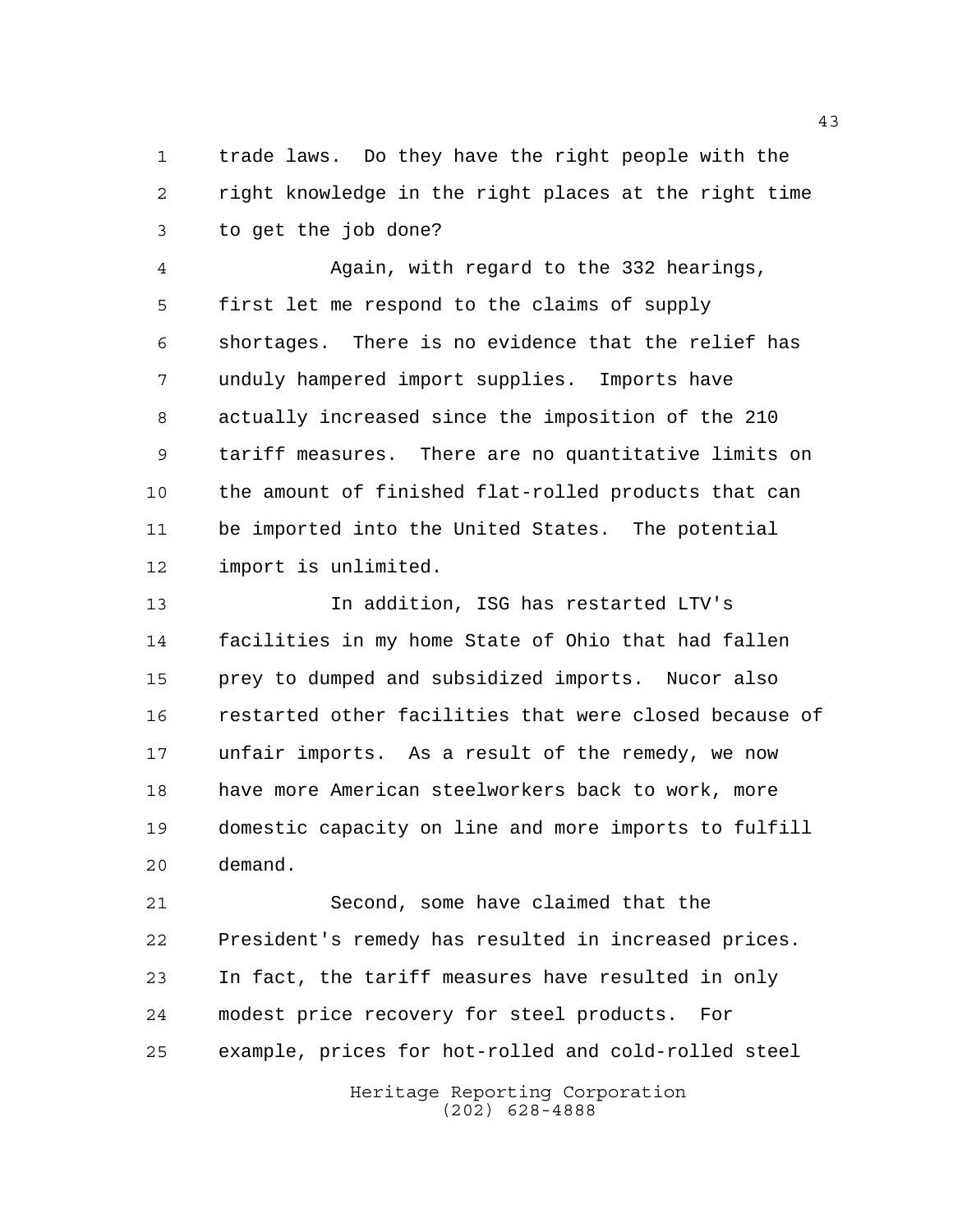are now below 20 year historical averages. Despite these modest price increases, our domestic manufacturing base has not been at a disadvantage with its international competitors as overseas steel prices have increased much more than have domestically.

 The benefit that steel consumers were receiving on the backs of American steel producers and from unfairly traded imports were not sustainable. The 201 has brought prices up to reasonable levels. Furthermore, steel prices in the United States actually remain lower than in most major steel consuming markets around the world. American low- cost, high-quality steel continues to be a superior value for U.S. customers.

 Third, I'd like to address the claim that certain American manufacturers are moving their operations overseas because of increased cost due to the 201 measures. These claims are not based on long- term business strategies, and they certainly cannot be blamed on the 201 remedy.

 To begin with, the steel tariffs only affect five percent of American steel consumption.

 Furthermore, the tariffs are temporary and are reduced each year. In addition, steel constitutes only a small fraction of production cost for end products.

> Heritage Reporting Corporation (202) 628-4888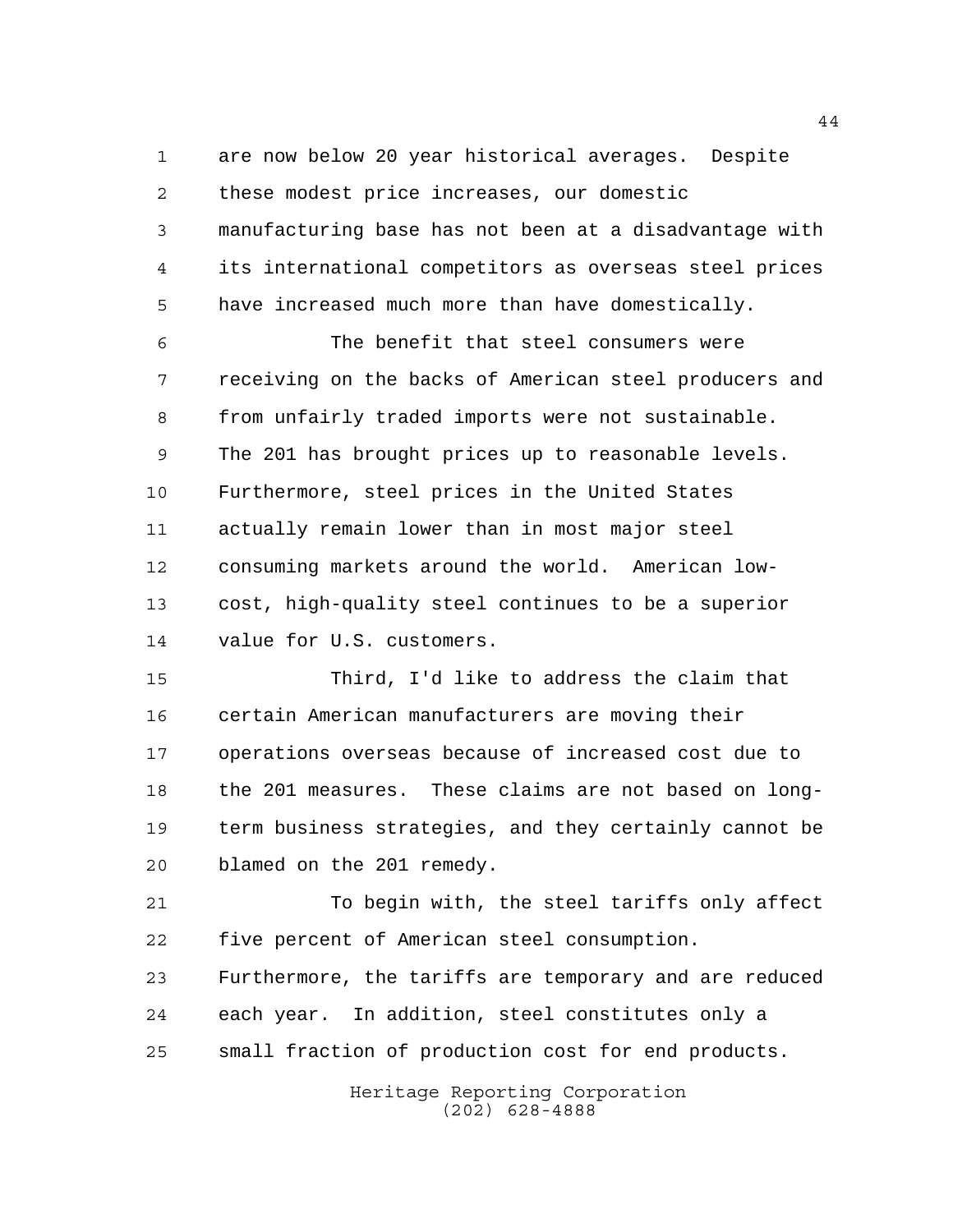According to the Department of Commerce, steel represents on average just 1.8 percent of the total cost to the manufacturing industries. I've already made reference to what I think the problem is. When you look at the collective facts, it is evidence that the 201 remedy has not had an adverse effect on other U.S. industries.

 The American steel industry has taken significant steps to restructure itself to better compete against low-priced foreign imports. Subjecting the industry to renewed surges of imports prior to completion of the restructuring effort would erase the progress that's been made so far.

 Today, supply remains ample, prices are reasonable, and the 201 remedy is not damaging other industries. This case proves to be one of the best examples of an industry needing relief under Section 201, and I was glad to see the Commission recognize that and provide a short window of protection.

 Madam Chairman, to date, and I think this is very important, this industry is doing its part to consolidate and increase productivity and efficiency. As a result of the 201, the American steel industry is in the midst of its most significant restructuring. Nearly 20 mergers or acquisitions in the steel

> Heritage Reporting Corporation (202) 628-4888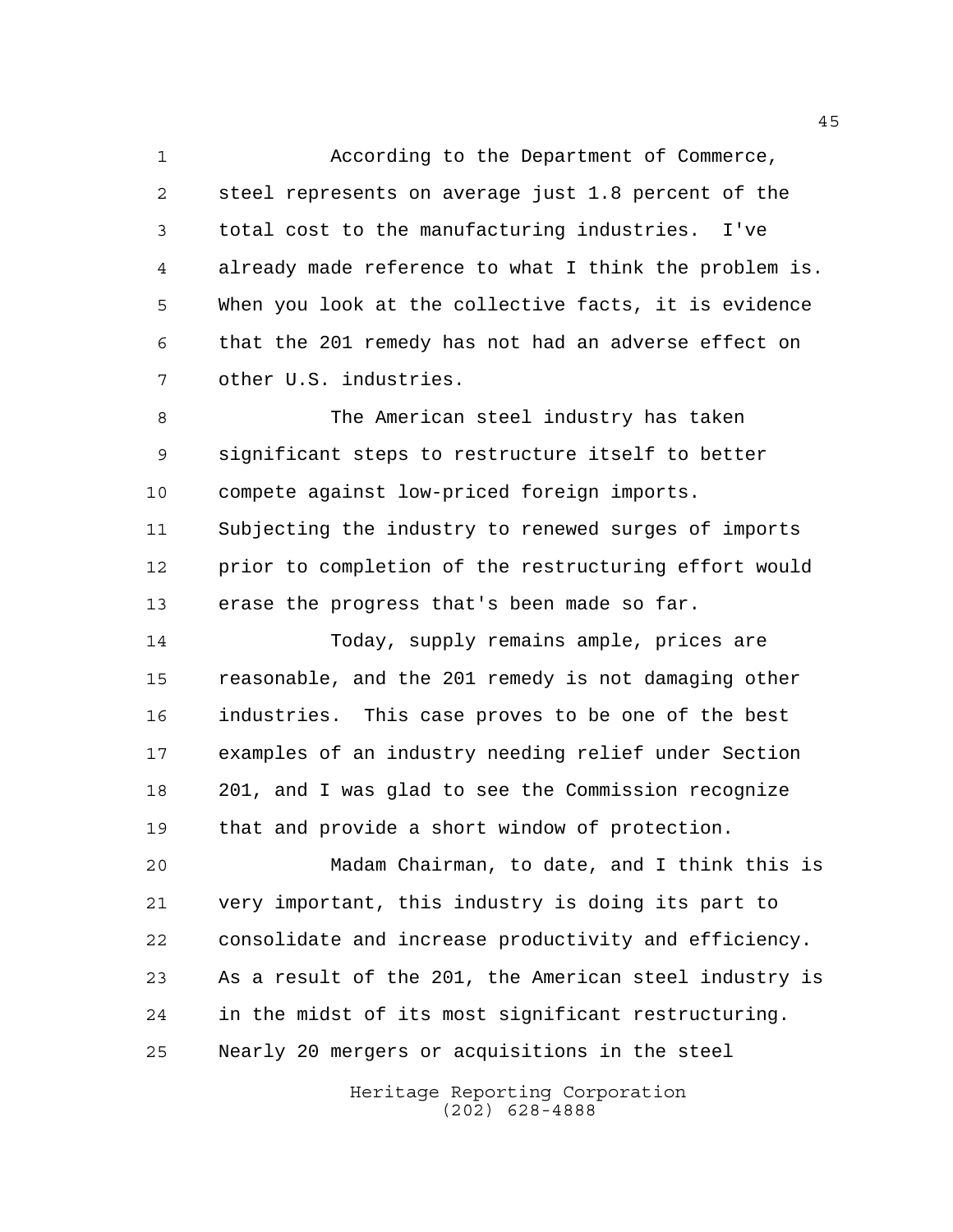industry have been completed or are pending involving over 30,000 employees and 38 million tons, 30 percent of the domestic steel capacity.

 In the 14 months after the Section 201 was imposed, domestic producers have invested \$3.6 billion to consolidate and improve productivity. That's exactly what Secretary of the Treasury O'Neal, that's exactly what Don Evans, Secretary of Commerce wanted, that's exactly what Bob Zoellick wanted was to get them to restructure and take advantage during this three-year period.

 We have seen U.S. Steel acquire the assets of National Steel. ISG has purchased the assets of LTV, Bethlehem Steel and ACME. Nucor has purchased the assets of Birmingham Steel and Trico Steel. Isn't it interesting that the biggest steel producer today in the United States of America is ISG? Can you imagine that? If it hadn't been for your action, that would never have happened. We're going through the process. We're doing what the Europeans have been doing.

 As a result of its acquisition of National Steel, U.S. Steel expects cost savings of \$200 million per year within two years and a 20 percent increase in productivity. ISG is emerging as one of the lowest

> Heritage Reporting Corporation (202) 628-4888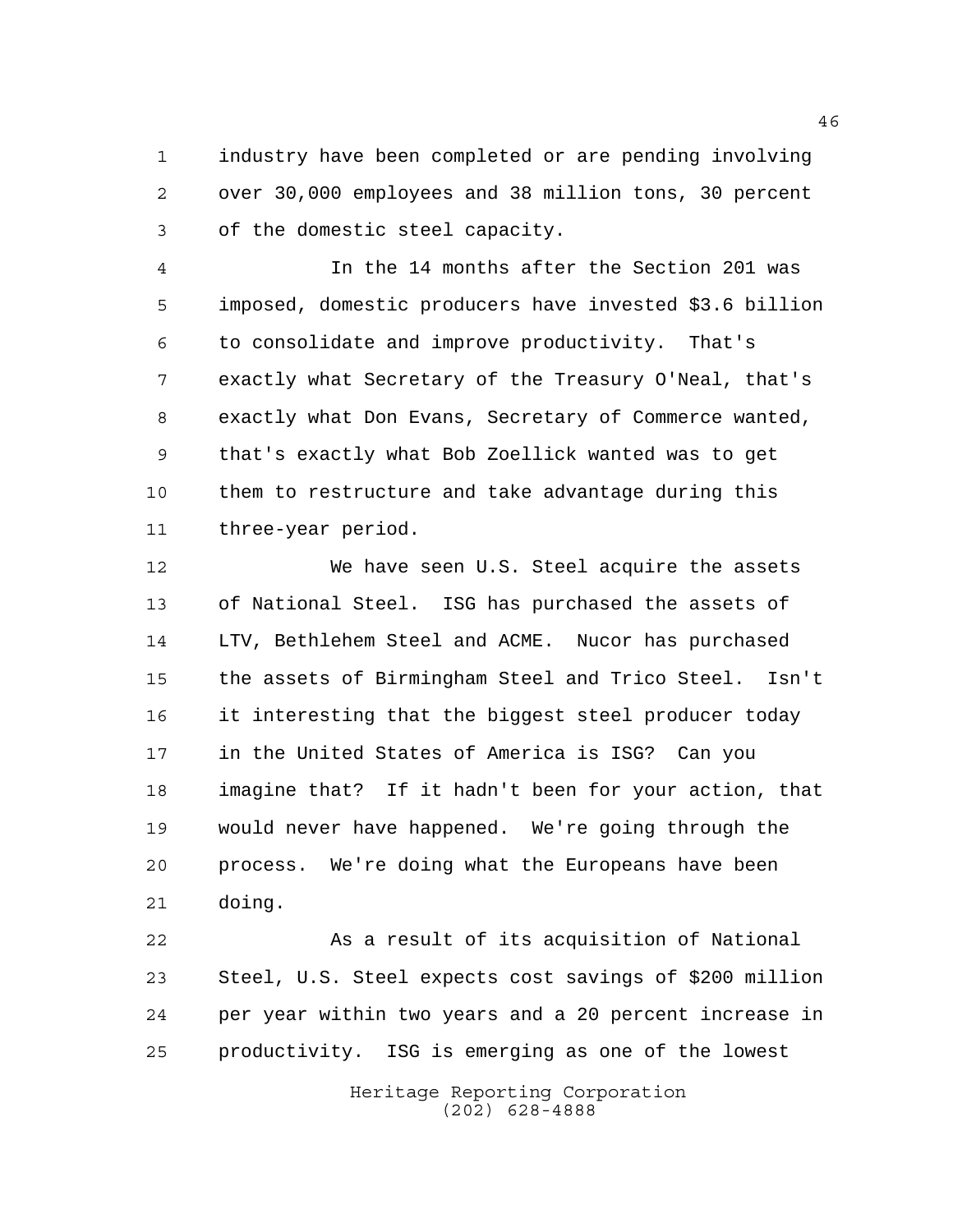cost, U.S. integrated steelmakers and has reduced time needed at former LTV mills to produce a ton of steel from two and a half man hours to less than one. Think of that. Two and a half hours down to less than one.

 It's happening. Nucor is expected to obtain significant synergies and cost savings involving flat bar, rebar and wire products. Furthermore, both ISG and U.S. Steel have reached new agreements with the USW, with the United States Steelworkers of America, that will significantly increase efficiency and productivity, dramatically reduce cost, improve competitiveness and insure humane consolidation.

 I'd like to congratulate publicly Leo Gerard and the other leaders of the United Steelworkers Association for their enlightened leadership throughout this process, and I laud the USW members for having the good sense to follow their lead. They are doing extraordinarily different things than they've done before to become part of the solution and not part of the problem.

 Madam Chairman, in order to complete the restructuring efforts, continued relief for the full three-year term is necessary so the industry can undertake further consolidation and restructuring, as well as vital capital investments that it was forced

> Heritage Reporting Corporation (202) 628-4888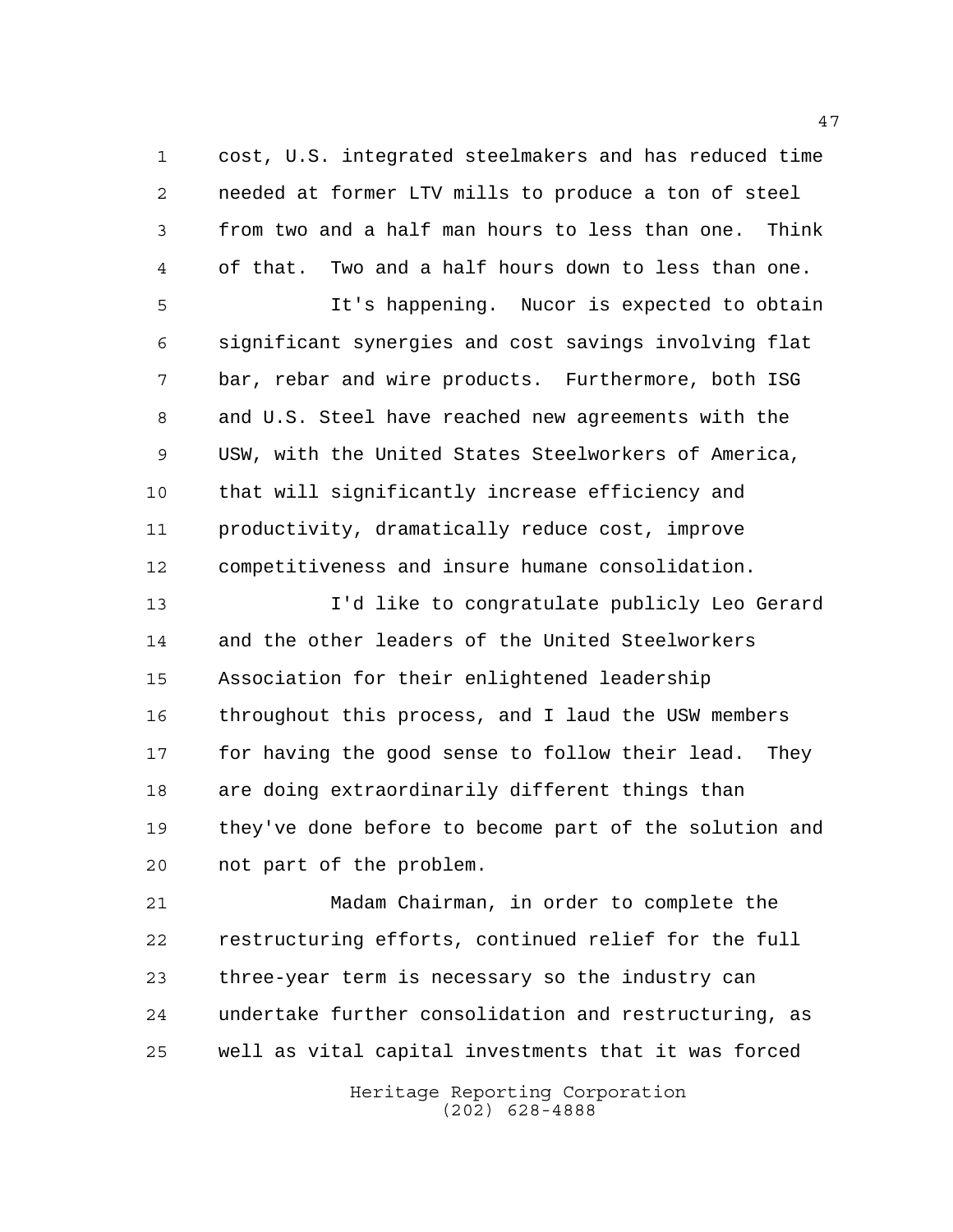to postpone during the import crisis.

| $\overline{a}$ | Madam Chairman, the President got it right             |
|----------------|--------------------------------------------------------|
| 3              | when he initiated the Section 201 investigation in     |
| 4              | response to unprecedented import crisis that           |
| 5              | threatened permanently to cripple the American steel   |
| 6              | industry, and this Commission got it right when it     |
| 7              | found after thorough review that the domestic flat-    |
| 8              | rolled steel industry was seriously injured as a       |
| 9              | result of low-priced steel imports.                    |
| 10             | If the program is going to work, if this               |
| 11             | industry is going to be given the chance it needs and  |
| 12             | deserves to recover and restructure, it is critical -- |
| 13             | it is critical -- that the 201 relief remain in place  |
| 14             | for its full term. I urge this Commission to insure    |
| 15             | that the steel industry has the full three years that  |
| 16             | we have promised.                                      |
| 17             | Madam Chairman, thank you again for giving             |
| 18             | me an opportunity to appear before you, and I          |
| 19             | apologize for the length of my statement, but it       |
| 20             | certainly has come from the bottom of my heart.        |
| 21             | You did the right things. Let's stay the               |
| 22             | course. It will be over in a couple years. The         |
| 23             | restructuring will go on. After that, it's a jump      |
| 24             | ball. Thank you.                                       |
| 25             | CHAIRMAN OKUN: Thank you very much for your            |
|                | Heritage Reporting Corporation<br>$(202)$ 628-4888     |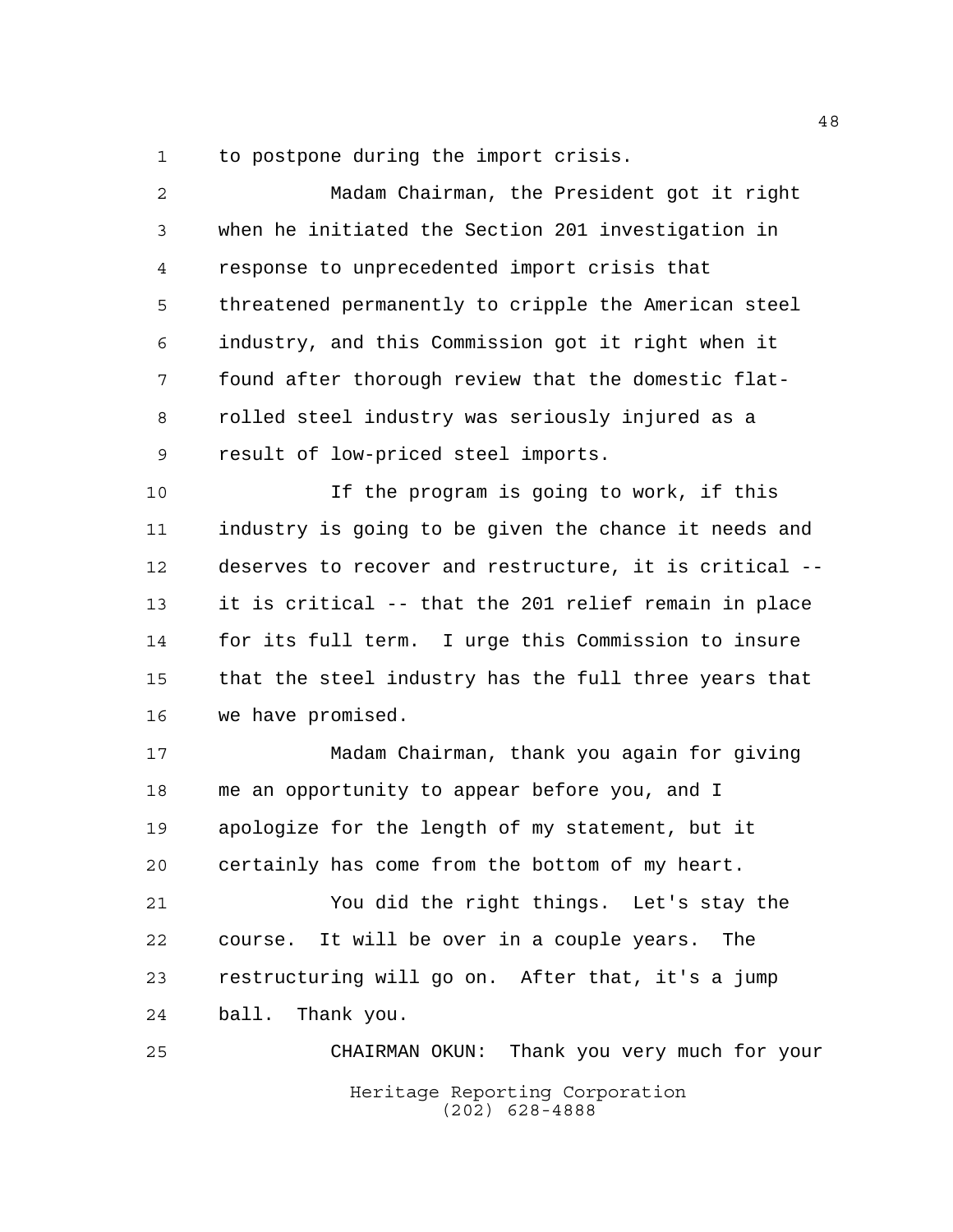statement.

| 2  | MS. ABBOTT: The Honorable Hillary Rodham               |
|----|--------------------------------------------------------|
| 3  | Clinton, United States Senator, State of New York.     |
| 4  | CHAIRMAN OKUN: Welcome, Senator Clinton.               |
| 5  | SEN. CLINTON: Thank you very much. Madam               |
| 6  | Chairman, I thank you for giving me and my colleagues  |
| 7  | this opportunity to testify on behalf of the steel     |
| 8  | industry.                                              |
| 9  | I had the pleasure of hearing my colleague             |
| 10 | and friend, Senator Voinovich, testify as I was        |
| 11 | waiting in the anteroom, and I think you will hear     |
| 12 | many of the same points made from different parts of   |
| 13 | the country, on both sides of the aisle, from both     |
| 14 | ends of Capitol Hill.                                  |
| 15 | I submitted testimony in September 2001                |
| 16 | asking that the ITC make a finding that our domestic   |
| 17 | steel industry had suffered serious injury from cheap  |
| 18 | foreign steel imports, and, of course, I was joined by |
| 19 | many others who had the same concern and perception.   |
| 20 | I had originally planned to deliver that testimony in  |
| 21 | person before the Commission, but following the tragic |
| 22 | attacks of September 11 I was not able to leave my     |
| 23 | duties in New York and was not able to be here         |
| 24 | personally, but I thank you for receiving my           |
| 25 | testimony.                                             |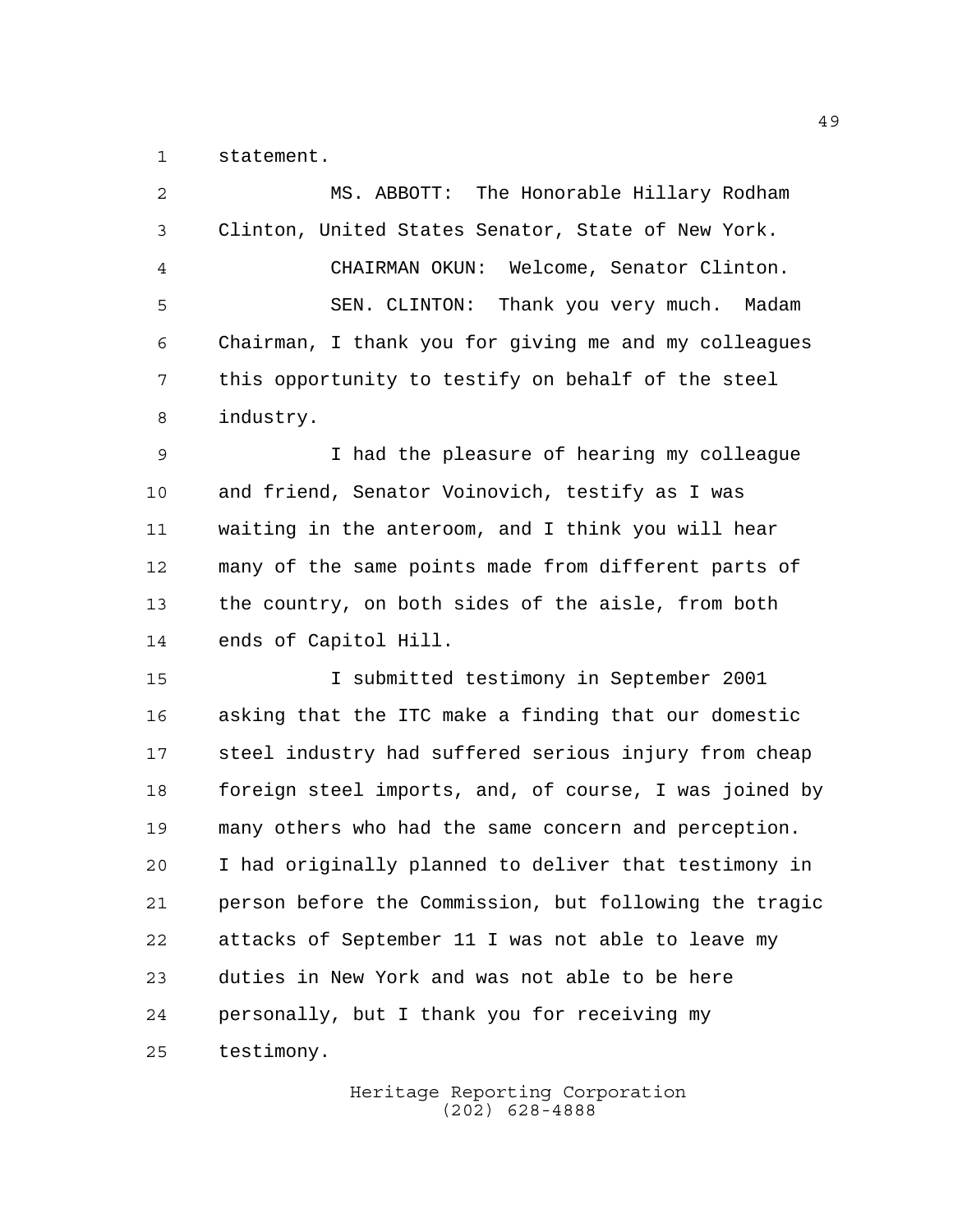1 Today, I am pleased to deliver this testimony in person to demonstrate my commitment to a strong domestic steel industry as part of an effort to revive not only that industry, but to guarantee that we have a strong economy in our country going forward in the twenty-first century.

 I strongly support continuation of the President's temporary import remedy. Allowing the relief to run for its three-year term is essential to the continued recovery of the American steel industry and to the tens of thousands of jobs that it supports. As our country faces difficult economic and international challenges, a vital, healthy domestic steel industry is important not only for the economic health of our nation, but for our national security as well.

17 17 I will never forget being on the train between New york and Washington following the attacks of September 11 and talking with a gentleman who was in the steel industry. He told me that following the attack on the USS Cole in Yemen, the Navy had only one place to go in our country for armored steel. That was at the time Bethlehem Steel, and we know that Bethlehem Steel no longer exists.

Heritage Reporting Corporation (202) 628-4888 As my September 2001 testimony described,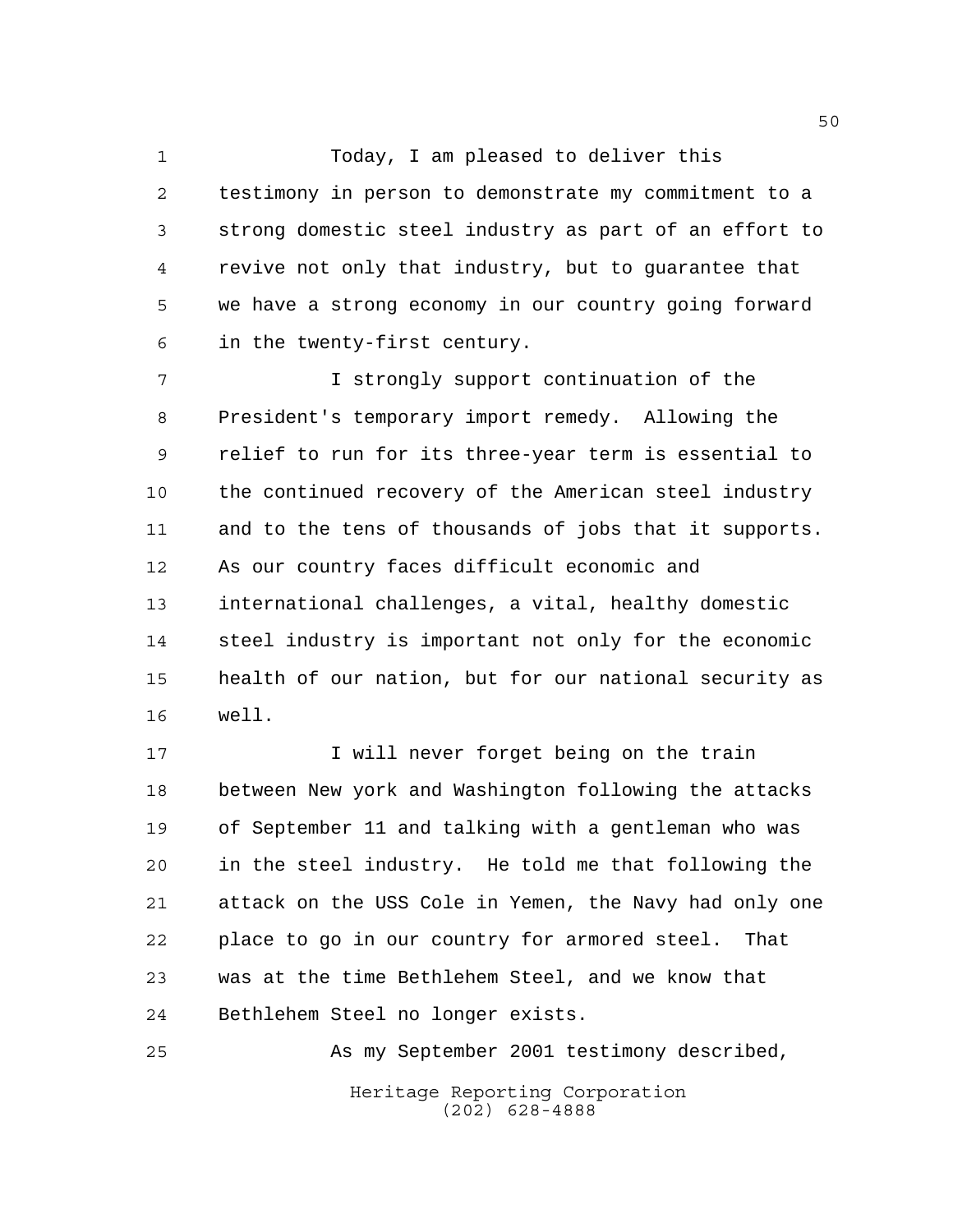New York has had a long history of providing steel for our national economic and security needs. In the late nineteenth and early twentieth centuries, the area around Buffalo was a heavy industrial base that included the nation's number one grain milling center. The Lackawanna Steel Company mill, built in 1907, was for many years the largest and most modern steel mill in the world and ushered in a new age of steelmaking in the United States.

 Yet New York, which was once a major steel producer, has seen mill after mill close as a result of dumped and subsidized imports. In 2001, our state was in danger of losing its last active steel mill in Auburn, New York. Fortunately, Nucor Corporation, whom I have known ever since my days in Arkansas, saw an opportunity to take advantage of the skills and dedication of Auburn's workers and bought that mill. Nucor's purchase of Auburn is just one example of the pivotal role New York is playing in revising the U.S. steel industry.

 The President's Section 201 decision was based on the idea that by limiting the ability of illegally traded imports to pour freely into the U.S. market, temporary import relief would make it possible for our domestic industry to attract the investment it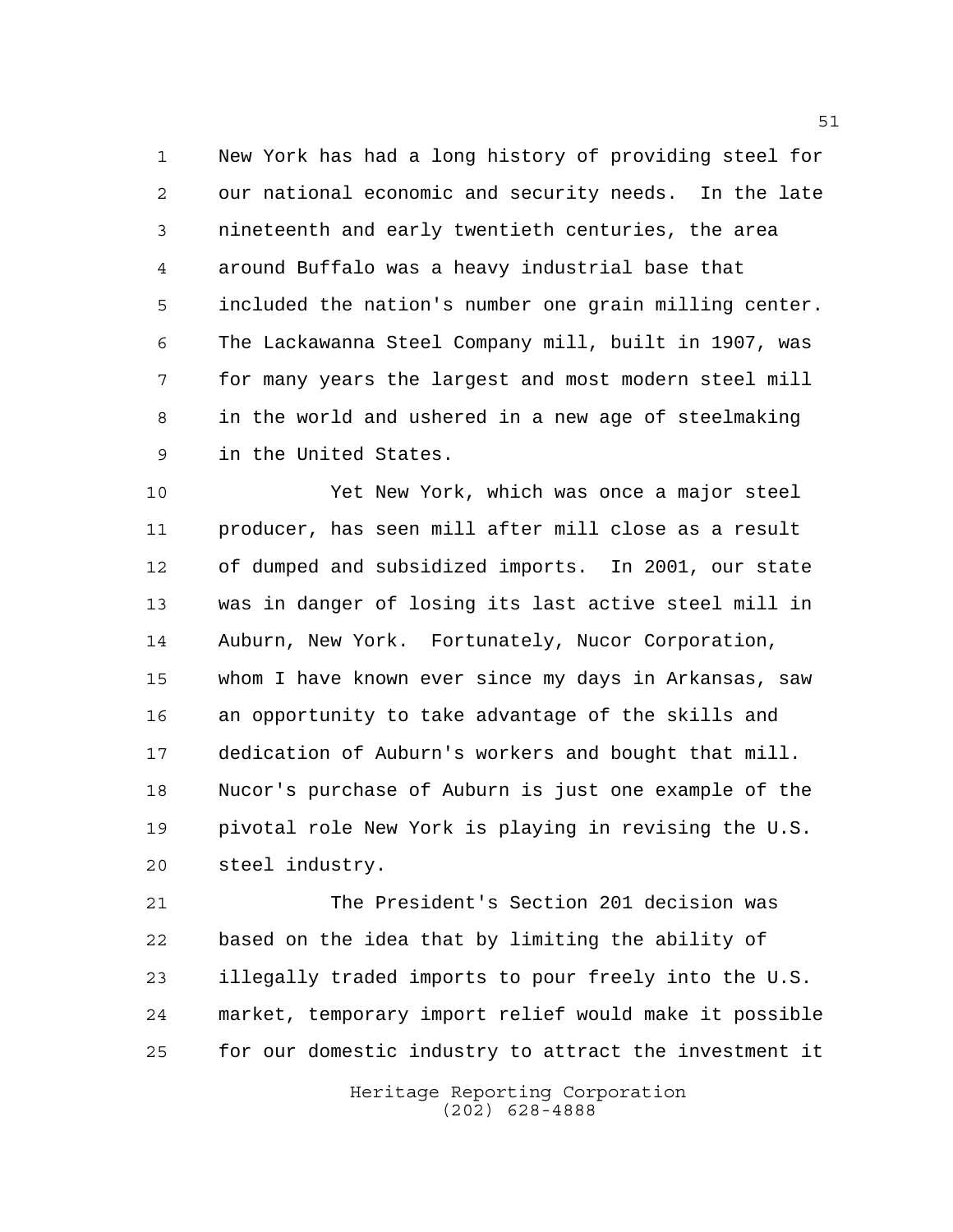desperately needed to fund consolidation and modernization.

 Indeed, that is exactly what is happening. The International Steel Group, formed by Mr. Wilbur Ross, a resident of New York City, bought not one, but three companies -- LTV, Bethlehem and ACME -- out of bankruptcy. Mr. Ross was willing to invest hundreds of millions of dollars of his own money, thousands of hours of time, in turning these companies into efficient, low cost producers of steel.

 Other investors have followed his lead, and the domestic steel industry is finding itself able to raise capital on competitive terms for the first time in decades.

 The steel industry workers have also invested heavily in the industry. As you can see, there are many steelworkers attending today's hearing. That is a testament to their commitment to the future of the industry that they love. In fact, in terms of the sacrifices that the steelworkers have made, their investment -- personally, emotionally, physically, financially -- dwarfs that of Wall Street.

 Millions of retired steelworkers saw their pensions and health care benefits disappear as a result of unfairly traded imports. The workers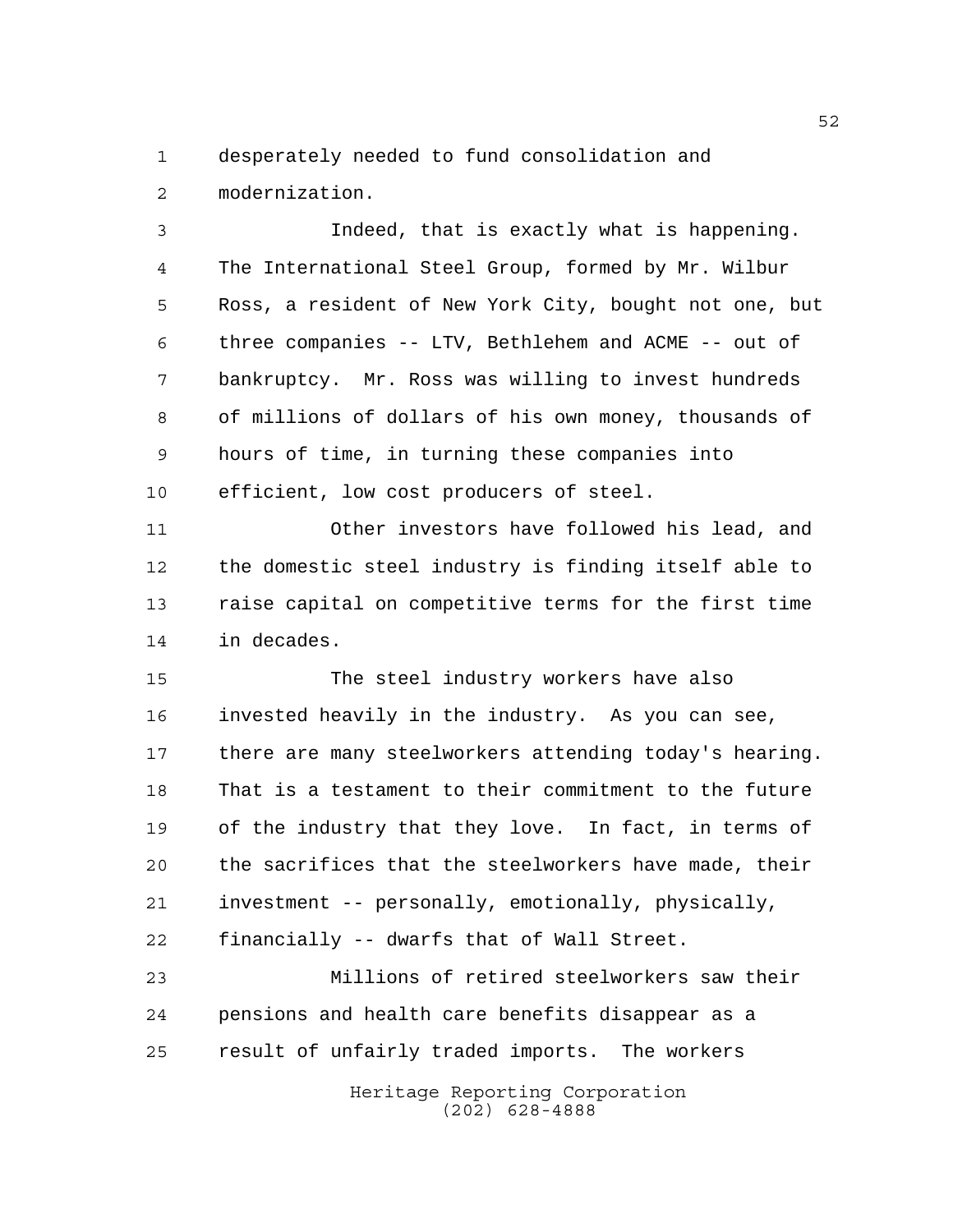remaining in the industry realized that their jobs depended upon their being willing to adapt to new conditions.

 American steelworkers have agreed to dramatic changes in work rules and compensation, all to make the American steel industry more competitive. They have succeeded, as the U.S. steel industry is establishing itself as an efficient, low-cost producer able to compete with any steel industry anywhere in the world.

 Now, both investors and workers were willing to make difficult decisions because of the stability and predictability that the President's decision to provide import relief brought to the U.S. steel market. Both investors and workers are now counting on this Commission and on the President to give them 17 the time they need to finish this job.

 Eighteen months is not long enough to do what needs to be done. While the domestic steel industry has made great strides in revising itself since the President announced temporary relief, the process is still continuing. If investors are to obtain the returns they anticipated when they decided to invest in the industry and if workers are to receive the appropriate reward that they should for

> Heritage Reporting Corporation (202) 628-4888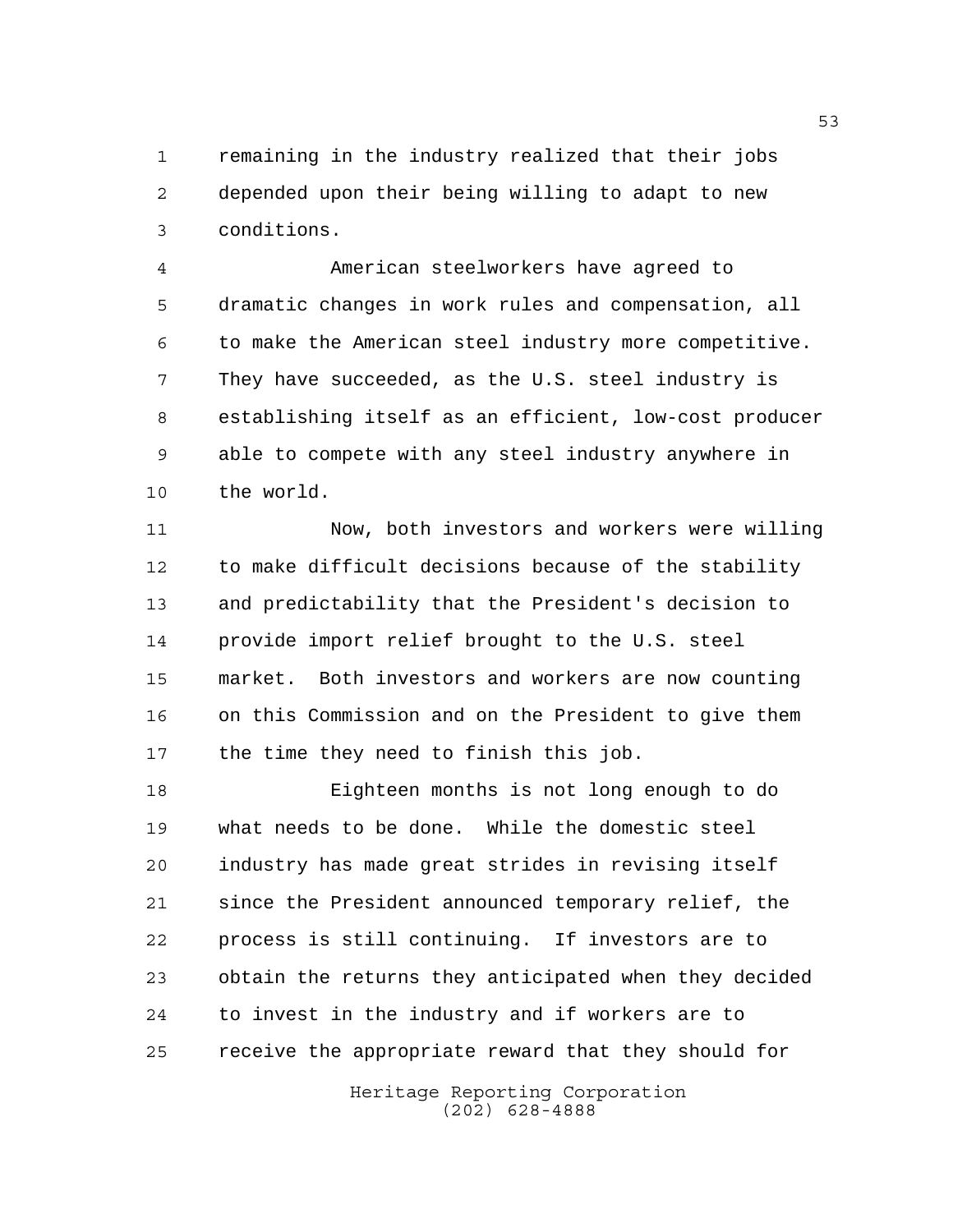their sacrifices, the industry must have time that it needs to complete this process.

 Indeed, a newspaper report in yesterday's *Wall Street Journal* supports the view that the industry needs the full three years. As you know, the world steel market is ripe with excess foreign steelmaking capacity. Since large foreign markets such as Japan, China, Brazil and India are closed to foreign steel, the U.S. has become the prime target for those looking to sell off excess steel.

 The U.S. has been engaged in negotiations under the auspices of the Organization for Economic Cooperation and Development to reduce worldwide excess steelmaking capacity. According to the article, while some progress has been made in reducing foreign government steel subsidies, Brazil, India, China and Turkey, among others, have resisted eliminating government subsidies, which leads in turn to worldwide steel overcapacity. With this overcapacity expected to continue for the near future, it is critically important that the Section 201 measures be allowed to run the full three years.

 Finally, a healthy steel industry is necessary in order to insure access to steel for our defense industry. We need to be able to guarantee,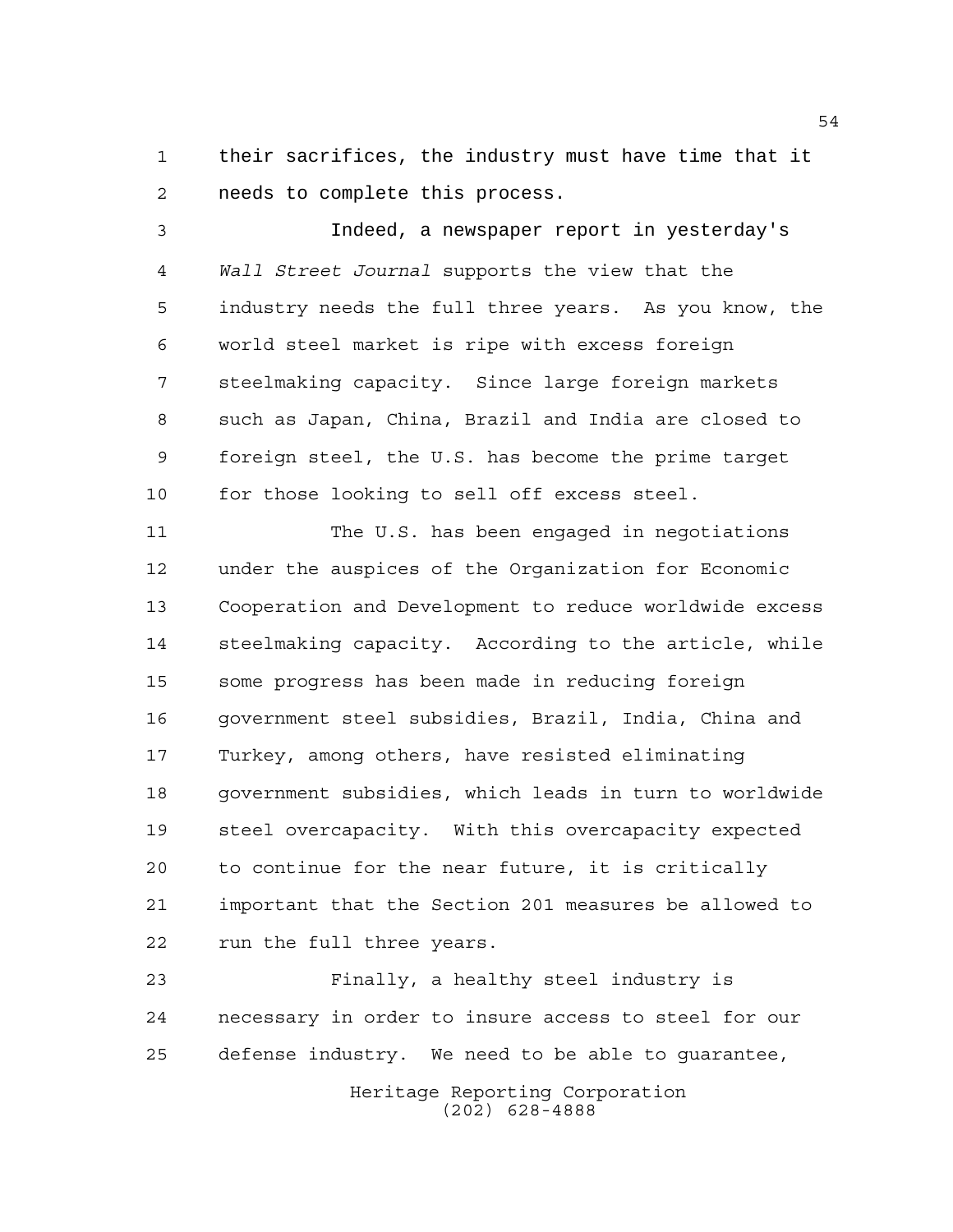especially in these times, that our military and defense industries will have access to the steel they need -- that we need -- for our security purposes and that they not become overly reliant on foreign sources.

 Madam Chairwoman, in conclusion, continuation of these temporary measures for the full three years as contemplated will allow our domestic steel industry to reward its investors and its workers.

 Now, I have no illusions that in this remaining time period we will be able to deal with the unfair trading practices of our competitors, nor that we will come to some resolution of the subsidies that are provided directly and indirectly to competing steel companies and national industries, but, nevertheless, I have a great deal of confidence in both our steel manufacturers and in particular our steelworkers. We can compete with anyone anywhere as long as we have a chance to rebuild our capacity, put our people back to work and then go back into the international market.

Heritage Reporting Corporation (202) 628-4888 The greatest beneficiary of these potential changes that will give us a steel industry for the twenty-first century is not only the industry and not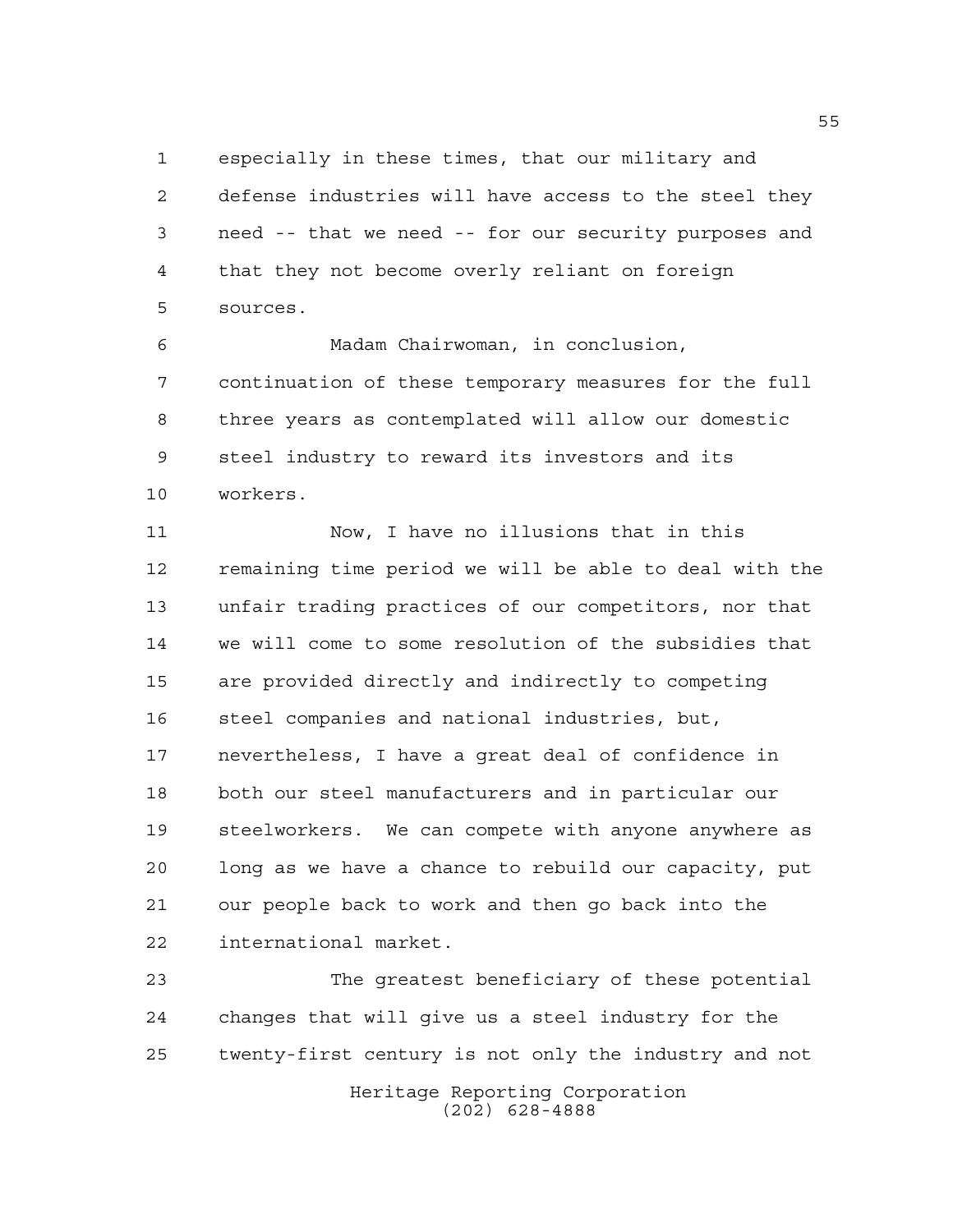Heritage Reporting Corporation (202) 628-4888 only the workers, but the U.S. economy as a whole. I urge you to let us continue with this rebuilding/ consolidation effort that will make a tremendous difference in whether or not we have any steel industry left in America. Thank you very much. CHAIRMAN OKUN: Thank you very much for your testimony. MS. ABBOTT: The Honorable Jim Oberstar, United States Congressman, 8th District, State of Minnesota. MR. OBERSTAR: Thank you, Madam Chair. I've got a little different show for you here. CHAIRMAN OKUN: Okay. All right. Can you identify these for us, Congressman? MR. OBERSTAR: I can do that. CHAIRMAN OKUN: We have a microphone for you there. MR. OBERSTAR: Thank you for the opportunity to come once again before this august body, Madam Chair. What I have brought for you here, I represent the other end of steel where it all originates in the iron ore mines of northern Minnesota, and I speak for Upper Peninsula Michigan as well. What you have here is natural ore, direct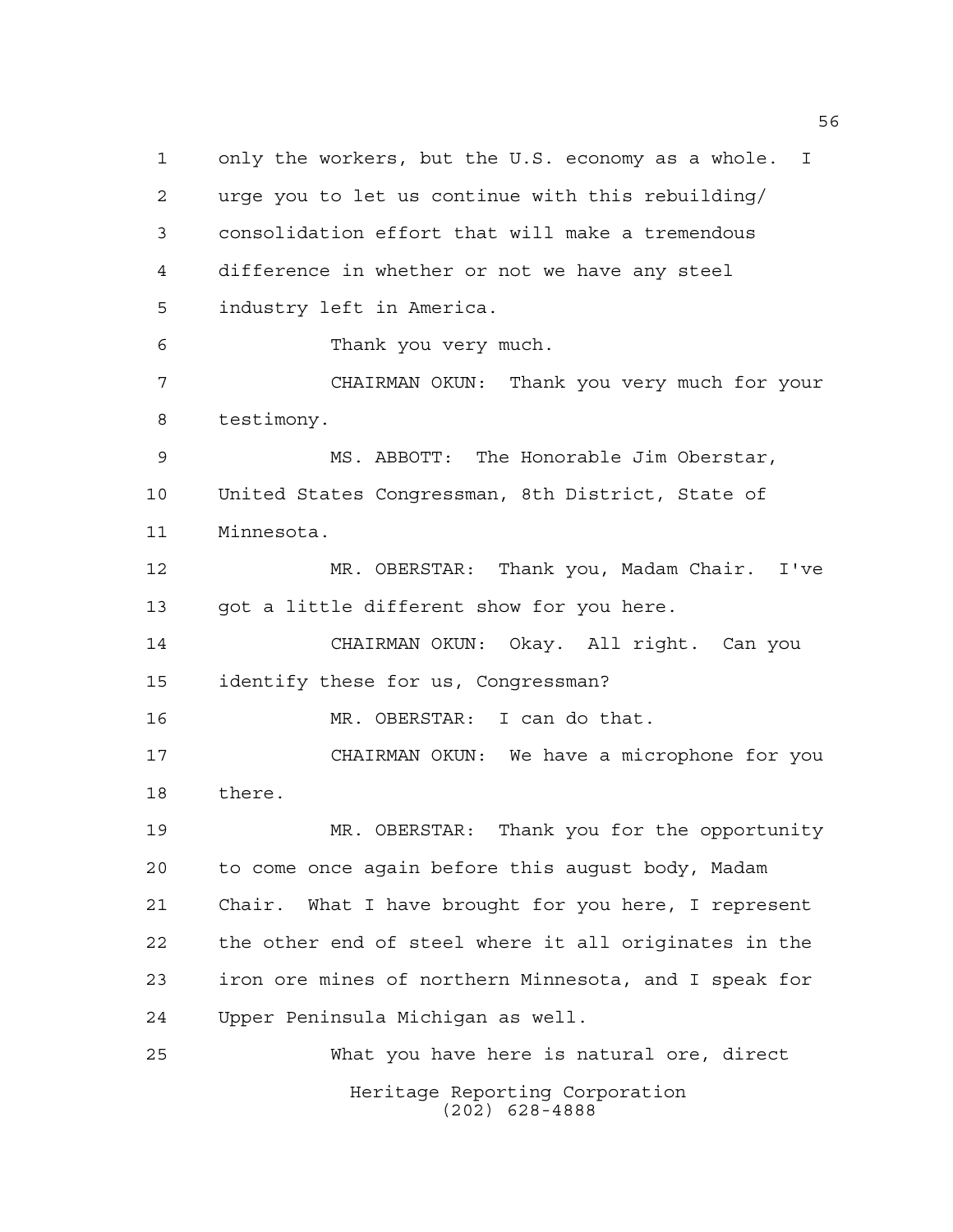shipping ore we call it, just dug right out of the ground, put in ore cars, shipped it to the Lower Lake Steel mills. It took eight hours to make a heat of steel melting this ore.

 After shipping nearly two billion tons of this ore from the mines of northern Minnesota from 1894 through World War II, Korea, we virtually depleted that ore, but beneath it was another strata called taconite, rock harder than granite, in comparison to this, which is 51 to 64 percent iron, This is 28 percent iron. This has to be crushed, ground, pulverized to this consistency of a concentrate, separated magnetically and then rolled into little pellets as you see here.

 This technology, which was started in the 1930s, perfected in the 1940s and put into practice in 1953, the first shipments came in 1956, my senior year in college. That reduced the time to produce a ton of steel from eight hours to four hours with higher quality, uniform consistency and far better ductility of the end product steel.

 We have maybe 200 billion tons of this ore in the ground in northern Minnesota. This vial, however, is the last shipment from LTV's taconite plant in northeastern Minnesota when LTV went into

Heritage Reporting Corporation (202) 628-4888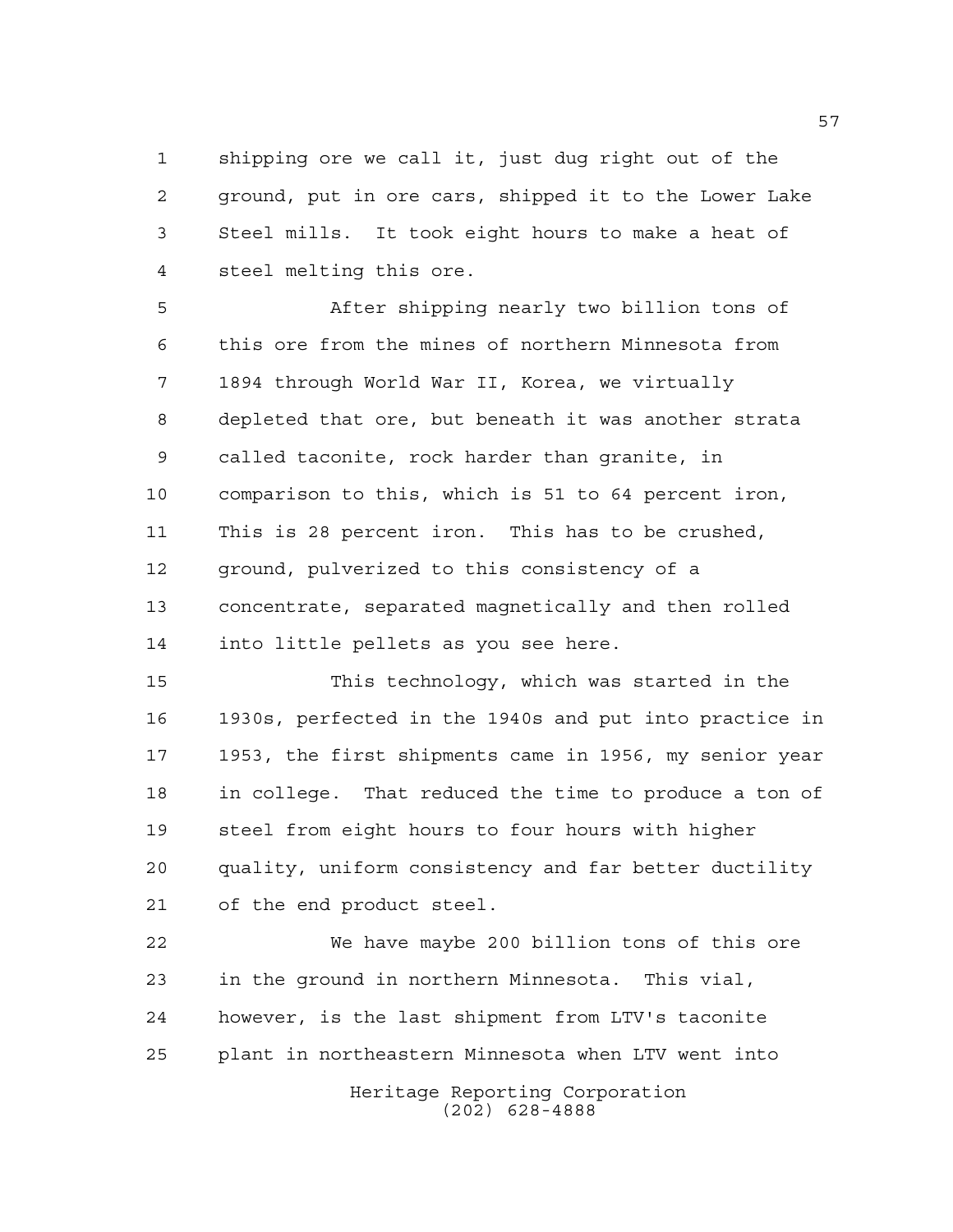bankruptcy, from the day that 1,400 men were laid off.

 This is the steel. This is ship steel. This is from the Tate my wife launched. It's a Coast Guard buoy tender. That's what all this stuff does is make that ship steel. In fact, there are 10,000 tons of ship steel in a Trident submarine.

 This is the future, if you let us have it. Feel this vial and then feel this. Now, what we do with the new technology is to intercept the taconite process from the concentrate, take metallurgical grade coal, grind and pulverize it, mix it with the taconite concentrate and produce a pig iron, which is in that heavier vial that you have in your hand. That can be used in the blast furnace. It can be used in an electric arc furnace. It can be used in a mini mill.

 That product will extend the length of the ore bodies and the life of the iron ore mining and processing industry in Minnesota and improve the quality of the steel industry throughout the United States, but only if you let it happen, only if you recommend the continuation over the full three-year period of the 201 process.

 Now, I am no casual participant in this. I grew up in the Iron Range. My grandfather came here from Slovenia to build the first steel mill in Duluth.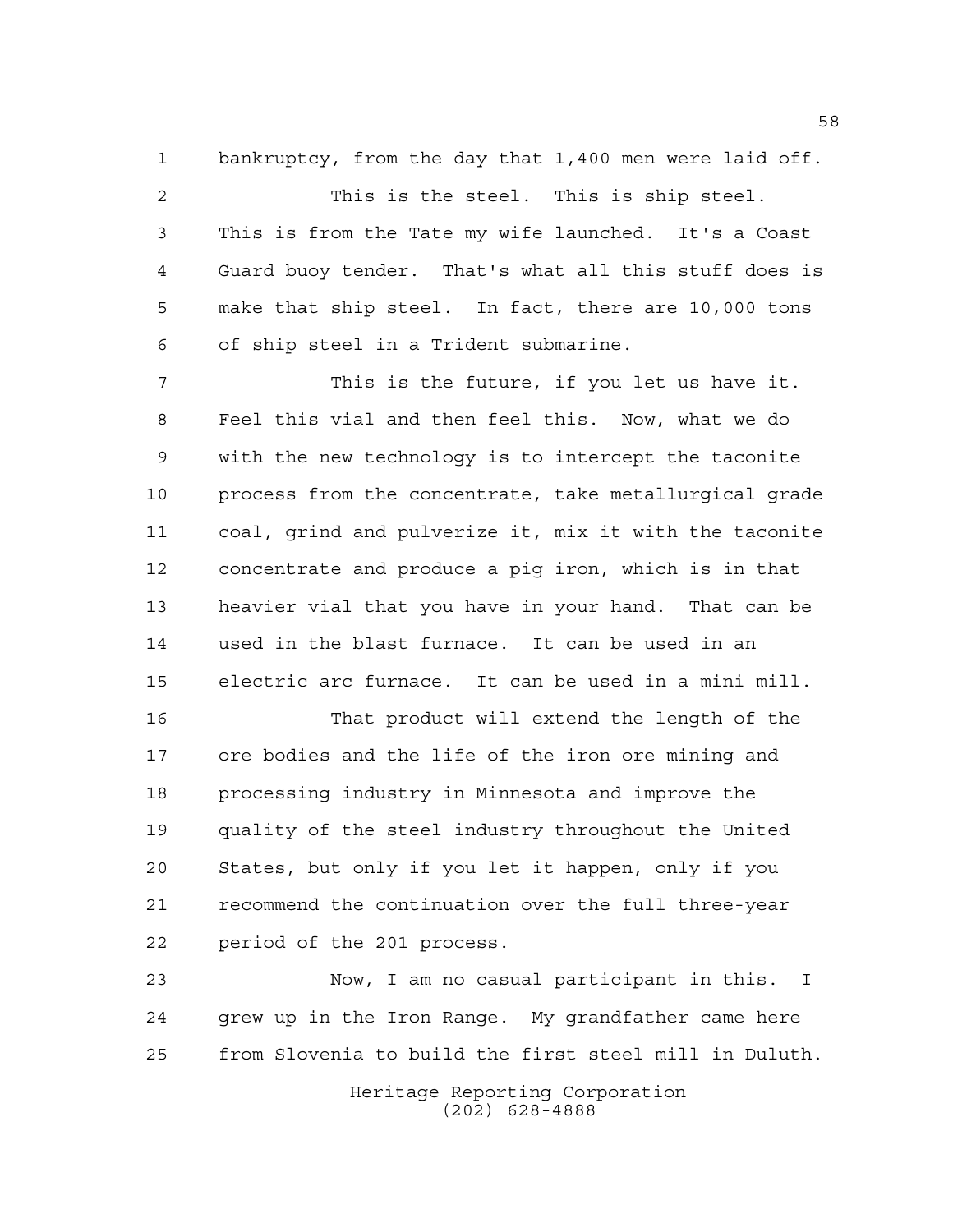He was an oven maker, and then he went into the iron ore mines in the Iron Range. Every member of my family has worked in the mines. My father spent 26 years in the underground, 14 years in the open pit. I worked my way through college working in the iron ore mines.

 But, I knew that they weren't forever. I studied the industry. I studied the resource. I studied the geology very carefully. I knew that we had to move on to something better. What I've given you is that better technology that my predecessor in Congress worked on, John Blotnick and I worked on.

 I did my graduate studies at the College of Europe in Belgium at the time of the formation of the European Common Market. I studied the economics, the politics, the governance. We completed a year of graduate studies in the year in which the Treaties of Rome were signed. I saw the subsidies that the European Government poured into their steel industries.

 I also traveled around to Bohume, to the Kruppworks, to see how Europe had, with our Marshall Plan money, rebuilt their steel industry, rebuilt their foundries and then subsidized them to compete with us in our marketplace.

> Heritage Reporting Corporation (202) 628-4888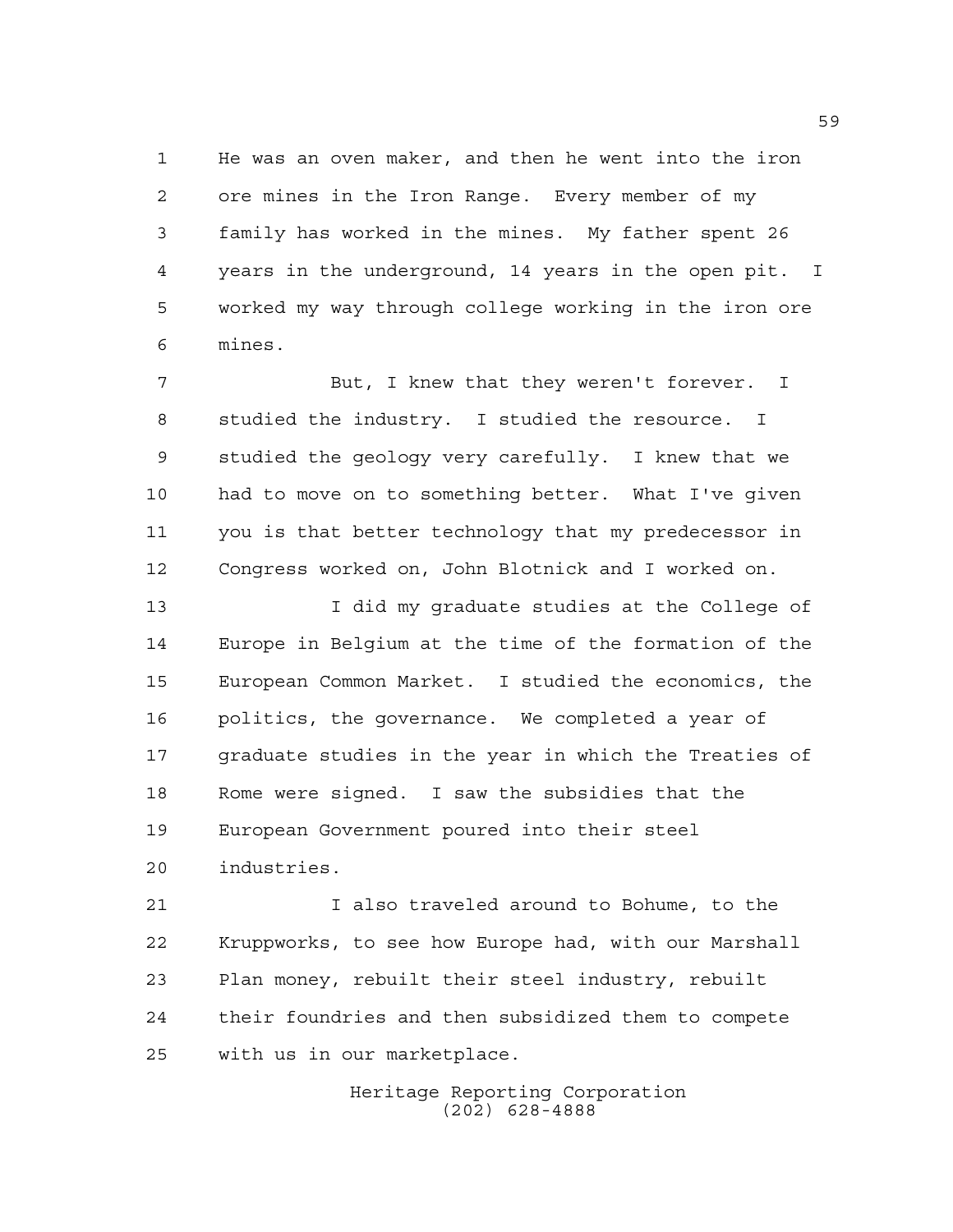I traveled to Brazil where they have 27 different tax subsidies for the production and export of steel to dump in the world's largest open free market -- ours. I've traveled to Japan and to China where also China is less a problem today because they have such a massive infrastructure building program internally, a \$200 billion infrastructure program, \$100 billion building airports and another \$100 billion building rail and highways. They are consuming 200 million tons of steel a year also in the Three Gorges Dam.

 Japan figured it out before the other countries did. Subsidize your steel. Dump it in the United States marketplace. I have been fighting this issue since 1979, which was the largest year production of steel in the United States. We produced 129 million tons of steel. We shipped 60 million tons of taconite from the Mosabe Range to the Lower Lake Steel mills to produce that steel.

 When the flood of foreign subsidized steel came into the U.S. marketplace, steel mills started going downhill. When I was a college student, we had 22,000 jobs in the iron ore mines. That dwindled down to 16,000 in taconite. Today we are down to under 4,000 jobs.

> Heritage Reporting Corporation (202) 628-4888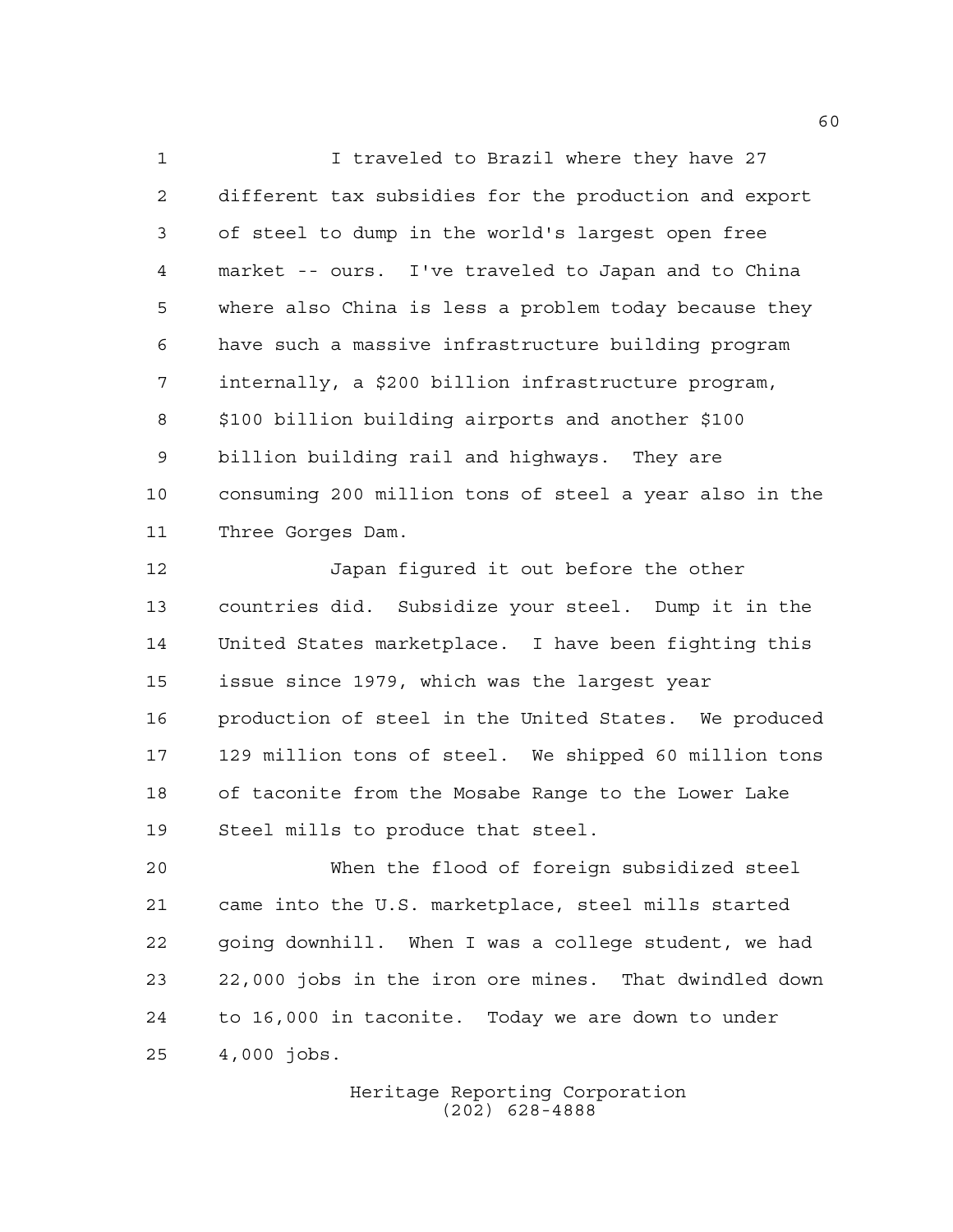Now, you need to walk through an empty taconite plant with the water dripping and the footsteps echoing and the sounds of the men reverberating in your memory to understand what it's like; to go into the communities and talk to the families who have no future; to talk to the young worker who said to me a couple years ago in the first wave of this, you go back to Washington and tell President Reagan I'm tired of being trained for jobs that don't exist. They don't exist here. We're 20 miles from the Canadian border, one of the mines. We're the end of the energy pipeline. We're a natural resource based economy.

 In the 1970s and 1980s, there were 450 open hearth furnaces which used that product before you. Today, there are only 47 blast furnaces left. If they go out of business, unless we have time to perfect the process of making that pig iron pellet, we'll be out of business as well.

 Forty thousand people migrated from northern Minnesota. They didn't stick around to get welfare checks. They went somewhere else to find jobs at about a third -- a two-third reduction -- of what they were making in the iron ore mines.

Heritage Reporting Corporation (202) 628-4888 We've done our part, the iron ore mining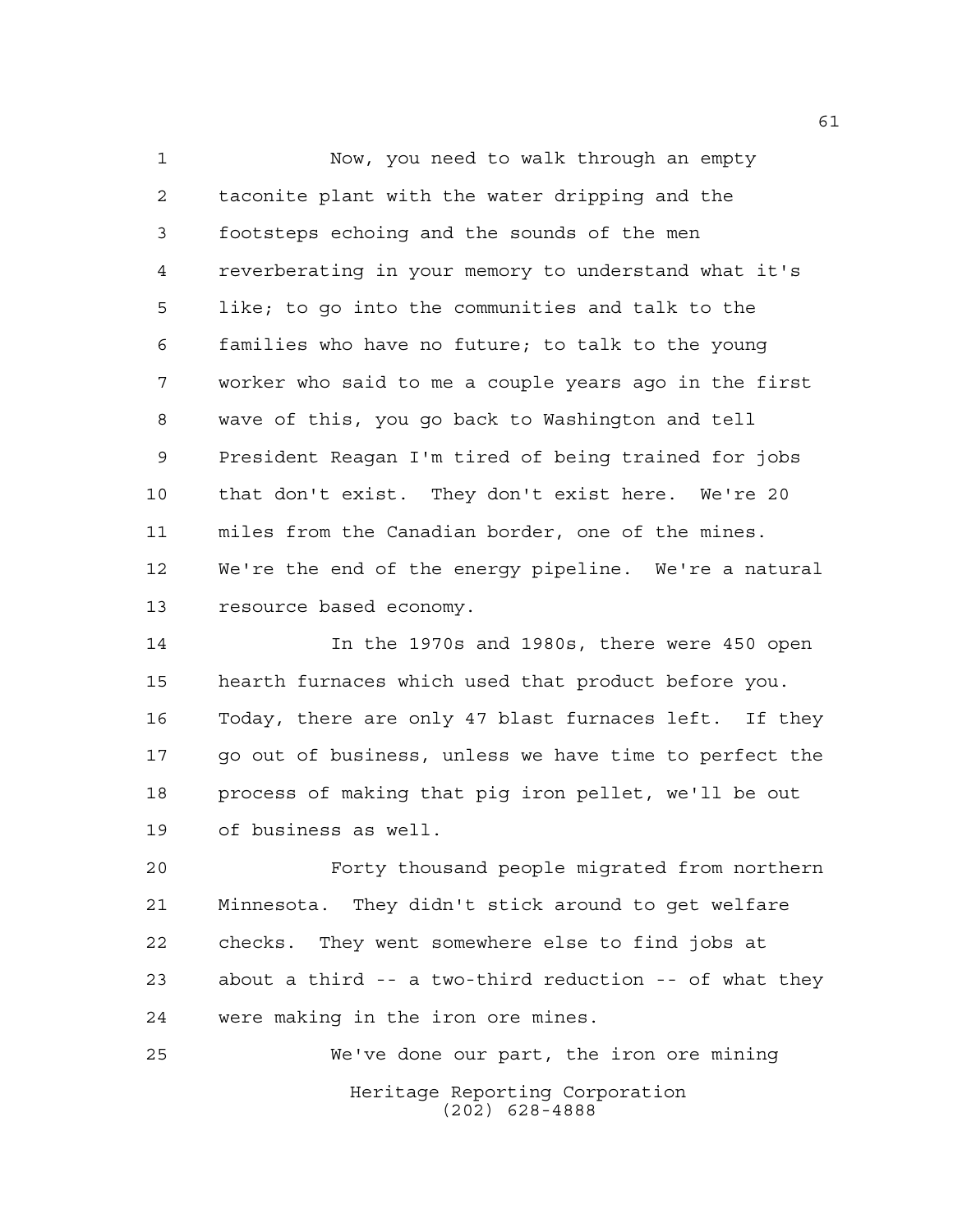industry, modernizing, upgrading, improving the quality of the pellets, tailoring it to the needs of the steel mills. We cut the cost from \$51.50 a ton in

 the 1970s to \$28, \$29 a ton today and still going down. We could give it away.

 There was a study under President Johnson in 1964, the food marketing study, that said if the farmers gave their corn to Kellogg's for free, corn flakes would still fetch the same price on the marketplace. If we gave the pellets free to the steel industry, foreign steel would still come in.

 It doesn't make sense that the United States continues to be an open dumping place for the rest of the world's unemployment, unproductive measures in their steel industry. You have it within your grasp to make a recommendation to the Administration to stay the course, as Senator Voinovich has said, as Senator Clinton and Senator Rockefeller earlier said, Senator Bayh has said.

 I plead with you to put a human face on your decision. The people who are working there today, their children, their families, they stay in this north country because they love it. They have skills they're proud of. They have families they love, but their future is not in their hands. It's in your

> Heritage Reporting Corporation (202) 628-4888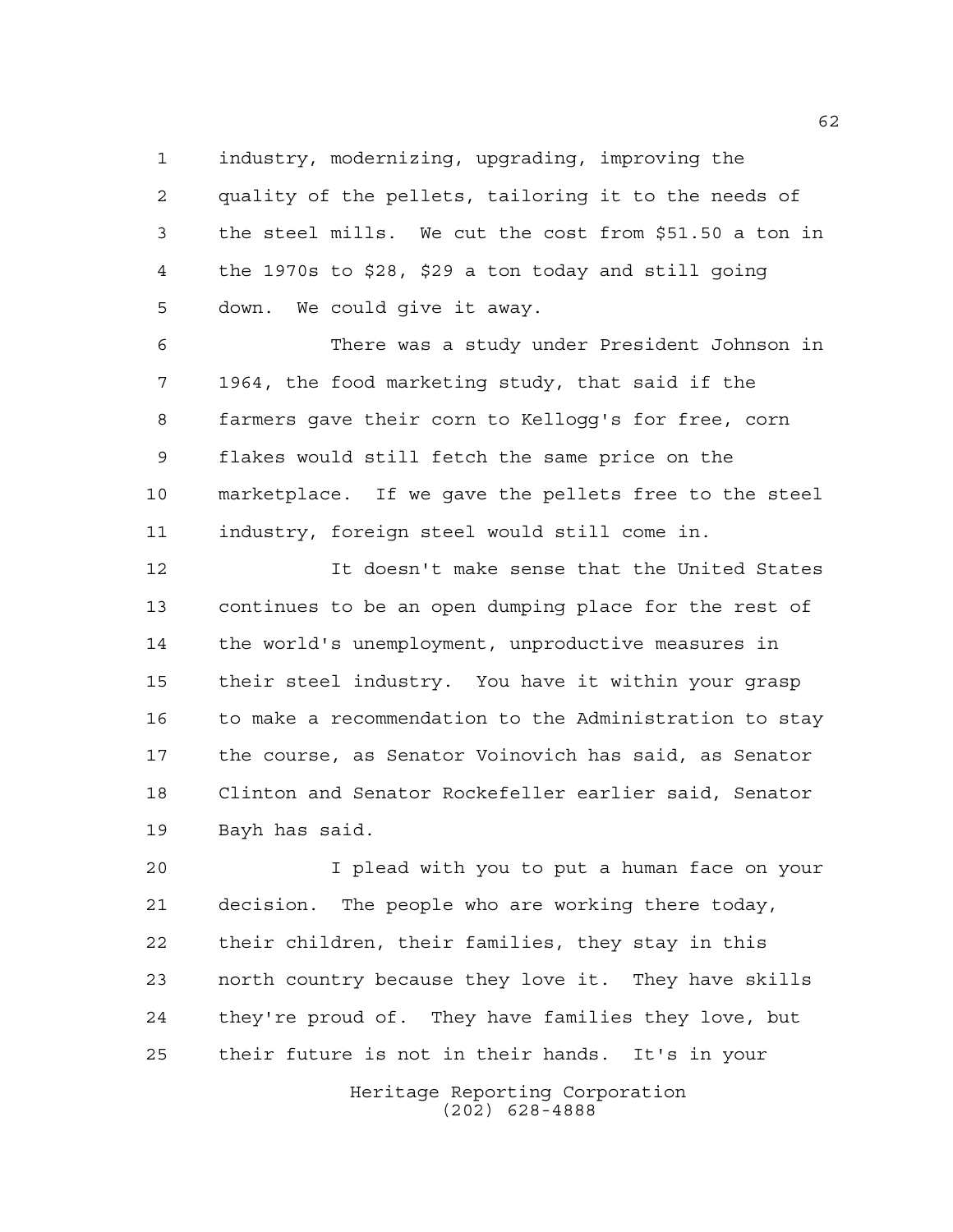hands. It's in the President's hands.

 It's also in the hands of foreign governments who decide to keep their people working, who don't include the social cost of production in the end price of steel.

 In Brazil, they don't have a social security system. They don't have medicare. They don't pay unemployment compensation benefits. They don't pay workers' comp. They don't have time off. They don't have time and a half for overtime. Yet, they're dumping their steel in our marketplace because we're paying all those things.

 Their industries don't comply with air and water quality environmental standards. Even though they have laws on the books, they just don't live by them. The same in South Korea. In Ukraine and Russia, not only do they not have all the foregoing; they haven't even paid their workers in six months.

 How can anyone look at this import picture today and dismiss those facts and those realities and say it's time to cut this off? We've got to play fair, by the Marquee of Queensbury rules of international trade. I'll tell you, the rest of the world is using black belt karate, and they're kicking the hell out of us. It's time we kicked back.

> Heritage Reporting Corporation (202) 628-4888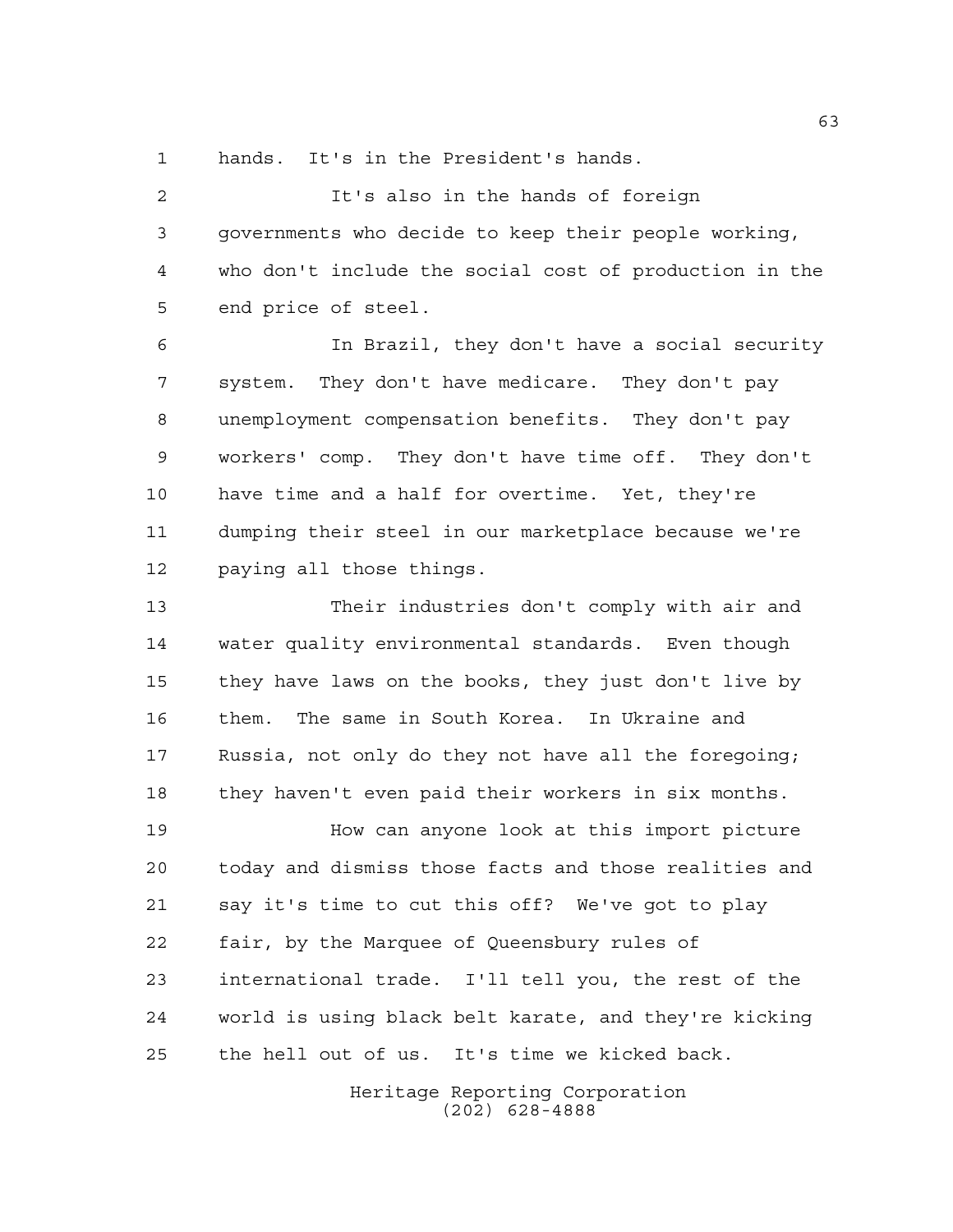Heritage Reporting Corporation You have it within your hands to do that. Please make that decision. Thank you. CHAIRMAN OKUN: Thank you, Congressman Oberstar. I want to make sure. I take it you want to take these things back because it looks like they're yours specifically. We'll make sure we get those. I want to thank you for your testimony and also note that the next time counsel is looking for a metallurgist to testify, I think they need to look no further than you to be an expert. We appreciate again your testimony. MS. ABBOTT: The Honorable Alan B. Mollohan, United States Congressman, 1st District, State of West Virginia. CHAIRMAN OKUN: Welcome, Congressman Mollohan. MR. MOLLOHAN: Thank you. It's a pleasure to be here, Chairman, members of the Commission. I appreciate the opportunity to testify here today. I represent the 1st Congressional District of West Virginia. My district is home to both Weirton Steel and Wheeling Pittsburgh Steel. The viability of these two companies and the hundreds of other businesses in my district that are connected to the activity of these two steel companies is directly

(202) 628-4888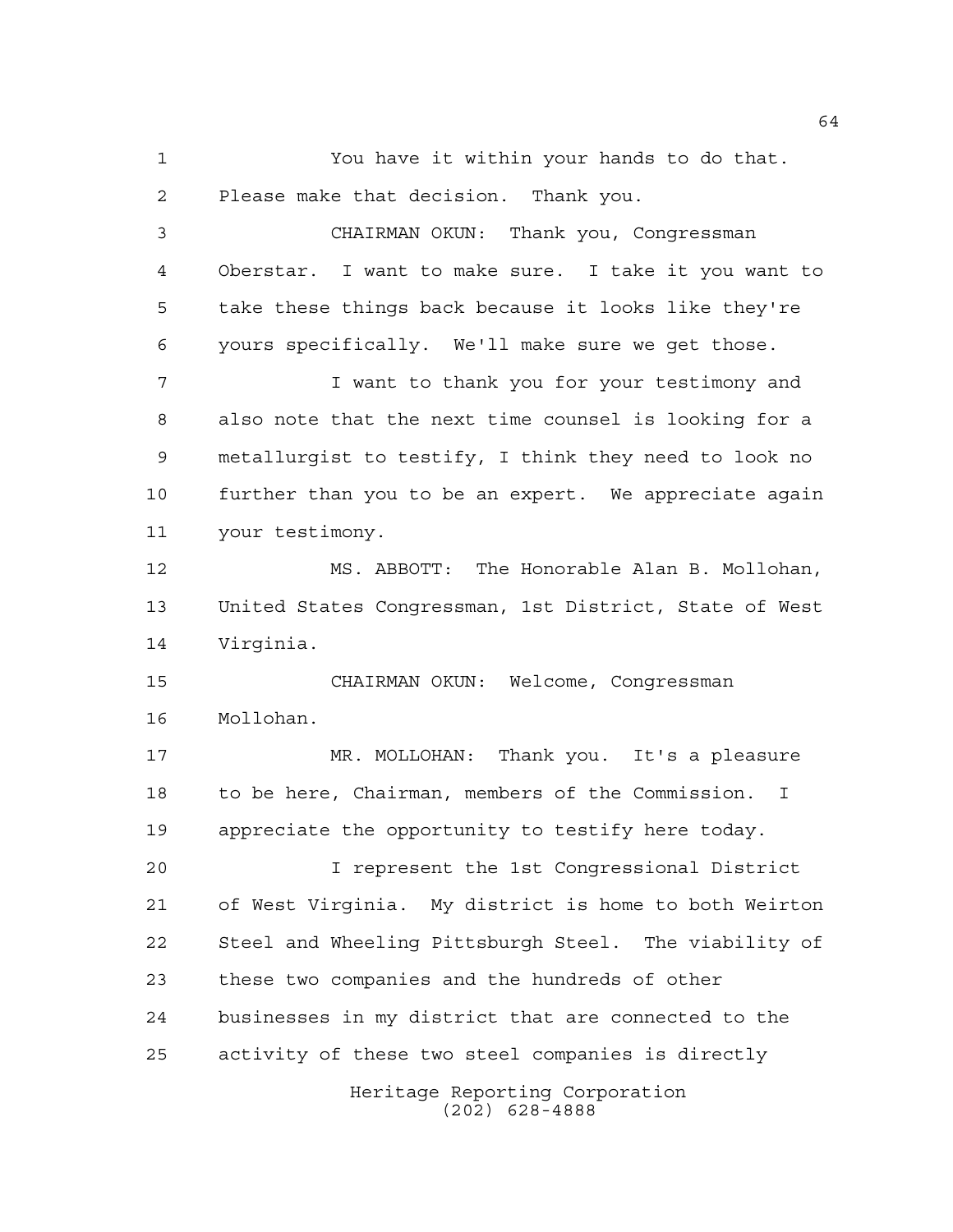dependent upon continued application of the Section

 201 safeguards program for the full three-year period. America's domestic steel industry has been under assault by foreign producers for a long time. Foreign governments have subsidized their steel companies at outrageous levels, thus enabling these companies to build additional capacity.

 This excess capacity has been built by these foreign companies for the express purpose of exporting their steel to the United States and dumping it into our market. The tragic result has been that more than 30 of our domestic steel producers, including Weirton Steel and Wheeling Pittsburgh Steel, have filed for bankruptcy.

 The 201 tariffs, Madam Chairman, have been a critical part of returning some stability to our domestic steel industry, our steel work force and their communities. To abandon the 201 remedy now would be disastrous. Since enactment of 201, much has happened in the steel industry, some of it encouraging and some of it disturbing.

Heritage Reporting Corporation Nearly 20 mergers or acquisitions in the steel industry have been completed or are in process involving 30,000 steelworkers and 30 percent of our domestic steelmaking capacity. For the year-to-date

(202) 628-4888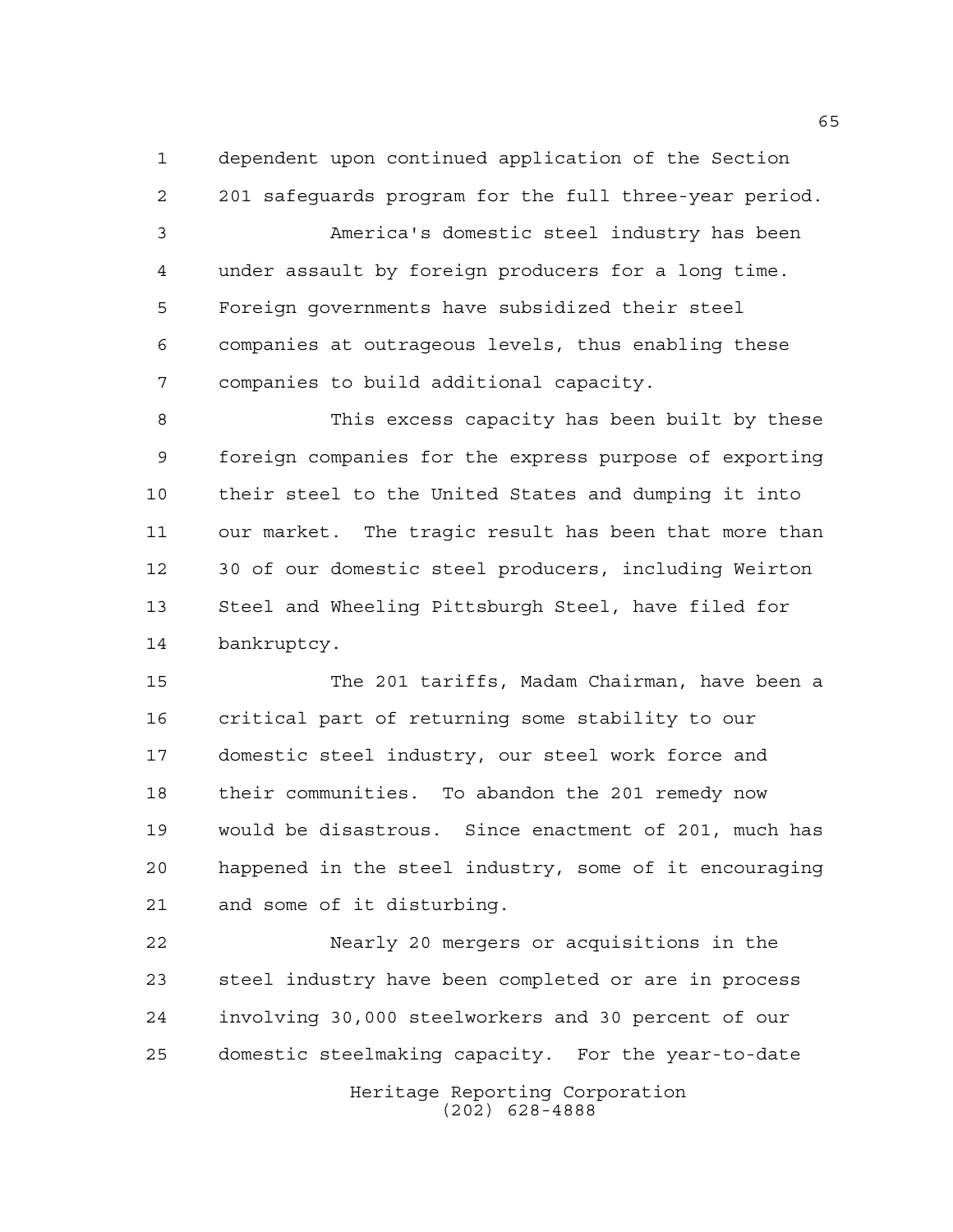in 2003, total and finished steel imports are down 16.3 percent and 8.3 percent respectively compared to the same period last year. However, it's important to note that the total steel imports in 2002 were the fourth highest level in U.S. history, 8.2 percent higher than in 2001.

 Continuance of the 201 tariff is essential to help provide some semblance of stabilization for our domestic steel industry. Sadly, more than 50,000 steelworkers have lost their jobs, and further job loss is expected. The Pension and Benefit Guaranty Corporation has acted to terminate the pension plans of 14 steel companies, and 200,000 retirees and their dependents have lost their health care benefits.

 Although the 201 remedy has been an important weapon in the war on overwhelming quantities of imports, it is not a panacea. Data show that imports of flat-rolled steel were at the same level in 2002 as they were in 2001. What occurred? What occurred was that imports from uncovered countries increased at a rate that offset the decline in imports from covered countries.

 Can you imagine what would have happened if the 201 remedies had not been in place? The covered countries surely would have increased their import

> Heritage Reporting Corporation (202) 628-4888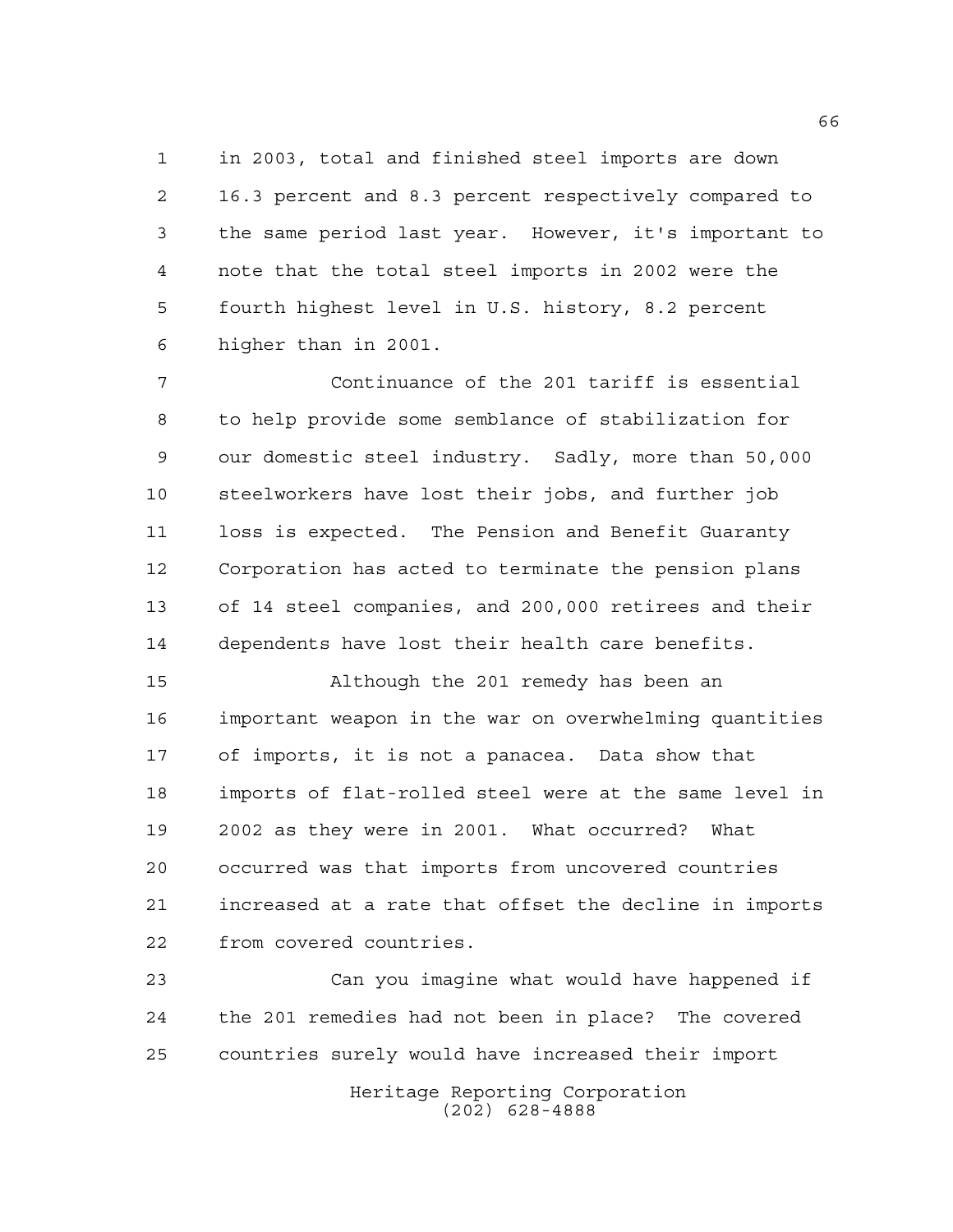levels as well.

| 2  | For example, non-covered imports of hot-                 |
|----|----------------------------------------------------------|
| 3  | rolled steel increased by about 1.4 million tons or      |
| 4  | 106 percent in the most recent 12 month period as        |
| 5  | compared to the prior 12 month period. Despite these     |
| 6  | conditions, the industry has, nonetheless, made gains    |
| 7  | in improving its competitiveness as worker               |
| 8  | productivity has grown and labor costs have decreased.   |
| 9  | Lastly, and something important you should               |
| 10 | keep in mind as you analyze the impact of the 201        |
| 11 | Foreign excess steel capacity remains a huge<br>tariffs. |
| 12 | problem. A number of major steel industries abroad,      |
| 13 | such as the Chinese, are continuing their plans for      |
| 14 | massive steel capacity increases with government         |
| 15 | support.                                                 |
| 16 | This makes it even more critical that the                |
| 17 | 201 remain in place for the full term, giving our        |
| 18 | industry the best possible chance to strengthen itself   |
| 19 | so that it may be positioned well to deal with this      |
| 20 | looming reality.                                         |
| 21 | In conclusion, the 201 program is providing              |
| 22 | benefits to our domestic steel industry and must         |
| 23 | continue to its full term. I'm hopeful that after        |
| 24 | this midterm review you'll reach the same conclusion.    |
| 25 | Our steel industry, our steel workers, their families    |
|    | Heritage Reporting Corporation<br>$(202)$ 628-4888       |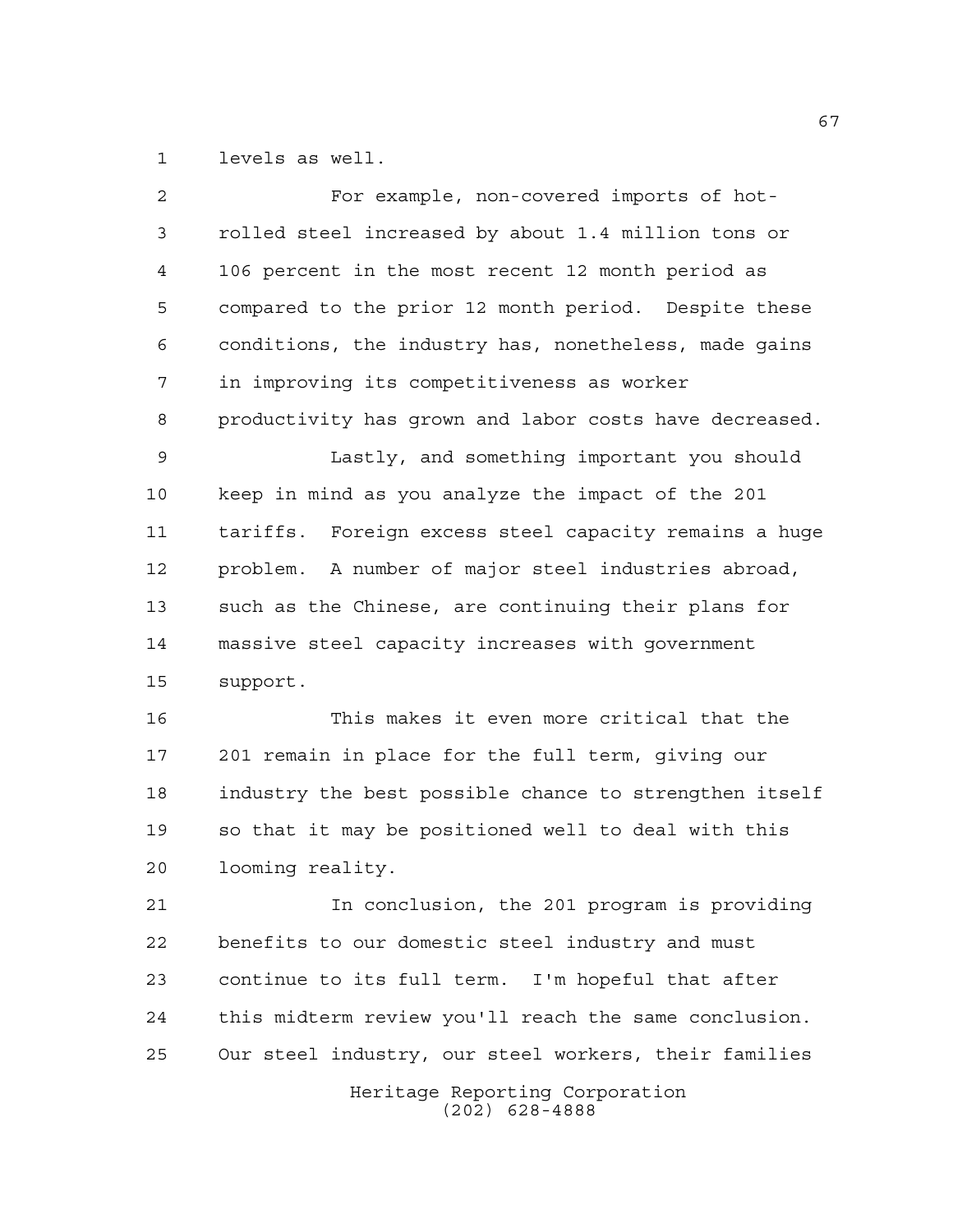Heritage Reporting Corporation (202) 628-4888 and the communities in which they operate are counting on it. Thank you for allowing me to appear here today. CHAIRMAN OKUN: And thank you very much for your testimony. MR. MOLLOHAN: Thank you, ma'am. MS. ABBOTT: The Honorable Sander Levin, United States Congressman, 12th District, State of Michigan, and the Honorable Amo Houghton, Jr., United States Congressman, 29th District, State of New York. CHAIRMAN OKUN: Welcome to both of you. Welcome back. 14 MR. LEVIN: Good morning. CHAIRMAN OKUN: Good morning. MR. LEVIN: So that you're not confused, this is Houghton, and I'm Levin. Levins confuse people. Thank you so much for letting so many of us appear. We know that you've had some earlier testimony, and Mr. Houghton and I very much wanted to join our colleagues and others to talk about this. I'll do so briefly. Since L comes before H, I'll start off, and Mr. Houghton will finish. You know, I've been thinking about the steel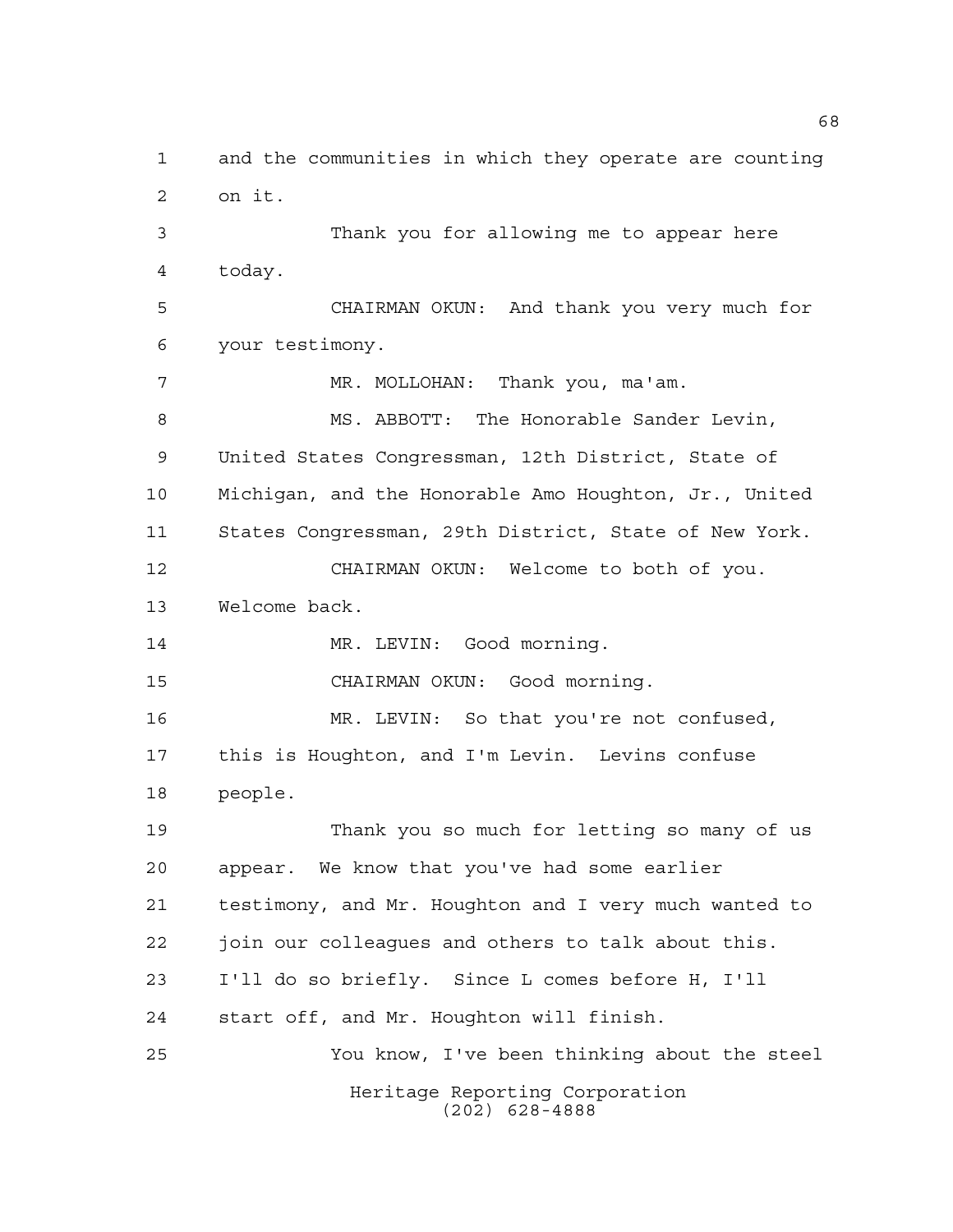issue. I come from Michigan where there's a considerable steel industry; also where there's a major impact of the steel industry on other industries, big, medium and small, and so in a sense Michigan is in the center of this issue.

 I've been thinking about it. It seems to me that there are several points that are very clear First of all, there was clearly a steel surge. I think that's unmistakable. I saw charts, but, more importantly, I saw the results of that surge, and that was clear and unmistakable, the people who were laid off, people who had worked decades, companies forced out of business. There was not only clearly a surge, but there was clearly an impact, a dramatic, dramatic impact.

 Third, it seemed to me clear that 201, the safeguard mechanism, was there precisely for this kind of a situation. That's why it was negotiated. That's why it was maintained in the Uruguay Round, which I was privileged to be a small part of the discussion about.

Heritage Reporting Corporation (202) 628-4888 The next point I think is also clear, and that is that it's been working. It was intended to not be a permanent approach, but to give some important breathing space for industry and for the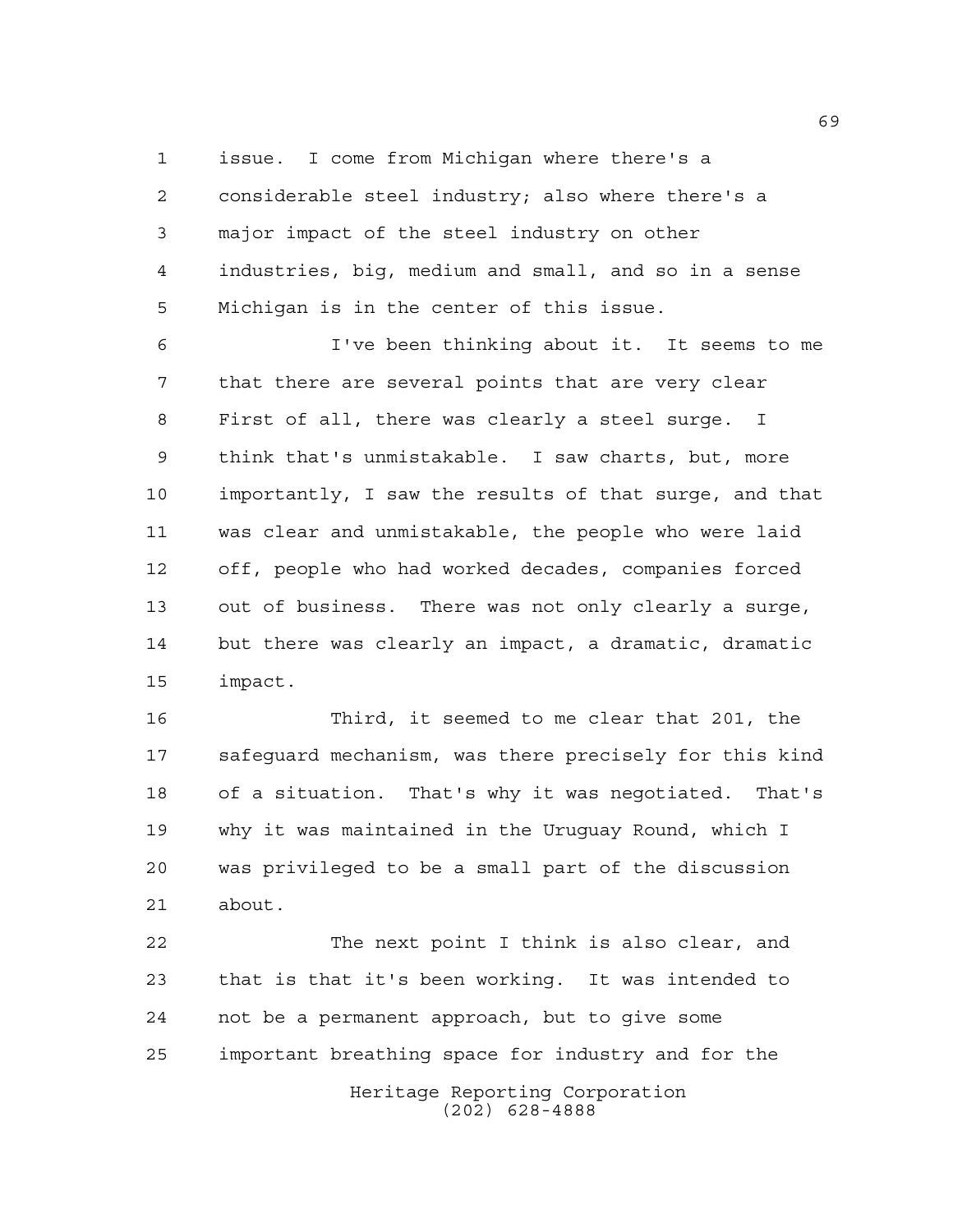workers to adjust, and that's exactly what's been happening.

 I know you've heard a lot of testimony from others and so I won't burden you with it -- the consolidation that has occurred, the further modernization that has occurred, the willingness of the workers and their representatives to sit down with management and try to utilize the opportunity provided in desperate situations to try to salvage an industry, to salvage jobs and to salvage lives and livelihoods. Why in the world would anybody think what was working should be stopped?

 MR. LEVIN: I reviewed the decision from the Word Trade Organization panel. As you know, it's now on appeal. In my judgment, they're wrong. WTO panels have overturned all safeguard cases before it, I think going beyond the letter and the intent of the WTO structure and my hope is that decision will be overturned. But that isn't what's before you.

 What's before you is the realities of what was and what now is and what is likely to be as a result of, I think, the correct action of invocation of Section 201.

Heritage Reporting Corporation (202) 628-4888 So I just would urge that the worst thing that could be done would be to cut off in midstream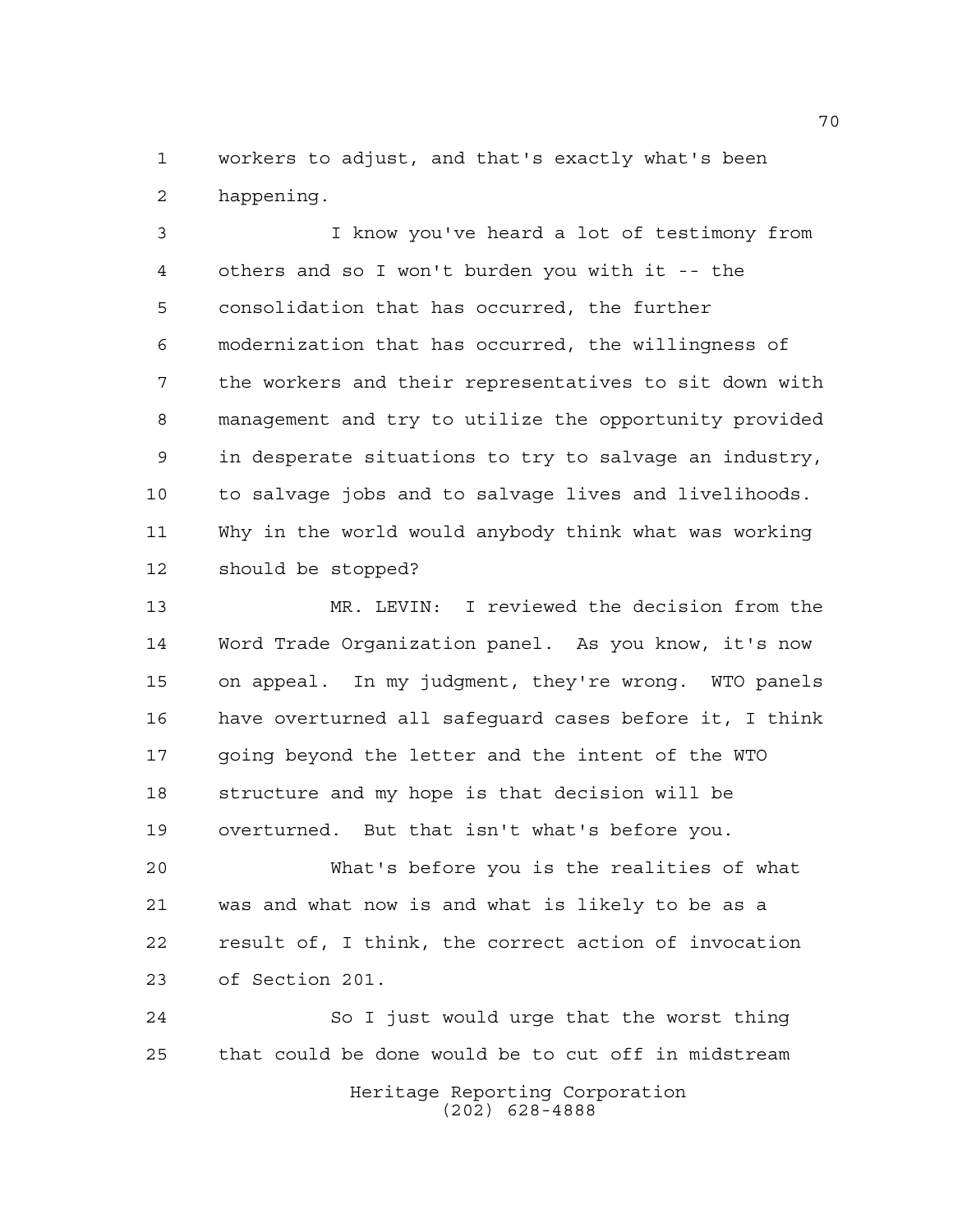through a mid review of something that is flowing in the right direction in terms of this nation's economy the critical importance of a basic steel industry in this country and the livelihood of tens of thousands of Americans who have worked hard and worked hard all their life.

7 So I know there has to be under the statute, under the agreements. a review and, in a sense, this is healthy so that there can be a better understanding of what was and what is happening and what is likely to occur.

 So thank you for hearing me. I could not feel more deeply about the need to let this effort continue to unfold. It's moving in the right direction. True, there are various facets to it and no 201 is so simple that there are no down sides as well as pluses. It's too complicated for some automatic result, but overall the result has been so positive, I think there is no choice but to let this process be continued.

Thank you very much.

CHAIRMAN OKUN: Thank you.

 MR. HOUGHTON: Thank you. My name is Amo Houghton. Sandy Levin and I have tried to strike a blow for fair trade for many, many years, so I wanted

Heritage Reporting Corporation (202) 628-4888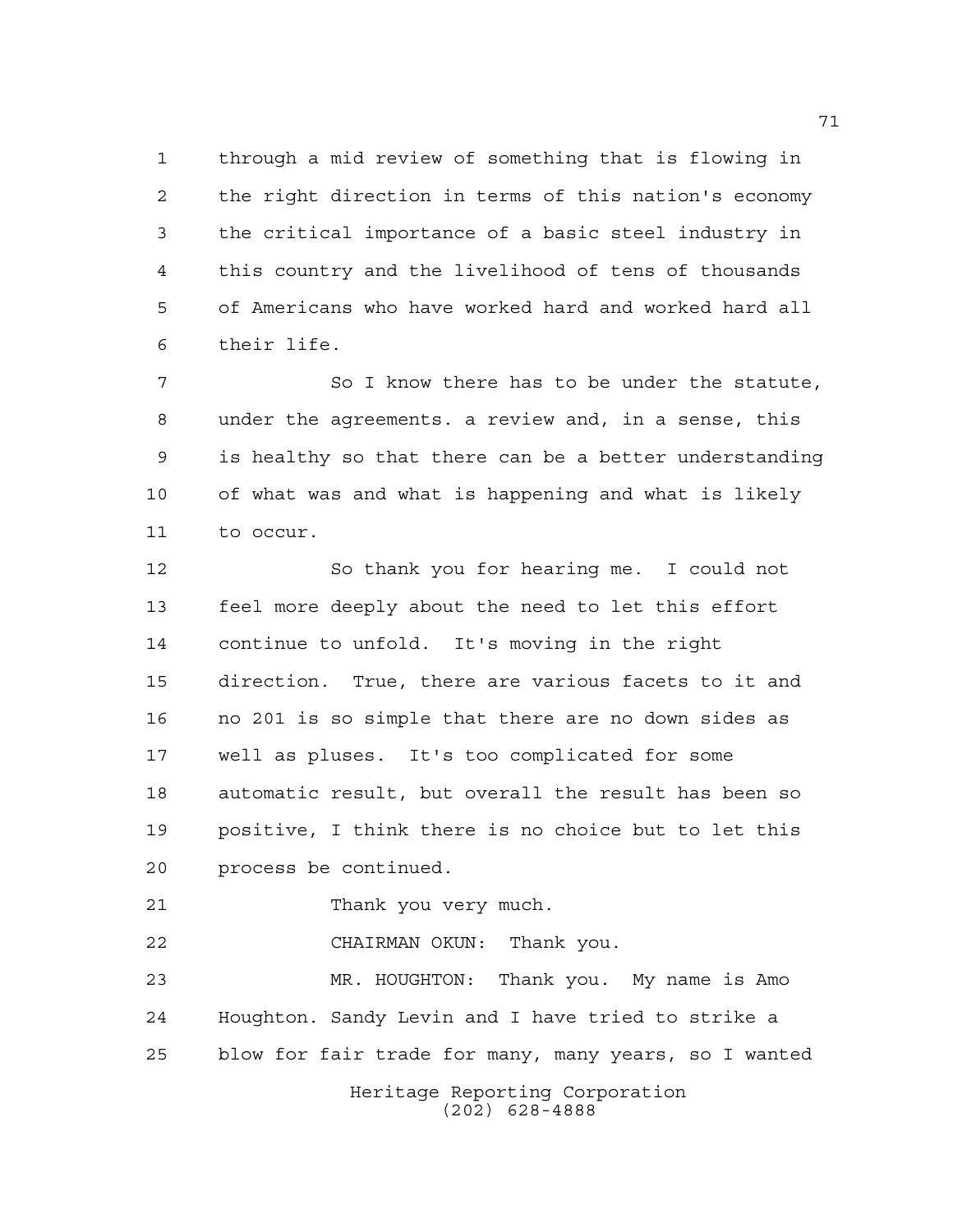to be here with him and I thank you, Madam Chairwoman and Madam Vice Chairwoman and the other members of the panel.

 This is not an intellectual exercise for me. I was in business for 35 years, I've seen other situations crying for 201 provisions that were not allowed and in situation after situation, I happened to be in the glass business, where jobs left this country unnecessarily. So if you take a look at the United States, where we have the most precious asset in the world, which is our open market and somehow we've got to protect that as others protect theirs.

 So in a word, I think this 201 situation is right. It hasn't had a chance to work itself out. Halfway through, I am delighted you are having a review and I think it's doing exactly what was intended. Other countries have other provisions, they're not called 201 or 301 or whatever it is, but this is exactly what we should be doing.

 I've got examples in my district of a steel company which was able to not only improve its production, lower its costs, increase its quality, but also have an opportunity to develop associations with other companies which it never would have been able to do because it wouldn't have had access to capital.

> Heritage Reporting Corporation (202) 628-4888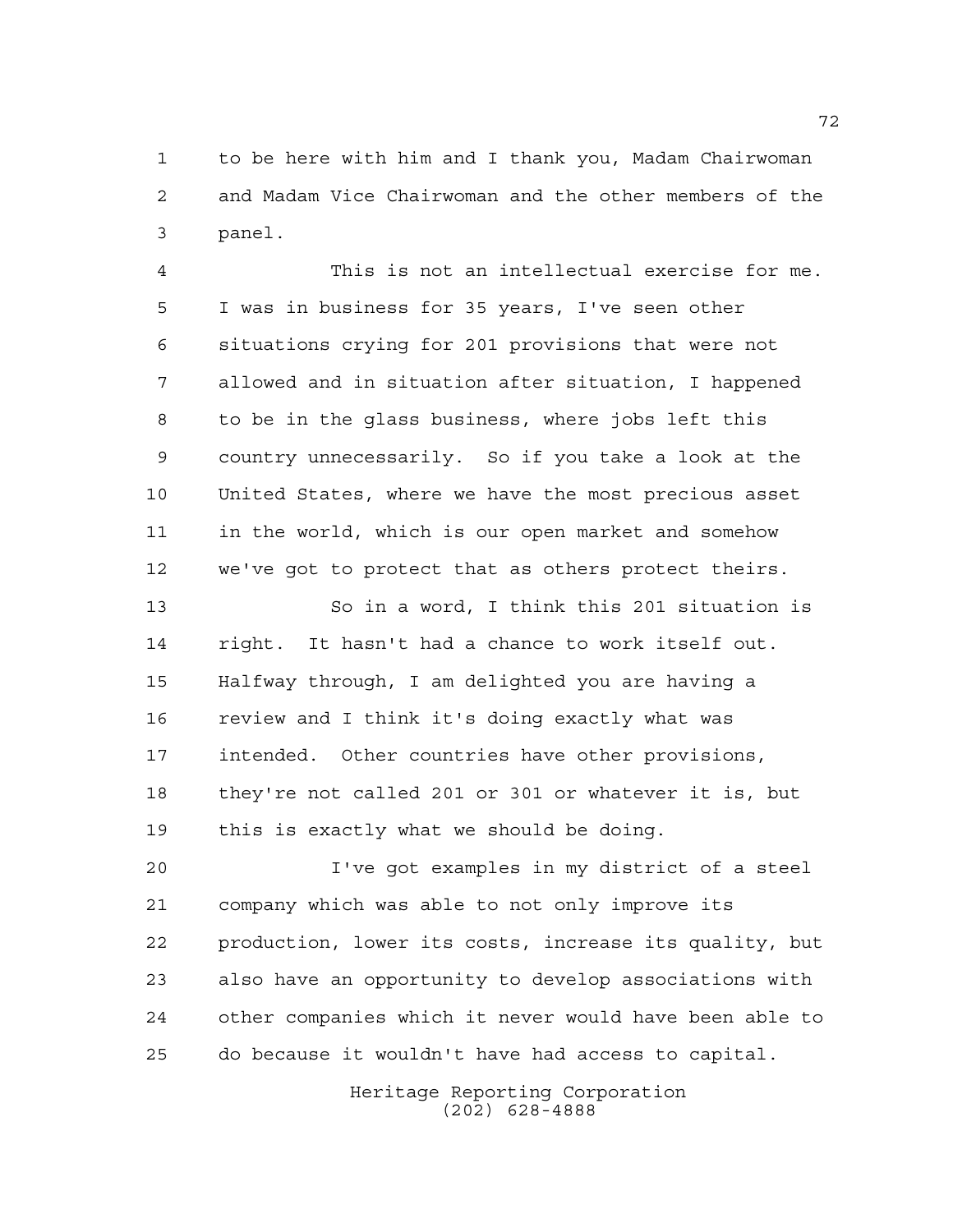And so this is a very, very important thing.

 Let me just say this, and you've heard many, many words and you'll continue to hear words and I'll try to shorten this whole process up. I am probably the oldest person in this room. I enlisted in the United States Marine Corps in May of 1944 and I realized -- I was with some extraordinary people, but at the same time I recognized the reason that we had such terrific might was our industrial might. And you just can't undercut that.

 We've got a bigger issue out there. I don't know whether you saw it in the New York Times this morning about IBM exploring the shift of jobs overseas, there were questions about the IT industry, 3 million jobs going, this is a whole industry. And then there's another estimate of another 450,000 computer jobs going in the next 12 years, representing 8 percent of the nation's computer jobs.

 We've got a big issue there. It doesn't have anything to do with 201 or 301, we've got a big issue. And we've got to wrestle with that. But in the meantime, at a very minimum, we should be able to protect those industries which are unfairly attacked so that we don't end up as a warehouse for products we can't afford to buy.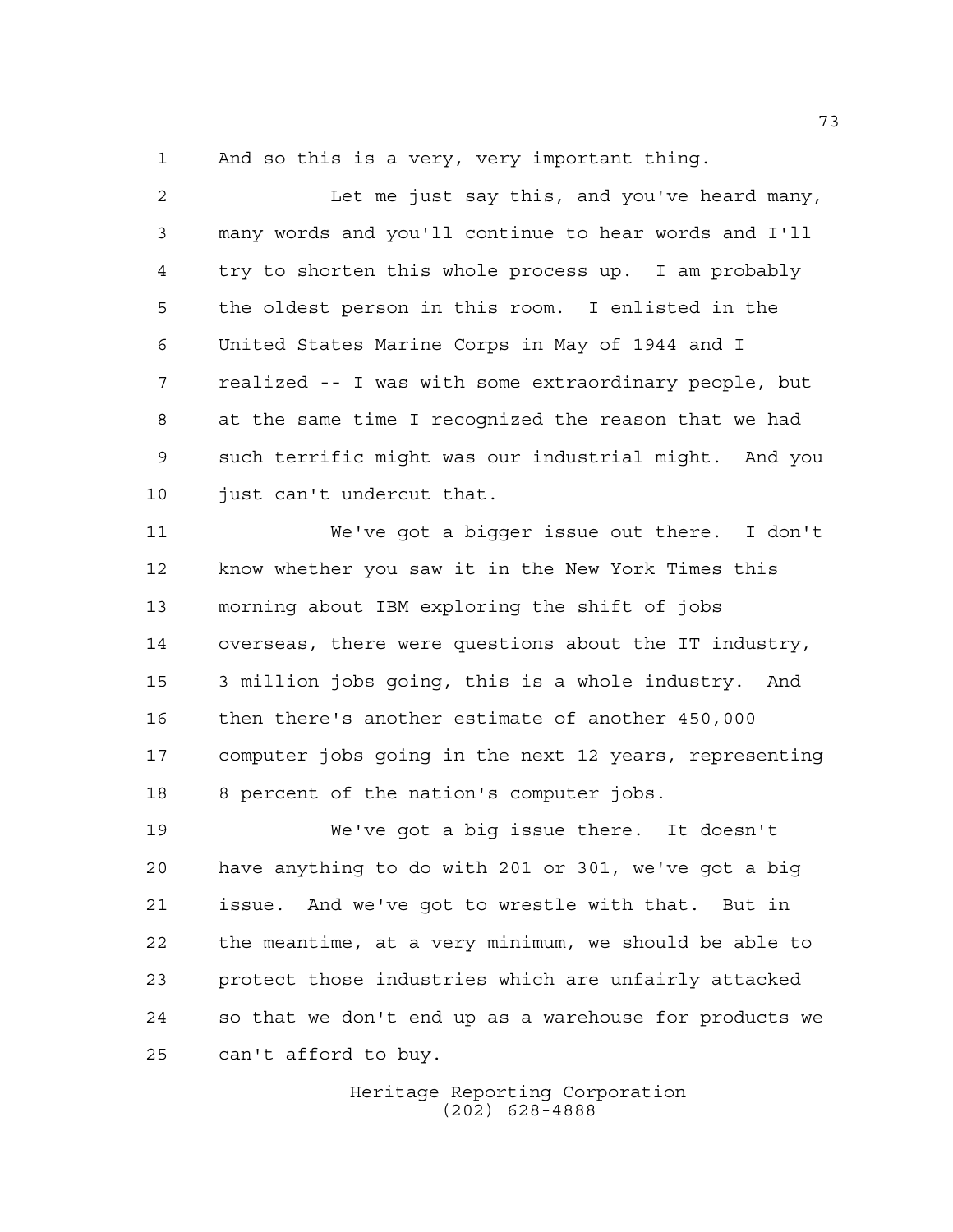Thank you very much.

Heritage Reporting Corporation CHAIRMAN OKUN: Thank you very much for those statements. My colleagues don't have any questions. We want to again thank you for your appearance and your written statement will appear in the record. MS. ABBOTT: The Honorable Peter J. Visclosky, United States Congressman, 1st District, State of Indiana. CHAIRMAN OKUN: Welcome back. MR. VISCLOSKY: Madam Chairman, thank you very much. I appreciate again your forbearance, recognizing that this is the fourth time since the month of June that I have testified before you. As you also know, I have been engaged in steel issues for more than 20 years. I am here, obviously, to ask for your serious and fair consideration as far as the Section 201 program the President has initiated and for a recommendation that it be held in place. Given those 20 years of experience in steel and thinking about the testimony today, I came to the conclusion that there are two words I now hate. Those two words are "used to." In the 1st Congressional District of the

(202) 628-4888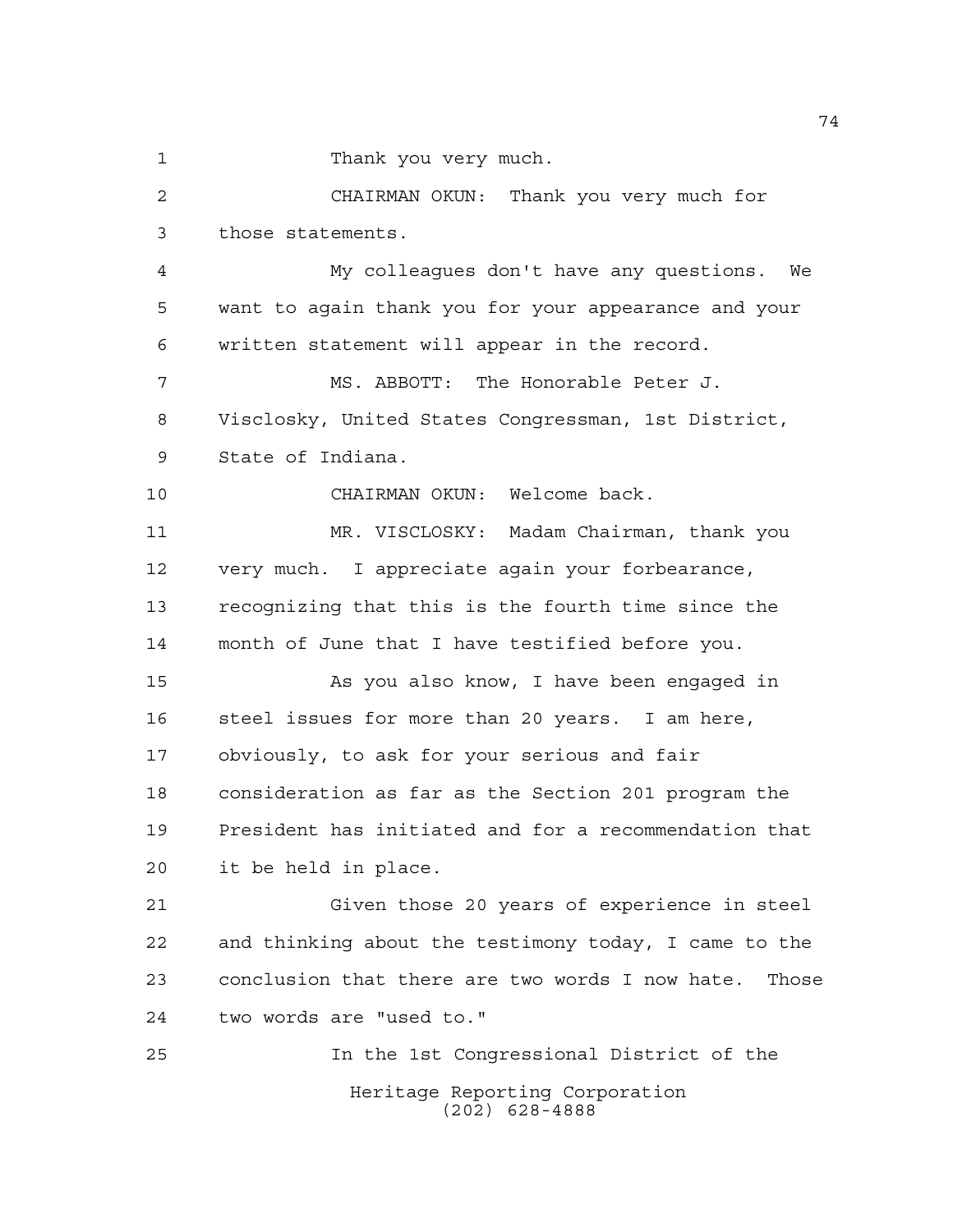State of Indiana, we used to make steel pipe. We used to make steel tube. We used to make steel plate. We used to make steel bar. We used to make railroad rails. We used to make railroad wheels. We used to make steel I beams. We used to other structural product.

 National Steel used to be a company in my congressional district. Youngstown Sheet and Tube used to be a company in my district. J&L Steel used to be a company in my district. LTV Steel used to be a company in my district. Bethlehem Steel used to be a company in my district.

 But in the end, this is a problem that involves people and in 1982, 59,000 people in the 1st Congressional District used to work in steel; 35,000 of those people don't work in steel any more. And before the end of this year, another 1100 to 1300 people who today have a job in steel at USX in the 1st Congressional District will have used to work in steel.

 Twenty percent of the people today at the former National Steel facility that is now owned by USX in the 1st Congressional District will have used to work in steel. About 800 to 1200 people at the former Bethlehem Steel plant in Porter County,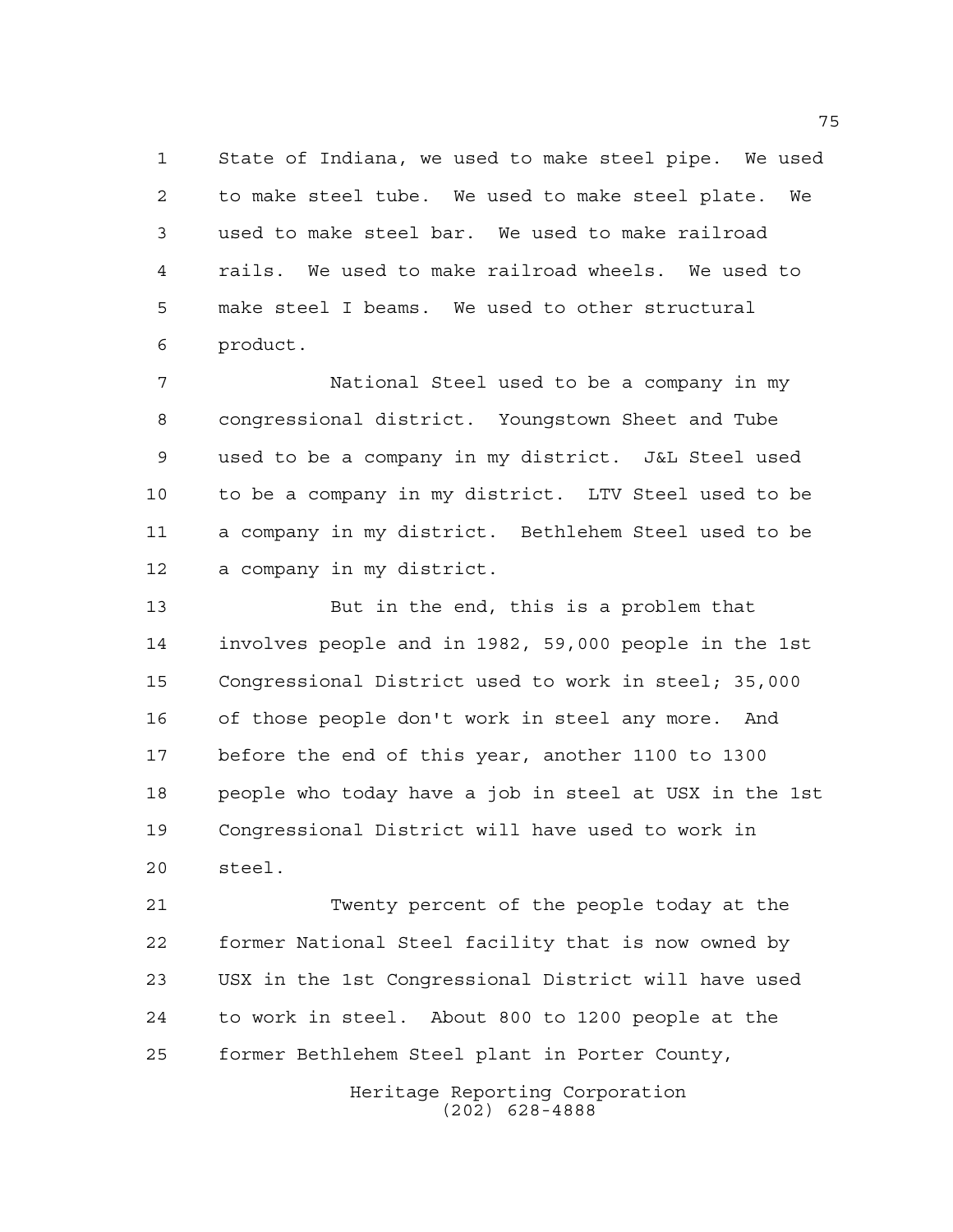Indiana, now owned by ISG, by the end of this year will have used to work in steel.

 More than 10,000 people over the last two years in the 1st Congressional District used to have health insurance from Bethlehem and LTV Steel. Nationwide, 208,000 retired steelworkers used to have health insurance, 51,200 of those retirees are not eligible for Medicare.

 I would implore you to keep Section 201 in place for the full three years.

11 I vill again testify before you in two days, but after Thursday, I hope I never have to come back before you again, with all due respect, because of illegally traded steel. I hope any future absence isn't necessitated because we used to have a steel industry.

17 Thank you very much.

 CHAIRMAN OKUN: Thank you very much for your testimony and for your appearance again here today. Your written statement will appear in our record and we'll look forward to seeing you in a couple of days. MR. BISHOP: The Honorable Benjamin L. Cardin, U.S. Congressman, 3rd District, State of Maryland. CHAIRMAN OKUN: Welcome, Congressman Cardin.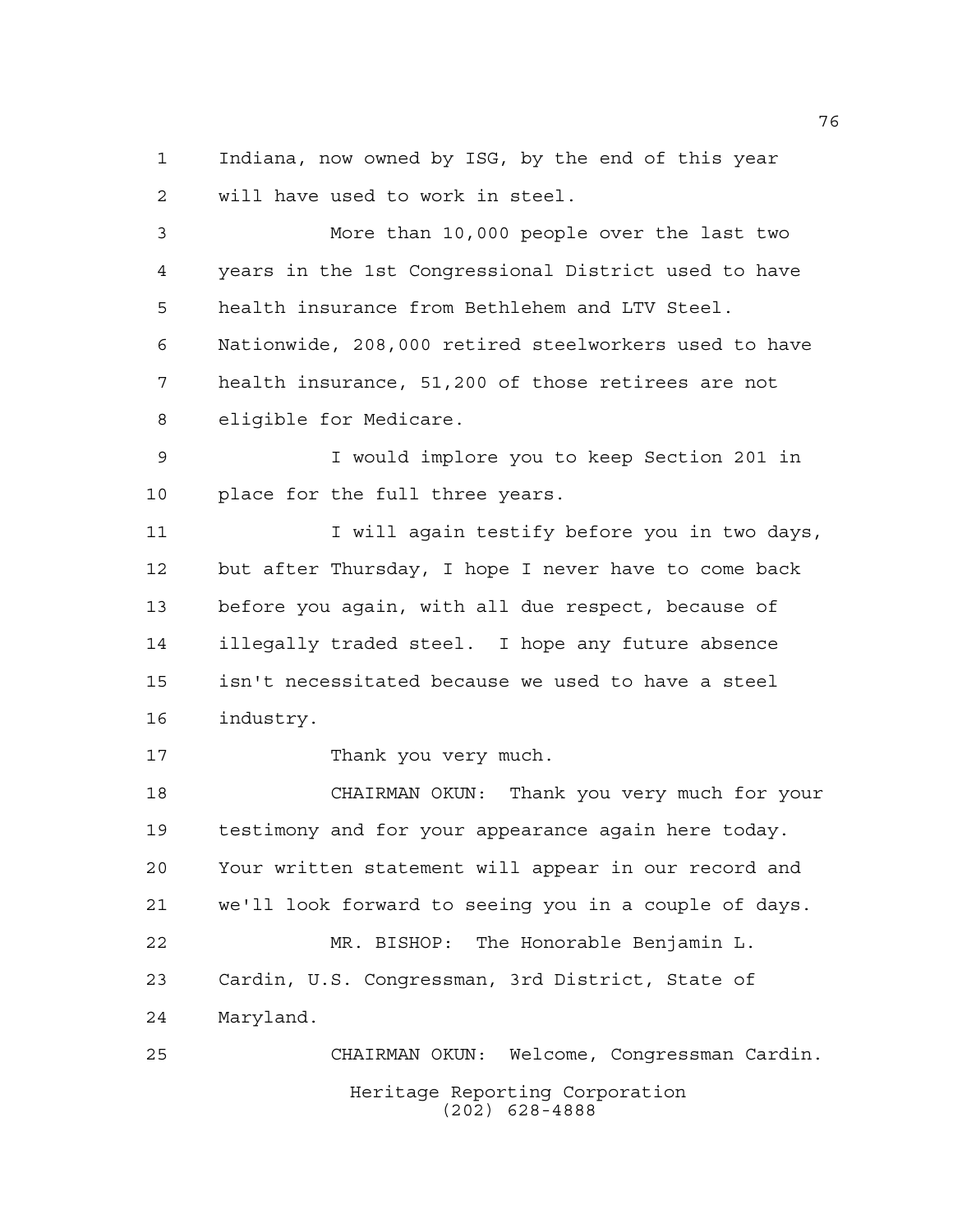If you can just put your microphone on. Thank you.

 MR. CARDIN: Good morning, Madam Chair and members of the commission. I thank you for this opportunity to appear here and I would ask that my entire statement be made part of your record. I would just note the many colleagues that have already testified and that plan to testify. I think it points out that this is an issue of basic fairness and economic priority for our country and a matter of national security. All of us are united in the importance for the continuation of the 201 relief and I understand the 204 midterm review is a process that we go through and you're going through your responsibilities, but I would urge you to continue the 201 relief.

 I think it's interesting to point out that since the 201 relief has been put into effect we've seen the continuing restructuring of the U.S. steel industry, the continued consolidations. We have seen some stability which has attracted some investment, which has certainly been welcome. But this is in a backdrop that continues in the international steel community. We find that as we have reduced capacity there is still gross over capacity in the world in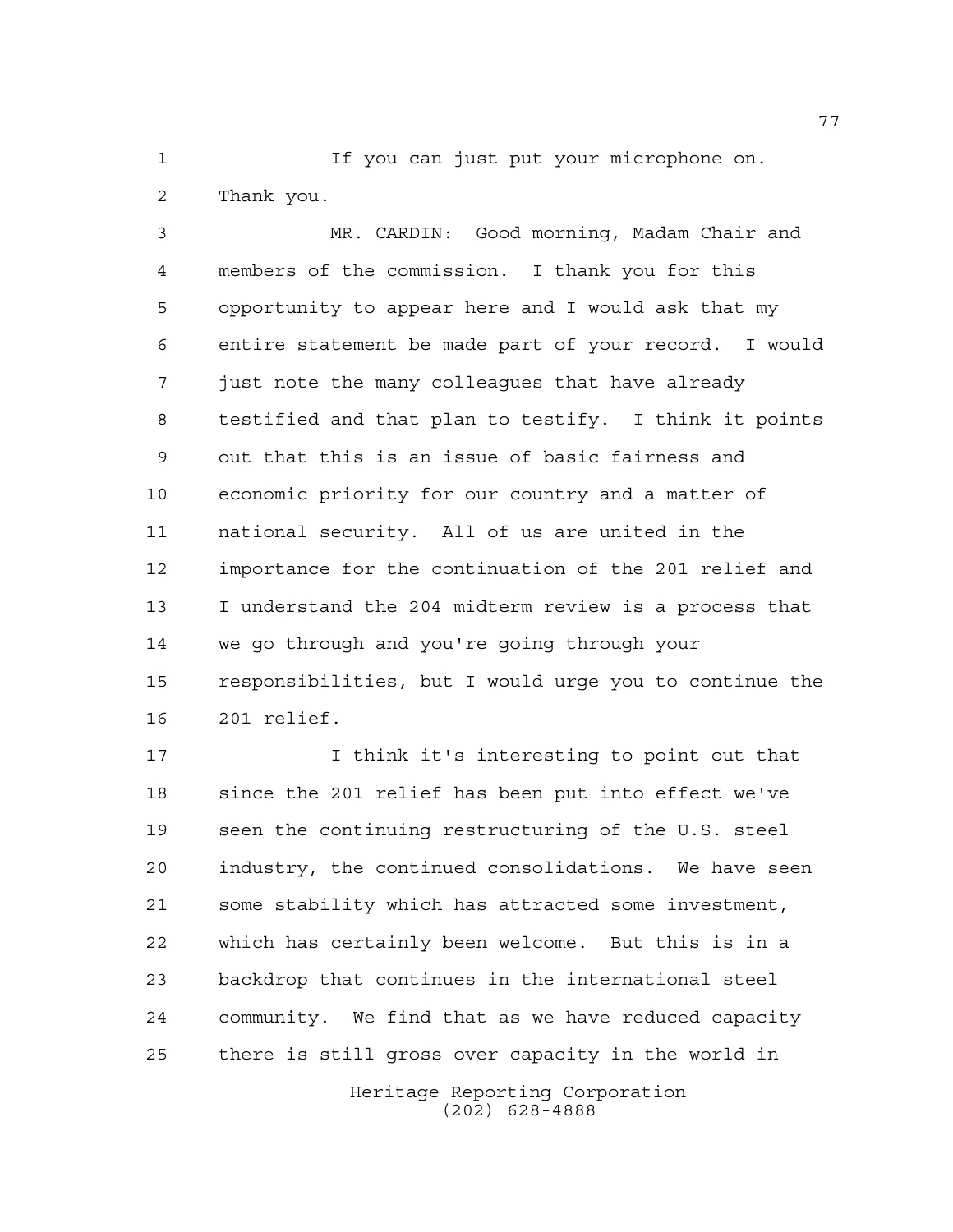production of steel.

| 2  | As the United States continues to increase            |
|----|-------------------------------------------------------|
| 3  | its efficiencies in the production of steel, we find  |
| 4  | there are still gross market distortion practices     |
| 5  | within our trading partners. We have paid a heavy     |
| 6  | price here in the United States. The ITC's own        |
| 7  | investigation pointed out exactly how we have been    |
| 8  | injured by the trading practices of our partners.     |
| 9  | My testimony points out a specific example.           |
| 10 | The International Steel Group, ISG, in Sparrows Point |
| 11 | which bought out the Bethlehem Steel facility, as a   |
| 12 | result of the 201 relief, we have seen that they were |
| 13 | able to reach agreements with the United Steelworkers |
| 14 | and we have continued our modernization of Sparrows   |
| 15 | We have the most efficient cold mill in the<br>Point. |
| 16 | world. The impact on the workers, the impact on our   |
| 17 | economy at Sparrows Point, it produces a billion      |
| 18 | dollars a year to the Maryland economy, so this is a  |
| 19 | top economic priority for our nation.                 |
| 20 | We need the three-year period to continue on          |
| 21 | the 201 relief. Without that, I am convinced that     |
| 22 | we'll see a renewed import surge here in the United   |
| 23 | States. The steel industry cannot survive another     |
| 24 | surge of imported steel. We still have excess foreign |

capacity. We still have a weak international economy.

Heritage Reporting Corporation (202) 628-4888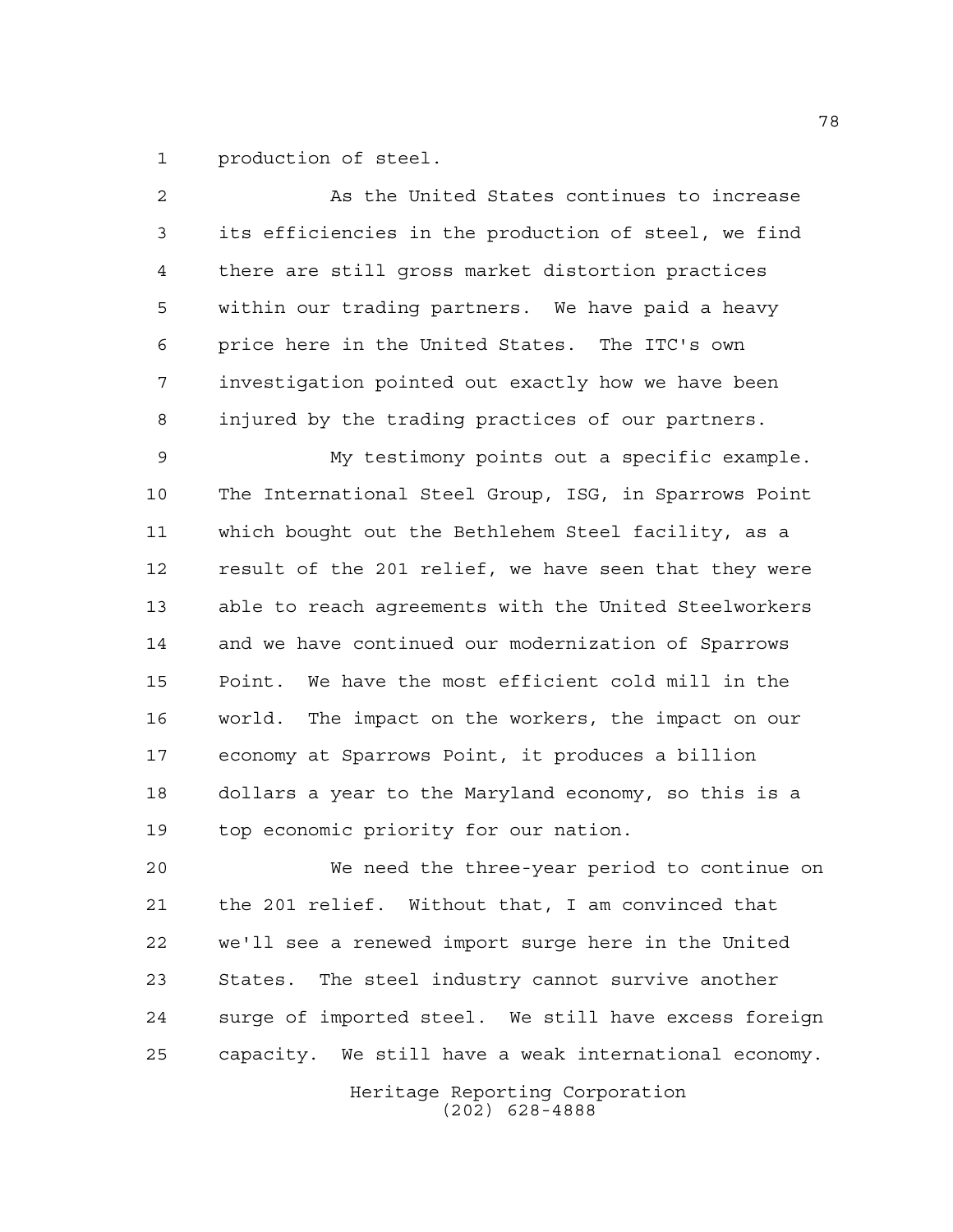Heritage Reporting Corporation (202) 628-4888 We still have large foreign imports into the United States. Among all the developed nations in the world, the United States still has the largest net import of steel. You put that all together and the climate is very clear that without the relief in 201, we will sustain substantial damage to our U.S. steel industry, so it's absolutely vital that the 201 relief continue. I thank you for your attention into these matters. CHAIRMAN OKUN: Thank you, Congressman, and your full statement will be included in our record. 12 MR. VISCLOSKY: Thank you. MS. ABBOTT: The Honorable Bart Stupak, United States Congressman, 1st District, State of Michigan. CHAIRMAN OKUN: Good morning, Congressman Stupak. MR. STUPAK: Good morning. Madam Chairman, members of the commission, thank you for giving me the opportunity to once again appear before the commission. I've come to deliver just a very simple message: do not cut short the promised three-year relief because it's absolutely essential to the American steel and iron ore industry workers. We heard from Mr. Oberstar earlier this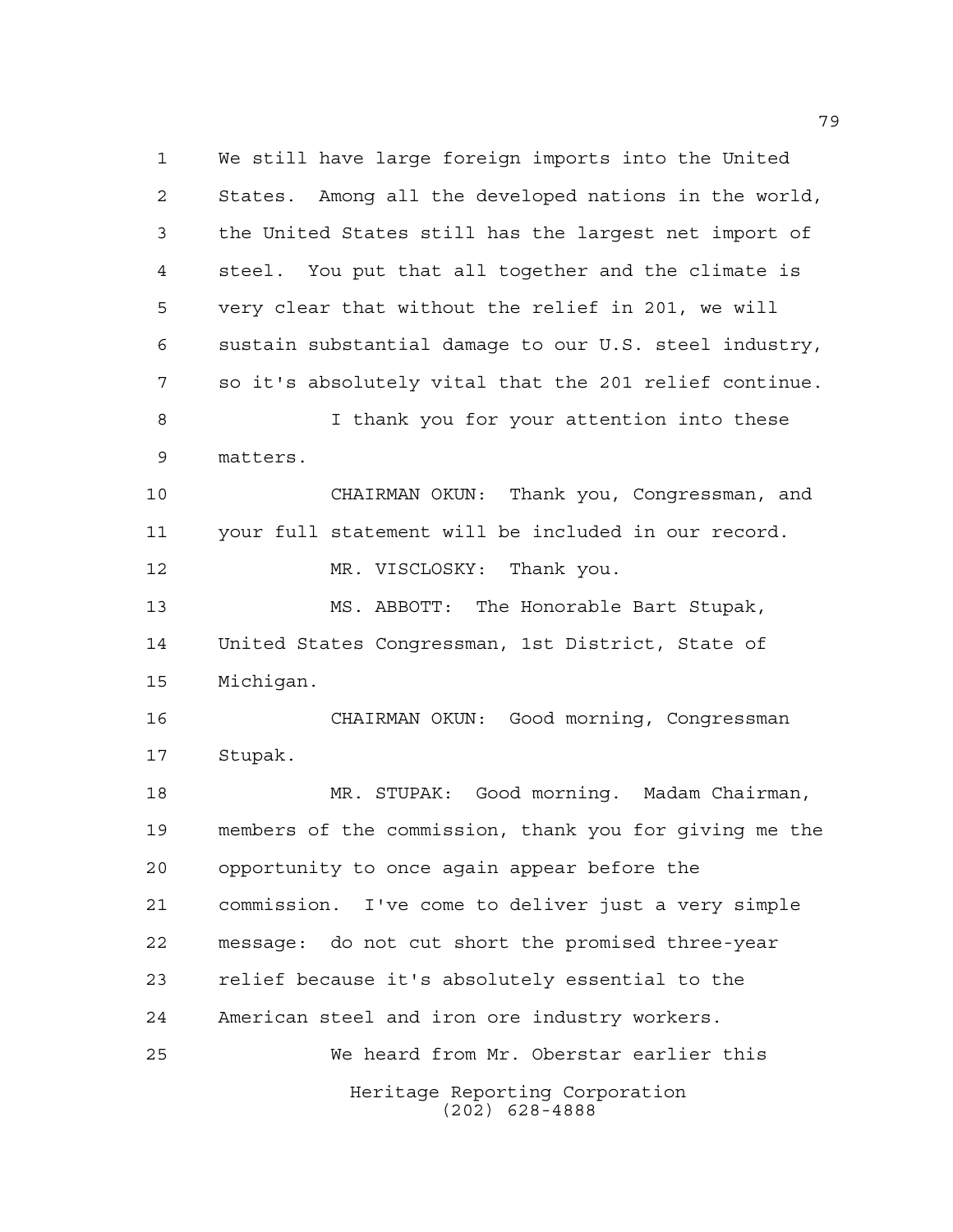morning. Jim and I have the last iron ore mines left in the United States. He handles props up there that are made in my district and everything he said holds true for northern Michigan as it does in Minnesota.

 He mentioned the steel plate there from the Coast Guard buoy tenders. Those are actually made in Marinette, Wisconsin, which borders my district, right there on Mnemony River. Michigan and Wisconsin workers make those buoy tenders.

 Our industry is all inter-related, from steel to iron ore, so what happens in the steel industry, as Mr. Visclosky so articulately outlined the impact of the used to be steel industry and that's what we're seeing in the used to be iron ore industry.

 But the 201 action has actually been very instrumental in bringing back to life an industry that really was crushed because of the large volume of low priced foreign steel. In return for granting the domestic steel industry relief from these imports, the American steel industry and the iron ore industry accepted the responsibility to restructure and that's exactly what they've been doing. So after 18 months, we can't turn back the clock after we've told them they have three years to restructure.

Heritage Reporting Corporation (202) 628-4888 As I know members of this commission have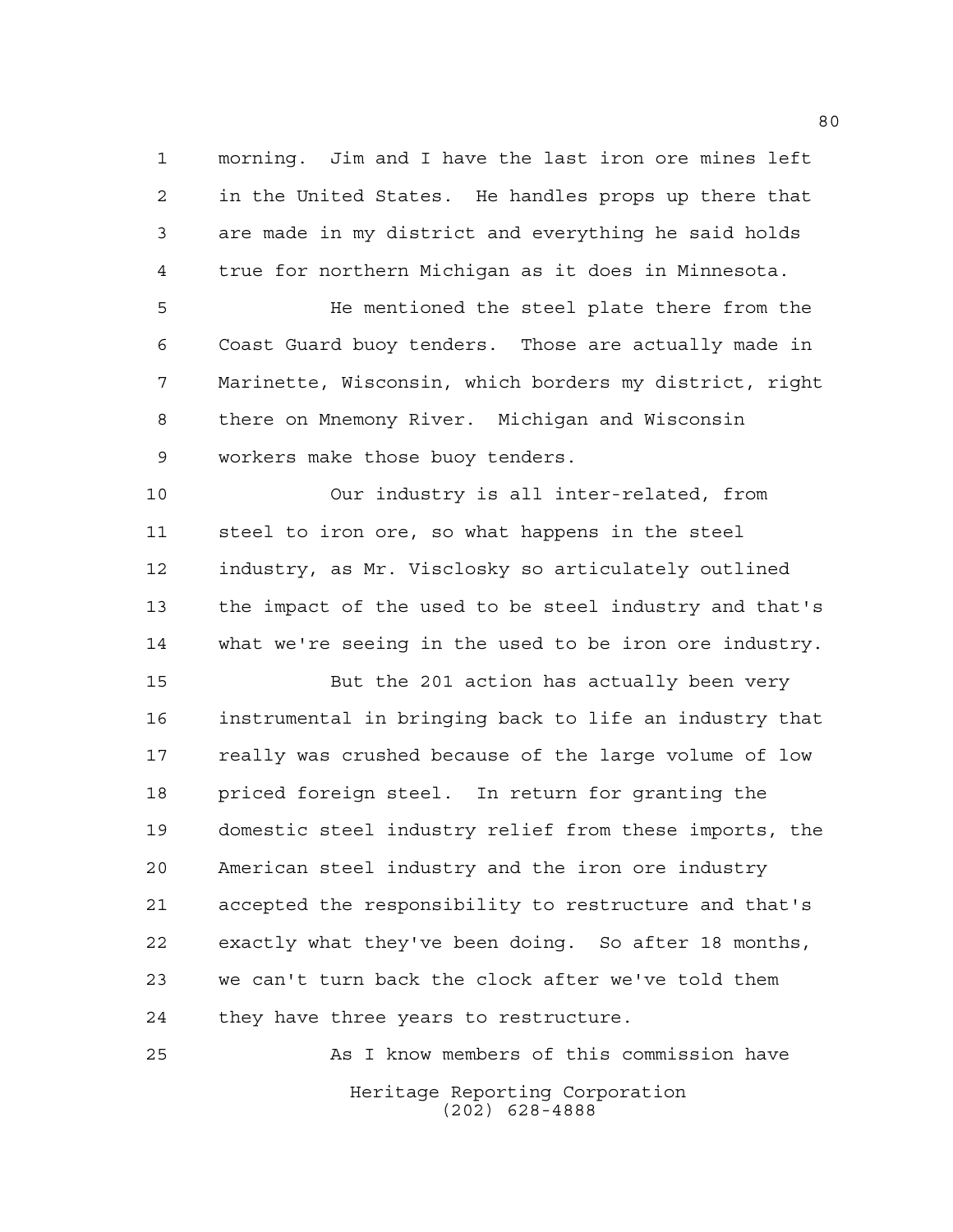heard me testify before, the workers in the mines, their families, the surrounding communities and economies all suffer when we have unfair competition that really flood our country with subsidized slab imports that really hurt the domestic iron ore industry. The 201, as I said, has given us new life. It's stabilized the slab imports at a price and volume that we can compete with. And, as I've testified before, I still believe that more should be done. I believe we should have had straight tariffs rather than tariff rate quotas. I do not think we should have excluded NAFTA countries such as Mexico from the 201 action. But, you know, what the administration and commission did, we thank them for that, that you recognized that relief was necessary, that 201 safeguards have been necessary and a step in the right direction and a step towards recovery for both the domestic steel and iron ore industries.

 I'd like to specifically point out that Cleveland Cliffs, the majority owner and operator of the Tilden and Empire mines in my district, have taken great strides to become more efficient and more competitive. Cleveland Cliffs is working now to consolidate the mines in my district.

Heritage Reporting Corporation (202) 628-4888 Before we had 201, we had 2200 workers in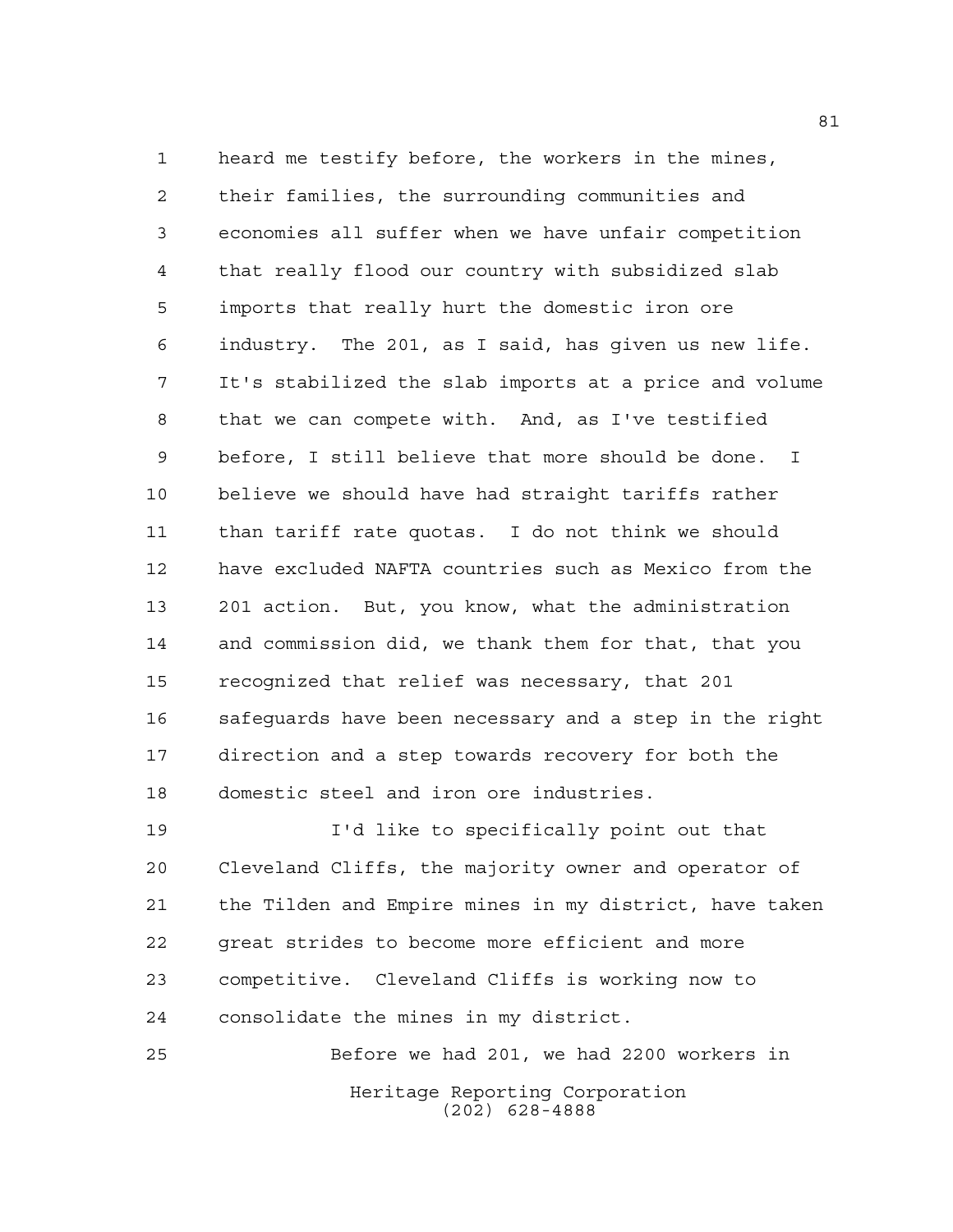the two mines, the Empire and the Tilden. After 201, we're down to 1500 and they are negotiating with the union for further job reductions in the iron ore industry. Other steel companies and iron mines have made similar steps in consolidation and efficiency and I commend them for their efforts. For the steel and iron ore industry, these have been trying times and more challenges lie ahead.

 I want to emphasize that even underneath the current safeguards, the road ahead is not easy for the steel and iron ore industry. If we eliminate the 201 tariffs now, we will wholly prevent the steel and iron ore industry from having a chance to complete the necessary restructuring and capital investments they need to compete against cheap foreign steel.

 In closing, I would like to reiterate to you the importance of maintaining the 201 tariff measures for the full three years. This commission, through its hard work in conducting an exhaustive investigation, has given the American steel industry a chance, a chance to survive. But the key factors, and you've heard it from others today, the key factors that led to the import crisis are still in place. Foreign over capacity in steel is today as rampant as it's ever been. Foreign governments still subsidize

> Heritage Reporting Corporation (202) 628-4888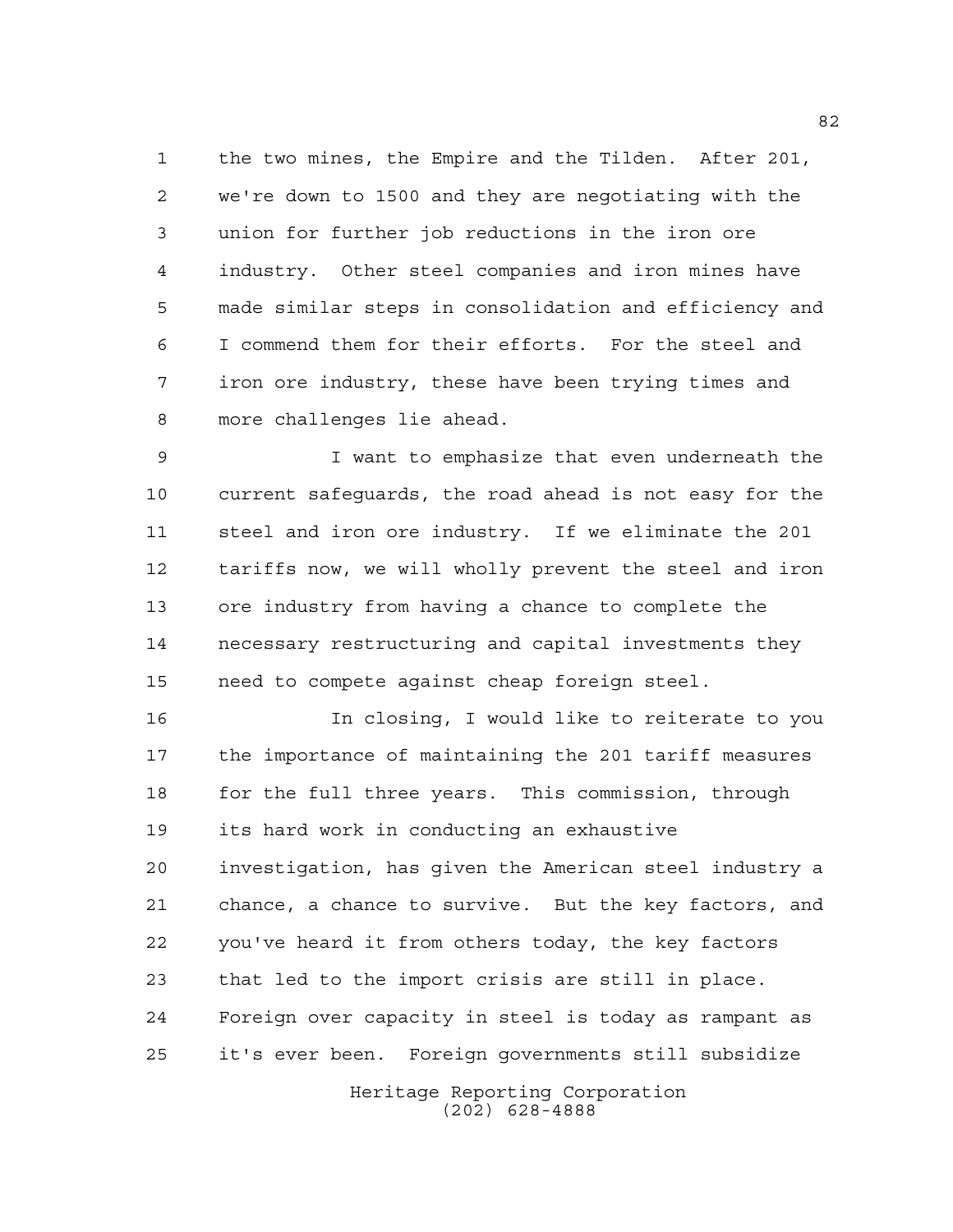their steel manufacturers. Foreign markets remain protected and anti-competitive market practices by foreign governments keep U.S. steel products out of their countries.

 What does it mean for all of us? It means the American market can once again be flooded tomorrow, the next day, by foreign steel at a moment's notice. The U.S. must remain vigilant to protect the steel and iron ore industry from unfair, illegal steel dumping if we are to maintain a U.S. domestic steel and iron ore industry. We have about six mines left in this whole nation. If we do not have iron ore mines, we do not have domestic steel production in this country and this country cannot survive without a domestic steel industry.

 We can't expect our steel and iron ore industry to complete all the necessary restructuring steps in as little as 18 months when we promised them 36 months. We must give them an honest chance. They have taken the steps we have asked them to take. We should not let them down now.

 Thank you very much for the opportunity to appear here today.

Heritage Reporting Corporation (202) 628-4888 CHAIRMAN OKUN: Thank you for your appearance and your written testimony will appear in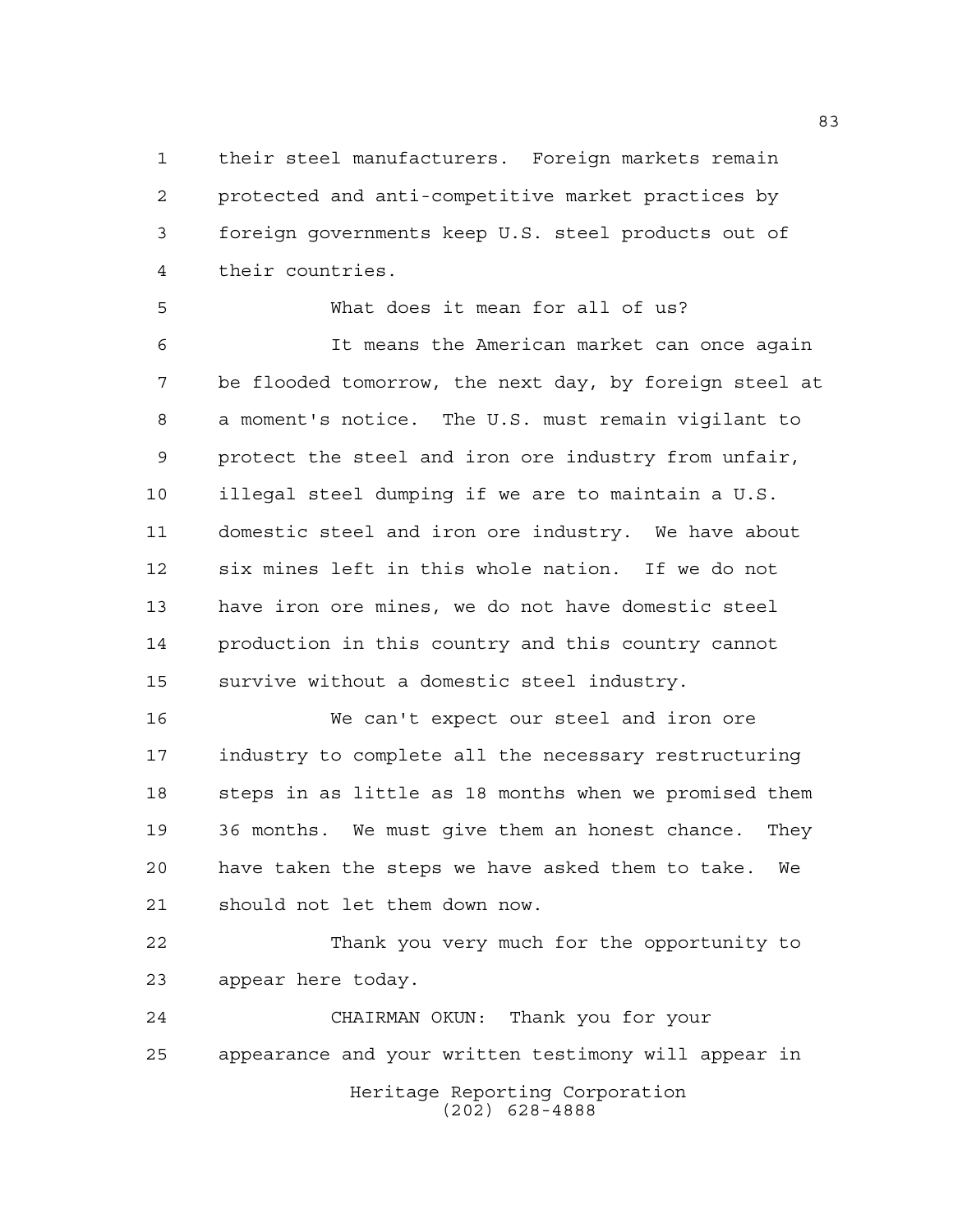our record.

 MS. ABBOTT: The Honorable Mike Doyle, United States Congressman, 14th District, State of Pennsylvania. CHAIRMAN OKUN: Welcome, Congressman Doyle. MR. DOYLE: Thank you very much. CHAIRMAN OKUN: If you could just make sure your microphone is on? There you go. MR. DOYLE: Madam Chairman and members of the commission, thank you for the opportunity to testify before you today regarding the vital need for maintaining a vibrant and dependable domestic steel production capacity for our nation's defense. I believe strongly that the President's Section 201 relief is helping the domestic steel industry return to a state of profitability and viability and this belief has been echoed in the capital of my home state where members of the Pennsylvania House unanimously pass Resolution 348, voicing support of the people of Pennsylvania for the continuance of this relief for the full three-year term. The importance of a strong American steel industry extends beyond the hundreds of thousands of jobs it provides or the superior products it produces.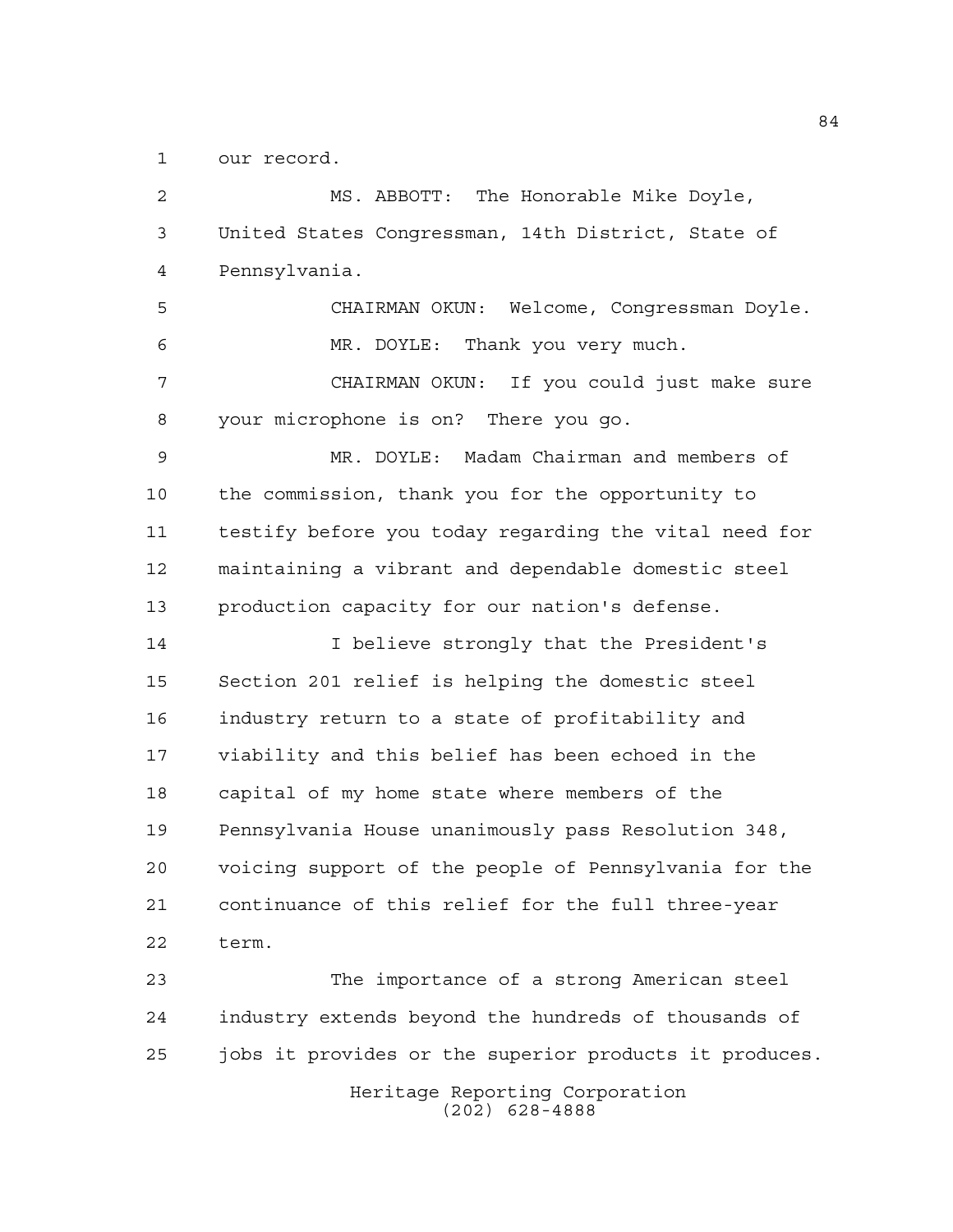American steel plays a critical role in our nation's defense and homeland security. Vital to our defense capabilities, steel was used in countless applications, ranging from major weapon systems to the small yet vital components within them. For example, this spring, President Bush flew a naval jet, the very type of jet whose flight surfaces are controlled by steel wire rope and landed on one of our great nuclear power aircraft carriers, constructed largely of steel.

 Each of the ten aircraft carriers constructed in recent years needed 50,000 tons of steel plates to make and contain steel parts ranging from the sophisticated alloys of its nuclear propulsion systems, it's electrical generation systems, high frequency radio equipment, pipes, aircraft hoist systems, aircraft launch rails and even the cable that arrested the President's plane as it landed.

 These are exactly the essential components that must be made with steel from American plants. Of course, an aircraft carrier is only one example of the many defense systems that rely on steel for their effectiveness. In the recent war in Iraq, the Army once again fielded the M1A-2 tank. The M1A Abrams tank is the best in the world and each one contains 22

Heritage Reporting Corporation (202) 628-4888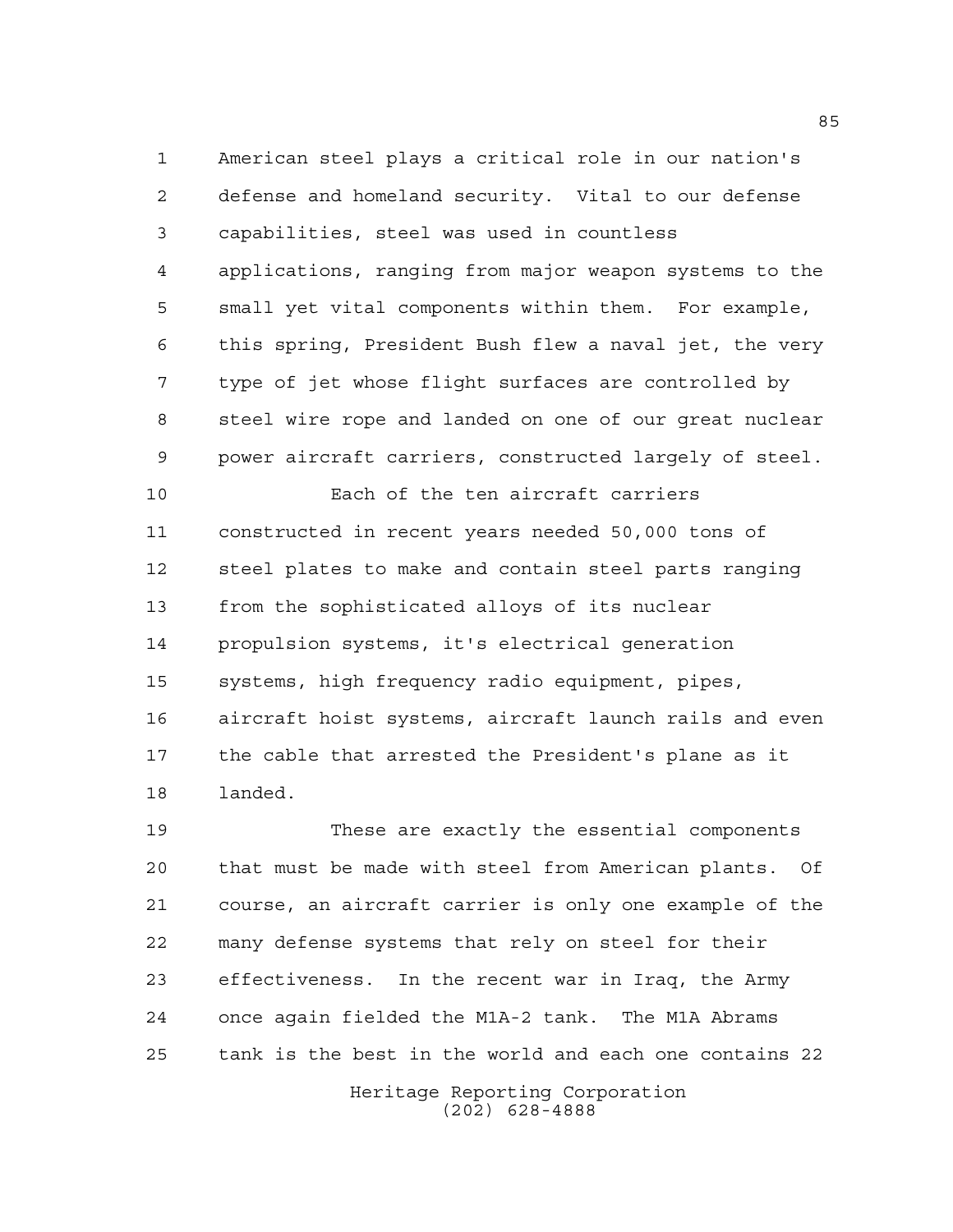tons of high quality steel plate to protect its crew. All together, 187,000 tons of steel plate has been used in recent years to construct 8500 tanks and a further 30,000 tons went in recent years to build light armored vehicles.

 Notably, many of the steels that are used in defense applications were specifically developed through joint cooperation of the American steel industry with the Department of Defense. Such specialized research and development is not something we can farm out to foreign steel producers. Not only would the technology become unsecure, but America runs a potentially grave risk if supplies of this vital resource become controlled by foreign sources. Recent disagreements in international relations demonstrate why it's prudent for the United States to maintain domestic supplies that will not under any circumstances be subject to external pressures.

 It is also prudent to consider the need to maintain an industry capable not only of supplying current needs without disruption but also one capable of rising to the increased needs of an emergency.

 Although current demands for steel for military uses are very low by historical standards, it has been much higher when our forces have been

> Heritage Reporting Corporation (202) 628-4888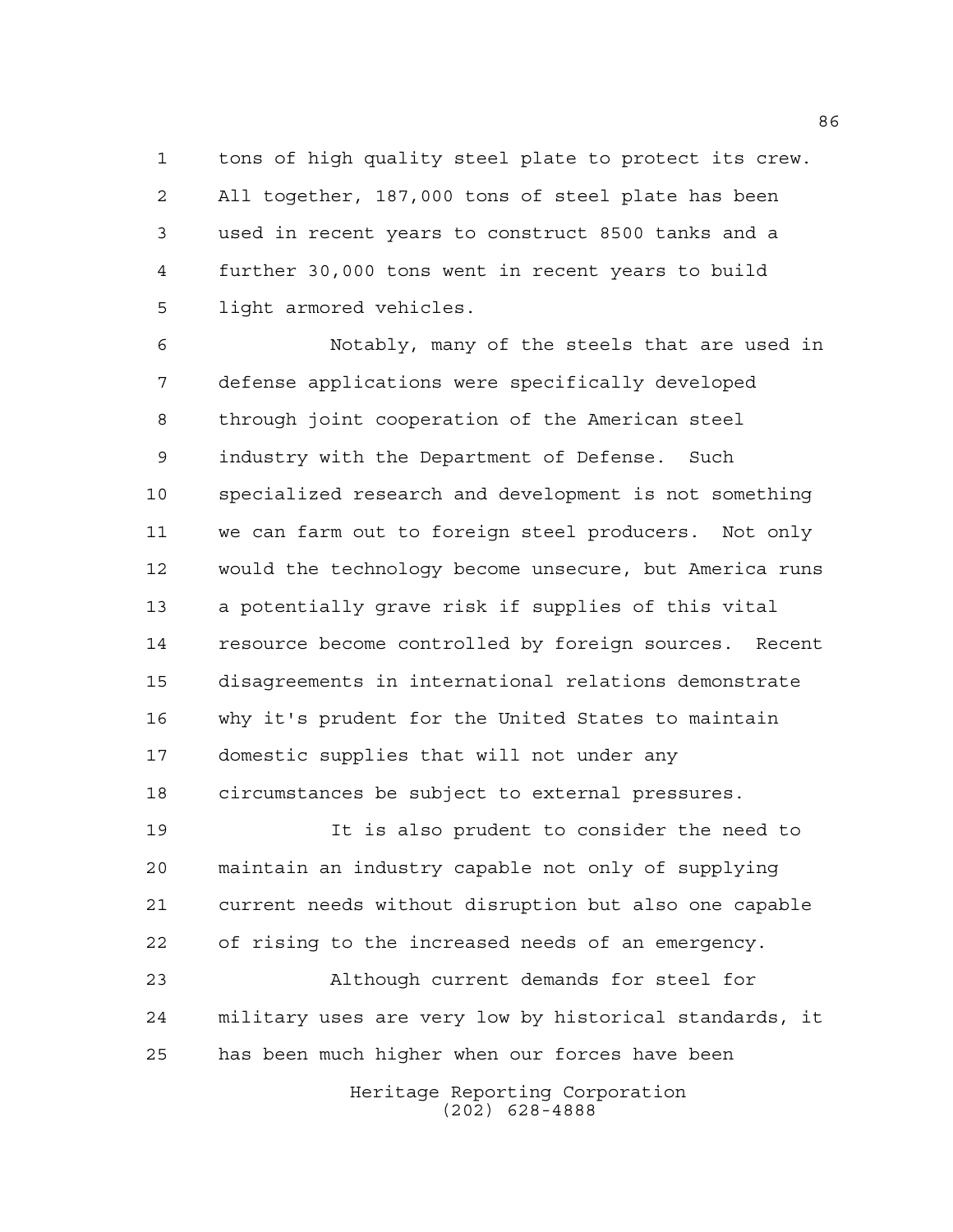committed in past extended conflicts. For example, at the height of Vietnam, American steel manufacturers supplied an average of 2.4 million tons of steel product annually for military uses. In a volatile world, we cannot be sure that this level of supply will not be needed in the future and that it might not be needed so rapidly that only domestic producers can respond in a timely manner enough for expanded military demand.

 In addition to the traditional demands of defense applications, dependable supplies of steel plays a vital part on the homeland security front. Much of our critical infrastructure relies on steel for structural integrity, from skyscrapers to bridges to electric power plants and dams. Most visibly, each of the nation's suspension bridges require nearly 100,000 tons of structural and reinforcing steel to make and are critical to public mobility and safety as vital arteries of our nation's commerce.

 Should any one of these infrastructures fall victim to some future terrorist attack, it would need to be rapidly rebuilt to minimize the economic effects. That rebuilding task could be hampered by unreliable supplies caused by over reliance on imported steel.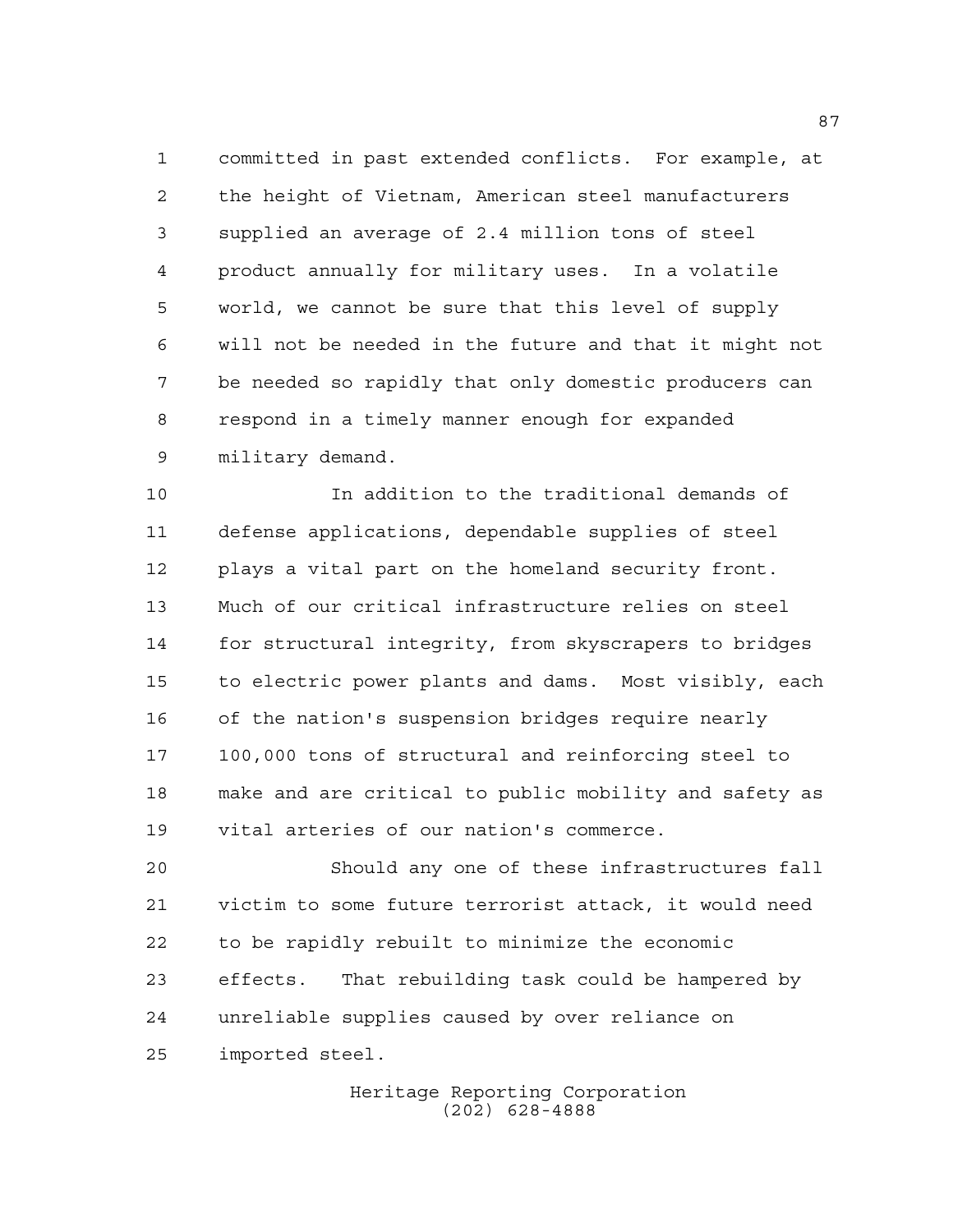In short, a strong and vibrant domestic steel production capacity is central to our defense. Prudence dictates that we safeguard this resource and the continuance of the President's Section 201 relief for the full three-year term is a vital component to ensuring the strong future of American steel.

 I urge the commission to consider this important matter in your deliberations and I thank you all for your time.

 CHAIRMAN OKUN: Thank you very much for your appearance and your written statement will appear in our record as well.

 MS. ABBOTT: Madam Chairman, the Honorable Bob Ney, United States Congressman, 18th District, State of Ohio, is unable to attend today's hearing. He asks that his written statement be accepted into the record.

 CHAIRMAN OKUN: I would just note, Madam Secretary, that I believe Congressman Ney was here but was unable to stay to give his testimony in light of the number of people here. So he was here and we apologize that he was not able to with us at this time.

Heritage Reporting Corporation (202) 628-4888 MS. ABBOTT: Yes, That is correct. CHAIRMAN OKUN: Thank you.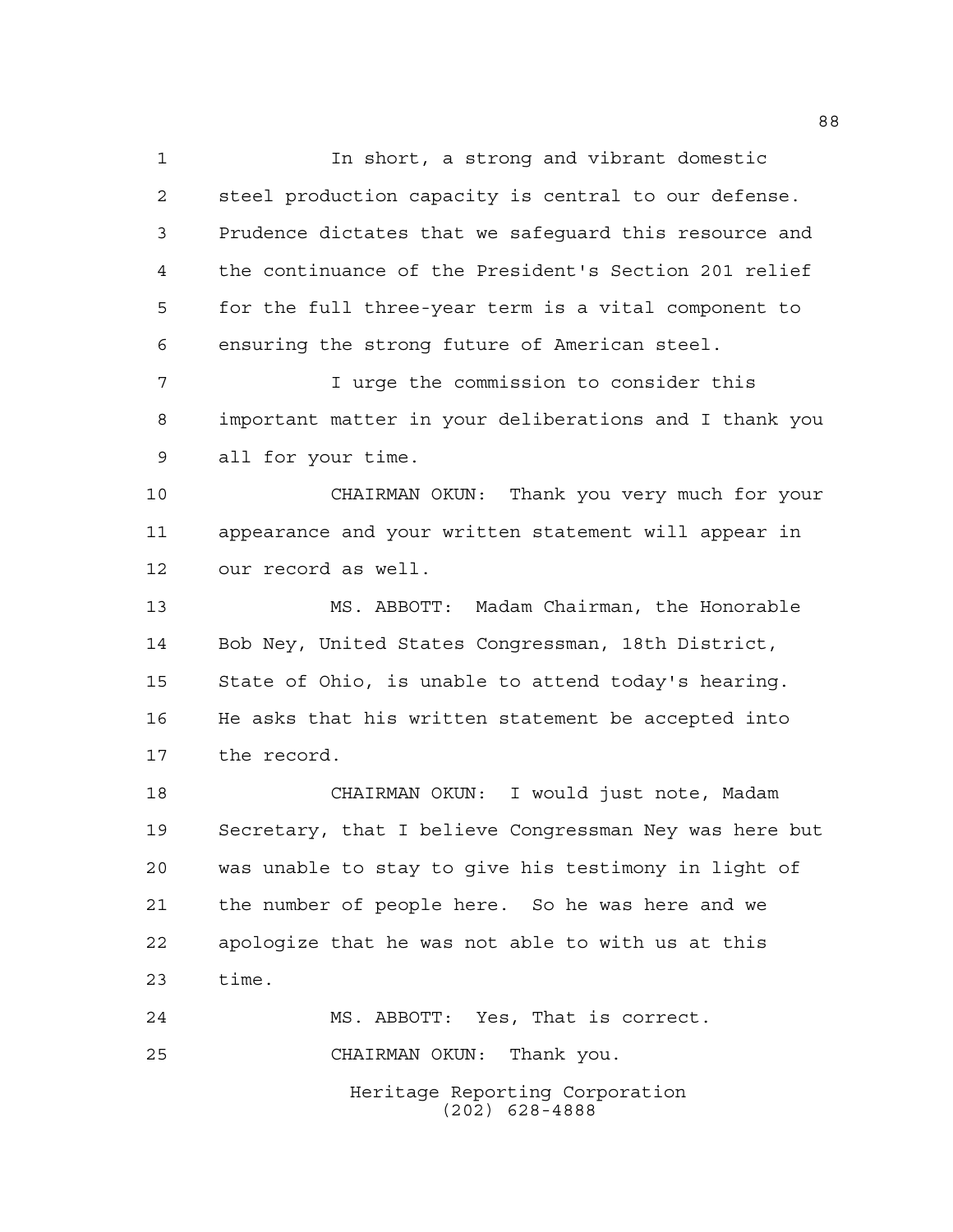MS. ABBOTT: Our next witness is the Honorable Carolyn Cheeks Kilpatrick, United States Congressman, 15th District, State of Michigan.

 MS. KILPATRICK: Good morning, Madam Chairperson and members of the commission. Thank you for coming and having this hearing as we review as required by law to review the law.

8 I'm here to report that the steel industry has considered and has worked with the parameters that the President has put forward and has begun to help the steel industry although many helps still need to be done. A strong viable steel industry is important to the 13th Congressional District of Michigan. I have two steel facilities in my area and I have been working with them very closely to save their jobs.

Heritage Reporting Corporation There are other steel industries throughout the state of Michigan. U.S. Steel in Ecorse, Michigan, which is part of my district, and Rouge Steel, which is in Dearborn, Michigan, are integrated producers of flat rolled steel. Both are vital employers to Michigan's 13th Congressional District and employ nearly 5000 people. Rouge Steel has been taking major steps to improve their cost competitiveness of their flat rolled products. The company acknowledges in its annual report that Section

(202) 628-4888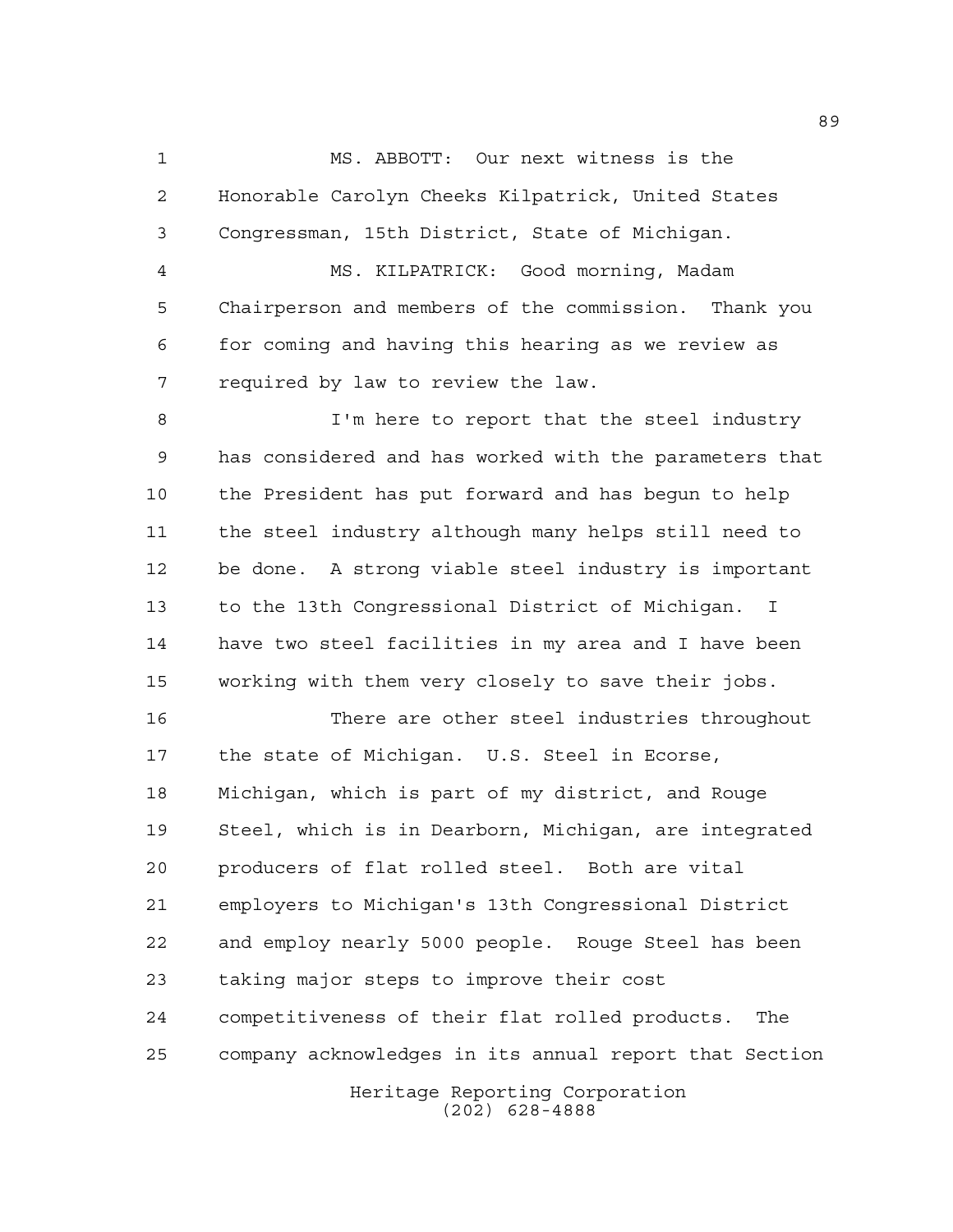201 relief is important to its ability to become competitive. However, the relief is compromised by increases in imports from other countries that were excluded from relief by the President. The commission's public hearing staff shows surging imports of uncovered rolled steel and strip and coated products important to my constituents.

 It is important the commission reports identify which countries are responsible for the surge and then act accordingly.

 I join those domestic producers who have urged the President to address shifting problems through the authority that exists currently under the President's proclamation. Our steel industry and our steelworkers are doing their part, but the relief that must be provided and continued must take into account country and product exclusions that are no longer justified.

 We must save the steel industry so that they can continue to take care of their families, their workers and our country. It is important that as you look interimly at what's going on that you recommend to the President that they stay the course and complete the three-year obligation that he has represented and asked for.

> Heritage Reporting Corporation (202) 628-4888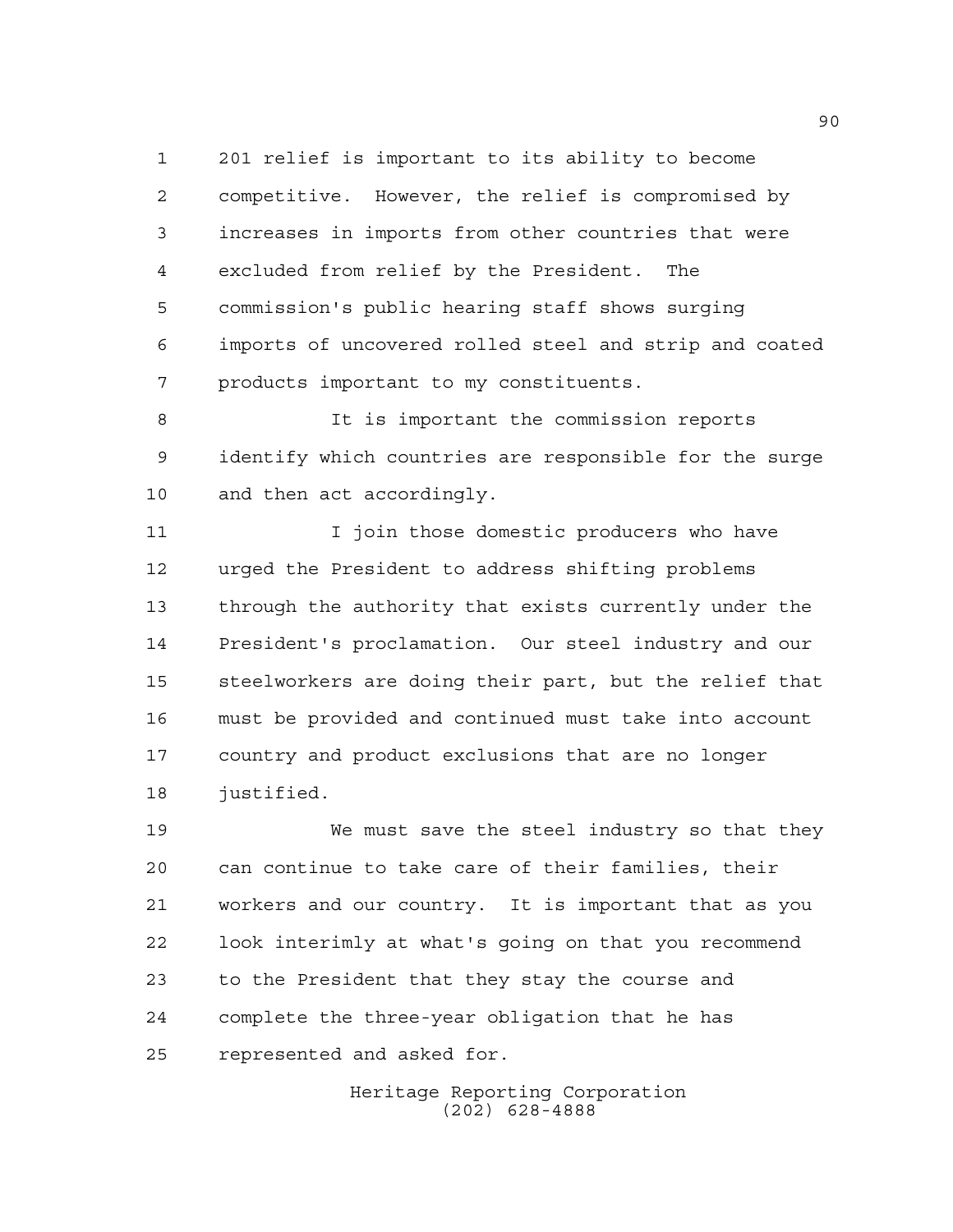Heritage Reporting Corporation (202) 628-4888 We need relief for all the full measures of time originally granted. The world has got to tackle its over arching problem of too much steel making capacity kept in place by massive subsidies. If we do not succeed in bringing subsidies under control and get rid of the inefficient capacity in other parts of the world, our companies, our workers, our communities and our states will continue to suffer despite doing everything humanly possible to be the best that we can be. Please recommend to the President to keep relief in place. Make it more effective and keep home and alive for hundreds of thousands of American workers who put their lives on the line and support their families daily who are dependent on a viable steel industry. I thank you, Madam Chair, and I look forward to working with you. CHAIRMAN OKUN: Thank you very much for your appearance here today. 21 MS. KILPATRICK: Thank you. MS. ABBOTT: The Honorable Dennis J. Kucinich, United States Congressman, 10th District, State of Ohio. CHAIRMAN OKUN: Good morning, Congressman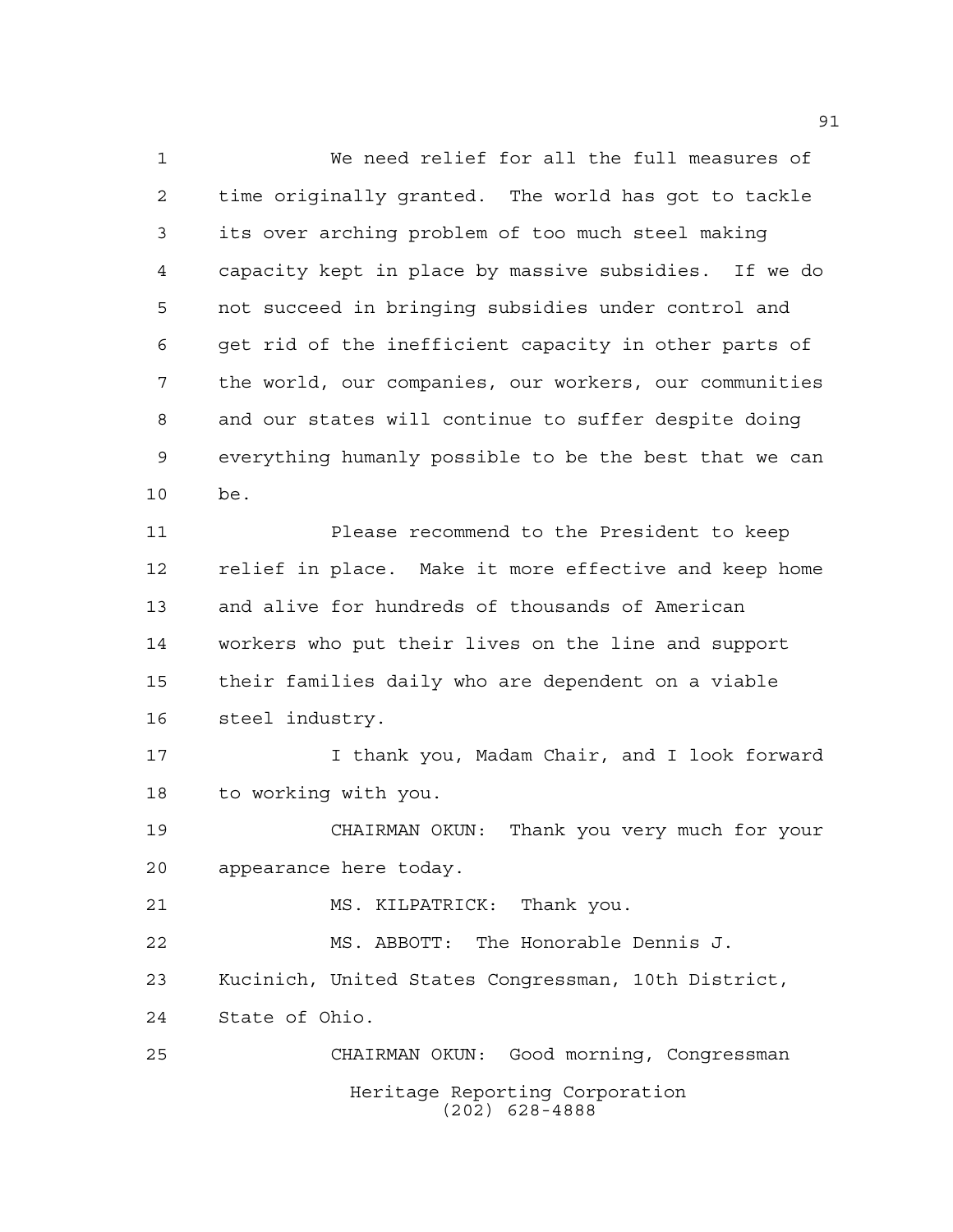Kucinich.

| $\overline{a}$ | MR. KUCINICH: Good morning. When import                |
|----------------|--------------------------------------------------------|
| $\mathbf{3}$   | relief was granted nearly a year and a half ago, the   |
| 4              | U.S. steel industry was in perhaps the worst condition |
| 5              | in its long history. To fully appreciate the progress  |
| 6              | that the industry has made so far, it's worth          |
| 7              | recalling the devastating state of the industry at the |
| 8              | time that import relief was granted.                   |
| 9              | Twenty-nine steel companies had filed for              |
| 10             | bankruptcy protection between December 1997 and March  |
| 11             | 2002, including, of course, LTV Steel Company, which   |
| 12             | was headquartered in Cleveland. Of these, a dozen      |
| 13             | eventually shut down their operations all together,    |
| 14             | idling tens of millions of tons of steel producing     |
| 15             | capacity and throwing tens of thousands of             |
| 16             | steelworkers out of work while hundreds of thousands   |
| 17             | of retired workers were facing the loss of their hard  |
| 18             | earned pensions and health care benefits.              |
|                |                                                        |

 In my district, LTV, a multi-billion dollar company that had once owned more than 30 facilities in 11 countries and employed more than 15,000 people finally shut down operations in November 2001. Since Section 201 relief was granted, we've seen an important turnaround in the steel industry. As you know, the flat rolled steel producing assets of LTV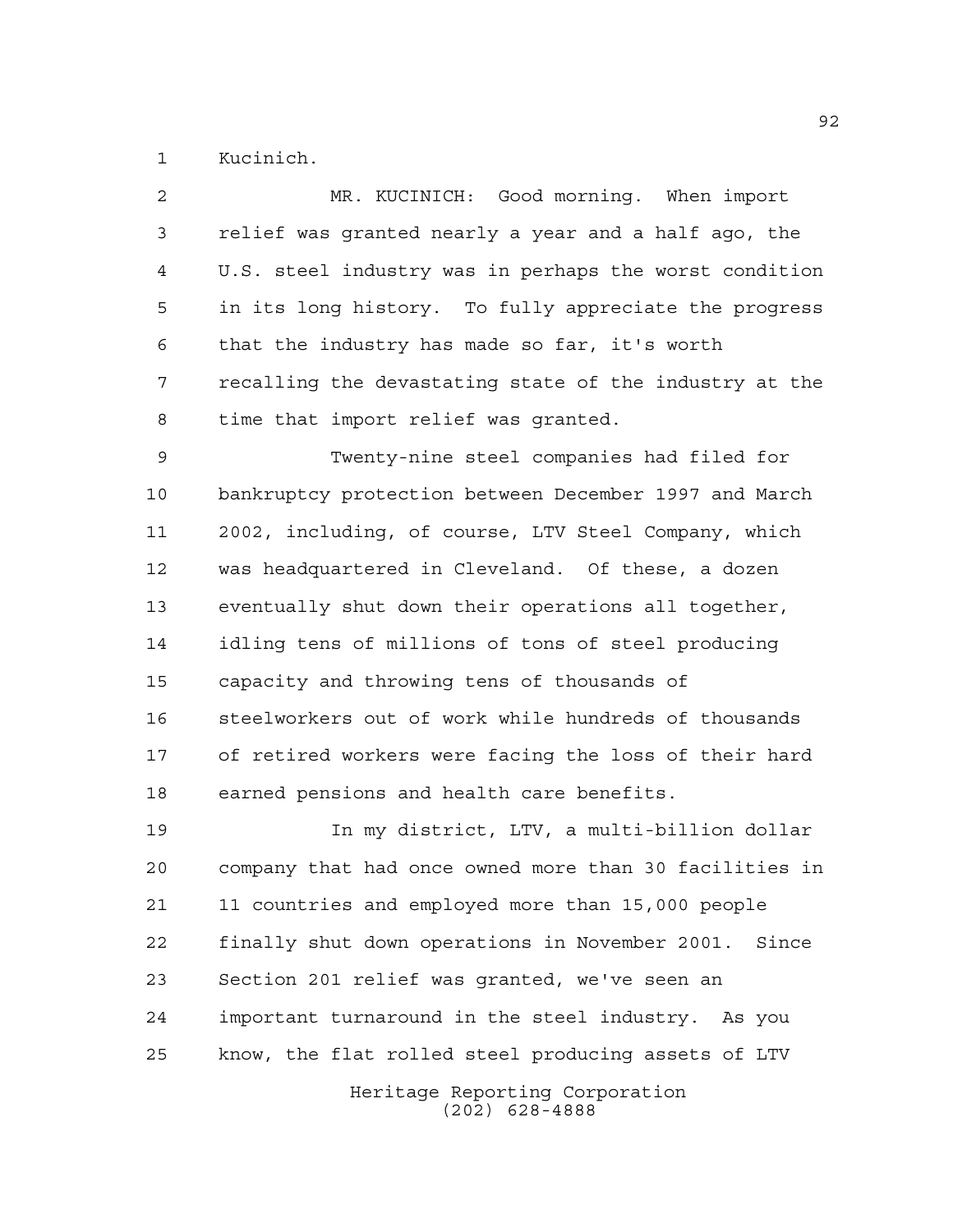which include the Cleveland works were bought by International Steel Group in April 2002. ISG then brought back on line much of the capacity that had been sitting idle for half a year and put back to work over 1000 steelworkers.

 Section 201 relief created the conditions that made acquisition and re-starting of steel production possible and brought back so many steel jobs to my own district.

 I want to commend the United Steelworkers of America for the leadership that they have exhibited in forging new collective bargaining agreements with steel producers that have greatly improved the industry's competitiveness.

 Back in the 10th District of Ohio, we have over 1800 active members of the USWA working to produce the finest steel products in the world. They are rising to the challenge of making the industry competitive with imports. Let's not forget, however, members of the commission, that it was the surges in low priced imports in the last several years that pushed the industry to the brink of collapse.

Heritage Reporting Corporation Section 210 relief is not only providing the industry with time to adjust to import competition, it's also providing time for our negotiators to see

(202) 628-4888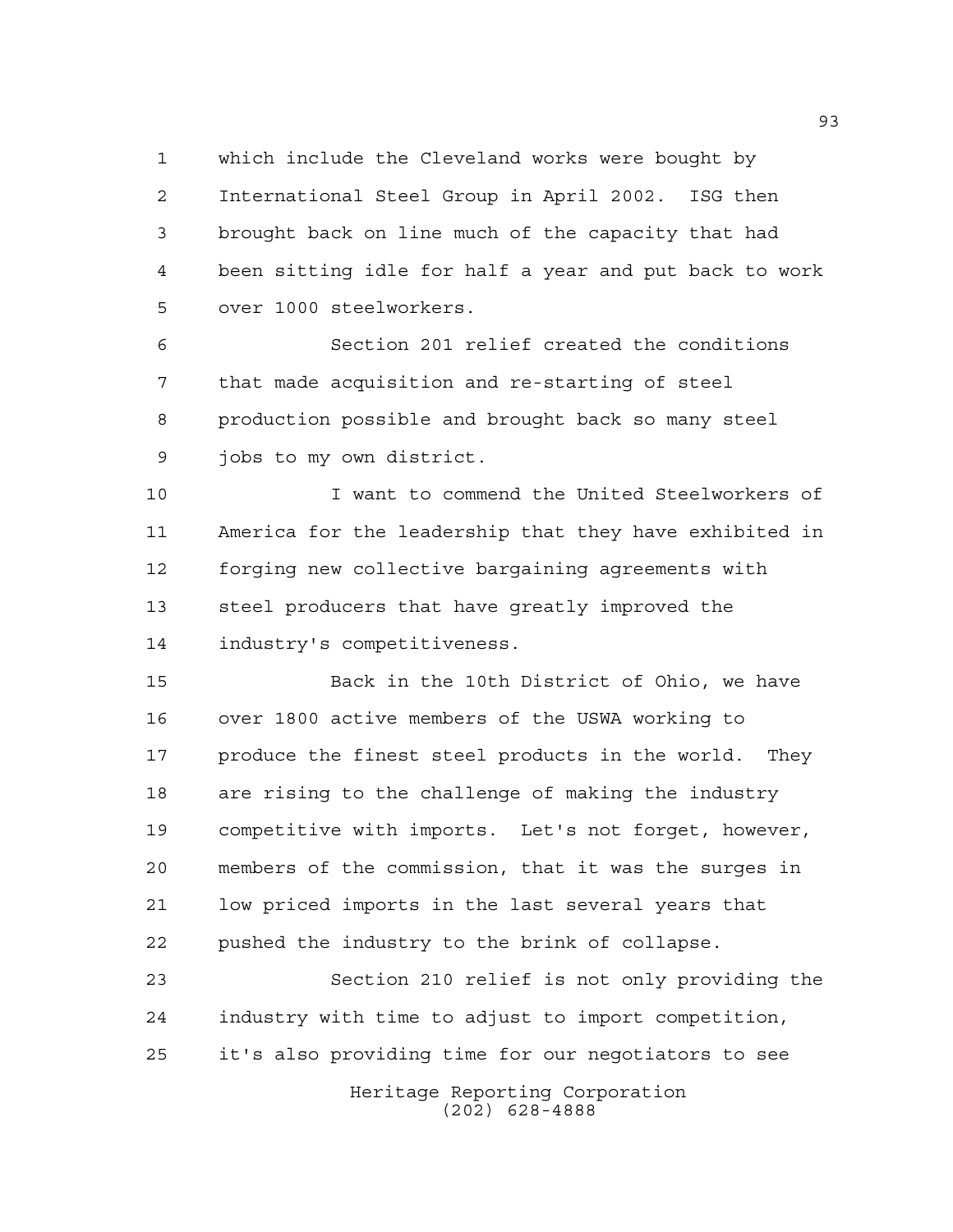solutions to the massive global over capacity in foreign steel subsidies that still exist today and were the source of the import surges.

 I think that any kind of reflection by this commission on the condition of steel in this country must end this whole thought about restructuring, must take into account that it wasn't the United States that created the over capacity, that this over capacity that existed in the industry is the result of flawed policies, perhaps endorsed by U.S. administrations, with respect to monetary policies and trade policies that had a cascading and adverse effect on jobs in this country through crushing our steel industry.

 So when we talk about restructuring, understand that some of us see this as code. The word restructuring has actually been used to try to crush the American steel industry and eliminate good paying jobs in this country and eliminate strong unions in this country in exchange for other areas that are lower paying and a docile workforce.

 There is no question that we would not be here today if it wasn't for policies like that. There's also no question that the work of this commission is very vital when it comes to creating the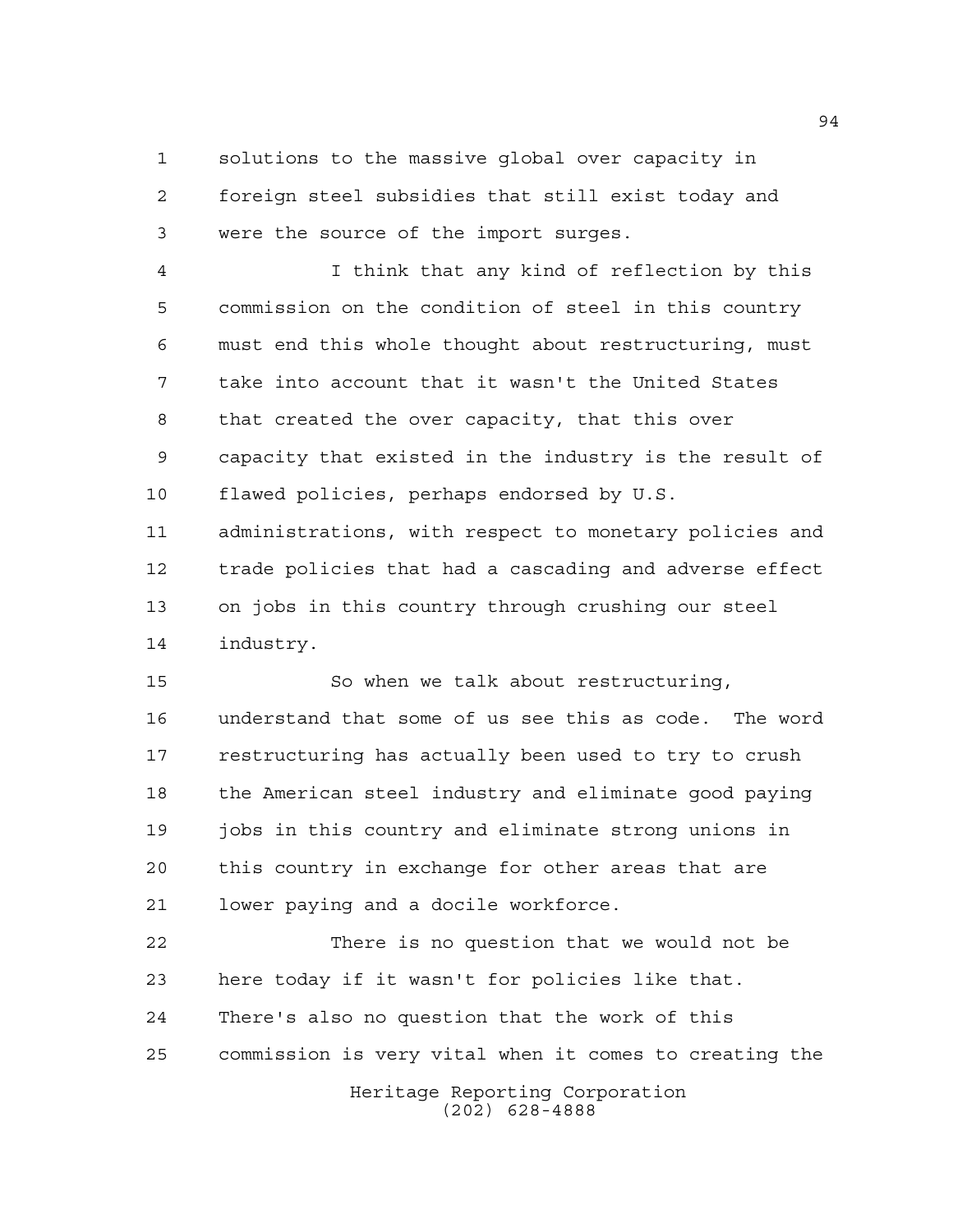possibility for this country to move towards a new manufacturing policy where we recognize that as a matter of our national security that the maintenance of American steel, our automotive and our aerospace capacity is vital. Not only to our economy, but vital to the interests of our security.

7 And with that, as some other members have mentioned, we have to keep in mind that our ability to be able to repair our infrastructure depends on a ready supply of steel that would be made in this country and there are new programs that are necessary in that regard as well.

 So there remains much to be done to deal with the human suffering this crisis has brought. Even with Section 201 relief, there are still many thousands of steelworkers who will not be returning to their jobs. The industry and, indeed our country, needs the time to deal with the human suffering. Steelworkers who years ago took early retirement as a part of earlier efforts by the industry to reduce operating costs and improve profitability are today facing the loss of pensions and healthcare benefits. It would be a serious injustice indeed if we do not now take care of the workers who carried more of their share of the burden of downsizing to make the industry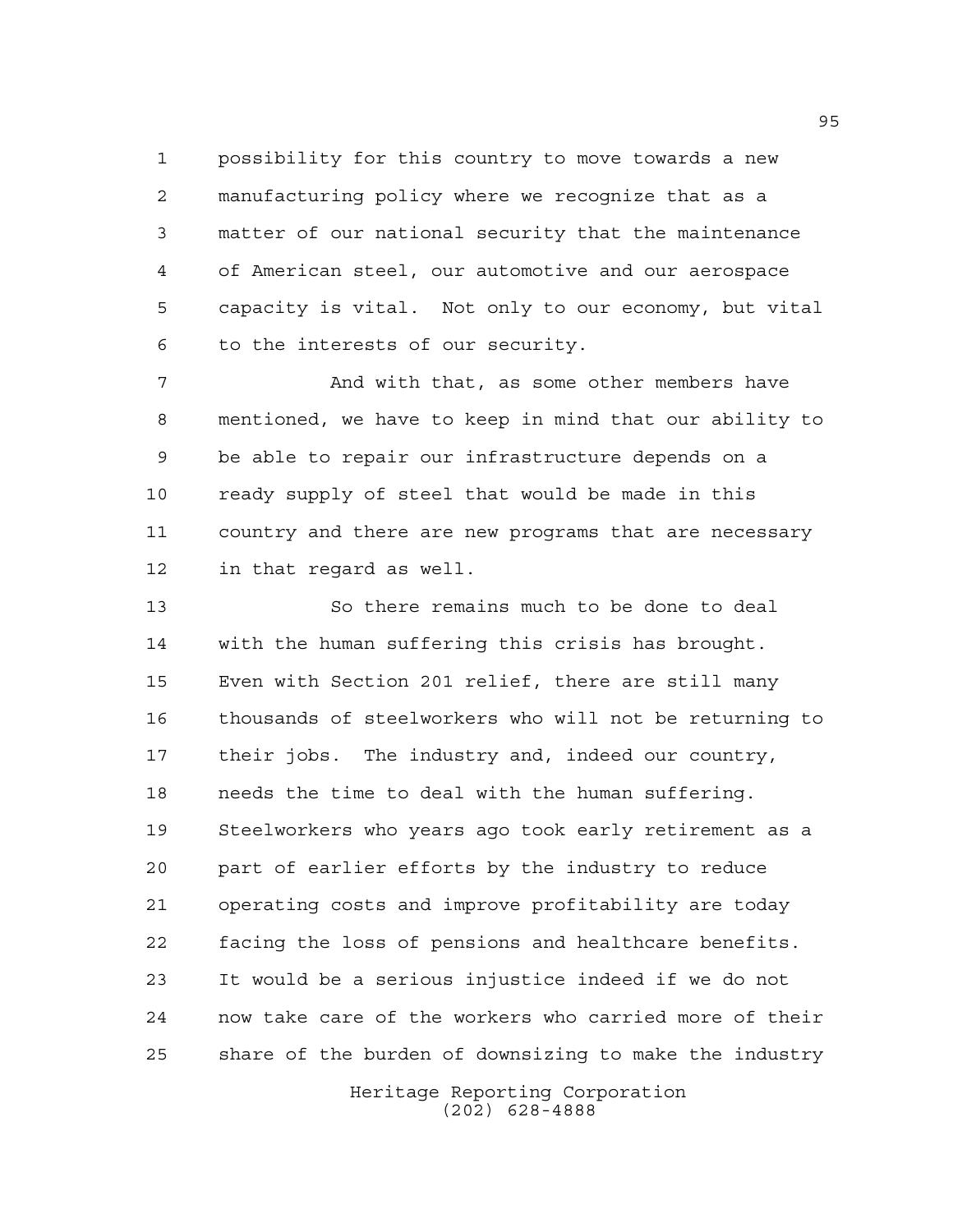competitive.

| $\overline{a}$ | I believe the last 16 months show how well            |
|----------------|-------------------------------------------------------|
| 3              | trade laws can work when they're allowed to work. The |
| 4              | commission made a unanimous affirmative determination |
| 5              | that the steel industry was injured by steel imports, |
| 6              | which opened the door to the Section 201 relief. The  |
| 7              | industry is doing exactly what Congress envisioned    |
| 8              | when it amended the law in 1988. It is making a       |
| 9              | positive adjustment to import competition.<br>I am    |
| 10             | hopeful you will be permitted to finish the job and I |
| 11             | am hopeful that as you do that you will keep in mind  |
| 12             | those millions of families who rely on this industry  |
| 13             | for not only the security of their retirement, the    |
| 14             | security of their jobs, and for the security of       |
| 15             | America's future.                                     |
| 16             | Thank you.                                            |
| 17             | Thank you very much for that<br>CHAIRMAN OKUN:        |
| 18             | testimony.                                            |
| 19             | MS. ABBOTT: The Honorable Stephanie Tubbs             |
| 20             | Jones, United States Congresswoman, 11th District,    |
| 21             | State of Ohio.                                        |
| 22             | CHAIRMAN OKUN: Welcome.                               |
| 23             | CONGRESSWOMAN JONES: Thank you. Madam                 |
| 24             | Chairwoman, members of the Commission.                |
| 25             | I know you didn't think this many members of          |
|                | Heritage Reporting Corporation<br>$(202)$ 628-4888    |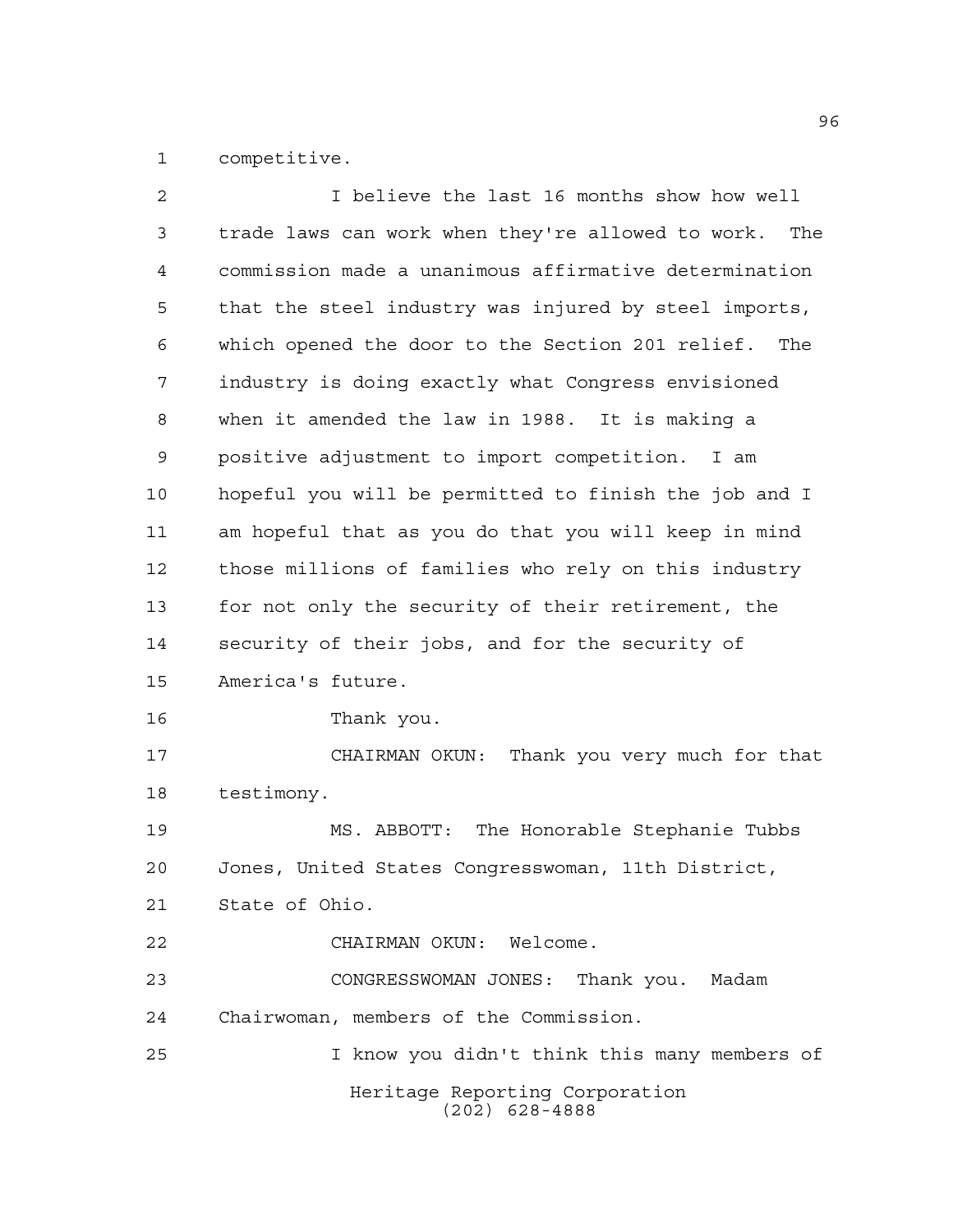Congress were interested in these 201s come last year. But we all are here to celebrate the great result of what has happened with the 201s, and again, it's always good to see you, and see when women do thing, things get done. See, maybe when we get in charge of the House of Representatives, a lot more things will happen in the House of Representatives that will make a difference for our country.

 But be that as it may, I'm just here to say that we definitely need to keep the 201 in place through the three-year period. I have this wonderful speech that my staff have put a lot of time into and I have reviewed for all the time that I have been here. But in your public interest, I'm going to ask that I have unanimous consent to submit my statement for the record.

 But we all know that a number of things have happened as a result of the tariffs being in place, and it's only a part of the overall policy that we need to put in place to save the steel industry. There are steelworkers retirees who are praying that they are going to be able to get the health care benefits and the other legacy costs that come to them. Their are communities that economically need the support that taxpaying citizens can provide.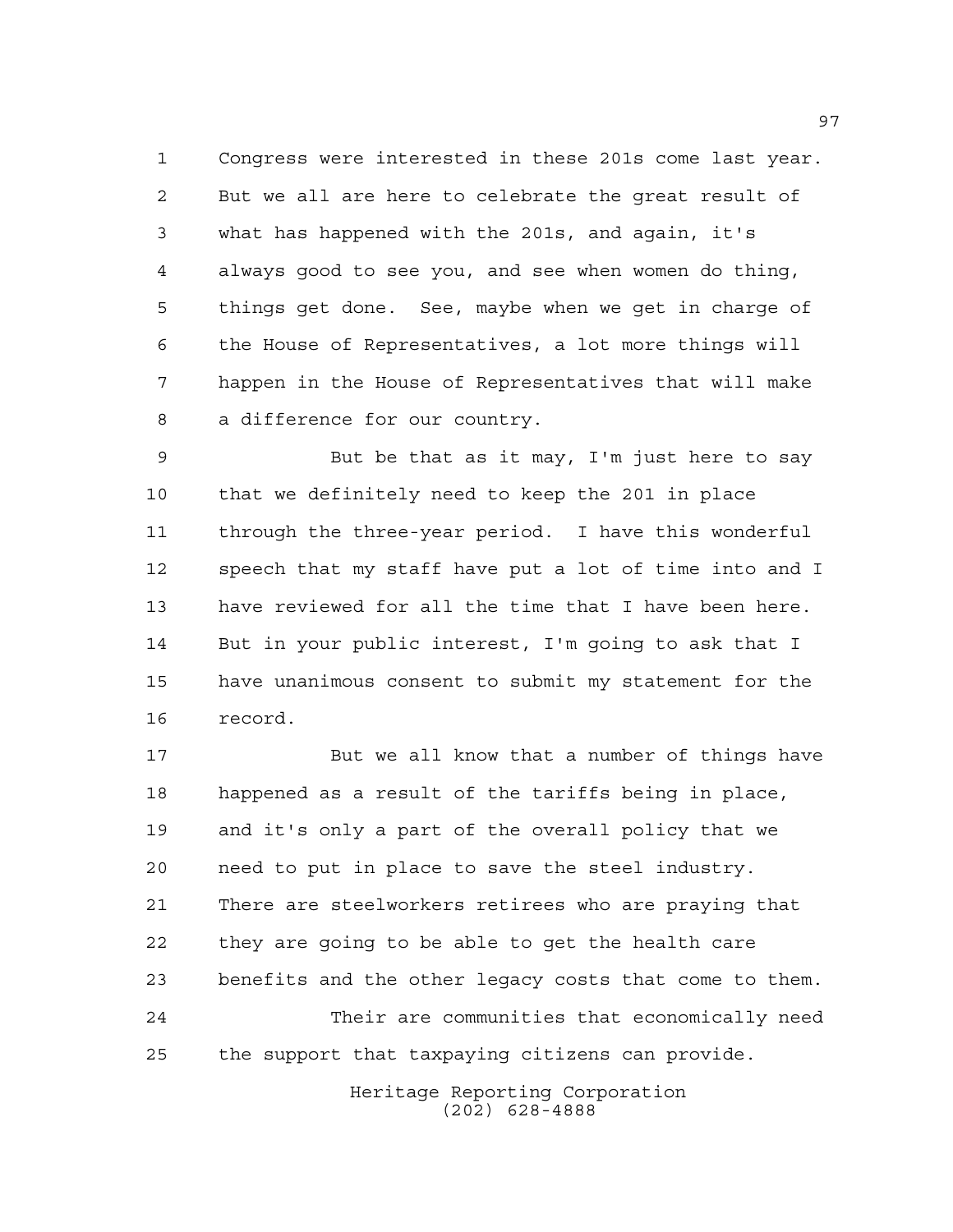There are communities who want to be assured that there will be a steel industry in their town, and Cleveland is lucky. As a result of the steel tariffs we have had a consolidation, a new company has bought the company. They are actually exporting steel, which is a significant thing to be happening from the State of Ohio and from the U.S.A.

 But I would recommend to you an article from Business Week dated July 21, 2003. I would ask also to have that article submitted for the record. It's called "Up From the Scrap Heap," and it talks about the impact that consolidation has had on the steel industry.

 In the interest of you and my colleagues that are sitting over in the room over there, I yield the balance of my time, and I thank you for the opportunity to be with you.

 CHAIRMAN OKUN: Thank you very much, and your full text along with the Business Week article will be included in our written record.

 MS. ABBOTT: The Honorable Ted Strickland, United States Congressman, 6th District, State of Ohio.

CHAIRMAN OKUN: Welcome.

Heritage Reporting Corporation (202) 628-4888 CONGRESSMAN STRICKLAND: Thank you, Madam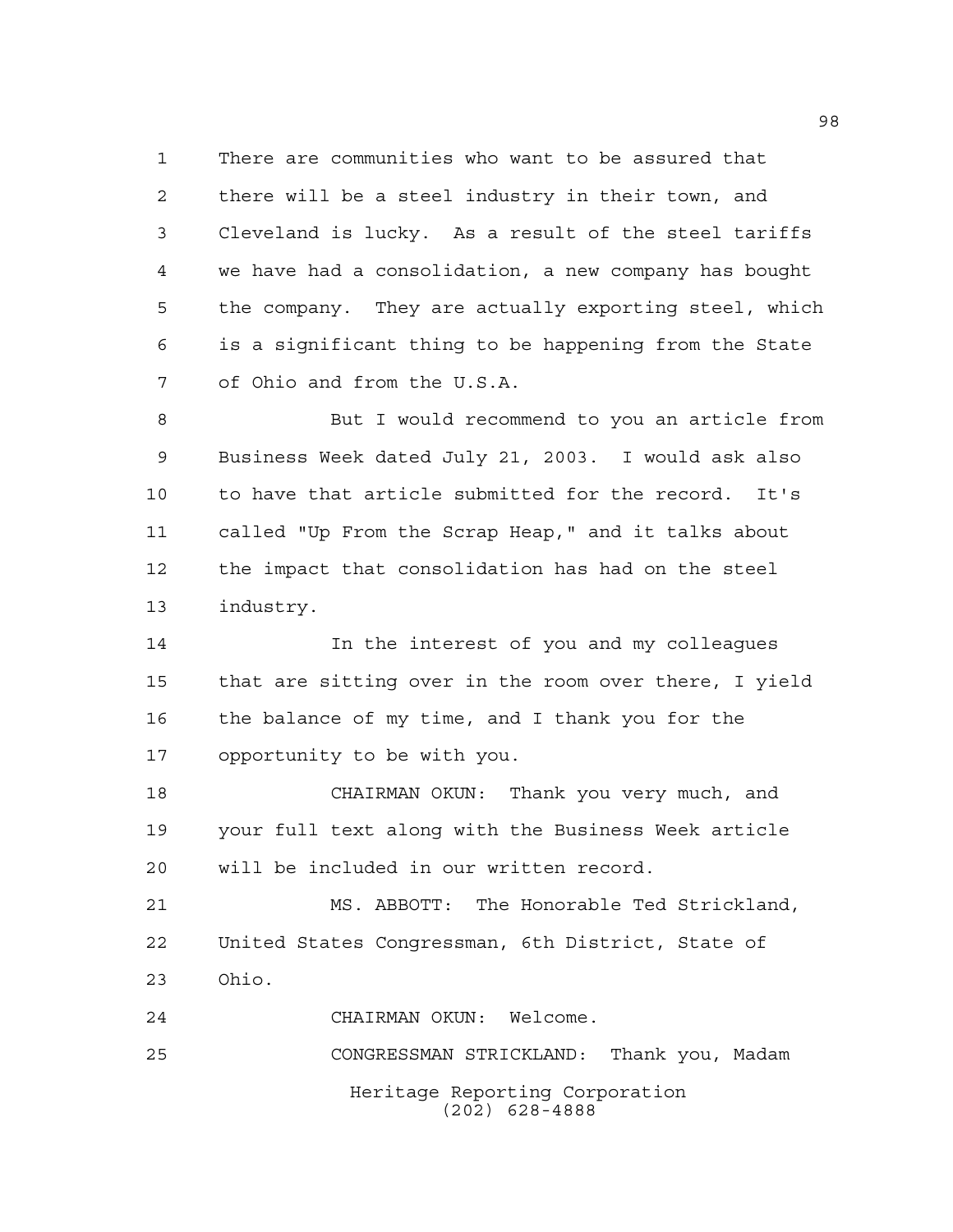Chairman, and members of the Commission.

 I appreciate the opportunity to appear before you today. Let me begin by saying that I believe the Section 201 relief for the American steel industry is necessary. I supported that measure during the investigation before you nearly two years ago. I supported that measure during the 332 hearing in June, and I support the measure for its full three-year period.

 The Section 201 is intended to give United States producers a temporary respite from injurious imports to allow an opportunity to make necessary adjustments. The case before you is exactly the type of situation that Section 201 safeguard remedies are designed to address, and the domestic steel industry is undertaking exactly what is asked of it: a significant restructuring and consolidation.

 I am well aware of the tough decisions facing the industry. Two major steel companies, Weirton Steel Corporation and Wheeling Pittsburgh Steel Corporation located in the Ohio Valley have benefitted from these tariffs, and the tariffs remain an important part of their reorganization plans to emerge from bankruptcy.

Heritage Reporting Corporation (202) 628-4888 These companies are not looking for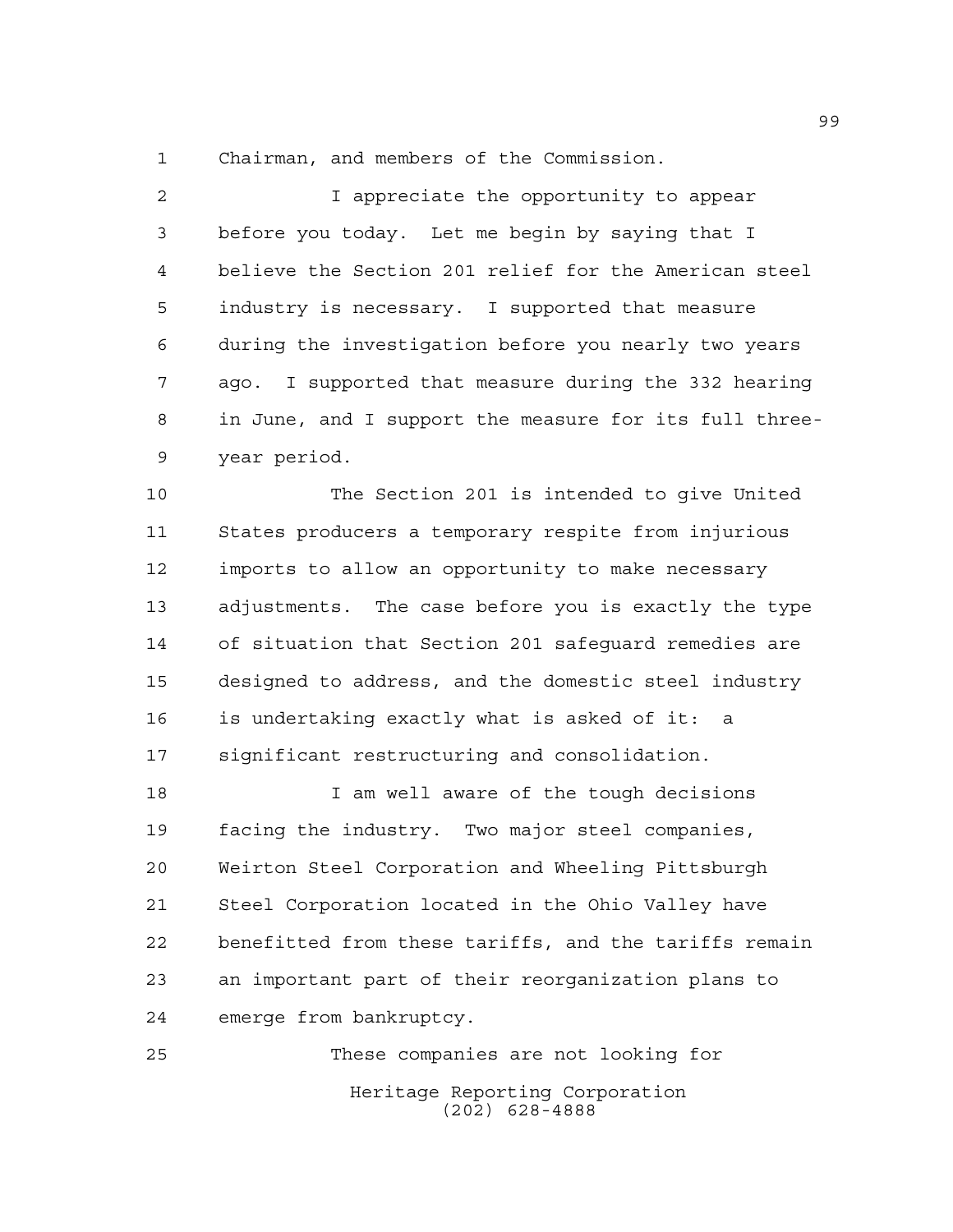handouts. They are working hard to improve their competitiveness and to return stability to this industry and to its workforce. The steel industry is crucial to the American economy and to our nation's security. It simply makes no sense to revoke 201 tariffs now, and to eliminate this temporary remedy that is serving this vital industry so well.

 The President's steel tariffs are allowing the domestic industry to return to profitability as operating income and capacity utilization rates improves. Domestic producers have already invested over \$3.6 billion to consolidate the industry and to improve productivity. The steel industry, which was overwhelmed by imports, needs the relief to carry out further investments and the restructuring necessary to respond to the drastic changes in the U.S. steel market which were caused by massive imports flooding our markets.

 It is therefore critical that the Section 201 relief remains in place for the full three-year term. To cut short the relief would be devastating to the domestic industry as it has not even begun to make up for the crippling losses it saw in the three years prior to the imposition of the tariff measures.

Heritage Reporting Corporation (202) 628-4888 While the tariffs have been essential to the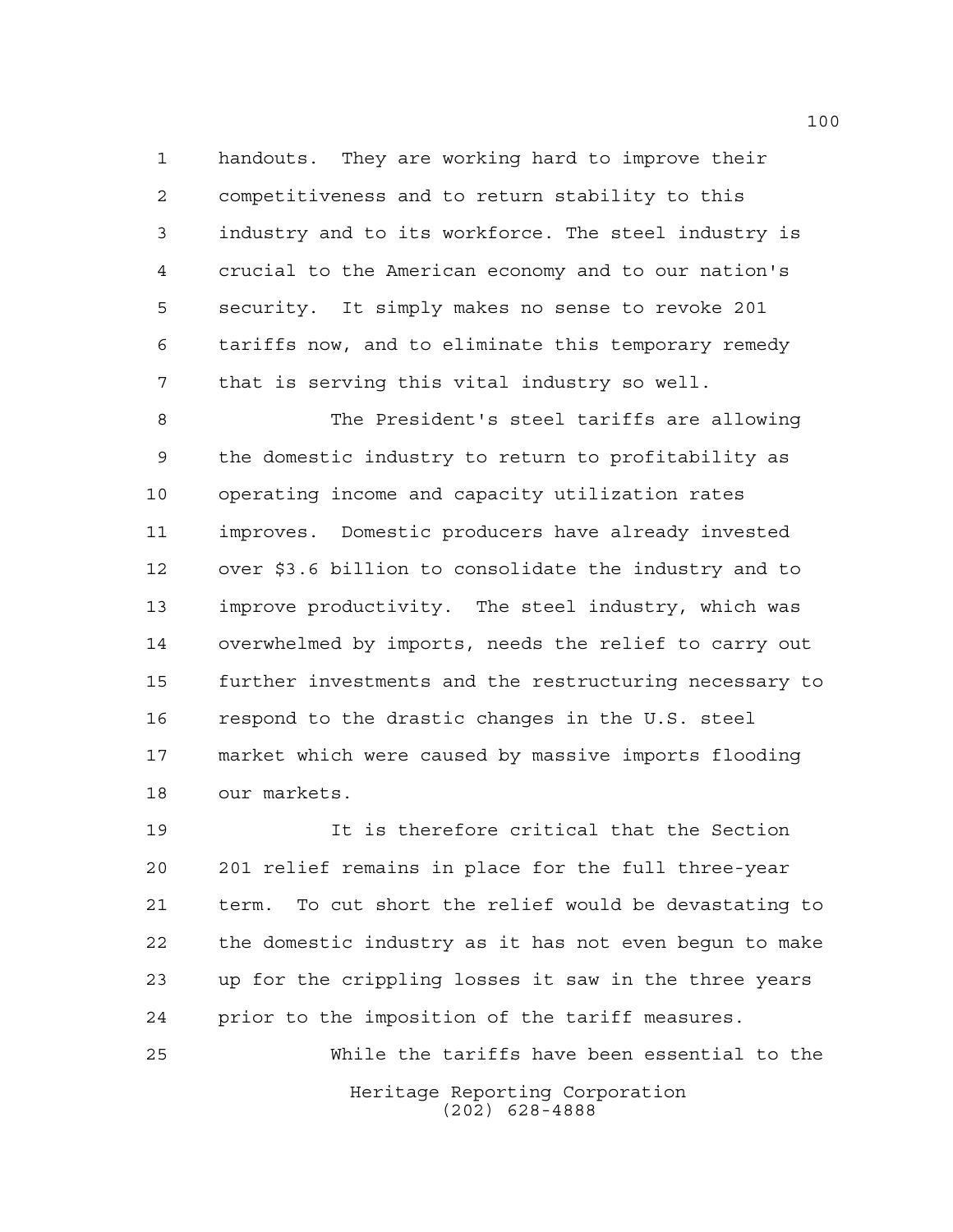restructuring efforts to date, they have resulted in only modest price recovery for flat-rolled steel products. For example, the latest available data shows that hot-rolled steel spot prices today are below 20-year average price levels.

 Some steel-consuming industries allege that the tariffs have resulted in higher cost for them, but the facts show a different picture. Steel prices have in fact lagged price trends for the steel-consuming industries. It is true that domestic flat-rolled steel prices have increased from the unsustainable historic lows in 2001, but even with this price recovery steel prices fail to keep pace with the price changes in steel-consuming industries. Even after accounting for the increase in steel prices in 2002, steel-consuming industries have in fact benefitted from overall declining steel prices.

 Equally important is the fact that prices for steel have increased considerably more abroad than in the United States since the Section 201 relief was put in place, and I repeat that because I think it's important. Prices for steel have increased considerably more abroad than in the United States since the Section 201 relief was put in place. Foreign flat-rolled steel prices have increased so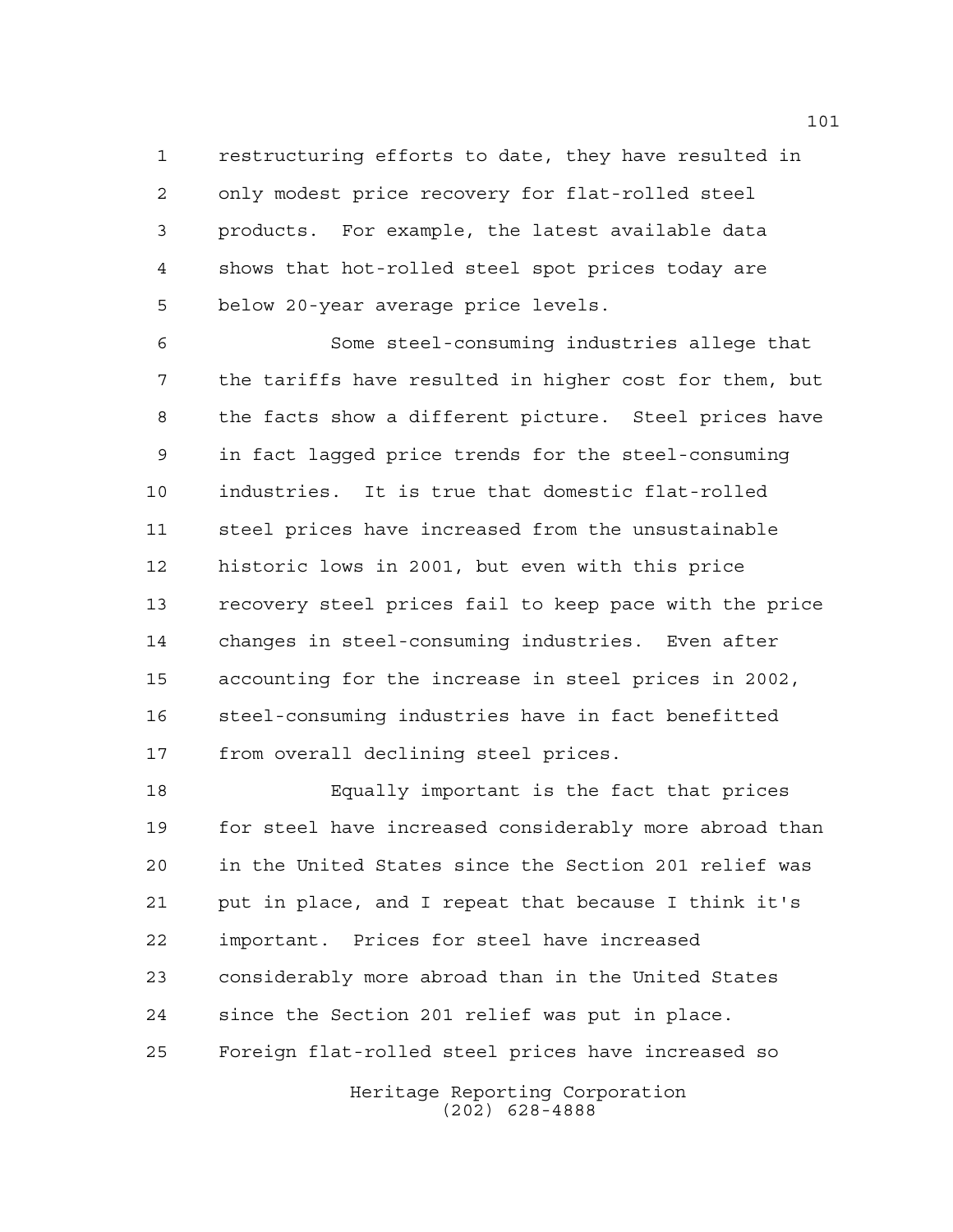dramatically that in almost all cases they are now higher than domestic steel prices.

 I therefore hold that the argument that domestic steel increases resulting from the imposition of the Section 201 relief have created incentives for steel consumers to relocate their operations overseas, that that argument holds no weight.

 The domestic industry cannot possibly be expected to adjust and to recover in 18 months. While it has invested billions and taken enormous risks in reliance on the President's three-year program, further investments hinge on stable market conditions.

 It is unimaginable to me that we would abandon this industry and its workers now. I would therefore like to impress upon the Commission the importance of maintaining the relief for the full three-year term, and I urge you as a Commission to make such a recommendation to the President, and I thank you for the opportunity to speak with you today. CHAIRMAN OKUN: And thank you very much,

Congressman.

 MS. ABBOTT: The Honorable Shelly Moore Capito, United States Congresswoman, 2nd District, State of West Virginia.

Heritage Reporting Corporation (202) 628-4888 CONGRESSWOMAN CAPITO: Madam Chairwoman.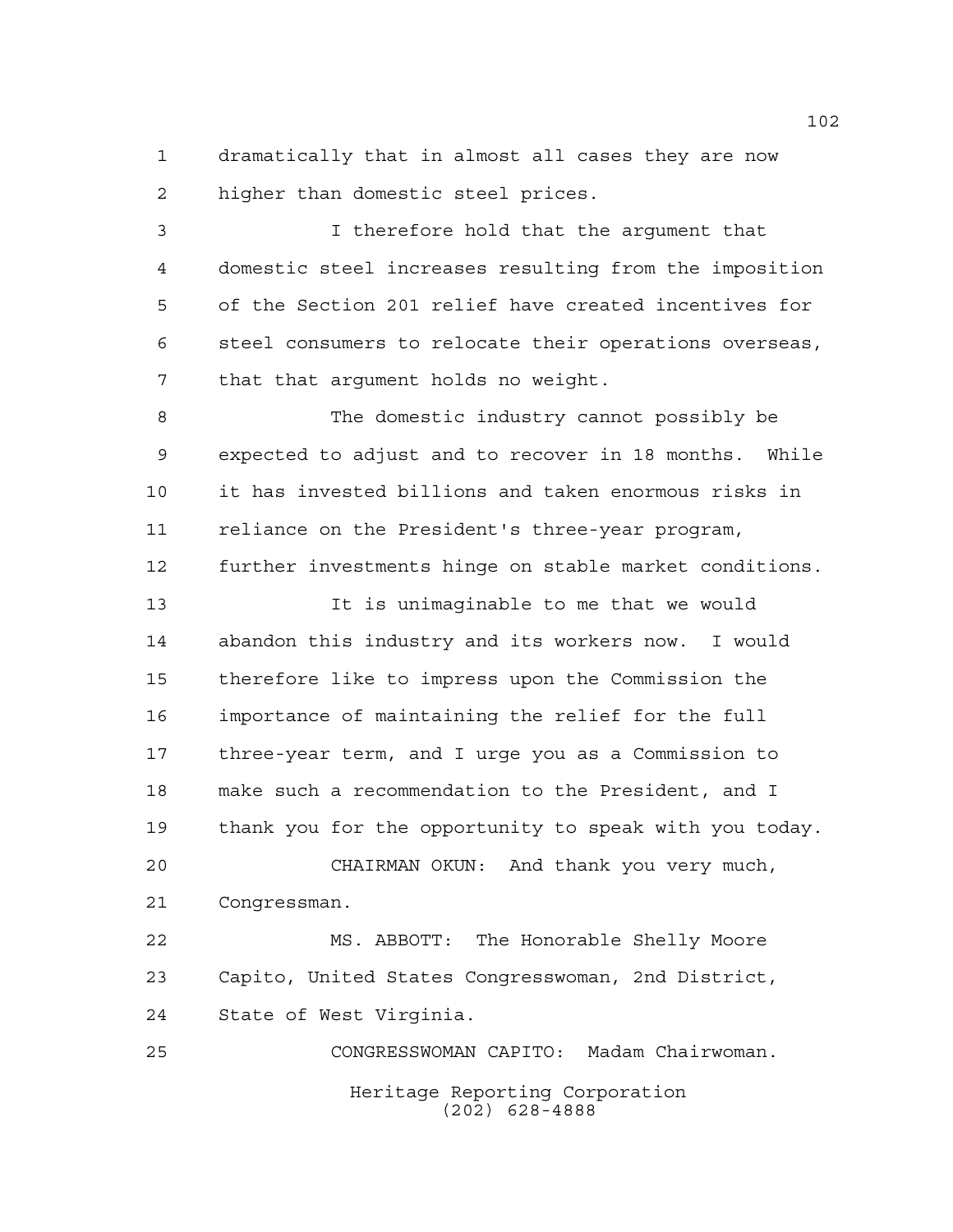CHAIRMAN OKUN: Good morning.

 CONGRESSWOMAN CAPITO: Good morning. And distinguished members of the Commission.

 I know you have heard fast an furious from many other members, but I would like to say, and I want to thank you for giving me the second opportunity to appear before you to talk about the Section 201.

 I would like to begin, we all know why we are here. It's the result of the anticompetitive practices in the global steel market by those who refuse to play by the WTO trade rules, who feels though they are not subject to fair market prices. As much as 80 percent of all foreign steel producers are either subsidized or government controlled with quotas, high tariffs, restrictive licensing agreements and other unfair and potentially illegal trade practices.

 In fact, our domestic steel consumers have continued to benefit from more than adequate supplies of foreign imported steel which has forced the steel prices overall to decline as well.

 Simply put, I think the President's steel program has three primary objects: the reduce the excess steel capacity in the global market; to address the anticompetitive practices worldwide so that normal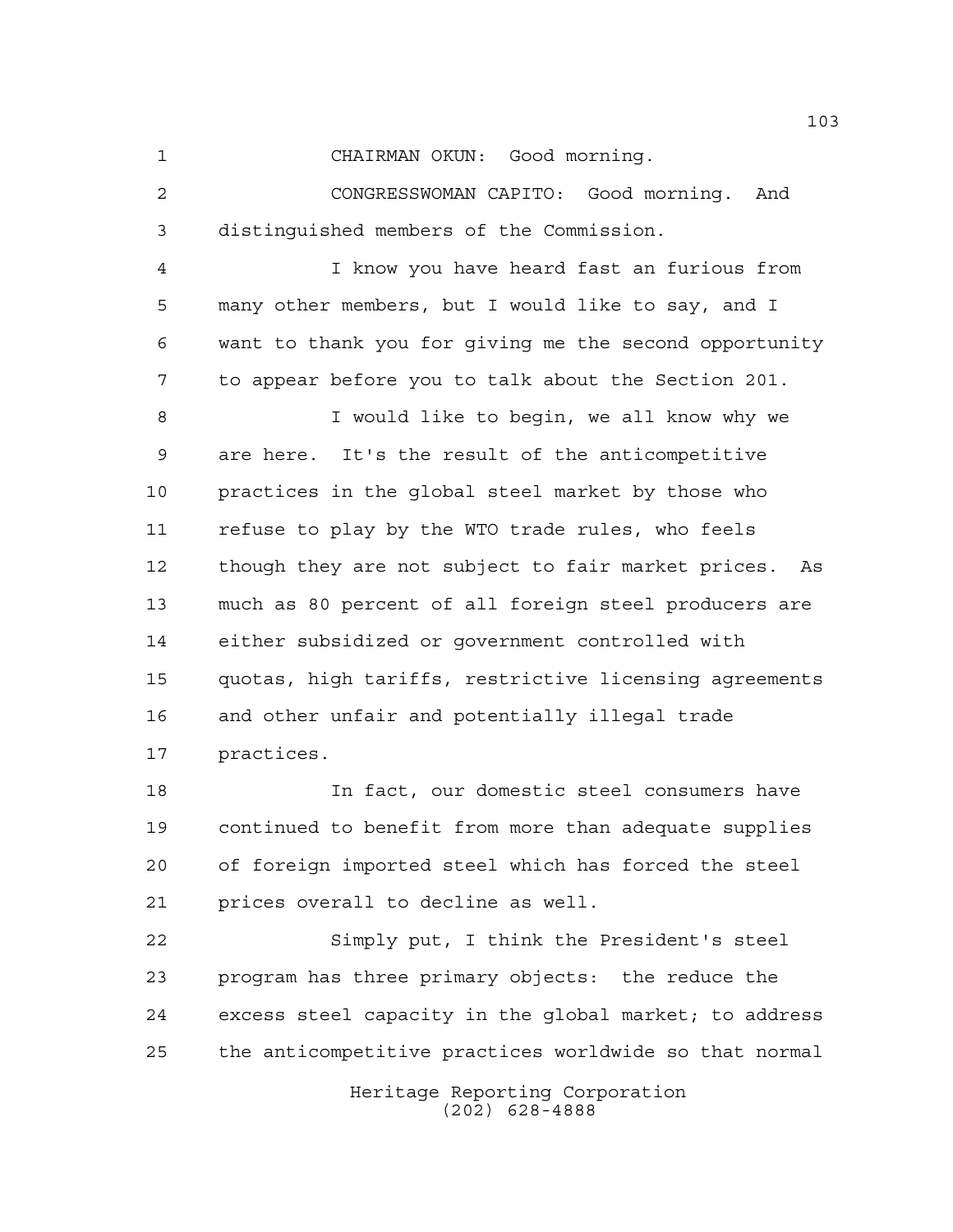market equilibrium can be restored; and to

 rehabilitate our domestic steel industry through restructuring and consolidation, capital investment and equipment, technology and reduced operating costs, and better productivity.

 But let's not forget that the President's 201 program has a temporary life span of only three years in order to level that playing field and allow the domestic industry to recover, adapt and thrive.

10 Let us also not forget that WTO trade laws allow all nations to enact Section 201-type safeguard measures if a casual connection can be shown between foreign imports and an injury to the industry at issue.

 Indeed, if you were to ask more than the 50,000 iron and steelworkers who have lost great jobs whether there has been an industry to the steel industry, or if you have simply looked at any of the recent data, I think you would easily have your answers as to the inquiry.

 Madam Chairwoman, and distinguished members of the Commission, when I testified here in September of 2001, I spoke of the vital role of our top integrated steel companies, companies in West Virginia like Weirton Steel And Wheeling Pittsburgh, how much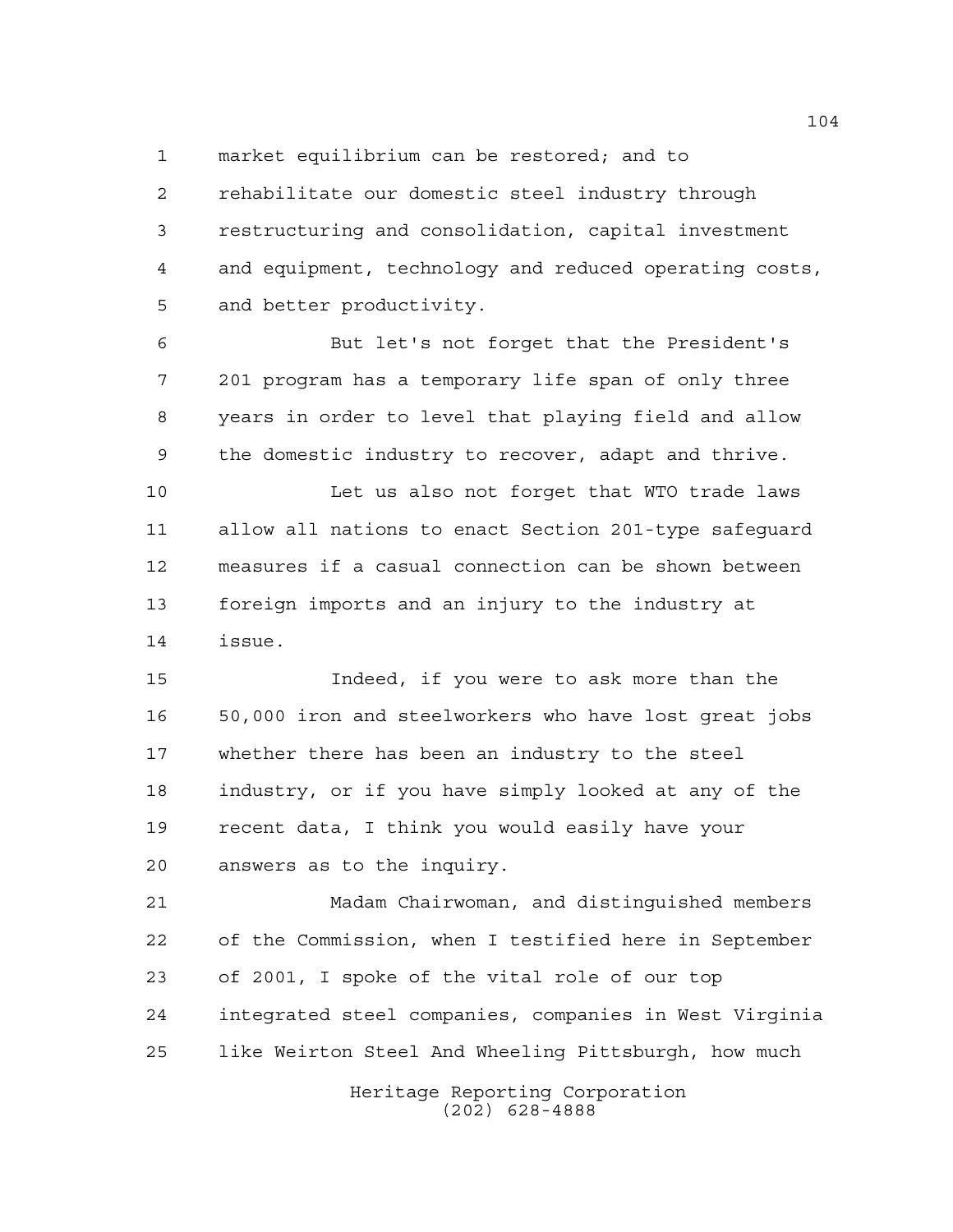they play in supporting our local economies of scale across America. I cannot emphasize to you enough the importance of the steel industry to a small state such as West Virginia. We were born and raised in the production and a generational production of steel.

 Also vital to the industry is the mini-mills and niche product manufacturers like Specialty Metals Corporation in Huntington, West Virginia, which produces high-end stainless steel products.

10 It is on behalf of these iron and steelworkers and their families that I appear before you to strongly urge your Commission to recommend the continuation of the President's steel program and 201 remedies until May of 2005.

 I would like to reemphasize some of the points that I have heard other members say. Our national security, our transportation infrastructure, construction and building trades, downstream producers of automobiles, and so many other durables, indeed our whole economy relies on a steady and healthy domestic steel industry. We cannot afford to abandon this program after only 15 months and revert back to more closings and more unemployment.

 I thank you again for your consideration and your efforts.

> Heritage Reporting Corporation (202) 628-4888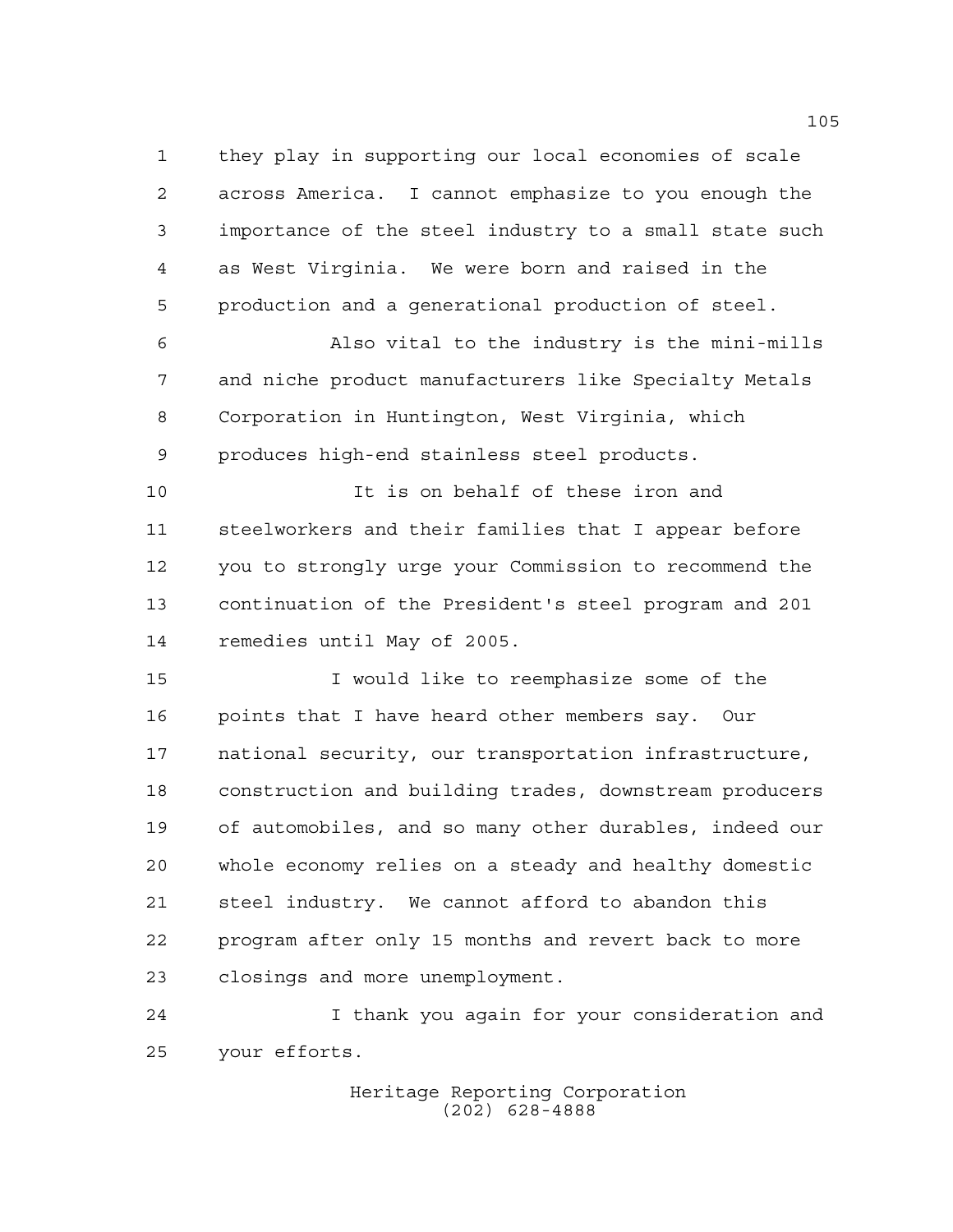CHAIRMAN OKUN: Thank you very much and for your written statement as well.

 MS. ABBOTT: The Honorable Rob Bishop, United States Congressman, 1st District, State of Utah.

 CHAIRMAN OKUN: Welcome, Congressman Bishop. CONGRESSMAN BISHOP: Thank you very much. Madam Chairwoman and Commissioners, it's indeed an opportunity for me as a new member to be able to join members of both Houses in a bipartisan support of the President's steel import relief program. The President was right to make this decision, and the industry does need the full three years to fulfill mandate to restructure and to consolidate.

 As Commissioners, I recognize that you examine industry data, and I hope as you do you do not lose sight of the impact of hundreds of thousands of people who work in this industry. Two of those mills happen to be in my district. The Nucor Steel mill in Plymouth, Utah creates the merchant bar and rebar that is covered in the remedy. Also the Nucor Vulcraft plant in Bringham City creates the joists and the profile steel trusses that are also used.

 These two plants not only consume \$130 million of supplies provided by Utah companies, and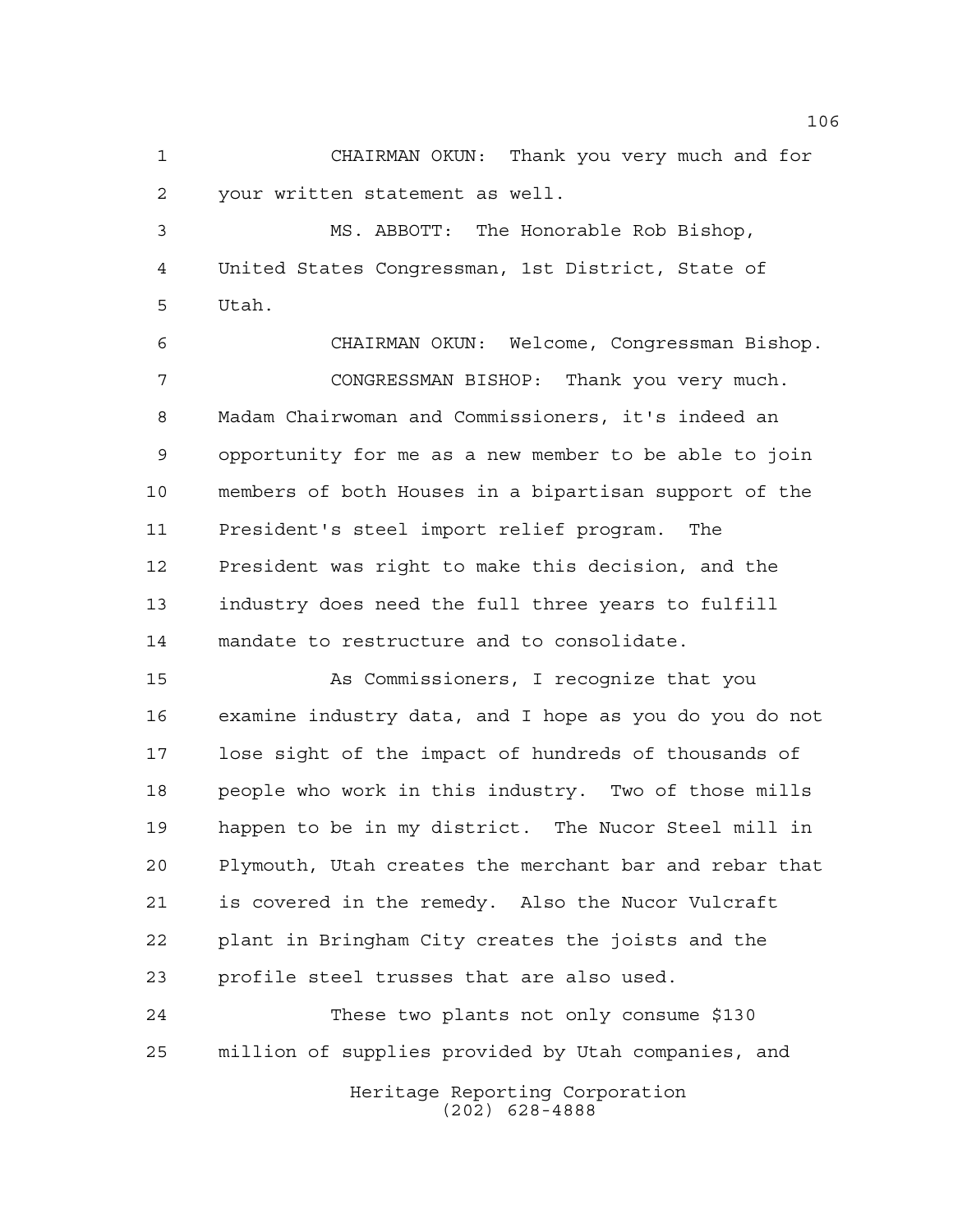they not only create a million tons of steel that is used for this country every year, and they not only create good paying jobs for 700 workers in my district, but they also are extremely important corporate citizens who have a great impact in my community.

 Before January, when I came here, I was a schoolteacher in Utah. These companies provide in our districts direct support for supplies we would not have had directly to the classroom. Utah State University's indoor arena was supplied with a new roof from these two companies who supplied material as well as the money to produce that. They produce scholarship for the kids of the employees to continue on their college education.

 And I am always reminded of Kelton who 15 years ago was a two-year-old in desperate need of a live liver transport at the time they are a risky procedure. The insurance companies would not pay. Nucor Steel took on this child of one of their employees. They negotiated with the hospital to maintain this procedures, and they paid for the entire procedure. That kid now is a strapping 17-year-old who graduated from Bay River High School.

Heritage Reporting Corporation (202) 628-4888 Foreign companies may be able to dump a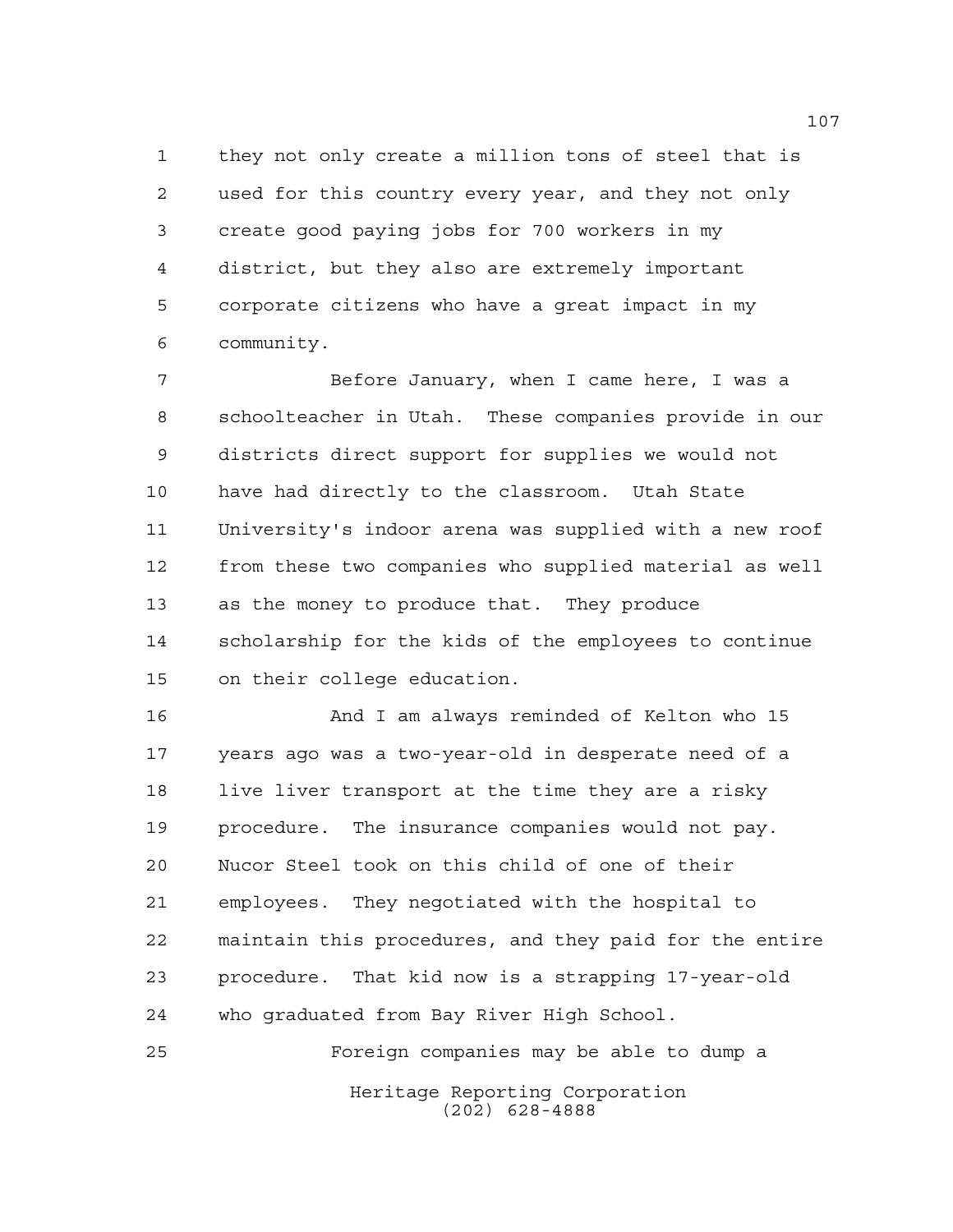whole lot of produce that is subsidized into our country, but they can never have the kind of community impact that these good corporate citizens that they have in our communities.

 You have heard the numbers from many people and I'm sure you already know the numbers that are involved. There is no indication, as I understand, if any short supply of product nor any long lead time. If there are complaints of that, I would refer them to our plant in Plymouth that I know could fulfill every need that they have.

 Madam Chairwoman, I hope that -- I know the President made the right decision to implement the Section 201 remedy. I certainly hope this Commission does not fall to political pressure to reverse that decision. In fact, I hope you fall to my political pressure to maintain that decision.

 In exchange for this relief for this import surge, I understand the President had certain conditions to consolidate and improve efficiency. Nucor is investing in its bar mills to reduce cost, to increase its yield, to improve its quality. These projects will enable Nucor to maintain low costs and to remain on track for continued improvements, but the industry's work is not done. The industries and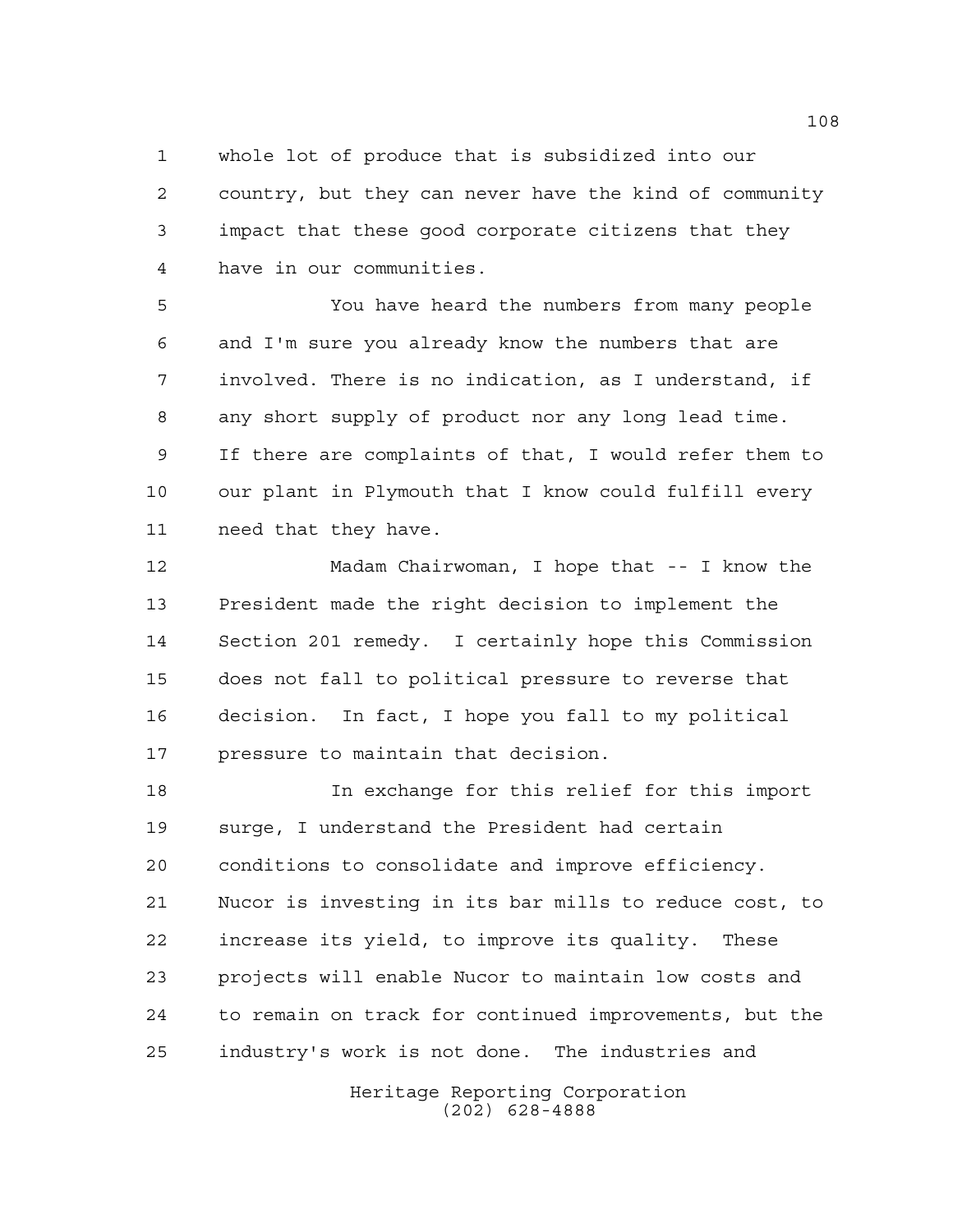workers are relying on the President's commitment that they have this relief for the full three years, so please do not let them down, and I do appreciate very much your time and your patients. CHAIRMAN OKUN: Thank you, Congressman Bishop. I won't comment on the political pressure. I will only note that I am Utah State Agge, so I will go check out that arena. CONGRESSMAN BISHOP: If you had told me that earlier, I would have spent a lot more time talking about that roof. I apologize. CHAIRMAN OKUN: I know where you're coming from. All right, thank you very much for your testimony. MS. ABBOTT: The Honorable Edwin J. Bowman, State Senator, State of West Virginia. CHAIRMAN OKUN: Welcome to the Commission. SENATOR BOWMAN: Thank you very much. Madam Chairman, members of the Commission, ladies and gentlemen, good morning and thank you for this opportunity. I just admit I believe I was deceived before I came here today as I listened to some of the other previous speakers, I was told I only three minutes to speak, and probably for very good reason because when I begin to speak about the steel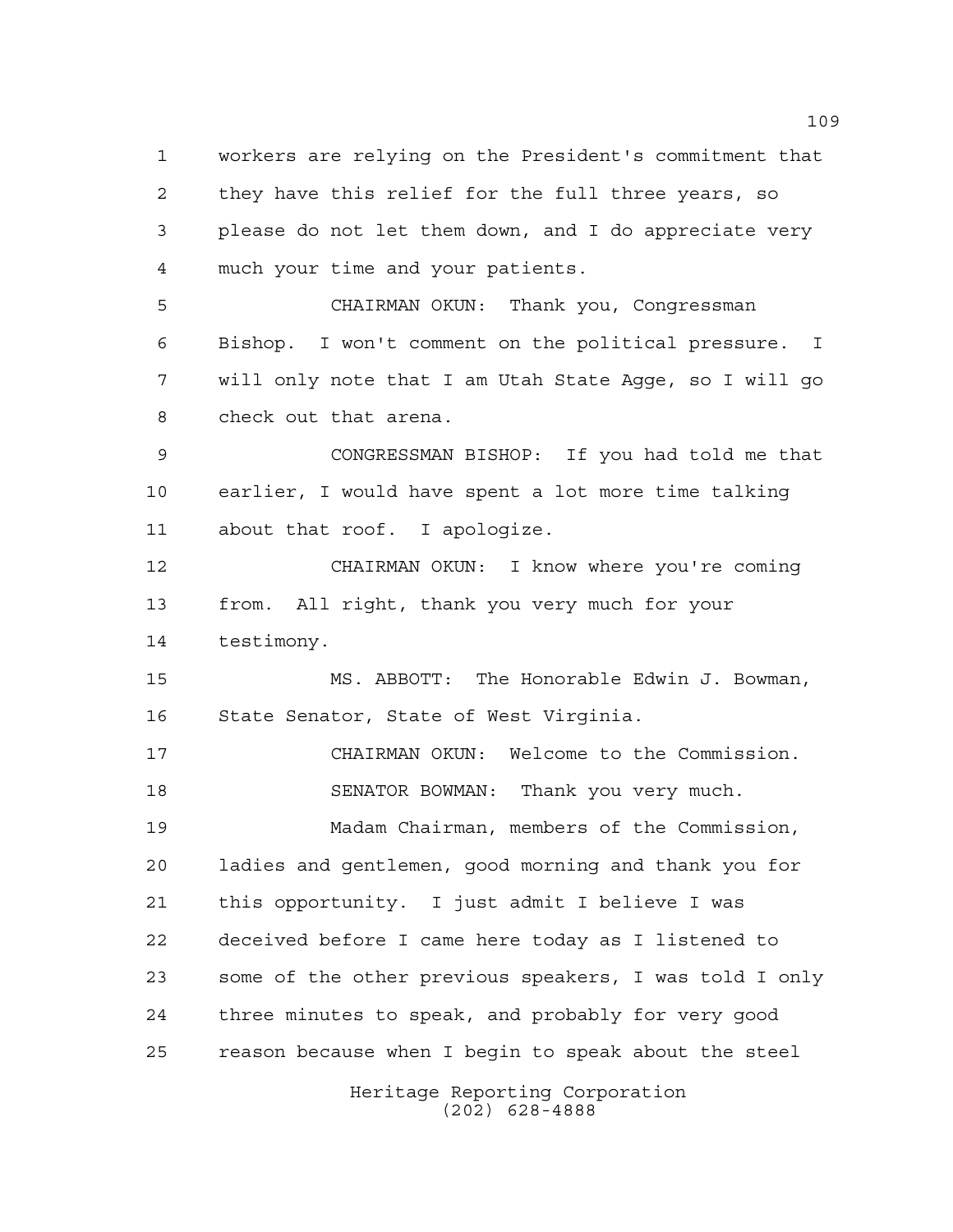industry and the assault and the effects it has on the citizens of my community, I can get carried away.

 My name is Ed Bowman. I am life-long resident of the City of Weirton, West Virginia, home of Weirton Steel Corporation. I am also a retired employee of Weirton Steel where I worked for 28 years. I have served two four-year terms as the major of Weirton. I am currently serving my third four-year term as the West Virginia State Senator representing the 1st senatorial district in the state's northern panhandle, the heart of West Virginia steel industry.

 It is my honor and privilege to join these distinguished members of Congress who support the Section 201 steel tariff remedy.

 As a steel industry veteran and as an elected official, I possess a unique grass roots perspective of this industry's importance to our nation. The steel tariff program has been and hopefully will continue to play an essential role in the industry's survival and its improved competitiveness.

 During my tenure as mayor and even today, taxes paid by Weirton Steel comprise nearly 60 percent of the City of Weirton's budget. These tax dollars are used for maintaining roads, furnishing police,

> Heritage Reporting Corporation (202) 628-4888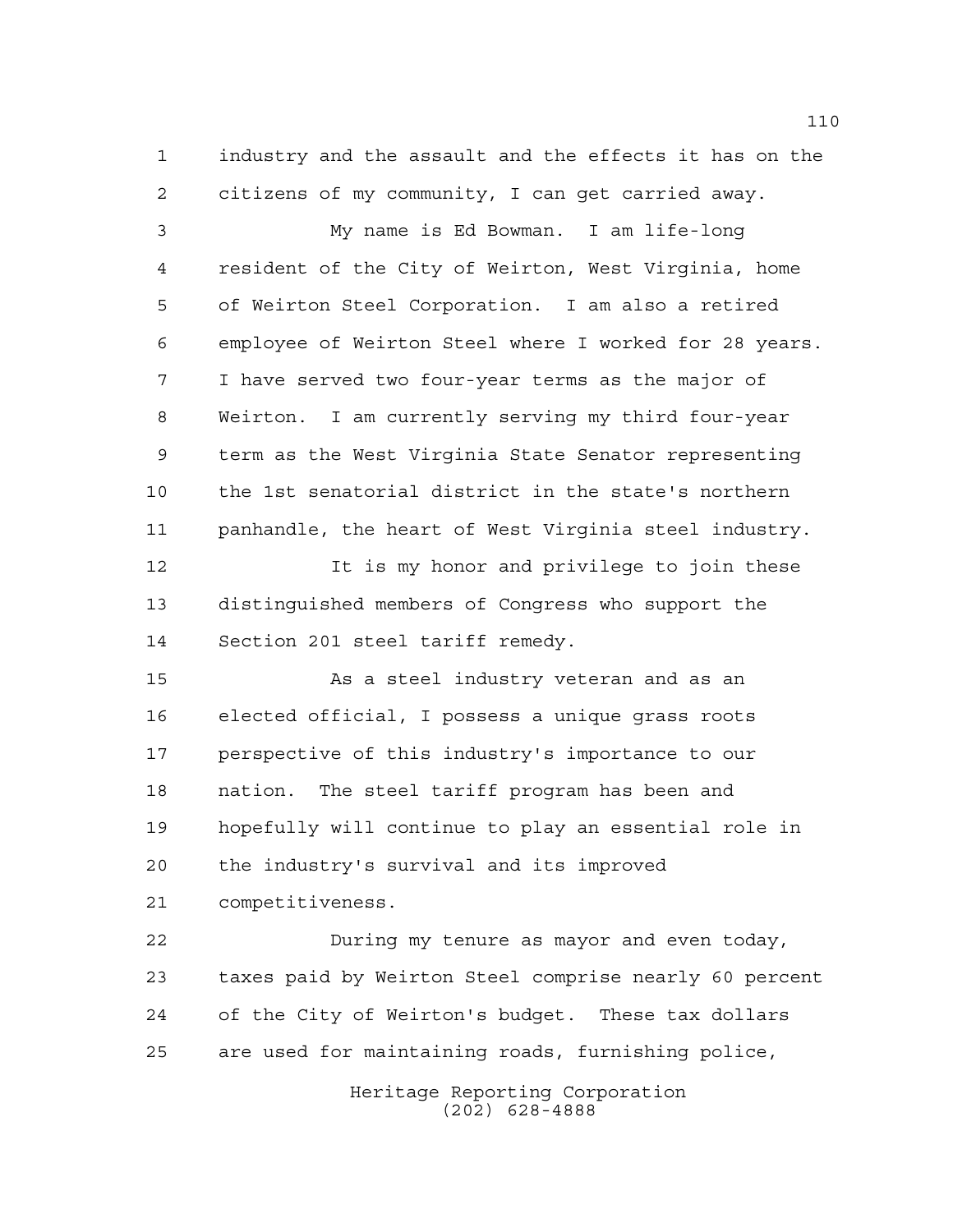fire and emergency medical services, recreation, and other services you and I expect from our communities, and let's not forget what these tax dollars also do for our local school districts.

 Weirton Steel provides 3500 good paying jobs with good benefits. Wheeling Pittsburgh Steel, also in my district, provides another 3500 jobs. When including the steel-consuming and steel supply businesses within my district, the steel industry is responsible for nearly 12,000 good jobs.

 Because of steel, these people invest their earnings in the community, they patronize local businesses, they build and remodel their homes, they send their children to college, and they pay taxes.

 Total number of steel companies, employees, the quality of life and the direct effects on the economy, and you will discover the domestic steel industry is very important. West Virginia is not the largest steel-producing state, but it still is vital to our state.

 Weirton Steel is the state's largest industrial employer. As our nation continues to lose good paying manufacturing jobs, clearly steel making must continue to exist.

Heritage Reporting Corporation (202) 628-4888 The loss of West Virginia steel industry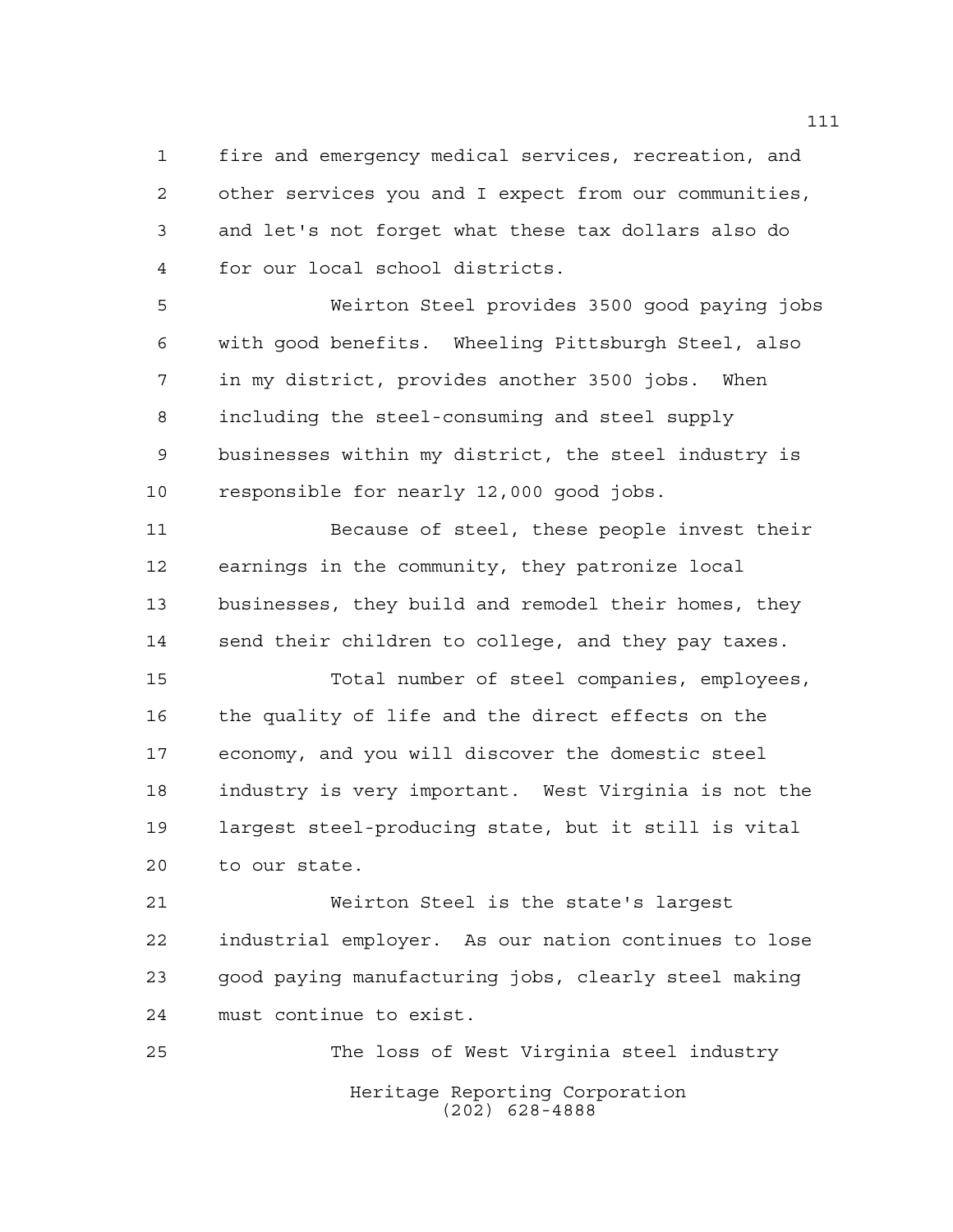would devastate our people, our economy and our local and state governments.

 Weirton Steel and Wheeling Pittsburgh Steel are making good progress in recovering from years of unfair surges of steel imports. The 201 tariff program is playing a tremendously positive role in helping these companies become more competitive. I sincerely hope and pray that the tariffs will continue through March 2004.

 On behalf of the residents of West Virginia, I once again thank you for this opportunity. Thank you.

 CHAIRMAN OKUN: And thank you very much for making the trip from West Virginia, and I assure you everyone else was told three minutes as well. Thank you very much.

 Madam Secretary, I understand we have no other congressional witnesses here at this time, and we can proceed to opening remarks.

 MS. ABBOTT: Opening remarks on behalf of the domestic industry will be made by Robert Lighthizer, Skadden, Arps, Slate, Meager & Flom. CHAIRMAN OKUN: Good morning, Mr. Lighthizer. It's still good morning. MR. LIGHTHIZER: Good morning.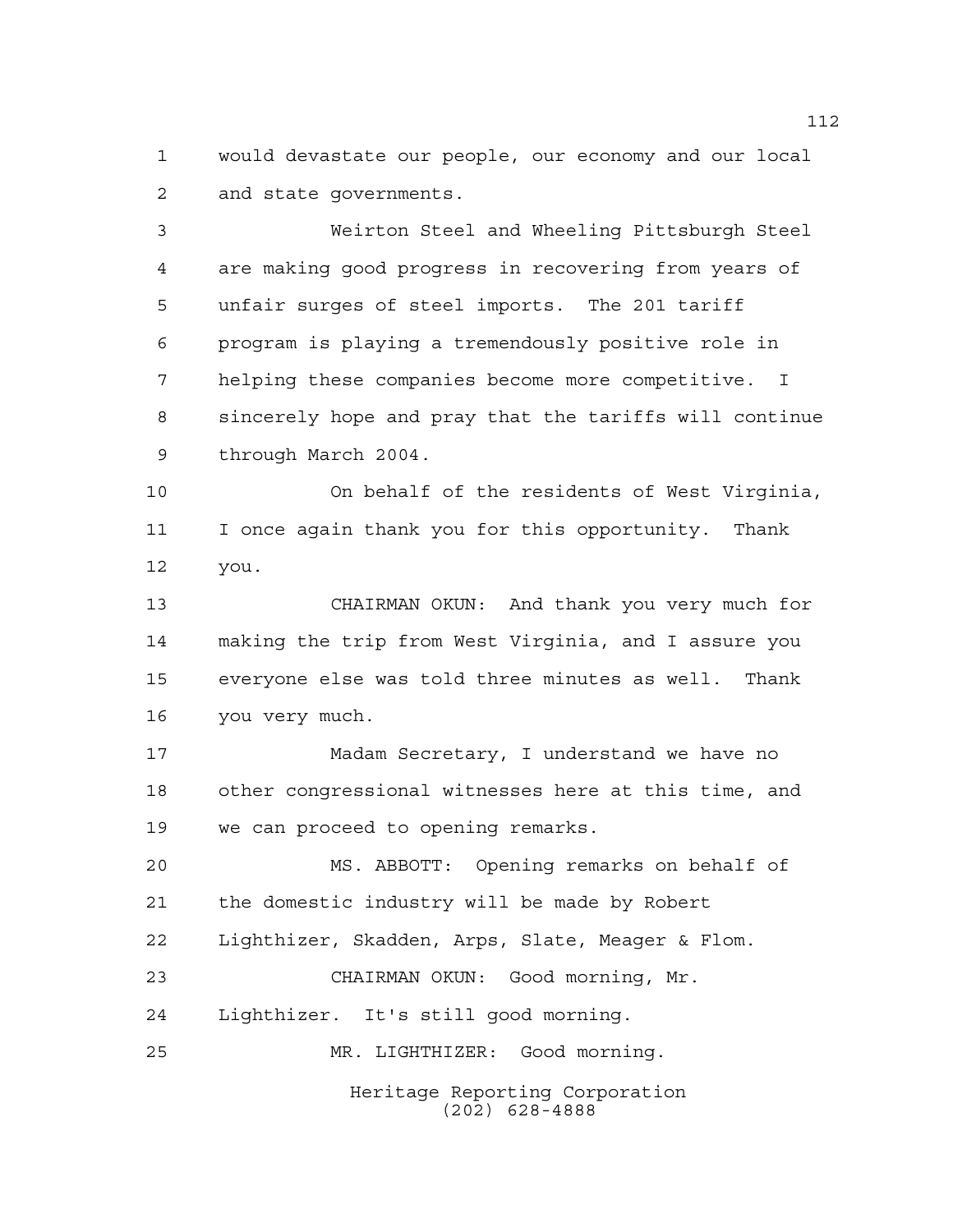In order to get us back on schedule I will try to get my remarks down to about four minutes and 55 seconds.

 At the Section 201 hearing in November of 2001, I argued that when the history of manufacturing in this country is written, and particularly the story of the steel industry that built this great nation, your vote in this case would prove to be a seminal event.

 Now almost half way into that relief we can say for certain that prediction was correct.

 This case was truly unprecedented and the crisis that precipitated the investigation, in the scope and breadth of the proceedings you conducted, and in the clear and immediate and incontrovertible facts that justified the relief.

 It has been repeatedly said and is unquestionably true that if temporary relief was not justified here where the very existence of a foundational industry was at stake, the safeguard law would be a dead letter and a dead promise to the workers and industries of this country.

 The results of the President's decision based on this Commission's determination has been historic by any measure. With breath-taking speed and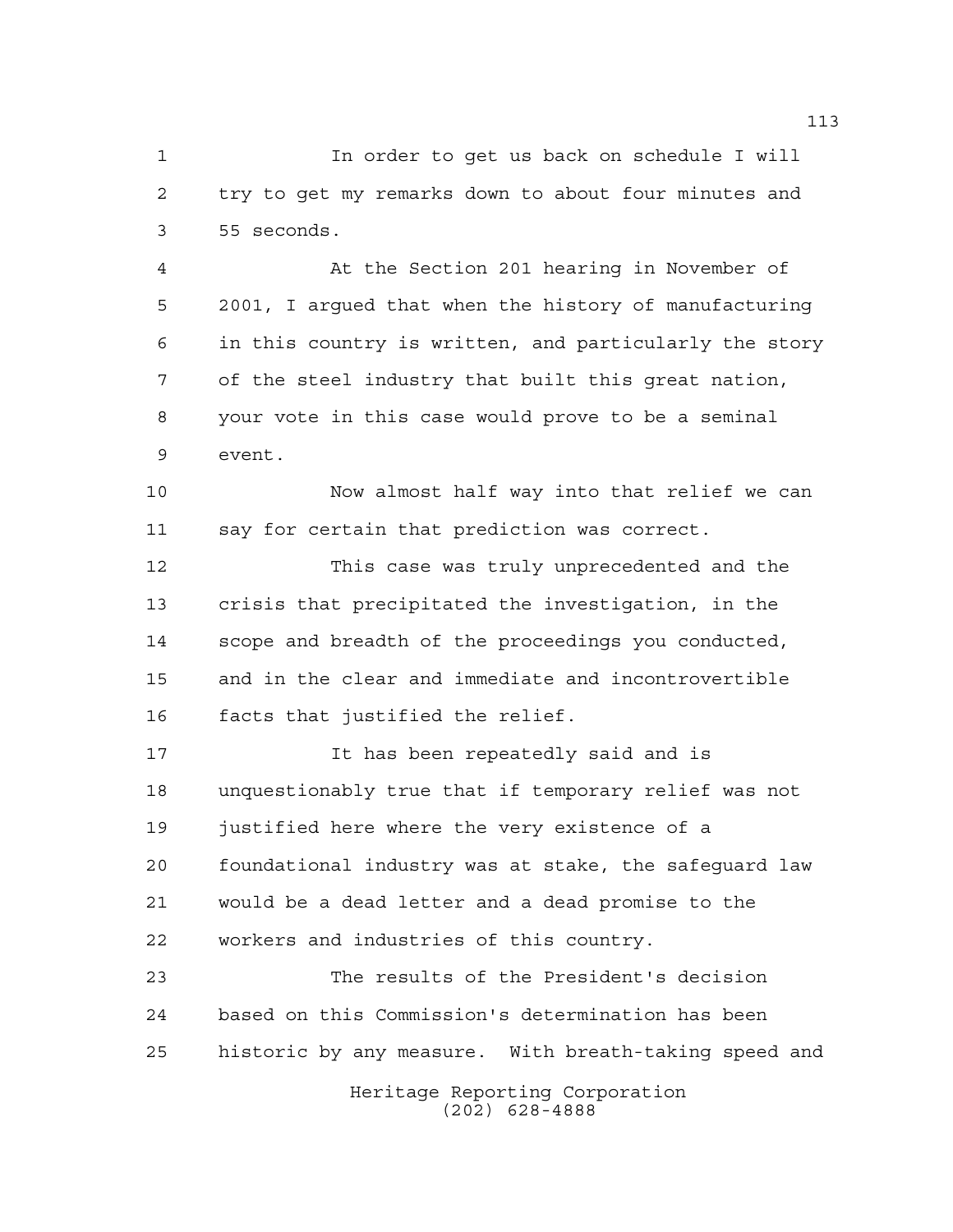vision, the industry has invested more than \$3 billion to restructure and consolidate. Steelworkers have engaged with industry leaders and made tough calls, but the right calls to forge innovative and new work rules that will make this industry leaner, more productive and more competitive for decades to come.

 The industry is fulfilling its promise to the President and to this Commission, and is midstream in a restructuring that, if given a chance to succeed, will change the face of steel-making in this country and represent one of the true success stories in the history of U.S. trade policy. In short, this is exactly how the safeguard law is supposed to work.

 But what about the claims of those who oppose relief? Have the tariffs in fact acted in their words as embargo on imports? Imports, of course, grew, not declined in the year after relief was announced.

 Have prices skyrocketed as some have predicted, putting consuming industries at a disadvantage vis-a-vis foreign competitors? In fact, prices, have shown only the modest increases we projected, and have actually risen much less than abroad.

Heritage Reporting Corporation (202) 628-4888 What about the uniform charge that the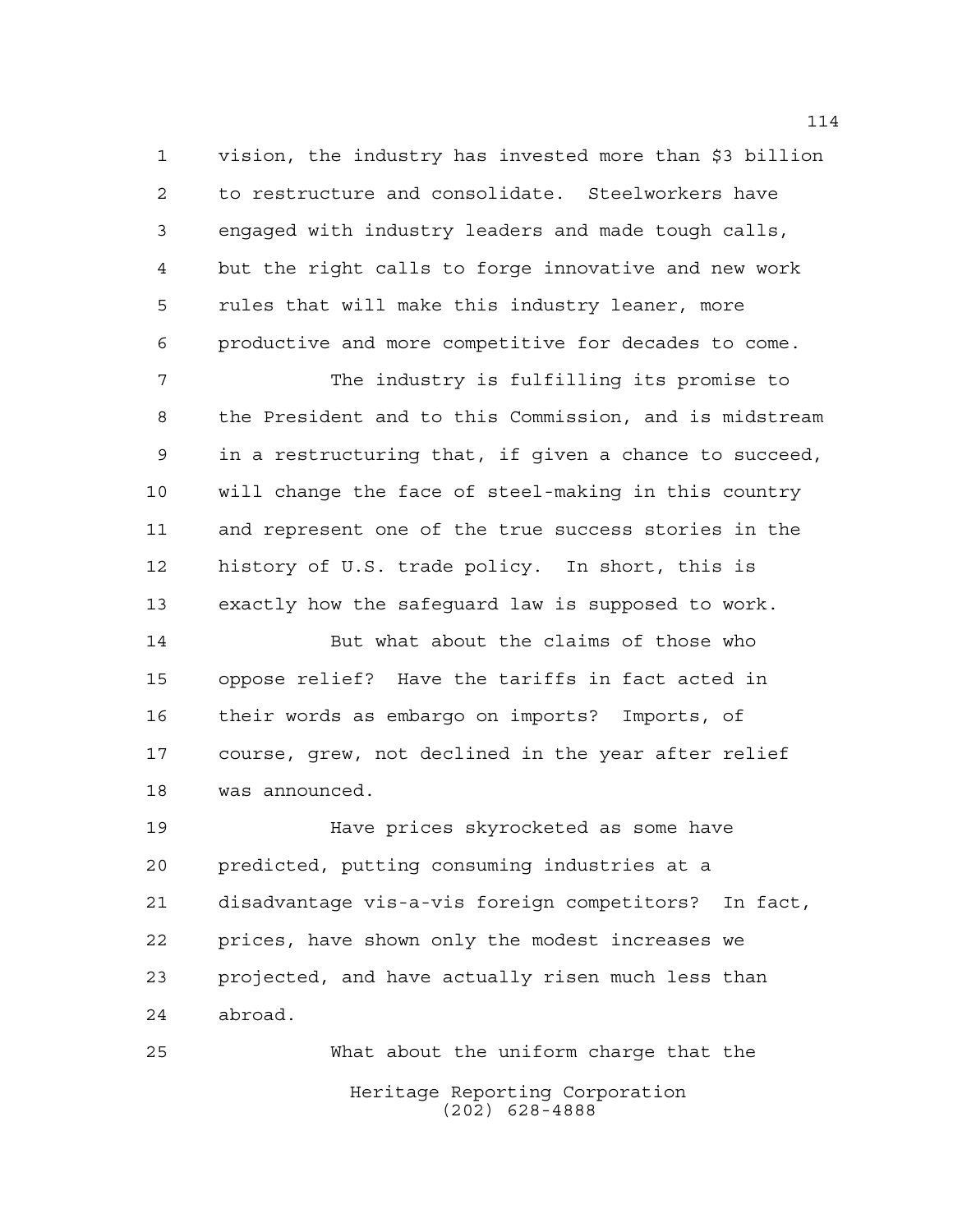relief would do nothing to spur restructuring? Those claims are truly laughable now in light of the most far-reaching adjustment in this industry or perhaps any industry's history.

 And what do the critics say now? Well, they would have you believe that all of it, the historic restructuring, the productivity gains, the cost savings, the new labor agreements, it's all one giant coincidence that just happened to occur when the 201 measures were put in place.

 Remember, two years ago they told you that it was a coincidence that during a period of record demand the industry lost billions of dollars right when imports just happened to flood this market.

 Well, accidents don't always happen. The world is not a Dickens' novel or an Oliver Stone movie in which every coincidence is followed by another even less believable. At some point if it seems to be true, it just may be.

 Backing down on this relief now would effectively squander a once-in-a-lifetime opportunity and constitute the cruelest of tricks on those who have risked their businesses and their livelihoods on the success of this program.

Heritage Reporting Corporation (202) 628-4888 Is it reasonable to think that the industry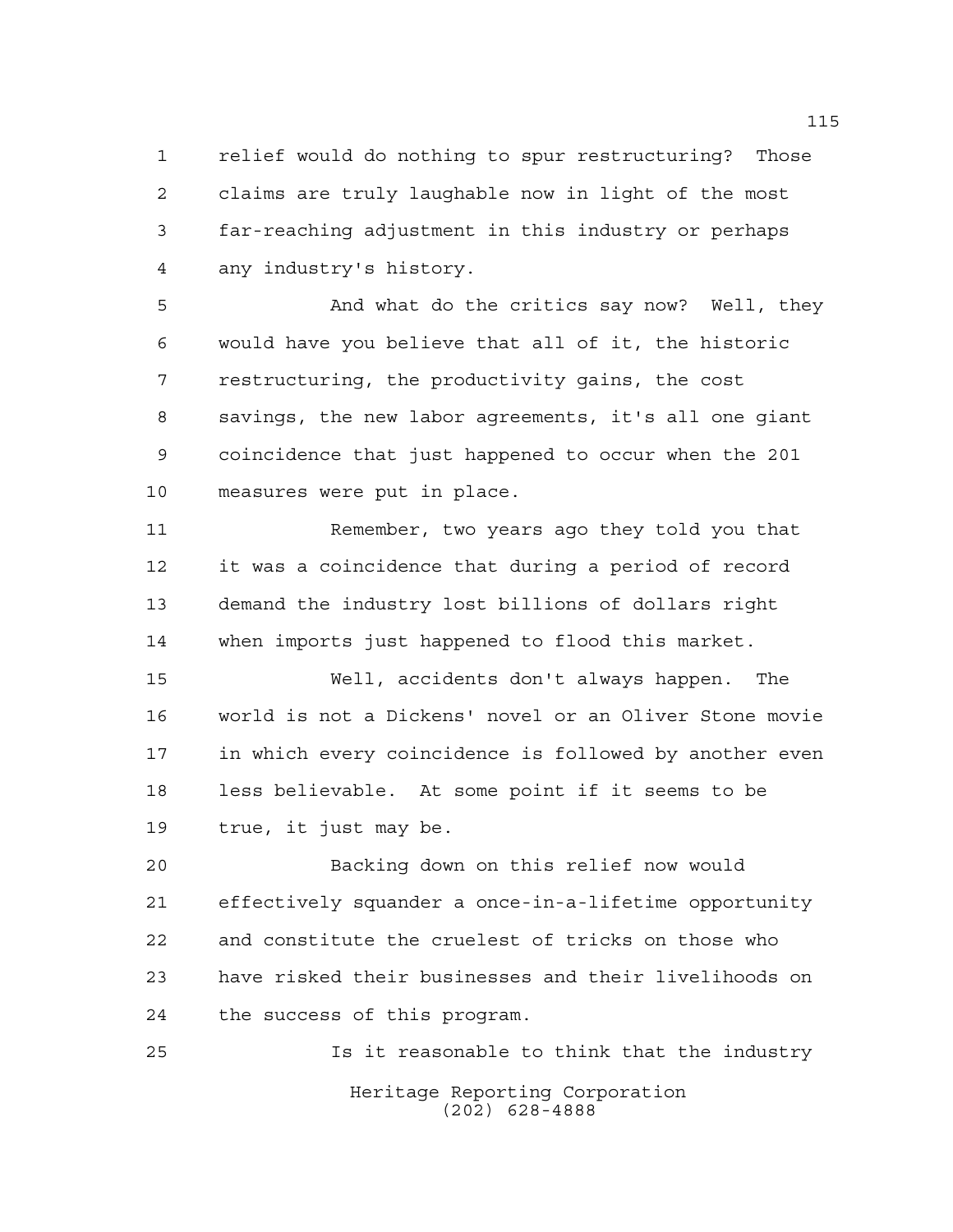has even begun to make up for the \$3.5 billion that it lost during the import crisis? Is it possible to believe that the billions in investments made in reliance on this relief and the productivity gains they promise will be viable if imports again ruin this market?

 Does it make any sense with all that the government, the industry and the steelworkers have done and are doing to make this work to pull the plug now when the program is just beginning to work?

 If the answers to these questions are obvious, they are no less important and no less critical to your review.

 There is good reason for all of us, particularly the President, the Commission and the companies and the workers to be proud of what we have done to save this industry. It has meant long hours in the government going over briefs and projections. It has meant even longer hours in the companies and the union halls where they have made critical and at times agonizing decisions of how to rebuild an industry devastated by an import crisis, and rebuild the future of countless communities and lives across this country.

Heritage Reporting Corporation (202) 628-4888 This industry needs and deserves the time to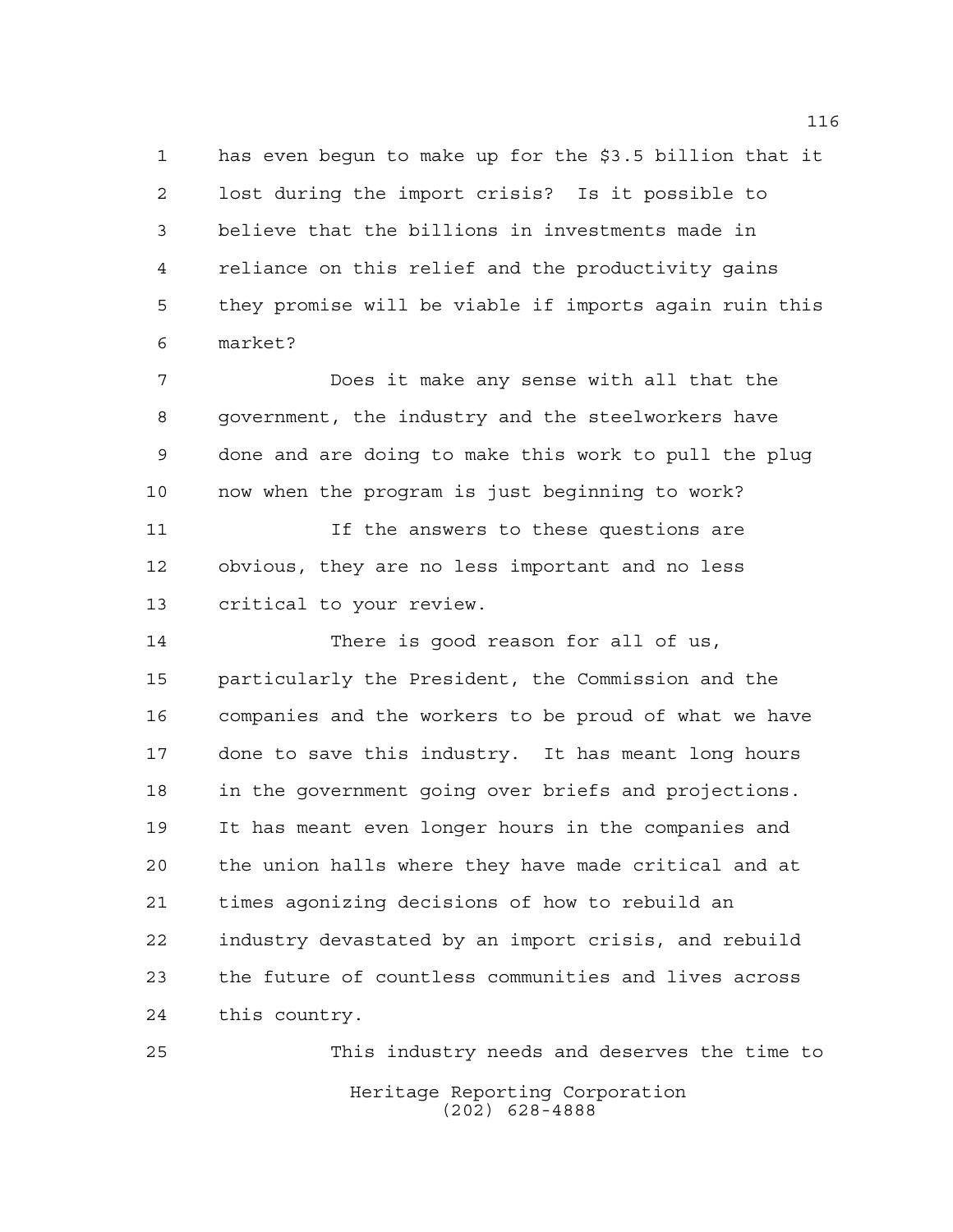finish this job. Now is not the time to break face with that effort. Now is not the time to snatch defeat from the jaws of victory. Thank you. CHAIRMAN OKUN: Thank you. MS. ABBOTT: Opening remarks on behalf of the respondents will be made by William H. Barringer, Willkie Farr & Gallagher. MR. BARRINGER: Good morning. CHAIRMAN OKUN: Good morning. MR. BARRINGER: It is still morning, right? Just barely. CHAIRMAN OKUN: It is still morning. MR. BARRINGER: I am Bill Barringer. I'm a partner at Willkie Farr & Gallagher. My remarks are being made on behalf of the foreign producers that participated in the joint respondents' brief. This no question that the U.S. industry is very different than the industry the Commission analyzed in the investigation leading to the 201 relief. The federal government has assumed billions of dollars of unfunded pension obligations, additional billions of dollars in unfunded health benefits for retirees have been shed in bankruptcy, four of the largest U.S. mills, LTV, U.S. Steel, National and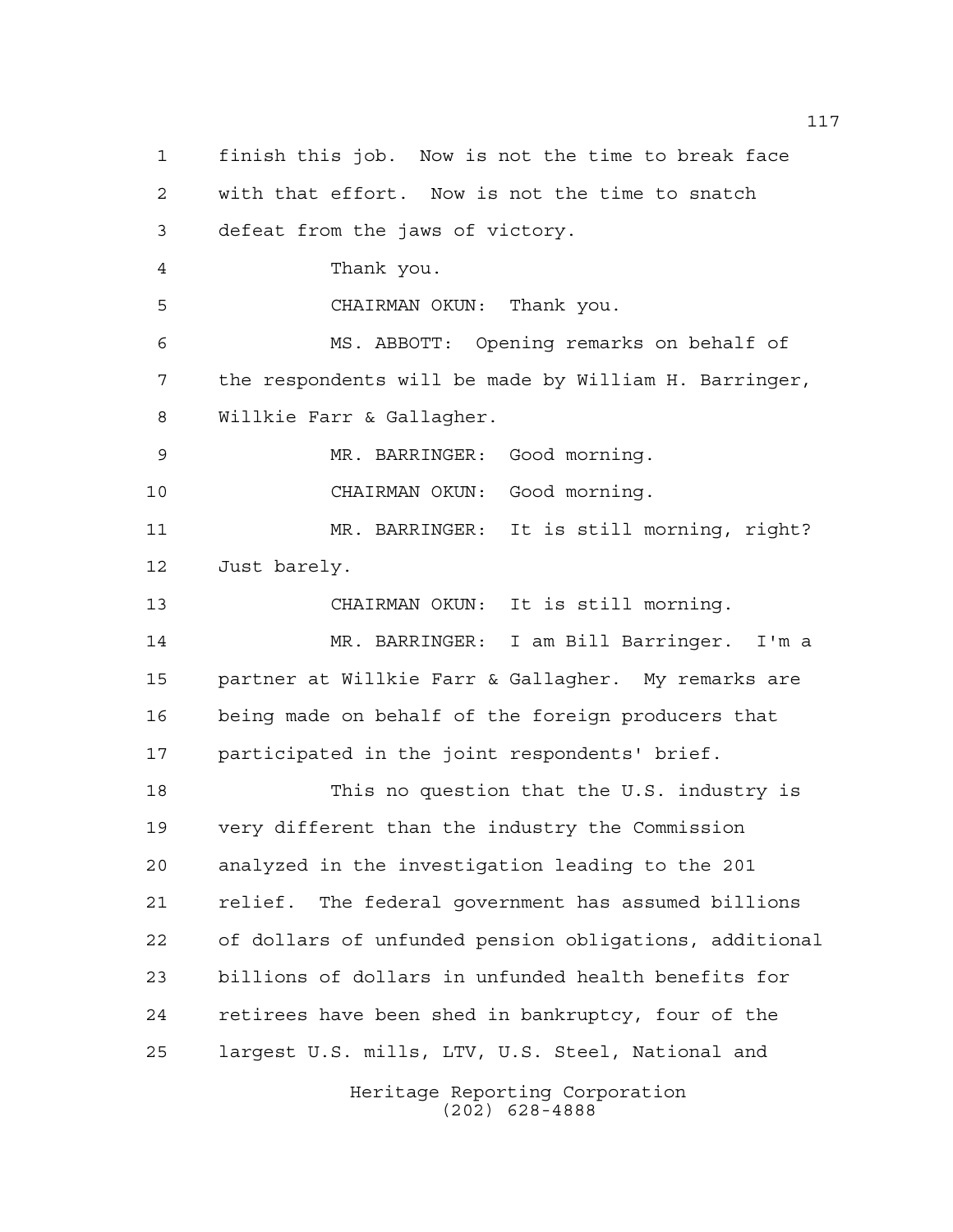Bethlehem, have been consolidated into two giant mills, and historic new labor agreement has allowed these and other mills to operate more efficiently, and Nucor has continued to expand its flat-roll capacity with the acquisition of Trico out of bankruptcy.

 In our view, the central question for the Commission in this midterm review is whether the Section 201 relief has facilitated the adjustment of the industry as a whole to import competition, and whether continued relief is necessary to facilitate further adjustment.

 While the record is replete with generalizations, some of which you have just heard, about the how the Section 201 relief has been essential to the industry, there is an absence of any 16 real evidence that this is the case, nor is there any evidence that continued import relief will facilitate further adjustment.

**Perhaps the single most important event**  precipitating the consolidation of the industry and new labor agreements was the ability to get rid of pension and other unfunded legacy cost liabilities. This occurred in the bankruptcy process, a process which began long before any import relief and continued independent of any import relief.

> Heritage Reporting Corporation (202) 628-4888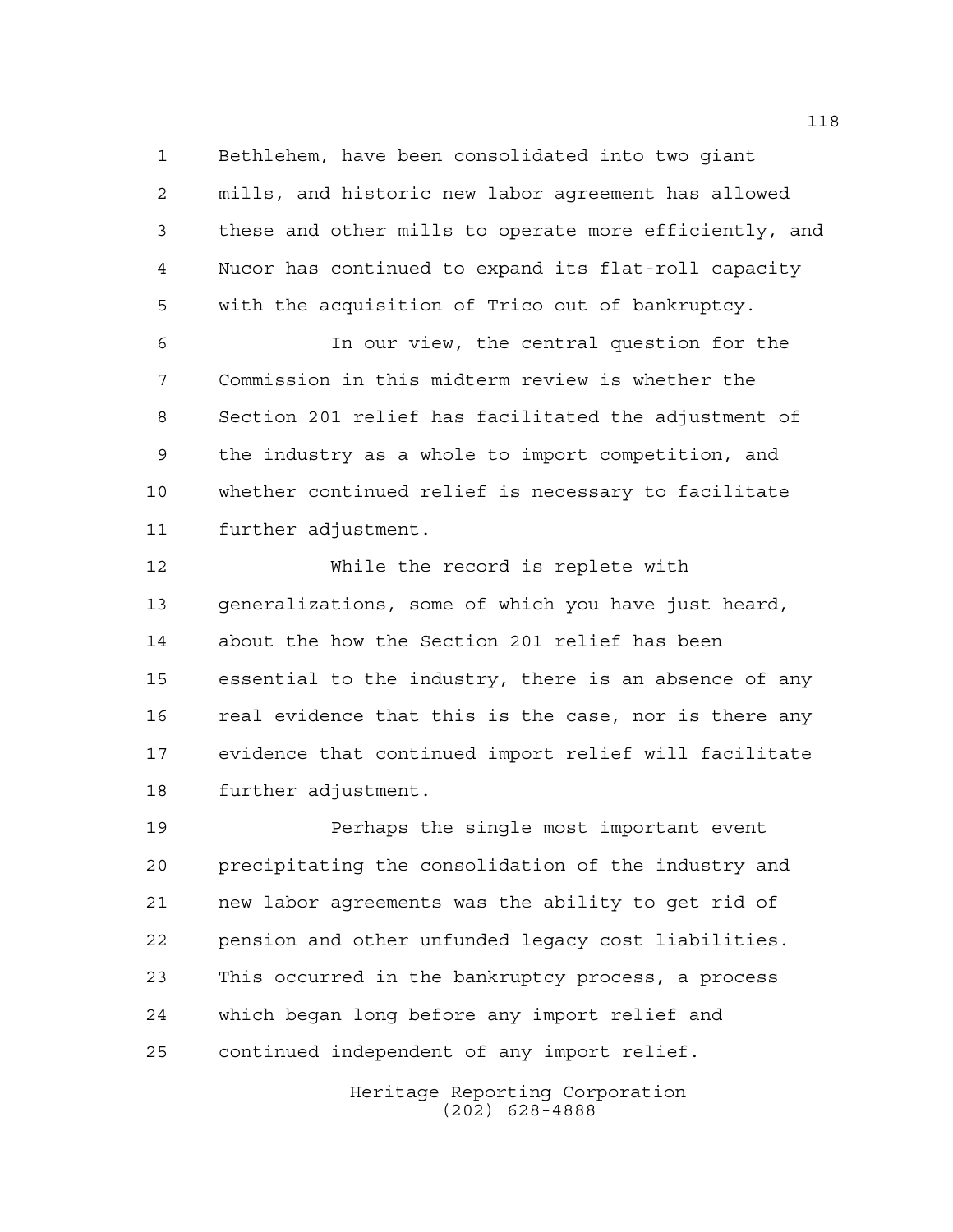Thus the first question is how the removal of these liabilities is related to import relief. The second and related question is whether there is any evidence that the industry consolidation that followed the removal of these liabilities was dependent on import relief. Would ISG not exist but for import relief? Would ISG not bought Bethlehem but for import relief? Would U.S. Steel not have bought National but for import relief? Would Nucor not have bought Trico but for import relief?

 We suggest that the Commission requests each of the acquiring entities to provide contemporaneous analyses documenting that import relief figured prominently in their decisions to make these acquisitions.

 A third factor has been the renegotiation of labor contracts to enhance productivity. Wasn't the key factor to the threat of liquidation, or in the case of LTV, actual liquidation, and the closure of mills in bankruptcy absent a new labor agreement?

 Can the United Steelworkers documents that its labor concessions were in any way, any meaningful way related to import relief?

 Equally important is the issue is whether continued import relief will facilitate further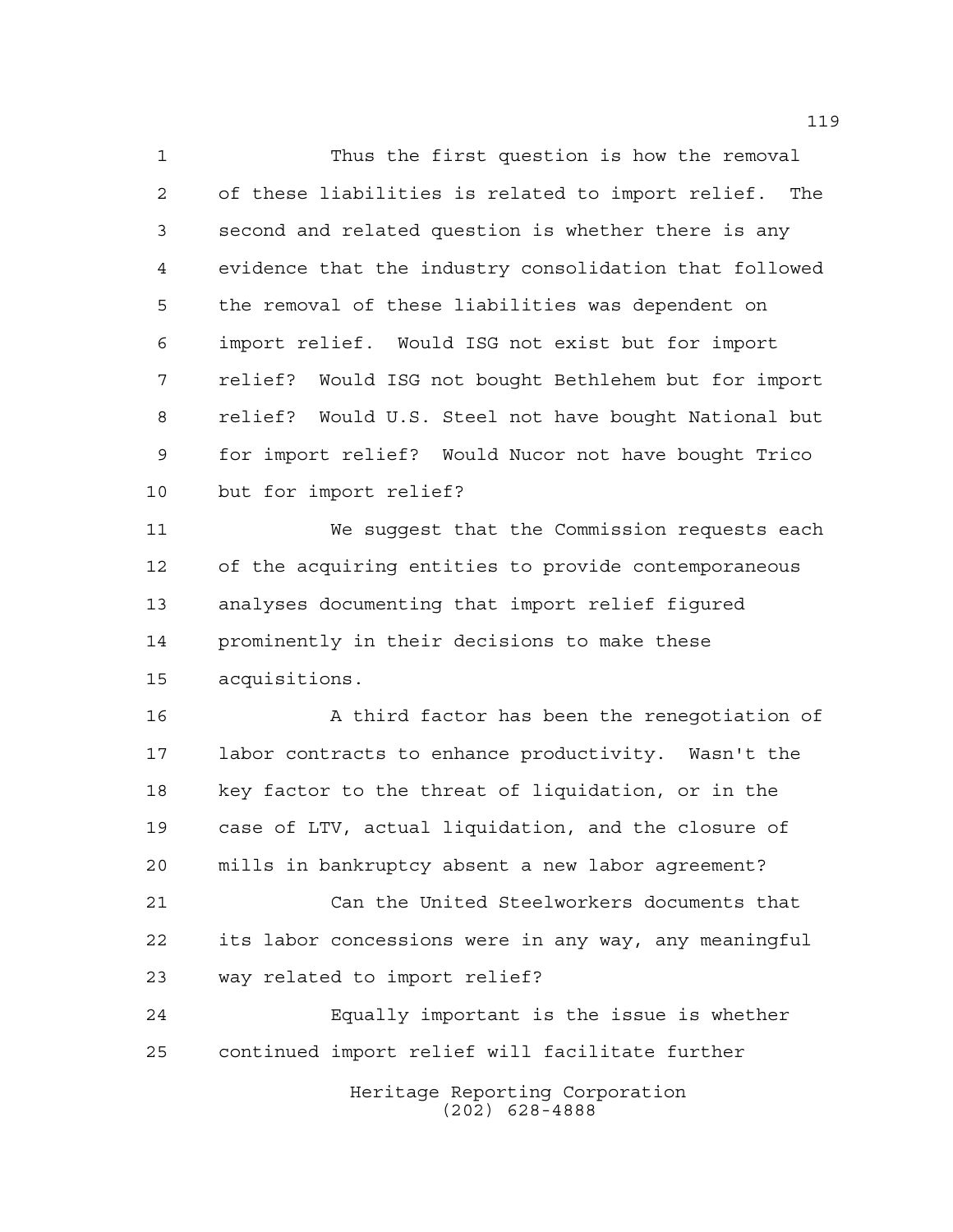adjustment. A key element of adjustment should be the closure of the least efficient facilities, facilities that simply cannot be made internationally competitive. Yet we have seen no new closures since the 201 relief was imposed.

 Gulf States and Geneva were already closed, and most of what was closed of LTV has been reopened. Yet many blast furnaces with comparably low efficiency levels to those at Gulf States and Geneva remain in operation, and there are no apparent plans to shut them down.

 Does the industry not believe that closure of inefficient blast furnaces is necessary to become internationally competitive? If not, why not? If so, doesn't import relief by creating an artificial market discourage rather than encourage closure?

 The combination of import relief and federal loan subsidies seem to guarantee that the weakest mills will be allowed to survive regardless of whether they are competitive with imports or their domestic rivals. This is not positive adjustment to import competition.

Heritage Reporting Corporation 23 A related question is whether having gotten rid of the major impediments to closing and restructuring in the form of pension and other legacy

(202) 628-4888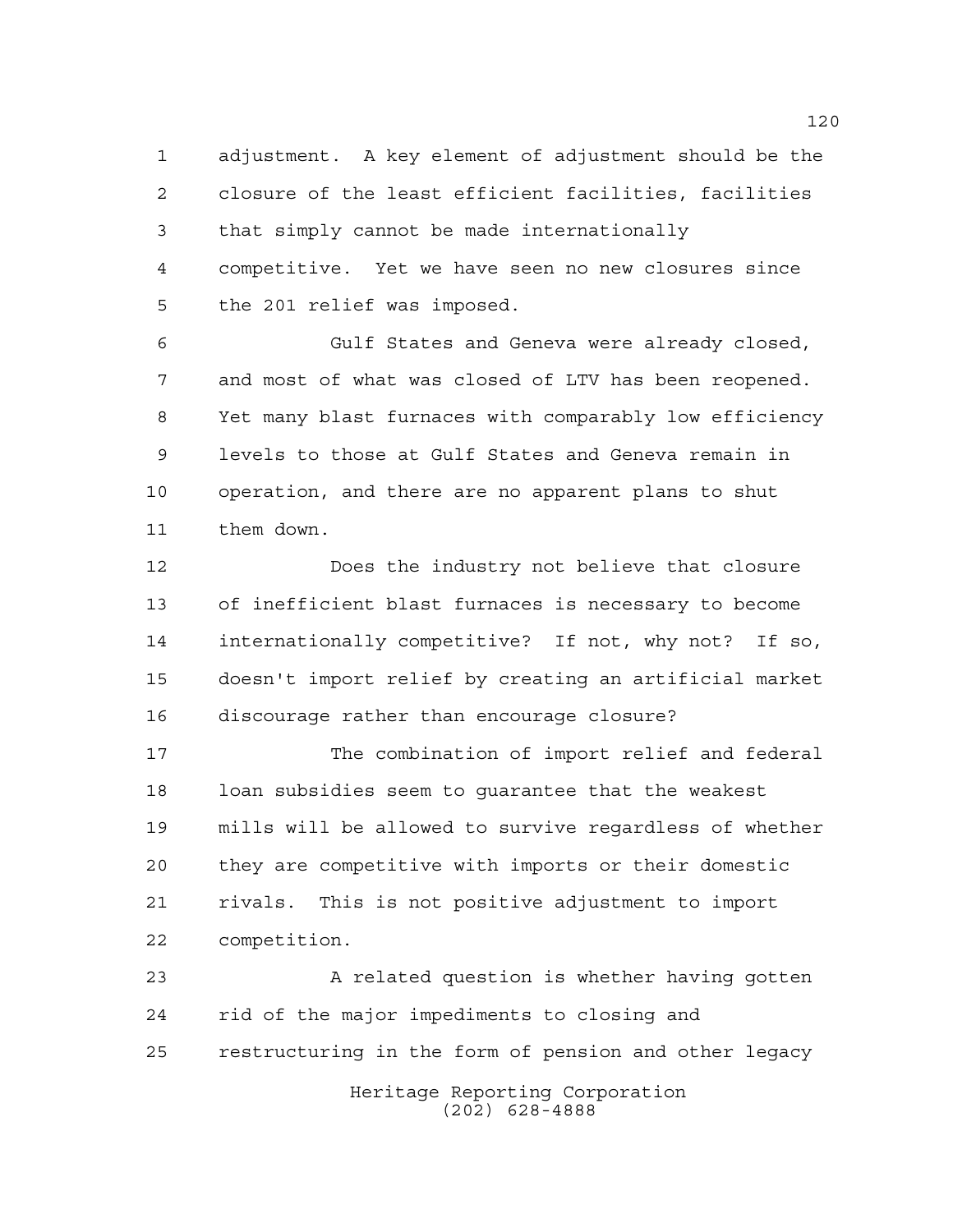costs new impediments have been substitute in the form of restrictions imposed in exchange for the new labor agreements. Are there new restrictions on the ability of companies to close facilities, to use alternative models such as supplementing or substituting imported feed stock or internally produce these stocks or to substitute EAS production for integrated production? Finally, part of positive adjustment has to be upgrading, upgrading to make what is being imported, that is, the exclusion, and we see no plans to do this. Thank you very much. CHAIRMAN OKUN: Thank you. Madam Secretary, we can go ahead and seat the first panel. We're going to take about three or four minutes to do that, to allow witnesses to take their seat, and we will resume in just a couple of

moments.

 (Whereupon, a short recess was taken.) MS. ABBOTT: The first panel is seated. If the room could come to order we could start, and Madam Chairman, the panel has been sworn.

(Witnesses sworn.)

 CHAIRMAN OKUN: Thank you very much. You may begin your testimony, Mr. Wolff.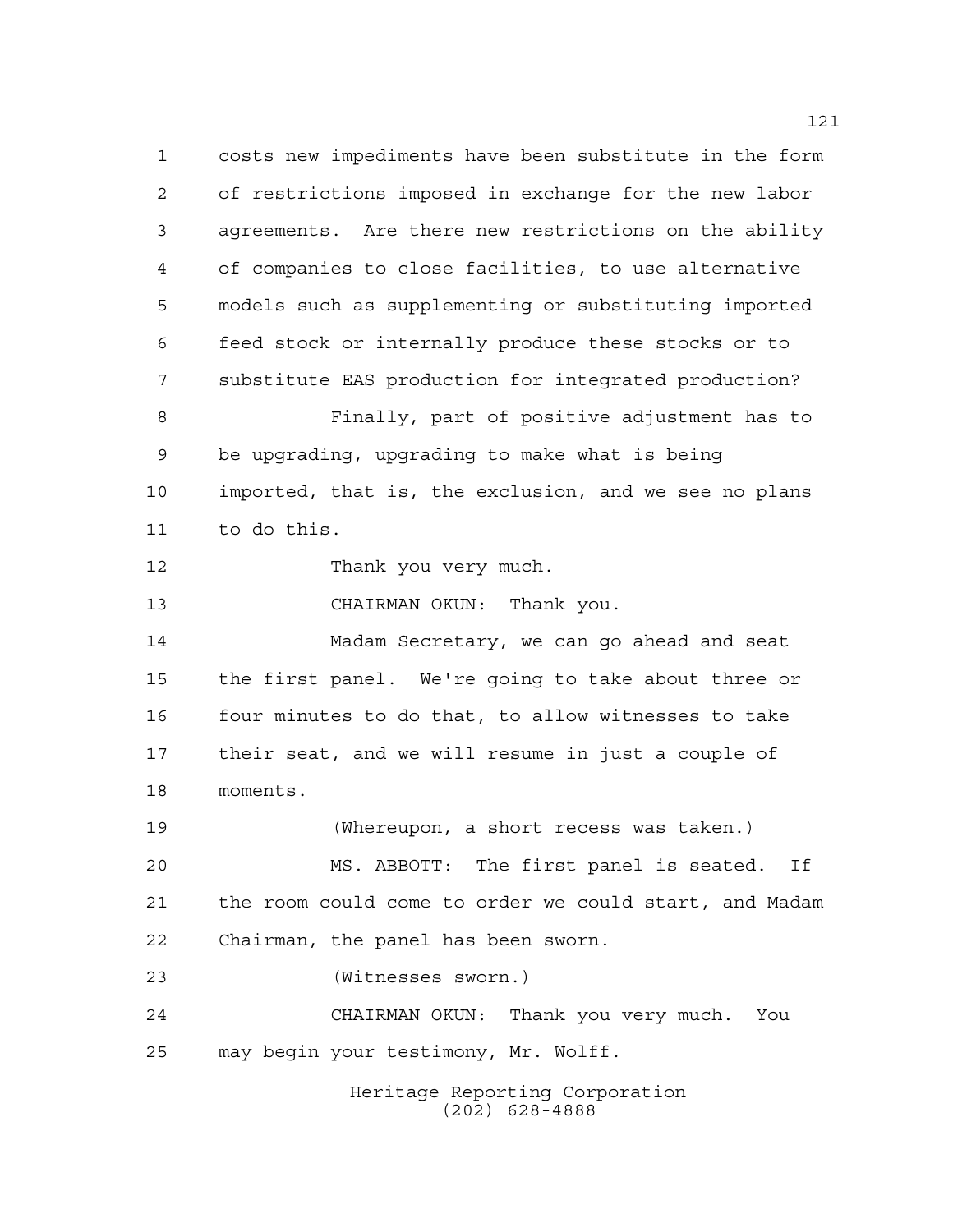MR. WOLFF: Madam Chairman, Commissioners, staff, I had hoped to say good morning but I will say good afternoon.

 My name is Alan Wolff of Dewey Ballantine. This morning or rather this afternoon you will hear testimony demonstrating the President's steel program which was made possible by your Section 201 decision is working. Consolidation and restructuring have begun. Significant gains in productivity and major cost improvements are in the process of being realized. Balance sheets are beginning to be repaired, a necessary precondition for restoring capital spending depressed by years of huge losses.

 Maintaining relief for the full three years is necessary to ensure success in this unprecedented and dramatic restructuring and adjustment.

 Under the statute, positive adjustment is defined as the condition which enables the domestic industry to compete successfully with fairly traded imports once the relief has ended. Indeed, President's Bush's stated objective in granting relief was to enable the industry to restructure and to ensure its long-term competitiveness.

 The domestic flat-rolled steel industry is in the process of doing just what was asked of it.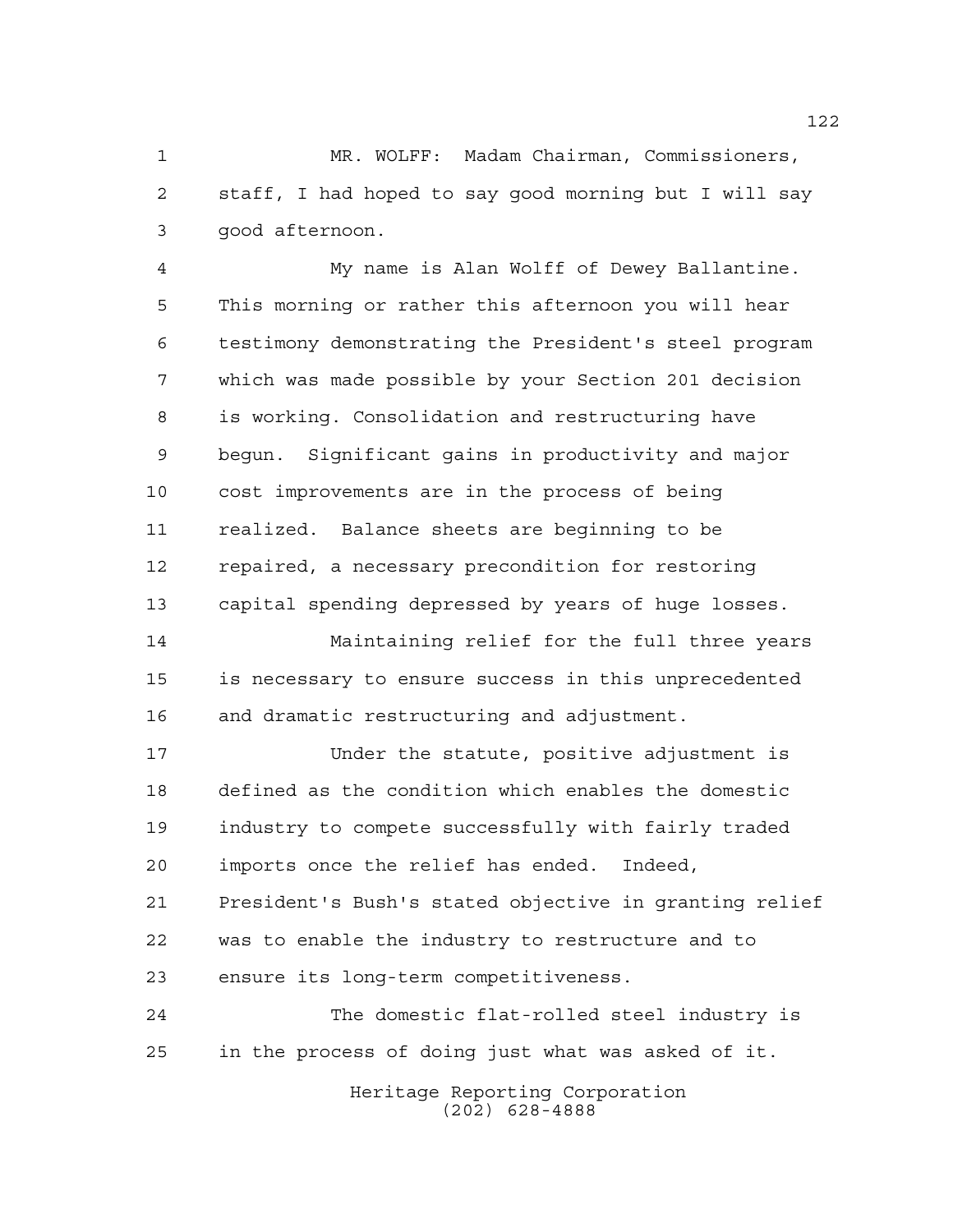As you stated this morning, Madam Chairman, the Commission's task in this review is solely to report on the results of its monitoring the progress the industry is making to adjust positively to import competition. It is unlikely that there will ever be a more dramatic and positive story to report under this statute than the developments that are occurring in the flat-rolled industry since the Section 201 relief was imposed.

 Flat-rolled steel producers are taking advantage of the opportunity presented by the Section 201 remedy to undertake major consolidation and restructuring. The United States Steel has recently completed the purchase of the former National Steel. ISG has been formed from the efficient assets of the former LTV Steel, Acme Steel and Bethlehem Steel. Nucor has purchased the former Trico steel mill. \$3 billion has been invested in these efforts in the past 16 months. These investments will result in productivity gains and cost reductions that will benefit both the domestic industry and its customers. As these statements of the principal parties involved in these consolidations make clear, the investments in consolidation and restructuring would not have been made, and the effort will not succeed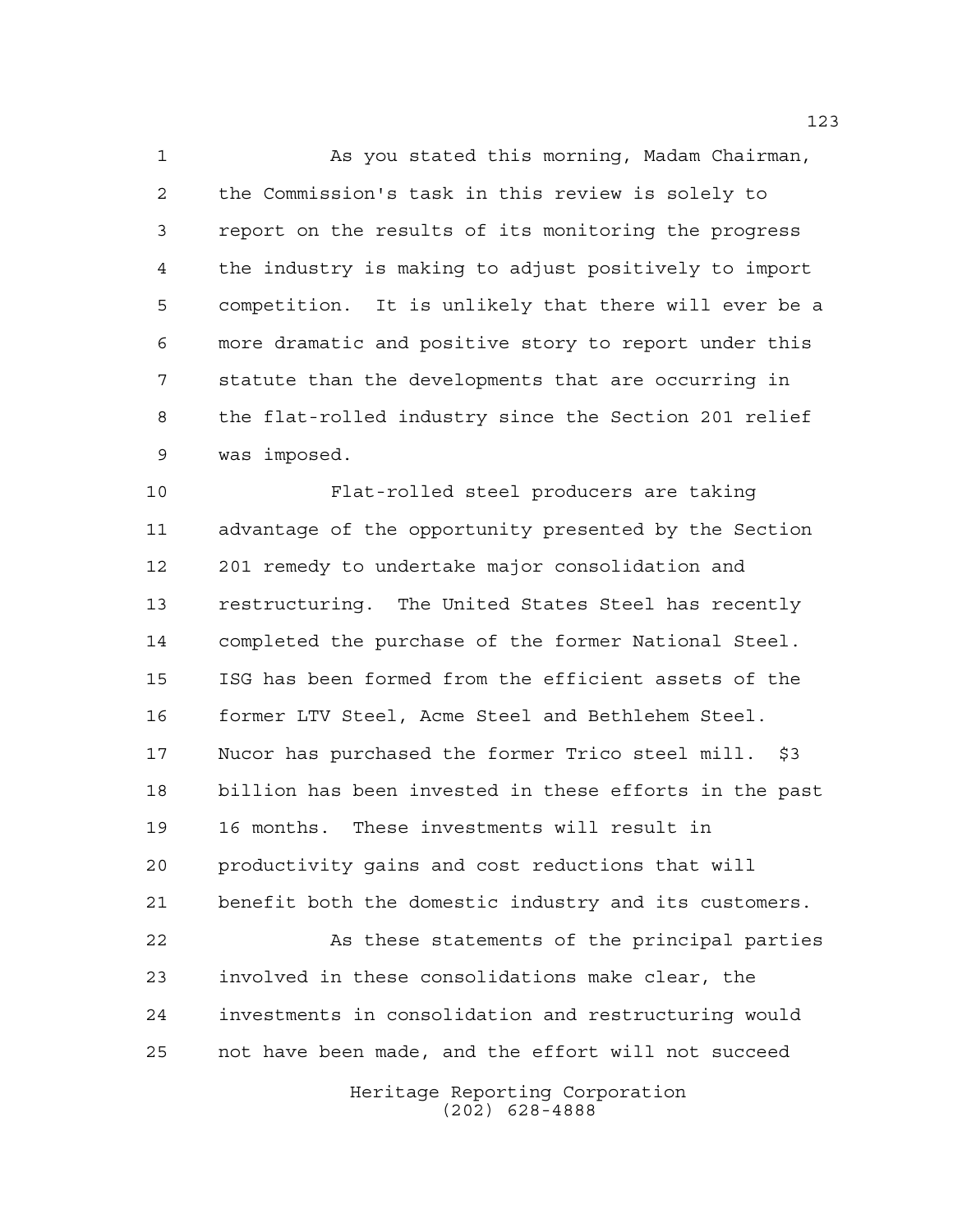without the 201 relief.

| 2  | The company executives and the union                   |
|----|--------------------------------------------------------|
| 3  | presidents are here today to tell you how this program |
| 4  | is permitting the industry to become more              |
| 5  | internationally competitive. The productivity gains by |
| 6  | the domestic industry will be substantial. United      |
| 7  | States Steel's acquisition of National Steel is        |
| 8  | expected to result in cost savings of at least \$200   |
| 9  | million per year and a 20 percent gain in              |
| 10 | productivity.                                          |
| 11 | Published reports indicate that ISG's                  |
| 12 | transformation of LTV's facilities has reduced         |
| 13 | manhours per ton from 2.5 to less than one hour per    |
| 14 | ton, and has cut the cost of hot-rolled production in  |
| 15 | half. These cost and productivity improvements will    |
| 16 | bring substantial benefits to both steel producers and |
| 17 | steel consumers.                                       |
| 18 | As part of the process of restructuring,               |
| 19 | both ISG and United States Steel have reached          |
| 20 | innovative, new labor agreements with the United       |
| 21 | Steelworkers of America in the past nine months.<br>In |
| 22 | the case of the United States Steel/ USWA agreement,   |
| 23 | it will reduce fixed costs, including legacy costs,    |
| 24 | and improve productivity substantially.                |
| 25 | The number of labor grades are reduced from            |
|    | Heritage Reporting Corporation<br>$(202)$ 628-4888     |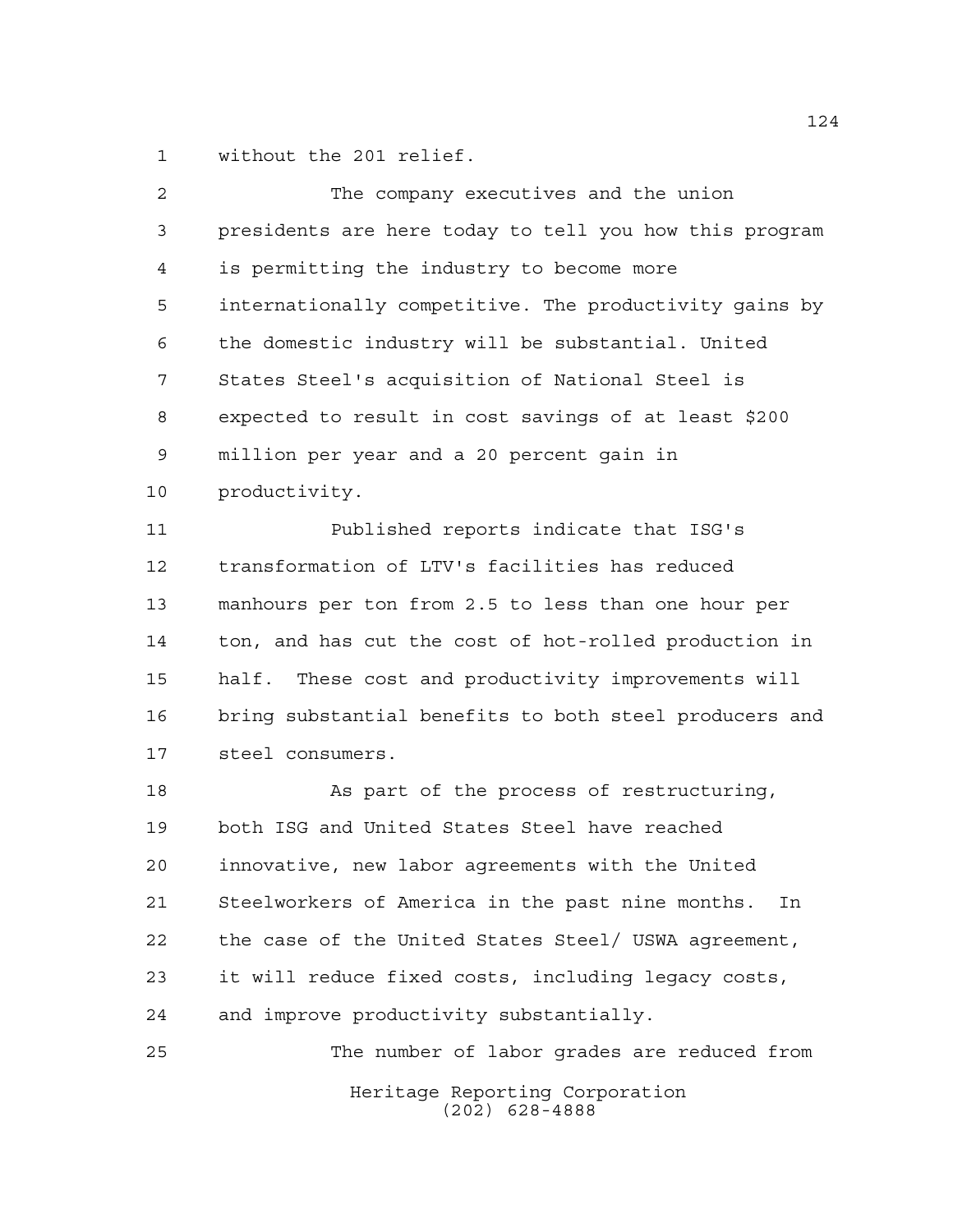34 to five. The number of job descriptions are reduced from hundreds to just six. Employees may be assigned to perform any task that they can perform safely.

 The industry is in the process of becoming both leaner and more productive. This chart shows changing capacity on a quarterly basis. Of the more than 20 million tons of domestic capacity at an annual rate that was closed from the fourth quarter of 2000 to the second quarter of 2002, only about 10 million tons of capacity have restarted. This is a different industry.

 Inefficient capacity has been closed and more efficient capacity has reopened. Gulf State Steel and Geneva Steel have closed and have not reopened. The former LTV facilities at Cleveland West have remained closed. ISG has restarted the efficient portion of the former LTV Steel. Nucor has restarted production at the former Trico Steel.

 Utilization of the more efficient remaining capacity is improving from about 80 percent of the year before relief was provided to almost 89 percent in the year after the Section 201 tariffs were imposed.

Heritage Reporting Corporation (202) 628-4888 In fact, the remedy is working as planned.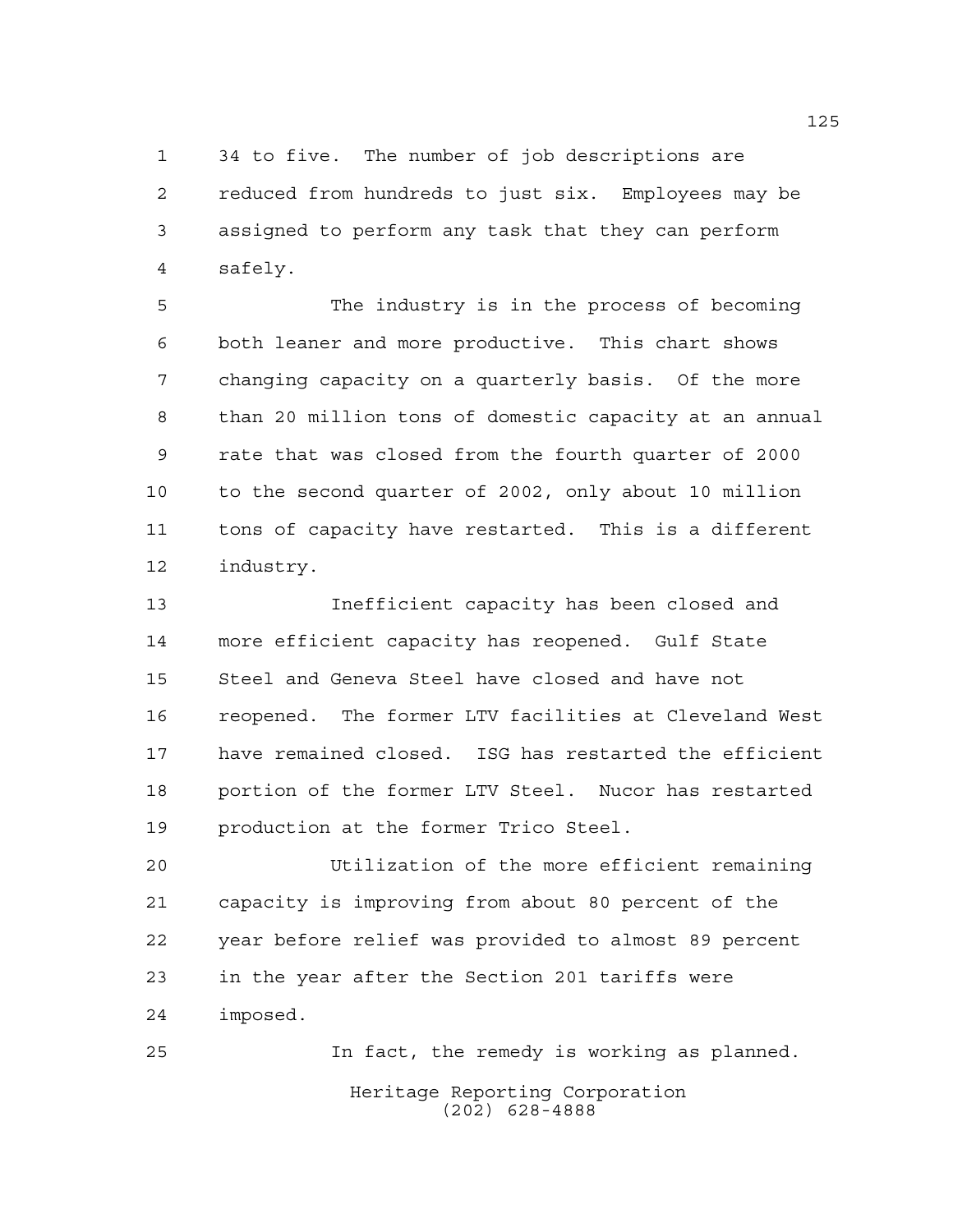The remedy is having the effects that this Commission anticipated by increasing the financial resources available to the steel industry. Prices have improved and profits have become slightly positive. These increased profits are making possible new investments.

 The industry's recovery is occurring despite a very weak economy. The first year of relief was a period of very weak industrial activity with the index of industrial production increasing by less than one percent. Weak demand has hampered profit recovery and the cash flow available to implement the planned adjustment measures, and capital spending.

 But now there is progress. Flat-rolled prices have begun to recover and stabilize. As anticipated, prices recovered in the year after relief, although they still remain below levels that existed prior to the beginning of the steel import crisis that prompted the Section 201 action.

**A** central factor in the recovery is that landed import prices for all the flat-rolled products increased in the first year after Section 201 tariffs were imposed. This has permitted the recovery in domestic prices to date, although this recovery is incomplete as prices are still below pre-crisis levels. The adjustment process is proceeding at a

> Heritage Reporting Corporation (202) 628-4888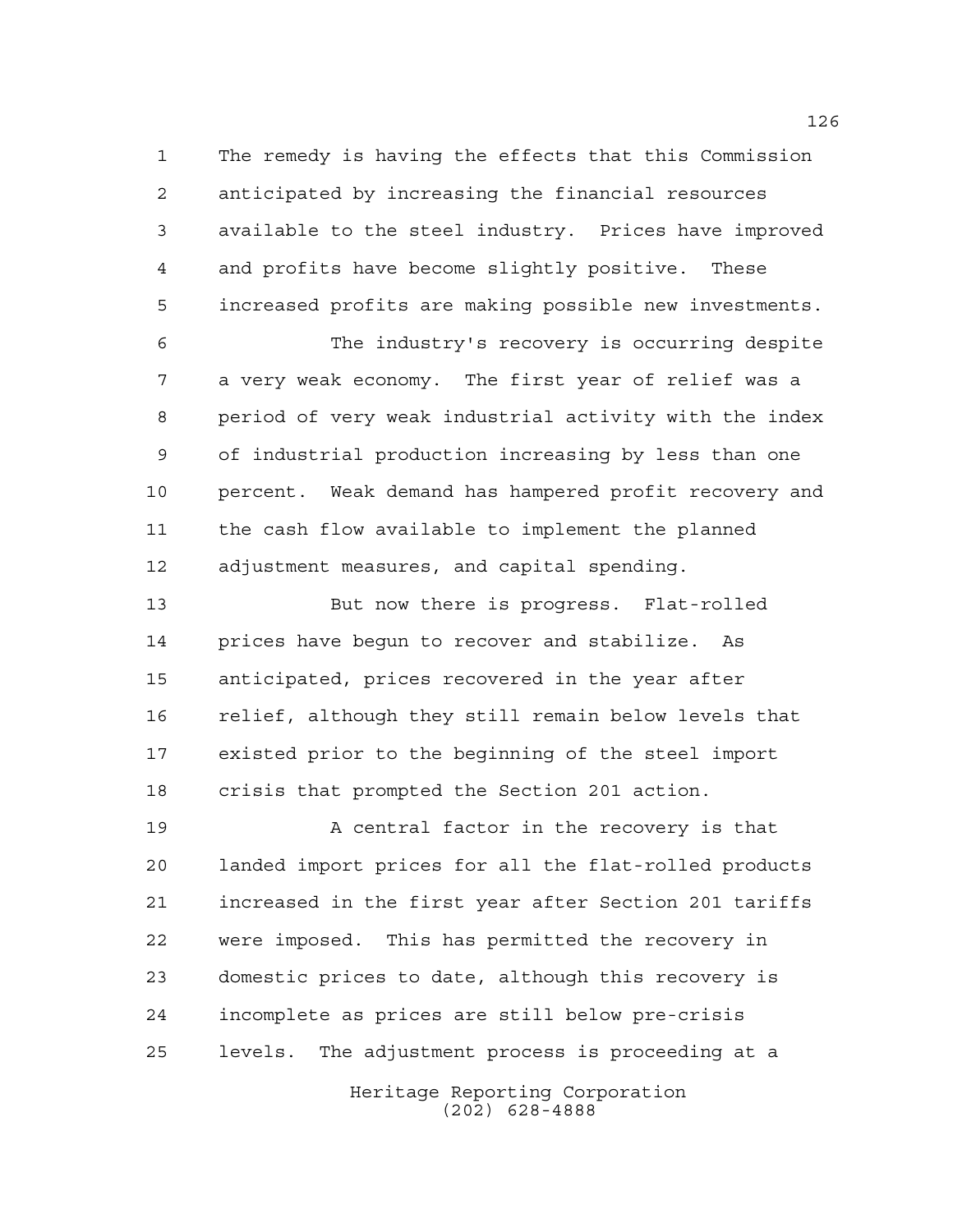remarkable pace, especially given the huge loss position that the industry is recovering from, a total of \$3.7 billion in net losses from 1999 through the first half of 2001.

 Price recovery has moved the industry from a loss position in the year prior to relief to a slight profit in the year after relief. The ratio of net income compared to sales for four flat-rolled producers that report data publicly, U.S. Steel, Nucor, SDI and National Steel, improved from a negative 6.3 percent to a positive .8 percent.

 The increased profitability will enable industry capital spending to reverse its downward trends that began with the decline in profit and cash flow beginning in 1999.

 Summing up where we are today, the flat- rolled industry is beginning to restore capital spending that was drastically curtailed by years of losses. While most of the data is under administrative protective order, I can say that United States Steel Corporation has already approved at least \$200 million in new spending since the 201 relief was announced.

 This new capital investment is aimed at reducing costs and improving quality from steel-making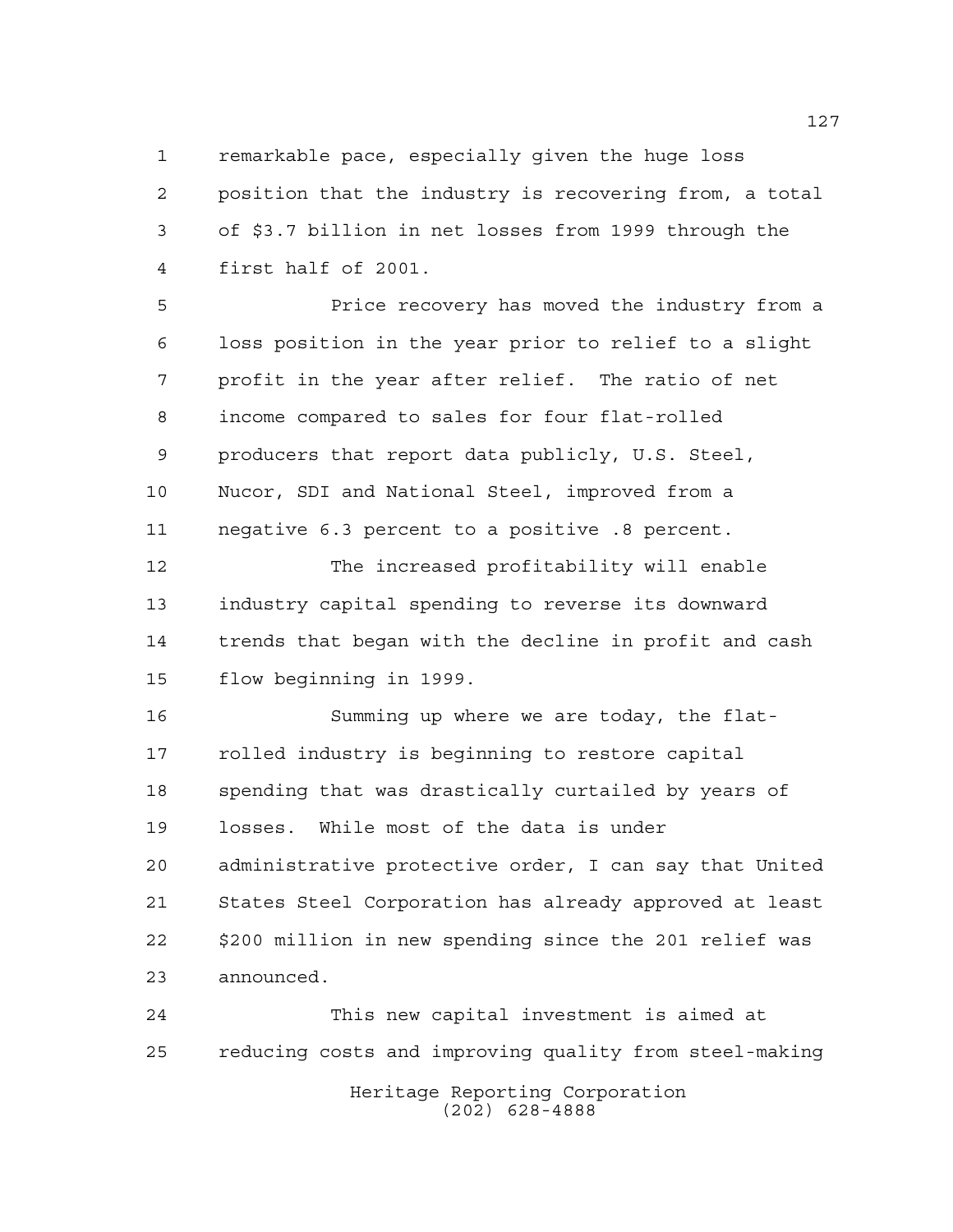all the way through finishing and coating operations. As profits further improve, industry capital spending should rebound to levels that existed prior to the steel import crisis.

 What we are witnessing is a work in progress, but what has been accomplished has been truly remarkable. At the midpoint the remedy is working and adjustment is on track. Profits, while still very small, have replaced losses. Prices are moderate, although not fully back. Capital spending will rebound with the increased profits and cash flow. Costs are being reduced with increased profits and cash flow. Productivity is improving markedly under innovative new labor agreements.

 MR. BOB LIGHTHIZER: I'm Bob Lighthizer. This afternoon --

 CHAIRMAN OKUN: If you can just get to that microphone.

 MR. LIGHTHIZER: I am still Bob Lighthizer. This afternoon you will hear from consumers who will claim that they have been harmed by the 201 relief. But as we showed in the 332 investigation, 201 relief has not significantly harmed steel consumers. Let me briefly reiterate some of the key evidence on this point.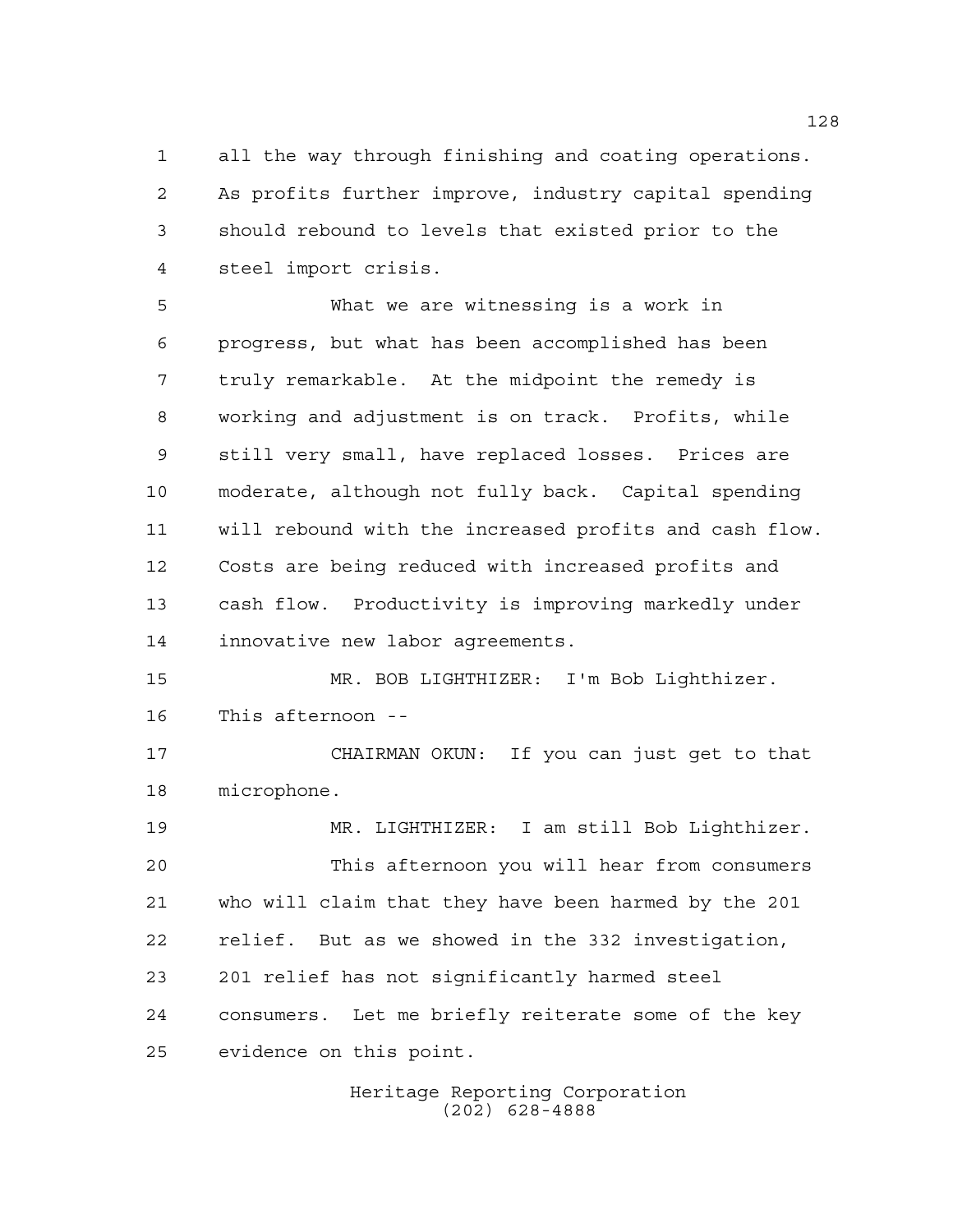Heritage Reporting Corporation First, spot prices of flat-rolled steel products have fallen for almost a year. Second, U.S. steel consumers have access to some of the lowest priced steel in the world. Third, since relief was put in place, foreign producers have gone from being generally -- I'm sorry -- foreign prices have gone from being generally lower than U.S. prices to being generally higher than our prices. Fourth, finished flat-rolled imports actually increased after the 201 relief was implemented. Finally, each major steel-consuming segment saw its profitability improve from 2001 to 2002. Taken together these facts clearly demonstrate that whatever anecdotes you may hear 201 relief has not significantly harmed consumers. But while the 201 relief has had little impact on consumers, maintaining that relief is absolutely vital to domestic producers. Domestic producers plainly need more time to complete the consolidation process and they also need profits to pay for additional capital expenditures. You have to remember, we're still very early in the process. The biggest asset purchases in this

(202) 628-4888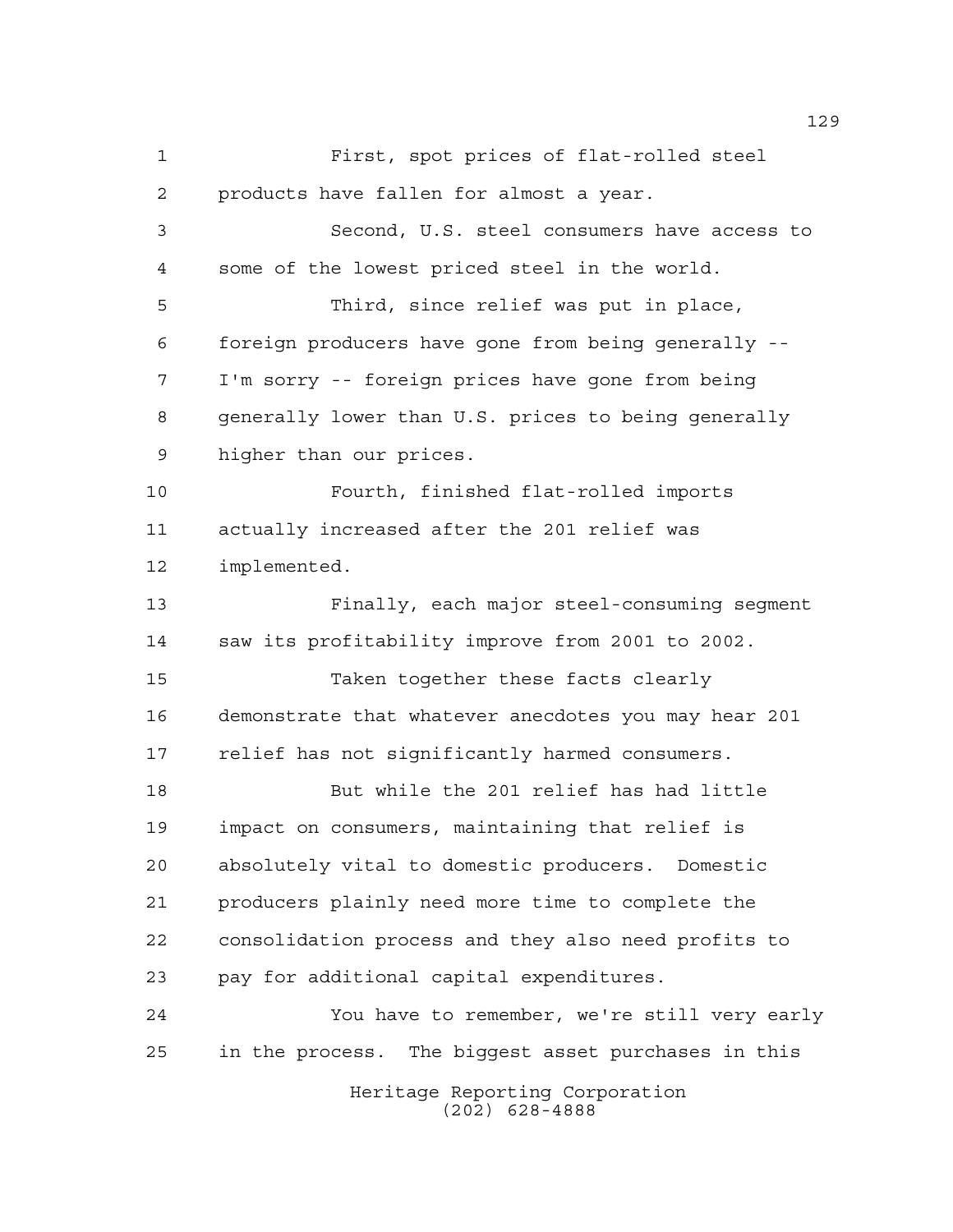industry took place only two months ago.

| $\overline{2}$ | Now let's talk about just what is involved             |
|----------------|--------------------------------------------------------|
| 3              | in a billion dollar acquisition like some we have      |
| 4              | seen. Look at how much has to be done just to buy the  |
| 5              | assets. You have to evaluate them, meaning that,       |
| 6              | among other things, you have to study how they will    |
| 7              | fit in with what you already have; what the effect     |
| 8              | will be on your customers; and what market conditions  |
| 9              | will be in the future.                                 |
| 10             | Once you have identified the assets you                |
| 11             | want, and you have put an estimated value on them, you |
| 12             | probably have to participate in the bankruptcy         |
| 13             | process, which by itself can be enormously complicated |
| 14             | and time-consuming.                                    |
| 15             | Your due diligence efforts could go on for             |
| 16             | months. You will have to go into the debt and equity   |
| 17             | market to raise the necessary funds. You have got to   |
| 18             | satisfy the Department of Justice, and any other       |
| 19             | requlator who could block your deal; and finally, you  |
| 20             | will have difficult labor issues to work out. U.S.     |
| 21             | Steel, for example, had to negotiate an entirely new   |
| 22             | agreement with the USWA before it got bankruptcy       |
| 23             | approval for its deal with National.                   |
|                |                                                        |

 To close the deal, of course, you will have to finalize all of the different contracts, financing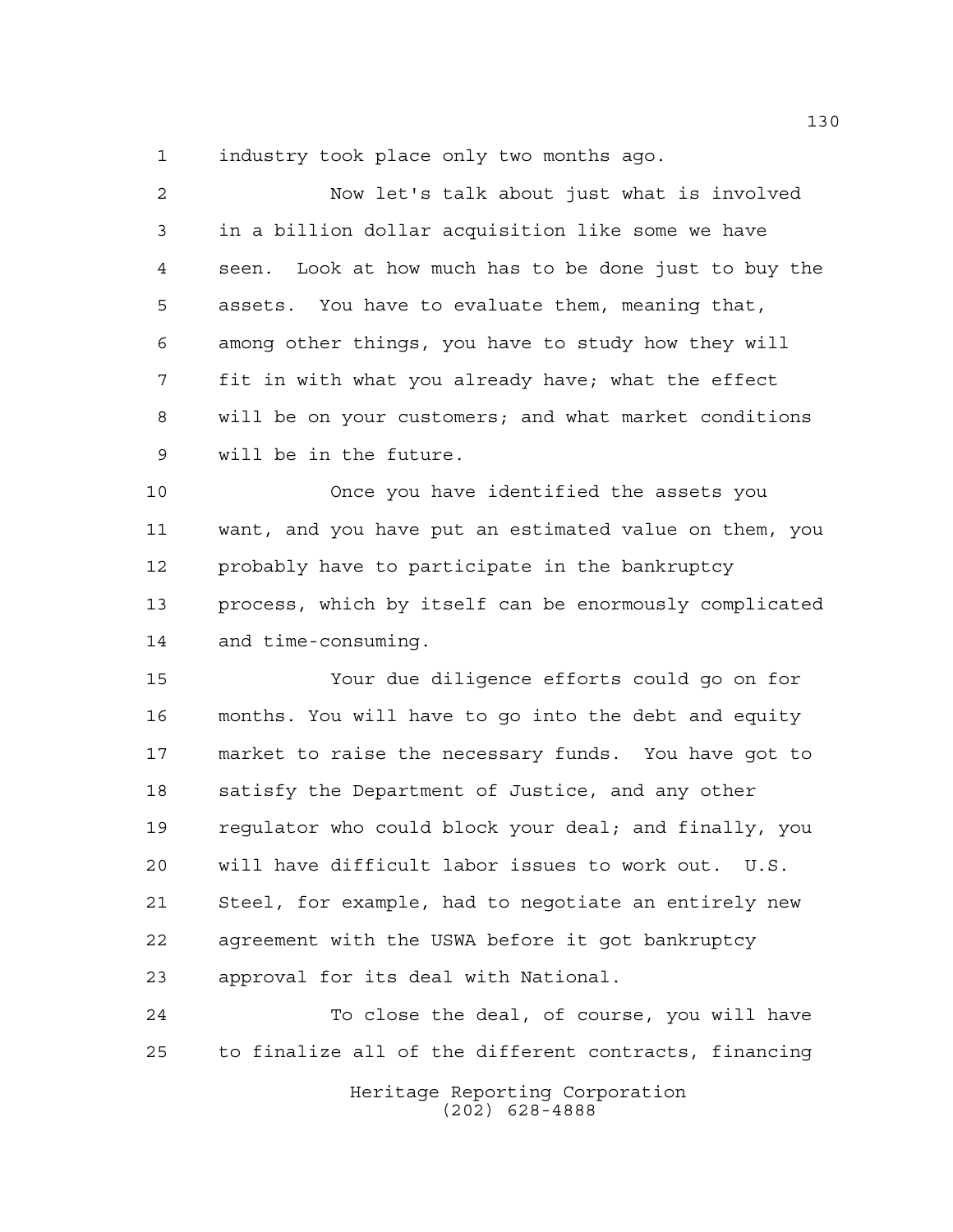agreements, leases, and other legal documents needed to transfer a billion dollars worth of assets.

 These are enormous tasks, and no company can do them alone. You will have countless meetings and consultations with your bankruptcy lawyers, your antitrust counsel, your securities specialists, your investment bankers, your outside accountants and your consultants, and that is just the beginning.

 To get the full benefit of your bargain, you will have to do more than just change the logo on the company plant. You're probably creating a completely new company, which means integrating all of your systems, restructuring and retraining your workforce, rethinking all of your customer relationships, reconfiguring your plants to make sure that each is being used in an optimal manner, deciding what rationalization steps need to be taken, and completing the capital investment you will need to achieve for full cost savings.

 Once again, I cannot exaggerate the scope of this effort. It is absurd to think that such tasks can be completed in two months. They are more likely to take two years.

 But that is only part of what is happening in the domestic industry. Further consolidation may

Heritage Reporting Corporation (202) 628-4888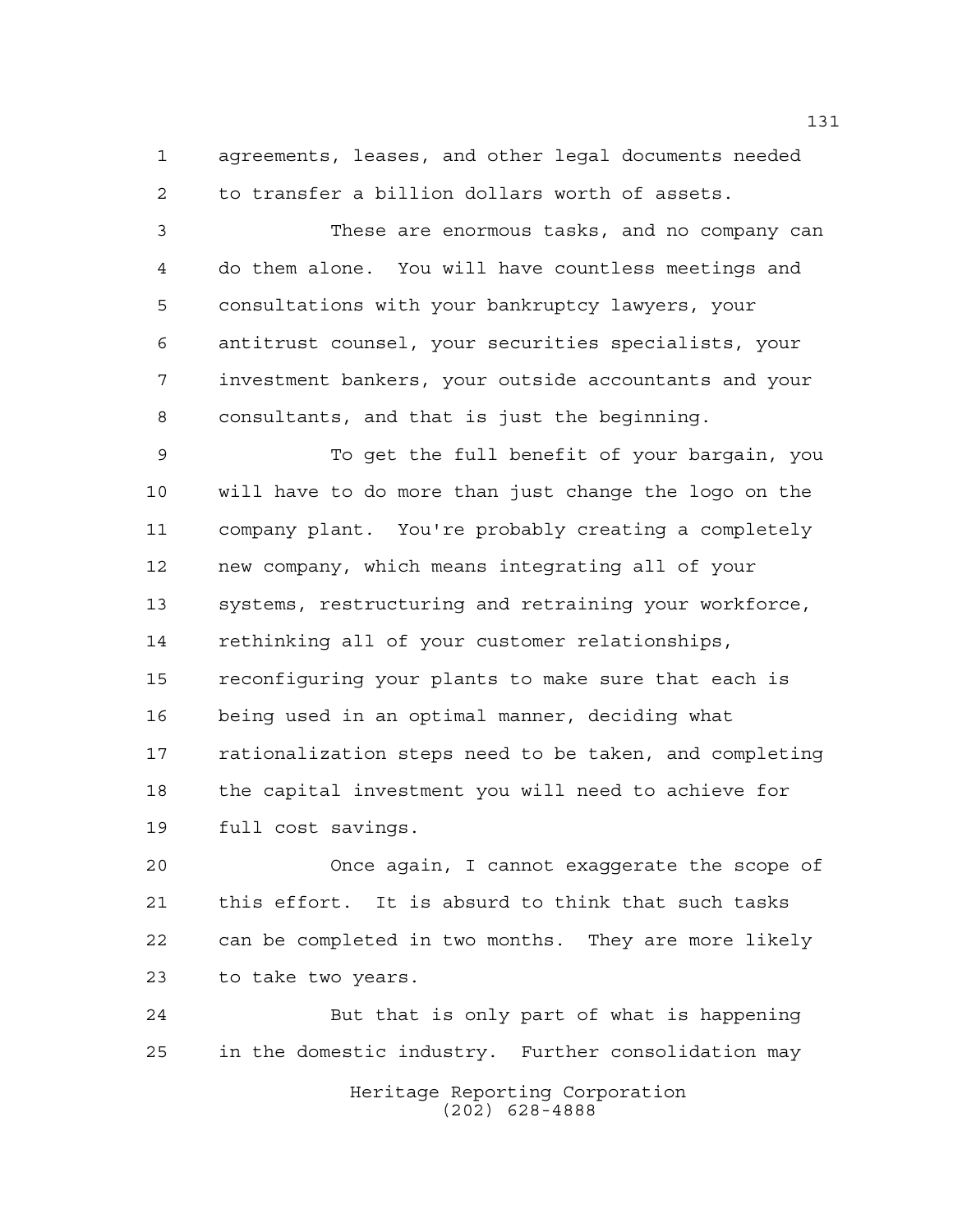be on the horizon. Major new upgrades and

 improvements could be made to current facilities. But these projects cannot take place if 201 relief is cut short and domestic producers have to face another import surge.

 This really is a textbook case of how the safeguard law is supposed to work. Relief is stabilizing the market and giving the industry the breathing space necessary to undertake major, in this case historic restructuring. It would be the absolute height of folly to reverse course now, jeopardize all that has occurred to date, and take away hope from those working so hard to get this industry back on its feet, and make it a world class competitor for years to come.

 MR. STEWART: Madam Chairman, this is Terry Stewart of Stewart and Stewart.

 Our first industry witness is Wilbur Ross, the Chairman of ISG.

 CHAIRMAN OKUN: Mr. Stewart, I apologize. We do have a congressional witness, so if this would be good time, we would like to accommodate him and then we will turn to you, Mr. Ross.

 MS. ABBOTT: The Honorable Tim Murphy, United States Congressman, 18th District, State of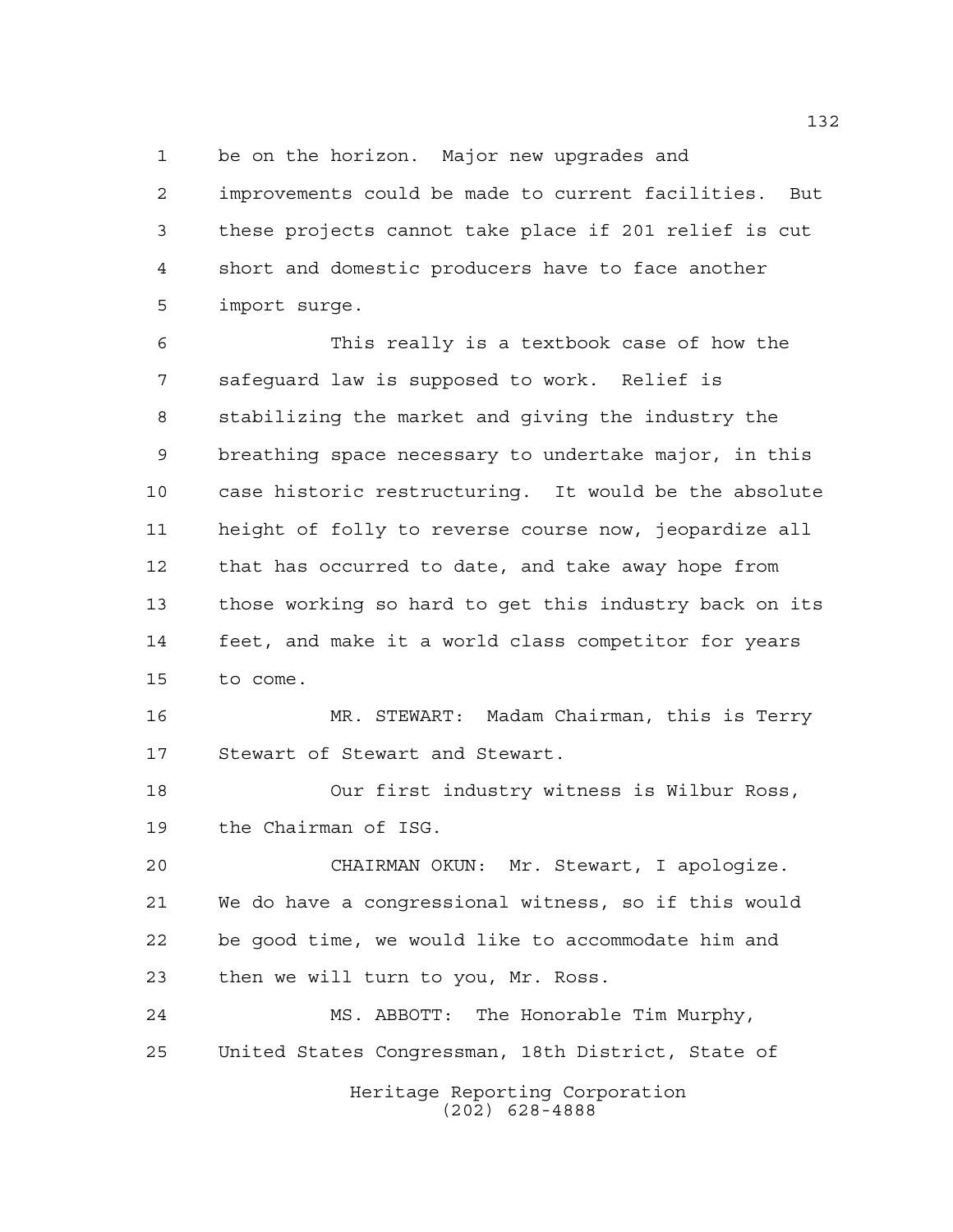Pennsylvania.

 CHAIRMAN OKUN: Welcome, Congressman Murphy. CONGRESSMAN MURPHY: Thank you, and Madam Chairwoman, members of the Commission, I appreciate an opportunity to testify before you today on matters that are very important to the workers of Pennsylvania, in particular, southwestern Pennsylvania that I represent.

 We are all aware of the fact that there are many challenges facing the American steel industry and difficult decisions have to be made. However, I firmly believe a sustainable steel industry in America is an attainable goal is clearly and defined actions are taken based on sound, reliable data, and this is exactly why these hearings are so important.

 Without question, the steel safeguards have resulted in their intended outcome. Despite the speculation of critics prior to the implementation of the 201 tariffs, not only has the industry proven its willingness to adapt to changing times by increasing efficiency and productivity, reducing costs, and improving competitiveness, but perhaps more importantly the remedy has precipitated an international debate on the state of the modern steel industry.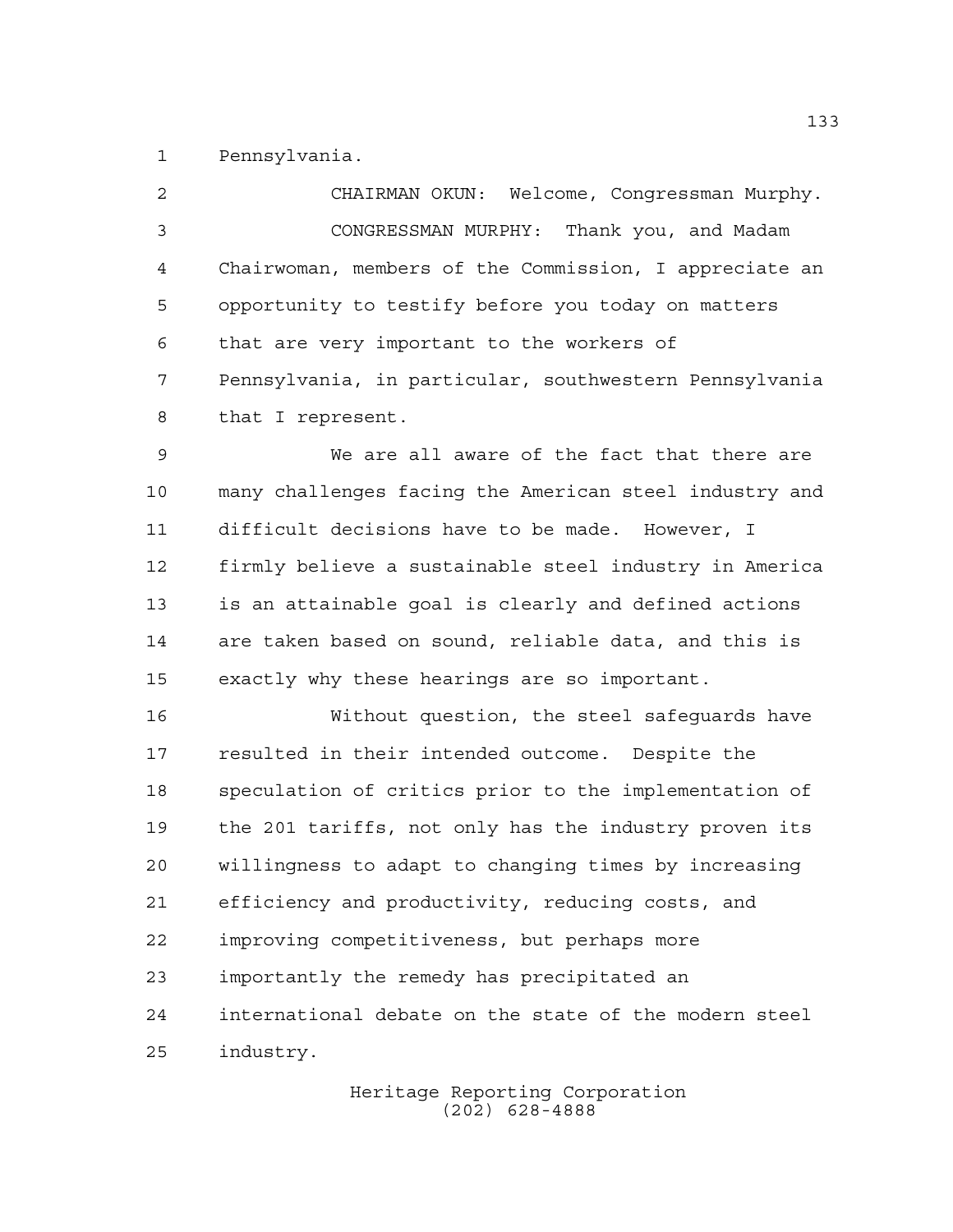Over the last 14 months, domestic producers have invested over \$3 billion to consolidate and improve productivity. For example, in Pittsburgh, U.S. Steel has recently acquired the assets of National Steel, and reported positive operating income in three of the last four quarters after suffering losses in 2001, and the first quarter of 2002.

 Similar consolidation and increases in productivity and efficiency can also be seen in other domestic steel producers. This increase in production coupled with a Section 201 tariff has resulted in the domestic industry's ability to meet demand with only modest price increases despite a weakened economy.

 In addition to reorganization and restructuring, American steel producers have also begun to participate in international negotiations to eliminate the dumping of foreign steel that contributed the current domestic crisis. This initiative promotes a worldwide reduction in steel production.

 It is a fact that as a result of foreign steel subsidies, total global production far outweighs demand. Although excess foreign capacity is twice the level of American consumption, many major foreign markets such as Japan, China, Brazil, and India are

> Heritage Reporting Corporation (202) 628-4888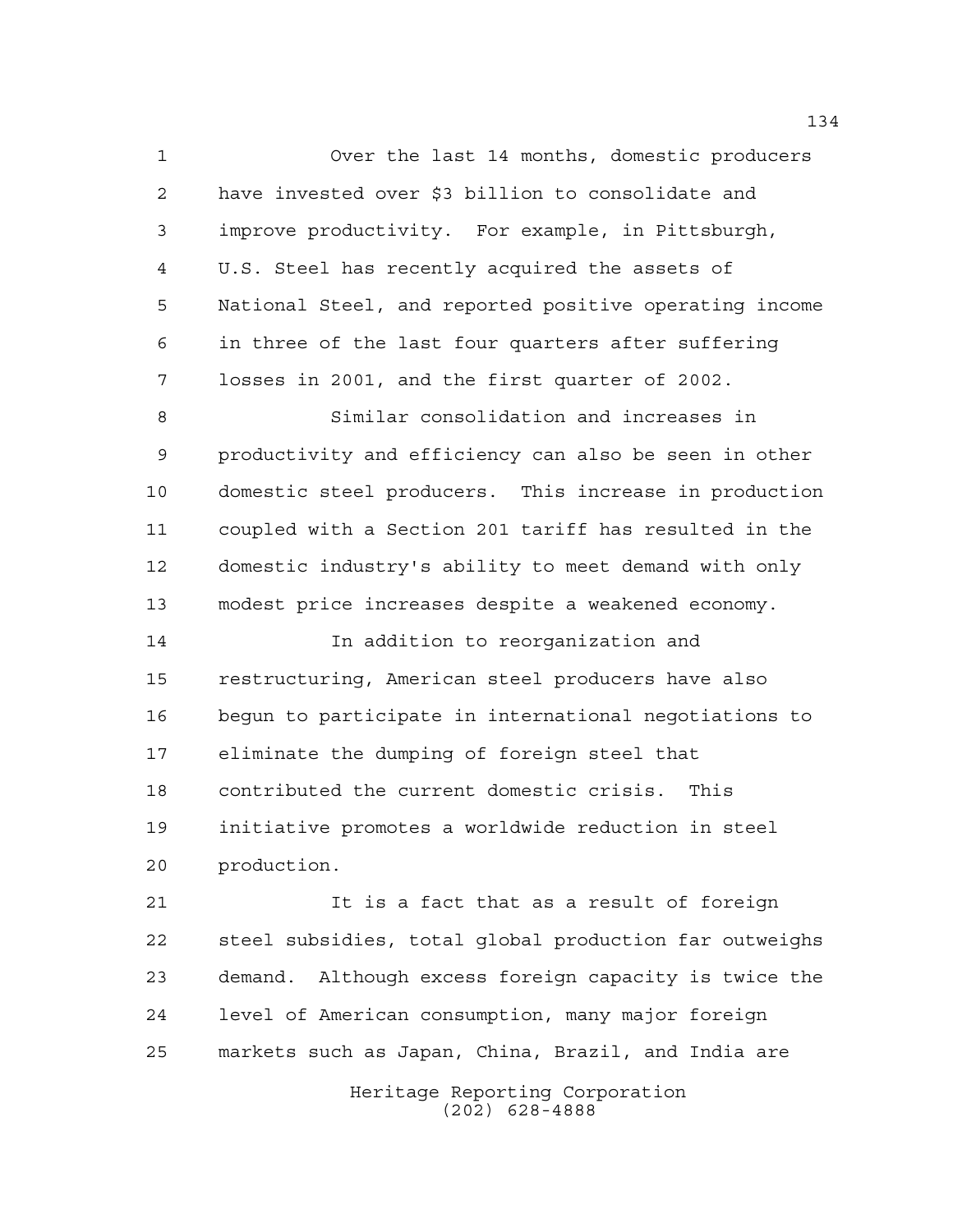essentially closed to imported steel through the imposition of distribution barriers, quotas, licensing requirements, and high import tariffs and taxes. This has resulted in the U.S. absorbing much of this overproduction.

 Fortunately, the global steel community has begun to address many of these issues. It is vitally important that the safeguards remain in place to allow additional time for foreign nations to make these necessary adjustments. Without these structural reforms the future of the domestic steel industry, I believe, is bleak.

 While significant progress has been made, continuing the tariffs for the final year and a half will allow other steel-producing nations time to reform their own systems in such a way as to level the playing field for all steel-producing nations.

 The Commission now faces a monumental turning point and historic opportunity to help this industry rebuild itself and remain competitive. The Section 201 remedies have been a tremendous success, I believe.

 As the American steel industry begins to think about its future in the long term, I feel it would be myopic to discontinue the tariffs just as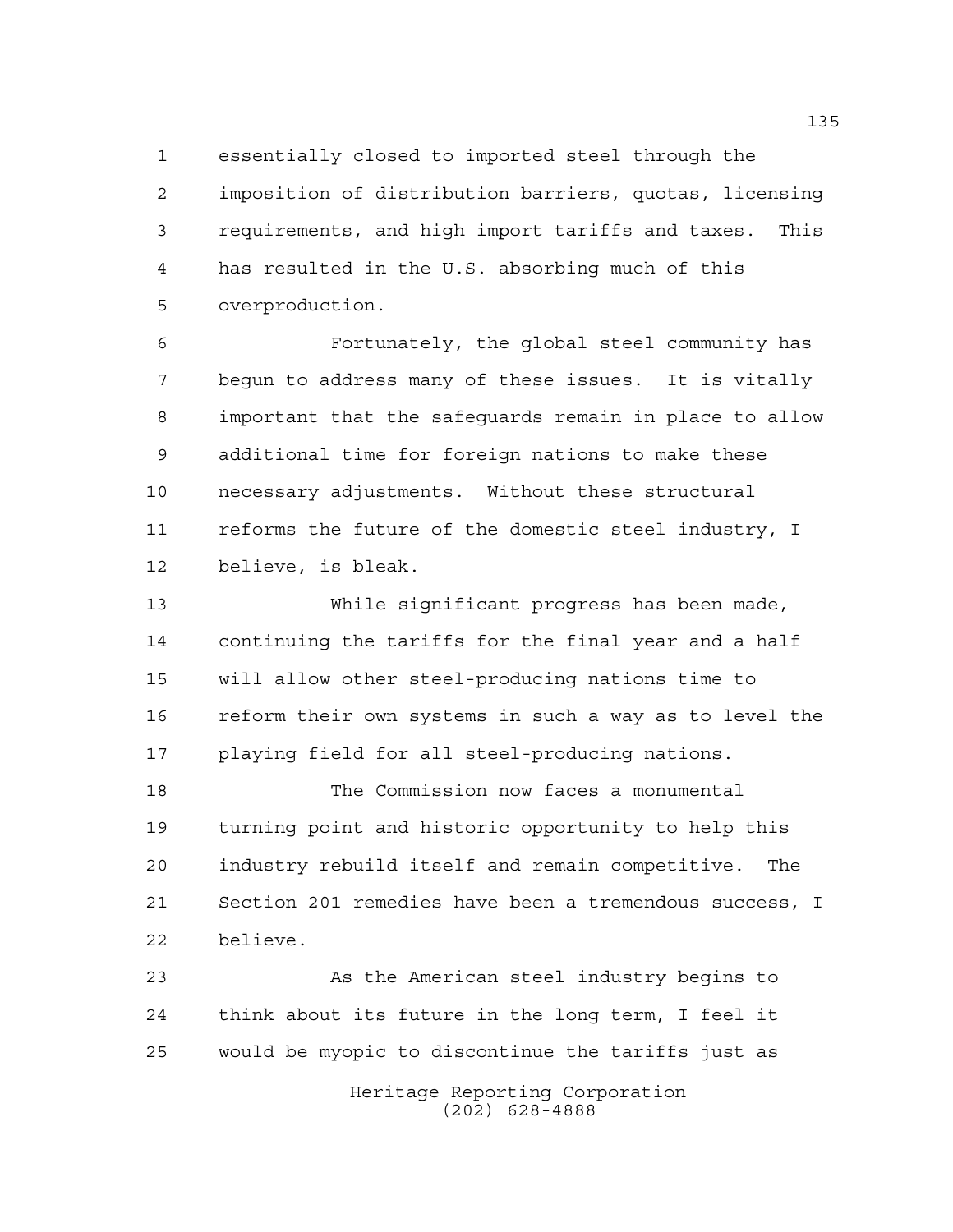they have begun to provide stability for the domestic market.

 The steel industry stands at the cross-roads of an uncertain future, and I strongly urge the Commission to recommend that tariffs remain in place, and again, I appreciate the opportunity to be with you this morning. Thank you.

 CHAIRMAN OKUN: Thank you for your testimony.

10 Mr. Ross, you may proceed.

 MR. ROSS: Good afternoon, Chairman Okun and Commissioners. My name is Wilbur Ross. I am Chairman of International Steel Group, and I'm here today to discuss our efforts and progress in making positive adjustments to import competition since President Bush granted temporary relief to the United States steel industry in March 2002.

 ISG is today the second largest integrated steel producer in North America. Since our founding in April of last years, we have acquired LTV, Acme and Bethlehem Steel. By purchasing and restructuring these formerly high-cost bankrupt facilities, ISG saved 11,000 direct steel jobs and a multiple of that number of jobs at vendors and local service providers in the six states where we have major facilities.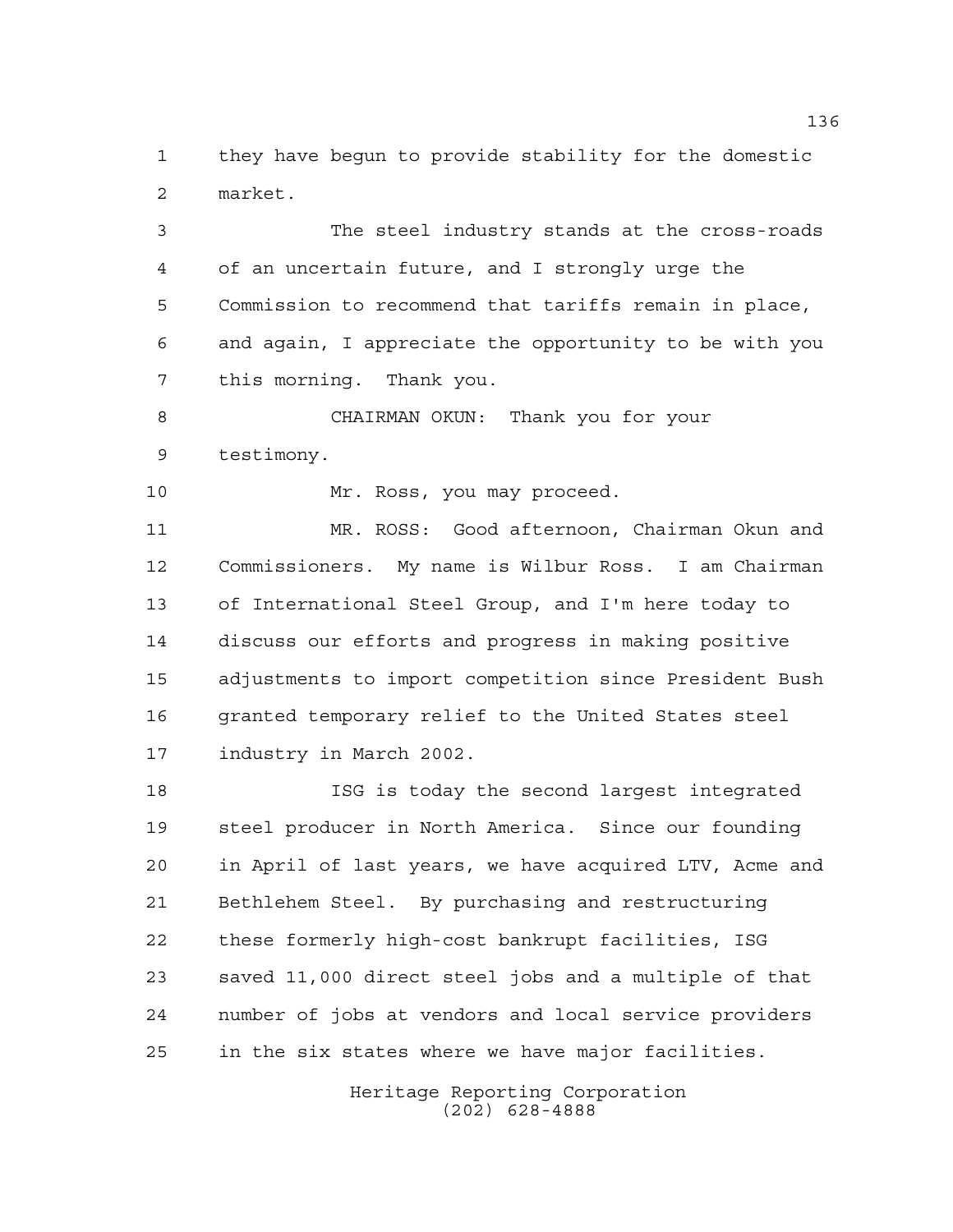The combination of temporary safeguard measures, enlightened leadership of the United Steelworkers of America, and new management approaches have created a 16 million plus ton integrated steel company that will be globally competitive by the end of the President's three-year program.

 The industry will also continue to consolidate during that period by eliminating inefficient and outdated capacity. For example, companies acquired by ISG have 2.7 million tons of shutdown iron-making capacity and 3.3 millions tons of shutdown rolling capacity. Those are detailed in Attachment A to our written testimony.

 We have responded to the President's call to action and we are betting more than \$2 billion of investment commitment that his objectives for the steel industry will be met. Temporary relief enabled the industry to begin making a positive adjustment to import competition. In particular, there has been some relief from the death spirals of collapsing prices in 2001, when the Commission made its determination.

 This current period of less depressed prices has been accompanied by substantial consolidation of the domestic industry as companies and steelworkers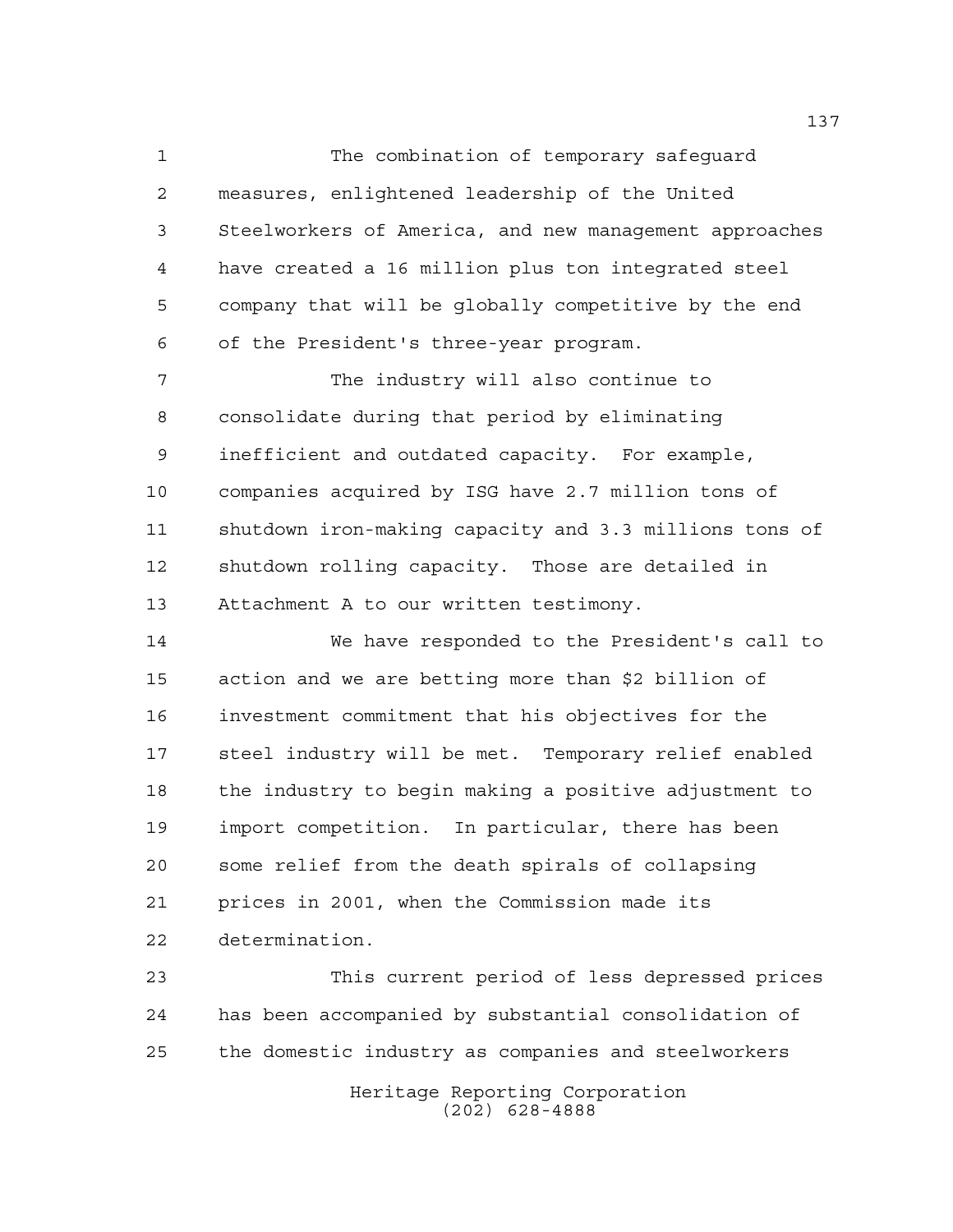have joined forces to address the industry's difficulties rationally. According to your staff's pre-hearing report, no fewer than 17 steel company mergers and acquisitions have occurred since the commission issued it's Section 201 determination. As a result there are today approximately a dozen fewer steel companies operating in the United States compared to the Commission's period of investigation in the 201. Such consolidation has eliminated redundant and outdated operations, enhanced integration of production facilities, permitted overall streamlining of production and improved economies of scale with the attendant elimination of redundant capital spending on new equipment. These cost reductions have enabled ISG to pursue new markets, including merchant sales of slab to companies that do not have hot-end capacity.

 ISG's story is a classic example of the positive adjustment to import competition that Section 201 was designed to foster. The President's decision to grant temporary relief created the market conditions that made ISG's acquisitions of LTV, Acme and Bethlehem feasible.

 Prior to the acquisitions both LTV and Acme were idle, and Bethlehem's operations were at risk of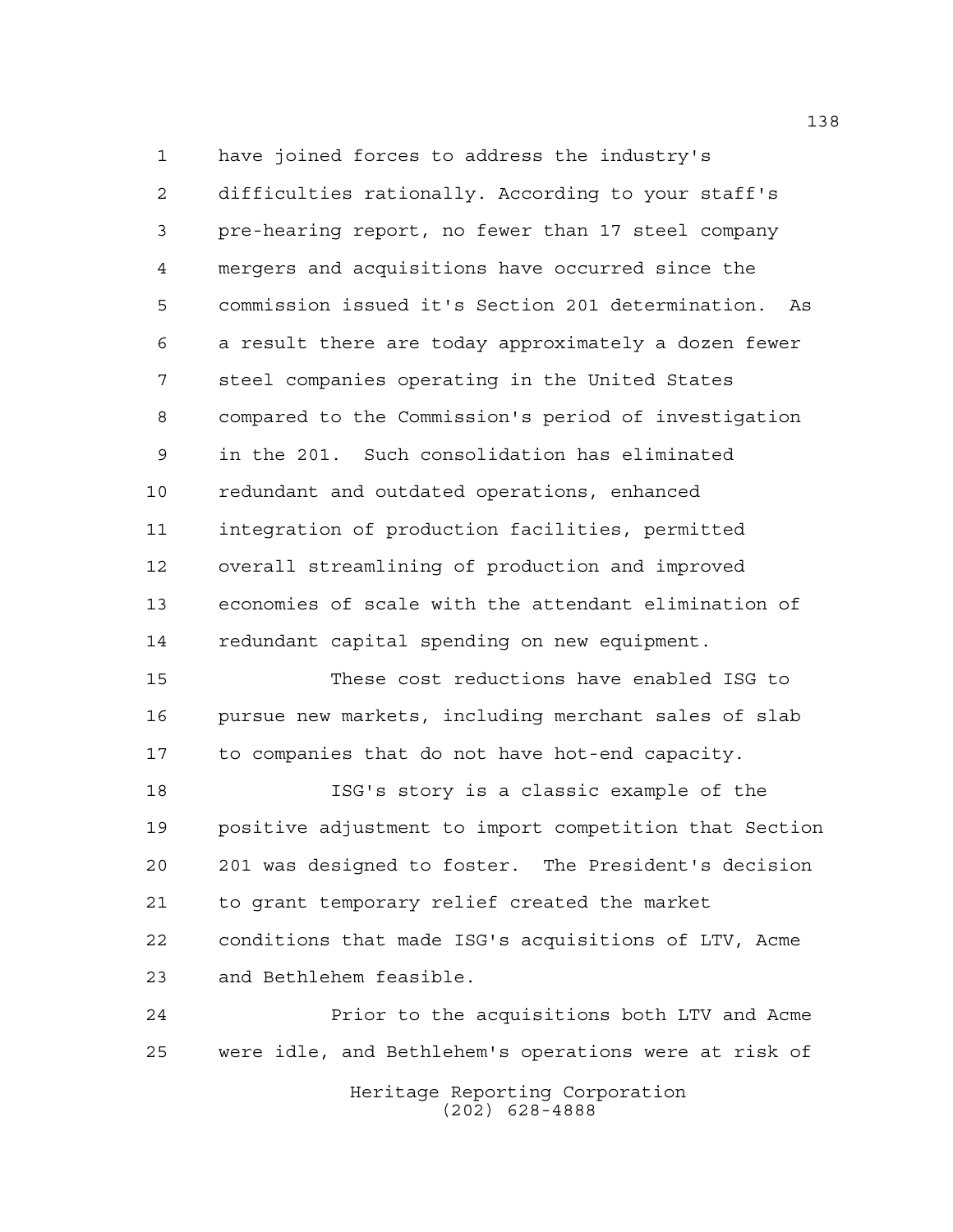being shutdown. All of those assets are now operating at reasonable levels of capacity utilization.

 I hope that's not an editorial comment on my remarks so far.

 Each acquisition we made was part of a carefully conceived business strategy. Acquisition of LTV allowed ISG to quickly resupply the market with low-cost steel, and mitigate the supply constraints caused by the closure of so much U.S. capacity. Acquisition and restart of the Acme Steel assets, including the most advanced mini-mill technology in the industry, diversified ISG's portfolio into higher value-added mid-to-high carbon hot band. There is a typo in the report, left out the word "carbon." And our purchase of Bethlehem's assets enhanced ISG's access to the automotive industry, and to other contract industries. Acquisition of LTV, Acme and Bethlehem enabled ISG to bring back on line or keep operating capacity that is highly efficient.

 Our facilities include a world class cold mill and one of the most productive blast furnaces in the world at Sparrow's Point, a state-of-the-art compact strip mill at our Riverdale facility, and several of the most powerful hot strip mills and modern coating lines in the industry.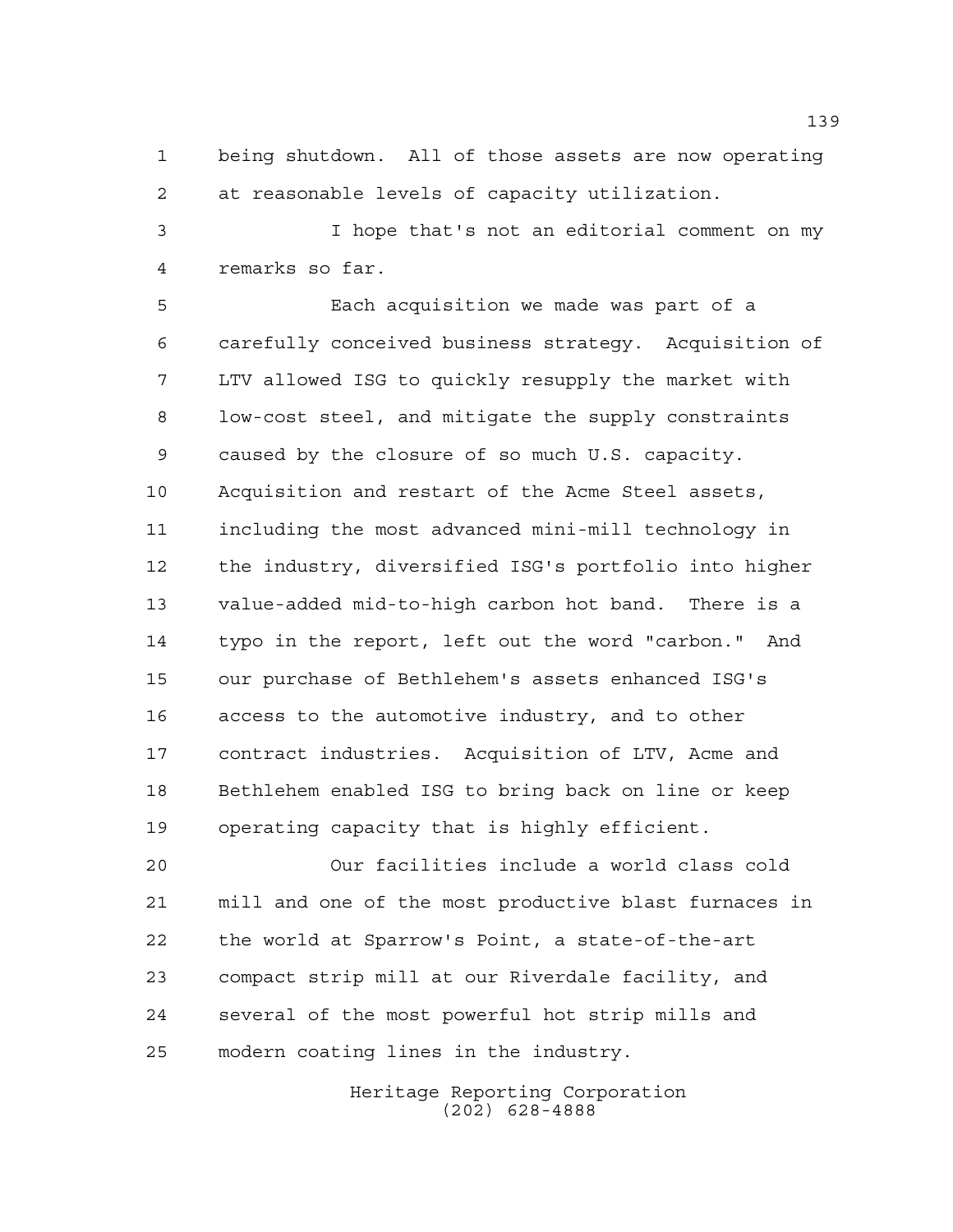We also eliminated a significant amount of outdated or redundant capacity. Following the acquisition of the LTV assets, we closed and are dismantling a 40-year-old hot strip mill in Cleveland. We shut down Acme Steel's old and inefficient blast furnace, and we have not restarted previously idled capacity such as the plate mills owned by Bethlehem where there is no adequate demand for the product. Companies acquired by ISG now have 2.7 million tons of shutdown iron-making capacity and 3.3 million tons of shutdown rolling capacity. Indeed, the U.S. steel industry as a whole has significantly contracted so much so that the United States has been and remains one of the few advanced industrial countries in the world to be a net importer of steel. Excess capacity is not a U.S. problem. It is a global problem that stems from massive government subsidization abroad as well as major shifts in demand resulting for the events such as the collapse of the former Soviet Union. Rationalization of global steel producing capacity is integral to the President's overall strategy to address the root problems of the industry that put 34 U.S. producers into bankruptcy in the last

> Heritage Reporting Corporation (202) 628-4888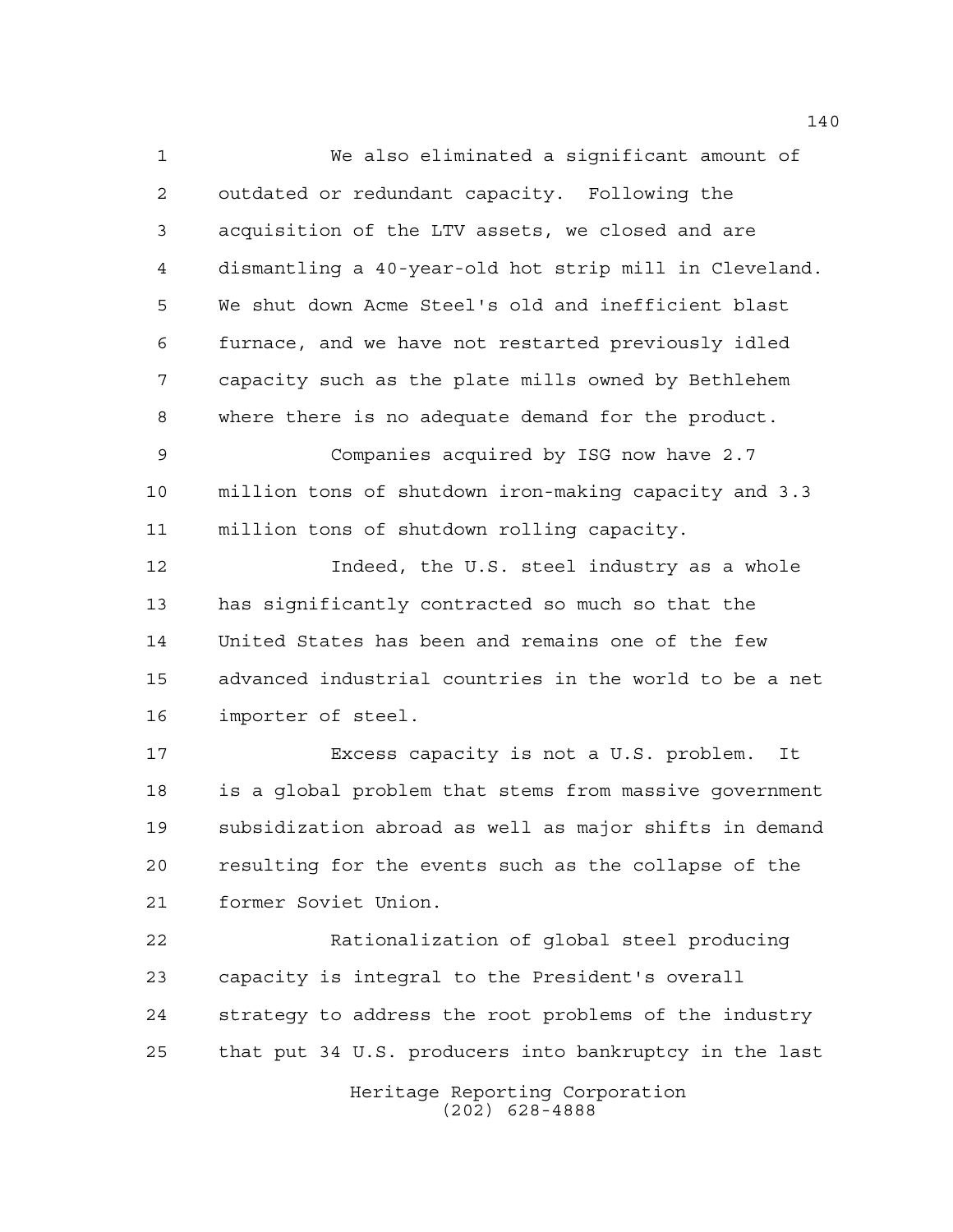several years, the same strategy that includes the temporary safeguards. We should not and we do not make apologies for investing in new capacity and technology that will make our nation's steel industry globally competitive and provide our customers with low cost and financially viable sources of supply.

 Critically important to the success of these adjustment measures has been the flexibility of the United Steelworkers of America, and management in collective bargaining. Both sides have made important concessions that have substantially improved the industry cost structure and productivity.

 The ground-breaking new collective bargaining agreements between ISG and USWA will and are significantly improving productivity while addressing issues of importance to the company's workforce. These agreements, which do not expire until 2008, introduce a new operating culture that emphasizes individual performance and productivity through a broadened scope of responsibility and accountability at every level of the workforce.

 Steel labor agreements historically had more than 30 job classifications. ISG's new agreements reduced that to five. We have eliminated previously restrictive work rules and provided other

> Heritage Reporting Corporation (202) 628-4888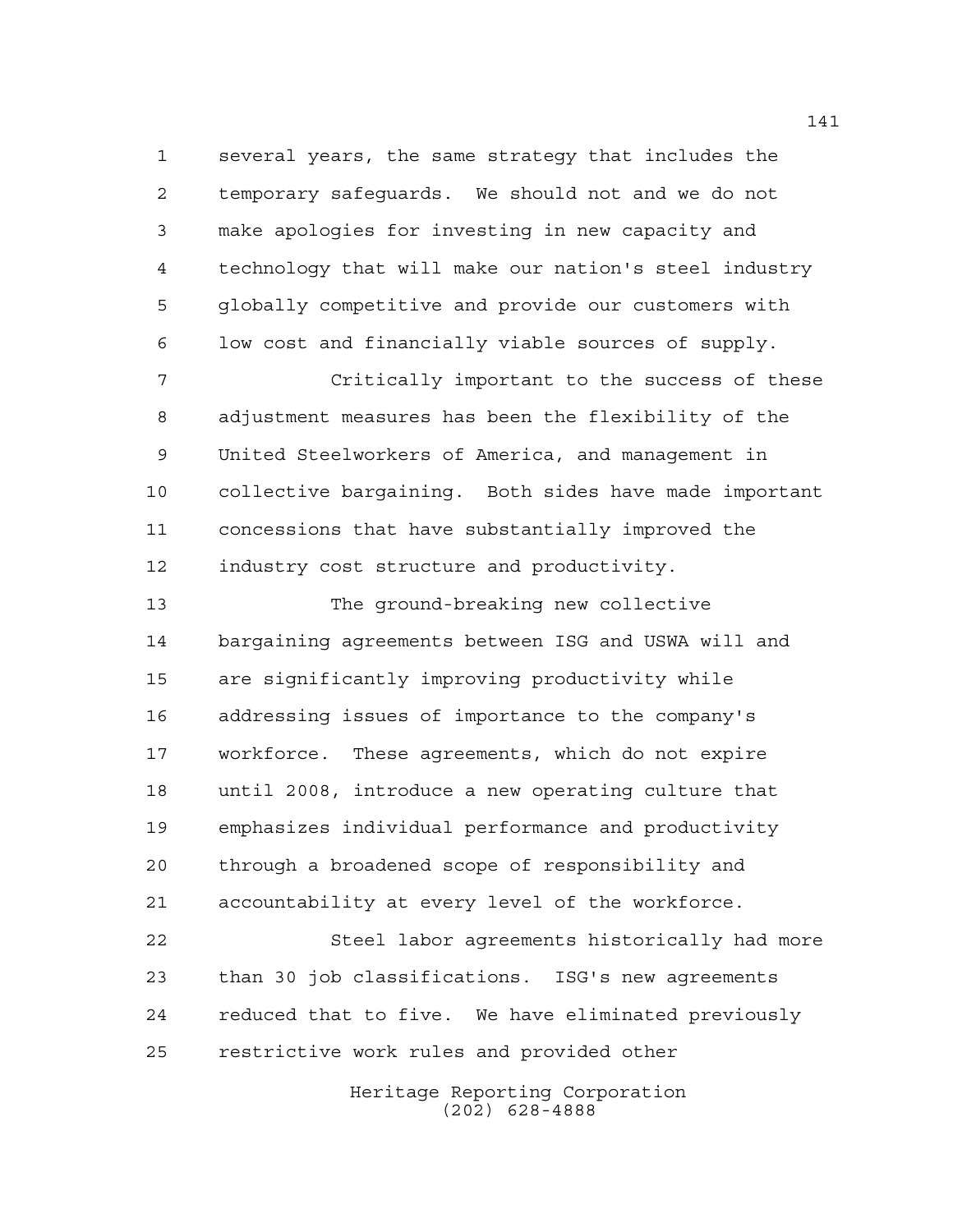productivity-enhancing changes such as implementation of alternative work schedules. We project normalized total cost savings in excess of \$500 million per year, and we project that these agreements will result in major additional cost savings when we have fully integrated the Bethlehem facilities over the next 18 months.

 There have been significant workforce reductions both on the factory floor and in corporate headquarters. ISG committed \$125 million to a transition assistance program, giving over 2,000 hourly steelworkers a sizeable cash buy-out to help them transition out of the company as we downsize. In addition, ISG has eliminated 90 percent of management positions, nine-zero percent.

 Make no mistake, these reductions have been painful. Nonetheless, both management and all other employees at ISG recognize the necessity to adjust positively to import competition. These changes have reduced the number of manhours needed to produce a ton of steel from about 2.5 to about one. By contrast, China and Russia's steel industries each require about six manhours while Europe's industry requires more than two, and workers that the former LTV facilities have already received their first profit-sharing

> Heritage Reporting Corporation (202) 628-4888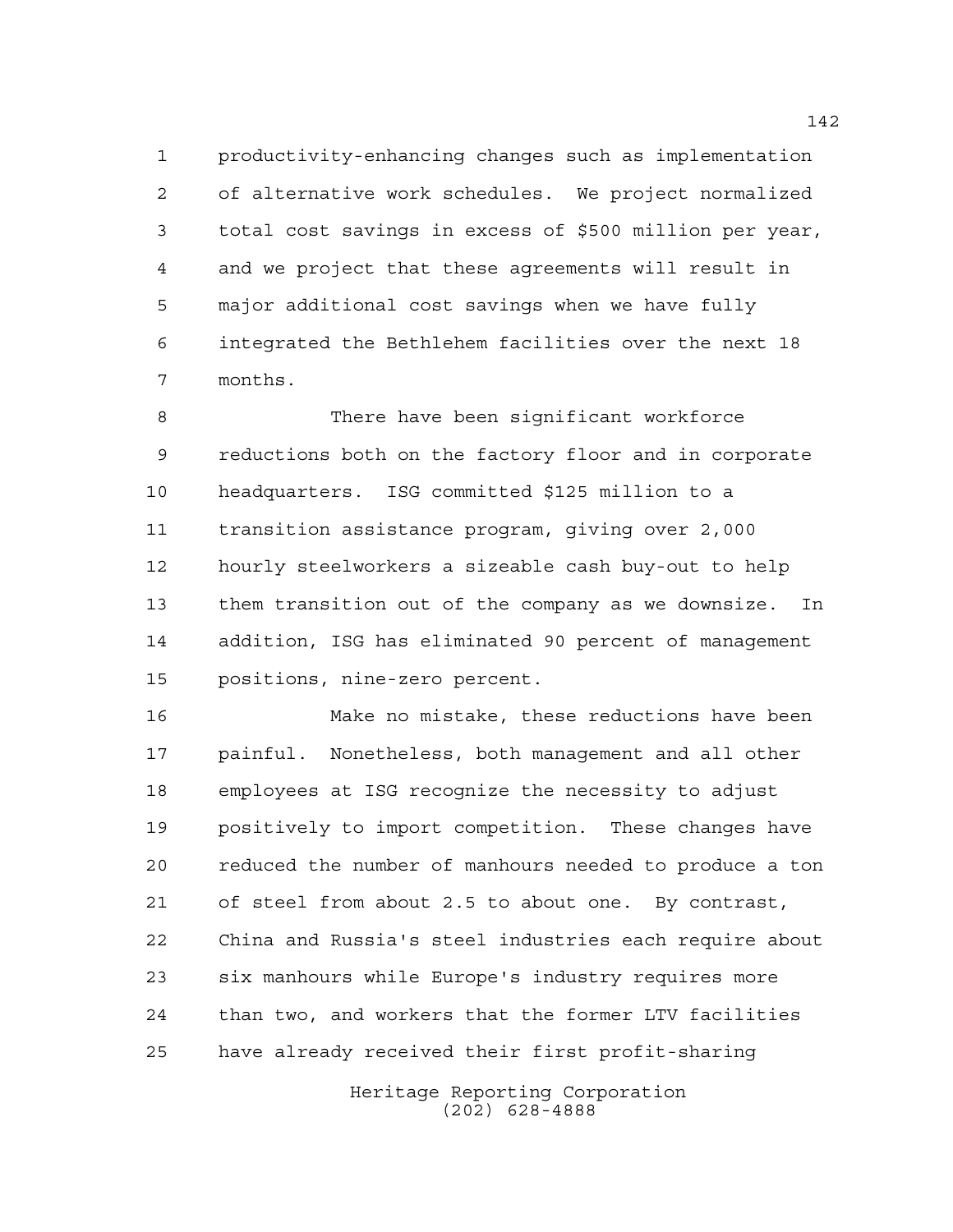checks.

 ISG has also made and will continue to make substantial capital investments in order to maintain production capacity, reduce costs, improve productivity, upgrade facilities to meet competitive requirements, and comply with environmental laws and regulations. ISG is helping to fund the USWA worker training in our own facilities. ISG is also engaged in important research and development critical to meeting the demands of our customers in an ever-changing market.

 ISG acquired Bethlehem's Homer research facility in Bethlehem, Pennsylvania, and is continuing the excellent product development work there that has historically developed such successful products as Galvalume, a trademark steel with a zinc and aluminum coating that significantly reduced corrosion and now is the standard in the steel construction industry. With the acquisition of Bethlehem, ISG's

 increased scope and scale will reduce the cost per ton of centralized research and development functions.

 We are significantly reducing our fixed costs and when completed in the next two years, we will have increased our flexibility to respond to changing market conditions.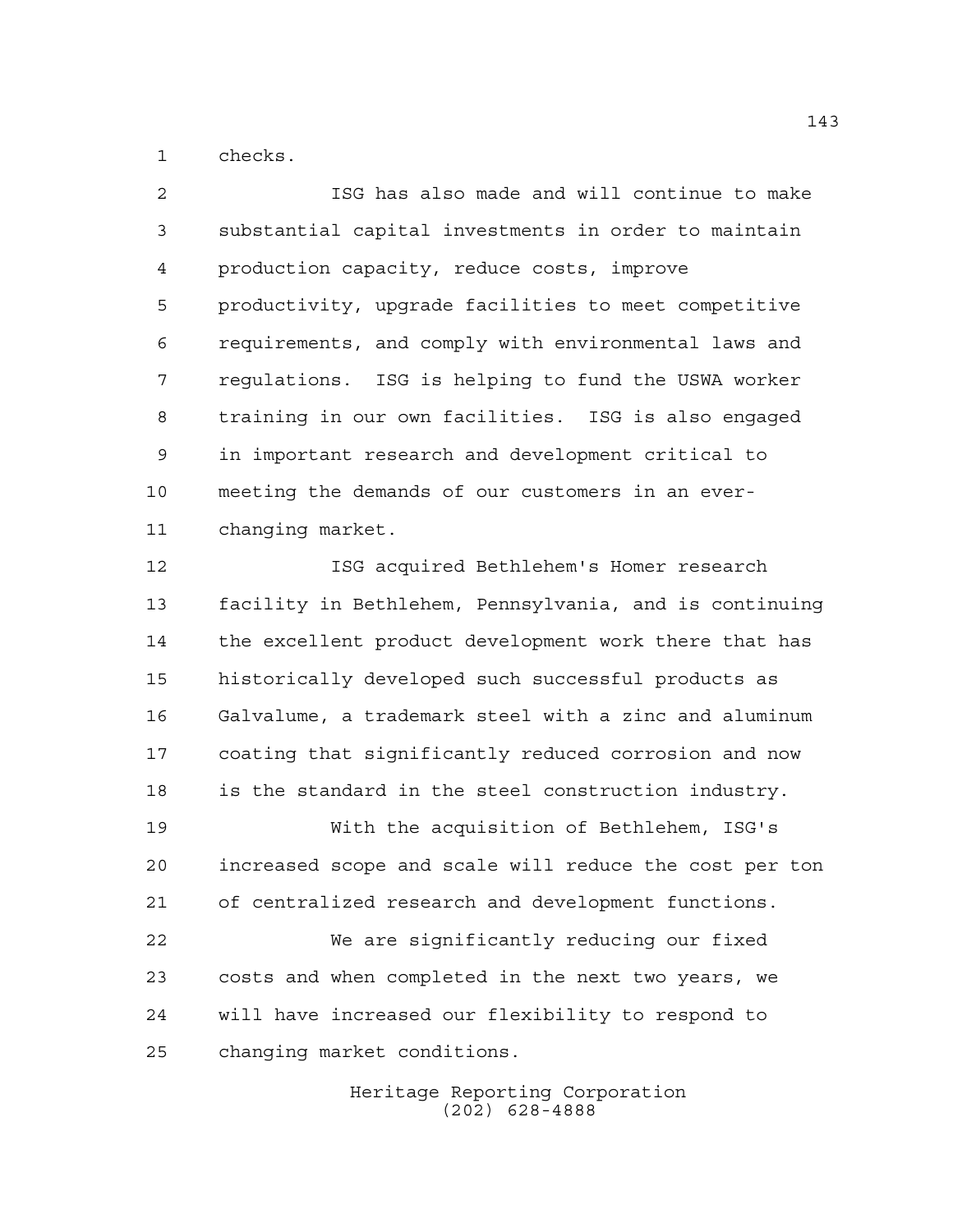1 As the Commission knows, the steel industry's historically high fixed costs put great pressure on maintaining high levels of capacity utilization. Therefore, during periods of declining prices, whether due to weakening of demand, rising levels of low priced imports, or both, domestic producers often built up excess inventory as they struggled to cover fixed costs by running their mills at maximum utilization.

 We at ISG believe that we will be able to avoid the inventory problems the industry has faced in the past by having the flexibility to follow market trends while still generating reasonable returns on investment.

 In short, the domestic industry generally, and ISG in particular have used the first 16 months of temporary relief to make very substantial adjustments to import competition. The domestic steel industry is in significantly better condition today than in 2001.

 Now, I understand that the President has not asked the Commission for its judgment or opinion about whether import relief should continue. Nonetheless, in order for your report to the President to be complete, it is critically important that you include in that report information about what remains to be

> Heritage Reporting Corporation (202) 628-4888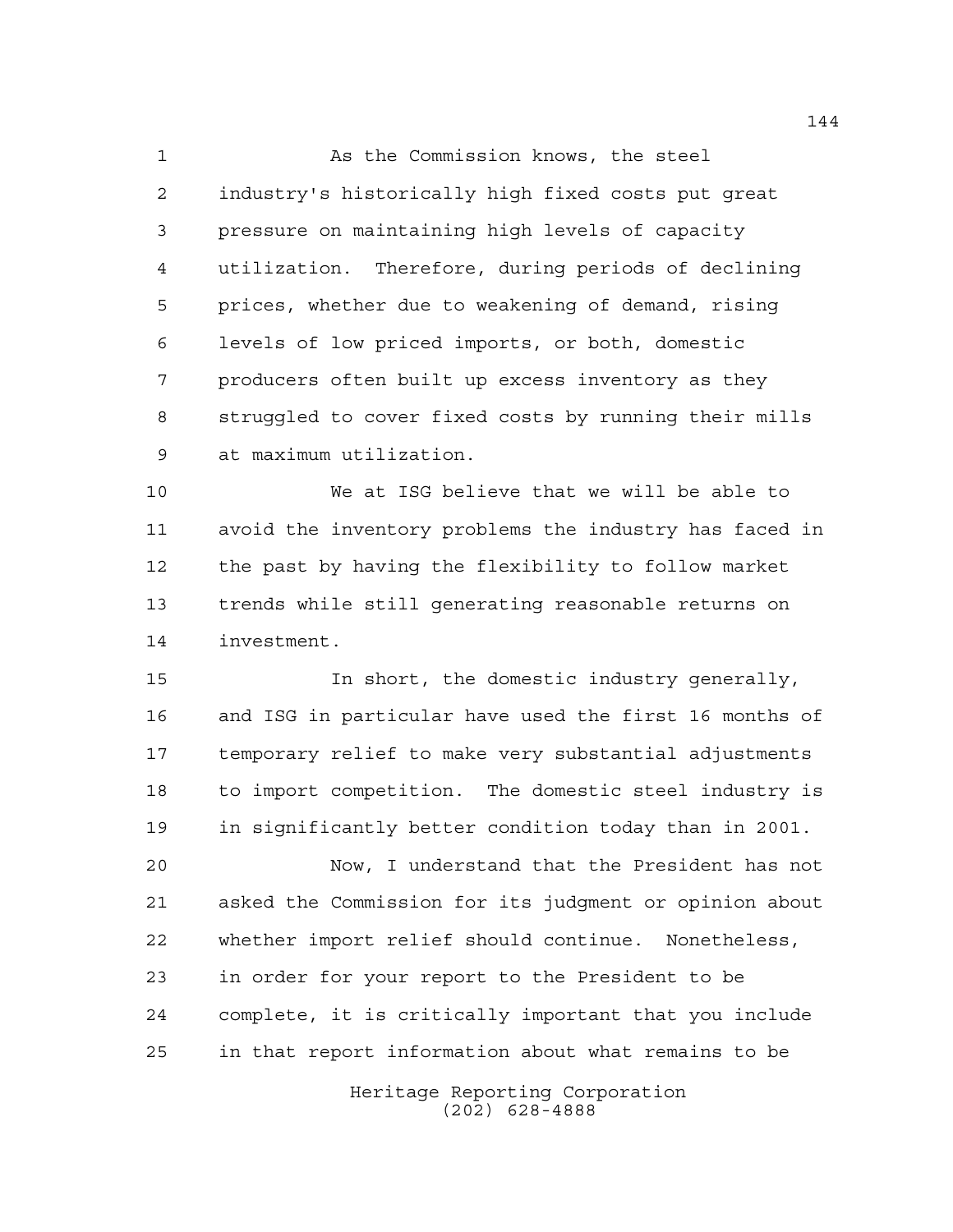done for the industry to complete its adjustment efforts between now and March 2005.

 While the number of bankrupt companies have been significantly reduced through asset acquisitions, many companies are still operating under bankruptcy protection or are on the verge of bankruptcy. Other companies remain shuttered completely with production assets that await either acquisition and consolidation, or liquidation, and ISG has to complete its own integration of the companies it has acquired.

 We are in the process of reducing the Bethlehem workforce by about 30 percent, from 11,500 to 8,000, and we need to pay down our \$650 million Bethlehem acquisition debt. We have planned capital spending budgets totaling in excess of \$300 million 16 for 2004, assuming that relief continues, and we face significant additional outlays associated with the Bethlehem acquisition, including the previously mentioned \$125 million employee buy-out program and satisfaction of other Bethlehem liabilities, including some commitments to the Pension Benefit Guaranty Corp, altogether half a billion dollars.

 Our investment in the Bethlehem assets exceeds \$1.5 billion in addition to the \$500 million previously committed to LTV and Acme. These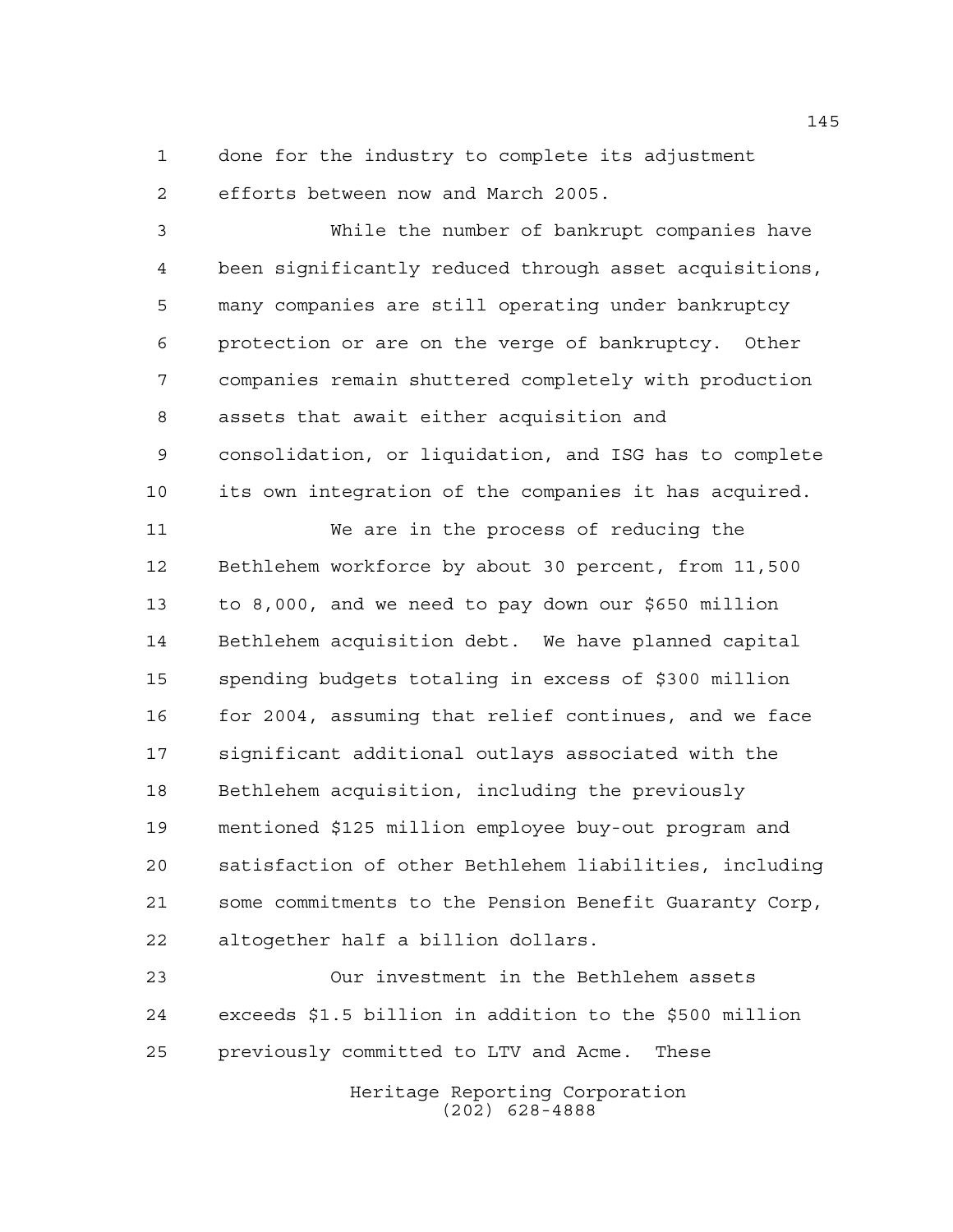investments were made in reliance on substantial continuing tariff relief.

 The industry also needs the remaining period of relief to enable it to deal humanely with the problem of retirees who have lost their health care benefits. ISG has committed to fund from a percentage of operating profits a trust to restore some of those lost benefits to LTV, Acme and Bethlehem retirees. ISG fully believes that if temporary relief is continued all of its productive assets will operate at reasonable levels of profitability, and that in turn will help fund those trust funds.

 The domestic industry generally, and ISG in particular have used the temporary relief to adjust positively to import competition through consolidation of production facilities, negotiation of ground- breaking collective bargaining agreements that have brought about significant improvements in productivity, new capital investments and other measures. None of this would have been possible in the absence of temporary relief, none of it.

 However, our work is not yet finished. ISG needs to continue to invest in its productive facilities to make them still more cost efficient. ISG needs the remaining time of temporary relief to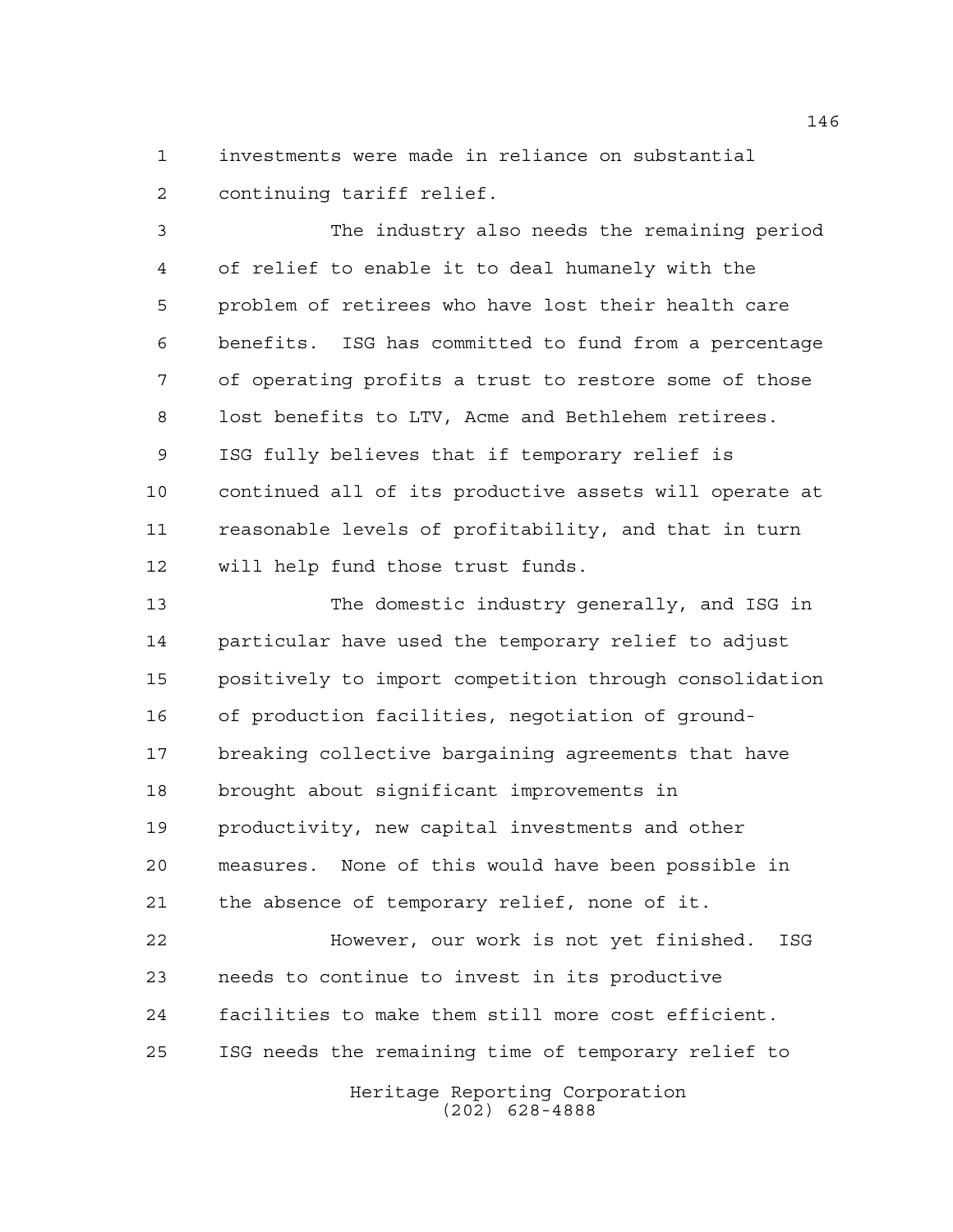complete its work so that we can compete with imports once relief is terminated, and I assure you we will be ready.

Heritage Reporting Corporation (202) 628-4888 Premature termination or reduction of relief could lead to a resurgence of imports and adversely affect domestic producers' prices, profits and margins. This is all the more likely since the industry continues to operate in a market that weakened demand in critical sectors such as construction. Having come half way through the three-year program the industry should be allowed to complete its task of making a positive adjustment to import competition over the next one and a half years. Thank you for your attention. CHAIRMAN OKUN: Thank you very much for your testimony. Before we turn to the next industry witnesses, we do have another congressional appearance. MS. ABBOTT: The Honorable Tim Ryan, United States Congressman, 17th District, State of Ohio. CHAIRMAN OKUN: Welcome, Congressman Ryan. MR. RYAN: Thank you very much. I appreciate the opportunity to address this body today.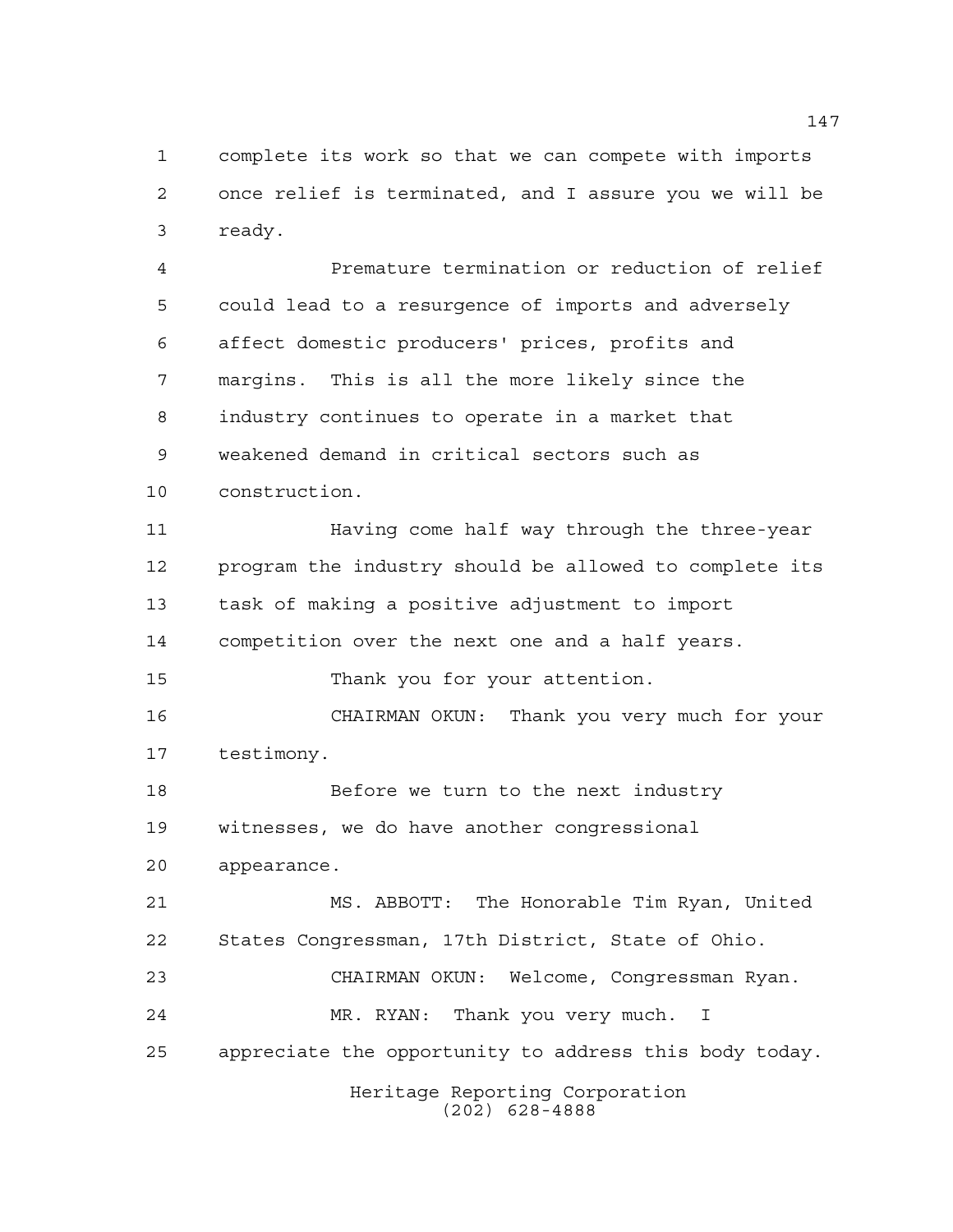President Bush initiated the steel tariff relief program under Section 202 of the Trade Act at the behest of the steelworkers, many of them located in my district in northeast Ohio. This was a detailed and comprehensive investigation that was made, an investigation by this commission, which determined that the U.S. steel companies were being devastated by the surging imports of illegally dumped foreign steel and measures were decided to be imposed to address this situation.

 Now, my own district, which is the 17th Congress District, which runs between Youngstown, Ohio and Akron, Ohio, we didn't have to look very far to see the devastation that was being imposed on many of these families, the local governments who were losing their tax base, both municipalities and school districts. The schools were losing much revenue and having to cut back on many, many programs that they have to try to promote education in order for us to grow our workforce to compete in the 21st century. And I don't think we need many studies to be able to educate ourselves on this. I think those of us who represent areas of the country that are similar to my district recognize this first hand.

Heritage Reporting Corporation (202) 628-4888 I do want to highlight just briefly one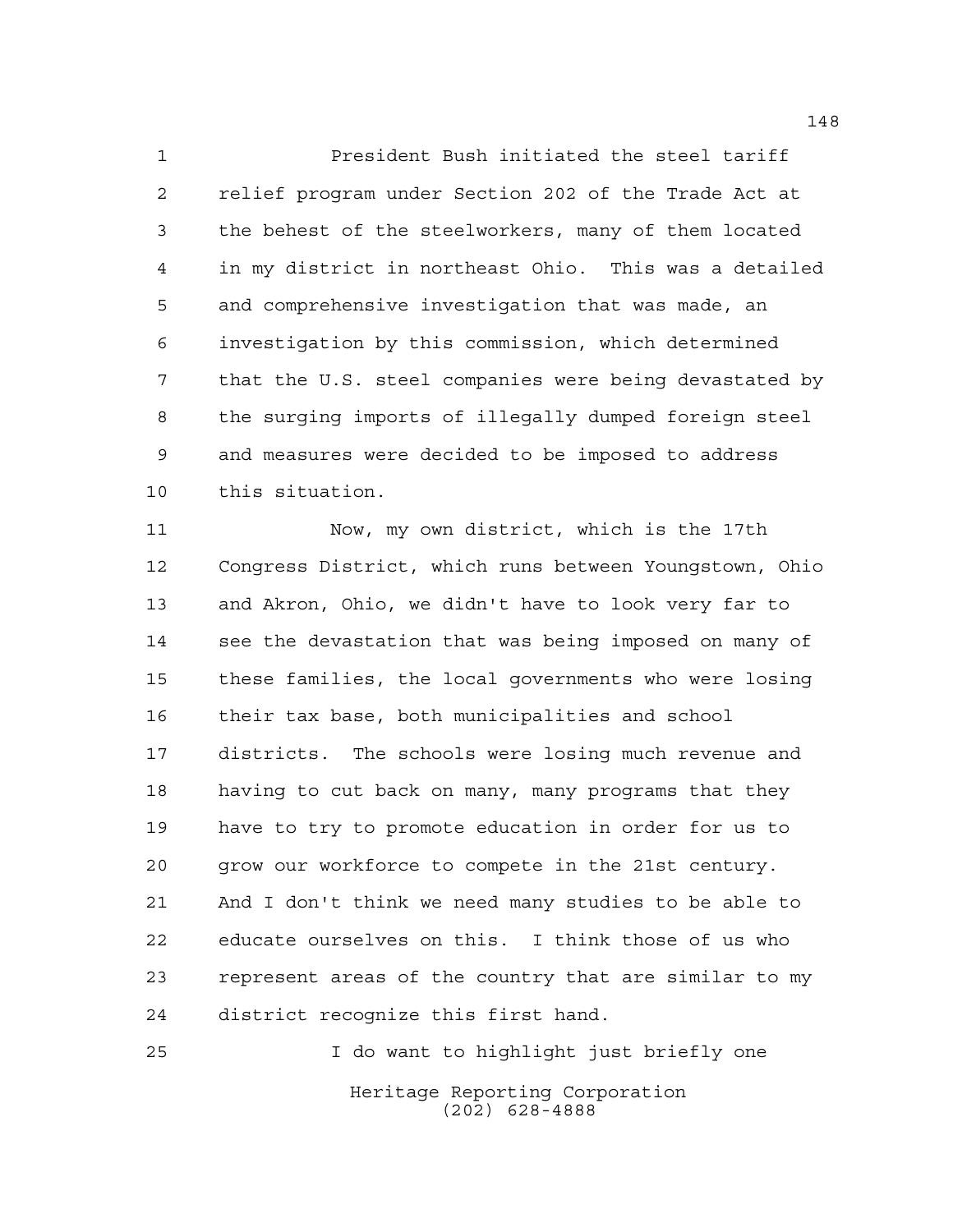company of many companies in my district which relied on the 201 tariff. The company is WCI Steel. This is an integrated flat rolled steel mill that ships 1.3 million tons a year. They have 1700 active employees, 500 retirees and pump over \$500 million into our local economy.

 WCI was a profitable company from 1988 until 2000. In 2001, they have been losing money up until today. And all we're asking for is an opportunity for this company and companies like it to rearrange their financing, to be able to deal with the workers and to make the proper investments, but they need some help from the government and I believe that the steel tariffs were an opportunity for us to do that.

 Even though steel imports covered by the Section 201 tariffs account for only 5 percent of domestic consumption, studies have shown that since the measures took effect there have been increased investments in the modernization of facilities, increased consolidation and increased restructuring. We have also seen steel prices begin to stabilize and, in fact, steel prices are now rising faster overseas than they are in the United States, making our steel industry much more competitive in the global market. Now, as we know, the WTO ruled that our

> Heritage Reporting Corporation (202) 628-4888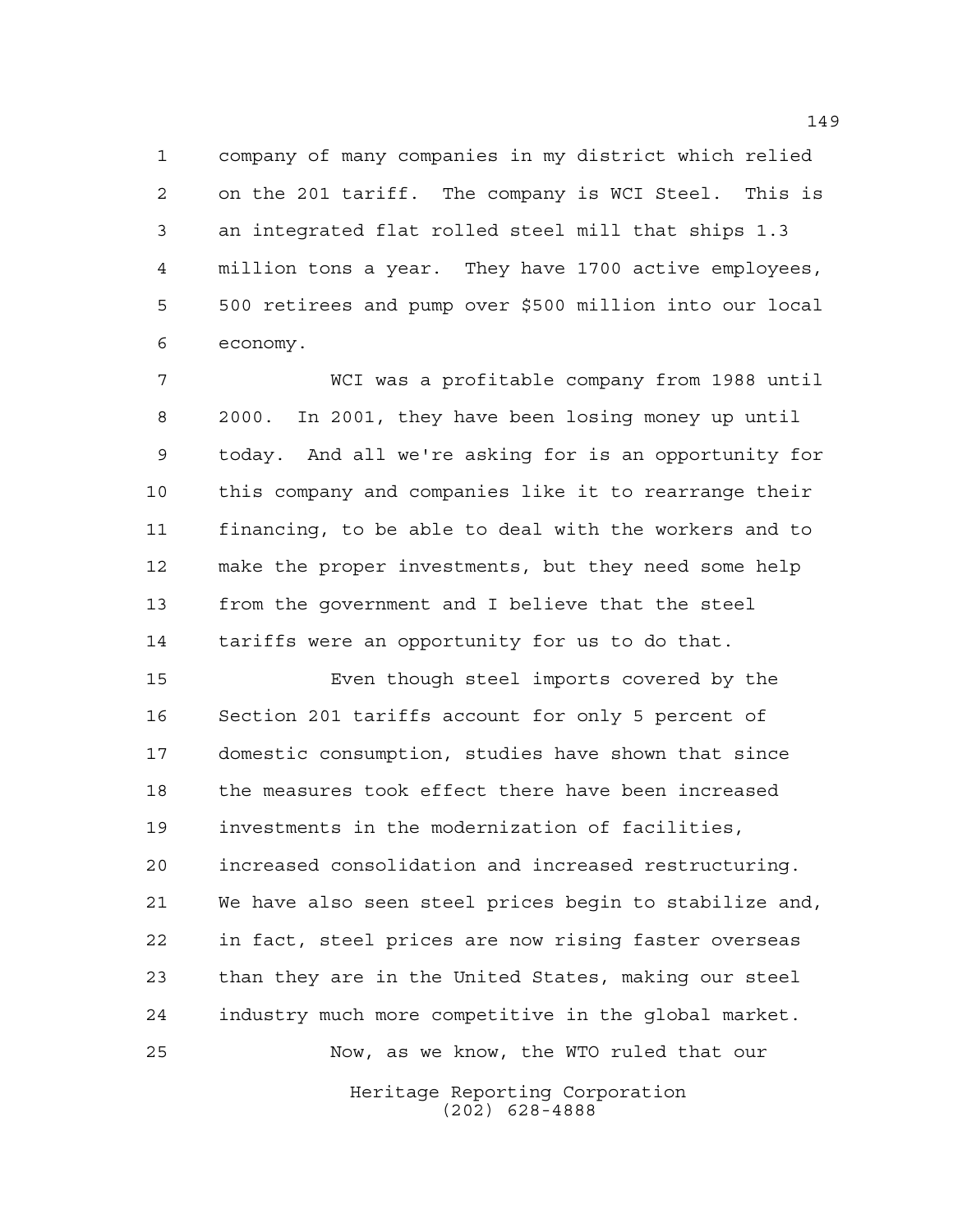tariffs were illegal, that there were no harmful effects, and I would politely ask the members of the WTO, the judges there in Geneva, to come over to my district and tell me that there is no problem with the steel industry here and that they're playing on an even playing field. I find that they will not see that to be the case. And all we're really asking for is to give these companies a shot, give them a shot to get back on their feet. These are great workers, they're productive workers, they are extremely good members of our community. The companies have been good corporate citizens, they have been doing everything right and they're getting themselves back on their feet, they just need a little bit of help and we ask for your help and your support to continue with this program and if there's anything that I can do to be of assistance in the execution of this, I would be happy to do that, but I think as we talk about trade, and there's a variety of issues that are here, my concern is that as we liberalize trade, we're not making the necessary investments back at home which I don't think has anything to do with this body, but we're not making the proper investments in education and the kind of investments in health care and prescription drug coverage that I think would help a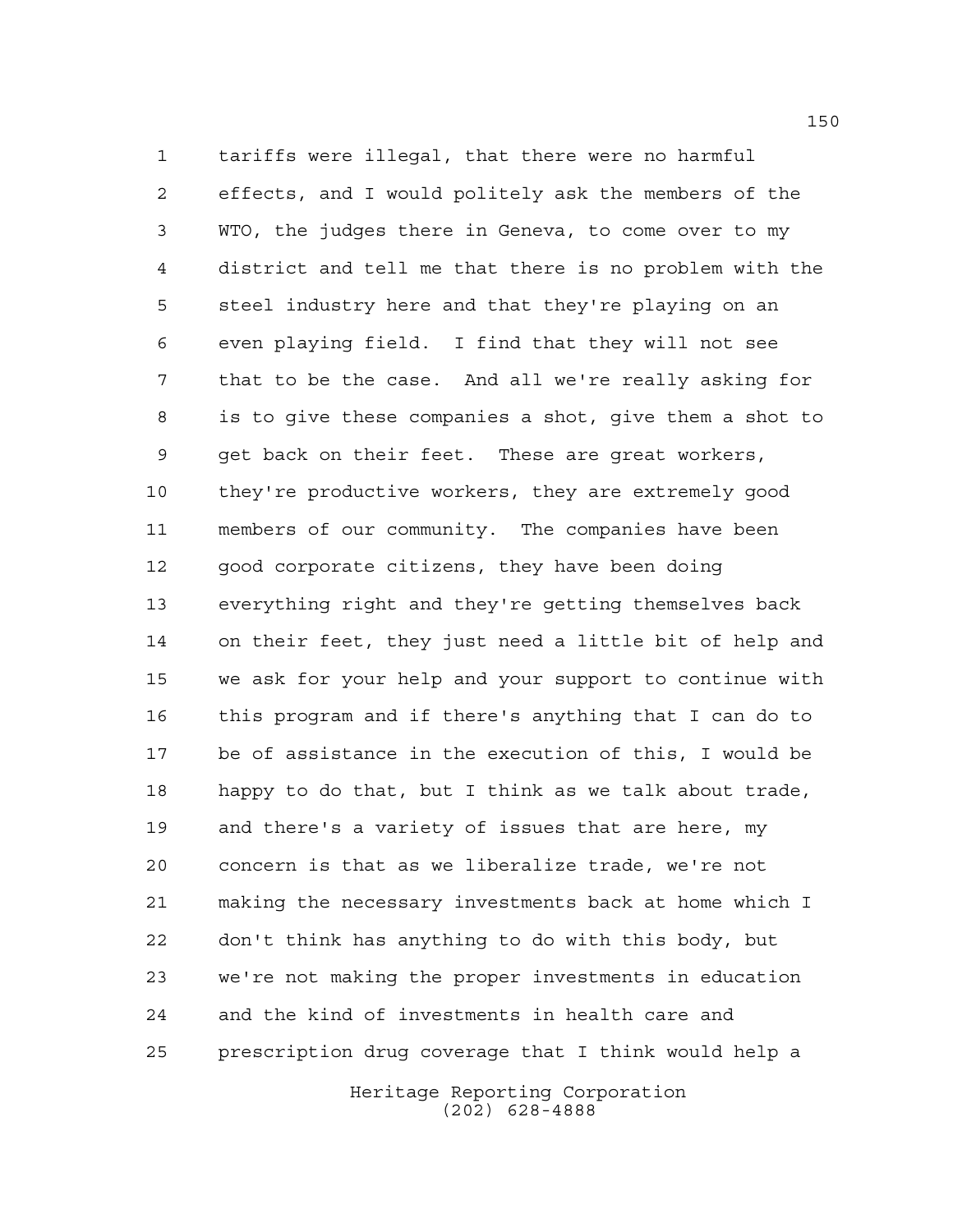Heritage Reporting Corporation (202) 628-4888 lot of these companies as well, that's a different issue, but we ask for your help where you can, within your scope, within your jurisdiction, to help these companies out. We appreciate the opportunity. CHAIRMAN OKUN: Thank you, Congressman Ryan, for your testimony today. And now we turn to our panel witnesses. MR. PRICE: Thank you, Chairwoman Okun. This is Alan Price with Wiley, Rein & Fielding. I would now like to introduce Mr. Daniel DiMicco. CHAIRMAN OKUN: You need to make sure that microphone is turned on, please, Mr. DiMicco. 14 Thank you and welcome back. MR. DIMICCO: Good afternoon. I'll try that again, although my voice does have a tendency to carry without one. Good afternoon. We're back in town again. As President and CEO of Nucor Corporation, I have two important messages for the commission and for the President. First, the domestic steel industry including flat rolled producers is using the 201 program to take aggressive action. Second, the transformation of the industry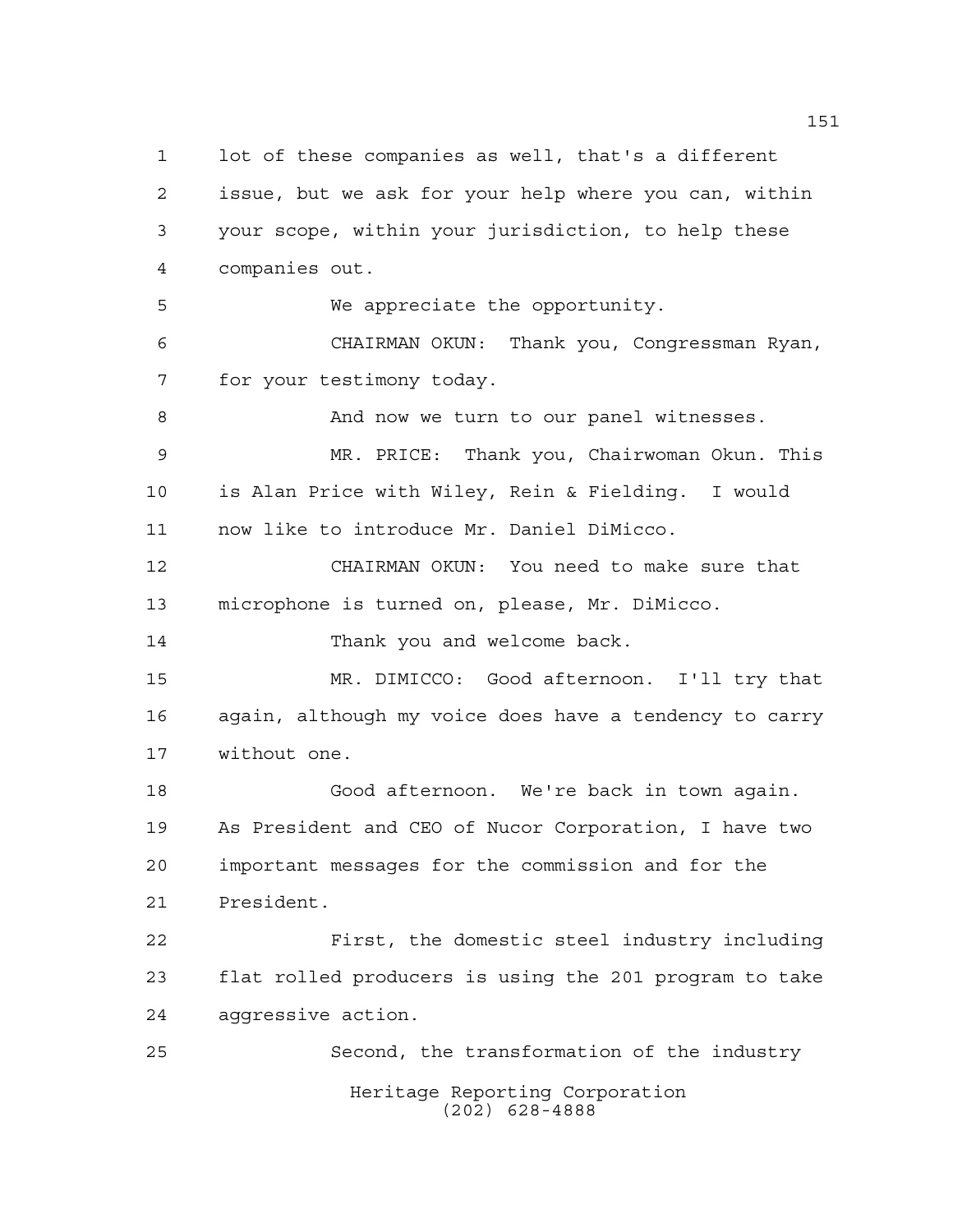is not complete.

| 2              | Before I continue with my prepared remarks,            |
|----------------|--------------------------------------------------------|
| $\mathfrak{Z}$ | I would like to make one response to the position of   |
| 4              | the other side, a question the other side presented to |
| 5              | the commission earlier before noon. The question was   |
| 6              | would Trico, ISG or National have occurred, would the  |
| 7              | consolidation have taken place by U.S. Steel and ISG   |
| 8              | and Nucor's acquisition of Trico if there was no 201?  |
| 9              | I think you just hear Mr. Ross say it would            |
| 10             | not have taken place for his company. I can tell you   |
| 11             | it would not have taken place for Nucor with respect   |
| 12             | to Trico. If we did not think that the 201 had an      |
| 13             | opportunity to be successful, we would not have made   |
| 14             | those investments. And I think Mr. Dorrance will       |
| 15             | speak to the same thing. I'd just like to answer that  |
| 16             | question right up front.                               |
| 17             | Going back to the two points, let me explain           |
| 18             | each of these points. The events of the last 16        |
| 19             | months have been nothing short of a revolution in the  |
| 20             | steel industry. In our view, the President offered us  |
| 21             | a challenge: three years of temporary relief in        |
| 22             | exchange for a chance to fundamentally restructure the |
| 23             | steel industry for the long term.                      |
| 24             | You know what has happened. Since March                |
| 25             | 2002, Nucor, U.S. Steel and ISG have invested more     |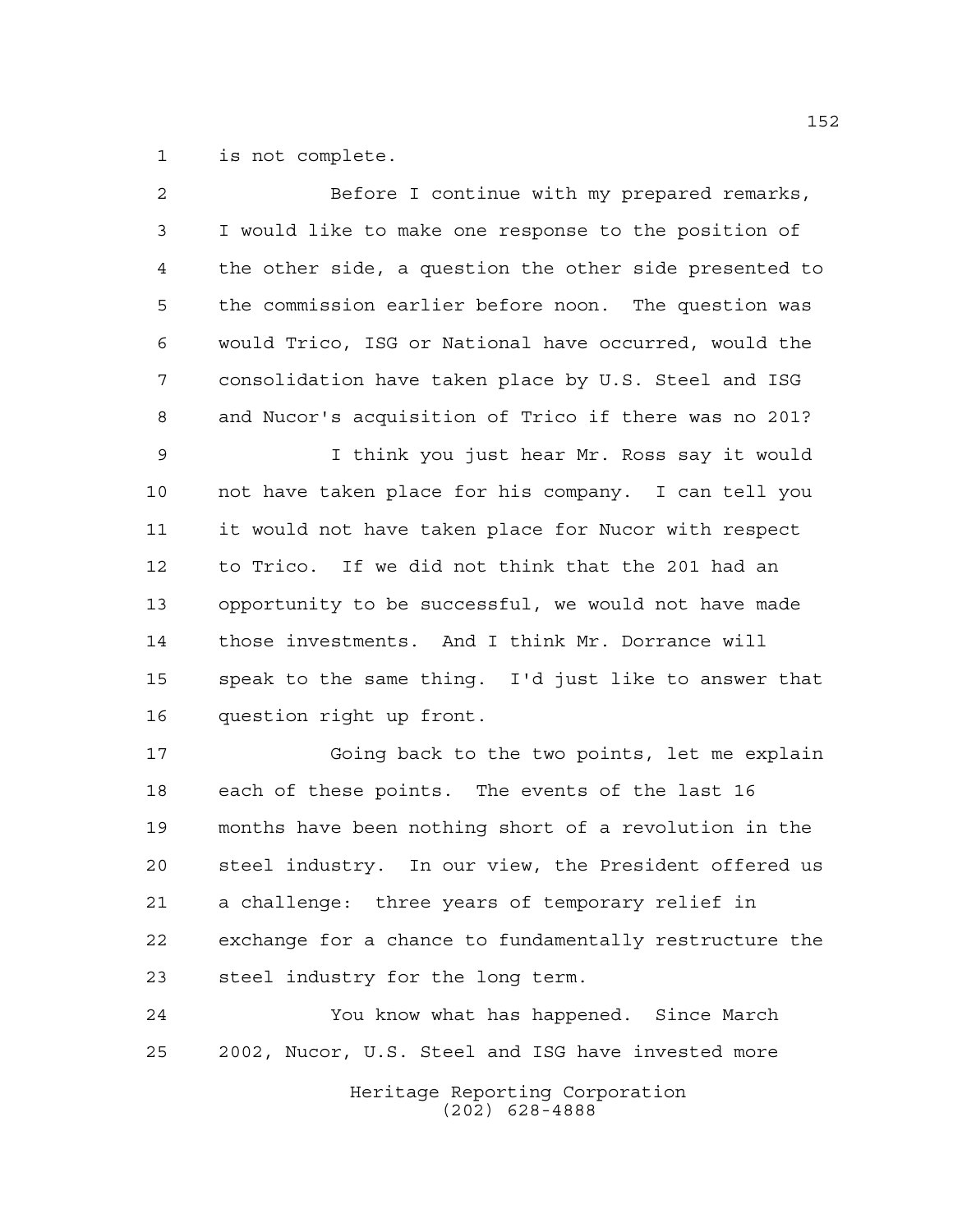than 3.6 billion to restructure bankrupt flat rolled producers and another 1 billion plus in the long products area.

 We are remaking the steel industry and we are not done yet. Don't ask me, ask Caterpillar, which said in its brief the restructuring of the American steel industry has been more dramatic and more successful than conventional wisdom anticipated. Or ask Goldman Sachs, which said that they are seeing the most significant wave of consolidation to reshape the U.S. market in at least a generation.

12 Even the foreign producers concede we have made remarkable strides towards competitiveness over the last 15 months. We are upholding our end of the bargain.

 You have the hard evidence of how the Presidents' program has helped the domestic industry. Flat rolled production levels and capacity utilization are up, productivity is up by at least 10 percent. Some domestic flat rolled producers are now earning modest operating profits and reinvesting in their plants and equipment. I might add, however, they are still not earning their cost of capital.

24 Let me be perfectly clear. This relief was needed by the entire industry, including Nucor. Even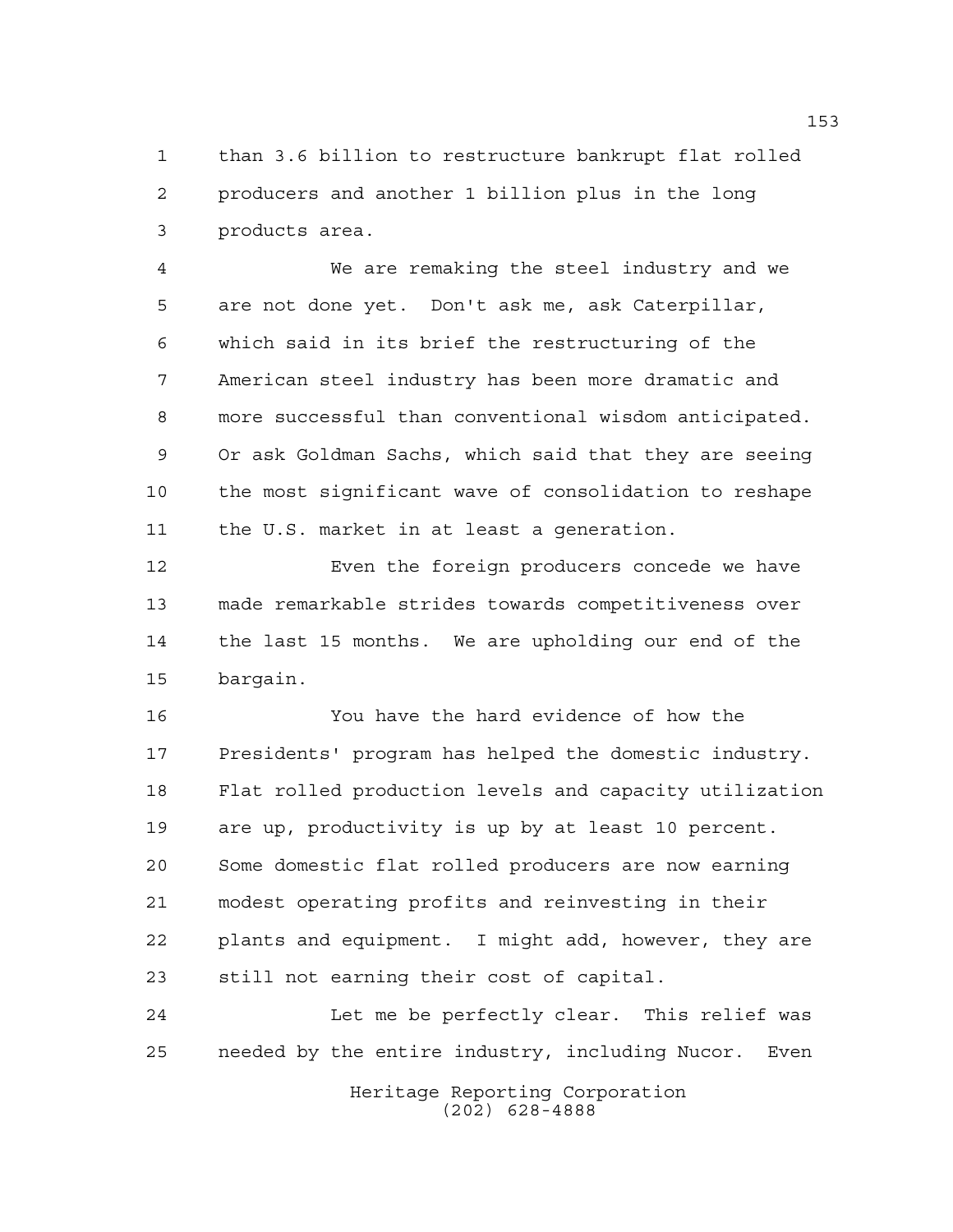today, a world class producer like Nucor is not earning its cost of capital. Moreover, for much of the industry, access to investment capital has been contingent on relief. These were important concerns for the entire industry, not just integrated producers and not just inefficient or aging mills. The claims of the foreign integrated producers and their paid experts are just not credible in this regard. They have not been involved in the restructuring itself nor the capital access, the Department of Justice reviews our acquisition details. They don't have a clue as to what we've been through, what we are in the process of doing and cannot speak to the issue period.

 At the same time, the 201 remedy has not been a windfall for the steel industry. The President's program offered just enough to start the process of industry consolidation. There has been price relief as well, but it has been moderate. The 201 program halted a steady decline and allowed prices to recover from what were quote-unquote fictitiously low levels, according to former Treasury Secretary Paul O'Neill.

 Today, prices are up about 10 percent from where they were in March 2002. That's true of Nucor and it's true for the industry. But global prices are

> Heritage Reporting Corporation (202) 628-4888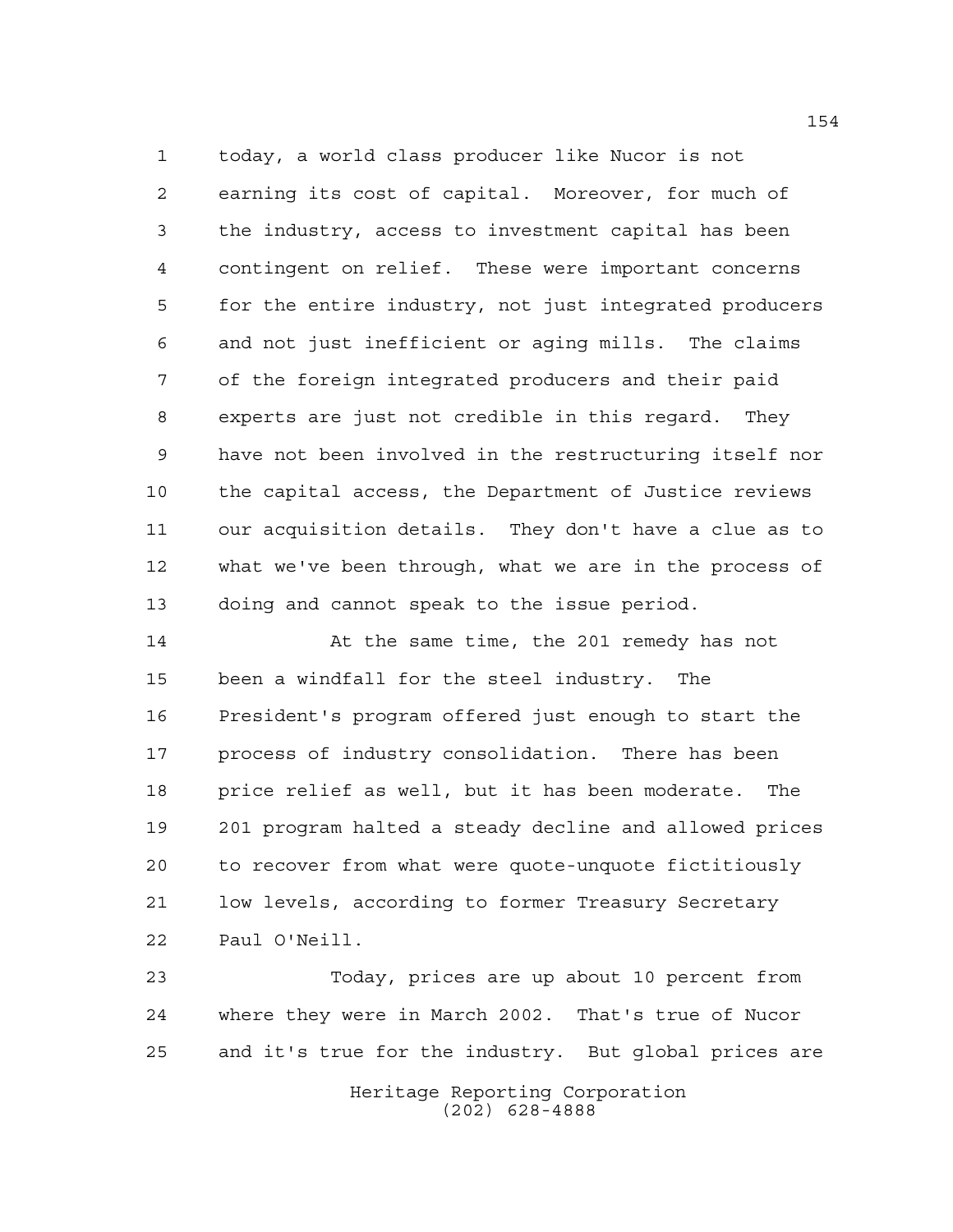up as well and current price trends on flat rolled products are essentially flat. If relief ends early, everyone in this room knows that prices will head down, restructuring will grind to a halt and some of these consolidators will be at increased risk of permanent damage because they have added so much debt.

 This additional risk is compounded by the fact that the production volumes are now greater than before the 201 and the consolidation, making them much more vulnerable to import surges.

 A shortened 201 will probably backfire on some of those companies who are living up to the commitments they made to the administration.

 That brings me to my second point. The transformation of the steel industry is not complete. In fact, it is less than half done and it will only succeed if the President stays the course. With the continuation of the program, the viable producers will finish the process through further consolidation and more investment. We will develop revolutionary new technology, such as Castrip. We will become even more productive and more efficient. We will implement our plans to invest in the necessary new equipment. For example, Nucor already has plans to install vacuum degassing equipment at our flat rolled facility in

> Heritage Reporting Corporation (202) 628-4888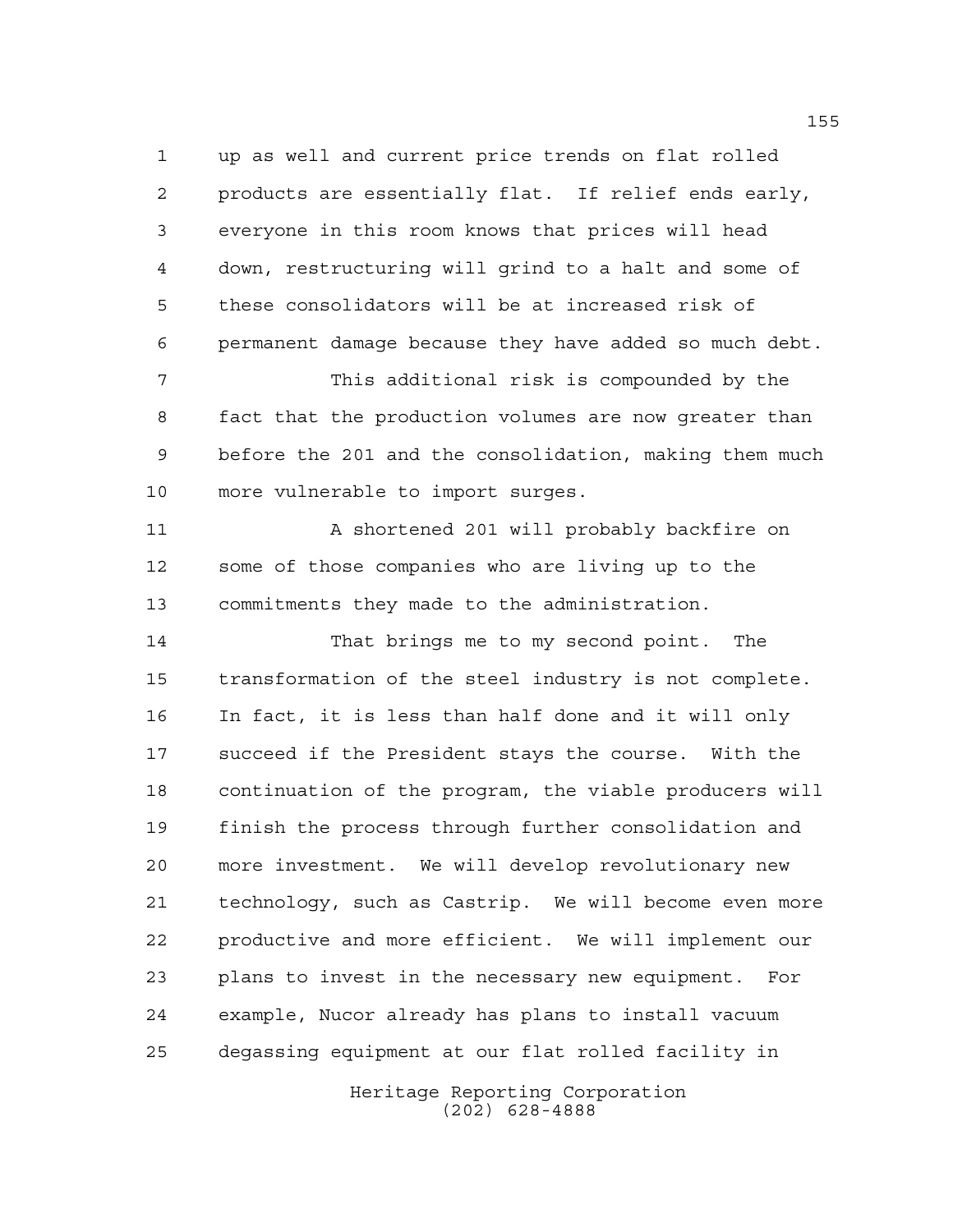Berkeley, South Carolina in order to upgrade our automotive steel capabilities such as interstitial free steels. If this goes well and if the 201 relief remains in place, we will consider doing the same at our other flat rolled plants.

 Some producers may not survive the changes of the next year and a half. That's okay. Nucor does not favor bailouts and handouts to companies that cannot compete in the long run. But those that can help make the industry low cost and world class competitive deserve a full three years to get the job done. It's an enormous task and success is not yet assured.

 The foreign producers' brief concedes that much remains to be done, but contrary to their claims, leaving the 201 in place will encourage rather than hinder the consolidation process.

 The President's program is the most efficient way to remake the steel industry. It assists all domestic producers equally in a limited way. And if the imports start surging back in, Nucor's investment program will have to be tempered. We cannot afford it when we are waging pricing wars against excess steel capacity and the trade distorting practices of the rest of the world. Many of our

> Heritage Reporting Corporation (202) 628-4888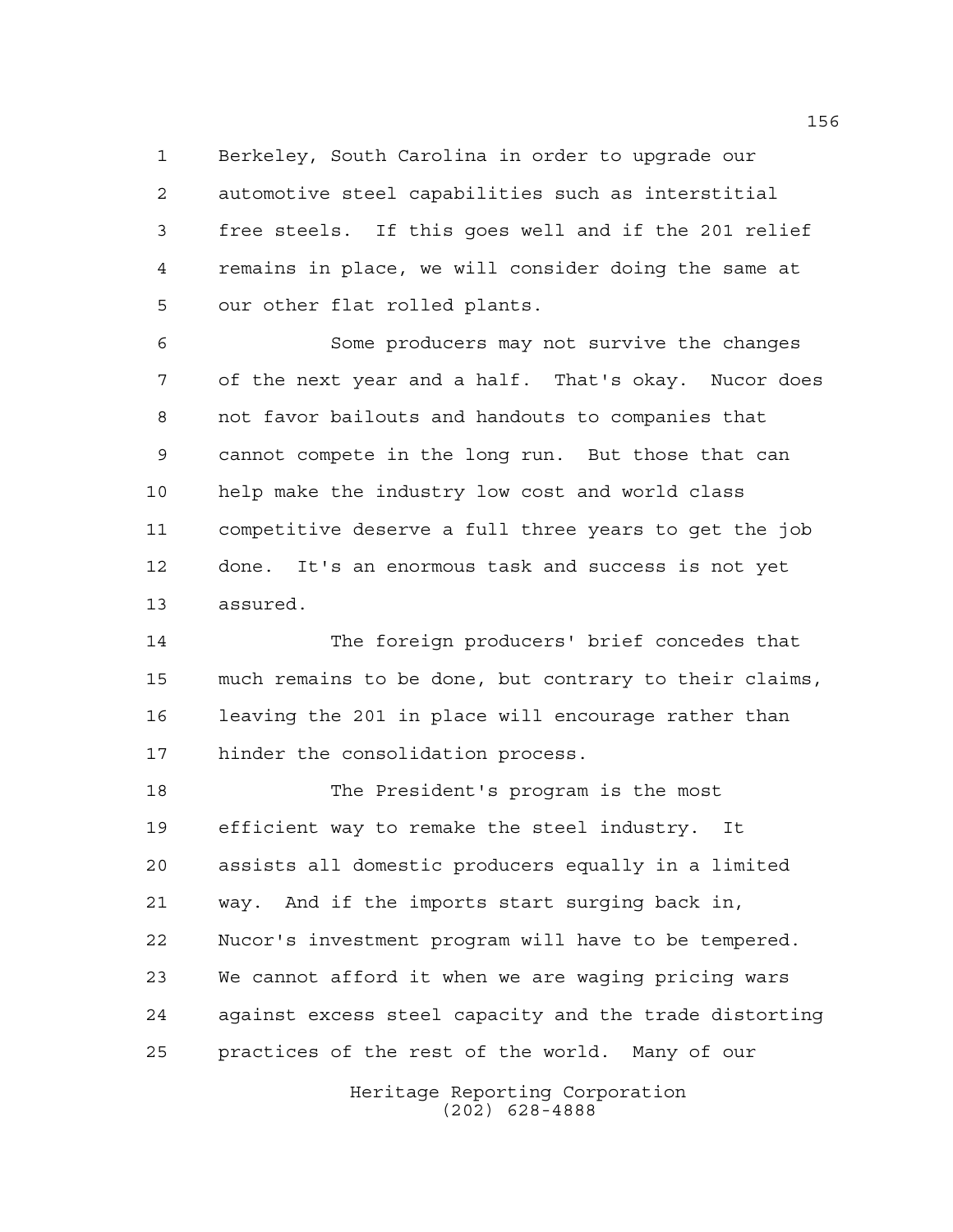adjustment plans are contingent on three full years of relief.

 As part of the consolidation process, it is important for Nucor and others to acquire new assets. We have a plan for doing this that can only realistically be achieved if the 201 program stays in place. It is also important for us to make necessary new investments after the acquisitions are completed.

 Making our assets efficient and productive does not occur overnight. I wish it did. Although we acquired Trico in July 2002, we have been hard at work since rehiring: the workforce, completing capital investments and integrating all aspects of the operations. This effort is not yet complete. The 201 relief must remain in place for all flat rolled products which the commission and the President found to be a single like product. In particular, there should be no change or deferential treatment regarding the tariff quota on slab. Again, we are meeting the conditions put on the industry by the President and by the administration. In fact, we are surprising the entire world.

Heritage Reporting Corporation The early results are in. The industry is complying and has lived up to our end of the agreement. The President's program has sparked

(202) 628-4888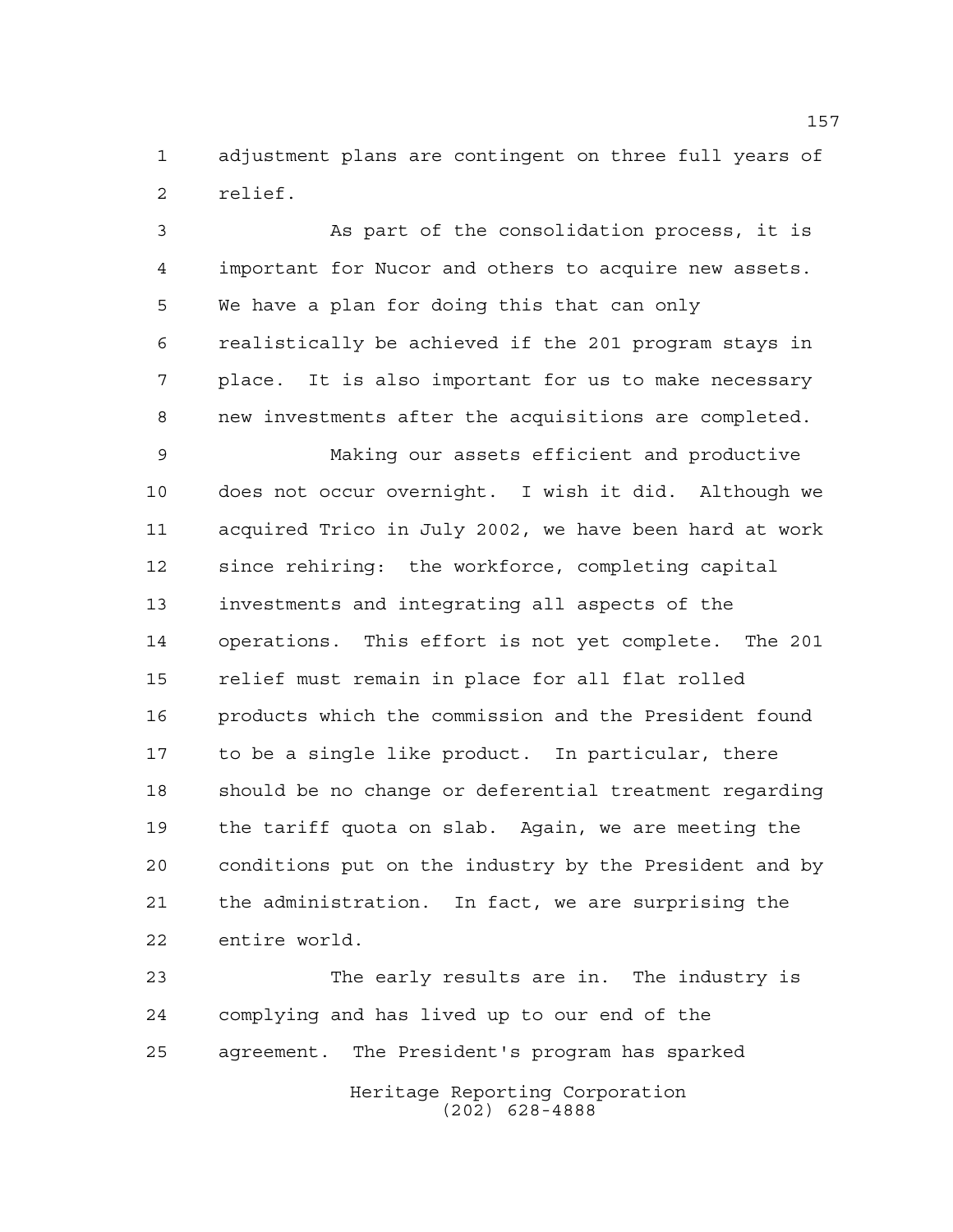industry restructuring, stabilized prices and returned some efficient low cost capacity to the market. The combined result improves the competitiveness of the steel industry in the United States. It provides steel consumers with readily available low cost supply and benefits the U.S. economy as a whole by strengthening our critical manufacturing sector. We are on the right course, but the revolution is not yet complete. Let us finish the job. Thank you. CHAIRMAN OKUN: Thank you. MR. DORRANCE: Good afternoon. I am Roy

 Dorrance, the Vice Chairman of United States Steel Corporation, the nation's largest producer of flat rolled steel.

 We at U.S. Steel are very excited about the changes that have taken place at our company and in the flat rolled industry as a whole since Section 201 relief was implemented. We are confident that if we are given the full period of relief that the President established to complete our efforts you will see a much stronger industry in the future.

 Two years ago, in the initial Section 201 investigation, witnesses representing U.S. Steel told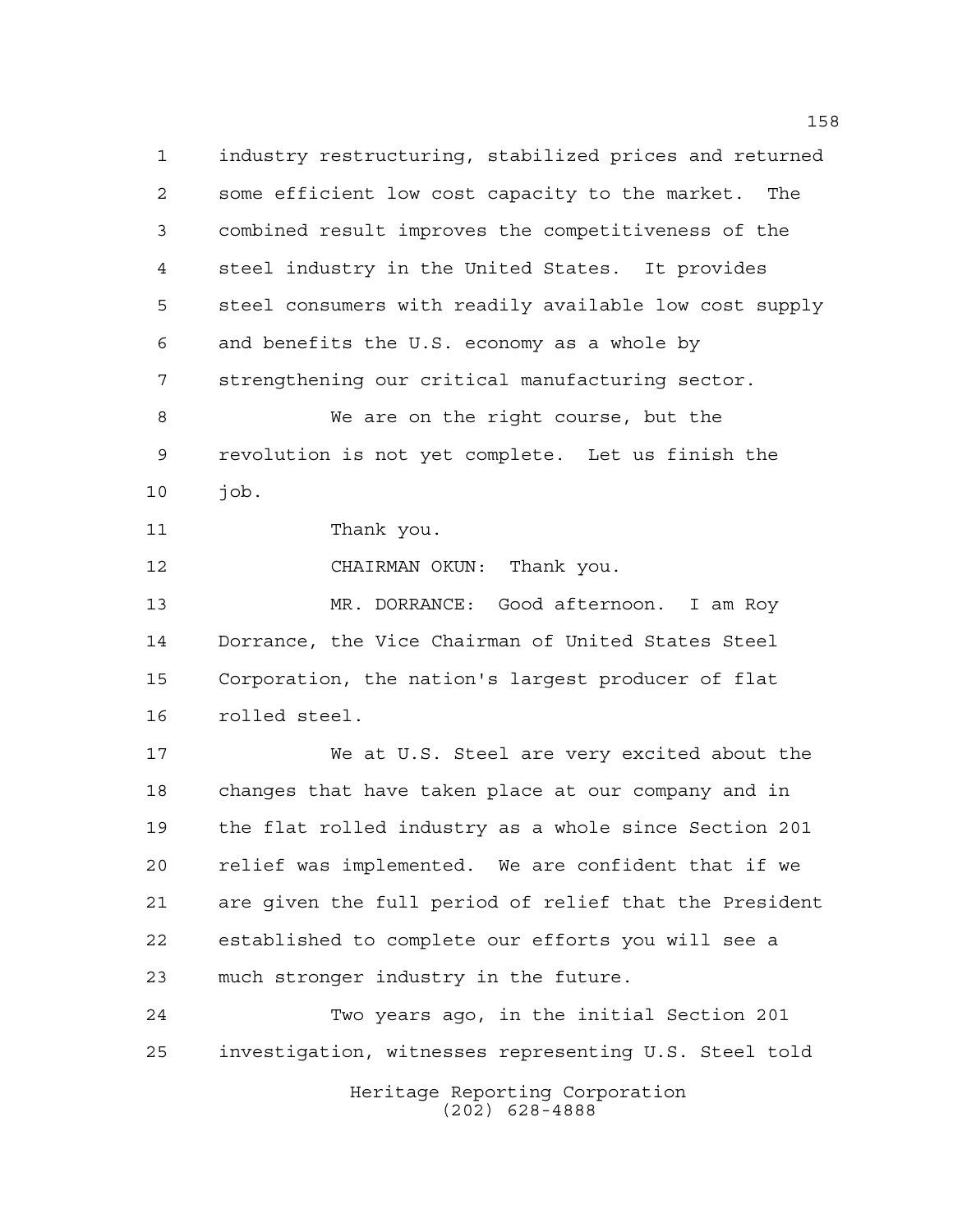you that we wanted consolidation and restructuring, that we wanted to make major capital investments, that we wanted to work with the steelworkers union to reduce costs. In short, we were eager, not just willing, to adjust to import competition.

 As we explained at the time, however, it was simply not possible to make major investments that such adjustments would require. Wave after wave of imports had resulted in such chaotic market conditions that all major flat rolled producers had been forced into a survival mode simply hoping to make it through the devastating crisis in which we found ourselves. Indeed, many of America's oldest and largest steel producers ultimately failed to survive that unprecedented crisis.

 Thankfully, this commission and the President agreed that we needed import relief in March 2002, the President implemented a three-year program that has brought stabilization to this market.

 Since that time, extraordinary changes have taken place at U.S. Steel. We have made an investment of more than \$1 billion to buy the steelmaking assets of National Steel, a move that will result in cost savings of more than \$200 million per year.

Heritage Reporting Corporation (202) 628-4888 Additionally, we have approved \$200 million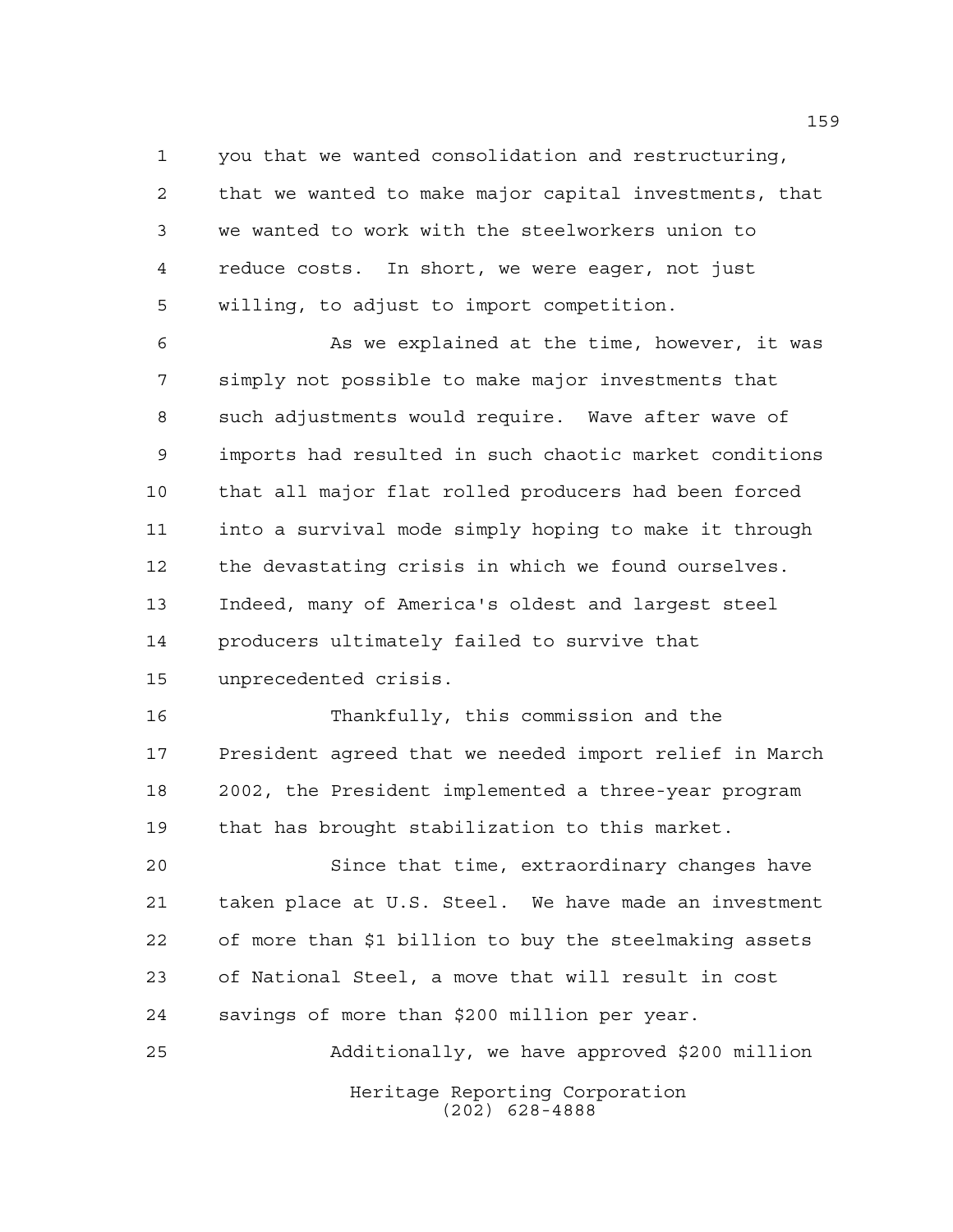in expenditures to upgrade and improve our existing facilities. And we have reached an historic labor agreement in partnership with the union, with the cooperation of Leo Gerard sitting here at my side, who is a visionary leader of that union. This agreement will result in productivity improvements of at least 20 percent at all of our plants, including those formerly operated by National Steel.

 Even just one of these steps would represent a dramatic development. Together, these actions prove conclusively that U.S. Steel is engaged in an unprecedented effort to adjust to import competition.

 There can be no doubt that Section 201 relief was critical to each of these actions. Without the market stabilization resulting from this relief, National's assets may have been forced to permanently shut down. Without the improved financial performance we have enjoyed due to modestly higher steel prices, we could not have justified approving hundreds of millions of dollars in new expenditures. And without the prospect of an agreement to purchase National's assets, we could not have persuaded the union to agree to new terms for those workers already employed at U.S. Steel.

Heritage Reporting Corporation (202) 628-4888 But while we are proud of what we have done,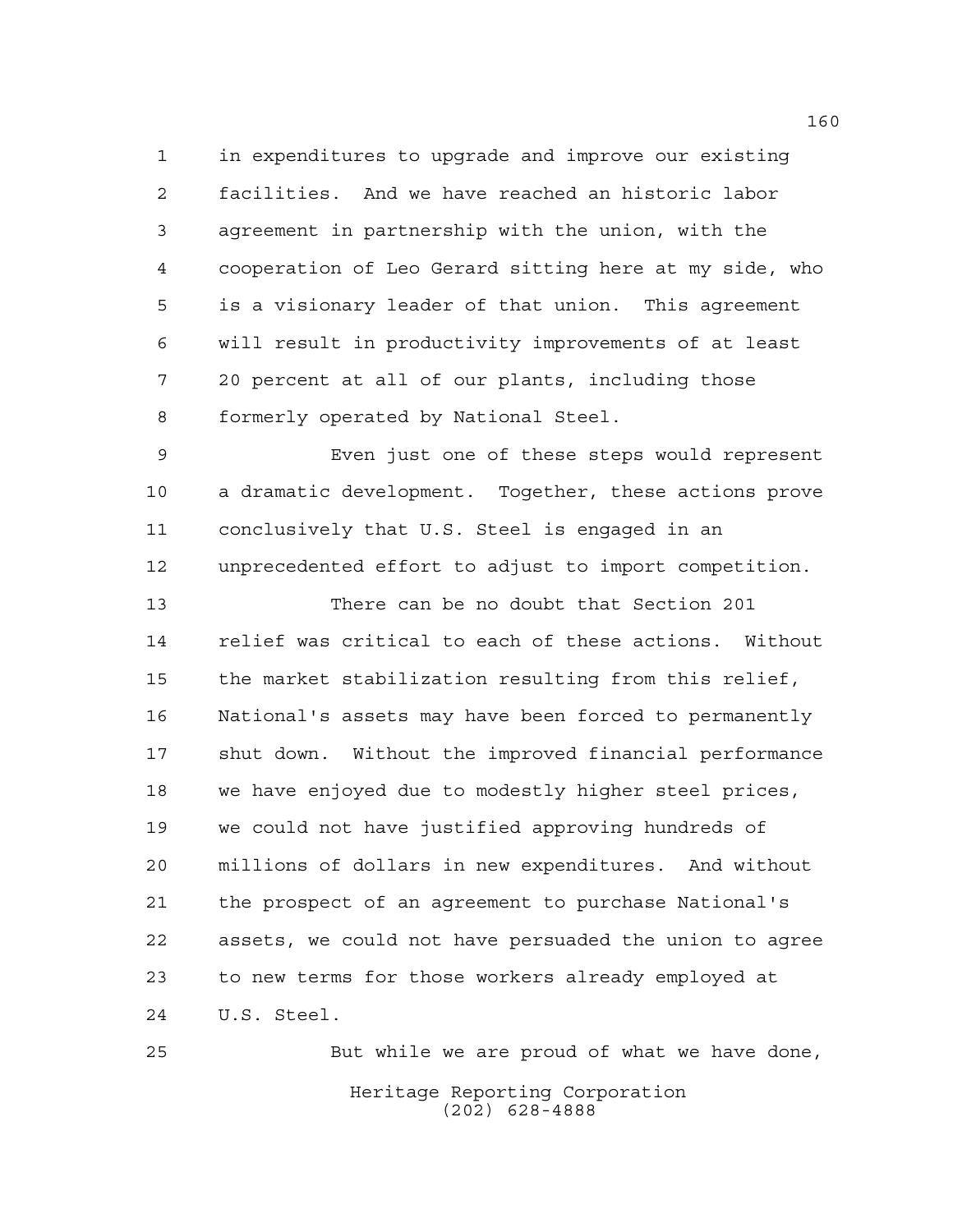we know that much remains to be done. The effects of the import crisis were enormous. The entire landscape of steel production has changed and massive adjustments still need to be made.

 Many of the investments that we have approved have not yet been completed and we need to make additional investments that can be justified only if our financial performance continues to improve. And, obviously, there are further opportunities for consolidation and restructuring.

 None of these steps can take place, indeed, much of the progress that has already occurred could be lost if we have to face another import surge some time in the next year and a half. And have no doubt, we will have another import surge if relief is cut short. The rest of the world is still burdened by approximately 200 million tons of excess capacity, capacity that can and will be used to flood this market.

 A new import surge would undoubtedly force U.S. Steel along with other producers back into a situation where we would be focused solely on surviving, not adjusting.

 In conclusion, we have done everything that could be reasonably asked of us. We have raised and

Heritage Reporting Corporation (202) 628-4888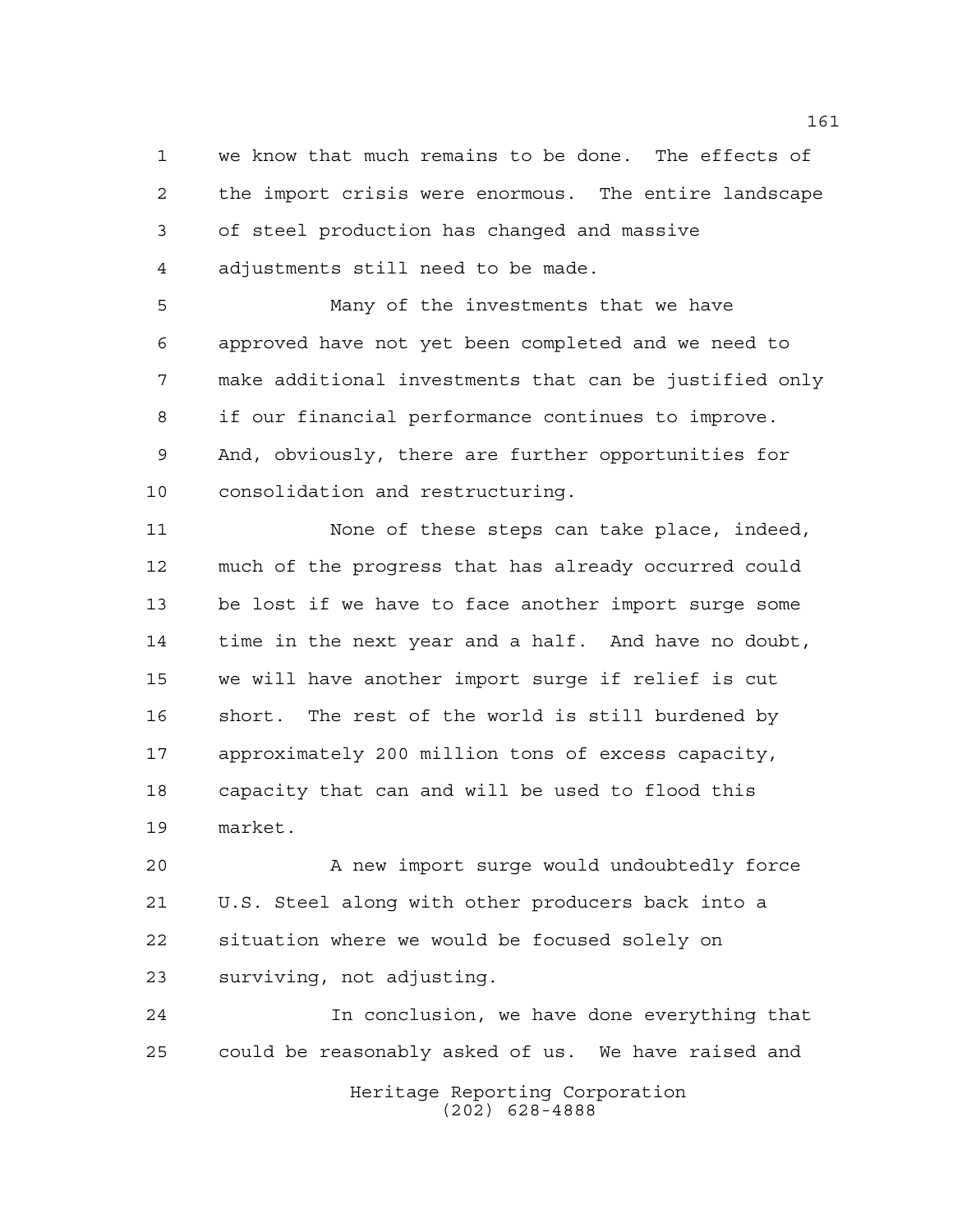spent enormous sums of money on consolidation and new investments. I urge you to reject the calls of those who would seek to use this process to cut short the relief this industry needs and to support our efforts to complete our adjustment to import competition.

Thank you very much.

CHAIRMAN OKUN: Thank you.

 MR. STEWART: This is Terry Stewart again. The next witness is Leo Gerard.

Leo?

 MR. GERARD: Thank you very much, Madam Chairman, and members of the commission. My name is Leo Gerard, I'm the International President of the Steelworkers Union. And as has become the custom when we appear in front of this commission, we always want to remind you that this is not just a technical matter or a matter of corporate profitability, there is a human face.

 We have joining with us today a number of steelworker activists from a number of the companies that have been through consolidation and a number of retirees and the Women of Steel who oversee and I want to congratulate for having such a good congressional turnout. That was part of their work. I'd like them to stand up and be recognized.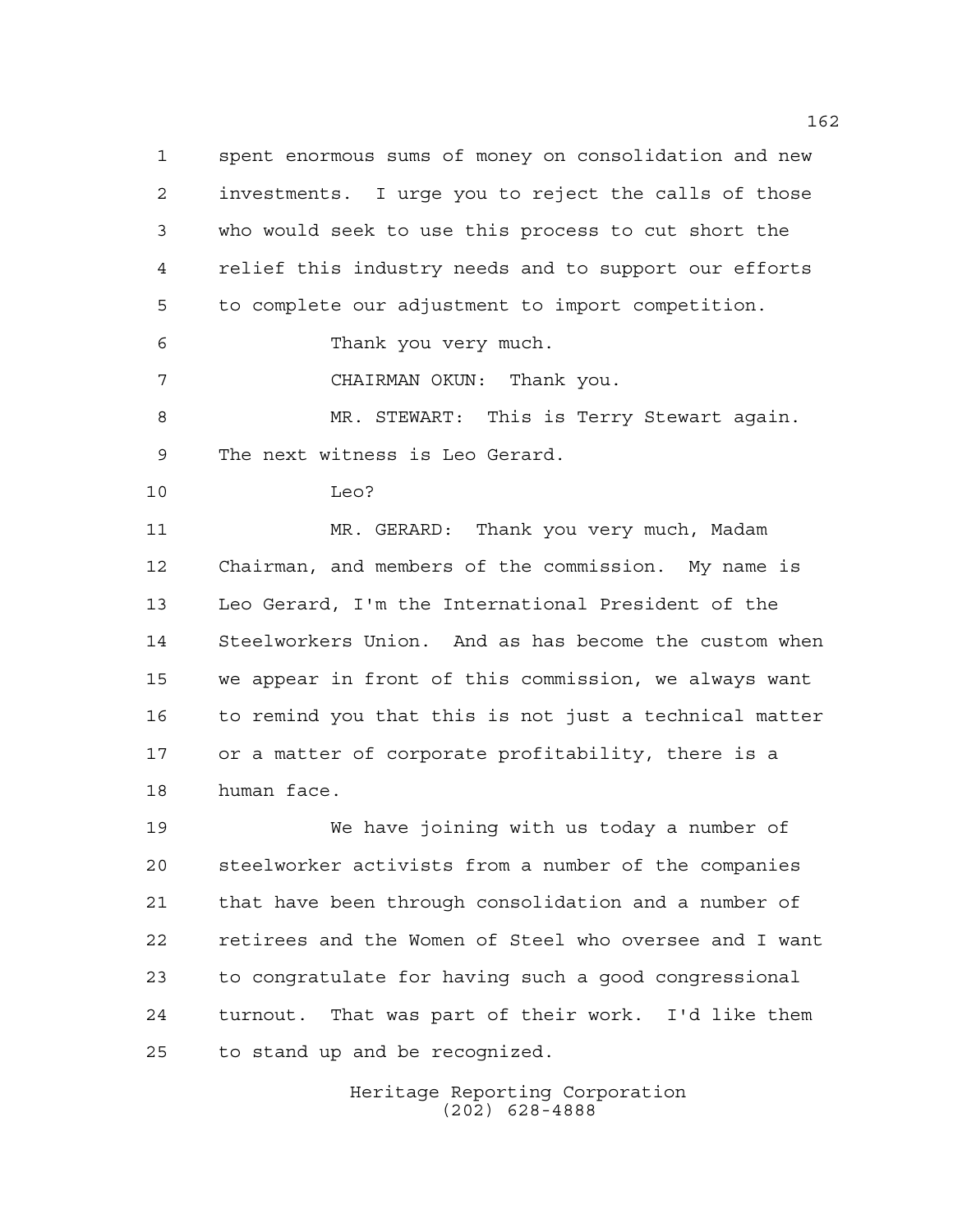CHAIRMAN OKUN: Welcome to all of you.

 MR. GERARD: I want to just say very briefly that listening to the congressional testimony and then listening to the introductory remarks, I was a bit annoyed and I'll try to be duly respectful, but to hear the representative for the often illegal foreign importers talk about what the steelworkers union would have or would have not done without the 201, I found offensive. We don't need him to speak for us. We can speak for ourselves and our members have spoken for us in place to place.

 We would not have entered into any negotiations with any of the steel companies that we're now bargaining these new innovative collective agreements had there not been a 201. And the reason that would not have happened is it would have been impossible for them to put a workable business plan in front of us that would have allowed us to bargain a collective agreement that would have sustained our members livelihoods and, in fact, you may have heard us testify before this commission prior to the 201 there were steel companies where we could have worked for free or damn near for free and the companies couldn't have survived. There is more to this than just the process of your 201. There's what the 201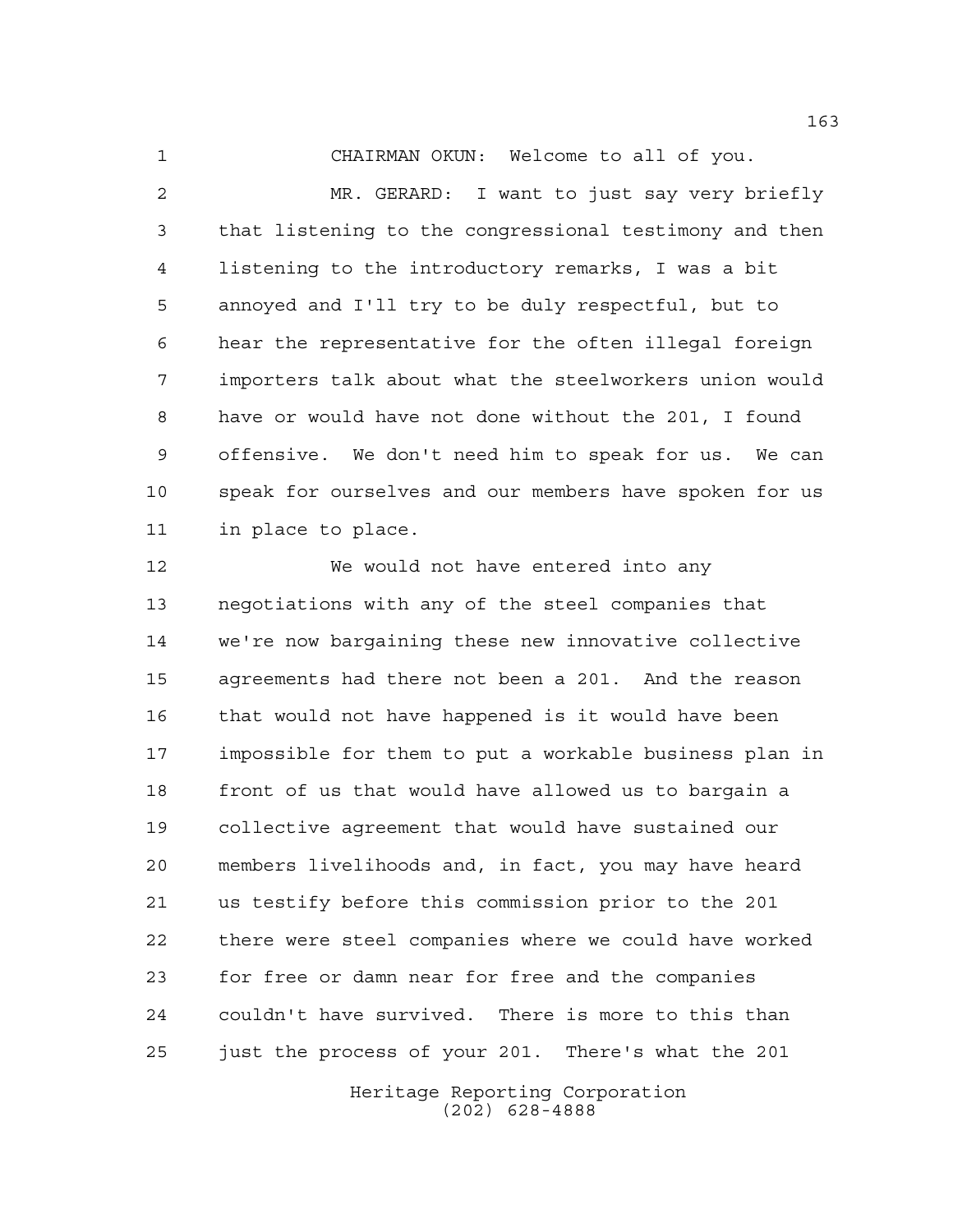allowed us to do and what it allowed the industry to do and how it allowed them to access the capital markets.

 So I don't need anybody in their opening briefs to speak for our union. I'll be happy to do it myself as often as I can.

 Let me just say that part of what I think our union's role here today is is to try to say to the commission the role that we've played and the role that workers have played in trying to make the best use of the 201 possibilities that existed. What we said at the time of the 201, and I congratulate you for your decision at the time and now for this opportunity to review it, but what we said is that this opportunity of the 201 gave us light at the end of the tunnel. I just hope that that light wasn't a train.

 The fact of the matter is that we've used this opportunity to work with those companies that were willing to work with us, we forged a basic steel industry statement in September of 2002 that laid out how we would work with the industry that was willing to work with us. And the first step forward was Wilbur Ross, a brand new company, and we forged a brand new collective agreement and we took that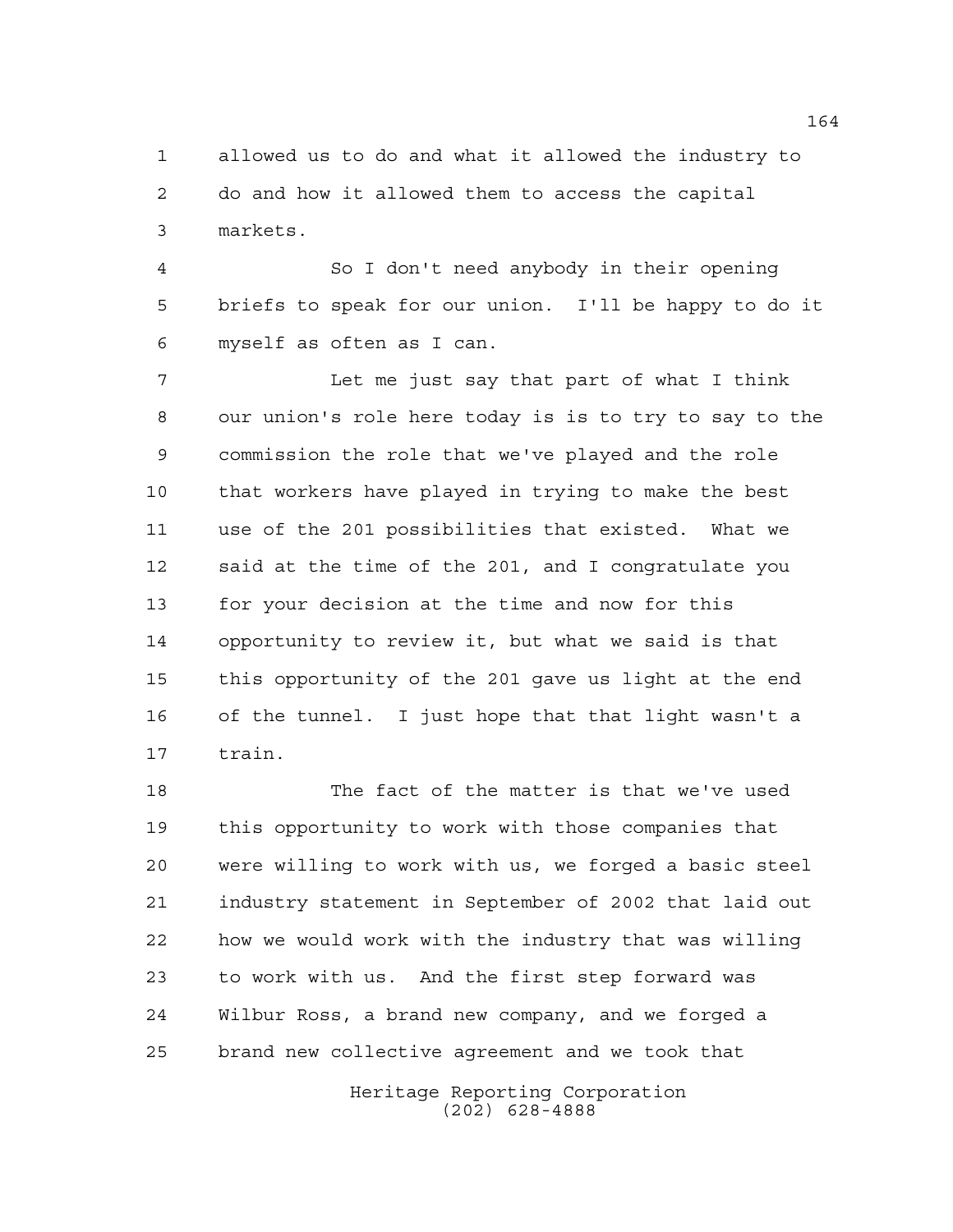pattern collective agreement and we literally shopped it around to talk to other companies to see if they'd be willing to enter into that kind of a relationship.

 And the most dramatic and most heartbreaking and the most gut wrenching part of that is to have to face some of the 200,000 people that lost their health care and I've testified about that last week and will probably get to do it again at some point.

 We did a lot of innovation, but probably the most unique innovation that we've done is bargained from these employers a portion of their profits into a trust fund to provide benefits for retirees who were never their employees. We bargained in addition to that they had to modernize their plant and, in fact, we bargained -- the proposed agreement pledges to the company to make the reasonable and necessary capital expenditures required to maintain the competitive status of the facility. We bargained that.

 Why did we do that? We did it because we need to have these companies be competitive, be profitable, because now our 200,000 retirees are relying on them if they have any chance of getting some additional leg on the stool of health care. We changed the workplace in order to help that happen. We changed the workplace through

> Heritage Reporting Corporation (202) 628-4888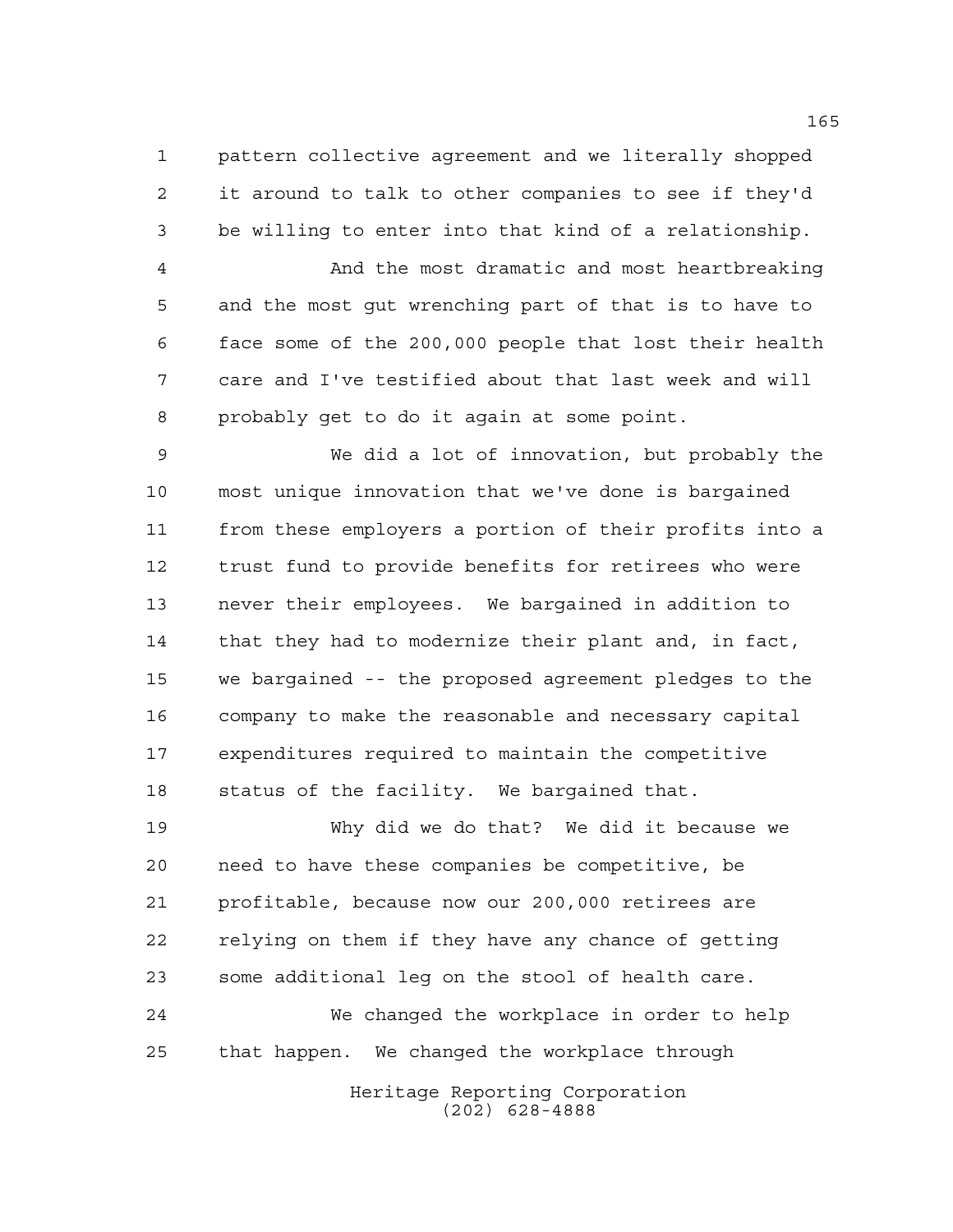collective bargaining.

 We dealt with the wage structure and we protected the wage structure because our members had already suffered enough. What we did was we changed the job structures. We went from over 34 job descriptions down to less than half a dozen. We consolidated the wage grades and in doing that we were knowledgeable enough to know that if you take people you've got to give them training, you can't just consolidate them and leave them there with no training, so we bargained with ISG and with U.S. Steel innovative training agreements so that our members will play a role in developing and delivering the training they need in the new workplaces. We bargained. Some executives may not like

 this, but I would invite them all to the bargaining table. We bargained restrictions on executive compensation. And, in fact, what we bargained in those collective agreements, which I'll be happy to find when you come to your question period, we bargained that in particular at ISG -- the problem is we couldn't figure out what low enough was -- we bargained that they had to have lower than average executive compensation for a comparable industry. We bargained how they would get stock options and we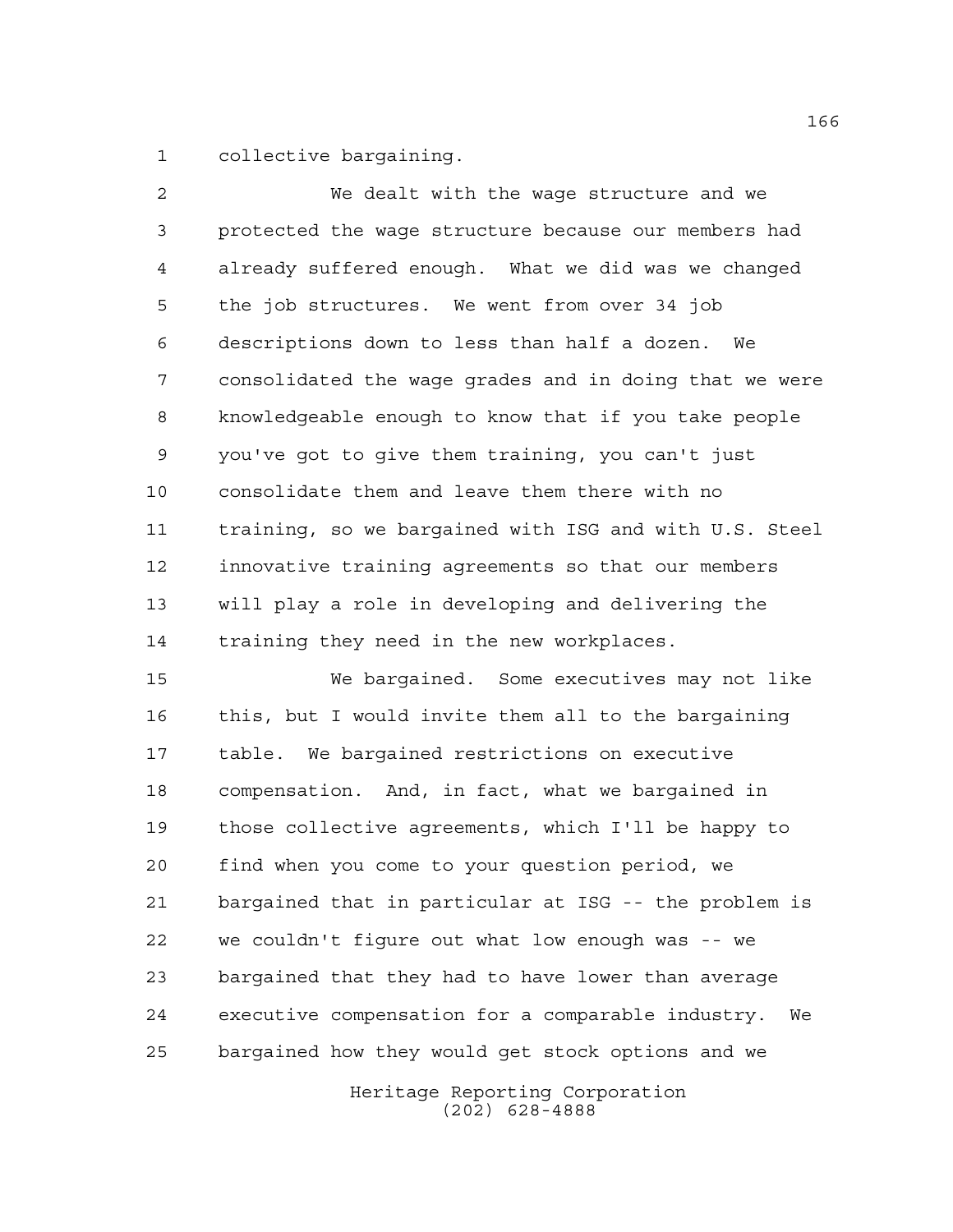bargained how they would get profit sharing. And we bargained that they would get that after our members got theirs and our retirees got theirs.

 I raise all of that because if the 201 is snapped away from us prior to our work being done and prior to the work that the companies are doing in investing in their facilities and modernizing, prior to us having the chance to train these workers that are in the back, they're going to have changed job descriptions, more lives will be destroyed, more companies will be eliminated.

Heritage Reporting Corporation We changed all kinds of terms in the workplace so that our members have more control over their work schedules. We've in fact done some innovative and risky things. We've got some departments in the former Cleveland works of the former LTV now ISG where the workers schedule their own work. So today if I need to go off because my wife is getting surgery, Wilbur will cover for me and the next day when Roy needs to go off I'll cover for him and at the end of the period we all get paid. Somebody snaps back that 201 on us, how are we going to finish that work? We streamlined, as I said, the job descriptions. We did the worker training. We

(202) 628-4888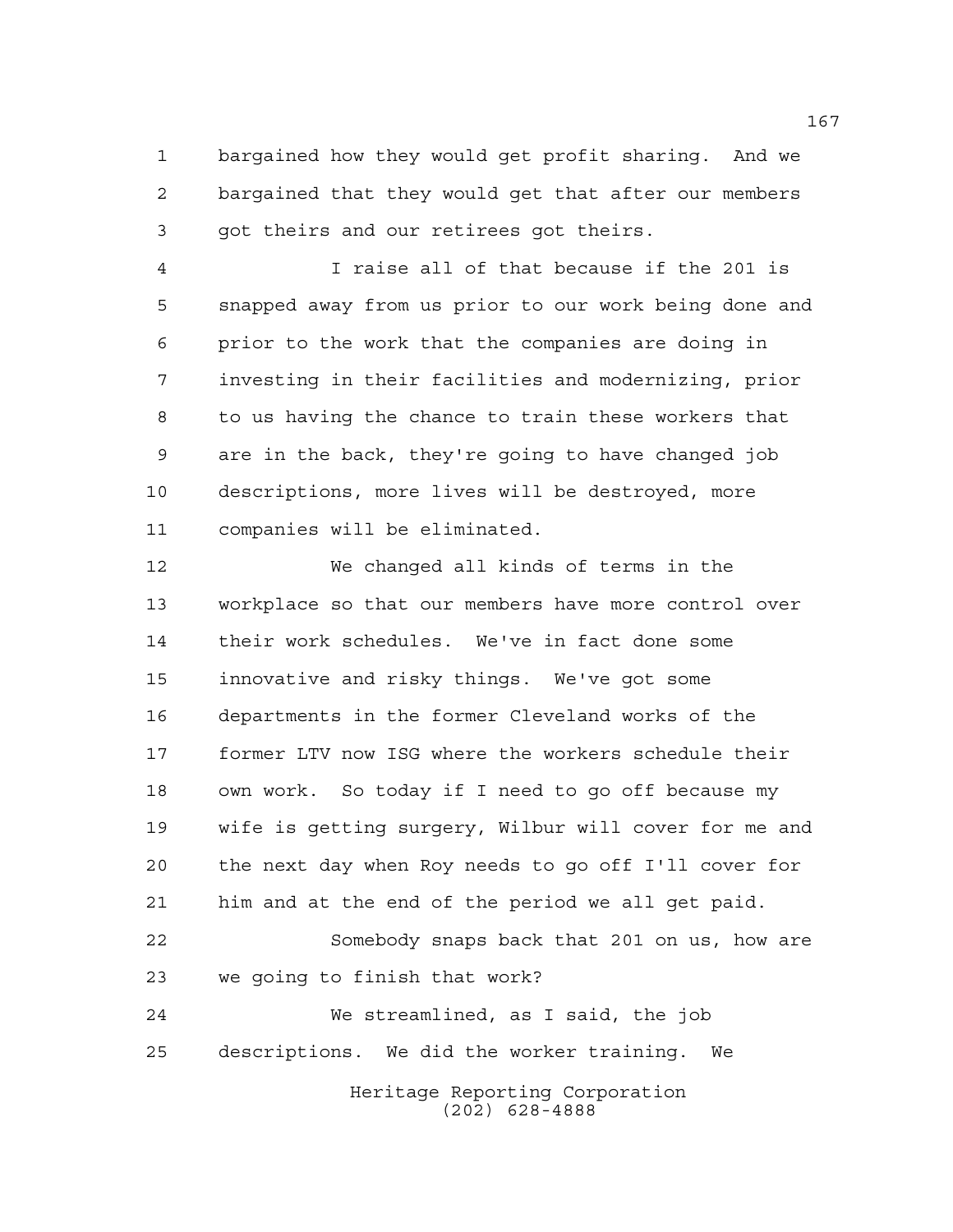bargained investment commitments. We bargained the transition assistance program at all of these companies and we're going to do it with other companies. If there's additional consolidation, that will be part of that.

 Members of the commission, the only thing a worker generally has at the end of his or her life is their investment in their home, that's their asset. If they have to lose that home so they can pay for healthcare if their pensions are ripped out from under them, they'll lose their home. So some of these folks that are transitioning out of Bethlehem and ISG and Acme and National and others that we'll deal with, they get a transition assistance program, ranging from \$40,000 to \$50,000 to help them transition to retirement. In the case of Bethlehem, they get to use it for the years' additional healthcare so that they can purchase healthcare going forward until we get the trust fund built up.

 These are innovative, creative, difficult, thoughtful, collective agreements. And you know what's really neat? They've been ratified at an average of 80 percent by our rank and file members because they participated in developing them, they participated in the process, and they participated in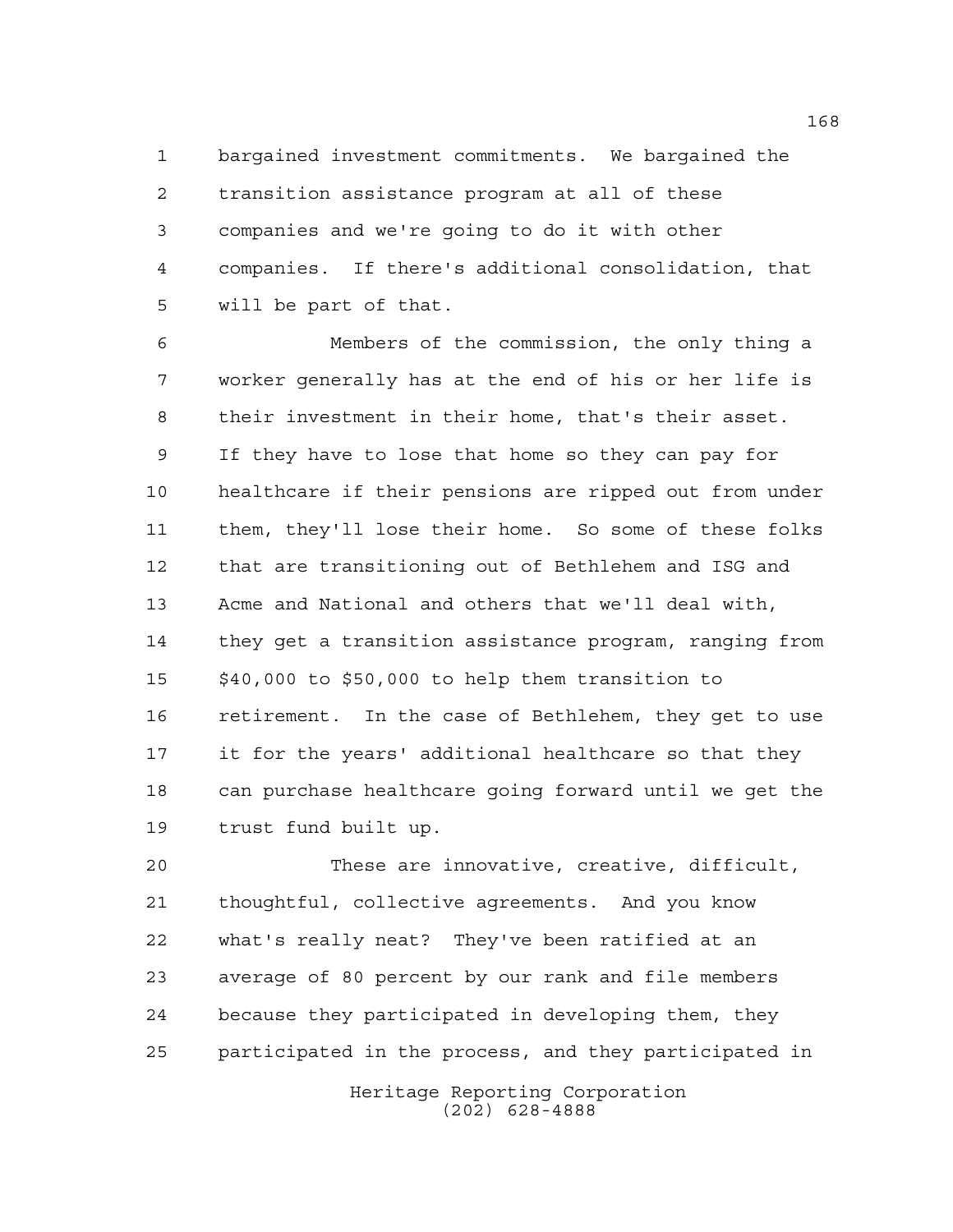these hearings, whether it was here or in Merriville or other places. They understand. They understand how they've been tormented by illegal steel trade for the last 35 years and they understand if they don't do something about it now, it will destroy their families and their livelihoods and the next generation of steelworkers.

 So if I sound a little bit more animated than I normally do, I guess I was set off by someone telling us what our union would or would not have done without the 201. We've done profit sharing. We took in some places -- I want to tell you that at one time I was embarrassed, I told Wilbur I was embarrassed. I found out that at one plant we had 200 incentive programs. Do you know what the problem with 200 incentive programs is? Nobody knows what the hell their incentive is. Plus you need 80 accountants at U.S. Steel to manage them. I don't need 80 damn accountants to tell us what the incentive is. I need one, the guy on the shop floor.

 So we changed the whole incentive program, now everybody is on an incentive program targeted at 20 percent of incomes.

 We targeted the profit sharing. Guess what? Profit sharing is now based on all the steel companies

> Heritage Reporting Corporation (202) 628-4888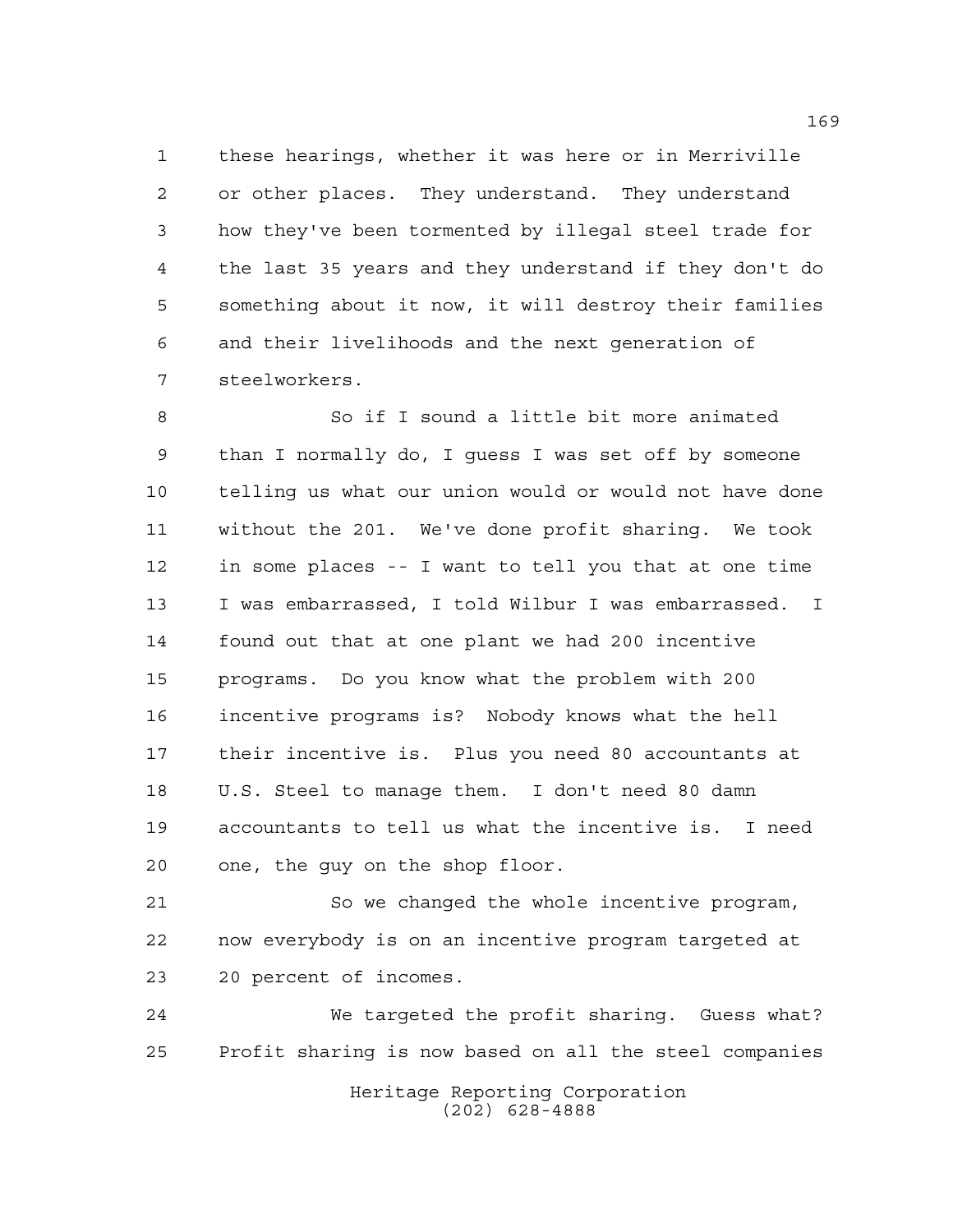on profits based on cash flow before EBITDA.

 We've been around now, we know what happens in some of these accounting transactions as you get the profits versus cash flow. We bargained that first with Wilbur. He understood it. And what we did was we established our credibility with our members that this had to be done.

 I could go on and on about all the things that we've done but I want to come back. As proud as we are as a union of what our members have done and how they've stepped to the plate, nobody has taken it on the chin more for the restructuring of this industry than those 200,000 retirees that deserve better from the industry, deserve better from the illegal importers and deserve better from their government.

 For you to now not go forward with the rest of the 201 would destroy the little chance that they have of getting some health care in the dying years of their lives. So what we're asking you to do is the maximum that you can under the law to make sure that the 201 remedies that you unanimously supported stay in place.

Heritage Reporting Corporation There will be more restructuring, we're going to make sure of it. We need to have profitable

(202) 628-4888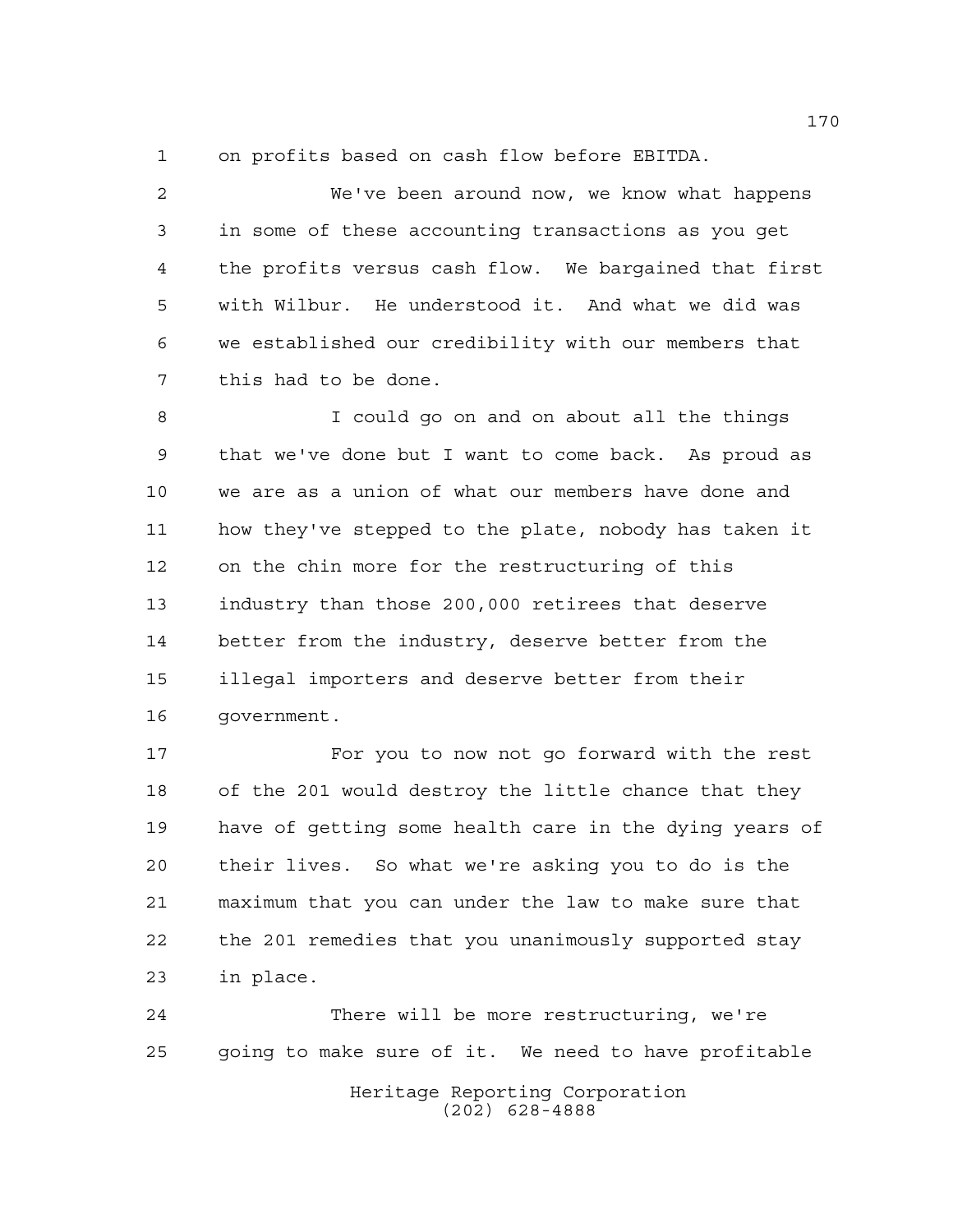Heritage Reporting Corporation (202) 628-4888 companies because our members' and our retirees' future depends on it and they have to reinvest in those businesses as a condition. They can't run off to Brazil or to China or some other place now with their cash, they've got to put it back into the business. So we need your help to finish the job. Thank you very much. CHAIRMAN OKUN: Thank you. (Applause.) MR. GERARD: That's my wife's family. CHAIRMAN OKUN: I need to bring mine. MR. ROGERS: Good afternoon. My name is Steve Rogers and I am Vice President of Sales and Marketing at Ispat Inland, Inc. The goal of the President's 201 program was simple: to give the U.S. steel industry temporary breathing room to adjust to foreign competition. As I understand your mandate for this review, we should be focused on two central issues: first, has the program helped to make domestic producers more competitive and, second, will continuing the program help the domestic industry to make the necessary structural adjustments. The answer to both questions is yes. Before 210 relief, prices for hot rolled,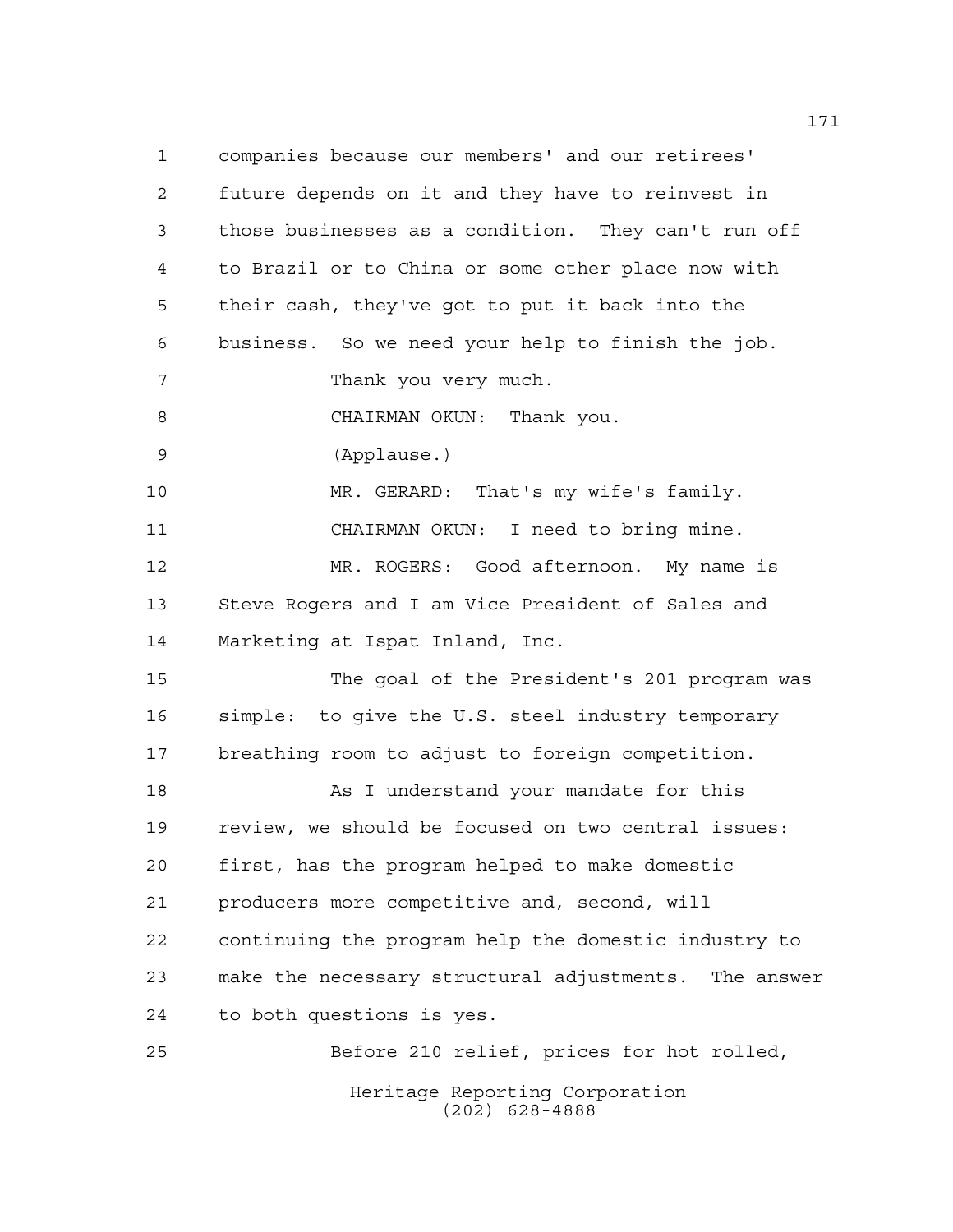cold rolled and coated sheet fell to their lowest levels in many years, causing record losses, a spate of bankruptcies, idle facilities and severe layoffs. In the months after the President's imposition of tariffs, the domestic industry was able

 to introduce modest price increases. The contract prices that we negotiated for 2003 were the first significant increases in almost ten years and they were critical to the profitability and long-term viability of our company.

 However, another surge in imports and the return of some domestic capacity has caused prices to fall again. Things are better, but they are not good.

 To stabilize price and profit levels and thereby ensure the long-term viability of the domestic industry, the relief must run its full three-year course. One year of profitability is not enough to allow companies to make necessary investments.

 Foreign producers have told you that the domestic industry hasn't made enough capital investments or closed enough inefficient facilities. Some consumers have said that large steel price increases have hurt the U.S. economy and have driven manufacturing jobs abroad.

Heritage Reporting Corporation (202) 628-4888 None of these claims withstands examination.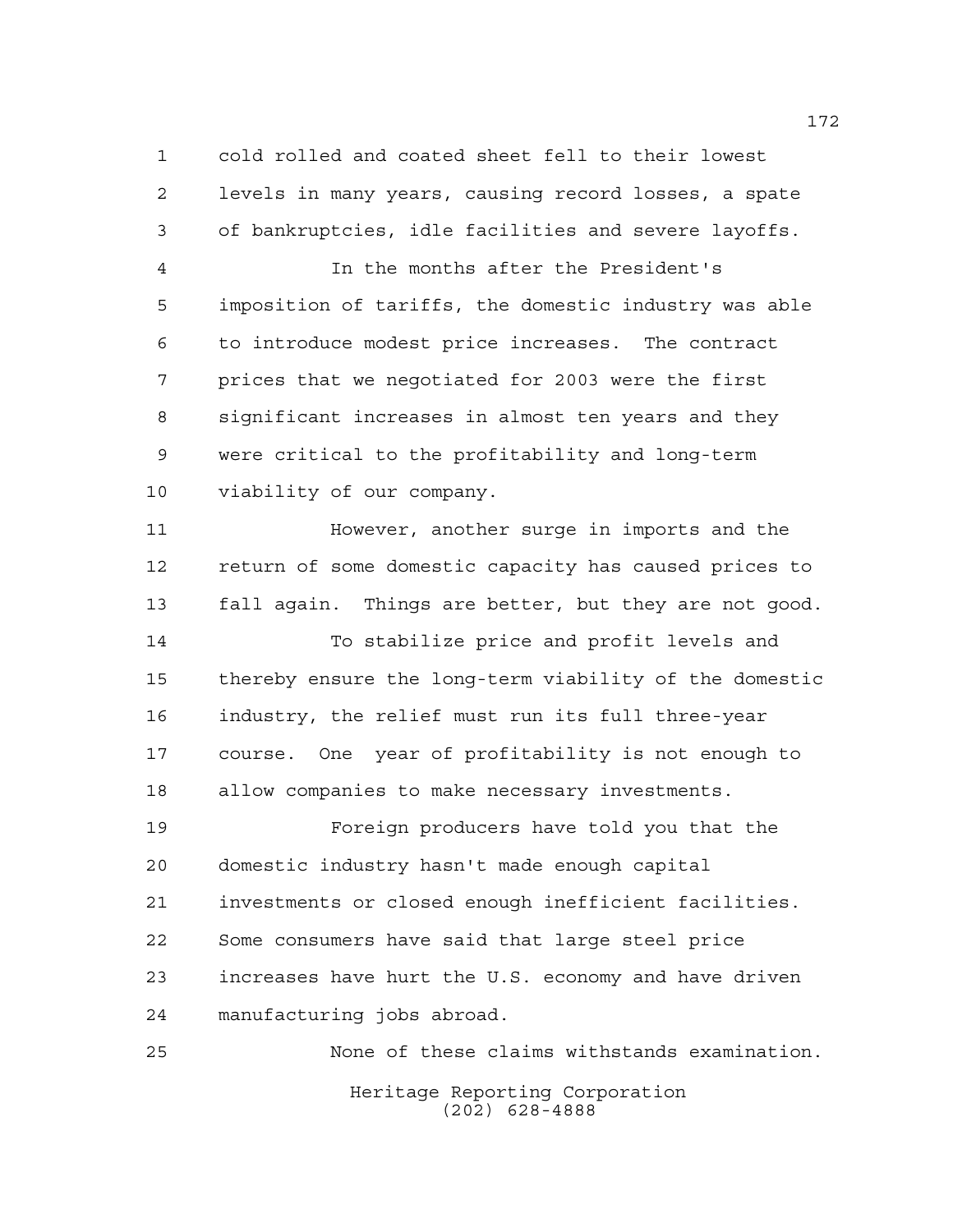Adjustment is not an overnight process. My own company has made a multi-million dollar investment in relining our number 7 blast furnace, a project that will increase our productivity, reduce our reliance on foreign slab, and we will close one of our less efficient blast furnaces at the completion of that project. The project itself represents 1000 new jobs in northwest Indiana.

 We have more projects planned if we can afford them, but a single year of profits does not produce the funds required to achieve all of our adjustment goals, particularly when that one year followed years of losses. We recognize that the industry's long-term viability depends on becoming more competitive. We have closed capacity, but we reject the argument that U.S. producers must cede growth in the U.S. market to imports or give up making certain products like hot band. U.S. producers have as much right to meet growing domestic demand as their foreign competitors.

 The price increases that have been instituted are far from unreasonable. In fact, they are less than what this commission anticipated would result from the relief it recommended. We have no interest in injuring our customers. Hurting them

> Heritage Reporting Corporation (202) 628-4888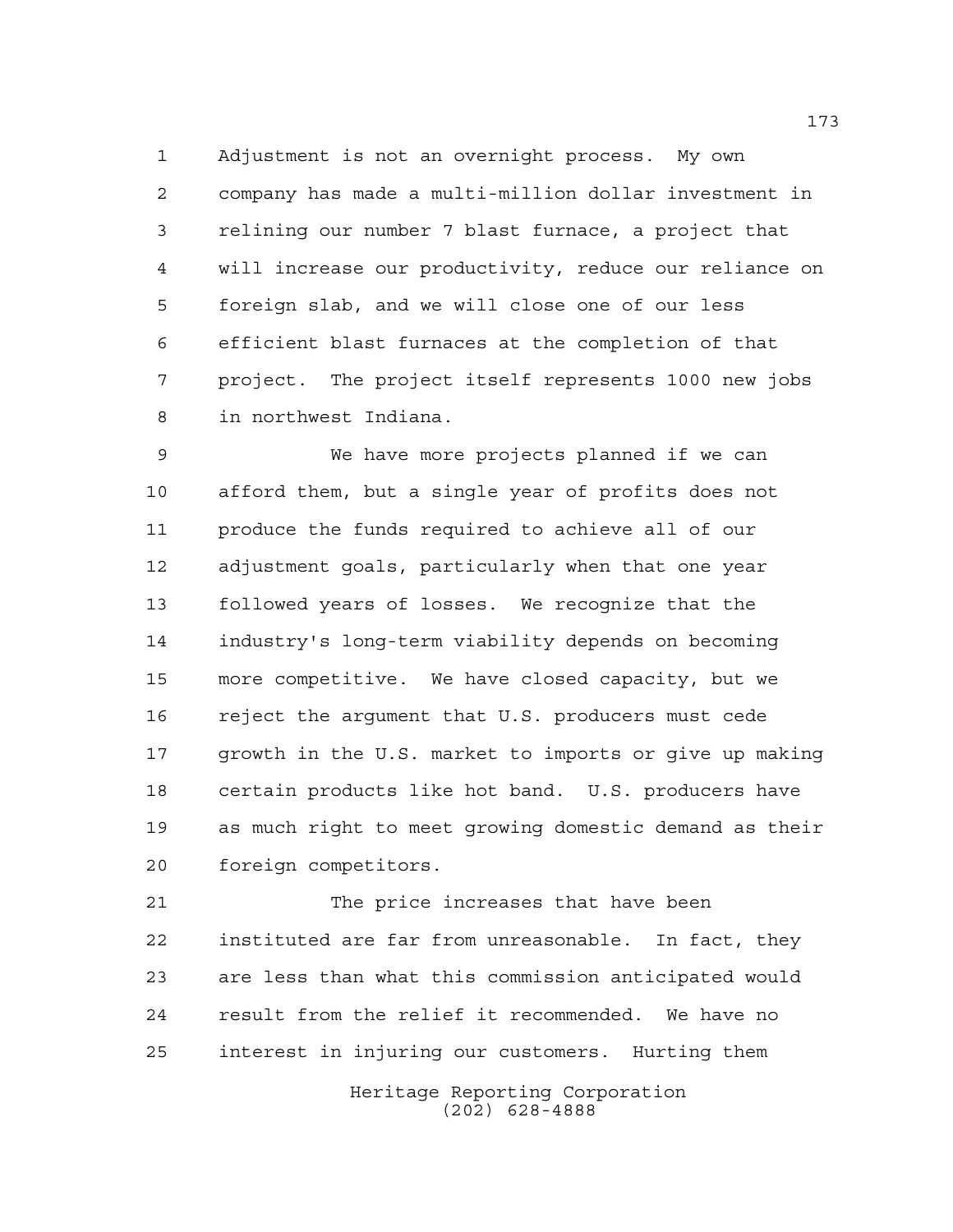would only harm ourselves.

| $\overline{2}$ | The effects of these price increases have              |
|----------------|--------------------------------------------------------|
| 3              | also been grossly overstated. Steel is a very small    |
| 4              | price component in an automobile, for example, and     |
| 5              | automaker profits have remained strong. In addition,   |
| 6              | during the period of relief, steel prices have         |
| 7              | increased much faster in both Europe and Asia. U.S.    |
| 8              | prices have actually fallen since February of this     |
| 9              | year across all product lines.                         |
| 10             | There are absolutely no quality or capacity            |
| 11             | constraints on U.S. steel producers in supplying new   |
| 12             | domestic demand. Following the first exclusion         |
| 13             | request process, we went to every domestic consumer of |
| 14             | flat products that had filed product exclusions or had |
| 15             | opposed 201 relief. These companies simply refused to  |
| 16             | buy from us.                                           |

 Some steel consumers who want access to the lowest cost steel available oppose the 201 tariffs and any price increases by U.S. producers. But three years of import relief and modest price increases are what this commission and the President believed were required to ensure the industry's long-term health. The financial impact on American steel consumers has been minimal and the claims of massive job losses and double-digit price increases are unsubstantiated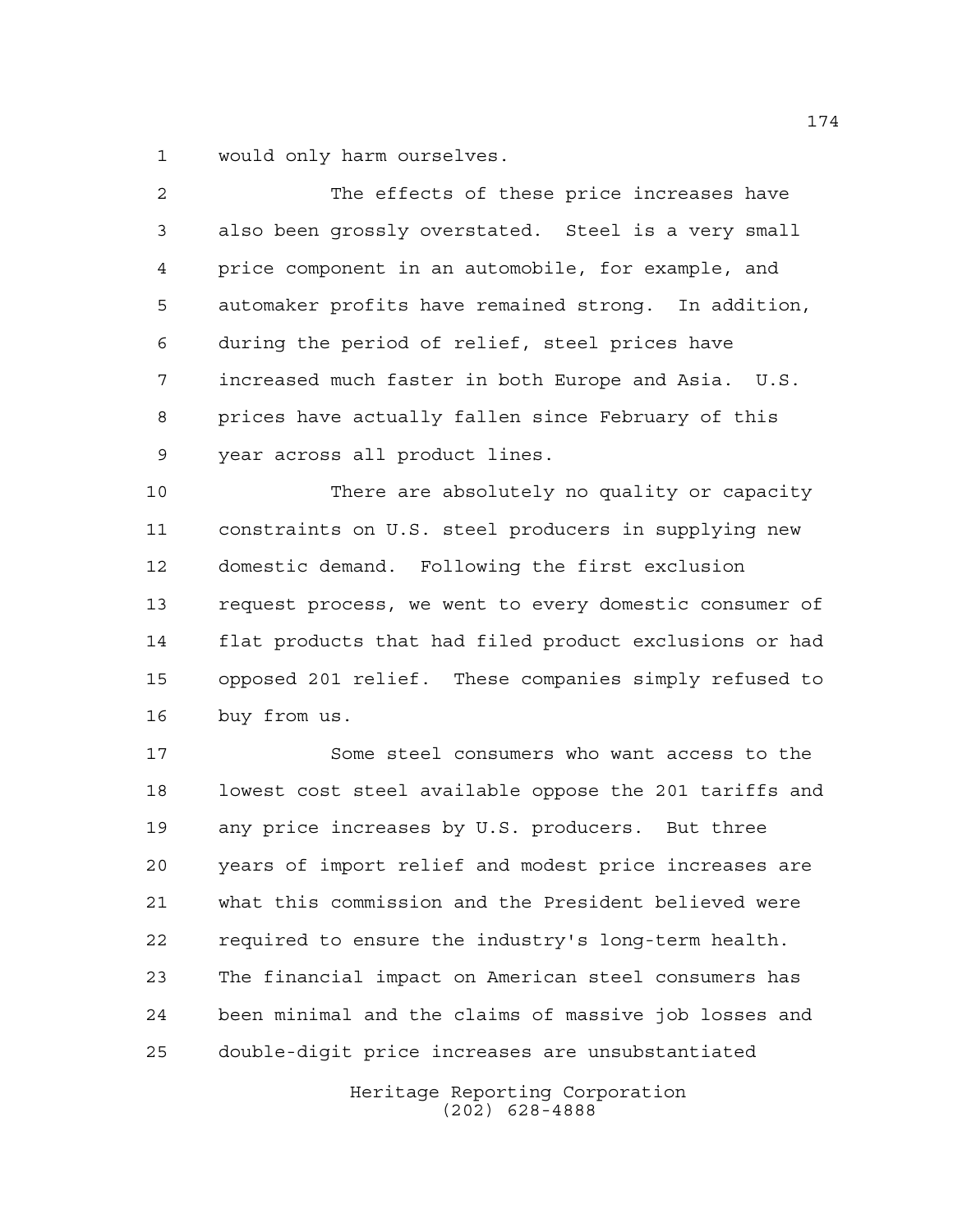rhetoric, not fact.

| 2              | There is one problem area in the President's          |
|----------------|-------------------------------------------------------|
| $\mathfrak{Z}$ | 201 program: exclusions for developing countries and  |
| 4              | individual products. The developing countries' share  |
| 5              | of imports has increased dramatically for hot rolled, |
| 6              | cold rolled and coated sheet. Because of these        |
| 7              | country exclusions, combined with product exclusions, |
| 8              | imports of hot rolled sheet increased by 60 percent   |
| 9              | and coated sheet by 22 percent during the period of   |
| 10             | relief.                                               |
| 11             | In addition, we have seen strong evidence             |

 that circumvention is occurring. We have seen products entering the United States ostensibly from countries that do not produce them. We strongly encourage the President to revoke developing country status for countries with significant surges, to limit product exclusions and to investigate apparent circumvention.

 Import relief alone will not result in a full recovery for the domestic industry. We support industry consolidation and rationalization and we are doing our part to accomplish these goals. We have dramatically increased our productivity between 2001 and 2002 and progress continues in 2003.

Heritage Reporting Corporation (202) 628-4888 Although import relief has not been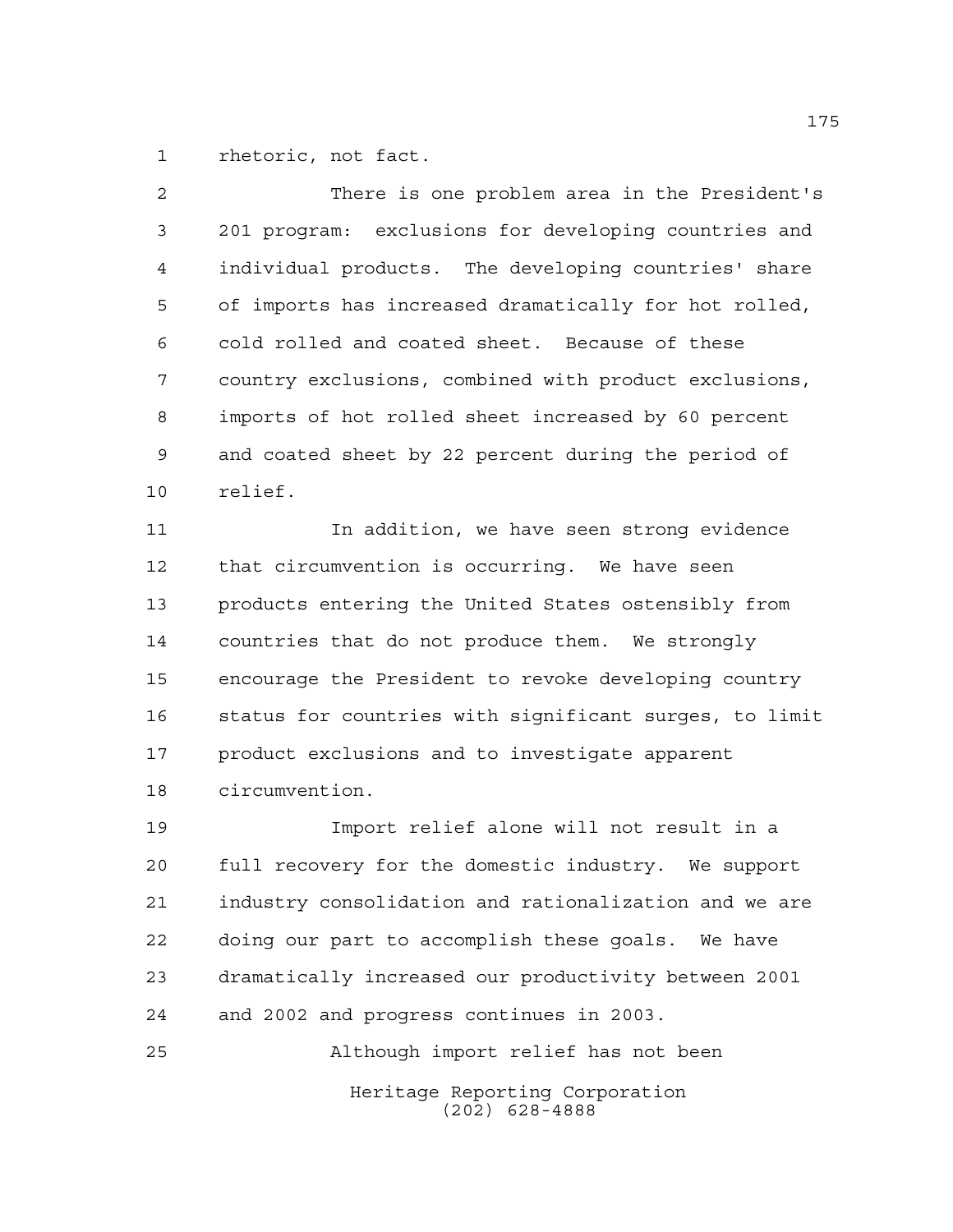seamless, the President's Section 201 program has been effective in allowing domestic producers to achieve modest profitability. If continued, the relief will encourage further consolidation and rationalization and thereby meet the President's goal. The commission should ask where the domestic steel industry would be in the absence of import

 relief. Without a financially viable domestic steel industry, both domestic steel consumers and steel industry suppliers would be hostage to foreign steel producers.

12 Thank you for your attention.

 CHAIRMAN OKUN: Thank you very much. Madam Secretary, I understand that we have a congressional witness here, so if we can just take another slight interruption in this panel's testimony? MS. ABBOTT: The Honorable Artur Davis, United States Congressman, 7th District, State of Alabama.

 CHAIRMAN OKUN: Welcome, Congressman Davis. MR. DAVIS: Thank you. I apologize for being a little bit tardy.

 Let me first of all thank all of you for what you are doing today and let me thank you for an opportunity to speak on behalf of a steel industry in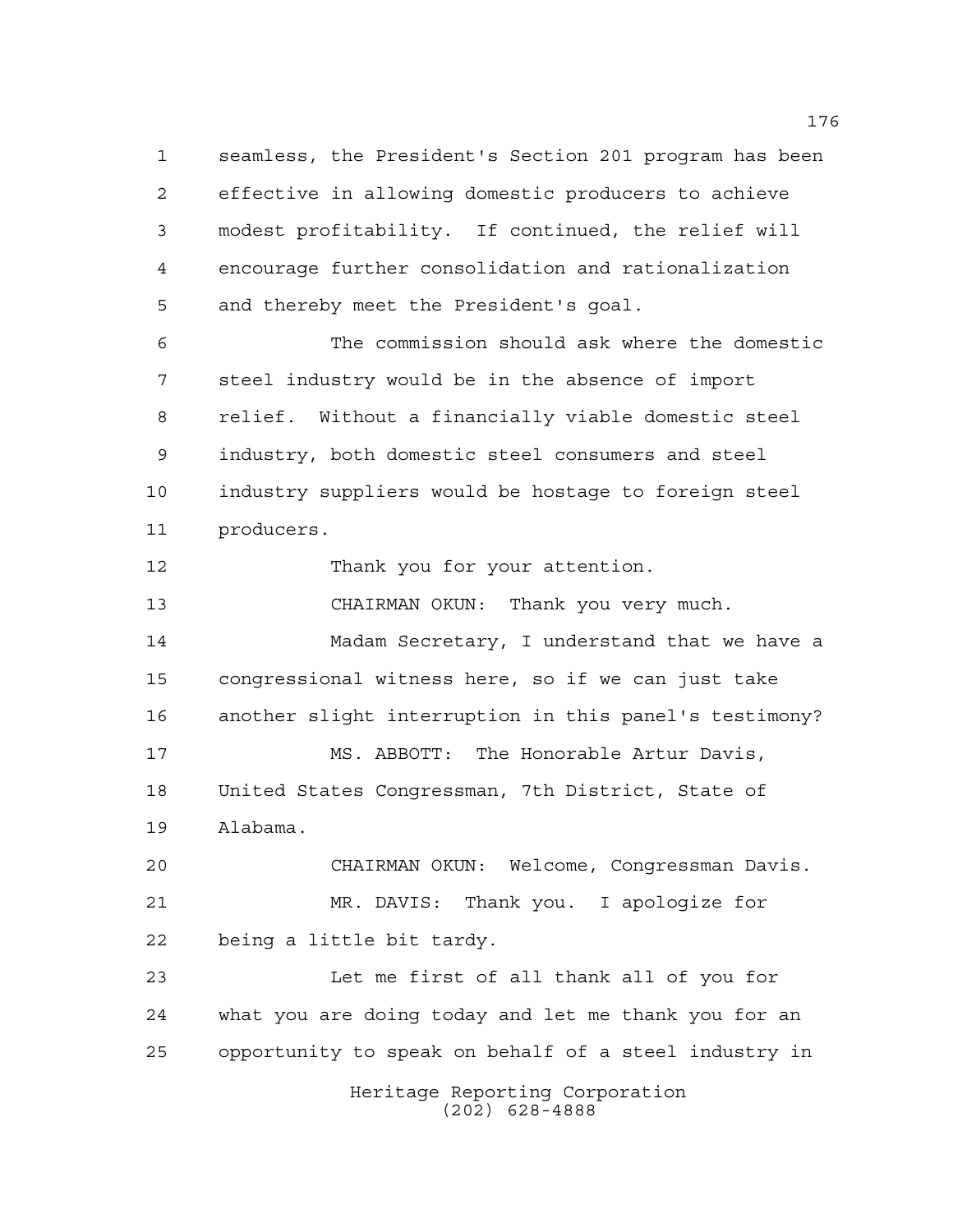my district that has certainly had a history of vitality, but it's an industry that has been struggling, frankly, in the last decade.

 I stand here as someone who will vote tomorrow for both the Singapore and Chile agreements, as someone who does not view himself as a protectionist in any sense of that word, but at the same time, I am a very firm believer that when we talk about trade, when we talk about economics as related to the global community now, we're not talking about theory, we're talking about what we can do to help American workers.

 And I make that point because sometimes, and I say this to my colleagues a lot down the street, we look at a lot of issues from a very abstract, very dry standpoint, but whenever I am back in my district and I talk to people who are impacted by the policies that we make, I am reminded that the things that we do in this city do have a direct impact on the lives of ordinary people.

 There have been 56,000 jobs, if I'm correct, that have been lost in this industry in the last several years. My city, as I opened by saying, was once a city that had a vibrant steel industry. It is now a city that has been reduced to a little bit more

> Heritage Reporting Corporation (202) 628-4888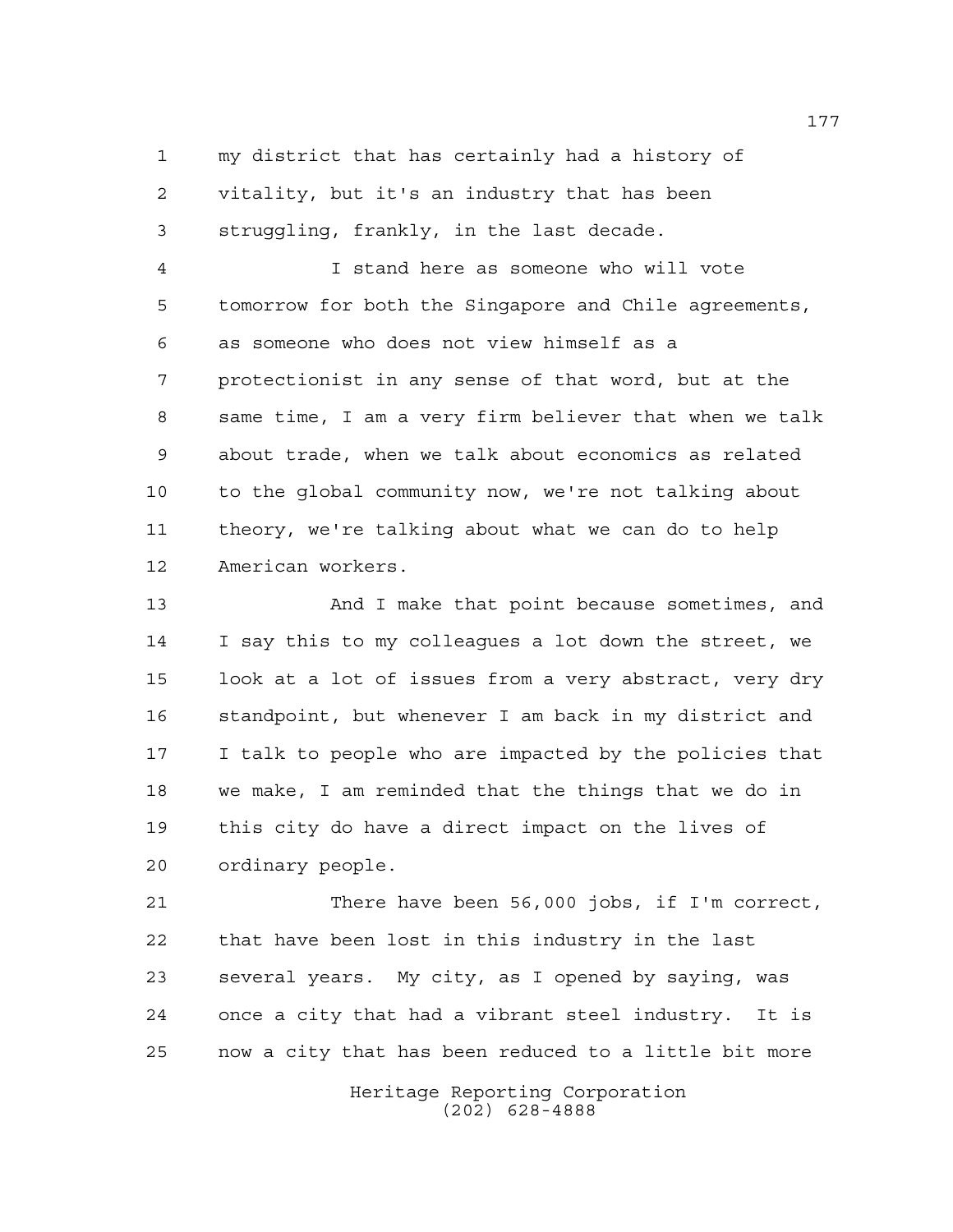than a mini mill.

| 2              | This is an industry, as I walk around the              |
|----------------|--------------------------------------------------------|
| $\mathfrak{Z}$ | building today, where I see people here from the       |
| 4              | steelworkers, I see people here from industry, there   |
| 5              | has been a spirit of shared sacrifice in steel in this |
| 6              | country. We have seen the unions make enormous         |
| 7              | sacrifices, we have also seen the industry make        |
| 8              | enormous sacrifices, and I think that they have done   |
| 9              | it out of a sense of the collective good, I think that |
| 10             | they have done it out of a sense that the industry has |
| 11             | to make changes, but when I see the sense of           |
| 12             | camaraderie, if I can use that word, that I've seen    |
| 13             | between steelworkers and steel owners, when I see the  |
| 14             | kind of cohesion that I have seen on this issue, it    |
| 15             | says something very positive to me.                    |

 This is an industry that in my opinion knows that it has not been perfect. It knows that it has made some choices that have not always been wise economically, but it understands that if labor and management can work together, that important and good things can be done.

 What I urge and what I know a number of colleagues this morning have urged is something fairly basic: that the President's action in 2001 be allowed to run its course, that this three-year relief period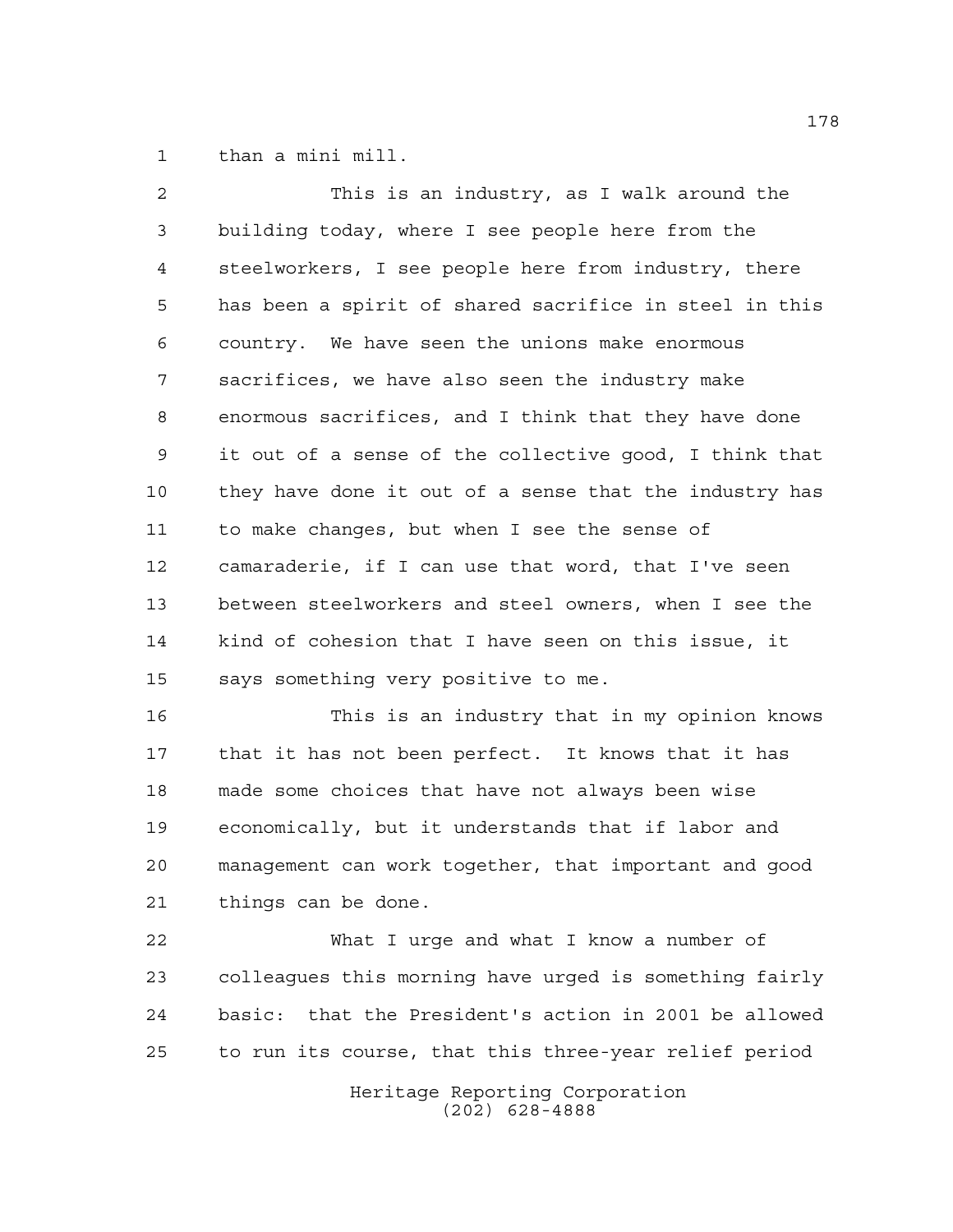be allowed to run its course and that the industry be given the chance to stabilize itself.

 If you take a different approach, if you take a different viewpoint, I am deeply concerned that it will mean not simply the loss of American jobs, not simply the loss of a vital part of our economy, but I think that it will also mean that one of the great instances that we've seen in labor-management cooperation will have gone unrewarded.

 If you fail to extend this relief period or if you don't let it run its course, I am deeply concerned that this period of labor union-management cooperation will have gone unrewarded.

 So I leave you with just two basic points today, if I can. In this industry, I hope that in this commission that you will not lose sight of the fact that if we allow the steel industry to languish, it will cost us communities, it will cost us economic health, and it will mean that an industry that has been so vital to our military in years past, that's been so vital to so many communities, will have the door slammed in its face. And a very basic point: I am someone who has not been a very strong supporter of the administration in a lot of areas, but I do think that in this instance the administration did the right

> Heritage Reporting Corporation (202) 628-4888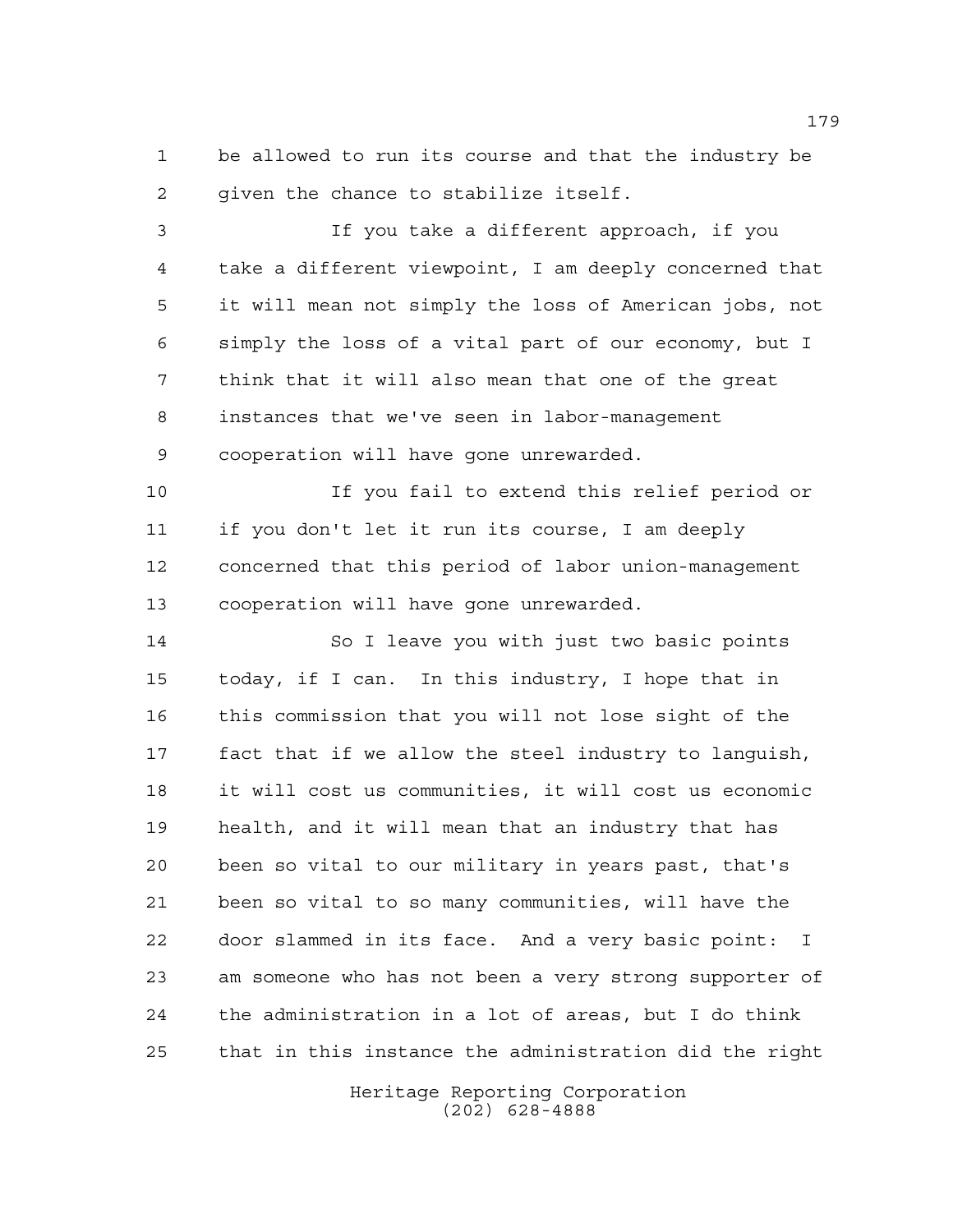thing and I think in this instance an administration that believes in an unfettered global market recognizes that we cannot put theory ahead of the fortunes of American citizens and we cannot put theory ahead of the real impact that policies have on the lives of people who live in our communities. 7 So along with many of my colleagues today, I urge this commission to let this period run its course, to give this industry a chance to readjust itself, and I thank you for being attentive to me today. CHAIRMAN OKUN: Thank you for your appearance here today. MR. DAVIS: Thank you. CHAIRMAN OKUN: We will resume with the panel's testimony. MR. SZYMANSKI: Good afternoon. I am Steve Szymanski, General Manager of Sales and Service to Service Centers for United States Steel Corporation. A big part of my job these days is to maximize the sales opportunities presented to us by the purchase of National's steel making assets. In this effort, I have learned two vital lessons: our adjustment efforts are far from complete and continued Section 201 relief is critical to our plans.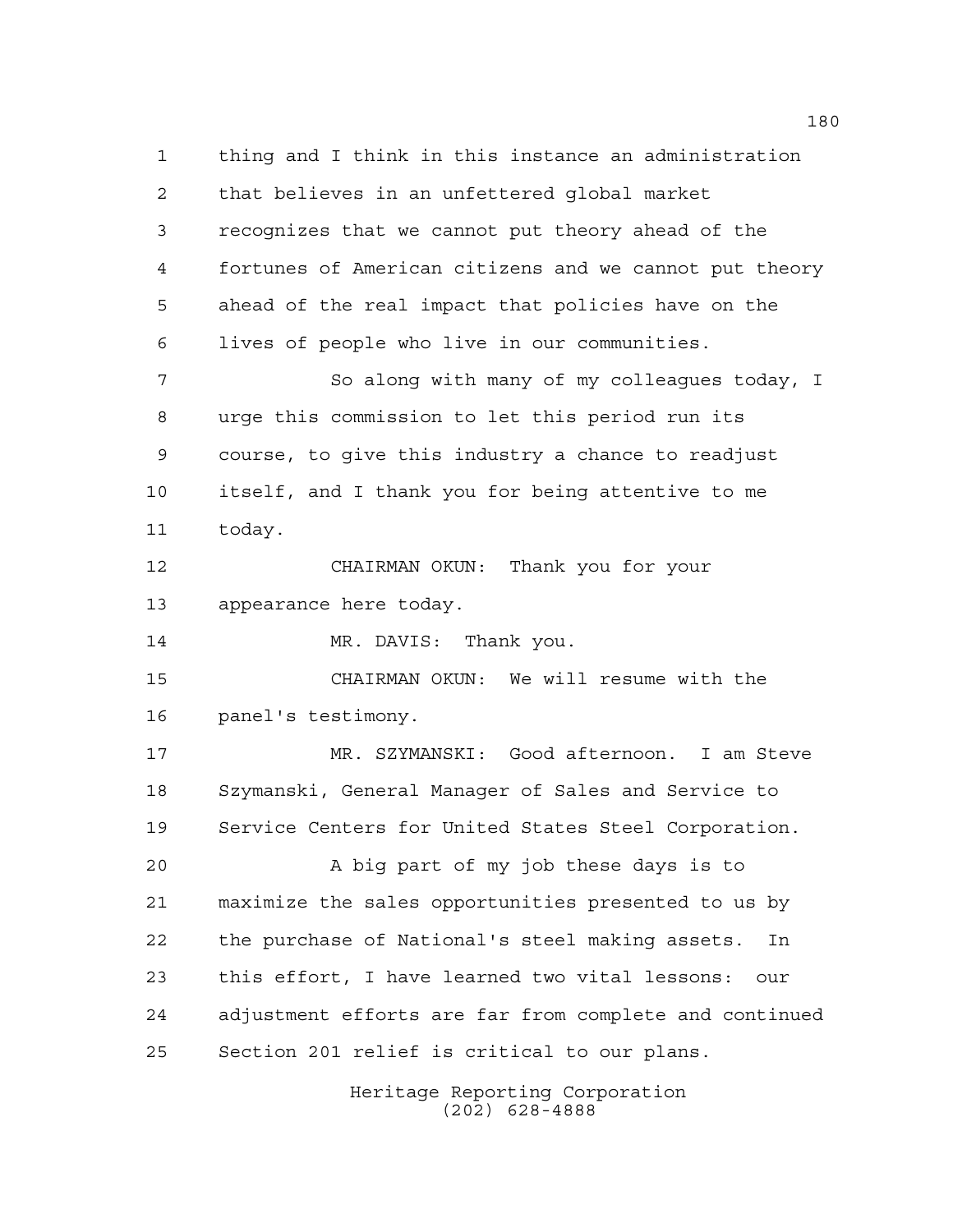1 Let me explain each of these points. First, you have to understand that buying the steel making assets of a company as big as National is just the beginning of a process we believe will eventually result in a fully consolidated company that will serve many more customers at much lower cost.

8 The process, however, is long and complicated and requires a tremendous amount of work from all of us at U.S. Steel. My sales people, for example, are selling 50 percent more steel than they did just two months ago. They also have dozens of new customers who had no prior relationship with our company up to this point. Fortunately, my people have hit the ground running, making extraordinary efforts 16 to meet new customers, to answer their questions, and begin building relationships that are essential to our long-term success. But we have only had two months and building necessary relationships takes a much longer time. So while we are pleased with our progress so far, we still have a lot to do.

 The process of keeping all of National's customers is only part of our plan for our new facilities. For example, the plant we acquired from National's Granite City plant which is close to St.

> Heritage Reporting Corporation (202) 628-4888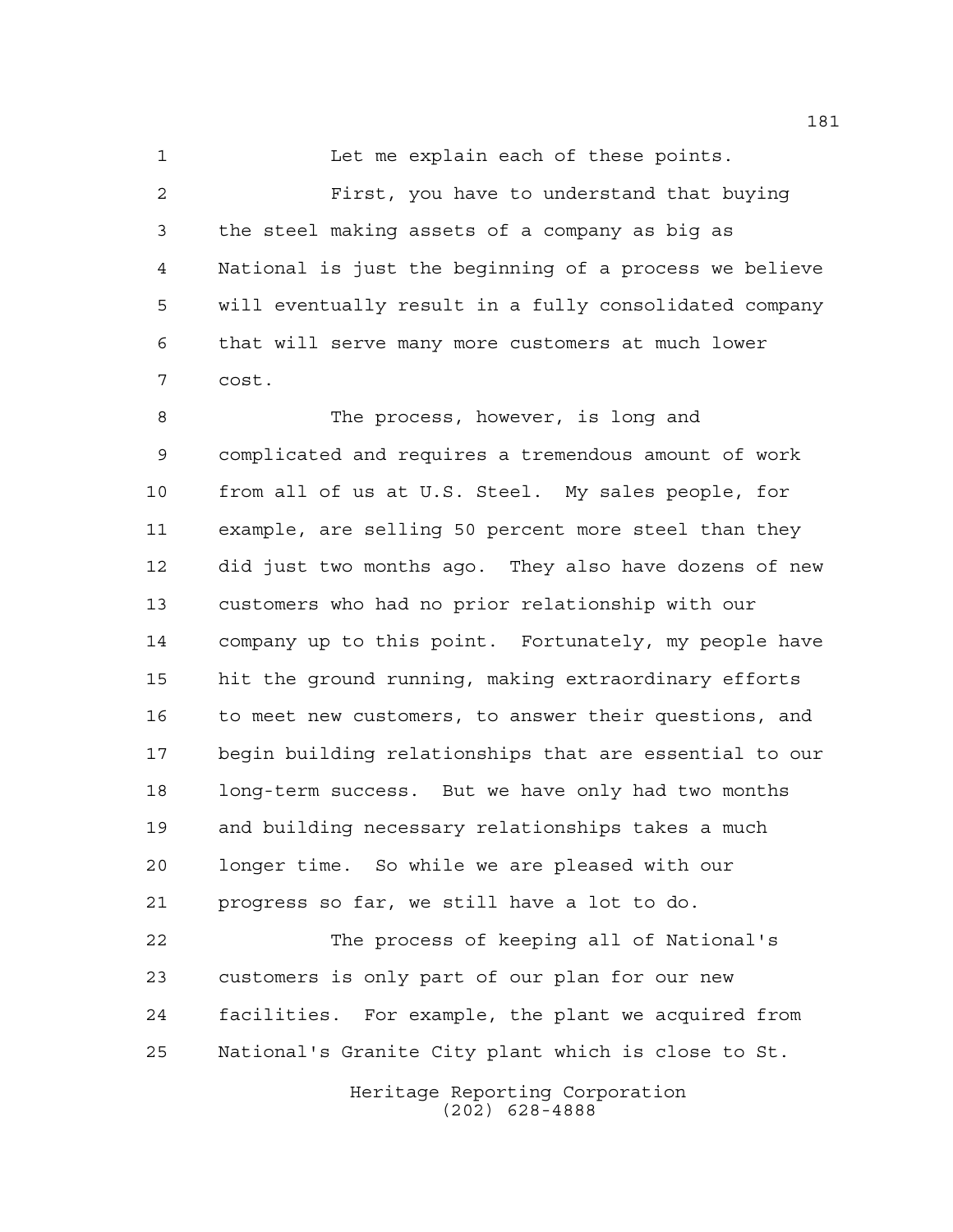Louis, is the westernmost integrated steel mill in the United States, which gives us a much better access to new customers throughout the west.

 From Granite City, we can also ship down the Mississippi River, making us a much bigger player on the Gulf Coast, a part of the country that has been dominated by imports over time.

 Again, our sales people are working hard and doing outstanding work in reaching new customers, but these efforts have just begun.

 So what does this tell us about the importance of Section 201 relief?

 Well, if relief stays in place for the full term announced by the President, we will have a great opportunity to work with our new customers and to greatly strengthen our competitive position. But cutting relief short will pull the rug out from under us. You can't build long-term relationships when pricing is collapsing due to unlimited supply of low-priced imports. When faced with that type of market, you have to concentrate on just surviving.

 And so I urge you to recognize the extraordinary efforts that we are making and not to do anything that would lead to the premature termination of relief. Let this relief continue to work and give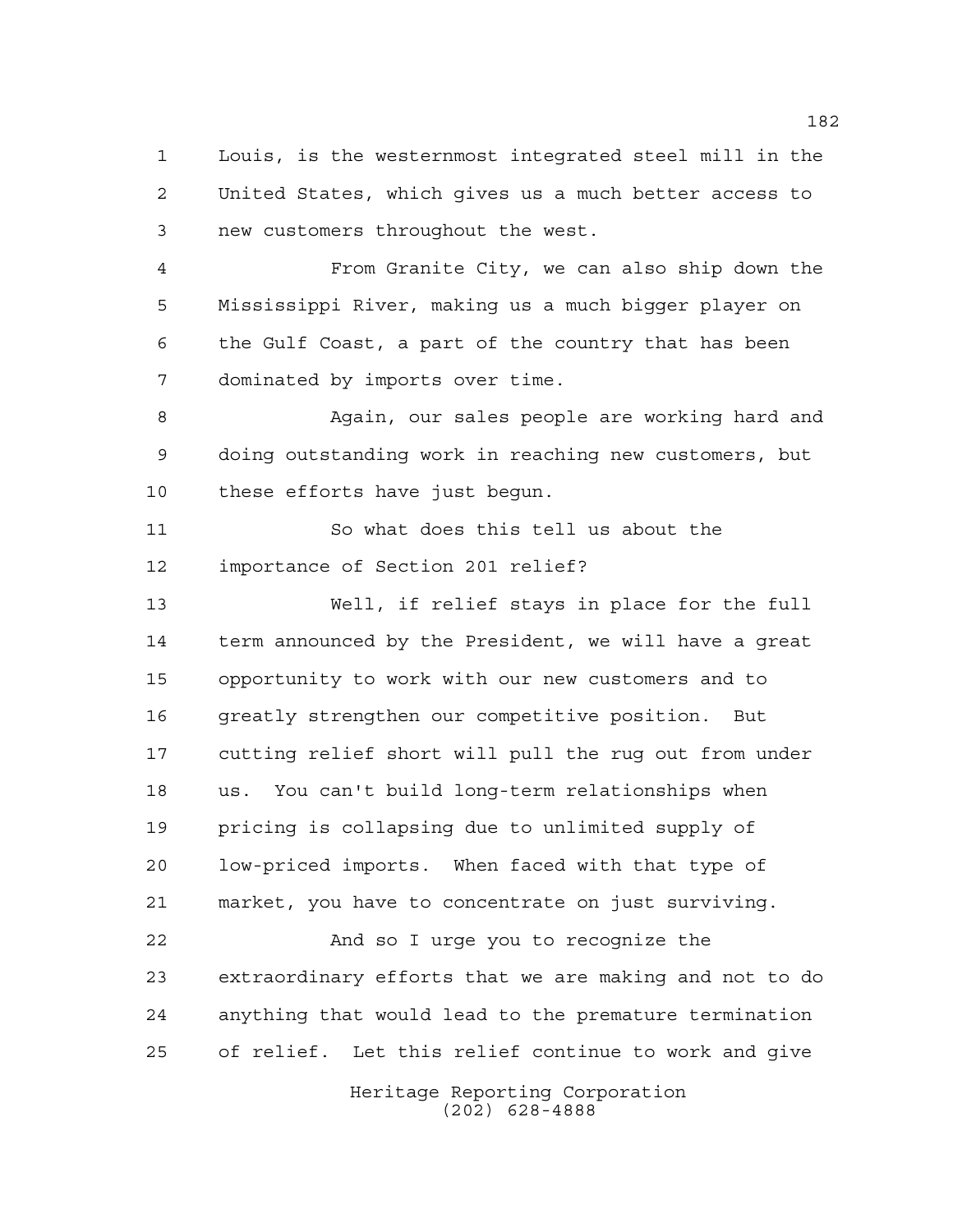us a chance to maximize the benefits of these new assets. Thank you.

 CHAIRMAN OKUN: Thank you. MR. SCHAGRIN: Good afternoon, Chairman Okun, members of the commission. My name is Roger Schagrin. I appear on behalf of the 201 Flat Rolled Coalition.

 I would like to make two points this afternoon.

 First, we all recognize how poorly reasoned the WTO dispute settlement panel decision in the steel safeguard case is and, unfortunately, the threat it poses to the continuation of 201 relief. However, one item in the decision which as a certain common sense appeal is the question of why the United States did not take action in 1999 or 2000 after the mind boggling 1998 import surge.

 Why did the U.S. wait until June 2001 to institute a safeguard investigation?

 As Leo Gerard reminded me during the lunch break last Thursday, I was the only Washington counsel in 1999 arguing that a 201 case should have been filed expeditiously to prevent devastation to the industry. I had faith in the International Trade Commission and in the administration and there was a close election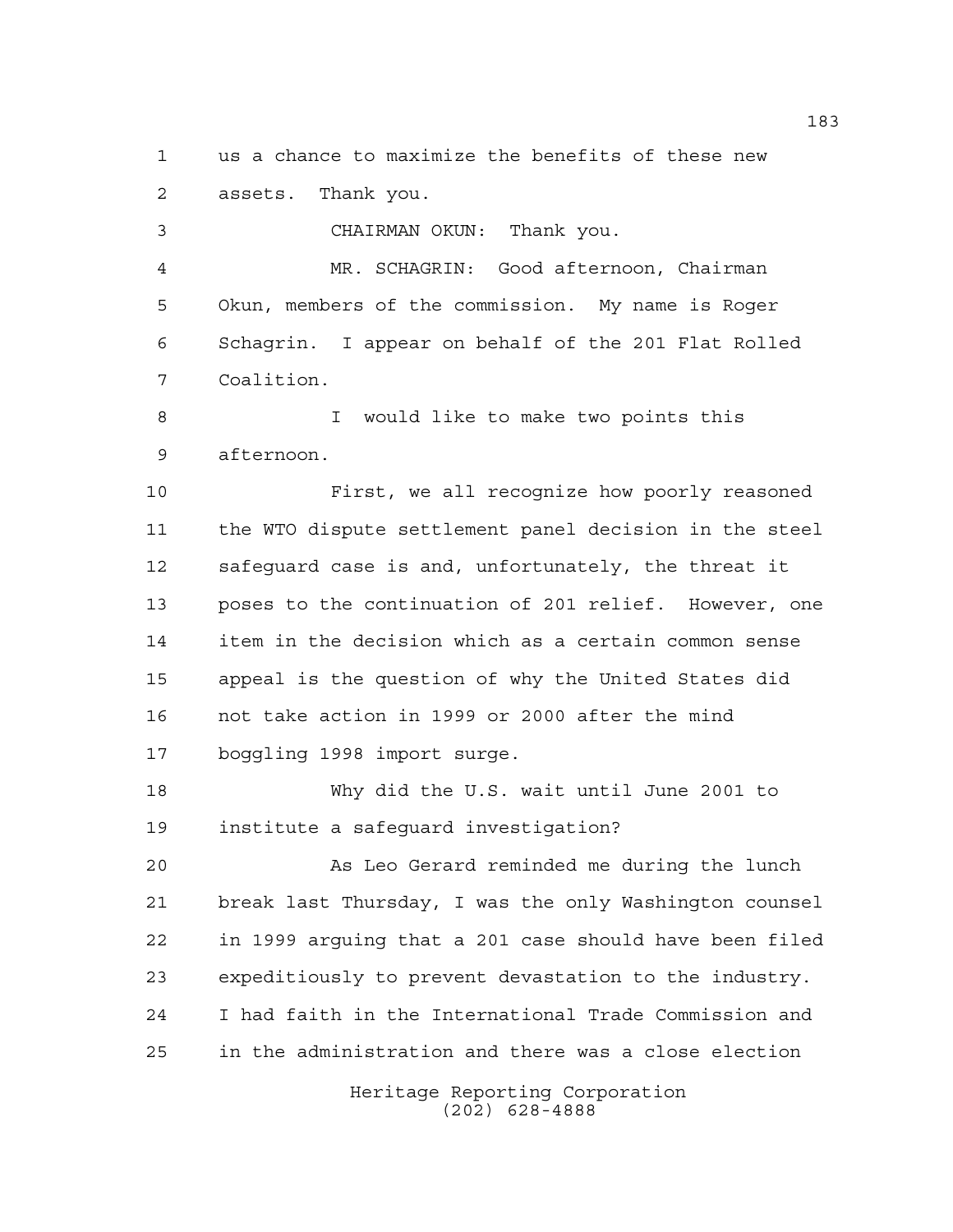coming in 2000. Maybe I was wrong, who knows, but 36 bankruptcies, 56,000 jobs and 200,000 retirees losing their healthcare later have demonstrated that the failure to act had material negative consequences on companies, workers and their families.

 Today, the commission will hear from both the industry and labor of the tremendous strides made in their adjustment efforts and the need to continue this adjustment until the end of the relief program.

 I am confident that this commission and later the President will be satisfied with these efforts, but, again, my concerns are not only for the present, but for the future.

 My second point is the fear that we may emerge from safeguard relief with a new competitive steel industry but little demand for the steel that that competitive industry will produce. For the first time in post-World War II history, steel demand has not rebounded after a recession ended. Total steel demand was 132 million tons in 2000, it fell to 116 million tons in 2001, remained at that level in 2002 and amazing looks to be flat or declining again in 2003. Two years after the recession ended, we are not seeing steel demand increase.

Heritage Reporting Corporation (202) 628-4888 Why? We all know that it is because of a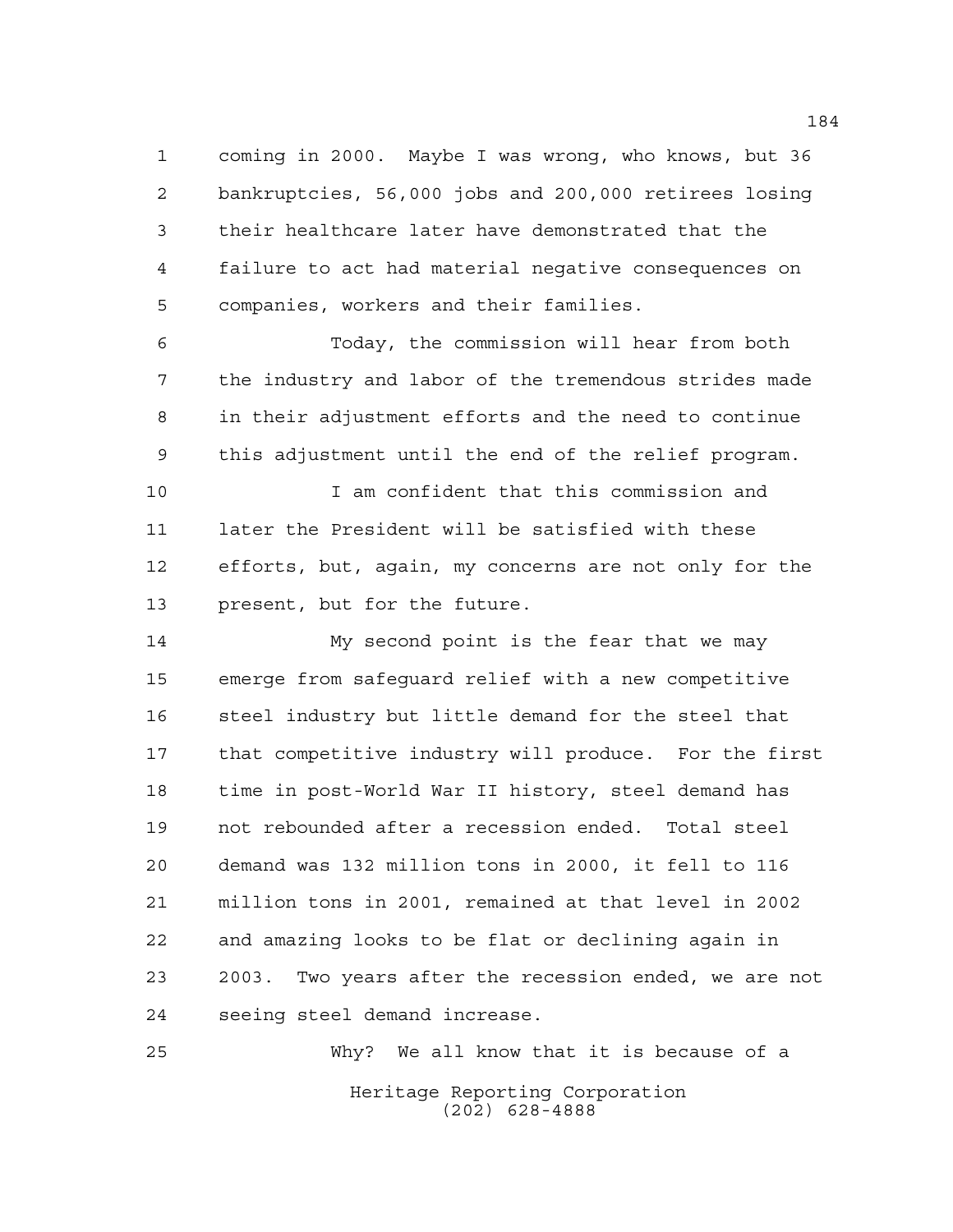tremendous surge in the trade deficit in steel containing products from China.

 So again we face yet another import crisis, only this time it isn't only for the steel industry, it is for all of American manufacturing and agriculture.

 Will this administration respond to this crisis with a China trade policy or will we have to wait until the next administration?

**For the sake a revitalized steel industry**  that needs demand for its products as well as American companies and American workers, I hope this administration responds to this new import crisis before additional bankruptcies, lost jobs and lost health benefits occur.

```
16 Mr. Puisis?
```
 MR. PUISIS: Good afternoon, Chairman Okun and members of the commission. My name is Ed Puisis and I am the Chief Financial of Gallatin Steel and have been for the last five years. Gallatin Steel Company is probably the smallest steel company you will hear from today. While one of the newer flat rolled mini mills, Gallatin will still be approaching ten years of age soon, which means we need in our planning additional reinvestment to continue to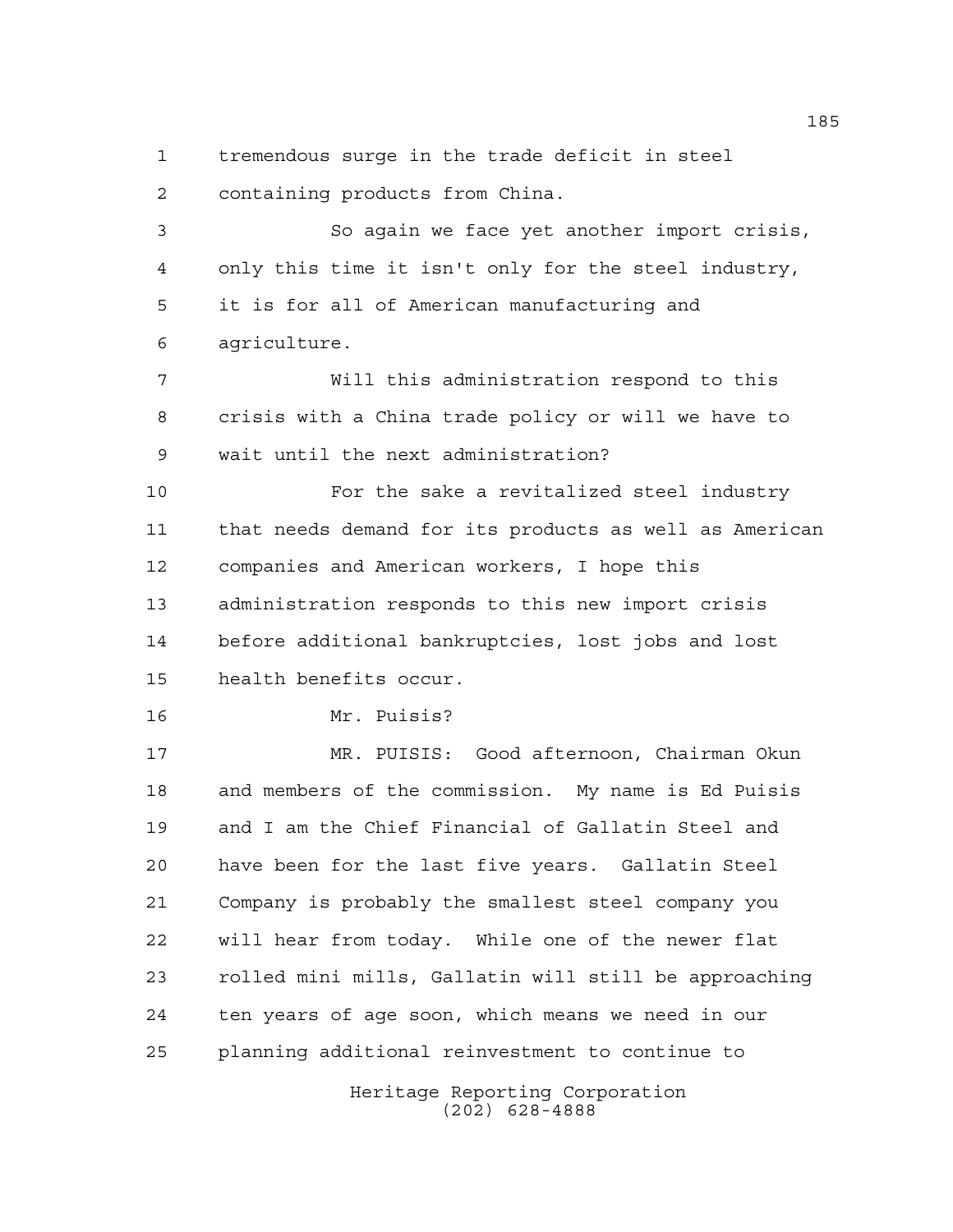improve efficiency and grow our product offering.

 First, let me address our adjustment efforts. Just after 201 relief was instituted, we purchased the assets for Ghent Steel Industries, a cut-to-length finishing operation near our mill, which allowed us to diversify our product range and product offerings. We also committed nearly \$10 million in a variety of smaller investments in our plant. These enabled us to reduce costs and improve quality. We increased our gauge and width capabilities, while expanding into more HSLA grades, which opened up some new product applications for us.

 The reason we were able to make these expenditures in 2002 is we returned to profitability after losses in 2001. We planned on increasing capital expenditures in 2003 and further increases in 2004. The commission has to understand that many of these capital expenditures take 12 to 24 months to implement and thus benefit from.

 One investment that we considered but have not pursued is the installation of a mill for cold rolling. As a company that believes we are the lowest cost or among the lowest cost producers of hot rolled sheet in the United States, we believe that the installation of a cold rolling plant would enable us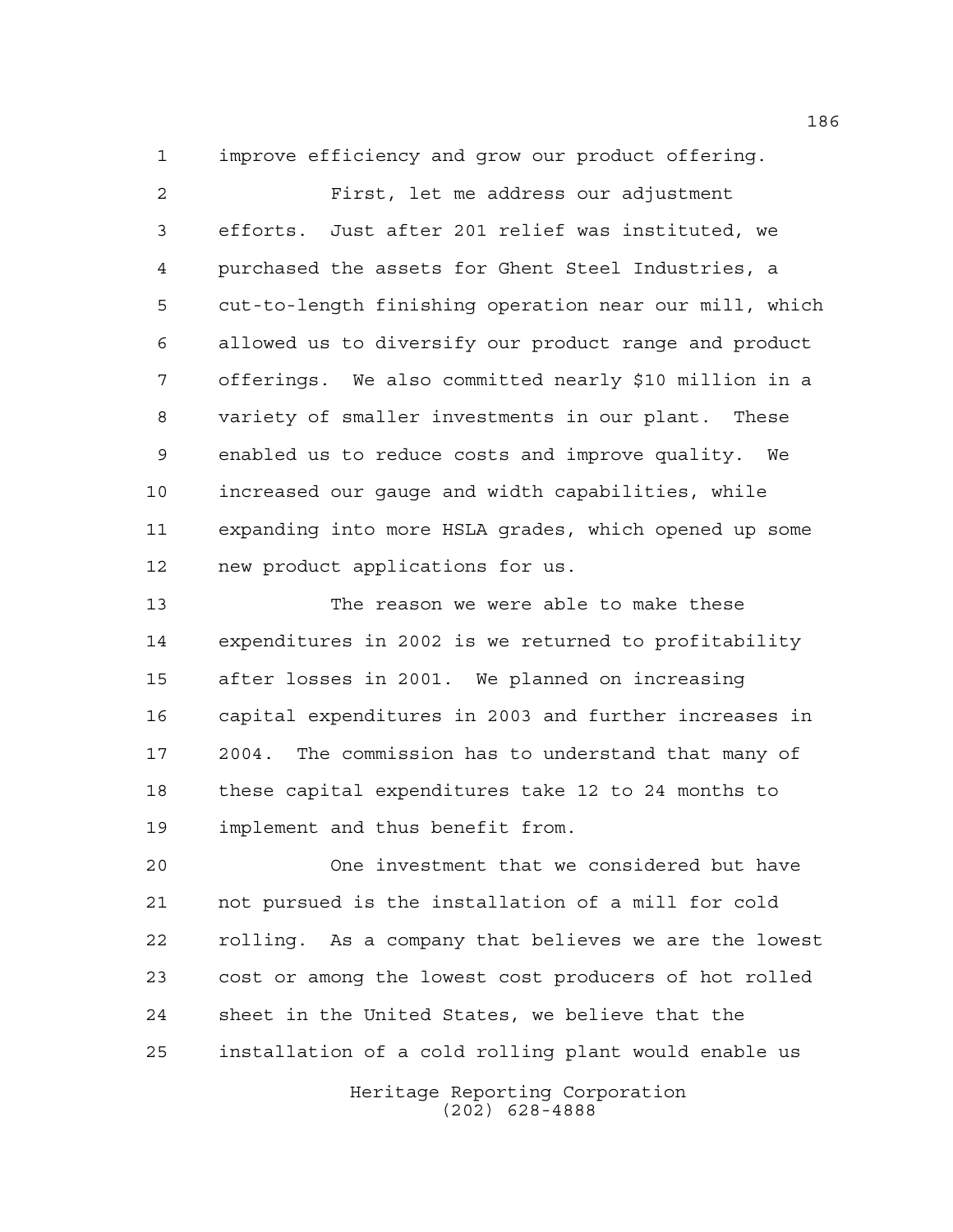to be the low cost or one of the low cost producers of cold rolled sheet. However, being a low cost producer of a product does not ensure a return on investment and we calculated that with significant over capacity and weak demand for cold rolled sheet we would not obtain a reasonable rate of return on our investment at this time.

8 As we look at the marketplace today, we are very concerned that significantly increased imports of hot rolled sheet from non-covered countries such as Egypt, Turkey, Venezuela and others combining with weak demand have led to a significant decline in this year in hot rolled prices. In addition to the problem of downward pricing pressure, are increased scrap and energy costs for our company.

 Reducing import oversupply from non-covered countries would certainly benefit our company over the last 18 months of the program. Our company and its owners remain committed to make sure that Gallatin is always viewed among the top tier of low cost, high quality producers of hot rolled sheet. Our stakeholders have committed to new investments and growth in product offerings, expecting the U.S. Government to support its commitment to the full term of the 201 program.

> Heritage Reporting Corporation (202) 628-4888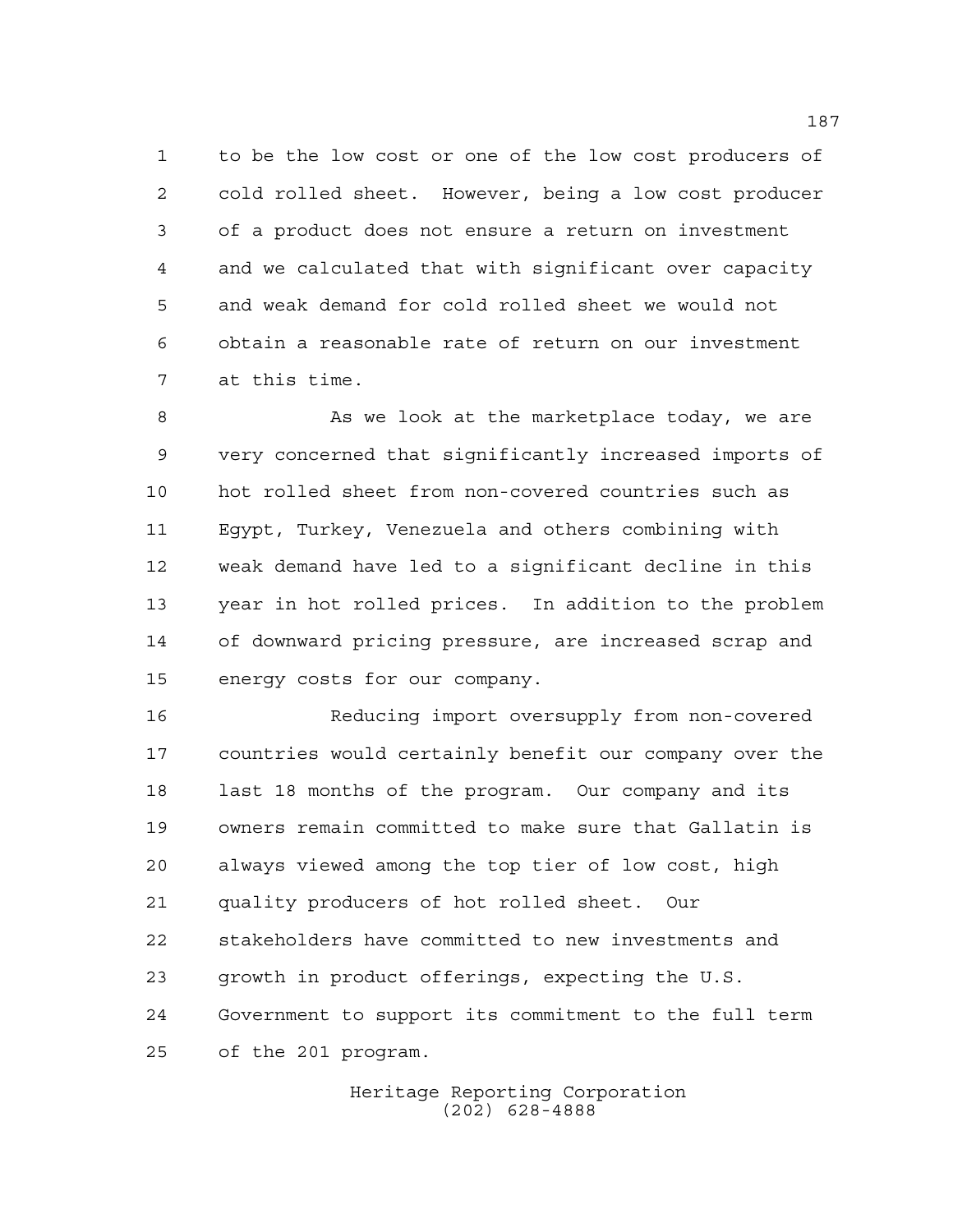Thank you for this opportunity to testify today.

CHAIRMAN OKUN: Thank you.

 MR. SCOTT: Good afternoon, Chairman Okun and members of the commission. My name is Michael Scott and I am the Vice President of Marketing and Sales for Weirton Steel Corporation.

 After years of illegally dumped steel negatively impacting domestic steel shipments and pricing, Weirton was optimistic that relief provided by Section 201 would provide a period of fair trading during which we could continue our cost and debt reduction program.

 First, we restructured our public debt, reducing the principal amount by \$115 million and obtaining a three-year interest holiday, saving the company \$40 million per year. We also improved liquidity by \$75 million through a new vendor investment program and through a new revolving credit facility.

 As Mr. Glyptis will explain next, the company and its union entered into a new agreement that froze our current pension plan, reduced wages and benefits, and targeted additional specific cost savings.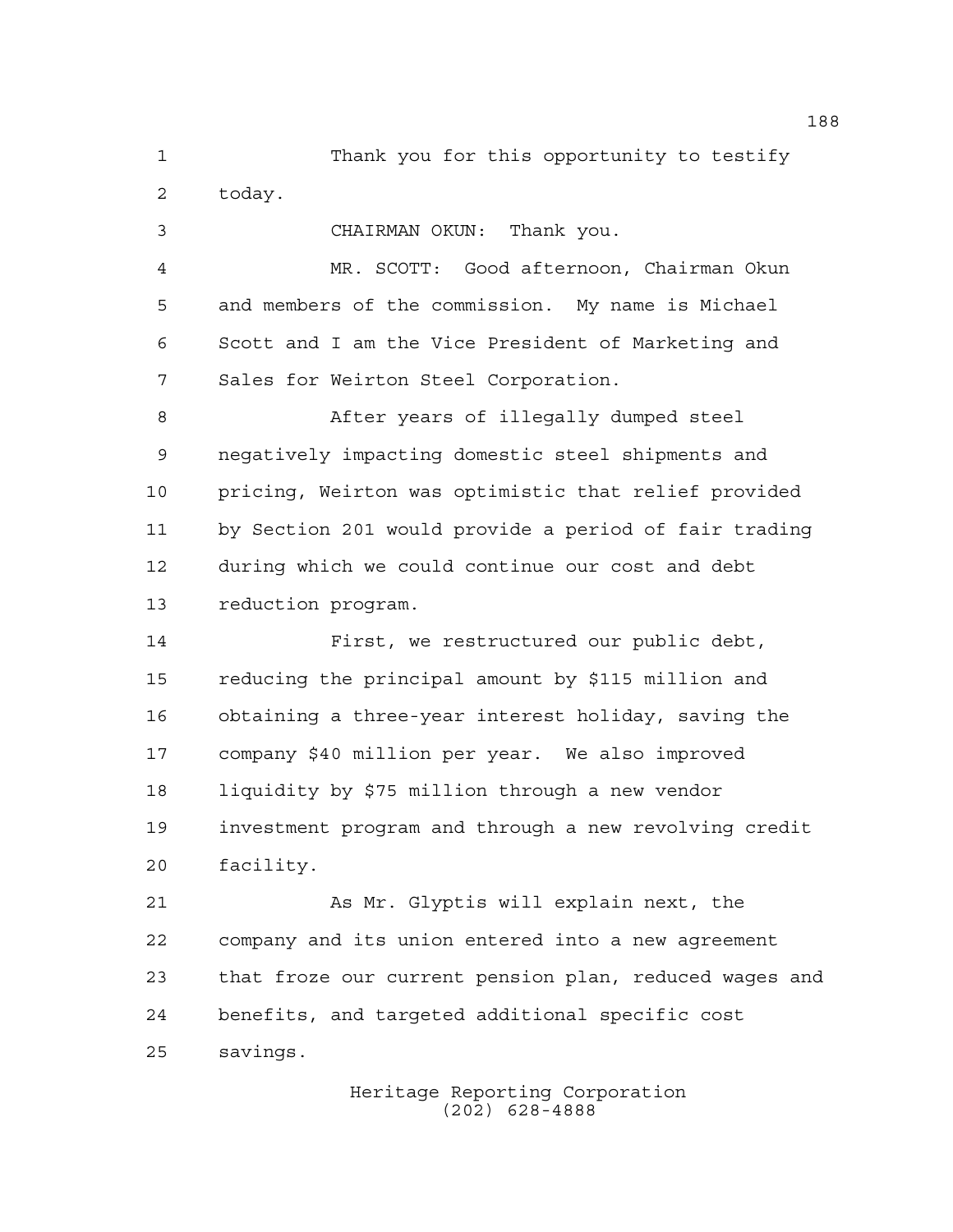Our company, realizing the benefits of 201 and the mentioned cost reductions, was recovering in the second and third quarters of 2002. However, imports from excluded companies and of excluded products combined with the effects of a weak economy reducing steel shipments negatively impacted our productivity. And while we did enjoy some modest price increases, they were not enough to offset lower productivity and increased costs in natural gas and health care. Despite our best efforts, Weirton Steel filed for bankruptcy protection in May of this year.

 As you can see from our questionnaire response, Weirton has a number of potential capital expenditures that would provide a significant return over the next five years. The first among these is a patented polymer coating process which provides a low cost environmentally friendly coating for tin mill products used in food cans.

 Weirton Steel is confident that our future cost reduction efforts, our market focus, the commitment of our employees and communities, will allow for successful emergence from Chapter 11. However, our ability to attract the investment capital required for emergence will be greatly impaired if relief under Section 201 is cut short.

> Heritage Reporting Corporation (202) 628-4888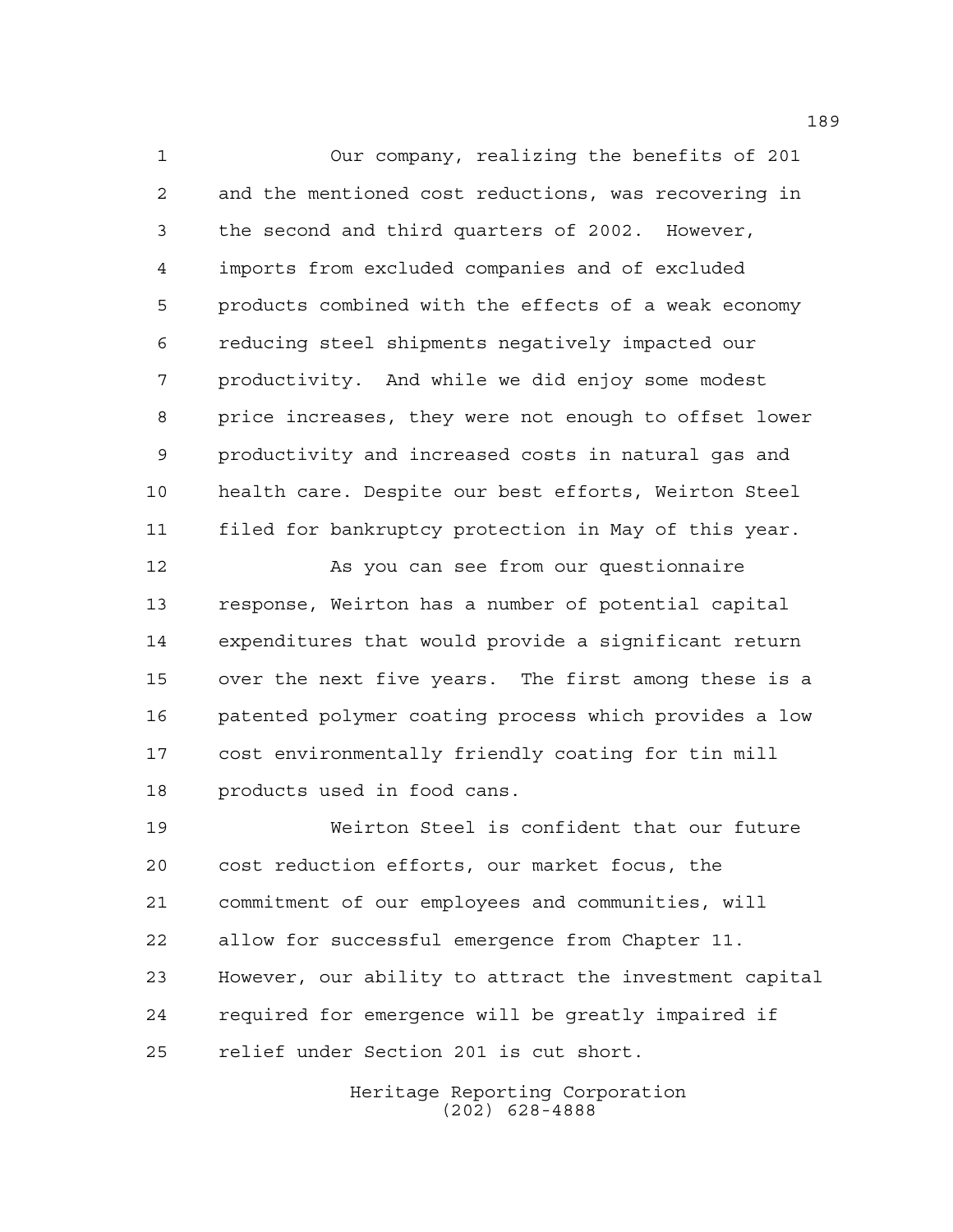1 Thank you.

 CHAIRMAN OKUN: Thank you. MR. GLYPTIS: Good afternoon. My name is Mark Glyptis and I'm President of Independent Steelworkers Union. I have worked at Weirton Steel for 30 years and have been President for 12 years. I'm also a member of the Weirton Steel Board of Directors.

 In the year 2001, our union recognized the ongoing problem foreign imports were having a very adverse effect on our company. Our union leadership agreed to work with the company to restructure our labor agreement to change our work rules and reduce the workforce at Weirton Steel by 550 jobs. At one time, Weirton Steel employed over 14,000 steelworkers. Today, we employ about 3500.

 It was not an easy or popular change, but our union membership recognized the hard times in the domestic industry and voted overwhelmingly to ratify the out-of-court restructuring agreement.

 Once those cash flows began to decline in late 2002, our union leadership stepped up again and negotiated modifications to our existing labor agreement that called for an immediate 5 percent pay cut, the elimination of a scheduled \$1.00 an hour wage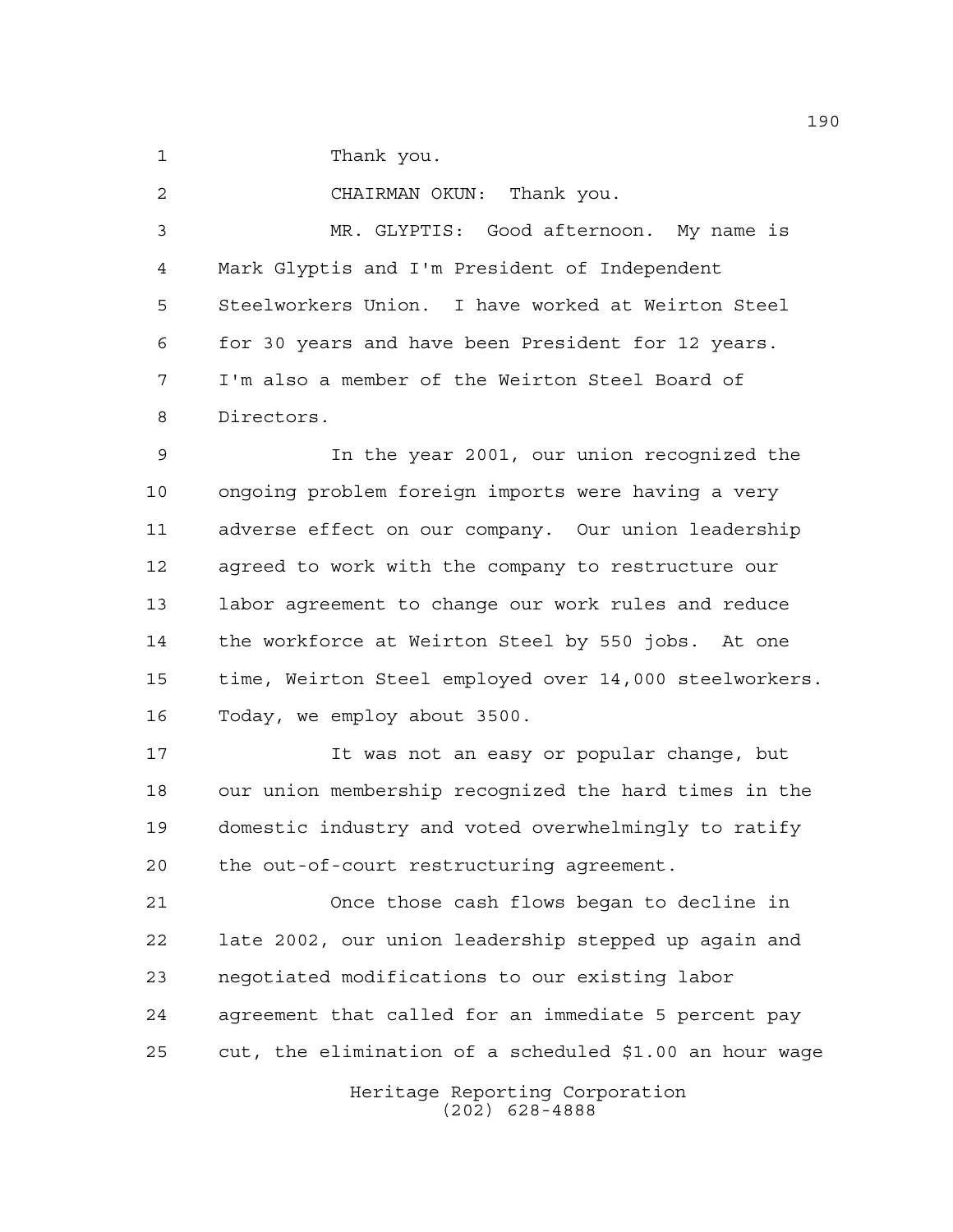increase and immediate freeze of our pension plan.

 To my knowledge, Weirton was the only steel company that froze their pensions outside of a bankruptcy type setting. This totalled about 17 percent in wages and benefit costs.

 Our union also embarked on informational meetings in conjunction with the company to urge our thousands of retirees to voluntarily agree to pay for part of their healthcare benefits. We held approximately 40 meetings with our retirees. The meetings were very well attended and we tried to convince our retirees to pay for part of their healthcare benefits in an attempt to stay out of bankruptcy. Unfortunately, we were unable to stay out.

 We applauded the administration's 201 actions as a major, long overdue step to curb foreign steel imports flooding our markets and allowing the domestic industry steel industry to recover. However, there is no doubt in my mind that the administration's object failure to take action against surging imports from not covered countries led to the declines in volumes and pricings which contributed to Weirton Steel filing for Chapter 11 bankruptcy earlier this year. As was earlier testified, I believe only about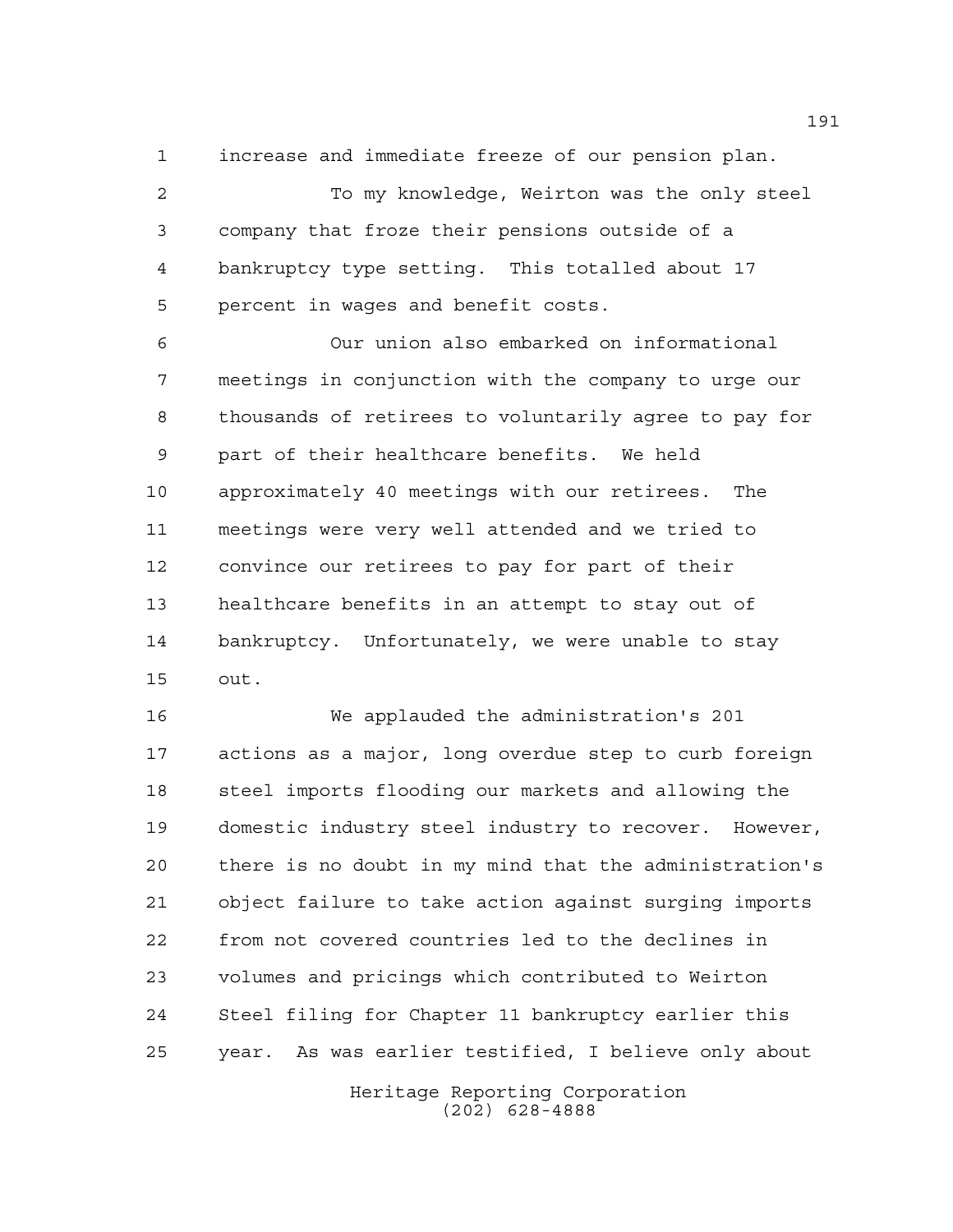5 percent of the steel in this country is now affected by the 201.

 After years of suffering with no relief from the steel import crisis, the relief offered by the administration, while welcomed, was simply not enough. The American steel industry and in particular Weirton Steel face insurmountable problems in simply surviving.

 I look around this hearing room with pride and gratitude, proud of West Virginia's senators Robert C. Byrd and Jay Rockefeller for their help and 12 support through these many years.

 I also wanted to thank Congressmen Alan Mollohan, Bob Ney, Ted Strickland and Congresswoman Sherrie Moore Capito for their unwavering commitment to the working people of Weirton Steel. The Independent Steelworkers Union will never forget their hard work on our behalf.

 Members of the commission, the people of the Ohio Valley are fighters. We will never give up. We will continue to fight to maintain the steel industry, not only in Weirton, West Virginia, but in this country. We will not allow the administration to force us to compete with foreign steelmakers, to use workers subject to slave labor conditions, with no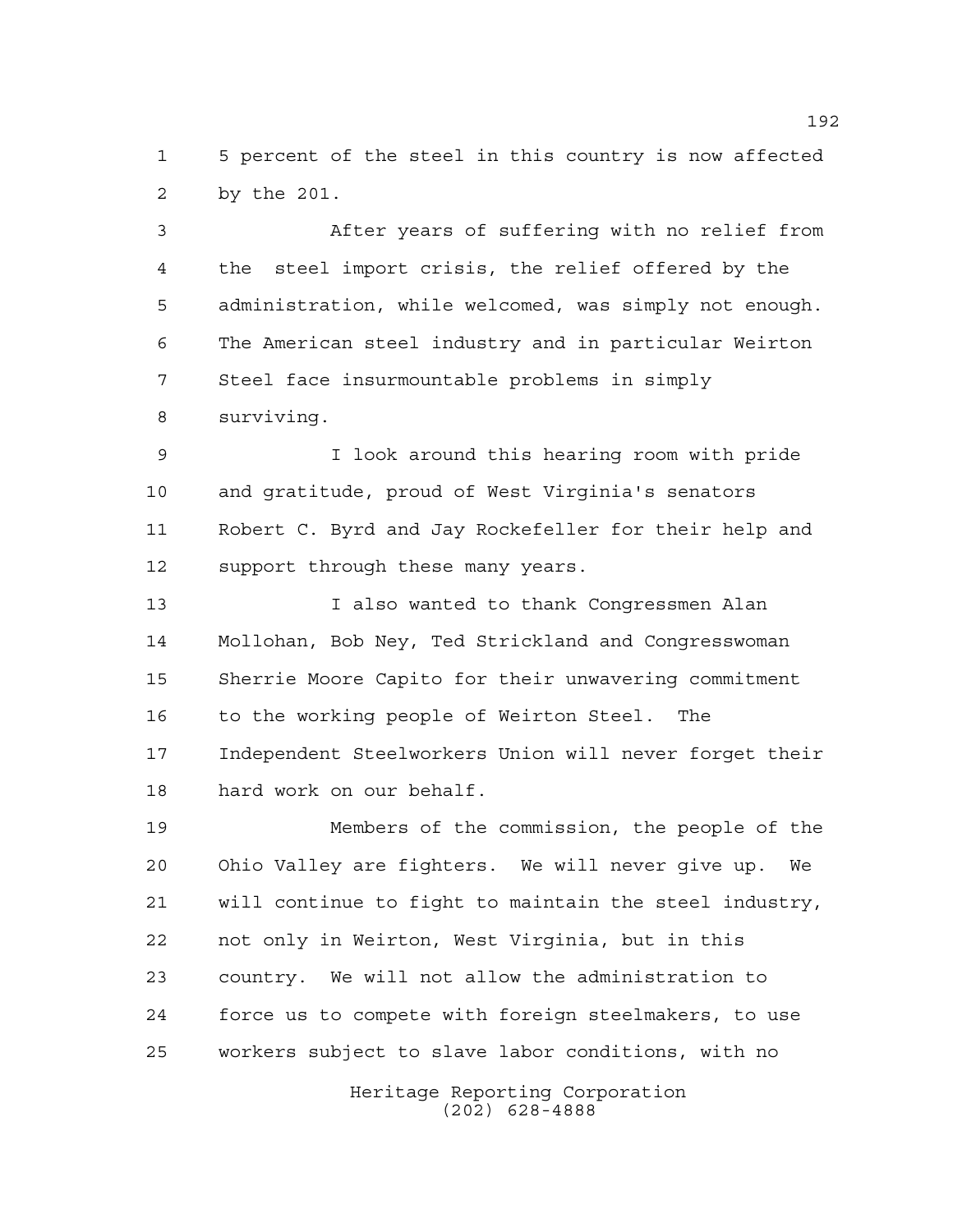health care, no human rights. That's simply not right to do that. It is wrong for us to be asked to compete against foreign competitors that do not care about the human rights of their workers and work under unsafe conditions, many times don't have any healthcare whatsoever, and are paid inferior wages.

 I appear before you today to state this basic fact: the Independent Steelworkers Union will continue to fight against foreign steel imports and we stand in solidarity with Leo Gerard and our brothers and sisters of the USWA. Our fight for a decent standard of living and basic healthcare benefits for our working Americans will not cease. We remain dedicated to keeping Weirton Steel a viable steel company for many years to come and we will remain diligent in the cause of the American steel industry.

 Thank you for the opportunity this afternoon to speak before you.

CHAIRMAN OKUN: Thank you.

 MR. KAPLAN: Good afternoon. I am Seth Kaplan of Charles River Associates.

 Less than two years ago, the flat-rolled steel industry came before the Commission to ask for temporary relief to adjust to the import surges, surges that drove much of the industry into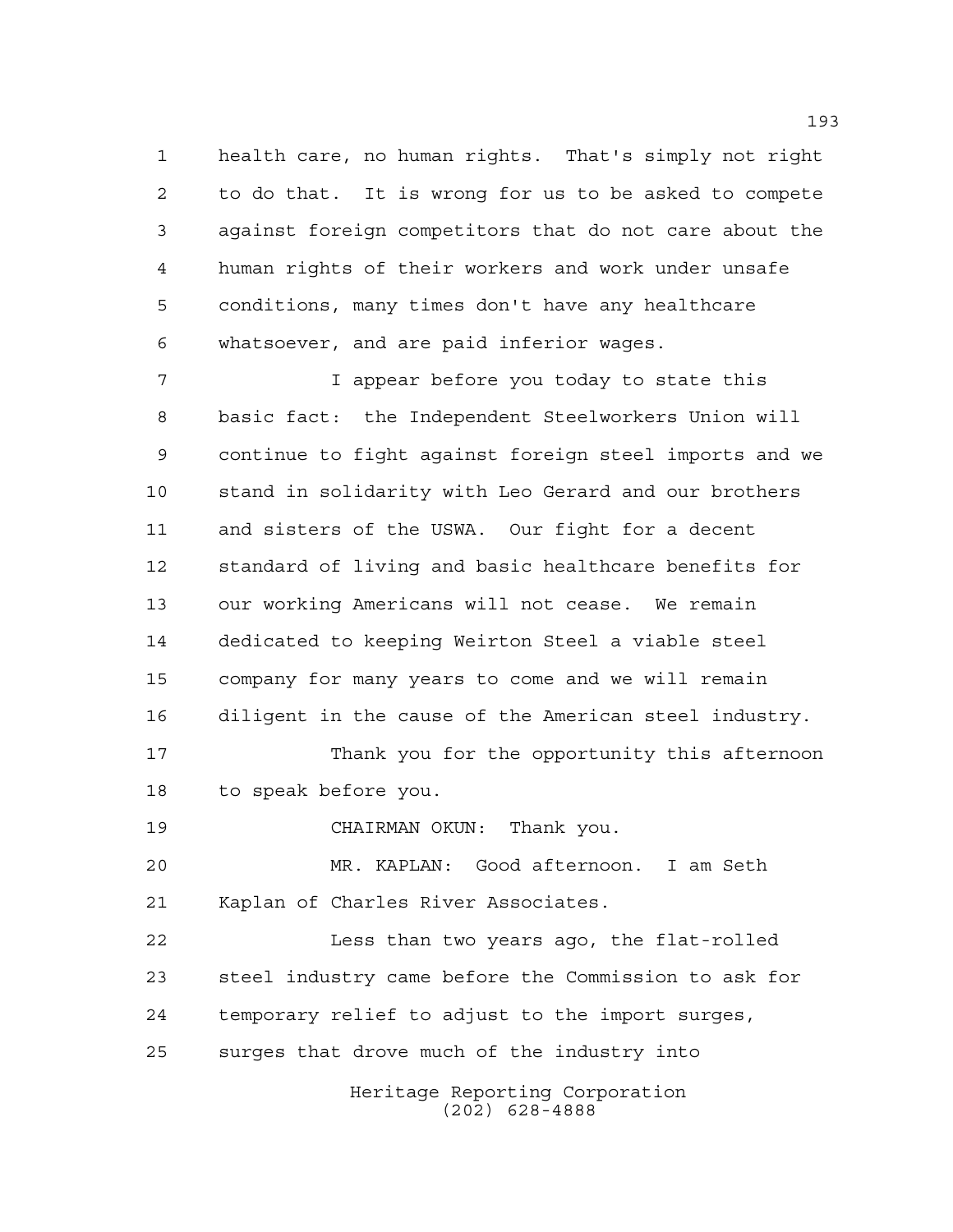bankruptcy.

| 2  | The remedy was designed to moderately                  |
|----|--------------------------------------------------------|
| 3  | increase prices and suppress import surges over three  |
| 4  | years. Under this umbrella of relief, the industry     |
| 5  | pledged to consolidate, restructure and invest. These  |
| 6  | actions would increase efficiency and productivity and |
| 7  | produce firms of a scale to be world leaders.          |
| 8  | What has happened? The industry's forecasts            |
| 9  | have proven correct. The remedy increased prices       |
| 10 | modestly, about seven to 10 percent over a year. The   |
| 11 | industry has taken advantage of relief to begin        |
| 12 | consolidation, as was testified to earlier.            |
| 13 | However, the benefits of relief are still at           |
| 14 | risk. First, consolidation is not complete. There is   |
| 15 | a broad, general consensus among analysts of the       |
| 16 | industry that there still are assets in the United     |
| 17 | States that would increase their efficiency and        |
| 18 | productivity if they were rationalized. The capital    |
| 19 | necessary to complete this consolidation would         |
| 20 | evaporate under a new import surge if the remedy were  |
| 21 | not continued.                                         |
| 22 | Second, the integration of purchased assets            |
| 23 | of the three largest producers today would be hindered |
| 24 | and could be put at risk by import surges if the       |
| 25 | remedy were removed before the three full years that   |
|    | Heritage Reporting Corporation<br>$(202)$ 628-4888     |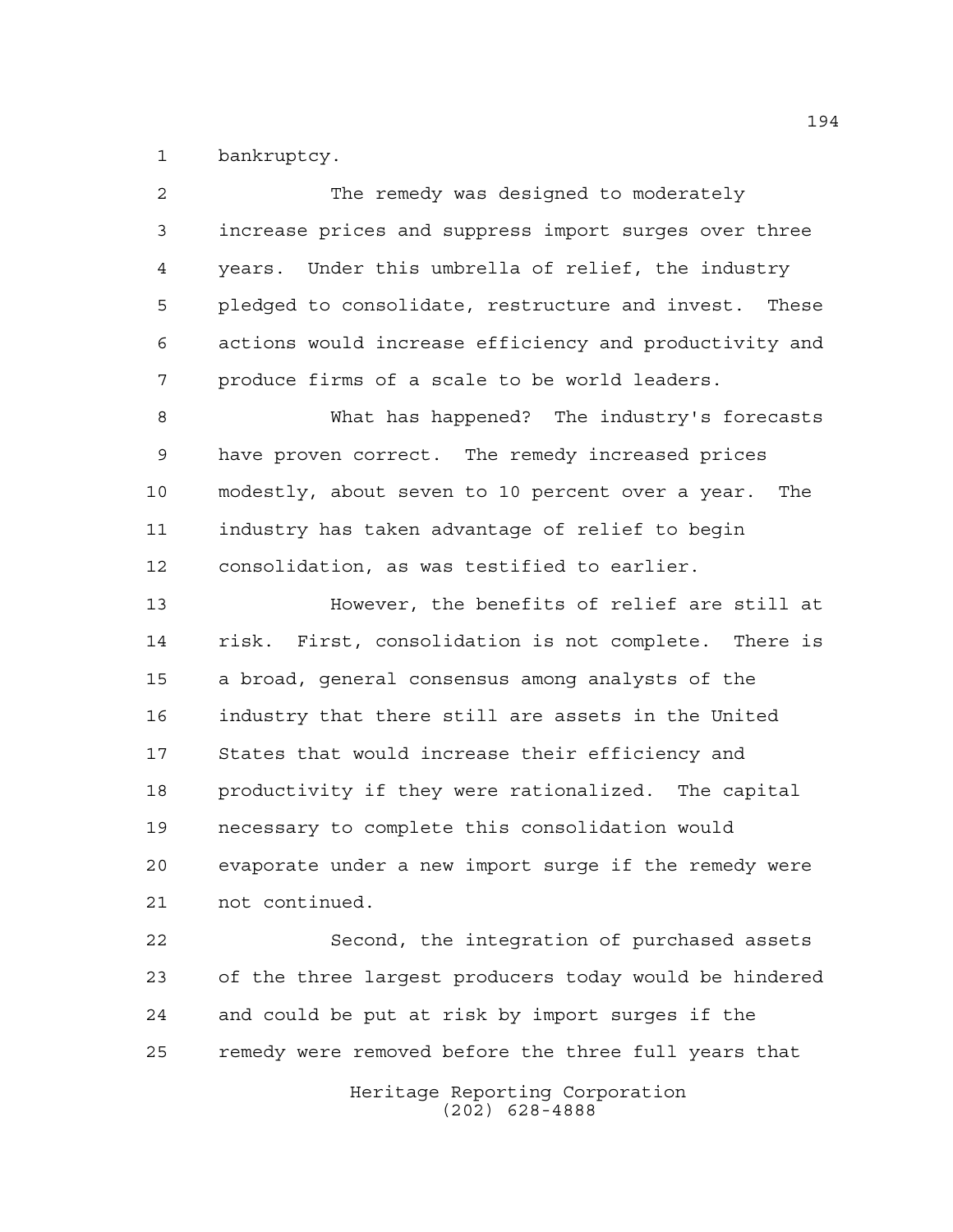the President put in place.

| $\overline{2}$ | Finally, the cash flow to make capital                 |
|----------------|--------------------------------------------------------|
| 3              | improvements would be at risk if relief were           |
| $\overline{4}$ | terminated. We submitted a study earlier in the 332    |
| 5              | investigation that shows the continuing remedy would   |
| 6              | lower costs and increase productivity. This benefit    |
| 7              | to the industry and U.S. consumers would disappear if  |
| 8              | the relief were terminated.                            |
| 9              | Finally, just a couple quick comments on the           |
| 10             | economic analysis of Respondents. The CITAC            |
| 11             | economists about two years ago said that the remedy    |
| 12             | would cause domestic prices to increase about two-     |
| 13             | tenths of a percent and that U.S. prices would rise    |
| 14             | faster than foreign prices. In fact, prices rose 10    |
| 15             | percent, and foreign prices rose faster than U.S.      |
| 16             | prices.                                                |
| 17             | For obvious reasons, they aren't going to be           |
| 18             | here this afternoon, nor Dr. Prusa, who said the       |
| 19             | tariffs wouldn't help the industry, but the evidence   |
| 20             | you heard this morning contradicted his testimony and  |
| 21             | projection.                                            |
| 22             | Finally, Dr. Crandall is here. Dr.                     |
| 23             | Crandall's estimates of the price effects were not too |
| 24             | dissimilar to ours. They were smaller, but just a      |
| 25             | comment. His paper in 2001 was titled The Futility of  |
|                | Heritage Reporting Corporation<br>$(202)$ 628-4888     |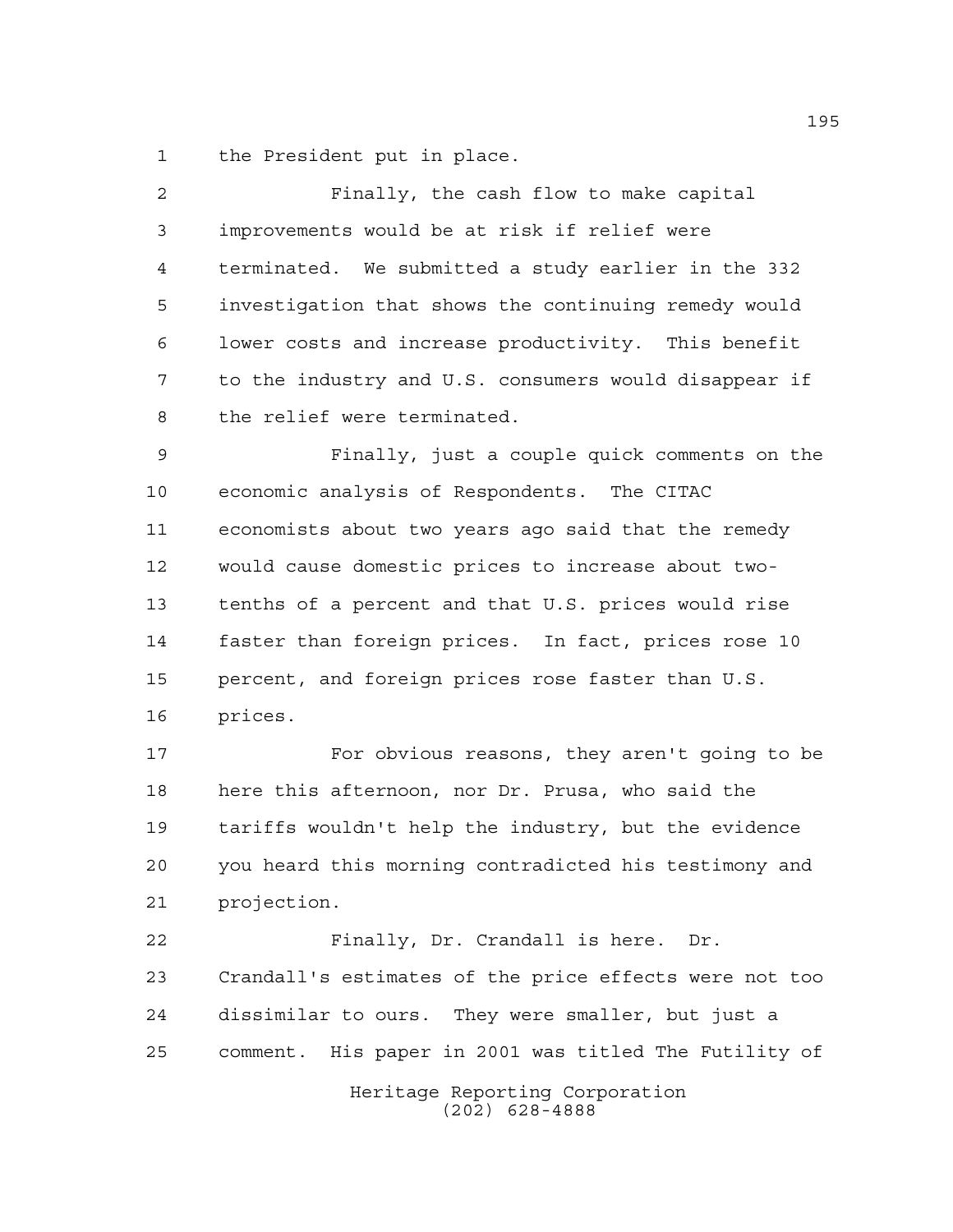Steel Trade Protection, arguing that the remedy wouldn't help the industry. His new paper basically argues that the remedy has been so successful that continuation would hurt the industry and companies that have adjusted. Heads, I win. Tails, you lose. I think that the Commission should look at the underlying assumptions he made. He does agree that the industry is restructured, significantly agrees that it has lowered cost, and he agrees that this has been successful. 11 11 I think the evidence today, though, contradicts the notion that the current remedy has completed the consolidation and restructuring that's needed. Thank you. Dave Riker is going to comment briefly on the study we did looking backwards on the effect of the remedy. MR. RIKER: Good morning. I'm David Riker, an economist from Charles River Associates. I'm going to take just a moment to summarize an economic statistical analysis of the impact of the President's remedy on flat-rolled prices. We quantified the shares of the domestic price increases that are attributable to changes in domestic capacity, to demand, input costs and tariffs.

Heritage Reporting Corporation (202) 628-4888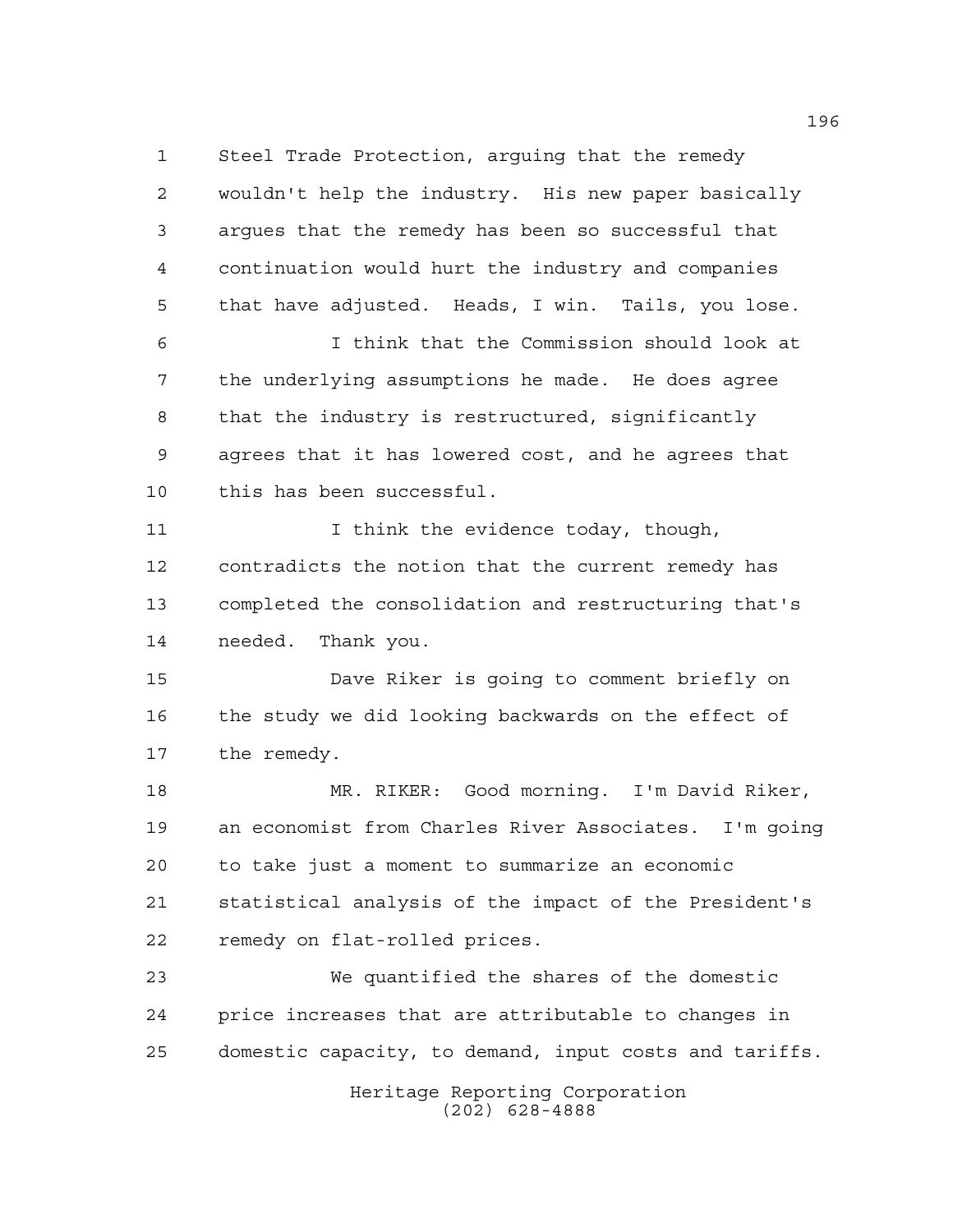Our analysis shows that all the economic drivers had significant effects consistent with economic theory and common sense. We used the model then to simulate the effects of the various economic factors.

 In sum, we find that during the period of peak price increases in late 2002, approximately half of the 16 percent increase in price was due to changes in capacity, while approximately a half was due to the tariff. The results of the study indicate that the President's remedy had a significant, but moderate, effect on flat-rolled steel prices.

CHAIRMAN OKUN: Thank you.

 MR. MORICI: My name is Peter Morici. I'm a professor at the University of Maryland School of Business, and I'm an economist.

 The outcome of the steel tariff has confounded its critics essentially because President Bush conditioned the protection on restructuring, and the industry has used the opportunity to lower its cost. As a consequence, it's cheaper to make steel in the United States today than it was 15 months ago, and the cost of steel in the United States is lower than it is abroad. This is a fact that cannot be denied. Respondents' Exhibit 1 purports to show some substantial employment losses have occurred in steel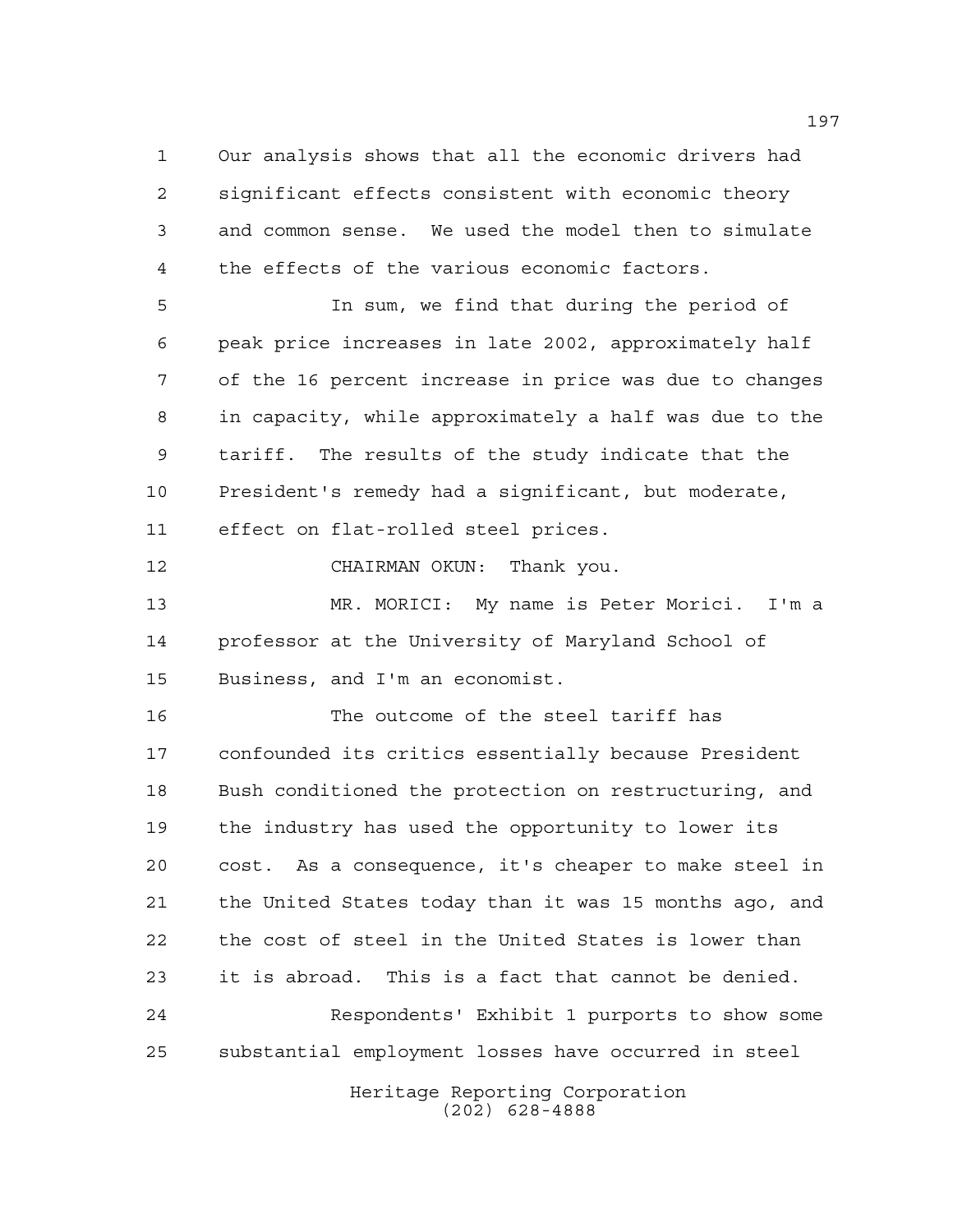using industries as a consequence of the remedy. However, the analysis is based on a simple trend analysis, and the analysis' results are highly contingent on which base year is selected, for example. The author, Dr. Crandall, selects a recessionary year. In both the year before and the year after his base period, employment and manufacturing was higher.

 Second, steel prices have been through many ups and downs in recent years. Movements of five to 10 percent over a year are common. Dr. Crandall does not address why such a modest increase from the beginning of protection to the present should cause such dramatic changes in employment in manufacturing in steel using industries.

 This is very puzzling, very puzzling to me, given that steel composes only a small component of many of the industries that he includes among steel users. For example, household appliances and electrical apparatus. Steel is about two percent of the cost in those industries, according to the Bureau of Economic Analysis. Why should a 10 percent increase from an historic low in the price of steel cause dramatic shifts of employment in steel using industries? The paper is really silent on this issue.

> Heritage Reporting Corporation (202) 628-4888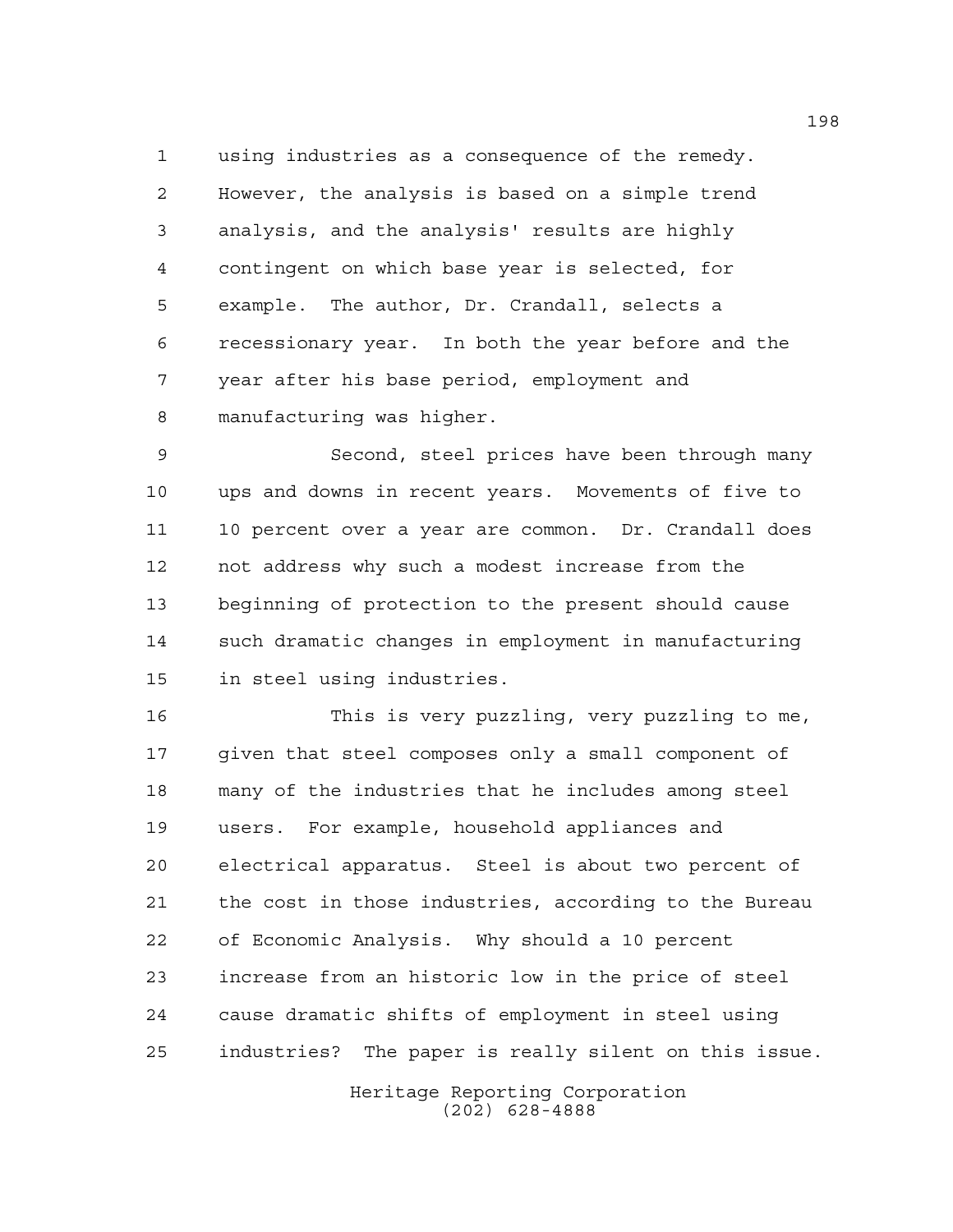More appropriately, an analysis would consider the panoply of factors that are causing changes in the manufacturing industry; for example, prices abroad for steel, exchange rates, which are moving in unusual ways, China is entering into the WTO and so forth.

 Going beyond that analysis, I would just like to say that the import relief opened capital markets to international steel, made them more accessible to incumbent steel producers such as U.S. Steel and Nucor, which permitted restructuring.

 Removing tariffs now would lower revenue prospects for steel firms to finance new investments over the next 18 months. Removing tariffs would signal to foreign governments in capital markets the U.S. Government is weakening its commitments to address the fundamental structural problems in the global steel industry, and this would lower capital markets' estimates of future revenues for a long period to come.

 This would translate into a higher cost of capital and place an unreasonable burden on the modernization and investment the remedy was originally intended to encourage. Thank you.

Heritage Reporting Corporation (202) 628-4888 CHAIRMAN OKUN: Thank you. I assume that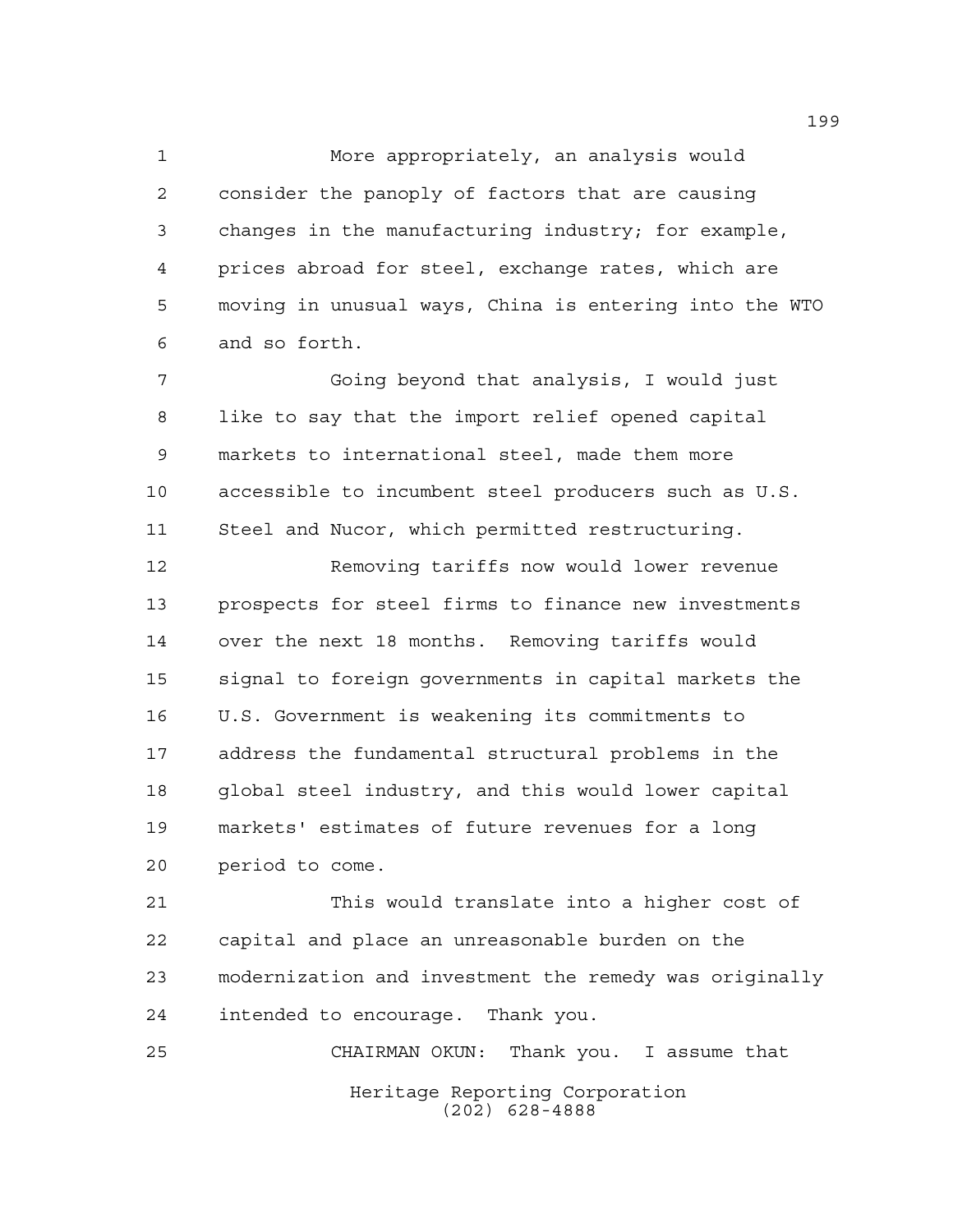completes this panel's testimony.

| $\overline{2}$ | I have been conferring with my colleagues              |
|----------------|--------------------------------------------------------|
| 3              | because, of course, we did not really keep to the time |
| 4              | table that we thought, so we are here at 1:45 and      |
| 5              | haven't started our questioning, which we anticipate   |
| 6              | will probably take an hour to two hours with this      |
| 7              | panel based on what's happened in the other hearings.  |
| 8              | My intention would be to take a half hour              |
| 9              | break at this point and come back, but I do want to    |
| 10             | confer with the industry witnesses, which I haven't    |
| 11             | had a chance, to make sure that everyone would be      |
| 12             | available for questioning, assuming we were to come    |
| 13             | back at 2:15 and start our questioning then.           |
| 14             | MR. STEWART: Madam Chairman, this is Terry             |
| 15             | Stewart.                                               |
| 16             | CHAIRMAN OKUN: Yes?                                    |
| 17             | MR. STEWART: Leo Gerard has to leave by                |
| 18             | 3:15 today. He will be here in 30 minutes, but he      |
| 19             | would only be here for part of the questioning time.   |
| 20             | CHAIRMAN OKUN:<br>Okay.<br>You need to leave at        |
| 21             | 3:15?                                                  |
| 22             | MR. GERARD: Yes. I've got to get to Dulles             |
| 23             | by $4:15$ . I could maybe stay until $3:30$ .          |
| 24             | I missed a flight recently.<br>CHAIRMAN OKUN:          |
| 25             | You may not want to do that.                           |
|                | Heritage Reporting Corporation<br>$(202)$ 628-4888     |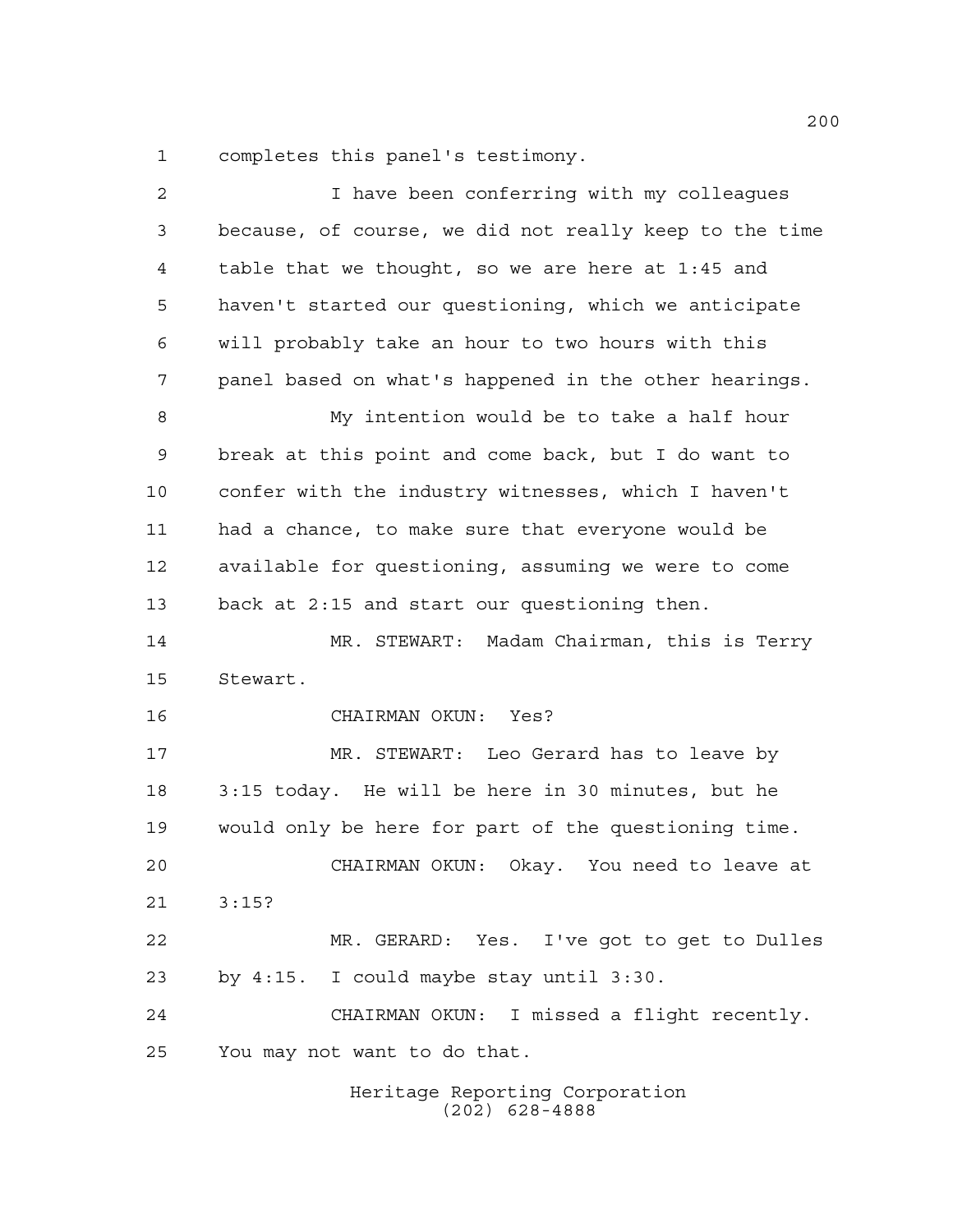Okay. We are going to go ahead and take a break until 2:15, keeping in mind we'll be able to question you when we get back. We will reconvene at 2:15. (Whereupon, at 1:47 p.m. the hearing in the above-entitled matter was recessed, to reconvene at 2:15 p.m. this same day, Tuesday, July 22, 2003.) // //  $10 /$  $11 /$  $12 /$  // // // // // // //  $20 /$  $21 /$  $22 / /$  //  $24 /$ //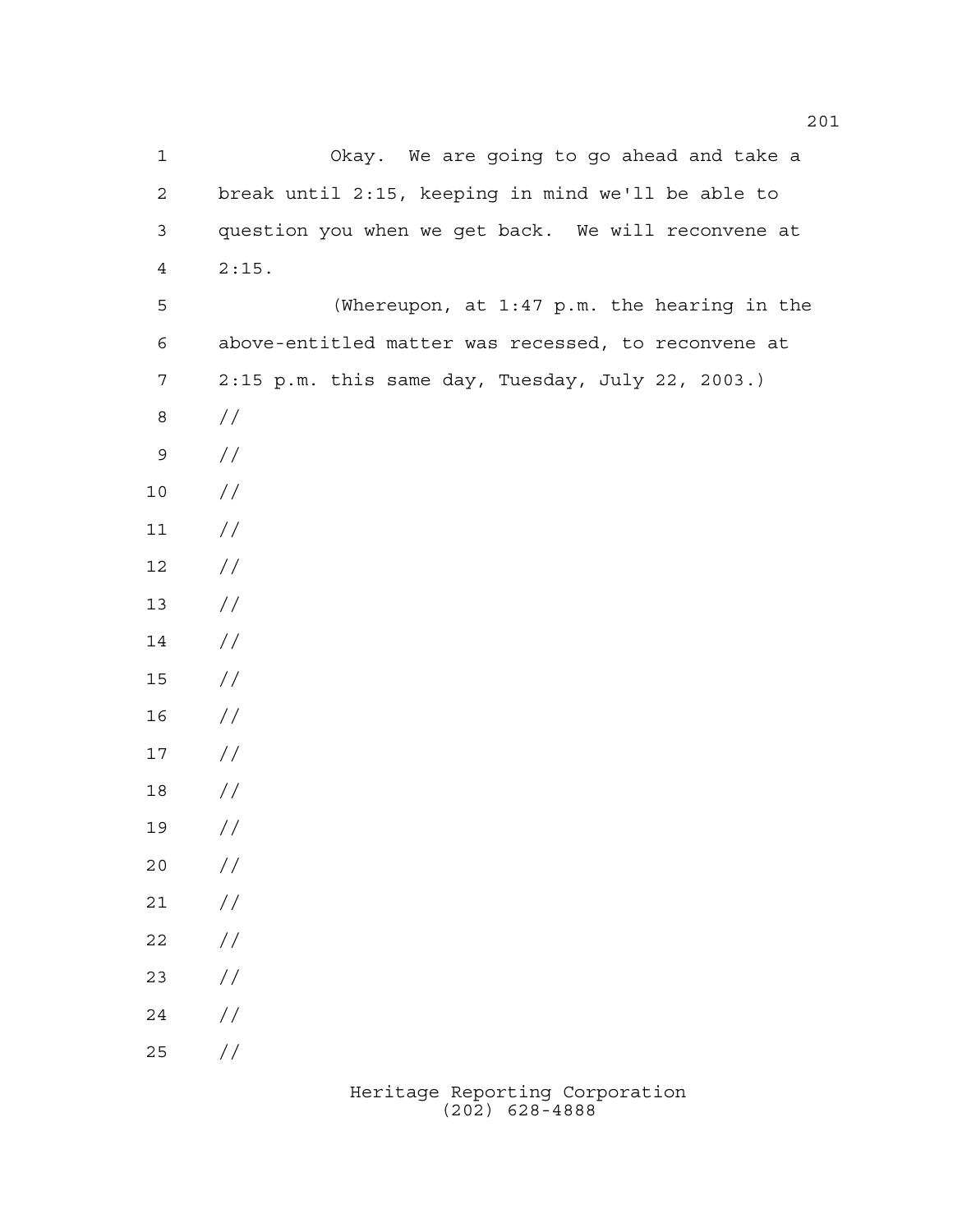Heritage Reporting Corporation (202) 628-4888 A F T E R N O O N S E S S I O N  $(2:17 \text{ p.m.})$  CHAIRMAN OKUN: Good afternoon. This hearing of the United States International Trade Commission will please come back to order. Before we begin this afternoon's questioning, I do want to take this opportunity to thank very much the witnesses for being here, in particular those members of the industry and from the unions who are here and for those who are in the audience as well. We very much appreciate your participation, your willingness to answer questions and the material that you have submitted and that you will continue to submit for the record as we continue getting information to put in our report. We are going to go to a slightly shortened 18 round of questions in the beginning, Madam Secretary, a five minute round of questions, so that each Commissioner will have the opportunity to question Mr. Gerard in the event that they have questions for him. Then we will return to our normal questioning. Two of my colleagues didn't hear that. They'll get it as they come along here. Our questioning this afternoon will begin with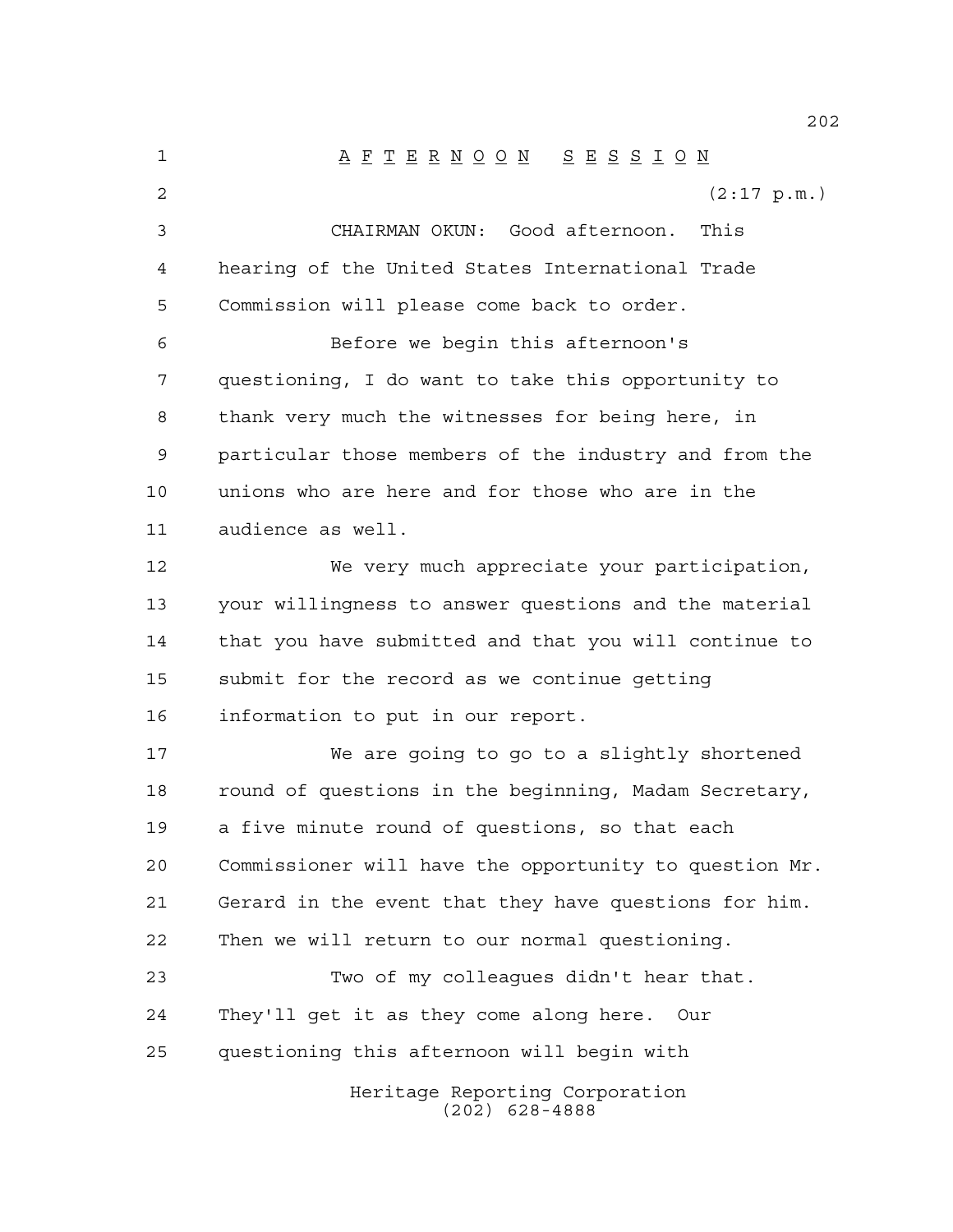Commissioner Miller.

 COMMISSIONER MILLER: That teaches me a lesson, doesn't it?

 Thank you very much to all the panel members for your testimony today because it's been very helpful and very useful to our overall -- I have to catch my breath here. That notebook was still out in the anteroom.

 I guess because there has been a lot of discussion about what the purpose of this proceeding is, and as some of you have been here in earlier hearings, we've talked about that question a fair amount.

 You know, I basically see our mission as monitoring the developments of the industry in the time frame that the 201 has been in place, and in particular with respect to the adjustment efforts made by the companies.

 You know, in looking back at the legislative history of the provisions, I note in particular remembering a line about the post-relief performance is more importance than the pre-relief promises because it does strike me that the provision was intended primarily to make sure that the industry is doing what it said it was going to be doing during the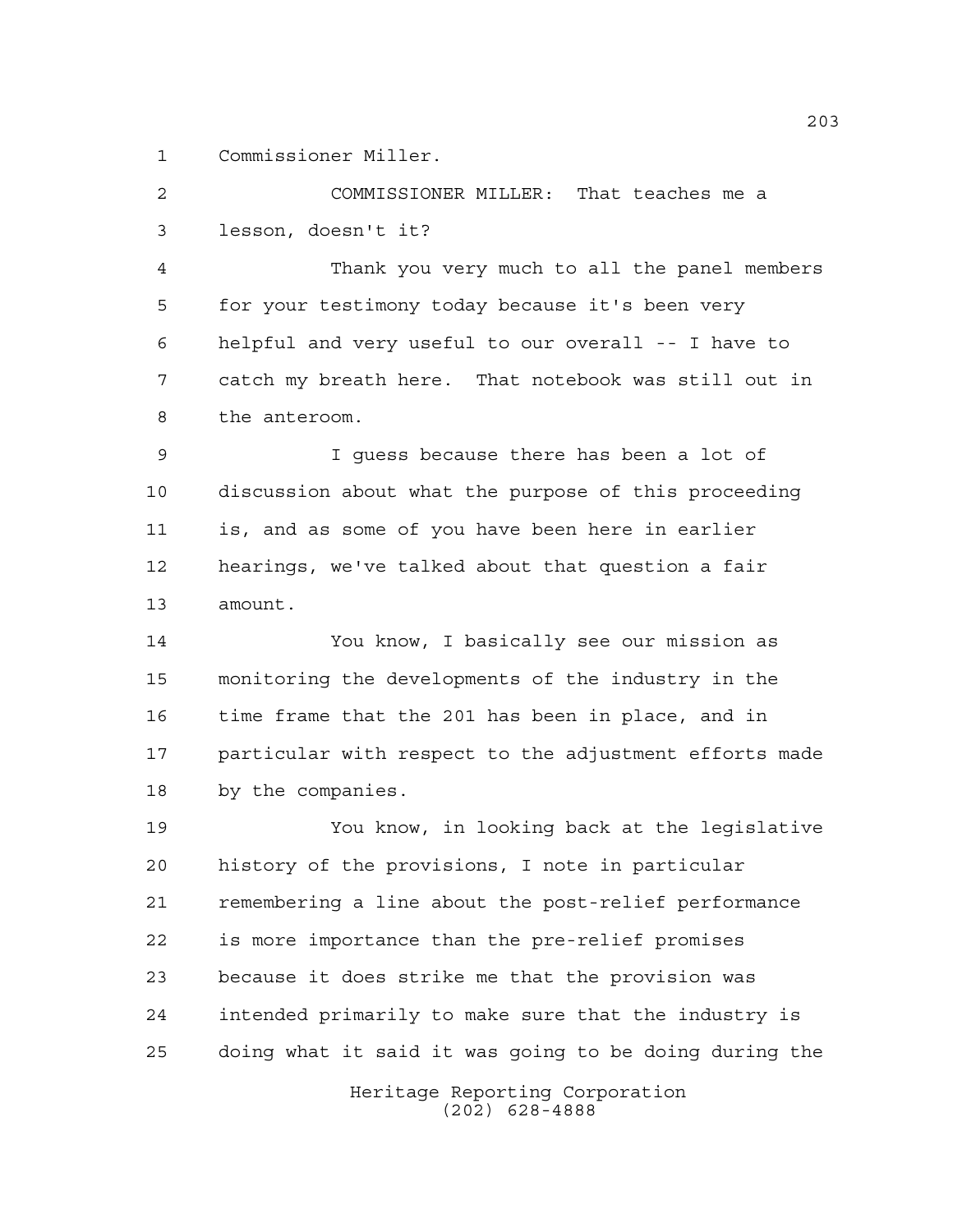course of the original proceeding.

 All of your testimony about exactly what you've been doing in terms of the adjustment measures I think has been very, very relevant to our proceeding, in particular the fact that you've been able to make them public to a certain extent because we treat the information that you provided us as confidential, and to the extent that this is a public proceeding and it benefits by some public discourse, I think it is very helpful that you provided them to us in that way.

 Mr. Gerard, I guess in particular because you will not be with us through a second round perhaps, I wanted to ask the industry witnesses, perhaps Mr. Ross and Mr. Dorrance, to comment in particular about the parts of the new labor agreement that you have that I think you feel are most relevant to the issue of reducing labor costs and improving labor productivity for your companies. I guess I'd like to hear that from you while Mr. Gerard is here. Mr. Gerard, we talked a good bit about how important I feel these provisions are in our hearing last week on the tubular side, so I really do

 appreciate the greater detail you've submitted today and that you've been providing to us.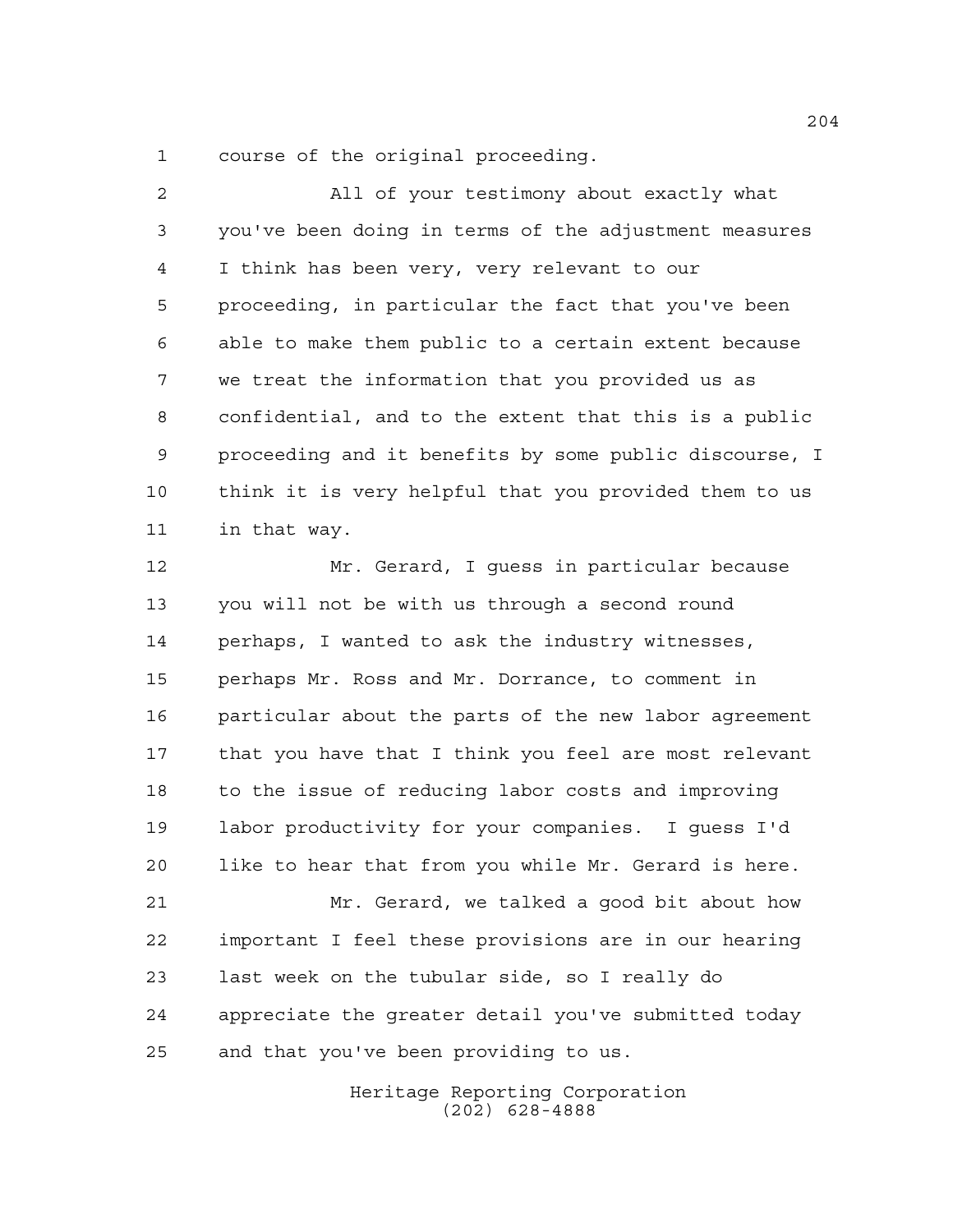With that, could I ask, Mr. Dorrance, if you could talk a little bit about what the new labor agreement means for purposes of reducing labor costs and improving labor productivity?

 MR. DORRANCE: I'd be happy to. Thank you, Commissioner Miller.

 This agreement, as I said in my opening statement, is an historic agreement. What makes it historic is that this is the first time at least in my memory that U.S. Steel and the steelworkers union have truly gotten together as partners.

 We recognize that the future of the industry is really in the hands of both of us in terms of what we do together, and we forged this agreement in view of the fact that we have to take cost out, that we have to be much more cost effective than we have in the past as part of the adjustment to import competition.

 We entered into this negotiation somewhat I would say tentatively with regard to what the outcome would be, although we were inspired by what the steelworkers union had done previously with ISG and took that agreement basically as a model for the agreement that we negotiated at U.S. Steel with some important changes, but the basic structure of the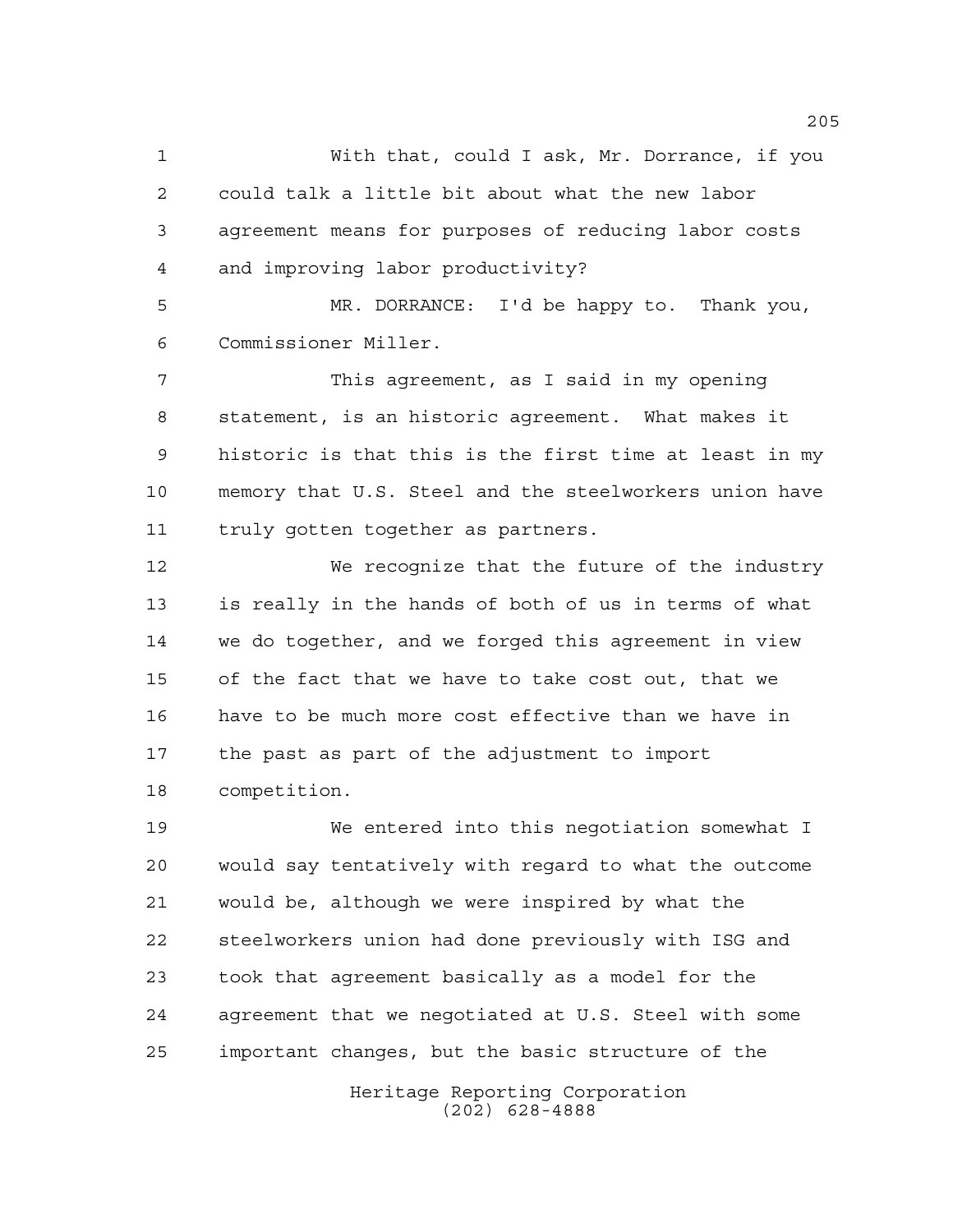agreement was quite similar.

 Essentially what the agreement does is it provides a dramatic restructuring of the workplace for the represented employees and also has an indirect effect on the non-represented employees in terms of management as well.

 As far as the represented employees are concerned, as Leo has mentioned and I think maybe Wilbur mentioned as well, we have much simplified the structure of our agreement from the standpoint of job classes. We've gone from 34 job classes down to five. We have relooked at the entire workplace in terms of how the work is actually done, how the work is supervised. There is a lot more self-supervision that will occur in the future. This is a much more highly empowered work force than we've had in the past.

 The key to making all that happen really is training. There is a major training investment that we have to make, which will take a lot of money and a lot of time, and that's one of the reasons why this remedy really needs to continue so that we can move through that training process and basically retool the work force in the way in which the agreement calls for us to be able to do.

Heritage Reporting Corporation (202) 628-4888 Essentially what our aspiration is is to by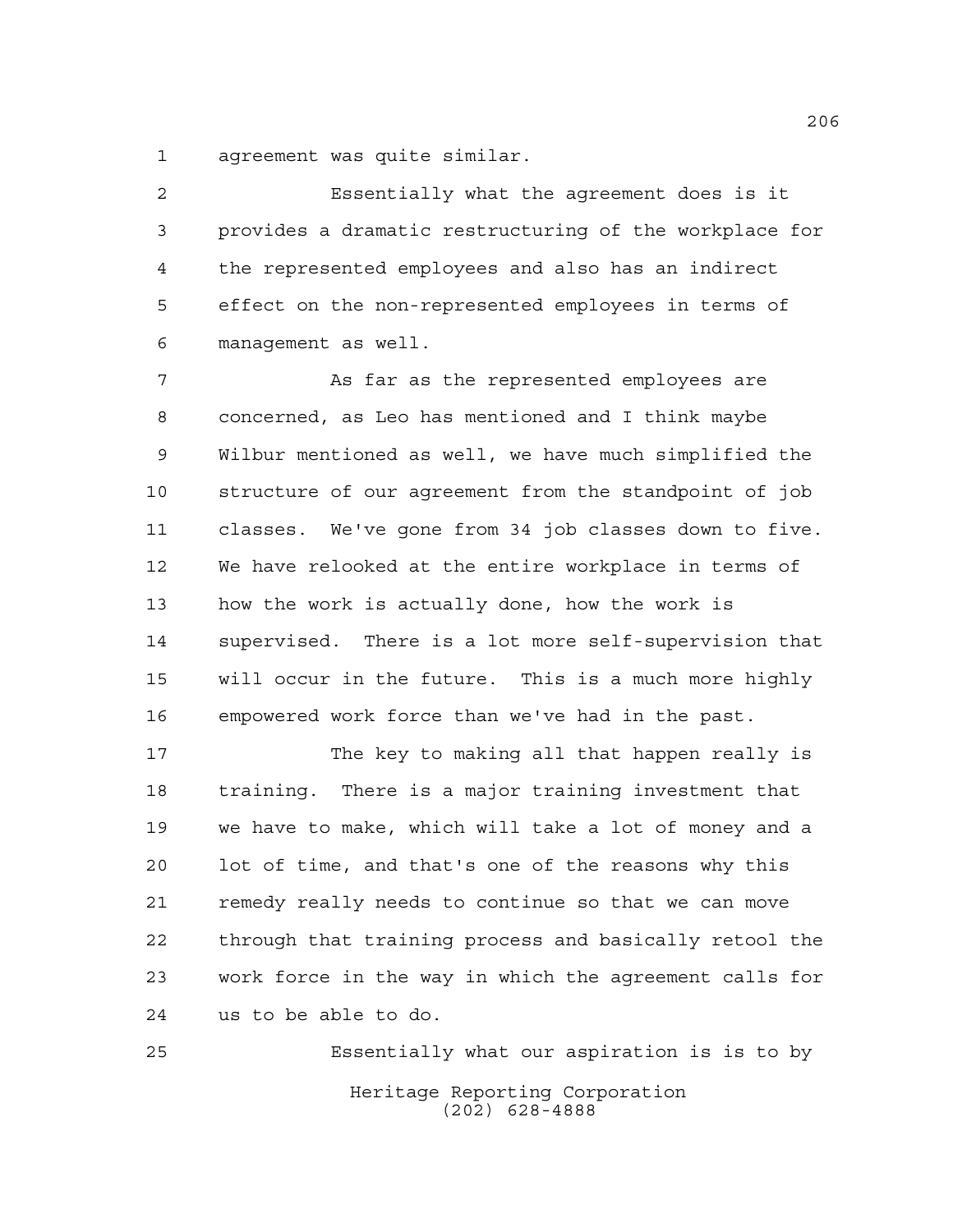virtue of having restructured the work force,

 restructured the job classes, restructured how the work is actually done and supervised, that we feel very confident that we can take at least 20 percent out of our represented work force. This is 20 percent productivity improvement right off the top.

 There is a lot of money involved here, and a substantial piece of the synergies which I mentioned earlier. The savings of \$200 million a year has to do with this restructured work force and the 20 percent productivity improvement that we get by virtue of this agreement.

 This is real. This is new. This is a major challenge. There is a culture change that has to take place inside our plants in terms of the represented work force, as well as the non-represented work force.

 I think it shows the boldness and the courage of someone like Leo to lead that culture change. It's something that we are making happen now, but it is a process, and it's a process you can't turn on with a switch because culture change doesn't come that fast.

 We've got some time that we have to spend here on training, and it will take us time. That's why it's extremely important that we have this remedy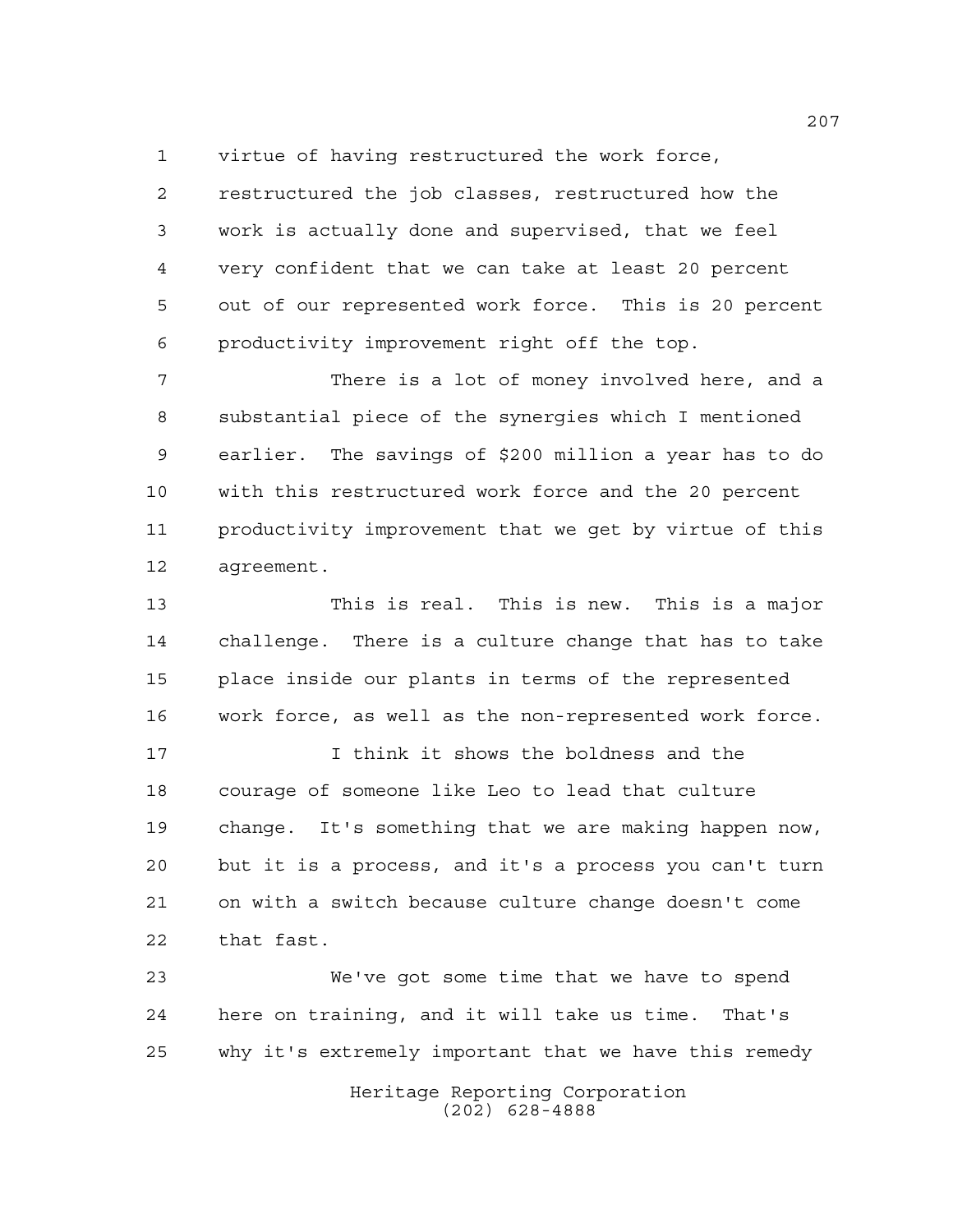go full term.

Heritage Reporting Corporation (202) 628-4888 COMMISSIONER MILLER: That red light is really short. I didn't even get to hear from Mr. Ross, but I'm going to have to -- MR. DORRANCE: I apologize. The red light was hiding behind the chair. COMMISSIONER MILLER: No. It was very helpful, Mr. Dorrance. No apology necessary. CHAIRMAN OKUN: Do you want to go ahead and let Mr. Ross? Mr. Ross, can you go ahead and reply to that? MR. ROSS: Surely. I think the most important symbol in the change in relationship that Mr. Dorrance spoke about is the number of suggestions we get. Almost every day we get an e-mail from some worker with a suggestion, and often a very detailed, very technical suggestion what can be done to improve efficiency. It isn't just silly things like if you had fired that dope who's the foreman. It's really serious and well thought out. We get some of those as well, but I think it marks a new relationship between worker and management. When the workers feel empowered to come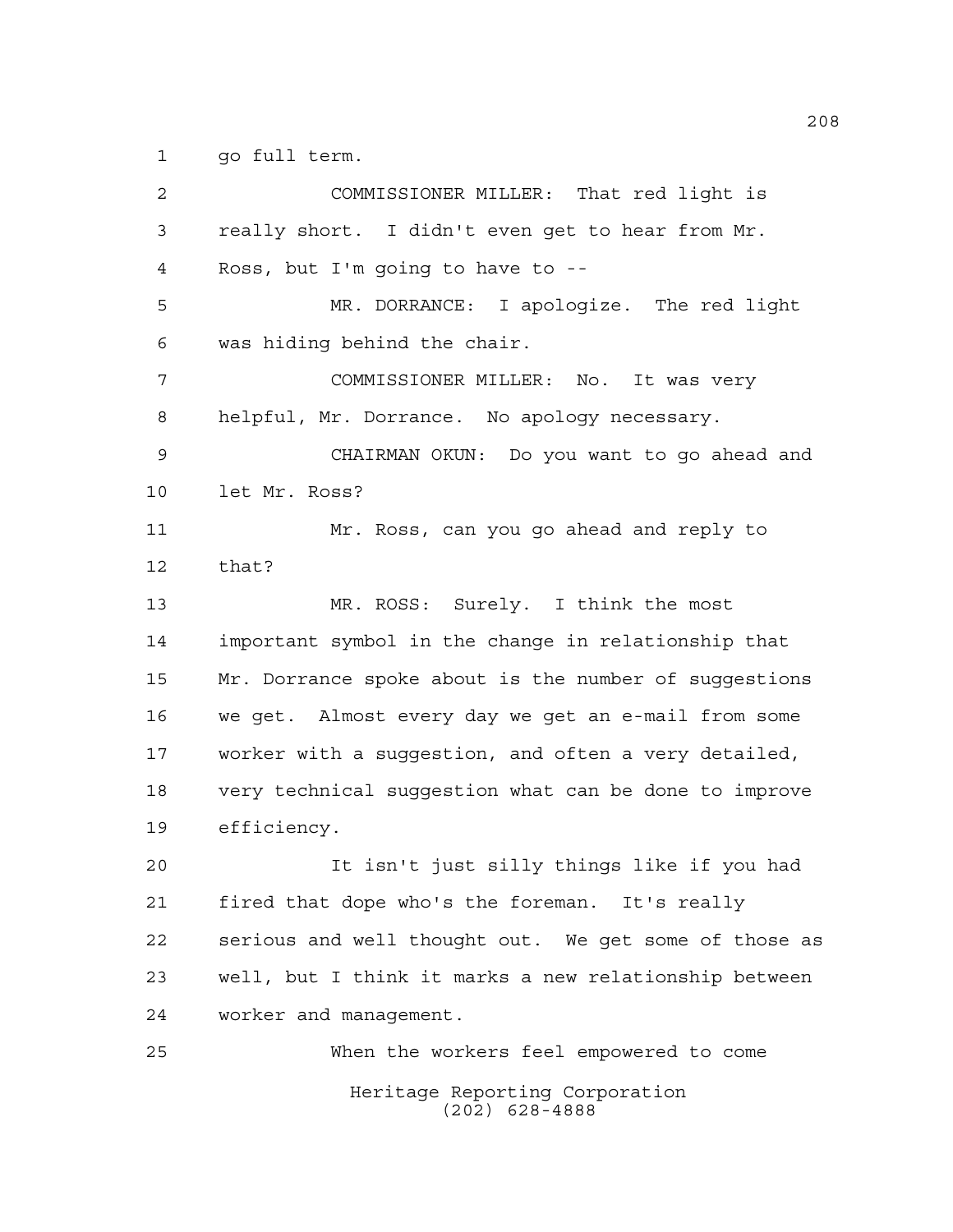forward with those suggestions, then they see they're acted on. Lo and behold, they see it gets into their paycheck because as to the individual unit productivities we pay them every two weeks if they hit certain production levels, so you have immediacy of reward to the action that precipitated the rewards.

 It's quite a radically different arrangement than anything that's common in American manufacturing, let alone in the steel industry. Frankly, it's part of what gives me some hope that American manufacturing can exist. I think there's a serious issue in this country as to whether it will exist, and other industries also have the import problem.

 Just to put that in perspective, our gross imports now are roughly equal to the whole manufacturing output of this entire country. That's a very unusual ratio for any major industrialized country to have, particularly one that has a lot of natural resources on its own. Japan, which has almost no natural resources, gross imports are only 10 percent of their economy, not 14 or 15 like they are here.

 I think we need this new relationship between labor and management to preserve the whole manufacturing base of this country.

> Heritage Reporting Corporation (202) 628-4888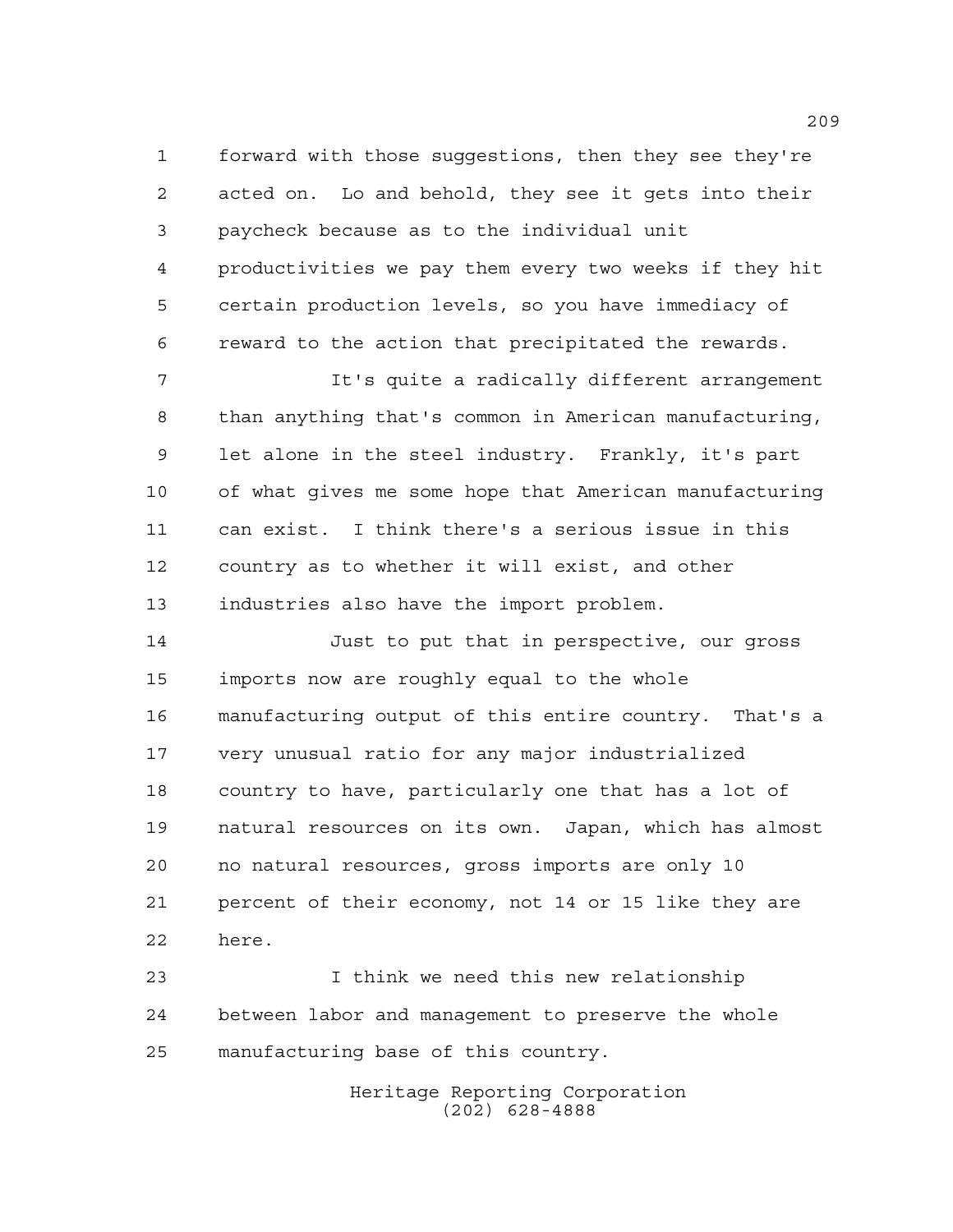COMMISSIONER MILLER: I appreciate that. CHAIRMAN OKUN: Vice Chairman Hillman? VICE CHAIRMAN HILLMAN: Thank you, and I would like to join my colleagues in welcoming back almost all of you to this hearing, and a special welcome to you, Mr. Ross, since I do understand this is your first appearance here at the Commission. We very much appreciate it. To you, Mr. Gerard, and to your many steelworkers that are in the back of the room, we also very much thank them for being with us as well and would welcome them. I guess I'd like to also thank you for the efforts that you've made in this hearing, both in the prehearing briefs and in your testimony, to address what the statute really asks us to do, which is to look very precisely at what are the adjustment efforts that the industry has made. I think both the information that you've given us is extremely helpful, and the substance behind them is very, very impressive. I want to thank you not only for what you've done, but for what's in the document. I did want to state, though, with trying to

> Heritage Reporting Corporation (202) 628-4888

understand and maybe start with you, Mr. Gerard, from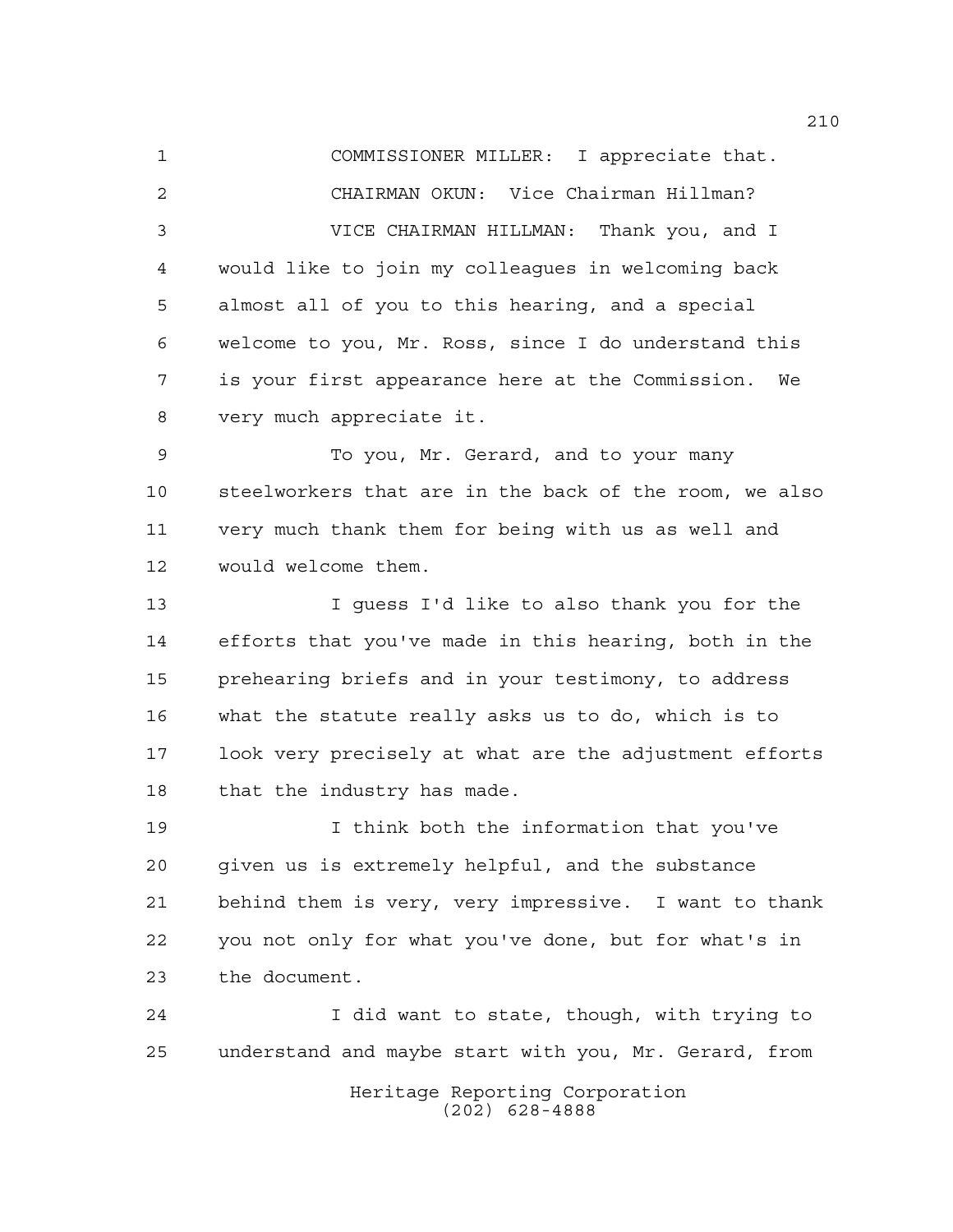your perspective. As I read a lot of not only what was presented to us from you, but as well a lot of the information that came to us in our questionnaire responses, it struck me that there were a number of things that the industry had hoped to do, expected to do, planned to do, but that were made difficult by conditions of competition, a business market that's probably not what everybody would have expected after the 201 relief was put in place.

 I mean, a number of you have touched on it. I don't think we actually thought we would see an increase in the import volume, and yet we have. I think we thought we would see fairly longer term sustained price increases, but if I look at the prices that Mr. Lighthizer has presented to us and I obviously look at the confidential pricing information that we have, no doubt it would suggest that yes, prices went up, but they are now coming back down arguably fairly close to where they were at the very time the import relief was put in place.

 I guess my question is to help me understand kind of what things are out there that would have, could have, should have been done had market conditions been better? When I say that, what do you think you need in terms of market conditions improving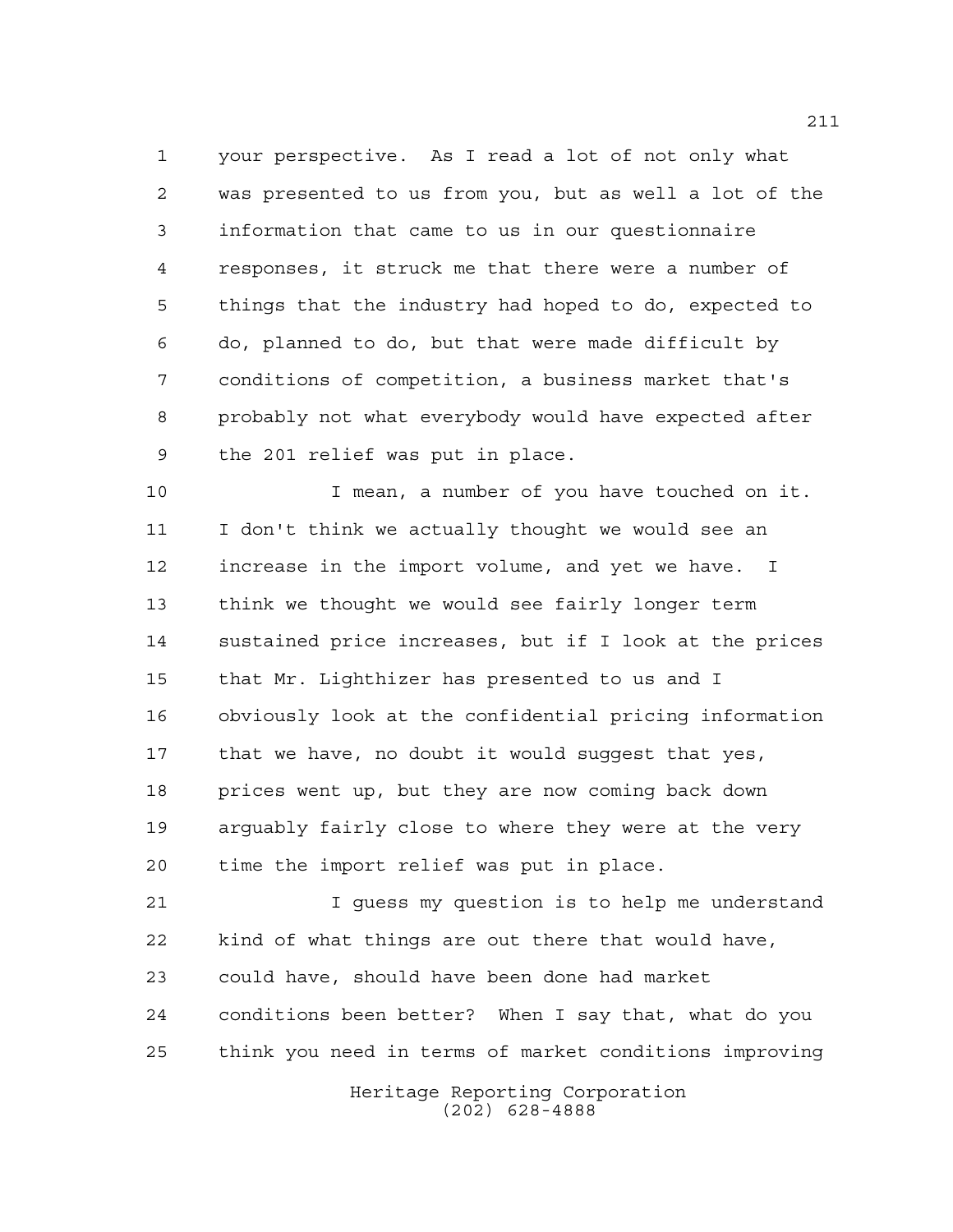in order to make some of those further steps that are outlined in a number of your adjustment plans?

 Mr. Gerard, are there thing that would have happened differently or might happen if market conditions were different on the labor contract side, or is what you presented kind of the totality of what we would be looking at no matter what?

 MR. GERARD: No. I think it's a really broad question and one that I want to admit is hard to answer.

 Because you put it in that context, let me just tell you. If we wouldn't have had the corruption on Wall Street and the collapse of Wall Street coming at the same time as the collapse of the high tech bubble, we might not have seen the precipitous falloff on the equity side, and all of these pension funds that went --

 I'll use U.S. Steel sitting next to me. When we bargained our last contract, the one before with U.S. Steel, they had \$1 billion plus surplus in their pension fund. We went to bargain this agreement. In the restructuring, they were almost \$1 billion underfunded. Nothing changed, just what the market did to them. That changed our ability of what we could do at the collective bargaining table, so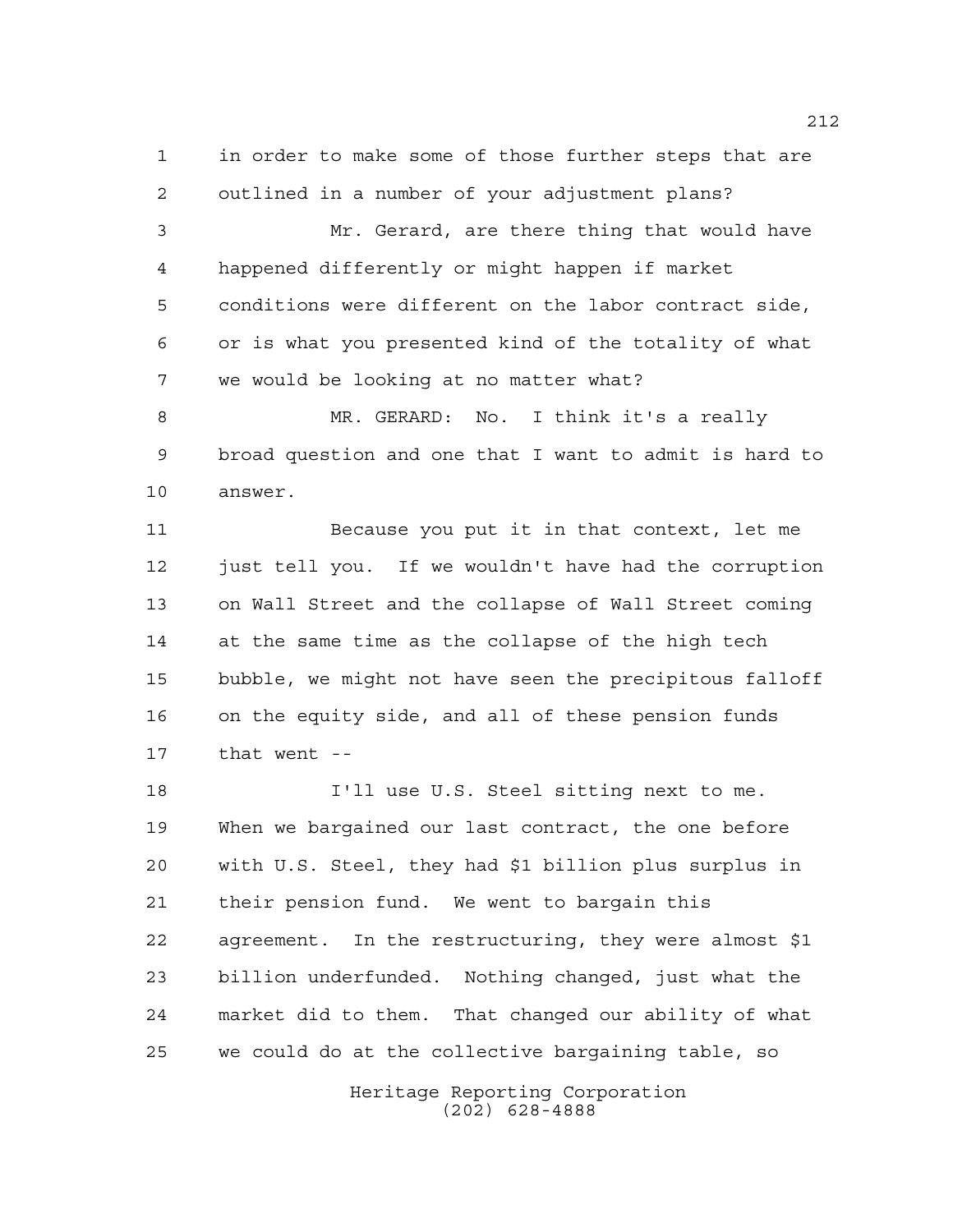that's one issue.

| 2  | The issue that Wilbur speaks so eloquently             |
|----|--------------------------------------------------------|
| 3  | about about the destruction of the American            |
| 4  | manufacturing base. If you track that \$500 million of |
| 5  | trade deficit, find out how much of that was steel     |
| 6  | consuming jobs that have moved to China or to Brazil   |
| 7  | or to Vietnam or somewhere else, that's lost           |
| 8  | opportunity for us, so as we grow the steel market     |
| 9  | here and other stuff is moving offshore and off the    |
| 10 | top of that you throw in a recession, that made the    |
| 11 | cost of what we were doing more difficult.             |
| 12 | Premature termination of the PBGC in the               |
| 13 | middle of our bargaining with Bethlehem Steel changed  |
| 14 | the complete dynamics. We almost couldn't make the     |
| 15 | deal because we had to find \$125 million that wasn't  |
| 16 | there before. All of these factors have made our       |
| 17 | struggle collectively that much harder.                |
| 18 | I think the next thing, and I feel very                |
| 19 | strongly about it, is if we don't sustain the 201 what |
| 20 | that will tell sort of the capital markets, it will    |
| 21 | drive up the cost of capital even higher, and in our   |
| 22 | case the profitability won't return. We've structured  |
| 23 | the collective agreement so that Wilbur can't run off  |
| 24 | and get richer than he already is.<br>They've got to   |

Heritage Reporting Corporation (202) 628-4888

reinvest back in the business. We get first dibs on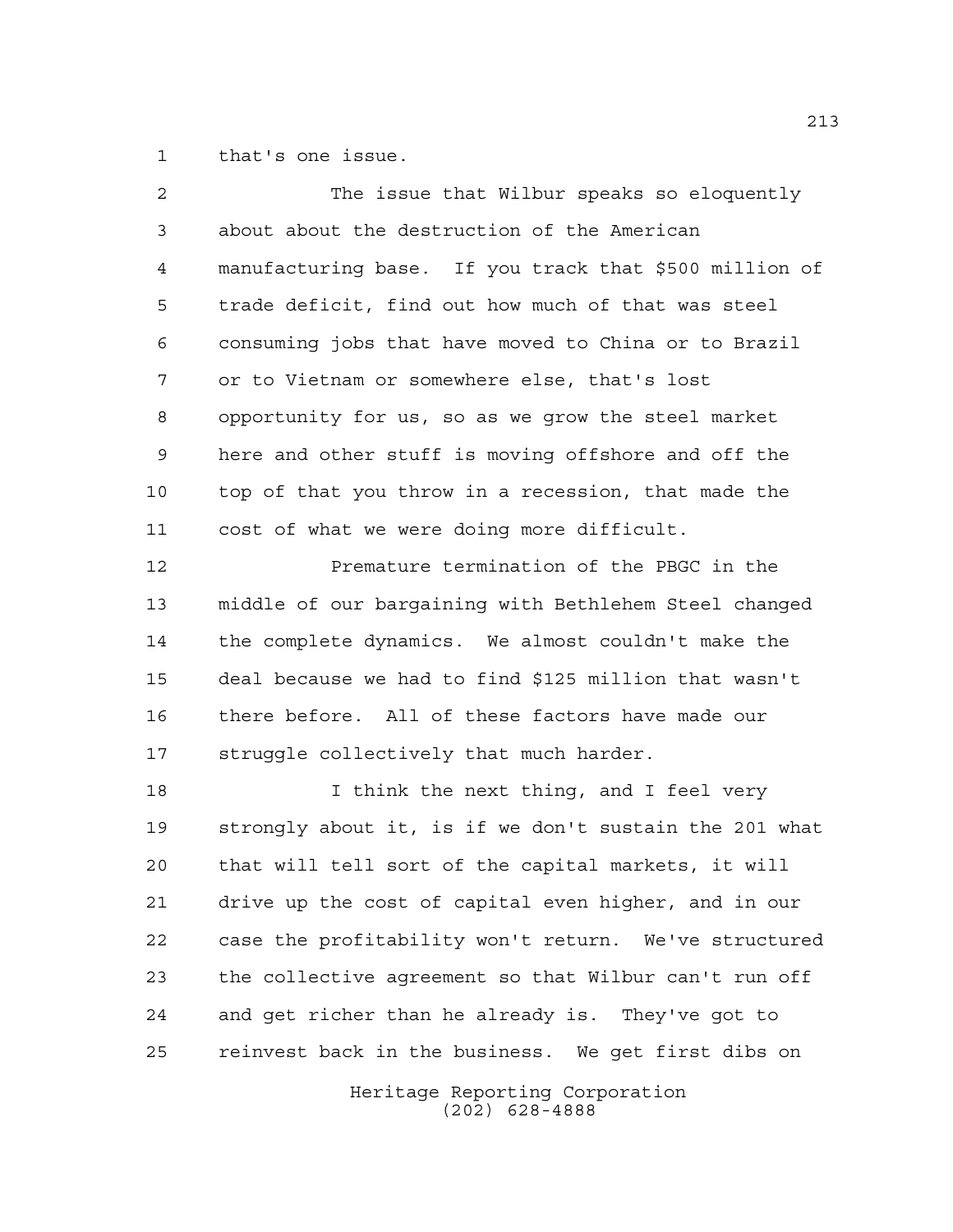the profit sharing, our retirees get next dibs on the profit sharing, and then they get to give back to their folks.

 Now, in order to do that you've got to have profits, so we've structured it so that the industry has to stay competitive. I actually found the section in my stuff that says we bargained for and ultimately agreed upon below average pay for senior managers relative to similarly situated executives in comparably sized companies.

 That was a very, very bold step that they took. The commitment is totally to the industry and totally to the workers. Everyone else comes next in line if we're going to save these companies.

 VICE CHAIRMAN HILLMAN: I appreciate that, and I see that the red light is on.

**I** may come back in the next round to ask from the industry perspective again whether there were things that you would have or could have done had market conditions been better and what kind of market conditions do you need in order to do those things. Thank you. CHAIRMAN OKUN: Commissioner Koplan? COMMISSIONER KOPLAN: Thank you, Madam

Chairman.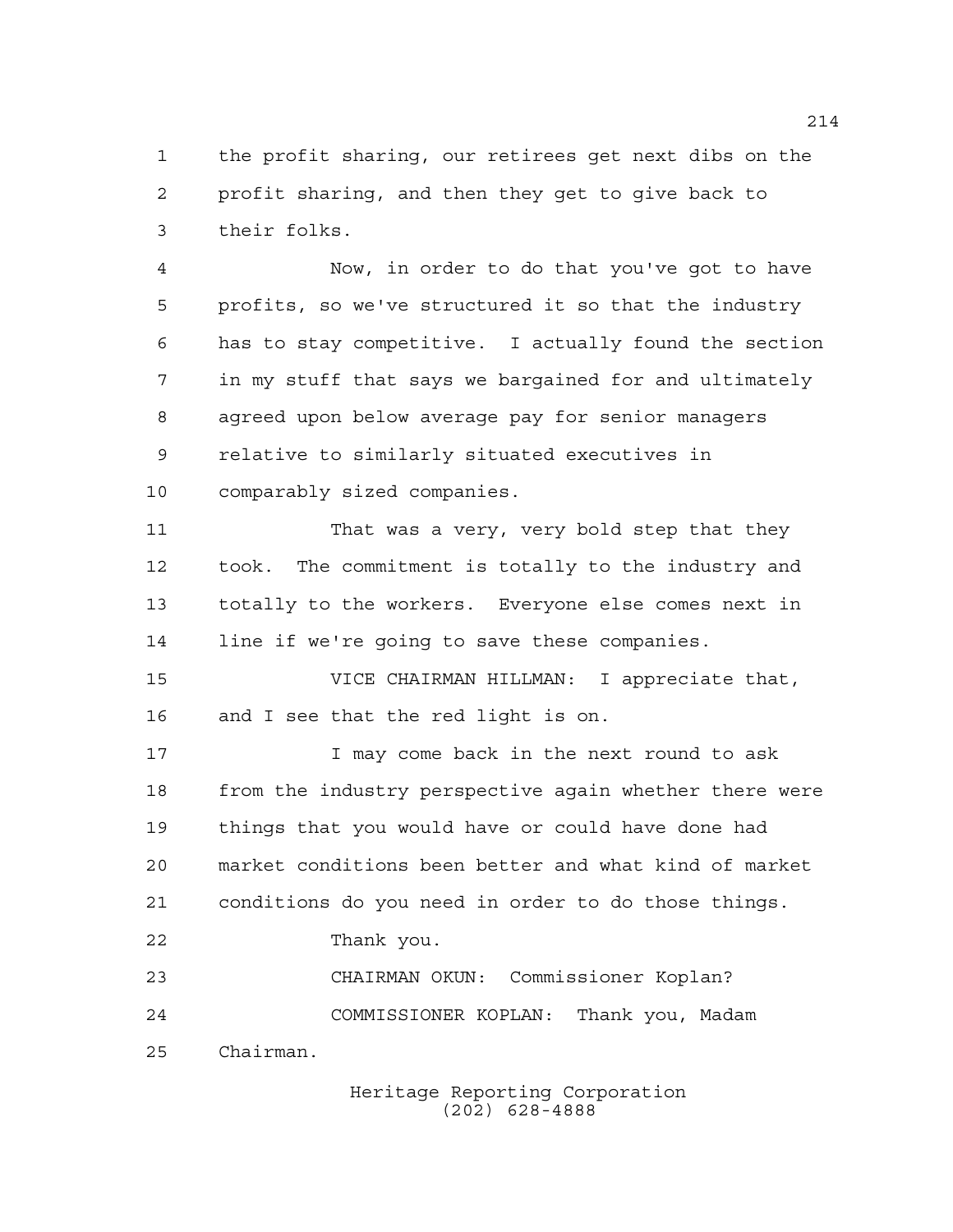1 1 I have got one question for you, President Gerard, but first I'm going to make this comment. Your direct presentation today and your prepared statement standing alone, and I appreciate the fact that you've brought a good number of steelworkers with you, but standing alone I would tell you that they put a human face on this proceeding all by itself. 8 MR. GERARD: Thank you. COMMISSIONER KOPLAN: Now I'm going to follow up by asking you this. In the Section 204 11 hearing on Tubular Products, you gave the Commission an overview of the commitments that the steelworkers have made to help facilitate adjustments in the domestic steel industry and the progress that the steelworkers have made in implementing those commitments. 17 Today I would make the same request that I made of you during the Tubular hearing, and it's this. Specifically I would like you to tie your union's commitments and corresponding efforts where appropriate to the flat-rolled sector. I realize that you have already done a substantial amount of that particularly in both your direct presentation and in the full text of your testimony today, including the attachments summarizing

> Heritage Reporting Corporation (202) 628-4888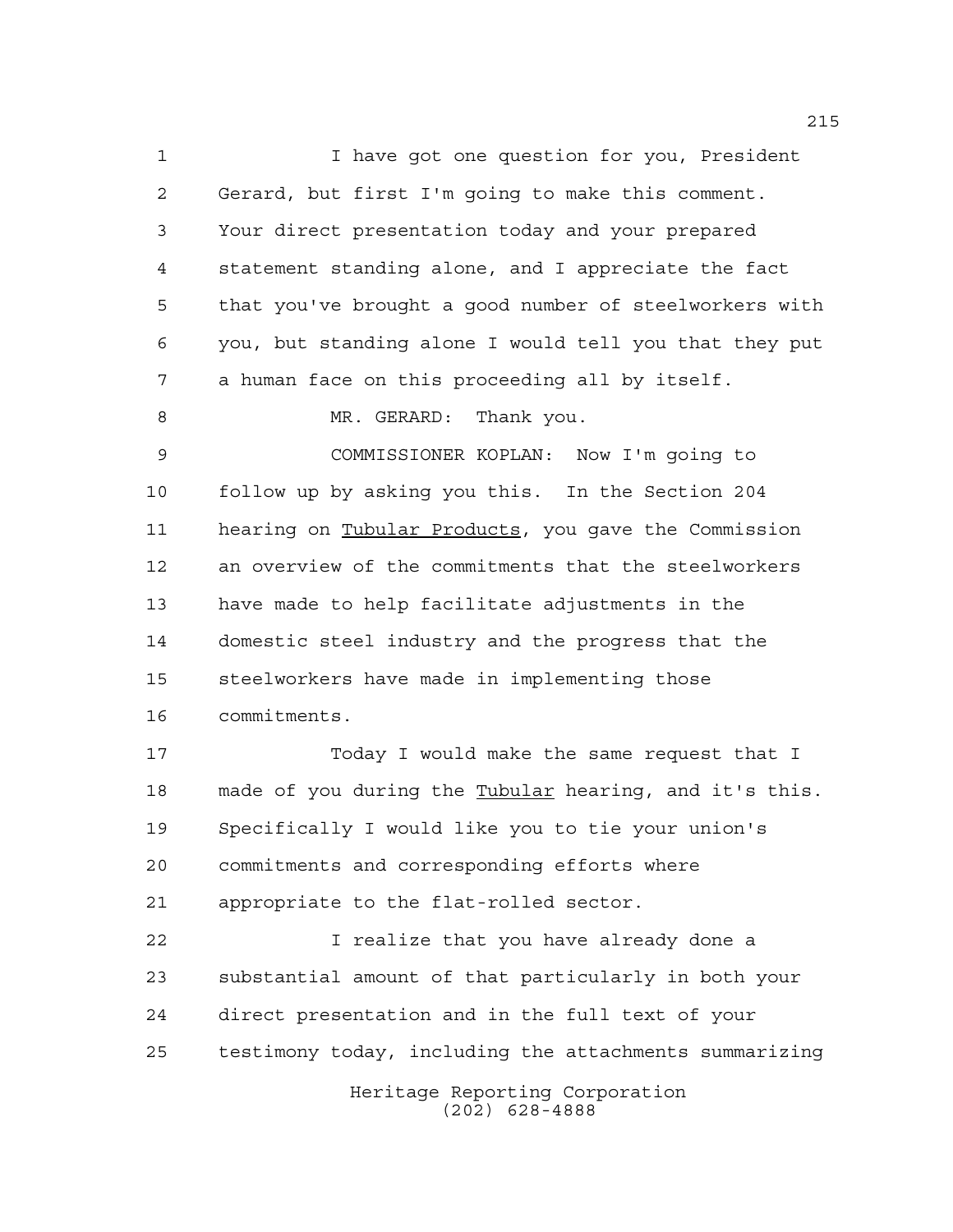provisions in recent collective bargaining agreements. Any additional details would be appreciated both now or, for that matter, in the post-hearing. I'm just seeking to get as much detail as specifically pertains to this sector.

 MR. GERARD: We'll be glad to provide it. We have ongoing work that's going on with a number of other flat-rolled producers that isn't part of these summaries, and we'll be glad to get that to you as well.

 COMMISSIONER KOPLAN: That would be very helpful. That is my one question of President Gerard, and I yield my time back.

 CHAIRMAN OKUN: Thank you, and again thank you to all of you for being here.

 Mr. Gerard, when we had the hearing on Tubular Products I had indicated at the end of that that I wanted a chance to return to some of the interesting points you had raised in your testimony because many of them did pertain to the agreements that the union has struck with ISG and United Steel.

 Let me go back. I mean, one thing that I think is clear from the record, and the statements today I think acknowledge at least from many of those both consumers and foreign producers that these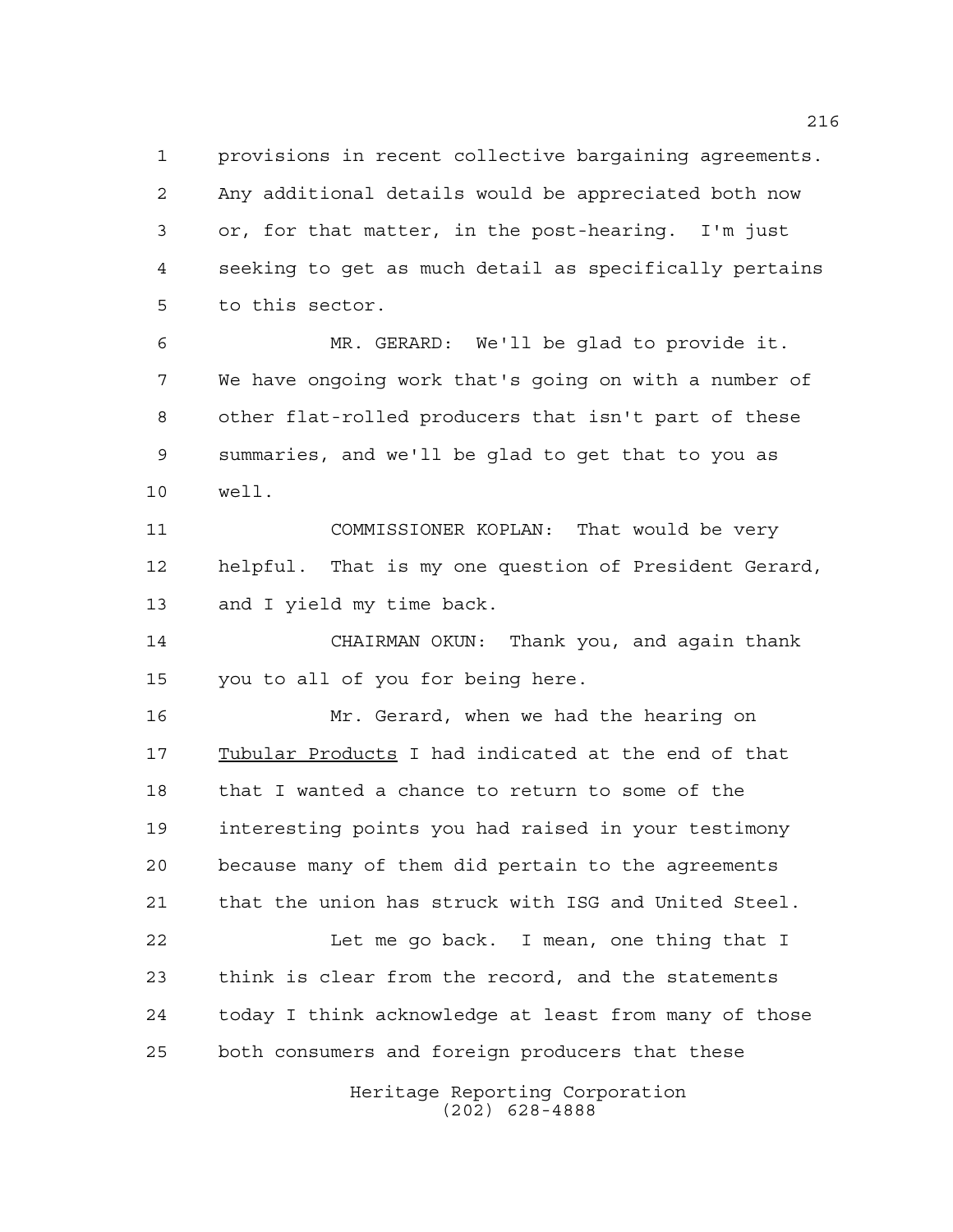agreements have been described as innovative and bringing a lot of new things to the table.

 I wondered if you could focus on a couple of things for me. One is, you know, again as we look at our statutory obligation to look at the adjustment of workers and adjustment of the industries, the import competition. I wondered if you could help us focus for a couple moments on what is the most important in these agreements, and this would go both to Mr. Gerard and to the industry folks, for import competition because I think I heard the industry folks talk about really productivity and cost as being something that they thought that they got out of this collective bargaining process.

 I wonder, Mr. Gerard, if you would agree in terms of adjusting to import competition whether those would be where you would place your focus?

 MR. GERARD: I would say that those were two of the most important initial steps that we got. I think Mr. Dorrance's comments about a more empowered work force that has the ability to do its work differently, combined with Wilbur's comments about the immediate return of our productivity enhancements directly to the paycheck of our members, are both things that drive the process, but probably to me it's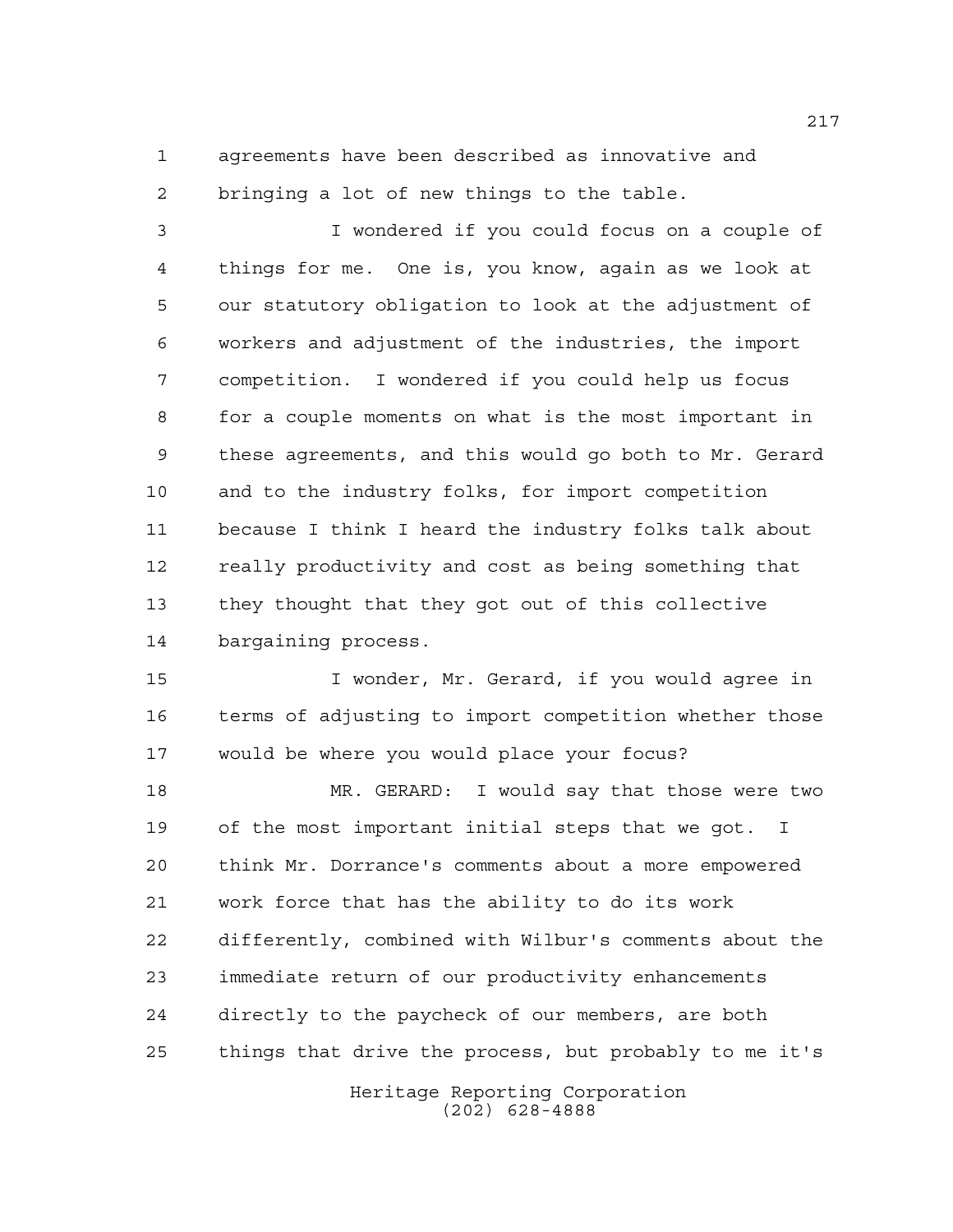what you do with the productivity improvements, the savings that the corporations get, that drove our view of how we would restructure the workplace.

 We didn't want to restructure the workplace so that companies could be more profitable and then go buy iron ore from Brazil and go make steel in Mexico and ship up slabs, so we had some very animated discussions about commitments to modernization of the plants, commitments to running the facilities, commitments to keeping the plants competitive, and then what you do after you get those rewards and productivity, you put it back in the business.

 Then what do you do when the business is being profitable? Well, we're going to return it to our members, we're going to return it to our retirees, and then we're going to return it to the other folks that are stakeholders in the process. That allows our members, through the transition, to see that they're a meaningful participant in the well-being of this industry, and their work is not going to make companies profitable so that we can shift investments offshore. The companies have to commit to American manufacturing.

 We believe, Chairman Okun, that in the case of ISG at LTV's operations, which was unique because

> Heritage Reporting Corporation (202) 628-4888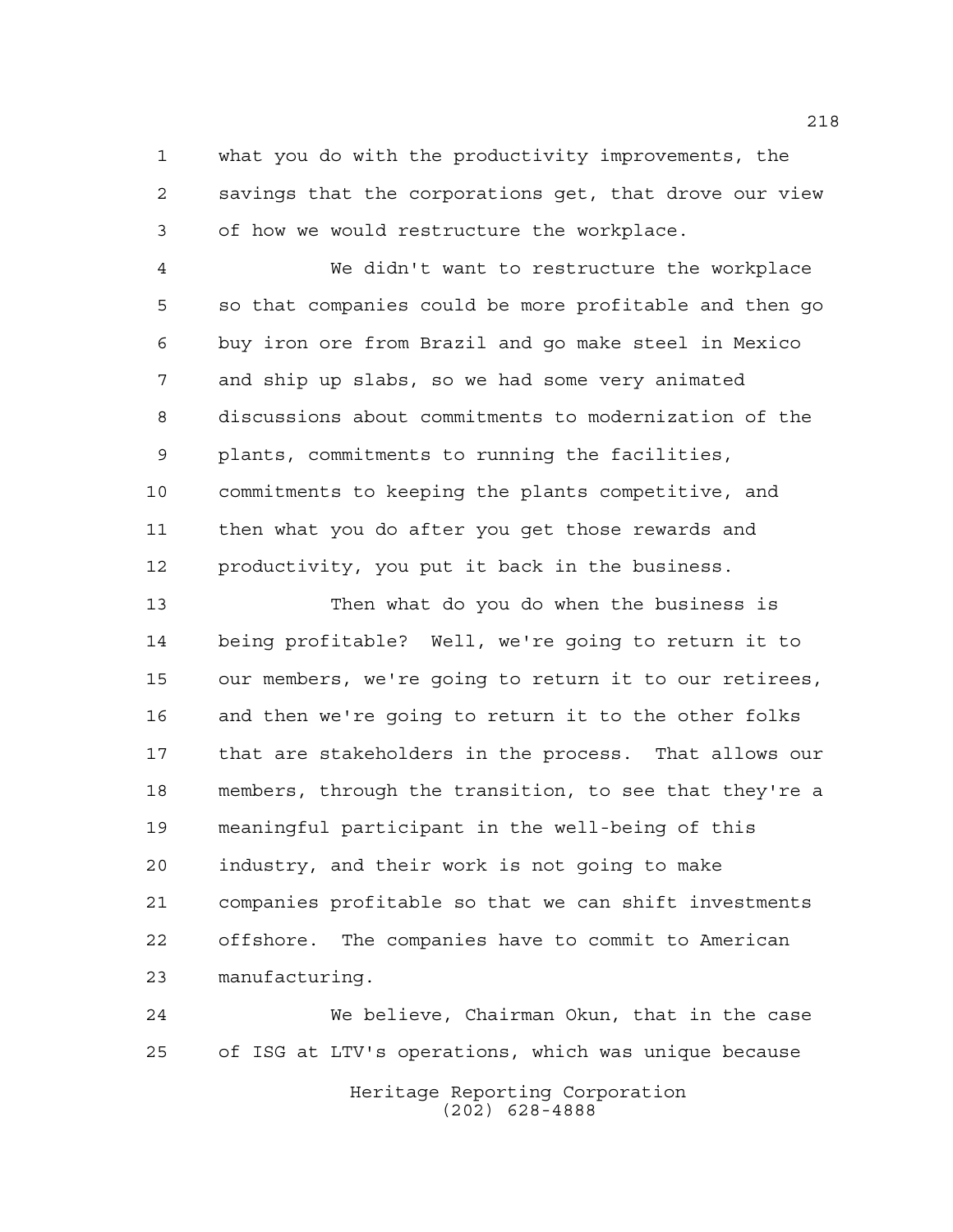we started a place from scratch. Our partnership started that partnership from being shut down to running at about 10 percent of what engineers were predicting it would cost. I think that convinced Wilbur that our people knew how to make steel, knew how to run the plants.

 We had 229, and I may be a bit off. We had about 229 shift supervisors in Cleveland. By the time we finished the restructuring, we had 23. Our folks went to work to use their backs and arms before. Now they go to work, and they use their brains and their creativity.

 CHAIRMAN OKUN: So in light of those comments I'd ask for your response. And I think one of the points that Mr. Barringer made in his opening was I think he indicates that perhaps some of those investments back or however you're describing them may not increase the ability to, of the industry and labor to adjust the import competition. And that's what he said and then you can just reply to that.

 MR. GERARD: I'm sorry, but I missed who made the comment?

 CHAIRMAN OKUN: Mr. Barringer in his opening remarks. And in his opening --

MR. GERARD: Oh, the illegal importers,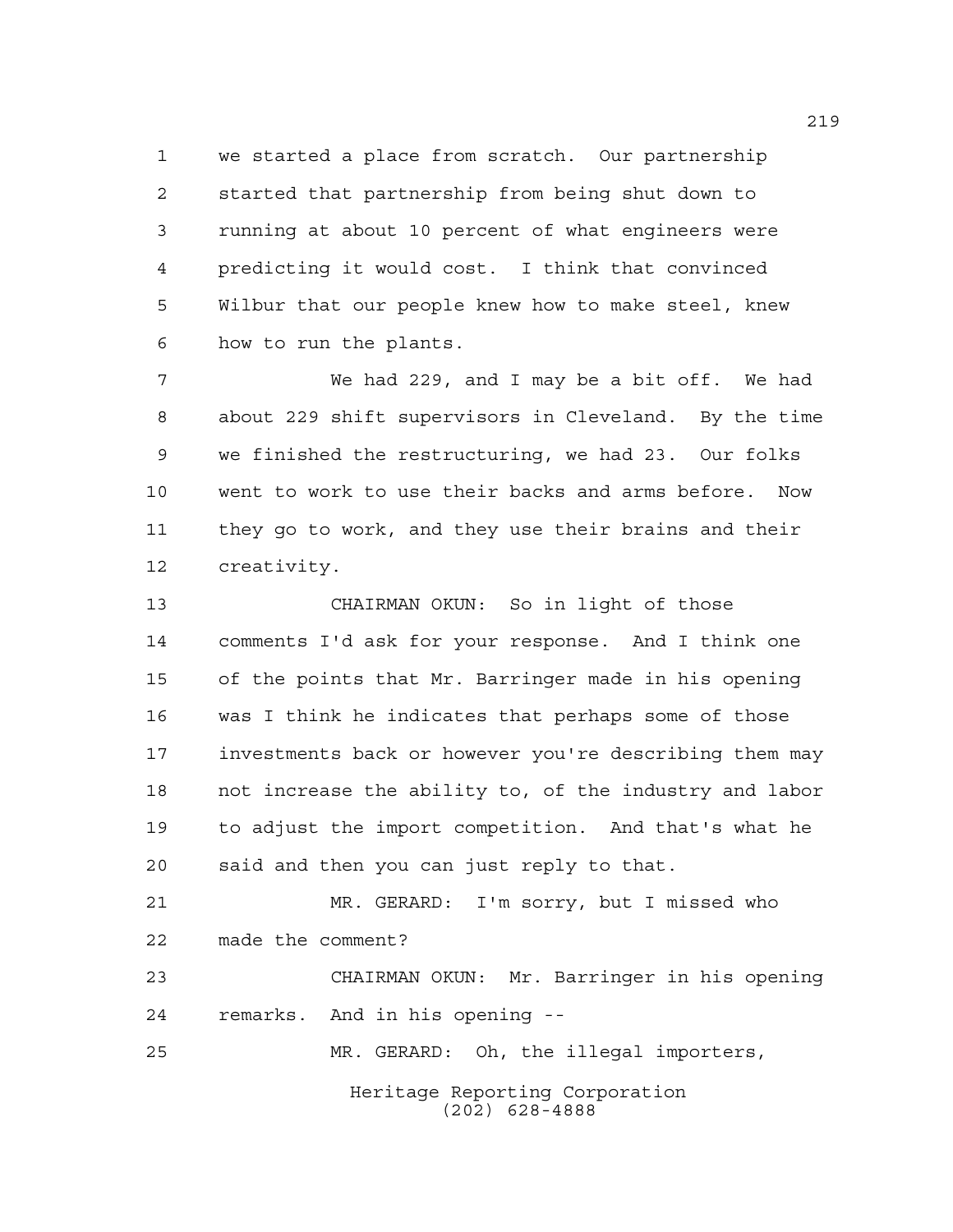okay. I know what you're saying.

 CHAIRMAN OKUN: I'm just giving you an opportunity to --

MR. GERARD: I understand.

 CHAIRMAN OKUN: -- argue with him on the ability of companies to close facilities, to use alternative models such as supplementing or substituting imported feed stock for internally produced feed stock or to substitute to EAF production for integrated production.

 MR. GERARD: He doesn't know what he's talking about. The fact of the matter is that the companies can do that. But they need to go through a number of previously committed-to events first so that the stuff that we have bargained they have to meet those commitments first.

 And take, for example, I'll use ISG. If we're running those facilities and there needs to be an increase in production and we can't do it of course we're going to let them do it. But the commitment is to the people who saved the plant first. So what this person, I forget his name already, did is he took something out of context and pretended that was the policy when it isn't.

Heritage Reporting Corporation (202) 628-4888 And, in fact, we want to work with both of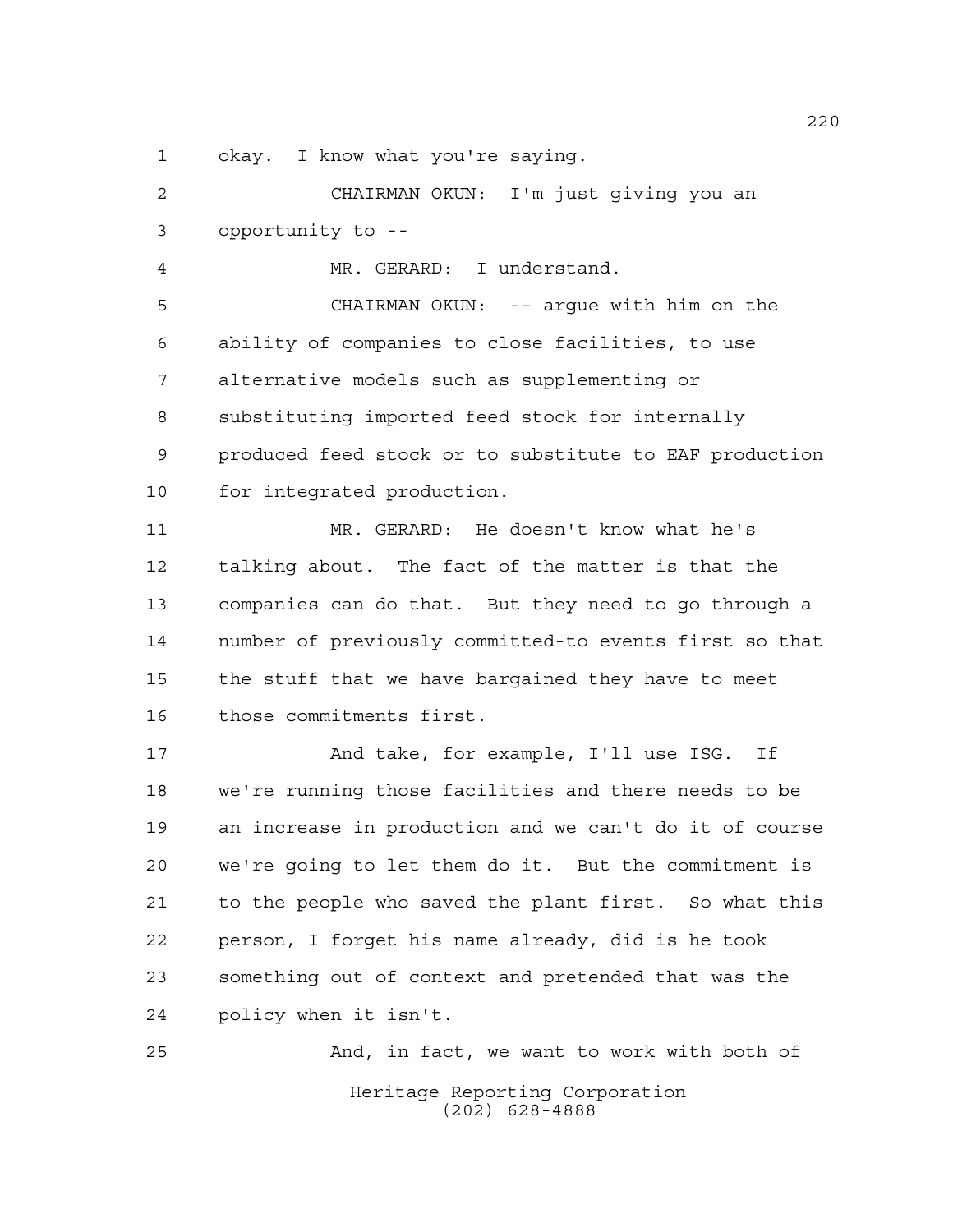these companies to see if building an EAF at the right time when they're sufficiently large makes sense. We're not hiding from that. We told our members that. CHAIRMAN OKUN: I think perhaps just in terms of understanding that if you could, if there is anything for the post-hearing on details that you could provide, you know, if you provide something that's confidential.

 MR. GERARD: I don't know if we provided, did we provide the document that I've been referring to is the September of '02 basic steel industry document. We will provide you with that. That lays out the framework that is our guiding principal. And we did it first with Wilbur and then with U.S. Steel. And it goes right to the issues of what you're talking about. We'll get that for you.

 CHAIRMAN OKUN: Okay. Thank you very much. And let me turn back to Vice Chairman Hillman.

 VICE CHAIRMAN HILLMAN: Thank you. And I guess if I can on the industry side come back to this issue of, you know, like I said, market conditions were probably not what anybody would have expected or not exactly what people would have expected in light of the 201, particularly on the import volume side.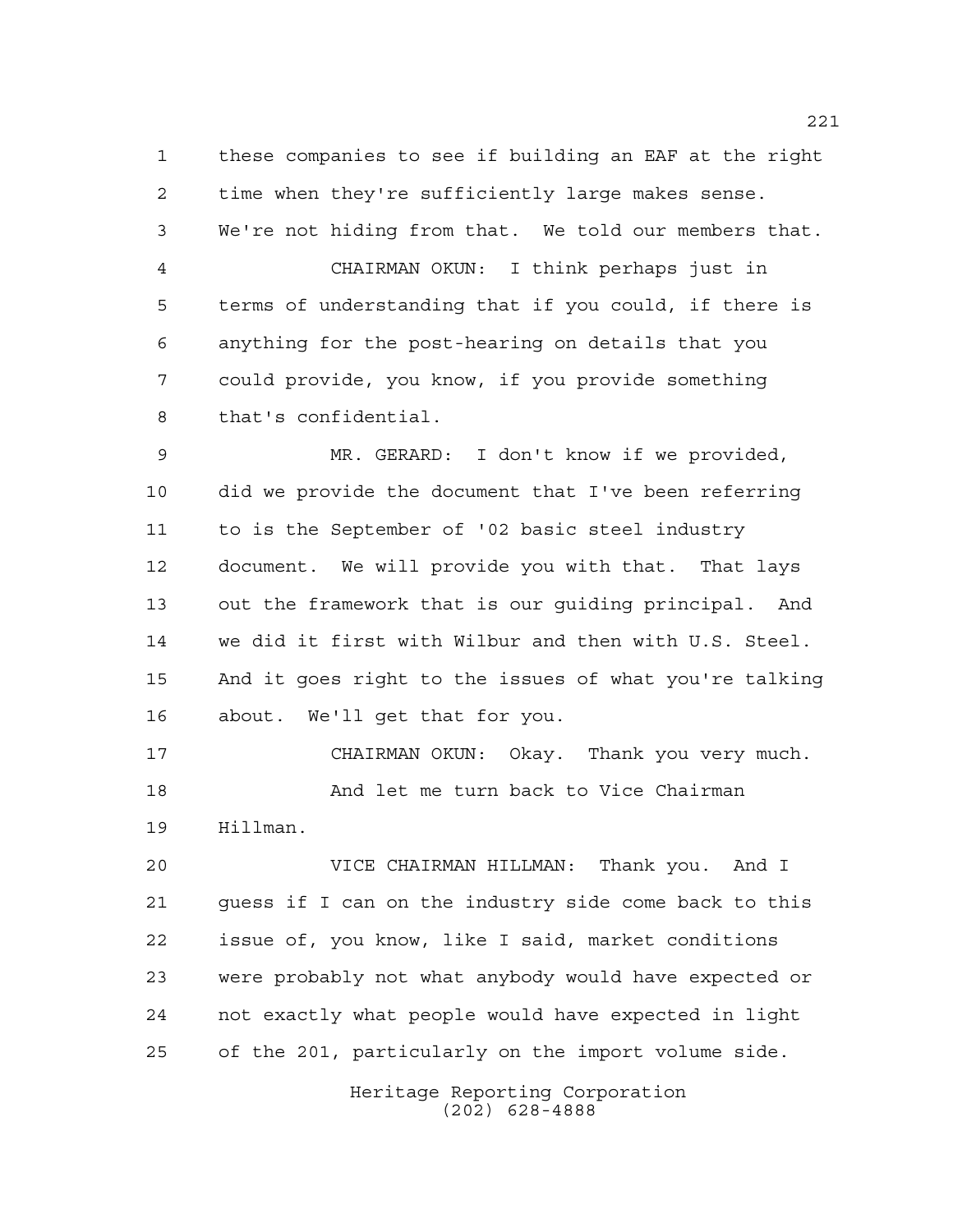But I would also say that prices went up but they started to come back down.

 Were there things that you would have expected to be able to have done already or to have ben in process that you were not able to do due to market conditions? And what kind of market conditions do you think you need in order to pick back up again on any of those efforts?

 Mr. Dorrance, do you want to take it? MR. DORRANCE: I would say in general terms that our expectations as to what the impact of the 201 remedy would have been were not entirely met. And it's really a function of really two factors.

 One is that the economy continues to be weak. We really expected there to be an economic recovery, certainly in the second half of last year. That didn't happen. We thought it might happen the first half of this year. That hasn't happened. Maybe it will happen the second half of this year. We'll see. But certainly the weak economy both here and internationally was a factor that basically retarded market growth and is a factor that certainly reduced the relative attractiveness of our overall financial performance from what it could have been had the market been stronger during that time period.

> Heritage Reporting Corporation (202) 628-4888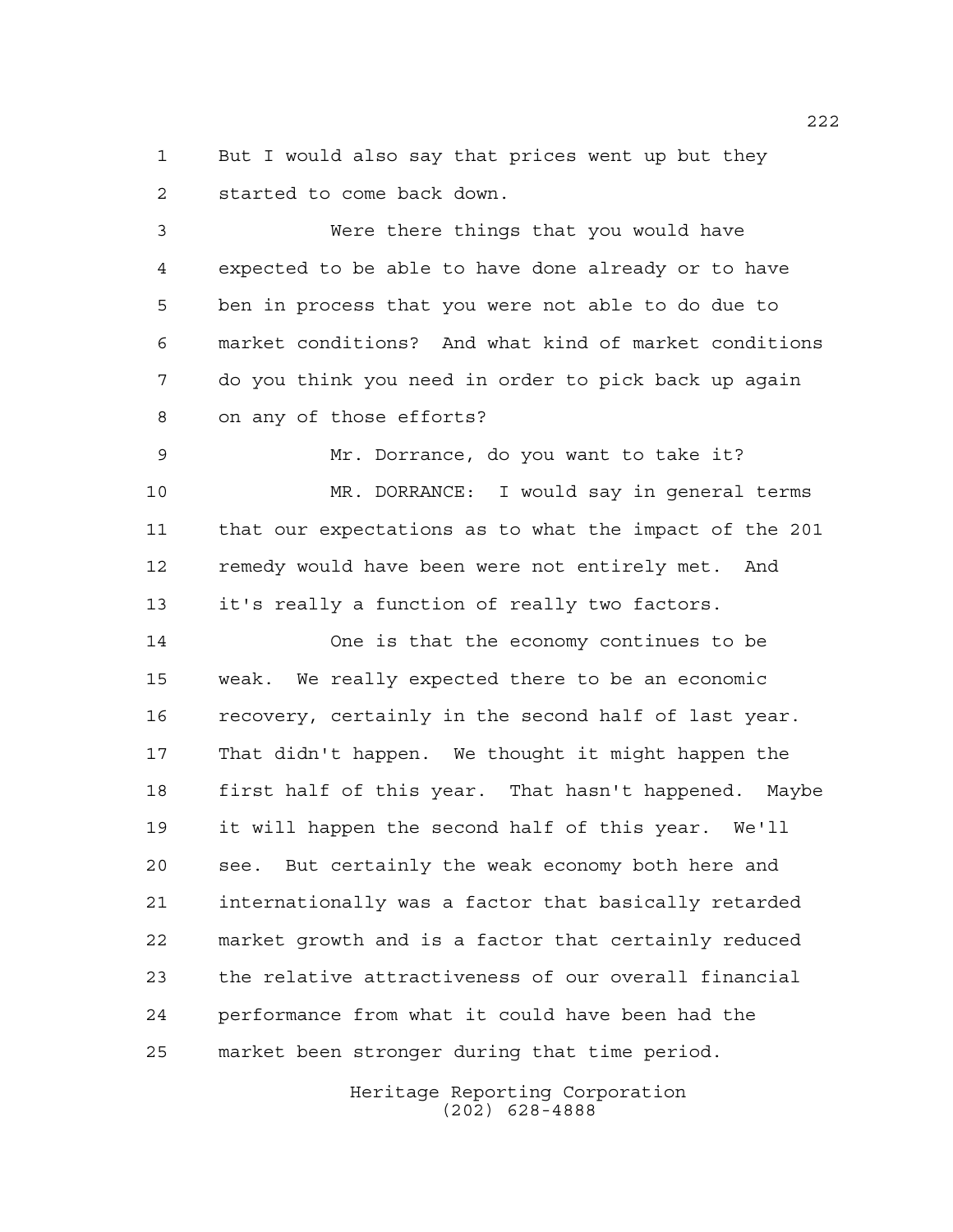1 The other issue I think that is very important is that the 201 remedy was really largely reduced, the impact was reduced because of the exclusions that were granted during the first two or three rounds of exclusion hearings process. And as Senator Rockefeller said earlier, only about 20 percent of the steel coming into this country is impacted by the 201 remedy tariff. And that's something also that has, that certainly has had an impact.

 So we are recovering as a company but we're recovering more slowly than we had hoped we would be. And certainly had we been able to recover faster in terms of operating cash flows and net incomes and so forth we would have been able to accelerate our investment program over and above what it's been.

 But we still are recovering. We're grateful 18 for the help that the 201 remedy has provided even though it's been more modest than we had expected. And we certainly think that there is a need to continue it. Certainly in terms of this whole process of integration when we talk about buying National Steel, two months ago we closed on National Steel, there is a long process that has to do with integrating National Steel's assets into U.S. Steel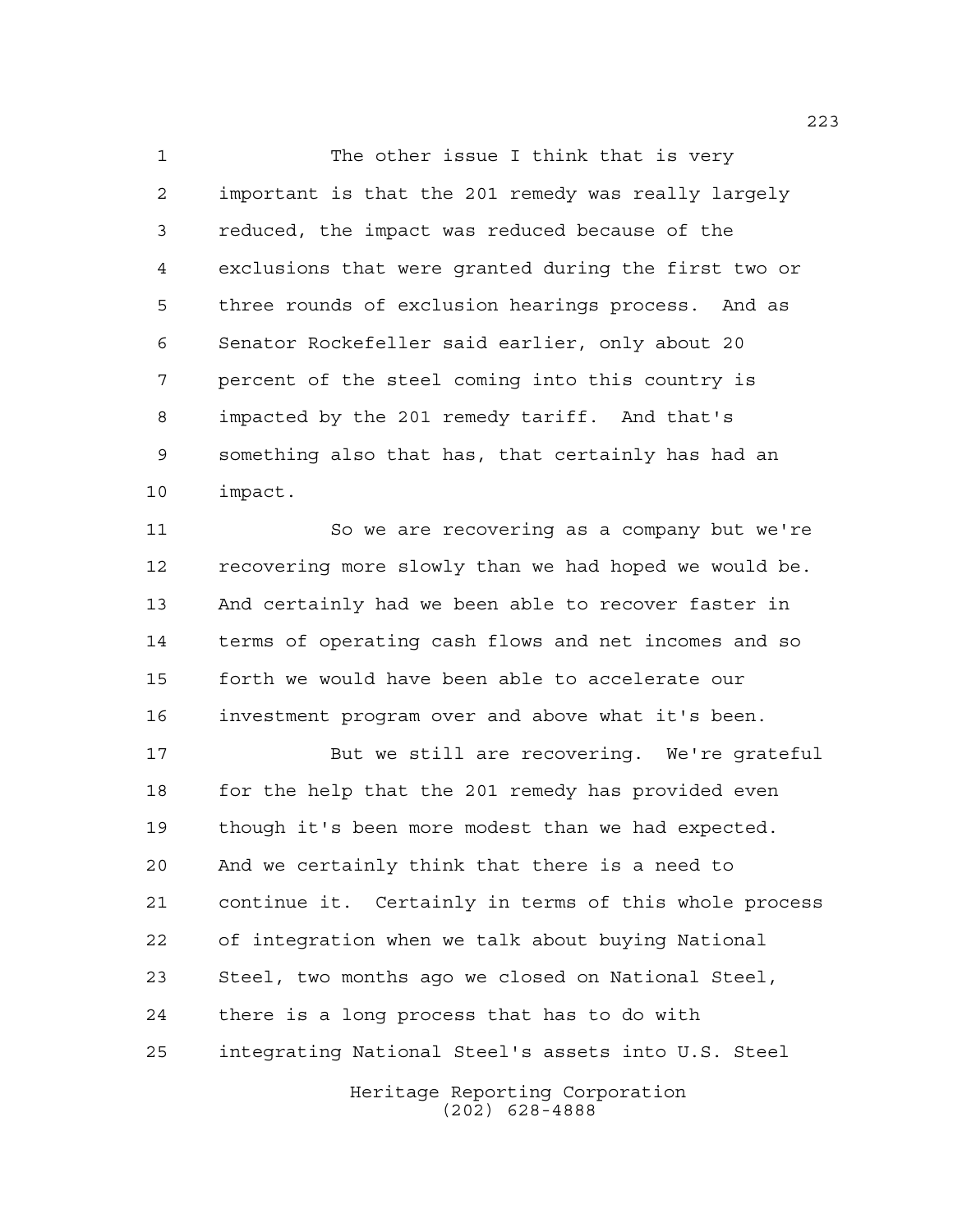Corporation. There is a lot of systems work. There is a lot of manpower training. There is a lot of work on the customer side, on the business planning side to understand how to best load the new operation with the old. There is a lot of work with customers on requalifying customers on new production assets which takes time when you're producing high value added products to the automotive and appliance business and that sort of thing.

 So the integration process itself takes time. And that's one major reason why we think we need the extension in the second half. But certainly we could have moved faster had the 201 remedy been more robust and had economic conditions been stronger than they in fact turned out to be.

VICE CHAIRMAN HILLMAN: Mr. Ross?

 MR. ROSS: Yeah, I think that there's a second factor. The steel industry because of the prior losses is essentially all junk bond rated companies, all below investment grade rated. Were there better pricing, better economic conditions the cash flows would have started to come in better, they would have de-leveraged some, gotten to a higher investment rating, and that would facilitate their future capital plans because capital expenses, cost of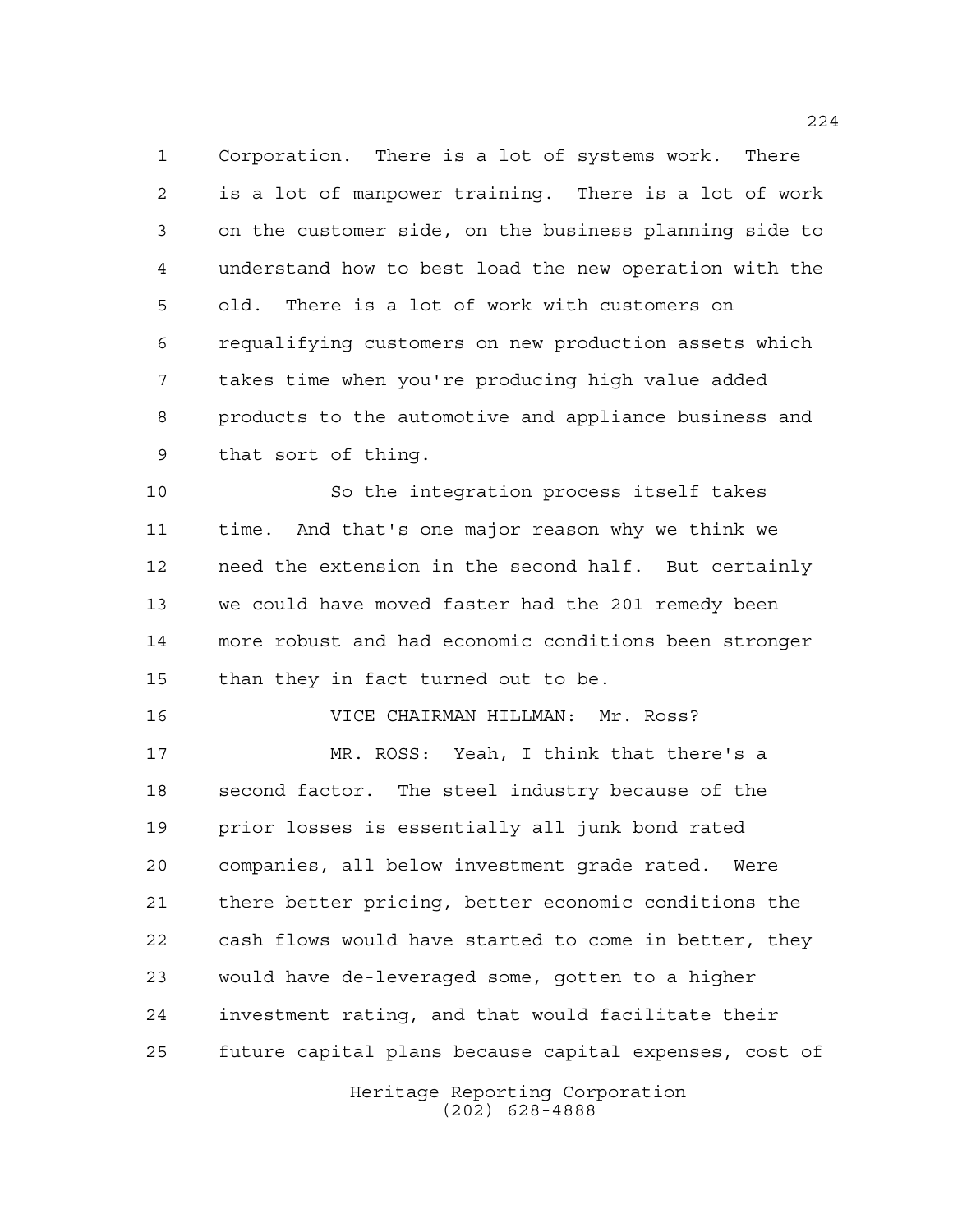capital is very, very high right now.

| 2  | Many steel companies have more than \$10,              |
|----|--------------------------------------------------------|
| 3  | even \$15 a ton in interest expense, let alone         |
| 4  | depreciation, let alone repayment of principal. So     |
| 5  | there's a noticeable fraction of the total selling     |
| 6  | price consumed without any production. So lowering     |
| 7  | that cost by piling up equity, retaining earnings or   |
| 8  | having a stock attractive enough for people to buy and |
| 9  | therefore put new equity, some combination of those    |
| 10 | two would really help the industry longer term because |
| 11 | interest expense is just as punishing as labor or any  |
| 12 | other expense.                                         |
| 13 | VICE CHAIRMAN HILLMAN: Okay. Mr. DiMicco?              |
| 14 | Oh, I'm sorry, Mr. Gerard, go ahead.                   |
| 15 | MR. GERARD: No, I was just going to make               |
| 16 | the point that I was handed a note to remind me that   |
| 17 | we didn't give you our Wheeling Pitt summary because   |
| 18 | it's being voted on as we speak, should get ratified   |
| 19 | in a few days. But at Wheeling Pitt we did bargain     |
| 20 | the replacement of a blast furnace with an electric    |
| 21 | arc furnace. That's going to be part of the            |
| 22 | collective agreement and we'll send you that.          |
| 23 | VICE CHAIRMAN HILLMAN: I appreciate that.              |
| 24 | Mr. DiMicco?                                           |
| 25 | MR. DiMICCO: Thank you.                                |
|    | Heritage Reporting Corporation<br>$(202)$ 628-4888     |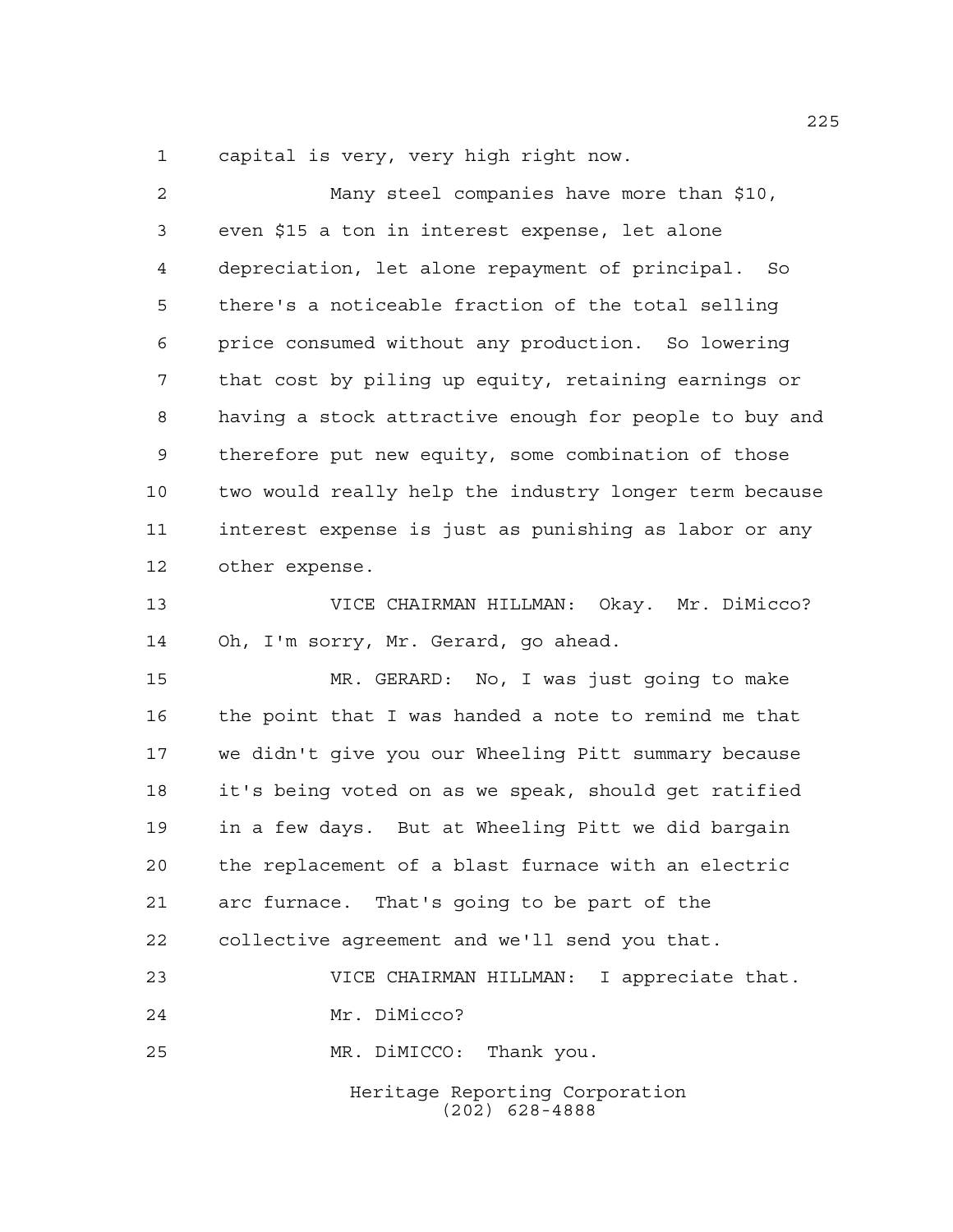We talked about the market and how the market is tied to the economy and a lot of things. This normal business cycle that the market has gone through longer than I've been around. And when you make your long-term decisions at the company as a business you take into account and you expect that there's going to be ups and downs in the business cycle.

 What was so frightening and terrifying and destructive about what took place in '98 through 2000 was the fact that here we were in a period of the up portion of the business cycle, very strong demand, yet the flood of steel brought about by massive trade distorting practices totally destroyed the ability of the industry to make a profit during those very good times.

 When you say that, you know, what would have happened if the WTO hadn't been around or my concern is if it did that kind of damage to us in an up market for all the reasons that those trade distorting practices were there, what would have happened to us in the recessionary period that we've seen? And, believe me, manufacturing and non-residential construction haven't come out of that recession yet. That's not new news on the economic pages. What would

> Heritage Reporting Corporation (202) 628-4888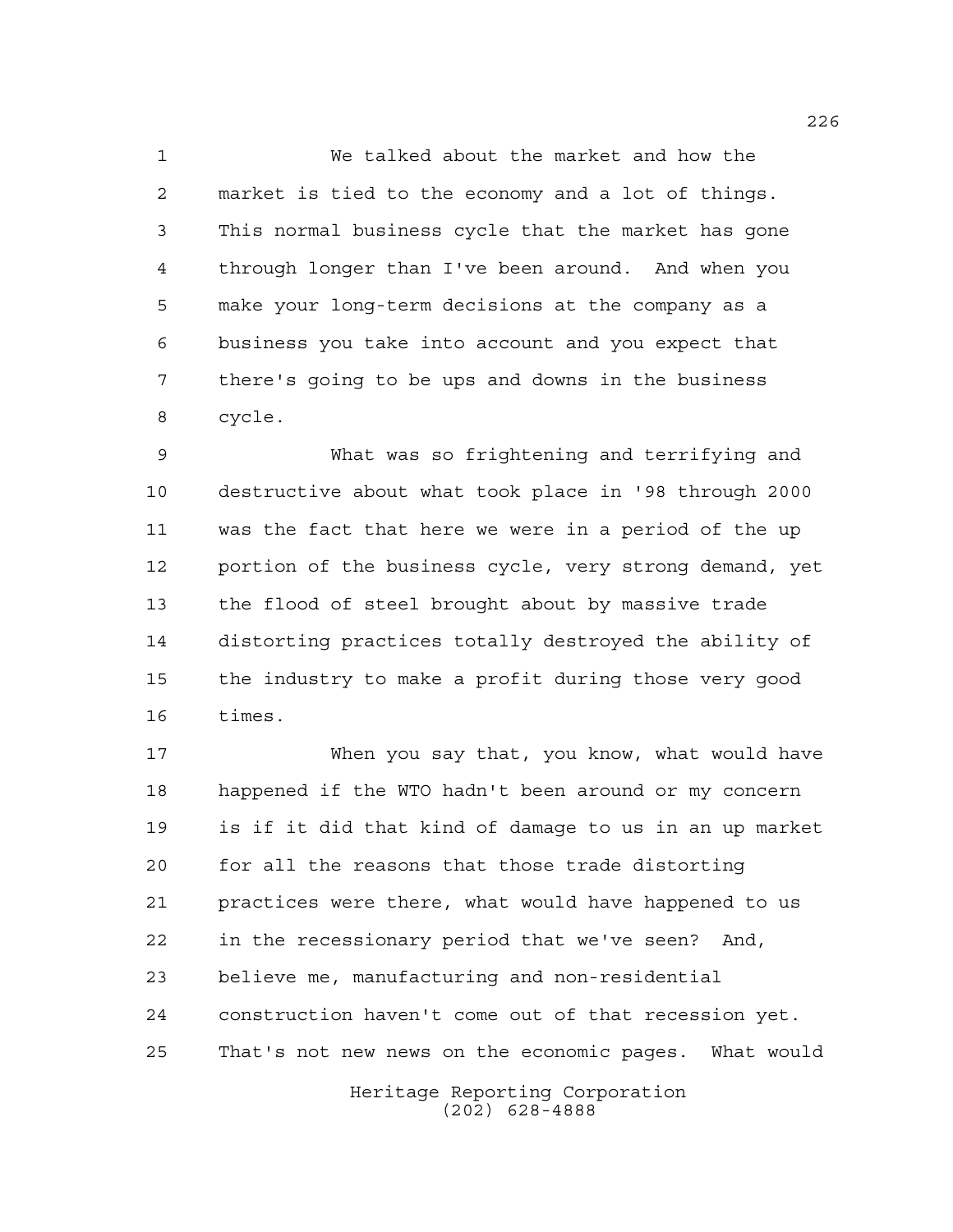have happened if that massive flood continued?

| $\overline{a}$ | Maybe imports are up, okay, but they're not            |
|----------------|--------------------------------------------------------|
| 3              | up to the point they could have been if we hadn't      |
| 4              | introduced this. And this is a long-term fundamental   |
| 5              | issue with respect to world trade that has to be dealt |
| 6              | with. And a 201 timeout safeguard measure was not      |
| 7              | only to get the restructuring done but also to provide |
| 8              | an opportunity to deal with the longer-term            |
| 9              | fundamental issue facing the industry of overcapacity  |
| 10             | and trade distorting practices. So.                    |
| 11             | VICE CHAIRMAN HILLMAN: Mr. Rogers,                     |
| 12             | anything? Again, I'm trying to understand whether      |
| 13             | there were specific projects or adjustment measures    |
| 14             | that were not undertaken as a result of the fact that  |
| 15             | the business conditions may not have been as positive  |
| 16             | as people might have expected. Anything on your end?   |
| 17             | MR. ROGERS: Certainly, Commissioner                    |
| 18             | Hillman. We have several projects and I referred to    |
| 19             | it very generally in my testimony. One is a            |
| 20             | replacement electric arc furnace for a vintage blast   |
| 21             | furnace, the one that we're not going to shut down.    |
| 22             | That is being held in abeyance until market conditions |
| 23             | improve.                                               |
| 24             | There are also considerable improvements to            |
| 25             | one of our galvanizing lines that has been fully       |
|                | Heritage Reporting Corporation                         |

(202) 628-4888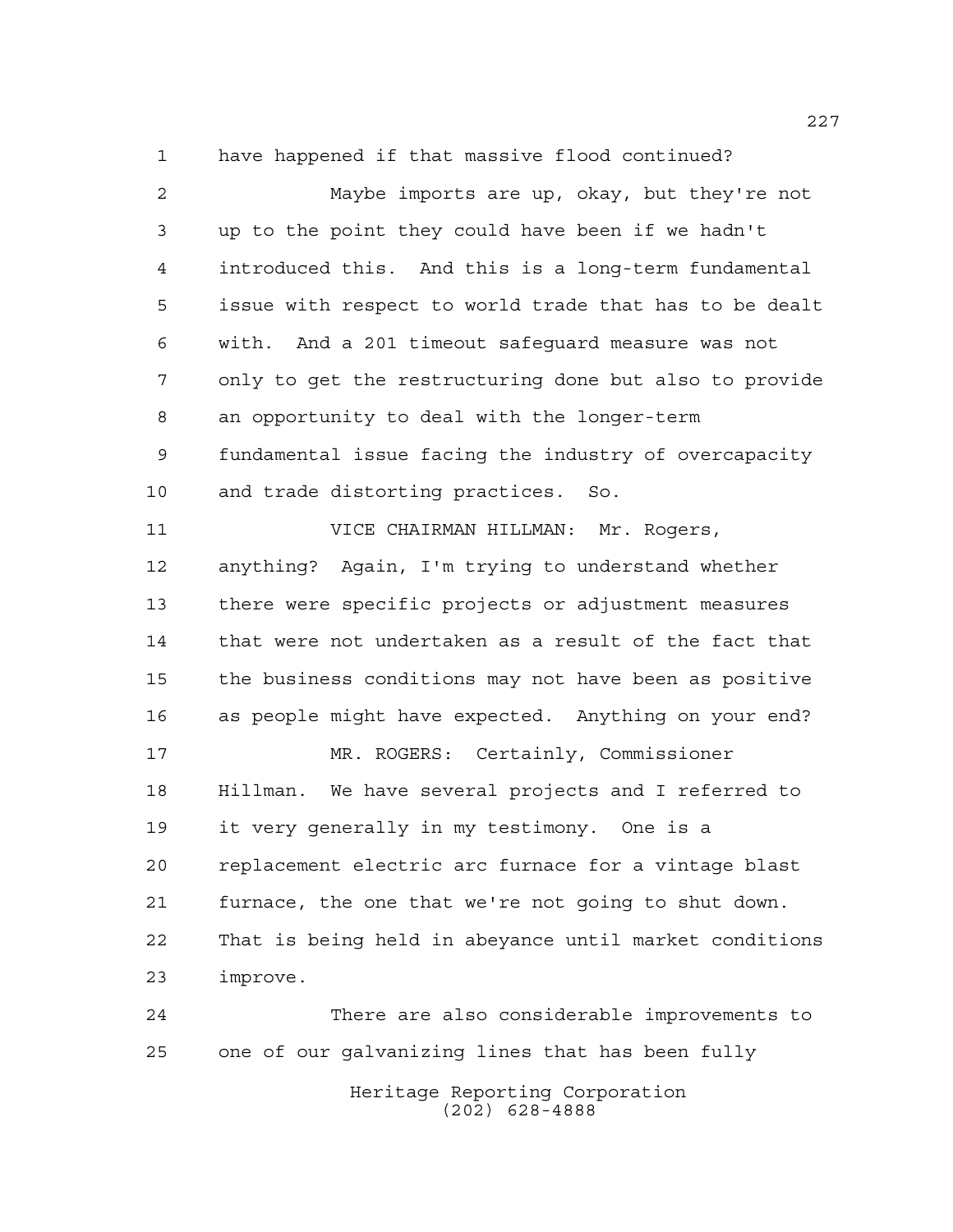engineered and is basically sitting on a shelf waiting for an improvement in top line revenue before we can justify it.

 And, of course, we are continually discussing new projects with our joint venture partners Nippon Steel. Those are also being held in abeyance right now.

 So we have at least four fully engineered major capital investments that we are not going to undertake simply because the market conditions are not sufficient to justify it.

 VICE CHAIRMAN HILLMAN: Either Mr. Scott or Mr. Puisis, would you have any projects that you would mention?

 MR. SCOTT: Yes, Commissioner Hillman. We've got several. I mentioned in my testimony the polymer. We've got the equipment sitting in boxes in Weirton, West Virginia, waiting to be installed in a building that quite frankly we just can't afford nor can we finance right now.

 We have caster improvements that we have put off since the end of 2002 and are now projecting that to be hopefully sometime in the first quarter of 2004. And, again, we've got some galvanized line improvements that are engineered, that are ready to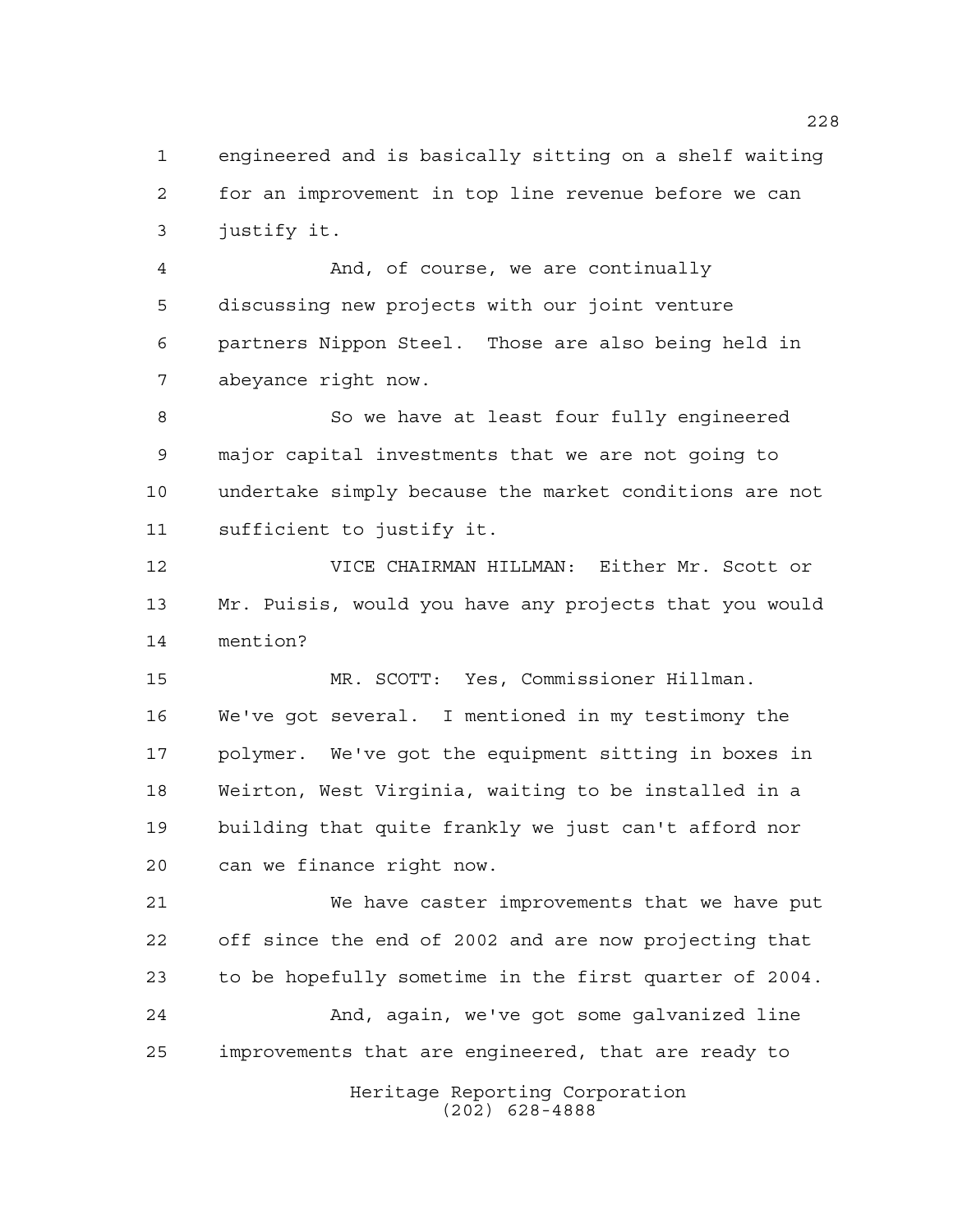go, that quite frankly we don't have the money to invest in them. The later two are cost reduction along with some quality improvements.

 And the first one, polymer is something that we haven't talked a lot about customers. Our customers are very interested. This is something that is environmentally very good for them. It's a lower cost alternative. It's better for the food. It makes a lot of sense, we just can't get it done right now.

 VICE CHAIRMAN HILLMAN: Okay. Mr. Puisis, anything on your end.

 MR. PUISIS: Yes. We also had caster improvements that are on the drawing board that we would have been executing had profits been better and the investment been there.

 Our rolling mill is under utilized today because of the fact we can't get our caster up even faster than it's running today.

 We also have precision, to increase the precision within our rolling mill operations. We also have projects awaiting when our investment is high enough to fund those as well.

 VICE CHAIRMAN HILLMAN: Stepping back from this testimony I'm trying to understand. Obviously there's always this link between what's going on in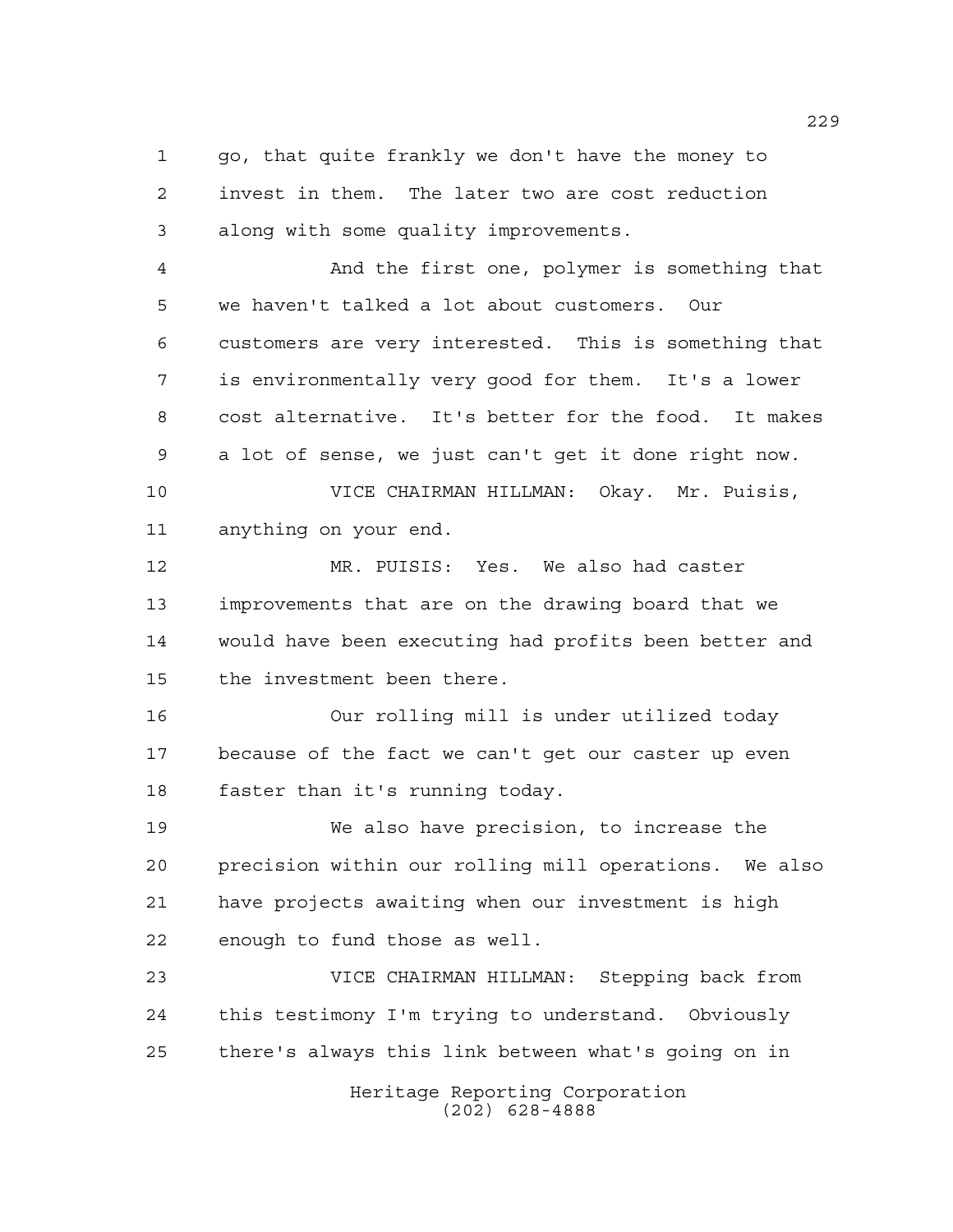the supply side of things and what's going on in the demand side of things. But, again, as we look at it we're starting in this period of prices coming down. And Mr. Szymanski, I mean not all of you have commented on the demand side but obviously we have, you know, we can look at our numbers and this clearly has not been, you know, a tremendous surge if you will in demand.

 I'm curious what do you think it's going to take to get to the kind of market conditions, Mr. Ross, from your perspective to try to help bring down these financing costs or, you know, to get companies to the point where they're not junk debt, I mean that they're in a better position at least than that.

 I'm trying to get a sense of what market conditions do you really need to see improvements in and what the prospects might be? I mean are we likely to see price increases, demand increases?

 MR. ROSS: Well, as to what it would take to get companies not to be junk bonds, for the most part somewhere between 50 and 100 percent increase in pre- interest earnings is what the industry would need to have proper ratios so that it could become ultimately investment grade. I don't think that would become investment grade right away but if it were at that

> Heritage Reporting Corporation (202) 628-4888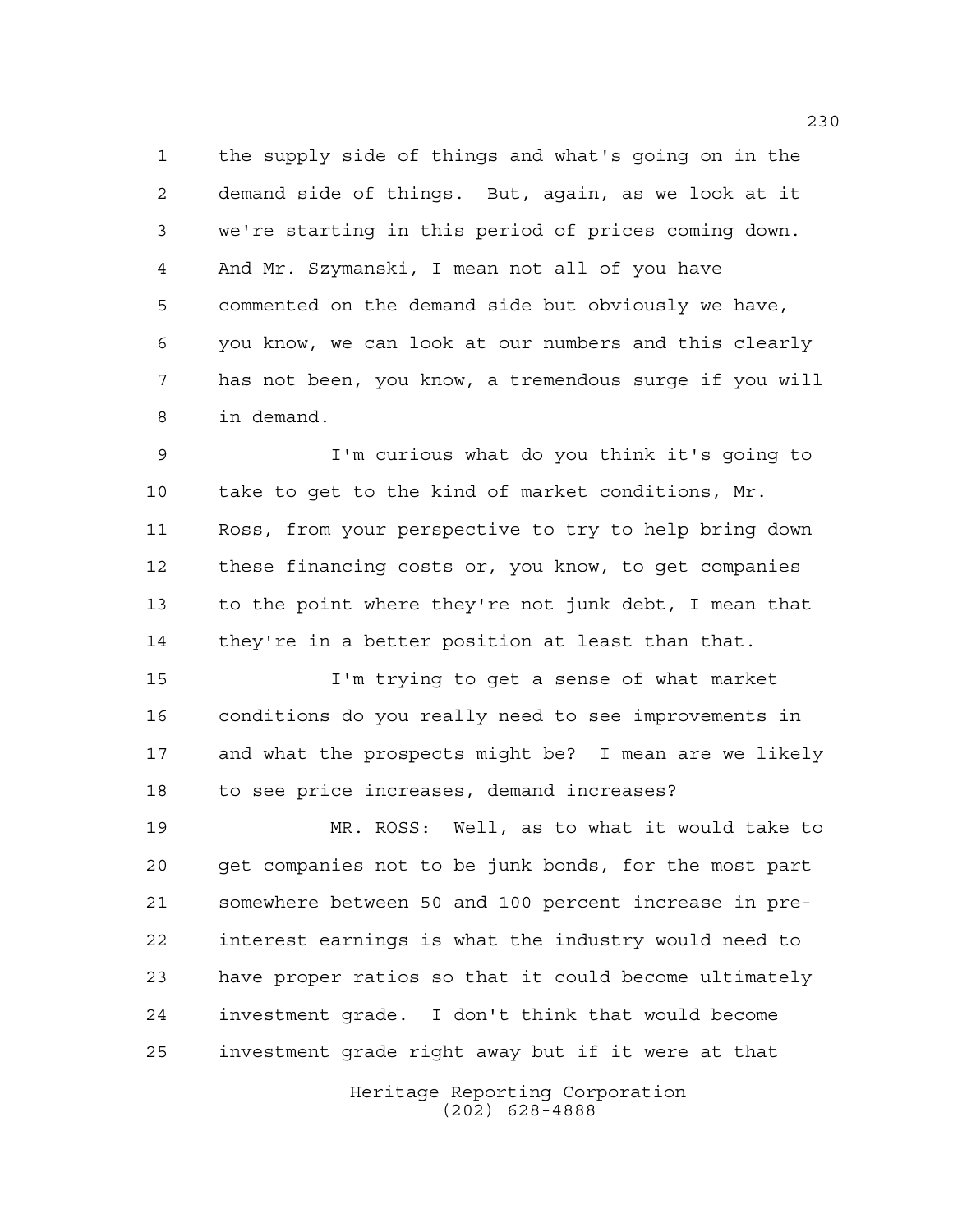kind of level it would overturn perhaps get there. So I think that's a fairly measurable item.

 I think in my prior response to you I hadn't fully understood your questions. We at ISG cut back our capital spending this year by around \$50 million from what we would have liked to have spent simply because the market was not evolving in the way that we would have liked it to have done so. So we too had very specific projects which we'd be happy to supply supplementally that were cut back.

 VICE CHAIRMAN HILLMAN: Okay, I'd appreciate that.

 MR. DORRANCE: I might just add because I think I misinterpreted your question at the beginning, Commissioner Hillman, but we also had a larger capital spending plan for, for example, 2003, than in fact we are executing for the same reasons that Mr. Ross just mentioned.

 There is no doubt that the overall tone of the economy is definitely having an impact on what's happening. But having said that, I do believe, this is just my opinion, I think most of my colleagues at U.S. Steel would agree, that the effect of the 201 remedy has been to stabilize the market, there is no doubt about that. And even though the price curve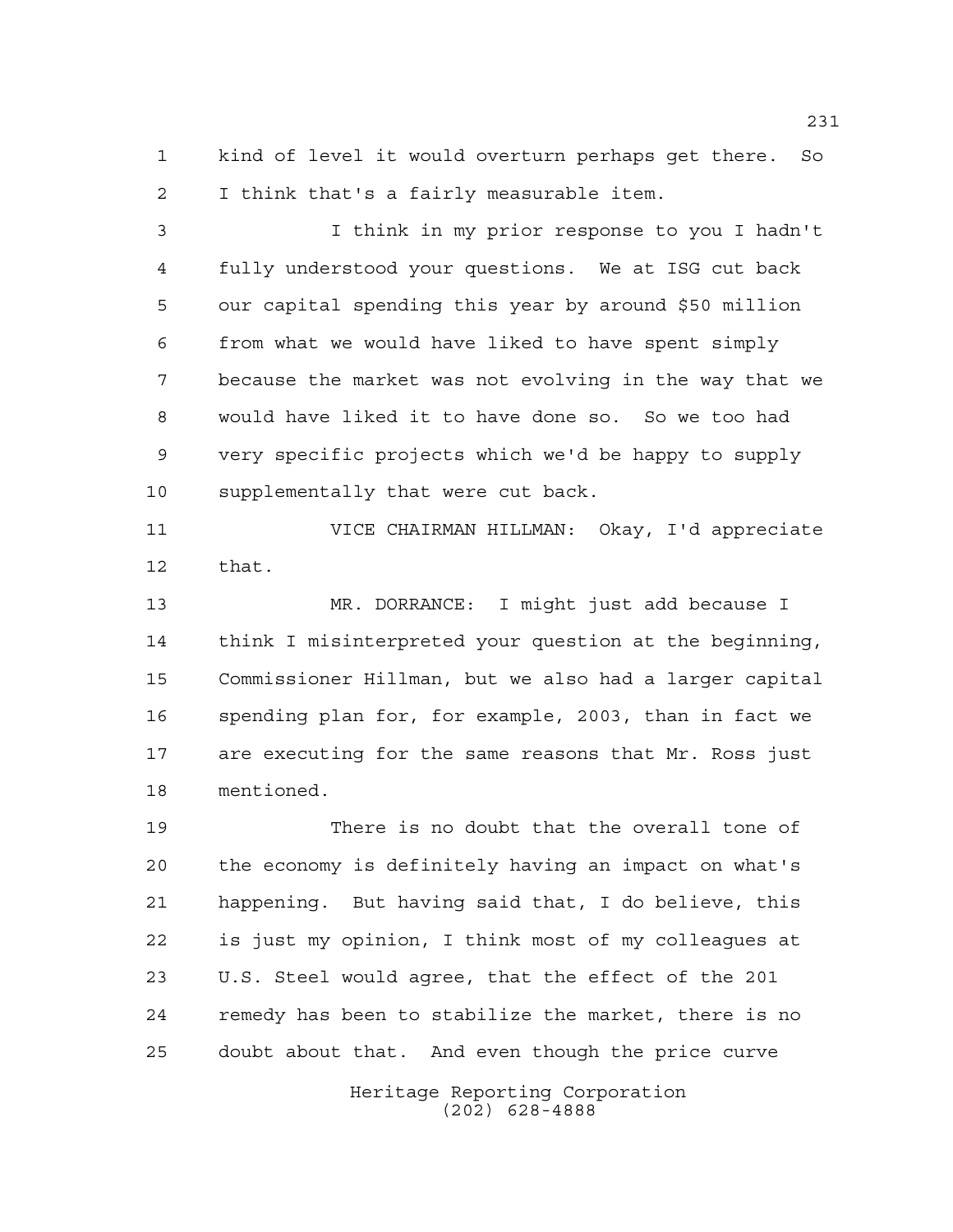that you just held up and Mr. Lighthizer showed us earlier showed prices coming down. Prices are coming down at a level which are still modestly above where they were prior to the 201 relief being applied which is a big help to us, there is no doubt about that.

 Had we been at the levels that we were prior to 201 relief we wouldn't be able to have access to the capital markets and we would not have done what we did in buying National Steel because that required access to the capital markets in terms of both debt and equity capital. So the price stabilization is important. And if we stay at least at this level then the adaptation process can continue during the next 18 months.

 VICE CHAIRMAN HILLMAN: Appreciate those answers. Thank you.

 CHAIRMAN OKUN: Commissioner Miller. COMMISSIONER MILLER: Thank you. I just want to make sure everybody had a chance to respond to Vice Chairman Hillman's question because the statute does tell us to look at adjustment efforts in the context of the economic conditions that exist. So I found your answers very helpful and I just want to make sure that I think we pretty much -- did we get everybody? Mr. Gerard?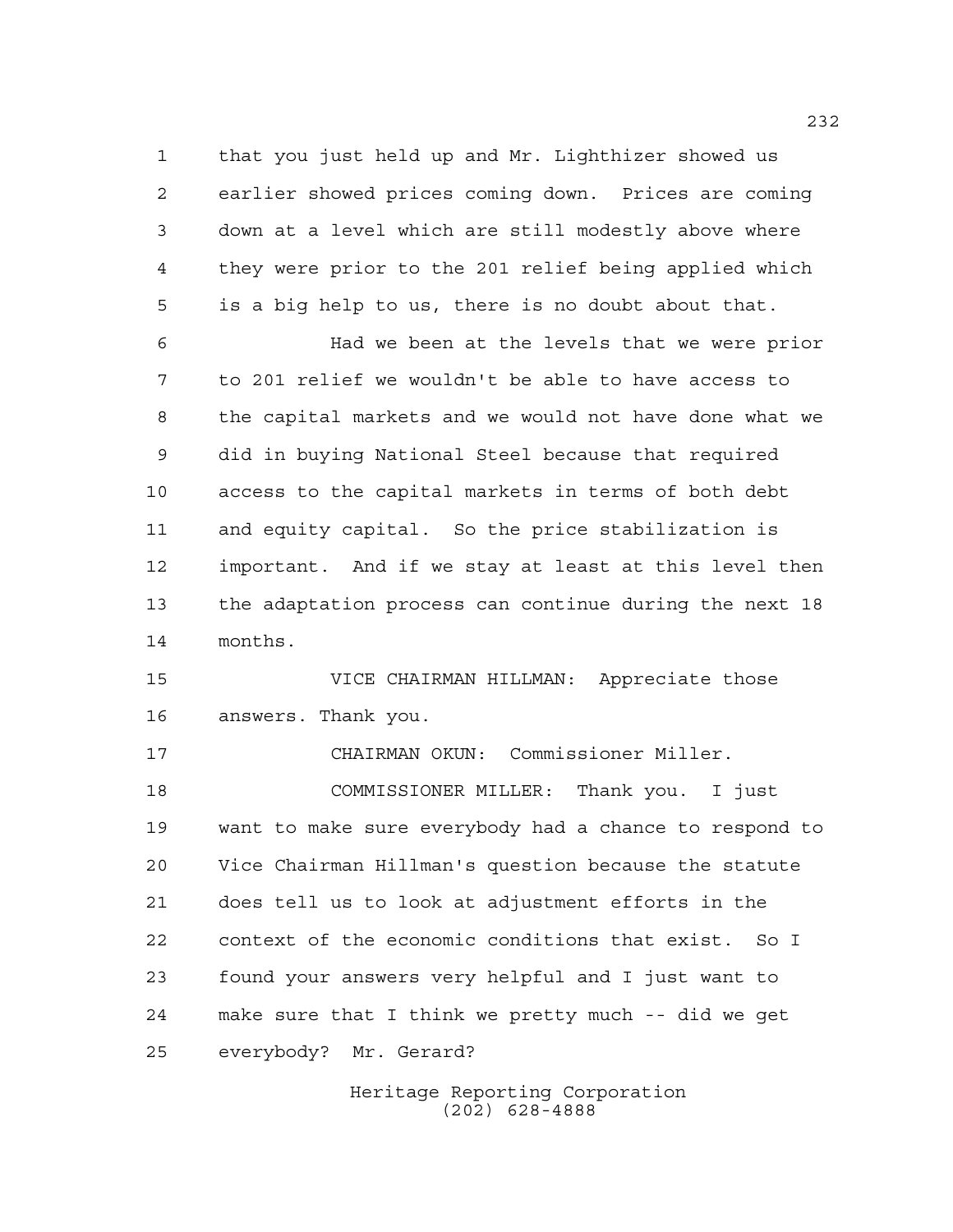MR. GERARD: I would just add one thing for the smaller companies that aren't here that we have relationships with. For a large percentage of them the 201 and the price stabilization that occurred slowed down if not stopped their imminent slide into bankruptcy.

 We, much to the chagrin of the illegal importers, ended up with only 30 bankruptcies when that year we were thinking we would end up with 35. If the 201 remedy was to be stopped in midstream a lot of those smaller operations that may or may not form part of a future consolidation may end up going either to Chapter 11 or to 7. And liquidating and bulldozing more steel mills is only going to make America more dependent on foreign steel. We've lost 25 million tons since 1998.

 COMMISSIONER MILLER: So part of your point there is that the economic conditions were sufficiently bad that, well --

 MR. GERARD: My point is really without the 201 the bad economic conditions that existed before for the steel industry and the manufacturing industry would have been compounded by the ongoing recession that we're in now and there would not have been price stabilization. And at the price levels that we were

> Heritage Reporting Corporation (202) 628-4888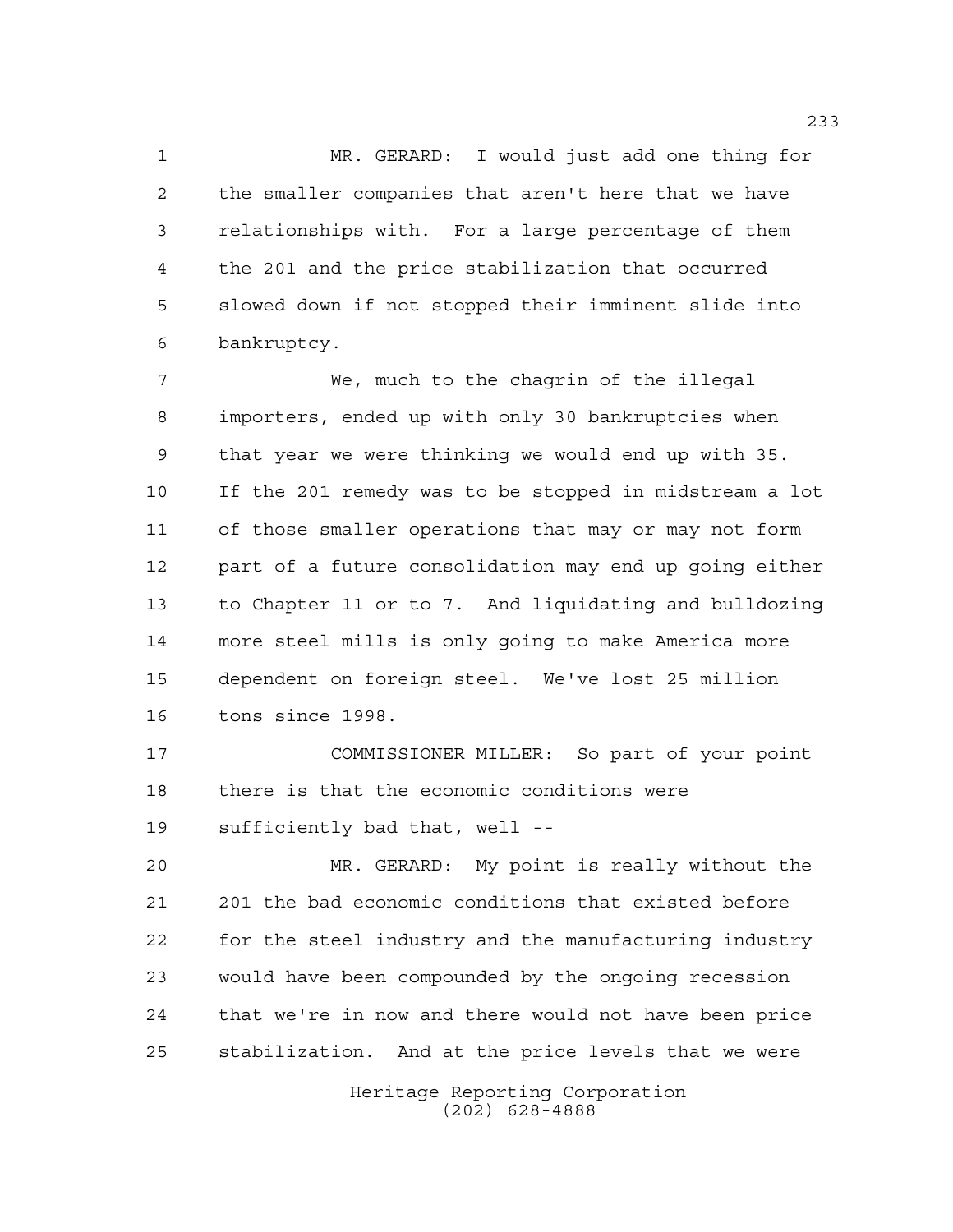at at the time of the 201, those companies were on their way to bankruptcy within that year.

 A number of them have been able to pull back from that. and maybe they're not the big ones we're dealing with at this table but they also employ tens of thousand of our people. And they have managed to stay out of bankruptcy and they're finding their way through now they will follow the pattern and we will bargain innovative agreements with them that reflect their conditions in those smaller companies that will save them from bankruptcy. They're not here today but 

COMMISSIONER MILLER: Right.

 MR. GERARD: -- they're part of this as well.

 COMMISSIONER MILLER: While you are still here I wanted to ask a general question of the company representatives for those that aren't as well, to what degree since the 201 measures have taken, have been put into place there have been companies or workers petitioning for trade adjustment assistance and whether there have been certifications of those petitioning groups? I think it would be useful to our record for post-hearing purposes to have the details of what petitions have been submitted and what

> Heritage Reporting Corporation (202) 628-4888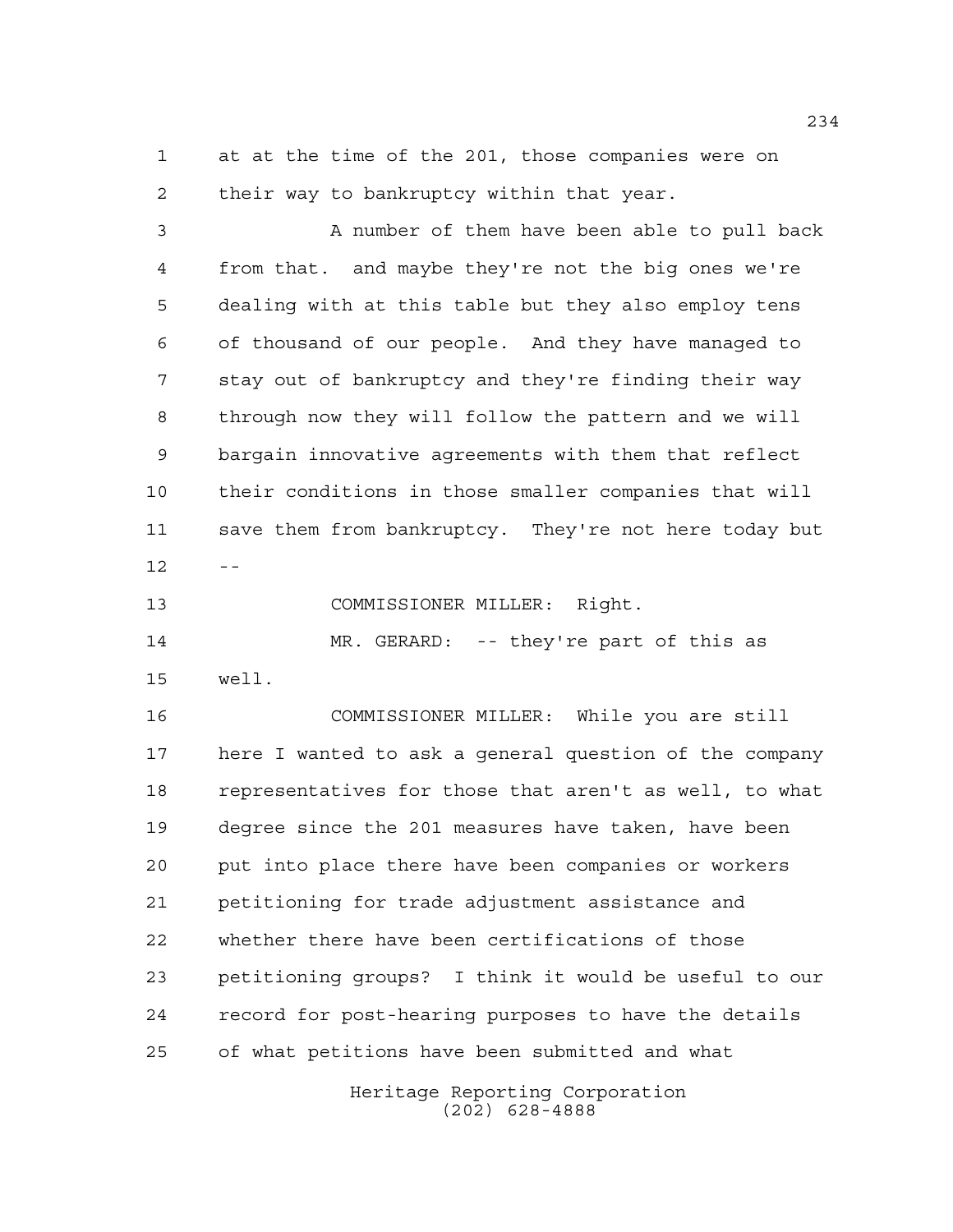certifications have been issued, the number of workers they may cover, you know, whatever information.

 I don't know if you want to speak generally to that.

 MR. GERARD: We can round that up for you. With the new TAA legislation that was passed following the 201 that information is easier to gather. But someone in their presentation pointed out that I think it was Pete Visclosky that there's 51,000 folks that can apply for a portion of that TAA who are no longer employees but lost their healthcare.

 So that's a good measure that you can apply for trade adjustment assistance for the 65 percent tax credit for healthcare if you're between the age of 55 and 65. We're now up to 51,000 eligible people in that category. We're still holding meetings and may find some more. And Treasury is helping us. A number of the state legislatures are helping us. We've had to work to get legislation passed in all 50 states so we can collect the money.

 COMMISSIONER MILLER: Okay. Anybody else want to comment about specific experience related to the TAA program or did we get the, what, the previous question? Please.

Heritage Reporting Corporation (202) 628-4888 MR. DiMICCO: I'm still struggling a little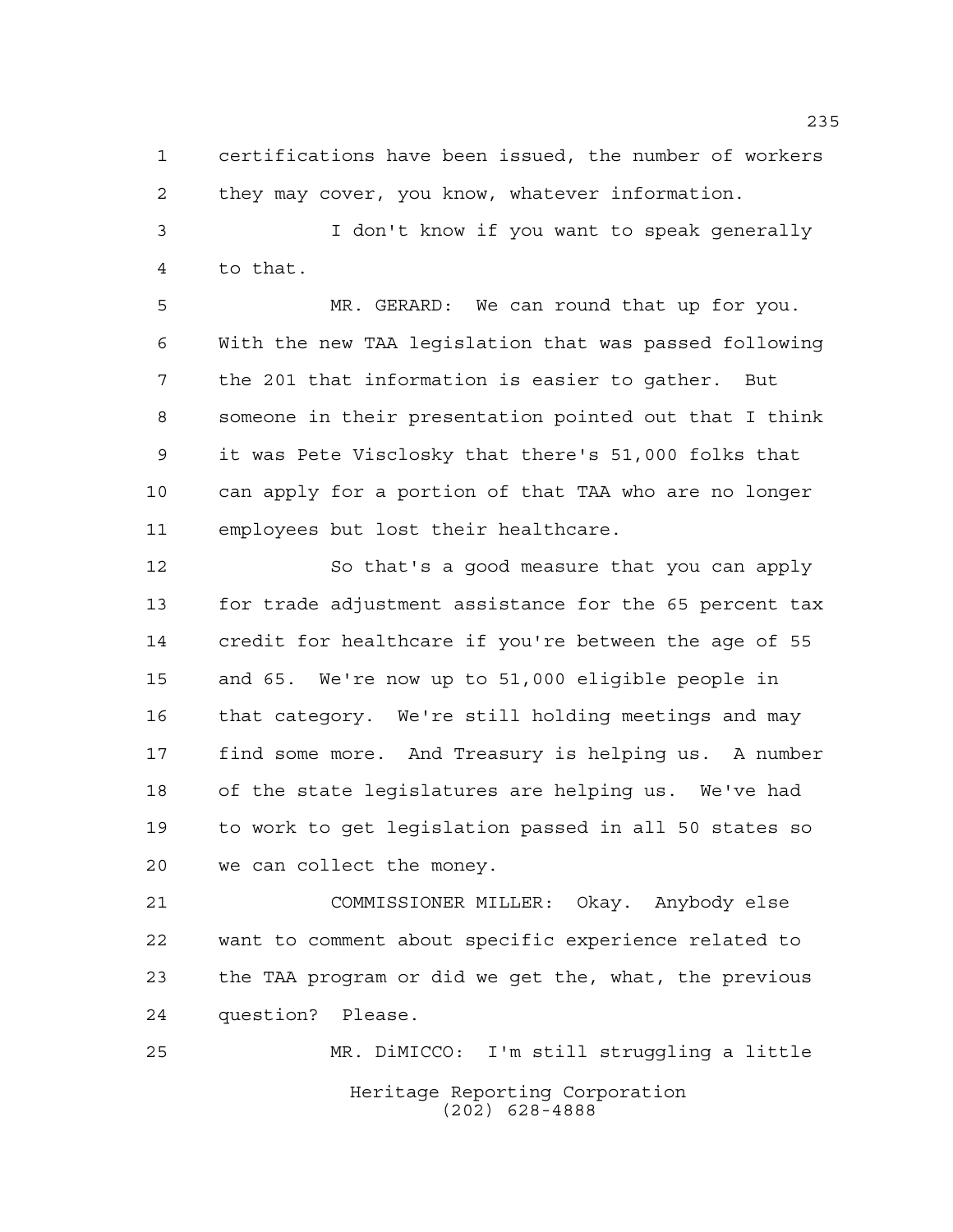bit with the question but let me try it this way.

 If I take a look at when you consider the economy and what it's been like the last several years, the industry's efforts to live up to its commitment to the President to restructure the industry have been truly herculean in size. I think the fact that we've had these difficult economic times and the industry has still moved forward with these major, major restructuring efforts and people working together like they've never worked together before I think is evidence of the commitment of the industry to live up to its commitment. And I think it's quite astonishing that we've seen as much take place as we have in the light of that general economic situation. I don't know if that's helping or not. I'm still struggling a little bit. COMMISSIONER MILLER: Well, no, I think you've got the idea. I mean the legislative history of the provision says, you know, look and see whether the workers and firms have lived up to their commitments. You use that phrase several times in your testimony. But it also recognizes that in difficult

Heritage Reporting Corporation (202) 628-4888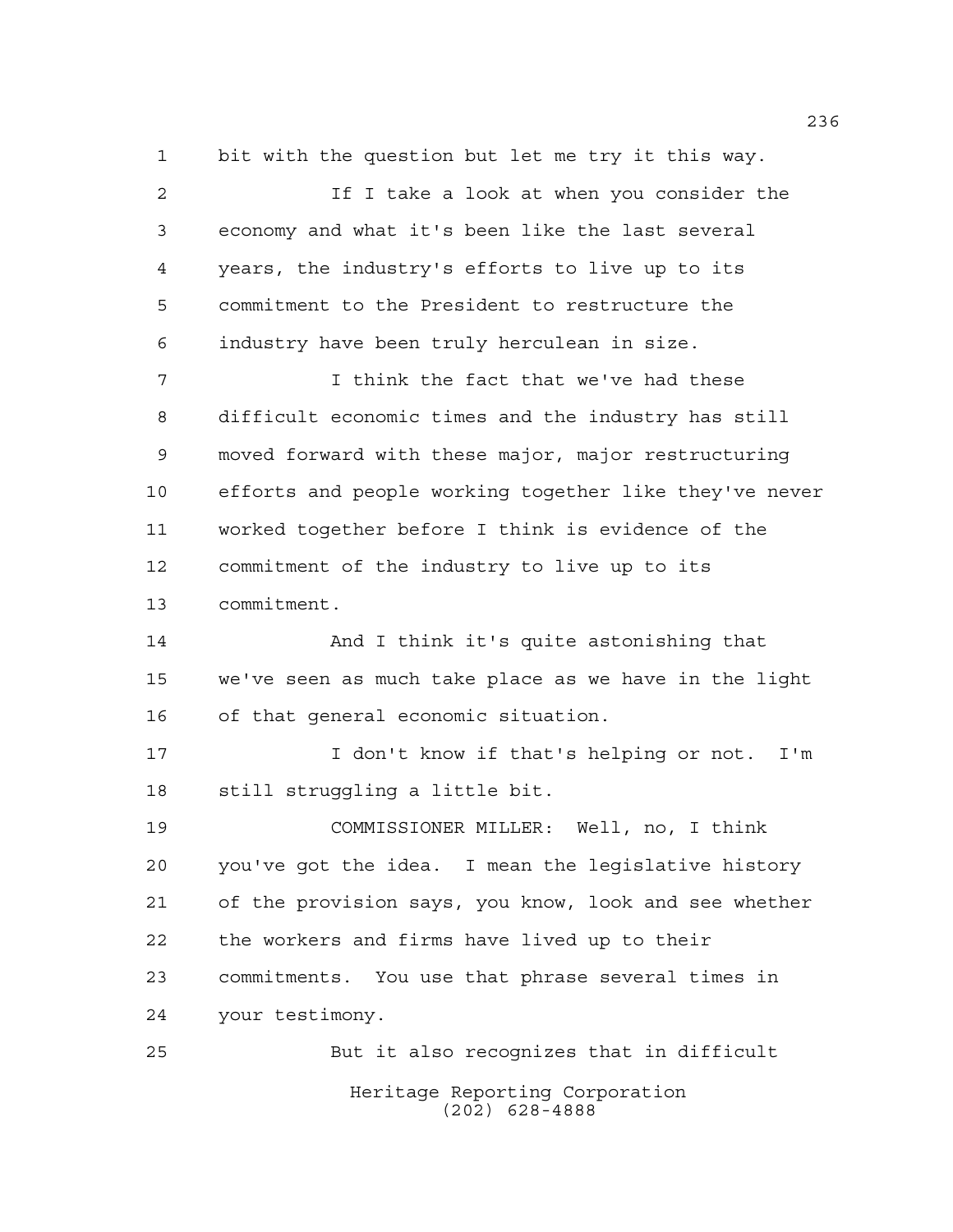economic, in economic conditions you have to look at what the firms and workers are doing in the context of current economic conditions.

MR. DiMICCO: Okay.

 COMMISSIONER MILLER: And, you know, those it strikes me have made it harder for the companies. They may have actually pushed, been responsible for pushing the companies as well to a certain extent because times were so difficult it made it all the more imperative perhaps that the adjustments occur.

 MR. ROSS: Well in our case were the economy better we might not have had to spend the whole 125 million to buy people out of their contracts. Because it's one thing if you have low unemployment people would feel they had a good shot at getting another job.

 So while we made offers to people at all the different levels of seniority, very few people with fewer than 25 year seniority took the offer, even though 24 years is not a materially different amount they would get. And I think the reason is the people a little bit farther from normal retirement were frightened they wouldn't get another job for the four or five year period.

Heritage Reporting Corporation (202) 628-4888 So I don't think there's any question that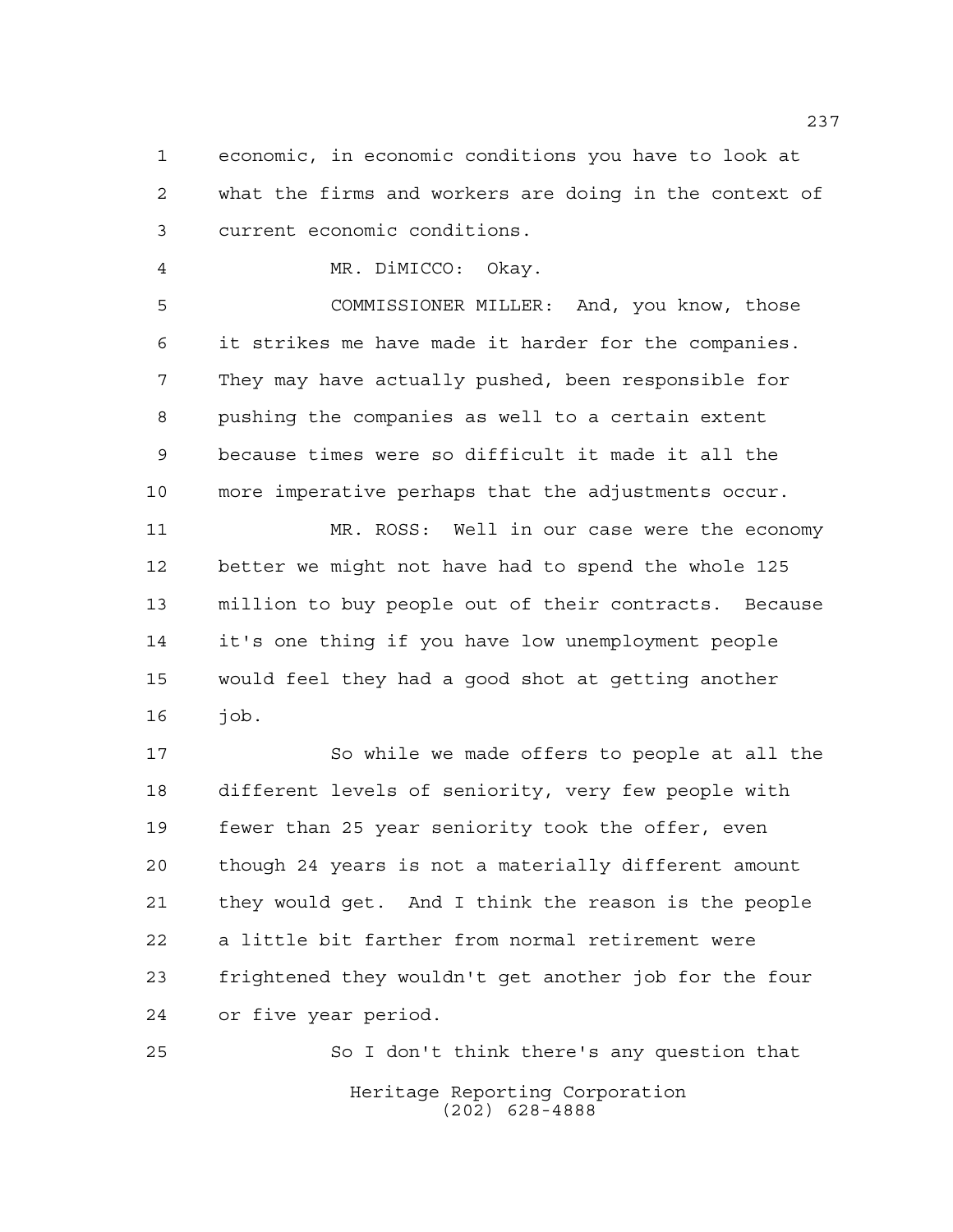it made it both more difficult and more expensive to effect the changes that were needed in the manning. Because the manning levels needed are not a function of the economy, they're a function of trying to make an economical production.

 So that's one point. The second point that I would make is that if this were a booming economy and if there were 1 percent unemployment and steel demand and all kinds of manufacturing demand were soaring and looked that way for the future, then I could see where you might give some thought to, well, do you still need the whole three year period? But in the context of the horrible economic environment that we're in now I think it would be totally aberrant to truncate the period of relief. Because, while I wasn't here when you made your decisions, but I can't imagine you envisioned as poor an economic environment at that time as we are experiencing.

 So unless you're about to totally recant your whole prior decision it would be really illogical in the context of the economy now and your mandate to consider the economy to go along with truncation.

 COMMISSIONER MILLER: Okay. Mr. Gerard, do you want to add to that?

Heritage Reporting Corporation (202) 628-4888 MR. GERARD: Yeah. I would just add to the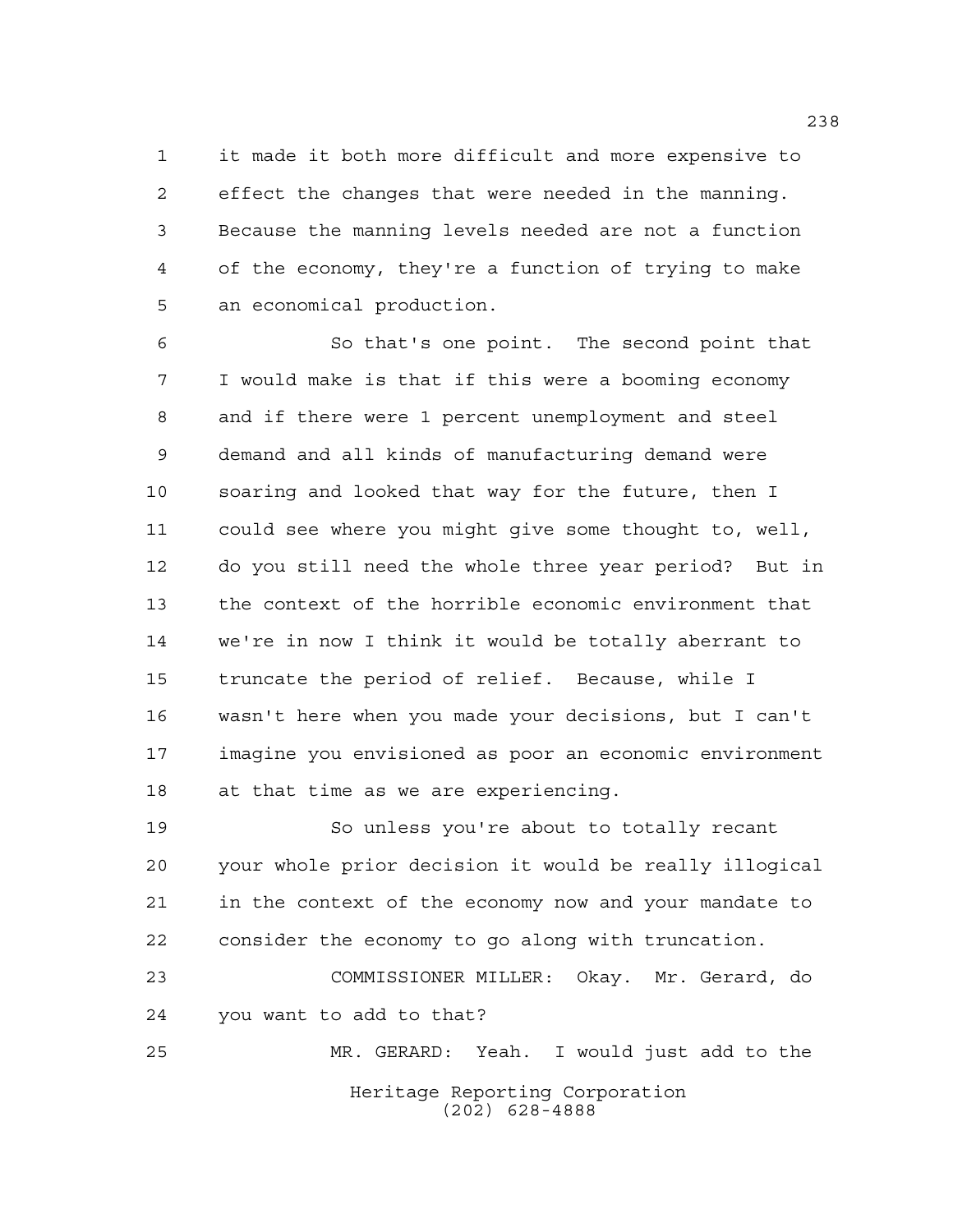experience we've had with both ISG and U.S. Steel that the union has additional desires with regard to consolidation of additional smaller companies that we think have to move out of the fragmentation and move under the umbrella of the larger company. The amount of cash that we had to talk them into spending for those two have taken that piece out of the equation as well.

 And we've had a couple of discussions where the timing because of the amount of cash that had to be spent just wasn't right. And that slowed down, I don't think it stopped but it certainly slowed down the consolidation. And we then have to go further to keep these companies that were in the parade to bankruptcy alive so that they can be considered for future consolidation.

 COMMISSIONER MILLER: Okay. I wanted to go back or say again with, this is go back, my goodness, with the labor issue a little bit more recognizing you're going to be leaving, Mr. Gerard. But it was really to ask the companies that weren't involved with the new agreements that you negotiated talk a little bit, elaborate a little bit about any specific efforts made by their workers to contribute to this effort to make a positive adjustment.

> Heritage Reporting Corporation (202) 628-4888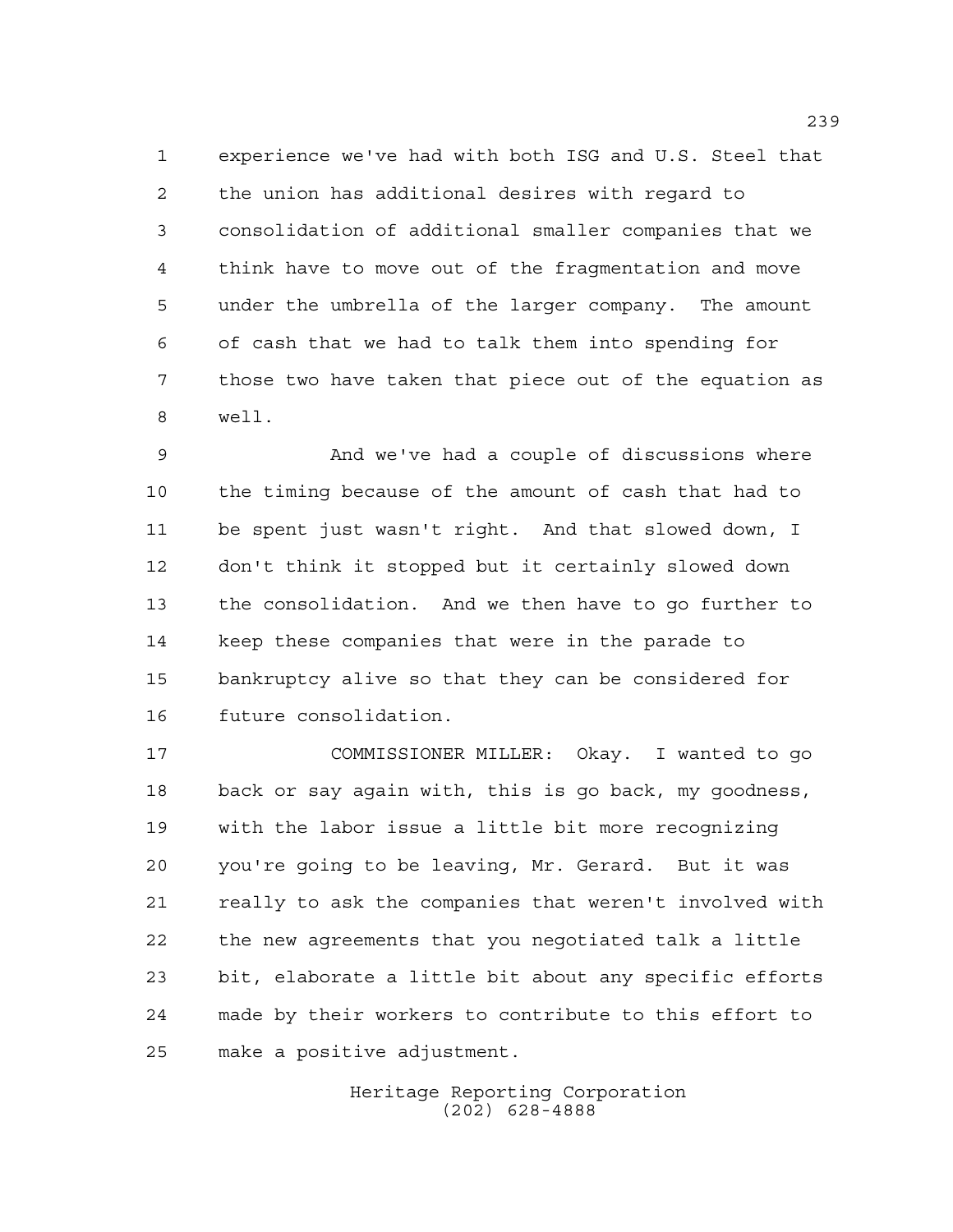Mr. DiMicco, I'll just start with you because you're in the front row. And we haven't talked too much about what contribution workers from Nucor may be making to that effort as well. There are others. I know the red light's going to go on but you're in the front row so we'll let you go first.

 MR. DiMICCO: Well, the best way I can answer that would be to say that Nucor's workers have been doing this for 35 years working together in a very efficient operation, very lean organization. Man hours per ton is better than any producer in the world or equal to the best in the world. And the profit sharing programs and the teamwork and the reduced job class, all those issues have been with Nucor forever. They're part of our basic culture.

 And what our people do every day is to continue to work to drive our costs down to be efficient producers in this environment. And so we don't start out with the same issues that the integrated sector has started out with. So it's not a situation I'll say to our people, okay, we've got to muscle down and we've got to compromise and we've got to give things up, it's a totally different situation. And I welcome Leo and the rest of the industry to that type of teamwork environment

> Heritage Reporting Corporation (202) 628-4888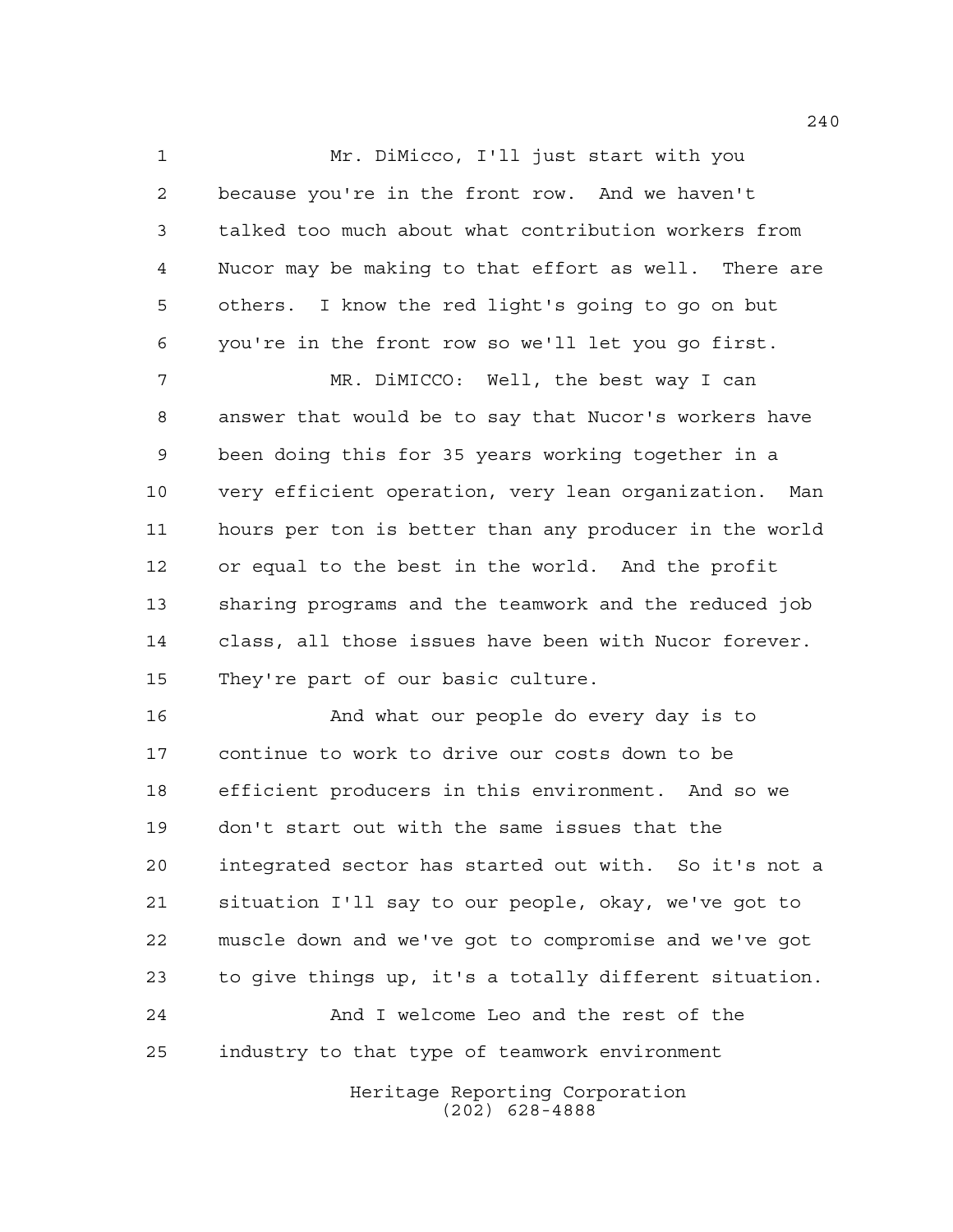throughout their organizations.

Heritage Reporting Corporation (202) 628-4888 MR. GERARD: We're going to be glad to be there when we get there. CHAIRMAN OKUN: Mr. Gerard, you had the microphone on. MR. GERARD: I really want the record to show that DiMicco just invited us in. He welcomed in fact. MR. DiMICCO: What I congratulated you on was what you're doing with ISG and Bethlehem, not with Nucor. CHAIRMAN OKUN: Have you finished, Commissioner Miller? COMMISSIONER MILLER: I have, with that. CHAIRMAN OKUN: Commissioner Koplan, before you begin as I understand it you don't have any further questions for Mr. Gerard? COMMISSIONER KOPLAN: Well, just one if I could. CHAIRMAN OKUN: Okay. COMMISSIONER KOPLAN: I'd be happy to yield my ten minutes if the two of you want to work that out while I'm here. It's already worked out. Is that your answer too, Mr. Gerard? No, it's not. Okay, that's been answered.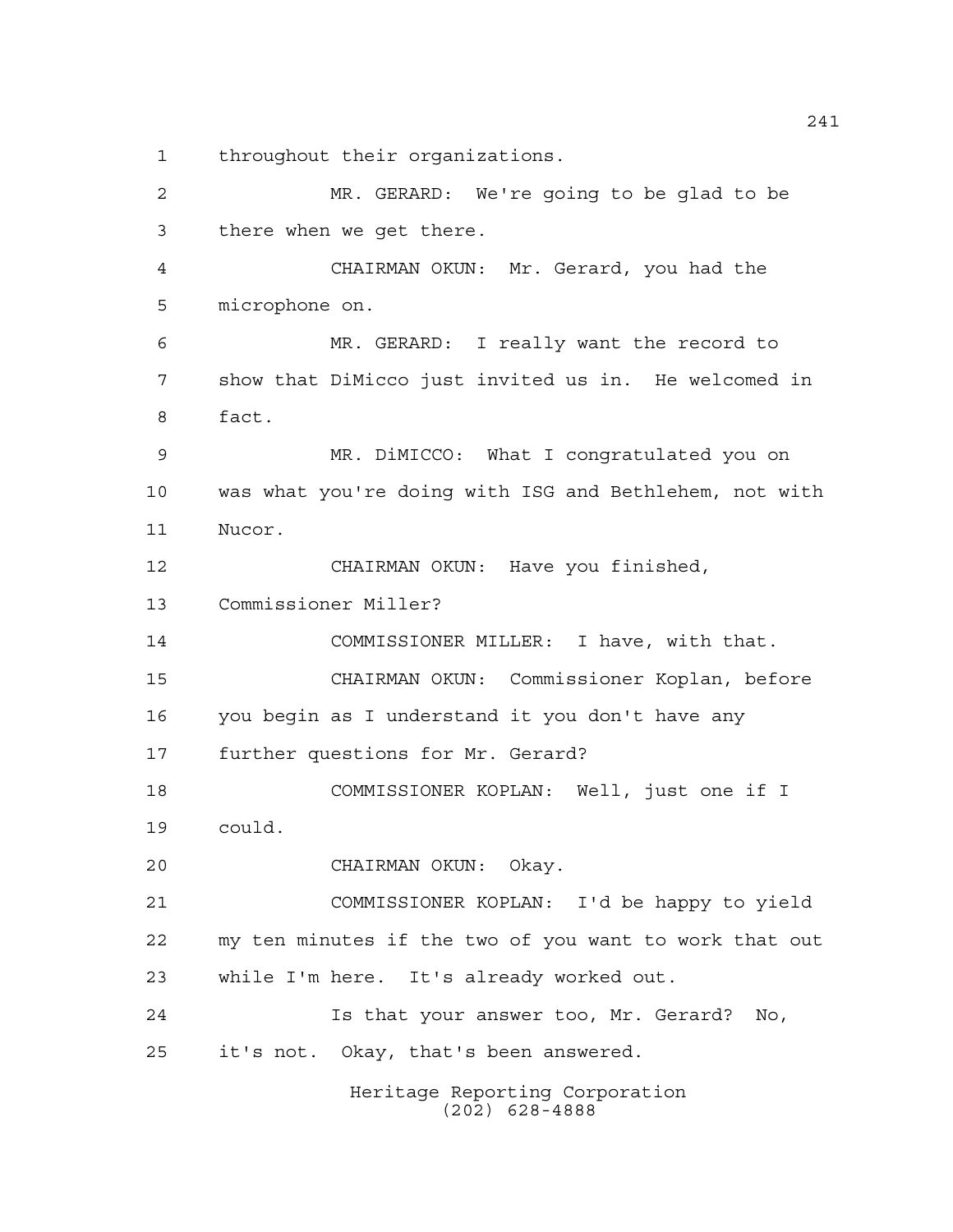Heritage Reporting Corporation CHAIRMAN OKUN: Okay. Mr. Gerard, given I really did miss a flight going out there so I think you ought to go. Not because of that last statement but because I missed a flight. MR. GERARD: Listen, I'm always happy when I'm here. I'm just happy never to have to come back. CHAIRMAN OKUN: Okay. We very much appreciate your being here. MR. GERARD: And the one thing I really would appreciate is that you're letting me here but keep DiMicco here till I get my work done. CHAIRMAN OKUN: And Mr. Stewart will be here. So if we have any further questions that come up I'm sure he can relay those and make sure they get answered in the post-hearing. Commissioner Koplan. COMMISSIONER KOPLAN: That's a great way for me to start; right? Let me come back if I could to the question that Commissioner Miller raised about trade adjustment assistance. My understanding is that in terms of firms' petitions such as she was asking about they go through the Economic Development Administration of the Department of Commerce. And with regard to workers, those petitions go through the Employment and Training

(202) 628-4888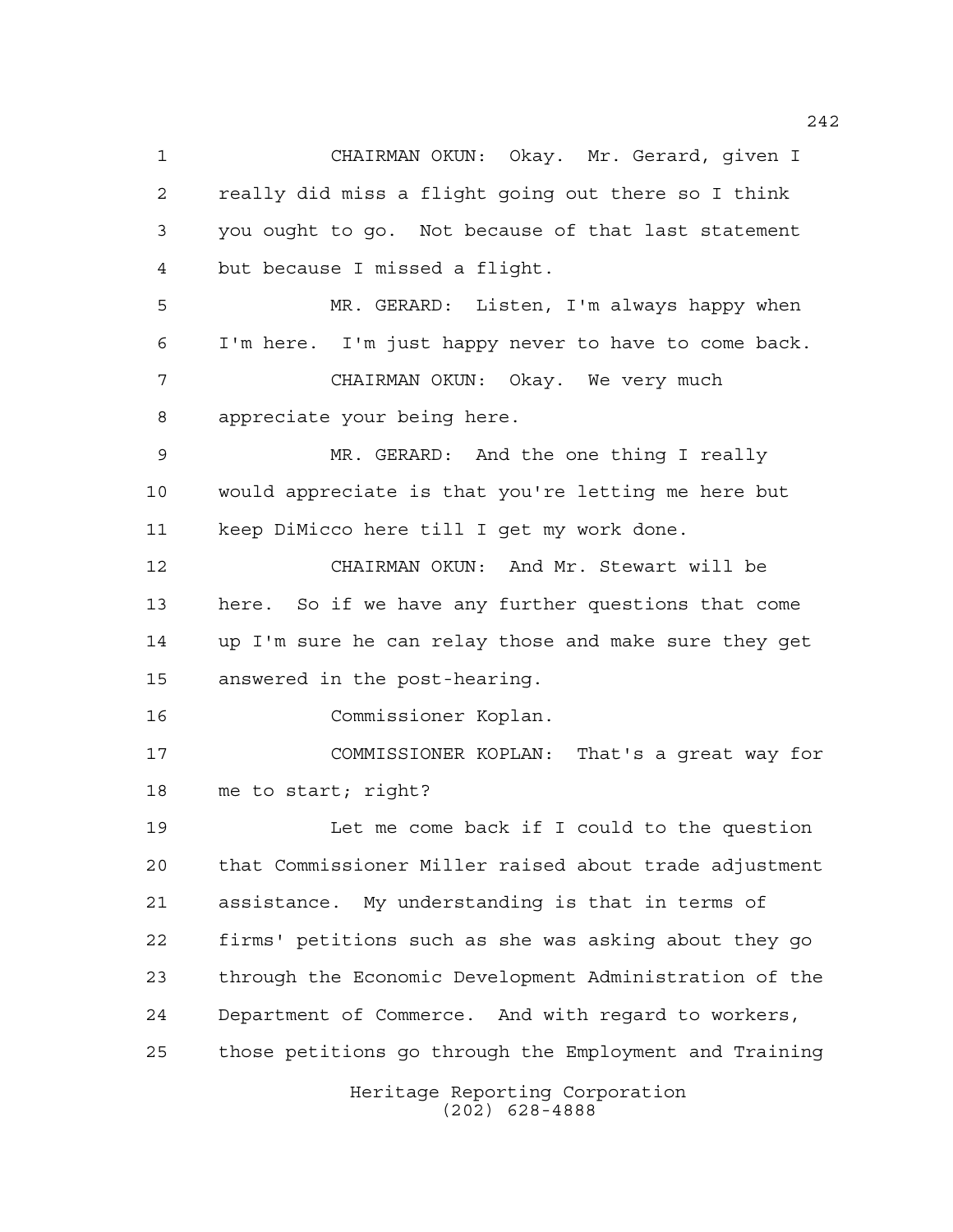Administration of the Department of Labor. That's how I understand that those petitions work. And if I could pick up on that, if for the post-hearing you could give us any specific

 information you have as to the dates such requests were filed, the plants and number of employees affected and whether certifications were issued in each instance I'd appreciate it as well.

 And if you could provide as attachments to your post-hearing briefs copies of any such requests and any certification responses from either the Department of Labor or the Department of Commerce.

Is that question understood?

 MR. DEMPSEY: Commissioner Koplan, Kevin Dempsey with Dewey Ballantine. We will supply whatever information we have in our post-hearing brief on that certainly.

 COMMISSIONER KOPLAN: Okay. Can I hear from other counsel on that as well?

 MR. SCHAGRIN: If there's any -- this is Mr. Schagrin -- if there's any companies that we're representing that have either EDA or TAA we'll supply that to the Commission.

COMMISSIONER KOPLAN: Thank you.

Yes?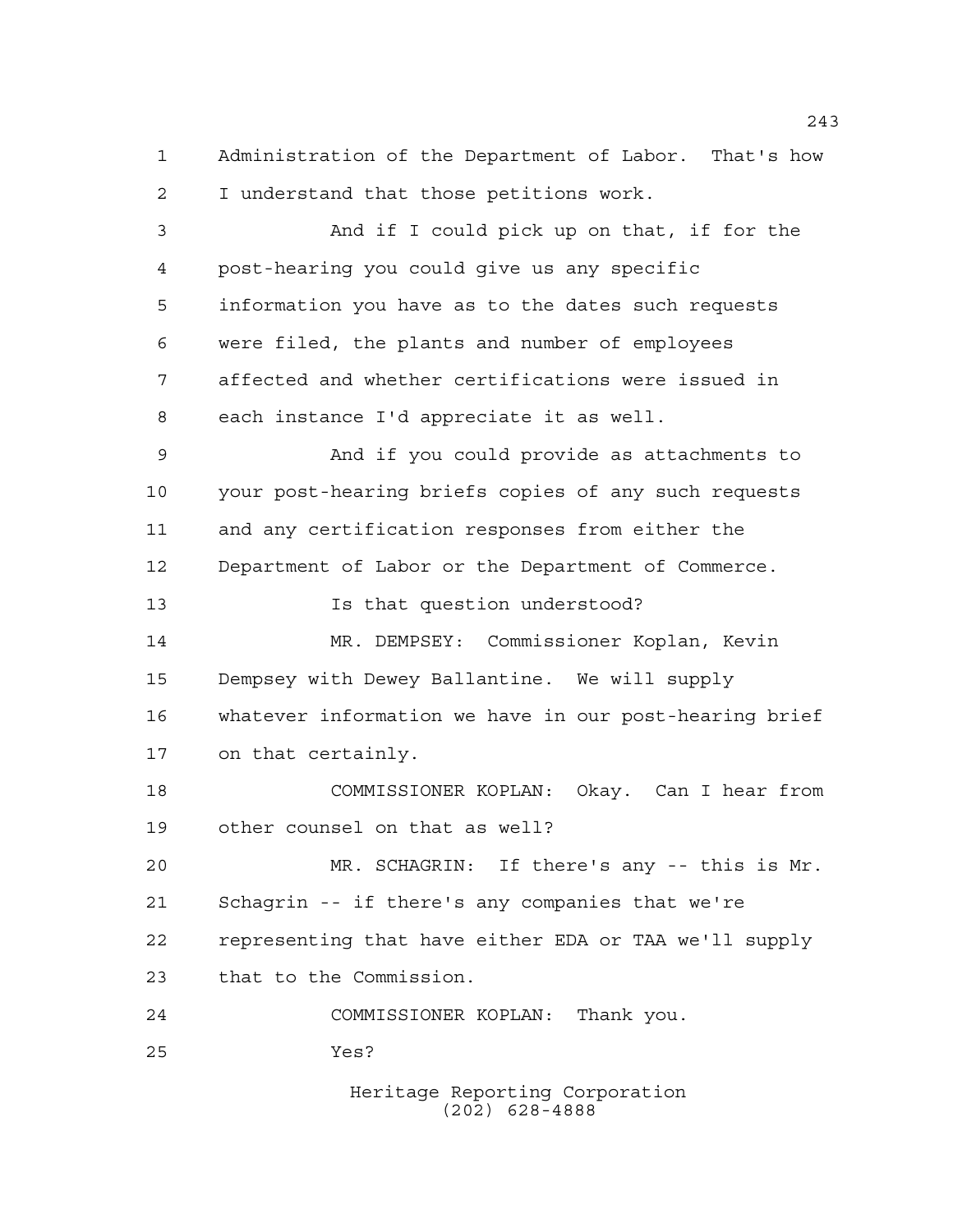Heritage Reporting Corporation (202) 628-4888 MR. PRICE: We do not believe that any, that Nucor would have any workers for TAA but we will supply any information if there is. COMMISSIONER KOPLAN: Okay. MR. SCHWARTZ: Commissioner Koplan, this is David Schwartz with Thompson Coburn. COMMISSIONER KOPLAN: Yes. MR. SCHWARTZ: We'll supply that information if there is anything to supply in our post-hearing briefs. COMMISSIONER KOPLAN: Thank you very much. Mr. Stewart. 13 MR. STEWART: The same. COMMISSIONER KOPLAN: Thank you. Let me if I could come back to you now, Mr. Ross, and this is a housekeeping matter from our standpoint. First of all I, too, want to welcome you to the Commission and very much appreciate both your direct testimony and the answers to the questions that you provided thus far today. I have a housekeeping chore and I want to walk through this with you if I could. You have recently supplied the Commission with trade and financial data for LTV for April 2000 through March 2001, for April 2001 to June 2001 and trade, financial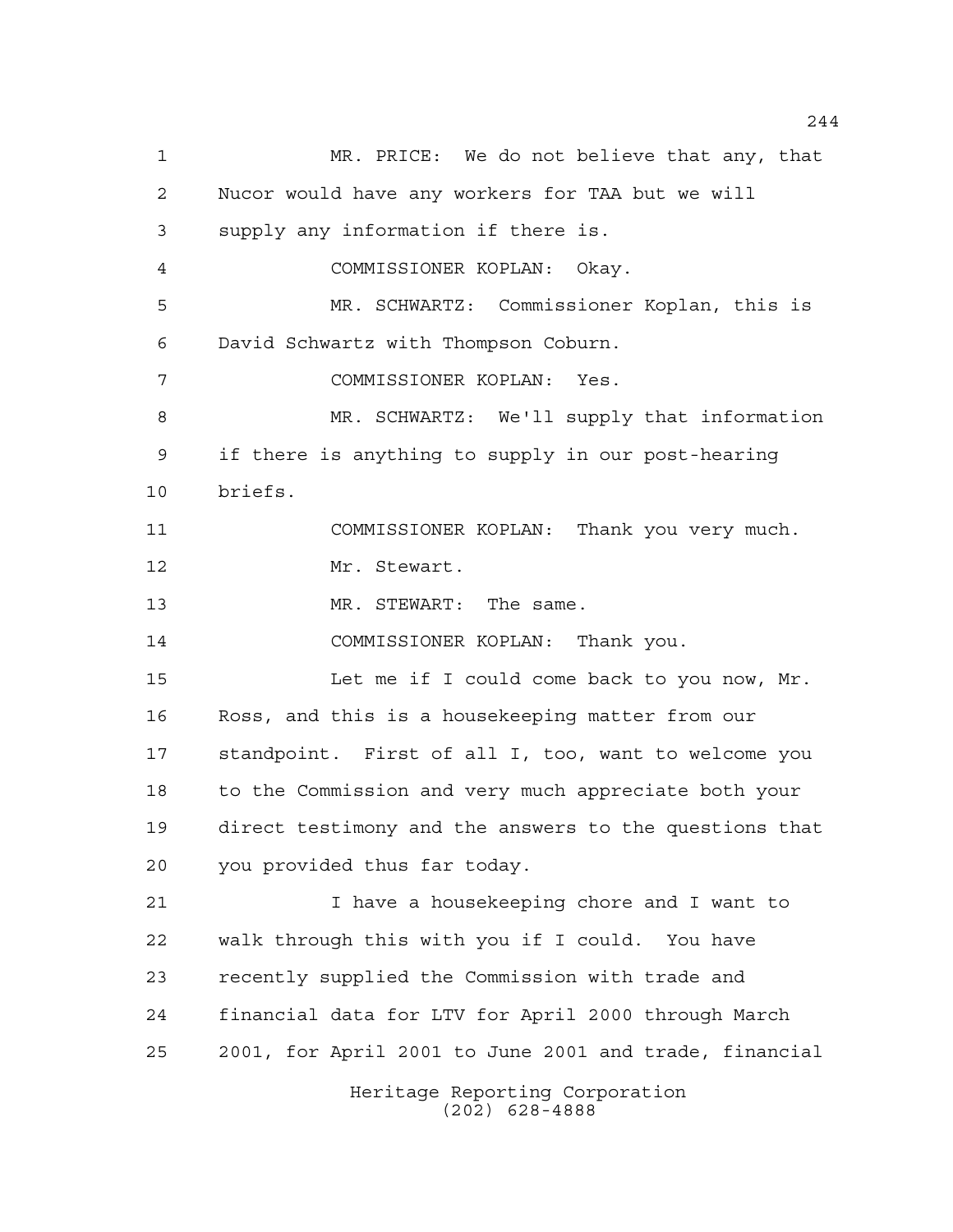and pricing data for April 2002 to March 2003. While we are aware that LTV was shut down from November of 2001 to April of 2002 we are still missing trade, pricing and financial data for July 2001 through November 2001.

 We are glad to get the data. However, because it is incomplete I am told that staff will not be able to incorporate it into our report. Considering ISG's size in the industry this seriously compromises or could compromise the quality of our data for flat products.

 So I'm asking whether you could please estimate the missing data for the four to five month period using whatever data is available to you and provide that to us.

 That's the first part of my request. 17 MR. ROSS: Should I address that, sir? COMMISSIONER KOPLAN: Yes, if you would. MR. ROSS: First, let me explain why we've had difficulty providing you with the data. Among the assets of LTV that we did not acquire were many of their detailed books and records. COMMISSIONER KOPLAN: I see.

 MR. ROSS: So we simply don't have the information.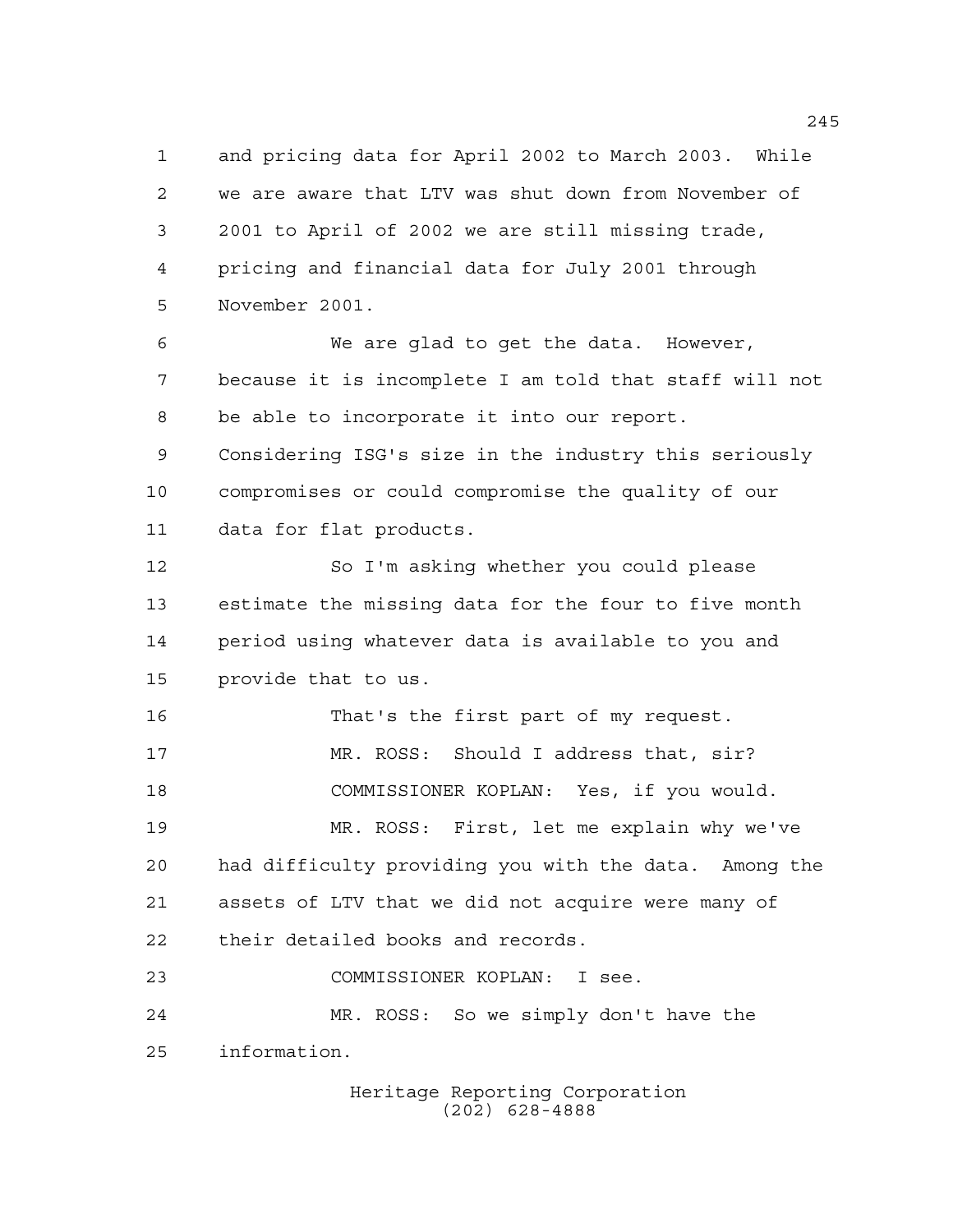We will try our best to provide you with the estimates but they will just be estimates because, unfortunately, we truly don't have the data. We would obviously be thrilled to give it to you if we had it. And we've had a terrible time getting it from the bankrupt estate of LTV because they don't have too many people left there.

 COMMISSIONER KOPLAN: No, I appreciate your saying that and I was aware of that. And that's why I'm asking that in the event that it's not possible, and I hear you saying that, that estimates should be provided as best you can.

 MR. ROSS: We will do so. Thank you. COMMISSIONER KOPLAN: Thank you.

 Let me stay with you on this. In your July 18 response to the Chairman's letter you indicated that your firm does not have LTV's data for the period July through November of 2001. While I understand that LTV was in the process of closing down its operations over this period, LTV still had significant production operations at this time.

 In your post-hearing brief could you please provide a time line, perhaps even based on publicly available information, concerning the closure of LTV's production facilities and the impact that these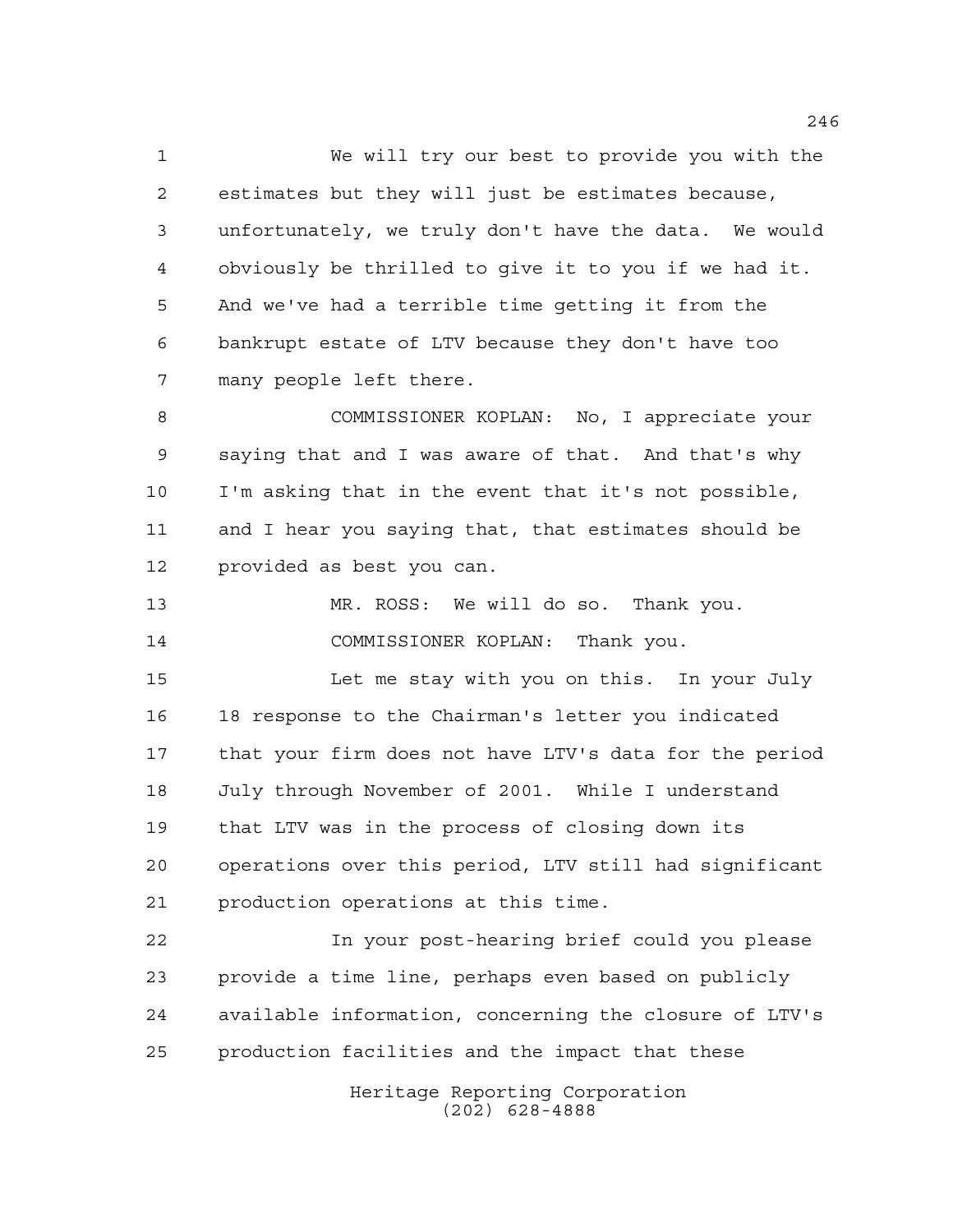closures had on LTV's capacity, production, shipments, inventory and employment over the second half of 2001? MR. ROSS: We will do the best we can to estimate or to reconstruct. Again we just don't have the records. COMMISSIONER KOPLAN: Again I do appreciate it. I'm just trying to get as complete a picture as we can. MR. ROSS: We share your desire, sir. COMMISSIONER KOPLAN: Thank you. In addition, to the extent that pension expenses, Byrd funds and other post-employment benefits have not been supplied could you please provide these and indicate where these are classified in your profit and loss statements? MR. ROSS: In ours or in LTV's? COMMISSIONER KOPLAN: I'm sorry. In LTV's. MR. ROSS: We may very well have to make estimates again. But we'll do the best we can. COMMISSIONER KOPLAN: Thank you. MR. STEWART: Commissioner Koplan, if I could interrupt you for a second on the CDO, CDSOA monies, is that what you're referring to? COMMISSIONER KOPLAN: I can't hear you, Mr. Stewart.

Heritage Reporting Corporation (202) 628-4888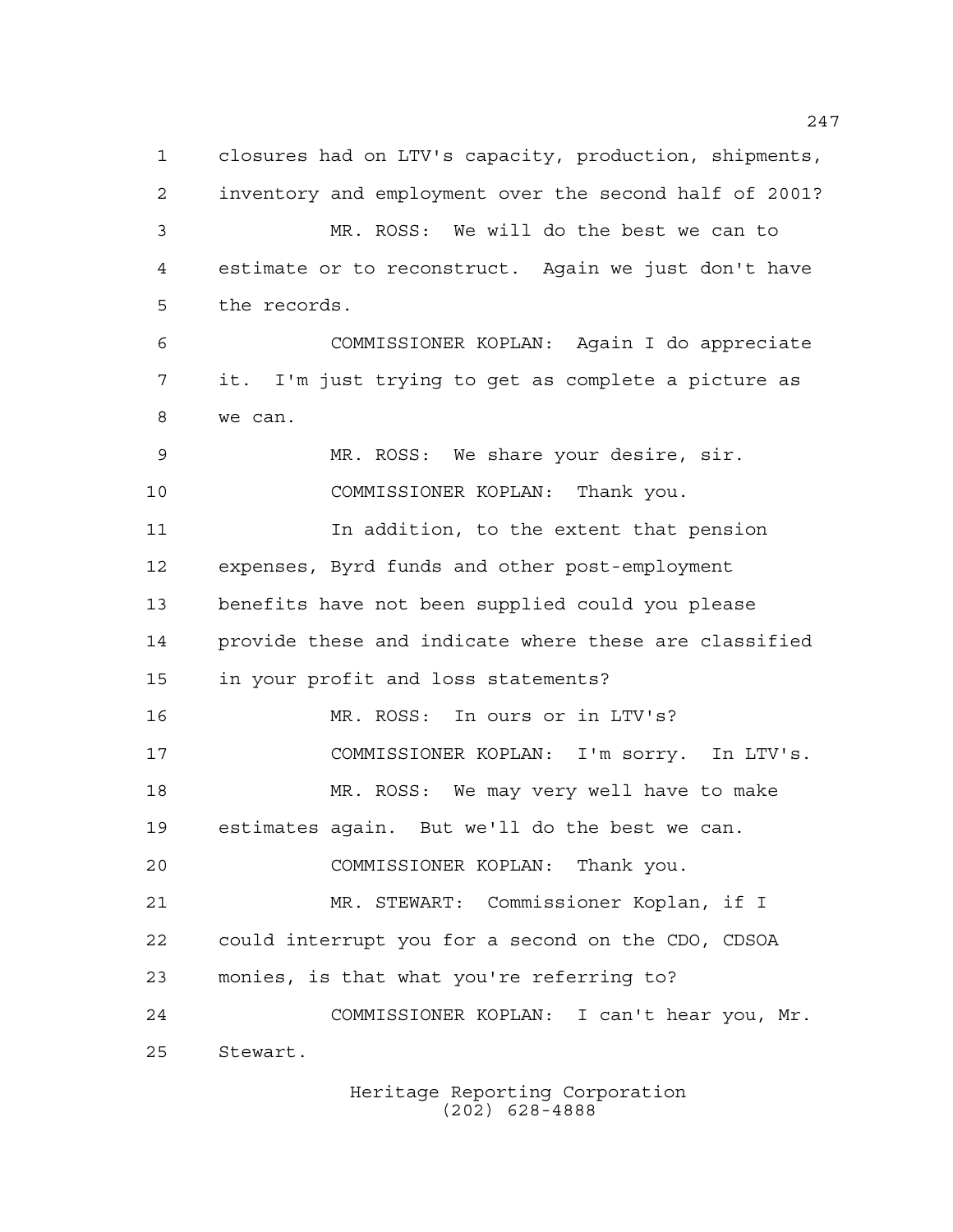MR. STEWART: You're referring to the CDSOA monies for LTV? COMMISSIONER KOPLAN: Yes. MR. STEWART: Yes, we will supply that. That's publicly available and we can identify that for the time period. COMMISSIONER KOPLAN: Okay. Thank you very much for that. Now then, there are a number of other areas that involve data. But I can't get into it in the public session because to get as specific as I was with regard to what I've already asked for would be a problem with business proprietary information. So the request I'm making is if you or Mr. Ross could coordinate with Elizabeth Haines of our staff after this hearing to best provide the additional information that I feel is necessary for our record. And she in turn can coordinate that with, as I understand, Mr. Fry and Mr. Levy, our accountant auditor and economist. And so that could all be pulled together. So I would make the request that you get together with Ms. Haines after the hearing. MR. ROSS: We'll do the very best we can, sir.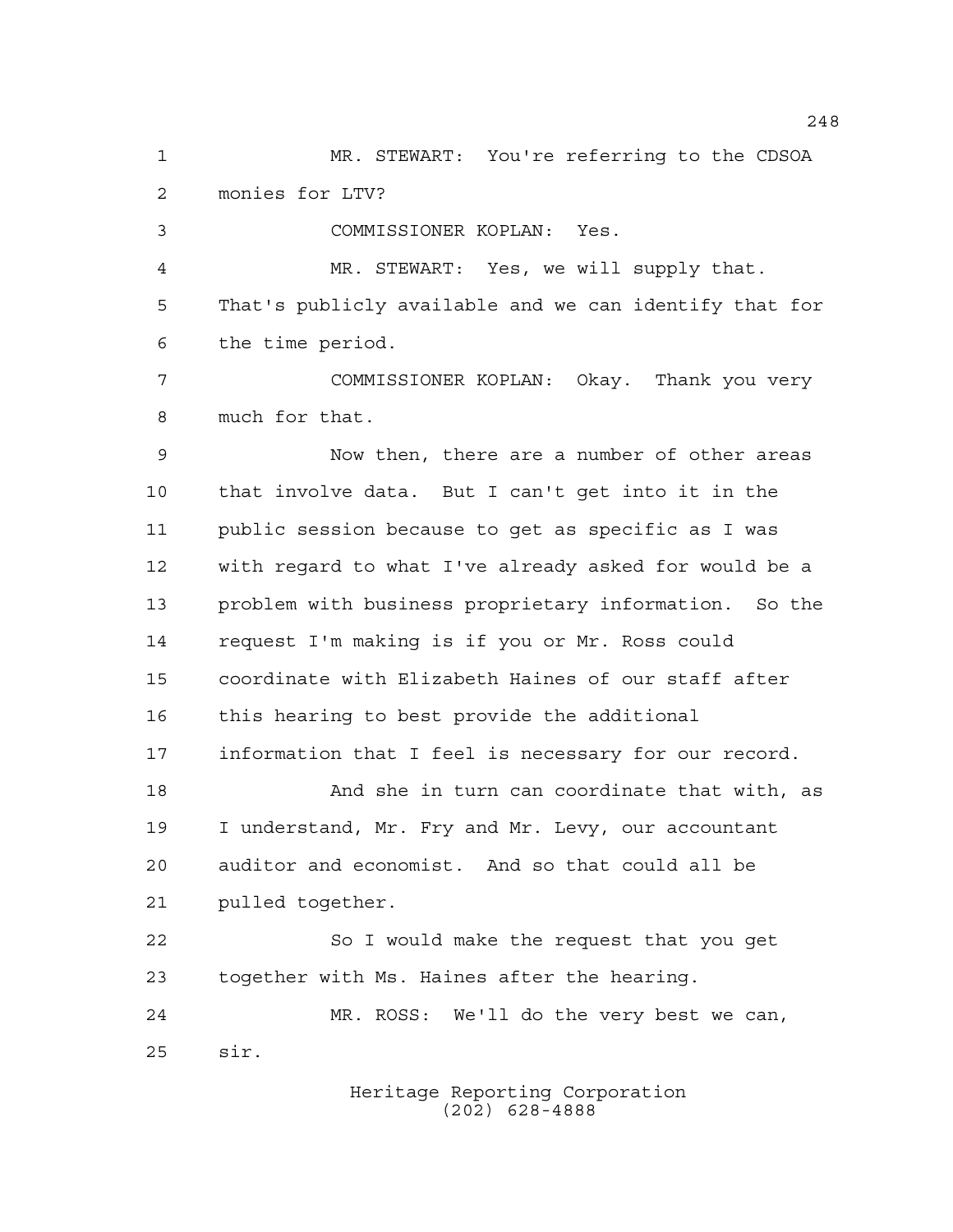COMMISSIONER KOPLAN: Thank you, Mr. Ross, I appreciate that very much.

 Now, let me turn to another area. On page 1 of their prehearing brief on tin mill product EUROFER, Arcelor and certain Japanese respondents argue that the safeguard relief imposed on covered tin mill imports, and I quote, "has not resulted in any significant adjustment by U.S. tin mill producers." They go on to claim that domestic producers have not closed any tin mill facilities since imposition of the 201 duties but none has significantly upgraded existing facilities nor extended its product line. In addition, they state at page 2 of their brief that, and I quote, "in fact, the only significant move that any U.S. producer has made to adapt global competition is to purchase tin mill facilities in Slovakia and Serbia." I note that Mr. Scott of Weirton mentioned a patented polymer coating process that I believe relates to tin mill production. Just this afternoon he talked about that. I'd like you to respond if you could to this claim by joint respondents because I

Mr. Dorrance?

Heritage Reporting Corporation (202) 628-4888 MR. DORRANCE: Thank you very much. I'll be

know I'll be hearing it later this afternoon.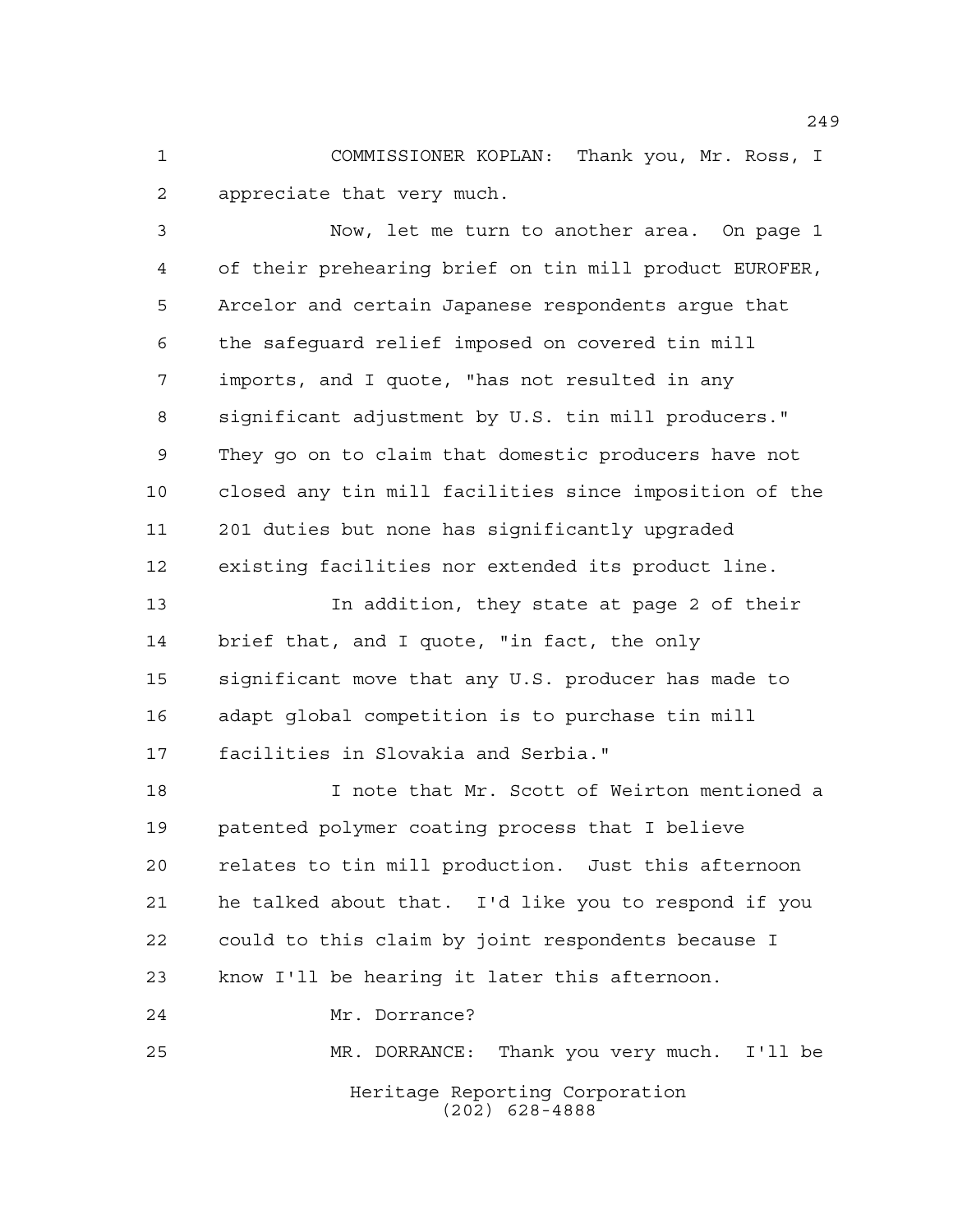very pleased to respond to that.

| $\overline{a}$ | First of all, with regard to the first part            |
|----------------|--------------------------------------------------------|
| 3              | of your question, Commissioner Koplan, we have in fact |
| 4              | engaged in adaptation behavior with regard to tin mill |
| 5              | products since the 201 remedy was implemented. And in  |
| 6              | particular, this has occurred at our East Chicago      |
| 7              | facilities which were acquired from LTV prior to Mr.   |
| 8              | Ross buying the balance of LTV.                        |
| $\mathsf 9$    | And these are tin mill products facilities             |
| 10             | which we have done a lot of work on to improve the     |
| 11             | overall quality of the product being produced to       |
| 12             | improve the overall efficiency of the assets that are  |
| 13             | operating there. So at the first instance I would      |
| 14             | take issue with the statement that we have taken no    |
| 15             | steps since the implementation of the 201 remedy.      |
| 16             | Certainly it is true that the tin mill                 |
| 17             | products industry has been one that has been also      |
| 18             | The overall demand for tin mill products in<br>weak.   |
| 19             | this country have been, has been weak. It's actually   |
| 20             | down in 2002 compared to 2001 and we think it will be  |
| 21             | down again in 2003 compared to 2002. So while we have  |
| 22             | not seen the price, modest price improvements that we  |
| 23             | have seen on other flat rolled products in sheet       |
| 24             | products in particular in tin mills we have seen a     |
|                |                                                        |

stabilization there, we have seen a reduction of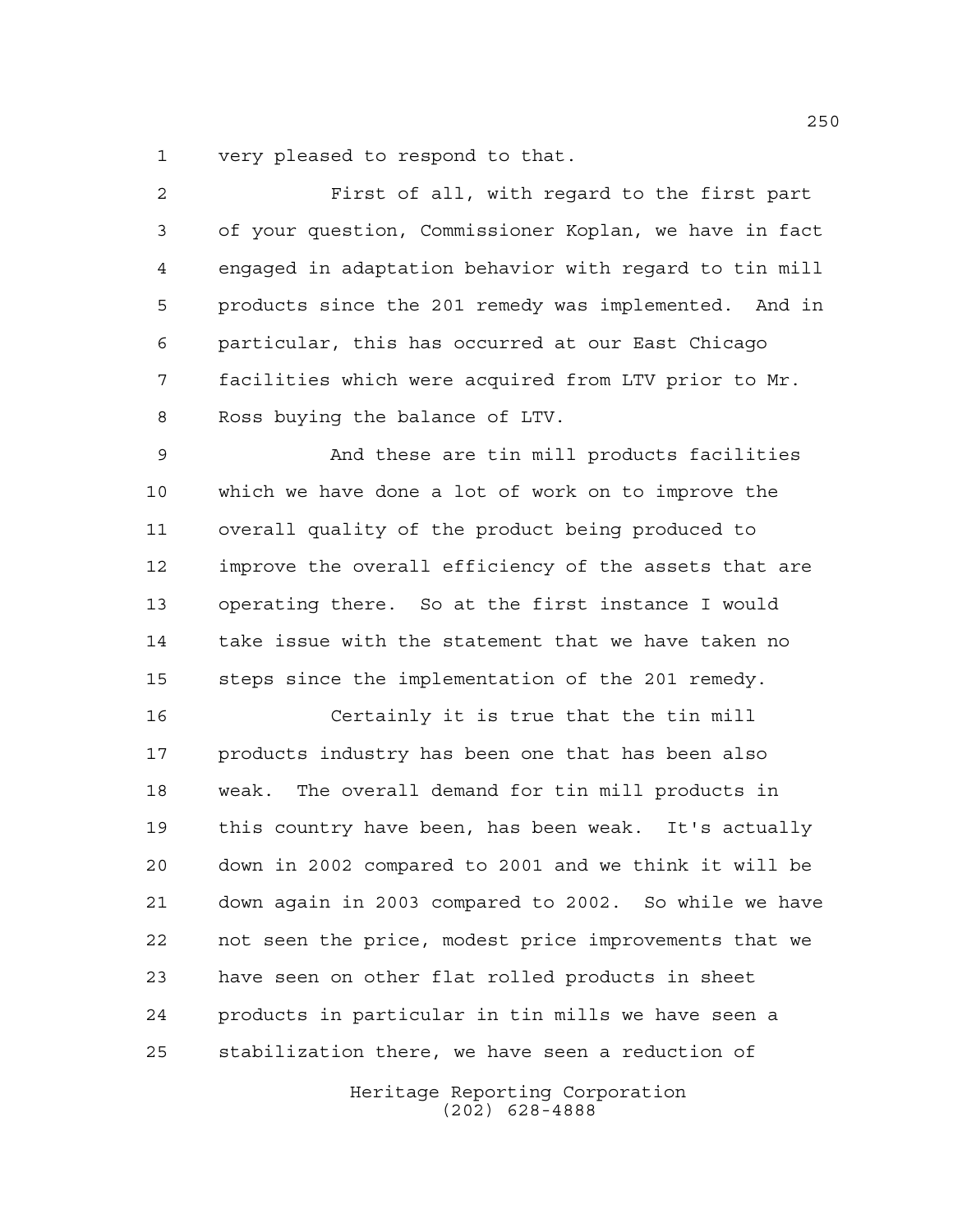imports. And I think that had not the 201 remedy been put in place the tin mill products price level in general would have been much much lower, for example, in 2003 than it was in 2002.

 Almost all of this product is sold under contracts. And we did not have the opportunity of renegotiating our contracts until late 2002 in anticipation of our 2003 business.

 Do I still have time to address the Slovakia points?

 COMMISSIONER KOPLAN: Madam Chairman? CHAIRMAN OKUN: Go ahead and finish. MR. DORRANCE: Okay. With regard to that it is true that we are investing in tin mill products production at our U.S. Steel Kocice operation in the Slovak Republic. But this is exclusively for the central European market, that is a market that's growing for tin mill products, unlike the market here. And our USSK operation from the standpoint of investment really stands alone. Those investments are self-funded on the basis of the cash flows that U.S. Steel Kocice is generating. And none of the product that is being produced there is destined for this market, that will all stay in European markets. COMMISSIONER KOPLAN: And Serbia?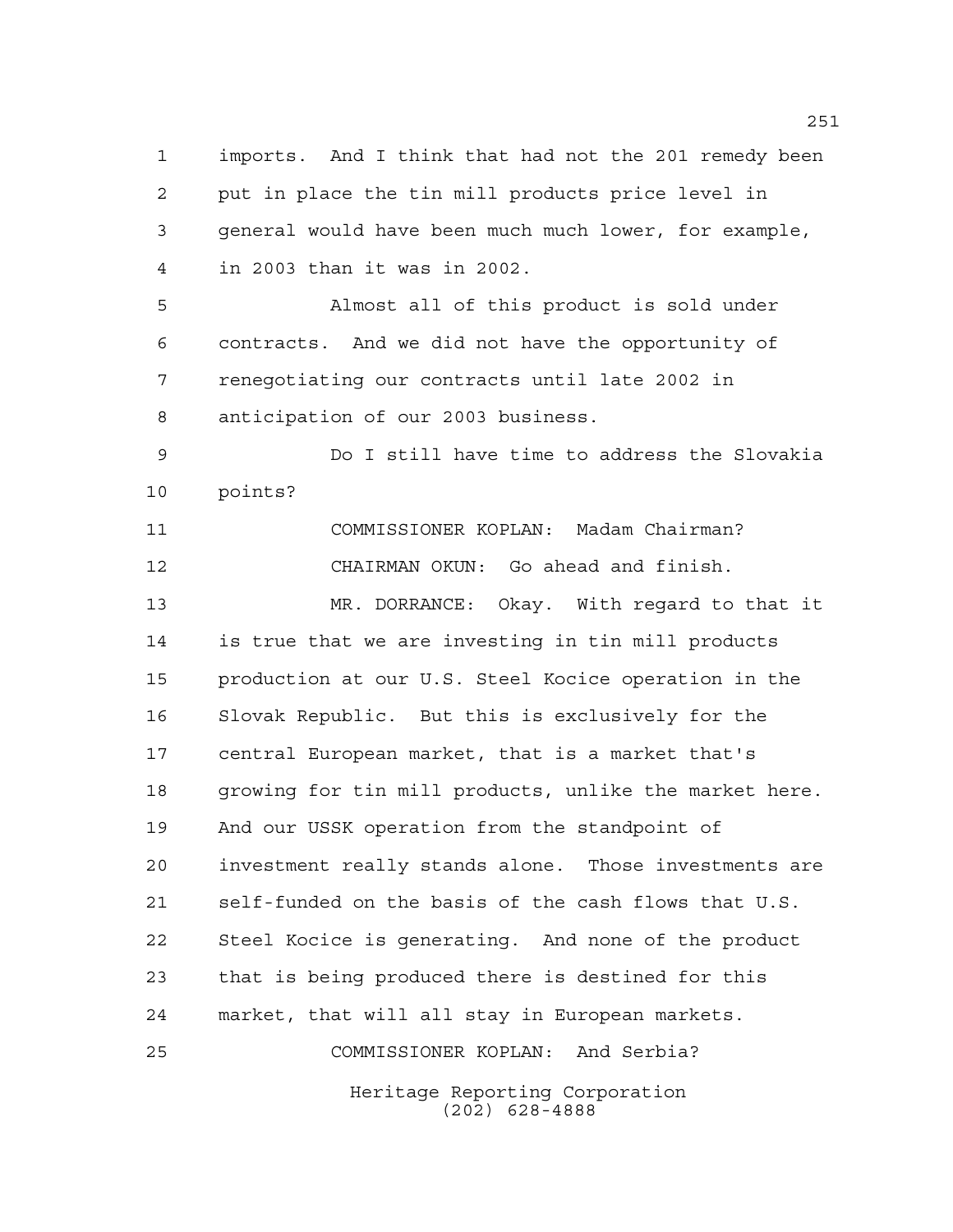MR. DORRANCE: Serbia. Serbia is an operation that we don't quite own yet, we're just managing it. And all of those tin mill products also stay in the European market and in that close-in area and none of that product is destined for the American market either.

 COMMISSIONER KOPLAN: Thank you very much. Thank you, Madam Chairman.

 CHAIRMAN OKUN: Thank you. And again thank you to all of you. And I would just remind the witnesses if you can to remember to identify yourself when you answer a question just so we can help out the court reporter. There's a lot of you sitting out there.

 One of the things that I have been, we've had a series of hearings and so I think we've spent a lot of time on, you know, what are we supposed to be doing in this 204 monitoring process. And I think as the hearings have gone along it's become clearer in my mind what we should be focusing on.

 And so I wanted to ask the parties, one of the things Vice Chairman Hillman asked which I think is, you know, of course very relevant to this monitoring process is this idea of what were you able to accomplish during the period? And I think she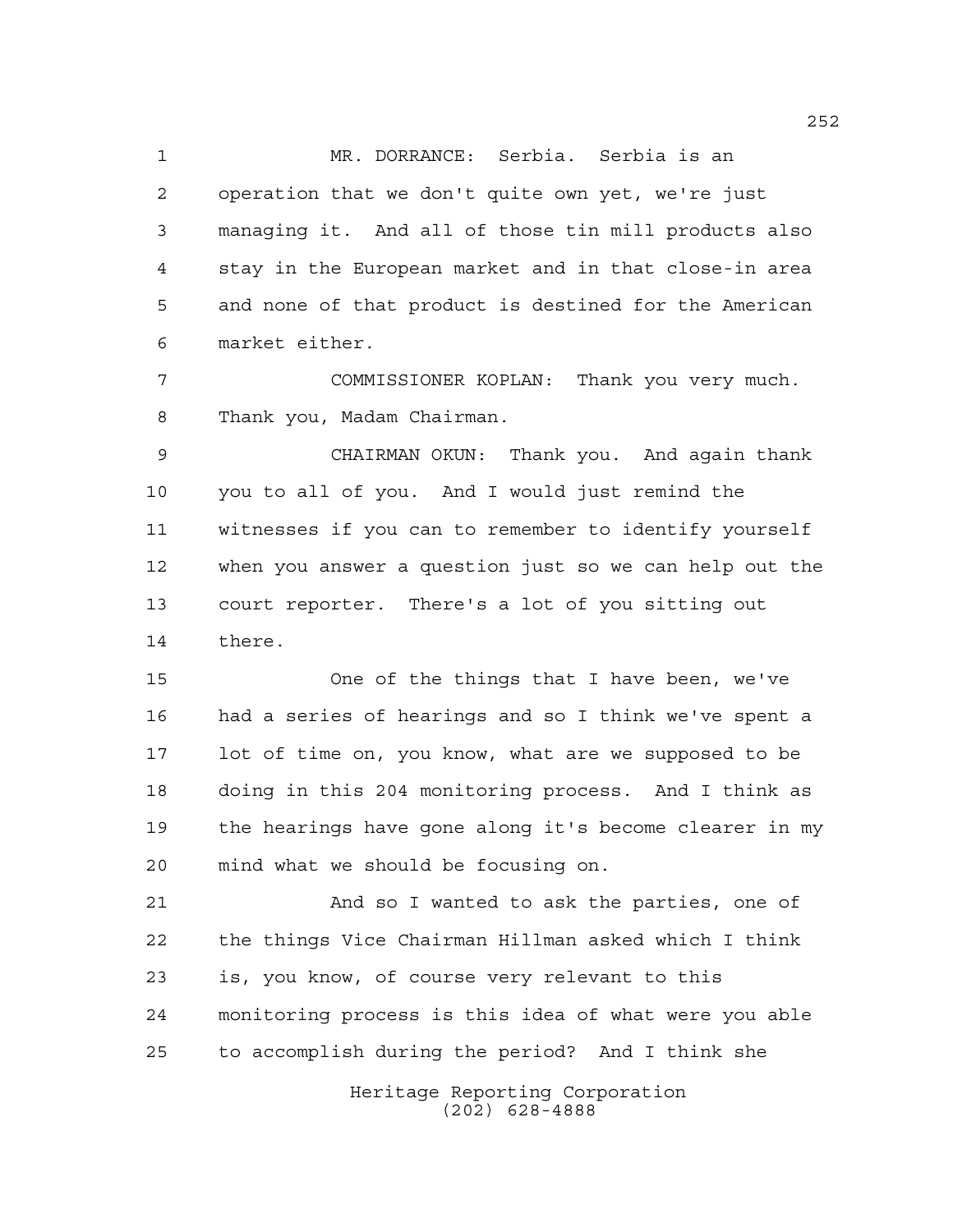asked the larger part of the question which is because of the economic circumstances what were you not able to do? And I think that is information that we need to have in this report.

 But the other thing that strikes me is the information that we currently have in what is our Appendix D which is the information you provided in questionnaires regarding your adjustment plans and then the Appendix F which is the efforts that you've made which asks things about the capacity reductions, investments made, mergers, consolidations, new products. But of course everything that is currently in our report is confidential because it was submitted with your questionnaires.

 Now, you've provided a lot of information in your testimony today and also I think in your briefs, some of which is public and some of which is not. And so I'm trying to get a sense, and I don't know if counsel is in the best position to answer or not, which is how much more could we make in the public record from Appendix D and Appendix F if what we were trying to focus on is you, Mr. DiMicco, made, I don't mean to single you out, but you made commitments in the original adjustment and here's what you've been able to do, here's the things you haven't been able to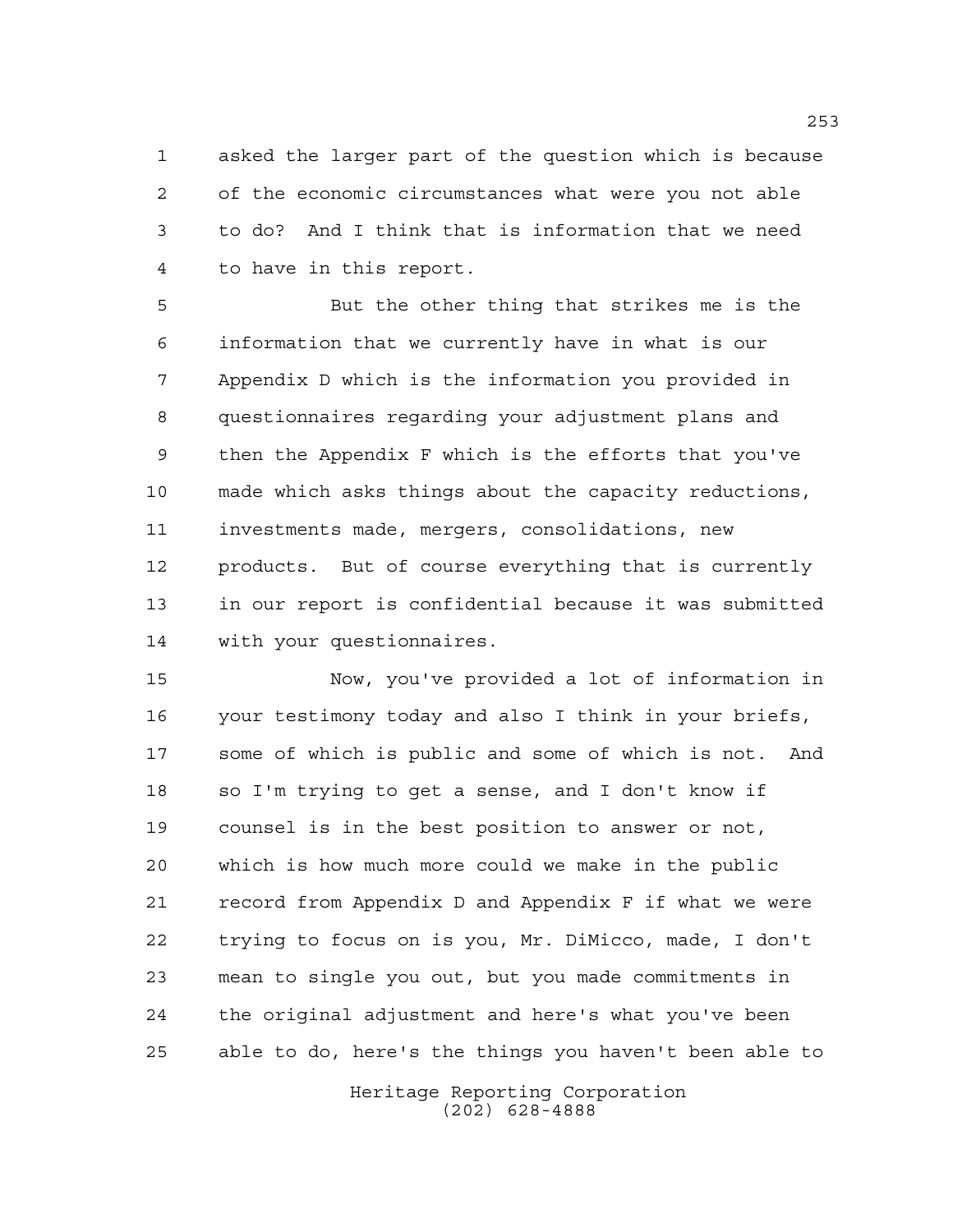do.

 I was curious from the industry's perspective, can that be done in a public setting? You're conferring with you counsel. Other counsel have a sense of that? Mr. Hecht? MR. HECHT: Commissioner Okun, we would certainly be happy -- this is Jim Hecht of Skadden Arps -- we would certainly be happy to endeavor to speak with our clients about that. But a number of the projects certainly would be things that would not necessarily be items we could get into publicly. But we'd be happy to make the effort to see what things we can further divulge for the public record. CHAIRMAN OKUN: Okay. Mr. Schagrin? MR. SCHAGRIN: For companies that are public I think all their major expenditures or actions, I mean for example the out-of-court financial restructuring at Weirton Steel that because they're a public company that's already on the public record. It's not public in your report but it's public because public companies have to state for SEC reasons any major restructurings. I think as Mr. Hecht just referred to, a lot of the smaller investments or the plan for investments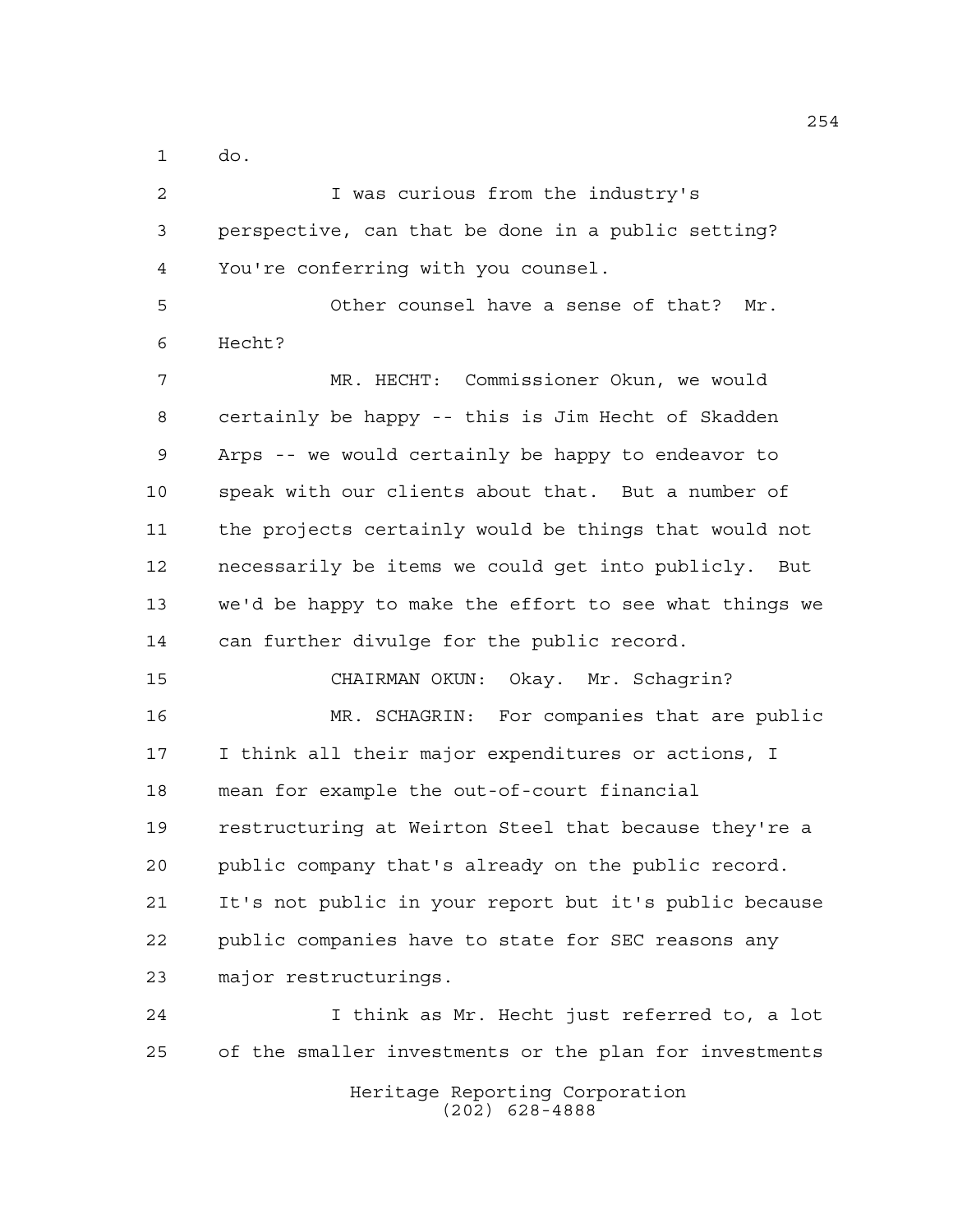going forward during the remainder of the relief, those are generally confidential and would have to remain confidential. But we'll be happy to look at those items. And we might just be able to discuss with staff, you know, the items that are already in the report. And we can say, well, these are already in SEC 10-K reports so you can make them public. 8 MR. DEMPSEY: Chairman Okun. CHAIRMAN OKUN: Yes. Mr. Dempsey? MR. DEMPSEY: Kevin Dempsey from Dewey Ballantine. The material that's in the appendices focuses principally on specific capital expenditures for plant upgrades. And that's obviously one part of the adjustment plans that were presented to the Commission back during the 201. And I agree with my counsel, my co-counsel that we will endeavor to speak

 and therefore gets into business confidential information. I would point out that I think it's

public. Although that tends to be very plant specific

with our clients as to what of that could be made

 important for the Commission to remember that in the adjustment plans at least that the integrated producers presented back in 2001 that the capital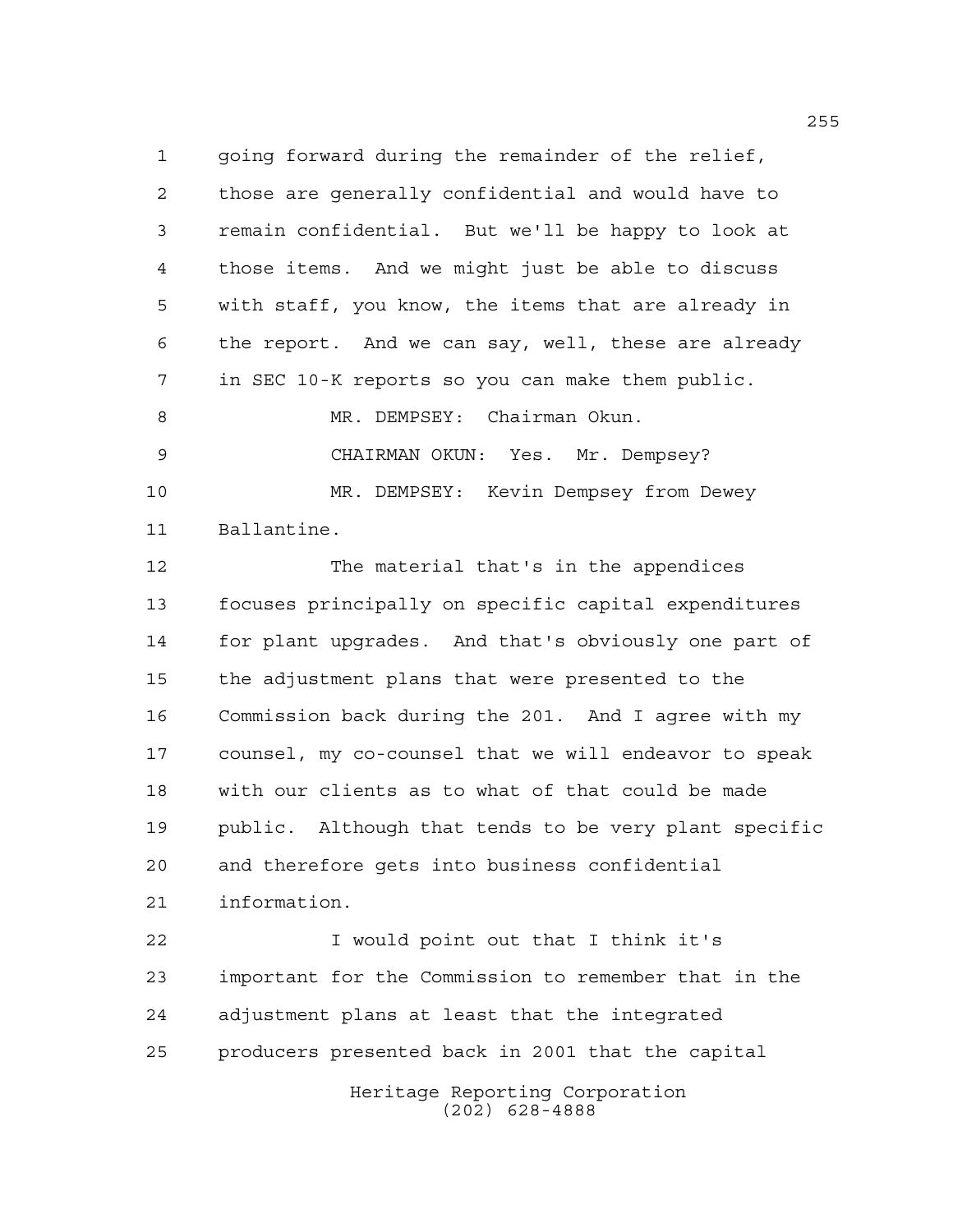investments were part of that but there was a broader perspective presented about the need to engage in market-oriented restructuring and consolidation and to look for opportunities to renegotiate labor contracts to improve productivity. And all of that information, of course, we have gone into in much greater detail in a public setting.

 And I would hope that that would be referenced more fully in the Commission's report because that can be discussed publicly and was a central part of the adjustment plans put forward by the integrated producers during the 201.

CHAIRMAN OKUN: Mr. Price?

 MR. PRICE: Thank you. For Nucor we will review the plan that we have in the appendices and see what can be made public and what cannot at this point.

 I would also say that what you have going on in this industry is obviously a radical transformation going on with a lot of mergers and acquisitions. And in that type of environment that occurs the plans actually are going to change as the assets available, that you have available for your production equipment change. And so what may seem like a rational investment decision 18 months ago as something to be looked, something to look at may not be the optimal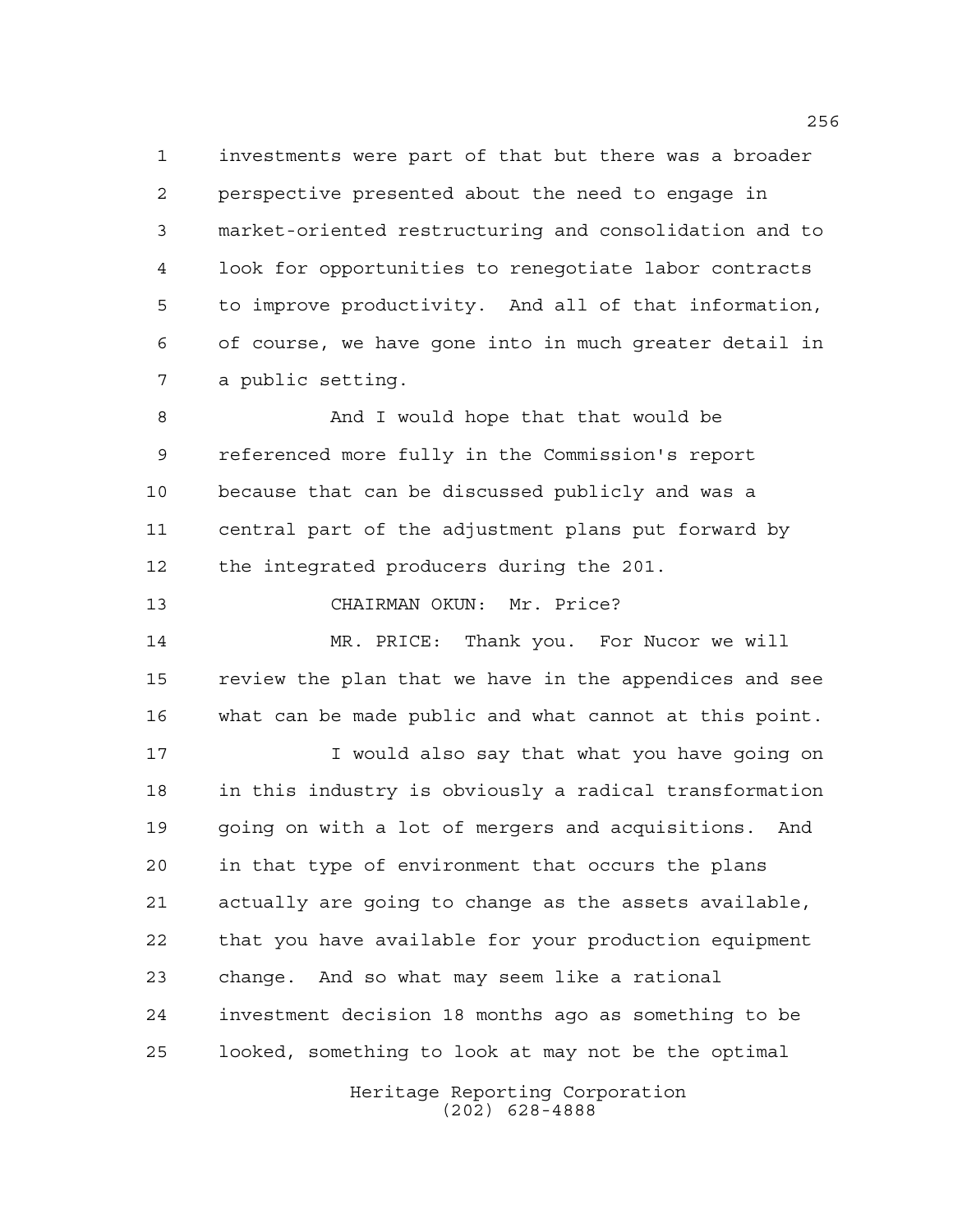use of capital today when you have a whole different set of facilities.

 CHAIRMAN OKUN: Right. And I think that goes directly to Vice Chairman Hillman's point in the question she raised which is, you know, where a company sought to do something but has been unable to do it because of economic circumstances that we should try to identify that as well. And you could help us with that.

Mr. Schwartz?

 MR. SCHWARTZ: Yes. Ispat Inland will review the appendices and determine what all, if any, we can reveal.

 CHAIRMAN OKUN: Okay. And, Mr. Stewart? MR. STEWART: Chairman, I guess my question to you would be would it be perhaps equal or more helpful for us in our post-hearing brief to try to provide a public statement that the clients feel comfortable with about the types of investments because they may choose to use less specifics versus trying to simply say this line you can put in the public and this line you can't put in the public? CHAIRMAN OKUN: Right. And I think that

 would be very helpful. And obviously with regard to Mr. Ross and ISG there was not an adjustment plan but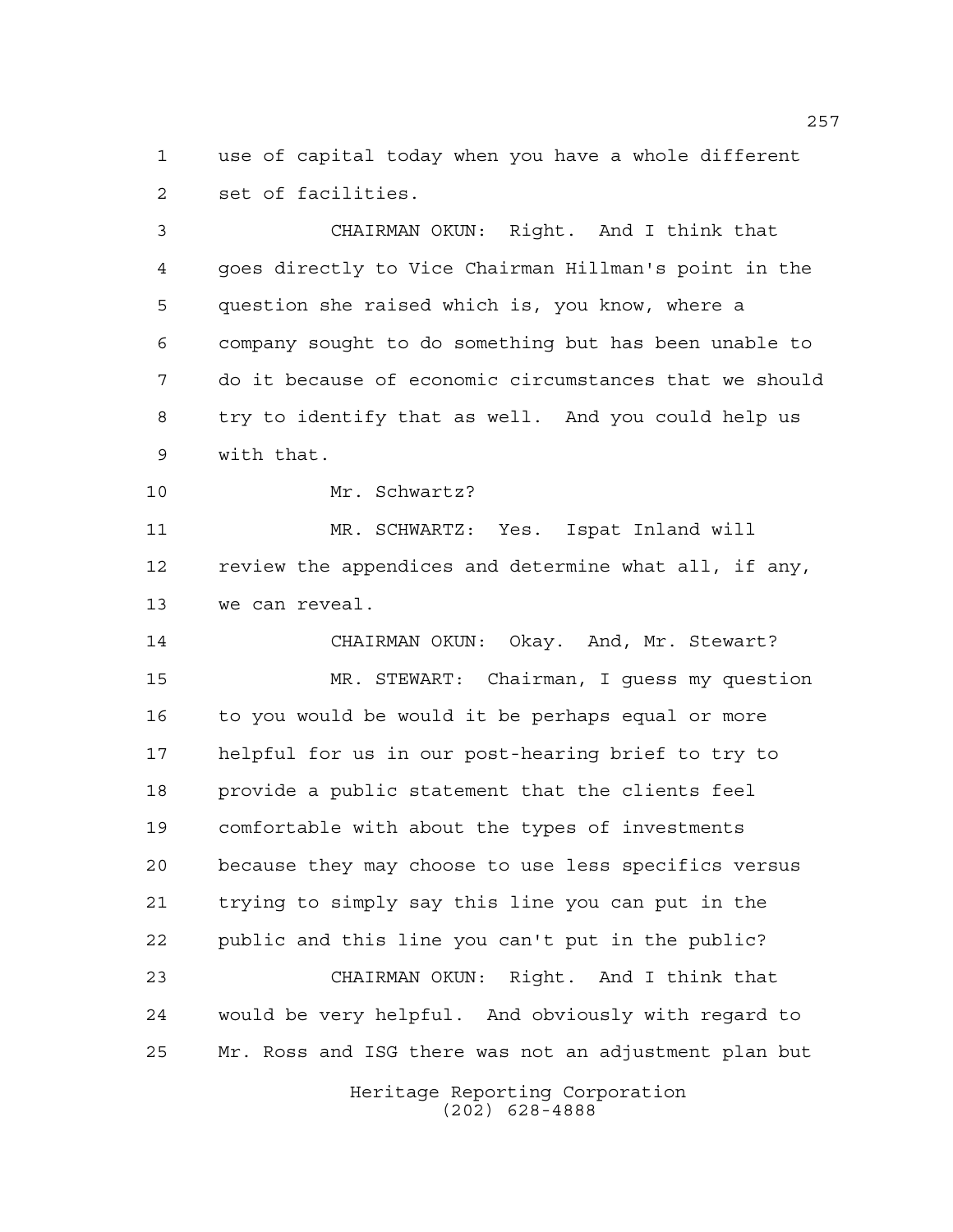certainly the efforts undertaken would be included in that as well and we'd want to see that summarized as well.

 I think that will be helpful if you will continue to work with staff.

 The other general point that was discussed in some detail what were demand conditions during the period and how did those impact your adjustment efforts?

 And I guess the other question I had with that in terms of the general section we would do on economic conditions is to try to get some sense, I mean you've talked about demand and what impact that had. You've also talked about import levels or what import didn't do, what happened to prices, the exclusions. How do you rate those in terms of what impacts those other factors had you ability to carry out your adjustment plans? Was demand, was the state of the economy the biggest issue that we should be looking at in terms of evaluating your efforts? Mr. Ross? MR. ROSS: I think it certainly is a very big one. Not having thought of that question before I'd like to come back to it with a better reasoned answer. But for sure the economy is a very big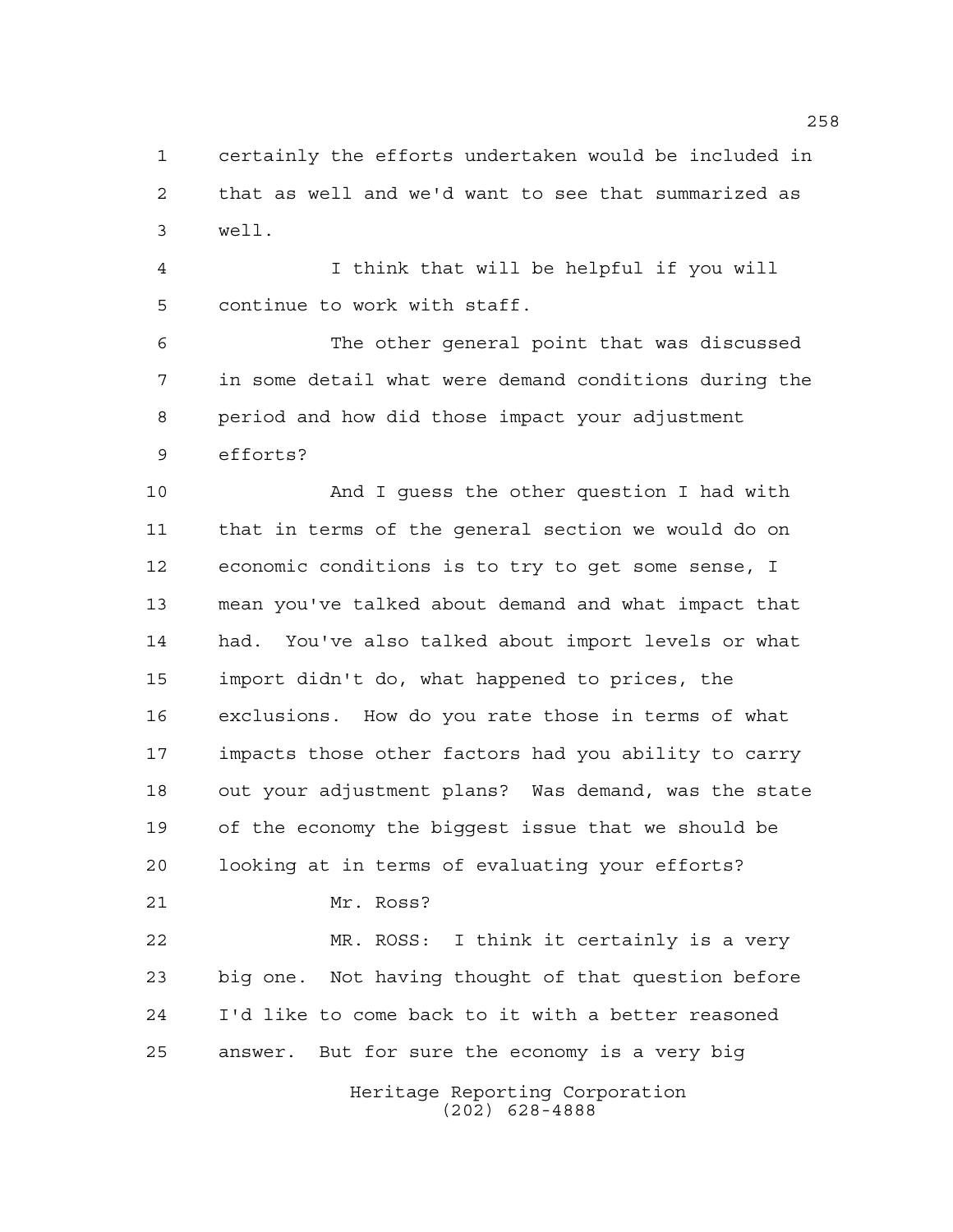factor.

 CHAIRMAN OKUN: Okay. Mr. DiMicco? MR. DiMICCO: I would agree with that. I think it affects more going forward over the next year or so than maybe it did over the initial part of the period where we were all very active in doing things. But the continued slowdown in the economy is, you know, making everybody think twice about, okay, can I make the next step and how I go about making that in an efficient manner. CHAIRMAN OKUN: Okay. Mr. Dorrance? MR. DORRANCE: I would agree with that also. Although I would say that a close second would be the sort of reduced impact of the remedy by virtue of the exclusions that were granted and the fact that only 20 percent of the material coming into this country was covered by the 201 remedy. That certainly was a factor too. But I would agree that a larger factor would have been the state of the overall economy during that time period. CHAIRMAN OKUN: Okay. Yes, Mr. Scott? MR. SCOTT: I would agree the economy is the overall driver. Excuse me, this is Mike Scott with Weirton Steel.

Heritage Reporting Corporation (202) 628-4888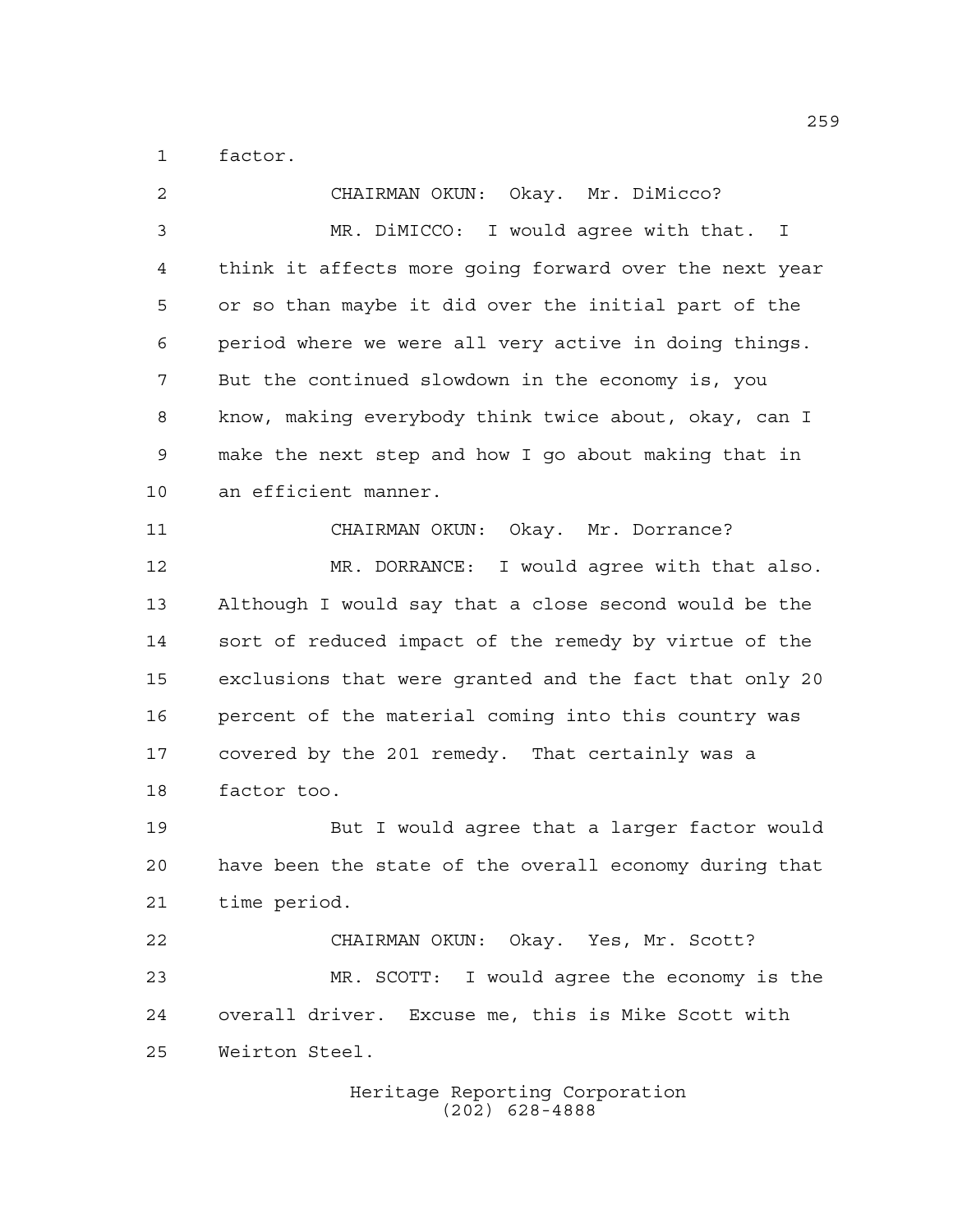## CHAIRMAN OKUN: Thank you.

Heritage Reporting Corporation MR. SCOTT: But I think it's hard for us to shortsheet the exclusion process. I mentioned earlier we were prepared to invest some capital on the line, a galvanized line. That line is fast and makes a product called GALFAN. We're the only producer in the U.S. We took exception to the requests for exclusions by the foreign producers and by some domestic customers. In fact, those exclusions were granted over our objections. So we plugged into the market plan that says we're now going to invest in a line for a product that has an exclusion, we're not going to do that. CHAIRMAN OKUN: Mr. Puisis? MR. PUISIS: Yes. This is Ed Puisis from Gallatin Steel. I agree the economy was probably number one. I also agree with the exclusion. The only thing I would add is I don't think any of us anticipated imports coming back as strong too. And obviously if demand is soft and you're increasing supply that also had an effect on it. CHAIRMAN OKUN: Okay. Mr. Rogers? MR. ROGERS: Steve Rogers, Ispat Inland. We would echo what has been said, particularly that developing nation and particular product exclusions if

(202) 628-4888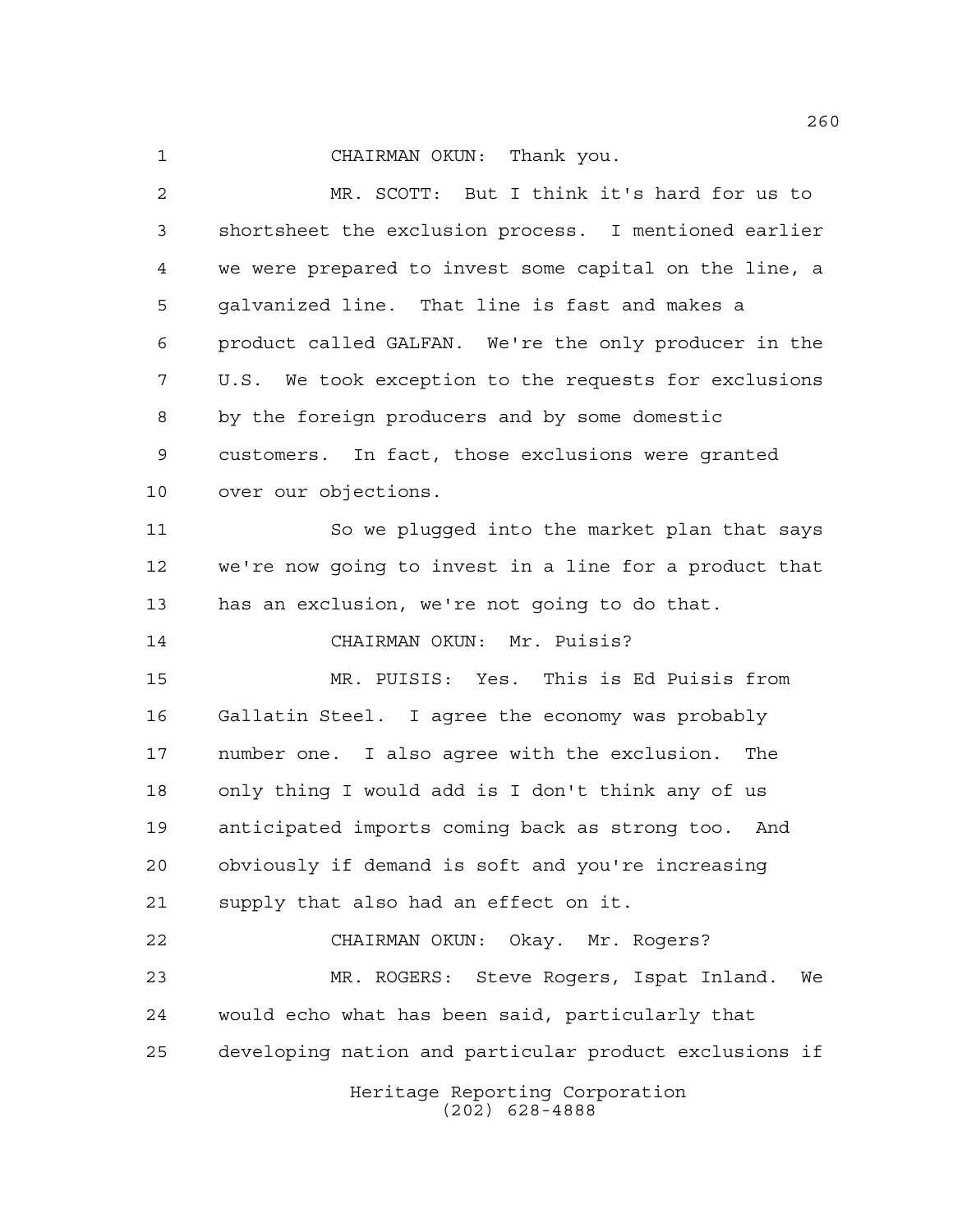not number 2, they're 1B.

| $\overline{2}$ | CHAIRMAN OKUN: Okay. Well, I wanted to go             |
|----------------|-------------------------------------------------------|
| 3              | back on exclusions just to get a better handle on the |
| $\overline{4}$ | statistics that I have heard. But my light's going to |
| 5              | come on so I think I will turn to Vice Chairman       |
| 6              | Hillman and I will have the opportunity to come back  |
| 7              | to do that.                                           |
| 8              | VICE CHAIRMAN HILLMAN: Well thank you,                |
| 9              | Madam Chairman. Actually, this is exactly the         |
| 10             | question that I wanted to understand which is the     |
| 11             | impact of the exclusions. Because obviously, you      |
| 12             | know, looking at the data there is no question that,  |
| 13             | you know, imports in total were up. They were         |
| 14             | obviously up much more significantly from the non-    |
| 15             | covered countries.                                    |
| 16             | And I'm trying to get a sense from listening          |

 And I'm trying to get a sense from listening to your testimony about whether the concerns that you're expressing on the exclusion side are they mostly the issue of the developing countries and the NAFTA, in other words the entire country exclusions, or are your concerns more as Mr. Scott has just mentioned with the product-specific exclusions? And to the extent the concerns are on the product-specific exclusions if you can help us understand kind of what were the major ones, what were the most significant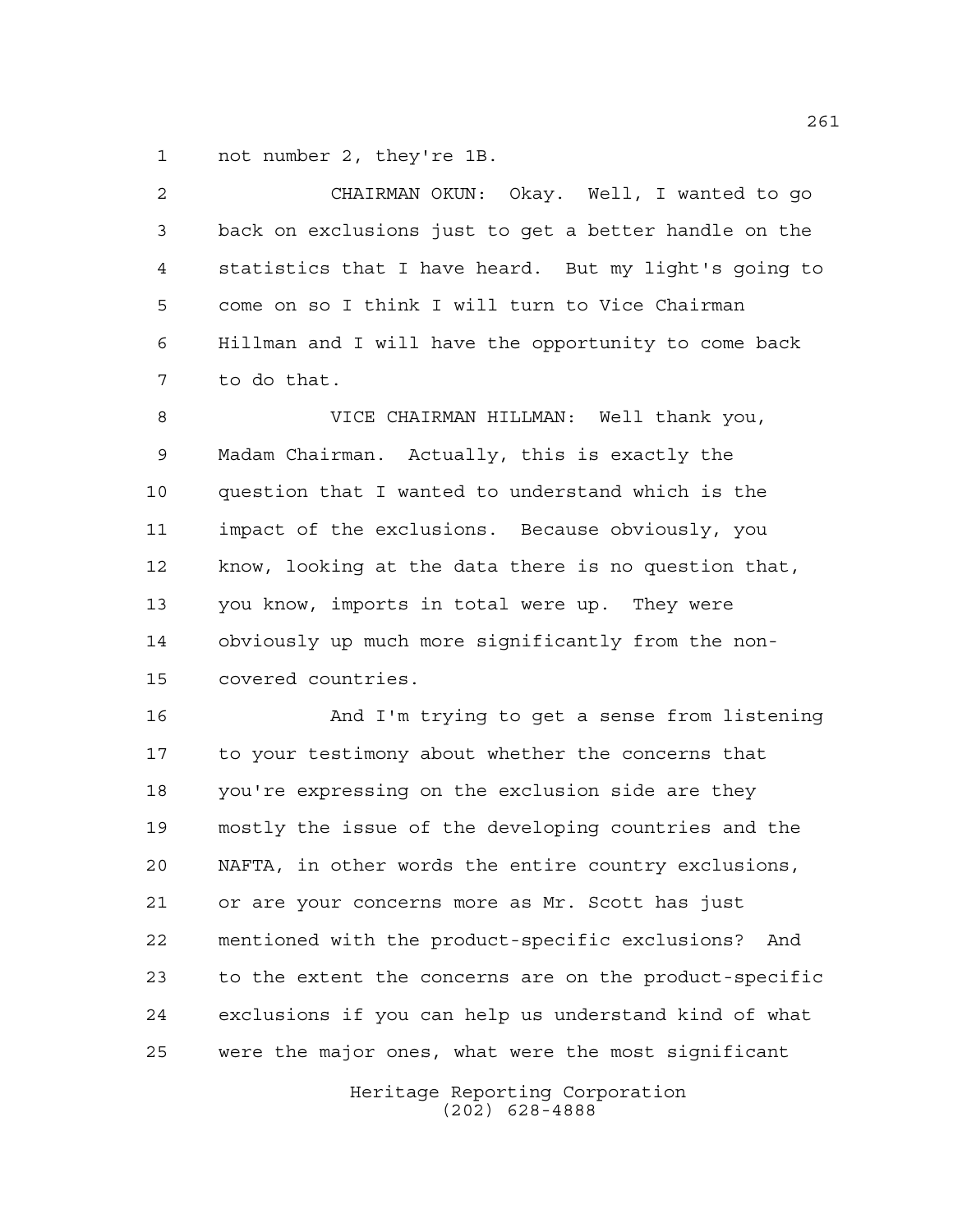product-specific exclusions that in your view have

really undermined in your perspective the

effectiveness of the relief?

Mr. DiMicco?

 MR. DiMICCO: I think number one has been the exclusion granted to developing countries who have for the most part increased significantly their surges of imports as a result of being given that exclusion. And the fact we have not as an administration, as a government gone out and said, okay, guys, you're breaking rules here, you need to back off in a more forceful way, I think those exclusions related to developing countries has been the number one industry for the entire industry. There may be specific exclusions for specific companies. But for the entire industry the developing countries has been the biggest issue.

 VICE CHAIRMAN HILLMAN: And perhaps to counsel, I don't know whether any of you have written or been in touch with USTR in terms of the surge mechanism that was included in the president's initial proclamation. There was obviously language there that there would be a specific monitoring of imports from the developing countries, any of the excluded countries. And to the extent that there was a surge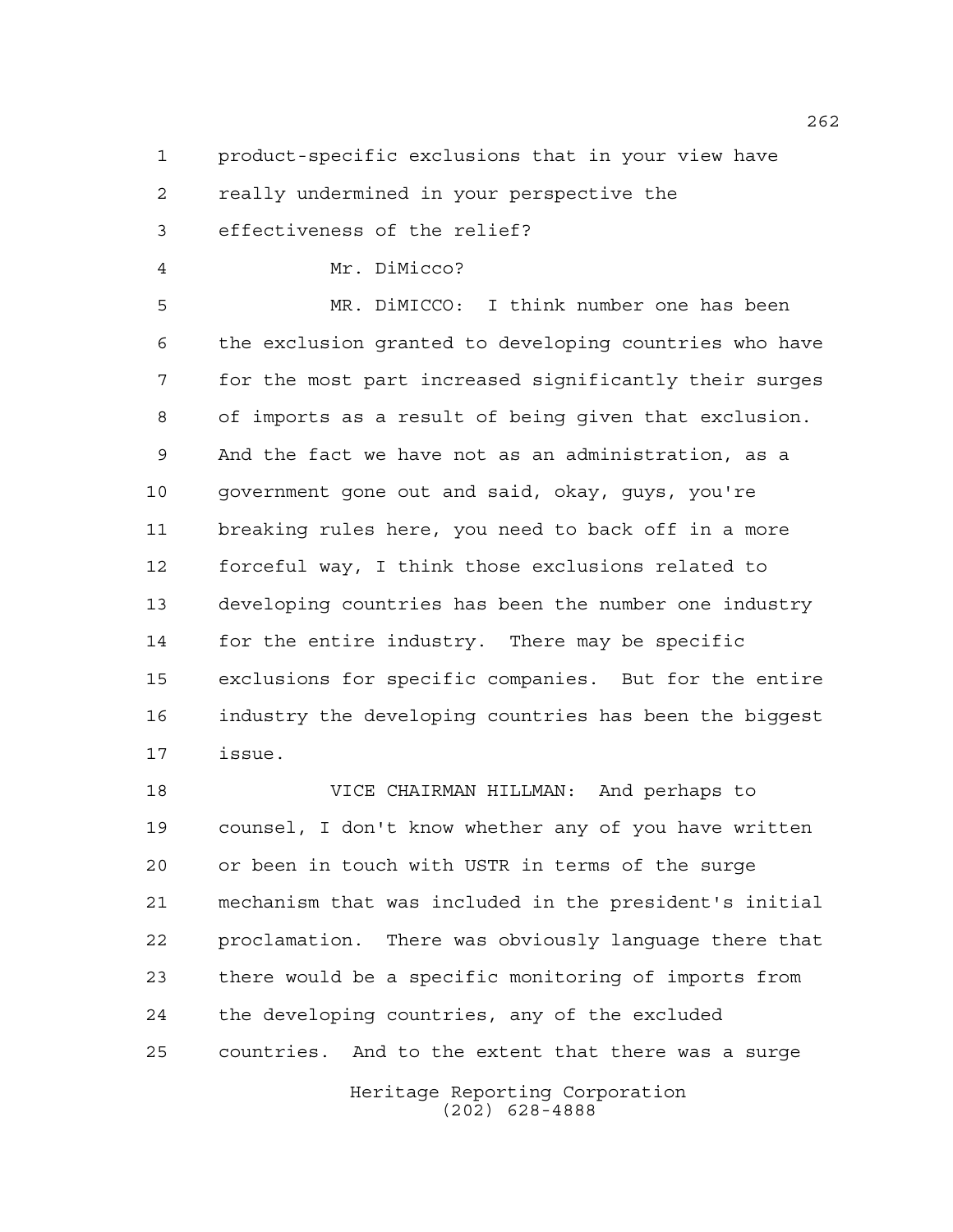in imports that was I think the language is

 undermining the effectiveness of the relief that USTR would be responsible for taking a look at those and determining what to do about them.

 And I'm just wanting to make sure I understand for the record have there been any applications made to USTR for any of the flat rolled products to claim that the developing countries have surged under the terms of the surge mechanism? And if so, what has been the response from USTR?

 MR. SCHAGRIN: Vice Chairman Hillman, this is Roger Schagrin. And I'm sure this will come as a real shock to you. But I think unfortunately I was alone amongst counsel to the flat rolled producers in making numerous written filings with USTR. And we can share those with you.

**However, I would also point out that Mr.**  Gerard also to my knowledge has a number of letters. And I think that Mr. Stewart can probably supply those or I can supply those from my files. But it was one of those circumstances where similar to where we were prior to the 201 program we didn't all kind of pull with the same oar all the time. But it's been a horrible problem for the industry. The increase in hot rolled, and I think the Commission analyzed when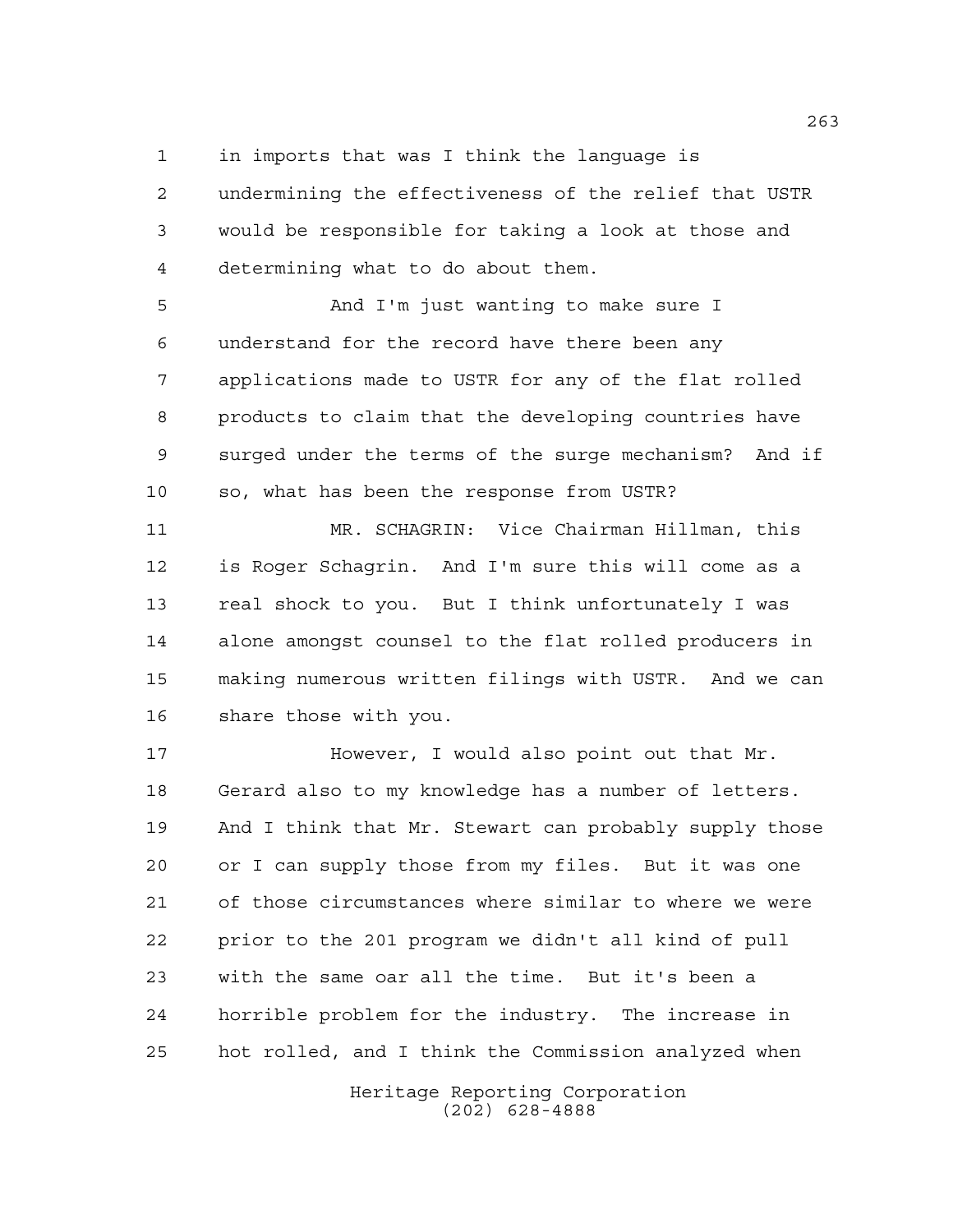you looked at like product just how important hot rolled sheet is as a building block for the flat rolled industry. And when you have a 60 percent increase in hot rolled sheet from uncovered countries at prices which really were underselling the market they just had a devastating effect on pricing. And I would say they were probably, that was the number one reason for the decline in prices of all flat rolled products from the end of 2002 to the present time was just the huge surge in hot rolled from uncovered countries.

 VICE CHAIRMAN HILLMAN: And what has been the response from USTR?

 MR. SCHAGRIN: We got some -- I know all of you worked on Capitol Hill and you know when congressmen and senators get those letters that nobody wants to give a definitive answer to that we're looking hard at this problem, we're talking to people where we're allowed to but unfortunately there's a lot of folks we can't talk to.

 I'll be happy to supply that. I'll be happy to talk to Mr. Stephens or someone from Commerce to make sure those letters from the Secretary of Commerce and from Trade Representative Zoellick are considered confidential in reply or maybe they could supply them

> Heritage Reporting Corporation (202) 628-4888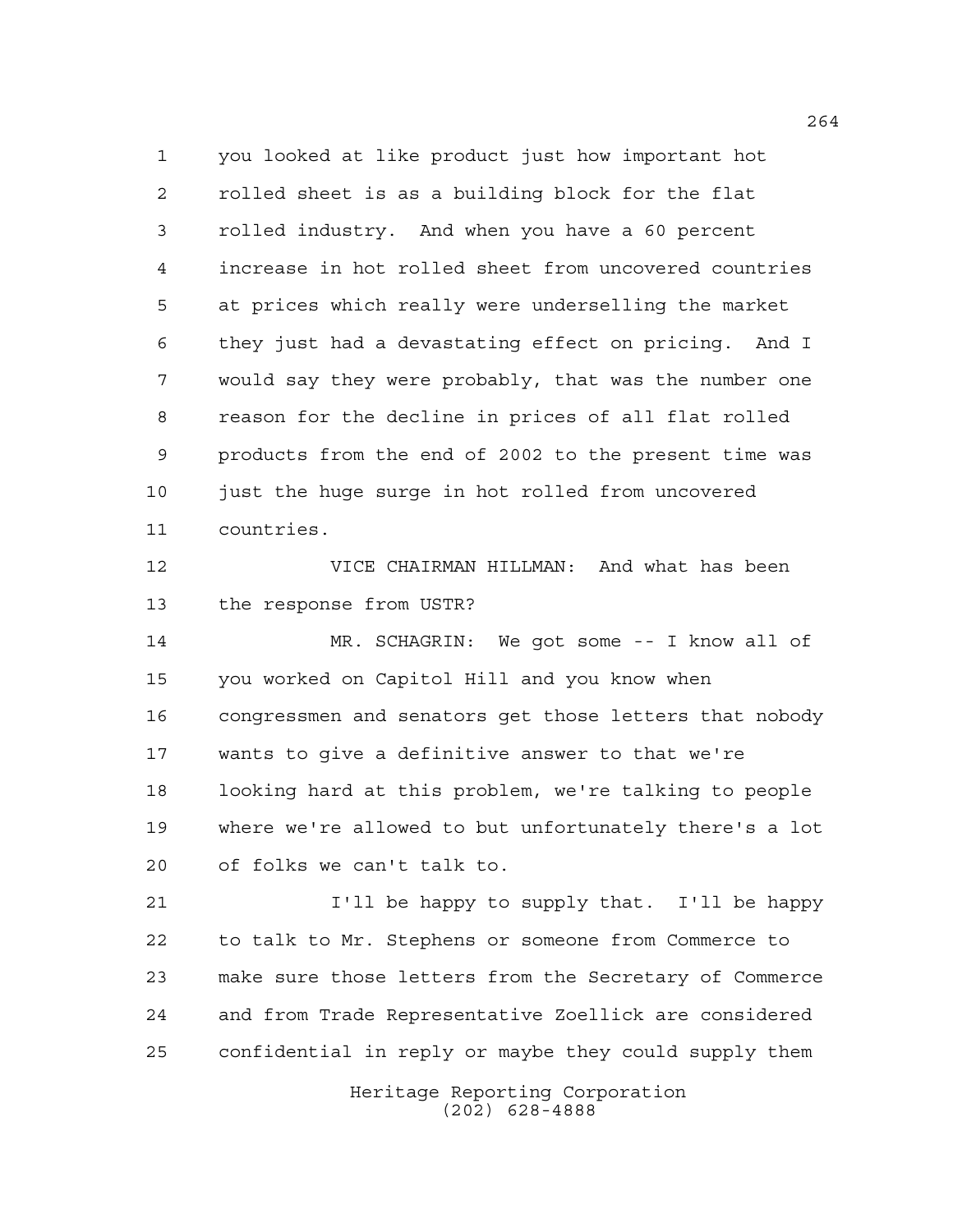to the Commission if they consider them confidential. But they were kind of papering over type of answers. VICE CHAIRMAN HILLMAN: Okay. From the industry perspective again this issue of how important the exclusions are either on the product specific side, what are the ones that in your view are hurting you the most and how do they relate to the overall country exclusions? Mr. Dorrance? MR. DORRANCE: Roy Dorrance, U.S. Steel. I might have to just add that in our opinion the 125 product exclusions which were granted have been damaging. And the reason why they've been particularly damaging to us is the fact that these products have been generally focused in the higher value added products like some of the automotive 16 steels and that sort of thing which we can produce in this country. And these are exclusions which were granted over industry objections.

 And the reason why we objected is because we can produce these products here.

 So I would like to perhaps review that and maybe we can provide you with some priority ranking as to what we think was the most harmful with regard to these exclusions in a post-heraing submittal.

VICE CHAIRMAN HILLMAN: I'd very much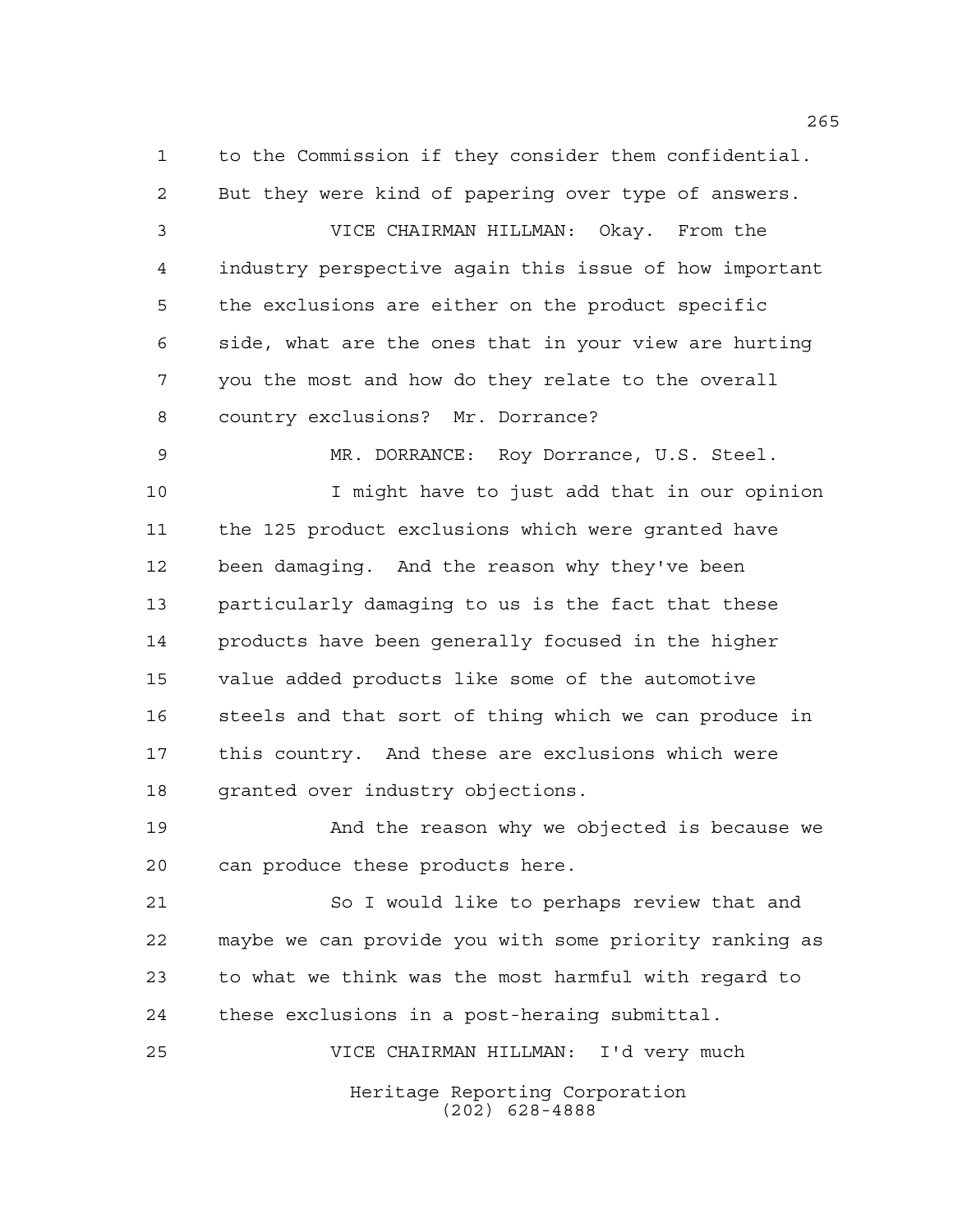appreciate that.

Heritage Reporting Corporation (202) 628-4888 MR. DORRANCE: Okay. VICE CHAIRMAN HILLMAN: I think it would be very useful information for the Commission to have. Mr. Ross, do you have any concerns? MR. ROSS: We'll try the same approach as Mr. Dorrance suggests. VICE CHAIRMAN HILLMAN: Okay. Mr. Rogers? MR. ROGERS: We will also adopt the same approach on a product specific basis. We believe that the developing country exclusions are a major factor. And one illustrative sidebar from this exclusion process has been discovering where steel gets made that we had no idea even produced steel. And in the process of some of the anti-circumvention issues that we've seen, some of these countries don't make it. 17 So there has been the developing nation factor is a major one from our standpoint. VICE CHAIRMAN HILLMAN: Okay. I very much appreciate those. I don't know whether anyone else in the industry has another response? (No response.) VICE CHAIRMAN HILLMAN: Okay, thank you very much. I guess the other thing I want to make sure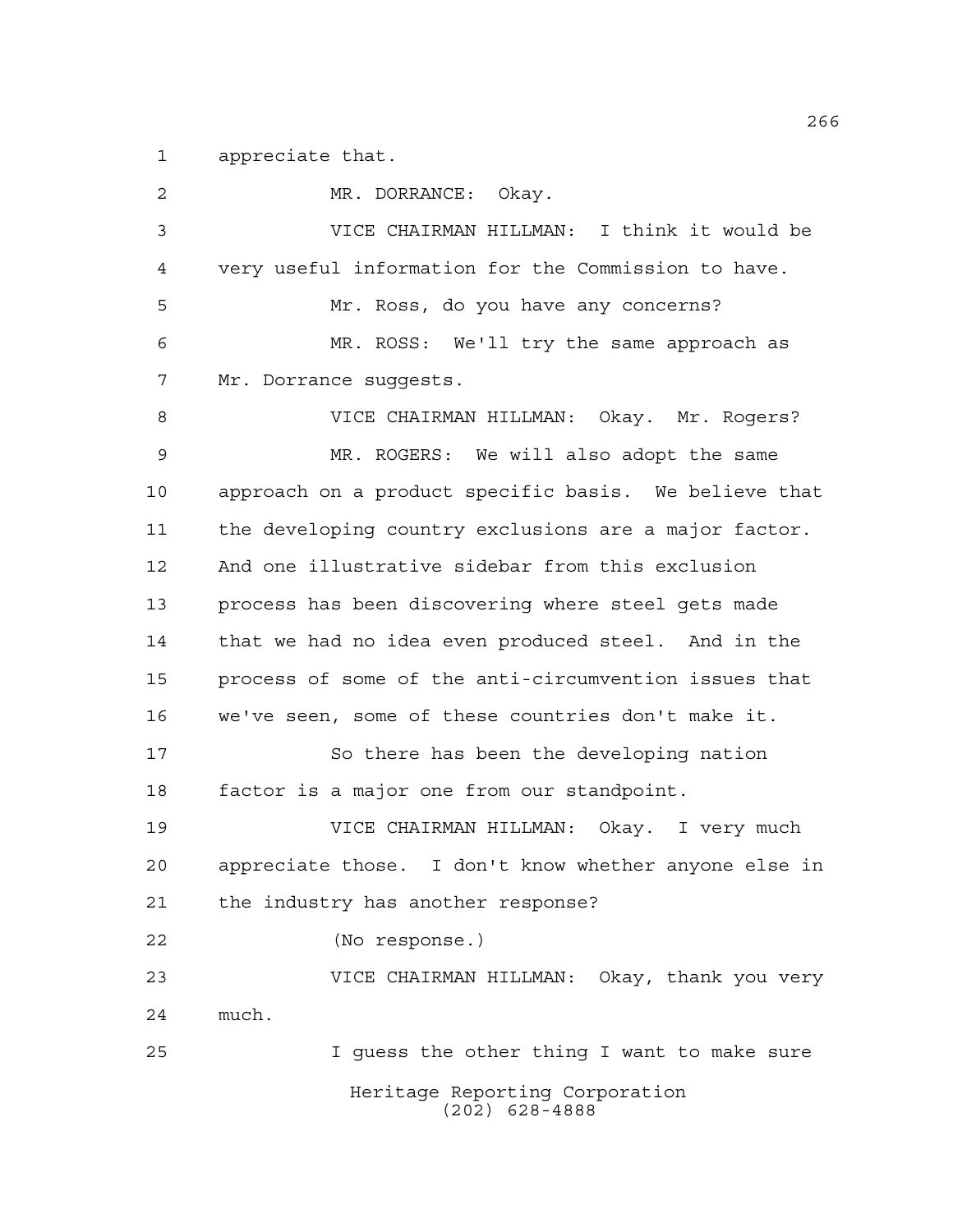that we have clearly on our record is your sense of kind of what has gone in terms of demand for flat steel products in the past year and sort of your sense of what's going to go on in the future?

 I mean if I look at what we've gotten in response to our questionnaires in terms of what do people perceive I would say the overall perception is that demand for flat rolled product was basically down a bit over the past year or at best flat. And yet I have to say when I look at our actual data in terms of what it's showing me for consumption it would have shown an increase in consumption.

 So I'm just trying to make sure I get a sense from you since I've obviously got conflicting numbers out there in terms of what do you think demand did in the last year and what is your sense of what it's likely to do in the next year?

 MR. DORRANCE: Roy Dorrance, U.S. Steel. I guess I'd have to say this situation in terms of analyzing what happened over the past year and maybe looking forward to the balance of this year really it's kind of a two-faced story I would say. In general terms in line with sort of the common understanding of what's been propping up the economy as we have known it over the past year or so has been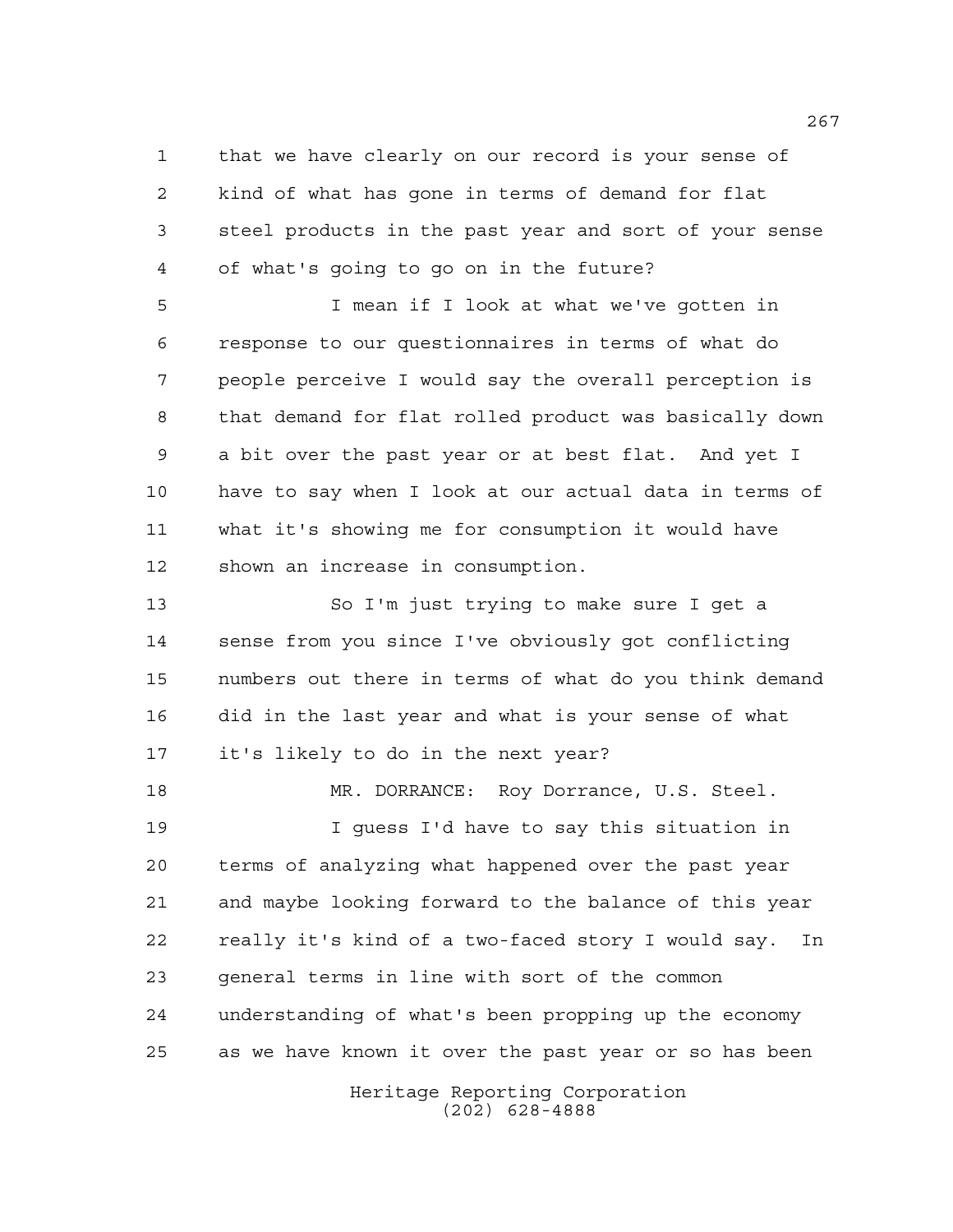consumer spending. And in the industries that are more tightly related to consumer spending like automotive, like appliance and so forth, the overall activity level with regard to flat rolled products has been okay. It hasn't been robust, it's essentially okay.

 And that's something we expect to continue in 2003 as long as this economic recovery starts to get started at some point in the second half of the year. So in that sense for those industries that we service the last year has been I would say flat but flat at not a bad level.

 The problem is that the other face has been extremely weak in terms of construction, in terms of anything tied into business investment, in terms of tubular products, pipe and tube products, any type of construction products. This market is extremely weak. And so far we haven't seen much signs of recover there. So we really have kind of a bifurcated view of the market that I would say would characterize our view of what the past year has looked like and about what the near-term looks like, although we still hold out the hope that the business investment will improve in the second half of the year which will start those other markets into a stronger track.

> Heritage Reporting Corporation (202) 628-4888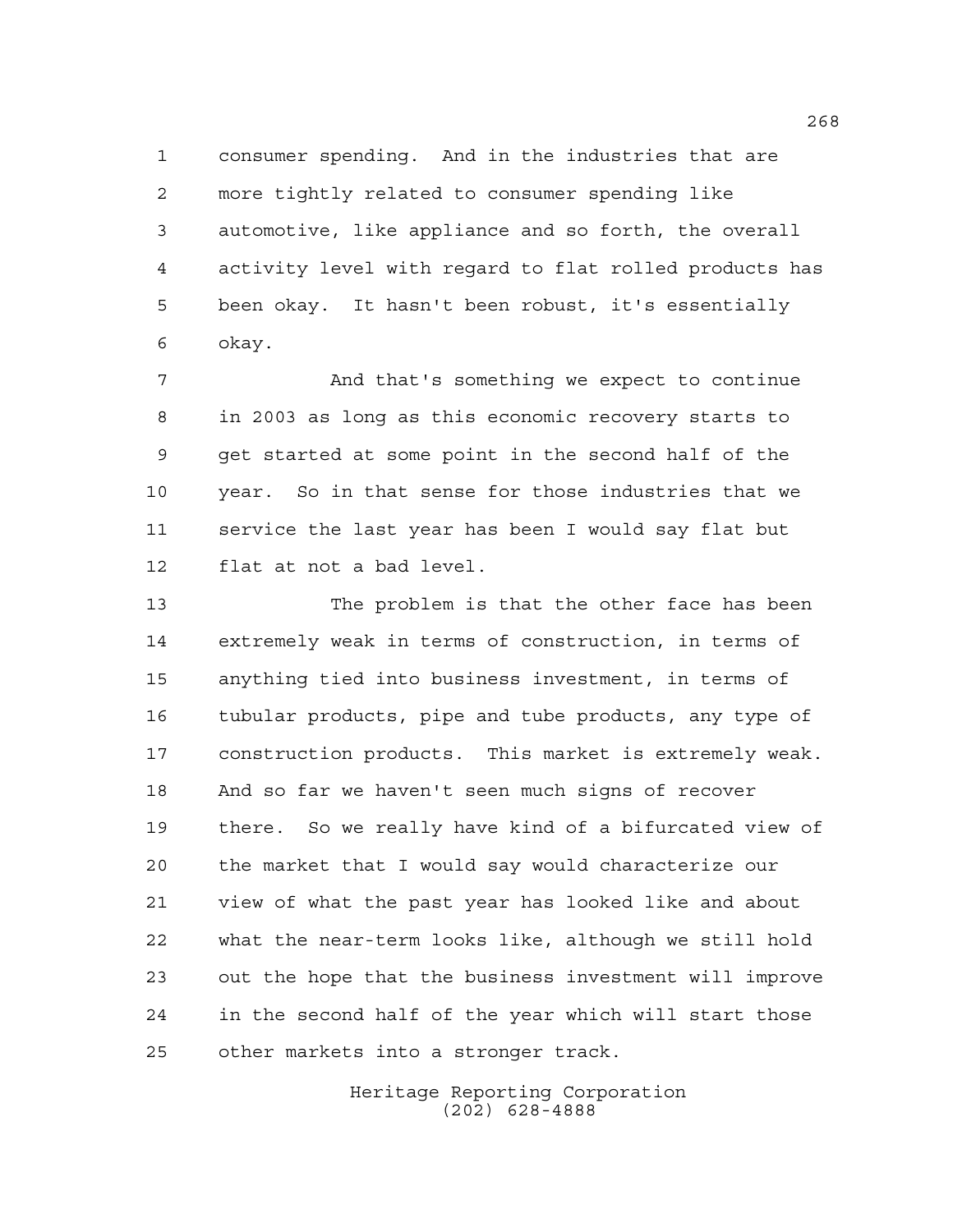MR. SZYMANSKI: This is Steve Szymanski from U.S. Steel.

 If I understand correctly apparent demand would include primarily shipments domestically and from imports and would probably not represent consumption per se.

 VICE CHAIRMAN HILLMAN: You're correct. MR. SZYMANSKI: And if you look at the statistics just recently published by MSCI although there's a couple different versions out, the unaudited numbers I guess or unadjusted numbers show that inventory actually peaked at 5.2 months in December and only now has worked its way down in May to two or to three months on hand. So the apparent demand could jump up as a result of increased inventories from imports.

 VICE CHAIRMAN HILLMAN: Okay. And then if I 18 look just real quickly across the products in terms of imports, imports overall are up, but if I look among the flat rolled products, you know, imports of slab went down, plate were basically the same, hot rolled way up, cold rolled way down, you know, coated up, tin down. I mean is there something other than -- I mean I hear you point on the consumer products. Is that what's driving these different patterns in terms of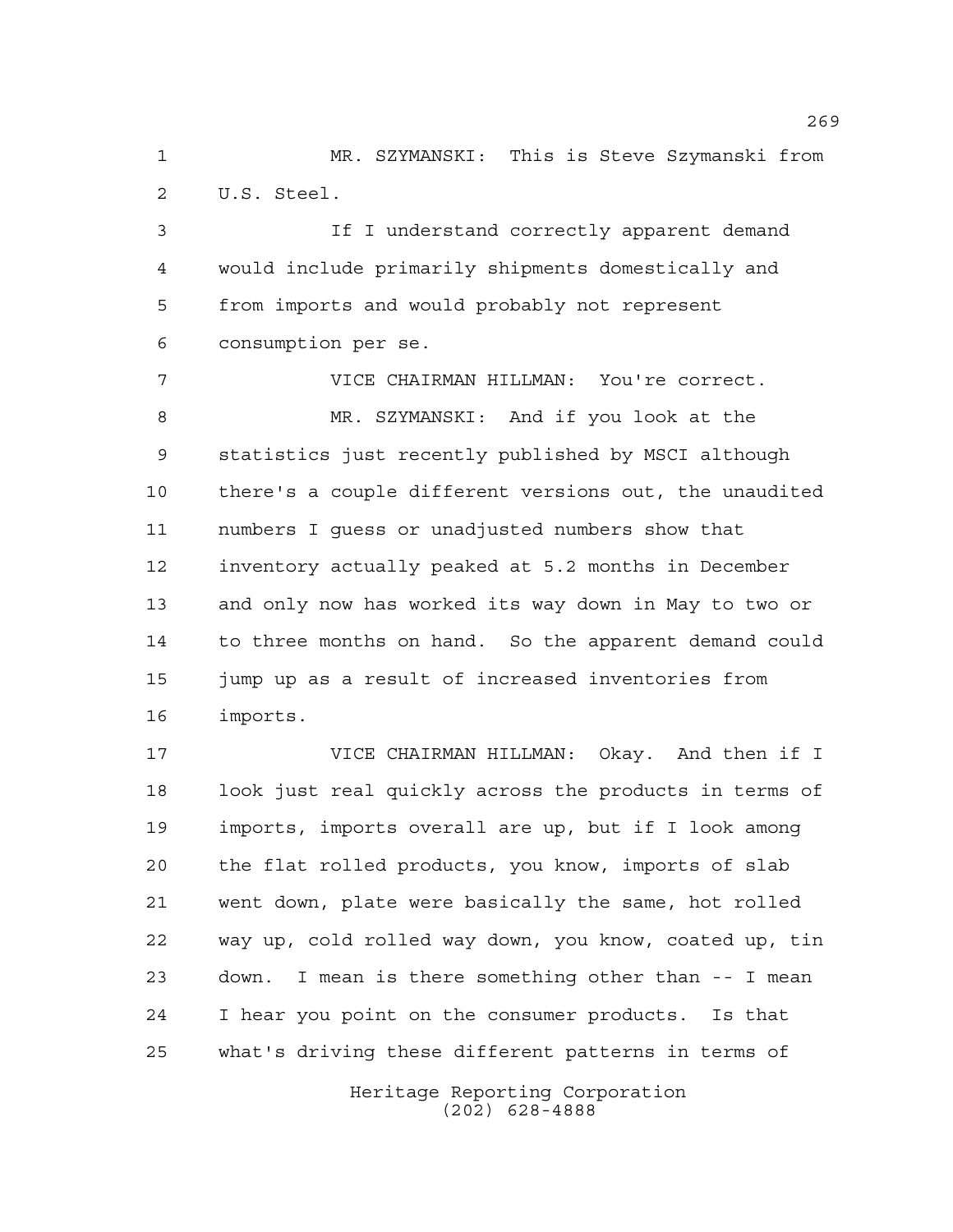imports among the flat rolled products? Is this just an issue of whether it's a consumer oriented product or whether it's more on the commercial/construction side?

 MR. DORRANCE: I would say -- Roy Dorrance, sorry -- I would say that on the import side it's not likely that that kind of industry differentiation would be really pulling those kinds of differences across the product line as much as the issue is of where the source of material is, whether it's a country that's excluded or not, whether it's a country that is able to access this market with a tariff arrangement that's maybe less punitive than somebody else. And it's more driven by that than it would be an industry difference vis-a-vis the import sector.

 I mean there isn't a whole lot of steel that comes in from the import sector that is servicing these higher value added consumer related applications like automotive and like appliance. There is some. And in fact, some of the product exclusions I referred to earlier were in the automotive area and they were quite of concern to us. And we will talk about that later.

 But in general I would say those are not the industries that are really generally serviced from the

> Heritage Reporting Corporation (202) 628-4888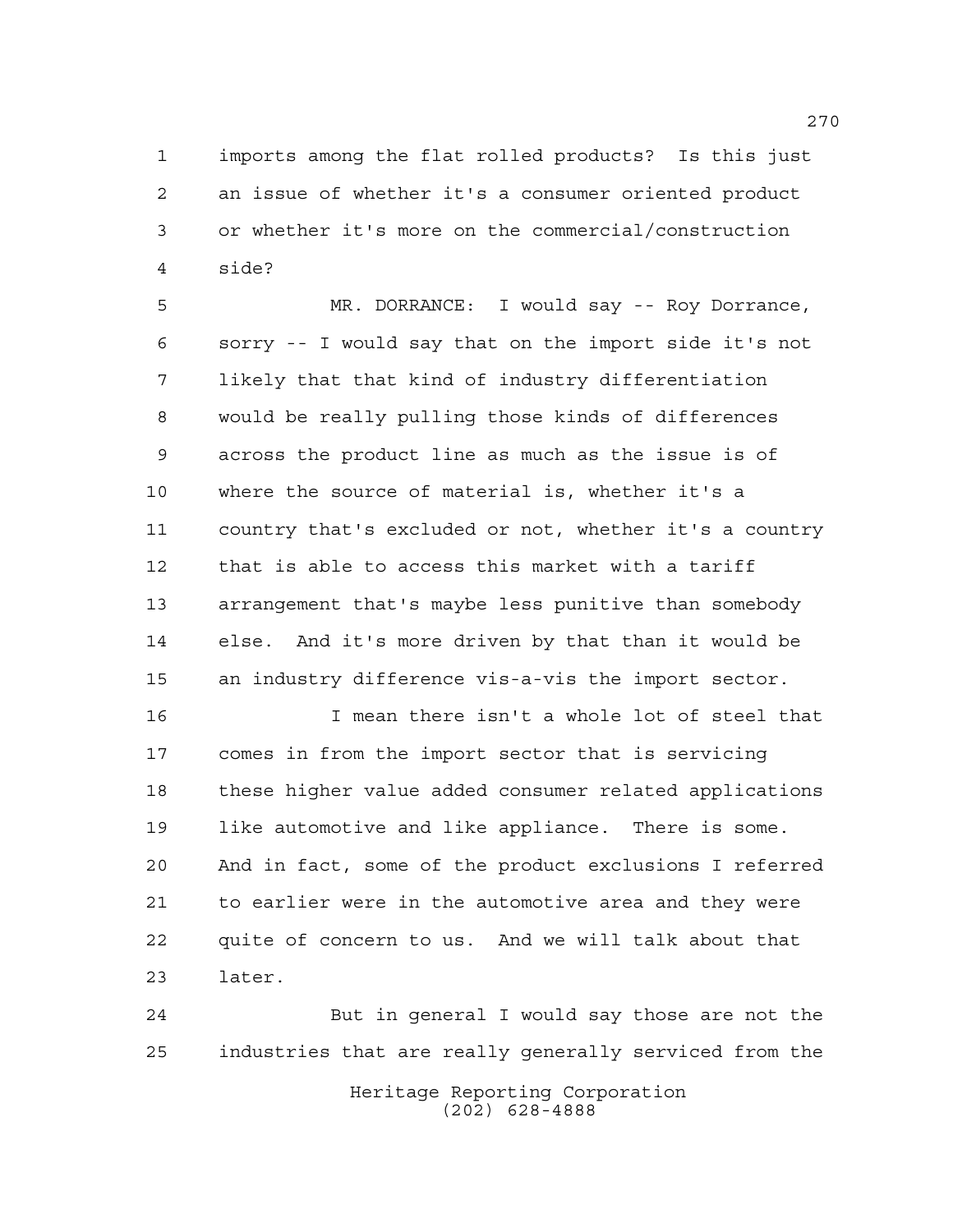import sector as much as the broader industry as a whole.

 VICE CHAIRMAN HILLMAN: That's very helpful. thank you.

 MR. JONES: Bob Jones with Nucor. I'd like to answer that as well. Because if you look at where the particularly hot rolled, galvanized come in from, very specifically the surges have been from excluded developing countries, India, Turkey, Egypt, places like that come to mind. And you will see a very clear pattern there.

 VICE CHAIRMAN HILLMAN: I appreciate that. Thank you.

 CHAIRMAN OKUN: Commissioner Miller? COMMISSIONER MILLER: Thank you. I just wanted to go back to my question that drove Mr. Gerard out of the room and see if any other industry folks, any company folks want to speak to the issue of specific efforts by their workers.

 Mr. Glyptis, I just want to acknowledge your testimony originally addressed this issue in terms of your union. I just don't know if any of the other company folks, do you want to elaborate or do any of the other company folks want to speak specifically to efforts by their workers to contribute to the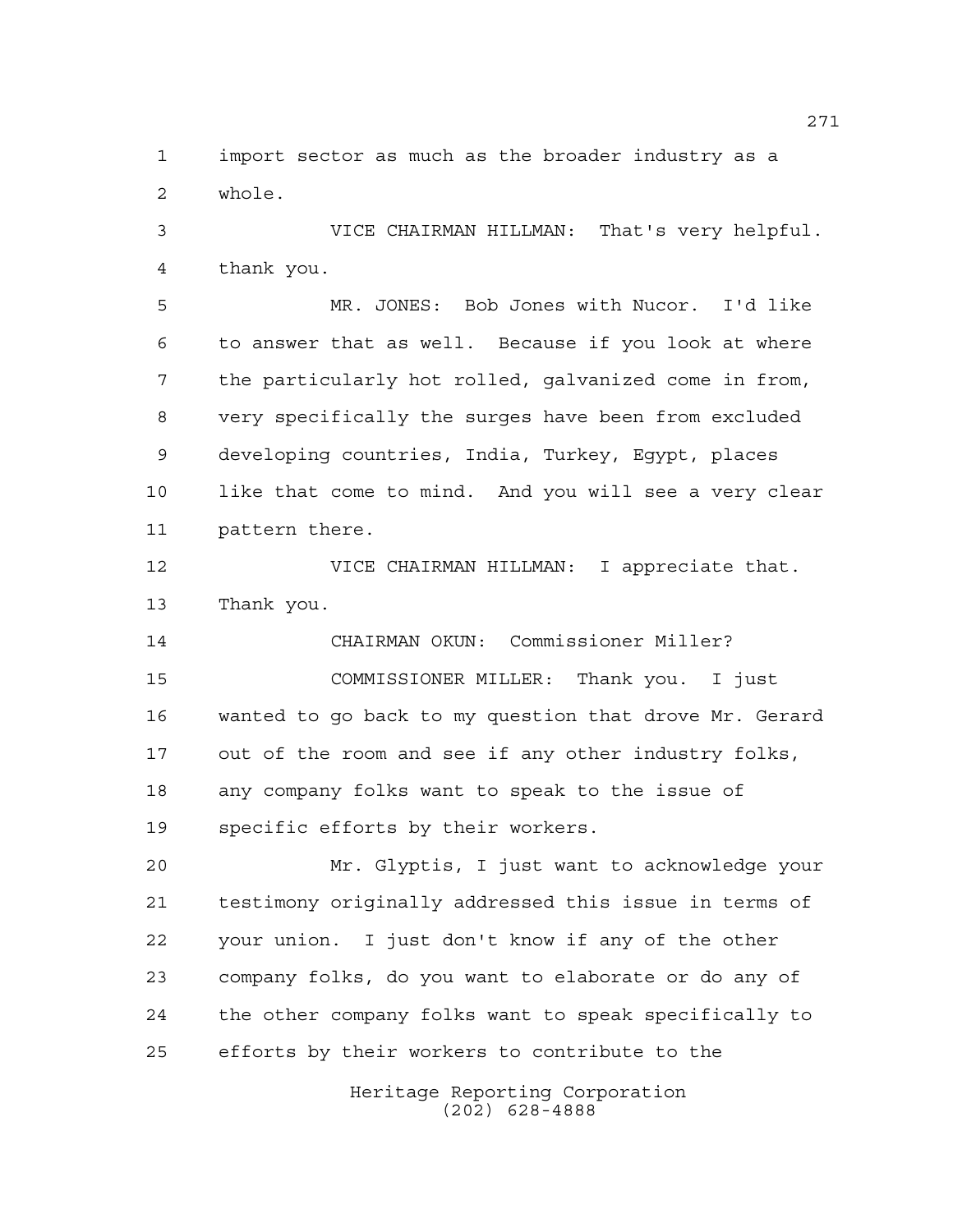adjustment process?

 MR. GLYPTIS: Yes, I can. We've opened our contract up three times in the last two years. And we've broke down barriers within the work force where it took maybe four people to do a job on the line but now they're doing it with three, sometimes with two. Our operating people picked up maintenance duties, a significant amount of maintenance duties. Our maintenance personnel picked up significant amounts of operating duties. We have started a process of self-directed work teams. We're empowering our employees. Quite frankly we looked at what I see that as well and incorporated many of the cost savings ideas that ISG is going. We looked at the contracts with the USW. We are trying to get down to man hour per ton actually under two. So we're not close to ISG's at under one so we have a ways to go. But our product

 line we have, we make about 25 percent of the domestic tin market today we own. And that's labor intensive. But we're in, our contract's open up right now. We are continuing to find ways to reduce costs and make it cheaper and so we can compete.

 But primarily most of our thoughts are that we have to still get done is self-directed work team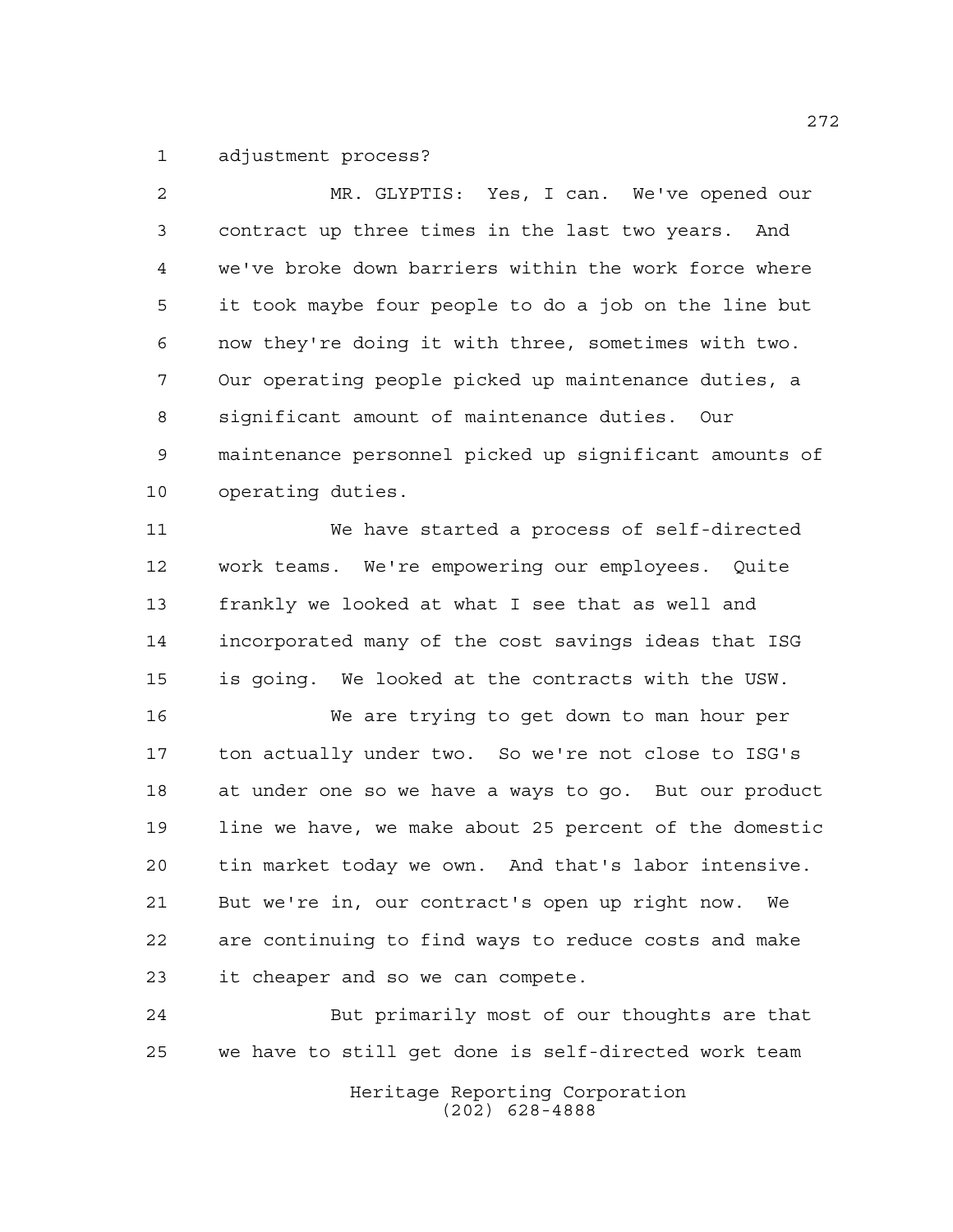concepts, empowerment of employees and trying to get the ratio of worker to management at a much different level. And so although we've done quite a big we need to do quite a bit more.

 COMMISSIONER MILLER: Okay. Mr. Scott, do you want to add anything from Weirton's perspective.

 MR. SCOTT: Well, I guess we're all learning as we go through this process. Mr. DiMicco made it clear, this isn't rocket science. I mean a lot of people have been doing this for a long period of time. We need to change our work rules and we need to be more efficient.

 So it's not just on the represented side but the salary side. We need less people making a ton of steel. We still need to do it better than we're doing it today. I mean we're going through a process over the next week we're going to lay off over 10 percent of our salaried folks. And the reason is we're just going to do the same thing they did and more efficient, we're changing process. It's not just getting rid of people.

 So eventually if you want to be, as Mr. Ross said, there are people that USWA would like to assimilate into the larger consolidation. If you're one of us that don't want to be part of a larger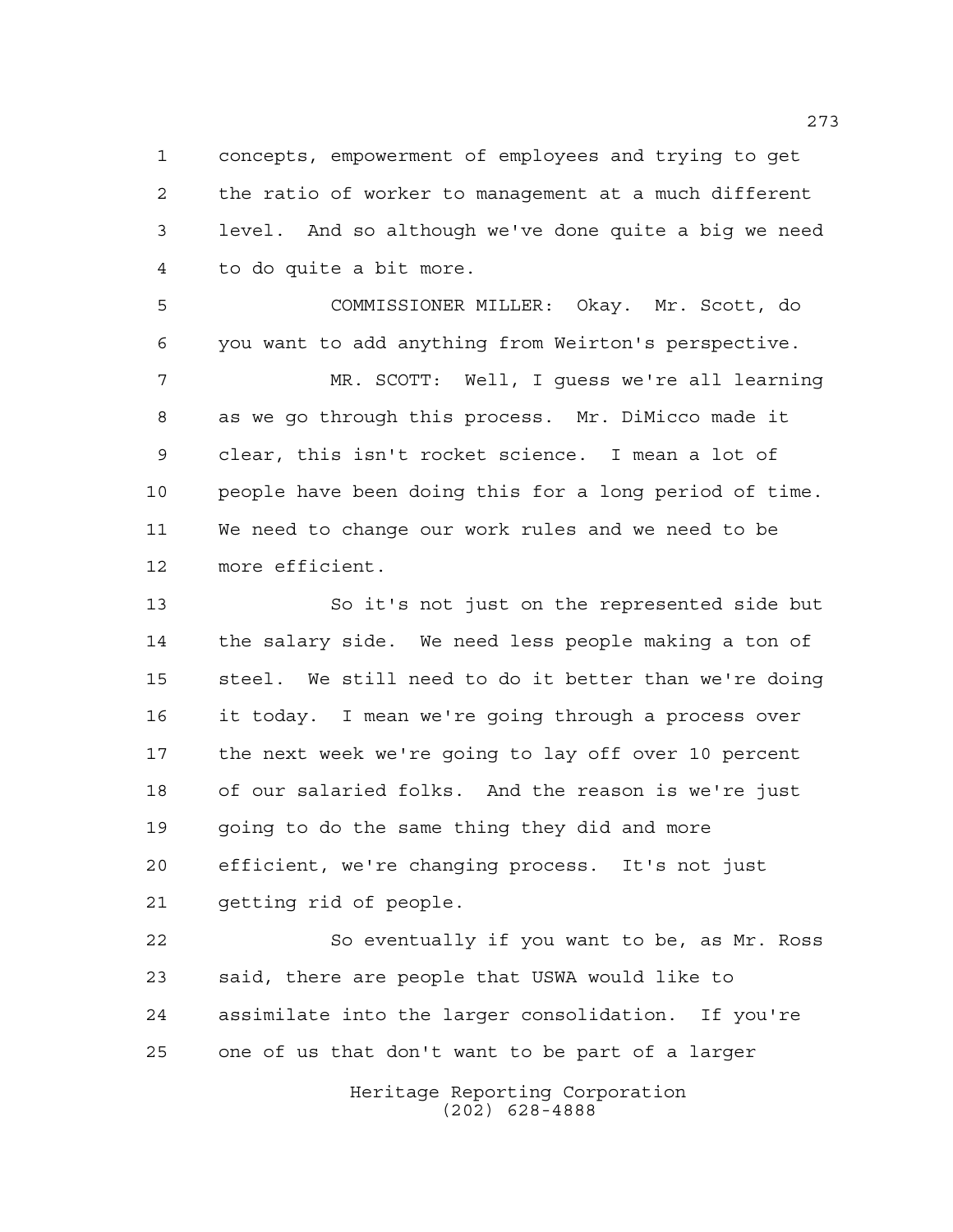consolidation you need to figure out how to do it as well as they do it and continue to address the customer in the marketplace.

 COMMISSIONER MILLER: Thank you. Mr. Puisis or Mr. Rogers want to? Mr. Puisis?

 MR. PUISIS: Ed Puisis, Gallatin Steel. We're similar to Nucor in the fact that we have very low labor to each ton of steel. But we obviously have programmed on a continuous basis, and that's part of our culture, to continue to improve and get incrementally more tons out per man hour every single day. And that's actually embedded in all our, on a daily basis our employees actually see what they're contribution to their production incentive which directly impacts their pay. And they actually see it on an hourly basis.

 So we have incorporated that into our culture where it literally drives them and everything they do and everything all our employees do. So where maybe we haven't had the dramatic need because we are only ten years old and started out with that kind of culture we may have an advantage there.

Heritage Reporting Corporation (202) 628-4888 COMMISSIONER MILLER: Okay. Mr. Rogers? MR. ROGERS: Steve Rogers, Ispat Inland. In 2001 the average Inland employee produced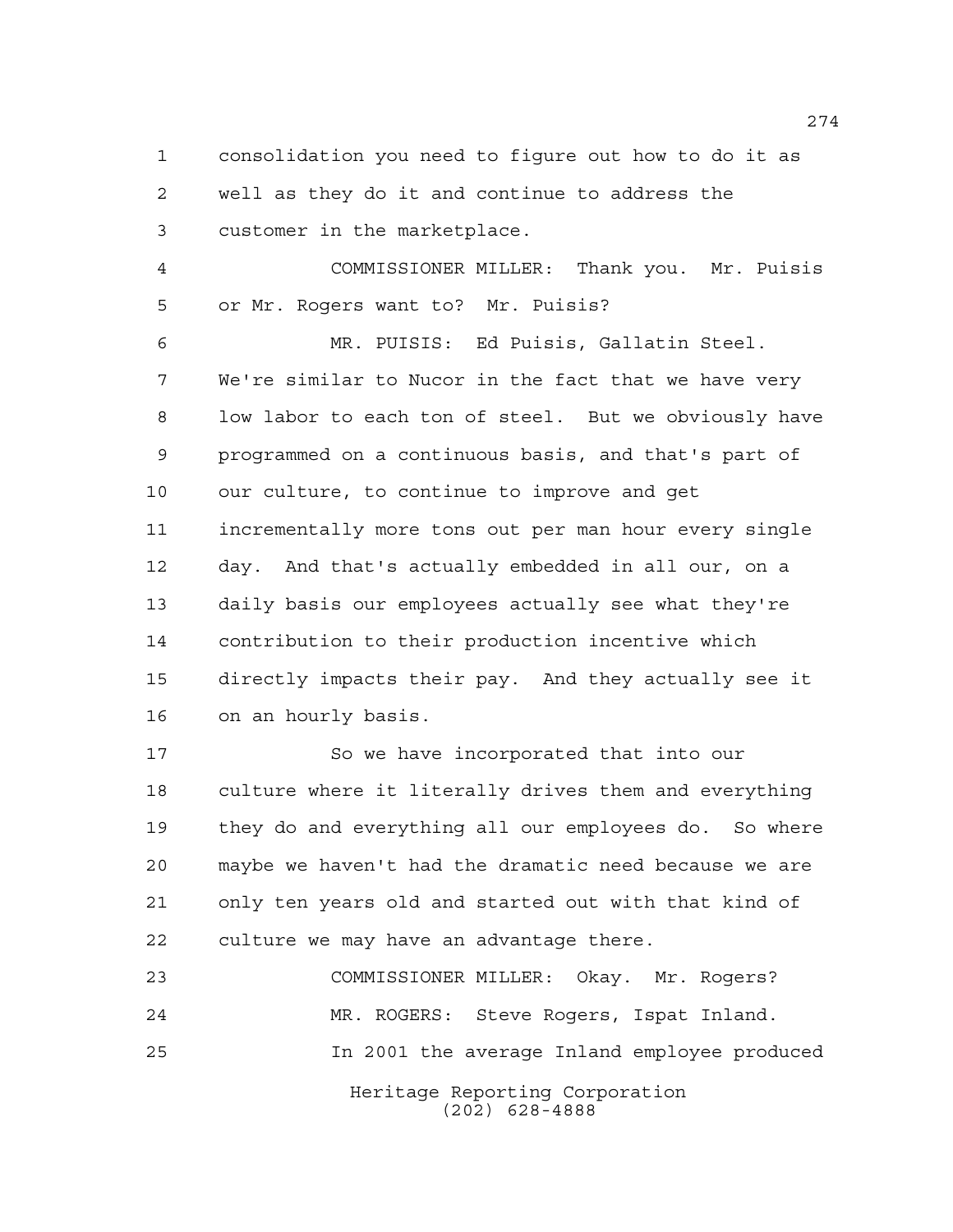about 650 tons of steel. In 2002 that grew to 850 tons per employee. This year we expect that to approach or surpass 900 and that is in a period when we are shutting down one of the world's largest blast furnaces for a period of almost three months. It's sort of like stopping your heart and trying to start it again after a three month period of time.

 We have a very good working relationship with Local 1010 of the United Steelworkers. We have worked within the framework of our agreement which is due for renegotiation in 2004.

 COMMISSIONER MILLER: Okay. One of the reasons I keep coming back to this question, one of the things that I am struck by in our record, and it's among the data that's confidential but I can characterize it is you do show, and there have been some statements about this, a big increase in productivity in the years since the president's action was implemented. Now, frankly, you know probably in part that's due you also see a big decline in the number of workers in the steel industry. So the tons per worker have gone way up.

 Now, I'm looking at that and going is this, how do I think about this in the context of the adjustment effort? I mean making the same amount of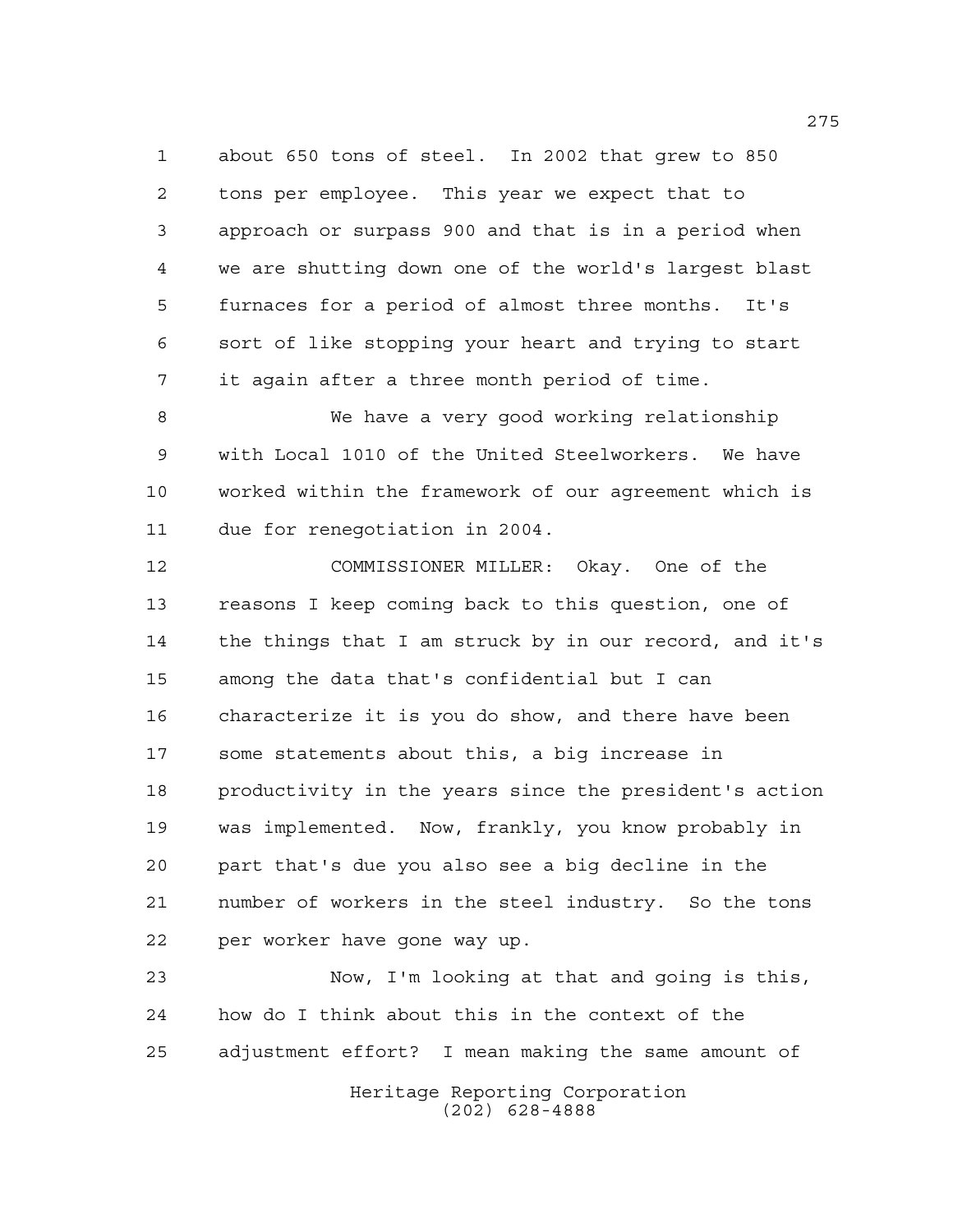tons with fewer workers the productivity rates have apparently gone up considerably. And so I'm kind of looking at that thinking, okay, how much, is this just because of large layoffs? Is this because of changes? You know, what does this reflect? And that's part of the reasons I keep asking some of these questions.

Mr. DiMicco?

 MR. DiMICCO: Maybe to help put it in perspective a little bit, Nucor for years now has been running between 2,000 and 3,000 tons per employee at our steel mills. It's not new that those kind of really high productivity numbers are there with the right technology and the right organization and the right culture.

 And I think what you're seeing is people over time recognized that there is a more efficient way to work together in a team in organizations and they're moving from the model that existed 40 years ago that didn't change a whole lot to today they're moving to a much more efficient organization. So it's culture, taking advantage of the technologies that are there and the teamwork environment, self-directed work teams and the empowerment that's given to the employees on the shop floor.

Heritage Reporting Corporation (202) 628-4888 And I think, not trying to tout these other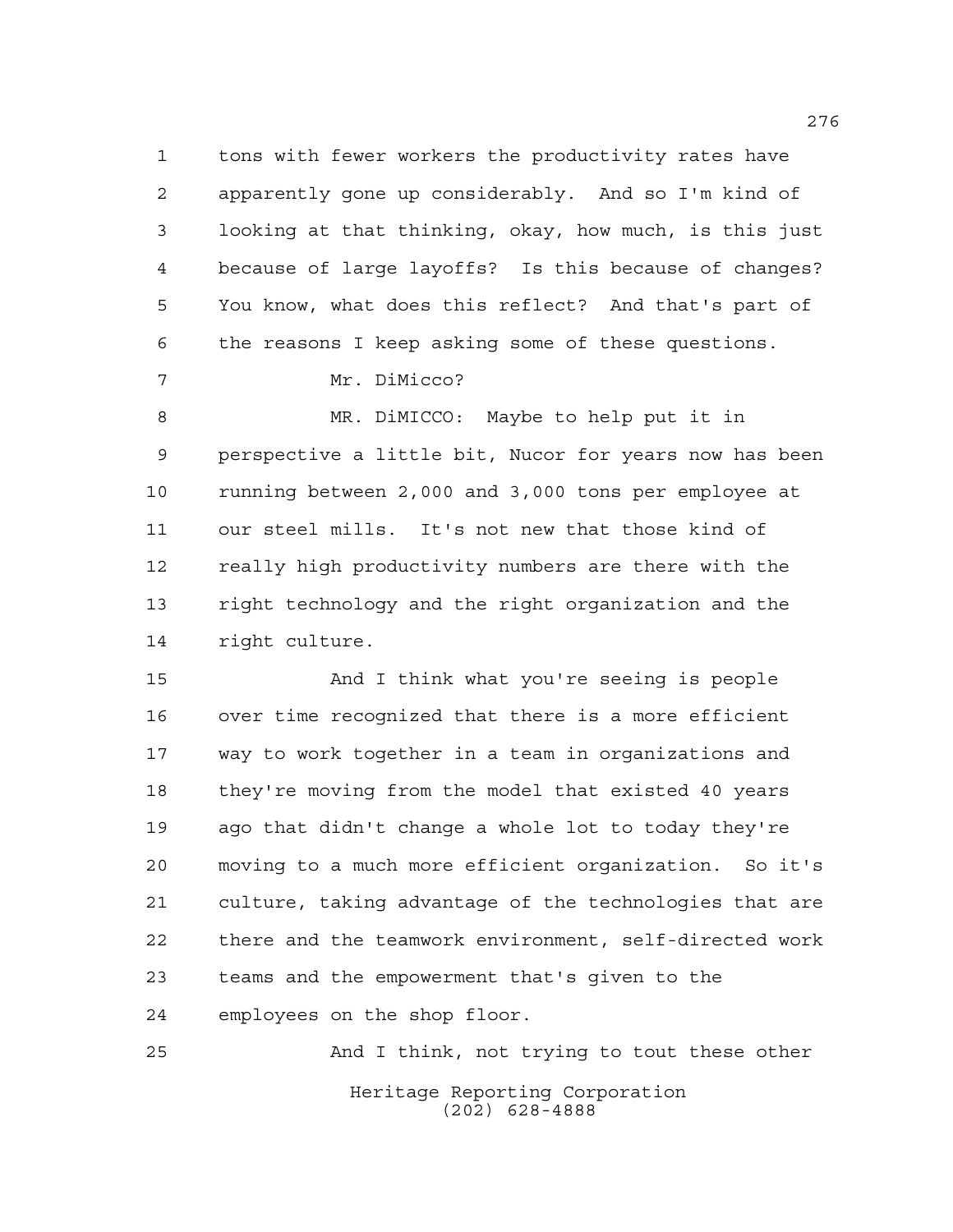companies, SDI, Gallatin, they all have very high productivity levels but they started with that kind of culture. What you see happening in the integrated is a massive move, and that's why I give Leo and the leadership at the Integrated Steel Producers so much credit for basically totally changing the way that they work together. It's a major, major change. I don't know if that helps put it in perspective. COMMISSIONER MILLER: I just wanted to sort of put some of the reasons I'm asking these questions into context a little bit. Mr. Dorrance? MR. DORRANCE: Roy Dorrance, U.S. Steel. The notion of working together with the representative work force in our company in an effort to improve quality, to improve productivity, to improve safety, to improve environmental performance is something we've been doing for a long, long time. This is not something that just happened over the past year, this is something that's been a part of our culture for a long, long time. We have continuous improvement programs in all of these areas that involve everybody. So the kinds of improvements that you've seen over the past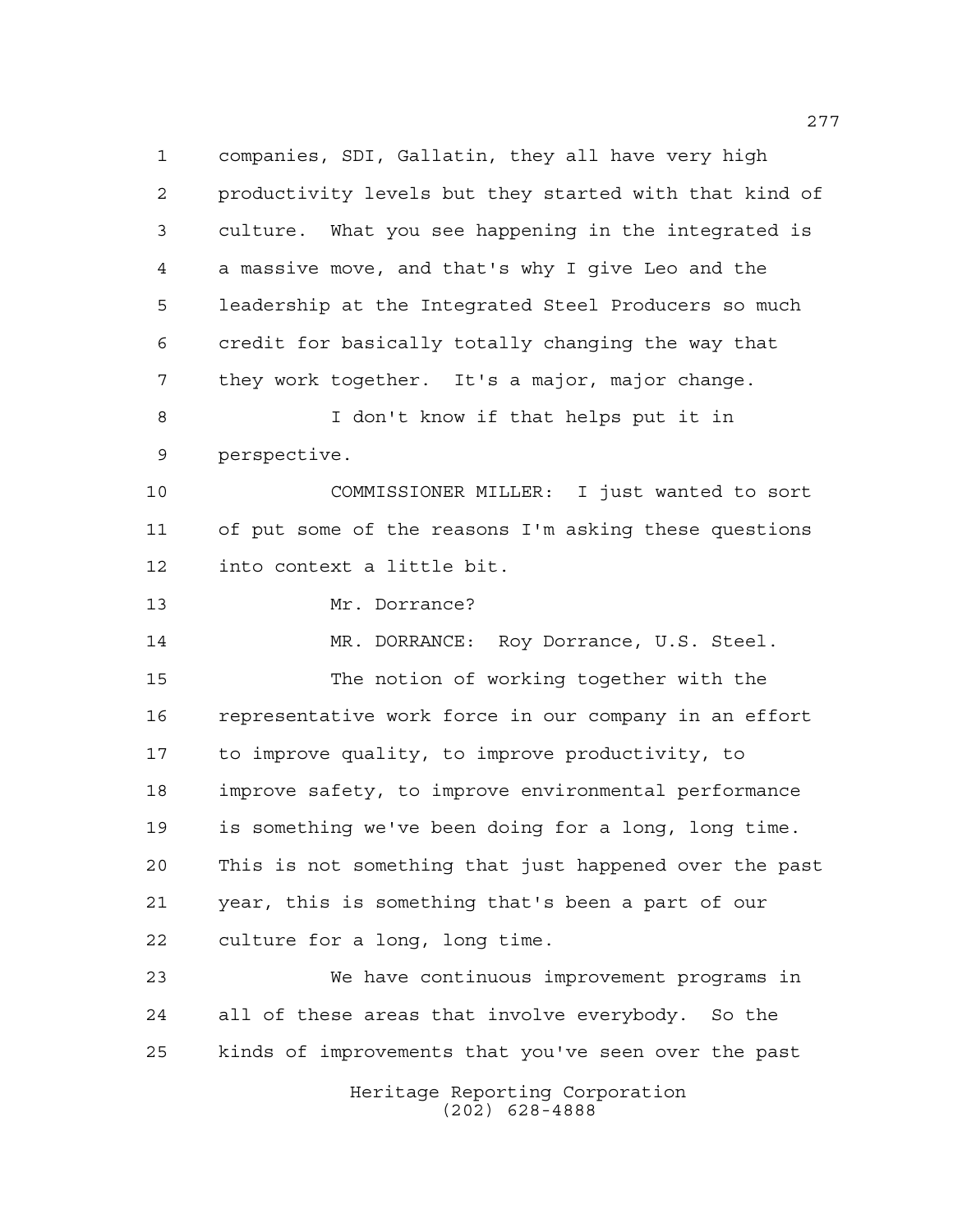year or so would just be a continuation of a sort of a gradual improvement process that we've been able to achieve of the last eight or ten years since we've really focused on this intensely.

 What we've done that's really a breakthrough though in this new labor agreement that we have with the Steelworkers Union is it enabled us to really take a whole fresh look at the entire process, at the way the work is done, at the way the work is supervised and hopefully will allow us not to just make gradual improvements but to make stair step types of improvements in all of these areas by empowering the work force and doing it with fewer people.

 So I would anticipate that as we further adjust in the early stages and medium stages of implementing this labor agreement which we've just negotiated you will see even more improvements along these lines. But what you've seen over the past year is something though that U.S. Steel is engaged in in all of these areas for a long time.

 COMMISSIONER MILLER: Okay. I appreciate that.

 My yellow light's on. I just wanted to join or share the Chairman's interest in finding ways to make public whatever information we can about the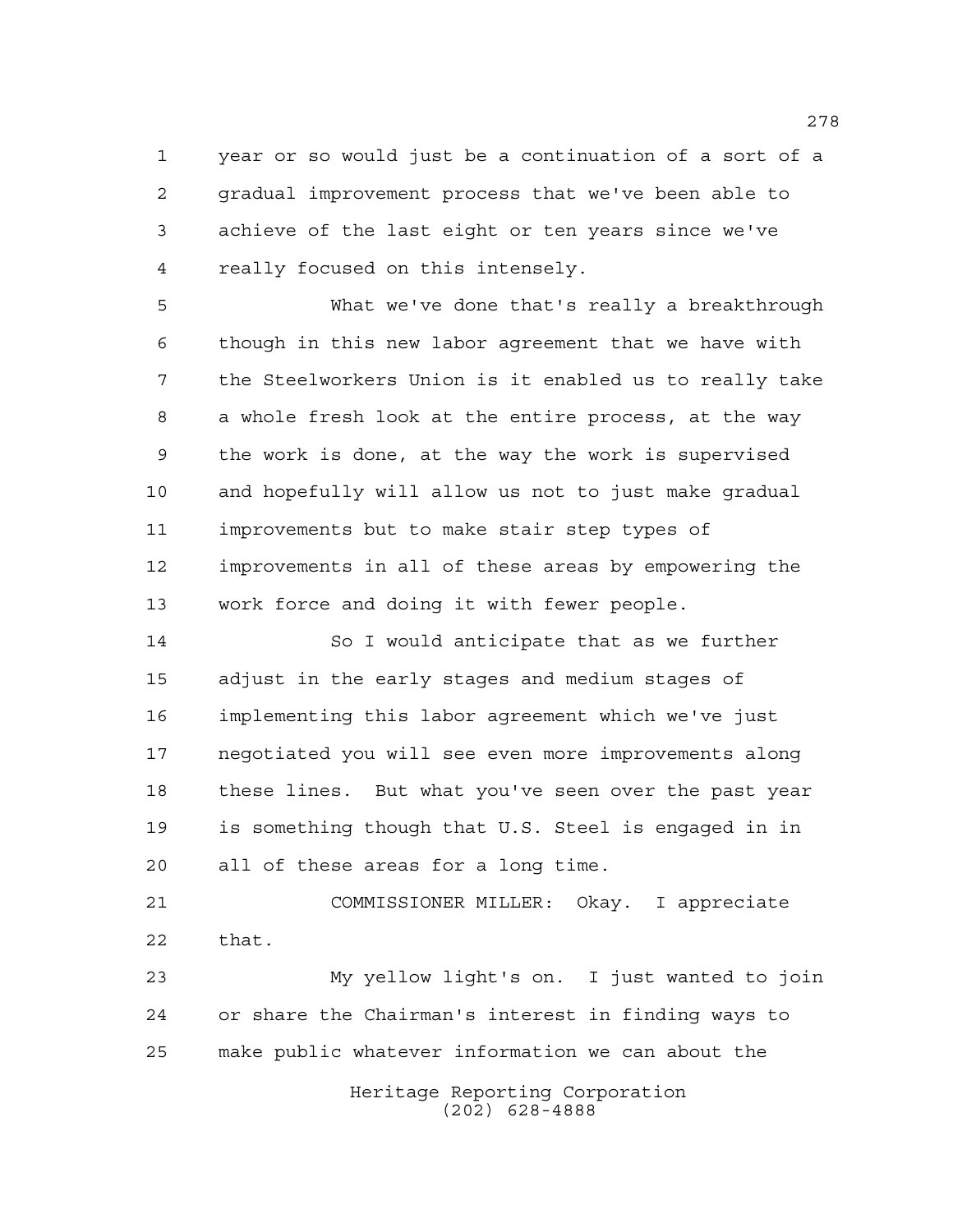Heritage Reporting Corporation companies' efforts in making a positive adjustment. To the extent that you can do that, Mr. Dempsey, I take your point, I mean we know that there are some big picture things that we can describe publicly. Whatever we can do beyond that I think is important to this process. So I will look forward to the ways that you can help us do that. Thank you. I have no further questions. CHAIRMAN OKUN: Commissioner Koplan. COMMISSIONER KOPLAN: Thank you, Madam Chairman. I too join in what Commissioner Miller just said, anything that we can get on the public record would be very, very helpful. I know you'll make that effort. I closed on the last go-around with a question with regard to tin products. Let me touch on slab with you if I could. Several domestic flat rolled steel producers including A.K. Steel, California Steel Industries and Duferco Farrell argue that the safeguard relief on slab should be terminated. The treasurer of Duferco Farrell is scheduled to appear late tonight to probably expand on that. They state that the relief has not resulted

(202) 628-4888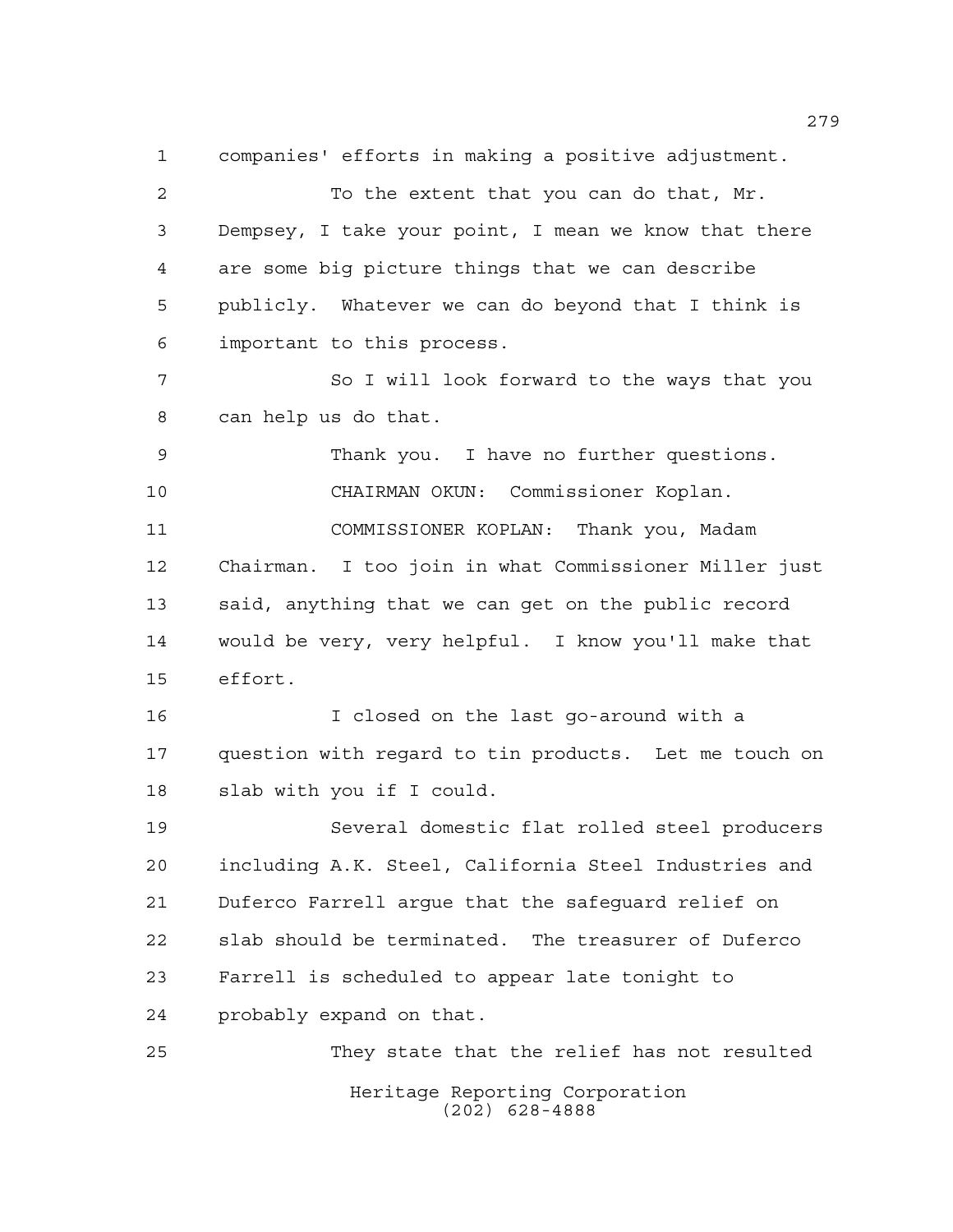in any investments to increase production for the American market. Specifically they argue that, and I quote, "the restrictions on slab imports did not result in the building of even one new coke oven, blast furnace or basic oxygen furnace in the United States."

 In addition, at page 46 of the joint respondents' brief they argue that, and I quote, "slab is only imported by the domestic steel industry. Thus, at any volume imports of slab are not detrimental to the domestic industry as a whole." They identify, but in brackets, those domestic producers who import slab.

**I'd like to hear from you on that.** Mr. Ross?

 MR. ROSS: Well, ISG is actively soliciting business where we would provide slab to people. So it may not be that there has been a new furnace built. I can't imagine anybody would build a new furnace just with the speculative idea that he might get into the merchant slab business. But any of these folks who think that they are hungry for slab and are willing to pay a halfway reasonable price we'll sell it to them. COMMISSIONER KOPLAN: I hope those three companies heard what you had to say.

> Heritage Reporting Corporation (202) 628-4888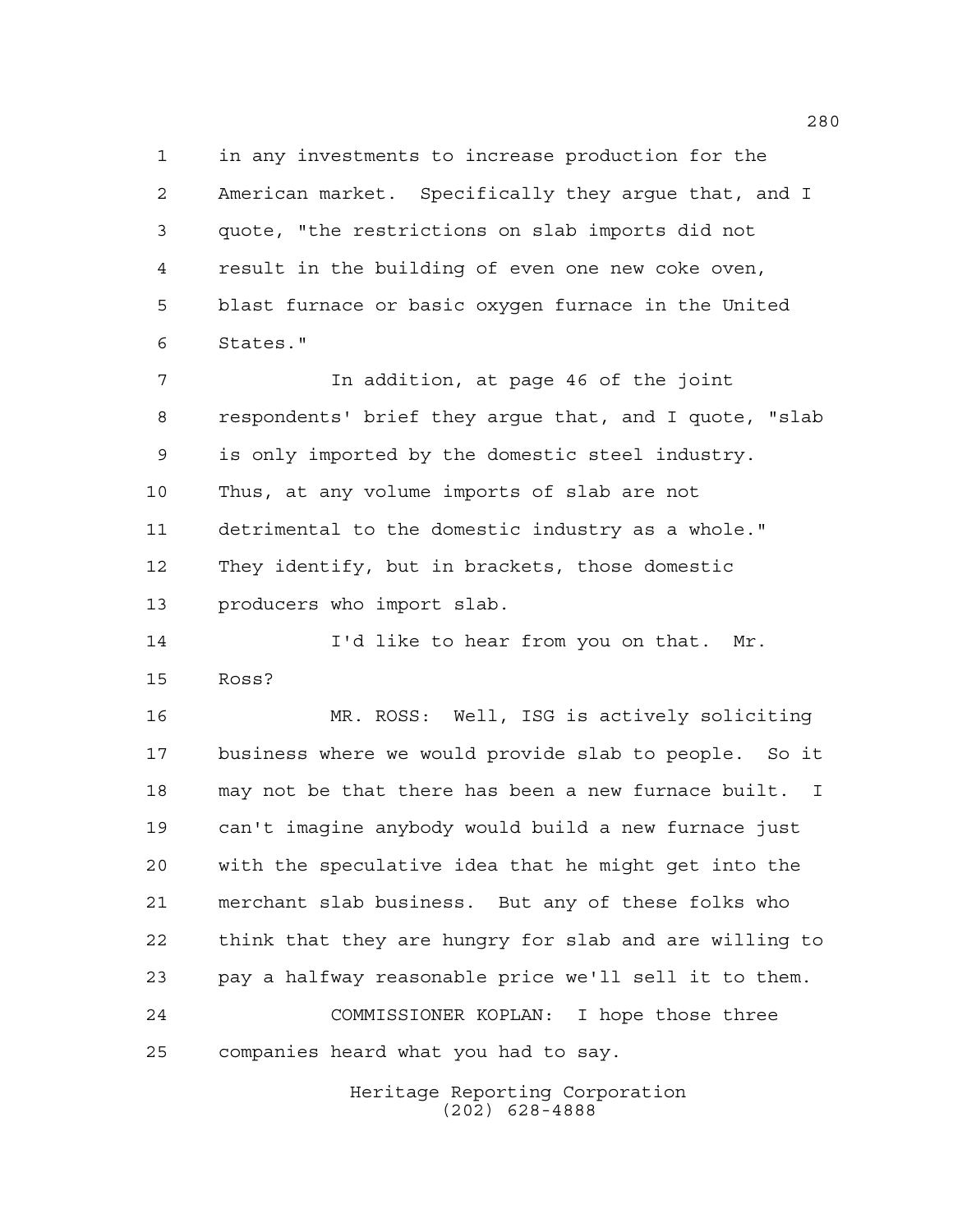MR. ROSS: Well, we'll be here real late tonight if they want to buy some slab.

 COMMISSIONER KOPLAN: I'm sure you will. Mr. Dorrance, do you want to add to that? MR. DORRANCE: Roy Dorrance, U.S. Steel. We also sell slabs from time to time. One of the companies you mentioned is actually a slab customer of ours from time to time. But -- I hope he's a satisfied customer. But this is a situation I think that is one that has a number of different forces kind of impinging upon it. But the fact of the matter is slab has been available in this market. And in spite of the tariff rate quota arrangement on slab as part of the 201 remedy slab is available and slab is available at price levels that apparently appear reasonable to the people that are actually importing the slabs and using them. And there is also slab available from some

 of us from time to time. We have been a major supplier of slabs to some of our fellow companies in this market. It isn't a regular steady business of ours, I do admit that, although we have been a fairly consistent player in this market.

 I guess the most important consideration as far as this hearing is concerned vis-a-vis slabs is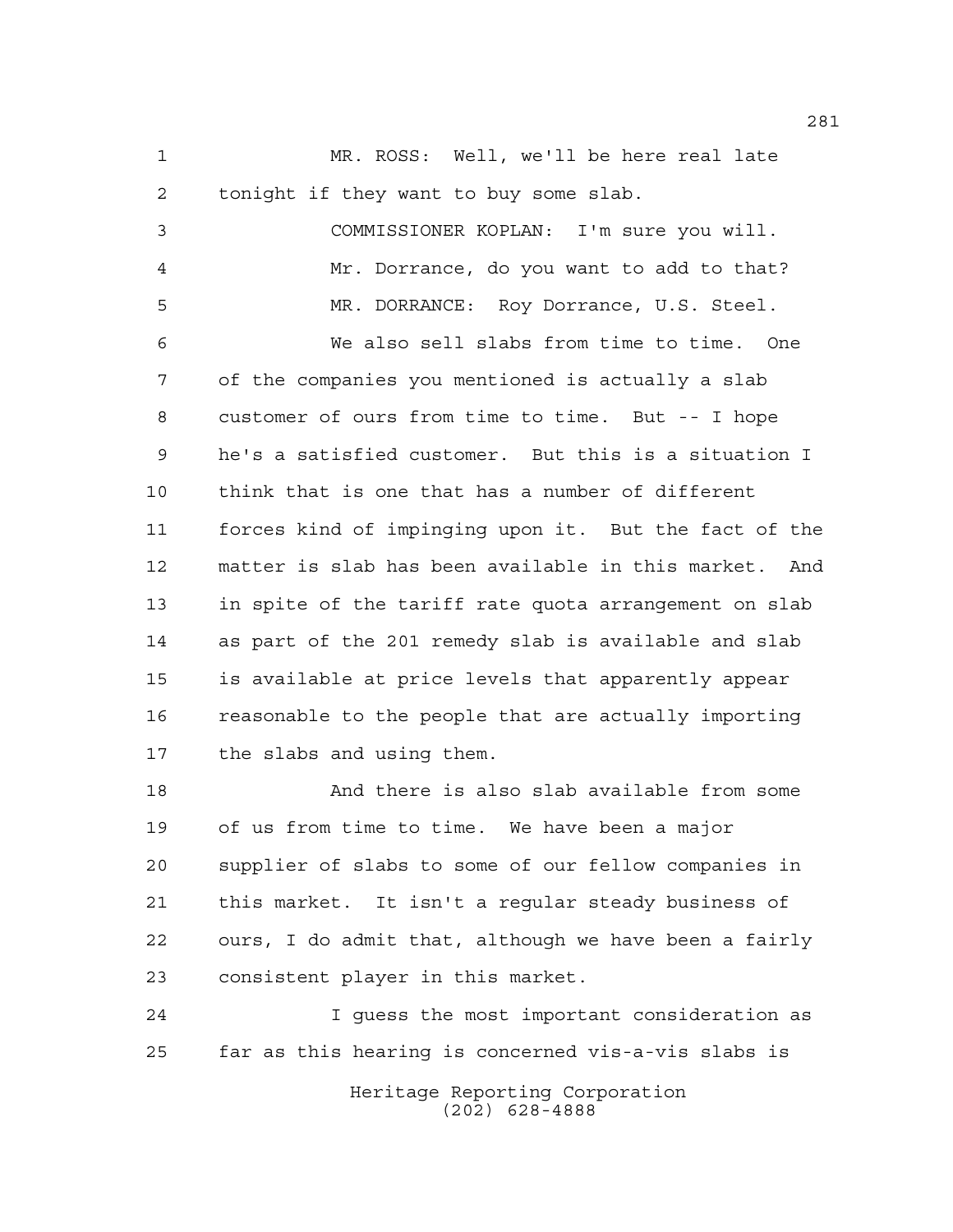it's very hard for us to imagine how we can basically uncouple what happens on slabs with what happens on flat rolled products because if slabs are not part of the remedy then there would be the effect of basically undercutting and undermining through lower cost slabs, lower priced slabs coming into the market that are not part of the 201 remedy because --

COMMISSIONER KOPLAN: It's upstream.

 MR. DORRANCE: Right. Right. The flat rolled products prices are downstream prices that were subject to it. So it just seems illogical to try to uncouple one from the other. And if that's what the intention is here we would certainly be in opposition to that as being not consistent with the spirit of what the 201 remedy is for in the first place.

 COMMISSIONER KOPLAN: Thank you. Mr. DiMicco?

 MR. DiMICCO: I may be wrong and I don't think so. I don't think that any of the people that were mentioned as purchasing slabs even got to the point where they've exceeded the quota to incur a tariff up to this point in time. So part of me is saying what's the problem?

 The quotas are set very high. They changed every year for three years. And they haven't exceeded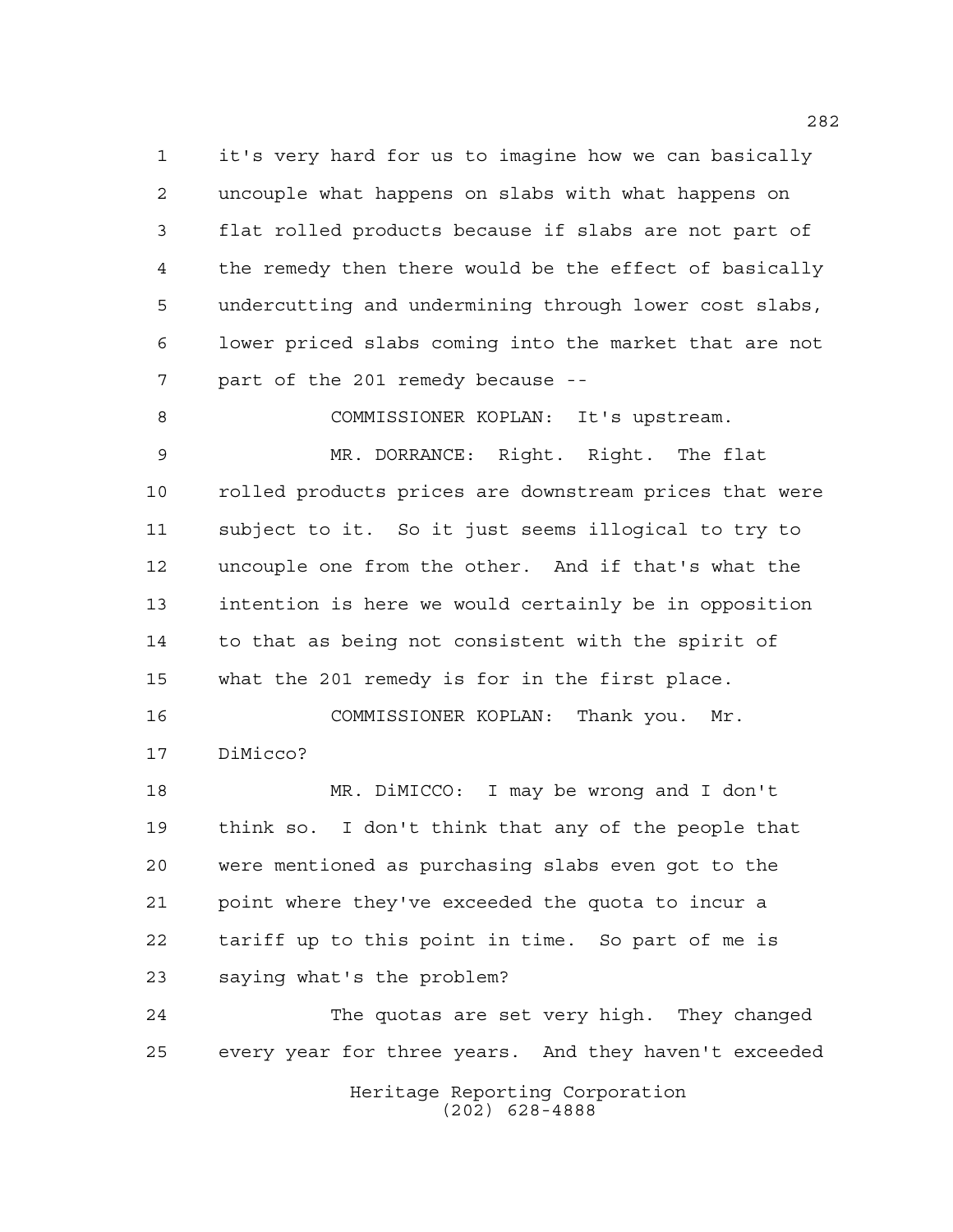it. And if they want to make some convoluted argument that, well, people aren't exceeding it because they're afraid they're going to have to pay the tariff that's a bunch of bologna. The fact is they haven't and to the best of my knowledge and if they have they haven't exceeded it by much. So I don't see what the point of the argument is.

 COMMISSIONER KOPLAN: Thank you. Mr. Lighthizer?

 MR. LIGHTHIZER: Yes. Commissioner, I would just add to what Mr. DiMicco said. First of all, they weren't met.

 COMMISSIONER KOPLAN: If you could move your microphone a little closer.

 MR. LIGHTHIZER: First of all, the quotas weren't met. Secondly, they go way up in any event. And, thirdly, the public statements are that at least some of the people that have signed that brief are to the effect that the 201 remedy has had no negative effect on them. In fact, the CSI 10-K filing from December 31, 2002 states specifically we believe our ability to purchase steel slab on the international market has not been materially affected by the Section 201 decision.

Heritage Reporting Corporation (202) 628-4888 And there are press reports to a similar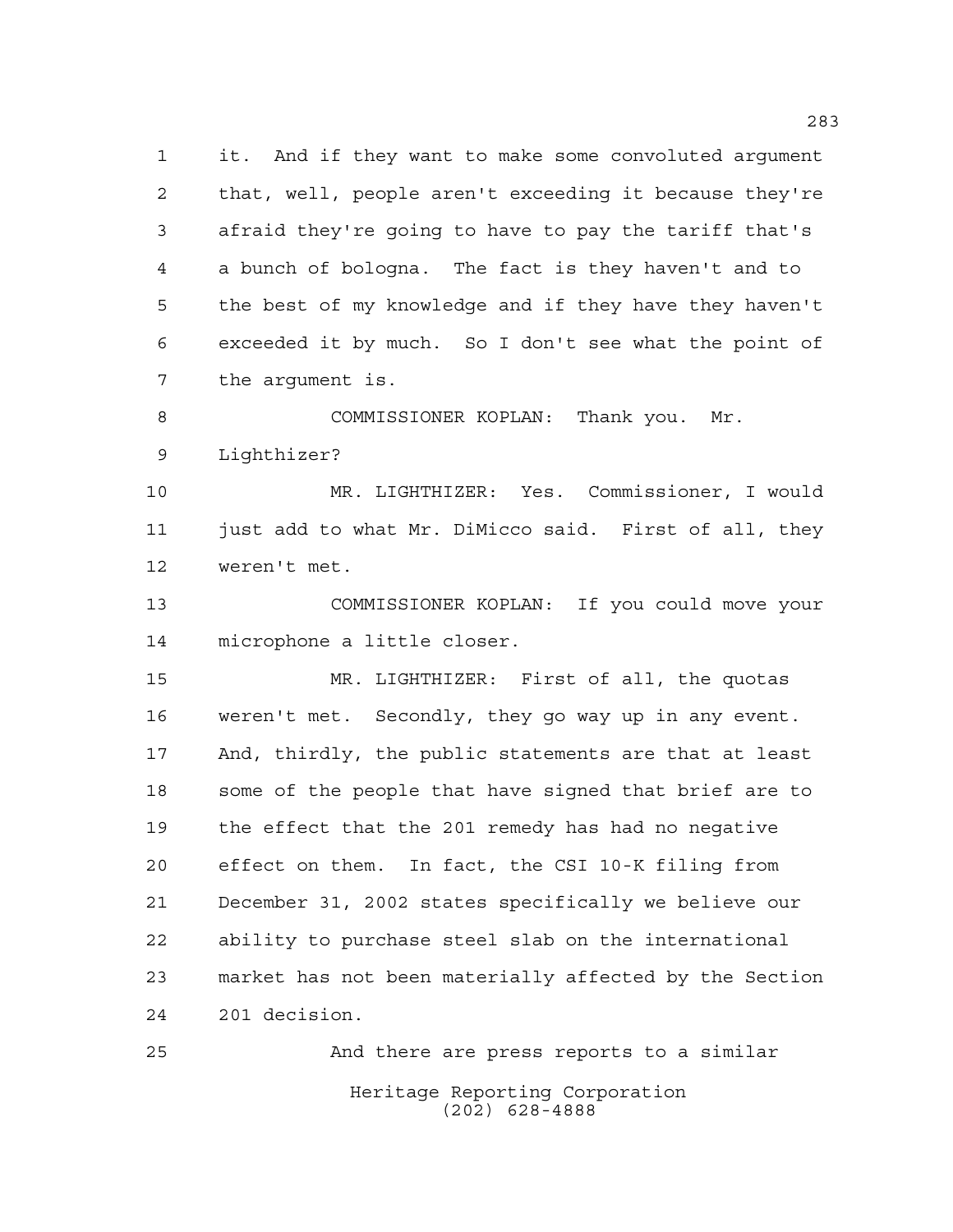effect I think about Oregon Steel.

Heritage Reporting Corporation So their public statement is contrary to what they're saying here, that they're not being seriously affected, at least with respect to those two companies. Also, I guess I would just make the statement that we entered into this endeavor to preserve the steel industry of the United States not the rolling industry of the United States. I think we have to remind ourselves of that all the time. The fact is that making steel, as you all found, is an essential part of that industry. COMMISSIONER KOPLAN: Thank you. Any other domestic witness who wanted to make a comment? If not I'll go to my next question. At this point I want to make a request of counsel. And I brought this up at earlier hearings on the 204 and it comes up again. As I've listened to testimony today and about stainless and tubular hearings it appears to me that a significant number of witnesses assume that the Commission's mandate in this investigation includes passing judgment on the possible economic effects of reducing, modifying or terminating relief. However, Section 204(a) related to our monitoring functions includes the following

(202) 628-4888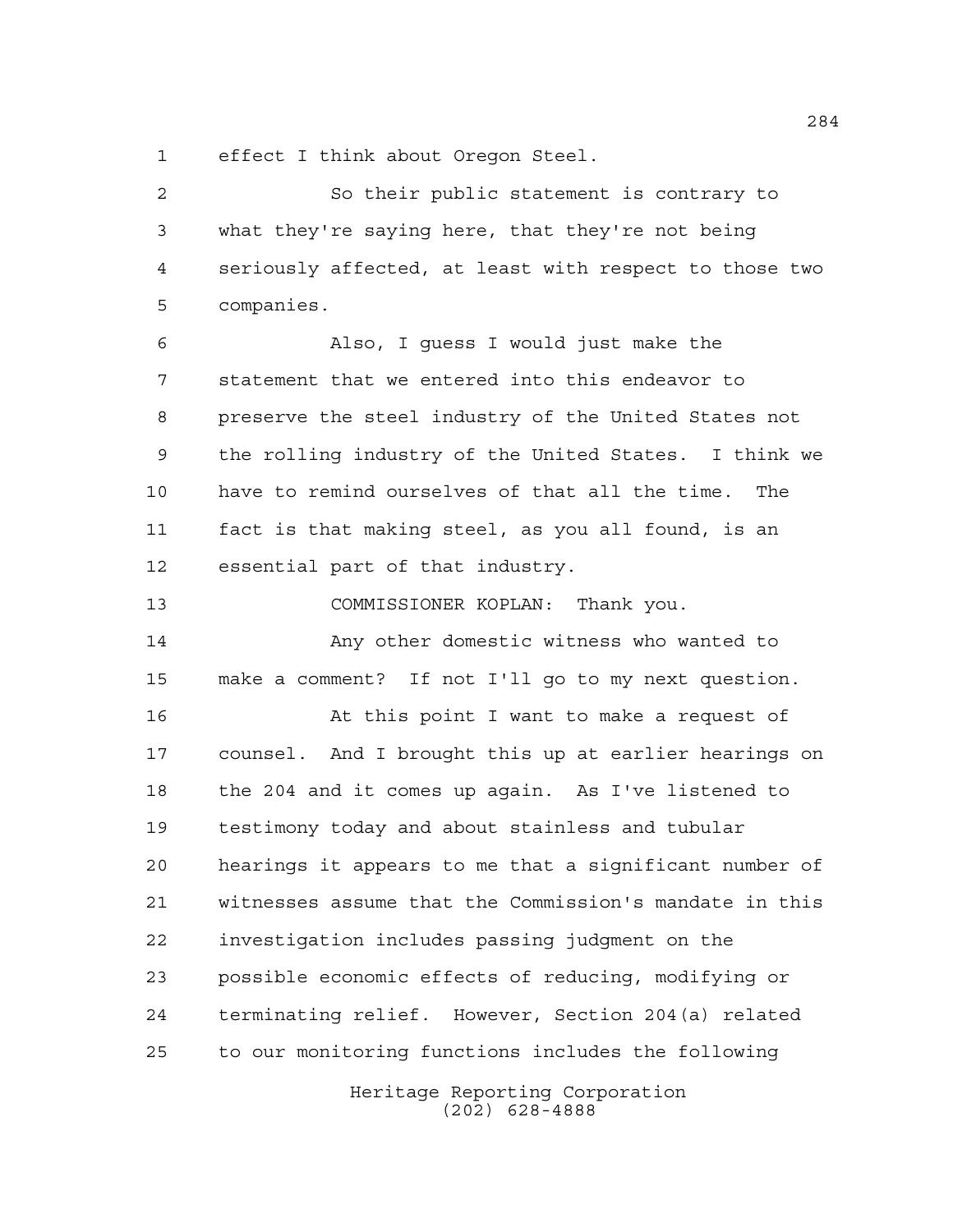language in (a)(4): "upon request of the president the Commission shall advise the president of its judgment as to the probable economic effect on the industry concerned of any reduction, modification or termination of the action taken under Section 203 which is under consideration." That's the quote.

 The president has not made such a request of the Commission. For purposes of the post-hearing I'd appreciate counsel briefing for me whether in the absence of such a request you can point to authority in the legislative history or otherwise that the Commission can do that on our own. In the meantime, I would appreciate any response you are prepared to make now.

15 15 I note that the joint respondents' prehearing brief at page 5 relies on 204(b)(1). However, I do not agree with that. And I will get into that later tonight when they're before us. But if you have a response now I would appreciate it.

Mr. Lighthizer?

 MR. LIGHTHIZER: Yes, Commissioner, we certainly agree with your interpretation and disagree with the respondents' position. It seems to us quite clear that the Commission in this context has two responsibilities. One is to monitor developments with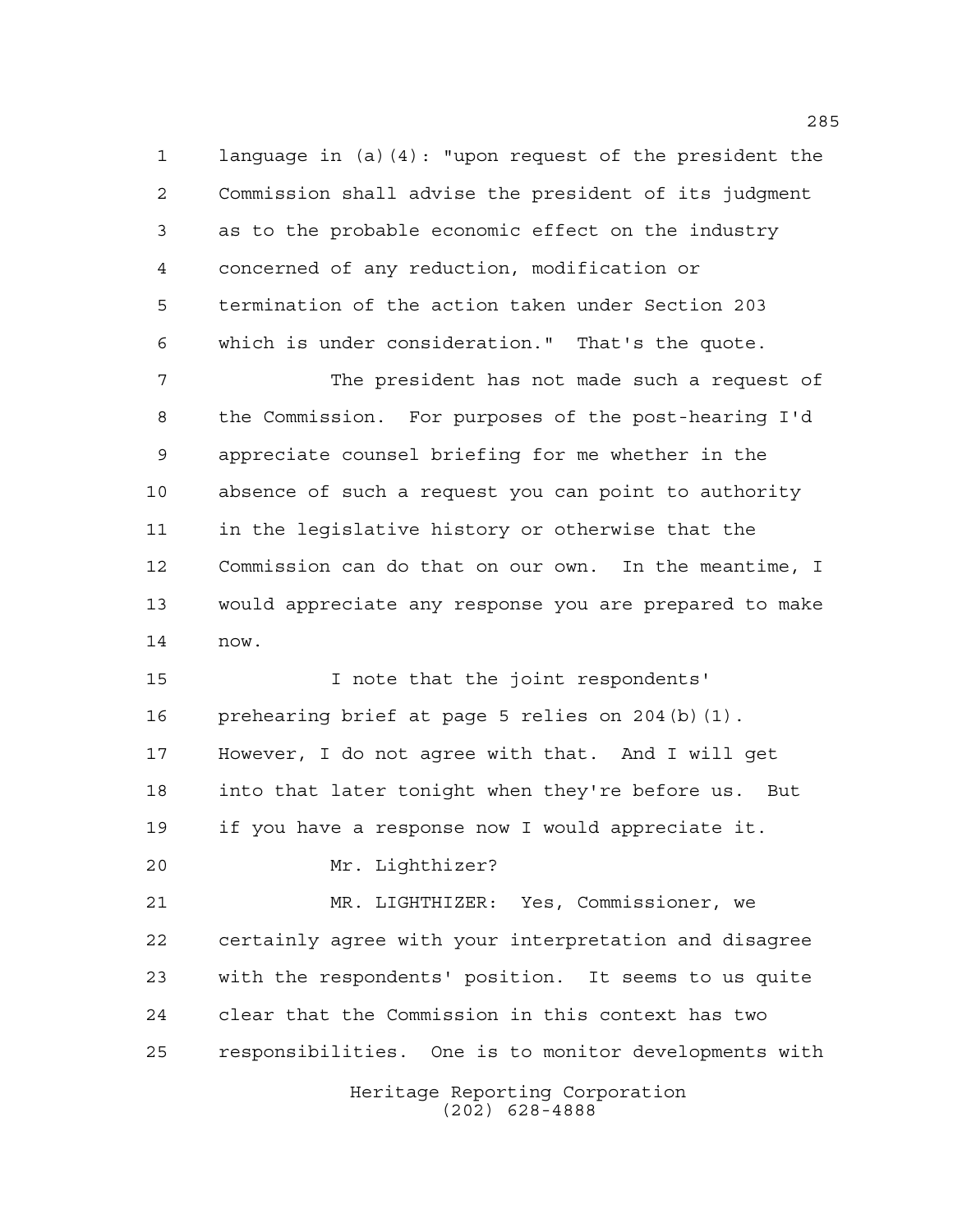respect to the industry and then two is to give a report on that monitoring. And that's what you were requested to do in this case. We've seen a lot of different arguments, a

lot of --

 COMMISSIONER KOPLAN: That's an automatic. I mean we're required to do that even without a formal request.

 MR. LIGHTHIZER: Absent being requested by the president to give some kind of a judgment we believe you do not have the statutory authority to do it. And we will certainly brief that but that is our strong position.

 COMMISSIONER KOPLAN: Thank you. Mr. Dempsey?

 MR. DEMPSEY: Commissioner Koplan, Kevin Dempsey from Dewey Ballantine.

 Just to follow on what Mr. Lighthizer said, I agree, the Commission does not have any legal authority to be addressing the question raised in 204(a)(4) absent a request from the president. And I would note I think the comments cited by joint respondent to various provisions of the president's proclamation and his memorandum at the time of the -- at the issuing of the 201 relief did not request the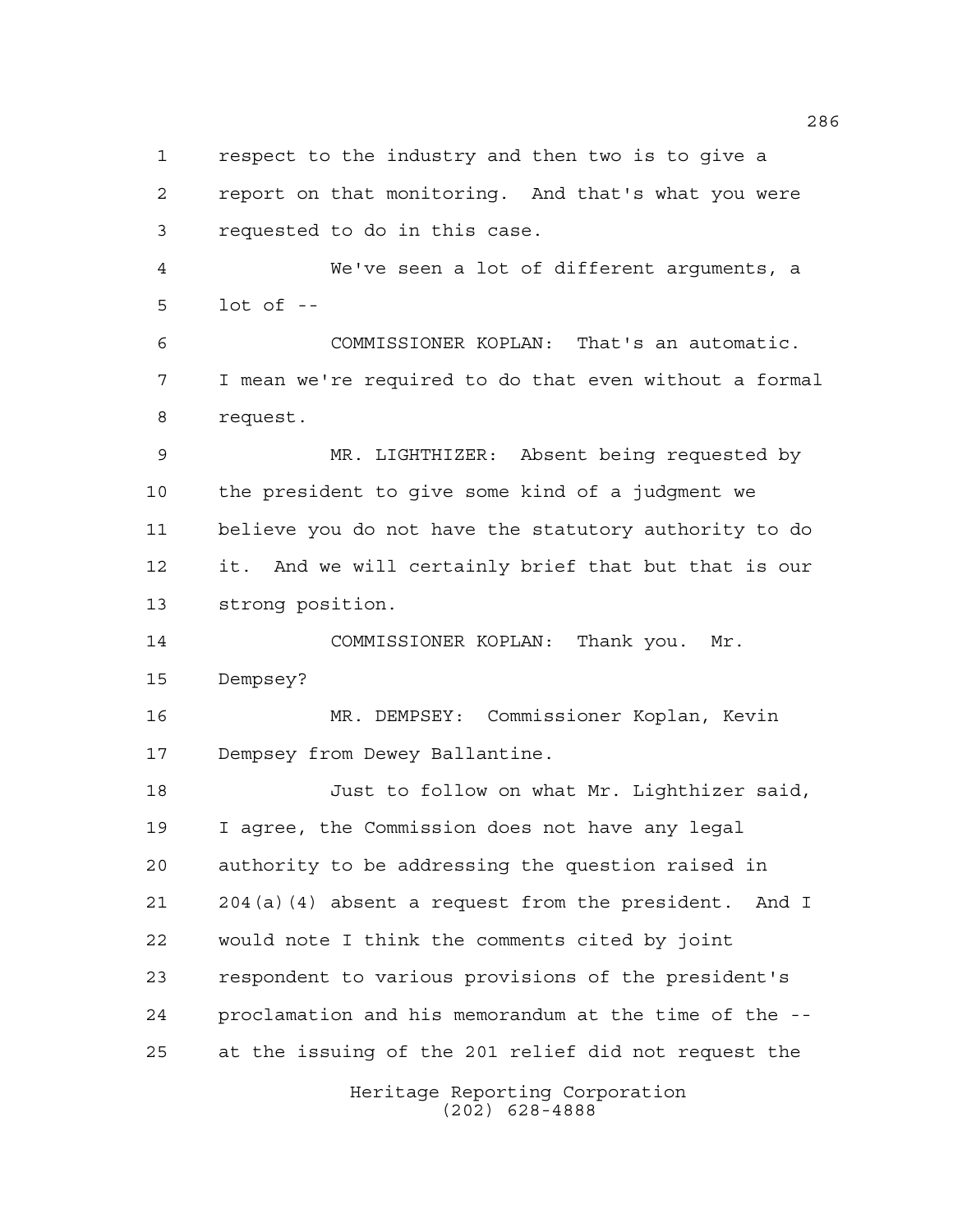Commission to make any type of a report on this question.

 And this president knows how to make a request of the Commission. As you will recall, after the original report of the Commission in the 201 investigation the president made a request for supplemental information from the Commission which the Commission provided. And so certainly if the administration needed more information they would know how to present a request. And I think it's notable that they have not made such a request.

 COMMISSIONER KOPLAN: Thank you for that, Mr. Dempsey.

14 I do have more questions but I see my yellow light is on. Thank you all for those answers. Thank you, Madam Chairman.

 CHAIRMAN OKUN: Thank you. Let me turn if I could to ask some questions about capacity and what's happened during this period. And I guess maybe let me just start if I could, I will raise the respondents' point that if the industry were going to adjust to import competition that should include -- well, I'll use their language, "does the industry not believe that the closure of inefficient blast furnaces is necessary," that's on blast furnaces. I'll come back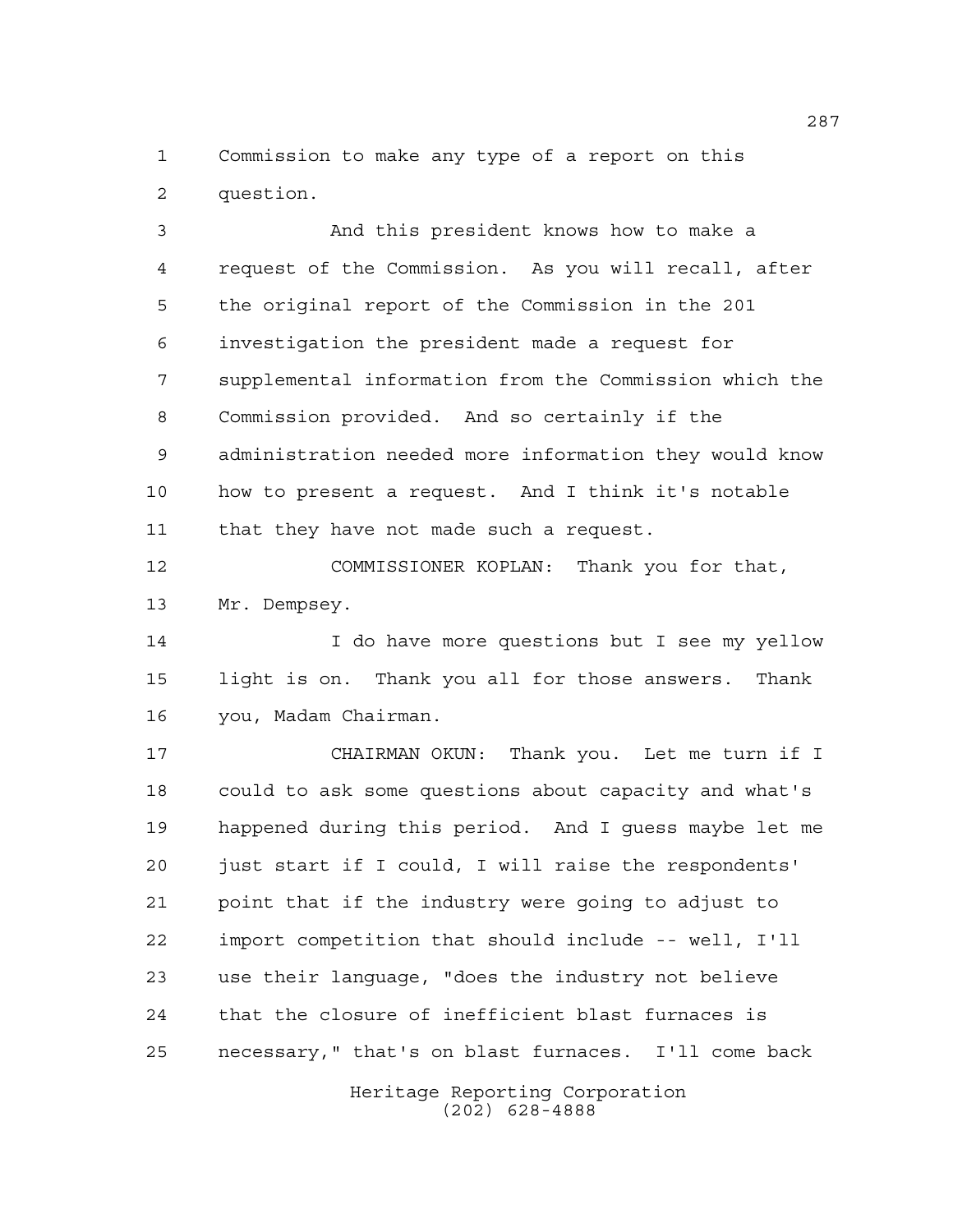to that.

| $\overline{a}$ | They also talk about they ask whether or not           |
|----------------|--------------------------------------------------------|
| 3              | to adjust import competition the industry would have   |
| 4              | to close inefficient capacity and it would be their    |
| 5              | argument that that has not happened. Now, I know that  |
| 6              | there were in your overheads that you provided both,   |
| 7              | Mr. Ross, in your statement as well as in the overhead |
| 8              | provided from -- that Mr. Wolff and Mr. Lighthizer     |
| 9              | went through there was a discussion about capacity.    |
| 10             | And by that would look like some capacity remains      |
| 11             | shut.                                                  |
| 12             | And I would like the industry just to                  |
| 13             | comment on that. Just wanted to make sure that I       |
| 14             | understand, you know, where you believe capacity is.   |
| 15             | And then, two, to address the respondents' argument    |
| 16             | for the industry to adjust to import competition or to |
| 17             | continue efforts that they would need to in effect     |
| 18             | shut down inefficient capacity.                        |
| 19             | And, Mr. Ross, you look like you're ready to           |
| 20             | answer that.                                           |
| 21             | MR. ROSS: I am ready to answer it.                     |
| 22             | We did shut down the capacity that we felt             |
| 23             | was inefficient in the companies with which we are     |
| 24             | involved. And to the extent we are involved in any     |
| 25             | additional ones in the future we will do the same      |
|                | Heritage Reporting Corporation<br>$(202)$ 628-4888     |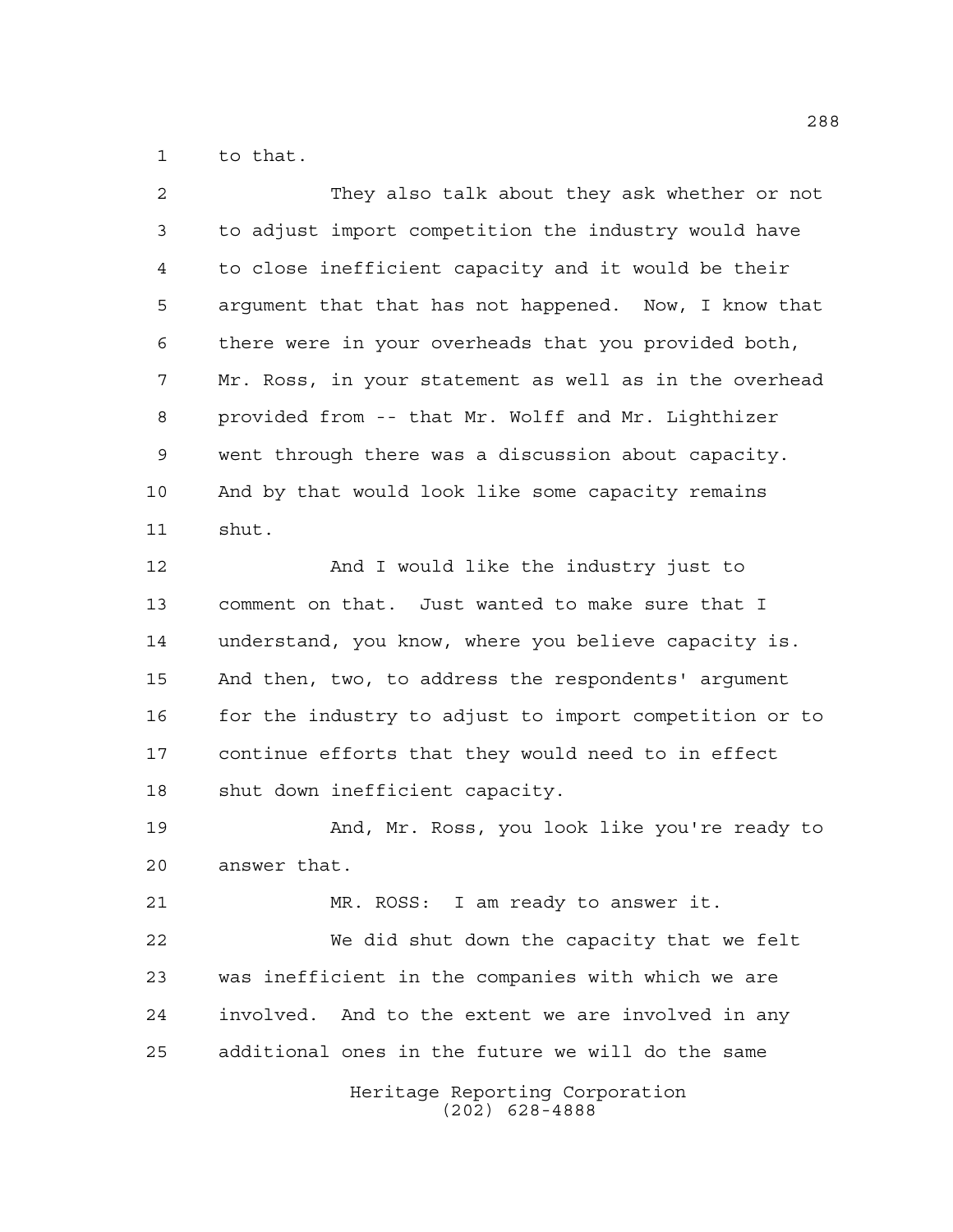thing.

 I think part of the reason why more time is needed is it takes a very long time for companies to go through the bankruptcy process and to get to the point where they either do shut down and liquidate or they're acquired in all or in parts. So I think that they're correct that the process is not finished. If it were finished we wouldn't need so much the tariff extensions for the 18 months. The fact that so many are still in bankruptcy, and I believe not all of them will ever emerge from bankruptcy, but some will, some will be salvageable and I think that, as I said in my direct testimony, is a good part of the reason why we need the tariffs to stay in place so that that process can be accomplished in an orderly fashion. 17 So it's not complete. It has begun. There has been some capacity knocked out and there will be more. CHAIRMAN OKUN: Okay. And from ISG's purposes that would be included on your chart that said the LTV, Acme, Bethlehem total iron making capacity shut down 2.7 million tons a year and the

 total rolling capacity shutdown is 3.3 million tons a year?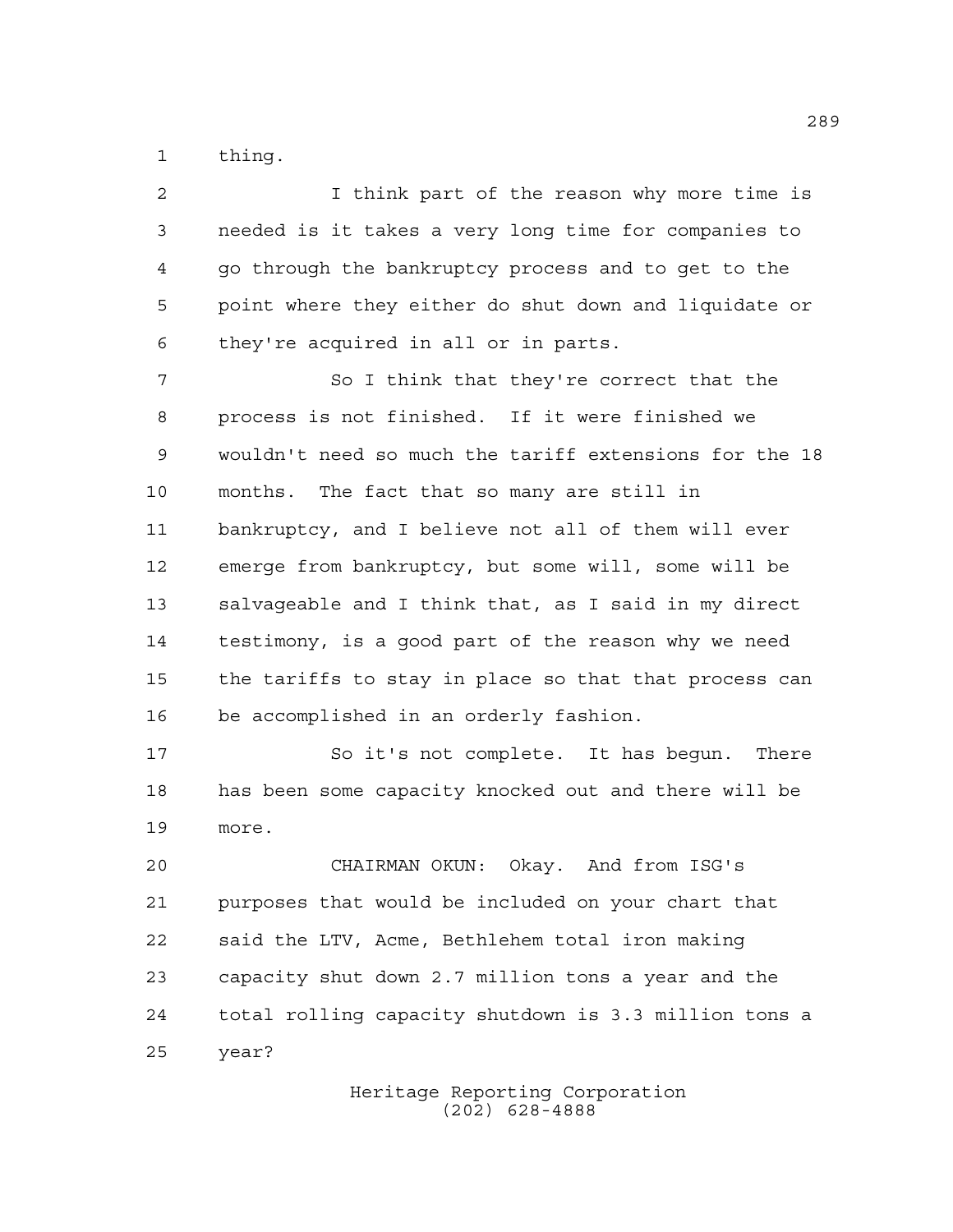MR. ROSS: Yes, that's correct.

CHAIRMAN OKUN: Okay.

 MR. ROSS: Then if you compare that to our totals of around 16 million tons you will see relative to us those are meaningful numbers.

 CHAIRMAN OKUN: Okay. Mr. Dorrance? MR. DORRANCE: Roy Dorrance, U.S. Steel.

 We also have had shutdowns on capacity. I'm not sure whether it made it within the window of the period that you're looking at there on our submittal. But we shut down a fair amount of finishing capacity at our Fairless works where we had a full-fledged sheet and tin operation where we now only operate one automotive galvanizing line.

 But having said that, I agree with Mr. Ross, the process of understanding what the rationalization opportunities are really have to wait until you complete the integration that is required by virtue of the consolidation activity that has occurred. We just bought National Steel on May 20 so we're very, very early in the process of integrating National Steel into U.S. Steel.

 But I would expect that once we get through with that integration and fully understand how best to optimize that set of assets with the set of customer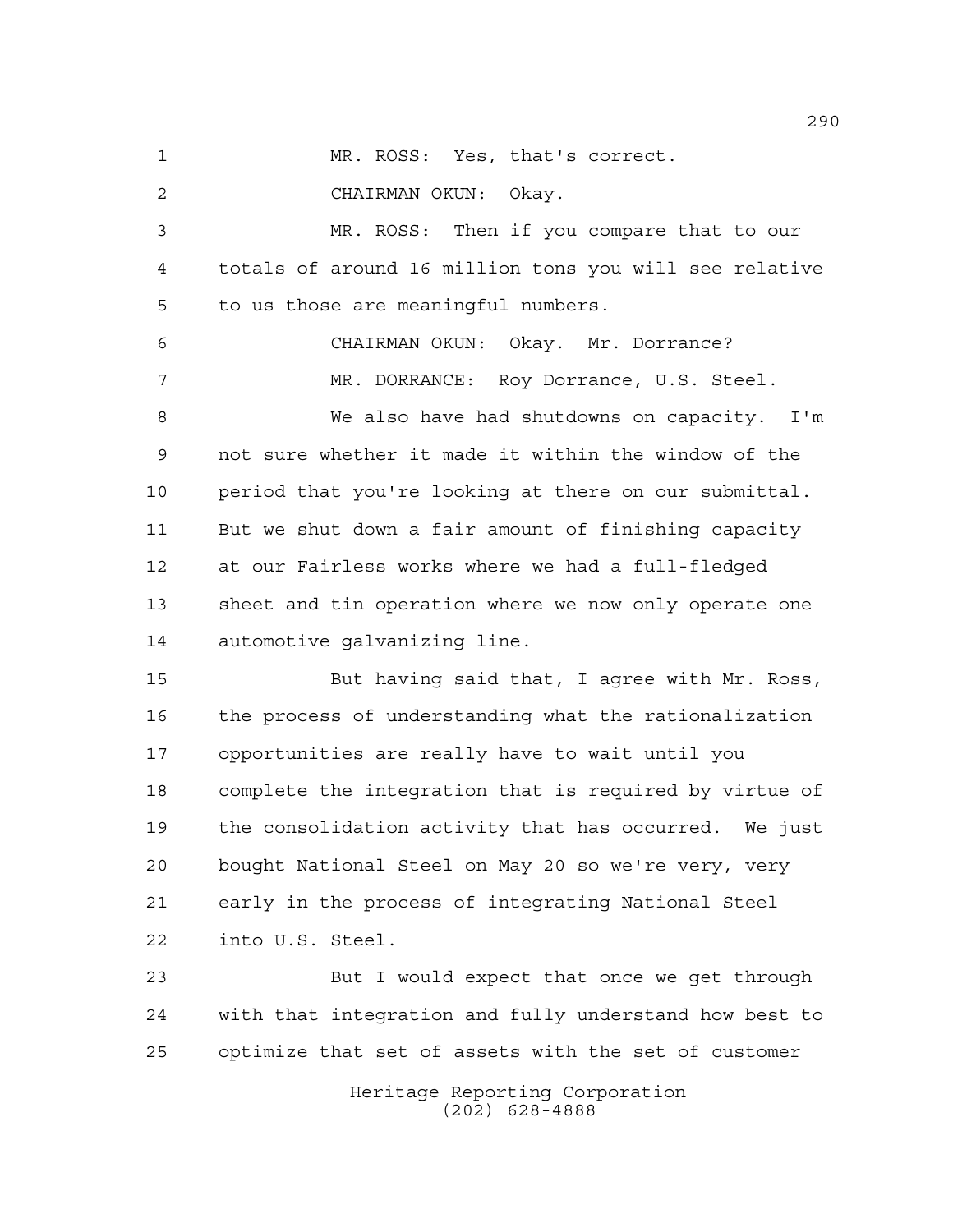requirements that we have that there will be some rationalization that will occur from that. It will take time though for us to understand exactly what that is. And that's, again, another reason why we need to have the full three year term to be able to understand that and make those adjustments prior to the end of the 201 remedy.

CHAIRMAN OKUN: Mr. DiMicco?

 MR. DiMICCO: This goes back to an issue that's always the first go-around, you know, what's inefficient? I object strenuously to some of our foreign competition saying that, implying that there is a lot of inefficient capacity that needs, that hasn't already been shut down that needs further shutting down. It's not in anybody in our industry's self-interest to keep inefficient operations running. And as we come across those operations through acquisitions and mergers and what have you those operations will be shut down.

 But the direct implication that they have is that somehow the majority of the U.S. industry is inefficient and should be shut down. And I take strong objection to that.

 And the second thing I would like to say is that, you know, there is plenty of evidence of that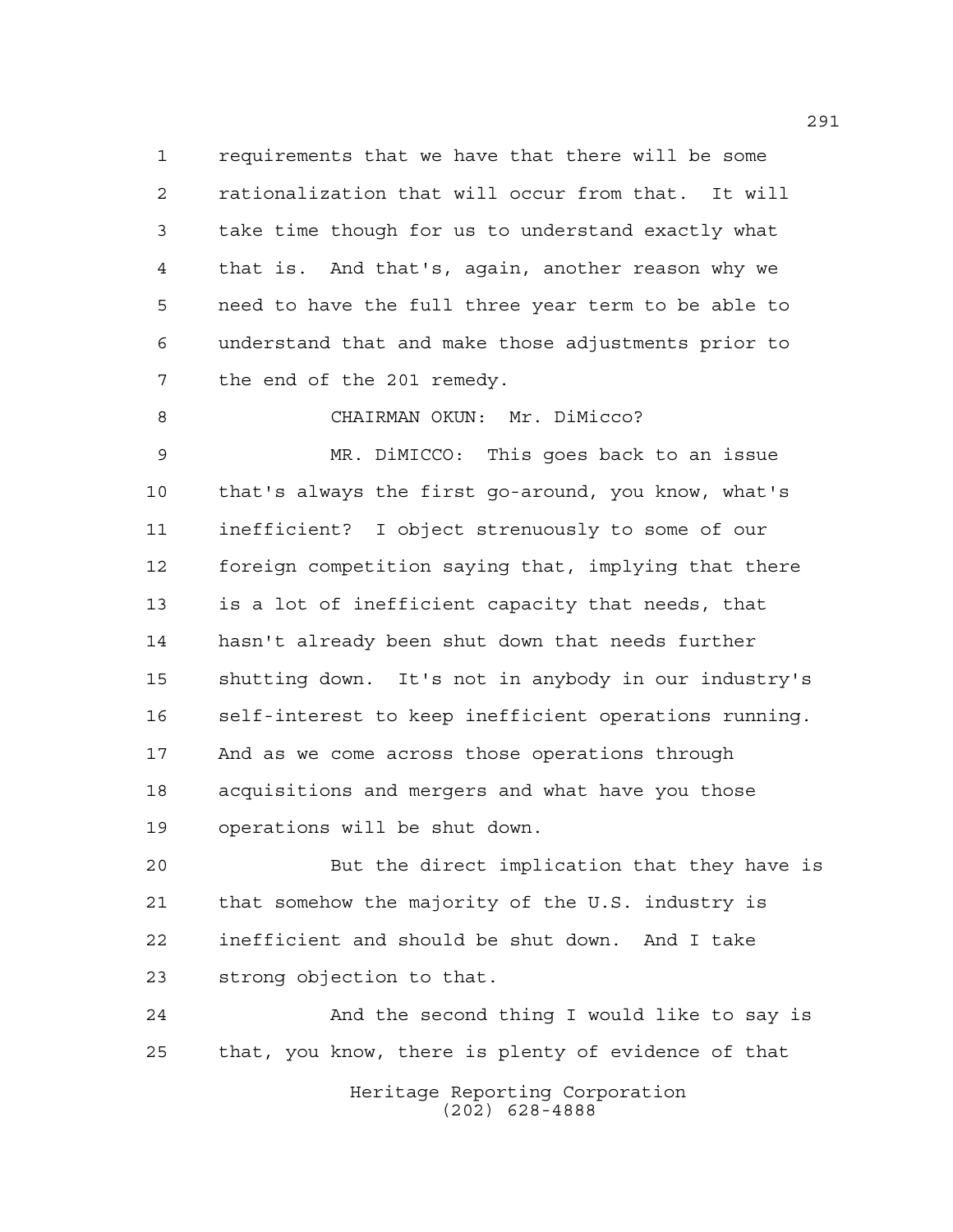actually having taken place, even in some of the acquisitions that Nucor has made. Nucor acquired, it's not flat rolled, we're talking about shutting capacity down, acquired long products producer, and there's a million tons of its capacity we have not brought back.

 Likewise we've made other acquisitions that at this point in time have not been brought back into the marketplace because they were high cost and inefficient by Nucor's standards which is equal to those of the global standards of the best in the world.

 So there has been a lot of this already done. To imply that it hasn't is just ignoring the facts. And then to imply that maybe the majority of the industry is inefficient is also an exaggeration of the extreme kind.

Thank you.

 CHAIRMAN OKUN: Do other producers want to - - Mr. Stewart, you wanted to comment on it?

 MR. STEWART: Well, since Mr. Gerard is not here, he did raise the fact that at Wheeling Pitt part of the labor contract that was negotiated called for the shutdown of the operation and the commissioning of an electric arc furnace.

> Heritage Reporting Corporation (202) 628-4888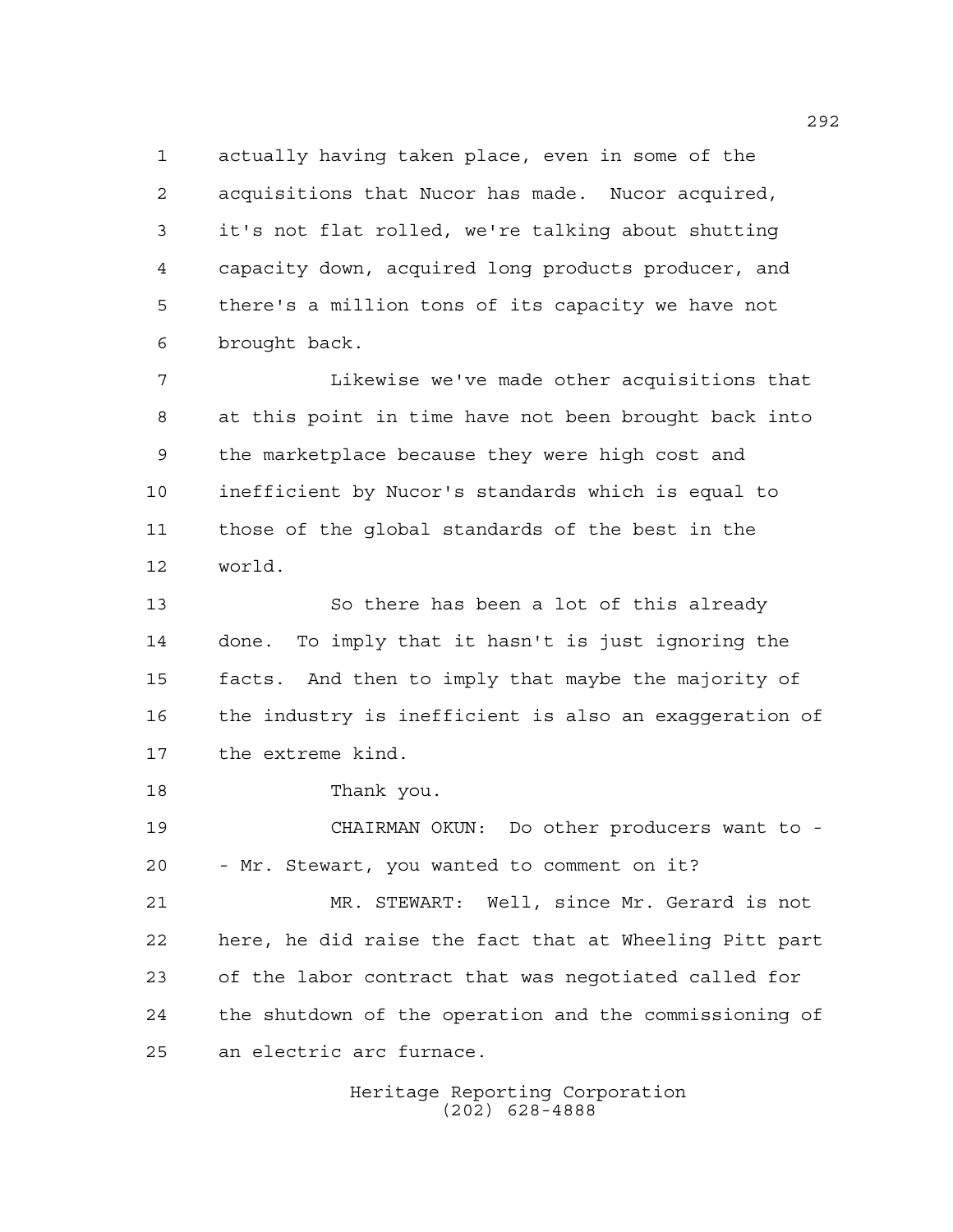Heritage Reporting Corporation (202) 628-4888 CHAIRMAN OKUN: Okay, there was some discussion on that and I want to make sure I understand those. MR. ROSS: Madam Chairperson, could I add one thing to that? CHAIRMAN OKUN: Yes, Mr. Ross? MR. ROSS: I note that in the prehearing brief that was filed by the Motor and Equipment Manufacturers Association they put in a chart of different countries and where they stood. And it appears to me that some of the parties who are here who are complainants are to the higher cost side of ISG. So I wonder if U.S. high cost capacity should be shut down why that shouldn't be equally applicable to foreign high cost capacity. CHAIRMAN OKUN: Okay, take your point. Were there other producers who wanted to comment on the capacity. Mr. Rogers, was there anything you wanted to add? And then just so that I understand, the chart that you provide in your overhead which talks about capacity cites your Roscoe capacity. Is that, I mean is this equivalent to data that's in the staff report? I'm just trying to make sure that as we look at the staff report and what we say about capacity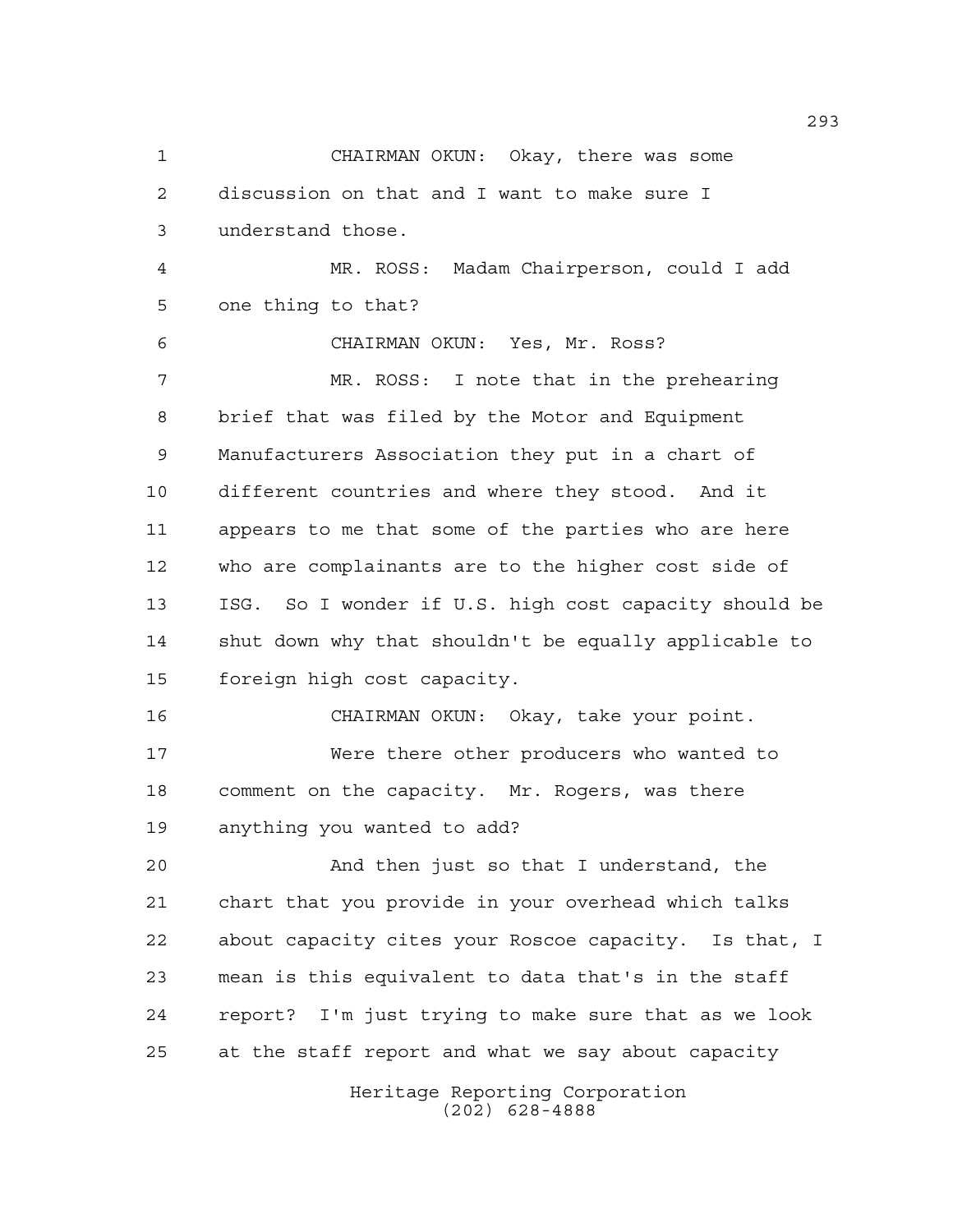that I understand the data that you presented in that context.

 MR. NOELLERT: Commissioner Hillman this is -- I mean Chairman Okun, this is Bill Noellert from Dewey Ballantine. The data in the overhead was AISI data so it's total steel industry capacity. And the data in your staff report is confidential so we could not use it in the overhead.

 CHAIRMAN OKUN: Okay. Okay, then I understand what you did. Well, then if you haven't done this already if you can be sure that you comment on the capacity data that we are presenting in the staff report so that I could be sure that it reflects accurately what the companies have testified to with regard to their capacity closure or where they are with capacity.

 Okay, the other just with regard to again 18 going back to what our report should indicate, I noticed in the U.S. Steel brief that there was some discussion of items that you thought were left out of the staff report. I wonder if there was anything that you haven't covered today that you wanted to comment on? And as well as I note that the Nucor brief raised the issue that in the staff report as it currently was set up we did not have the flat rolled product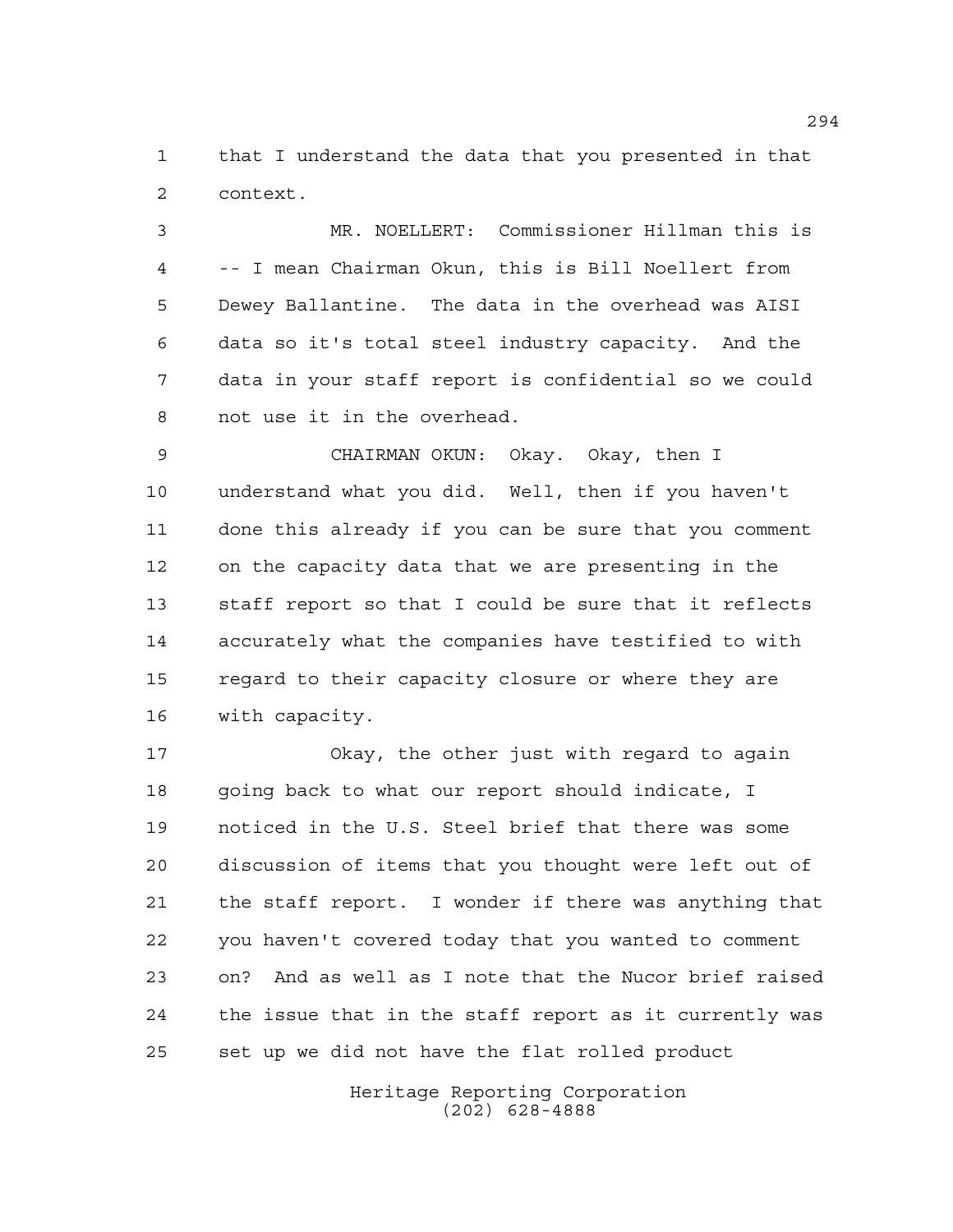combined and we will have that done before the final report is issued.

 But is there anything else, either Mr. Dempsey or Mr. Hecht, that you wanted to comment on in terms of the staff report, additional information that should be included?

 MR. DEMPSEY: Chairman Okun, Kevin Dempsey. I don't believe there's anything that's of a public nature. We'll check our records, there may be some more details that would be confidential that we could provide in the post-hearing brief but nothing at this time.

 CHAIRMAN OKUN: Okay. Mr. Stewart? MR. STEWART: Madam Chairman, I believe there's two items that would be helpful to the public and helpful to both Congress and the administration. One would be if in addition to the tables that you have that show covered and non-covered on the import statistics, those were broken down by countries and percentage of total imports were provided for the three time periods covered as well as for non-covered, what the total would be for anybody that was under 3 percent. That obviously would facilitate having a common set of discussion points.

Heritage Reporting Corporation (202) 628-4888 Secondly, at the moment, and this may simply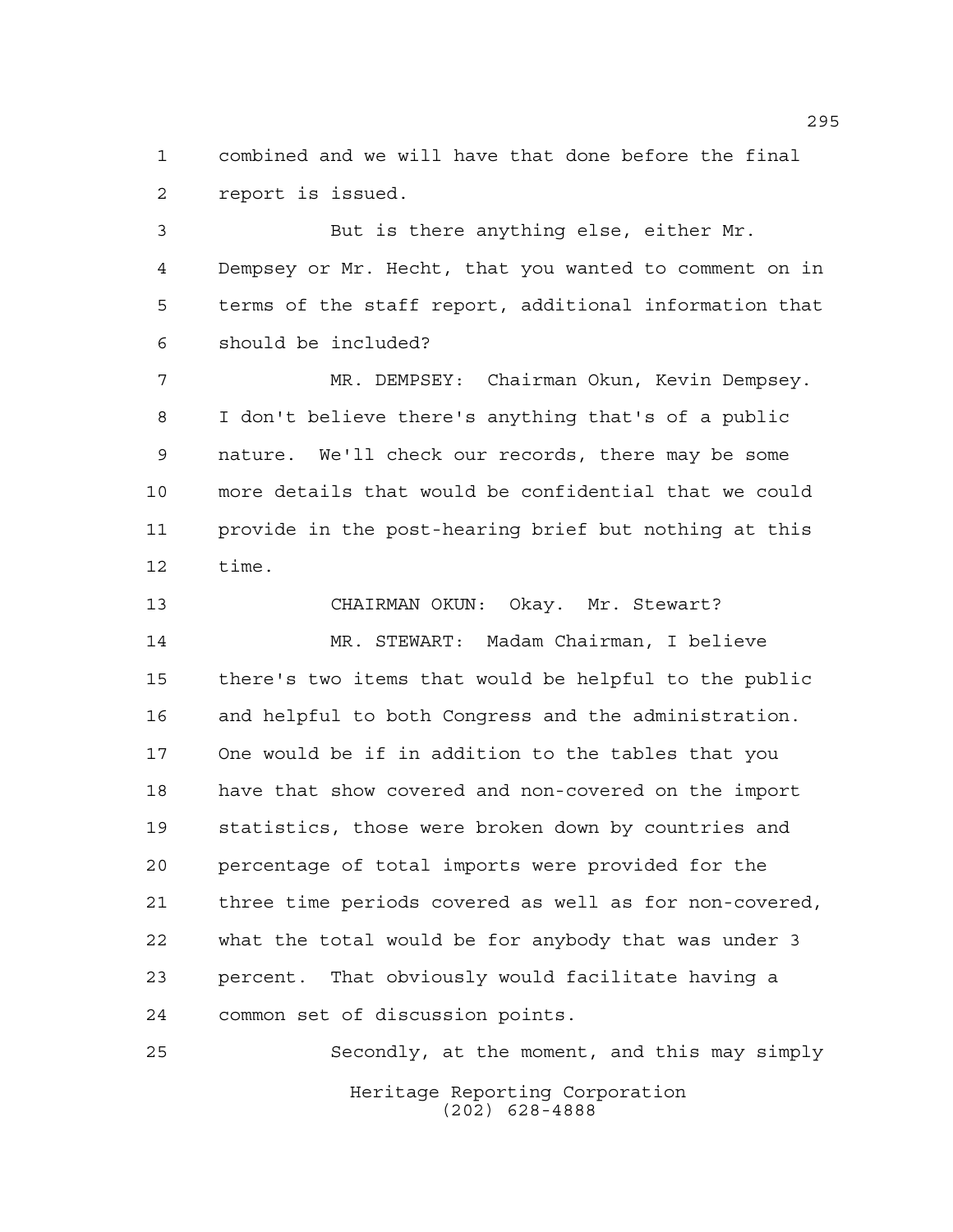be because you have a preliminary or prehearing staff report, there is nothing that is public in terms of the foreign producer capacity or pricing. I think it's the Section 6 in the -- throughout the report. And that obviously would be helpful not only if it could be made, parts of it could be made public but if it could be disaggregated onto a country or customs union basis where appropriate.

 CHAIRMAN OKUN: Okay. I will look into both of those. I may have a question about the last one. But let me turn to Vice Chairman Hillman.

 VICE CHAIRMAN HILLMAN: Thank you. I hope just a couple quick follow-ups.

 One, just in your response to Commissioner Koplan with respect to slabs raised for me the question of what is the industry's view of why the slab quota was not utilized? I think the numbers are pretty clear that, you know, something in the order of 4.5 million short tons came in over a quota of 5.4 million short tons. So it's clear that the quota was not remotely fully utilized.

 And I'm just curious from the industry's perspective why do you think that's the case? MR. DiMICCO: Dan DiMicco. It was more than generous.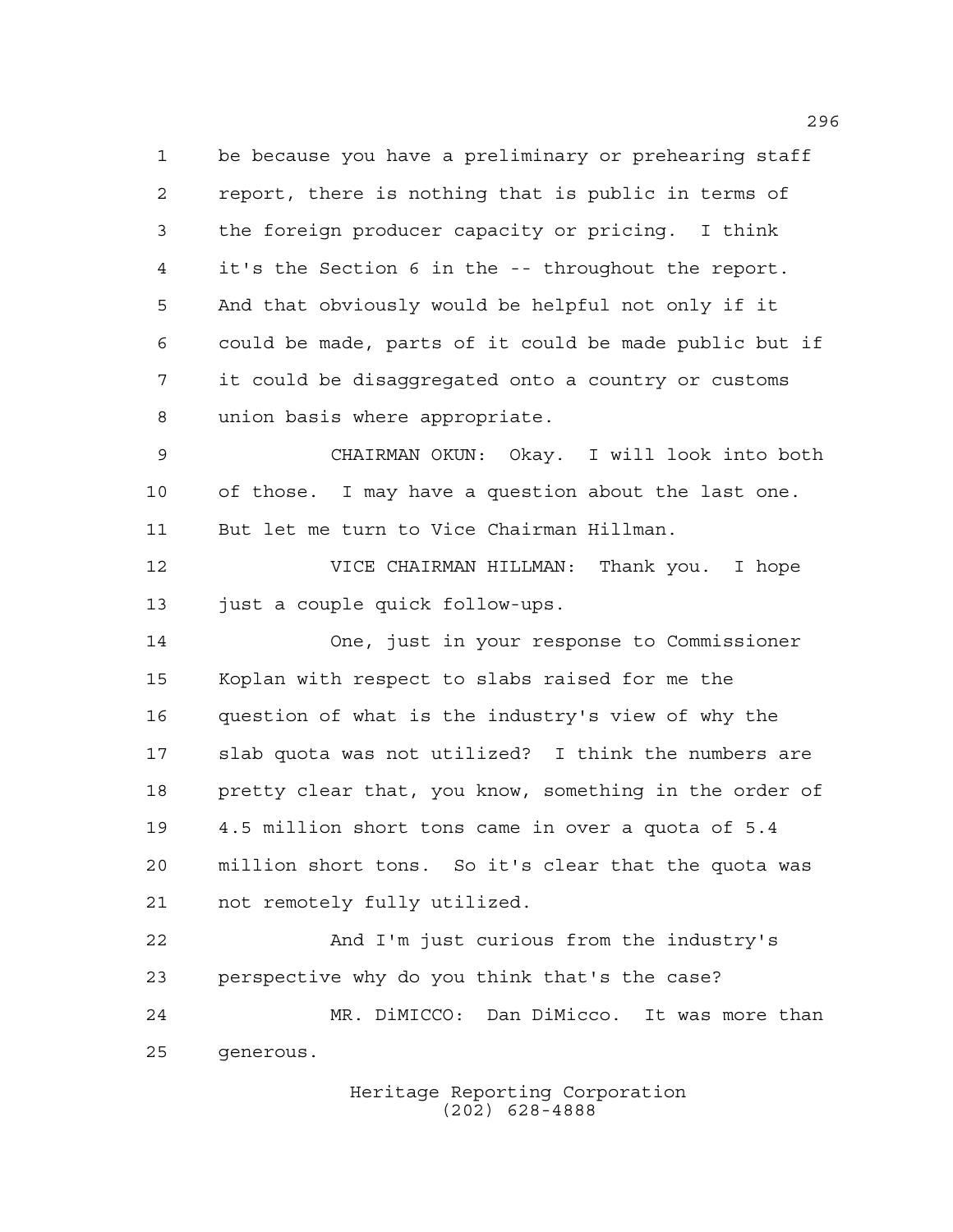VICE CHAIRMAN HILLMAN: Mr. Ross, do you want to add something?

 MR. ROSS: Well, I think if they needed it they would have used it. So it's pretty clear that it was at too high a level relative to their actual need for it.

 VICE CHAIRMAN HILLMAN: Okay. MR. DORRANCE: It's a general indication in my opinion of the just bubbled economic activity in terms of the steel market. I think that had something to do with it. Certainly the hot import market in China which existed for most of 2002 may have drawn some of that material away for example from some of the flat exporting countries because they had a more attractive market in China. But in general I think the overall for the soft market probably had a lot to do with it.

 VICE CHAIRMAN HILLMAN: Okay. And secondly perhaps to you, Mr. Ross, and to you, Mr. Dorrance, I just want to make sure I understand what happened to the companies that you purchased out of bankruptcy in terms of their benefits to retirees other than pensions. And here I presume that we're largely talking about healthcare benefits or health insurance. But if there are others I would be curious for you to

> Heritage Reporting Corporation (202) 628-4888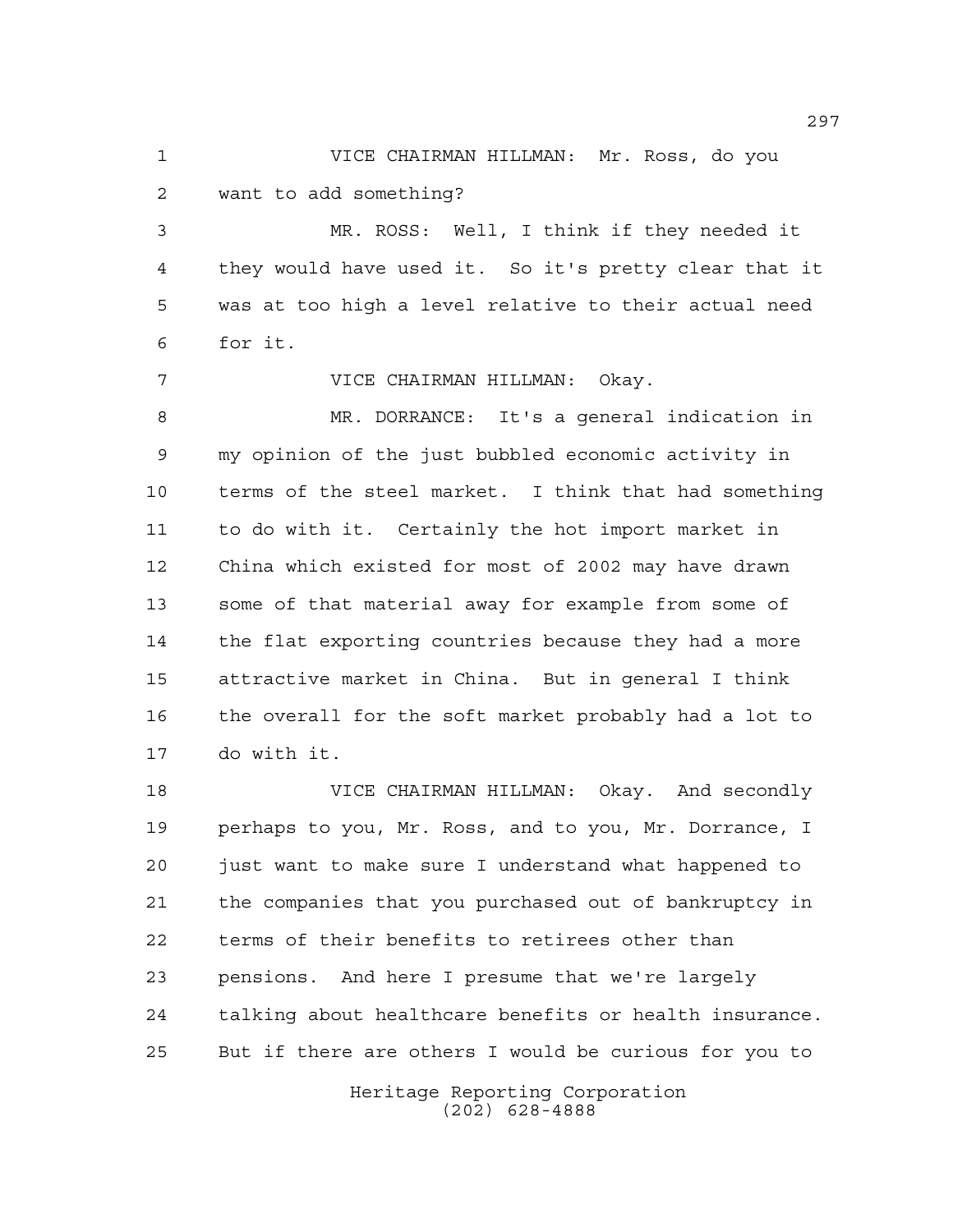mention it.

| $\overline{2}$ | Is the only way -- again, I'm trying to                 |
|----------------|---------------------------------------------------------|
| 3              | understand what happened -- did all of the contracts    |
| 4              | with respect to, again, non-pension benefits were all   |
| 5              | of those eliminated and replaced by the trust fund      |
| 6              | that Mr. Gerard mentioned? And is that trust fund       |
| 7              | applicable to all of the companies that you purchase    |
| 8              | that came out of bankruptcy?                            |
| 9              | MR. ROSS: Okay. A whole lot of questions                |
| 10             | I will try to answer the ones I can remember.<br>there. |
| 11             | As to what the principal benefits other than            |
| 12             | pension are the healthcare benefits, that is correct.   |
| 13             | In the case of each of the ones that we acquired they   |
| 14             | had terminated retiree healthcare benefits prior to     |
| 15             | our coming on the scene. So those were finished.        |
| 16             | The question then became two things. One,               |
| 17             | we had no legal obligation to do anything for those     |
| 18             | people but we felt a moral obligation to do something   |
| 19             | for them. And we also felt it was important to send a   |
| 20             | message to our active employees that we would treat as  |
| 21             | best we could people who had been part of their         |
| 22             | community. And the implication obviously being we'd     |
| 23             | be decent to them when their retirement came.           |
| 24             | So we had those two reasons for putting in a            |
| 25             | VEBA which is, as you know, a voluntary trust.          |
|                |                                                         |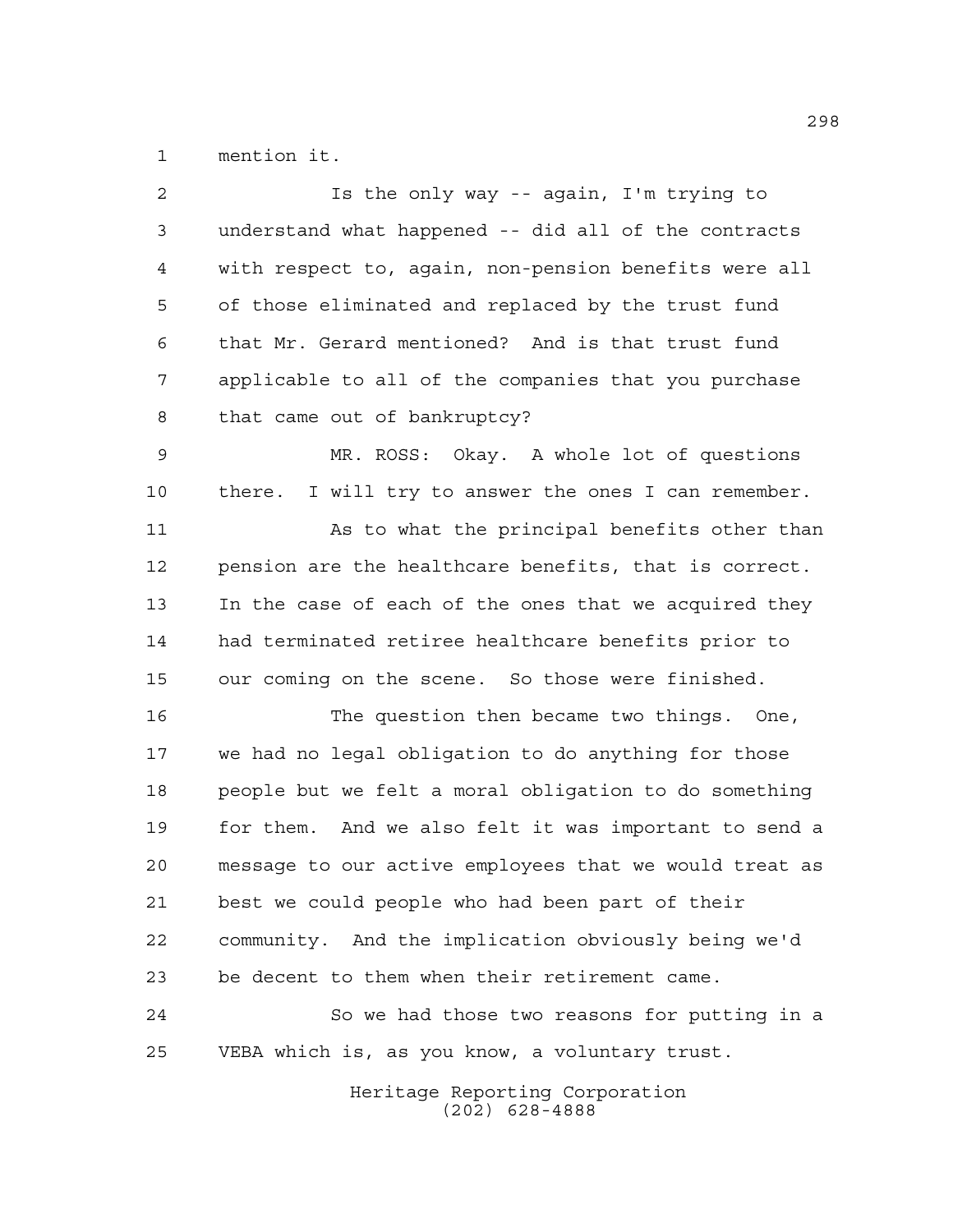As to the active employees we have a healthcare program and one that will continue on with them subsequently. We have essentially the same programs in all of our entities that we've bought. And it's a good healthcare plan. It's fully comparable to the one that I have in my own office. And I think I'm in reasonably good health despite that plan.

 So we have not had big problems with it at LTV which is where we put it in first. And as you heard from Mr. Gerard, the overwhelming majority of the employees at Bethlehem voted for the new contract which involved some changes in their healthcare benefits. And they did that after very extensive consultations between the local presidents at Bethlehem and our local presence at LTV and Acme and even worker level interactions. So it went through with full understanding.

 Essentially the differences are we have somewhat more co-pay features than they had had. And we think that that's an essential ingredient of a well-run healthcare plan. For one thing, it discourages frivolous use of medical service and, second, it's a little bit of an impediment to the fraud that unfortunately is so endemic in the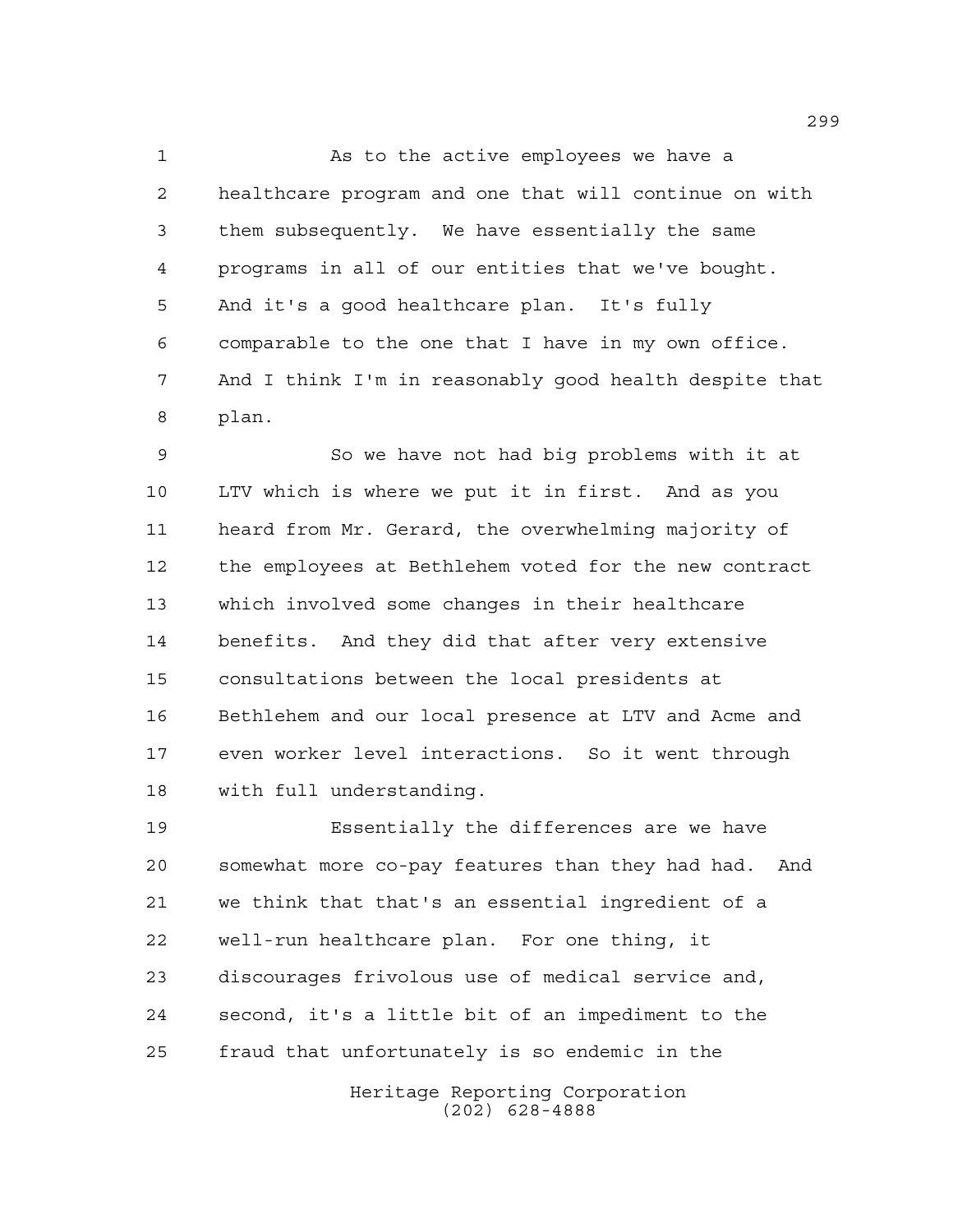healthcare community.

 The other thing we put in was some caps on outlyers because that's another thing that can really severely damage the plans. But other than that the benefits were quite similar, other than those two features the benefits for the active employees were quite similar to what

 they had before. And we felt that while it was -- and so that's the way that we dealt with those issues.

 Now, we introduced these profit sharing plans which they did not have before. They did not have meaningful profit sharing. LTV had had theoretical profit sharing plans but since all that LTV had to share were losses they were not particularly useful to the recipients.

 And that's one of the things I think we shouldn't lose sight of. Part of the reason why morale is very good at our organization and I think at Dan's is that the profit sharing has worked. If we go through a protracted period, say if you prematurely took off the tariff and that took away the profitability it would undermine the whole quid pro quo of the arrangement with labor. Someone like a Nucor who has had a long history, the workers know that over time it works, that's fine. A new company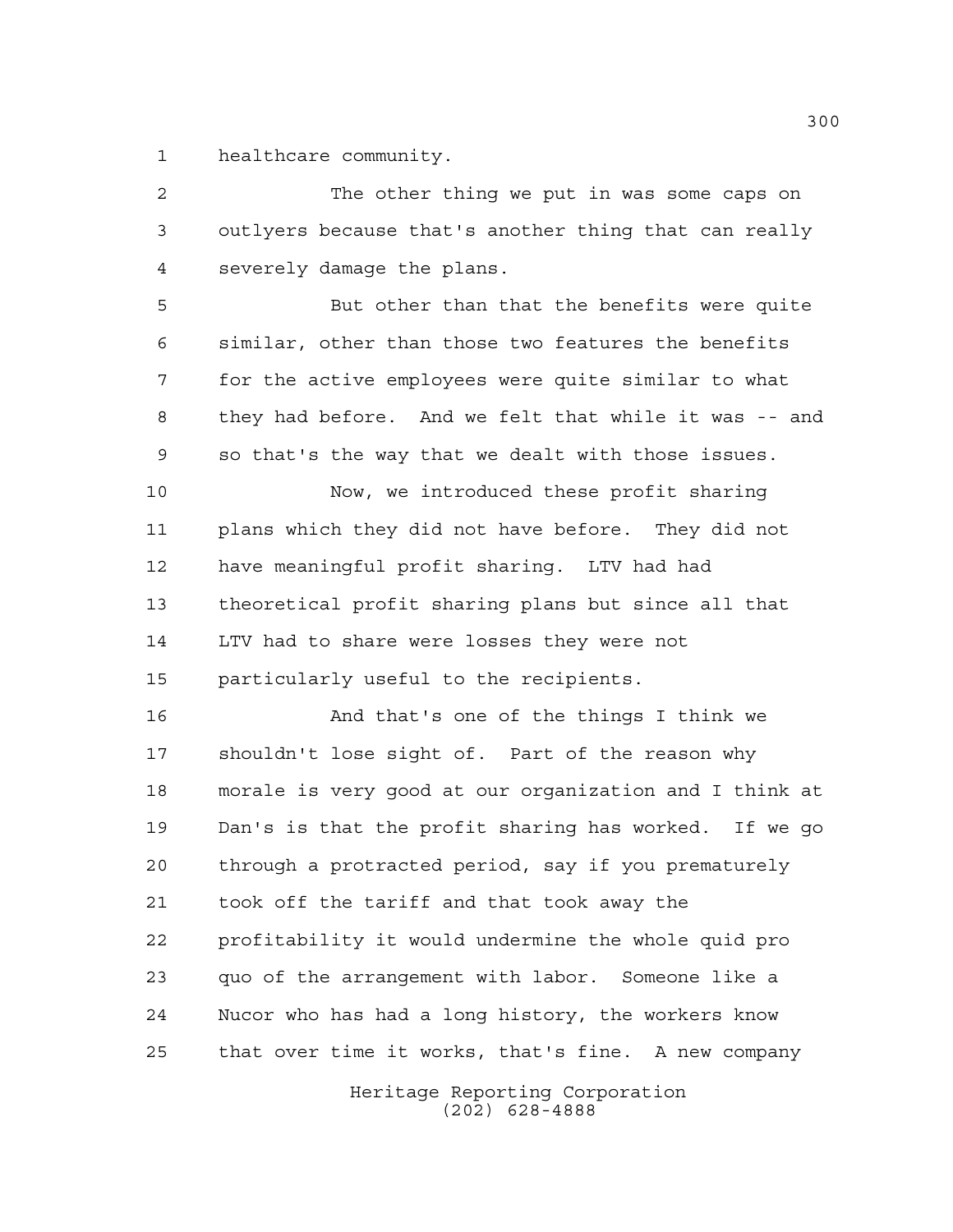like ours that has put in this whole radical new system in effect trying to put a mini-mill corporate culture onto an integrated steel technology, because that's really the essence of what our company has tried to do, until the workers have had enough experience with that that they know that it's trustworthy it could all backfire and it could undermine the whole essence of the agreement.

 So it's part of what we meant when we said it's particularly critical this next couple of year period to assure the workers that they really get what they thought they were getting when they agreed to all these new work rules and different job classifications and lower benefits and all that. It can't be a one-way street.

 VICE CHAIRMAN HILLMAN: That's an extremely helpful answer. I very much appreciate that.

18 MR. ROSS: Thank you.

 VICE CHAIRMAN HILLMAN: Appreciate what you've done on that point.

 MR. ROSS: Did I answer all of your questions? VICE CHAIRMAN HILLMAN: You did, every one

of them.

MR. ROSS: Thank you.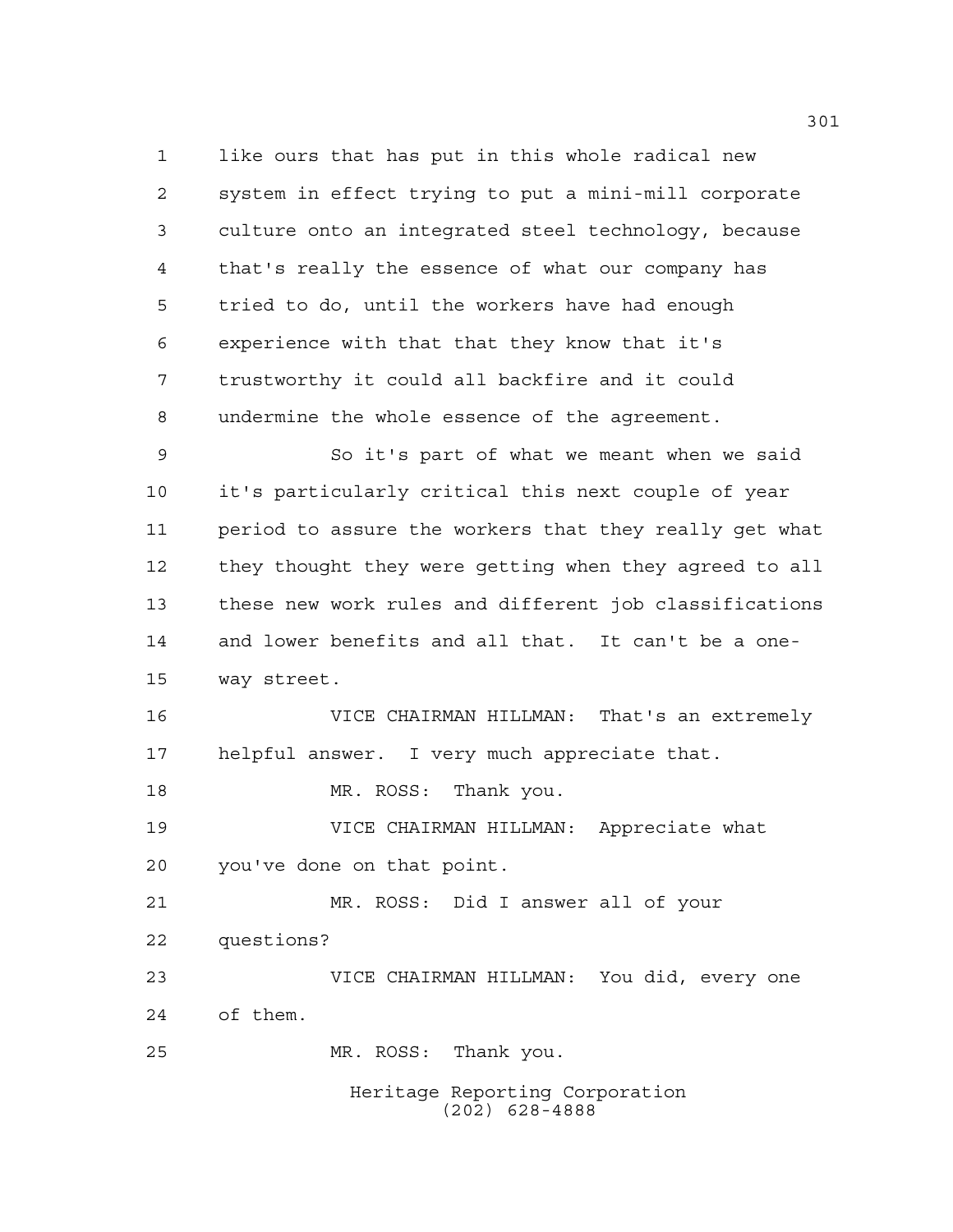VICE CHAIRMAN HILLMAN: And I thank you. MR. DORRANCE: Roy Dorrance. I'm very glad you went first, Mr. Ross.

 MR. ROSS: I yield my time to U.S. Steel. MR. DORRANCE: Thank you. Thank you. The arrangement that we have for the former National retirees and the former National employees or active employees of U.S. Steel now with regard to what Mr. Ross just went through are totally parallel with what Mr. Ross discussed. The one thing that we have not done yet is we have not although we have a profit sharing plan that's quite similar, the profit sharing plan hasn't paid off yet. So we're just two months into the integration process. So we have not had the impact of that yet, but that's something that we look forward to hopefully in the not too distant future. VICE CHAIRMAN HILLMAN: But it's the same

sort of voluntary employee benefit trust?

MR. DORRANCE: Yes. Yes. Yes.

VICE CHAIRMAN HILLMAN: Okay.

MR. DORRANCE: Yes.

 VICE CHAIRMAN HILLMAN: That's extremely helpful.

 And I guess my last question to some extent piggybacks a little bit on the Chairman's question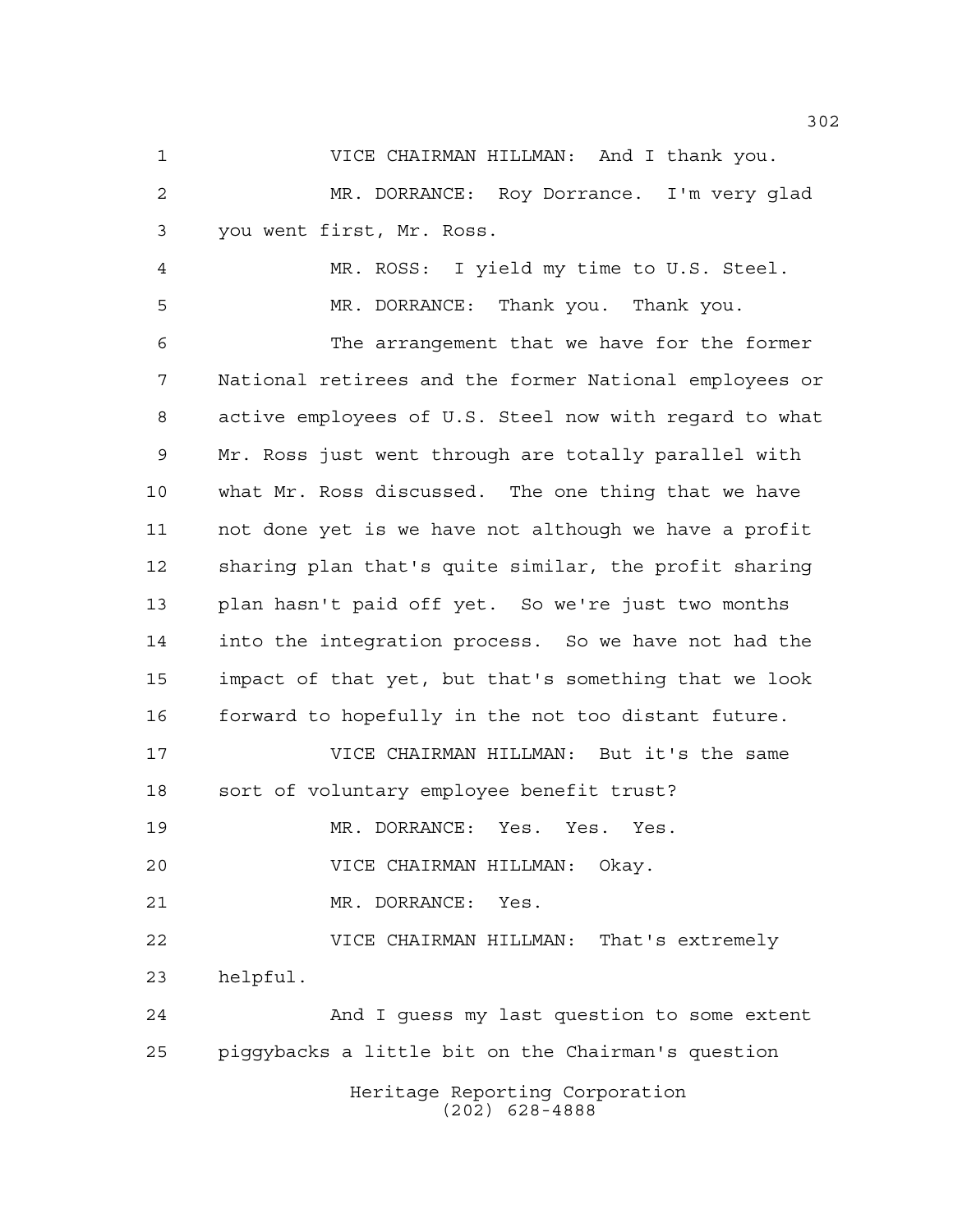because obviously what we're going to hear from the folks on the other side is that while all of these efforts are arguably long on consolidation, in their view they're short on rationalization, if by rationalization we use that as a bit of a euphemism for closure. And the argument being that consolidation in and of itself by just putting lots of entities under one corporate roof doesn't really produce, you know, greater efficiencies, it just puts the same companies under one corporate roof.

11 11 I think you've all testified, you know, very eloquently to why you think consolidation means more than simply changing the name on the door and the roof. But I'm trying to understand from your perspective why that is and sort of how you get there. Is it mostly the issue of the labor contract and changes on the labor side coming out of bankruptcy or is it more on this issue that as you go through the process you can choose either not to purchase at all or not to start up out of bankruptcy the less efficient pieces of the company that you buy? MR. ROSS: Well, it isn't just the legacy cost by a long shot. If the only changes we had been able to make were the legacy costs we would still be an unprofitable company. So the notion that it's just

> Heritage Reporting Corporation (202) 628-4888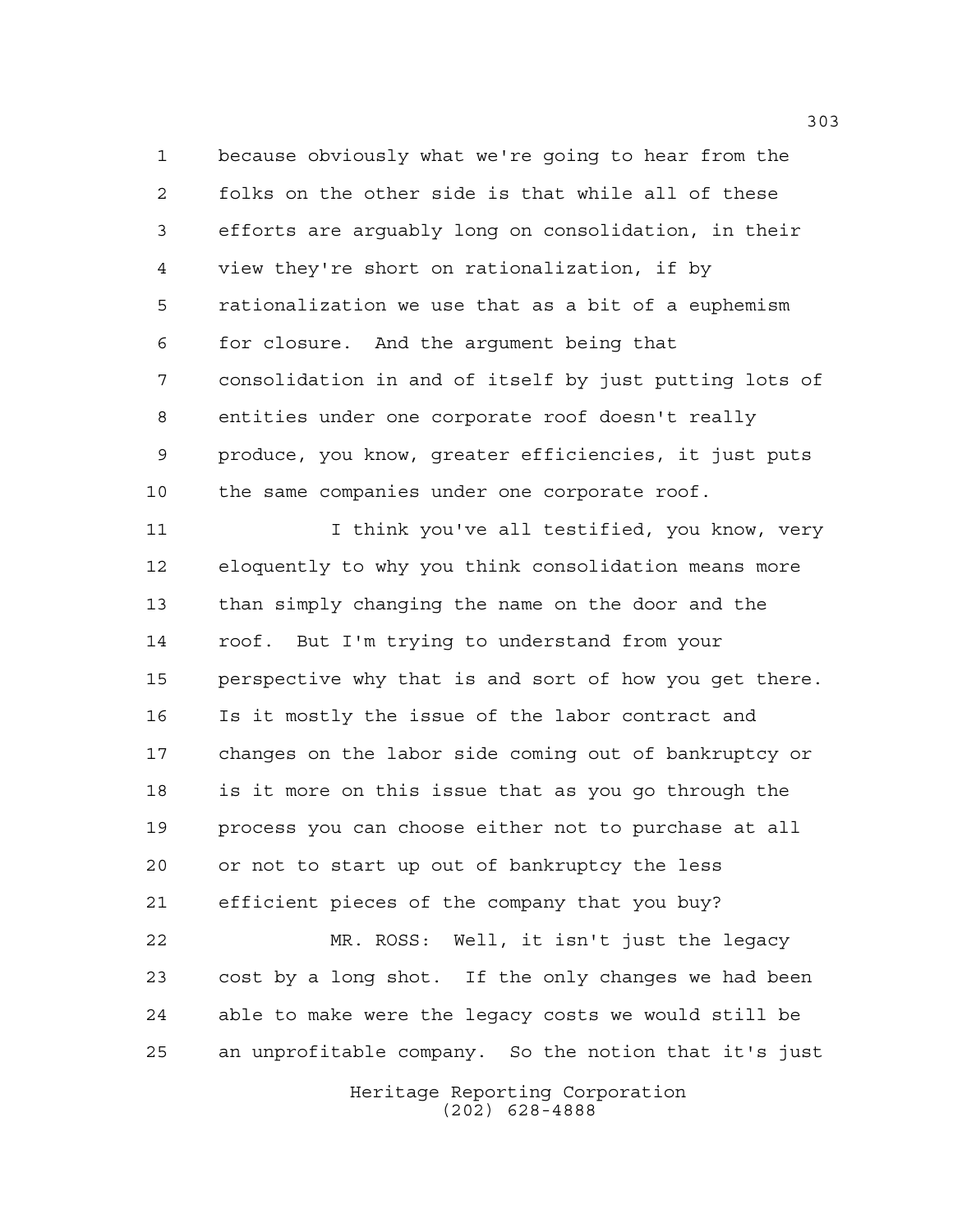changing the healthcare and getting rid of the pension is a straw man. That simply is not the case with any of the ones that we have acquired.

 It is a fact that it took two-and-a-half hours before and it is a fact it only take one hour now. That's a big change. Why is there anything intellectually better about shutting a factory rather than making it so it's productive and, in fact, is a more efficient one than those people who are complaining about it? I don't follow the logic to shutting down capacity that is more efficient than people who wish to import it.

 VICE CHAIRMAN HILLMAN: I appreciate that answer. Because I wanted that on the record.

 And I don't know whether you had anything you wanted to add, Mr. Dorrance?

 MR. DORRANCE: I would agree with that. And I think that when it comes to rationalization that's something that will take time to understand. And really think the market will dictate when, how that happens.

 VICE CHAIRMAN HILLMAN: I appreciate those answers. Thank you.

Heritage Reporting Corporation (202) 628-4888 CHAIRMAN OKUN: Commission Miller? COMMISSIONER MILLER: Thank you, Madam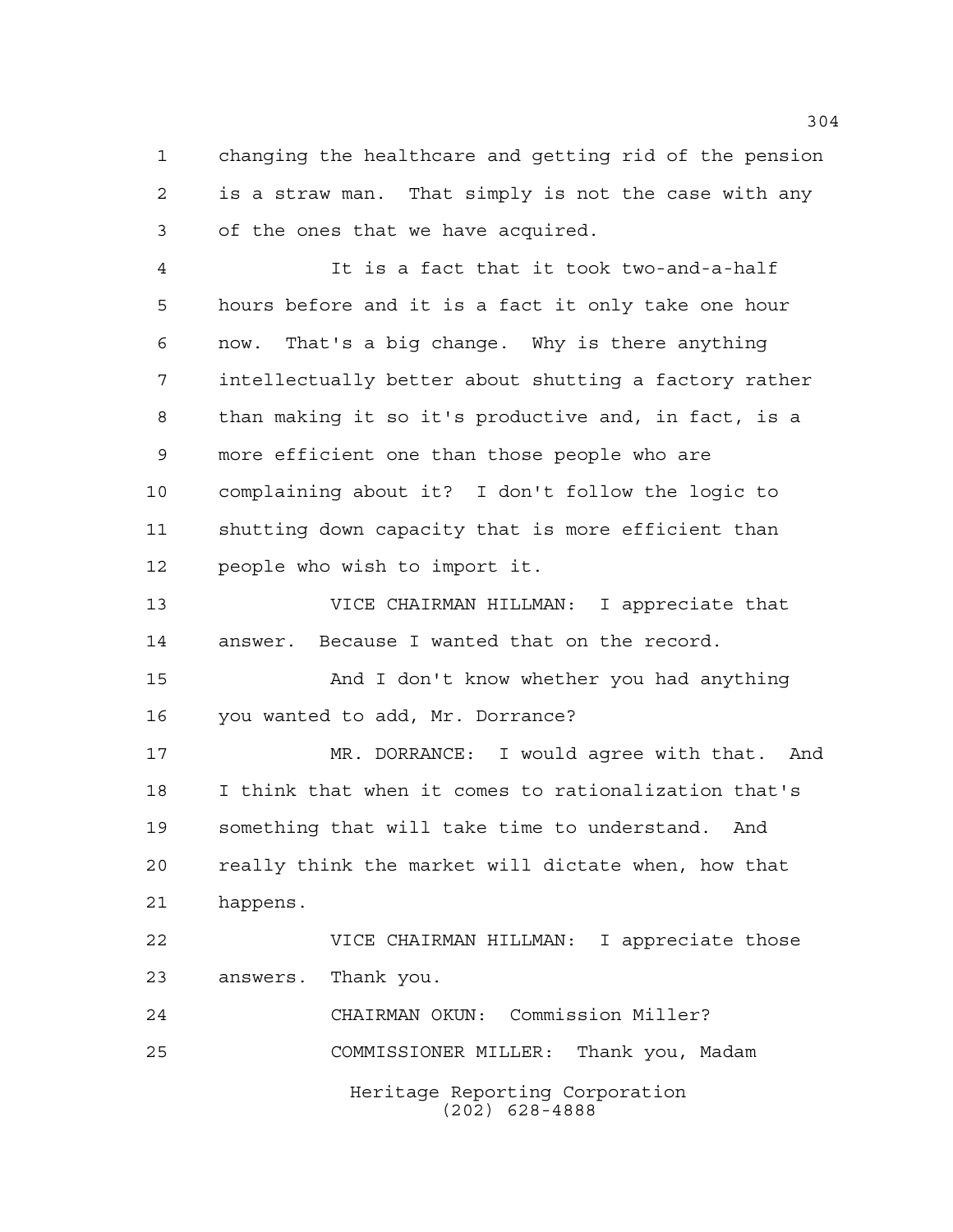Chairman.

 Recognizing the many witnesses yet to come I have no further questions. And I appreciate all your testimony today. Thank you very much. CHAIRMAN OKUN: Commissioner Koplan? COMMISSIONER KOPLAN: Thank you, Madam Chairman. I just have a couple. First, if I could follow up on Commissioner's Hillman's follow-up to my initial question on slab, let me come back if I could to the brief of King and Spalding on behalf of AK Steel, California Steel and Duferco Farrell and read this part to you and see what your comment would be as a follow-up. And I'm quoting. "Unfortunately, however, the TRQ has imposed a large cost on the domestic carbon steel flat products industry even though the TRQ threshold was not exceeded in the first year of relief and even though virtually no tariffs were imposed on slab imports. To an extent that even AK Steel, California Steel and Duferco Farrell did not expect, foreign producers used the slab TRQ and the prospect of tariffs being imposed toward the end of the first TRQ period to orchestrate an artificial spike in demand and an artificial spike in slab import prices as soon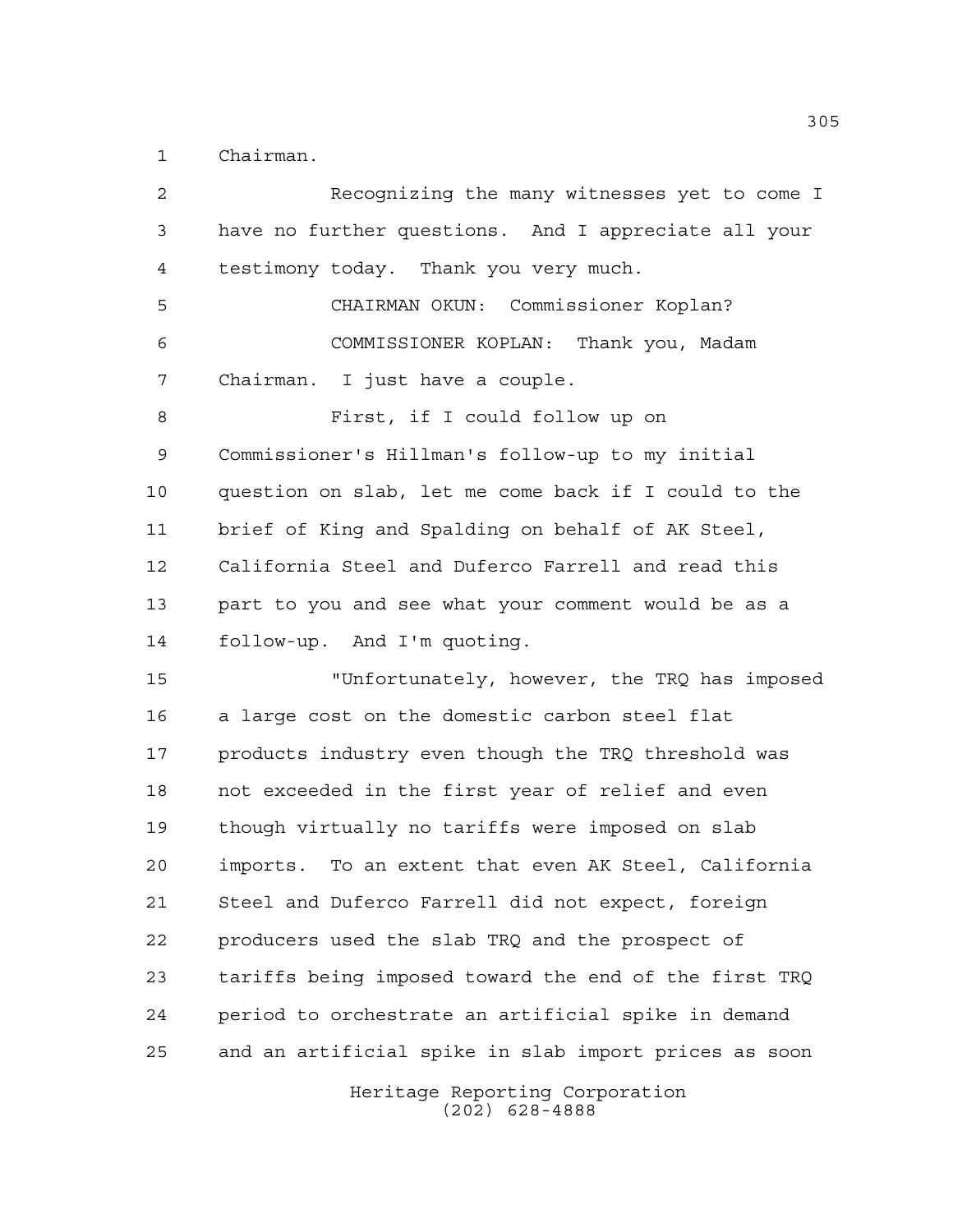as the TRQ was imposed. In fact, the average landed value of imported slab jumped from 155.95 per short ton during January to March, 2002 to 236.53 for a short ton during January to March 2003. The increased prices that AK Steel, California Steel, Duferco Farrell and other members of the domestic carbon steel flat products industry paid for slab increased their production costs and reduced their profitability. Because the TRQ reduced their profits it also impeded the ability of domestic flat product producers to undertake new adjustments to import competition by investing retained earnings in newer and more efficient assets and equipment."

 And I see you all reaching for the microphone. Mr. Rogers?

 MR. ROSS: I think I drew first. I have two responses. One, to the extent that their complaint is price fixing among the foreign supplies the ITC is not the right forum, anti-trust law is the right forum. And I would heartily recommend that if they mean what they said there that's the route that they follow.

 Second, as to domestic producers not creating new capacity we have tons of capacity. We've quoted everyone that, we've quoted at least two of those parties that signed the brief what we feel are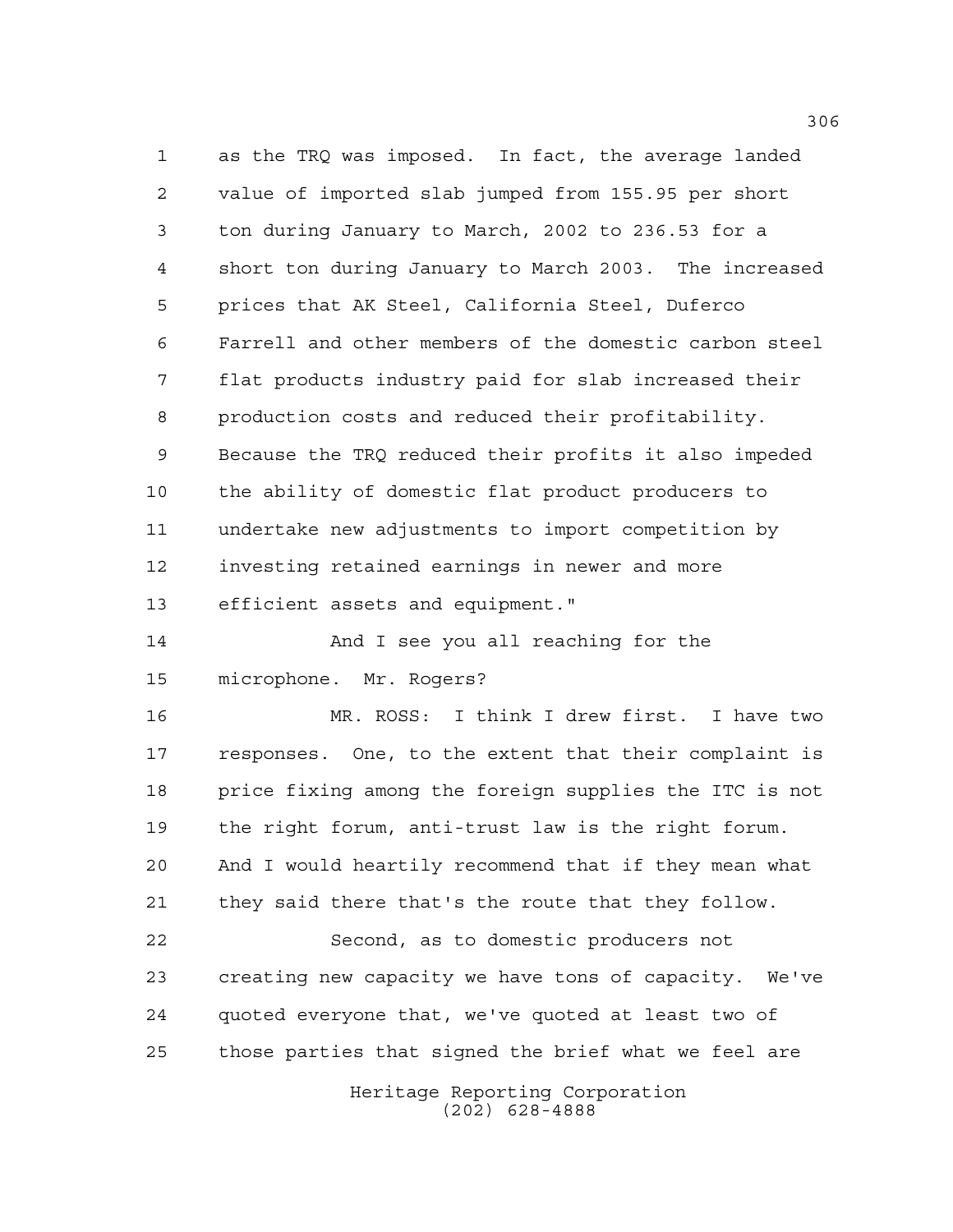very competitive prices. And we found, frankly, relatively little interest on their part in buying our slab.

 So our experience is a little different. We are quite happy to sell people slab. So those would be the two -- I can only respond for us but we have rather a lot of capacity so I think we can satisfy them if they do wish after testifying to deal with us. COMMISSIONER KOPLAN: Thank you.

 MR. DiMICCO: Dan DiMicco. I would hazard a guess that if anybody really looked at what caused pricing other than this possibility of price fixing, which again this is the wrong arena to discuss that, but I would be interested in knowing what the price of slab was throughout the rest of the world. And I think what you would find is that in general the price of slab responded to global demands not to the fact that there was some grand conspiracy because of the TRQ here in the United States.

 COMMISSIONER KOPLAN: I thank you both. Oh, go ahead, Mr. Ross.

 MR. ROSS: I didn't realize Mr. DiMicco would be defending the anti-trust action. So I will withdraw my recommendation.

Heritage Reporting Corporation (202) 628-4888 MR. DORRANCE: If I could place a comment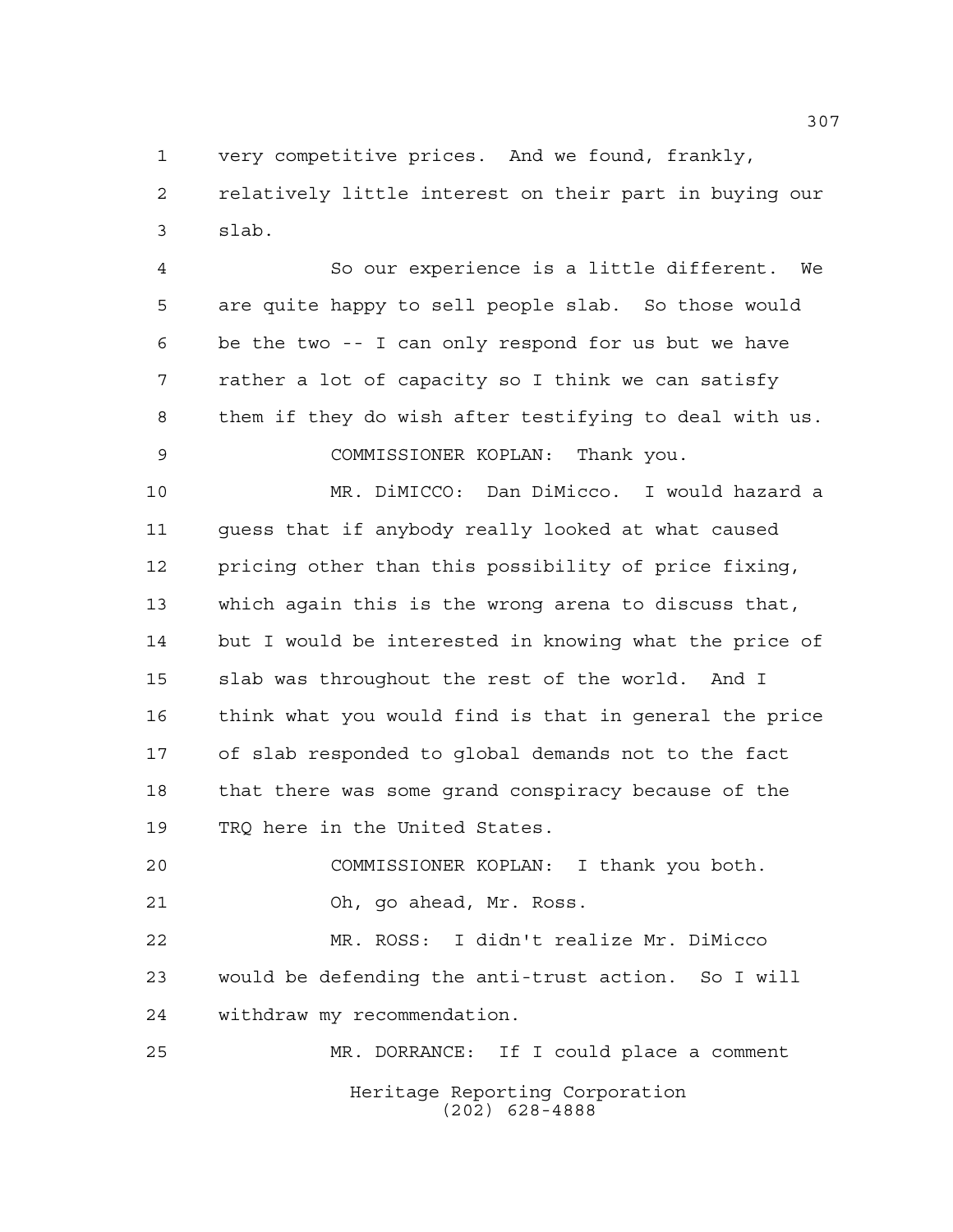to, please?

Heritage Reporting Corporation (202) 628-4888 COMMISSIONER KOPLAN: Yes, Mr. Dorrance. MR. DORRANCE: The slab market is an international market. Most of the slab suppliers that have been supplying this market are also supplying slabs to various other parts of the world. I think if you look back at the record if you have it, and if you can't maybe we can help you with this, but there was a rather marked I would say impact during the course of 2002 on the part of the Chinese import situation. The Chinese were importing a lot of slab as well as a lot of flat rolled material during 2002. Things cooled off a bit as we neared the end of the year and now they seem to be picking up again. But I would suspect at the time that the 201 remedy was put in place the slab exporters, for example the Brazilians and others, had other options for their slabs. And I'm sure they chose the options that gave them the most attractive price and that was the end of that story. COMMISSIONER KOPLAN: Thank you. Mr. Price? MR. PRICE: Thank you. I'd like to just point out a couple of issues. First of all, while we can't address it in this public forum a lot of the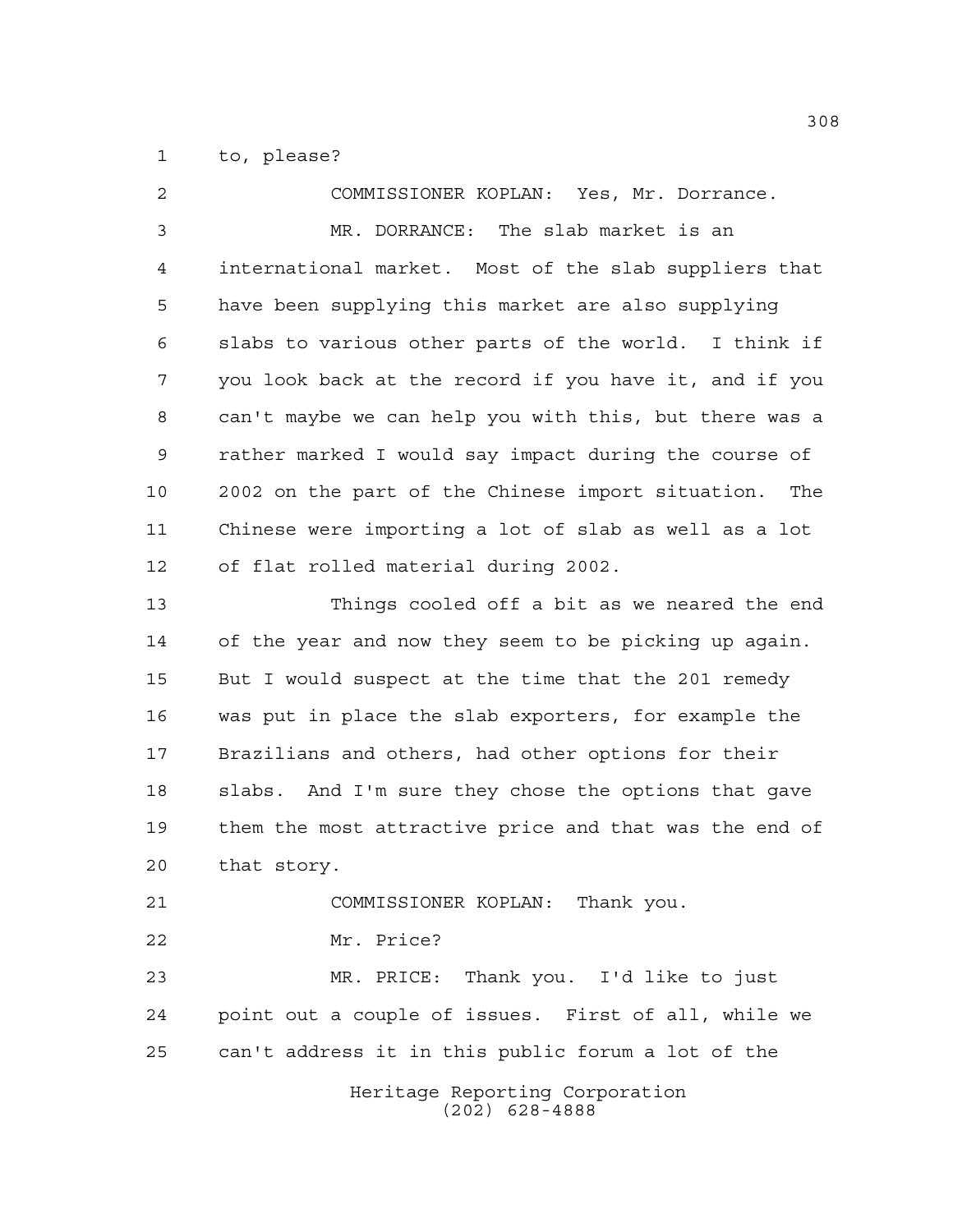claims about financial harm I think are fairly dubious. And we will in our post-hearing brief present information about the financial performance of these entities and any harm or lack of harm that may exist.

 Secondly, a lot of the claims being made in the briefs presented are frankly contradicted by the public statements of these companies. And we provided some information about that in the Nucor brief. So we just want to draw the Commission's attention to those contradictions.

COMMISSIONER KOPLAN: Thank you.

Mr. Dempsey?

 MR. DEMPSEY: Commissioner Koplan, Kevin Dempsey. I think there are probably a number of factors that played into, you know, the impact on slab prices. And we heard some of those mentioned. I think clearly the TRQ on slab has played a role in terms of at least providing a backstop because there would be a limit to how much in terms of slab imports were going to come in. And that had some impact.

22 But another important factor that actually was raised by the economists for the slab importers back in the original 201 investigation, as you will recall they did an analysis and suggested and their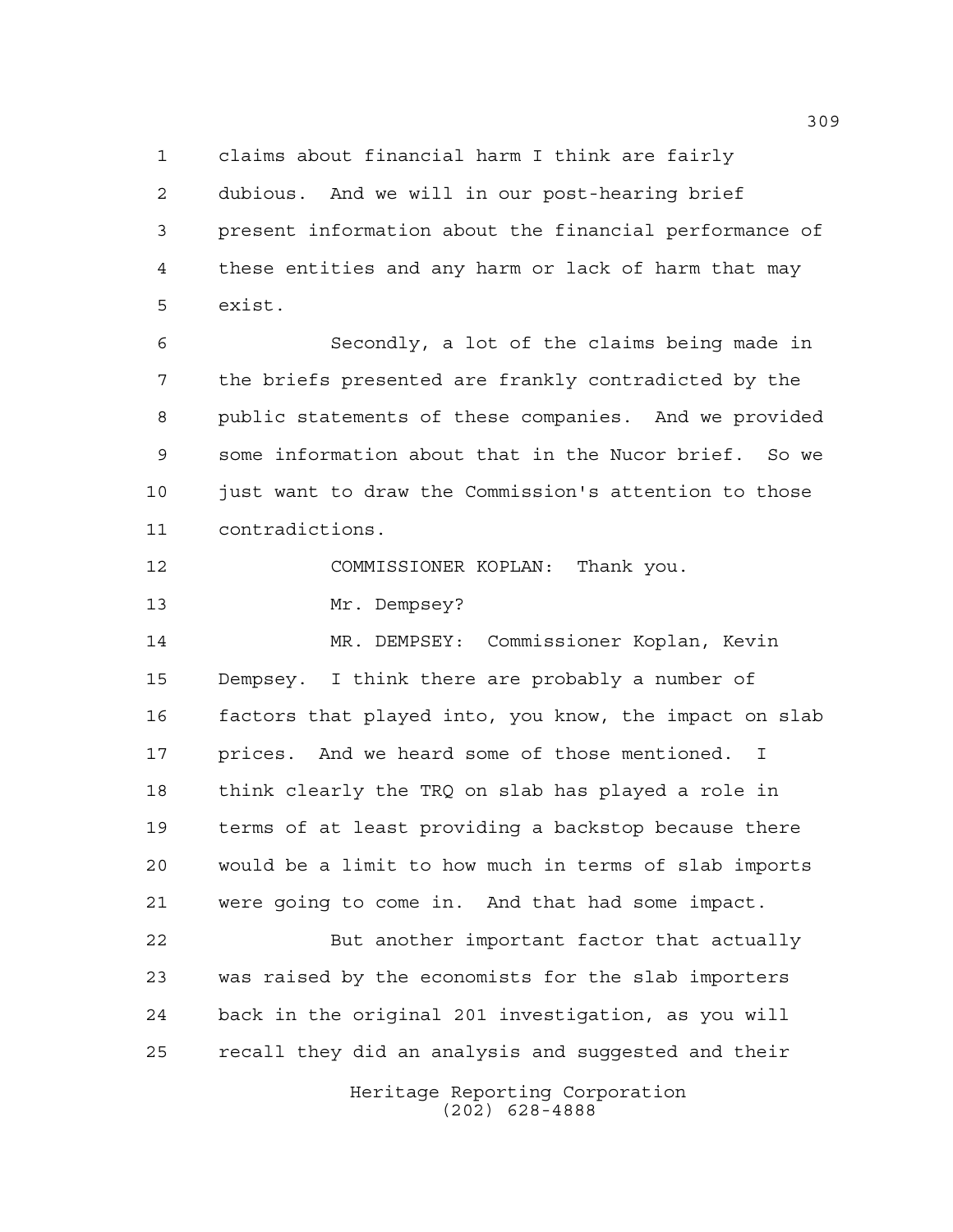point that the price of slab is a function of the price for the downstream finished products. And so as prices for the downstream finished products went up in the U.S. market because of a variety of factors, partially because of the 201 tariffs on the finished products, also partially because of the LTV shutdown had an impact on prices, but as prices for the finished products went up, as their own economist analyzed it back in the original investigation, that's going to increase demand and then cause an increase in prices for slab.

 So that's another part of the reason that's not directly related to the TRQ but more part of the impact of the 201 tariffs on flat, finished flat rolled products. Because as you all remember, we spent a great deal of time in the original 201 investigation --

 COMMISSIONER KOPLAN: I remember that. MR. DEMPSEY: -- discussing the interrelationship between the various flat rolled products, including slab. And I think is partially a manifestation of that equation.

Heritage Reporting Corporation (202) 628-4888 COMMISSIONER KOPLAN: Thank you, Mr. Dempsey. Mr. Stewart, are you going to sum up?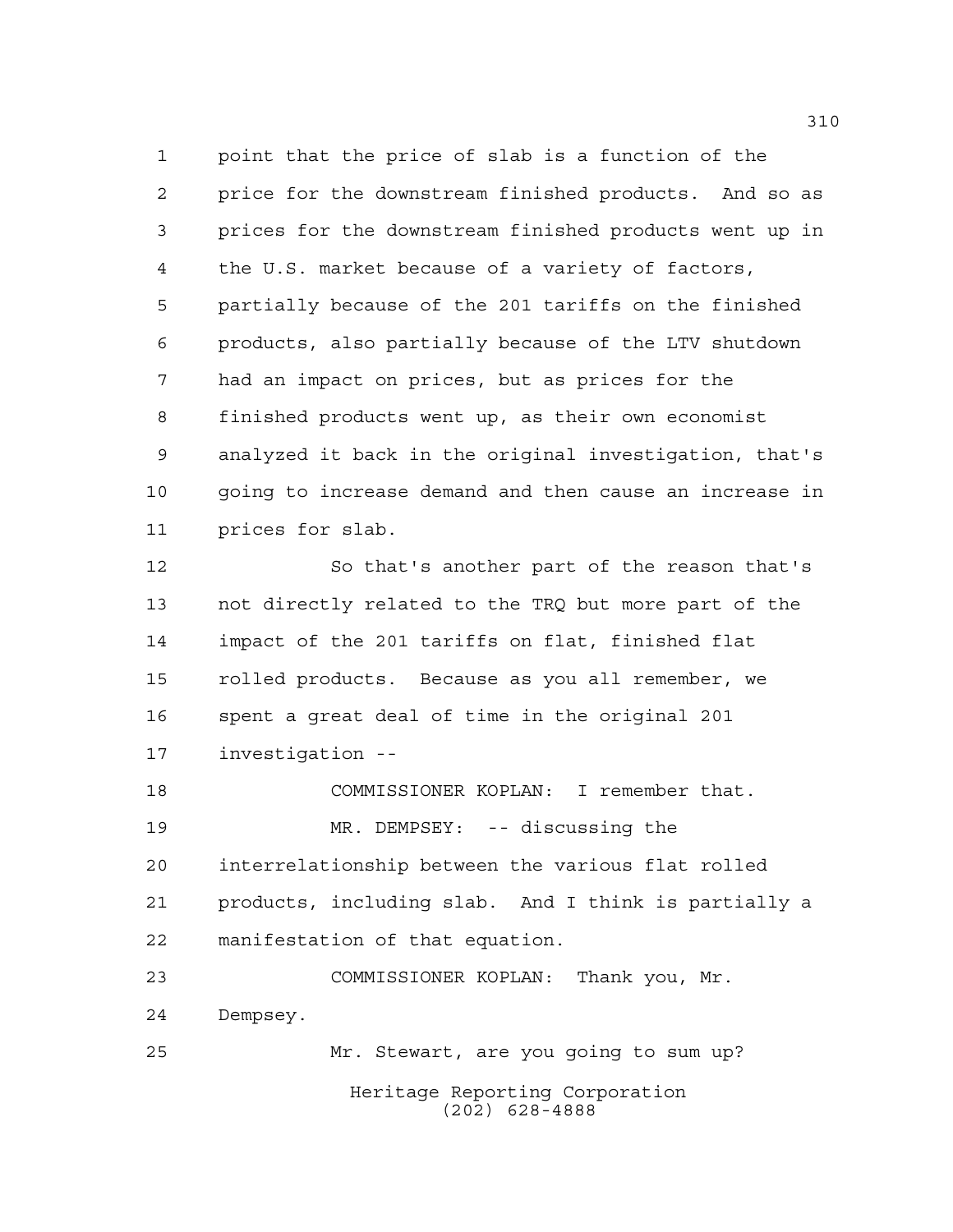MR. STEWART: Just going to add one comment which is the price that they would appear to believe that they are entitled to is a price that has never been seen in the United States other than the middle year of the period that you're looking at. And the price that they are paying is below the price that they paid the year that you found serious injury to the domestic injury.

 So this would hardly seem to be a hardship for the slab purchasers.

 COMMISSIONER KOPLAN: Thank you very much. I thank all of you for your responses to my questions. And this is my last question. At each of these hearings I have stated, and this is a follow-up to the Chairman's discussion about the appendices, at each of these hearings I have stated that I believe this 204 hearing is a critical part of the process for the Commission to gather information on the effectiveness of what you've done thus far to facilitate a positive adjustment to import competition and what remains left to be done if the relief continues. In other words, beginning with your adjustment plan, which was referred to by the Chairman, in Appendix D, the plan submitted to USTR prior to the relief granted, I need to gather as much

> Heritage Reporting Corporation (202) 628-4888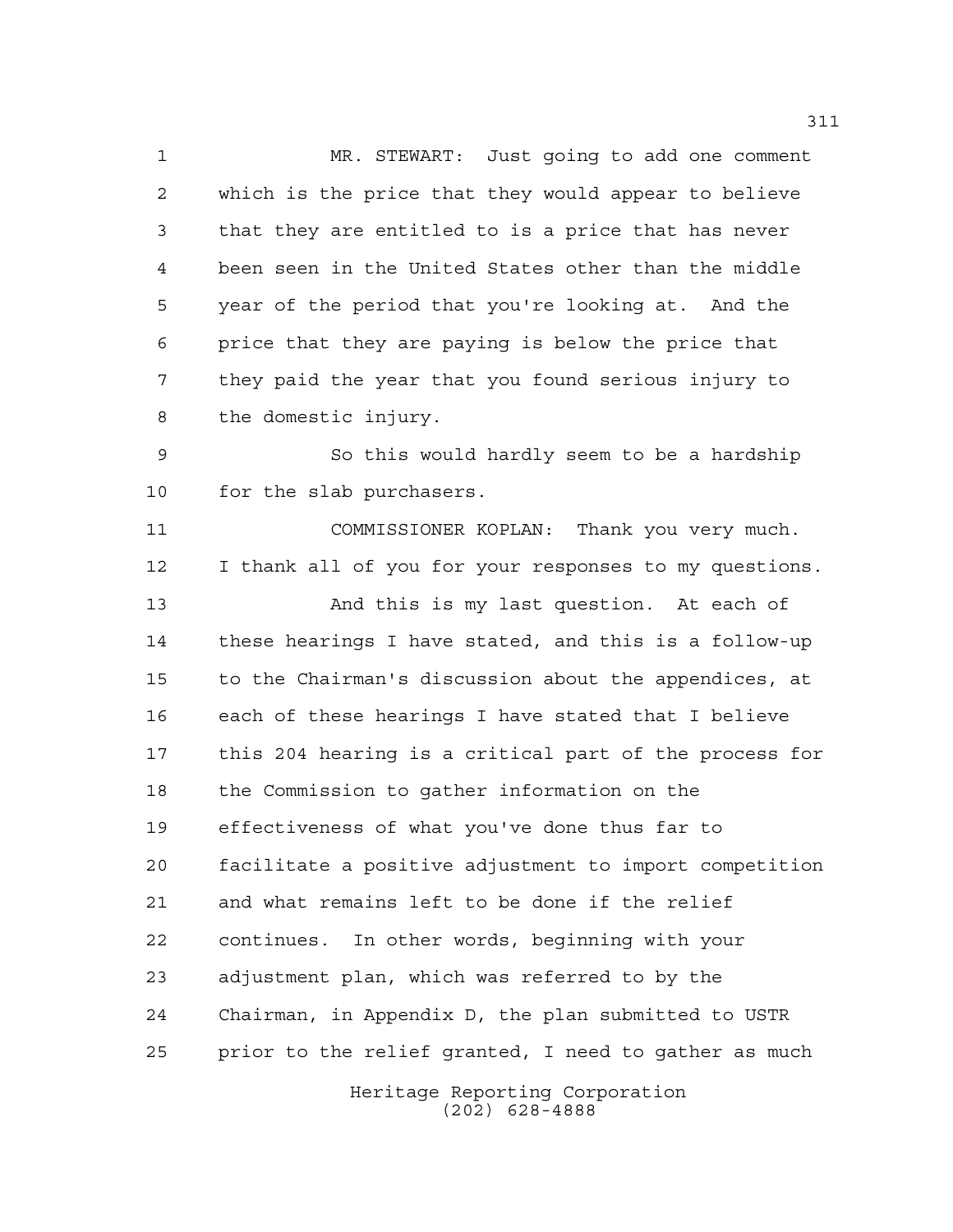information as available to understand exactly what each of you had accomplished since March 20 of 2002, whether each of you are on schedule, what each of you plan to do between now and the time relief is scheduled to terminate.

 I realize that your briefs address and your direct presentations for that matter and your answers to our questions address these issues to a very significant degree with respect to the entire flat rolled industry, but I would appreciate to the extent possible your carrying the discussion a step further by addressing those questions to the specific flat rolled sectors the Commission's been looking at such as, and we've been talking about slab, plate, hot rolled, cold rolled, coated and tin.

 I'm also aware that Appendices E beginning at page 3 that describes what's being looked for in that appendix, at pages 5 through 16, which is the comments of U.S. producers on the significance of the president's 203 relief on their operations, and Appendix F, again the introduction on page 3 and also in that appendix on pages 5 to 16, comments of U.S. producers on their efforts to complete more effectively in the U.S. market to our staff report contains detailed confidential summaries of such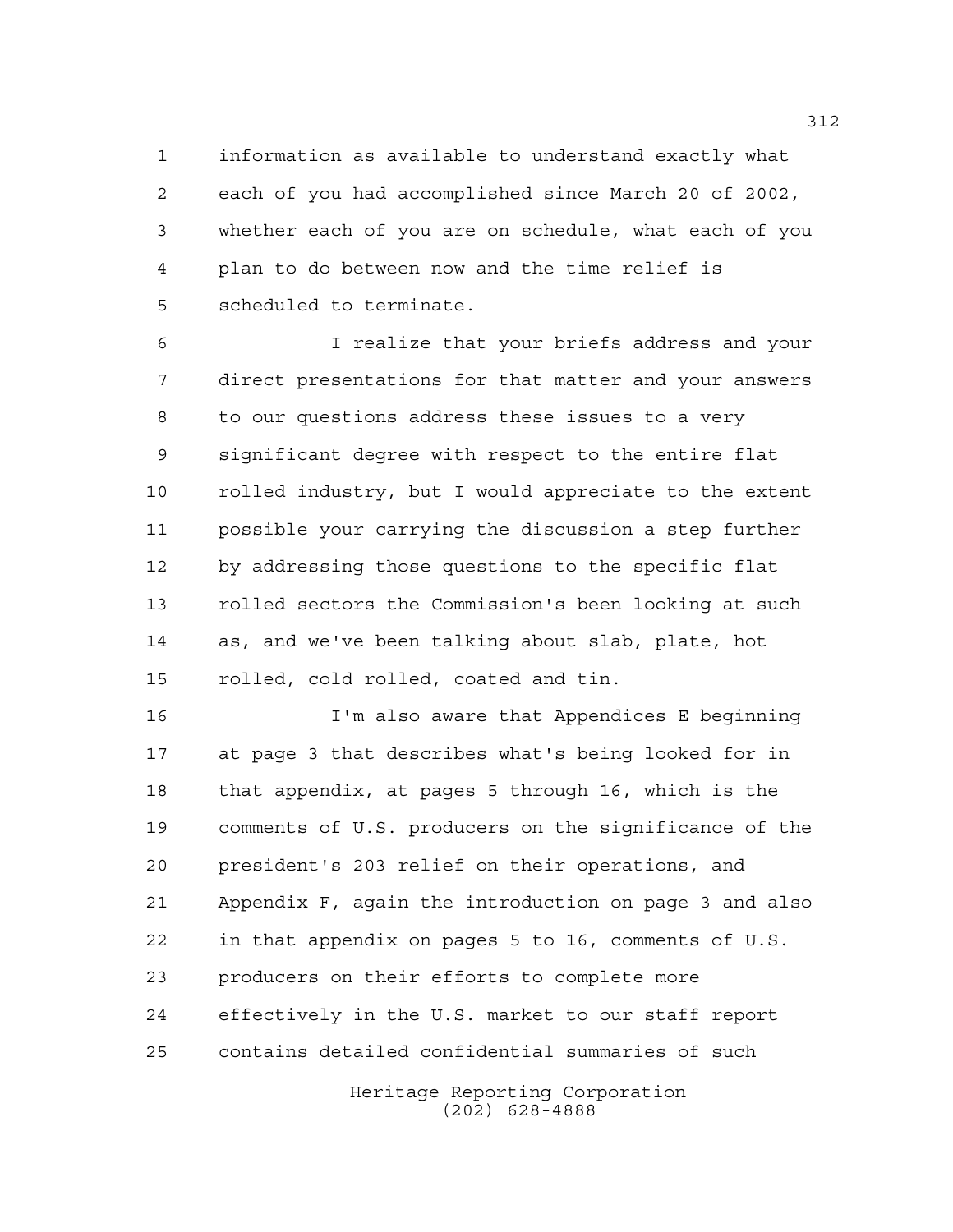information that you've already provided.

 I am interested in what more you can provide for us in the post-hearing, picking up on what we already have in there and, of course, as much as can be put into the public side of the record that would be welcome as well. I think it's probably more appropriate for you do it post-hearing than to respond to me now.

 And I don't see any disagreement on that. So with that's my last question. And I want to thank each of you for your detailed responses to our questions all day, this morning and this afternoon. Thank you.

 CHAIRMAN OKUN: Thank you. I have one last question for the witnesses which is there was some references to submissions that were made to the Department of Commerce as part of their ongoing review. And I wonder if any counsel is in position to comment on this whether those are, whether that information is anything that is relevant to the inquiry we're making here and whether it could be provided to us? MR. HECHT: Commissioner. CHAIRMAN OKUN: Yes, Mr. Hecht?

MR. HECHT: Are you referring to the

Heritage Reporting Corporation (202) 628-4888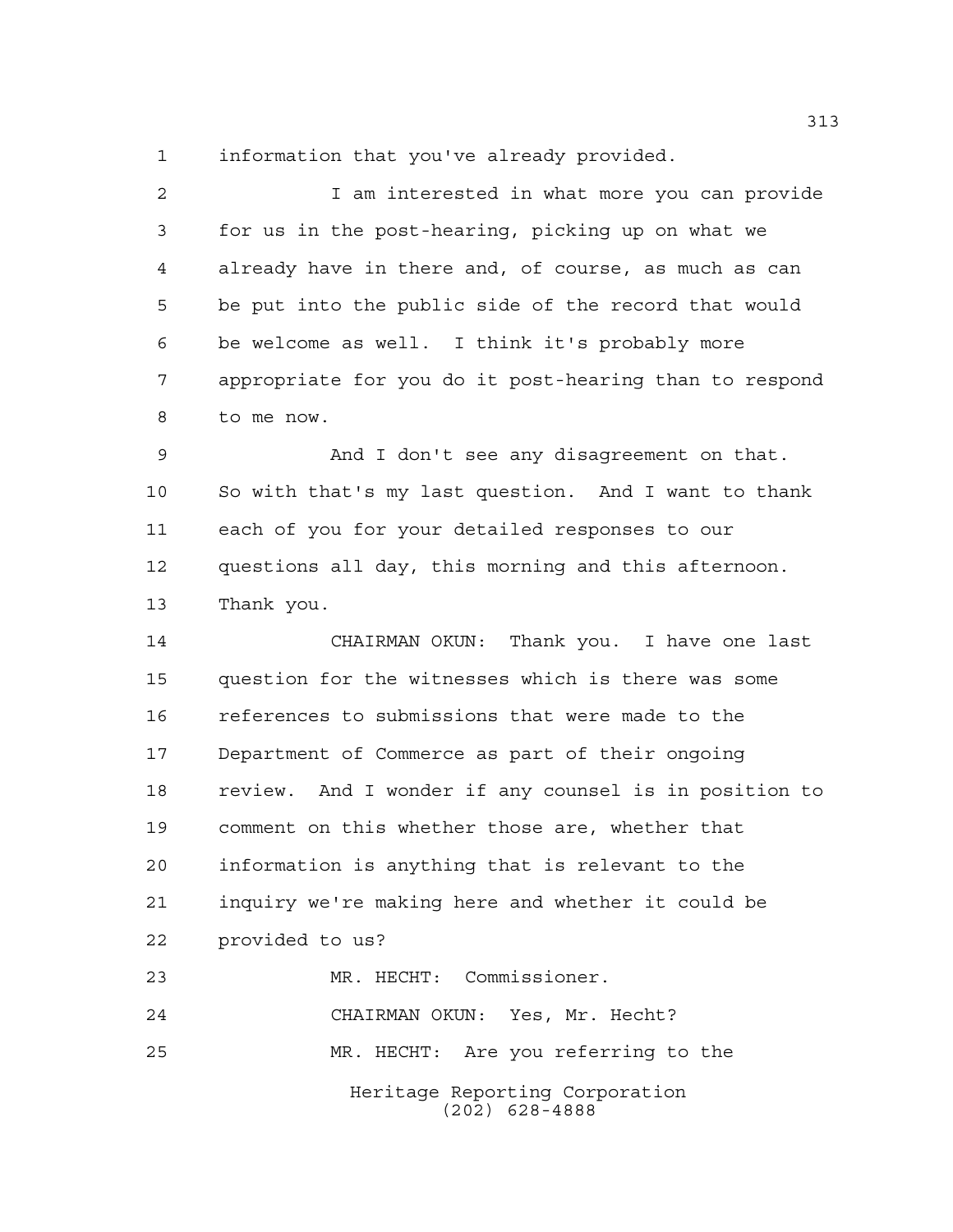Heritage Reporting Corporation president I guess had asked for interim updates on adjustment steps? CHAIRMAN OKUN: Right. MR. HECHT: Yes, we will endeavor to provide those to the extent we can. CHAIRMAN OKUN: Okay. I'm not trying to make anyone, you know, recreate the wheel here. It just seems like if it's in a format where it's relevant to our query here it would be helpful. MR. HECHT: We will do so. CHAIRMAN OKUN: Okay. Mr. Schagrin? MR. SCHAGRIN: Yes. Roger Schagrin. Chairman Okun, in the case of the members of the flat rolled coalition that was provided directly by the company executives to Trade Representative Zoellick and Secretary Evans. We can endeavor to obtain those and submit those to you. The ones I saw I think you would find that there is less detail in those responses to Evans and Zoellick than the information the Commission has received on adjustments in terms of your questionnaires and the information in the briefs. But we can endeavor to try to get those for the companies if you'd like them for your record. CHAIRMAN OKUN: Okay, thank you. Mr. Stewart or Mr. Price?

(202) 628-4888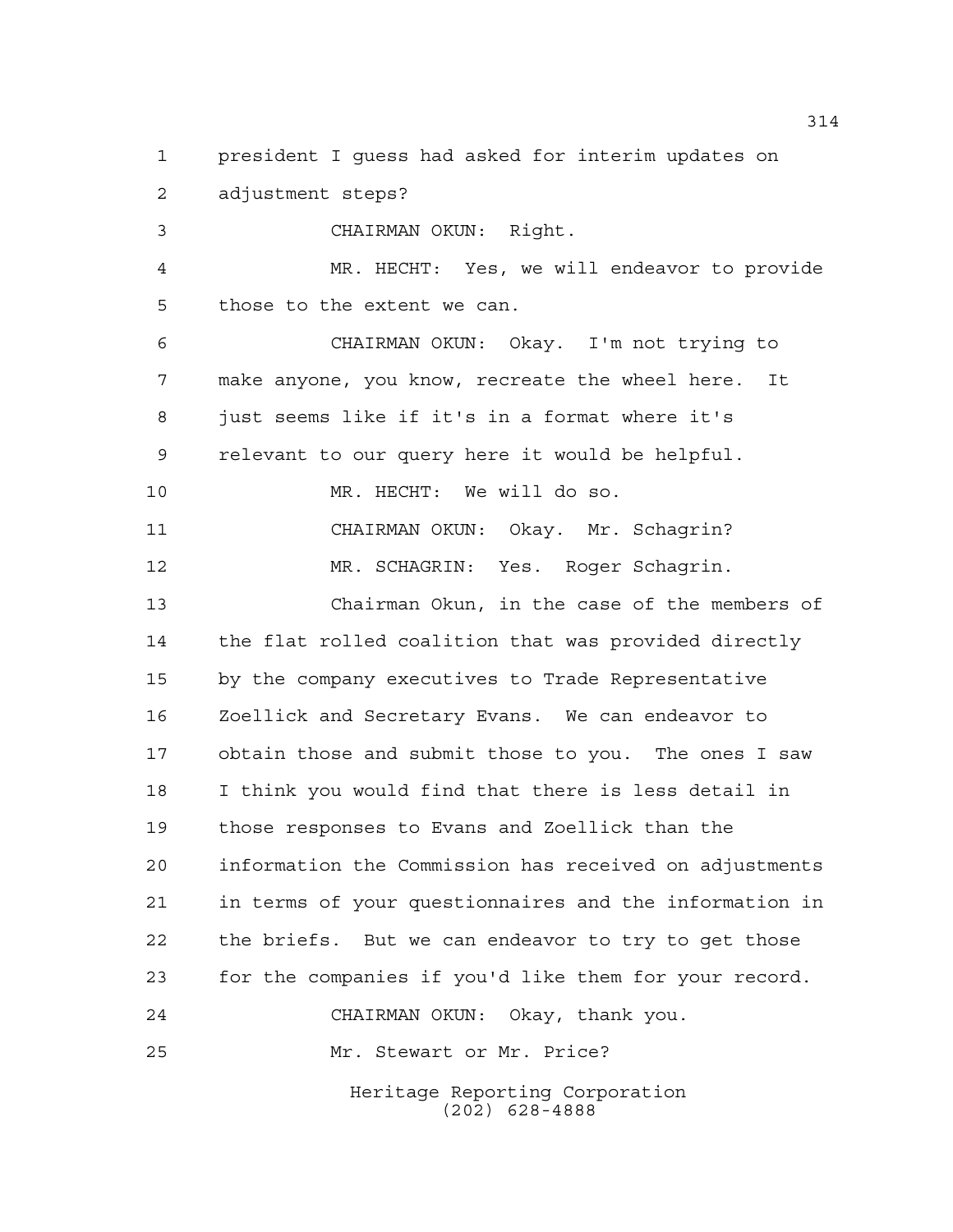MR. PRICE: We will provide them for the Commission. Thank you. CHAIRMAN OKUN: Okay. Mr. Schwartz? MR. SCHWARTZ: David Schwartz representing Ispat Inland. We will review the progress reports and determine how much of it we can make public. CHAIRMAN OKUN: Okay. Okay, I appreciate that very much. With that I have no further questions. And let me turn to staff to see if staff has questions for this panel. MS. NOREEN: Bonnie Noreen with the Office of Investigations. Staff has no questions. CHAIRMAN OKUN: Do counsel for respondent parties have questions for this panel? (No response.) CHAIRMAN OKUN: Deafening silence back there? Okay. Well, before I let this panel go I do want to again thank you very much for all the testimony. You've been very patient and helpful and we will look forward to the post-hearing submissions as well. We will take five minutes to get the second panel before us.

Heritage Reporting Corporation (202) 628-4888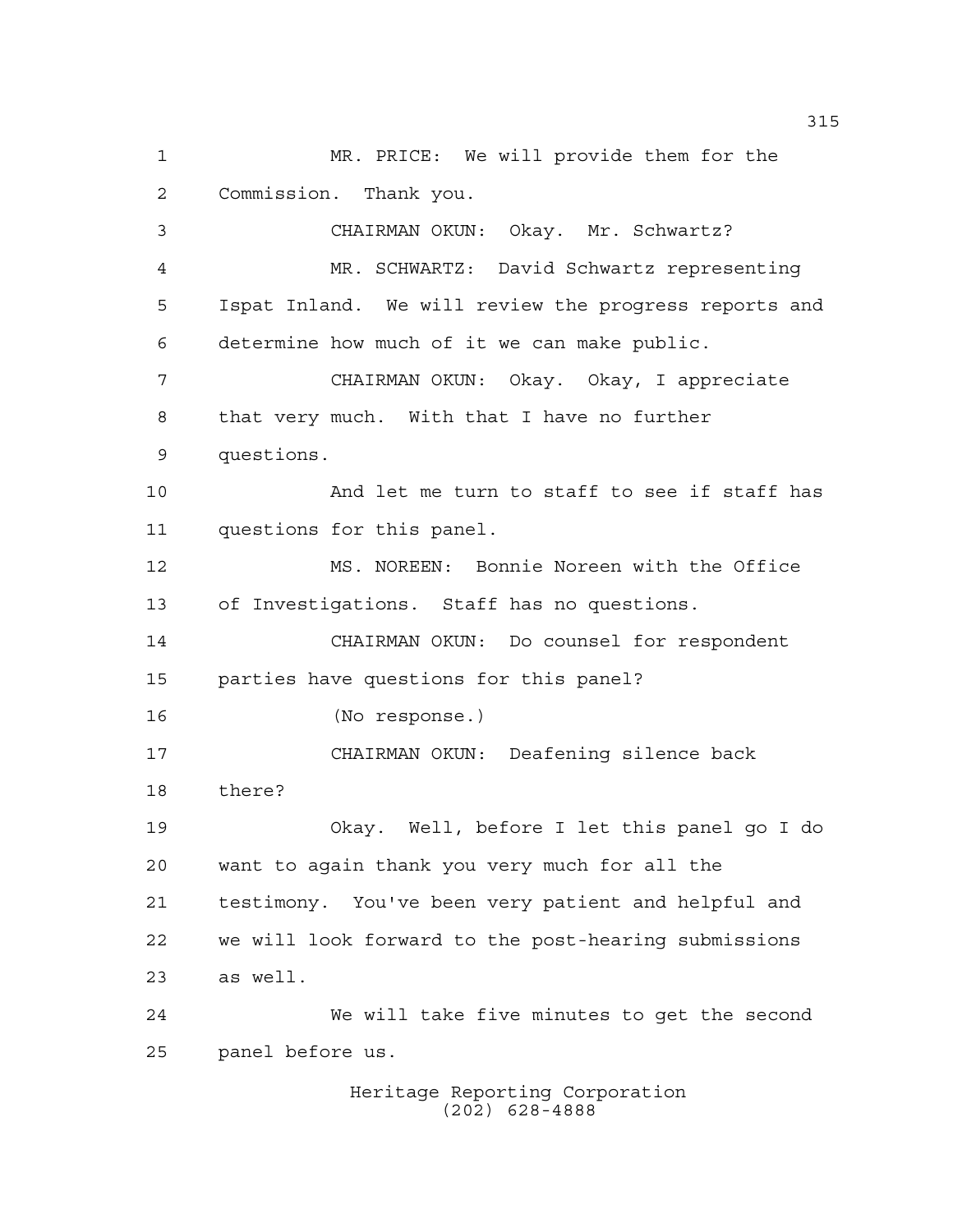(Recess, 4:35 p.m. to 4:43 p.m.) (Panel two sworn en banc.) CHAIRMAN OKUN: All the witnesses for panel two, foreign respondents, have been sworn. MS. ABBOTT: Madam Chairman, all the witnesses have been sworn. CHAIRMAN OKUN: All right. WE are going to go ahead and proceed. We recognize that we are having some technical difficulties. We will continue to try to get someone down to help you, Mr. Crandall, to get that going. But let's go ahead and start the testimony please. Mr. Pierce. MR. PIERCE: Thank you, Madam Chairman, and good evening. I am Ken Pierce from Wilkie Farr & Gallagher, counsel for the Japanese and Brazilian respondents. This panel of steel producers focuses on industry adjustment while consumer interests will be addressed in the second panel. I start this panel's presentation with a discussion of the legal framework. Section 201(a) directs the president's action to "facilitate efforts by the domestic industry

> Heritage Reporting Corporation (202) 628-4888

to make a positive adjustment to import competition

costs." This is the statutes linkage between

and provide greater economic and social benefits than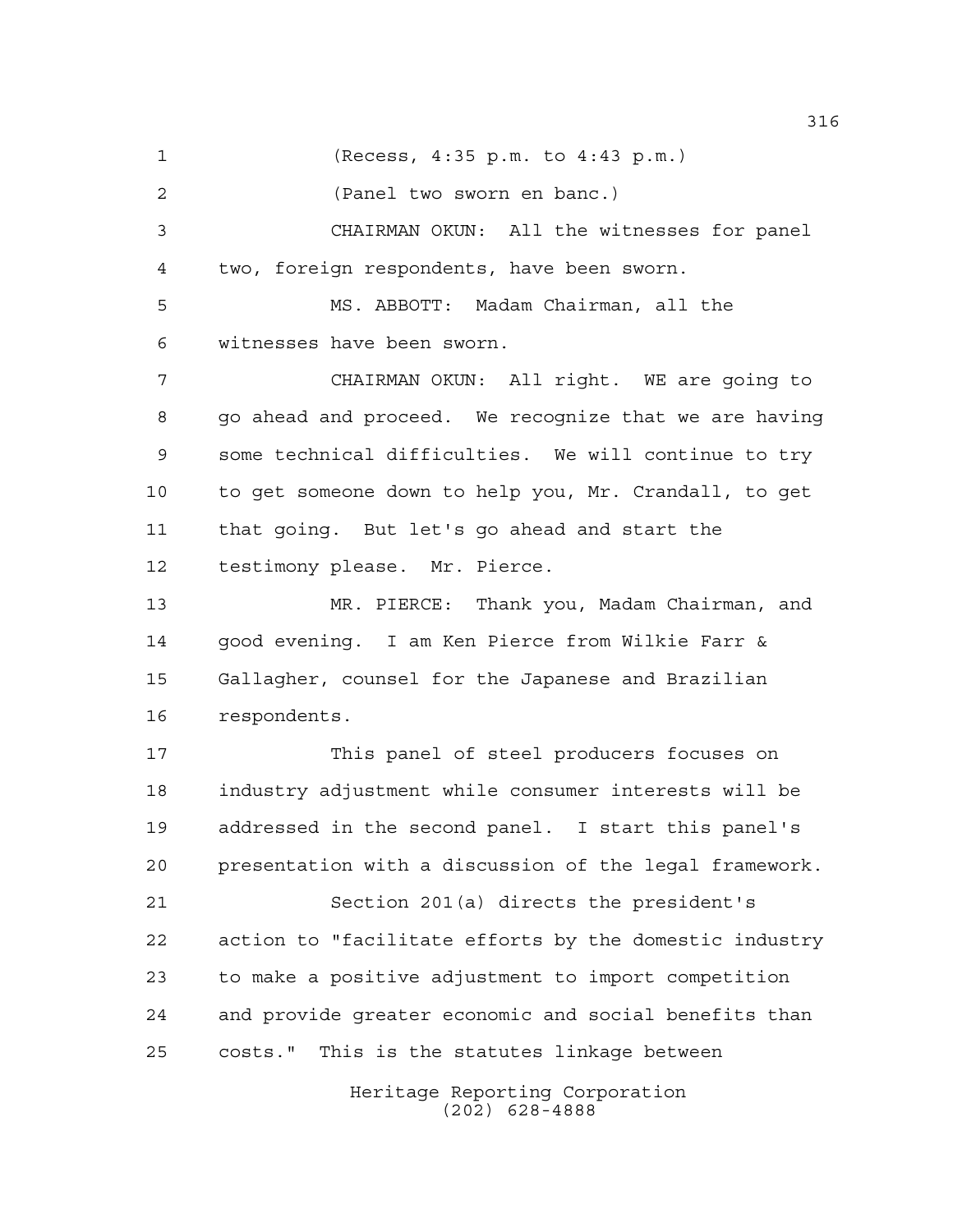restraints and adjustments. Obviously there must be some causal nexus between restraints and adjustments or the cost benefit analysis would be meaningless.

 This linkage is consistent with Article 7.1 of the safeguard agreement, "A member shall require safeguard measures only for such a period of time as may be necessary to prevent or remedy serious injury and to facilitate adjustment." Counterproductive import restraints are by definition not facilitating positive adjustments and should be terminated.

 As stated in the 1988 conference report regarding the House bill, safeguard measures are "subject to review and termination when no longer necessary to remedy injury and to facilitate adjustments." If the Commission does not find a linkage between the restraints and adjustments in our view it should so advise the president.

 Questioning of respondents in the stainless and tubular products hearings and earlier today centered on defining the Commission's role in the midterm assessment. The House report clarifies that the Commission's monitoring is "designed to promote adjustment during the period if import relief so that protection from import competition is not a free ride."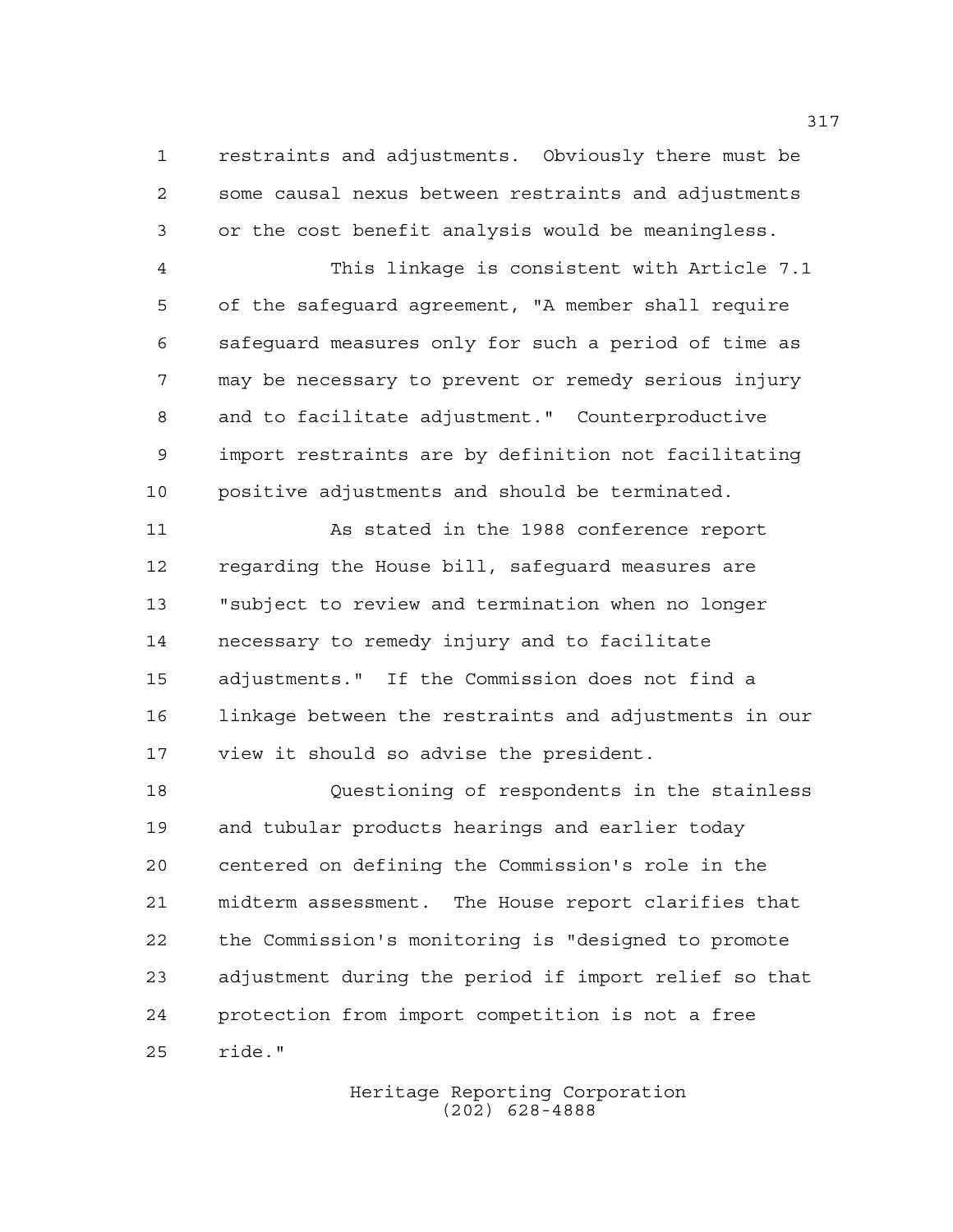The Senate report explains that the president's midterm decision occurs only after "receiving advice from the ITC regarding its judgment of the probably economic effects on the industry of extending, reducing or terminating the import relief." The Commission's judgmental role therefore is recognized in the legislative history.

 The president had his eye on this proceeding when he restrained fairly traded steel imports for three years and a day back in March 2002. Indeed, without that extra one day the Commission would not be conducting this hearing. The president has since had the statutory authority to reduce, modify or terminate the restraints at any time in his discretion. He is now looking for the Commission's advice on how this discretion should be exercised.

 His need for this analysis from the federal agency most knowledgeable about the domestic steel industry is not just theory. It will become a hard reality if the WTO appellate body upholds the panel's ruling, a decision expected before year-end.

 As stated in the president's proclamation and reiterated in his March 5 memorandum, "If I determine that further action is appropriate and feasible to facilitate efforts by the pertinent

> Heritage Reporting Corporation (202) 628-4888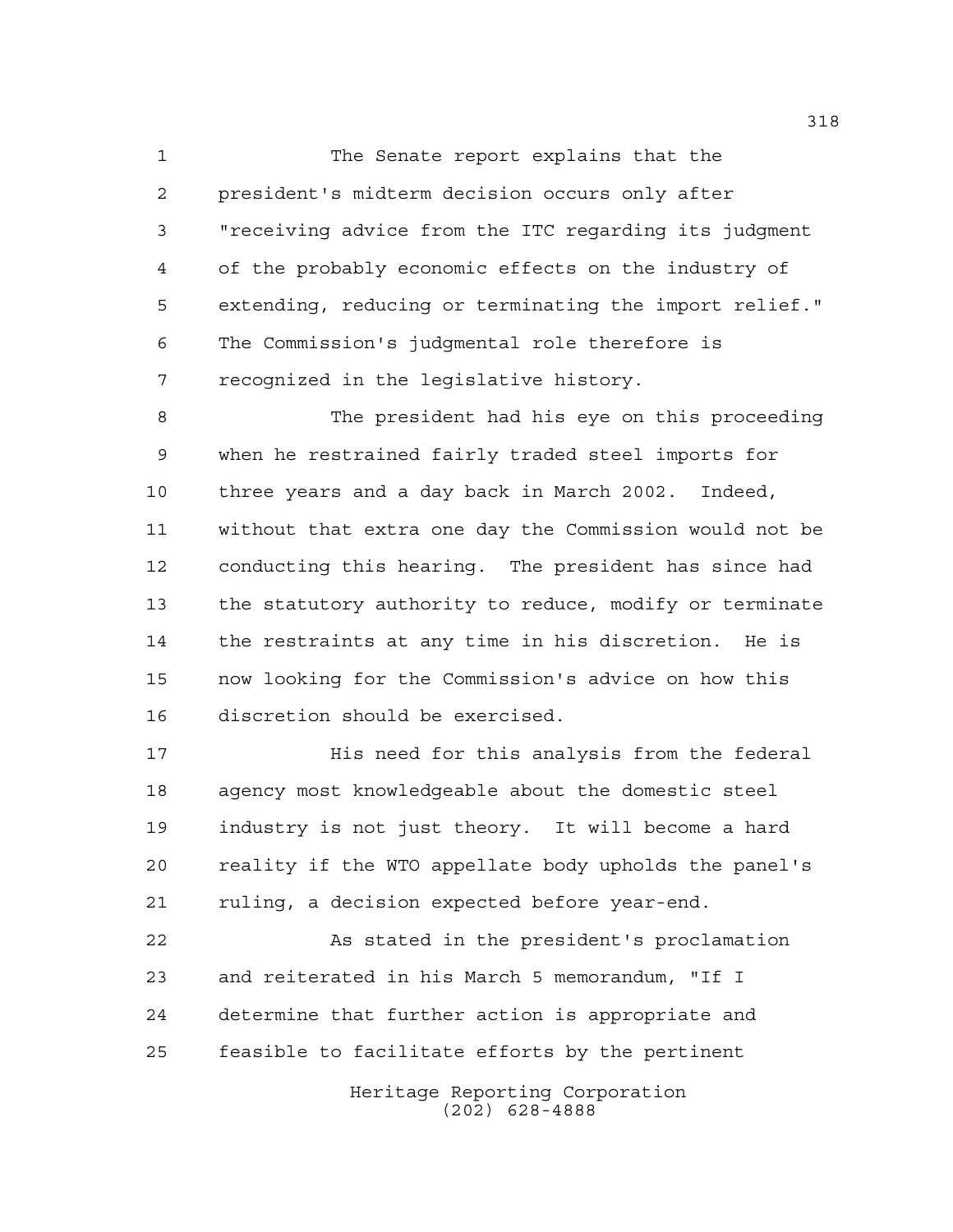domestic industry to make positive adjustments to import competition and to provide great economic social benefits than costs or," and this disjunctive is important, "if I determine that the conditions under Section 204(b)(1) of the Trade Act are met I shall reduce, modify or terminate the action established in this proclamation accordingly."

 With this disjunctive the president has recognized two broad conditions for taking further action. First, with further action to reduce, modify or terminate the restraints, facilitate adjustments to import competition and benefit the economy as a whole. In other words, had the restraints become counterproductive to making the domestic industry more competitive at a net cost to the economy? If so, the safeguard measures will be ended. This is pursuant to the executive's independent statutory authority under 203(a)(1)(b).

 Second and separately, the president may alter, reduce, modify or terminate the restraints if the conditions of 204(b)(1) are met. This midterm review is intended to assist the president in making this determination. Specifically, 204(a)(1) directs the Commission to report on its "monitoring of development with respect to the domestic industry,

> Heritage Reporting Corporation (202) 628-4888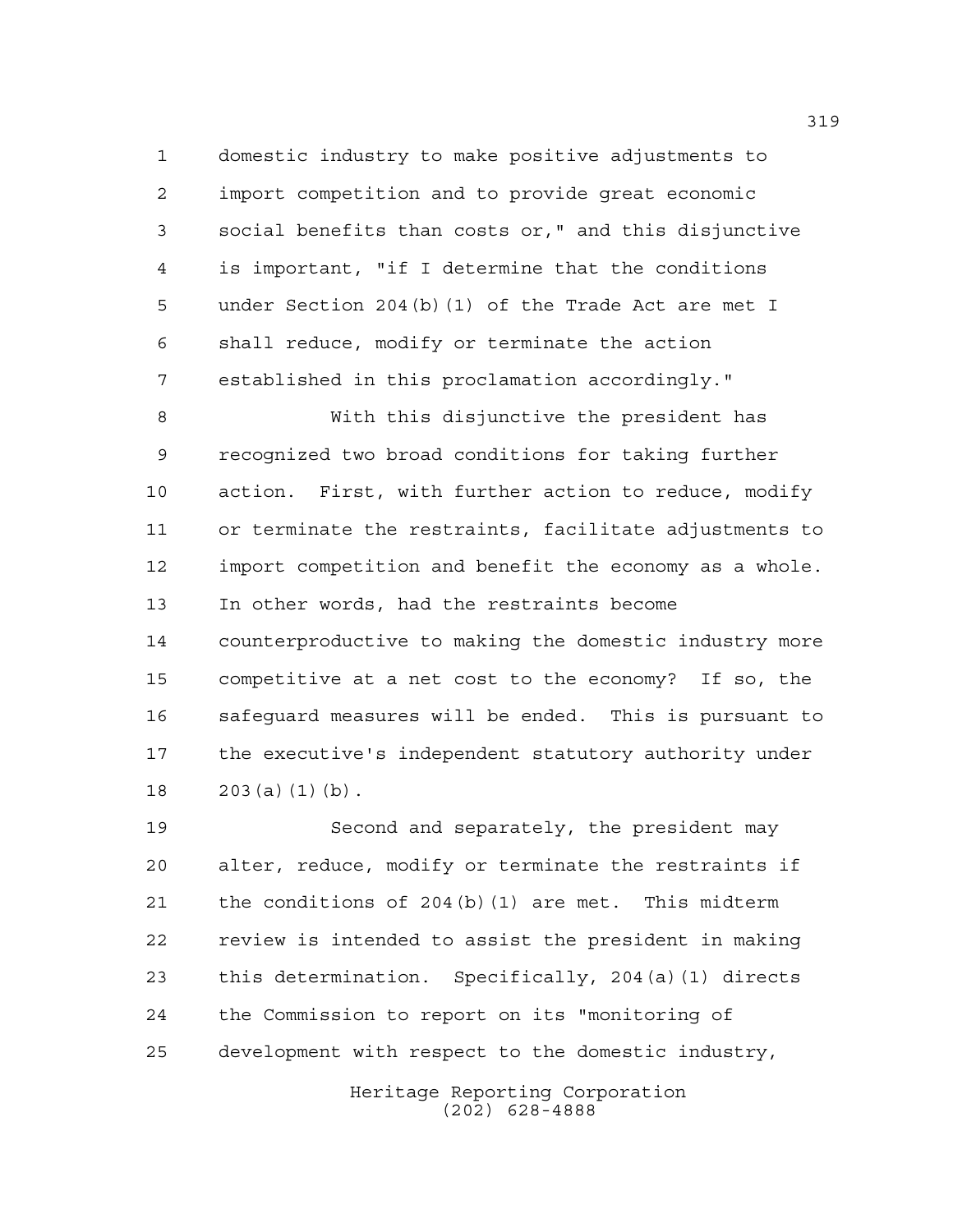including the progress and specific efforts made by workers and firms in the domestic industry to make a positive adjustment to import competition."

 The Commission's statutory purview encompasses all developments with respect to the domestic industry, not just collecting data for the president on adjustment efforts that may have been made for whatever reasons by the domestic industry. Reporting on the monitoring of developments must include analysis and commentary if it is to have meaningful purpose.

 The president cannot alter the restraints under 204(b)(1) until he receives the Commission's report on developments with respect to the domestic industry. The statute allows him to make changes under 204(b)(1) only "after taking into account any report or advice submitted by the Commission on these developments." The statute does not contemplate only a mere recitation of monitoring data. It says "any report or advice submitted by the Commission."

 Advice means a recommendation regarding a decision or courses of conduct according to Webster's. The expectation is for the Commission to provide the president with its best judgment, that is advice. However, it's analyses of developments warrant that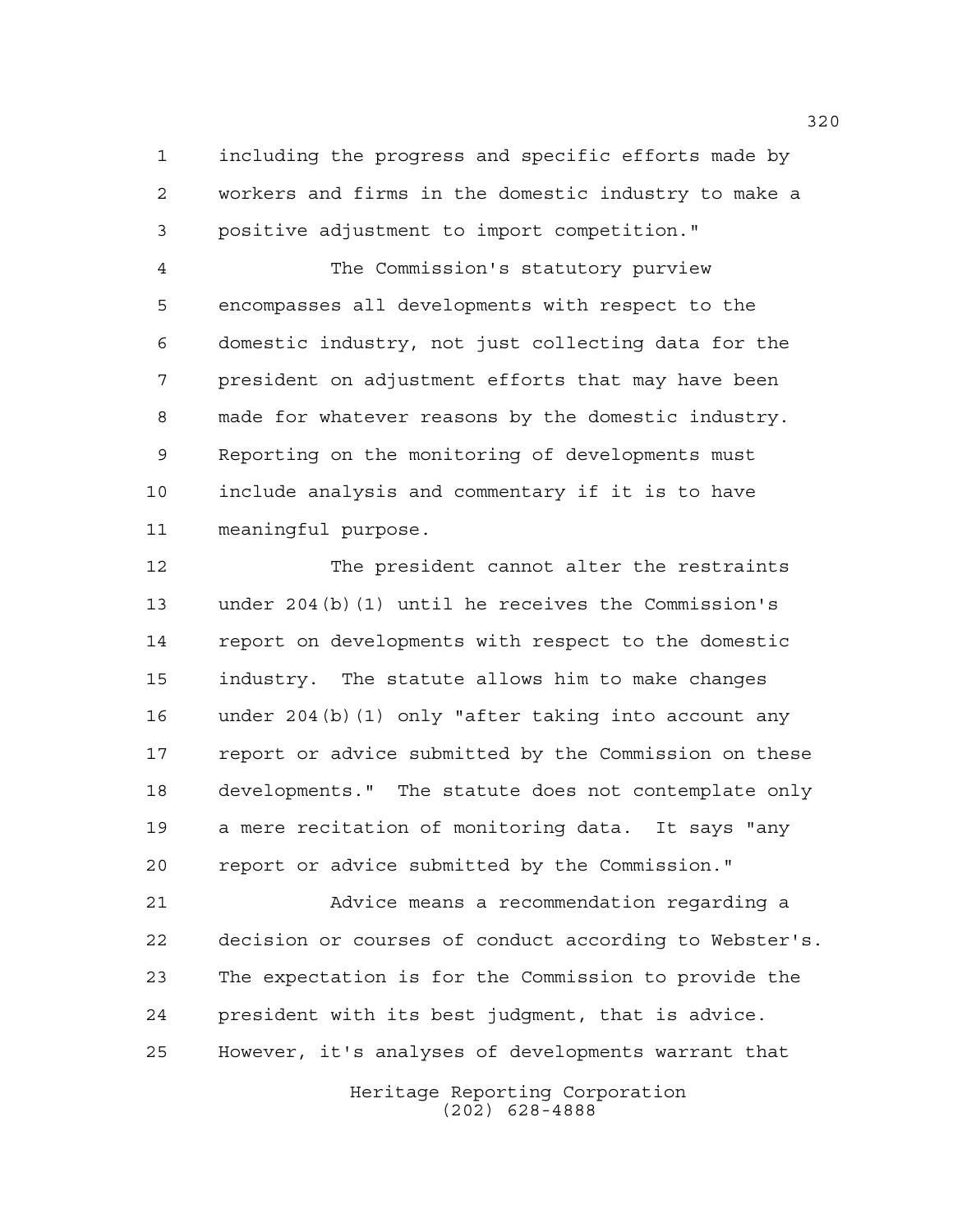the restraints be reduced, modified or terminated. And we submit that the president expects the same according to his proclamation and memorandum.

 Now, Section 204(a)(4) allows the president to request the Commission to "advise him of as to the probable economic effects on the industry concerned of any reductions, modification or termination of the restraints."

 The any report or advice referenced in 204(b)(1)(a) is not limited to responding to an explicit 204(a)(4) request by the president. This is clear by the statutes modifier "any" and its coupling of "any report or advice." If the Commission's advice could only be given when triggered by a formal 204(a)(4) request the statute would say so, there would be no broad reference to "any advice." And "any advice" illogically would have to be limited to the economic effect of the change on the domestic industry.

 Midterm reports are sometimes avoided providing fulsome advice, but not always. In Lamb Meat the Commission reiterated benchmarks provided for USTR evaluation and assessment but did not answer them qualitatively in most instances and reported the parties' arguments in a noncommittal he said/she said

> Heritage Reporting Corporation (202) 628-4888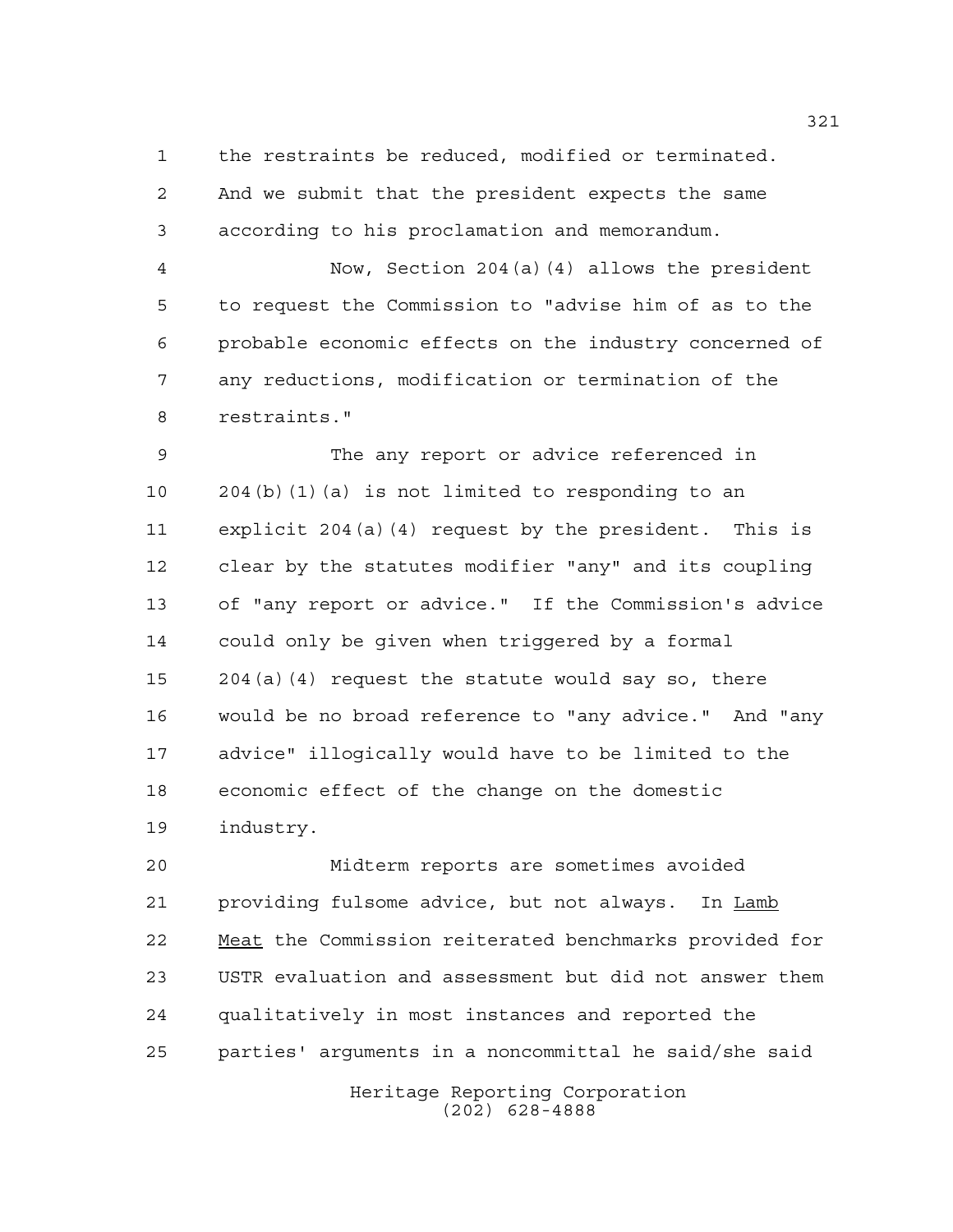style. Nevertheless, in terminating lamb meat measures early based on his determination that the effectiveness of the relief had been impaired by changed economic circumstances the president expressly relied on the Commission's report.

 In Wheat Gluten Commissioner Bragg advised the president to terminate Poland's exemption, which he did, and the Commission discussed and rejected arguments that profitability improvements were due to factors unrelated to the import restraints. The president apparently agreed as the wheat gluten measures were not terminated early. In Wheat Gluten the Commission also addressed circumvention allegations.

 In Lines and Wire Rods the Commission referred to the parties' arguments but seldom engaged them other than where data issues were implicated. In Wire Rods the Commission analyzed problems with the global quota and Commissioner Bragg recommended that the president change its operation, which he did.

21 Relying on 332 report in Broomcore and 22 Brooms the safeguard measure in Broomcore and Brooms was for three years not for three years and a day so no midterm report was triggered. The president terminated the measure early because the domestic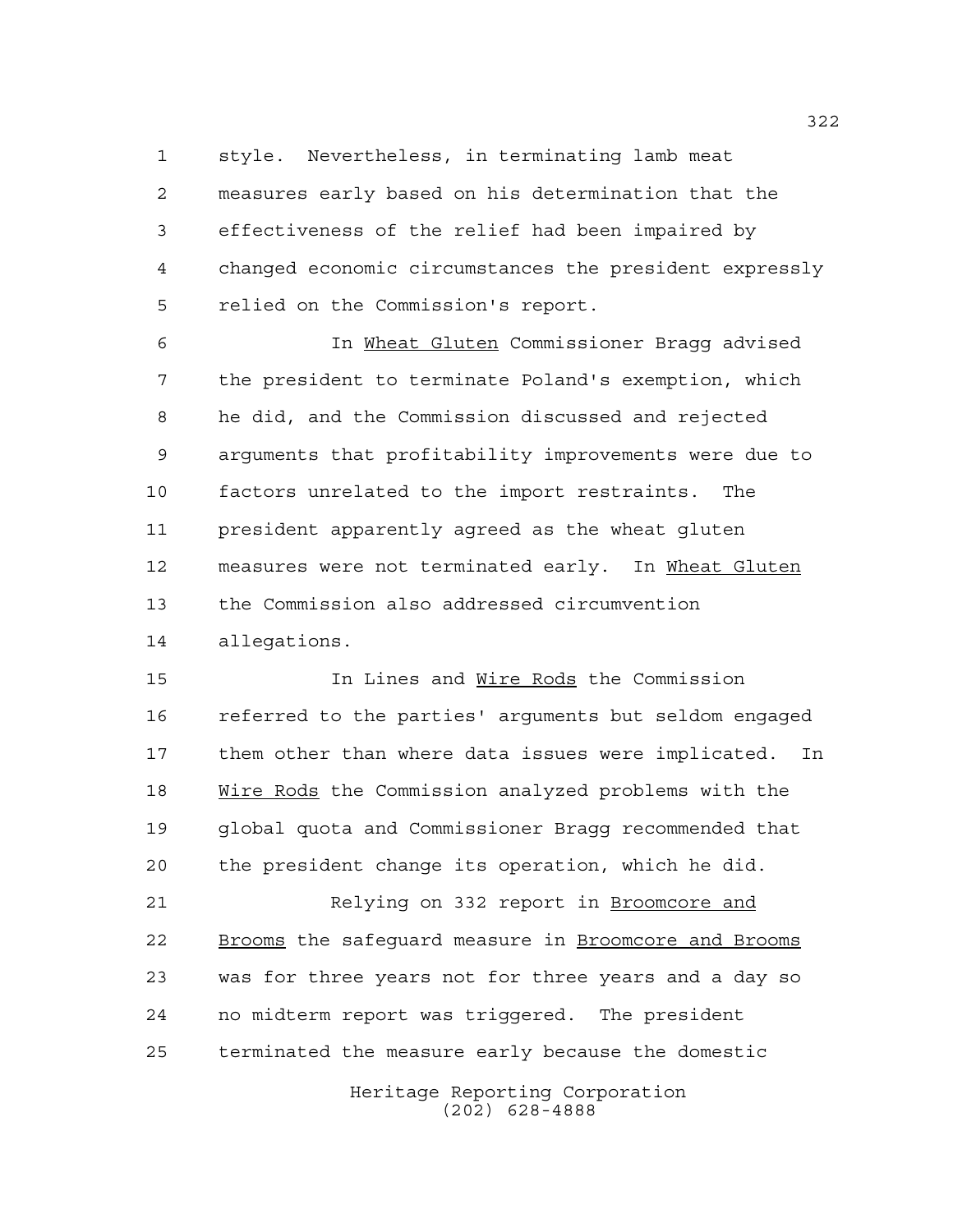industry had not made adequate effort to make a positive adjustment to import competition.

 So while the Commission's past efforts to comport with the statutory expectation that it advised the president have been less than vigorous the expectation has been recognized. Moreover, the statutory provision for the Commission to advise the president remains as explained in the Senate report, "If the president determines based on reports from the ITC that the domestic industry and its workers have not made an adequate effort to make positive adjustment he may reduce or terminate the relief." And history shows that when the Commission's advice has been given the president has followed it.

 Counsel for the domestic mills collectively share the view that the Commission's midterm report should be advisory and not merely a compilation of data. For example, several have raised the Commission to advise the president that country exemptions should be terminated and product exclusions closed. Where is the statutory authority for the Commission to make these requested recommendations to the president if not 204(b)(1)?

Heritage Reporting Corporation (202) 628-4888 The statute sets forth broad and subjective changed circumstances to focus the Commission's advice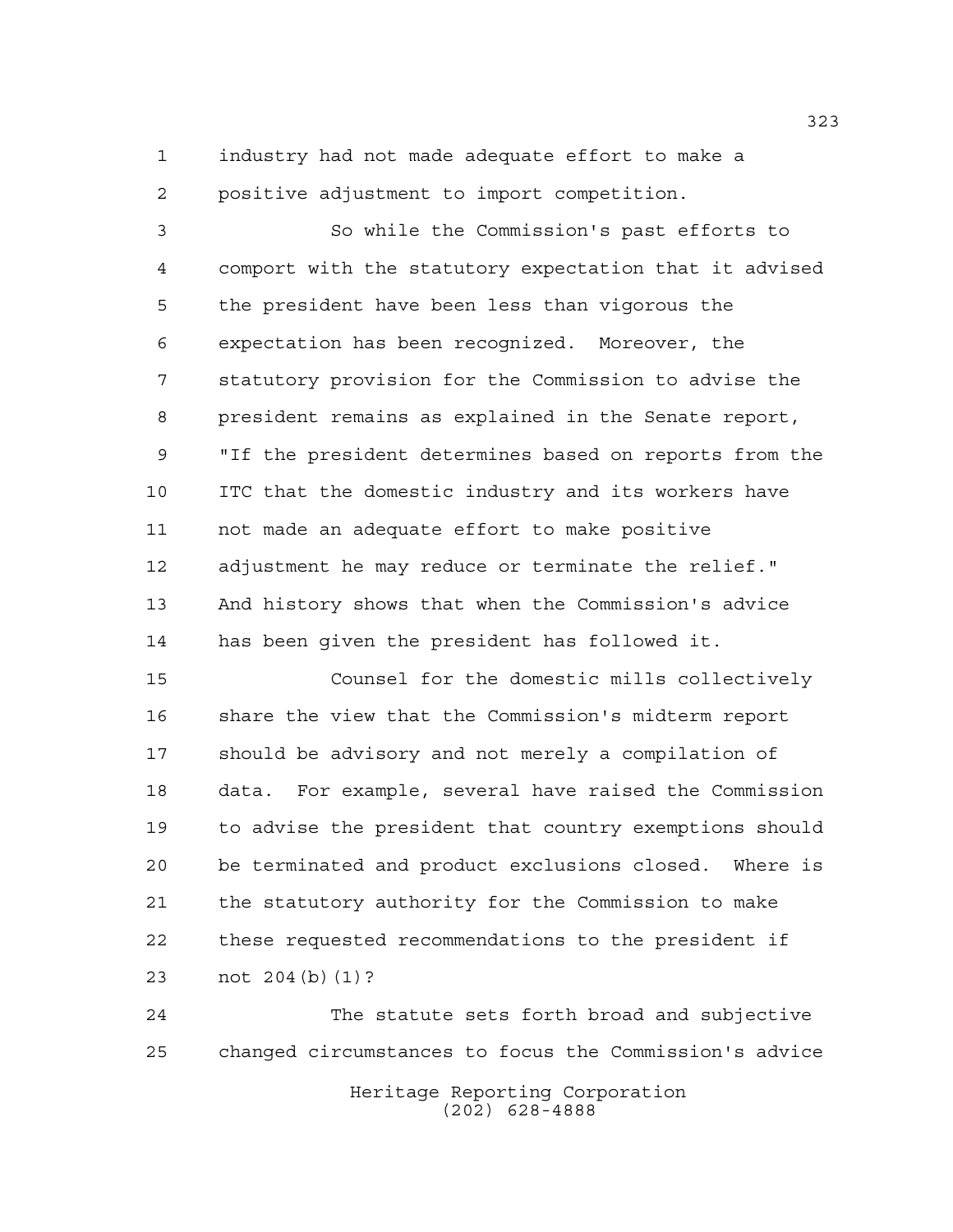under 204(b)(1) that are twofold. One, the domestic industry has not made adequate efforts to make positive adjustments to import competition or, two, the effectiveness of the restraints has been impaired by the changed economic circumstances. The breadth of these two factors is apparent.

 For example, positive adjustment encompasses the closure of non-economic capacity under 201(b)(2), thus "a positive adjustment takes place when an industry experiences the most orderly transfer of resources to other productive pursuits," according to the Senate report. Domestic flat rolled steel industry's efforts are not adequate when necessary closes of outmoded capacity have not occurred but instead the import restraints are facilitating the restarting of non-economic capacity by some domestic mills and they're frustrating its closure by others.

 Adjustment efforts are not adequate if new labor agreements have been adopted that prevent such market-driven closures or other rationalizations of the industry. The Commission should advise the president on these failures by the domestic industry and the unions to make adequate positive adjustments. The change economic circumstances that the Commission may consider are extremely broad. The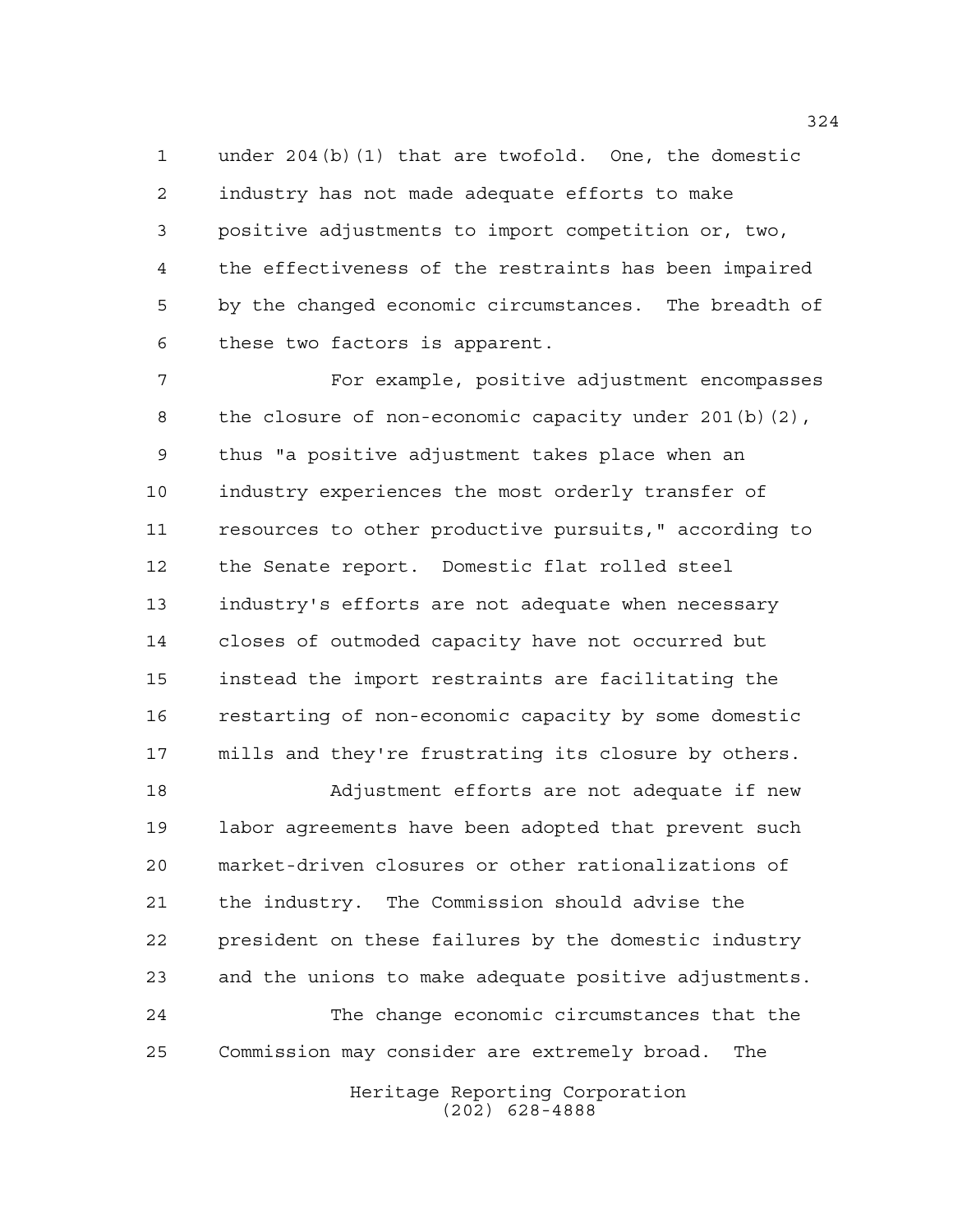conference report does not limit them but instead gives two examples, exchange rates and circumvention. Other changed economic circumstances in this case include potential restraints on rationalization under the new labor agreement, federal loan guarantees that frustrate necessary closures and artificial import pricing premiums that dilute healthy competitive market forces. There is no basis for concluding that the statute intends changed economic circumstances to be only those that require more restraints.

 The president's memorandum looks at factors he will consider in making his determination under both 203(a)(1)(b) and under 204(b)(1). "In making this determination I shall consider the pertinent factors set out in 203(a)(2) of the Trade Act." The president specified the factors that he will most consider which are, one, changes in capital labor productivity; two, actual and planned permanent closures of inefficient steel production facilities both here and abroad; three, consolidation of steel producers; four, capital expenditures; five, prices and; six, the overall effect that maintaining the measure will have on consuming industries, workers and the United States economy as a whole.

Heritage Reporting Corporation (202) 628-4888 The president has already said that the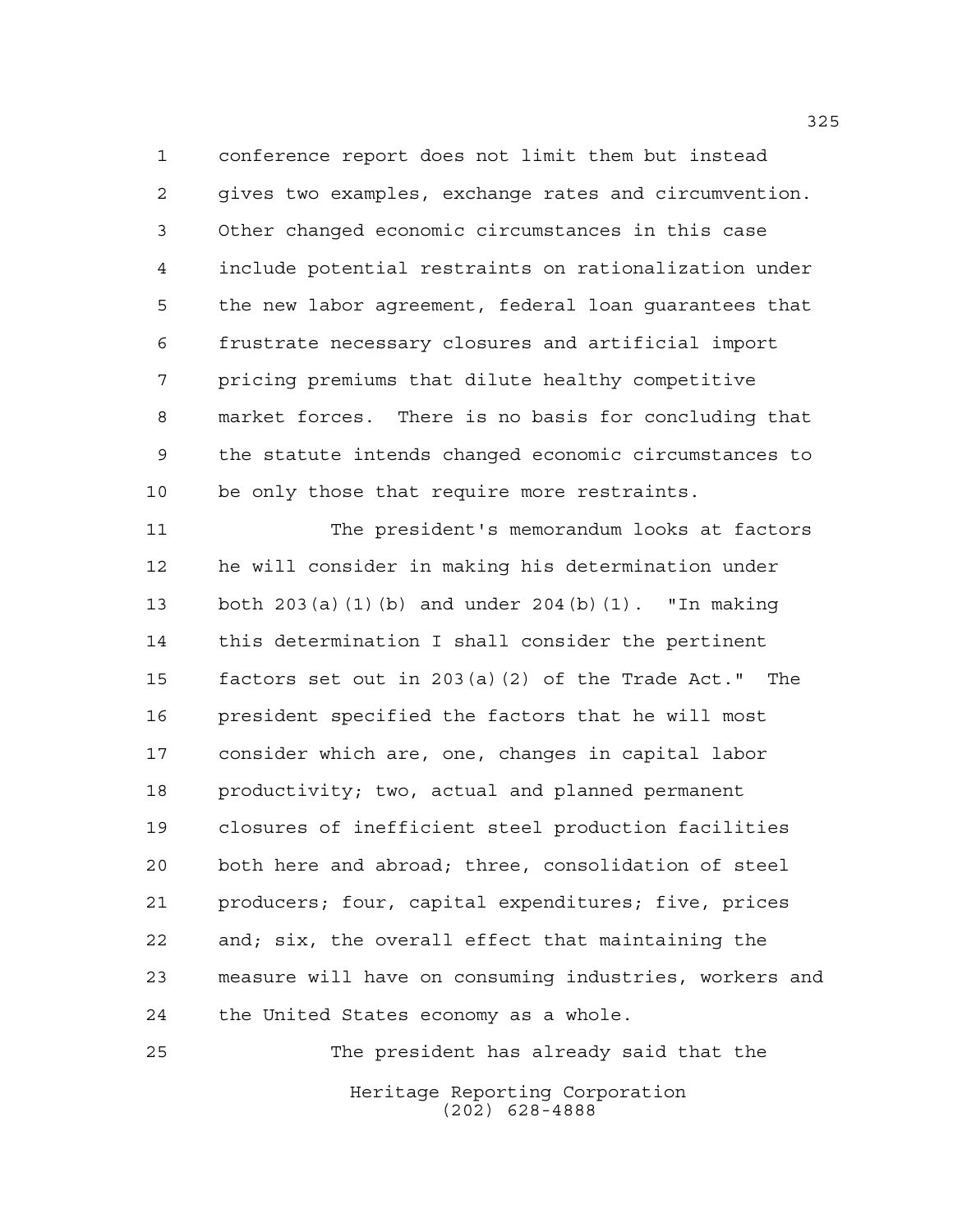restraints will not be continued if they are counterproductive to achieving positive adjustment to import competition under these factors. The most important factor today for improving the competitiveness of the domestic industry is the permanent closure of non-economic capacity. And the safeguard measures today are delaying these inevitable and positive closures.

 Respondents' briefs and testimony both from this panel and the consumers panel addressed the president's factors. In its sound judgment the Commission should advise the president that the restraints on fairly trade flat rolled steel imports have become counterproductive and are preventing adequate positive adjustment with net national economic costs.

 You will next hear from Dr. Robert Crandall on the negative effect of the restraints on the overall domestic industry and why they say it could delay positive adjustment to import competition. Dr. Crandall will be followed by Charles Blum to present the view of the European steel industry and describe Europe's adjustment process.

 Jeff Hoye of Corus America and Richard Cunningham, counsel to Corus, and Chris Dunn, counsel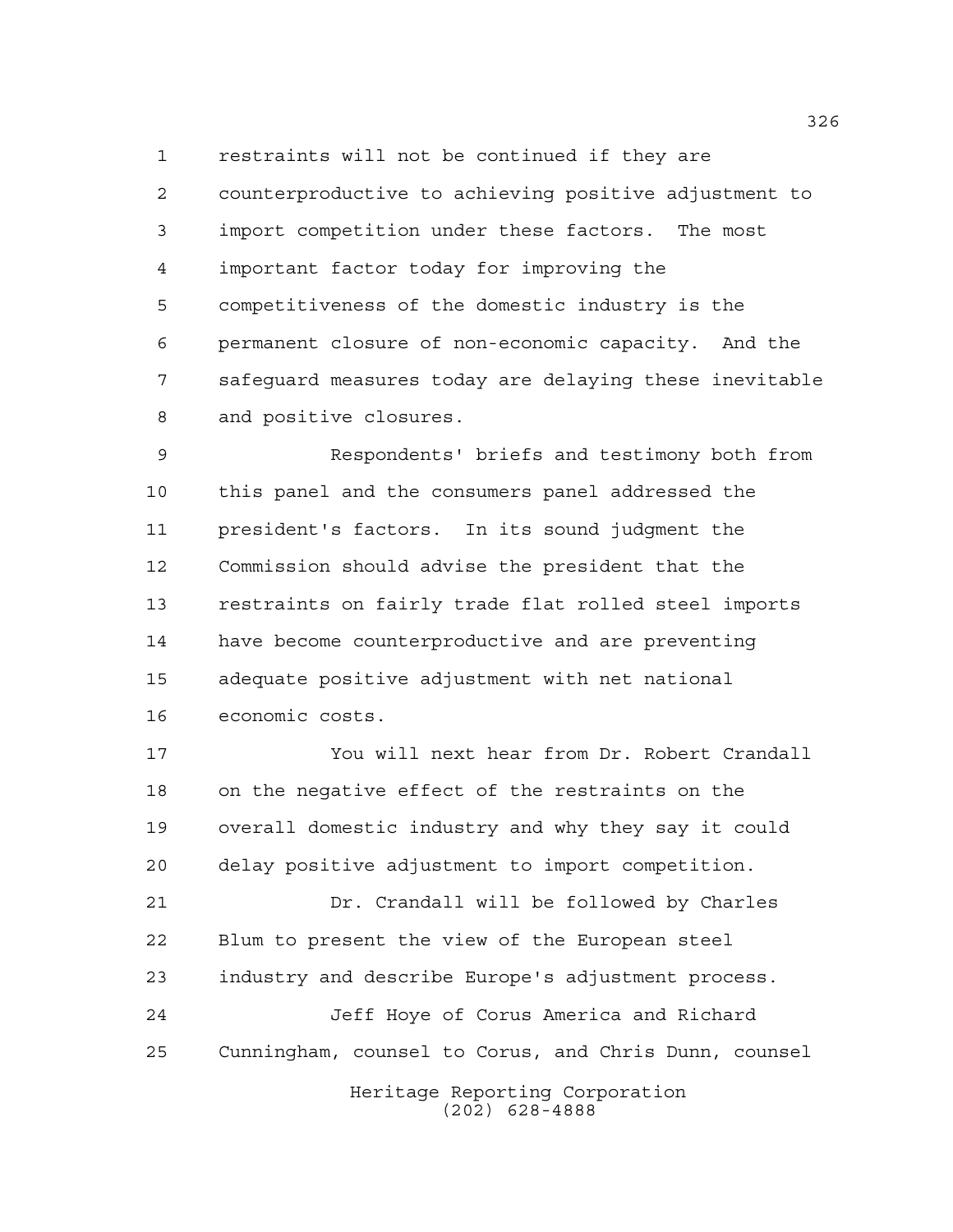to the Japanese mills, will describe why continuation of restraints is particularly inappropriate for tin mill products.

 Kevin Horgan, counsel for certain German mills will discuss why the import restraints fail to facilitate positive adjustment in the domestic plate industry. And on behalf of other German mills Gunter von Conrad will address problems with respect to certain cold rolled products subject to the restraints.

 Finally, Don Cameron, counsel to Korea, will bring the discussion back to the major issues crosscutting all flat products, especially those related to labor.

 All of us sitting at this panel will then be happy to answer any questions the Commission or staff may have. And if the Commission deems it appropriate, members of this panel will also be available to answer any questions following the testimony by the consumer panel the commissioners may wish to direct to us.

Thank you.

CHAIRMAN OKUN: Thank you.

 MR. CRANDALL: Madam Chairman and members of the Commission, it's a pleasure to appear before you today for the joint respondents. My name is Robert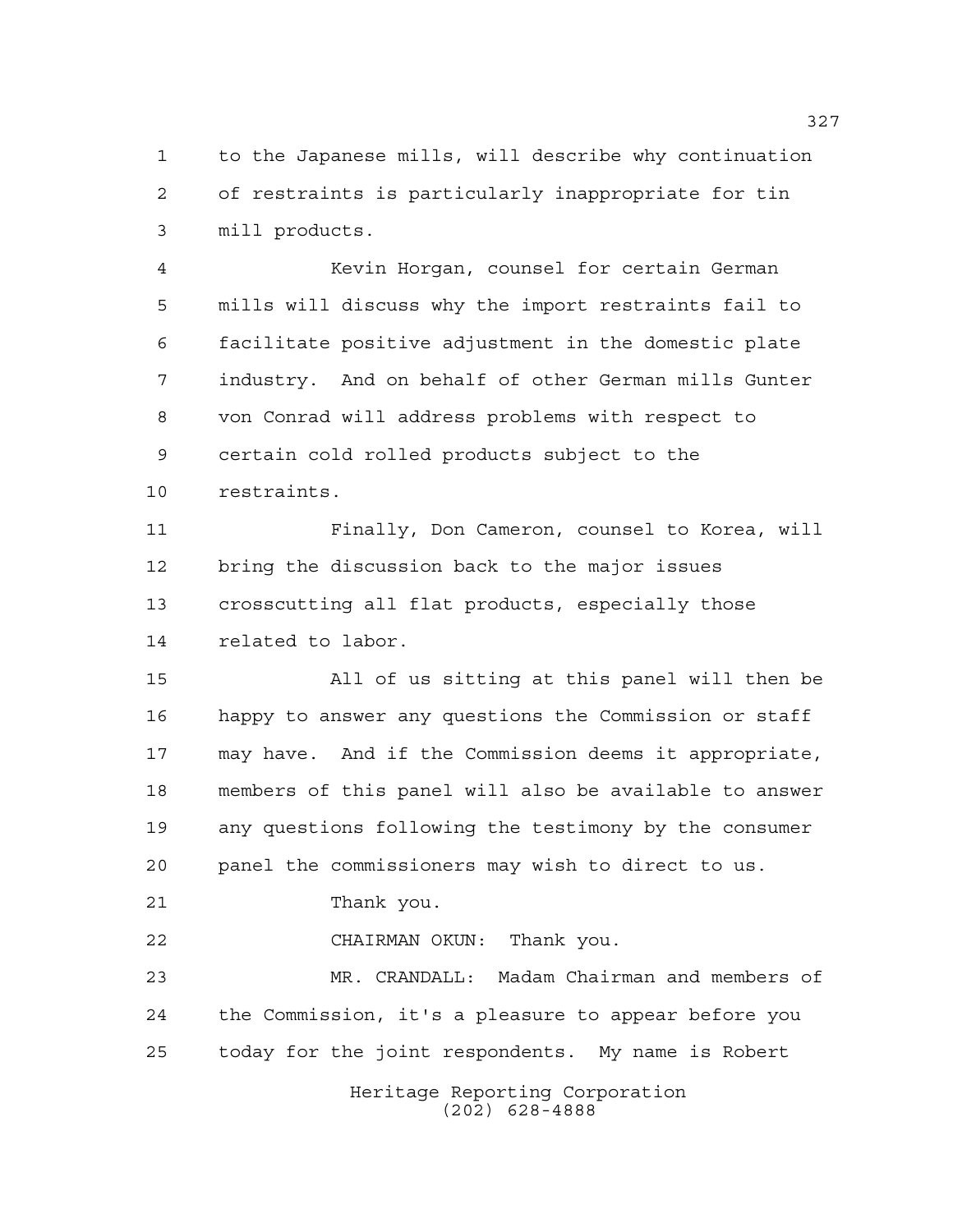Crandall. I am a senior fellow in economic studies at The Brookings Institution. I'm an economist who has studied the steel industry for many years, published a couple of books on it, including one on how the mini- mills would take over from the integrated companies back in the mid-1980s. Both were Brookings Institution books. However, my testimony here does not reflect the viewpoint of The Brookings Institution or any of its staff members or trustees. My views are my own and expressed on behalf of the respondents.

 Actually, as I appear here and after listening to the petitioners argue their case before, I think you will there are not that many differences between at least my views and their except for one, and that is the specific impact of continuing tariffs on the process that they have quite accurately and eloquently described.

 I mean everybody knows that this is an industry in which there's been a need for substantial rationalization, closure of capacity, improvements of labor practices, lower labor costs and improved productivity at the integrated plants with continuing closures of the most inefficient of them. This process has bene going on for many years. And the reason why you have such large increases in

> Heritage Reporting Corporation (202) 628-4888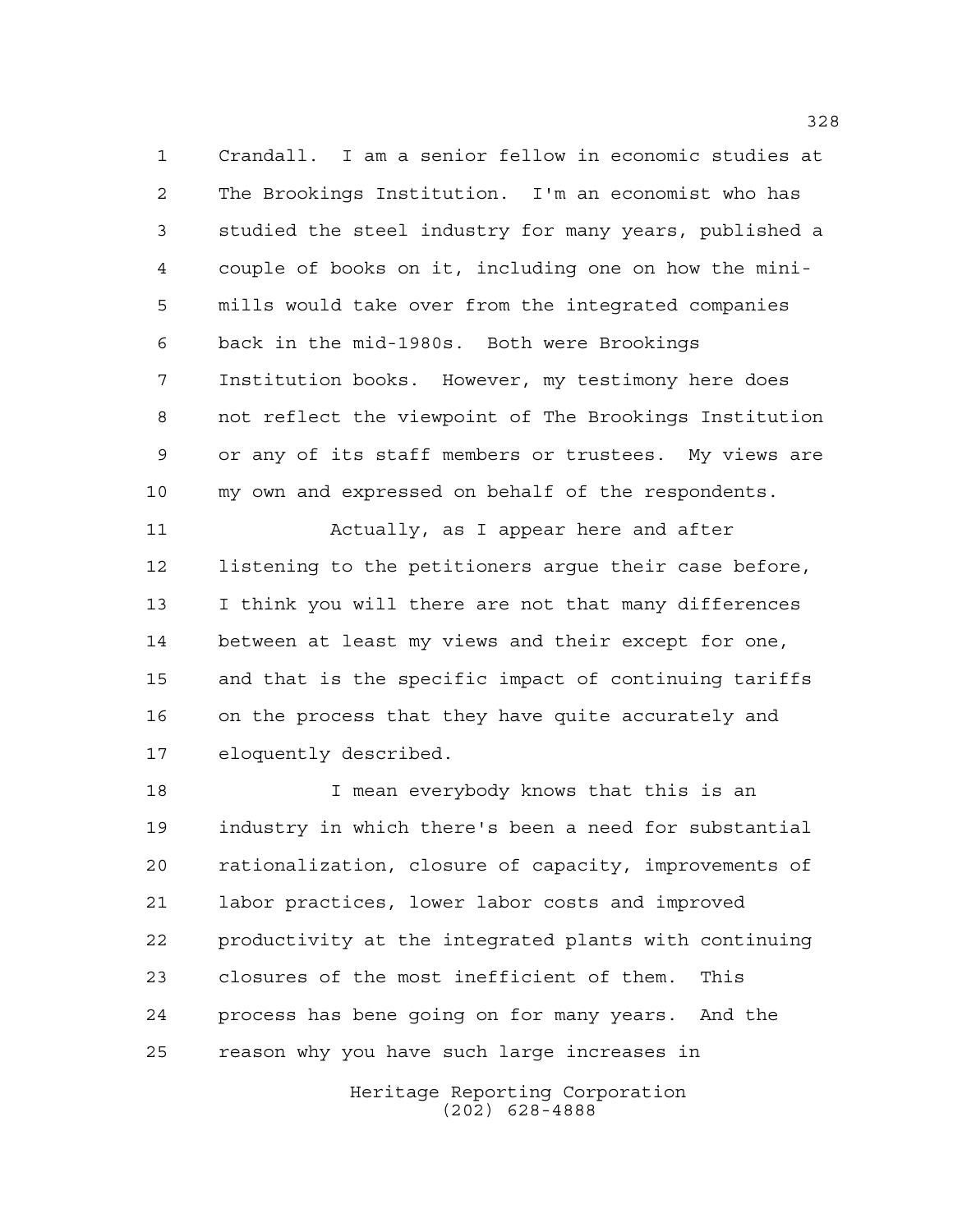productivity in this industry is not that U.S. Steels sales force suddenly became productive but rather that it closed and a mini-mill replaced it, replacing perhaps 10 or 12 man hours a ton with one man hour a ton.

 Now, in the past there have been substantial obstacles to this restructuring because of the difficulty of doing this in the face of the enormous legacy costs and the labor agreements present and even the management structure present at the front at these firms. I will start in my testimony which has this explained in much greater detail I will start with a slide, the first slide which shows you the current structure of the industry and where we've come.

 If you look at that green part of the chart it's the share of the shipping capacity, shipments capacity of the flat rolled industry accounted for by the integrated consolidated companies. Those essentially are two, ISG and U.S. Steel. They have done all the consolidating, all the rationalizing in this last year or two in the process while the tariffs have been in place and even before the tariffs were in place.

Heritage Reporting Corporation They have acquired failed companies, acquired the assets of failed companies and have begun

(202) 628-4888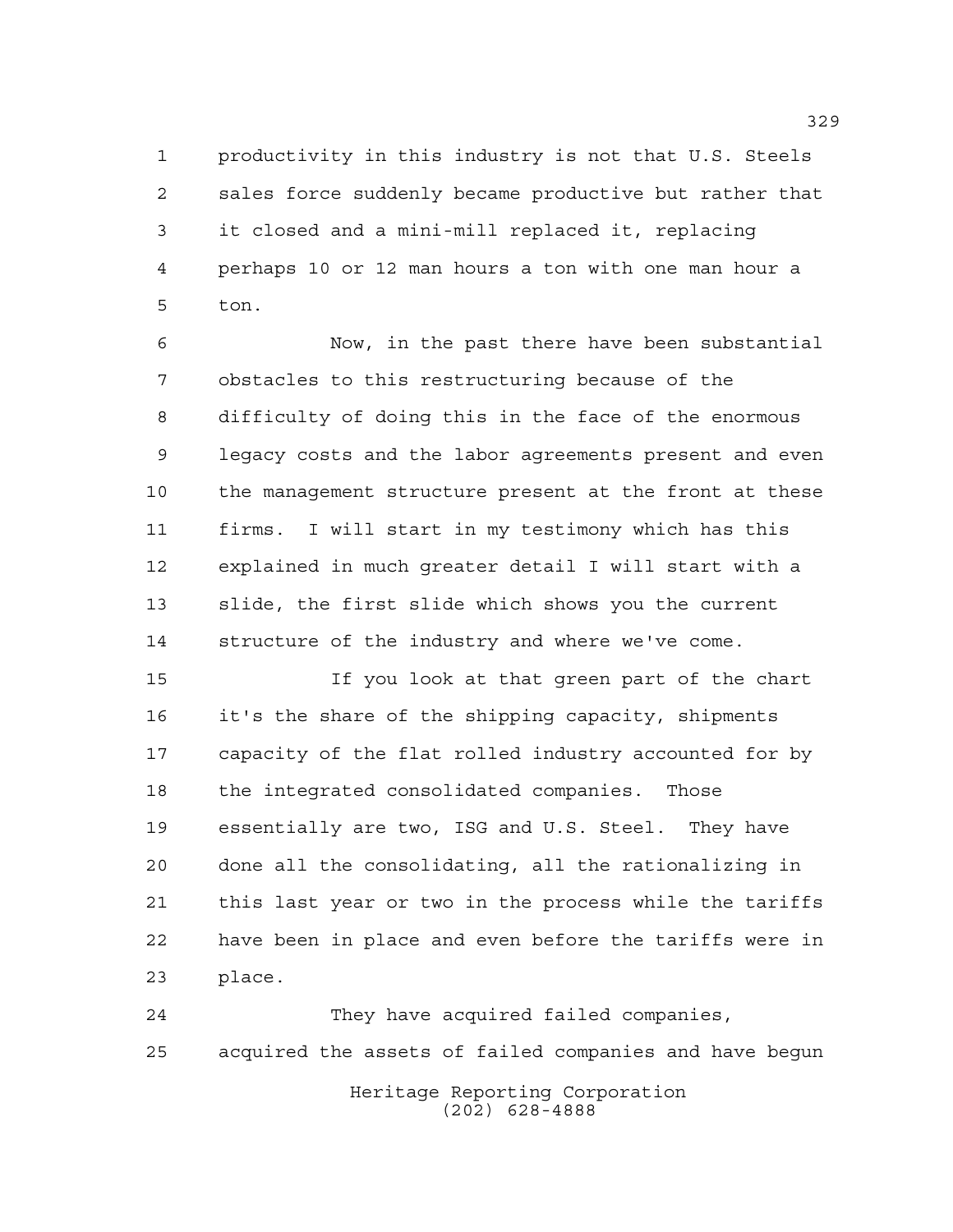to restructure them. Though I think as you heard, they have not necessarily completely finished that restructuring.

 In addition there's some hybrid companies which would include AK Steel, it would include Inland Ispat because they're hybrid in the sense that they use electric furnaces in addition to the integrated process. AK imports some slab.

 There are also the re-rollers, the next 10 group in the white there who are for the most part formerly integrated companies that closed their hot end and import slab. AK Steel, of course, also has reduced its hot end capacity and is using imported slab to feed its rolling mills.

 At the bottom you see the mini-mills which now account for about 22 percent of flat rolled capacity, about half of the total United States steel in in toto, with 22 percent of flat rolled capacity, shipping capacity, shipment capacity. And these companies are efficient. I mean there have been some -- not everybody can run a mini-mill. Three integrated companies tried it that are called Trico. They failed immediately. And, of course, as you heard from Mr. DiMicco, Nucor acquired it. They know how to run a mini-mill, they have put it back up again and

> Heritage Reporting Corporation (202) 628-4888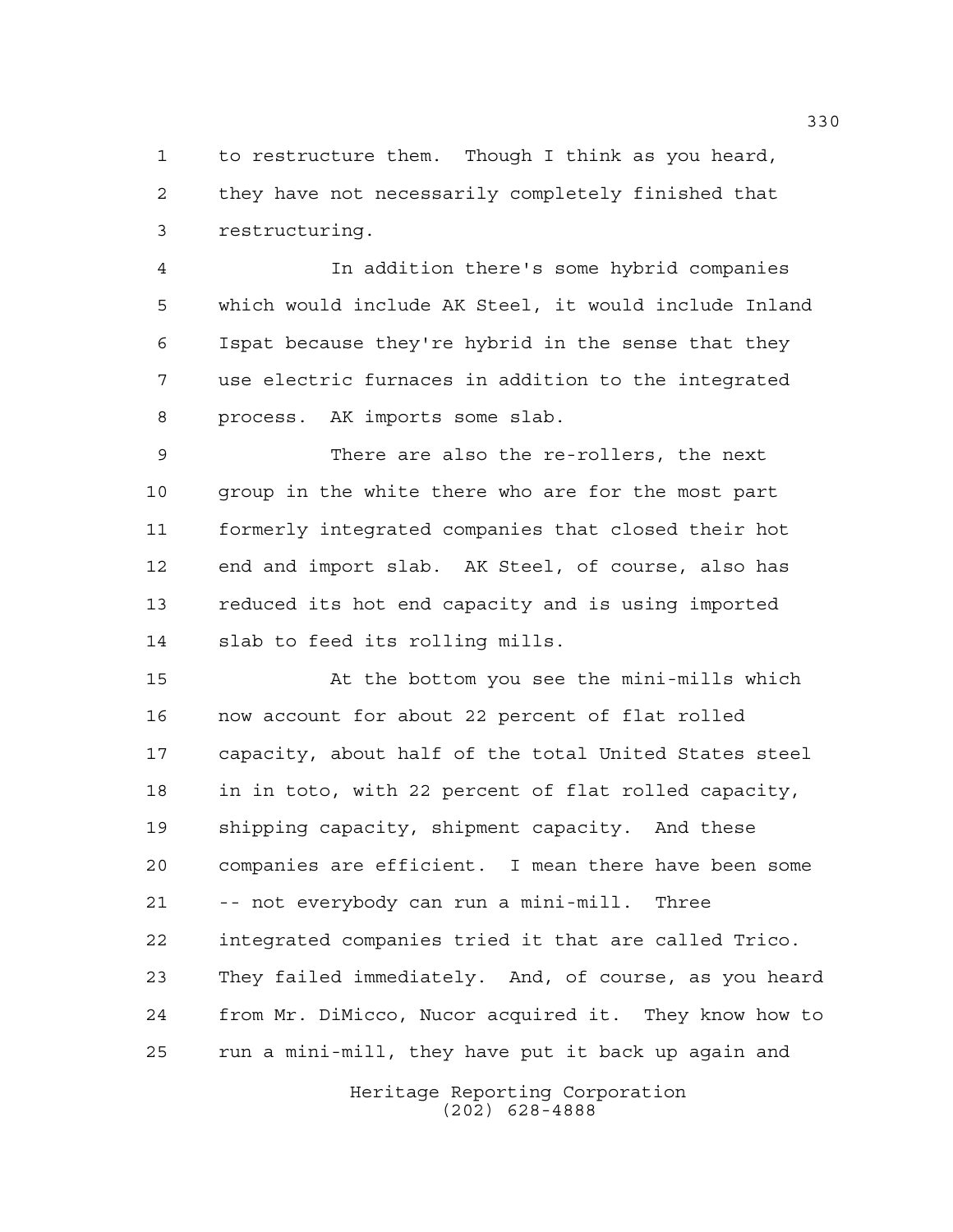apparently it is running successfully.

Heritage Reporting Corporation (202) 628-4888 Gallatin Steel, for example, a mini-mill company and an integrated company had some troubles at first but it is now apparently operating successfully. These are efficient companies, as Mr. DiMicco told you operate with very low man hours per ton, very high productivity. What is left is that red pie. That red pie is comprised of the companies that are still struggling, Rouge Steel, WTI, Wheeling Pittsburgh and Weirton. Two of those are in bankruptcy. WTI just announced that it didn't meet a debt payment this month. It's in financial trouble. Rouge has had all kinds of operating trouble. These are companies that are candidates for some type of rationalization, not necessarily closures entirely but probably some closures, but some acquisition. As Mr. Ross said, the reason why he would argue for continuing the steel tariffs was that the bankruptcy process takes time. Keep in mind that this entire rationalization, consolidation process even by Mr. Ross' assumptions requires first that you put the struggling company through bankruptcy. Well, two of those four are already in bankruptcy. Of course their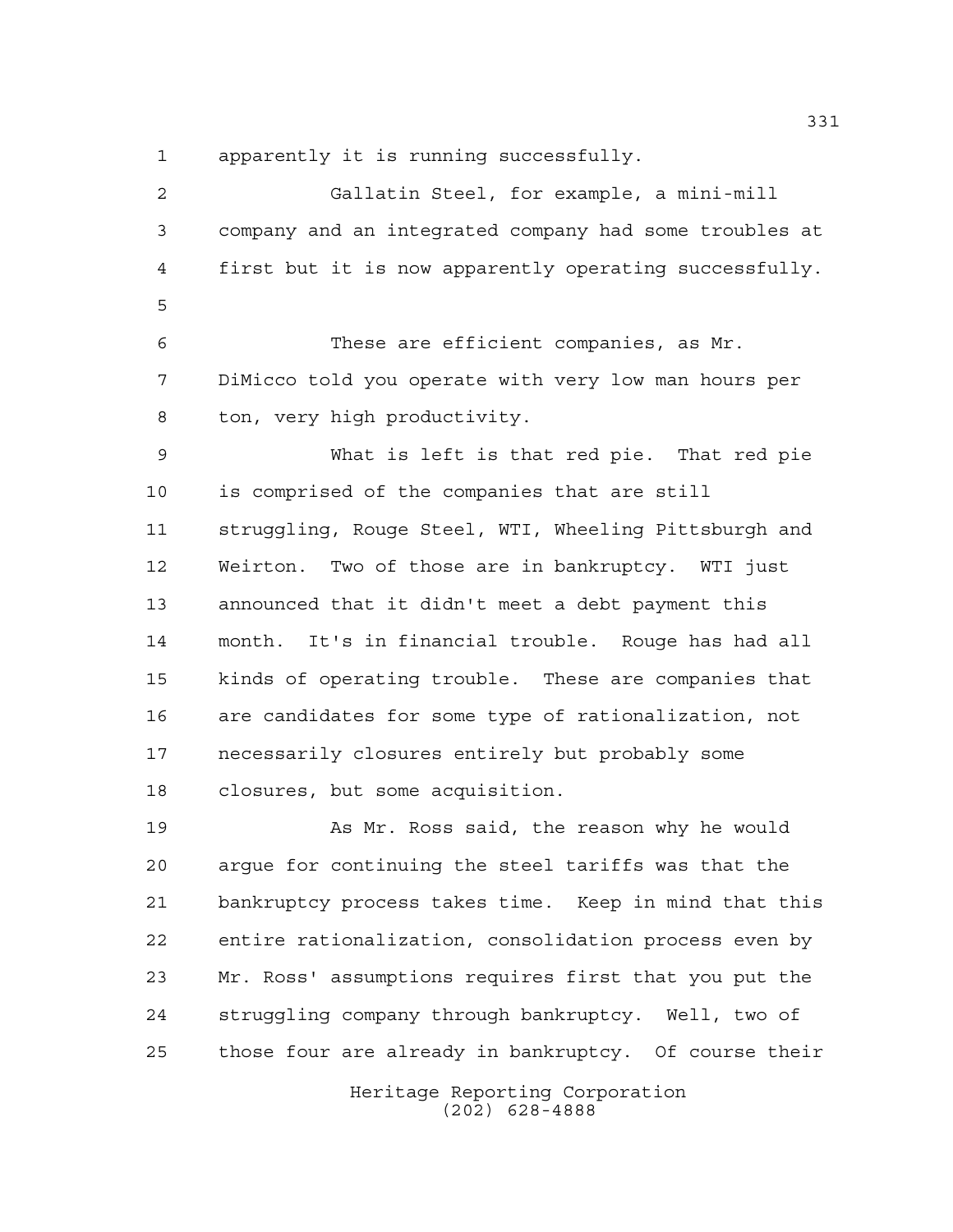assets could be purchased outside of bankruptcy but because of the legacy costs that's difficult and because of the existing labor agreement. Only when they are put into bankruptcy and perhaps face the reality of maybe having to close are the legacy costs, can they do something about the legacy costs and can they do something about the labor agreement, negotiate a labor agreement with substantially fewer man hours per ton.

 Now, if we want to look at what has happened during this period of, immediately preceding and during which steel tariffs are in place -- the next slide -- this is some numbers on the integrated steel industry and what happened to their sales and profits and net income and bottom line in the bottom half of that chart.

 What you can see is in general. Large losses are realized in 2001 when prices are very low. Prices began to recover in 2002 aided in part by closure of some facilities and of course by the tariffs. The losses narrowed. But in some cases the losses continued and some of those companies with very large losses like Bethlehem and National Steel of course went bankrupt and have now been acquired. The next one shows you what happened to the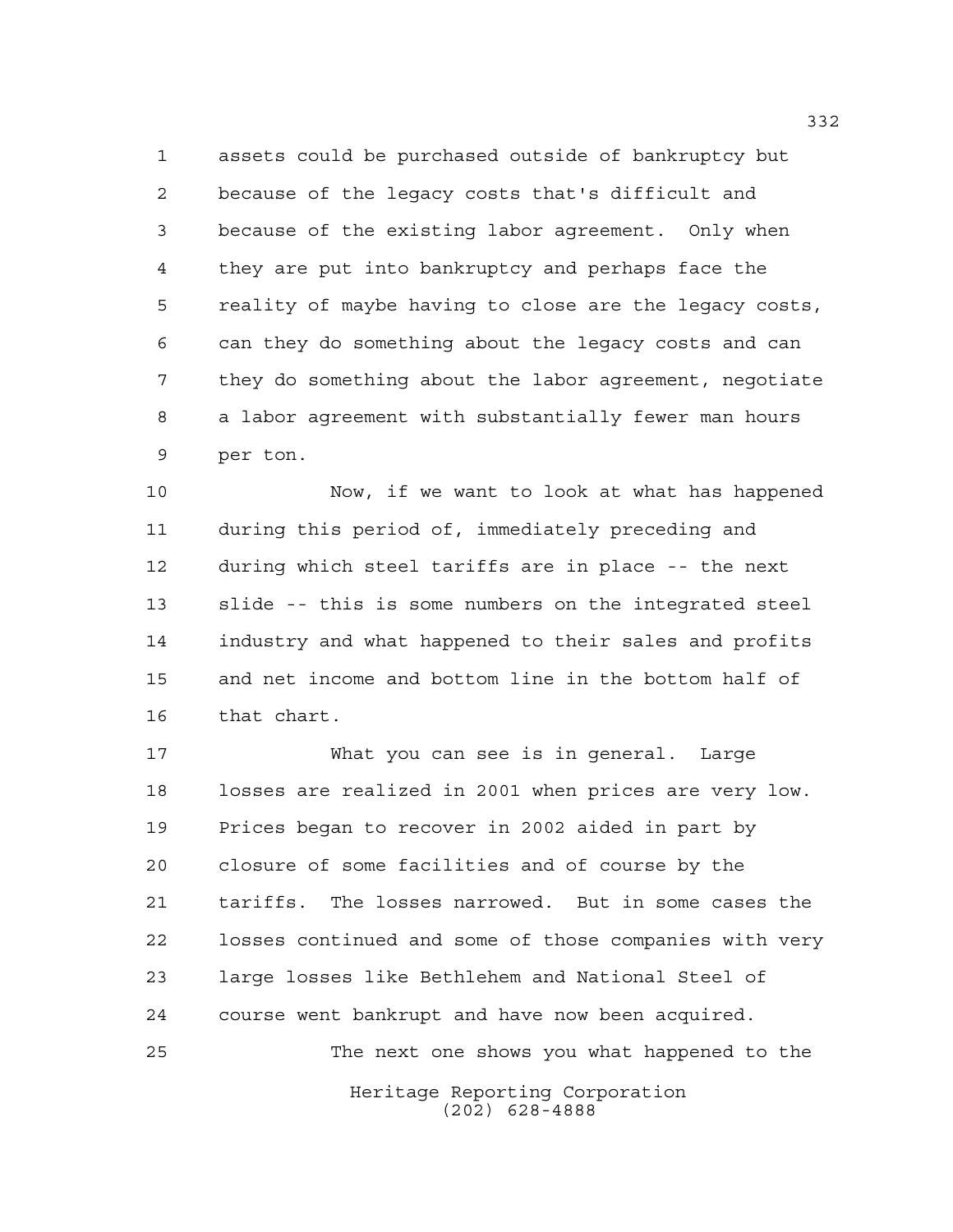mini-mills. The mini-mills despite the fact that they may not be making as much money as they would like have been profitable throughout this period. Two of the three publicly traded flat roll companies in the United States, IPSCO is a Canadian company with two plants in the United States, were generally profitable. Only IPSCO showed some losses in two quarters. And, in fact, their profits, the profits of everybody have grown as a result of tariffs, the depreciated dollar of course, and some rationalization of capacity.

 So what you see here is the mini-mills being profitable all along and becoming more profitable during this period. The integrated companies still struggling for the most part although their net losses have been reduced.

 During this period, in years past the reason for engaging in the 201 relief and some form of interim trade protection would have been to protect employment. But we know we have an industry in which excess employment is its basic problem. And what you can see here is that during 2001 and early 2002 employment fell rather dramatically, even when production picked up. Because the companies are being reorganized, ISG is buying Acme, LTV, now Bethlehem.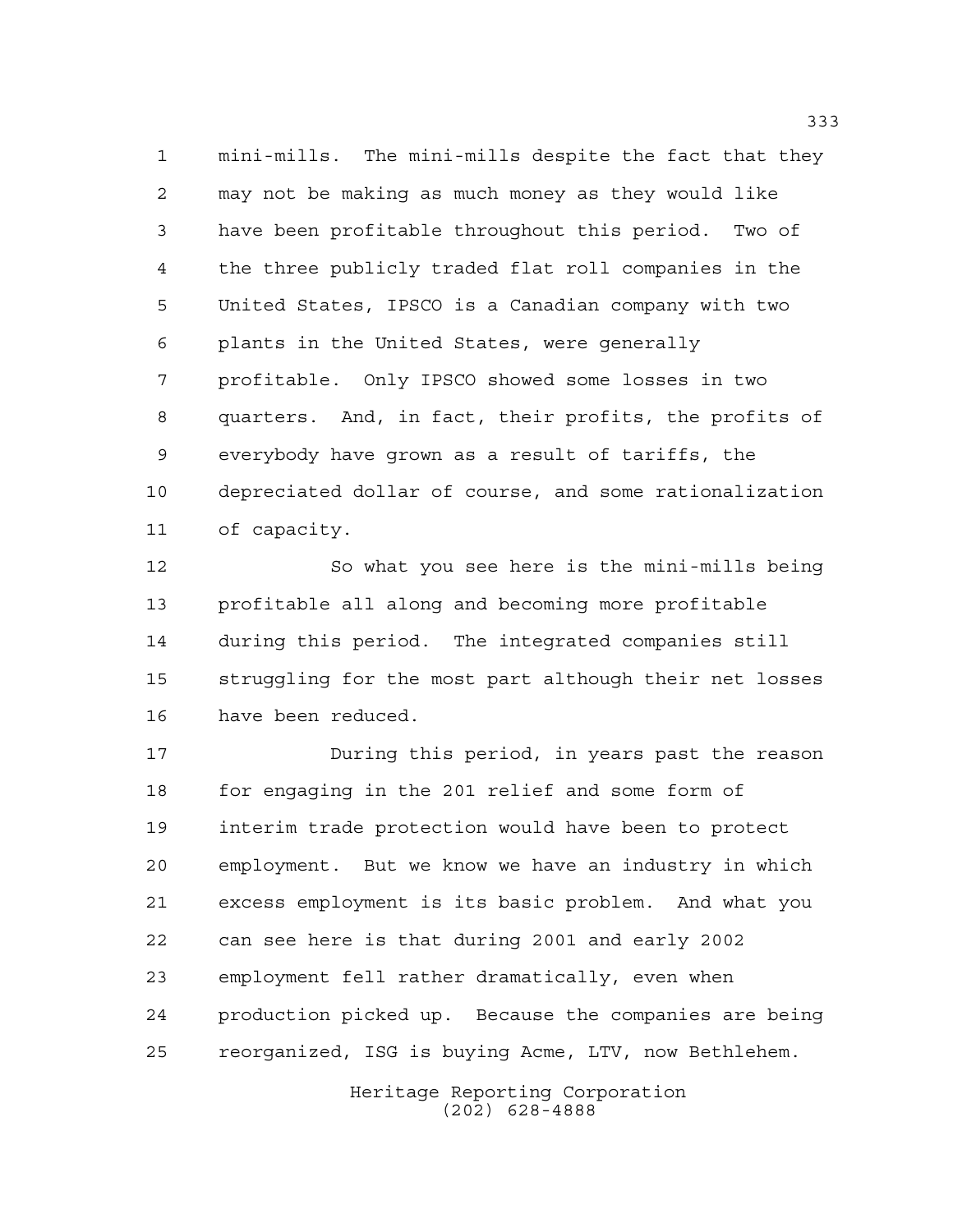This antedates USX's purchase of National. But there are some closure of facilities, there's new labor agreements, more efficient operations and employment is falling.

 In my testimony I point out and in reports appended to the joint respondents' brief I point out that there's going to be more employment reductions in this industry because there's still a lot of inefficiency left in the industry.

 It isn't that employment declines are new to this industry. You heard some numbers that suggested employment at some plant at some company was one- fourth of what it used to be. Well, employment in the United States steel industry today is approximately 25 percent of what it was back in the late 1960s and 1970s. This shows you that just from 1980 forward that there has bene a continuing decline. And this decline will continue regardless of what happens in this room because there is still substantial amount of inefficiency to be shaken out in this industry, there's natural productivity growth and technical change, and there's very little net growth of output. There's some growth of output. Flat rolled shipments have been rising over time. But there's not enough to offset the improvements in productivity that comes

> Heritage Reporting Corporation (202) 628-4888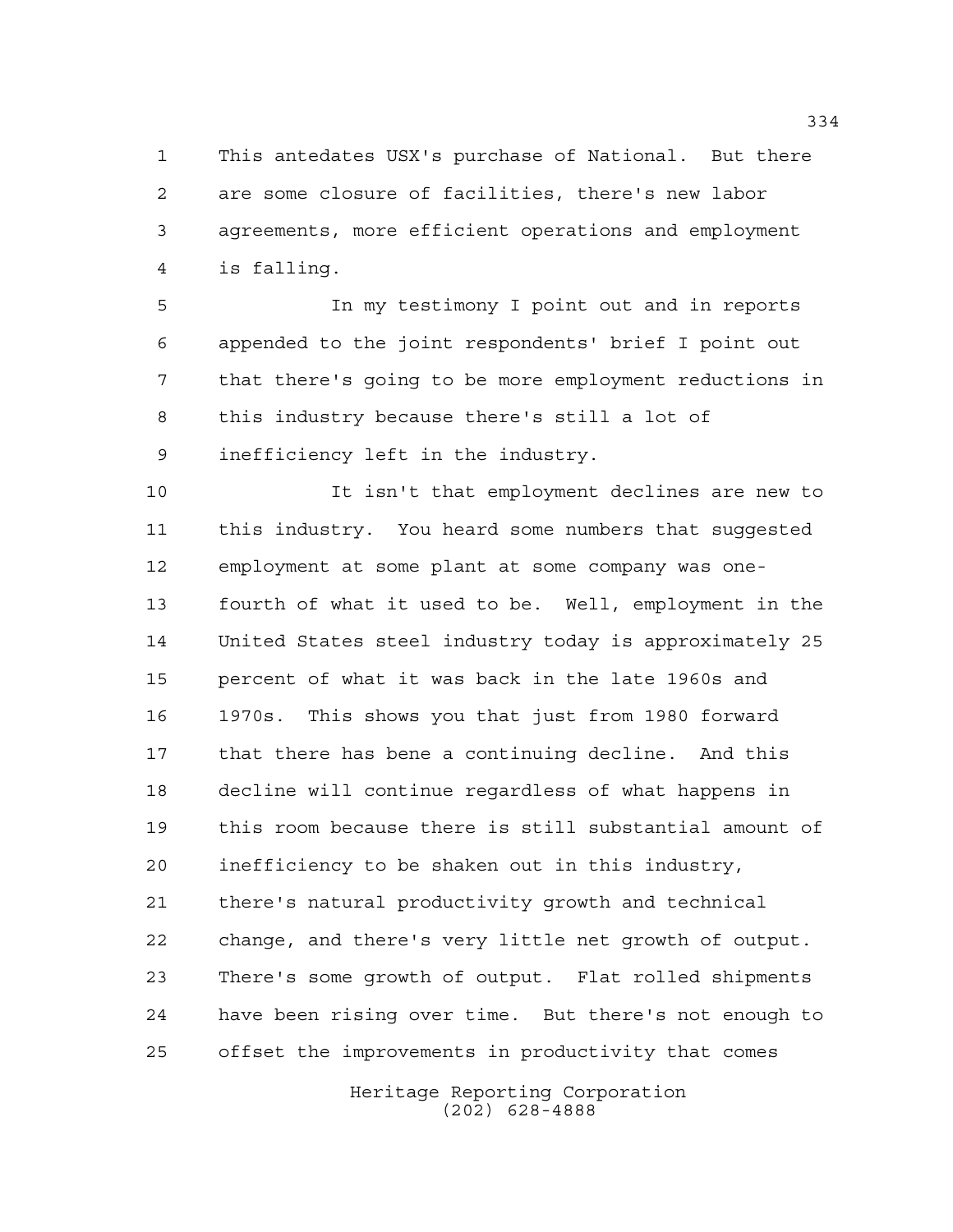with shaking out the inefficient capacity and adapting some new technologies.

 The next slide shows you what's happened to those companies which produced flat rolled steel in the United States and principally that's the source of their income and have a market capitalization more than \$100 million, that is they're consequential. AK Steel and USX are clearly the two majors on the integrated side. ISG is not a publicly trade company so I can't put them up there.

 And this shows you what happened to the value of their equity prices net of what happened to the S&P 500, that is their excess returns how they did relative to the S&P 500 between June 2001 and June 2003, the date at which the investigation was announced to the end of June of this year. And you can see that AK Steel suffered substantial decline. USX is about the same. IPSCO is down a little bit. But the two big gainers are Nucor and Steel Dynamics.

 Not surprising Mr. DiMicco is a big fan of higher prices and trade protection, he has benefitted substantially from something during this period and undoubtedly higher prices is part of the story.

 Now, this slide shows the financing that various companies have obtained during the period of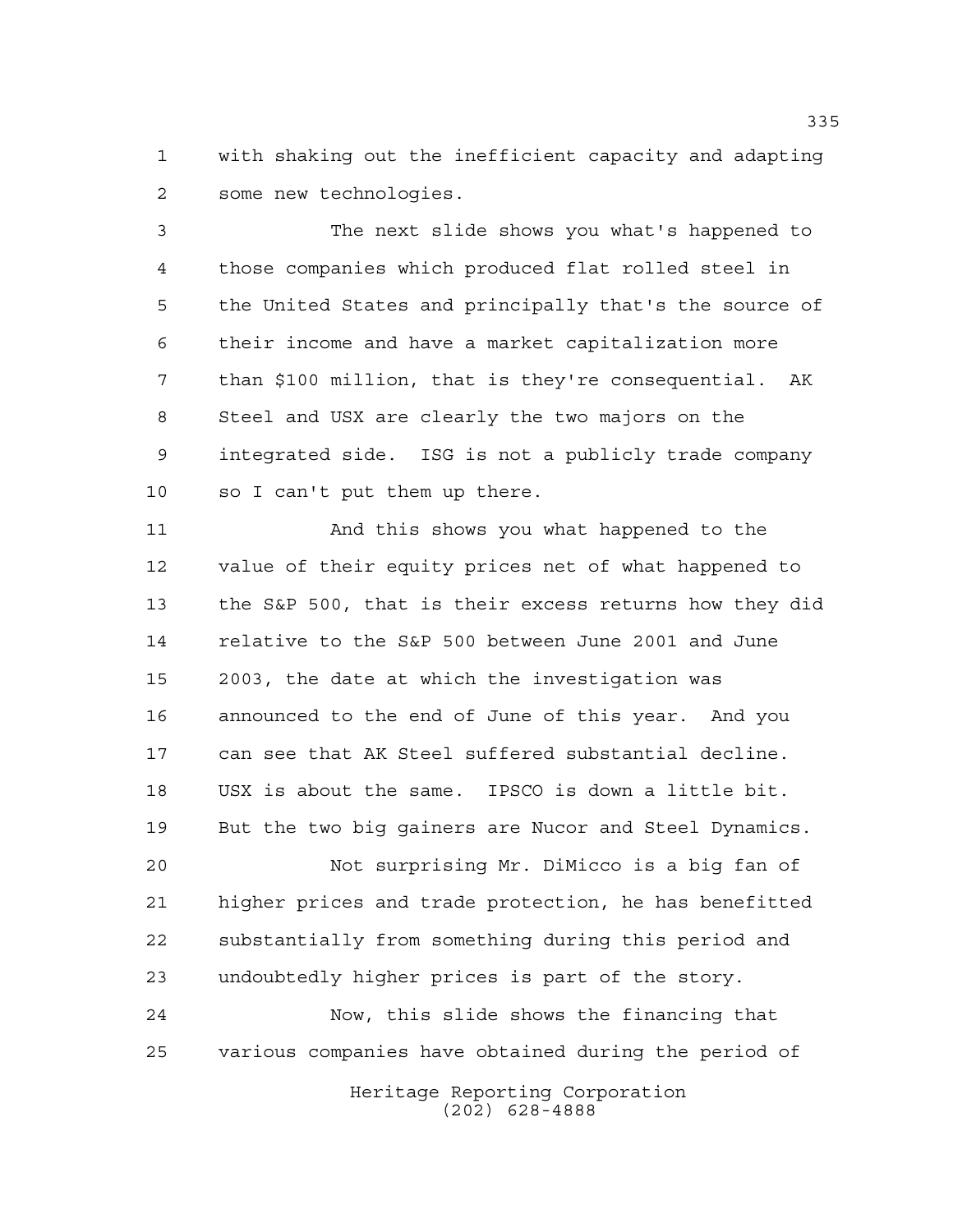approximate period the tariffs have been in place. Note that this is financing for the companies. These are not capital expenditures.

 And there was a lot of questions and discussion about adjustments and what the companies are doing. Keep in mind that there is a difference between spending money on acquiring someone else's assets and new capital expenditures. Most of the adjustment that has taken place is the kind that ISG has undertaken and recently U.S. Steel has undertaken, namely the purchase of assets from bankrupt companies or the purchase of the entire company itself in some cases. These are not capital expenditures.

 If you were to look at capital expenditures for the entire United States steel industry for those who report publicly through the Securities and Exchange Commission in 2002 capital spending is probably down a little bit relative to 2001 and maybe flat again. We can't get numbers for ISG because they are not a publicly traded firm.

 So most of what is required here is not new capital expenditures. I was amused at the discussion of why in the face of protection of slab there hasn't been investment in coke ovens, blast furnaces and BOF. There's a simple reason for that, there will never be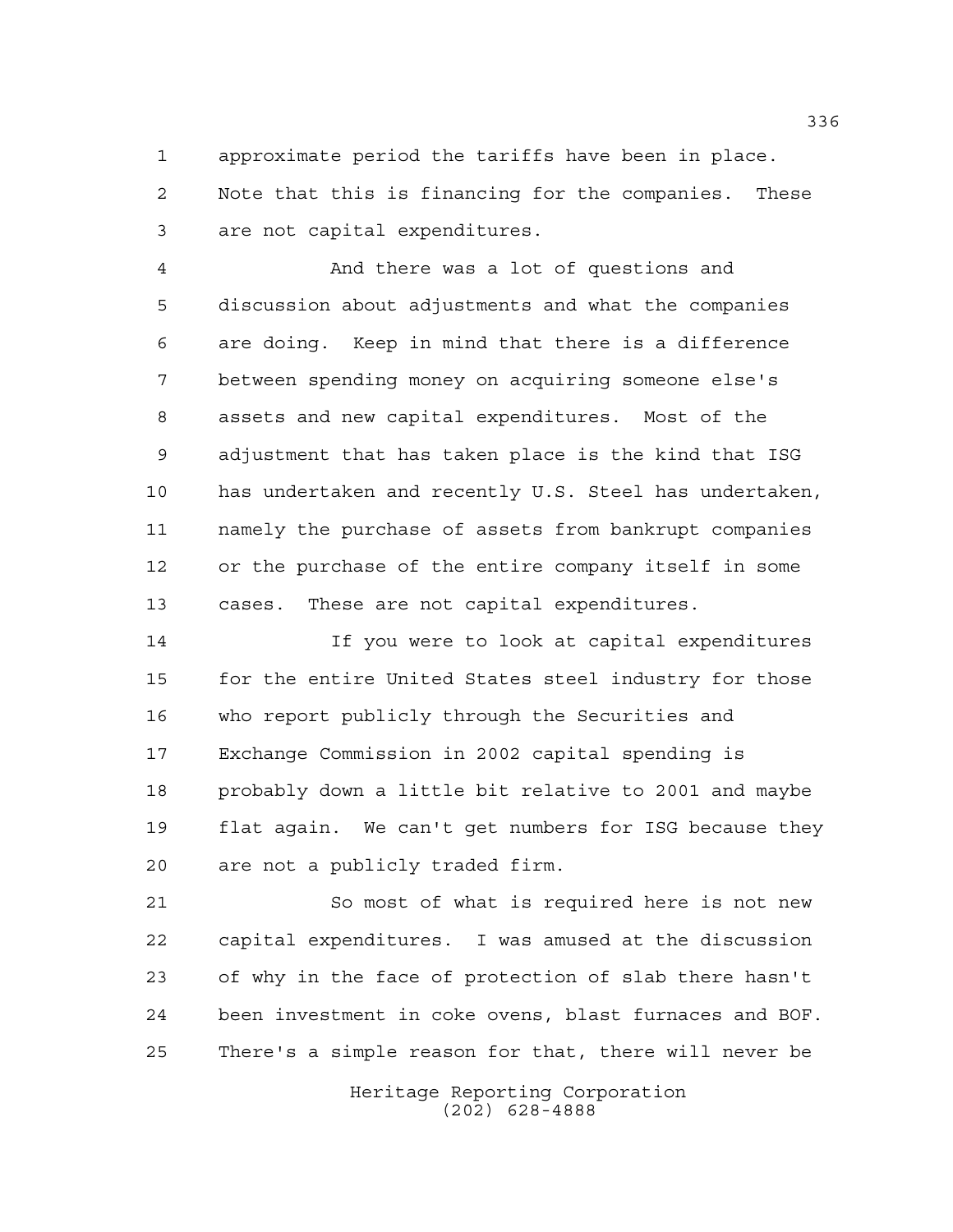investment in blast furnaces, BOF and coke ovens in the United States again. The last blast furnace was built in the last 1970s in the United States. There's only been one large blast furnace in the western world since that time and that was by Tissen in Germany. They are uneconomic to build today. No one is going to build blast furnace, BOF, coke oven capacity.

 What history has shown is that electric furnace mini-mills are replacing the BOF, blast furnace, coke oven combination. So you should not think that anything that is done here today will have any effect on capital expenditures on the hot end of integrated companies. It may have a marginal effect at delaying the closure of a blast furnace but it will not have any effect on building new blast furnaces, new BOF or new coke ovens.

 Now, it is certainly true that more remains to be done. This just simply lists some of those companies that were troubled companies along with the plan of AK Steel which sits down there in Kentucky, a not fully integrated process, shipping slab back and forth and various processed product back and forth to Middletown, Ohio. But the others are the plants of those struggling companies I listed at first.

Also in my testimony I refer to the fact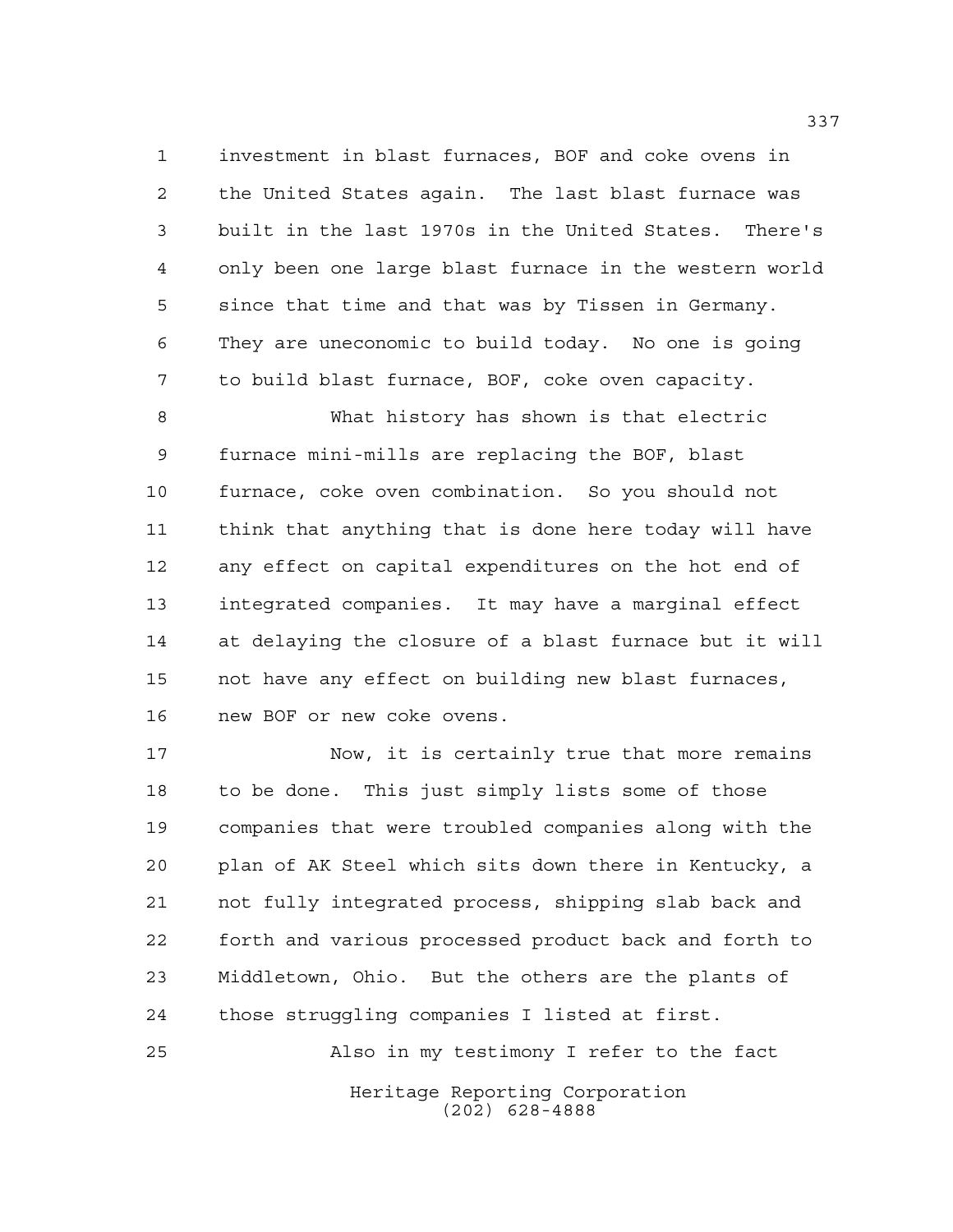that there are about 12 blast furnaces that are of very small scale that will be coming up for relining fairly soon and they comprise about 30 percent of hot metal capacity. Certainly these are candidates for closure.

 Now, the question arises, how will we get a rationalization of this capacity? How will we get the closure of this capacity? If in fact, as Mr. Ross says, it requires first that they go through bankruptcy, be in some kind of difficulty and therefore be willing to sell after some period of time to people like Mr. Ross or U.S. Steel, certainly keeping prices artificially elevated through steel tariffs is not the way to get there. The protection will slow this process. It will give the managers of those firms some hope that they can hang on, they don't have to renegotiate their labor contracts extensively, they don't have to give up their management prerogative to some other management, they don't have to put their assets in the hands of some other company.

 So while there is a great deal that remains to be done, a lot has been done already, it's important that this process continue. Elevating process artificially and keeping prices artificially

Heritage Reporting Corporation (202) 628-4888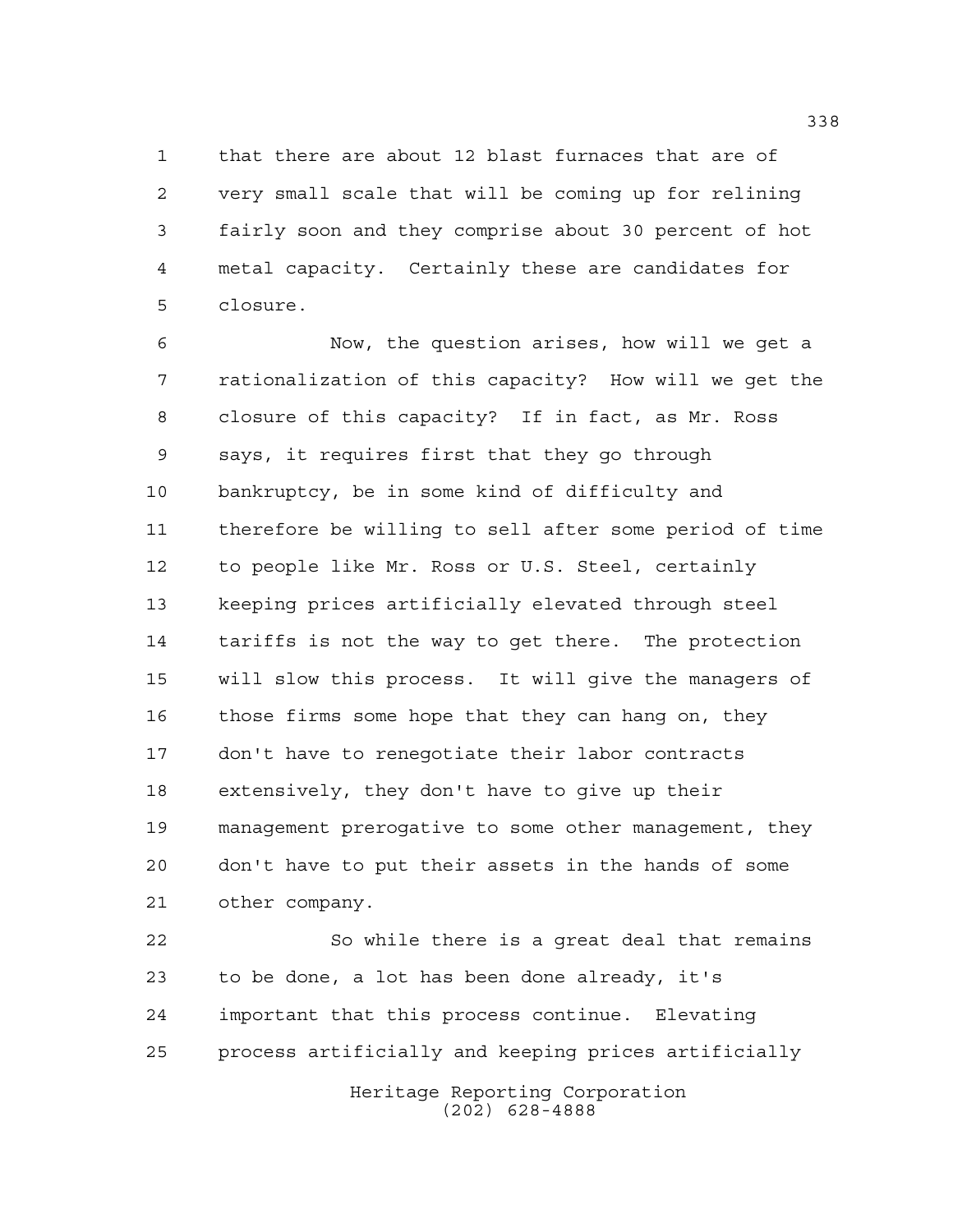high simply slows the process of closing the marginally inefficient companies and the very inefficient facilities and companies as well as the inefficient facilities at some of the other companies. For instance, I doubt that Mr. Ross is finished with his acquisition of Bethlehem. He has some assets in Pennsylvania and maybe even Maryland that he has to decide what to do with.

 If price are high that can delay those decisions. If prices are low, if prices are not elevated artificially by tariffs then perhaps those decisions will come more quickly.

 So I end up concluding that continuation of the tariffs will not help the rationalization of this industry. And, indeed, the witnesses for the petitioner suggested that the way rationalization takes place is through bankruptcy now. We're not going to restore these companies to financial health without putting them through this process. As I say, two of the four companies at the bottom of that chart are already in bankruptcy. And it's necessary perhaps to put their operations in the hands of others, to close some of their facilities, to renegotiate the labor contracts. That will happen sooner if the tariffs are lifted than if they are not.

> Heritage Reporting Corporation (202) 628-4888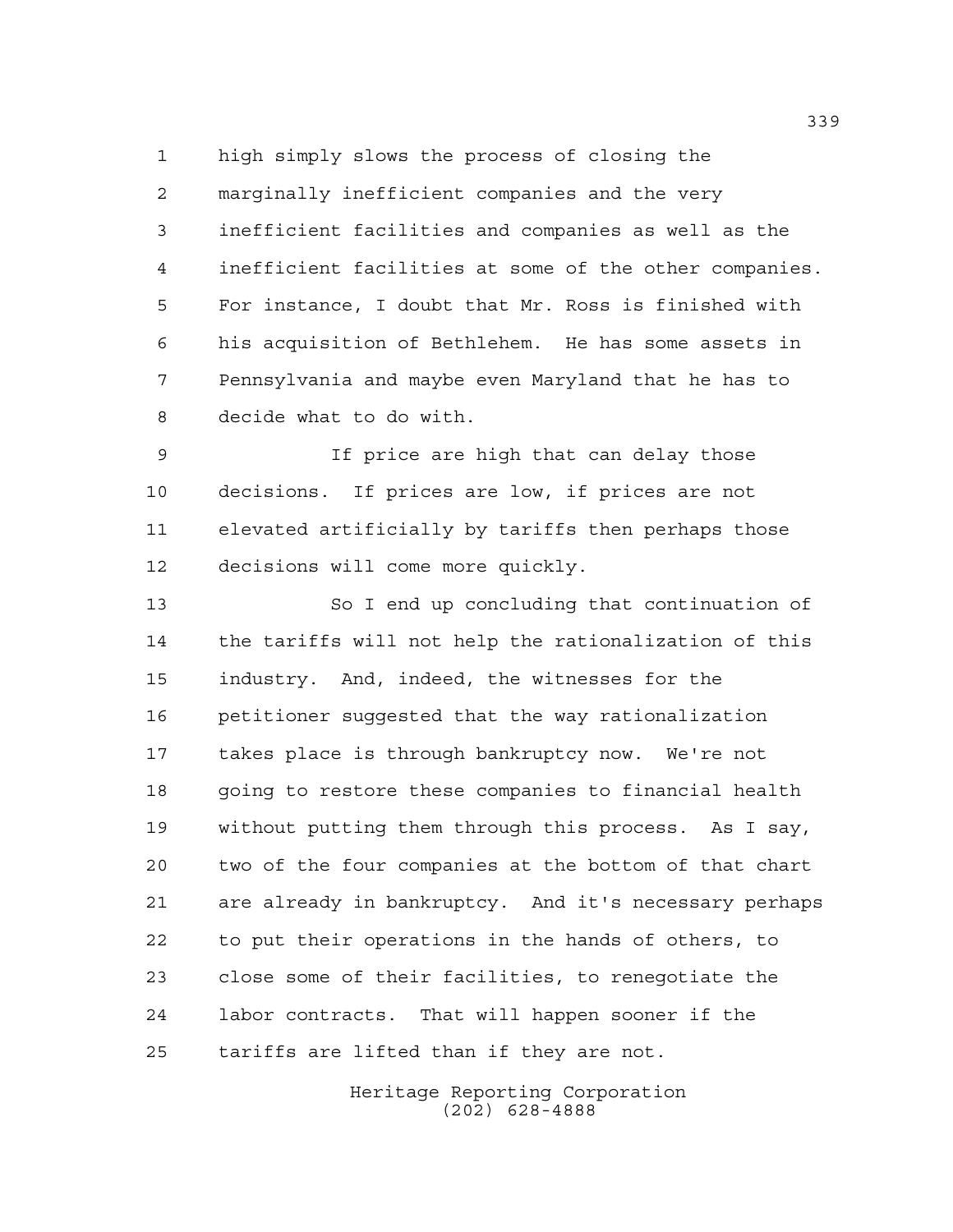Thank you very much.

CHAIRMAN OKUN: Thank you.

 MR. BLUM: Thank you, Madam Chairman and Commissioners, I'm Charles Blum of International Advisory Services Group here again for the European Confederation of Iron and Steel Industries. EUROFER counts as its members all of the flat rolled producers of the European Union.

 Seated at my left is Mr. Christian Mari who is the Director of External Relations and Social Affairs of EUROFER.

 We would like to comment on issues relating to adjustment based on our own experience, both positive and negative, with some of the same problems as the American flat rolled steel industry has been facing.

 In terms of tons produced the European steel industry is the second largest in the world after China. It is also among the best worldwide in terms of manufacturing skills, equipment performance, product quality and innovative capacity. As a flexible and high quality supplier it enhances the competitiveness of its customers in Europe and around the globe, is now leading the process of globalization of the world steel industry.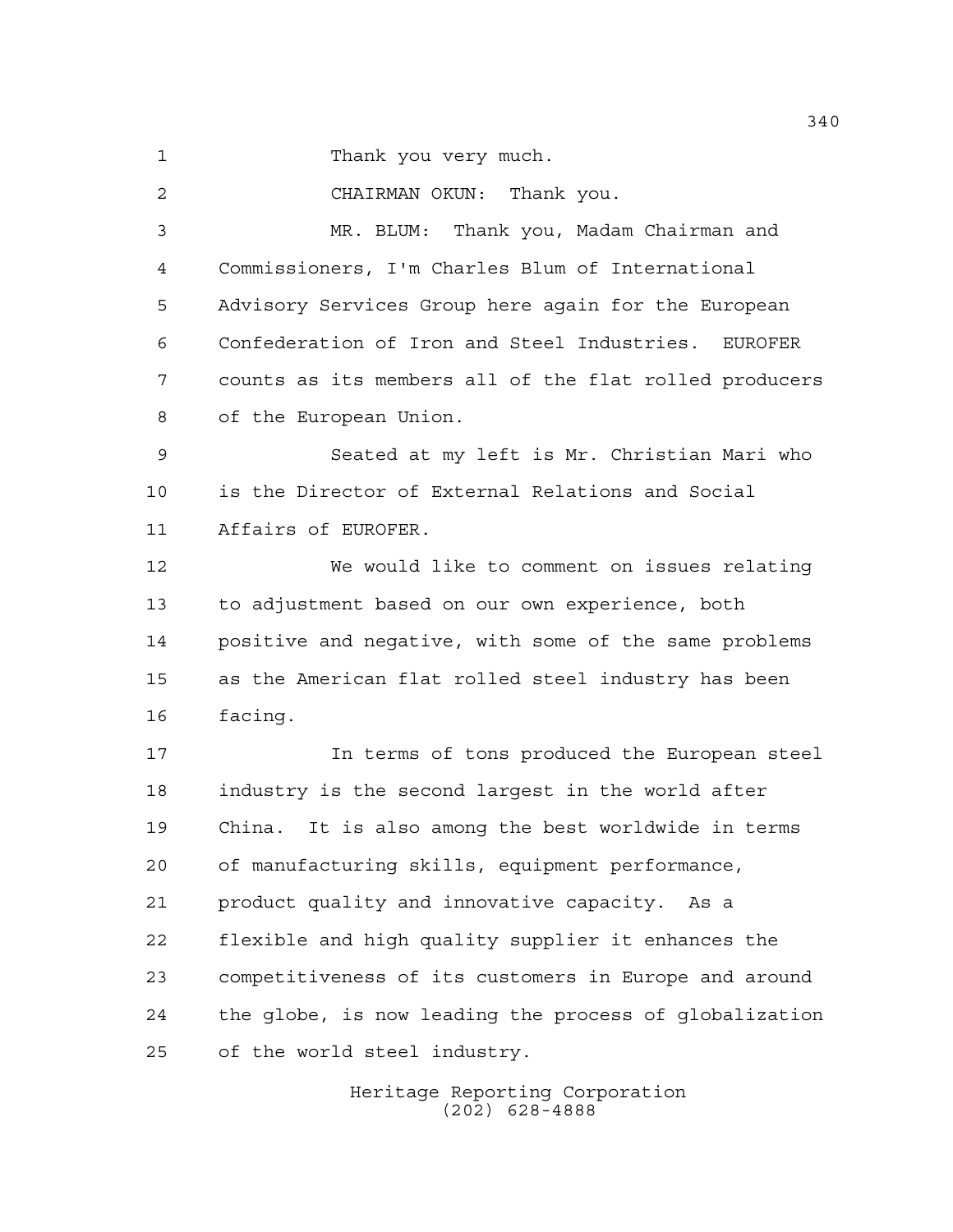However, we have not reached this position through gradual and evolutionary changes, merely by adapting to a continuously evolving environment. On the contrary, through the past two decades tremendous changes in all dimensions of our business were needed to move beyond the battle for shear survival to become skillful players in the continuous search for sustained competitive advantage.

 The changes came in two ways. The first was launched with the declaration of the state of crisis by the European Commission under Article 58 of the European Coal and Steel Community Treaty. That phase ended in 1993 with the approval of the last restructuring plans for Ireland, Italy and Spain. This crucial first phase entailed a radical industrial restructuring, a drastic downsizing of the European industry that averted the collapse of the European steel industry and secured its orderly adaptation to new market structures.

 The goal was to ensure survival in an open market environment and to do so in a socially acceptable way. State support in this phase was of considerable importance. However, we soon found that as impressive as those changes had been they were not adequate to ensure our competitiveness for the long

> Heritage Reporting Corporation (202) 628-4888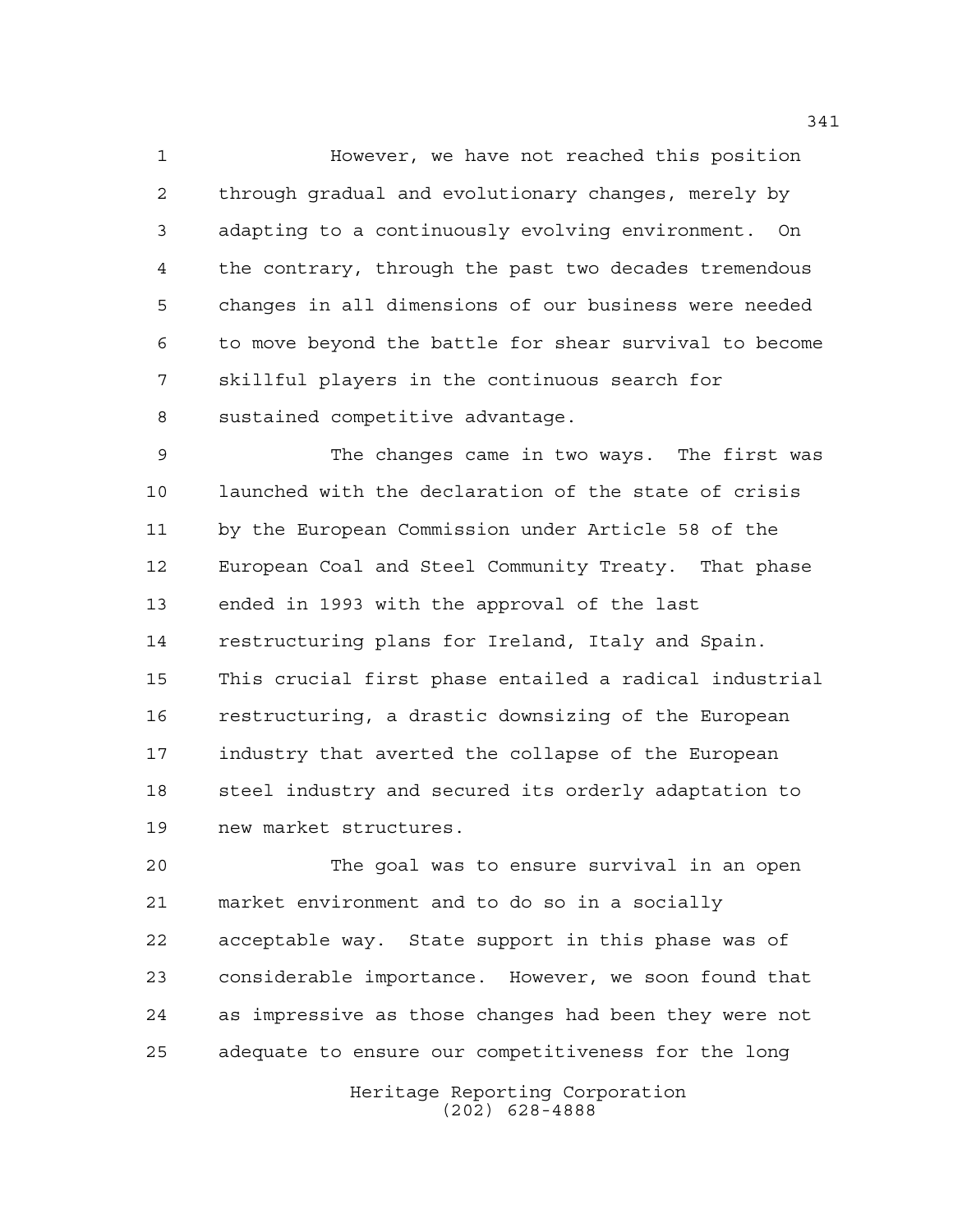run. That necessitated a second wave of changes that began in the early 1990s and continues to this day.

 The second wave expresses the European steel industry's acknowledgement that permanent effort is needed to maintain and enhance international competitiveness and to realize our ambition to be a major player in the world steel market. Besides constantly lowering costs this has involved a profound cultural revolution -- a phrase you've already heard today -- a cultural revolution to switch our orientation from production to the consumer and to offer consumers the ever increasing quality of products and services they demand and deserve.

 The impetus for the second wave has come from within the industry itself. Fueled by a strong entrepreneurial drive and motivated by the knowledge that change and innovation were there to stay. It also signaled the definitive departure from state intervention in the management of the steel industry and a shift from a political to a strictly business logic.

 Specifically the European industry has been presented with a challenging new environment. I will just highlight three big changes.

Heritage Reporting Corporation (202) 628-4888 First, the subsidies became a thing of the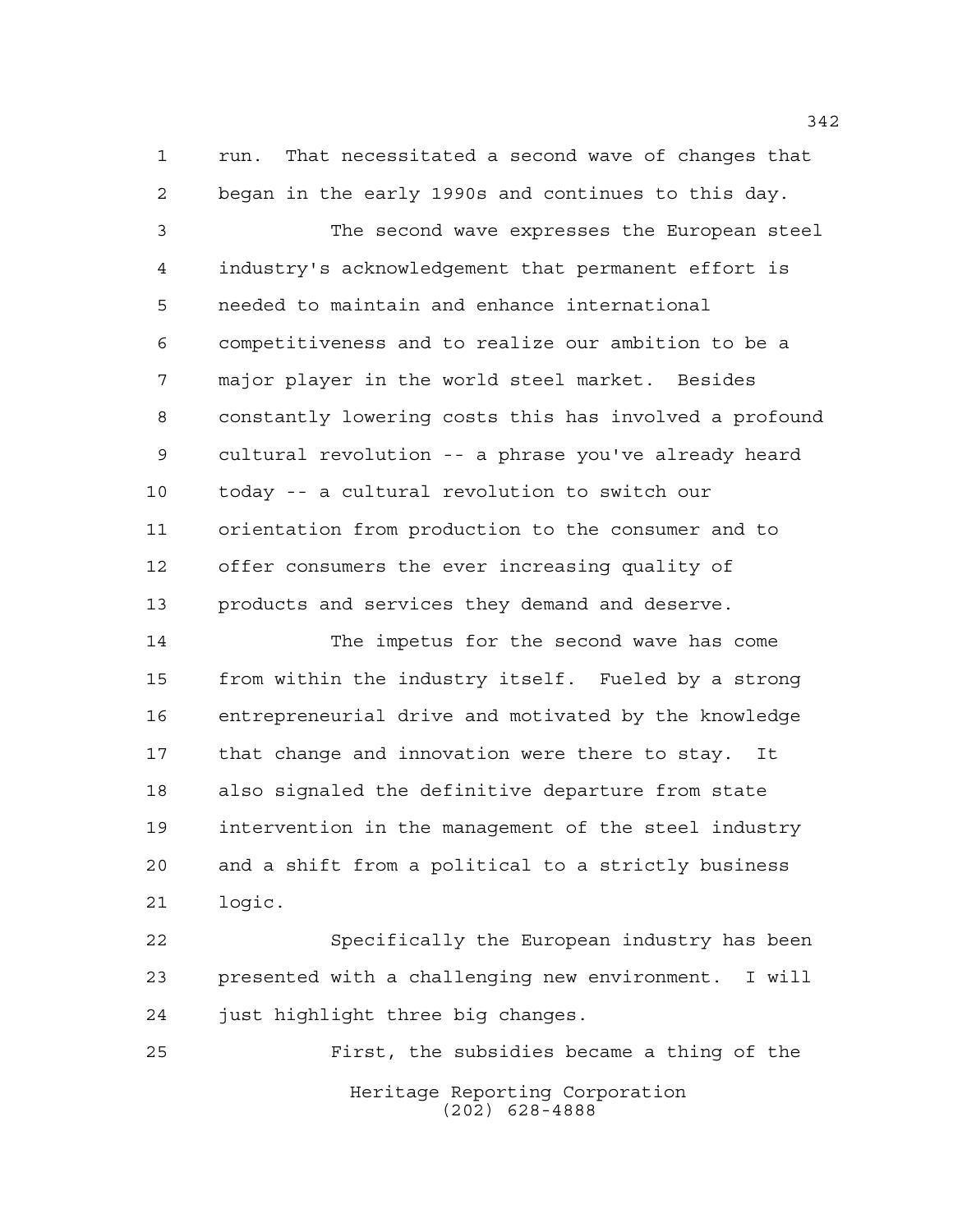past. At the same time as those last restructuring programs were approved in 1993 the decision was taken to put a definitive end to any further exceptions to the legal prohibitions on steel subsidies within the European Union. That commitment was based on the consensus of the European Commission, the member states and the steel industry. And that decision has stuck, eliminating a major source of distortion to competition within Europe.

 Second, as of the 1st of January 1995, import protection was dismantled. All quantitative restraints were terminated except those involving the non-WTO members Russia, Ukraine and sometimes Kazakhstan. At the same time, January of '95, tariffs were immediately eliminated on the central and eastern European countries that had association agreement with the EU. Despite a near doubling of imports into the EU, since that time the EU has today a far less extensive antidumping and countervailing duty protection than the U.S. Our members have had to compete with imports as well as with one another.

 And, third, the state-owned portion of the steel industry was privatized. In 1990 the industry was half owned by governments, today that figure is negligible. This process was really the logical

> Heritage Reporting Corporation (202) 628-4888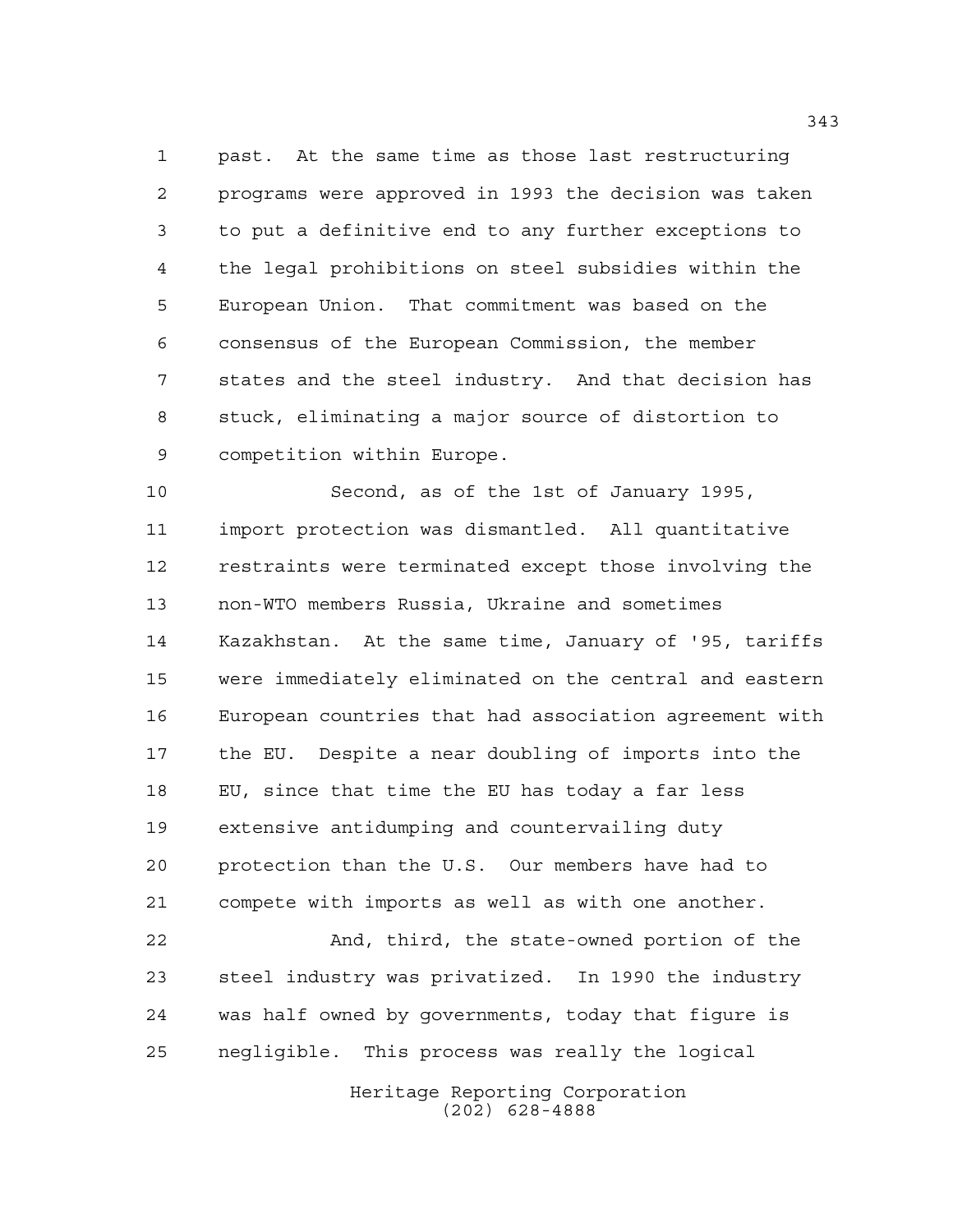outcome of the decision to end the government's role in directing the steel industry in some of the member states, never in all of them.

 The net results of these and other changes was to transform the rules of the game in Europe and to expose European steel producers to a full impact of internal and external market forces. Competitiveness now must be secured through permanent efforts to reduce costs, increase productivity, capitalize on synergies, re-engineer production processes and concentrate production on the best facilities while closing the less productive ones. We have redefined strategic priorities, streamlined and simplified organizational structures and based human resources management on confidence building and empowerment -- in other words what you've heard today.

 Crucial to this development was the growing awareness across the European industry that there was no longer any solution to be found in doing more of the same. We had to do things differently. And the results thus far, the cumulative effects lets say thus far of this adjustment process are impressive. The work force has been continuously and drastically rationalized. Since 1975 600,000 jobs have been eliminated bringing our employment level to date to

> Heritage Reporting Corporation (202) 628-4888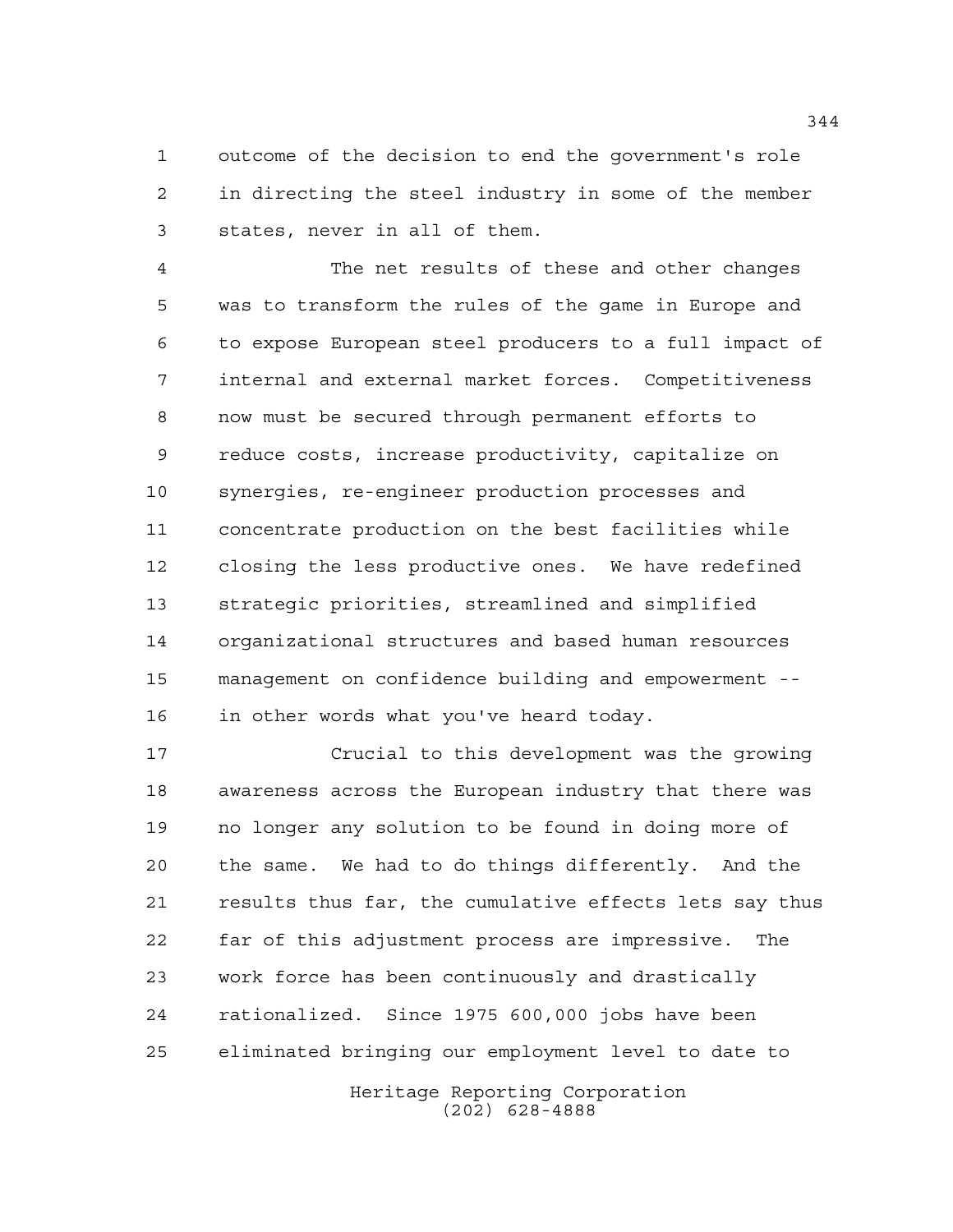260,000. That's an annual average change of over 21,000 jobs.

 Two hundred and sixty smaller and older blast furnaces were closed over that same time span. Today in Europe there are only 72 blast furnaces remaining. Those substantial closures allowed us to thoroughly modernize our iron making and to expand the use of electric arc furnaces in steel making. Over the last five years 14 million metric tons of crude steel capacity have been permanently and definitively closed as well as another 16 -- as well as 16.5 million tons of finished steel capacity.

 As we pointed out in our prehearing brief this process of rationalization and concentration of production is continuing. More closures are in the works. These closures have been facilitated by the process of consolidation by which we mean merger and acquisition in Europe. Thanks to that process we now count as our members some of the world's largest companies. Arcelor, Thyssenkrupp Stahl, Corus, the Ispat Group and the Riva Group, all headquartered in Europe. As they have consolidated they have been able to raise the private capital needed to upgrade and modernize some capacity, close other capacity and expand their operations in North and South America,

> Heritage Reporting Corporation (202) 628-4888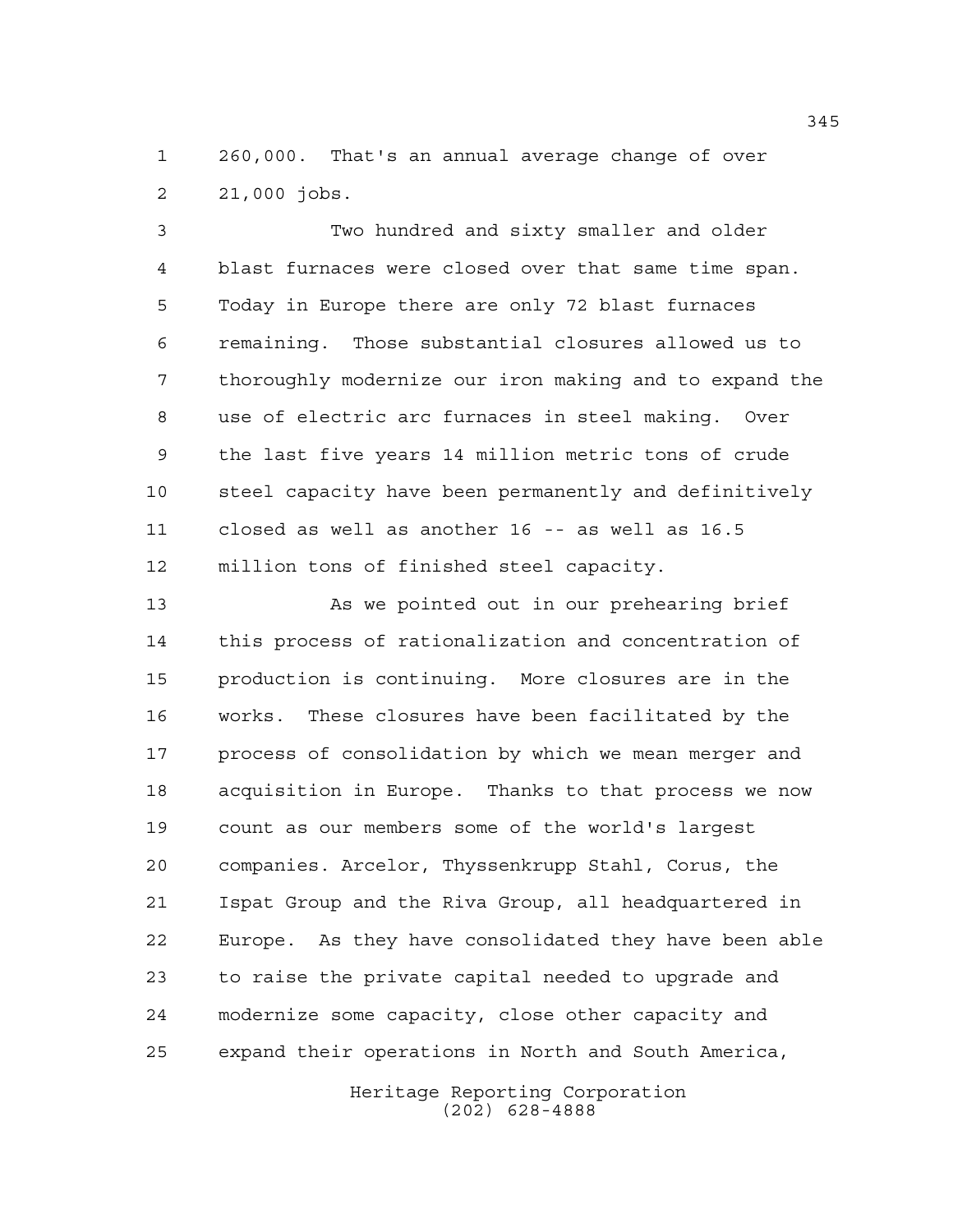Asia and Eastern and Central Europe.

| 2  | Our escape from the looming disaster of the            |
|----|--------------------------------------------------------|
| 3  | early 1990s and the consequences of the twin crises in |
| 4  | the CIS economies and the Far East in 1997-1998        |
| 5  | stemmed from both improvements in public policy and    |
| 6  | timely changes in the structure of the EU steel        |
| 7  | industry. We do not claim to have discovered some      |
| 8  | magic formula or a panacea for all that ails the world |
| 9  | steel industry, on the contrary, our past experience,  |
| 10 | our failures as well as our provisional successes      |
| 11 | seems to underscore the basic truths that adjustment   |
| 12 | is a competitive process and that no one approach fits |
| 13 | all companies.                                         |
| 14 | Beyond that, we would offer these five                 |
| 15 | observations.                                          |
| 16 | First, adjustment is a continuous process;             |
| 17 | one can never stop. As soon as the process of          |
| 18 | constructive change is halted the firm is likely to    |
| 19 | find itself falling behind its competitors around the  |
| 20 | world.                                                 |
| 21 | Second, timely closures are essential to               |
| 22 | profitability and to the ability to invest. Putting    |
| 23 | capital into sub-optimal facilities is throwing good   |
| 24 | money after bad.                                       |
| 25 | Third, subsidy prohibition is the key to               |
|    | Heritage Reporting Corporation                         |

(202) 628-4888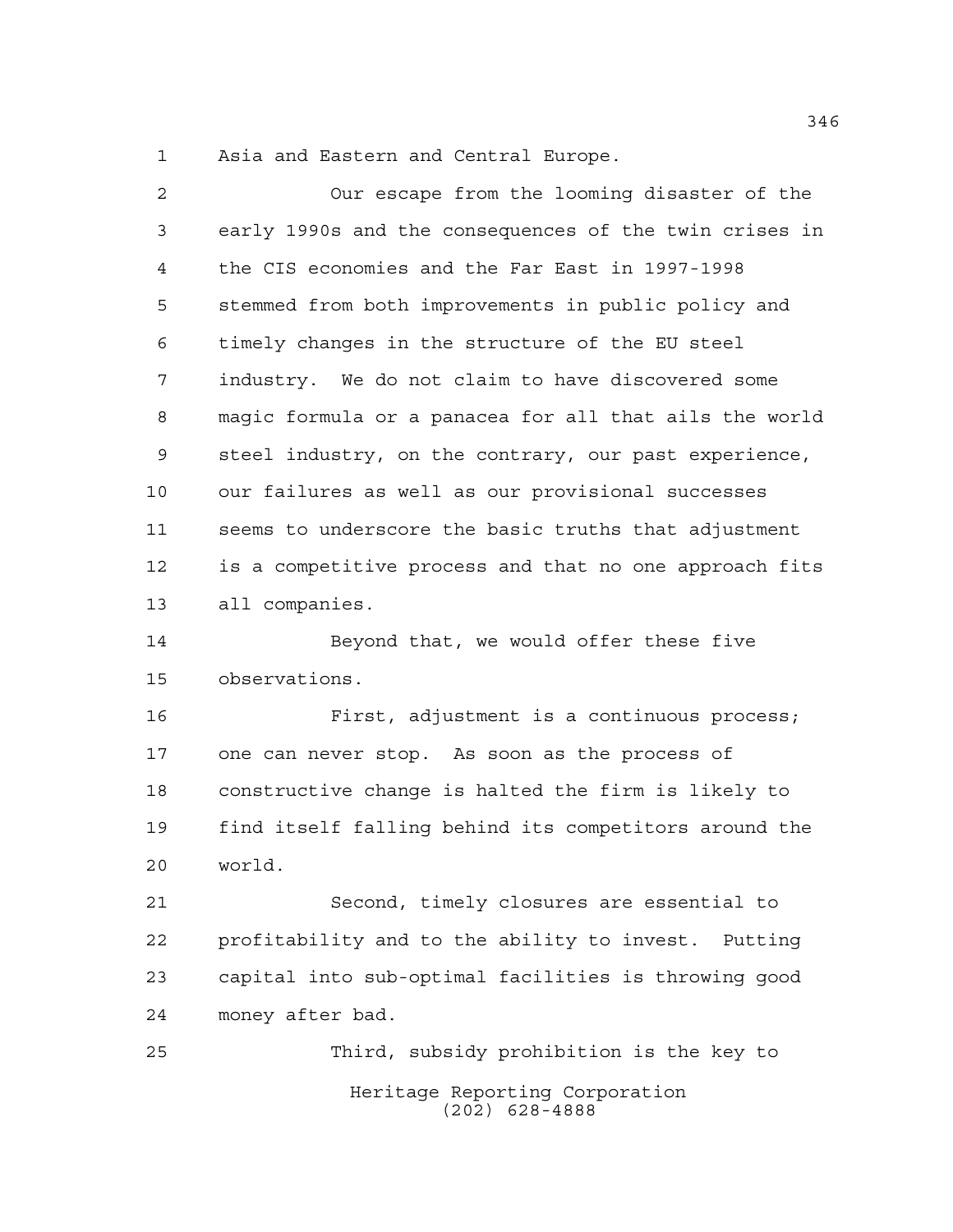success. It creates a condition for capacity closure, privatization and for a more rational allocation of capital.

 Fourth, import protection is not necessary to the process. Indeed, it can be positively unhelpful if it keeps suboptimal capacity in the market. Only by competing with the best mills in the world can a steel producer anywhere gauge its own strength and worth.

 And, finally, the flat rolled steel market is increasingly global and so too much our industry be. We are following our customers around the world, trying to concentrate our production on the best facilities wherever they might be located. That is the best way, it seems to us the only way for steel mills and steel customers to cooperate -- sorry, to operate successfully and profitably over the long run.

 Thank you, Commissioners. We'd be pleased to respond to your questions later.

CHAIRMAN OKUN: Thank you.

 MR. CUNNINGHAM: We now turn to the separate order on tin mill products. I'm Dick Cunningham. I represented the entirely legal not illegal responde Corus Group. With me is Troy Cribb, my colleague at Steptoe & Johnson.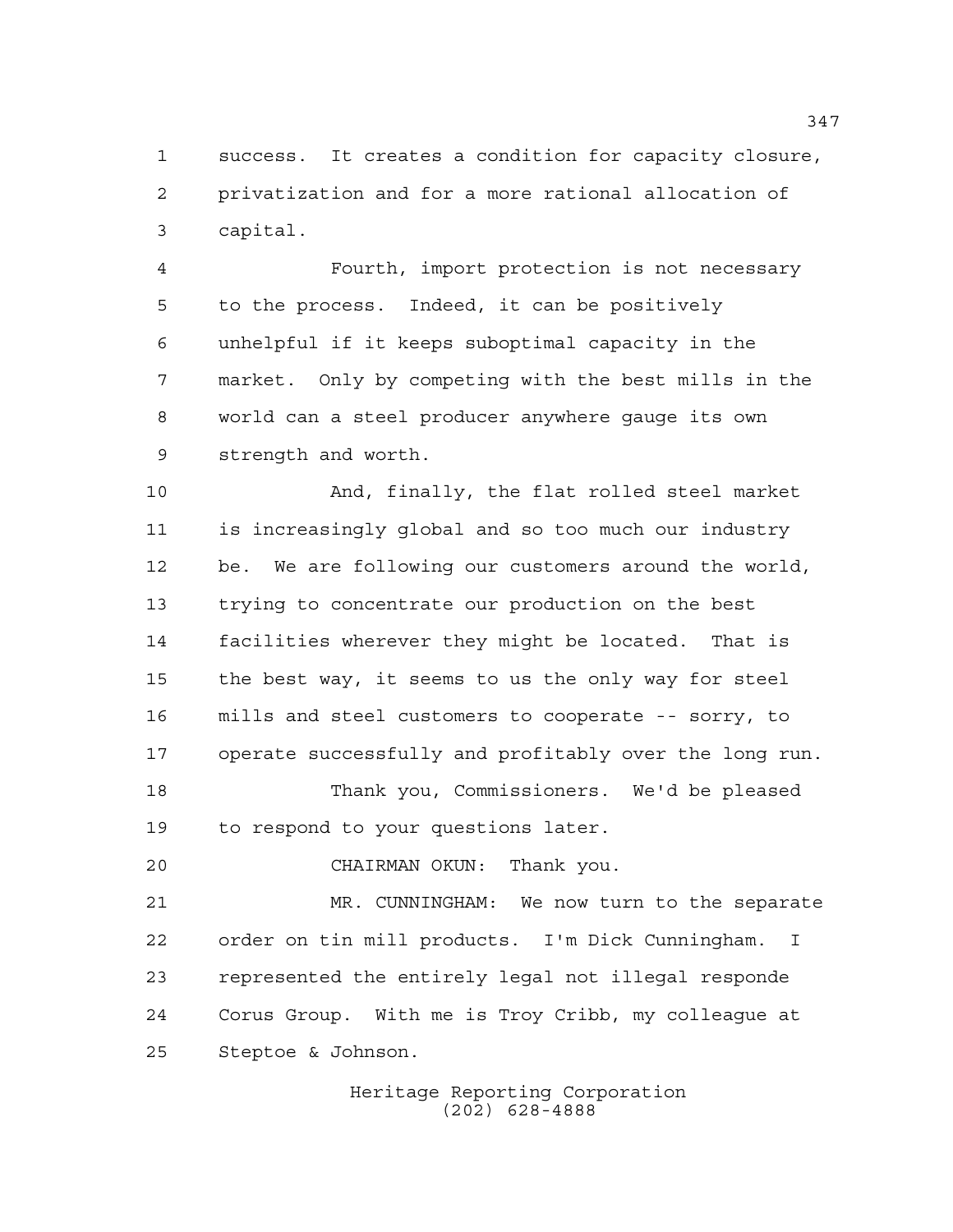Also with me today is Jeffrey Hoye. Mr. Hoye is the president of Corus America, Inc. He will not be making a presentation. We have him here today because we wanted to have for you a market participant, a businessman who is familiar not just with tin mills but with all aspects of the flat rolled market other than slabs. I would invite you to ask him the same sorts of market trend questions, prices, import volumes, market conditions that you went over with the U.S. industry.

 When you look at tin mill products you are going to find in many ways the opposite of what you see in flat rolled products in the other category of flat rolled products. There in flat rolled products certainly there was much to applaud about the adjustment efforts, the restructuring efforts that some but not all of the domestic producers have made. But there are problems, as Mr. Crandall stated, about the continuing effects of the relief.

 And there is also I suggest to you a very great gap in what you heard today because there was no effort made in any credible way with any evidence to explain that the relief, the 201 relief, had in fact facilitated this adjustment. I suggest to you, and I would like to walk through the statute with you on

> Heritage Reporting Corporation (202) 628-4888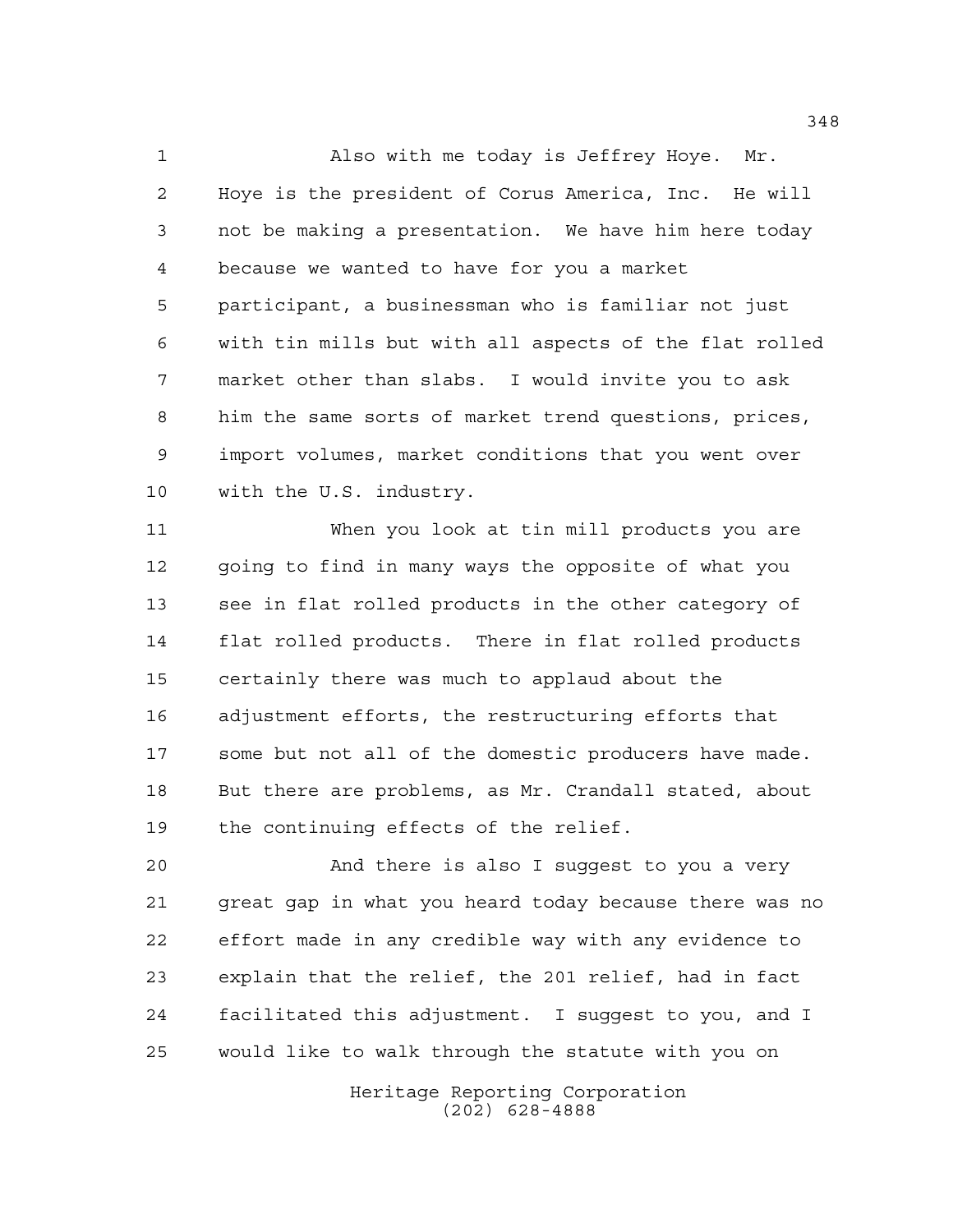this later, that it is your obligation to analyze that relationship.

 In tin mill, on the other hand, there is no doubt whatsoever that the relief measures have had a massive effect on imports. Subject imports, covered imports are down more than 60 percent, overall imports are down more than 40 percent. But there has been no corresponding effect on prices in the marketplace, prices have risen by a minuscule amount. The industry remains unprofitable.

 What has happened here is that what three of the four of you found in the original investigation has in fact been confirmed, that imports really don't have much to do with the health of the tin mill industry. What has to do with the health of the tin mill industry is structural decline and demand. You heard that, the fact that that is continuing confirmed by domestic industry testimony today, structural concentration of the purchasers and a consistent overcapacity which is dramatically revealed by your staff report figures.

 What you have here in fact is an industry, is a market, the U.S. market for tin mill products as opposed to the European market which is a growing market for tin mill product, a U.S. market that's just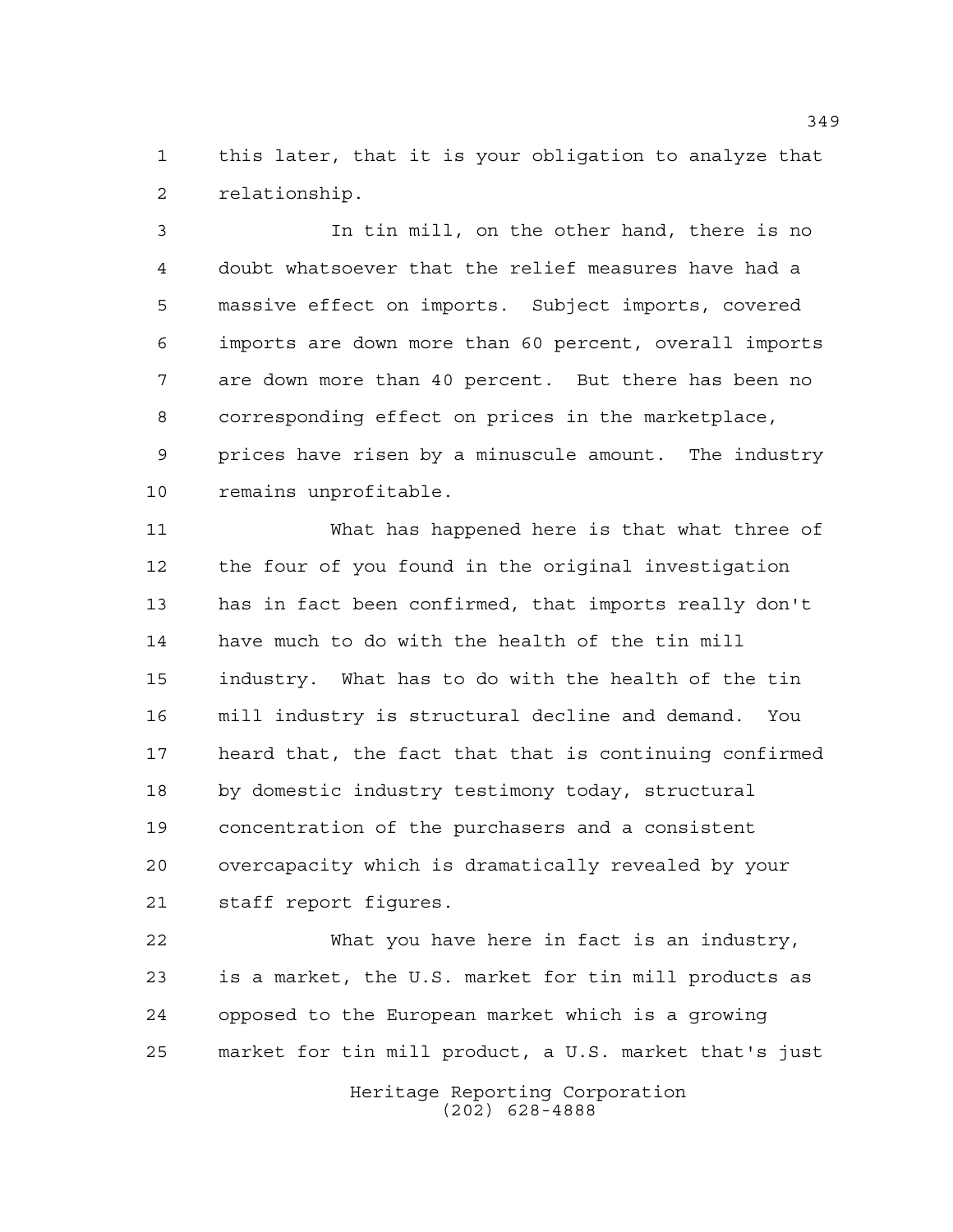not very attractive to put money into and not very attractive to do investment and as to which there are no substantial attractive restructuring prospects. As a consequence you're going to look at what happened there and you will find a little bit done but not much done in the United States on tin mill product adjustments.

8 And for details on that let me turn to Chris Dunn.

 MR. DUNN: Madam Chairman, in assessing 204 hearings on stainless still Commissioner Miller made the following statement: "The assumption is the relief goes on for three years. They have three years and a day unless they're not adjusting or the effectiveness of the relief has changed. In other words, if the industry is not adjusting from competition from imports there's no reason to continue the relief."

 So let's ask the question, what has the domestic tin mill industry done to adjust to competition from imports? The only answer possible from the record in this case is in the words of George Costanza, nothing.

 Let's look at the specifics. Since the tariff went into effect has the domestic tin mill industry closed down any of its inefficient or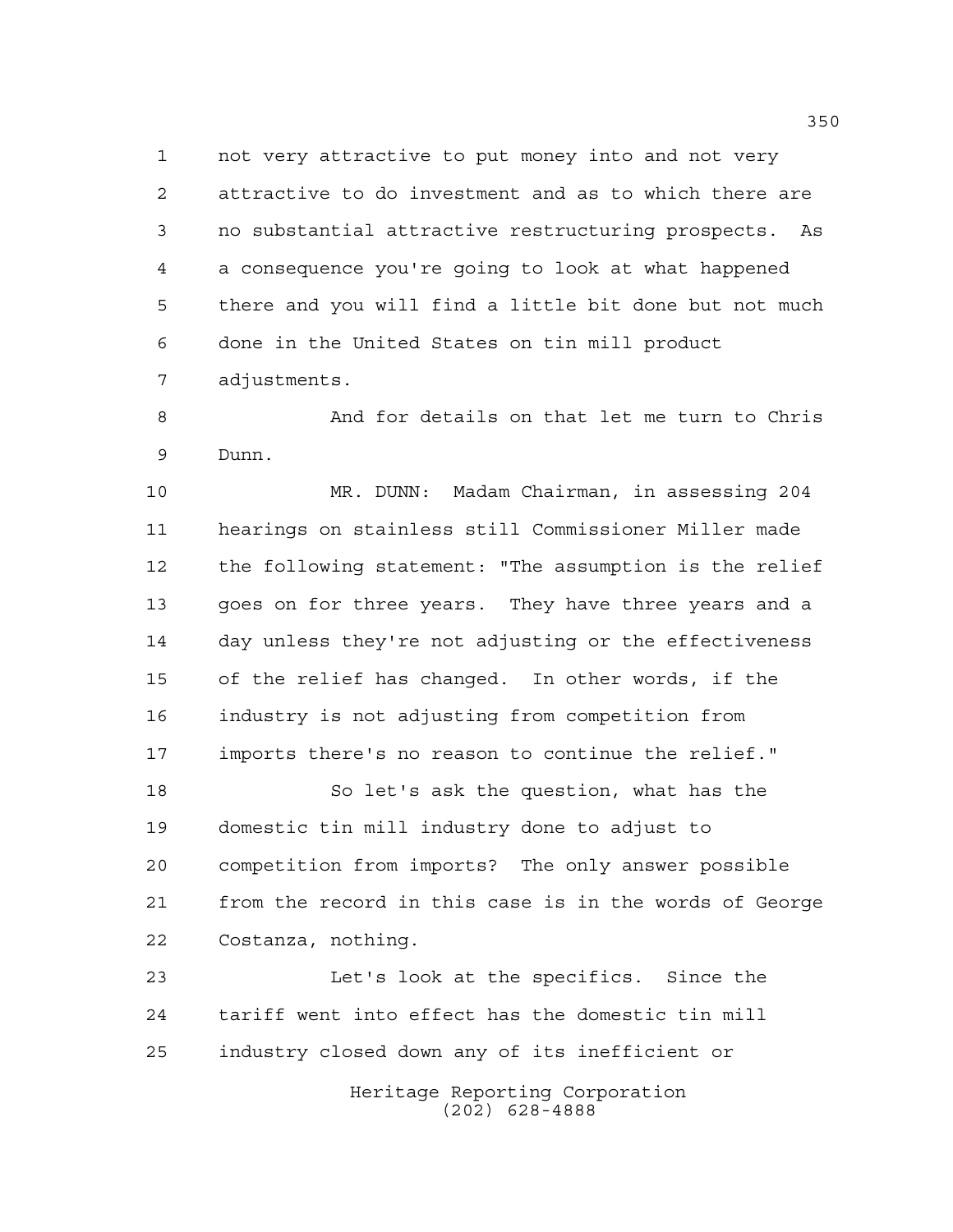outdated facilities? No.

| $\overline{2}$ | Has it closed down any facilities?<br>No.              |
|----------------|--------------------------------------------------------|
| 3              | Has it invested in any new facilities? No.             |
| 4              | Despite the fact that there are major tin              |
| 5              | mill products that the U.S. industry simply cannot     |
| 6              | produce such as 42-inch wide tin mill sheet needed to  |
| 7              | produce 2-piece cans, U.S. producers have not so much  |
| 8              | as announced an intention to build any new facilities. |
| 9              | Has the domestic industry then upgraded any            |
| 10             | existing facilities? Yet again no.                     |
| 11             | In fact, in the year following the Section             |
| 12             | 201 tariff the industry as a whole actually reduced    |
| 13             | its capital expenditures to substantially less than    |
| 14             | what they were before the tariffs were imposed.<br>The |
| 15             | very protection provided to the domestic industry by   |
| 16             | Section 201 may have frustrated tin mill improvements. |
| 17             | One domestic producer said that its plans to upgrade   |
| 18             | its facilities were contingent upon a reduction in     |
| 19             | domestic capacity. However, thanks to the Section 201  |
| 20             | relief no U.S. tin mill facilities were closed.<br>So  |
| 21             | that particular mill's upgrading project was shelved.  |
| 22             | Of course it's at least theoretically                  |
| 23             | possible the domestic tin mill industry just hasn't    |
| 24             | gotten around to implementing any adjustment plan but  |
| 25             | that it will do so in the future. The fact is,         |
|                | Heritage Reporting Corporation                         |

(202) 628-4888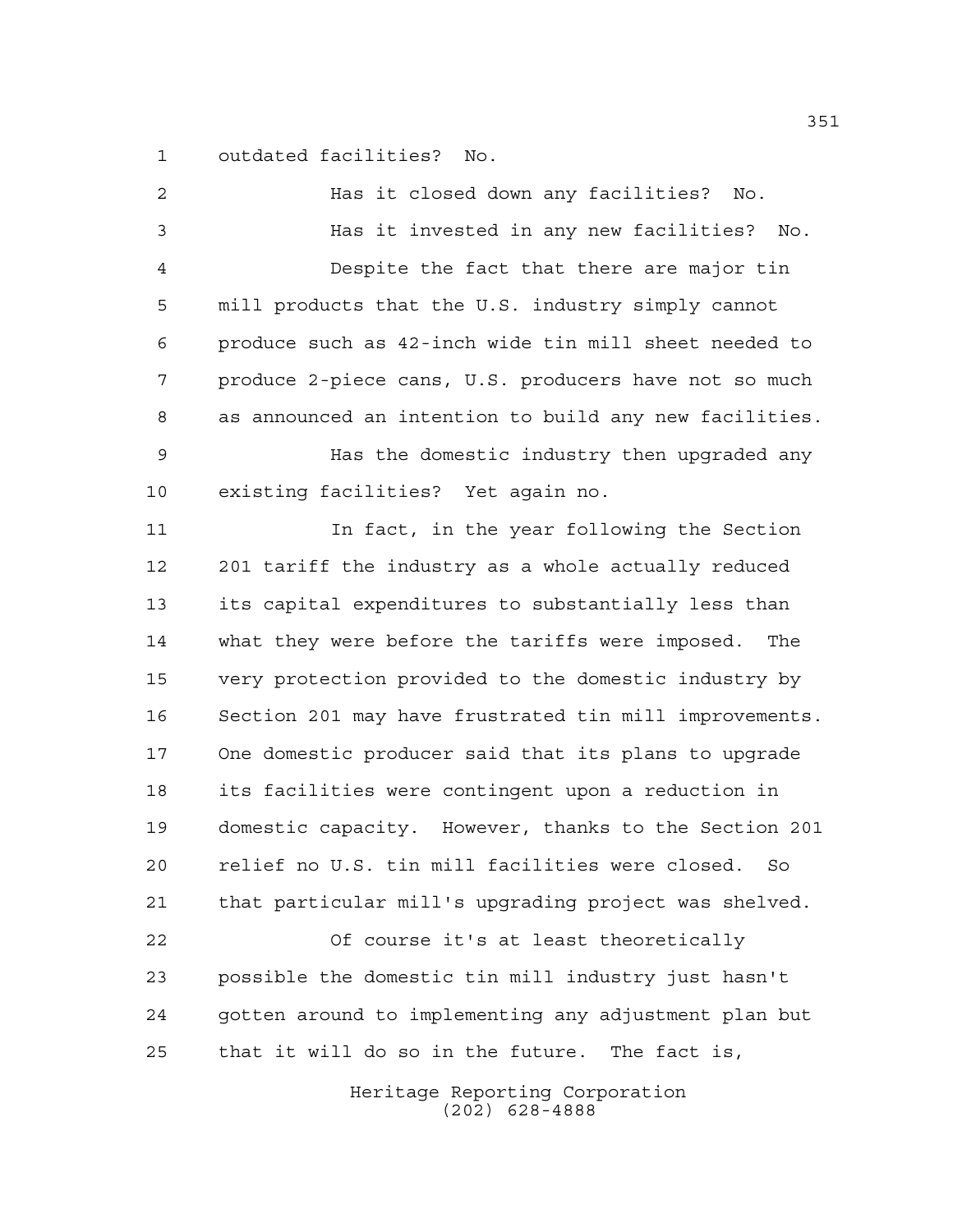however, that the domestic industry has apparently decided that upgrading its tin mill facilities is just not a good use for its money. In fact, the only investment that the domestic industry has made in purchasing, upgrading and building new tin mill facilities has been U.S. Steel's investment in Eastern Europe. U.S. Steel alone has committed hundreds of millions of dollars to tin mill facilities in Eastern Europe, a multiple of what the total industry's capital expenditure is in the United States. Given the massive protection afforded by the Section 201 tariff U.S. producers have chosen not to upgrade their tin mill facilities in the U.S. but rather to vote with their feet, putting their efforts into improving foreign facilities. It would be hard to find a clearer example of the U.S. industry thumbing its nose at the Commission and the president. The U.S. tin mill industry does not have any intention of making a positive adjustment to import competition, it would rather invest overseas. Pursuant to Section 204(b)(1)(a) the Commission should recommend that the president terminate the tariff on tin mill products.

Heritage Reporting Corporation (202) 628-4888 CHAIRMAN OKUN: Thank you. MR. HORGAN: Hello. My name is Kevin Horgan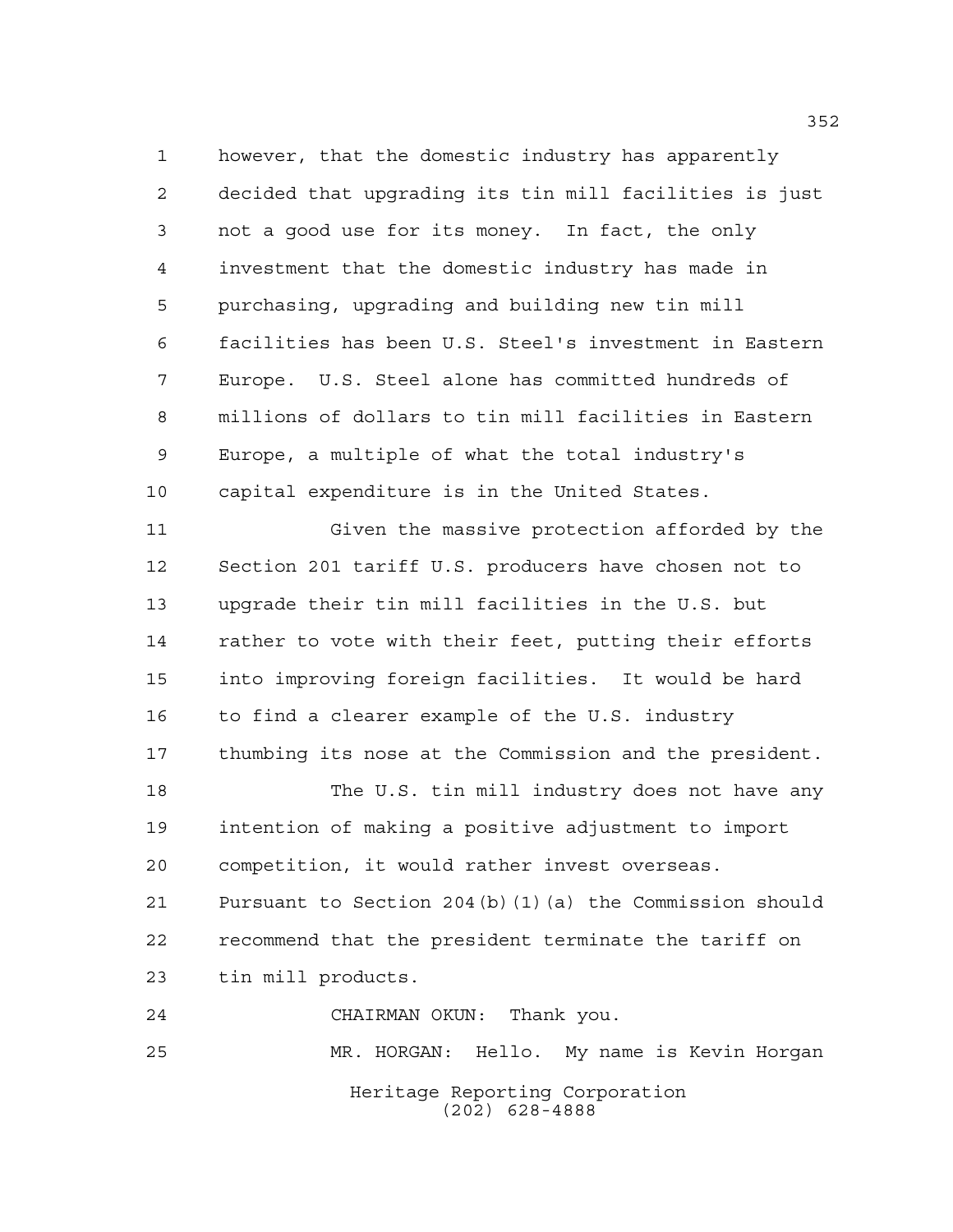and I am here on behalf of Dillinger and DTS Industries, S.A., German and French producers respectively of cut to length plate. In addition, Marty Lewin is here on behalf of Azovstal Iron and Steel Works, the Ukrainian plate producer and Leman Commodities. Mr. Lewin is joining me in these remarks and he'll be here available to answer questions when needed.

 In the current review monitoring developments in the industry and the progress of the industry's efforts to make a positive adjustment to import competition the Commission should recognize that conditions in the domestic plate sector are distinct from other flat product sectors and, accordingly, the Commission should address developments in this sector and the question of whether continued import relief on plate facilitates positive adjustment to import competition in that sector.

 The case for plate provide the Commission and the president with an opportunity to tailor the steel safeguard measures in a manner that is consistent with both the letter and the spirit of the law without risking serious harm from imports and in a way that is likely to prove beneficial to the

> Heritage Reporting Corporation (202) 628-4888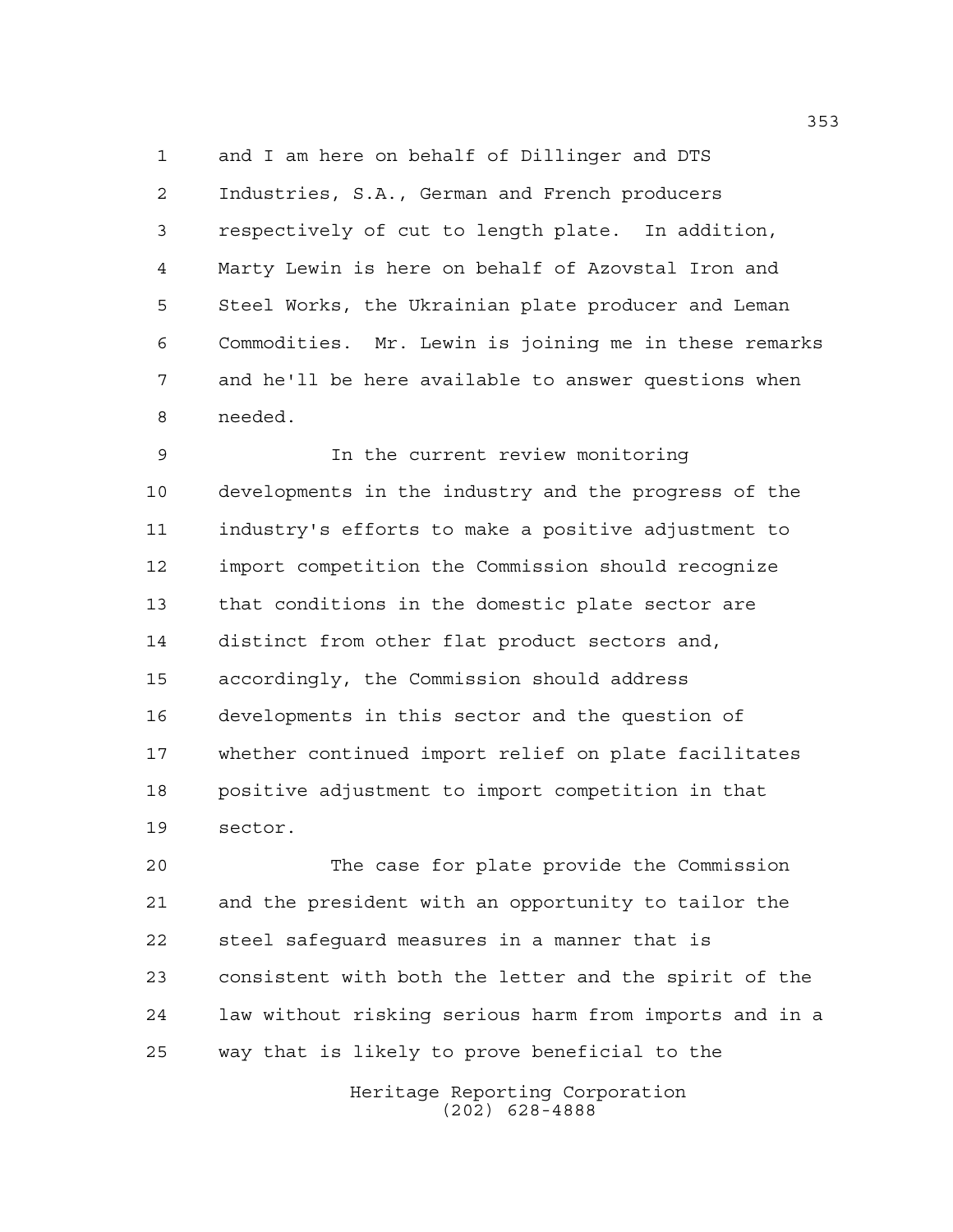rationalization process that began in the U.S. plate industry even before safeguard measures were imposed.

 Given the steady decline of plate imports since 1996 it is abundantly clear that the problems suffered by the domestic plate industry were never about imports. Instead these problems resulted from uneconomic domestic overcapacity and from the introduction of a substantial amount of new mini-mill capacity by IPSCO and Nucor who have entered the plate market with the express intention of capturing market share from the domestic integrated producers, using the considerable pricing power they enjoy due to their significant cost advantages.

 During the POR alone min-mill plate producers put into operation three Greenfield plate facilities, increasing the collective capacity of the domestic plate industry by as much as 2.5 million short tons according to reports, published reports. As this excess capacity placed downward pressure on prices integrated producers whose high cost structure left them vulnerable to price competition, saw their position in the market erode. So intense was the competition from the mini-mills that between 1999 and 2002 four integrated plate producers filed for bankruptcy and two of those ceased operations

> Heritage Reporting Corporation (202) 628-4888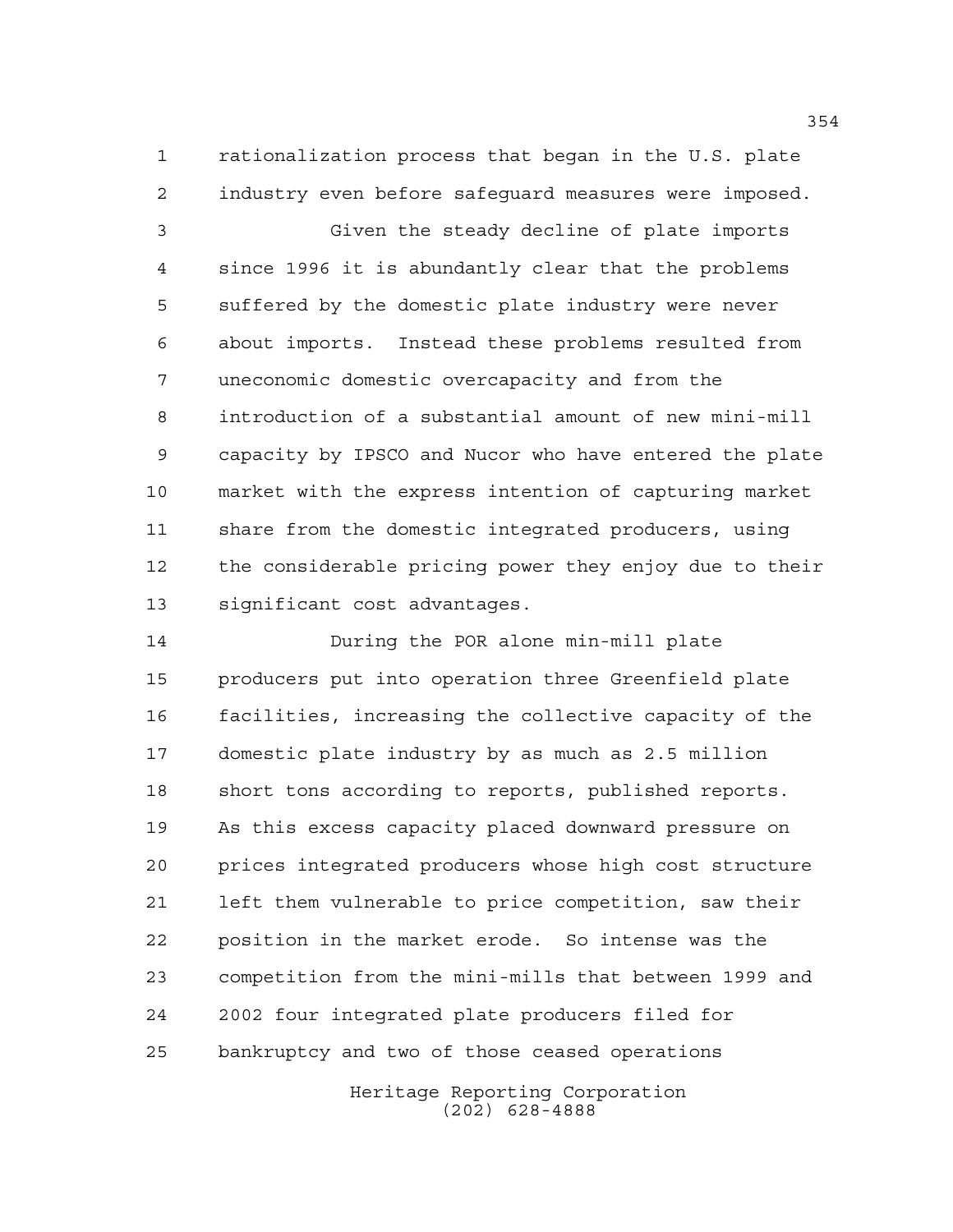altogether.

 While the introduction of this new capacity has intensified domestic competitive pressured within the U.S. plate sector, particularly on integrated producers, this fundamental restructuring has made the domestic plate sector more efficient overall. Every measure of productivity points to the same conclusion, the cost of goods sold declined significantly during the POR as did the unit labor costs to produce a ton of plate.

 When productivity is measured by the number of short tons produced in 1,000 worker hours the gain is most striking. The result of this restructuring is that the domestic plate industry as a whole has made a significant positive adjustment to import competition. But the plate sector today faces a fundamental problem. On the one hand it has undergone a profound restructuring through the introduction of efficient new capacity and the closure of uneconomic capacity, a process that preceded imposition of import relief.

 On the other hand, it was confronted with the same problem of excess capacity that preceded the Commission's original investigation and it has not undertaken the capacity reduction needed for a strong plate sector to emerge. The question the Commission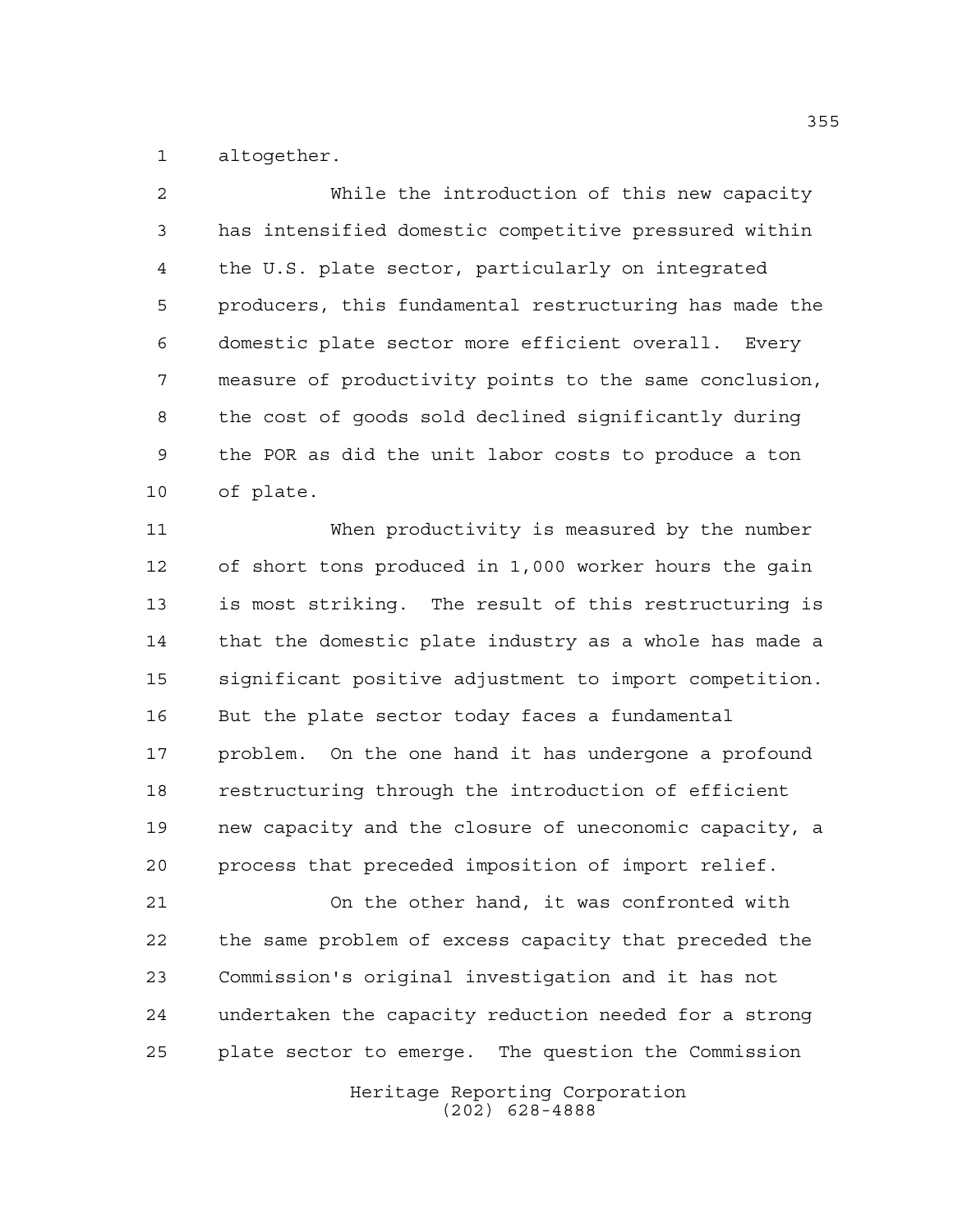therefore must address is whether continued import relief on plate will facilitate further industry adjustment to import competition by encouraging the elimination of excess capacity or whether it will actually inhibit that adjustment.

 The record before the Commission shows that the imposition of import relief on plate has done nothing to promote the reduction of excess capacity and petitioners have offered nothing to suggest that the continuation of import relief will do so moving forward. On the contrary, the case can be made that import relief has had no impact on the issue of capacity reduction and it has actually inhibited capacity reduction by creating a false sense that capacity reduction is not needed.

 Maintaining the current duties will only prolong the period when the operation of uneconomic domestic capacity will continue to suppress prices for efficient U.S. producers. The Commission should recommend termination of Section 201 relief with respect to plate because those measures are not helping the domestic industry to make a positive adjustment to import competition.

 Finally, the petitioners have suggested in their testimony that continuation of current safeguard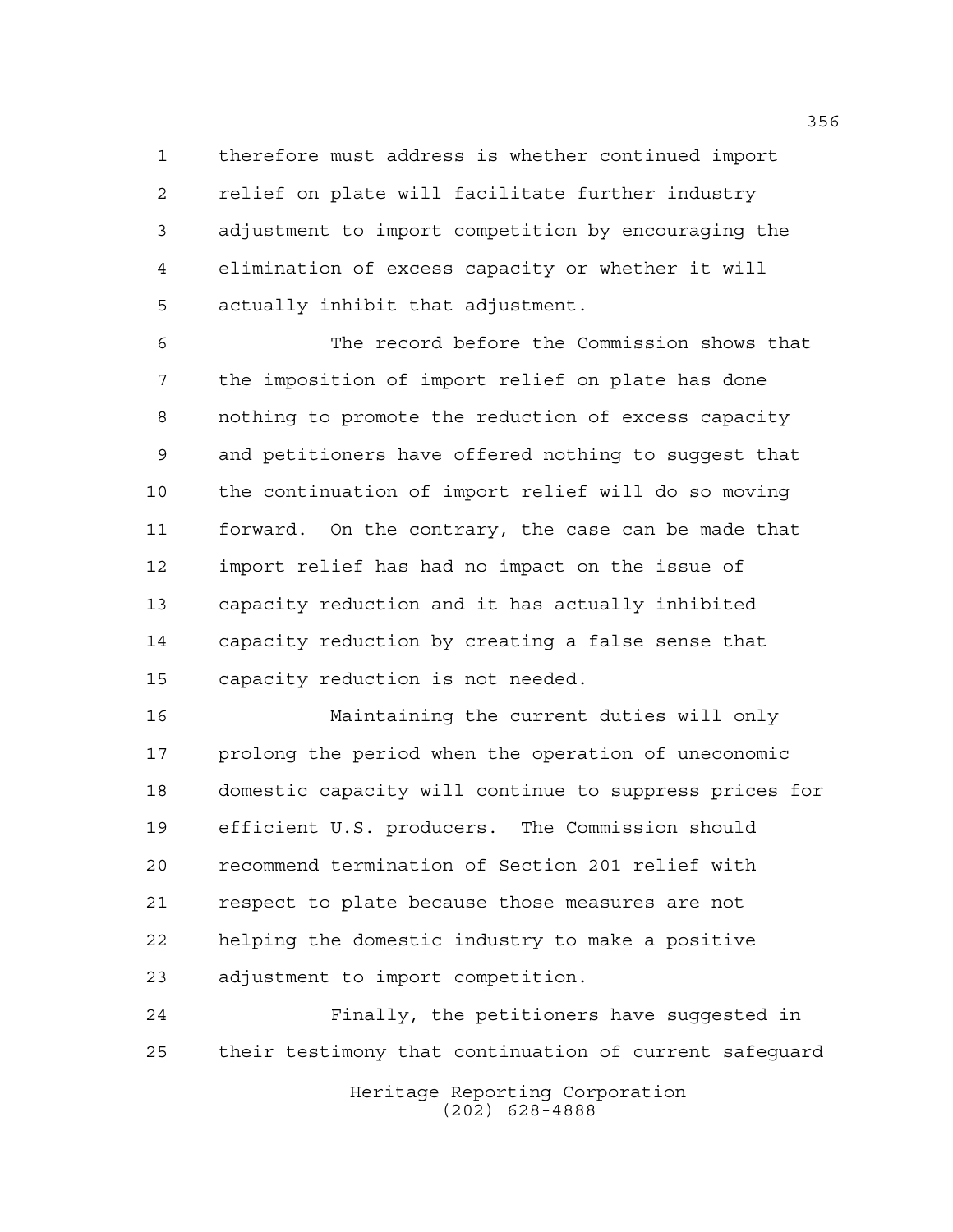measures is necessary to prevent another damaging surge in imports. This is clearly not the case in plate. Plate imports have been declining since 1996 so there is no reason to believe that the removal of safeguard remedies on plate will lead to a surge in plate imports. Also, there is no reason to believe that a removal of safeguard measures will lead to price deterioration in the domestic plate market since the domestic plate industry is protected from unfair pricing by extensive antidumping and countervailing duty relief on plate imports.

 To summarize, there's no threat of a new surge in plate imports. There's no threat of unfair pricing by imports. Rationalization of the domestic plate industry was already underway before remedies were imposed. The import imposition of safeguard measures has stalled the rationalization process by discouraging the closure of uneconomic domestic capacity. Removal of the safeguard measures on plate is consistent with the goals of the president and the spirit of the law to tailor the remedy so that it remains in place only so long as it promotes a positive adjustment by the domestic industry. Thank you. MR. VON CONRAD: Madam Chairman and members

> Heritage Reporting Corporation (202) 628-4888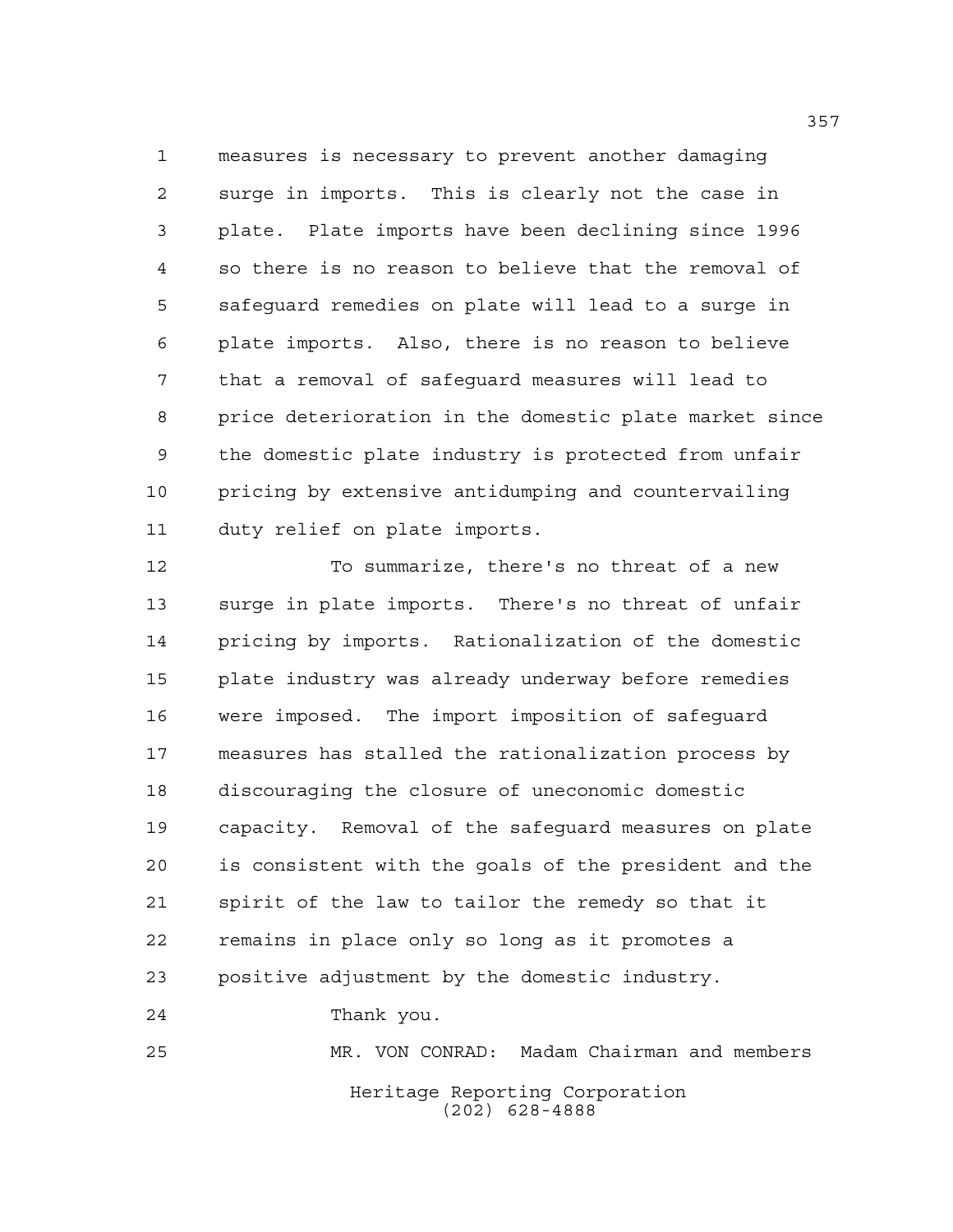of the Commission, I am Gunter von Conrad. I am here today with my colleague Stephen Brophy. We are representing SAGA, a group of German midsize companies that are making very highly specialized flat product and they are very highly priced as you know from your original investigation.

 The president has excluded two-thirds of our products from the remedy and the other third that is not excluded was objected to by some companies who said that we think we can or we want to make those products. Now, that argument is the prevention of establishment argument that comes from antidumping and countervailing duty law but which has no application in a 201 case because that criterion is not present in the law.

 We therefore believe that these products as well should be excluded, particularly because their reply would apply to our other products, namely that they are twice, three times, ten times as highly priced as anything on the market.

 I would also like to refer briefly to something that has changed since the time of the imposition of the remedies. The exchange rates have gone through the roof. And as you know there is a differential now between the dollar and the Euro of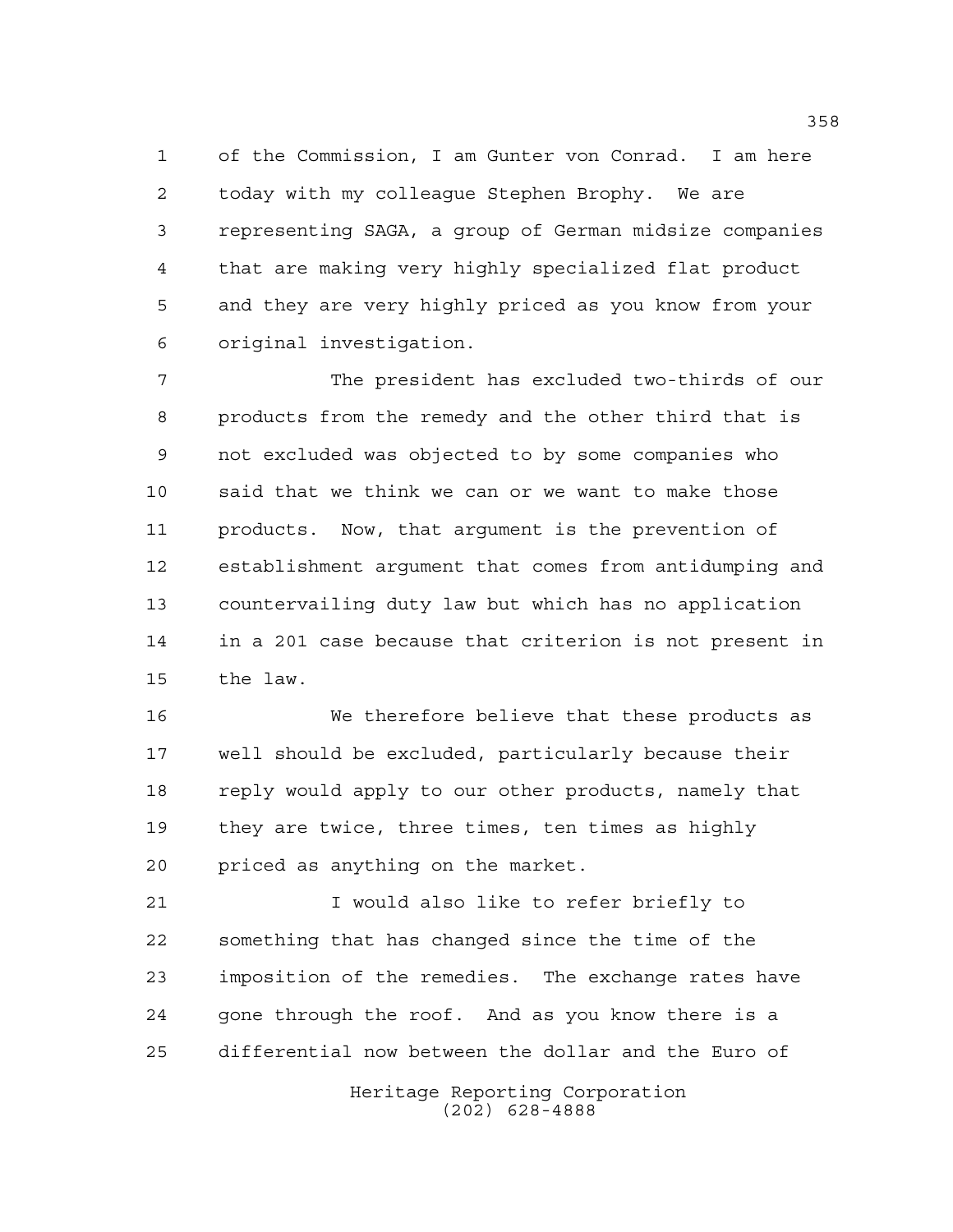about 30 percent. Now that is as much if not more than the remedy itself. Add that on top of the problems and you are pricing the product of clients out of the market whether or not they have been excluded by the president. We believe that this remedy for these

 products is no longer needed and we respectfully suggest that that be reflected in the Commission's advices to the president.

Thank you.

CHAIRMAN OKUN: Thank you.

 MR. CAMERON: Don Cameron, Kaye Scholer, on behalf of Korean respondents.

 There is no question that this industry has taken significant steps to adjust. Yet serious questions remain. Legacy cost burdens have been substantially reduced, in fact eliminated for acquired assets through the miracle of the PVGC and bankruptcy proceedings.

 Significant cost savings have occurred through the consolidation of assets by U.S. Steel, National Steel and by the consolidation of LTV, Acme and Bethlehem by ISG, consolidations made possible not by the 201 relief but as a direct result of legally acquired assets from the legacy cost burden. Clearly,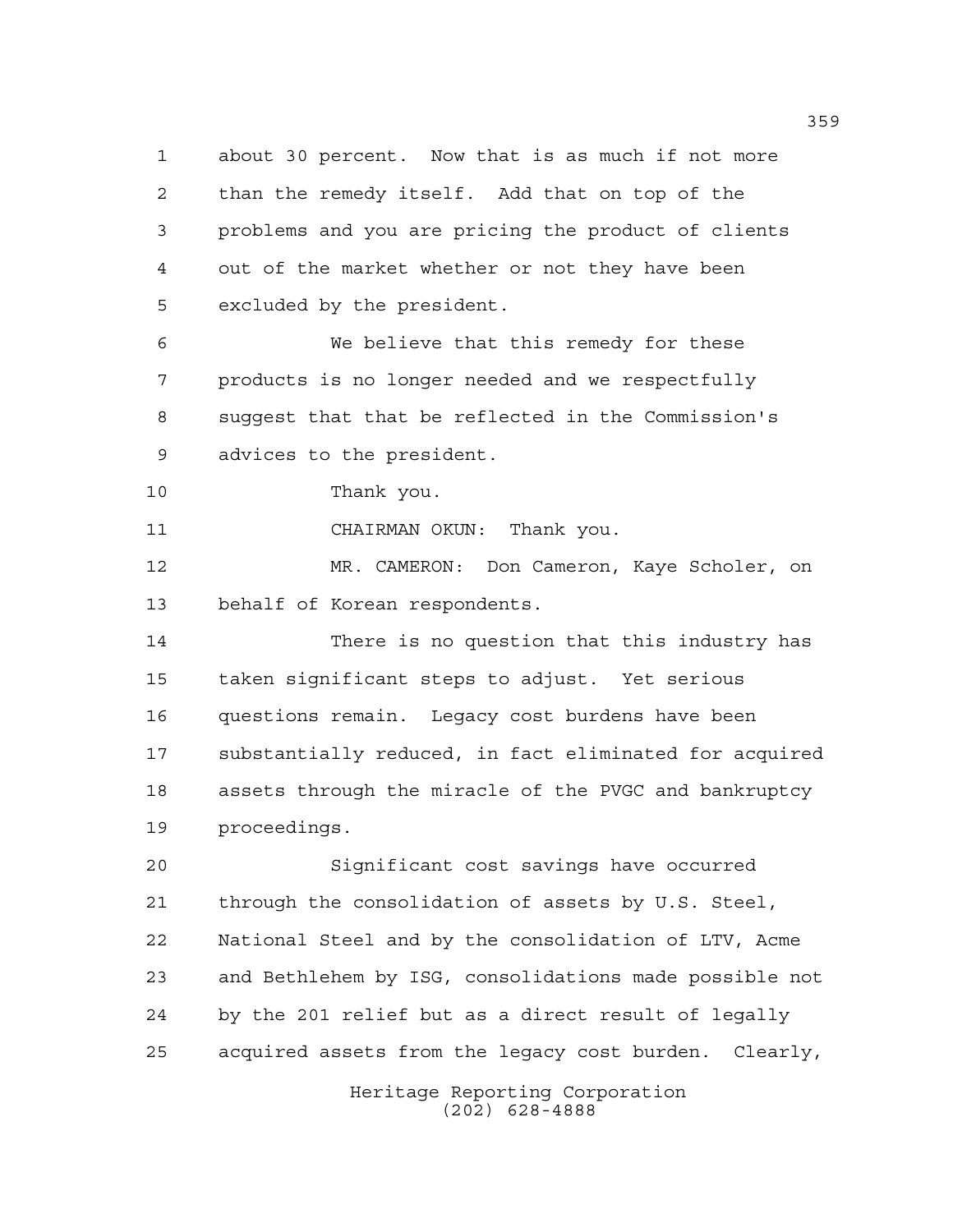labor costs have been substantially reduced through the newly negotiated labor agreements.

 Contrary to the assertions of U.S. Steel and other members of the industry the above actions, as significant as they are, had nothing to do with import relief and everything to do with the ability of companies to purchase low cost assets freed from crushing liability. We stand by that analysis. However, the next step, i.e. rationalization in the form of capacity reductions of the consolidated entities, has yet to occur in a significant way.

 This raises an important question: does the new lower cost base resulting from consolidation and revised labor agreements mean that closure of inefficient capacity is no longer necessary because the lower labor costs makes these facilities "efficient"?

 This question is not so hypothetical. It was the approach of Geneva Steel through three bankruptcies. Recently we've been told that the union has negotiated a new deal with Wheeling Pitt, similar to the arrangement that the union negotiated with U.S. Steel and ISG. Is it the position of the industry that Wheeling Pittsburgh is now, solely by virtue of the labor concessions, efficient and competitive?

> Heritage Reporting Corporation (202) 628-4888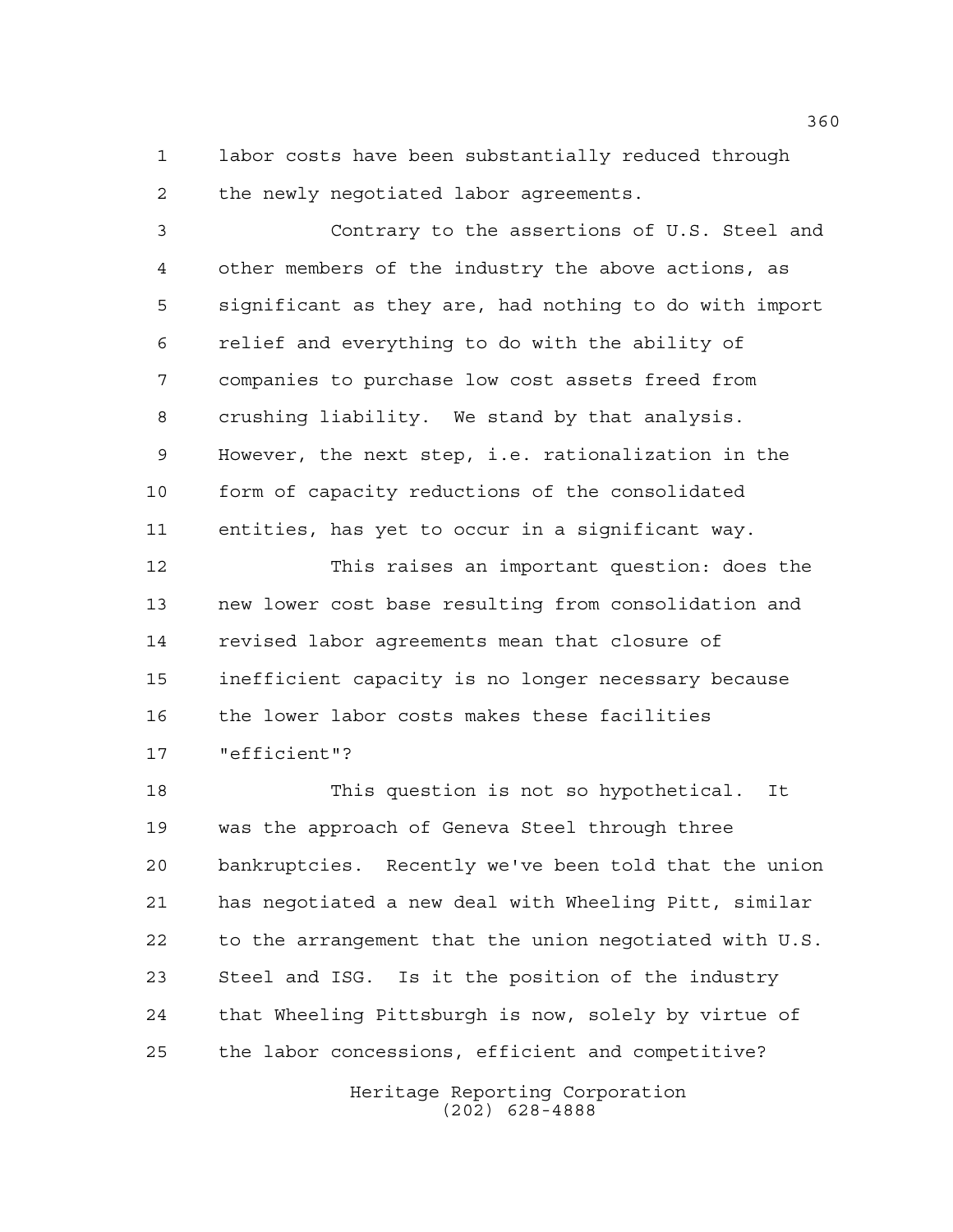Again, suitors don't appear to be lining up to purchase the assets and this really is the question is whether or not we're talking about a corporate entity or we're talking about individual assets and whether or not the continuation of relief helps or hinders that adjustment process?

 The question therefore arises what does adjustment mean for the inefficient and outmoded capacity that cannot be made efficient? The president's proclamation seems to suggest that answer: closure. The question, however, is whether continued import relief will contribute to closure or contribute to the continued maintenance of that same capacity. Right now it appears that it may be the latter, and that is not adjustment if that's so.

 With respect to labor there's no question that labor has borne is share of the adjustment process, we fully agree to that contention. Yet when we are told that the union has reduced the number of shift supervisors to 220 to 23 as a result of the revised labor agreement it does raise a question as to why import relief was the necessary precondition for this to occur. Nevertheless, labor as well as the retirees from bankrupt companies have clearly contributed to the restructuring process, retirees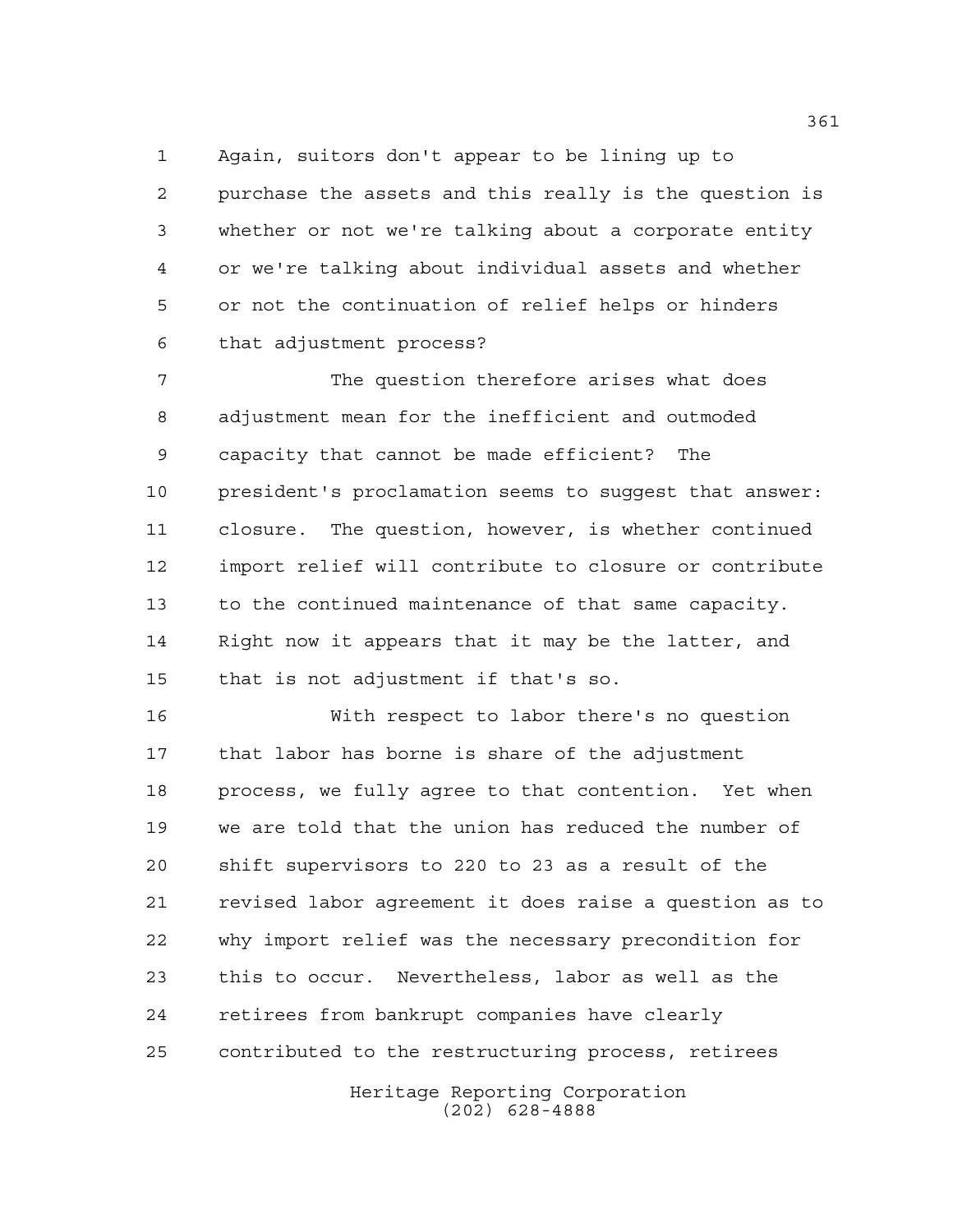possibly disproportionately so.

| 2              | Yet when we listen to the description of the           |
|----------------|--------------------------------------------------------|
| 3              | new labor contract there is a question as to whether   |
| $\overline{4}$ | the AK Steel re-rolling model is all but foreclosed as |
| 5              | part of this deal. This appears to be the implication  |
| 6              | of the investment commitment part of Mr. Gerard's      |
| 7              | summary. If so, that deal may ultimately require that  |
| 8              | inefficient blast furnaces be kept in operation.<br>Ιf |
| 9              | so, this is a problem.                                 |
| 10             | We encourage the Commission to closely                 |
| 11             | review the revised labor agreement and the investment  |
| 12             | commitment provision of that agreement.                |
| 13             | MR. CAMERON: The President's proclamation              |
| 14             | clearly contemplated the closure of inefficient        |
| 15             | capacity was fundamental to the restructuring of this  |
| 16             | industry. Without closure, domestic prices will be     |
| 17             | artificially depressed with or without the             |
| 18             | continuation of import relief.                         |
| 19             | Contrary to statements this morning, we are            |
| 20             | not asking the U.S. industry to cede growth or         |
| 21             | anything of the sort, nor have we stated that the      |
| 22             | majority of the injury is inefficient and needs to be  |
| 23             | closed, but closure of inefficient capacity is part of |
| 24             | the necessary restructuring that must occur.           |
| 25             | It is not growth of the steel industry to              |
|                | Heritage Reporting Corporation<br>$(202)$ 628-4888     |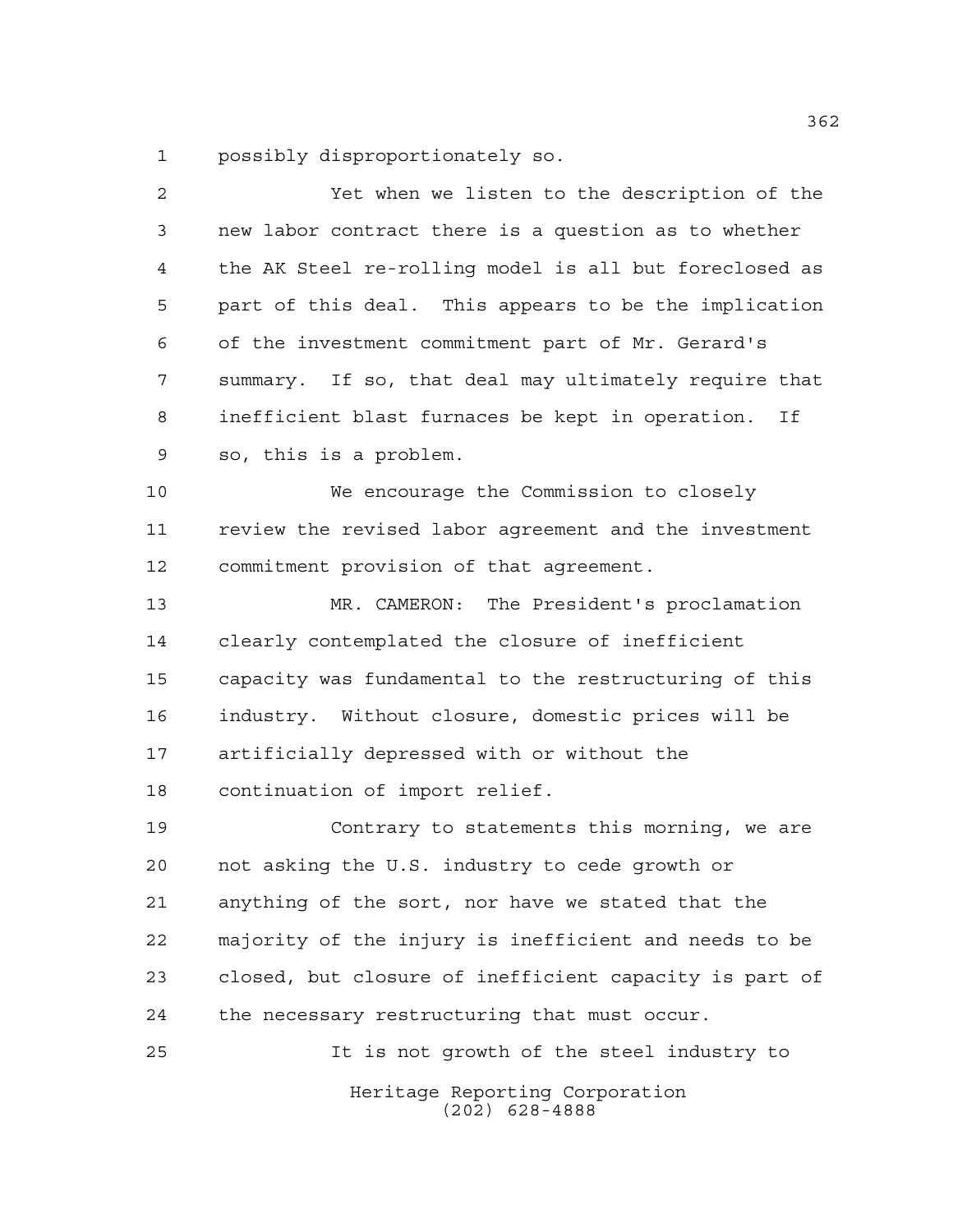maintain an efficient capacity, and that is the position of joint Respondents here today that continuation of import relief will delay further adjustment, i.e., the closure of inefficient capacity. Thank you for your time. CHAIRMAN OKUN: Thank you. MR. PIERCE: We reserve the balance of our time, Madam Chairman, and that completes this panel's presentation.

 CHAIRMAN OKUN: Thank you, Mr. Pierce, and thank you to all the witnesses for appearing here this late afternoon. We know it's hard to be on a panel that we're going to start questioning at 5:45, but in light of the schedule that the ITC has had this summer and the schedule that we have to maintain to keep these reports out, we have found it necessary to squeeze all of this into one day, so we will have a long night together.

 Again, we appreciate you being here and your willingness to answer questions and all the information that you have already provided through your briefs and other written submissions.

 We will start our questioning with Commissioner Miller.

Heritage Reporting Corporation (202) 628-4888 COMMISSIONER MILLER: Thank you, Madam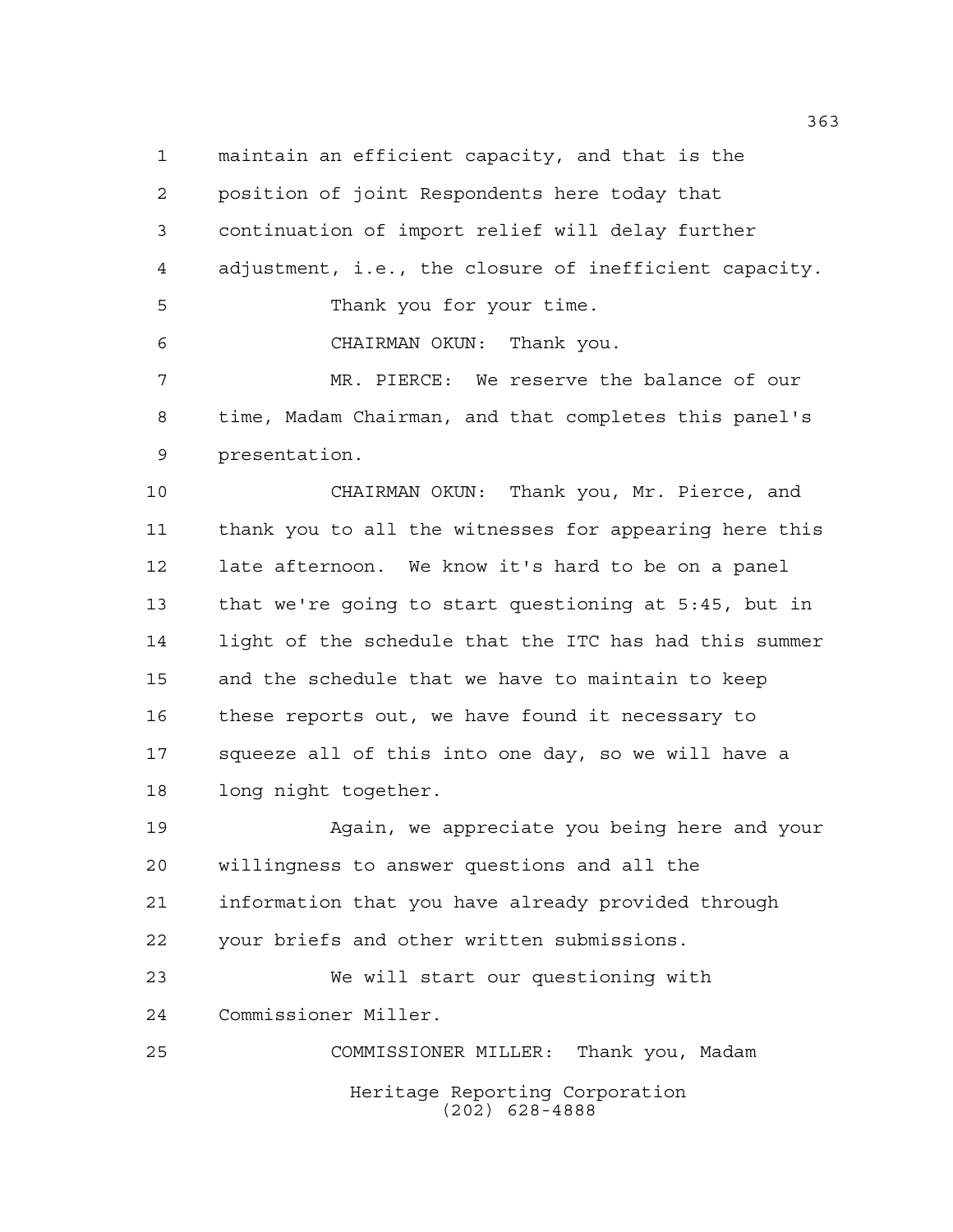Chairman, and thank you as well to all of you for being here to participate in this proceeding.

 As I think indeed Mr. Cameron and Mr. Blum in particular know, we've spent a fair amount of time in the first two of these hearings, our time with Respondents, sort of discussing and exploring the legal parameters of Section 204 and the ITC's role and the President's role and such.

 Mr. Pierce, I'd say you've made some novel arguments regarding your view of the ITC's role and the President's authority under 204. Frankly, it was one occasion in which I will tell you I wished I had had a written copy, and I will have in the transcript, because I need to follow all the twists and turns that you had there on Section 203 and Section 204. I'll look at it closely. I know you had some novel thoughts there that I do want to look at.

 You know, that said, I think I have a fairly clear view of what my role is here. It's at this point in the 201 relief to look at the state of the industry, the development since the President's action took effect and particularly to look at the efforts that the industry has made and the workers have made to make a positive adjustment to import competition, to do so in the context of the general economic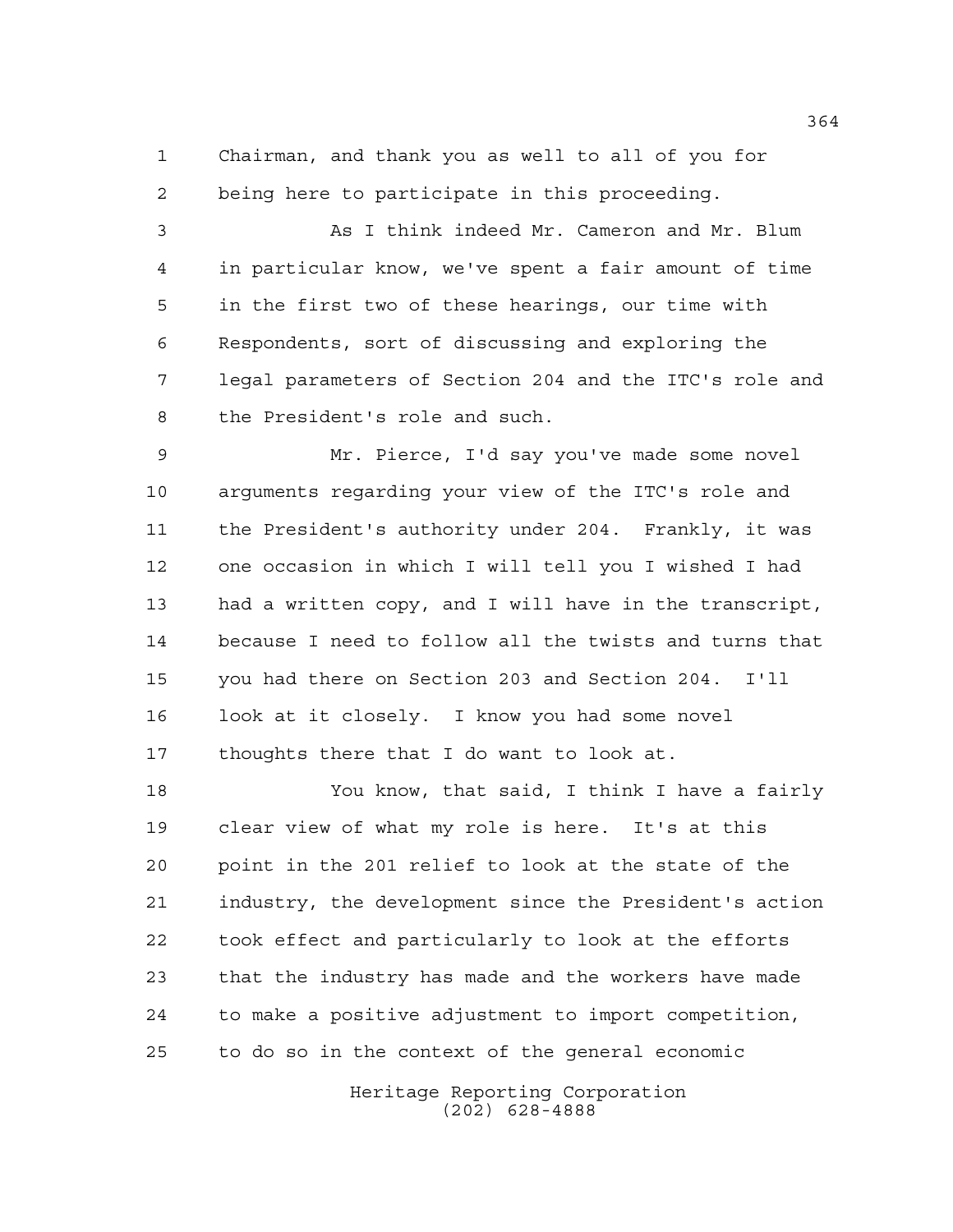conditions that have been in place in the last year or in the last 18 months with an eye, frankly, to the statutory framework that suggests a quid pro quo. If you're going to get relief, you've got to live up to your end of the bargain.

 As I said earlier, I look at the legislative history. It tells me this proceeding was meant really to make sure the industry was doing what it said it was going to do -- keep their feet to the fire, make sure they're doing their side, have been meeting their side of the bargain. That's my framework, and I'm going to be true to it.

 Mr. Cunningham, you haven't had the opportunity.

 MR. CUNNINGHAM: Can I just demur very slightly on that?

 COMMISSIONER MILLER: Sure. Sure. I said I wasn't going to go down that road tonight, in all honesty.

 MR. CUNNINGHAM: No, but I would like to take just a brief walk through the statute because it does seem to me that everything you say is absolutely right, but when you say that you are to analyze what the industry has done it seems to me it's also incumbent upon you to analyze the relationship between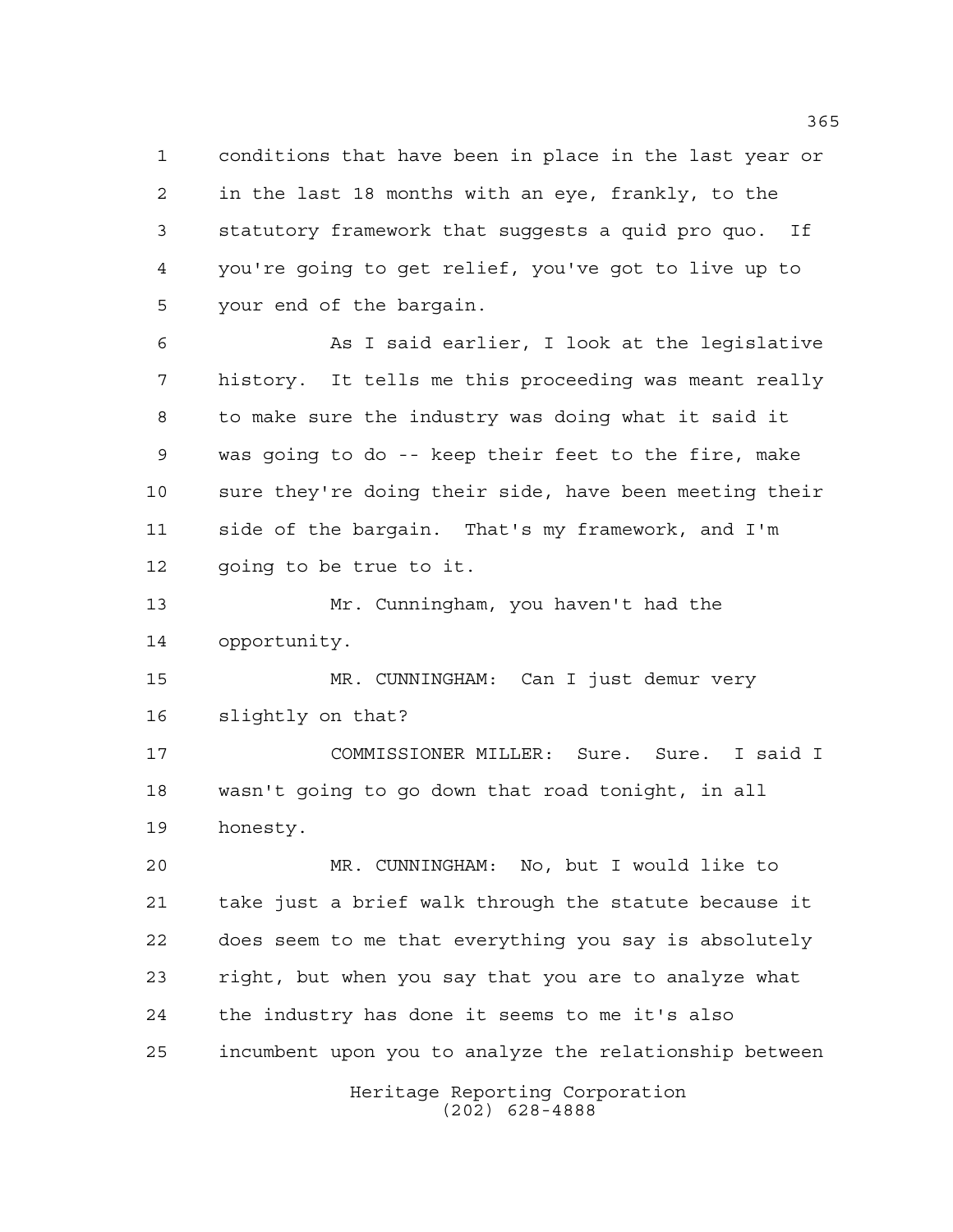that and the relief that was imposed.

 If you were to find here that relief had done nothing and had no effect on imports and no effect on the industry whatsoever, you should tell the President that. Let me tell you why I say that the statute directs you to do that. I do not refer to Subsection (a)(4). I think many people have focused on that. I think that's a case of the right string, but the wrong yo-yo. That deals with whether you should tell the President something about the future, what you think would happen if he modified the relief in the future. What I'm saying is you have I think quite clearly in the statute an obligation to look at what the industry has done in the context of the relief provided. If you find that the relief has not had any relationship to, has not facilitated adjustment, you are to tell the President that. Let me tell you why I say that. I read Section 204(a)(1) in conjunction with Section 204(b)(1). Section 204(a)(1) does not just say that you are to monitor the progress and specific efforts made by workers and firms in the domestic industry to make a positive adjustment. It says you are to monitor developments with respect to domestic

> Heritage Reporting Corporation (202) 628-4888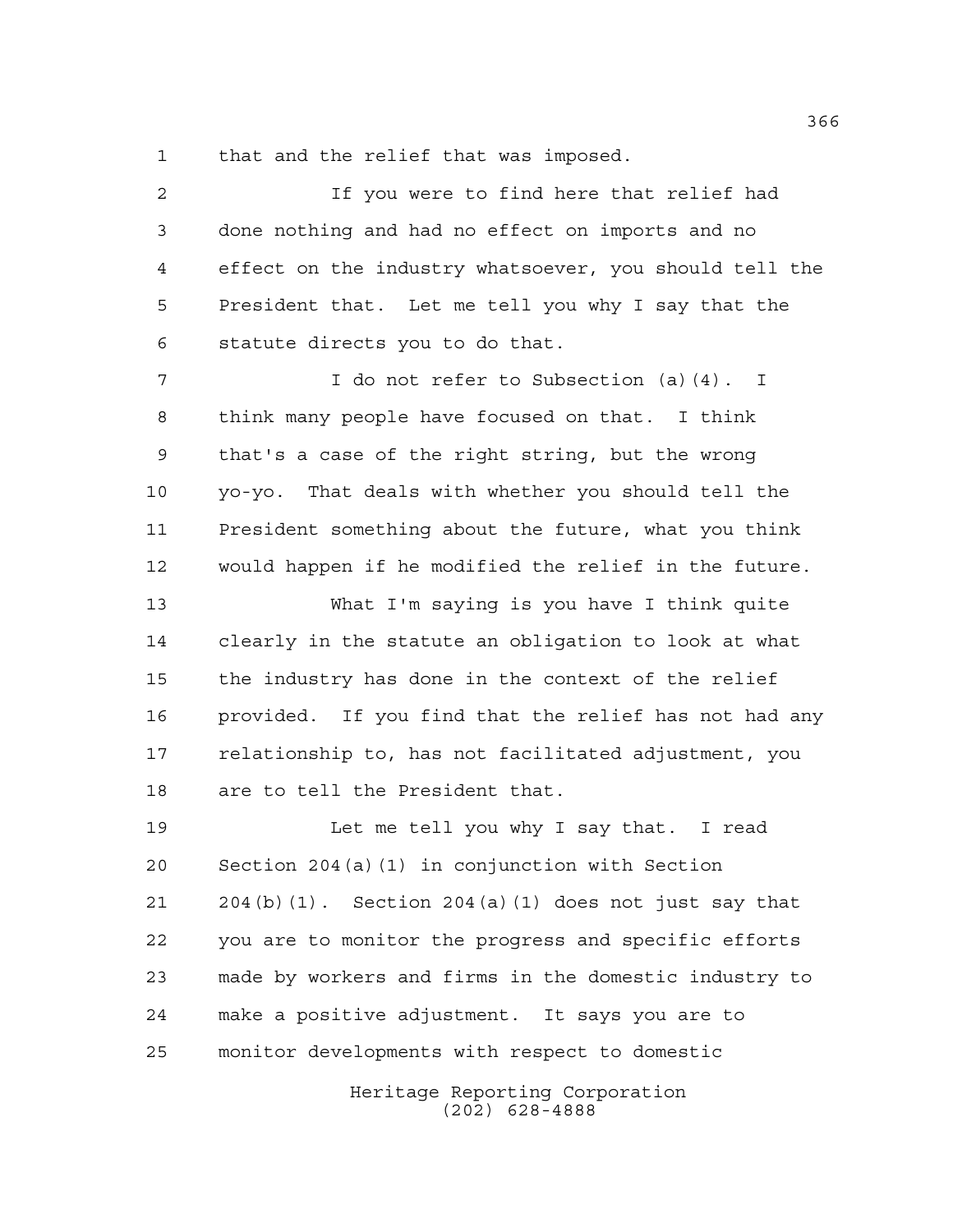industry, including their efforts to adjust.

| 2  | In other words, your analysis is broader                   |
|----|------------------------------------------------------------|
| 3  | than just their efforts to adjust. In what way is it       |
| 4  | broader? It must necessarily, I suggest to you, be         |
| 5  | broader in the ways relevant to the judgment that the      |
| 6  | President makes, the decisions the President makes,        |
| 7  | which he makes after taking into account any report or     |
| 8  | advice submitted by the Commission.                        |
| 9  | One of the judgments he makes is whether the               |
| 10 | effectiveness of the action taken under Section 203        |
| 11 | continues. That is something you must give him advice      |
| 12 | on; not necessarily recommendations, but you must give     |
| 13 | him your judgment as to the effectiveness of the           |
| 14 | relief.                                                    |
| 15 | If you were to find that the relief had no                 |
| 16 | effect on imports, no effect on import prices, no          |
| 17 | effect on import volumes, you should tell him that,        |
| 18 | but that's what you heard today. You heard an              |
| 19 | industry come in here and say imports have increased.      |
| 20 | You heard an industry come in here and say prices          |
| 21 | haven't improved significantly. The price increases        |
| 22 | have been modest. You heard Mr. Ross say quite             |
| 23 | clearly that the principal effect on price was not the     |
| 24 | It was the closures and the reopenings.<br>imports.<br>You |

need to tell the President about that.

Heritage Reporting Corporation (202) 628-4888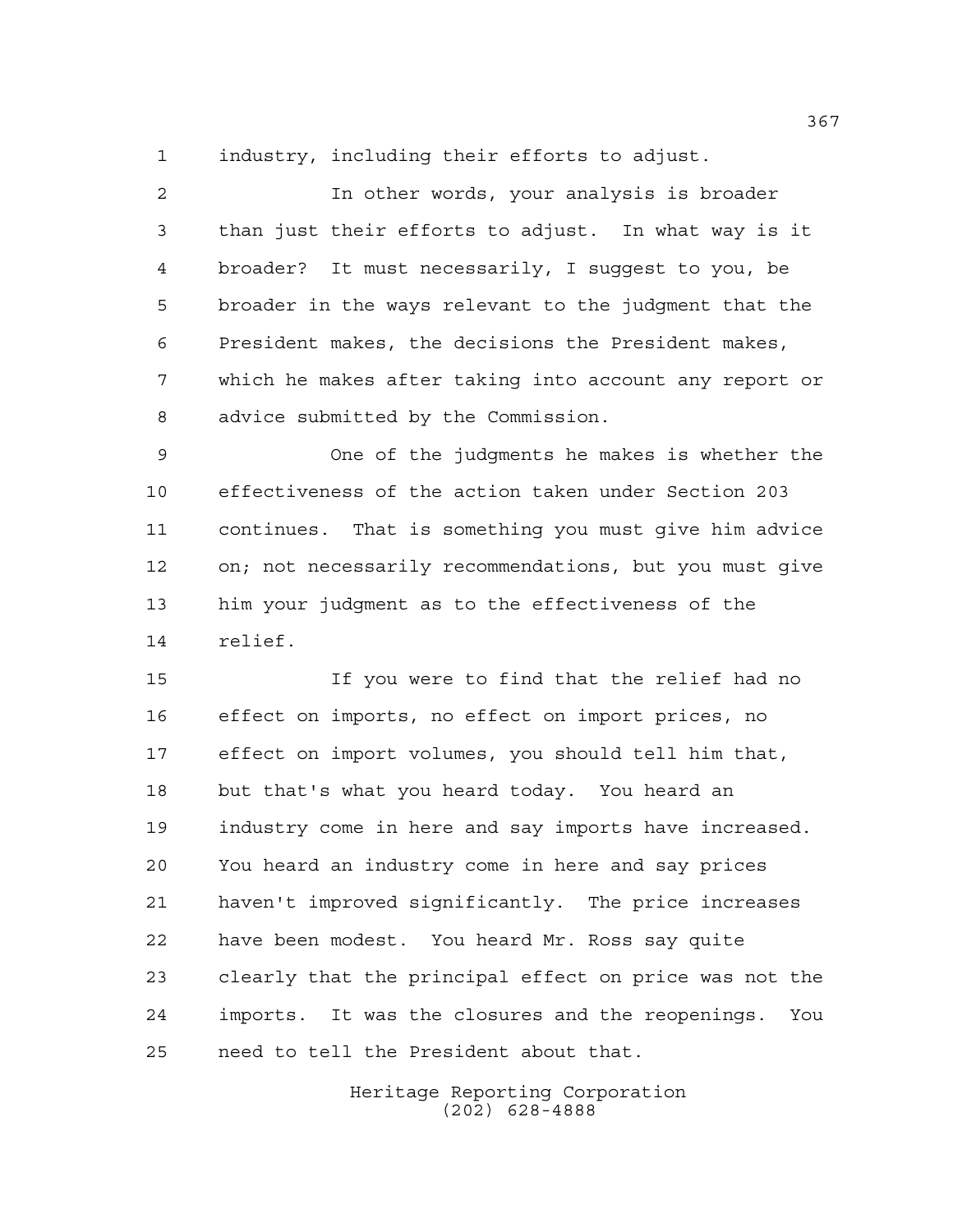COMMISSIONER MILLER: I also heard those witnesses say that they would not have taken the steps that they have taken to consolidate and adjust if the Section 201 import relief had not been imposed.

 MR. CUNNINGHAM: I heard that too, and that may well be the case, but I have always thought of this Commission as a Commission that doesn't accept just unsupported assertions as to what we would have done and would not have done without some rationale as to why the relief had an effect which made it possible for us to do this.

 MR. PIERCE: For example, does their financing change if the relief is not extended? What do their financing agreements look like? Were they dependent on this relief? Were they dependent on the relief being for three years? Do the labor agreements stay in effect? Do they change if the relief is terminated? Are they dependent on the three years?

 If those adjustments were truly causally connected to the import relief, one would think in the financing agreements there would be some reference to them. Those haven't been put on the record. One would think in the labor agreements there would be some reference to them. There's one labor agreement on the record. I don't see any such connection in

> Heritage Reporting Corporation (202) 628-4888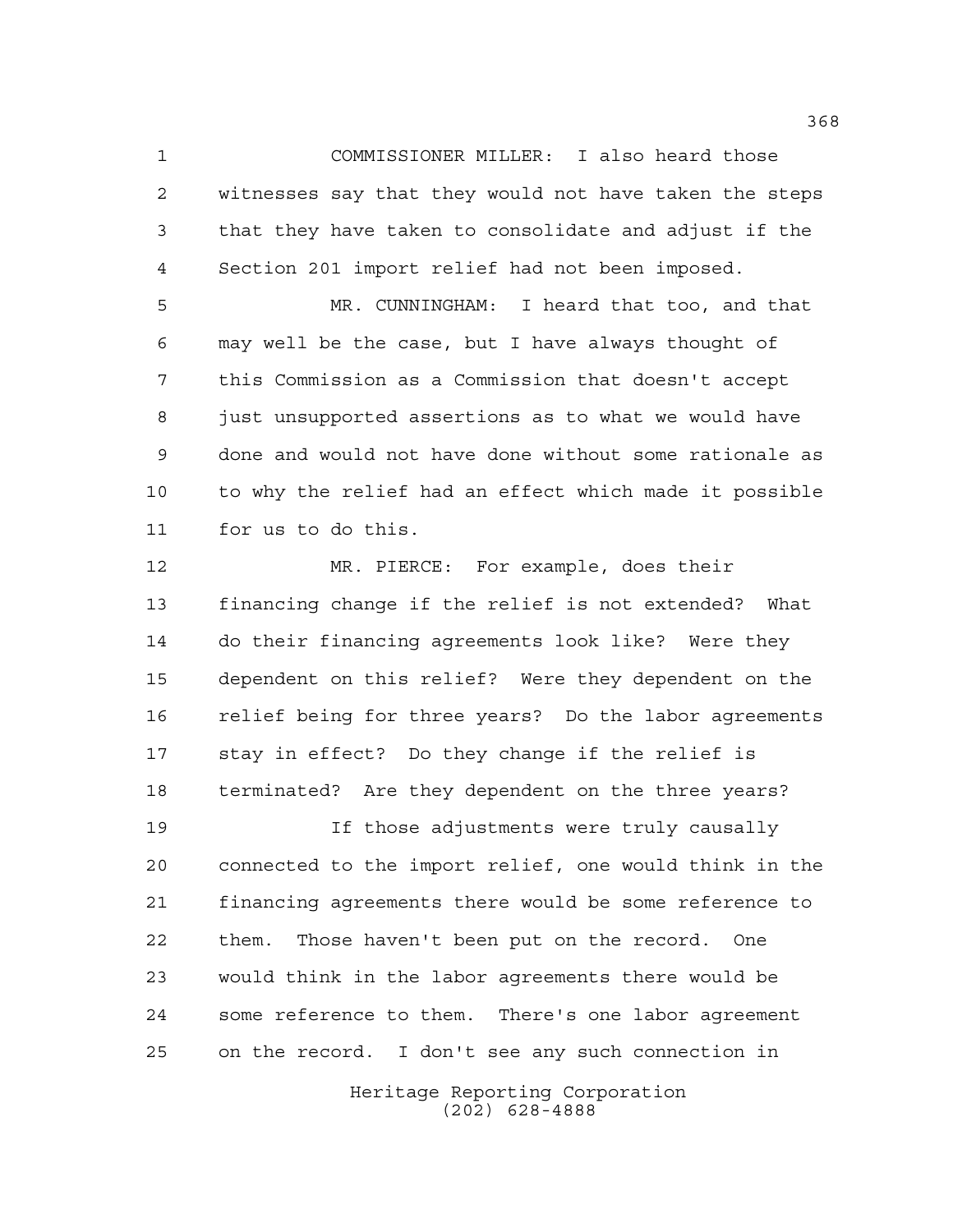there.

 We're saying we heard the same thing. We heard everything before coming into here, and I think Mr. Cunningham's point is correct, except verify. Check it out. Where's the documentation that backs this up? We haven't seen it. Maybe you'll be able to get it if you request it. MR. CUNNINGHAM: And might I add one thing

 about that? When they say we wouldn't have done this without the relief being in effect, I suggest that you need to find out what that means. Does that mean that we could do this because we had a more favorable borrowing climate when the President publicly supported our industry in the way that he did regardless of whether the relief had an effect on imports? If so, that's what you ought to tell the President.

 If what they mean is there was some statistical analysis that you could do that would show you how the relief worked to support those actions that they took, you should get that analysis from them, but I can tell you you haven't got it yet. The most that they have said, again assertion unsupported, is that the import relief stabilized the market. Stabilized in my dictionary means that it brings to a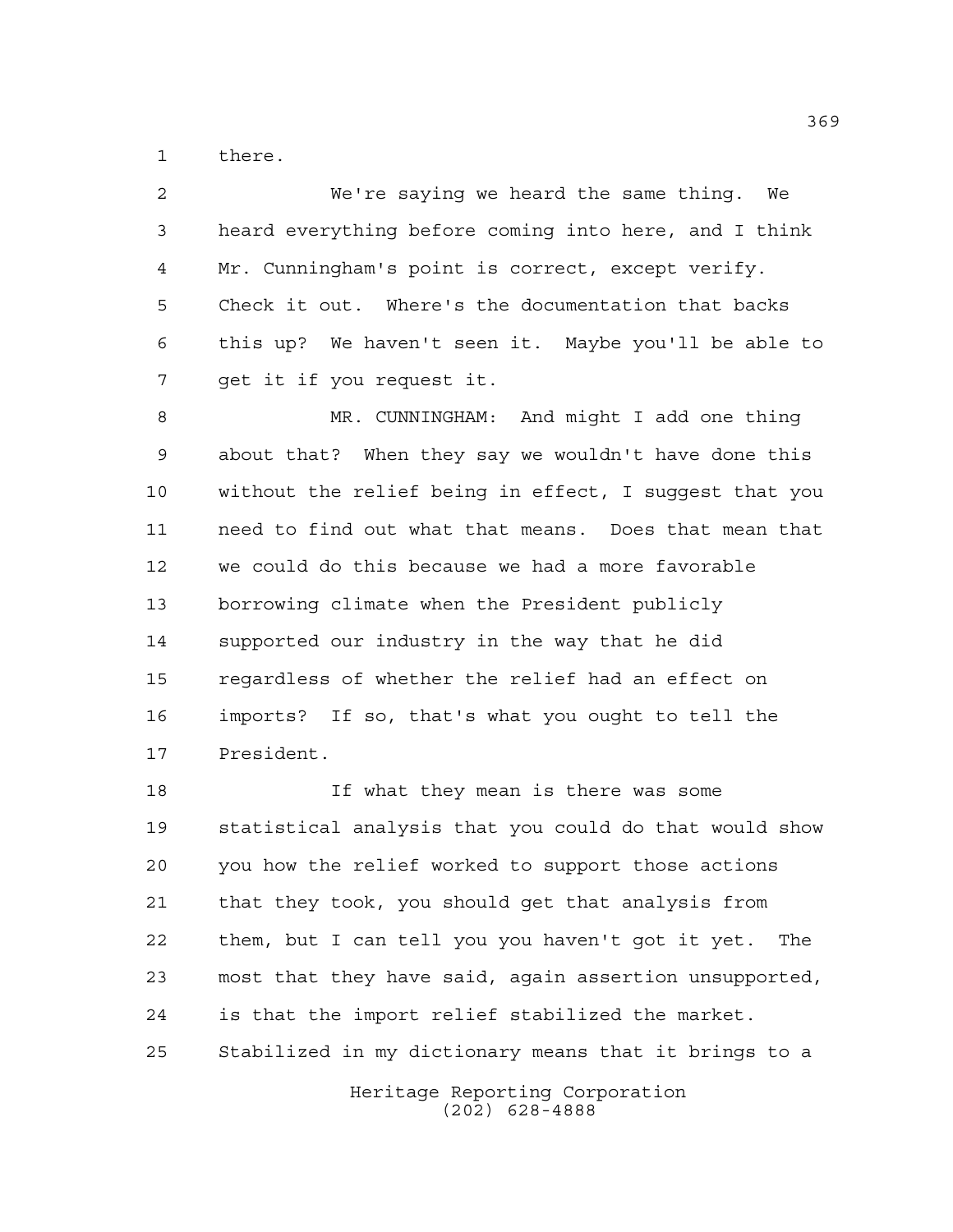halt a trend that has been going on.

| $\overline{2}$ | We all know what trend was going on at the               |
|----------------|----------------------------------------------------------|
| 3              | time the relief was granted. Imports were trending       |
| $\overline{4}$ | rapidly down. Do they really mean that what they         |
| 5              | really were helped by was we stabilized imports to       |
| 6              | prevent them from falling further? I mean, obviously     |
| 7              | that's not right.                                        |
| 8              | If that's not what they meant, what                      |
| 9              | stabilization did they mean? Certainly it didn't         |
| 10             | stabilize imports in the sense that it prevented them    |
| 11             | from rising because, as they complained vociferously,    |
| 12             | imports of overall flat-rolled products increased;       |
| 13             | contrary, I might add, to tin mill, but we can get       |
| 14             | into that at some other point.                           |
| 15             | COMMISSIONER MILLER: I know Mr. Crandall is              |
| 16             | anxious to have an opportunity --                        |
| 17             | MR. CUNNINGHAM: Sure.                                    |
| 18             | COMMISSIONER MILLER: -- to add his thoughts              |
| 19             | to this question.                                        |
| 20             | MR. CRANDALL: Yes.<br>The question that                  |
| 21             | should have been asked -- both Mr. DiMicco, Mr. Ross,    |
| 22             | even the people from U.S. Steel -- is would they have    |
| 23             | gone ahead absent relief? What does going ahead          |
| 24             | It means purchasing those assets from bankrupt<br>means? |
| 25             | companies in a bankruptcy proceeding.                    |
|                | Heritage Reporting Corporation                           |

(202) 628-4888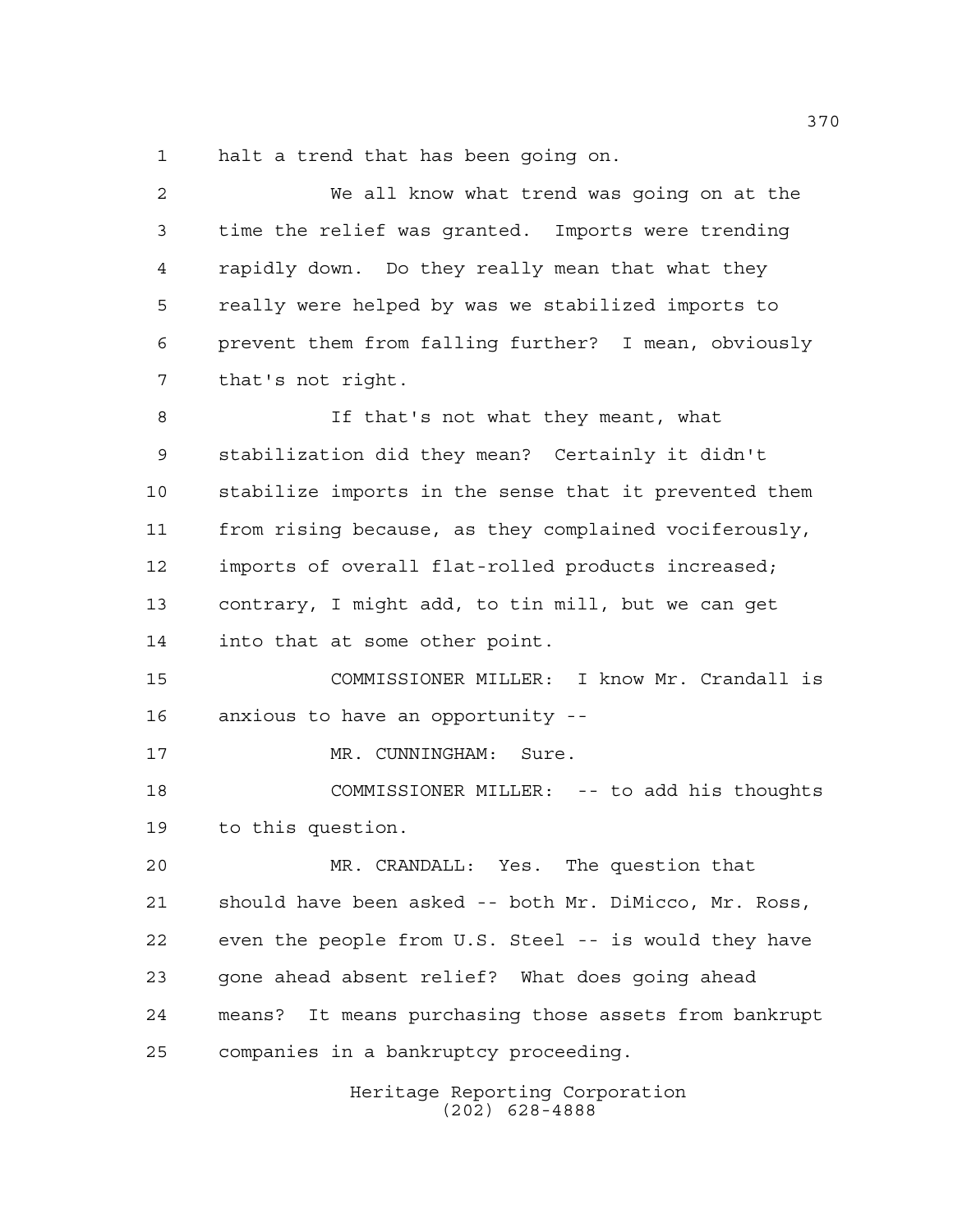The purchase by ISG of LTV and ACME was well underway. I don't recall the exact date of closure. I think they closed on LTV very soon after the imposition of the tariffs, if not about the same time. The decision to purchase National by U.S. Steel and Bethlehem by ISG followed the tariffs. **However, in every one of the cases,**  including Mr. DiMicco's purchase of Trico, the only way in which that transaction or one similar to it would not have gone forward is if the price of those

 Now, Mr. Ross paid a lot of money I think for each one of those purchases -- for Bethlehem, for LTV, for ACME. Is he saying that the price would have

 fallen to zero? Is Mr. DiMicco saying that Trico today would not be operating, that he or some other mini mill would not have purchased it, that the price would have

assets had fallen to zero.

 been zero of a newly opened mini mill that simply was badly operated and designed by its builders? I doubt it.

 COMMISSIONER MILLER: Okay. I'm sure I'll have further questions, but I'll hold them for now. Thank you.

Heritage Reporting Corporation (202) 628-4888 CHAIRMAN OKUN: Commissioner Koplan?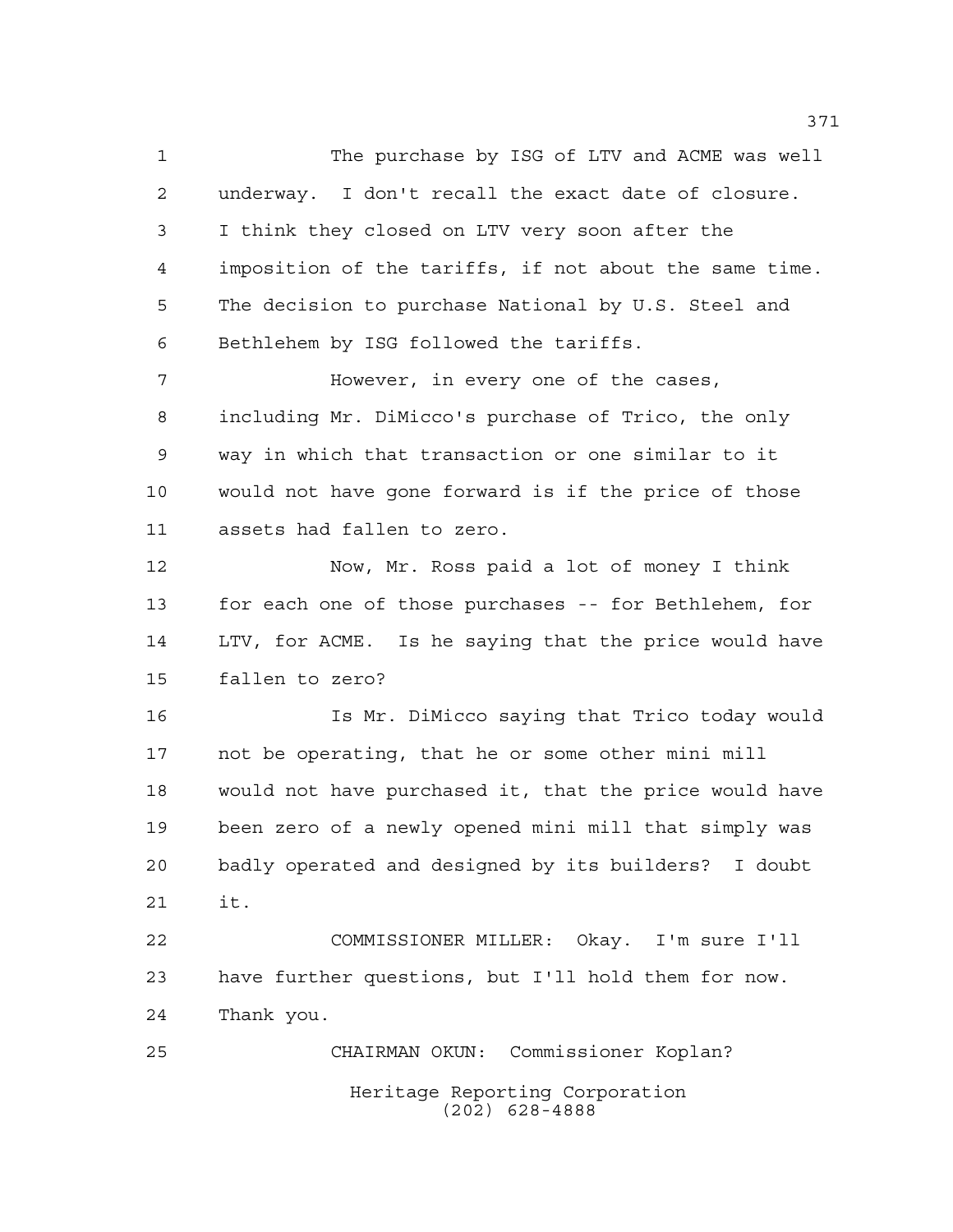COMMISSIONER KOPLAN: Thank you, Madam Chairman, and I want to thank the panel for its presentation. I want to stay with 204 if I could.

 I started by looking when your briefs came in at the two pages in your brief -- well, the page and a half in your brief -- that deals with this question, okay? You make the statement: "The President was clear in his announcement of the Section 201 measures that the Commission should now provide its advice to him on the probable economic effects of their reduction, modification or termination," and 12 then you footnote it to 204(b)(1).

 I went down and looked at what you say about 204(b)(1), and it says: "The President may reduce, modify..." You cite 204(b)(1) and go on and say that it provides the President may reduce, modify or terminate the steel safeguards, but only after taking into account the report and advice from the Commission in this proceeding.

 Okay. I went to 204(b)(1). I looked at it. It doesn't say report and advice. It says report or advice. Not the same. I noted today in your statement, Mr. Pierce, you refer to it in the disjunctive rather than the conjunctive, so I'm going to assume that that was a typographical error for

> Heritage Reporting Corporation (202) 628-4888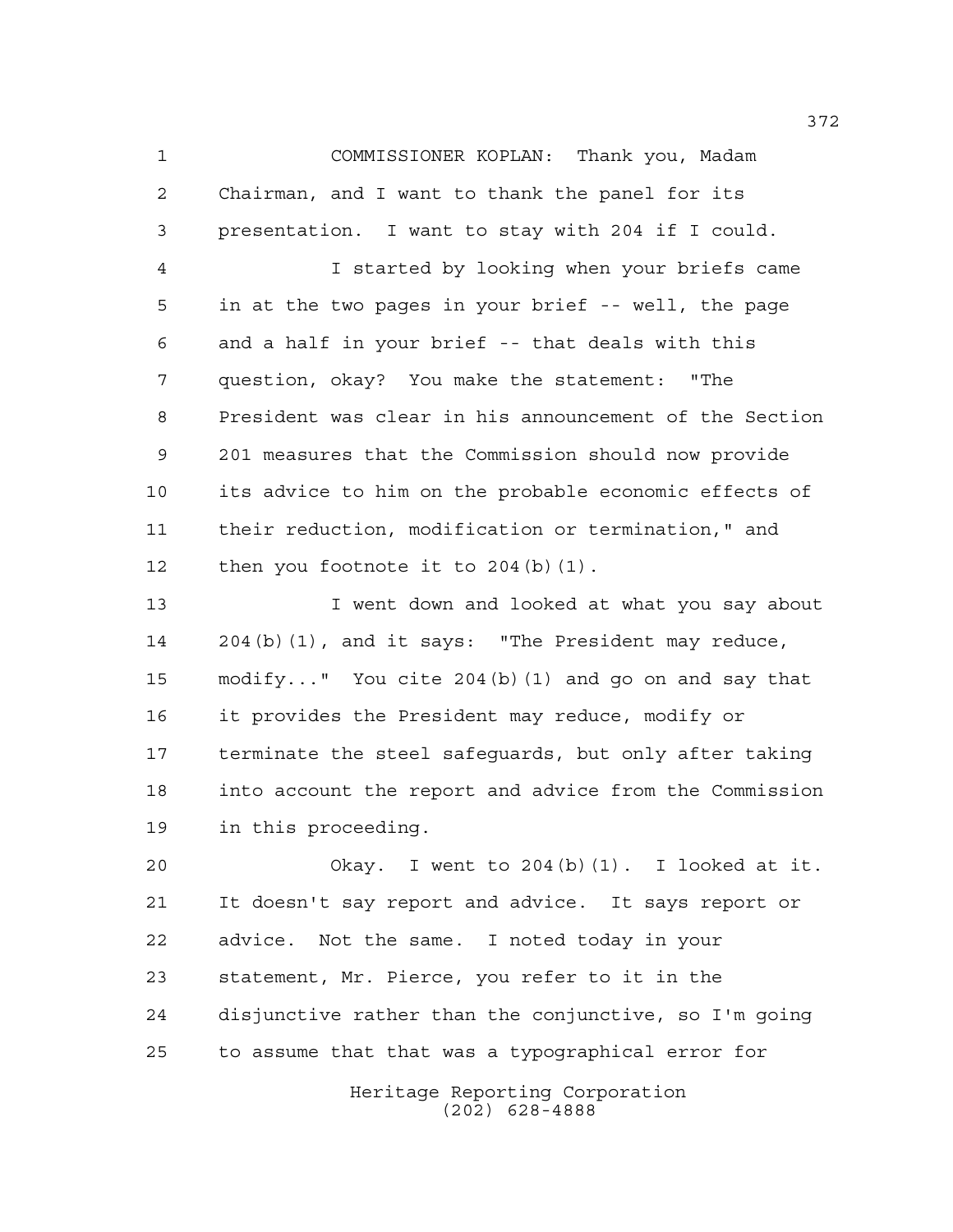openers.

 MR. PIERCE: I think you can assume that your questioning in the earlier hearings improved our thinking and analysis.

 COMMISSIONER KOPLAN: That's a good first step, but we're not there yet. Okay. Now, let me stay with you because I like the way you're going right now.

 If I stay with 204(a)(3), staying with subsection (a), that deals with monitoring, okay? I'm just trying to walk through this with you because I hear so many witnesses coming in in these hearings assuming that we're going to make findings here. I don't have a problem giving gratuitous advice, but the question is whether under the statute I'm supposed to be doing that, I'm supposed to be giving advice.

 Under (a)(1) it says: "So long as any action taken under Section 203 remains in effect, the Commission shall monitor developments with respect to the domestic industry, including the progress and specific evidence made by workers and firms in the domestic industry to make a positive adjustment to import competition." No mention of a report at that point or advice.

Heritage Reporting Corporation (202) 628-4888 Subsection (2) says: "If the initial period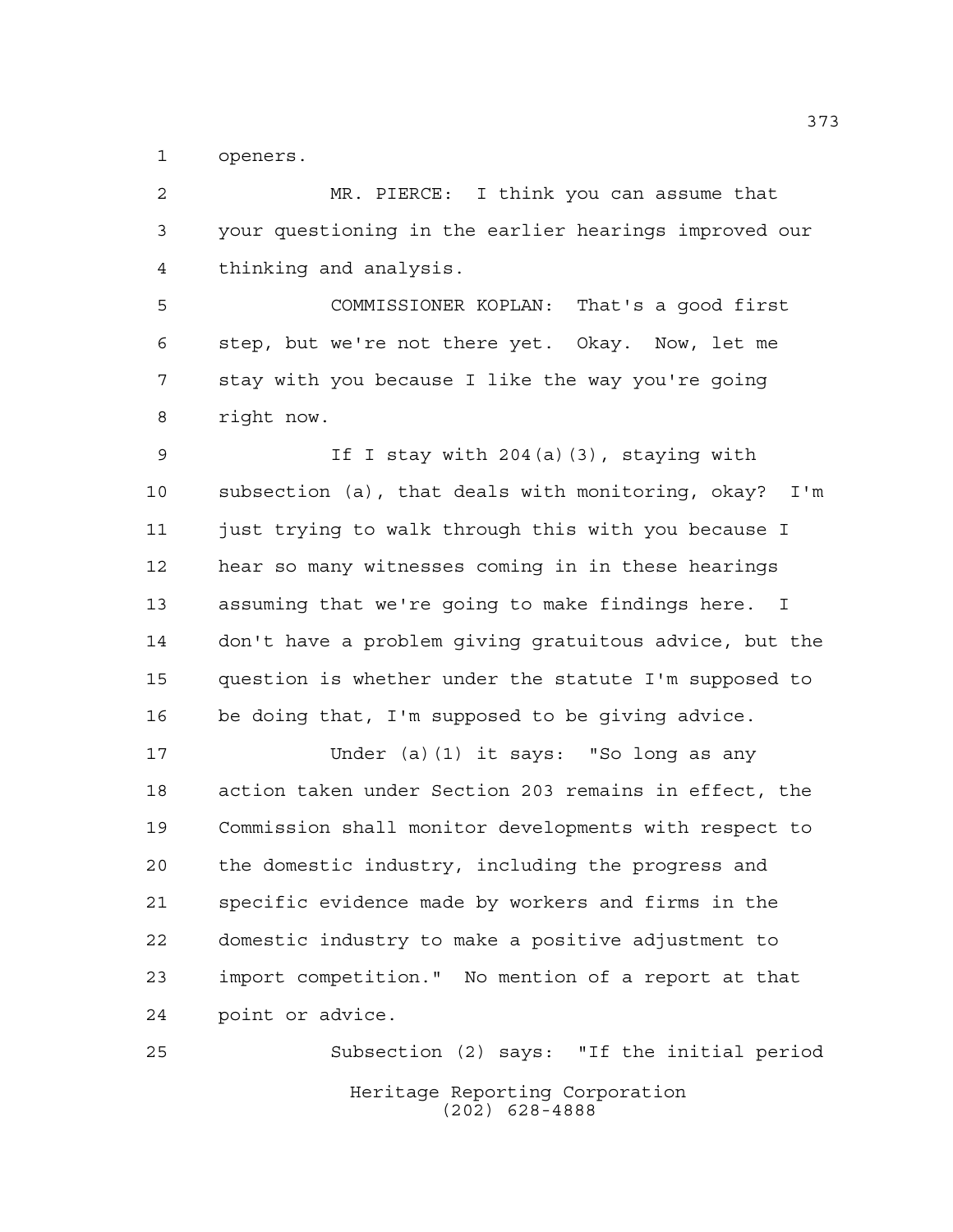during which the action taken under Section 203 is in effect exceeds three years...", and I can just stop right there and say this does, okay?

 Then it says: "...the Commission shall submit a report on the results of the monitoring under paragraph 1 to the President and to the Congress not later than the date that is the midpoint of the initial period and of each such extension during which the action is in effect."

 The is only a reference to a report there, and nothing triggers that except the fact that this relief is in effect for three years and a day. That's where we are at this point in subsection (a).

 Then under subsection (a)(3) it says: "In the course of preparing its report under paragraph 2, the Commission shall hold a hearing," which we're doing here, "at which interested persons shall be given a reasonable opportunity to be present, to produce evidence and to be heard." This is where we are today.

 Subsection (4) says: "Upon the request of the President, the Commission shall advise the President of its judgment as to the probable economic effect on the industry concerned of any reduction, modification or termination of the action taken under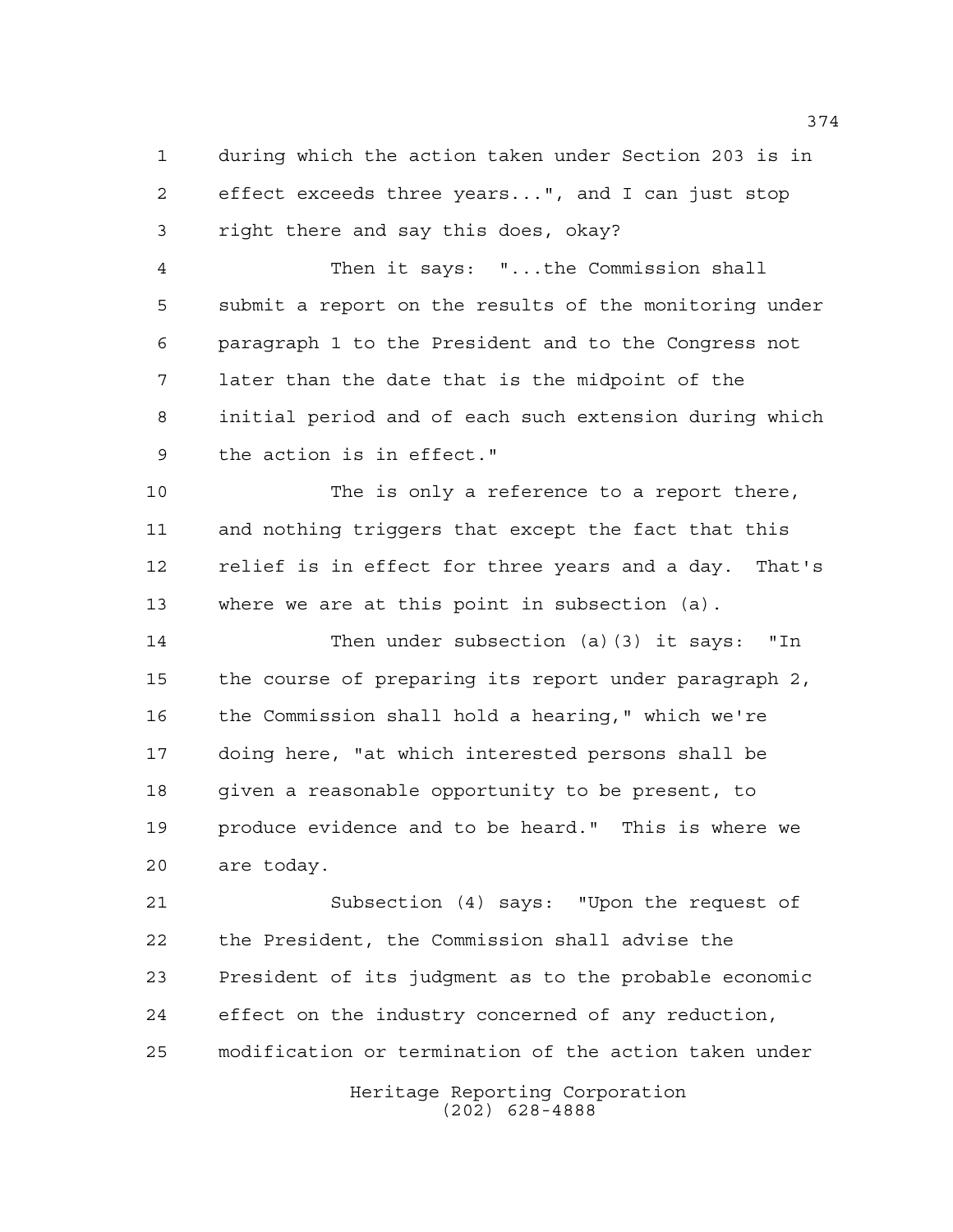Section 203 which is under consideration." I say to you that the Commission has not received a request from the President to do that. That takes me through subsection (a).

5 Then when I go to subsection (b)(1), Reduction, Modification and Termination of Action, (b)(1) says: "Action taken under Section 203 may be reduced, modified or terminated by the President, but not before the President receives the report required under subsection (a)(2)(A)." No mention of advice there. "If the President, after taking into account any report or advice submitted by the Commission...", and then it goes on

 When I read all of that together, I come to a different conclusion. That's how I get there. If you can point to anything in the legislative history in the post-hearing or Commission precedent to the contrary, I would appreciate it greatly.

 I hear your arguments. I see your hand, Mr. Cunningham. I'm certainly open to receiving something, but at this point in time I'm just not with you on that analysis.

 MR. PIERCE: Fair enough, and I really appreciate this exchange because it clarifies exactly what you want and what we're talking about.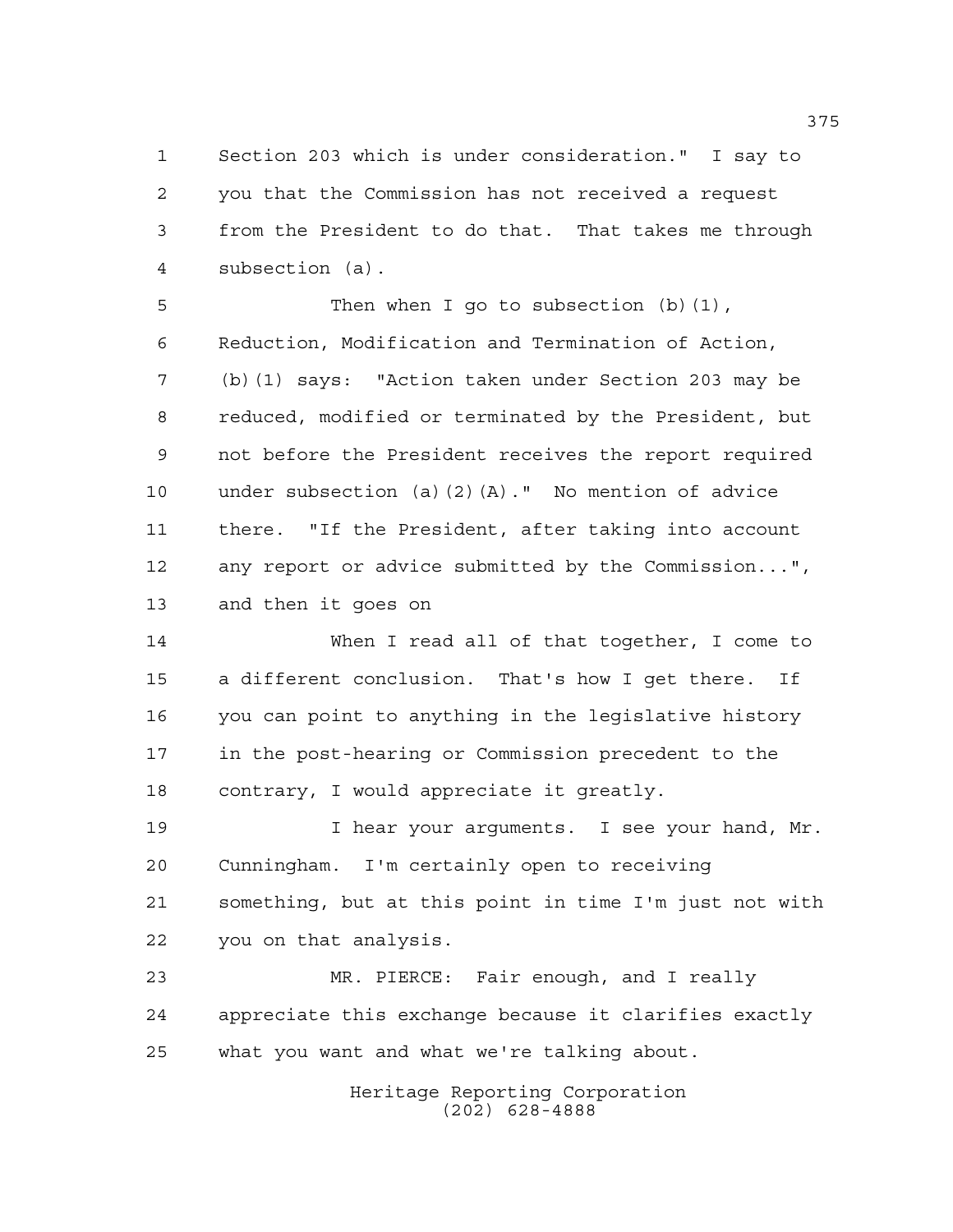The difference really comes down to, in our view, that (b)(1), any advice, opens it up for the Commission in its discretion to give advice. (a)(4) allows the President to force you to give advice. I request it. You must give it.

 Alternatively, you can give advice as you wish under the monitoring section, in our view, and the legislative history's view, which I mentioned in my statement, but I'll also detail in our post-hearing brief, and also in previous Commission midterm reports where advice has been given. I'll cover that also in the post-hearing brief, as I mentioned in my statement.

 COMMISSIONER KOPLAN: I appreciate that. Let me say this to you. I come back to what I read in your brief where you say the President was clear in his announcement of the Section 201 measures that the Commission should now provide its advice to him.

 Okay. I looked at the proclamation. I looked at the memorandum, all the accompanying materials on March 5, 2002. I don't see it there, and I don't read 204 that way.

MR. PIERCE: Okay.

 COMMISSIONER KOPLAN: As I say, I'm very open to receiving whatever you would provide.

> Heritage Reporting Corporation (202) 628-4888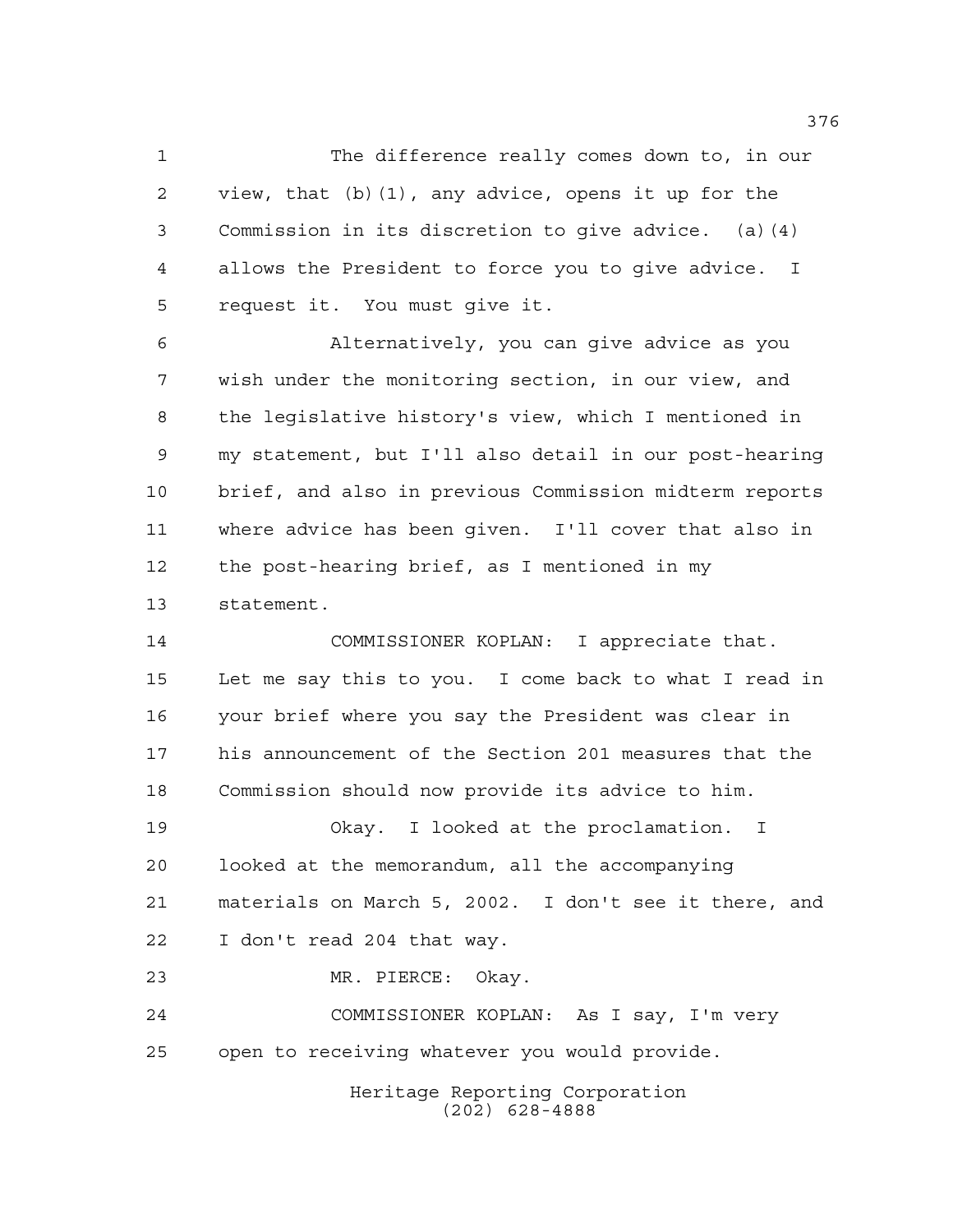MR. PIERCE: Our argument is not -- wasn't then and isn't now -- that what the President did was a request under (a)(4). COMMISSIONER KOPLAN: Okay. Thank you for that. I appreciate it. Mr. Cunningham? MR. CUNNINGHAM: On the issue of advice, I guess I'm sort of more in your camp, although there is an odd situation here because the President has said in his proclamation that he is going to do something, which the statute says he will do after taking into account the advice that's in that sort of report, the (b)(4)(A)(4) type of advice. It's an odd construction in the proclamation. One of the things I don't want to let slip here or fall in the cracks is in what you report to the President there is a question of what you analyze, and I think it's really important that the Commission understand that it's incumbent upon you to analyze the extent to which the past -- not recommendations for the future, not advising what to do, but analyze the extent to which the relief has been effective in promoting adjustments because that's something the President needs to know.

Heritage Reporting Corporation (202) 628-4888 It is particularly important in this case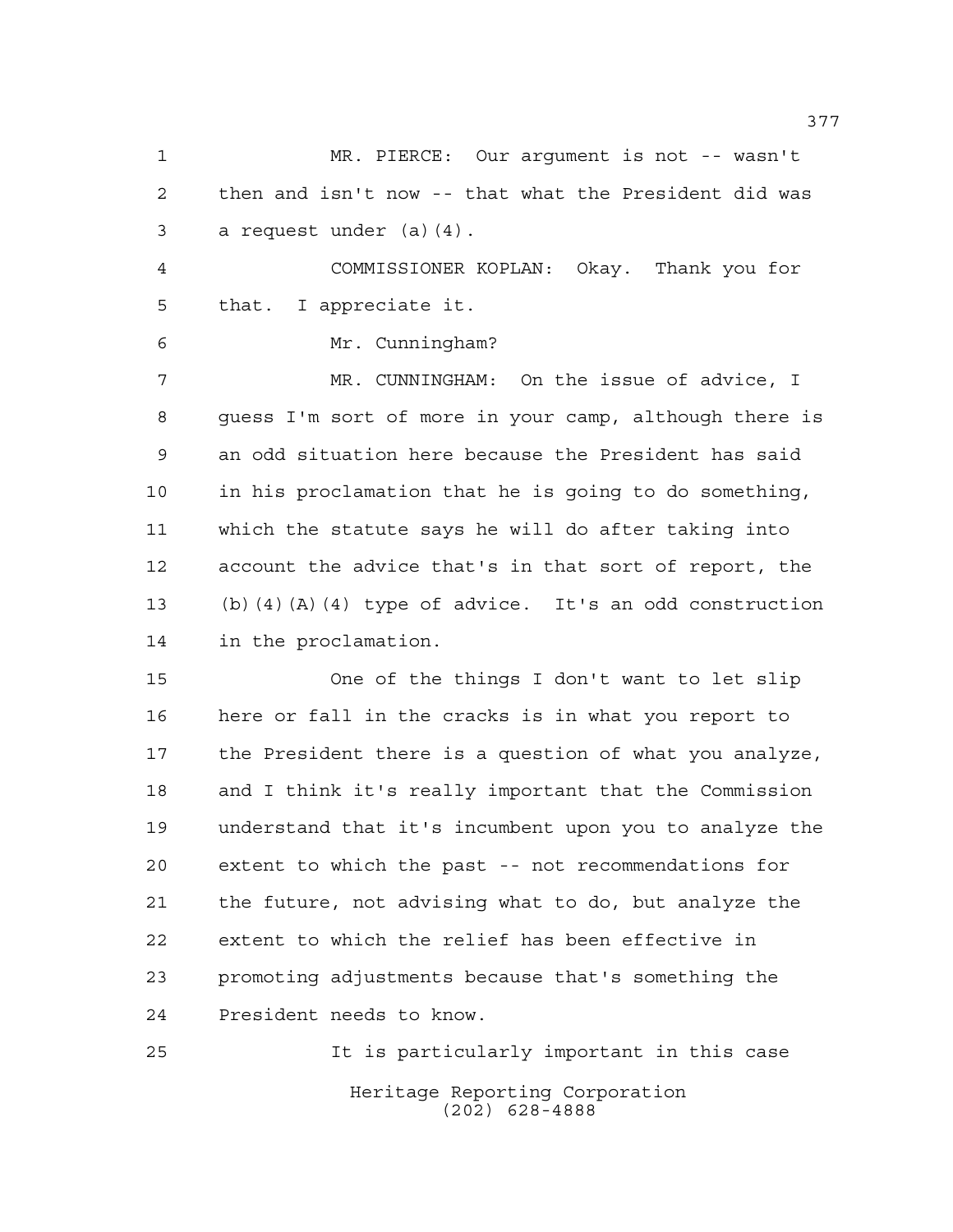for the President to need to know it because he's likely to face some difficulties in balancing should I comply with a WTO determination or not, and it's very important for him to know whether he would be rejecting a WTO determination to continue a measure which was not effective.

 That you need to, it seems to me -- whether advise in the sense of inform him in the facts, but you don't necessarily advise him in the sense of our advice to you is to do this. Do you understand my distinction there?

 COMMISSIONER KOPLAN: Yes, I certainly do. 13 MR. CUNNINGHAM: Okay.

COMMISSIONER KOPLAN: Thank you.

Mr. Cameron?

 MR. CAMERON: Commissioner, very briefly. I realize that the position of the parties is not precisely on point to statutory interpretation, but I would note that the domestic industry this morning, while agreeing apparently with the view that's being espoused by the Commission that you should simply limit your report to monitoring, is also asking this Commission quite boldly to make specific recommendations with respect to imports, with respect to developing countries, with respect to a number of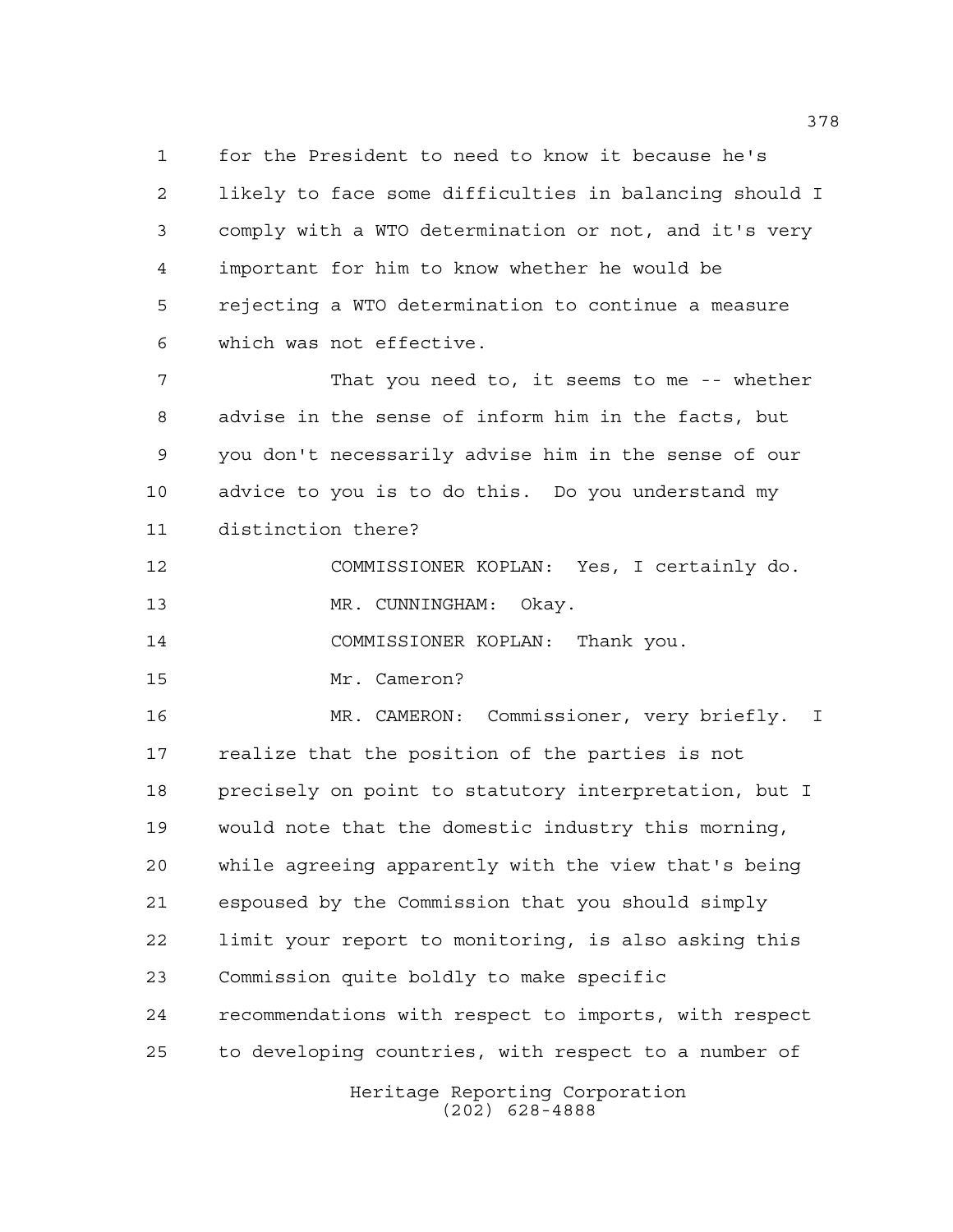things.

Heritage Reporting Corporation Frankly, I think that as a legal matter it comes down to the same thing. This is an important case. COMMISSIONER KOPLAN: Let me just stop you for one second, okay? MR. CAMERON: Yes. COMMISSIONER KOPLAN: I agree with what you're saying in this sense. I feel the same way about passing judgment on country explosions and non- covered products. MR. CAMERON: Fair enough. I understand that. COMMISSIONER KOPLAN: Okay. MR. CAMERON: That was exactly where I assumed that you were coming from. COMMISSIONER KOPLAN: Right. MR. CAMERON: I think that's fair enough, and that's all I'm pointing out is that yes, we do understand this, and we also understand it's a big case. We understand that the importance of this case today is no less than it was when we were all here at this party a year and a half ago. Okay. All we're saying is that you have expended an enormous amount of resources. You aren't

(202) 628-4888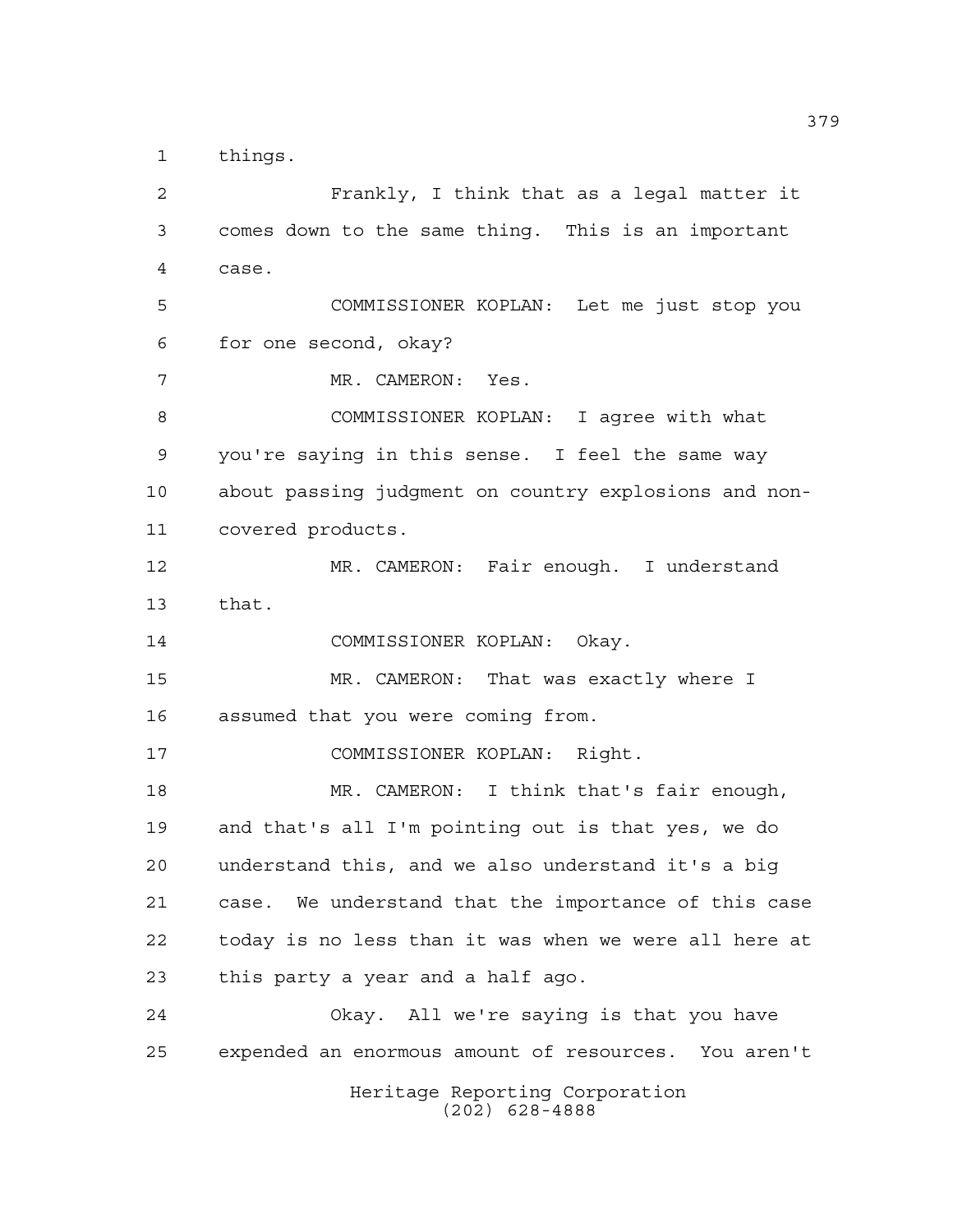asking these questions and asking witnesses for data just for kicks. We understand everybody is working hard on this, including you and including us and including those guys. Fair enough.

 All we're saying is fine. You collected the data. You collected the information. The statute does not tell you no, I want you to collect it, but I don't want you to tell anybody about it. We don't think that the statute is limiting. We think that the statute does not put the artificial limit on what your obligations are, and we think that, yes, you are a competent body and have the ability to make intelligent decisions on that.

 You heard my spiel on this the other day, although I was within time the other day, but I'll cut it off. Thank you.

 COMMISSIONER KOPLAN: If I could have one second? Well, it might take five seconds.

 CHAIRMAN OKUN: You're on Don Cameron's time now.

 COMMISSIONER KOPLAN: Thanks. I appreciate everything you're saying. I don't consider monitoring, so you understand, as a simple exercise. I consider monitoring our task to get as much relevant information from both sides on both sides of the issue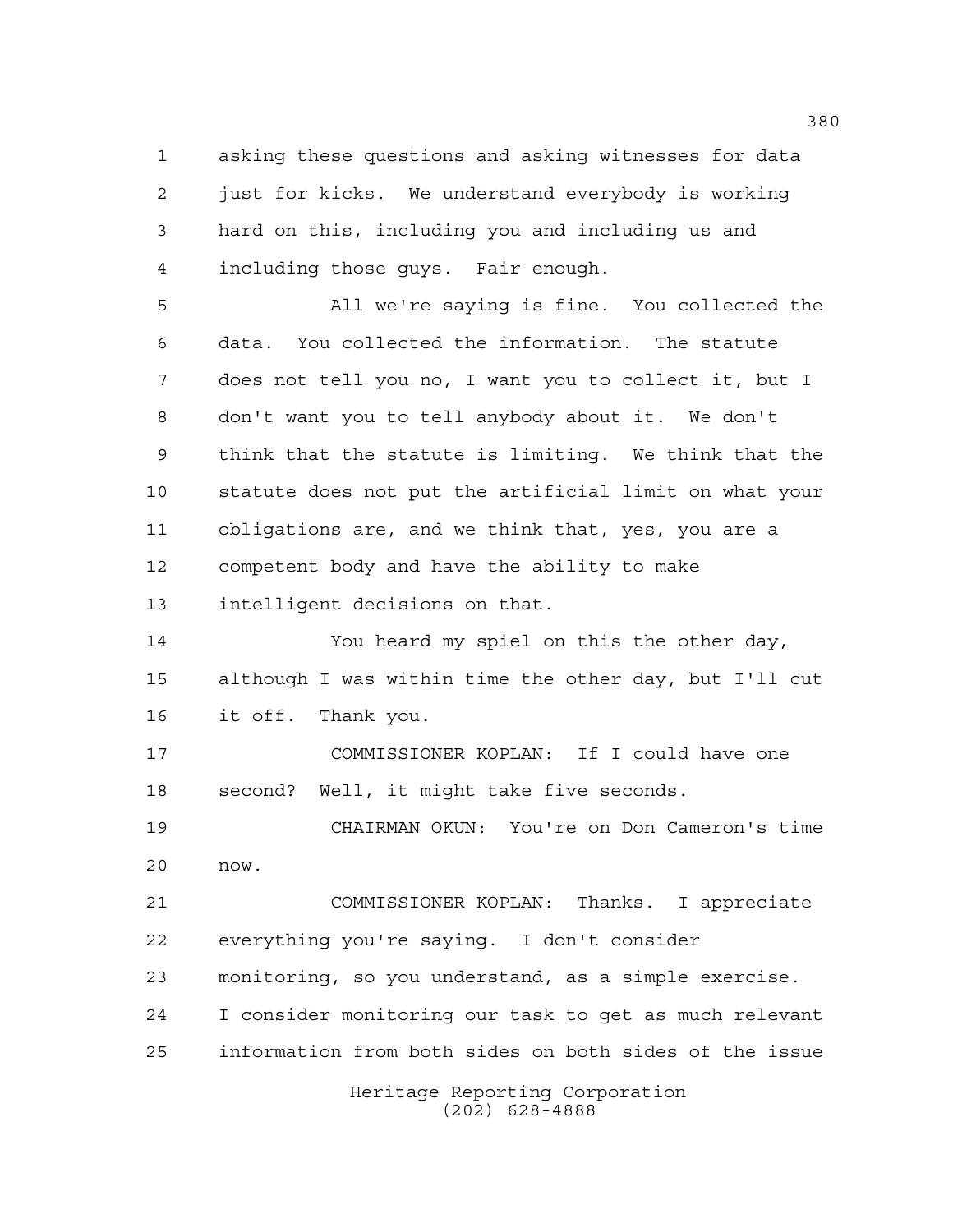as we possibly can and present that in a report to the President. That is not a simple task.

 The other thing I will say to you is that's the kindest way anybody has described the proceedings of a year and a half ago as a party, and I appreciate that.

 With that, I have no further questions on this round.

 CHAIRMAN OKUN: Okay. Obviously we have spent some time with this, some time with the staff, some time with the legislative history and obviously a lot of time going through your briefs, and the questions that have been posed by Commissioners Miller and Koplan with regard to how you would argue the statute could be read, and I guess I'll probably still end up where Commissioner Miller started, which is I feel like I still have a pretty good view of what our role is and what our report should look like.

 Having said that, I mean, and again I referenced this in the earliest hearings, which is I think an individual Commissioner could decide, as Commissioner Bragg did and other ones, to comment on something in the record that ought to be called to the attention of the President.

Heritage Reporting Corporation (202) 628-4888 No one is prohibited from doing that, but,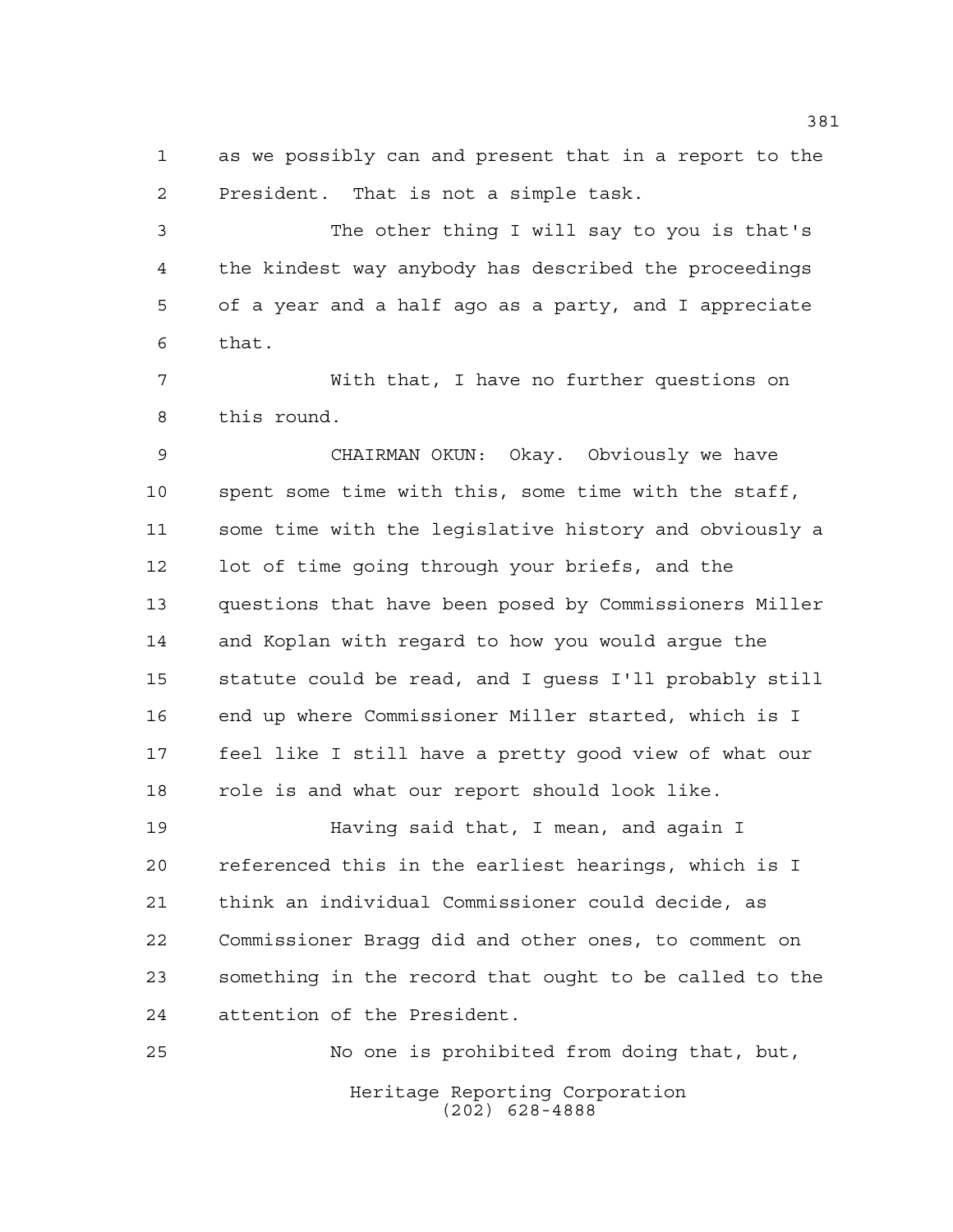you know, obviously I've kind of started my opening statement at each of these in saying, you know, what I think the Commission's role is in the Commission's report.

 I guess the one thing that brings me back is just going again and looking at what has been argued with respect to what the industry has done and with respect to flat-rolled. I guess the one thing I don't see is that there's this causal nexus anywhere in the statute saying that something, you know, what they're doing, we have to be able to show that it was because of the import relief, that we have to, you know, have labor show us an agreement that says but for the 201 we wouldn't have done that.

 It struck me, and, Mr. Blum, I'm going to go back to you. I know you were here the other night. When I read through what you were talking about, the Europeans and competitiveness, there's a sentence in your statement that says:

 "Competitiveness now must be secured through permanent efforts to reduce cost, increase productivity, capitalize on synergies, re-engineer production processes and concentrate production on the best facilities while closing the less productive ones."

> Heritage Reporting Corporation (202) 628-4888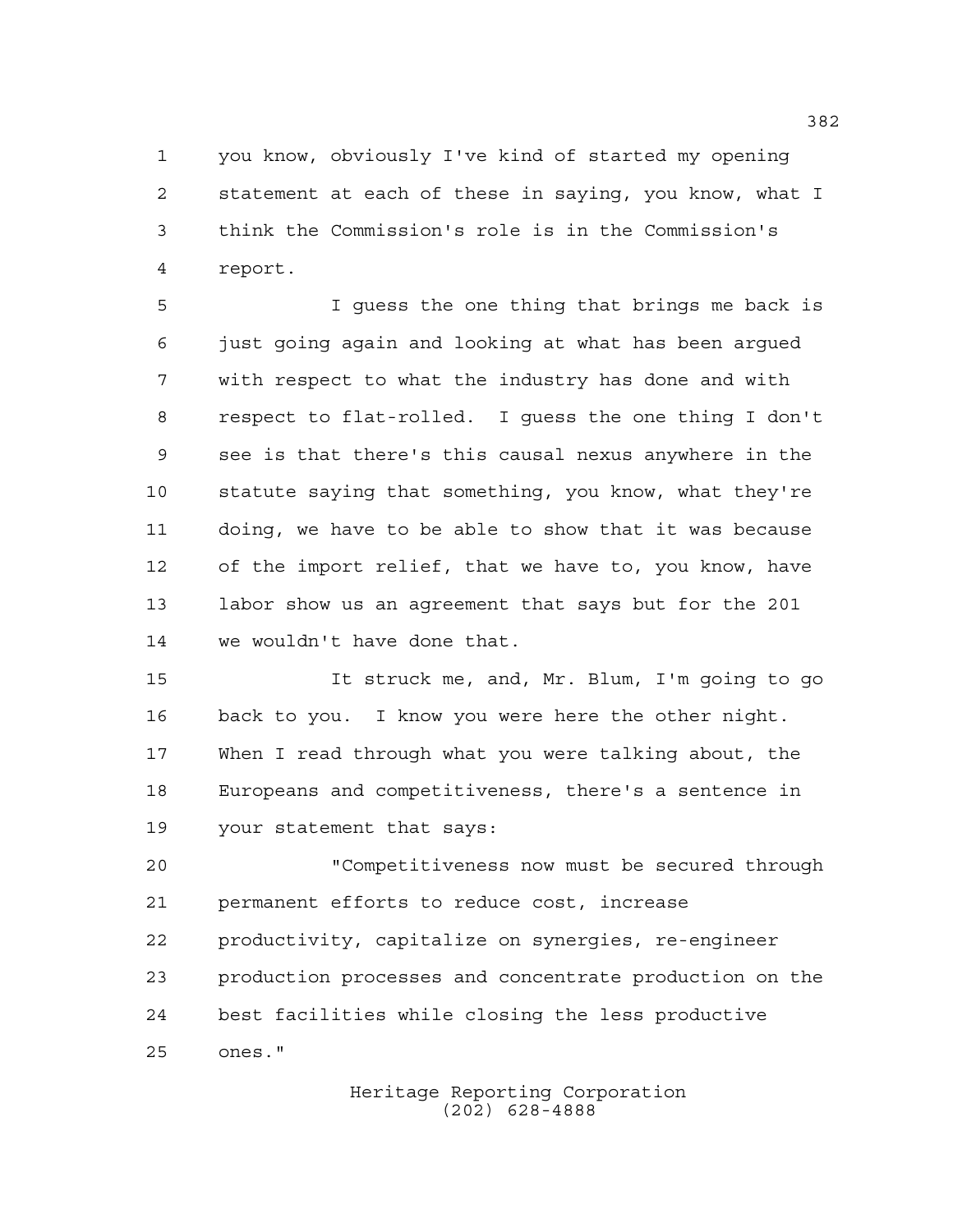1 I guess my question would be, given what I heard from the Petitioners this morning, would you agree that they are focused on all those same things? I would put this to all of you.

 MR. BLUM: Commissioner, let me start. Of course, this question comes up in each hearing, and actually our answer is a little different in each hearing because the facts are quite different.

 No. The issue is the performance of the domestic industry, and the industries in these four sectors are quite different, and the situations in which they've found themselves are quite different. I think in this case you see an industry that has made overall some remarkable -- Mr. Lighthizer I think called it breathtaking -- steps in a short period of time. I think there's a lot of truth to that.

 I think our basic point is, however -- well, two. One is that in the mining world, this process is not something that has a beginning and an end. It's continuous. If that's the justification for import relief, then that's the justification for permanent relief, and we can't see how that really can be anybody's position.

 Quite frankly, our experience, we believe, shows that as the whole idea is to ensure your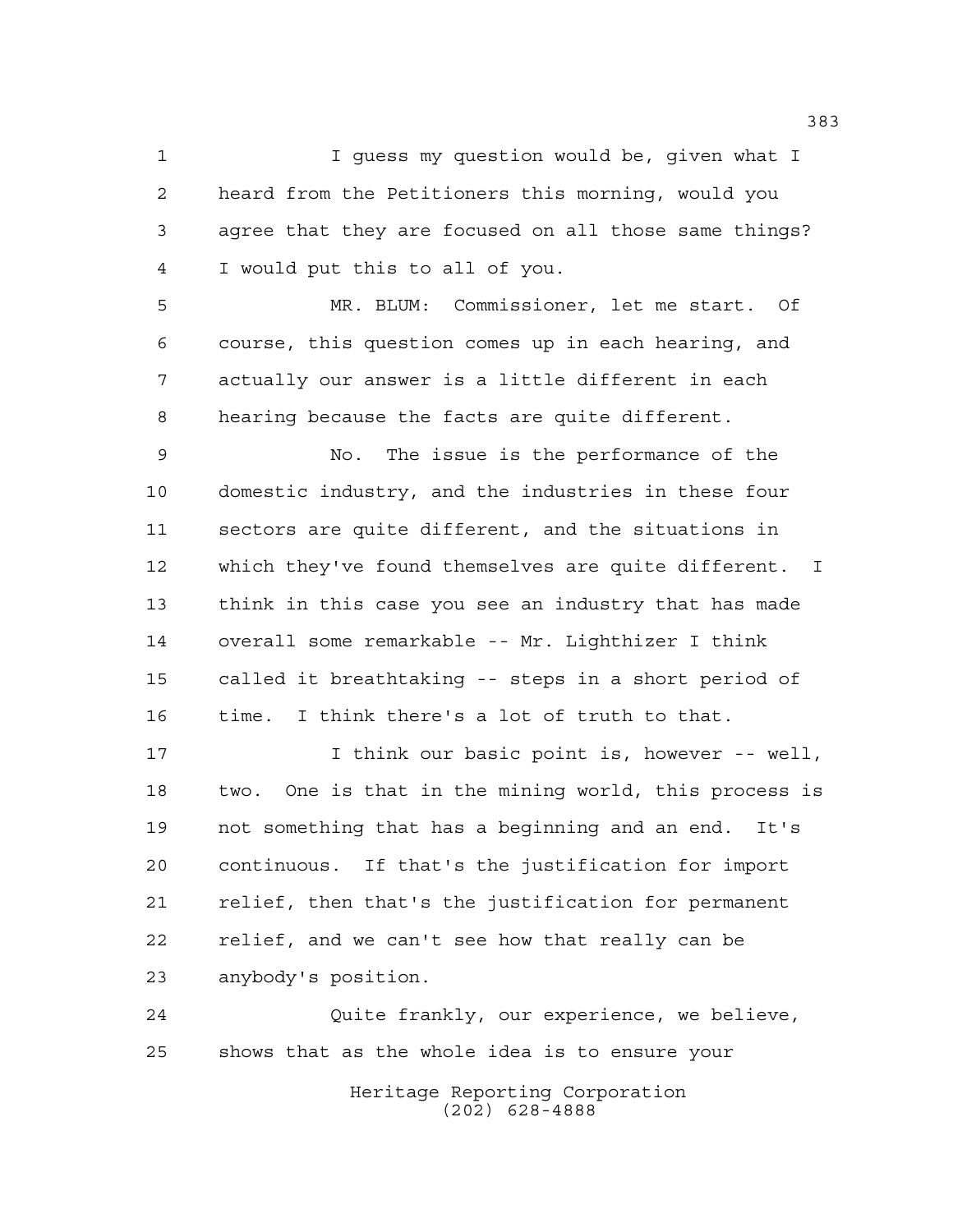competitiveness with the best producers in the world in your business that in fact import relief has a deadening effect, not a helpful effect. I think those are two perspectives that we would offer to the flat-rolled case. Thank you. CHAIRMAN OKUN: Okay. Do others want to comment on that? Mr. Barringer? MR. BARRINGER: Yes. I think we were just, and I hate to get back to the law, but we were just discussing the ability of the President to terminate or modify the relief, and it seems to me that that implies not only that, you know, the relief may not be working or that the industry may not be adjusting, and that in and of itself implies a linkage between the two.

 More importantly, why would you have import relief which exposes the United States to a possible adverse WTO ruling or, leaving that aside, if you extend it beyond three years it exposes the United States to providing compensation? Why would you have that if there was no relationship between the import relief and the adjustment process which that import relief is supposed to promote?

 CHAIRMAN OKUN: I guess my only response, and I'm going to go back and ask whether you think the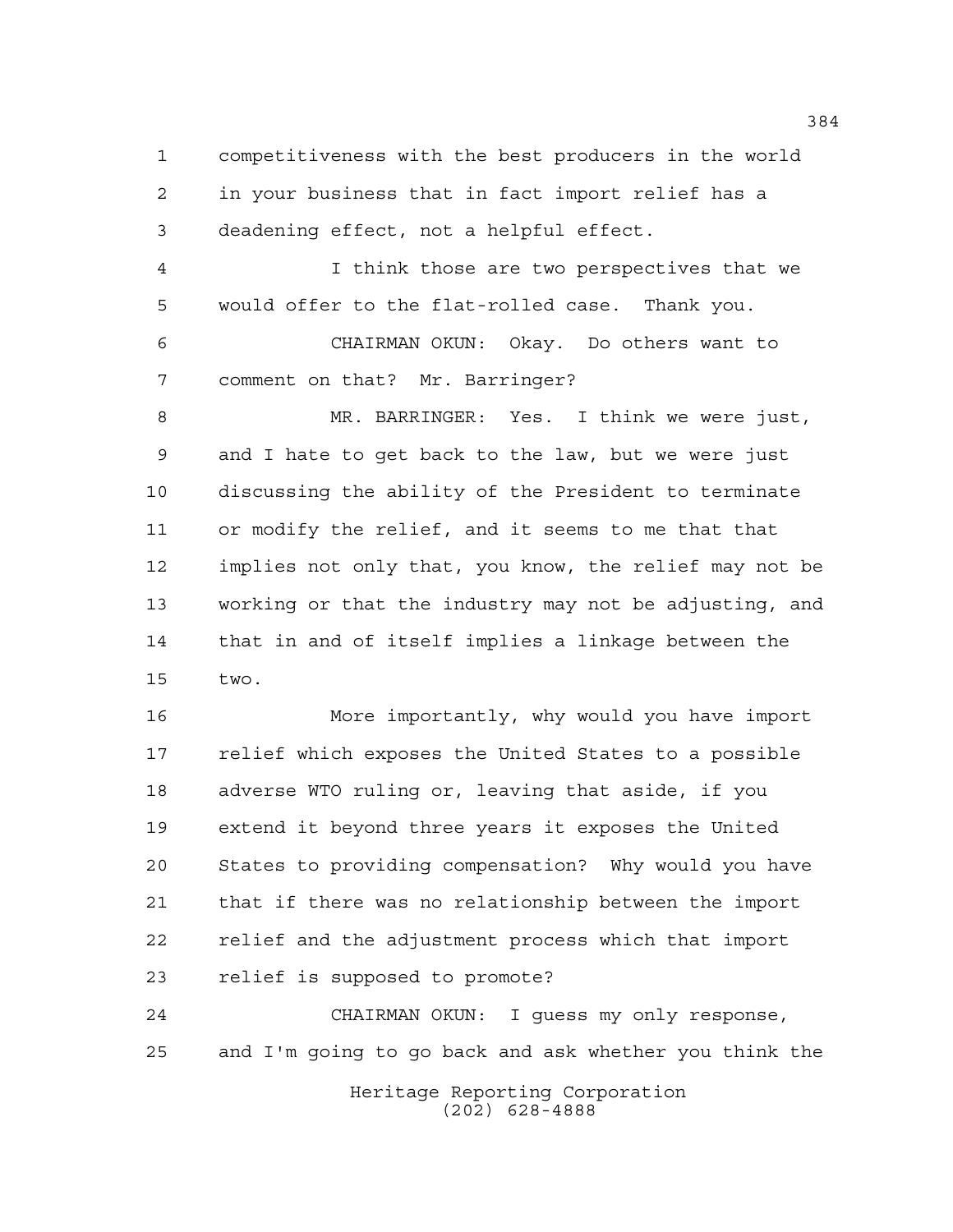industries are doing now, but the causation

 requirement was under 201. I mean, once you make the causation requirement there and the industry receives import relief, this temporary import relief, we are then judging has it taken the steps it said it would to adjust.

 To me, I'm reading this and saying well, what steps would any company do to try to be competitive? Whether it was under the import relief or not to me is not the key point here. It is the industry sitting back and saying we've got three years. We're going to sit, and we'll gouge customers. We'll try to make money in three years. Or, are they doing steps that actually I think would last longer than the import relief, but they shouldn't be penalized for that or not? Mr. Cunningham has his hand up, but I want to come back to Mr. Barringer -- MR. BARRINGER: Sure. CHAIRMAN OKUN: -- on whether they've made these steps. Everyone has their hand up. We'll start with Mr. Cunningham. Mr. Cunningham?

 MR. CUNNINGHAM: You're only focusing on one of the two decisions that the President is explicitly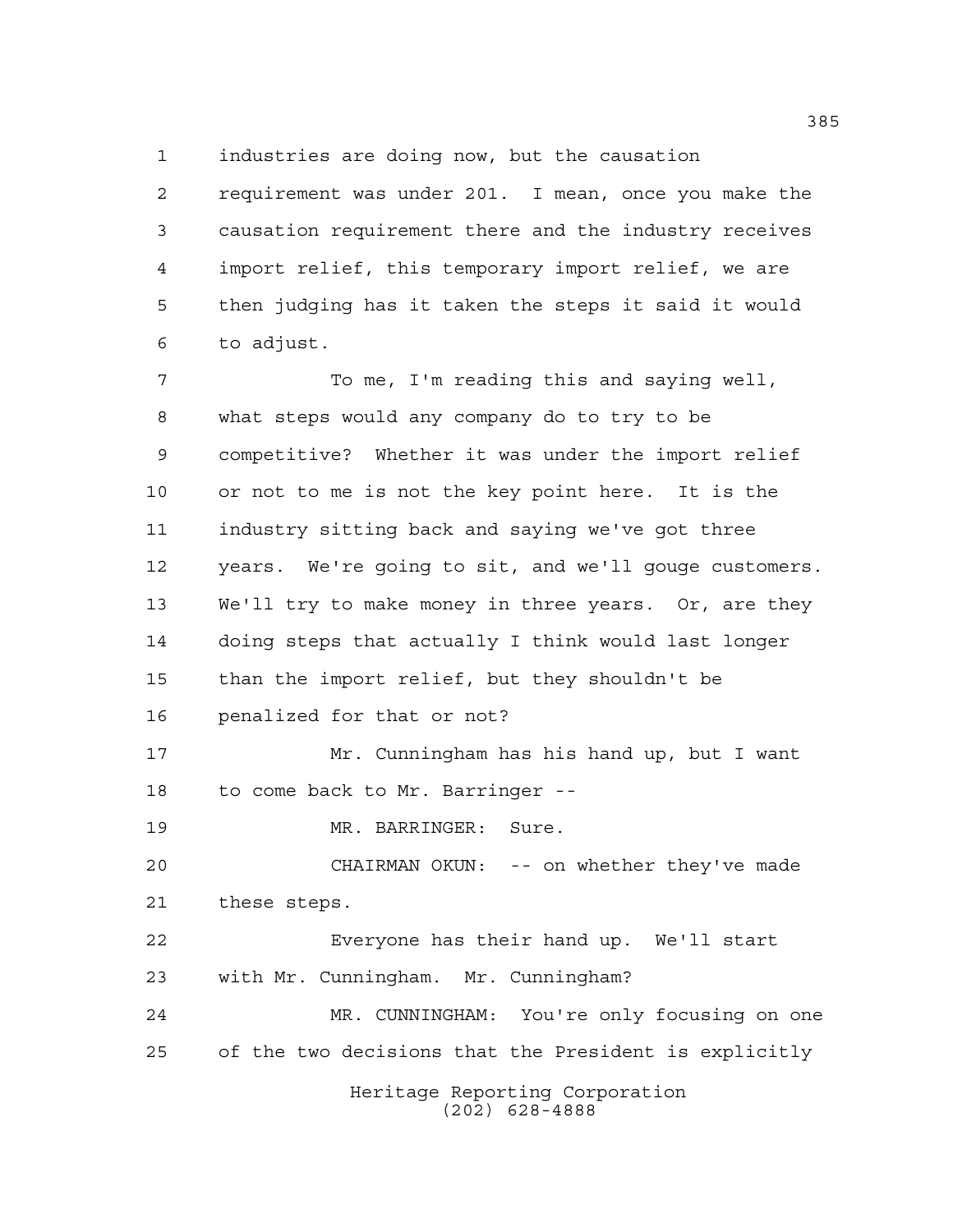directed to make after taking into account your

 report. You're focusing only on (b)(1)(A)(1), whether the domestic industry has made adequate efforts to make a positive adjustment.

 Under (b)(2), he's also supposed to assess the effectiveness of the relief and whether that's been impaired by changed economic circumstances. You have to report to him. You have to give him analysis on the effectiveness of relief. He does that on the basis of your report. It says so right there in the statute.

 CHAIRMAN OKUN: But again, I think the legislative history was referred to before. I mean, the changed economic circumstance. Again, I think that is part of our report that we look at what the economic circumstances were during the period of relief, and we report on it. I think that is important.

 To the extent that there's something that's happened there, we ought to be reporting on it so that the President can determine whether it meets that part.

 MR. CUNNINGHAM: But you need to report on its relationship to the effectiveness of relief specifically.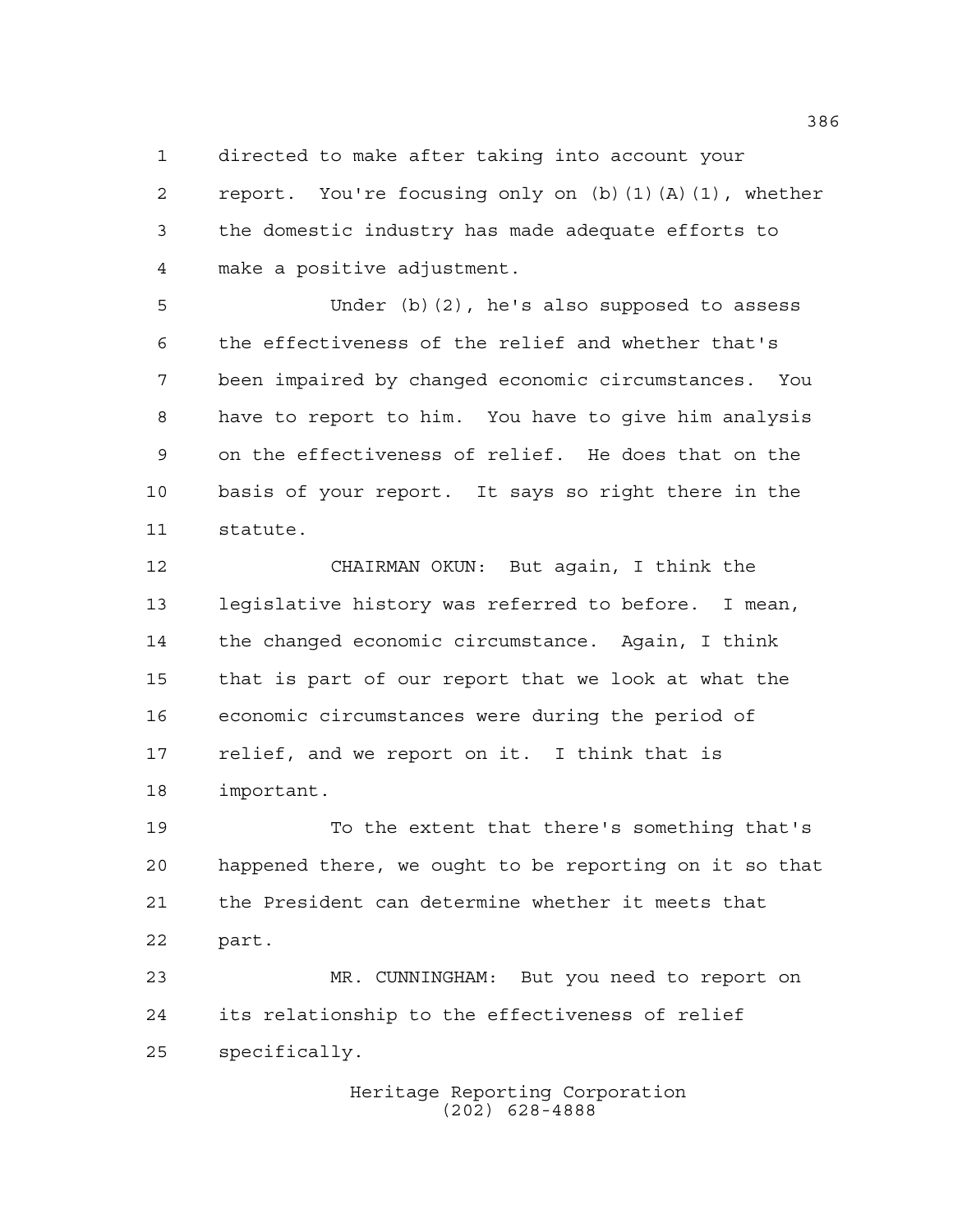CHAIRMAN OKUN: Again, I think it's -- I don't want to use a technical term, but I'm just trying to understand in terms of effort. MR. CUNNINGHAM: How do you deal with the word effectiveness of relief then? Are you reading it out of the statute? CHAIRMAN OKUN: Not at all. Not at all. Again, I don't think it has to be that the -- we're looking at what steps the industry and labor have taken. That's one part of it. MR. CUNNINGHAM: That's one. That's subsection (1). CHAIRMAN OKUN: Exactly. That's one part of it. MR. CUNNINGHAM: Then subsection (2). CHAIRMAN OKUN: So for that part, and let's start on that first part. 18 MR. CUNNINGHAM: Right. CHAIRMAN OKUN: For that part, have the steps that the flat-rolled industry has taken -- the consolidation, the labor agreements, the other things cited thus far -- do they fit in your mind on efforts the industry and labor has made as an positive adjustment to import competition? Do you, Mr. Cunningham?

> Heritage Reporting Corporation (202) 628-4888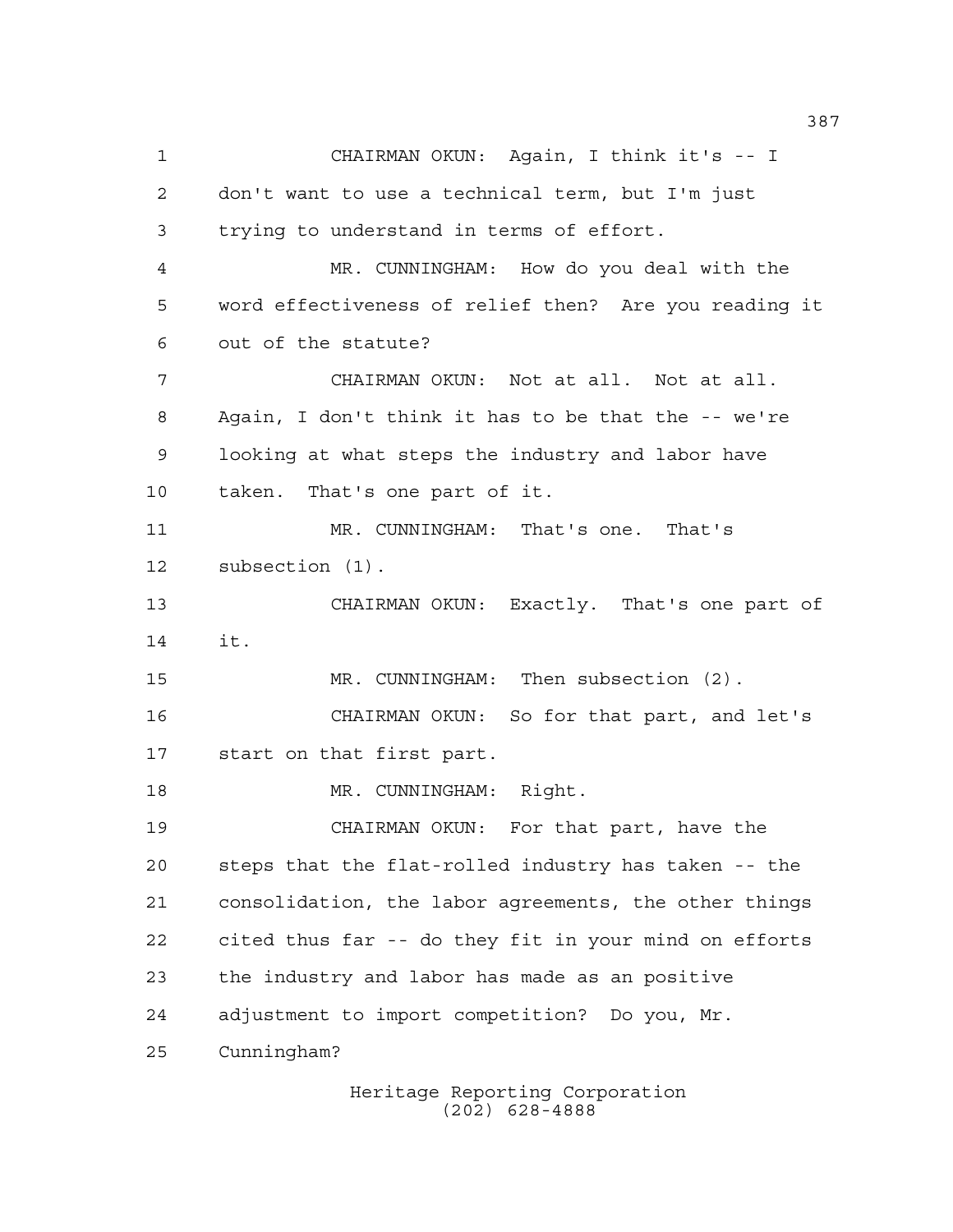MR. CUNNINGHAM: You and I agree entirely on what sort of report you make under that subsection. CHAIRMAN OKUN: But do you agree they have? MR. CUNNINGHAM: Where we disagree is what report do you make that the President is to take into account in subsection (2). CHAIRMAN OKUN: I'm going to make you answer that question first, and then I'll come back. MR. CUNNINGHAM: I'm sorry. What? CHAIRMAN OKUN: You don't get to ask the questions. I'll come back. On the first part, have the efforts they've made to adjust to import competition? I'm saying for a minute that I'm only on (1) just for me. Just tell me. MR. CUNNINGHAM: They've made some significant -- parts of the flat-rolled industry, as opposed to the tin mill industry, which has not, but significant parts of the flat-rolled industry have done some substantial things to adjust. I agree. There are some that have not. CHAIRMAN OKUN: Okay. Fair enough, and I take your point on tin mill. Mr. Mari, I think you wanted to comment on that.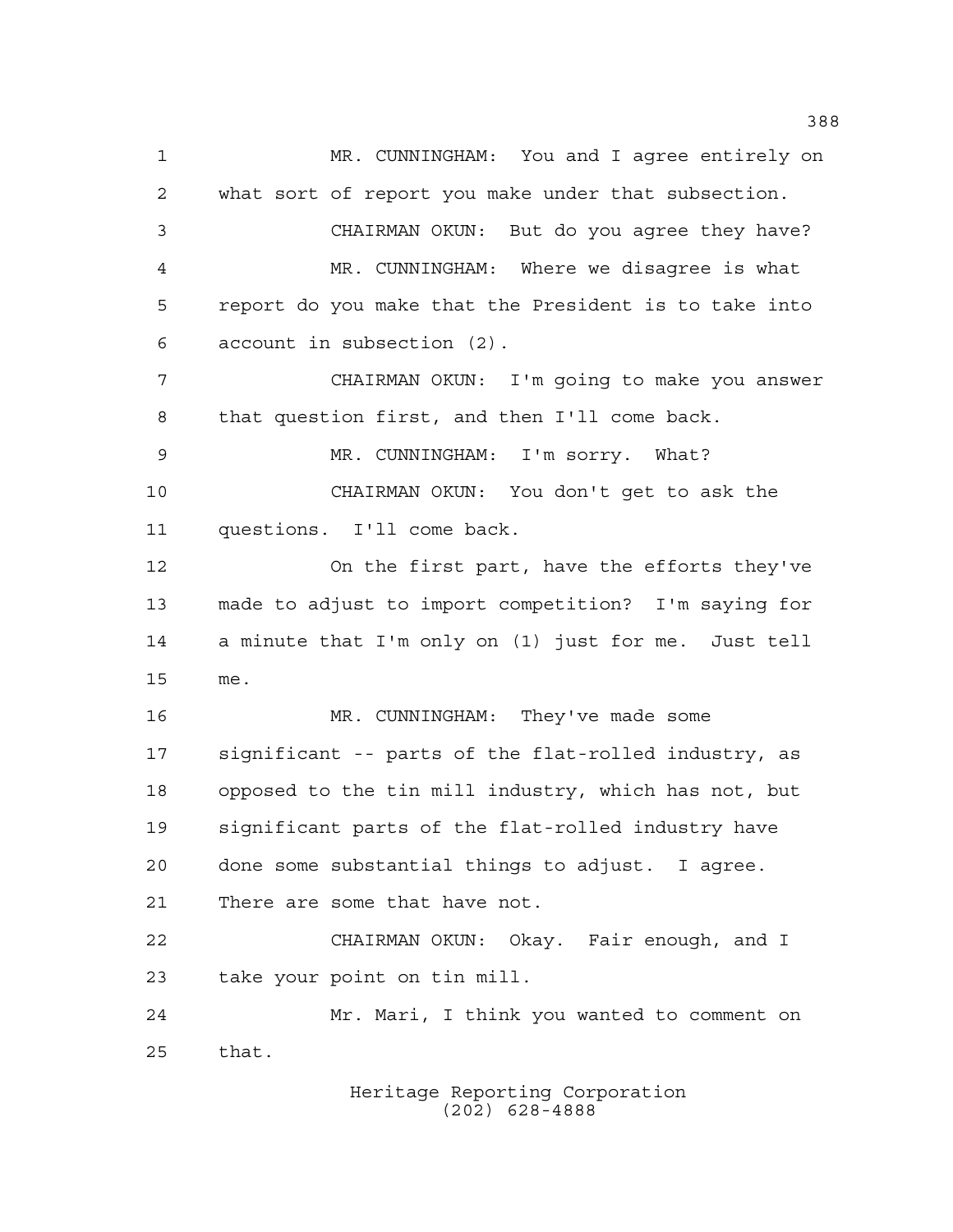MR. MARI: Christian Mari, EUROFER. I have a very clear answer to your last question, Mrs. Chairman.

Heritage Reporting Corporation We really commend and welcome the effort that has been made in particular under the dynamics created by ISG and the USWA, but I think it's actually unambiguous and we certainly wish that in the near future the U.S. steel industry becomes as competitive as the European steel industry has become. We need this. I think the world steel industry needs this. What we are concerned with is the system of recurring crisis that we have been attending for many years. There is some kind of comfort effect in protection that tends to make this a vicious circle. Our approach is that what has been done is extremely constructive and useful, but it's not sufficient to succeed. CHAIRMAN OKUN: Okay. MR. MARI: It's essential that timely closure of non-economic capacity takes place to avoid the fold back in this vicious circle. CHAIRMAN OKUN: Okay. Mr. Pierce? MR. PIERCE: To the extent you take it into account, Article 7.1 of the safeguards agreement is very clear. The relief shall not stay in effect any

(202) 628-4888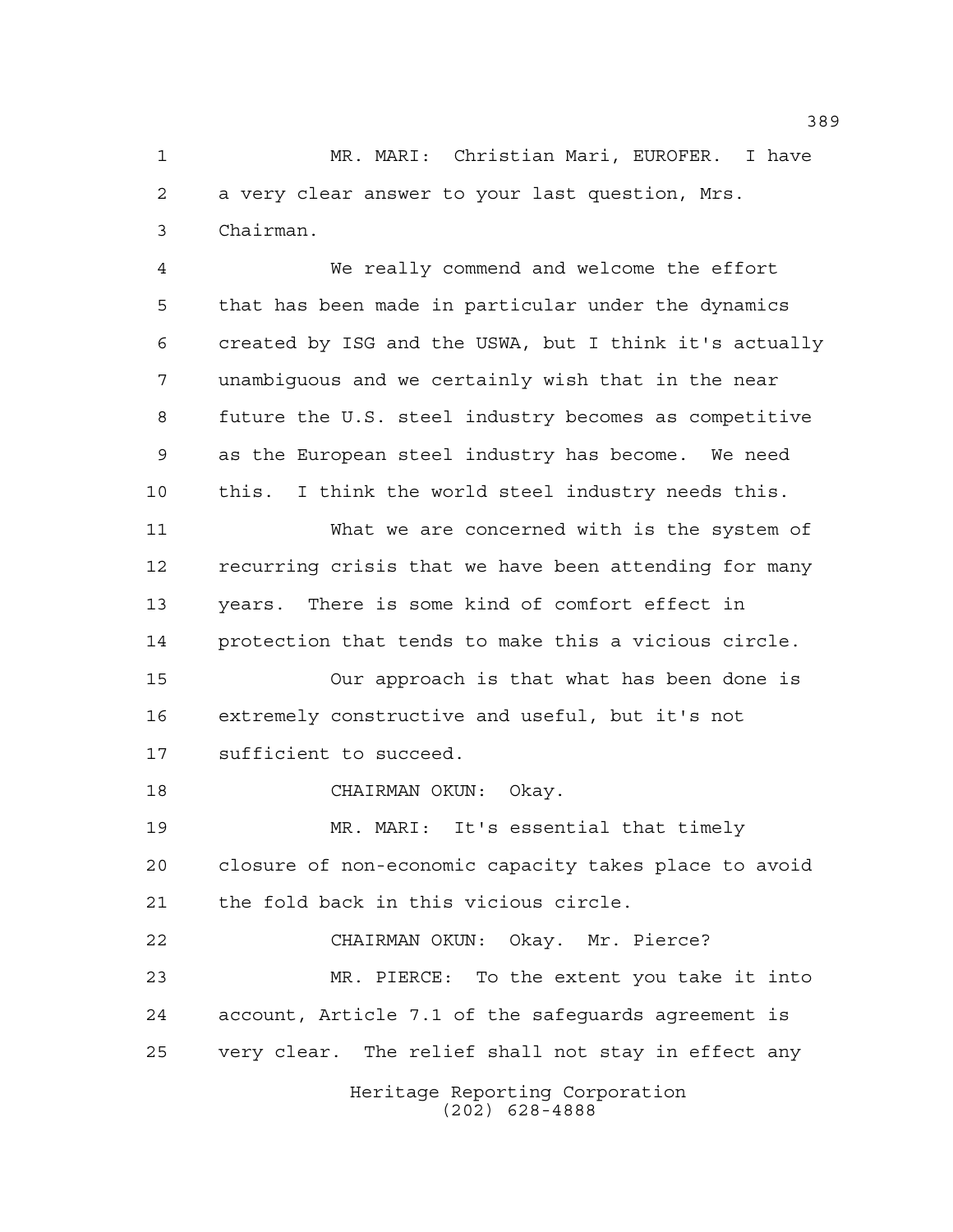longer than necessary to facilitate adjustment. If the relief is not a facilitating adjustment causing the adjustment, it should be terminated.

 Secondly, the President's other part of his determination has to be on a continuing basis whether the remedy is facilitating adjustment and there are greater social and economic benefits than cost provided by the relief. Provided by the relief means caused by the relief.

 If you don't have a causal nexus there, then you don't have a cost/benefit analysis because there's nothing provided by the relief. It falls off the table.

 CHAIRMAN OKUN: Okay. My red light has come on. I know other people wanted to comment. I'll have a chance to come back to this and to the other question that Mr. Cunningham raised.

 I will turn to Vice Chairman Hillman. COMMISSIONER HILLMAN: Thank you, Madam Chairman. And I want to thank this panel for their testimony. I'm trying to struggle with whether I want to keep going down this legal exegies on Section 204(b), but maybe just -- I will say I've tried to follow all of this discussion and I think it is important that we at some level be clear on how we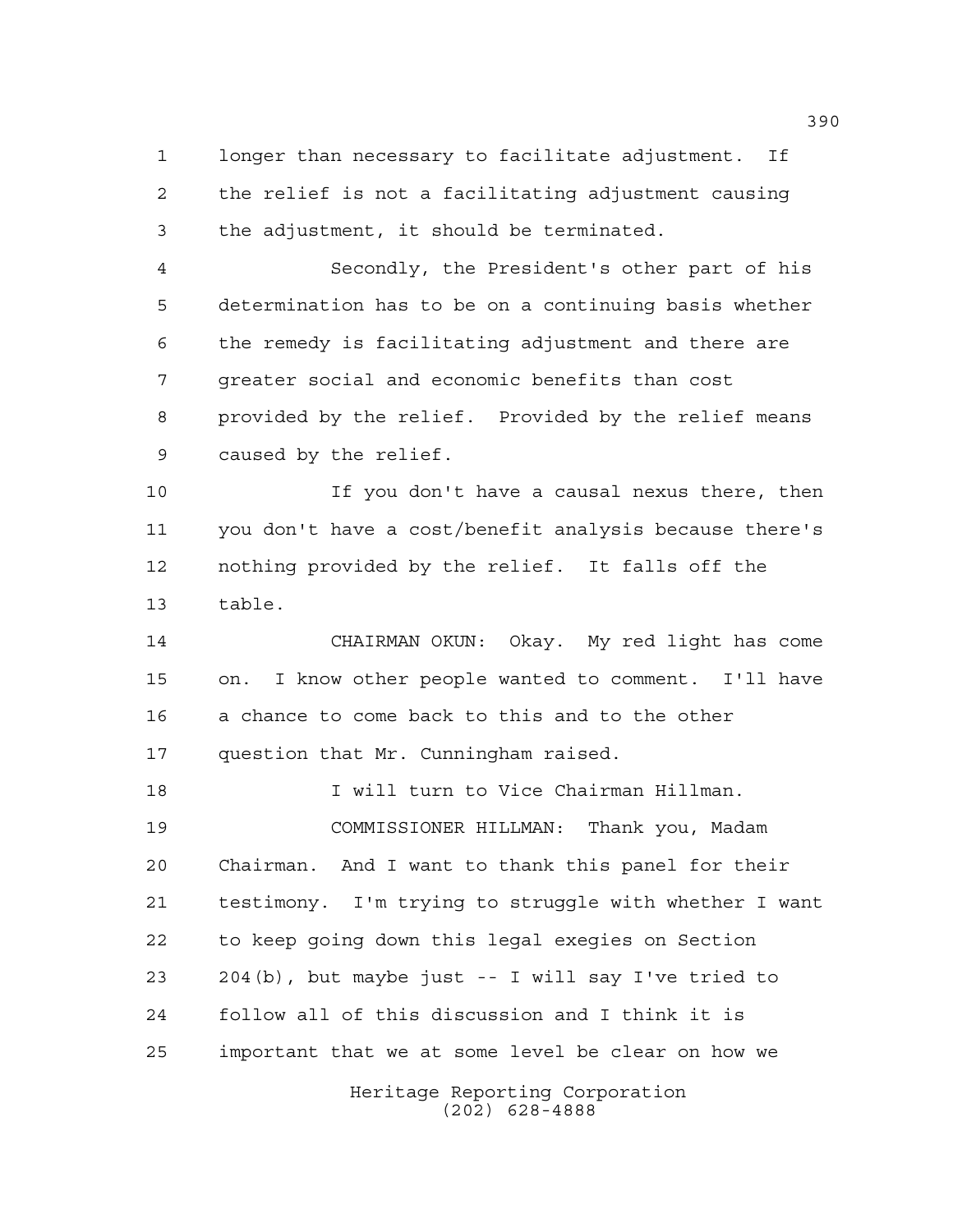read the statute so that to the extent that you -- Mr. Cunningham, whether I want to take you up on your offer to try to go down this road of convincing me, I guess the answer is in your post-hearing brief you're welcome to, but I have to say very clearly, I read the statute as saying the relief stays in place for three years and one day unless two conditions are met: one is the industry has not made any positive adjustment to import competition and so let me start with that. I mean, I want to start with sort of taking a sense -- I mean, I heard from everybody except Mr. Dunn on the tin mill side at least what I thought was an affirmative answer to that, that you all agree. Again, it could be more, it could be less, it could have been better, could have been something, but fundamentally, would you say there is agreement that the flat rolled industry, except tin mill, has taken/has made positive steps to adjust to import competition?

 Would there be consensus on that issue? I looked at Mr. Crandall's charts and they're showing production going up even when employment is going down. To me, that's an indicator of some adjustment. You've obviously heard all the testimony. Just so I can get a sense of it, would you say the answer to

> Heritage Reporting Corporation (202) 628-4888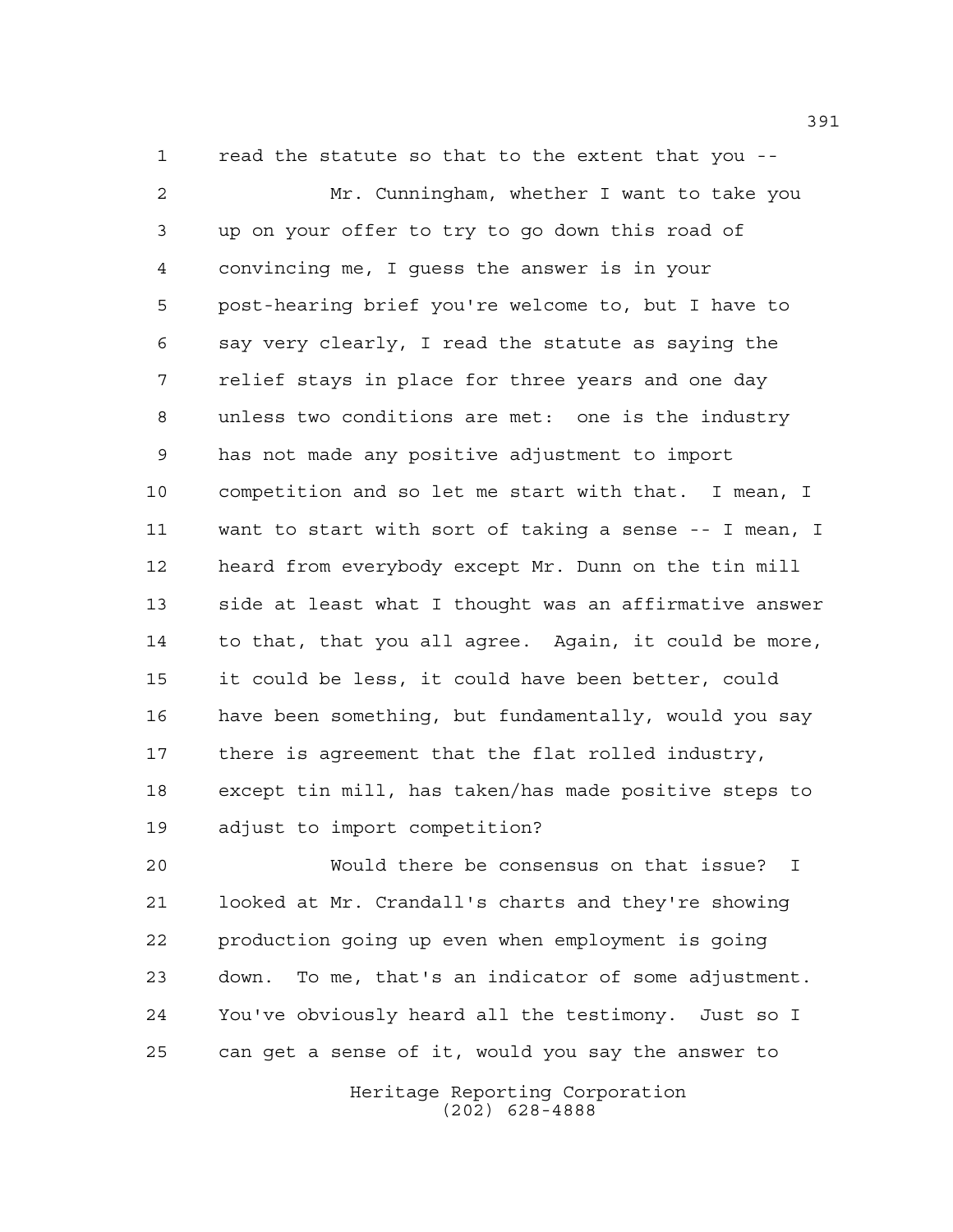that fundamental question, has the industry made positive adjustment? Yes or no?

 Mr. Crandall? MR. CRANDALL: Well, if you mean by positive adjustment, has something changed? I mean, this industry has been making adjustments for 30 years. If you go back 25, 30 years, the integrated industry had 140 million tons of raw steel capacity. Going into this proceeding, it had less than half of that. So it had been shedding capacity, reorganizing, closing facilities. U.S. Steel sold off some of its assets to a Washington lawyer, he then bought assets from a failed Chicago company and shipped them out of Geneva, Utah. This sort of process has been going on for a long time. There's nothing different.

 What is new, if anything, is the formation of a new company bigger than Geneva Steel, ISG, which has bought some assets. But this process is an ongoing process, not caused by adjustments --

 COMMISSIONER HILLMAN: Again, you should ask the question why didn't we ask for this evidence in terms of the relationship and the truth from my perspective I don't think that's relevant. I don't think it's a relative inquiry. I don't care why they did it, I'm trying to just get an assessment of have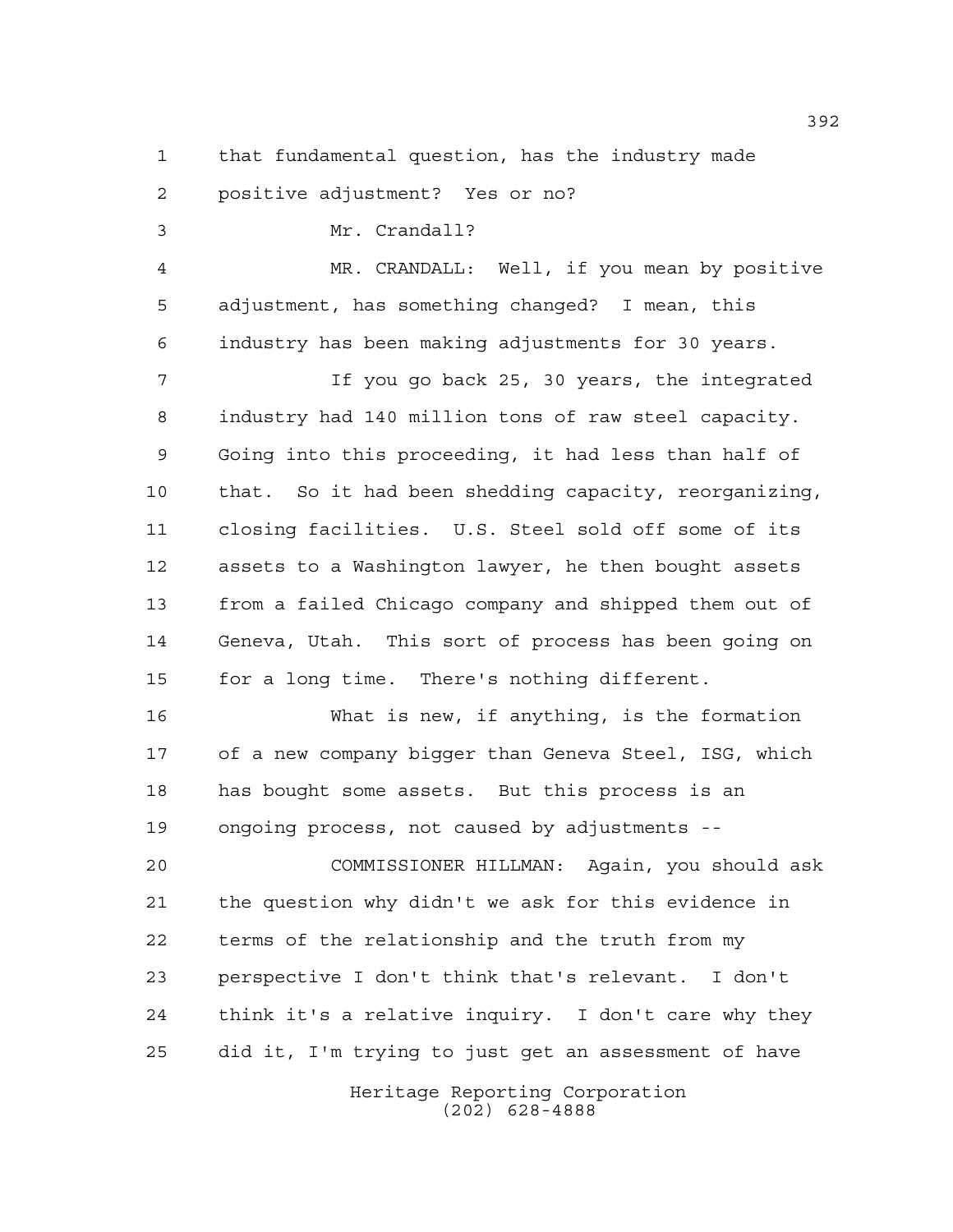they done it, have they made a positive adjustment. So would your answer would be yes since the -- MR. CRANDALL: No. It's a continuing adjustment. Yes, certainly there continues to be adjustments.

 COMMISSIONER HILLMAN: Mr. Blum? MR. BLUM: Thank you, Commissioner. We attempted to address this in the EUROFER brief up front when we suggested that one of the analytical problems for the commission here and for the President ultimately is to distinguish between the positive adjustment efforts of individual firms and the positive adjustment of the industry overall. And I think what you see in the flat rolled is some dramatic change. I mean, the strong companies in the flat 16 rolled industry today are far stronger today because of their own efforts than they were a year or two ago. That is certainly true.

 The issue I think is more or less the steps not taken, the closures which I think by any reading of the legislative history should be taken as a positive adjustment. If you are not competitive, then the positive adjustment thing to do is to close. And I think there you will see in this sector, as well as in other parts of the industry that you're looking at,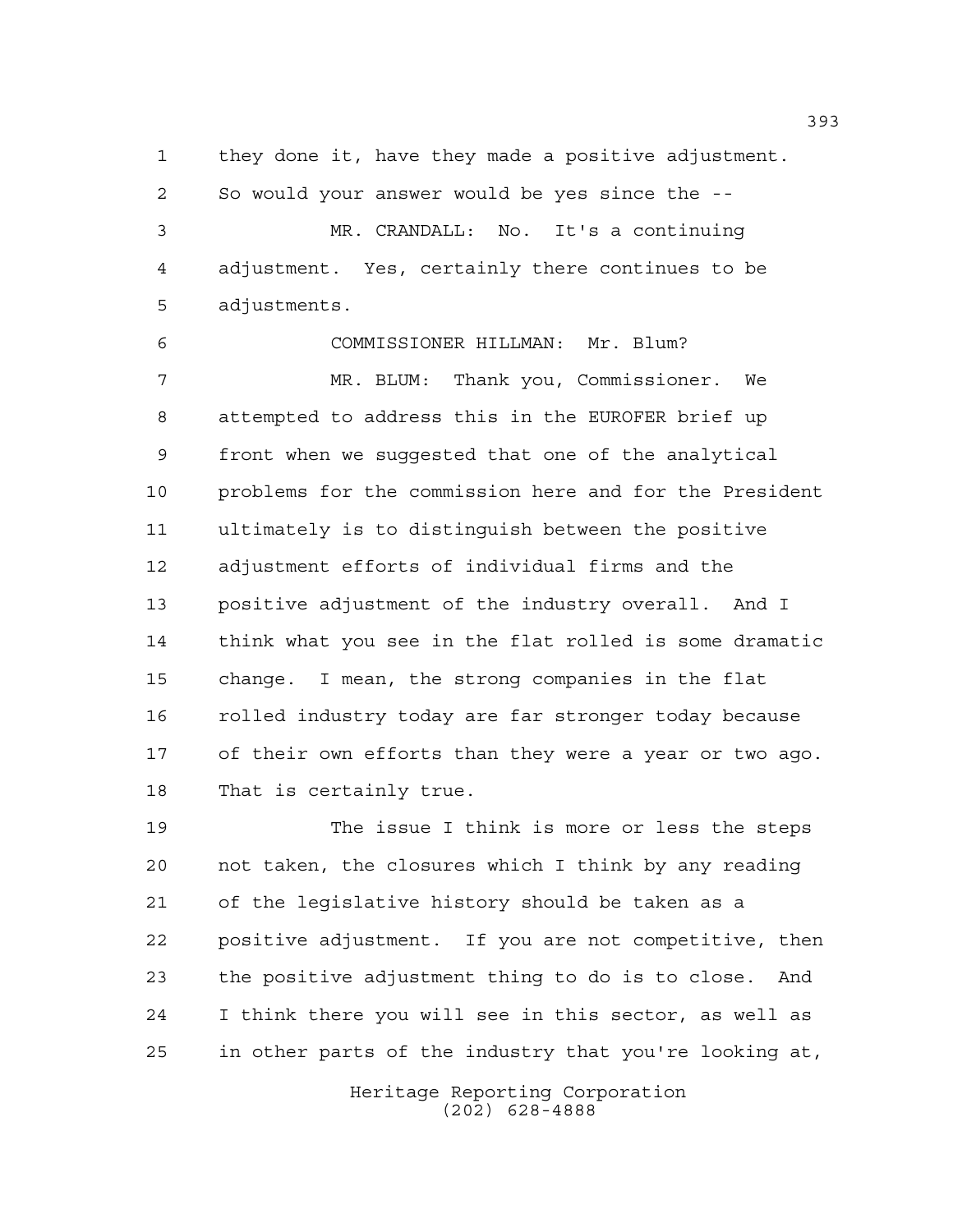that's the part that hasn't been done and I think that's why we tried to argue ourselves about the counter productive nature of the continuation of this relief.

 I don't know if that helps you or not, but, for me, this is a very hard issue. I don't know how you exactly you can look at the industry as a whole versus the last company which is making sincere efforts. I mean, these are very hard questions, but I think that's exactly why we were urging the commission to be as analytical as possible in assessing these things.

 COMMISSIONER HILLMAN: Okay. And that's exactly why I'm asking this question. I'm trying to get people's read on just this issue of, you know, again, has the industry -- and, again, maybe this also raises a little bit of a sub legal issue that maybe I should direct to you, Mr. Horgan, since you addressed the plate issue.

 Again, as I read the statute, we are to decide this on the basis of has the domestic industry that got the relief -- and in this instance, this commission decided that the industry was the industry producing all of the like products of slab, plate, hot rolled, cold rolled, coated, separate industry tin.

> Heritage Reporting Corporation (202) 628-4888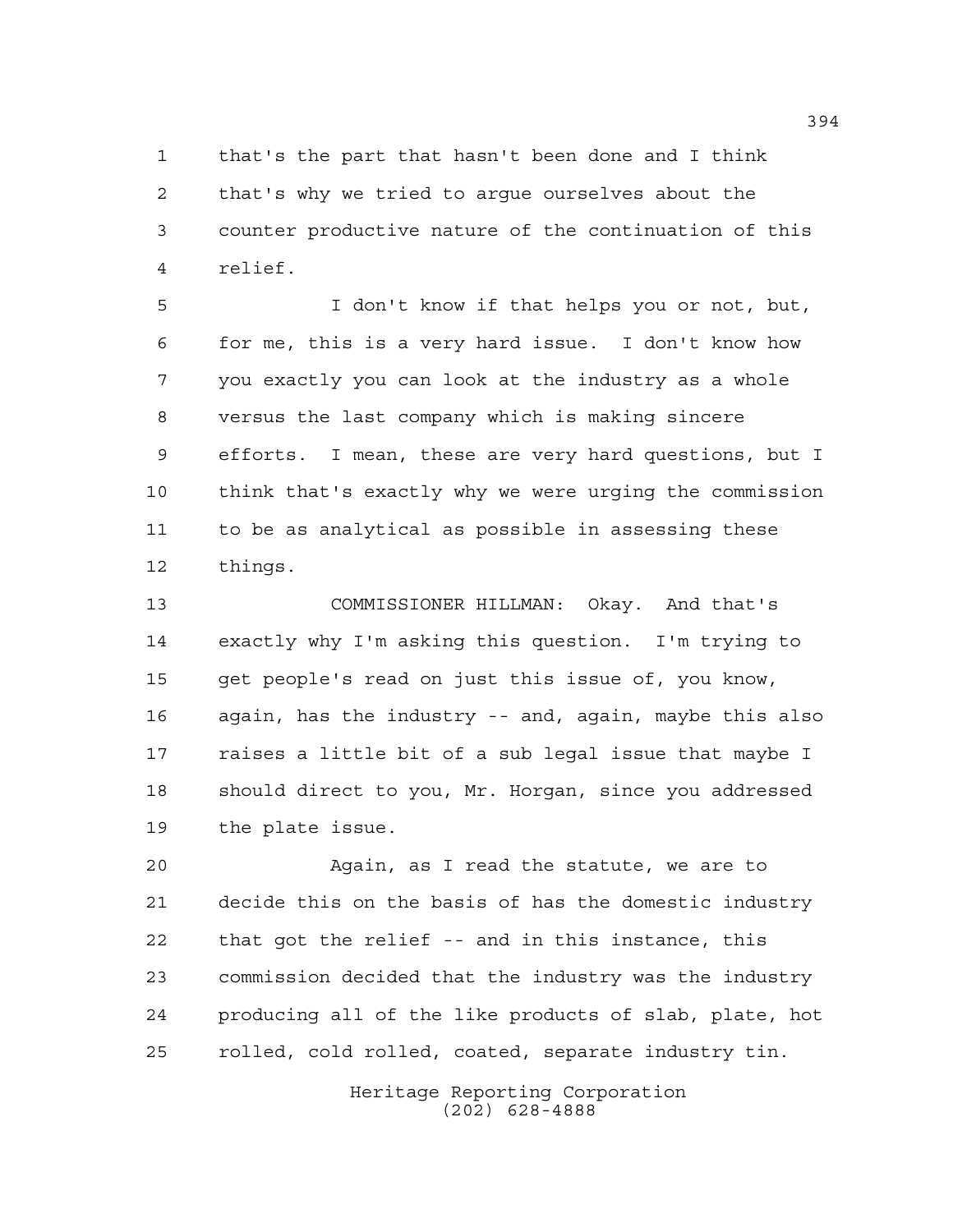That was how the commission's determination came down. So it's not clear to me under the statute that we really have the authority to look at the plate industry and make any kind of decisions with respect to plate. Again, tin I would leave aside because the commission had treated it differently in its original determination, as did the proclamation. So part of it, again, I'm trying to get everybody's sense, do you think the industry has made an adjustment to competition and do you think separately we can look at anything other than the domestic industry taken as a whole, which to me would mean defined as the commission defined it, the producers of this range of flat rolled products? MR. HORGAN: This is Kevin Horgan

 responding. I think first of all, if you look at plate, most of the adjustments they made were before the period, all the closures of Geneva and Gulf States, those occurred before the period. I think the only reference to plate made by Mr. Ross this morning was that he didn't reopen the plate mill at Bethlehem, so as far as we know there really hasn't been much of an adjustment at all in plate since the remedies were put in place.

Heritage Reporting Corporation (202) 628-4888 The second question is can you look at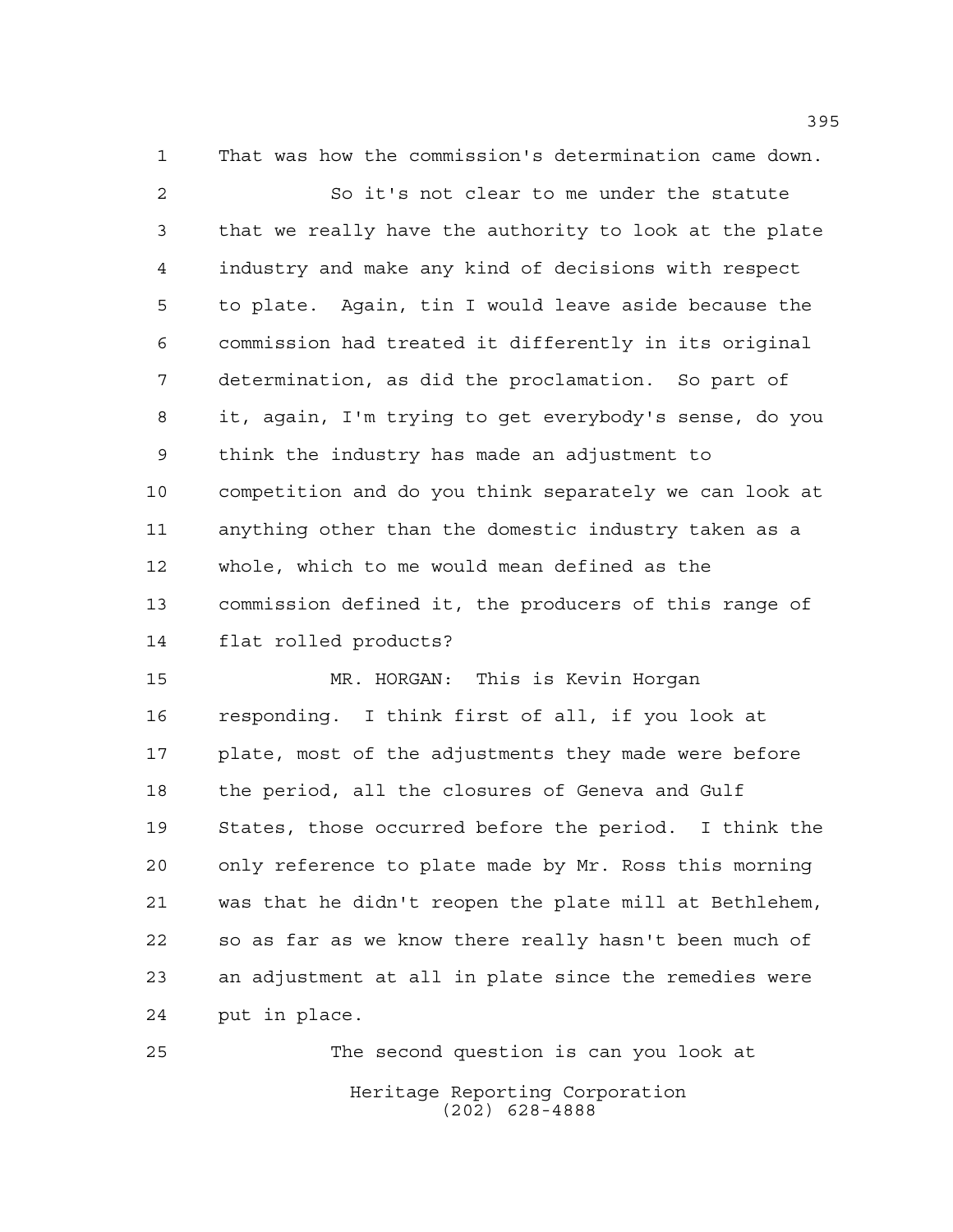something less than the entire flat products group and I think you can because the President certainly made a distinction between slab and other flat rolled products when he prescribed the kind of relief he wanted, so I think you have to give him the information that would allow him to make a distinction between the products within the flat rolled group. He did that in the original investigation or in the original 201 and I think if he's going to evaluate the remedies or make any modification to those remedies he has to have the information that would allow him to do that on something less than the entire group.

 COMMISSIONER HILLMAN: Okay. If there is -- again, if I could ask you for purposes of the post-hearing, to tell me whether you think there is anything within the legislative history or commission precedent that points to -- again, the statute very clearly says the effect on the domestic industry, and for good or ill, for purposes of this investigation, that was defined this range of producers of this range of flat products. So if there is anything or if there is any precedent where, again, in a 204 type proceeding there were distinctions made, subsets of the domestic industry that was determinated initially, I would welcome any analysis at that point.

> Heritage Reporting Corporation (202) 628-4888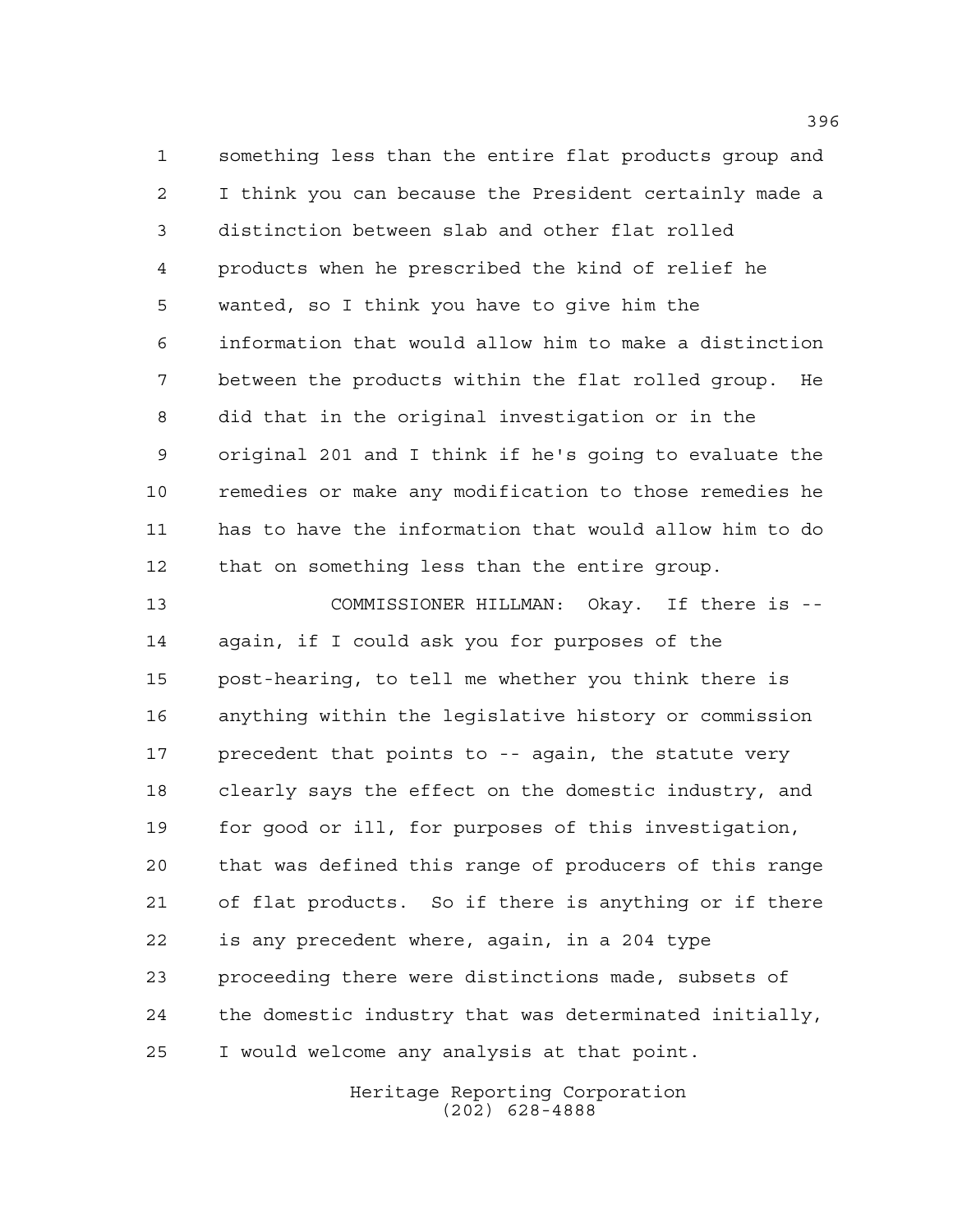1 Mr. Lewin?

 MR. LEWIN: Commissioner Hillman, I look to the language of Section 204 itself and I think you can and you must look at subsectors to the degree that they are relevant in terms of looking at the overall industry because the language of the statute says that you're to monitor developments with respect to the domestic industry, including the progress and specific efforts made by workers and firms in the domestic industry to make a positive adjustment to import competition.

 How can you look at specific efforts of firms in the industry unless you say this firm is producing plate? Is it making a positive adjustment to import competition?

 So I think that as Mr. Blum was talking about, the dichotomy between dealing with an individual firm and with the industry as a whole is actually addressed within the statute itself because you have to look at the developments with respect to the domestic industry, but you also have to look at the efforts, the specific efforts, of the workers and the firms. And I don't think you can do that in the absence of looking at relevant subsectors.

Heritage Reporting Corporation (202) 628-4888 In the case of plate, as Mr. Horgan was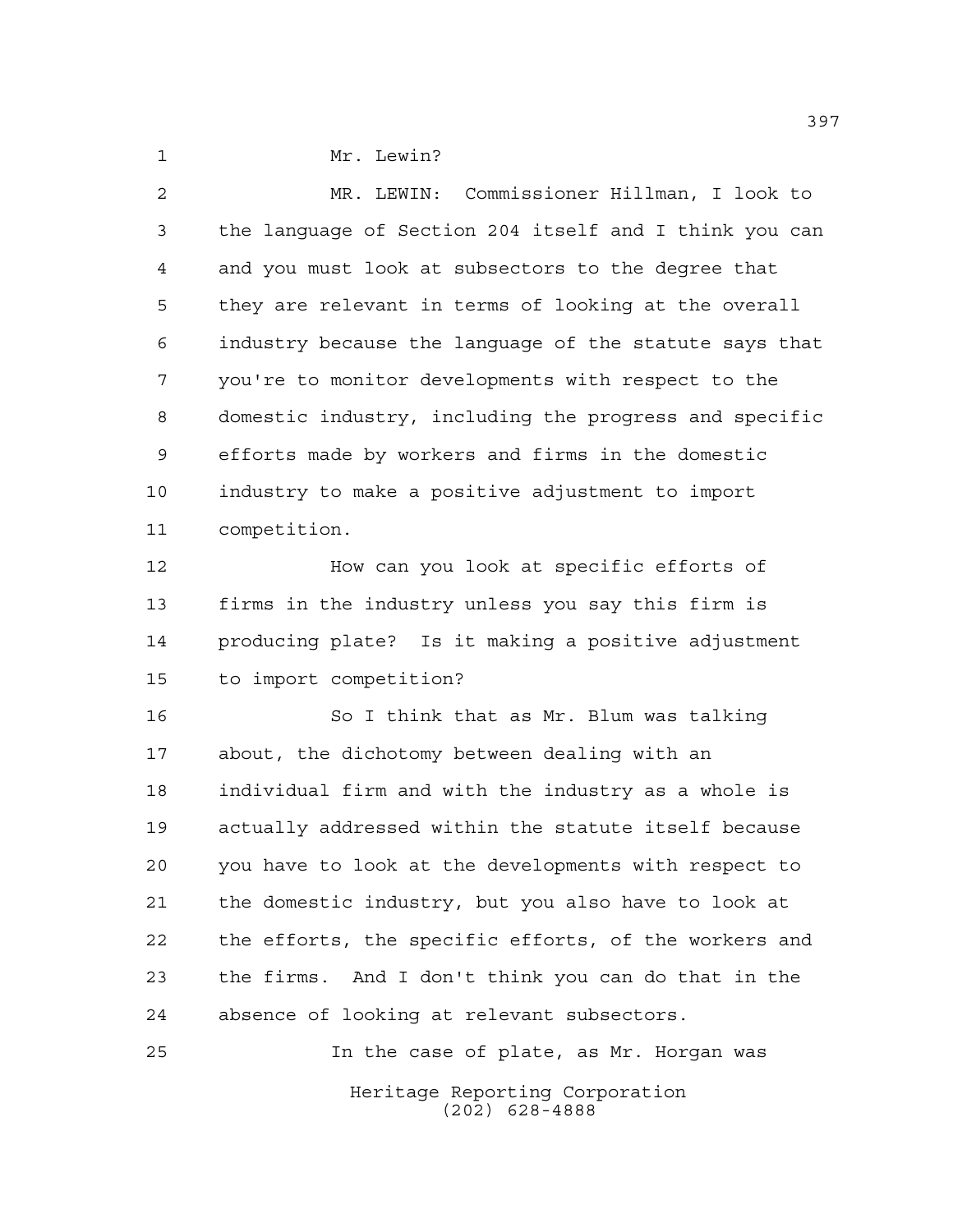saying, the restructuring of the industry for the most part preceded the investigation. The critical restructuring occurred with the introduction of two and a half million tons of new capacity. At that point, what constitutes positive adjustment? You have a situation of over capacity, so positive adjustment requires a reduction of that over capacity. And so what are the specific efforts to deal with that, I think you can't avoid addressing it. Thank you. COMMISSIONER HILLMAN: Well, all right. Like I said, at the end of the day, I read the statute as saying that we have to develop a report that speaks to the domestic industry as a whole. Mr. Blum is exactly hitting on one of the difficult tasks we face, which is we in theory are looking at the industry as a whole and yet obviously the industry is made up of lots of very different parts that have had very different reactions. It's not at all clear to me that 21 the statute even under 204(b)(1)(a)(1) doesn't use the exact same language. I mean, the President's determination, again, it's two bases for him to modify the relief. One is if the industry -- the industry, the domestic industry -- hasn't taken steps.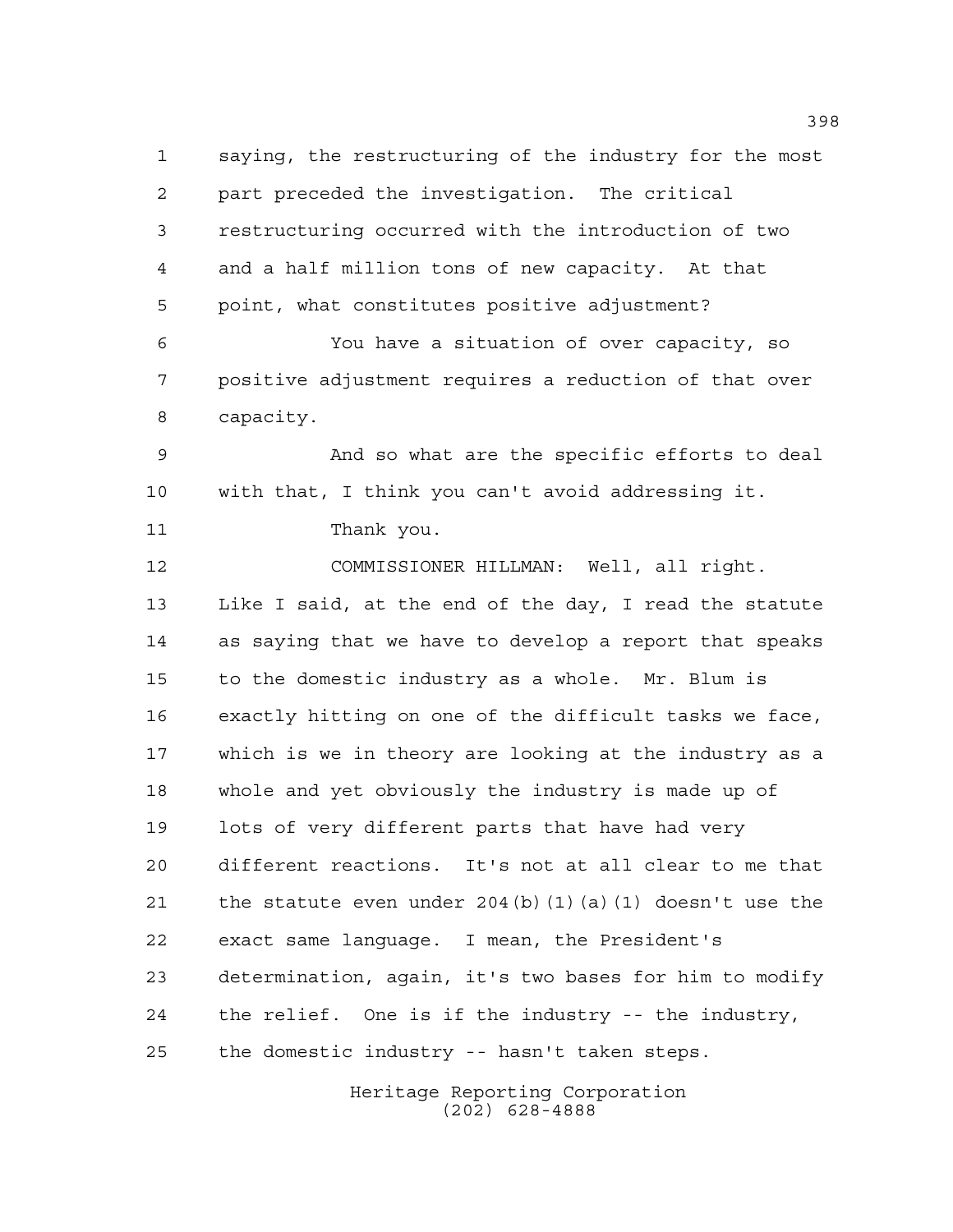Heritage Reporting Corporation (202) 628-4888 And to me, Mr. Cunningham, we can get into it on the next round, I think I read the second clause quite differently than you do, but given that the red light is on, we'll come back to that. Thank you. MR. BLUM: I'll take that as a promise. CHAIRMAN OKUN: Commissioner Miller? 8 COMMISSIONER MILLER: Thank you. Mr. Hoye, Mr. Cunningham invited us to question you about market conditions for the flat rolled industry. I would love to hear your testimony about that, your view of U.S. demand for flat steel products, what's been going on, what you see in the future. Give us your industry perspective on what's going on. MR. HOYE: Like what period would you want to know? I mean, currently or where we've been or what? COMMISSIONER MILLER: I'd say since the President's 201 import relief went into effect. So over the last 18 months or so and going forward. MR. HOYE: Okay. I guess if you would start with the fourth quarter 2001, you had capacity utilization around 65 percent, roughly. You had domestic producers selling at below their cost of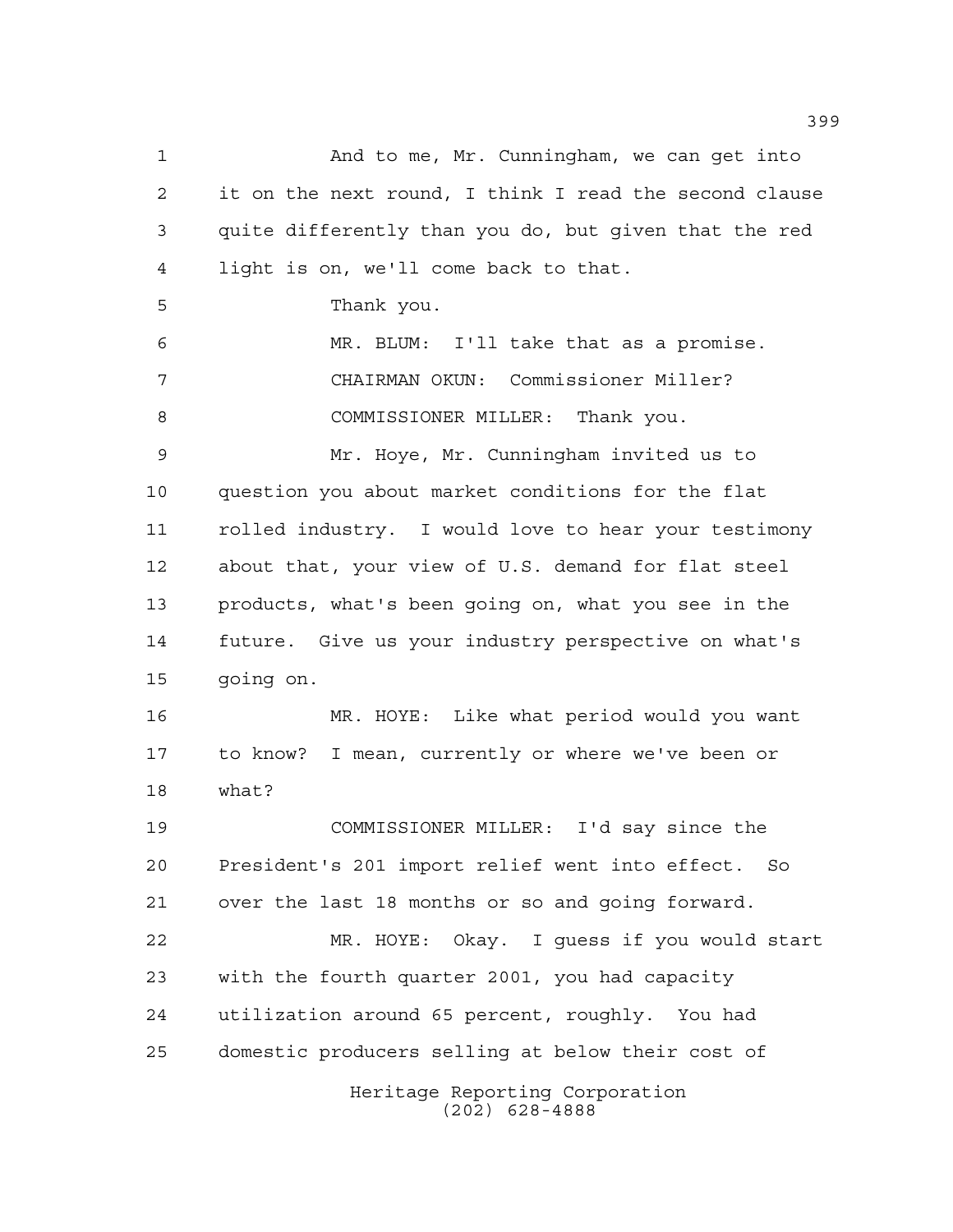production. You had really, I guess, industrial production went into negative numbers in August of that year, so manufacturing was technically already in a recession. You had roughly 13 million tons of capacity that was idle, which drove the, I guess, supply side or tightened the supply side or squeezed the supply side, but because demand was so bad, it really wasn't realized until pretty much the end of the first quarter, which was right about the time that the President initiated the 201.

 So you had mills that reacted to an increase in an inventory rebuild, which created an extended lead time which created an artificial build up in the market and the mills took advantage of that when things tightened up and raised prices.

 So the initial reaction to what looked like the 201 or the protection that was the remedy that was put in place, it looked like the mills reacting to it was really probably just a short blip in the market which really proved out because the prices peaked by the end of the third quarter, at least by the end of the third quarter, at least on hot rolled and I'll use that as sort of a base line product, at just below the \$400 price range, around 380, 390, they were trying to test the 400 range. So you saw prices that were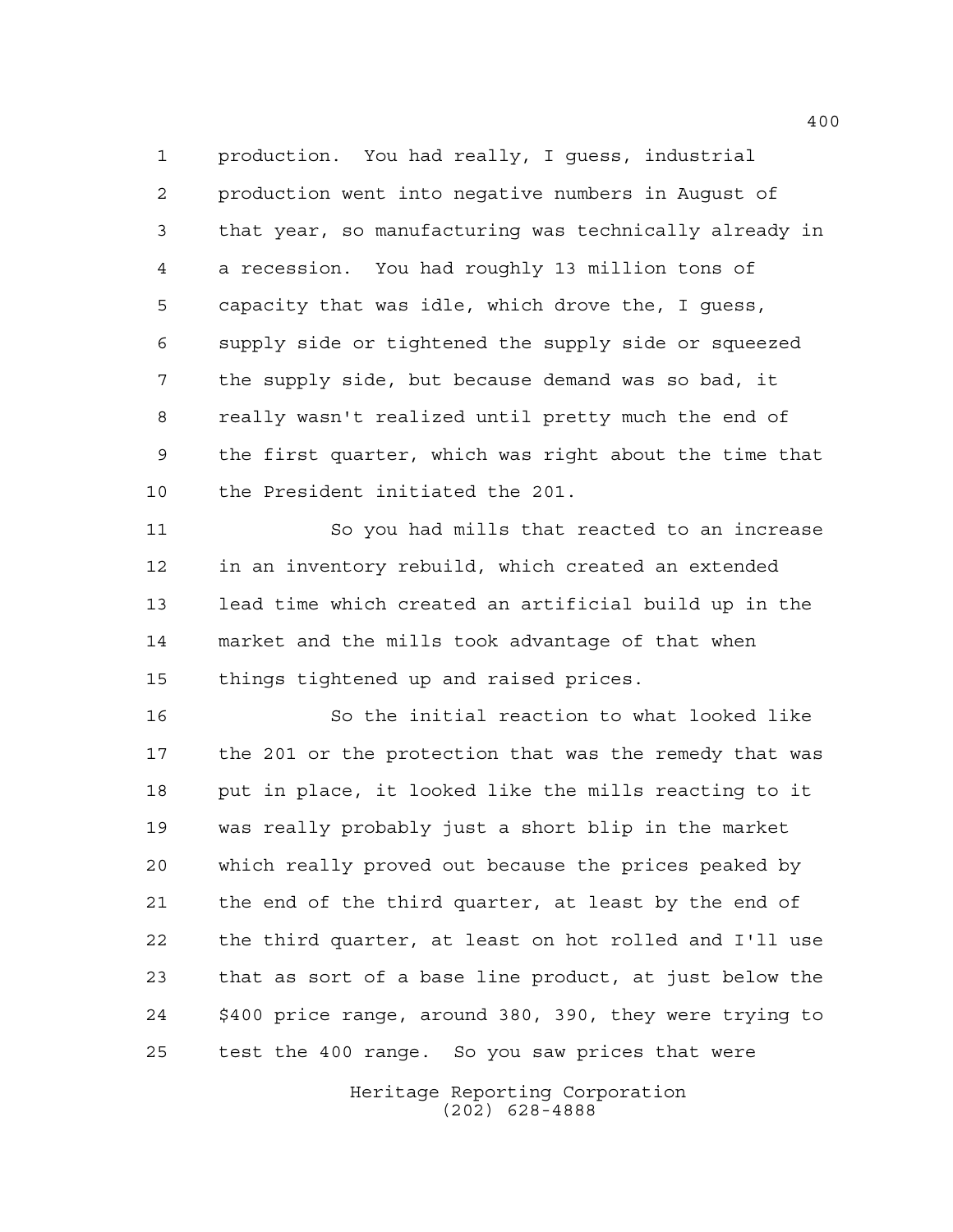around 10 cents in the fourth quarter 2001 end up at around 20 cents, just shy of 20 cents in the third quarter. So in a period of six months, eight months, you had a real run up in price.

 Their inventory rebuild stated demand never recovered, prices began to deteriorate again and pretty much rode out through the end of 2002. And when you get into the seasonal periods of time where the service center sector runs its inventory out because it's taxed on inventory, so at the year end they run their inventories down, you had no buying going on or very little buying and so the mills became desperate again and started to reduce prices, which rolled over into the first quarter of 2003. So you saw really a complete cycle in the market as far as price.

 That's just now started to recover to the point where you've got a base line price of hot rolled and the mills are trying to push it at about 14 cents, which is about \$280 a ton.

What else can I add?

 COMMISSIONER MILLER: Well, what do you see going forward?

 MR. HOYE: I don't see things improving that much, to be honest, in terms of demand, and I think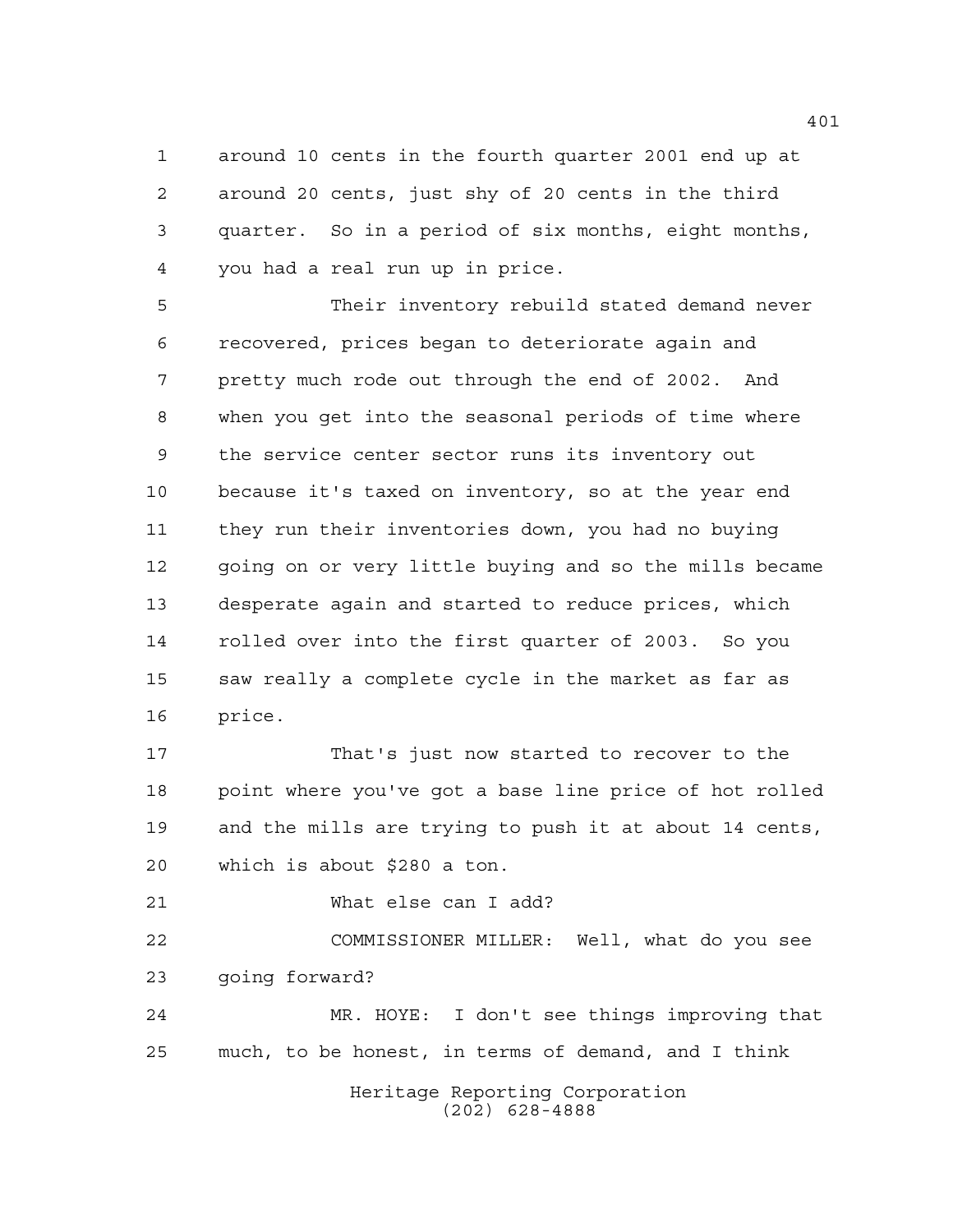that's the key driver. I think what you've seen is a stratification of pricing in a market. Because of these different labor agreements and different cost structures, you've got even with the integrated producers different cost bases. And so ISG has different costs and U.S. Steel has different costs and when you saw Dr. Crandall's slide of the struggling integrateds, they're affectionately called in the industry the Ws, Wheeling-Pittsburgh, WCI, Weirton, Rouge -- I don't know how that gets in there, but -- reading and writing -- but what you have -- and the other thing, I guess, that really ties into this is that the knack of selling in the market, there's no one price in the market. So the real success, I think, in business is trying to determine what the market price is and I think when you see that you're a market leader and ISG is trying to put themselves in that position, what they're really doing is reacting to the weak links in the market who don't really necessarily care about profit, they're struggling for cash flow because they're trying to stay alive.

 And it's the Ws that are really impacting the integrateds right now because going back to the inefficiencies that the domestic producers were so offended that was talked about this morning, it wasn't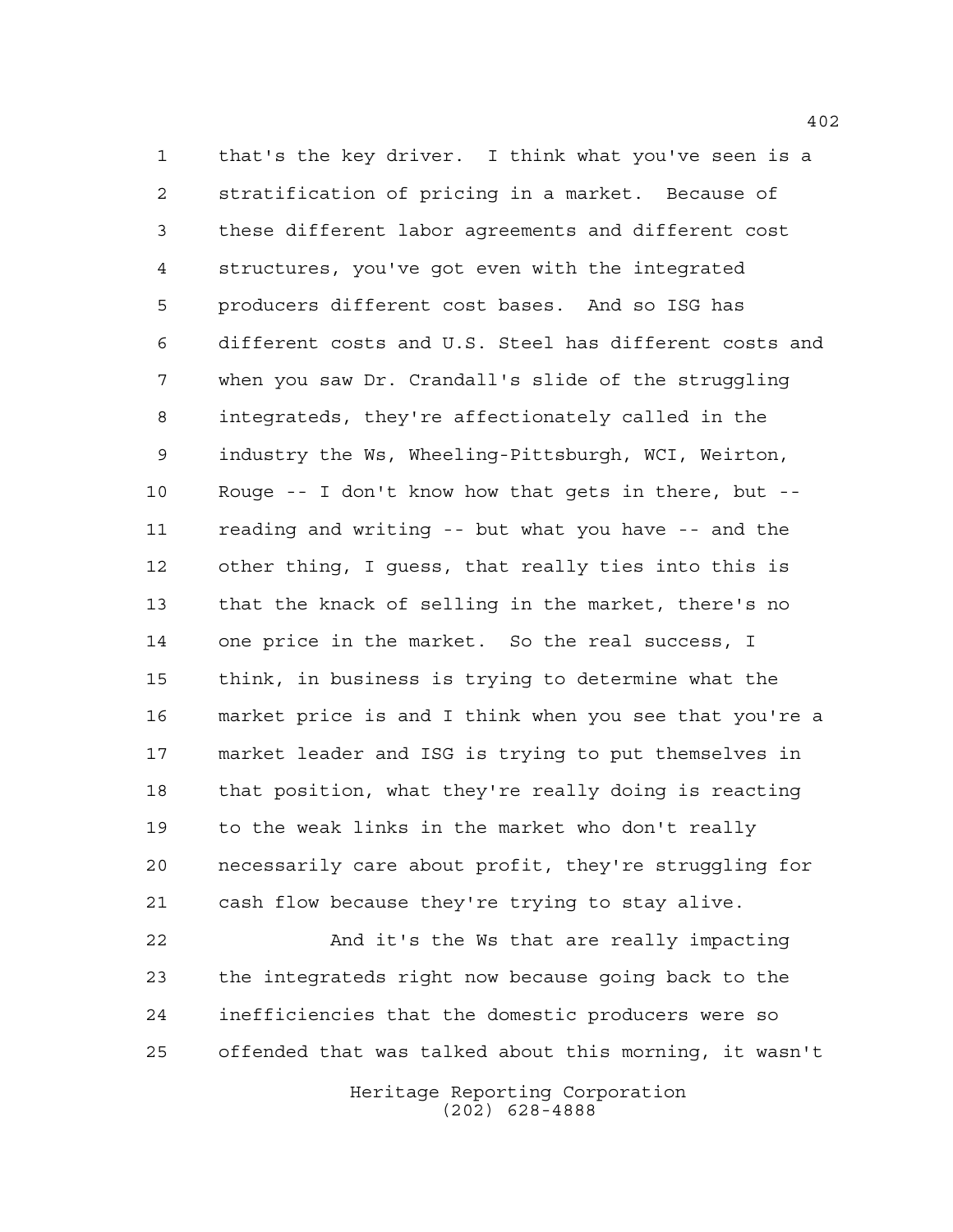them necessarily, it was more the struggling integrateds, but there is inefficient capacity in the market that if that is removed you get back to more competitive prices like Christian Mari is talking about. You need a competitive industry, you need to be the best that you can be, you need to be driven for profit, not for cash. And I think that what does is that just brings everybody down in terms of their profitability.

 And when this 13 million tons of capacity came back on line during the course of the year, the six months that ISG was out allowed them to break all of their labor agreements and break all of their contracts, which you have to be closed for six months, and then come back with no obligations whatsoever. And, as a result of that, they were very, very competitive. And when the market prices went up to, say, 380, 390, they were below the market. They were filling their mill and that's what happens with a lot of these struggling companies or the new re-entrants if you want to call it that, the capacity that never leaves, it ends up chasing the market prices down and it makes everybody suffer.

 And so going forward, I think demand is going to be soft through the balance of the year and I

> Heritage Reporting Corporation (202) 628-4888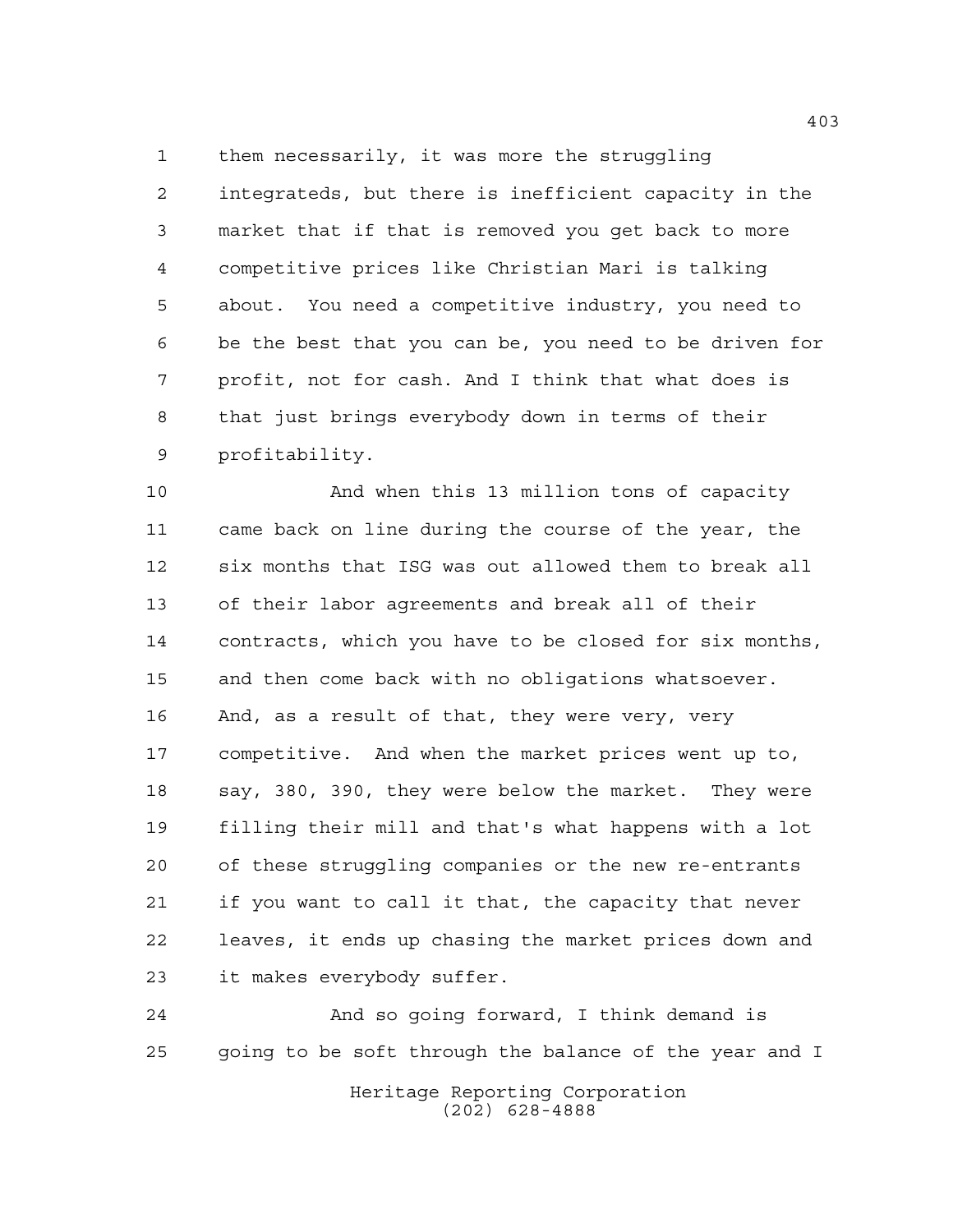think that the domestic producers are going to continue to struggle.

 Now, there's also a conspiracy in the market, you know, that the domestic integrateds want to see this happen because they want to see these Ws fail and because who do you think is going to acquire those assets? The ISGs, the U.S. Steels. And that's what's ongoing in the market right now. U.S. Steel is looking at Rouge, Union Exhibit, ISG is looking at who knows -- Weirton, Wheeling-Pittsburgh, WCI. And, you know, these mills are circa 1950, 48-inch wide hot strip mills, which the domestic producers today that are integrated have 80 and 84-inch wide hot strip mills and all the European producers have 80 and 84-inch wide hot strip mills and they're not competitive. COMMISSIONER MILLER: Thank you. MR. HOYE: I've rambled on too long here. COMMISSIONER MILLER: No, no. That's exactly what I was looking for, so I appreciate it.

 MR. CUNNINGHAM: That's why we brought him. COMMISSIONER MILLER: Mr. Blum, you were shaking your head through a lot of that and I appreciate your testimony today about the European experience. Is there anything you want to add because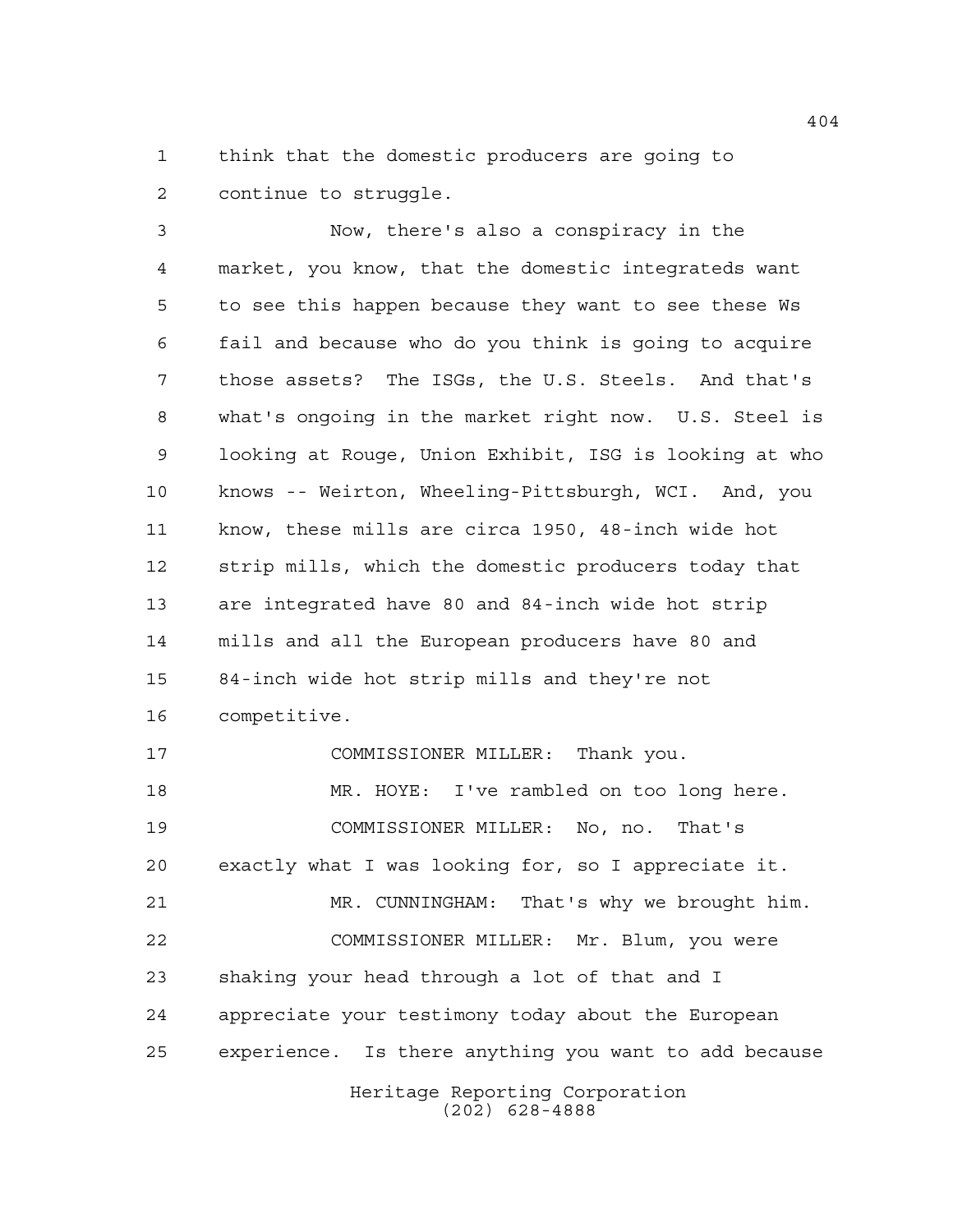I know you follow U.S. market conditions very closely as well. I just want to give you the opportunity to talk a little bit about industry conditions as opposed to these other things that we keep debating.

 MR. BLUM: Yes. Thanks very much. I mean, I wouldn't add much, but just to underscore that for the stratification of pricing, this is such an analytical problem, when you try to determine where the market is going, the truth is at any one time it could be going in quite different directions and we saw that in the period that Mr. Hoye described.

 When prices peaked in more or less August, hot rolled prices August of 2002, of what I hear from service center sources was that most of the integrates were trying to sell at 380, 390. One importer integrated, ISG, was selling at 320 to 330, which is more or less the level of Nucor at that time. Imports were at about that same level. The contract prices for automotive were quite different because in fact the steel mills agreed to a price cut for 2002 of two and a half percent, I think, compared to the year before. That doesn't affect everything. The contracts are not strictly annual, they're multi-year, so some of them are renewed, so the new contract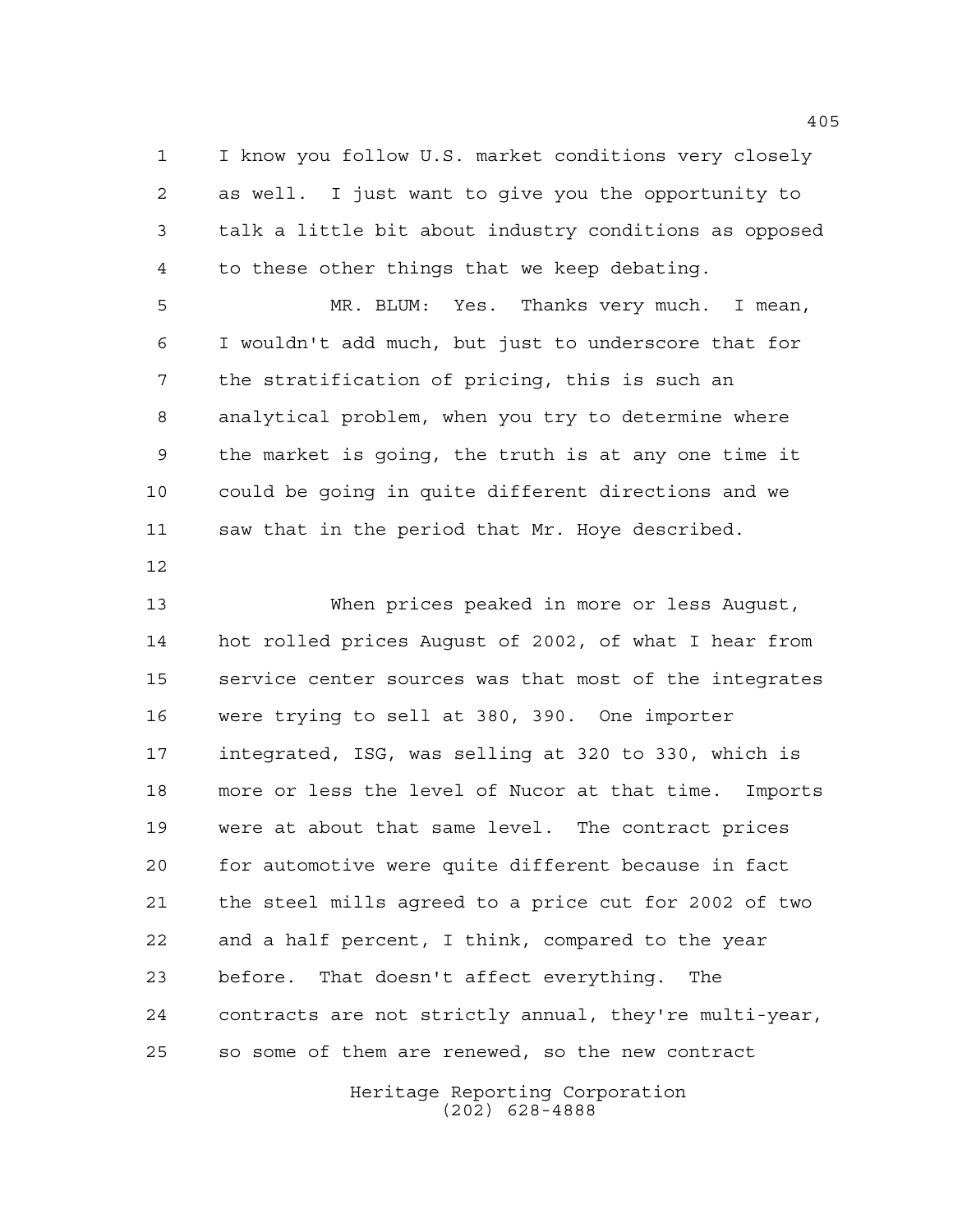prices were actually lower in 2002. They're higher again this year.

 And then you had about that time in the summer when the conditions Mr. Hoye talked about came together and people realized that in fact they didn't need all the steel and buyers started to look for bargains. Well, what happened was the weakest company defected, you might say, and started rather aggressive price cutting to keep up the cash flow. At that point, Bethlehem was one of those. And as soon as that happened, there's intense pressure on everybody else to match it. And I think that's why we have seen this very volatile price history over the past couple of years and why -- I think this answers partly the commission's questions as to why relief doesn't have the predictable effects on prices -- you have all of these other conditions going on and they're very powerful.

 COMMISSIONER MILLER: All right. I have a couple more questions, but the yellow light is on, so I'm going to hold them for now.

Thank you.

 CHAIRMAN OKUN: Commissioner Koplan? COMMISSIONER MILLER: Thank you, Madam Chairman.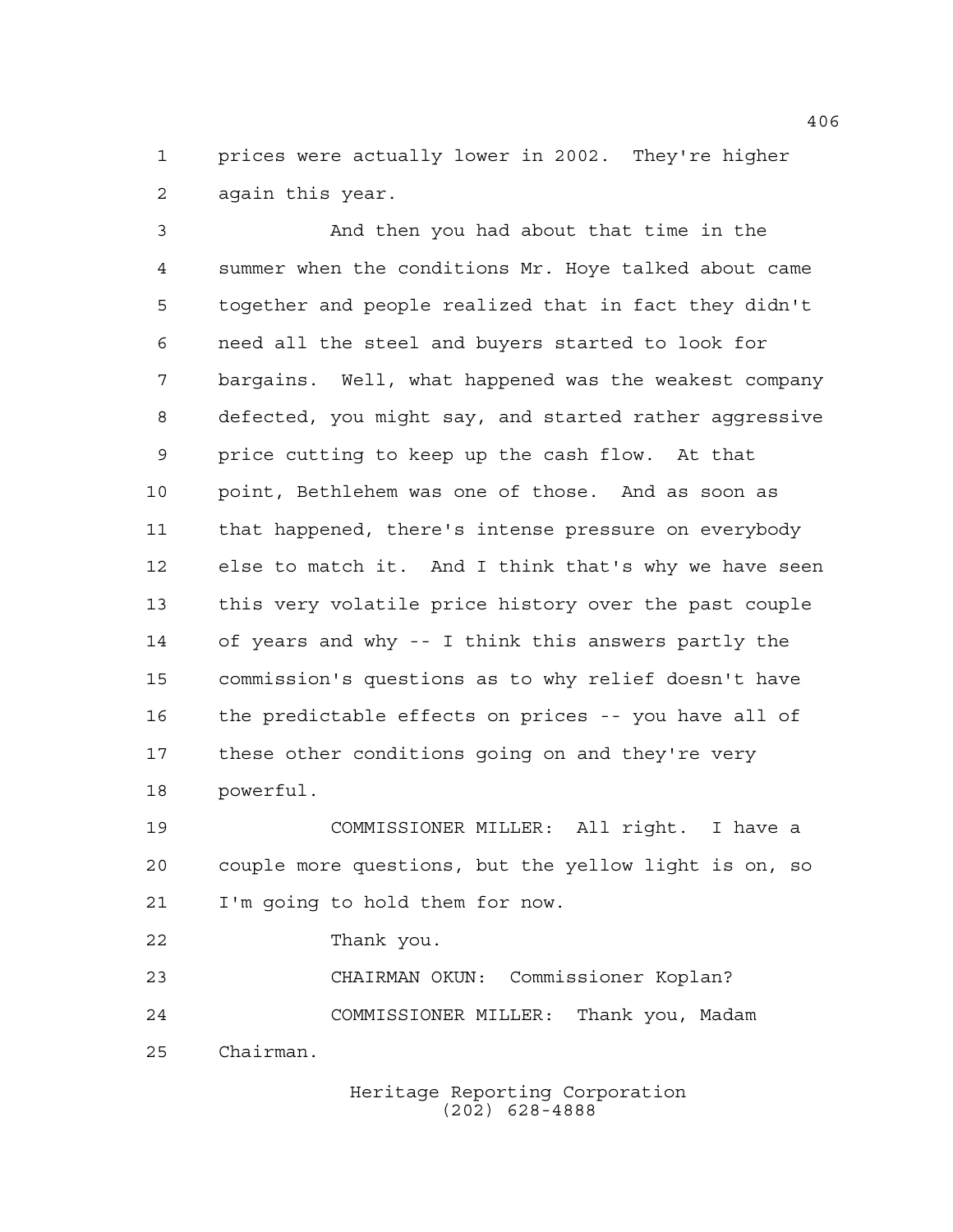Thank you all for your answers so far and let me pick up on how I view our task with regard to the domestic industry.

 To me, the domestic industry, for me to look at that, it's the sum of its parts and that's how I get to my examination of the domestic flat industry, okay?

 Picking up on that, we have in our Appendix F a request of U.S. producers to comment on their efforts to compete more effectively in the U.S. market, okay?

 Almost all of you at the table have access to the business confidential information that's in Appendix F, as you do with regard to Appendix E, which I'll come to in a moment.

 On page F-3, and this part is not business confidential, the commission asked U.S. producers to indicate whether they had undertaken any efforts to compete more effectively in the U.S. market for the subject steel products. We didn't ask for that in the abstract. We asked the firms to identify (1) any efforts which have been made by firms and/or their workers since March 20, 2002 to compete more effectively; (2) the period, months and years, in which the efforts were made; (3) the expenditure or

> Heritage Reporting Corporation (202) 628-4888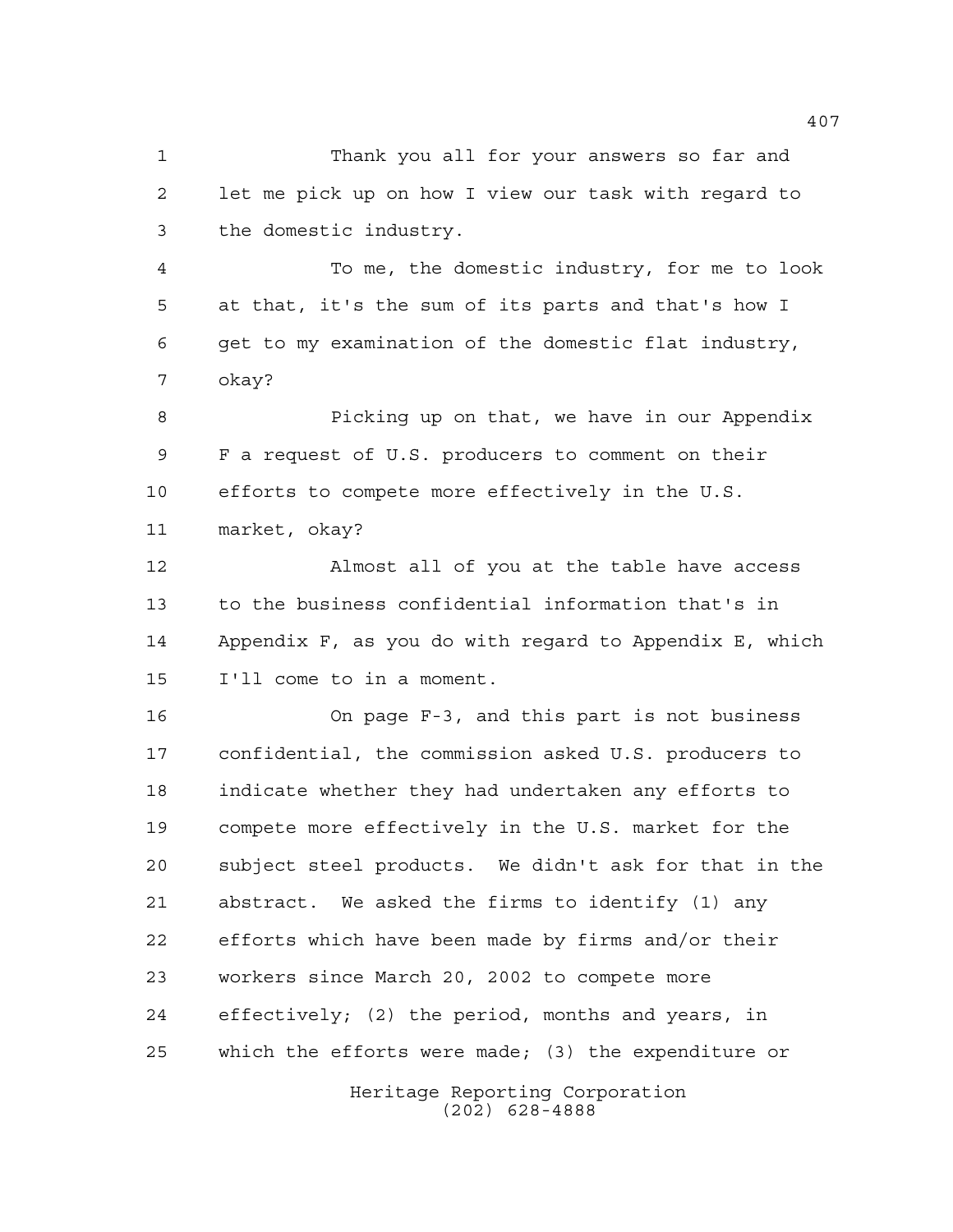savings involved as applicable; and (4) the

 effectiveness of their efforts including any competitive advantage acquired, that is, increased production, cost reduction, quality improvements, increased market share of sales, et cetera.

 And then the categories that we asked them to comment on were as follows: investments made, cost reductions with existing equipment, diversifications, expansions, mergers and consolidations, new products developed and new applications for existing products, organizational changes, changes in production practices, marketing changes in U.S. and foreign markets, changes in pension liabilities, health care and union contracts and all other efforts made by a firm or workers to compete.

 And if firms felt that any of these efforts have been made primarily to compete with sales of imported subject steel products, they were instructed to so indicate and to give the reasons in support of their beliefs.

 To the extent possible, they were asked to furnish the commission with memoranda, studies or other documentation which indicate that such competitive efforts were undertaken primarily against imports of subject steel, in this case, flat.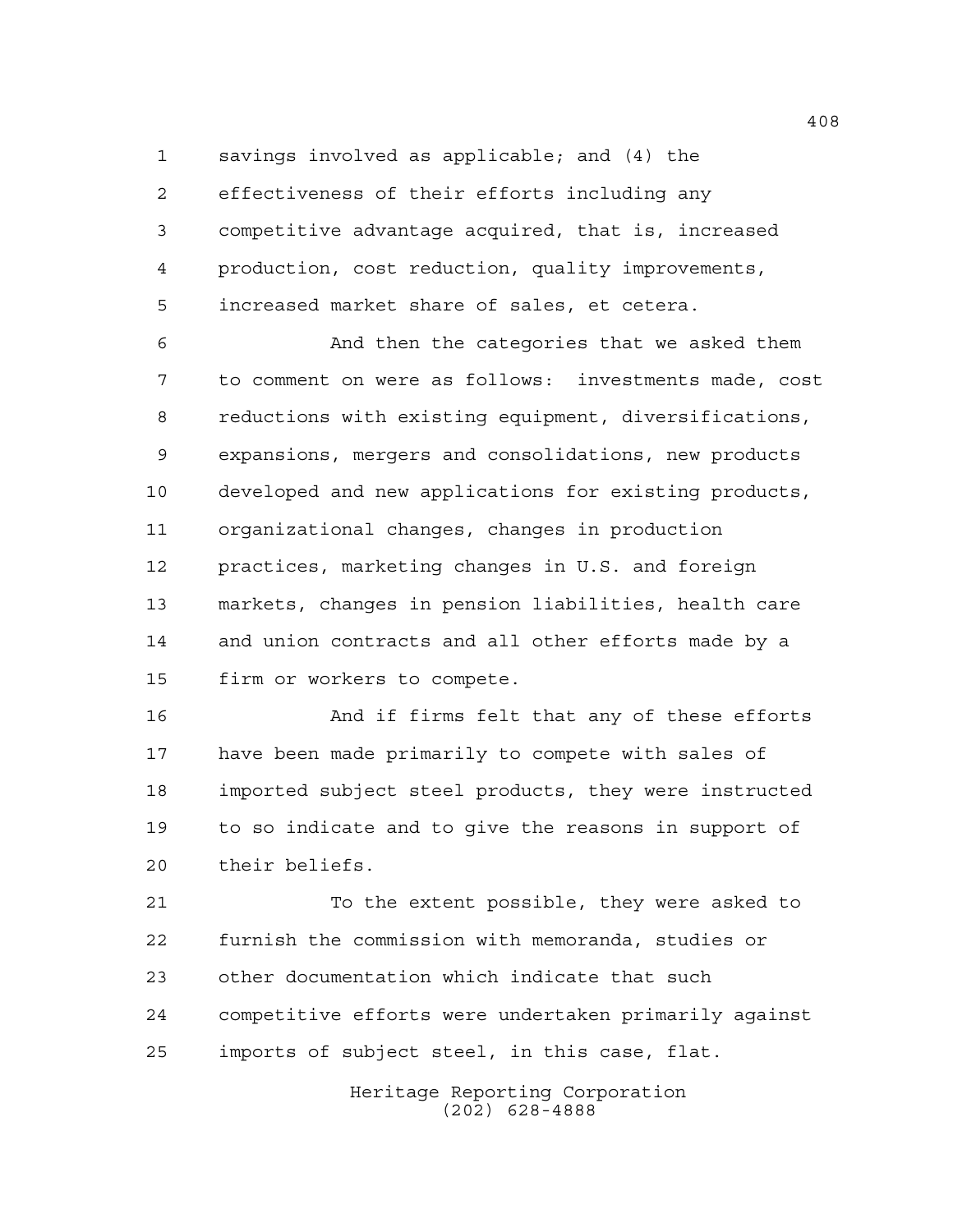Heritage Reporting Corporation (202) 628-4888 Now, then, on starting on page F-5 and running to page F-16, there's a very detailed summary of what we got, company by company, in response to that request, okay? What I would like you all to do for purposes of the post-hearing is go through that summary and provide your critique of what's there because that's how I'm trying to go about gathering information on both sides of this issue, okay? I would like you to do the same thing with Appendix E, which relates to the comments of U.S. producers and the significance of the President's Section 203 relief on their operations. 14 And I credit Mr. CAmeron for suggesting the other day in another hearing that I include Appendix E along with F in making this request. So that's the kind of information that I would like to get post-hearing. It's specific to what we asked them to give us and I'm asking you to take advantage of the opportunity to comment on that as specifically as you can. I see a lot of heads nodding. For the record -- MR. PIERCE: Commissioner Koplan, Ken Pierce. We'd be obviously happy to do that for you in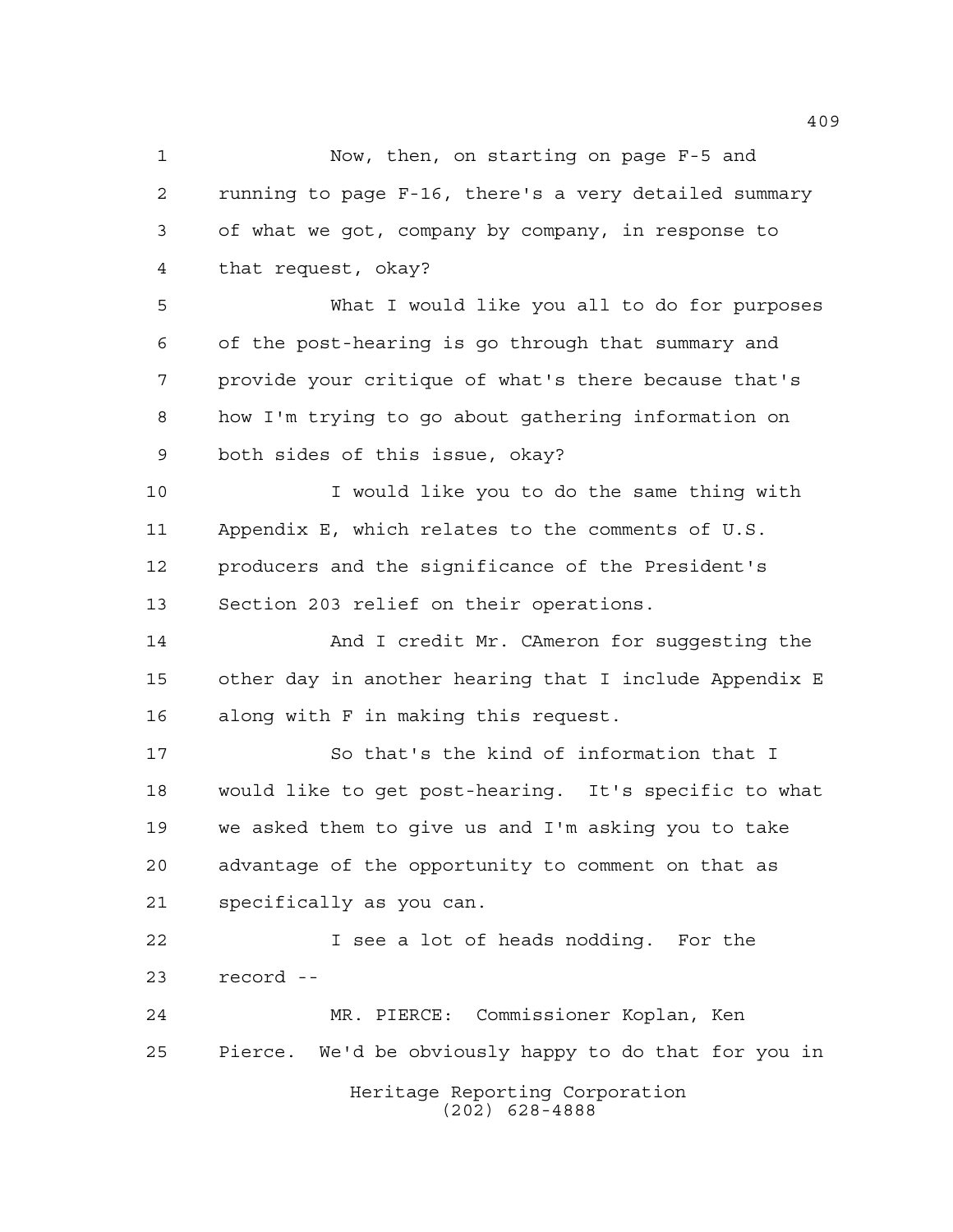the joint post-hearing brief.

Heritage Reporting Corporation (202) 628-4888 COMMISSIONER KOPLAN: Thank you. Could I have that kind of acknowledge from the other counsel? MR. BLUM: This is Charles Blum. We're happy to contribute to that. MR. HORGAN: This is Kevin Horgan. We'll be happy to do that. MR. CAMERON: Sorry. Don Cameron. Yes. MR. CUNNINGHAM: Dick Cunningham. Yes, we will. We'll focus particularly on tin mill, but we'll do that. COMMISSIONER KOPLAN: Sure. I understand that. MR. VON CONRAD: We will be looking specially at the specialty products. COMMISSIONER KOPLAN: I appreciate that, Mr. Conrad. If you could identify yourselves for the record as you do this. MR. LEWIN: Martin Lewin. We'll do it on plate and slabs. COMMISSIONER KOPLAN: Thank you very much. Does that cover everyone? MR. RYAN: Chris Ryan of Shearman & Sterling, Commissioner. We'll be happy to contribute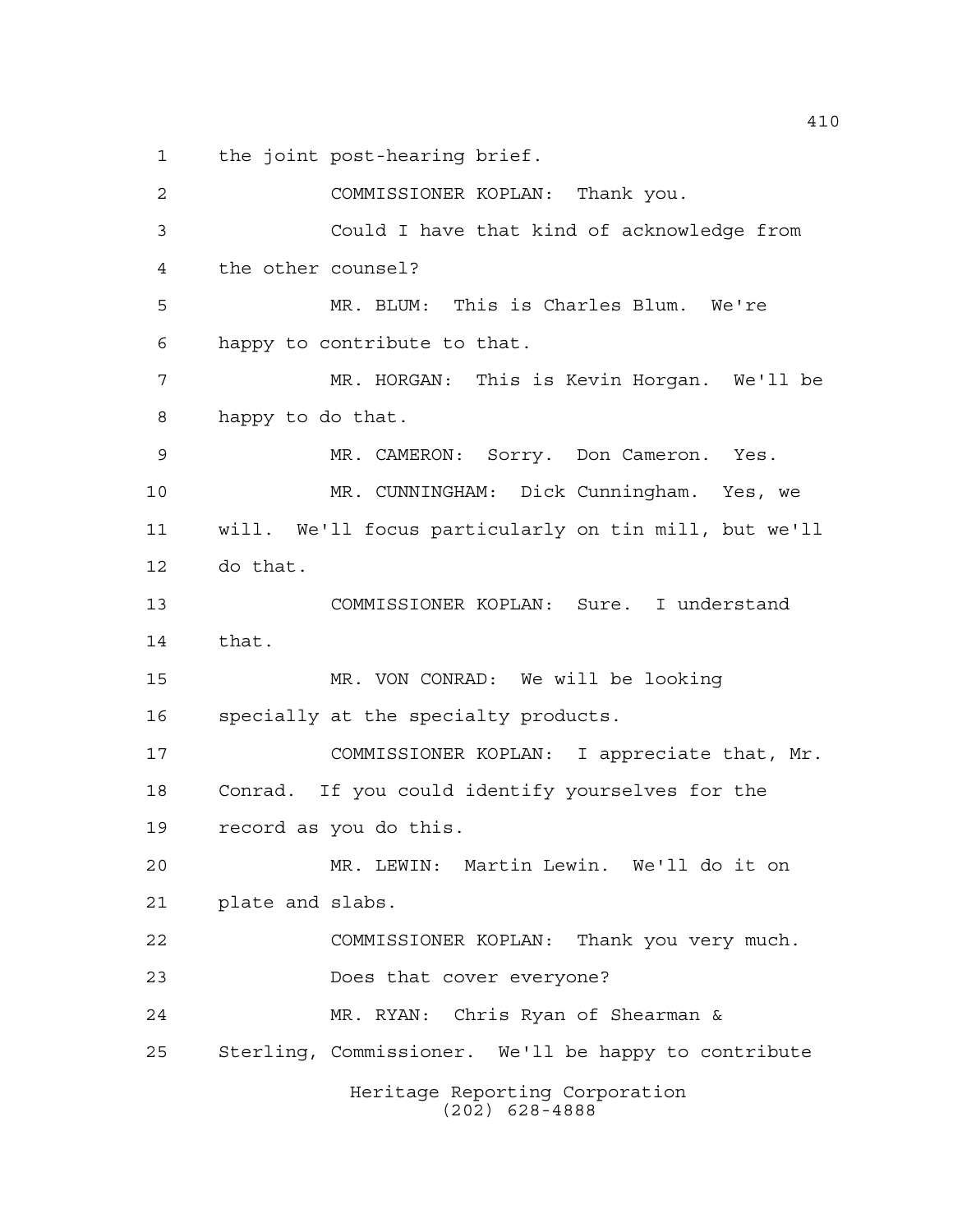to the joint brief as well.

| 2  | CHAIRMAN OKUN: Could you repeat that?                 |
|----|-------------------------------------------------------|
| 3  | You'll be happy to what?                              |
| 4  | MR. RYAN: Contribute to the joint                     |
| 5  | respondents' brief as well to answer your question.   |
| 6  | COMMISSIONER KOPLAN: Thank you.                       |
| 7  | Okay. Moving on. On page 2 of your                    |
| 8  | pre-hearing brief --                                  |
| 9  | Thank you all very much for your affirmative          |
| 10 | response to my request.                               |
| 11 | On page 2 of your pre-hearing brief on tin            |
| 12 | mill products, you argue that while tin mill imports  |
| 13 | from countries subject to 201 restraints have dropped |
| 14 | by a bracketed number of tons and imports from all    |
| 15 | sources have dropped by a net number of tons that is  |
| 16 | also bracketed, and I quote, "Prices in the U.S.      |
| 17 | market have not budged."                              |
| 18 | However, given your view that there has been          |
| 19 | a long-term decline in consumption of tin mill        |
| 20 | products, isn't it likely that the 201 relief has     |
| 21 | prevented price declines that otherwise would have    |
| 22 | occurred?                                             |
| 23 | And I note that this morning I heard                  |
| 24 | testimony from Mr. Dorrance of U.S. Steel to the      |
| 25 | effect that that was the result. So I would give you  |
|    | Heritage Reporting Corporation<br>$(202)$ 628-4888    |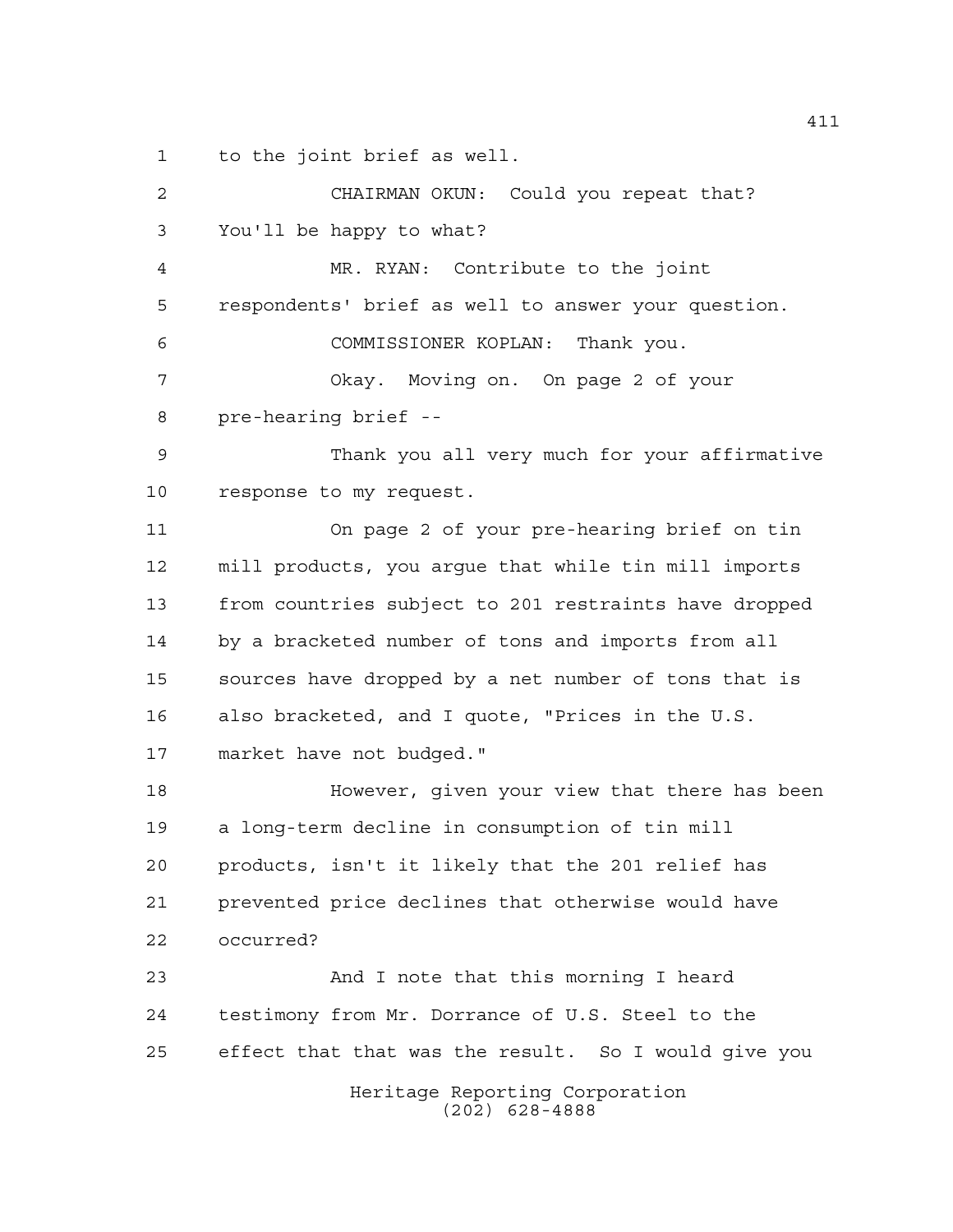an opportunity to comment on that.

Heritage Reporting Corporation (202) 628-4888 MR. DUNN: Mr. Chairman, two points. COMMISSIONER KOPLAN: I'm not the chairman. MR. DUNN: I'm sorry. I remember the old days. COMMISSIONER KOPLAN: So do I, but those days are gone. MR. DUNN: And I apologize to the current chair. Commissioner Koplan, two points in response to that. First of all, there is no doubt a long-term decline in the tin mill industry as tin products, tin cans, principally, are being replaced by other things such as plastics. However, if you look at the apparent consumption figures during this period, you see virtually no decline. You see, in fact, less than 1 percent decline in total apparent consumption, comparing the year before the tariffs to the year after. So if there is a decline, I don't see it right now. If there is a long-term decline in demand, then what you would expect to be seeing would be some significant closures of facilities and we haven't seen that. MR. CUNNINGHAM: Mr. Hoye would like to add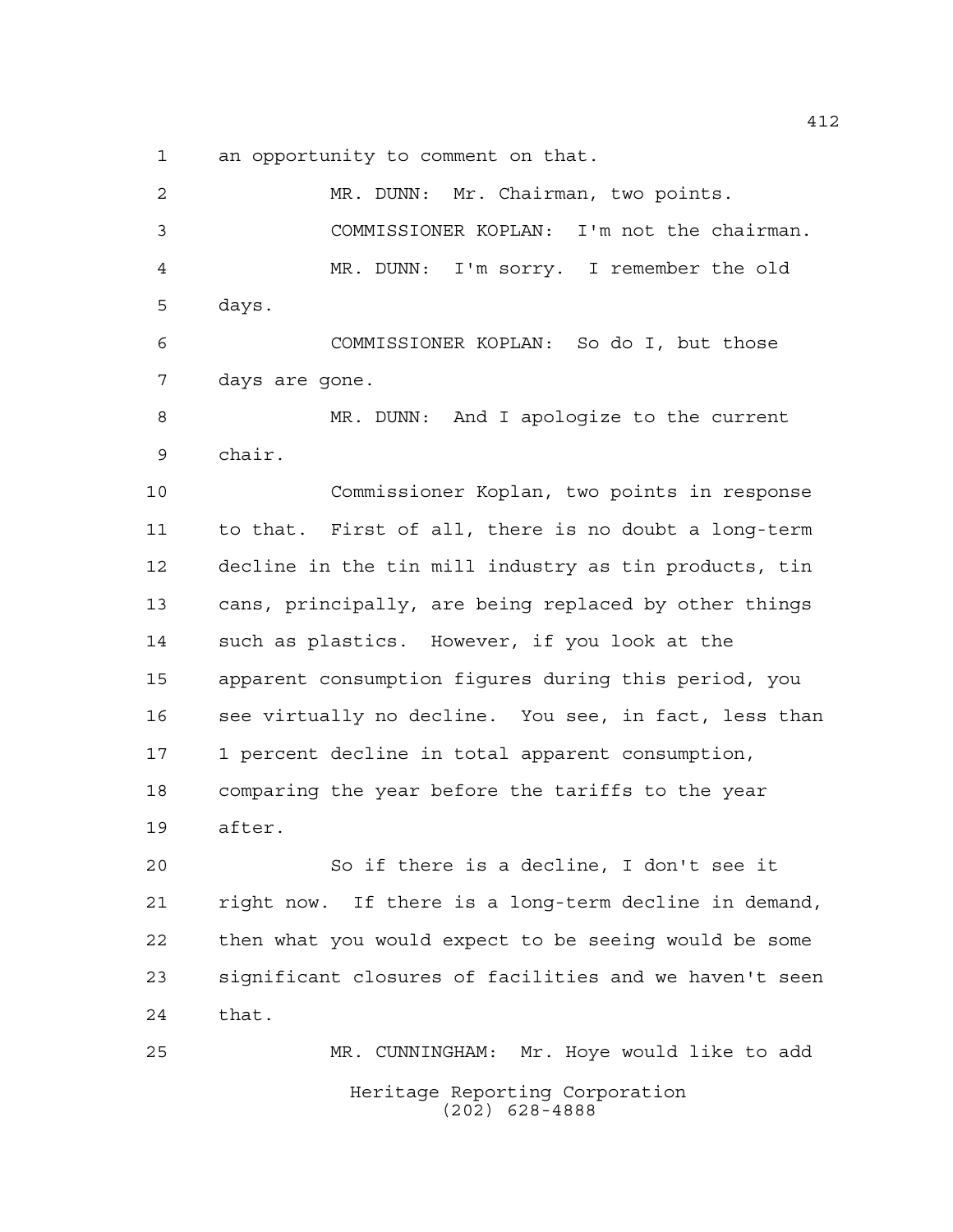something to that discussion.

| $\overline{2}$ | COMMISSIONER KOPLAN: Certainly.                        |
|----------------|--------------------------------------------------------|
| 3              | MR. HOYE: Before this period, U.S. Steel               |
| 4              | had purchased LTV's Aliquipa plant in Pennsylvania and |
| 5              | actually closed it down with no impact on the market.  |
| 6              | You've since seen other consolidation with Bethlehem   |
| 7              | and with LTV, but it's just stabilized the decline,    |
| 8              | but it didn't see any positive increase in terms of    |
| 9              | price in the market.                                   |
| 10             | COMMISSIONER KOPLAN: Does that complete                |
| 11             | everyone's --                                          |
| 12             | MR. DUNN: I guess, Commissioner Koplan,                |
| 13             | what I wanted to say there was with that lack of any   |
| 14             | significant decline in the market, the fact that the   |
| 15             | prices have been basically the same is consistent with |
| 16             | the apparent domestic consumption over the period. So  |
| 17             | I wouldn't have expected to see a huge price decline   |
| 18             | over this period, given that basically stable          |
| 19             | consumption.                                           |
| 20             | Might I add just one point<br>MR. CUNNINGHAM:          |
| 21             | to put this in context?                                |
| 22             | COMMISSIONER KOPLAN: If you can keep                   |
| 23             | identifying yourself.                                  |
| 24             | MR. CUNNINGHAM: I'm sorry, Dick Cunningham.            |
| 25             | COMMISSIONER KOPLAN: I'm just thinking of              |
|                | Heritage Reporting Corporation<br>$(202)$ 628-4888     |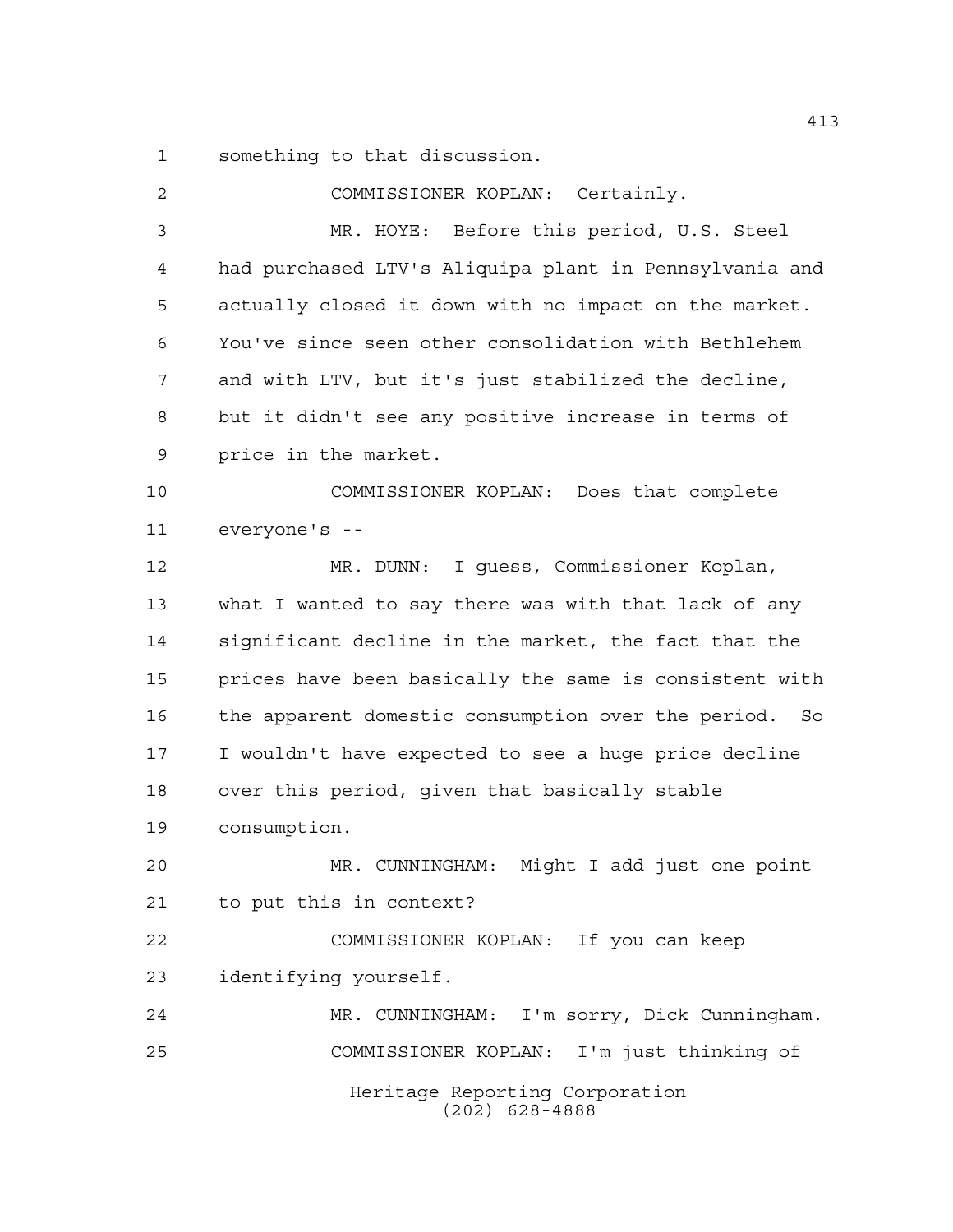the reporter.

| 2  | MR. CUNNINGHAM: I'm sorry. Yes. Dick                   |
|----|--------------------------------------------------------|
| 3  | Cunningham. Might I just make one point to put this    |
| 4  | in context?                                            |
| 5  | What this whole exercise has been about is             |
| 6  | to achieve a change in the marketplace through         |
| 7  | restriction of imports that would be sufficient to     |
| 8  | promote adjustment in the U.S. industry.               |
| 9  | The point here is that has not happened in             |
| 10 | tin mill in prices as a result of the action by the    |
| 11 | President. Even if one supposed that tin mill prices   |
| 12 | might have fallen somewhat further, an increase        |
| 13 | necessary or sufficient to promote adjustment has not  |
| 14 | occurred and in that sense the dramatic reduction of   |
| 15 | imports has not achieved what is supposed to happen as |
| 16 | a result of 201 relief.                                |
| 17 | COMMISSIONER KOPLAN: Thank you very much               |
| 18 | for that, Mr. Cunningham.                              |
| 19 | I see my light is coming on, so I'll wait              |
| 20 | for the rest, Madam Chairman.                          |
| 21 | CHAIRMAN OKUN: Okay. At my last round of               |
| 22 | questioning, I was asking you to comment on whether    |
| 23 | you thought the industry had taken steps to facilitate |
| 24 | adjustment to import competition, and some of you may  |
| 25 | have already commented on this, but I also wanted to   |
|    | Heritage Reporting Corporation<br>$(202)$ 628-4888     |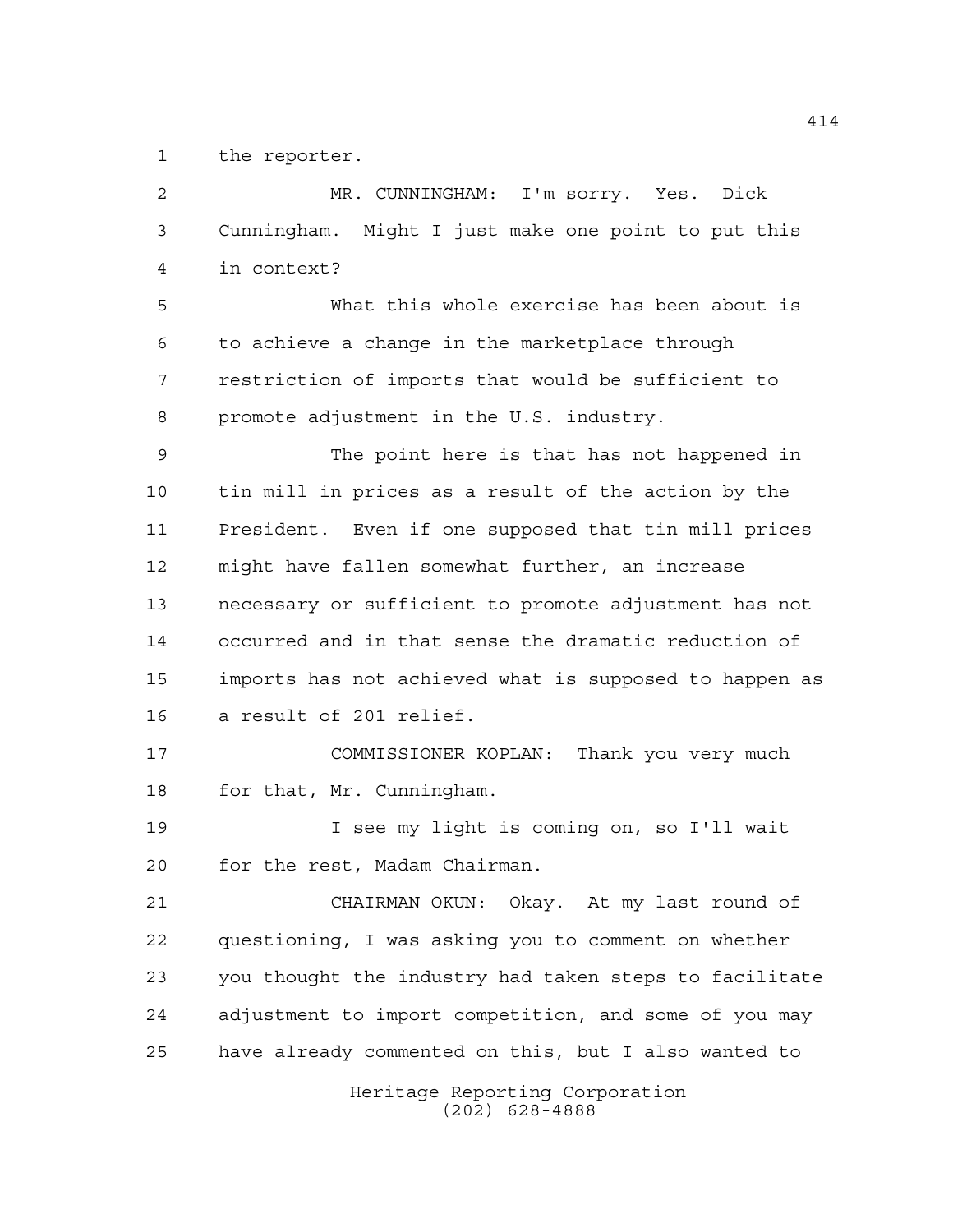just ask that about labor as well, to get your comments.

 And maybe, Mr. Barringer, I'll start with you. One of the things you had said in your opening statement which I raised with Mr. Gerard was you had noted a fee things in your opening statement: are there new restrictions on the ability of companies to close facilities, to use alternative models such as supplementing or substituting import feedstock for internally produced feedstock or to substitute EAF production for integrated production.

 I raised this with Mr. Gerard, I assume you heard his response and then I am also aware now that we at least have one of the agreements to review, although I've not had the time to do that yet, but I wondered if you wanted to comment any further on that in light of his response.

 MR. BARRINGER: Well, I thought Mr. Gerard's response was extremely artful. I think that if you first of all look at the chart at the back -- CHAIRMAN OKUN: Did you say heartening or

artful?

MR. BARRINGER: Artful.

CHAIRMAN OKUN: Artful? Okay.

MR. BARRINGER: If you look at the chart at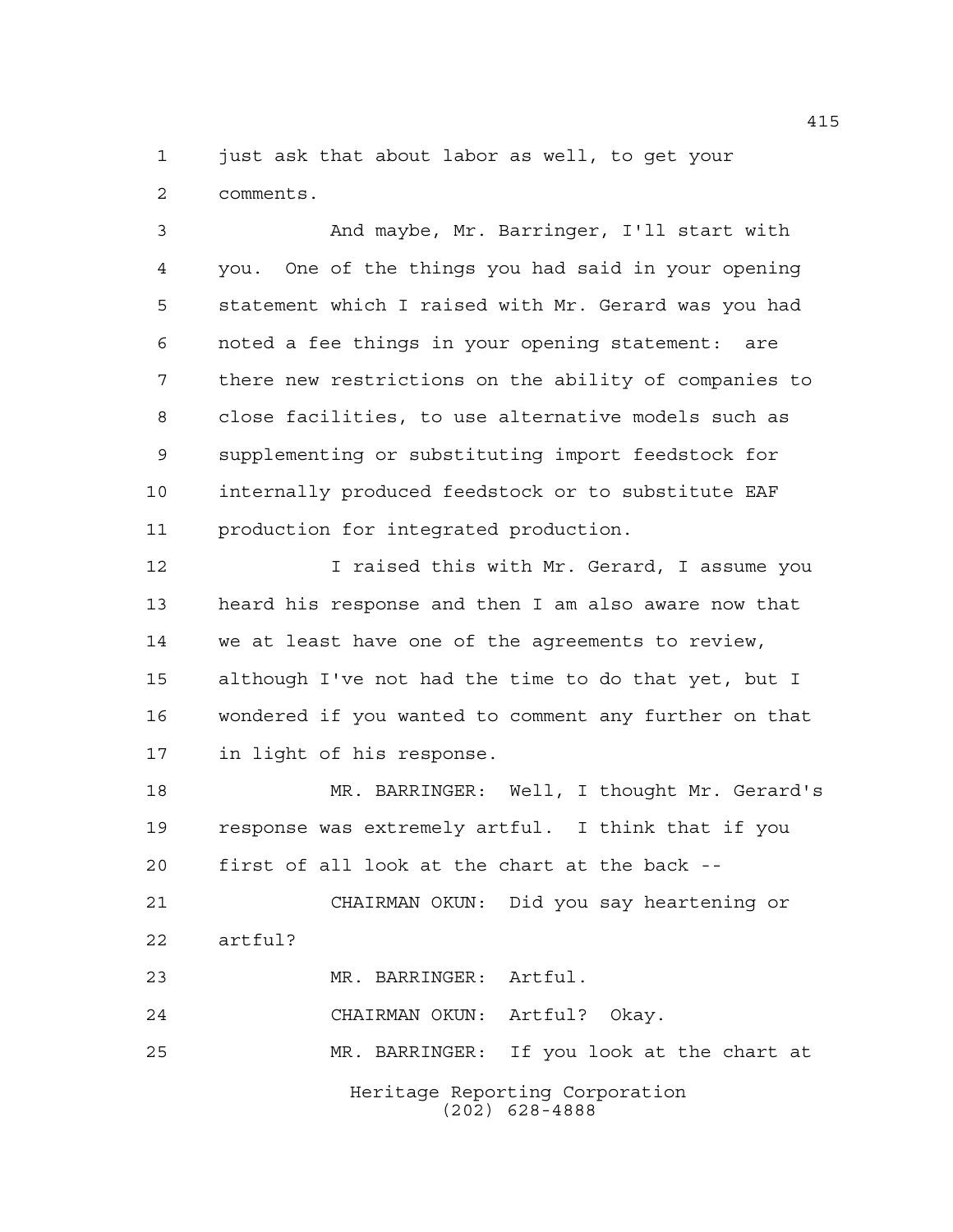the back of his testimony, I think it will give you a hint -- the section on investment commitments, I think that gives you a hint of what is in the agreements and I would suggest that you look into it because while it all sounded very nice and very flexible, the fact of the matter is that I think you can interpret what is going on here as closure, substitution of feedstock from elsewhere, and possibly even changes from flat furnace based to EAS based as being the option of last resort when all of the other criteria demanded by labor are fulfilled.

 Now, I'm not -- if I were in Mr. Gerard's place, I probably would have tried to negotiate something along those lines myself. The point that I was making was that we've just gotten rid of legacy costs, pensions, the things that blocked the industry moving ahead to what it needed to do. And now we have sort of half a loaf, okay? We've dealt with the labor problem, that is inefficiency because of over manning, we've dealt with the legacy cost problem, but steel is made in physical facilities and a 1 million ton blast furnace does not compete with a 3 million ton blast furnace. A 42-inch hot strip mill doesn't compete with an 84-inch hot strip mill. So at some point we have to get to where we're going.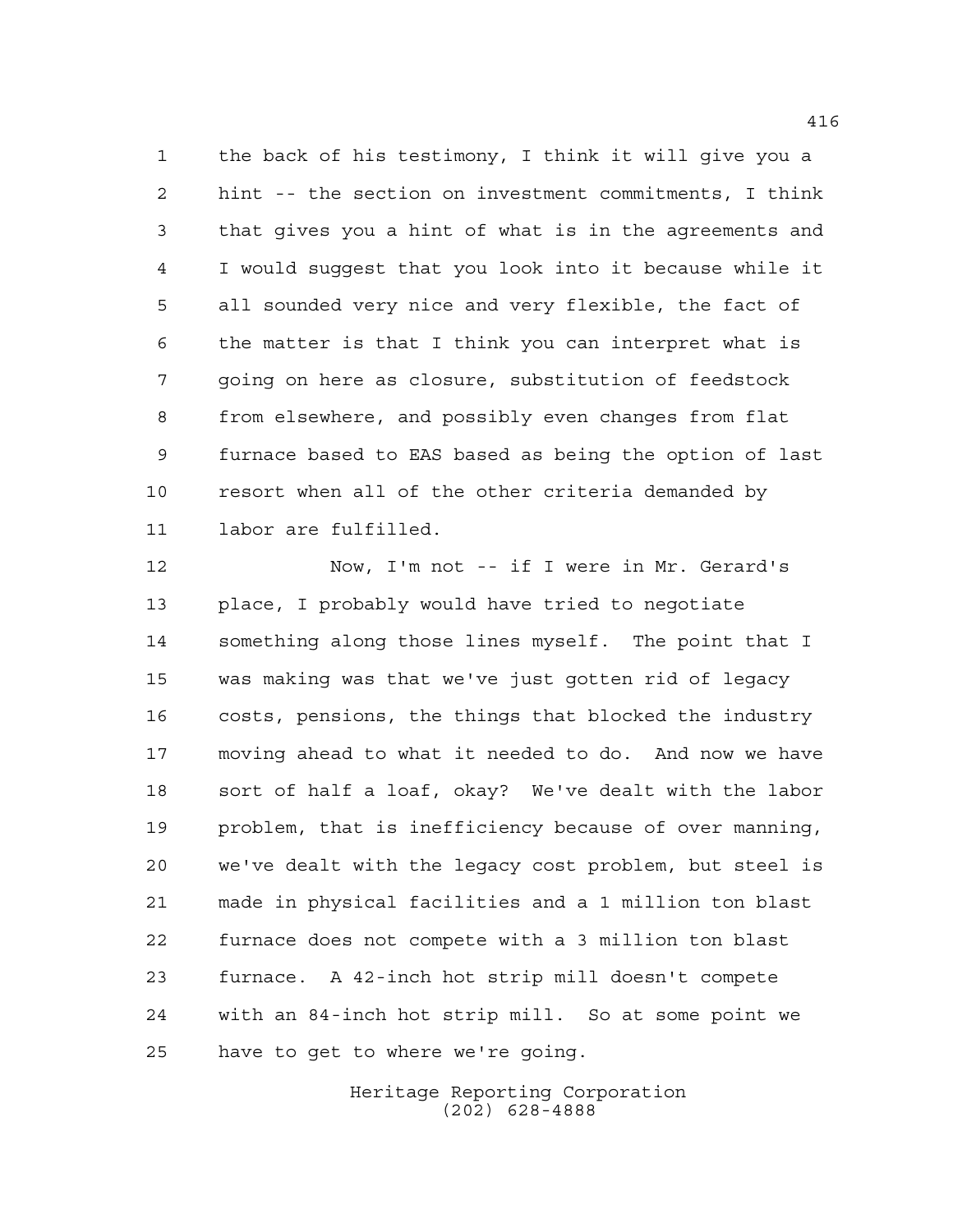Now, I think it's interesting, you know, we heard this morning about all the subsidies in Brazil, the 24 subsidies. Of course, Commerce hasn't found the 24 subsidies, but it's very interesting. Who is investing in Brazil in the hot end? Nucor, Arcelor and Bow Steel. Now, why are they doing that? Why is Nucor doing it? Nucor is the low cost producer in the United States. There most be some advantage of their doing that in Brazil.

 One of the things you saw this morning was iron ore up there. They don't have to process and do all of the things in Brazil with iron ore that they have to do in Minnesota. Maybe that's why Nucor is going there. But the point is, and it's a point that Mr. Blum was making, this is not a static world. You don't build a blast furnace in 1910 and continue operating it in 2010 and think you're competitive just because you've cut your labor costs or you've gotten rid of your legacy costs, okay?

 We've seen that before. You know, Weirton was created because National Steel didn't want it. Then National Steel became a basket case, so we have Weirton who National didn't want, National is not exactly the best mill in the world, and now National goes into bankruptcy and is taken over by U.S. Steel.

> Heritage Reporting Corporation (202) 628-4888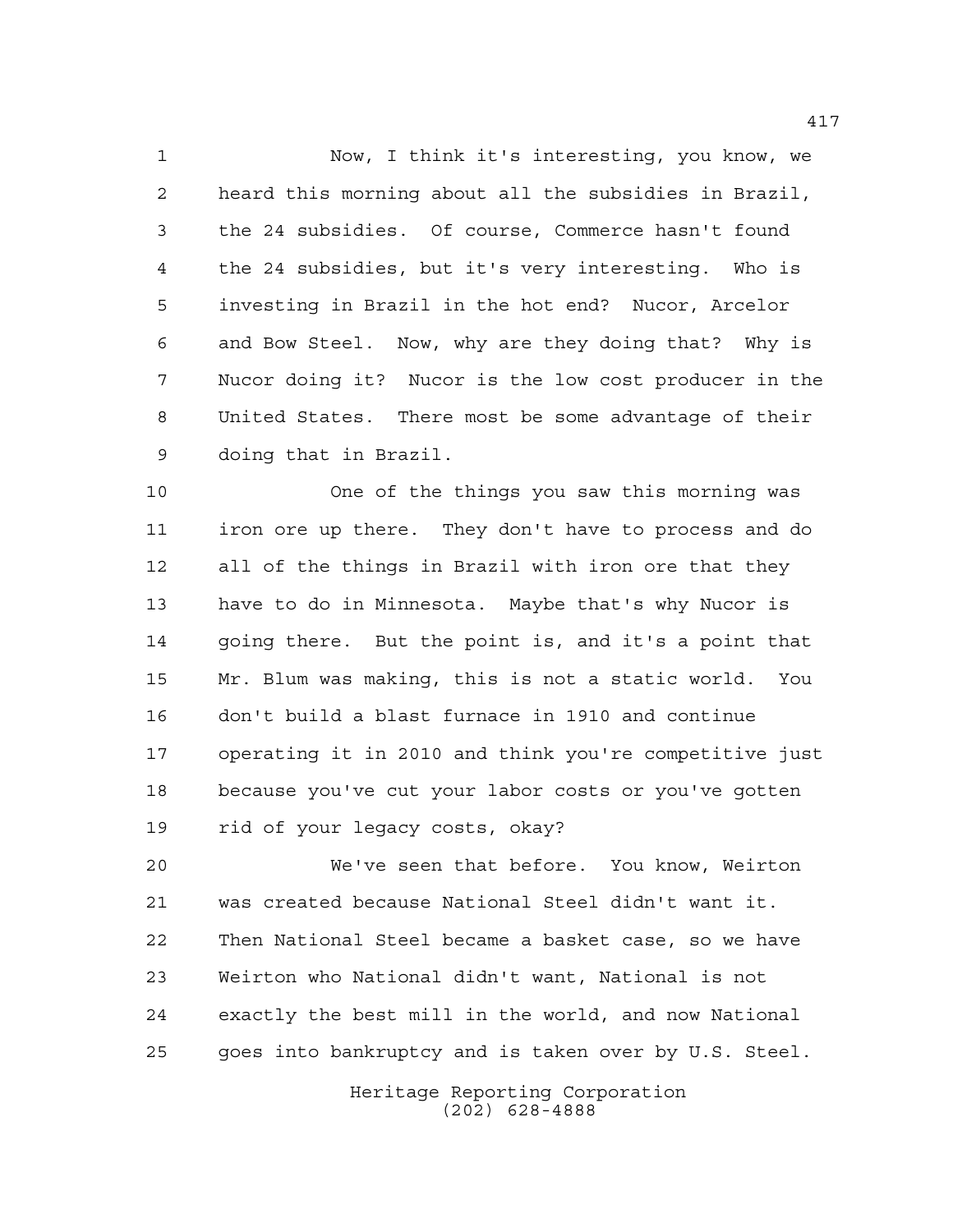There has to be a progression here. This is

equipment, it's not just workers.

 CHAIRMAN OKUN: I want do come back, but I do make sure that I hear everyone on the labor commitments and I can come back to that.

Mr. Cameron?

 MR. CAMERON: First of all, I believe that Bill is correct. I don't believe that we over stated the case. We will analyze it in the post-hearing brief, but there are specific provisions in the agreements. I think that Mr. Gerard's statement was artful. The question then becomes with respect to reconstituted mills. We heard this morning from Mr. Lighthizer that the quote-unquote re-rollers, which I gather means UPI, Steelscape, Deferco Ferro, CSI and about half of AK Steel are quote-unquote not steel producers, they are processors.

 Well, I thought that was very interesting given the like product definition of this commission because I thought they were all producing the same like product and I believe that that is the determination not only of this commission but that's the way we've analyzed it.

 Fair enough. This is another business way of dealing with these issues. You're going to hear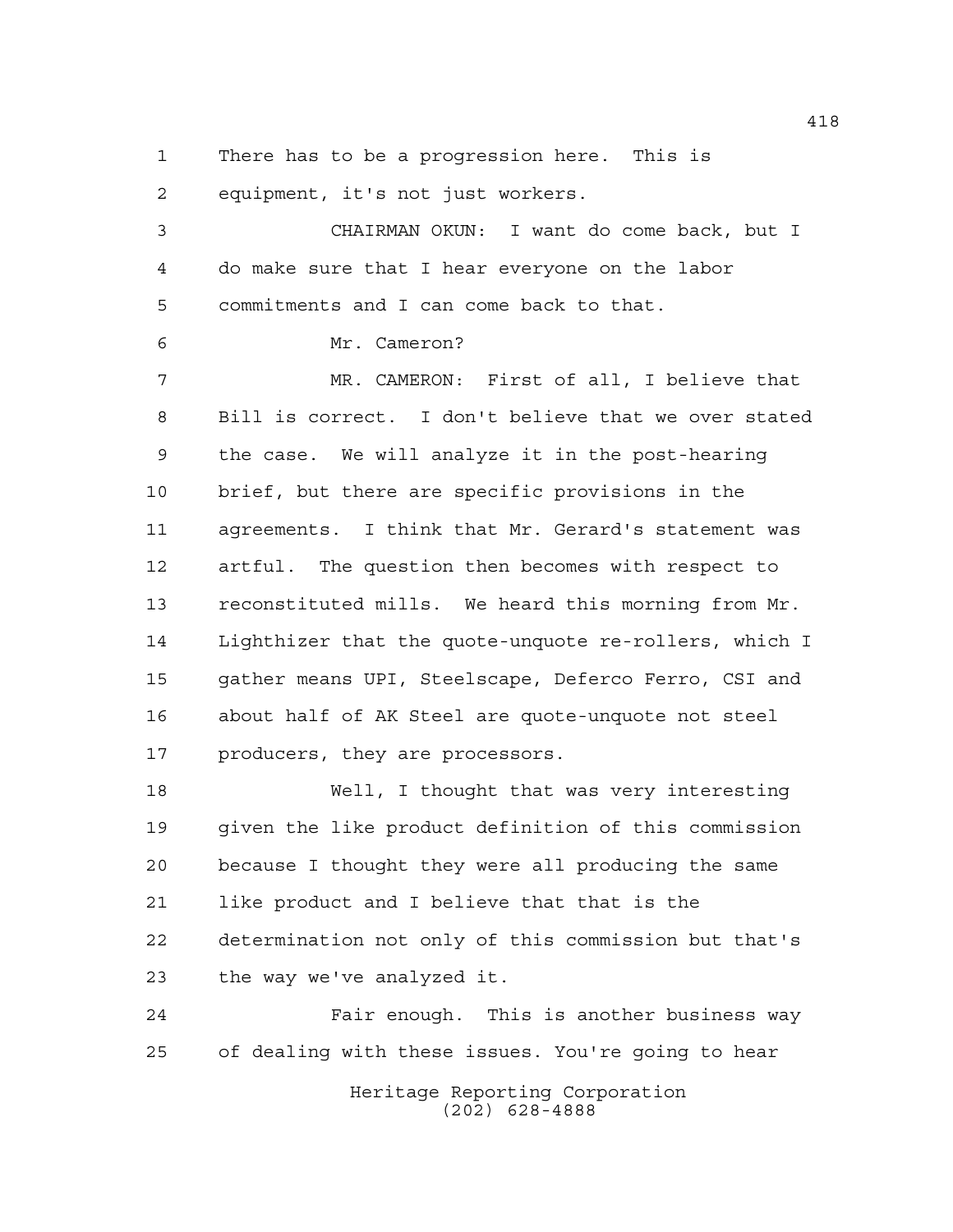tonight from AK Steel, for instance. Or tomorrow. So why do they make these commercial decisions, all right?

 Part of what they do is they've decided we want to maximize flat rolled finishing capacity and not have to worry about the overhead of the hot end.

 Query: If you're going to be using integrated steel slabs, and that is different -- Mr. DiMicco continued to chime in on the question of slabs, but as far as I know, he doesn't make slab and he doesn't sell slab, he's got mini mills. All right. Slabs are still an important part of this industry and the ability -- and Mr. DiMicco says he's making some technological -- looking at it --

 CHAIRMAN OKUN: Are you talking about my labor question?

 MR. CAMERON: But it is the labor question because it is the agreement and that's the question. Because -- and this is exactly what Bill is saying, too. The question is does the agreement put in another barrier to trade and another barrier to adjustment? It is important for you to look at it. CHAIRMAN OKUN: I understand. Yes, I understand that, but other than that, can you comment on the other? I think what I heard industry describe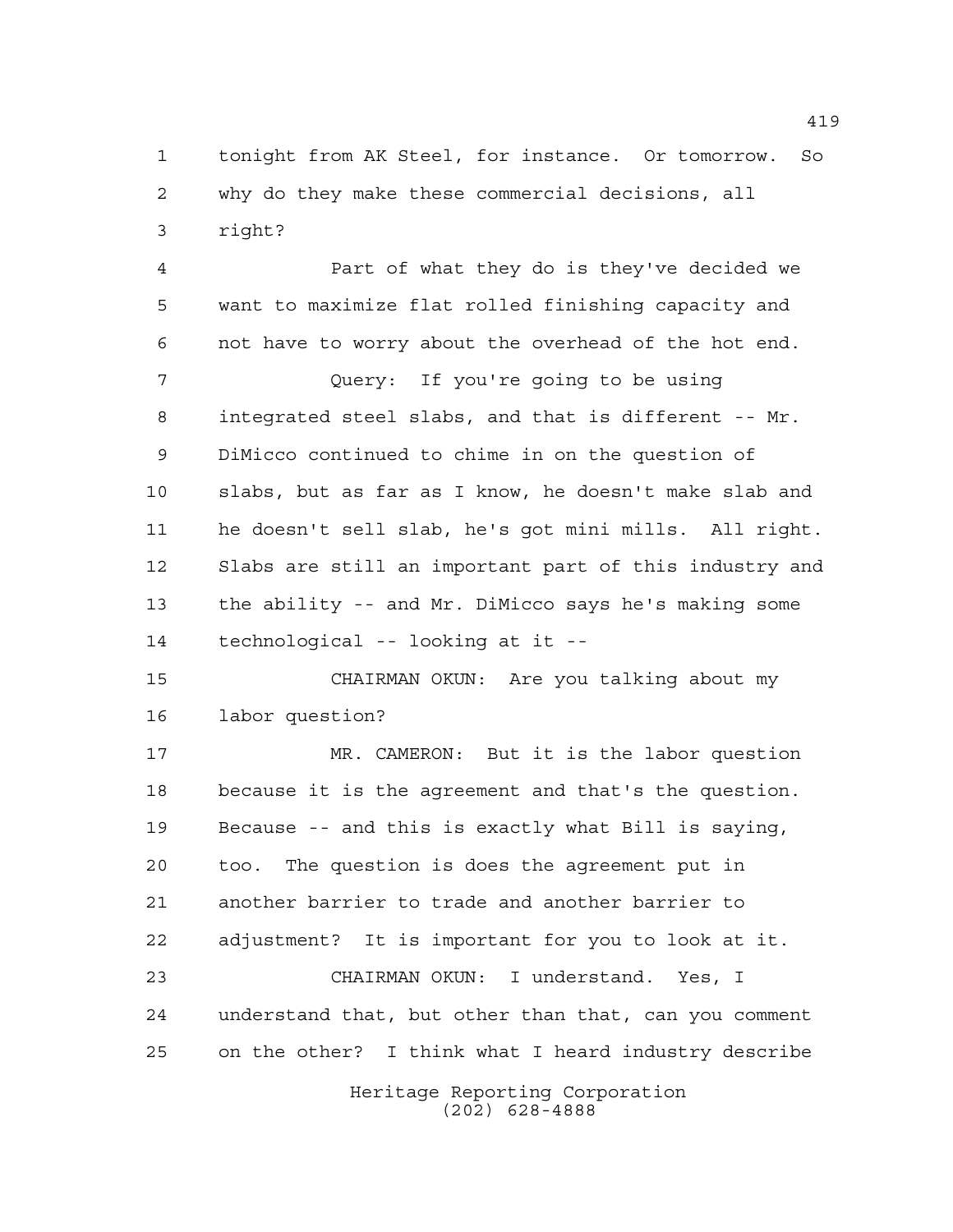were the reduced costs that came out of these

 collective bargaining agreements and productivity -- MR. CAMERON: Oh, we applaud those. We applaud the --

 CHAIRMAN OKUN: All right. I was just trying to make sure I understand --

 MR. CAMERON: Oh, no. That's fine. I think that number one -- those commitments were serious and they were important, but, again, I guess what you've heard from this panel, I don't think that the story has changed, is that, yes, we do question whether or not it was the 201 relief which was integral to that decision. They say yes. Well, that's interesting. We don't understand why you needed the 201 relief to go from 226 shift foremen to 20. That doesn't make any sense.

 CHAIRMAN OKUN: Well, I don't know, but, you know, I'm back to the other point, I'm not sure that's our inquiry either. Is it an adjustment that helps labor adjust to import competition? The answer is yes, I think --

 MR. CAMERON: Yes, fair enough. It was a good thing. Sure.

 CHAIRMAN OKUN: Okay. I don't know who had a hand up first, I know Mr. Mari and then Mr.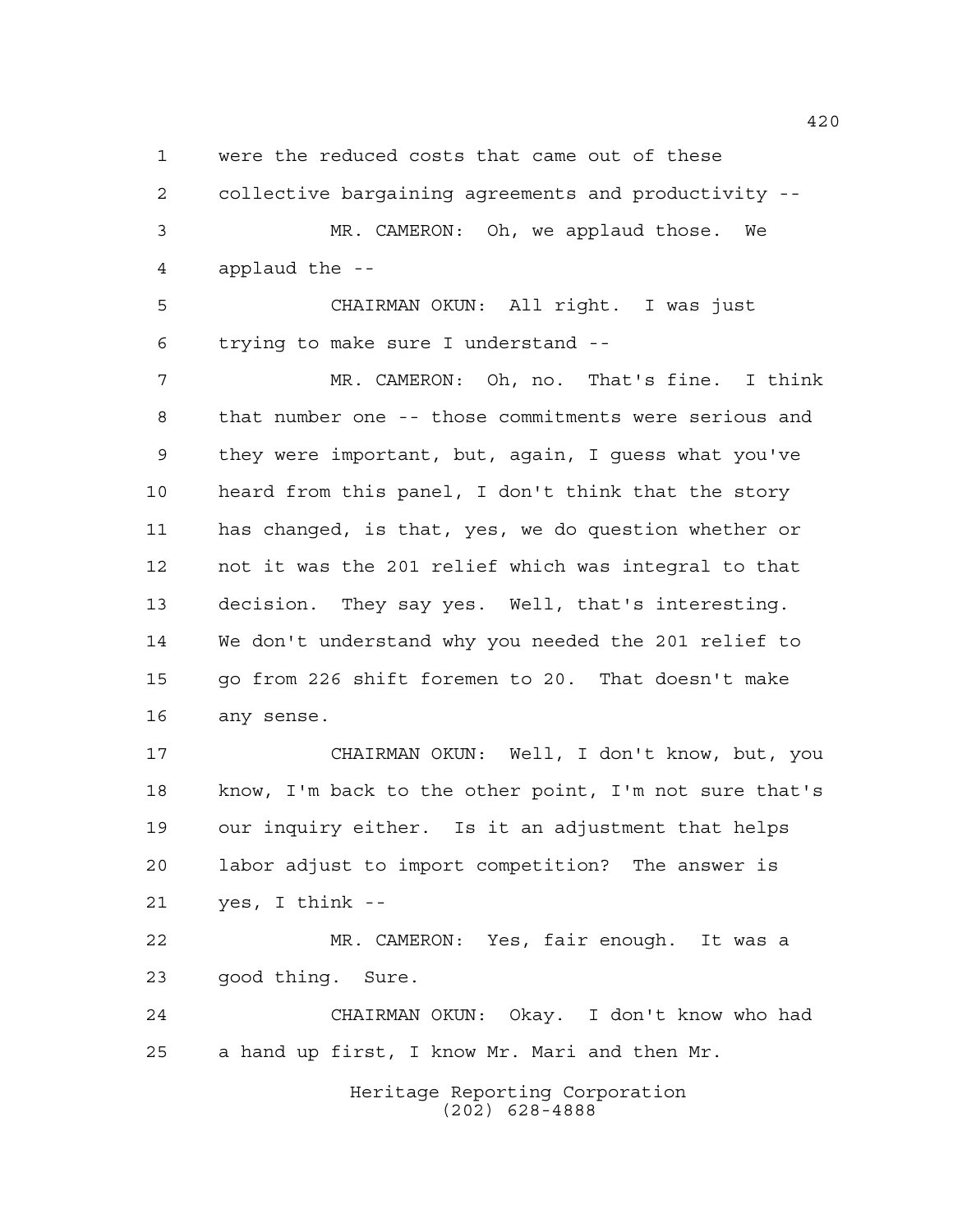Cunningham and then I'll come up to you, Mr. Pierce. MR. MARI: Just one thing to note on this subject, that one of our companies, as we simply announced the closure of seven or eight blast furnaces from now until 2010, 2011. These are decisions that companies should be able to make according to economic circumstances, location of plants, et cetera, easily and quickly in order to optimize their results. The concern we have with the agreement referred to here is that according to the interpretation given by Mr. Gerard it seems that this would now only be permissible in exceptional circumstances where the survival of the company would be at stake. CHAIRMAN OKUN: Okay. Mr. Cunningham? MR. CUNNINGHAM: I just have one personal viewpoint on this. I was counsel for the old British Steel when it went through and its unions went through the gut wrenching, painful change that comes in steel industry restructuring. And I remember the great fights and strikes and fist fights literally between management and labor and the intransigence of British Labor on this. I must say that everybody here at this table really ought to have admiration for the extent to

> Heritage Reporting Corporation (202) 628-4888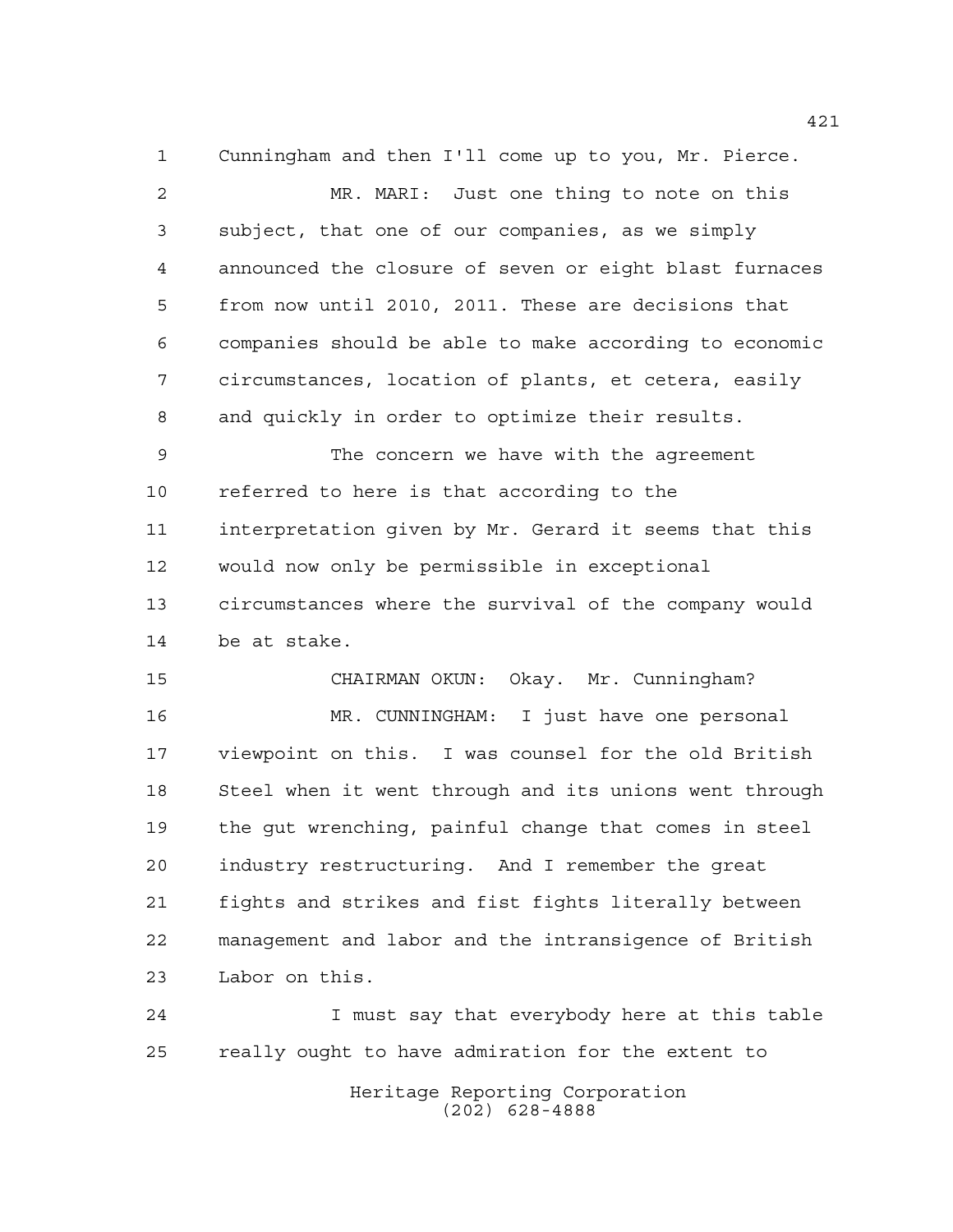which the American steelworkers here have bitten really huge bullets.

 Yes, there may be things that they put in the contracts that save this or that for them and it may somewhat slow down adjustment. On balance, though, labor has done much more to get out of the way by biting their own real personal bullets to do so and everybody in this room ought to have tremendous admiration for that. And it's a big help to labor adjustment. One must feel particularly for the people who have lost their health benefits and things like that. They have sacrificed for the good of the continuing workers.

 But the labor part of this adjustment, the pure labor part of this adjustment is really a tremendous thing to see. There may be some bells and whistles on it that will somewhat retard certain parts of the industry's adjustment, but that's the compromises that you make doing this sort of thing and labor has more than gone its fair share of the road. CHAIRMAN OKUN: Okay. My red light is on, but, Mr. Pierce and Mr. Crandall, if you wanted to comment on that just for a moment? MR. PIERCE: Just very briefly, I would just point out, your questionnaires requested that the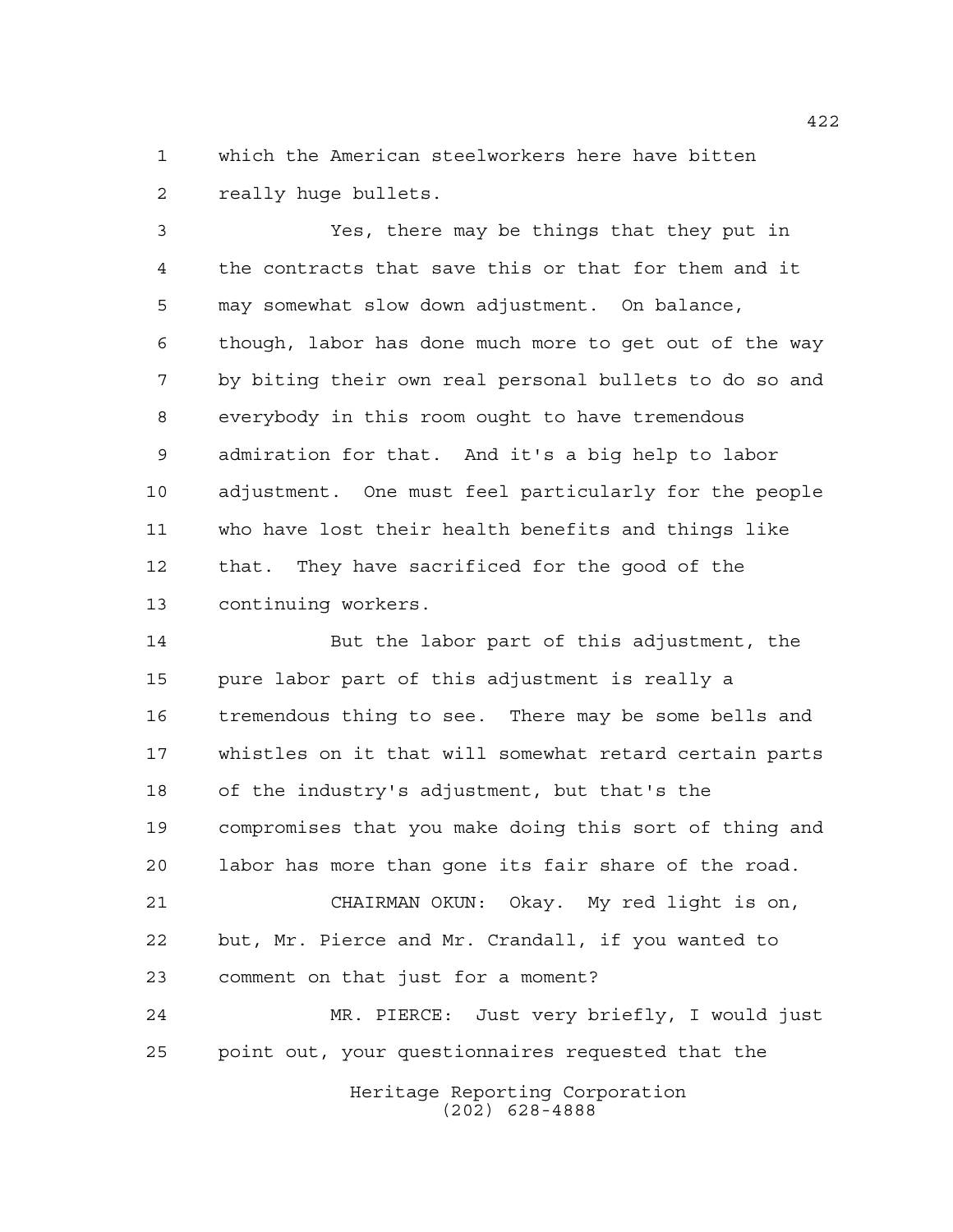labor agreements be submitted. It took a push from the staff to get ISG to submit the labor agreement with ISG. You do not have on the record the new labor agreement with U.S. Steel. This is an extremely important issue, I would think you would want to have those new labor agreements on the record. You did ask for them in the questionnaires, they have not been provided. CHAIRMAN OKUN: We will follow up on that. Mr. Crandall, is there anything? (No audible response.) CHAIRMAN OKUN: Okay. All right. Vice Chairman Hillman? COMMISSIONER HILLMAN: Thank you. Dr. Crandall, I guess if I can come back to your testimony a little bit and just try to make sure I understand the argument. I mean, I understand it, but I want to make sure I explore it a little bit with you on prices and this issue of -- I mean, you kept saying in your testimony that you think one of the difficulties here is that the relief is holding prices artificially high. And, obviously, we've look at all this data in terms of what the prices are doing and

coming down.

Heritage Reporting Corporation (202) 628-4888

they've obviously peaked at some point and it's been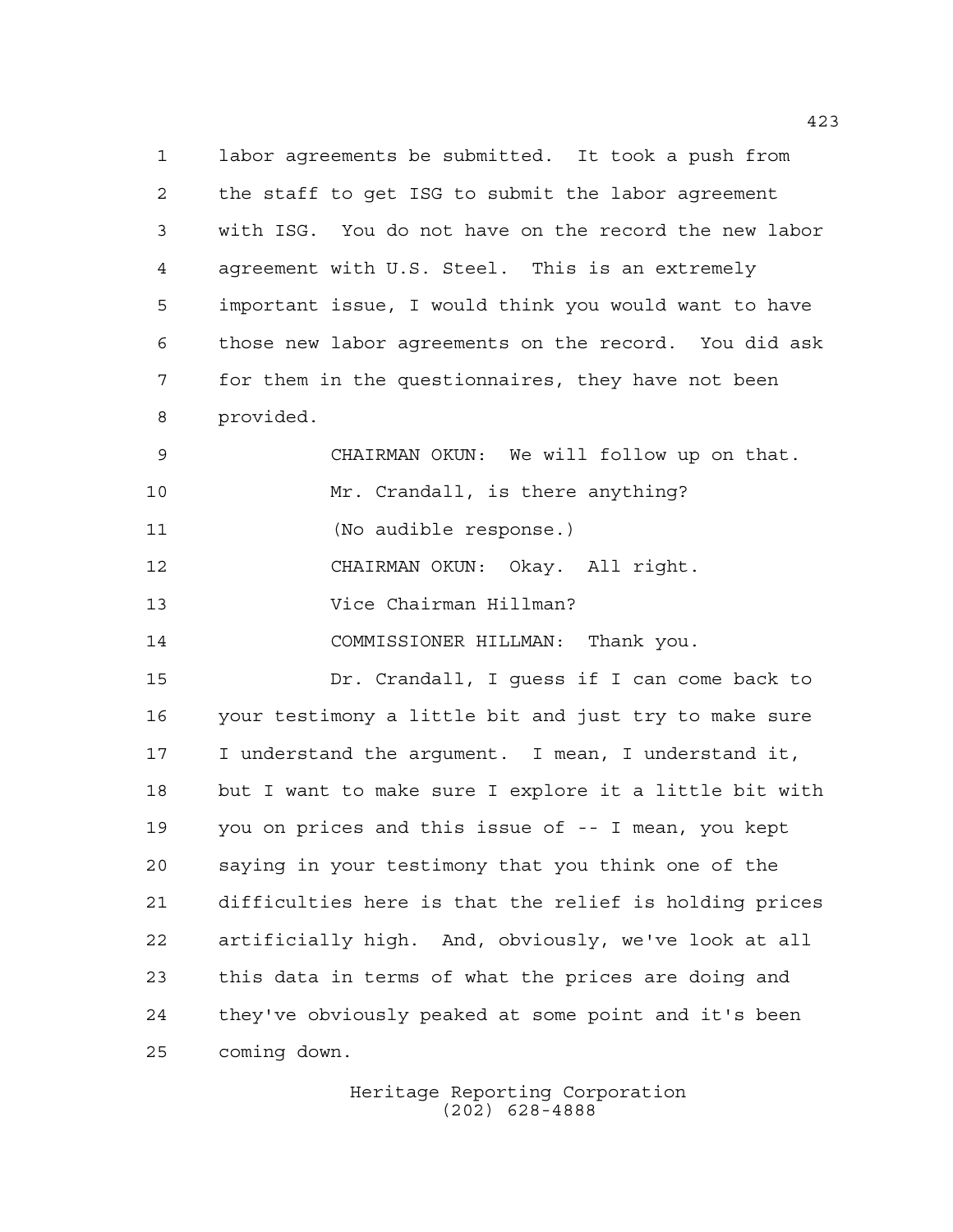So I want to make sure I understand your definition of artificially high. Is it your sense -- again, how do you measure that? Whether it's just inherent in the fact that there is 201 relief, that prices are higher than they would be in the absence of it or is it, again, looking at the sort of numbers of where steel prices are that your sense is in relation to other places in the world or other things going on that you think prices are high?

 MR. CRANDALL: Well, I don't believe I ever said that currently prices are high or low. What I suggested was that the purpose of putting tariffs in place is to raise prices. To the extent that they do not succeed in doing it, then there's no issue here and I can't believe the petitioners would waste their time being here. So there obviously is an effect of some sort.

 We can all try to estimate it and I took a stab at that, but a lot of things are changing, as you've heard in this room. The price of the dollar is changing, there's enormous shifts going on in China which affect world prices. There's a lot of shifts in the domestic market, there's shifts of imports to other parts of the world and so forth. So it's hard to tease this out of the numbers.

> Heritage Reporting Corporation (202) 628-4888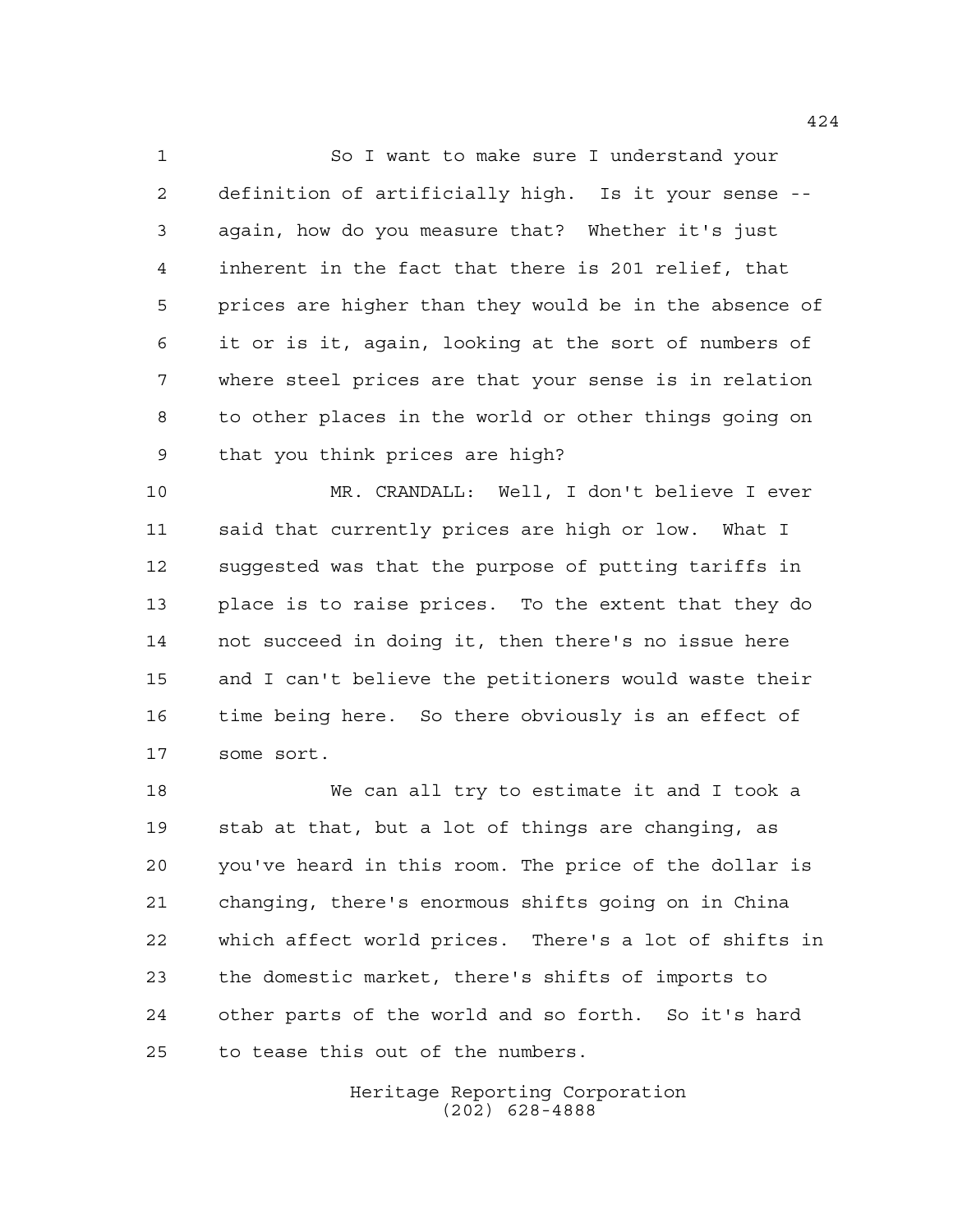My estimate was that in late 2002 tariffs probably raised prices by five to seven and a half percent, but the real issue here is why keep them in place?

 Presumably, it is to insulate the domestic industry from price movements in the world market in the future. That is, to keep prices above where they otherwise would be at some points in the future. Otherwise, there's no purpose of having them at all.

 COMMISSIONER HILLMAN: Well, again, I'm not sure I want to go to how we read what the obligations are in terms of this notion of an ongoing requirement to show the need. I just want to make sure, is your sense now that are prices are, again, artificially high? I mean, do they continue to be higher, in your view, than they would be or should be?

 MR. CRANDALL: At this very moment, I don't know because the impact of the dollar, there's a sharp decline, the dollar has been so strong, I don't know. What I said was that in late 2002 it struck me they're about 5 or 7.5 percent above where they otherwise would be due to the tariffs.

 It may well be that it's less than that now. It's very difficult and I don't think anybody could with the data available tease out the effects of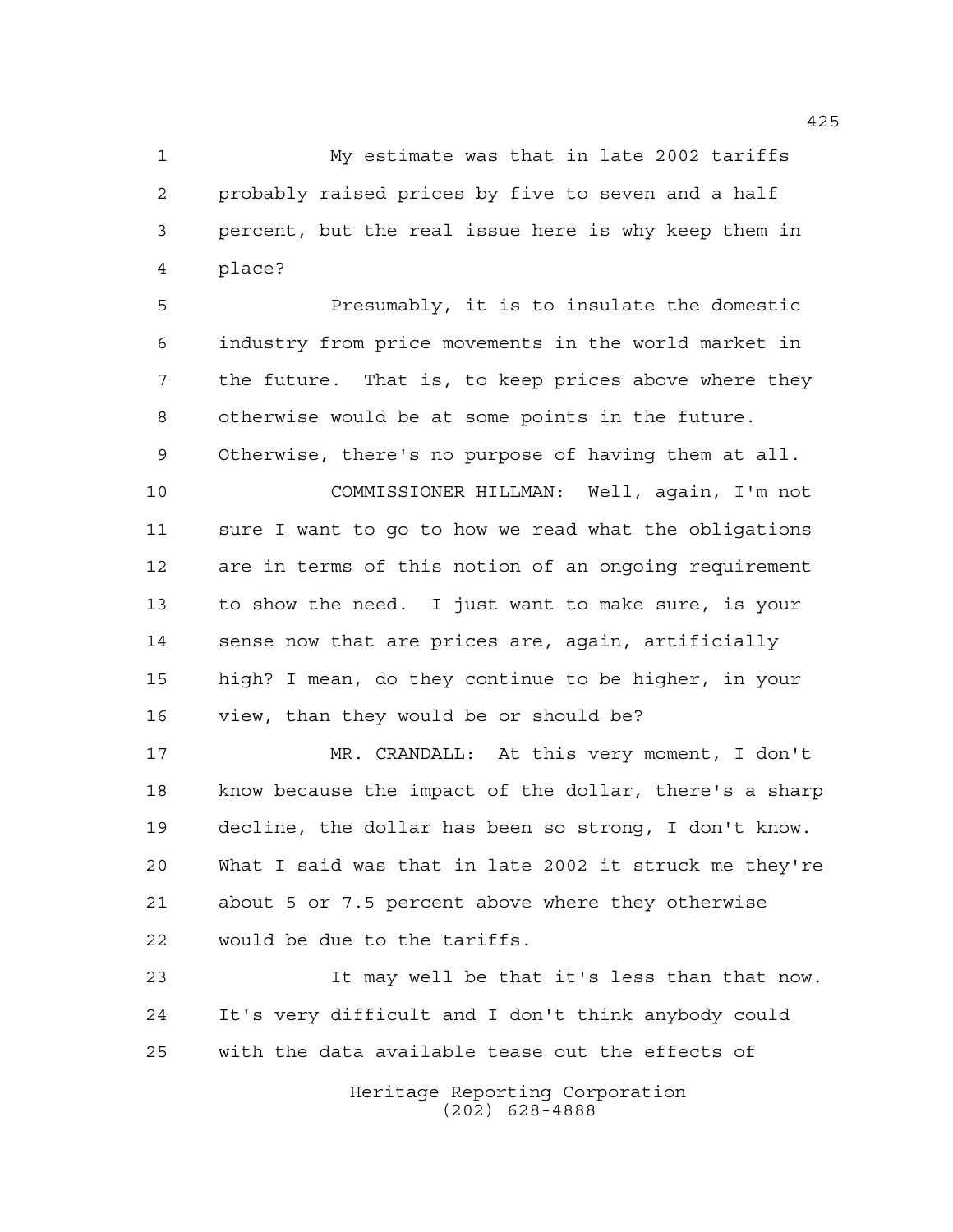tariffs from everything else at the present time.

 COMMISSIONER HILLMAN: Okay. And then terms of just this general notion of are they high, have you looked at prices and perhaps even, Mr. Blum and others could comment, have you looked at them vis-a-vis prices elsewhere in the world and how would you describe them in relationship there? MR. CRANDALL: That's indeed what I did in the Appendix 1 to the joint respondents' brief. My report, which showed that in fact they had risen relative to world spot market prices, particularly European spot market prices, but then fell back down late in 2002 to about equivalent to those superintendent market prices. COMMISSIONER HILLMAN: Okay. All right. I appreciate that. 17 And I guess if I can stay with you, Dr. Crandall, if that's all right. On this issue of inefficient capacity, we've heard a lot of discussion about whether there has or has not been a sufficient amount of rationalization which I take always to mean closure of inefficient capacity. And yet, again, I heard Mr. DiMicco on a number of occasions say how do we measure that and I guess I'm wanting to get your

sense of that.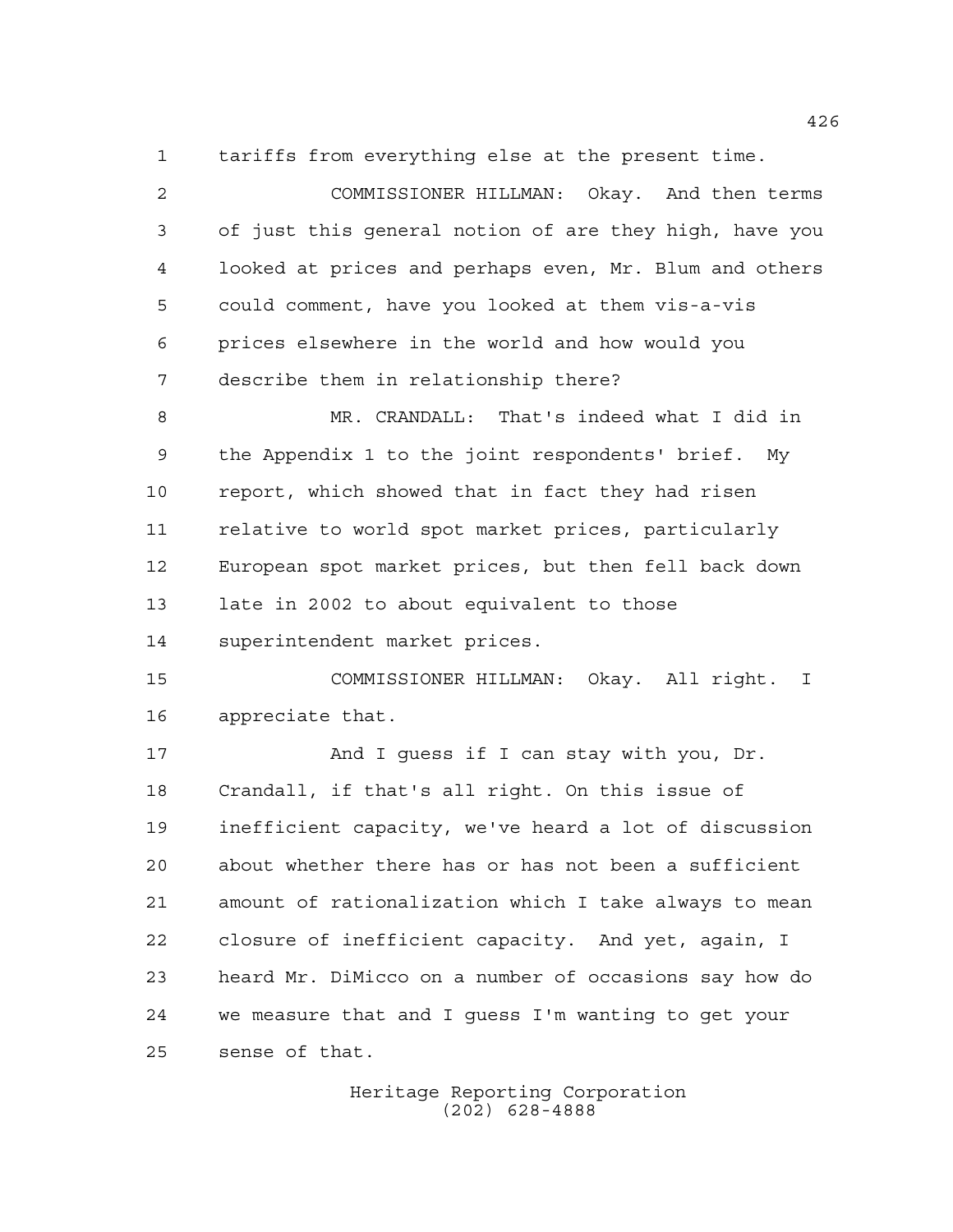I mean, to the extent that we think we should be looking at this, how do we assess what is inefficient? Is it manhours per ton and is there kind of some standard out there? I mean, what would one look at if one was trying to make a determination about inefficient capacity? What constitutes inefficient?

 MR. CRANDALL: Well, the best measure would be costs. Even when prices are rising, some of these companies that I showed in my slide were still not earning profits and, in fact, one of them went bankrupt, Weirton, during this process and WCI has already defaulted on an interest payment. Their costs are very high and that's what you want to look at, is unit costs at these facilities.

 Now, what you don't know is how much those costs could be brought down by more efficient labor agreements and more efficient management. I mean, the process you've been watching is one of someone else taking those assets, eliminating a large part of the legacy costs and renegotiating the labor agreement. It's hard to tell until someone else takes those assets and tries to rationalize them whether they should close or not.

Heritage Reporting Corporation (202) 628-4888 What we do know now apparently is that, for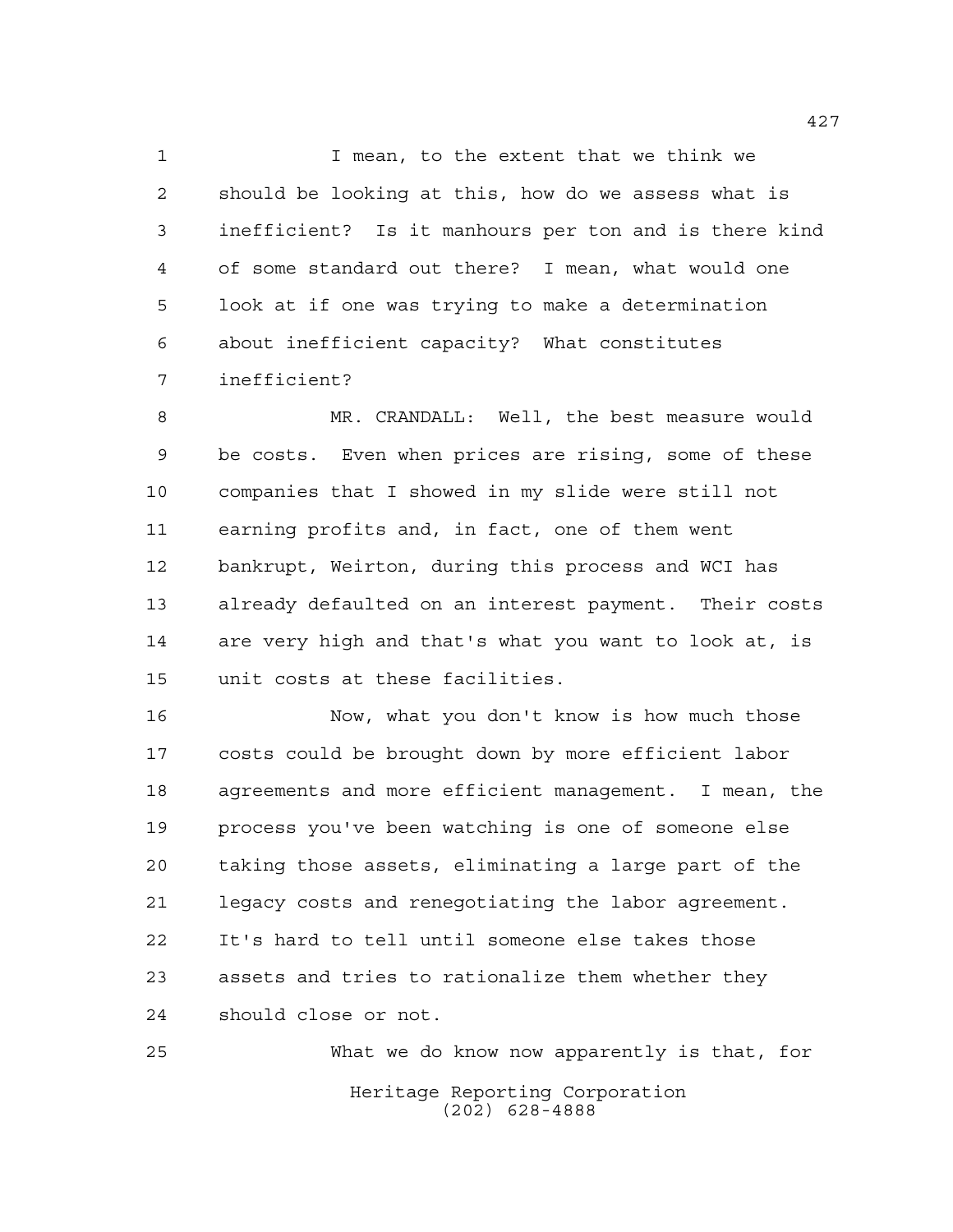instance, Wheeling-Pittsburgh wants to put in an electric furnace to replace its hot end capacity, but it appears to need a government subsidy to do it, apparently it cannot raise the money in the capital market, even with 201 in place. That would suggest under its current management with its current labor agreement that plan is extremely inefficient and probably needs rationalization of some sort.

 COMMISSIONER HILLMAN: And then I guess -- if I can do just one more question and then I'll come back to you, Mr. Barringer. This whole issue, as Mr. Ross put it, of what did the 201 relief do in terms of providing access to the capital markets for the industry that did want to make these purchases?

 I mean, in some of the testimony we've heard, there's been this distinction between whether something was a capital investment as opposed to simply a purchase, but nonetheless, the industry seems to be making it very clear that in their view the capital, the access to the capital markets was to some degree related to the 201 relief. Do you have a view on that?

 MR. CRANDALL: I don't doubt that it was to some extent, but the extent depends on how much capital they want and what I pointed out to you in an

> Heritage Reporting Corporation (202) 628-4888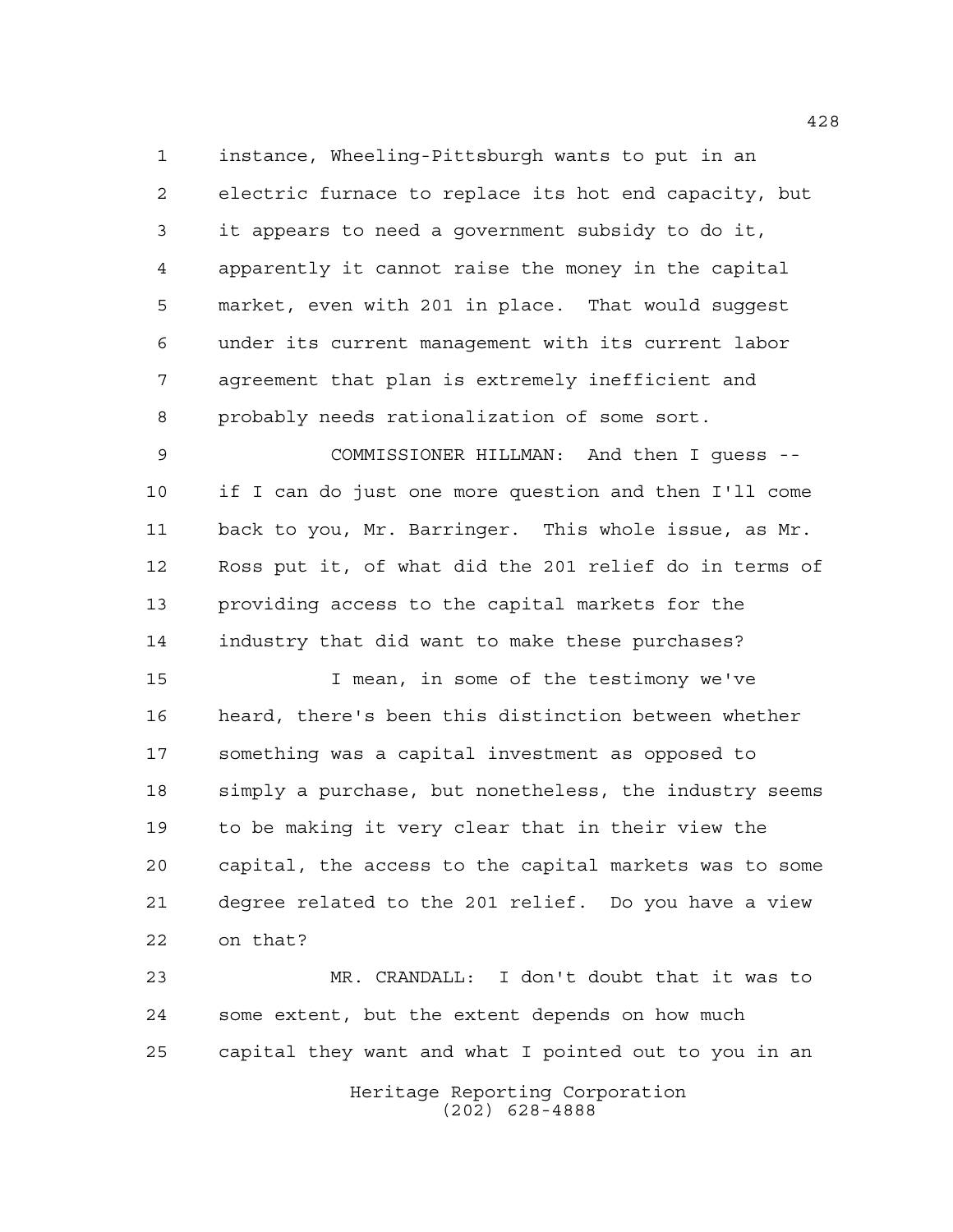earlier question I guess to Commissioner Miller was that if import relief was artificially raising prices in late 2002 and throughout 2003, as I think it was, after the imposition in March, then, sure, it provided access to more capital in order to purchase assets because the price was higher.

 Had the import relief not been in place, those assets of Acme and LTV were not going anywhere, they weren't going to be moved anywhere. Someone was either going to buy them or just close them down all together. There was a substantial price paid for the LTV assets, the price would have been lower, he wouldn't have had to raise as much capital. The same for Mr. DiMicco with Trico. Had the import restrictions not been in place, he might not have had to pay as much for Trico, although I think Nucor could probably raise capital anyway because it has such a track record of efficient operation of mini mills. COMMISSIONER HILLMAN: Mr. Blum, did you

want to add something there?

 MR. BLUM: Yes, thank you, Commissioner. Just one thing about costs and how to measure this. It really seems to me that the only fair test of competitiveness is your bottom line profitability over a business cycle in the absence of subsidies, in the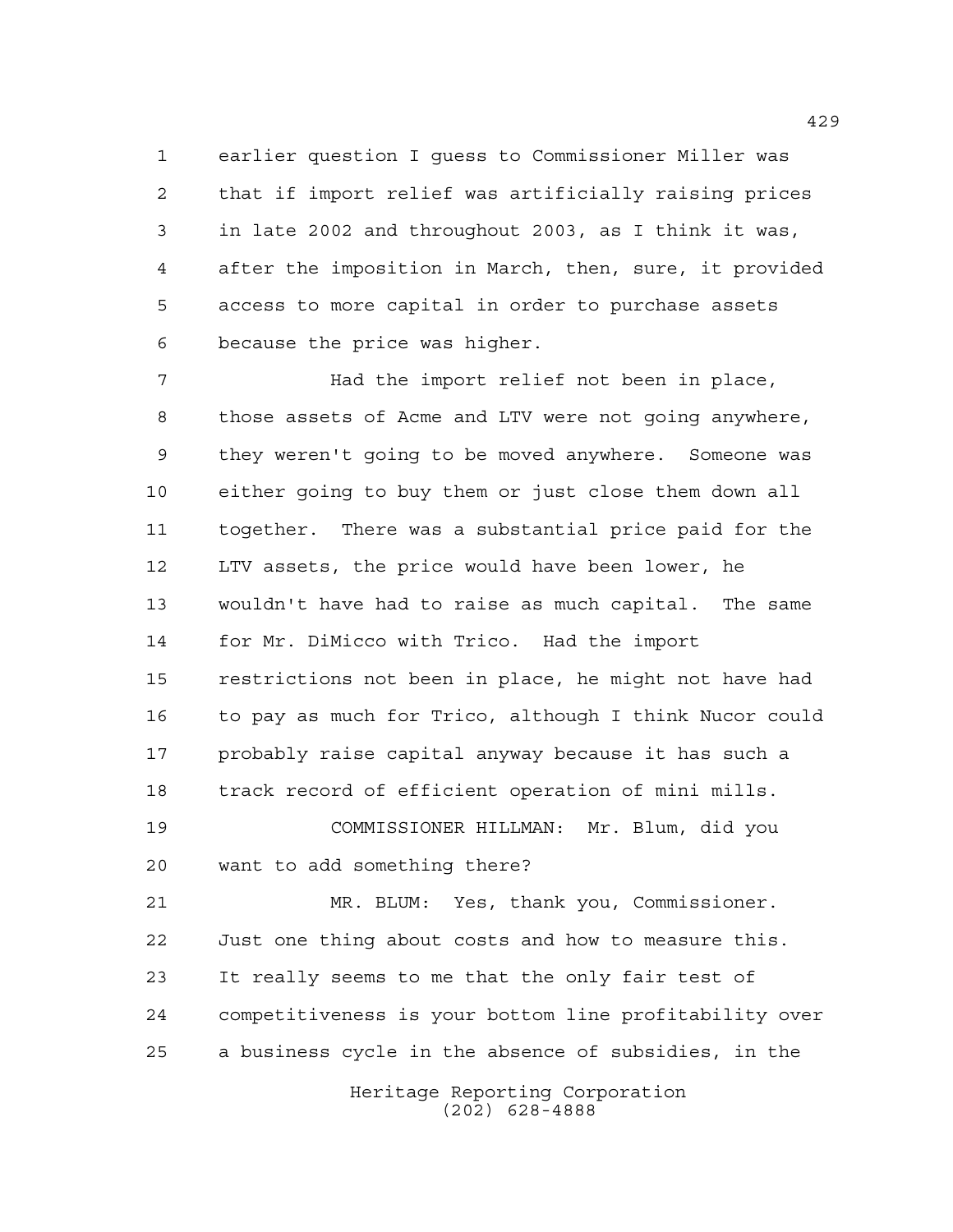absence of import protection. That's the only real true measure.

 One of the difficulties with doing this on a cost basis, as you can see, for example, if you take Peter Marcus' famous cost curve, some very high cost producers happen to be profitable. That's because of the nature of the product mix that they're selling. One of the difficulties with the flat rolled industry as a single industry is that there's a huge difference between the cost and the value of the slab and the cost and value of tin mill or between hot rolled and coated sheets.

 And it's a relationship. If you're trying to be an automotive producer, automotive sheet producer, if you're trying to be a high class appliance sheet producer, that's one thing. If you're trying to make the under panels for automobiles, it's totally different. So it's a relationship of your cost to the value of your product, that shows up in your bottom line and if you can look at that over a business cycle in the absence of artificial costs and penalties, that gives you some idea of who is competitive.

 COMMISSIONER HILLMAN: Mr. Barringer, you had wanted to comment earlier.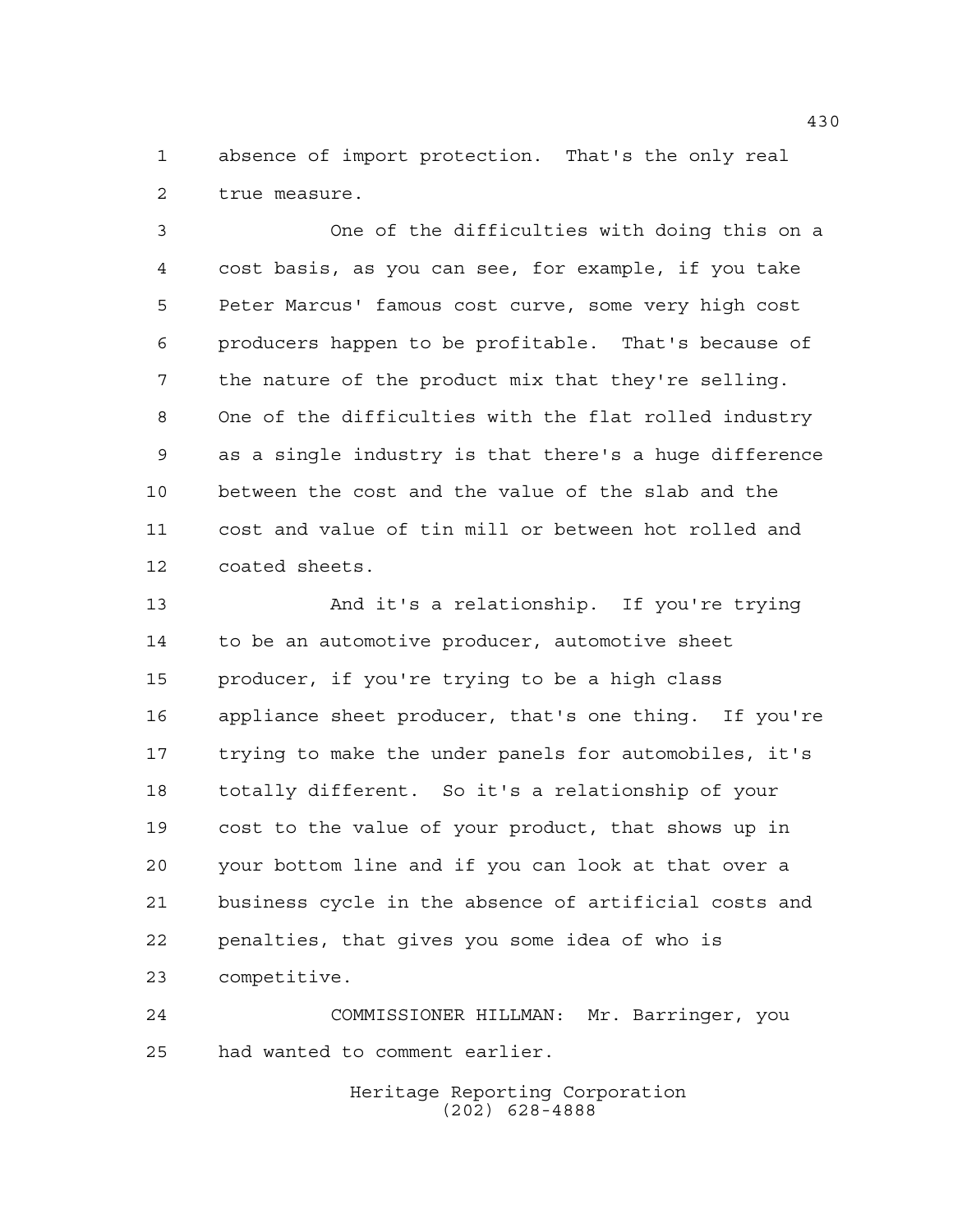MR. BARRINGER: Yes. I just wanted to make a brief comment again. I think Mr. DiMicco's statement was quite artful. I think if he wanted to look through the American Metal Market at the periods of time coincident with when Wheeling-Pitt got their loan and when Weirton got their loan, I think that you will see if he does not say it directly, he certainly says indirectly that government subsidies should not be keeping uneconomic capacity open. So I think probably Mr. DiMicco has an idea of what is and what is not uneconomic capacity. It's not a complete mystery. COMMISSIONER HILLMAN: Given that the yellow light has come on, I will come back for my question that I have promised to Mr. Cunningham. CHAIRMAN OKUN: Commissioner Miller? COMMISSIONER MILLER: I think I have two questions, only one of them was the question that Vice Chairman Hillman is going to pose to Mr. Cunningham, so I'm going let her do it, I think, if I recall her question. So, Mr. Dunn, let me ask you, I want to make sure I understand your testimony regarding the tin mill industry and its failure to take adequate steps to adjust.

> Heritage Reporting Corporation (202) 628-4888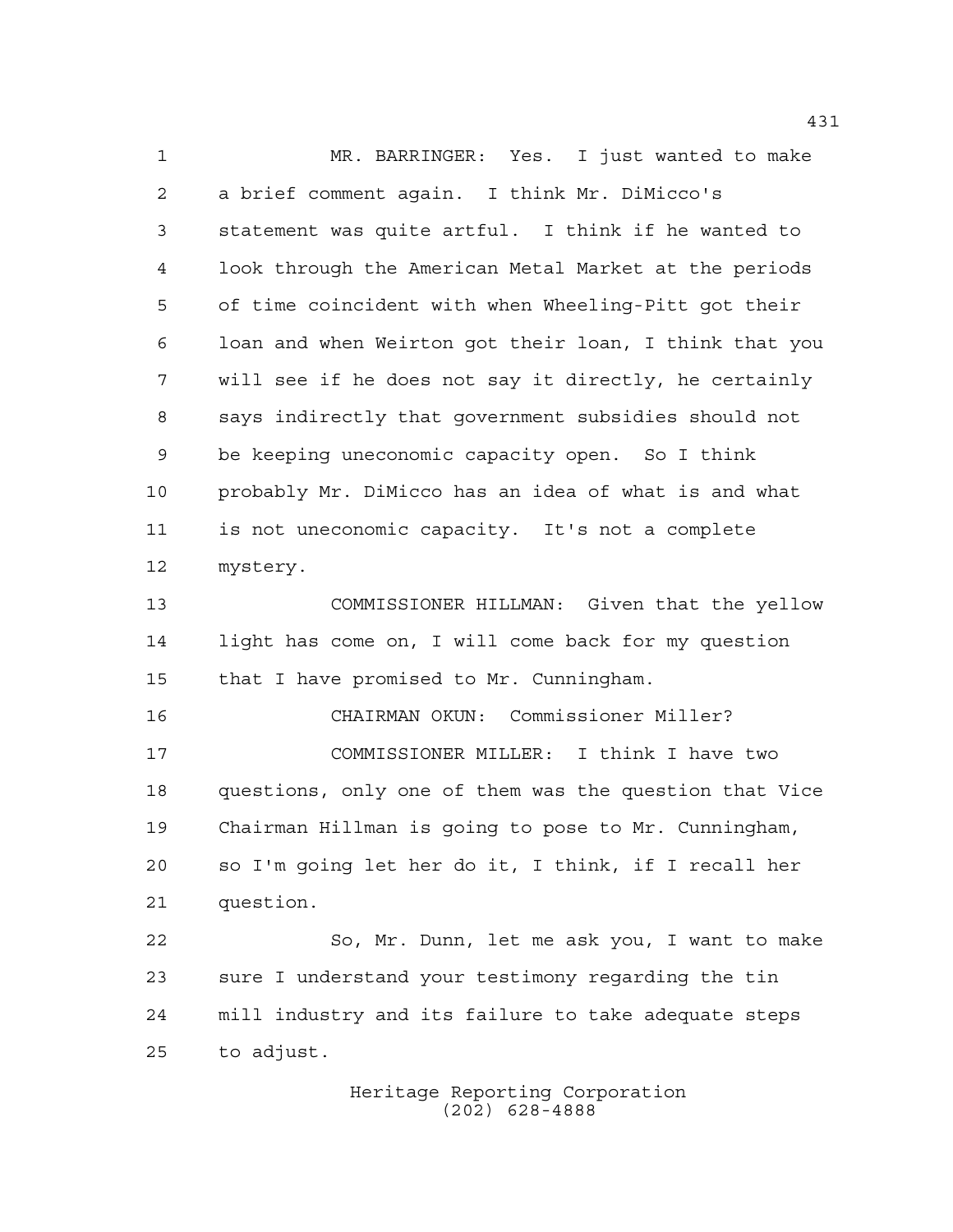Were you only looking at adjustment efforts that were specific just to tin mill lines? Is that what you think our analysis should be? Or do broader steps that the company may have taken across the board, for example, the labor agreements we've talked about, are they not relevant to our consideration as to whether not the tin mill industry is adjusting as well?

 MR. DUNN: The short answer to your question, Commissioner Miller, is I was looking only at the tin mill facilities. The problem when you get into the broader is trying to determine was any of this really -- were any of those broader adjustments changes in hot rolling substrate manufacturing, were those driven by the tin mill market at all. And you have a very difficult time saying that they were and so I felt that we had to look at the tin mill industry specifically.

 COMMISSIONER MILLER: Okay. All right. I just wanted to make sure that I understood what the parameters were that you were looking at.

 Mr. Cunningham, you have been pointing us in part in one of your exchanges earlier to the part of the statute that talks about the President modifying the relief because the effectiveness of the action has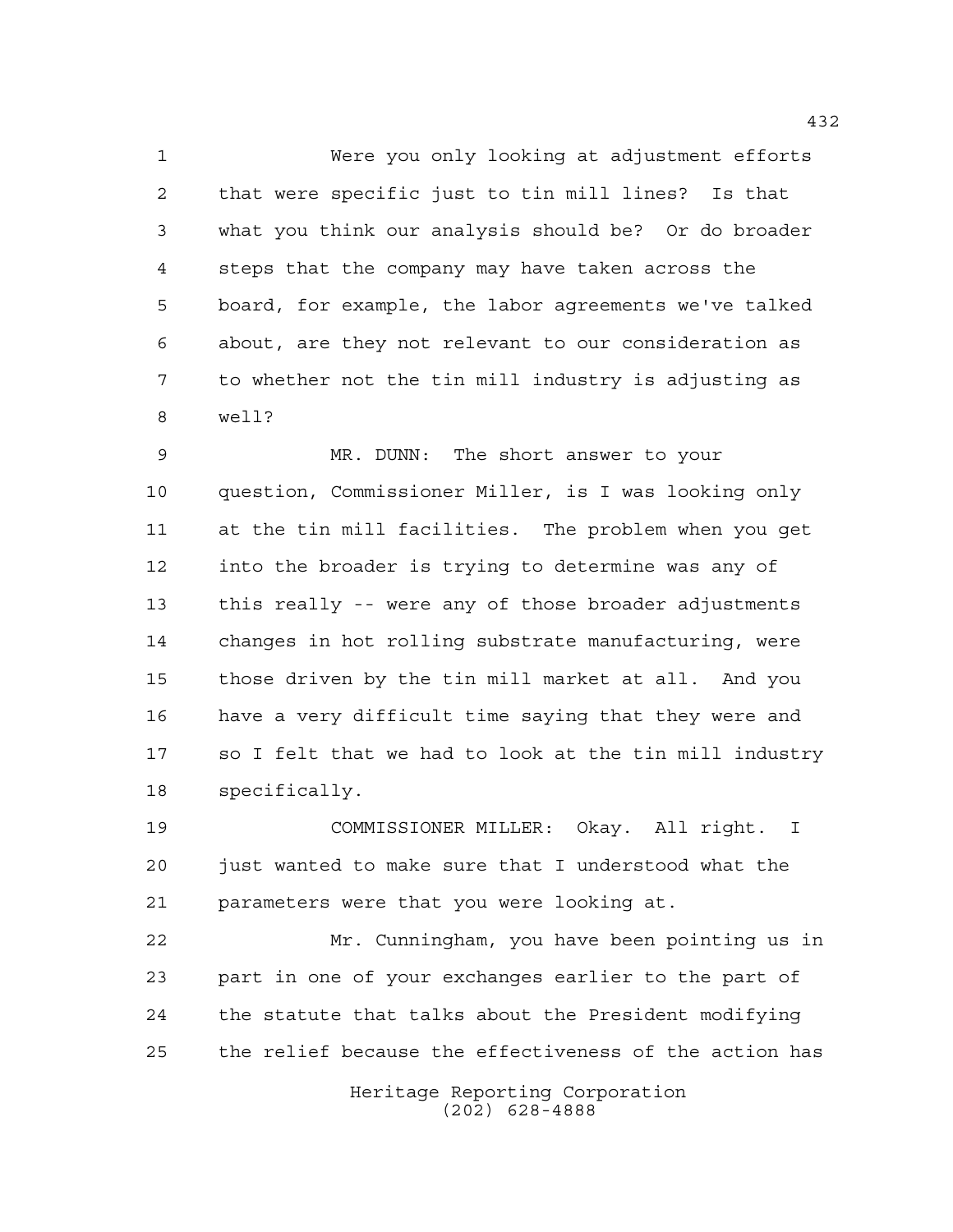been impaired by changed economic circumstances.

 Right? MR. CUNNINGHAM: Correct. COMMISSIONER MILLER: I remember in one of your discussions -- MR. CUNNINGHAM: Correct. Which he does on the basis of the report you send him. COMMISSIONER MILLER: Right. Right. And our report -- I will agree our report -- you know, our report has a fairly wide -- I mean, developments with respect to the industry, I can read pretty broadly, our staff would probably be appalled at how broadly we might read it, or at least everybody would like us to read it, but when I look at the legislative history of that provision that you're talking about, it cites things like changes in exchange rates and it cites things like circumvention. Mr. Crandall just referenced the potential impact of exchange rates on the tariffs. Those things seem to be more aimed at the idea that the

 effectiveness has lessened because of the changed economic circumstances and suggesting that the President should do something to restore it to its previous level of effectiveness.

Heritage Reporting Corporation (202) 628-4888 MR. CUNNINGHAM: Well, I don't think the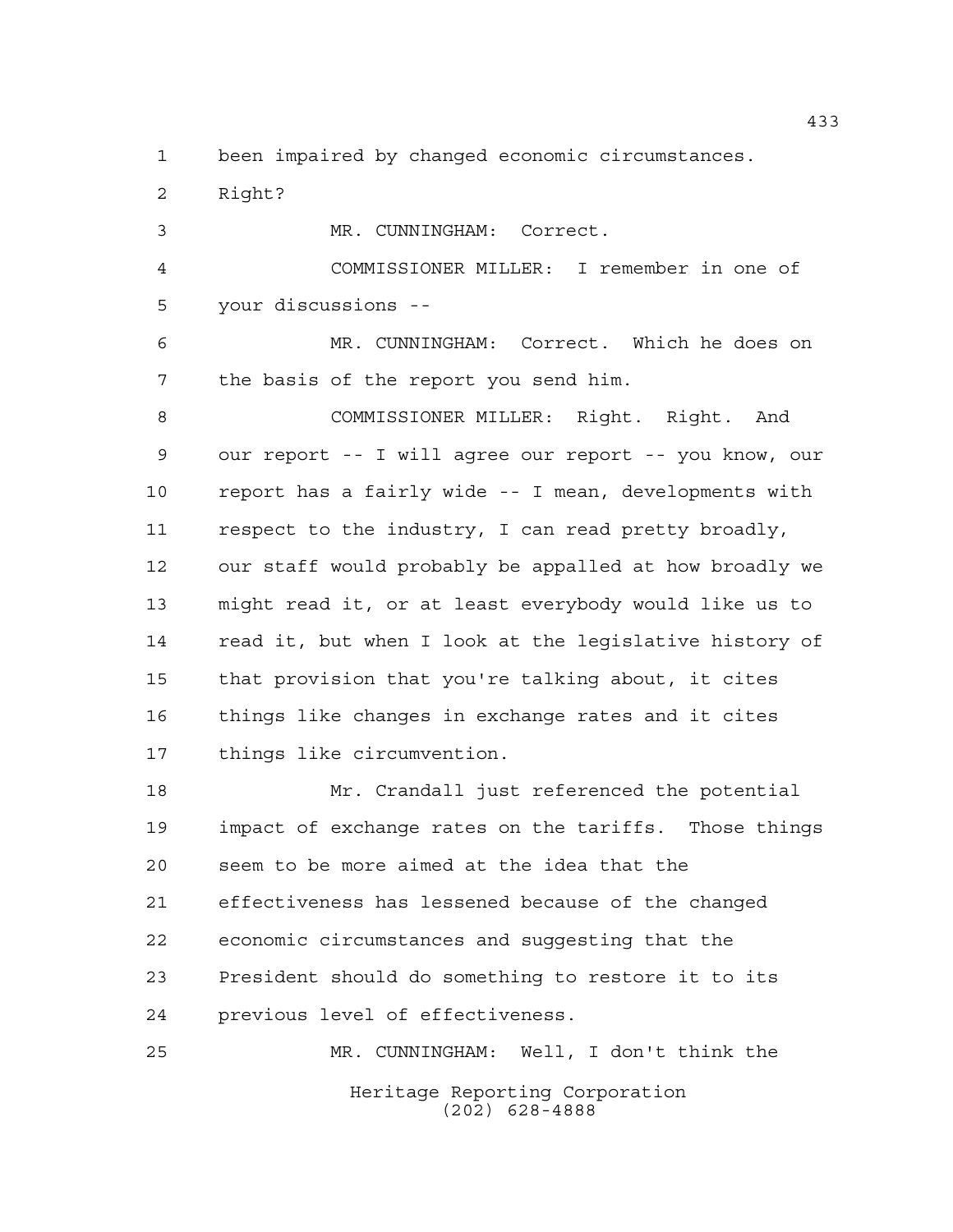President can do that.

 COMMISSIONER MILLER: I didn't think you would think that.

 MR. CUNNINGHAM: No. No. COMMISSIONER MILLER: And I'm not necessarily -- but anyway, you know, the kinds of things cited here seem more aimed at -- it talks about the effectiveness of the action being impaired. MR. CUNNINGHAM: Right. I agree. And to determine whether they've been impaired, you have to advise the President as to what the effectiveness of the action was and then look at the various

 cross-currents of which there were tons of them here. I mean, capacity that had been taken out of production coming back into production. Exchange rate swings. All of the things we've talked about today. And in the process of that, the baseline is what was the effectiveness of the action and how has it been impaired.

 It's very rare you will get a case like this where the action had no effect, as the industry essentially acknowledged. Indeed, they complain of it having no effect. They complain of it having no volume effect, they complain of the price effect having been moderate and then explain the changes in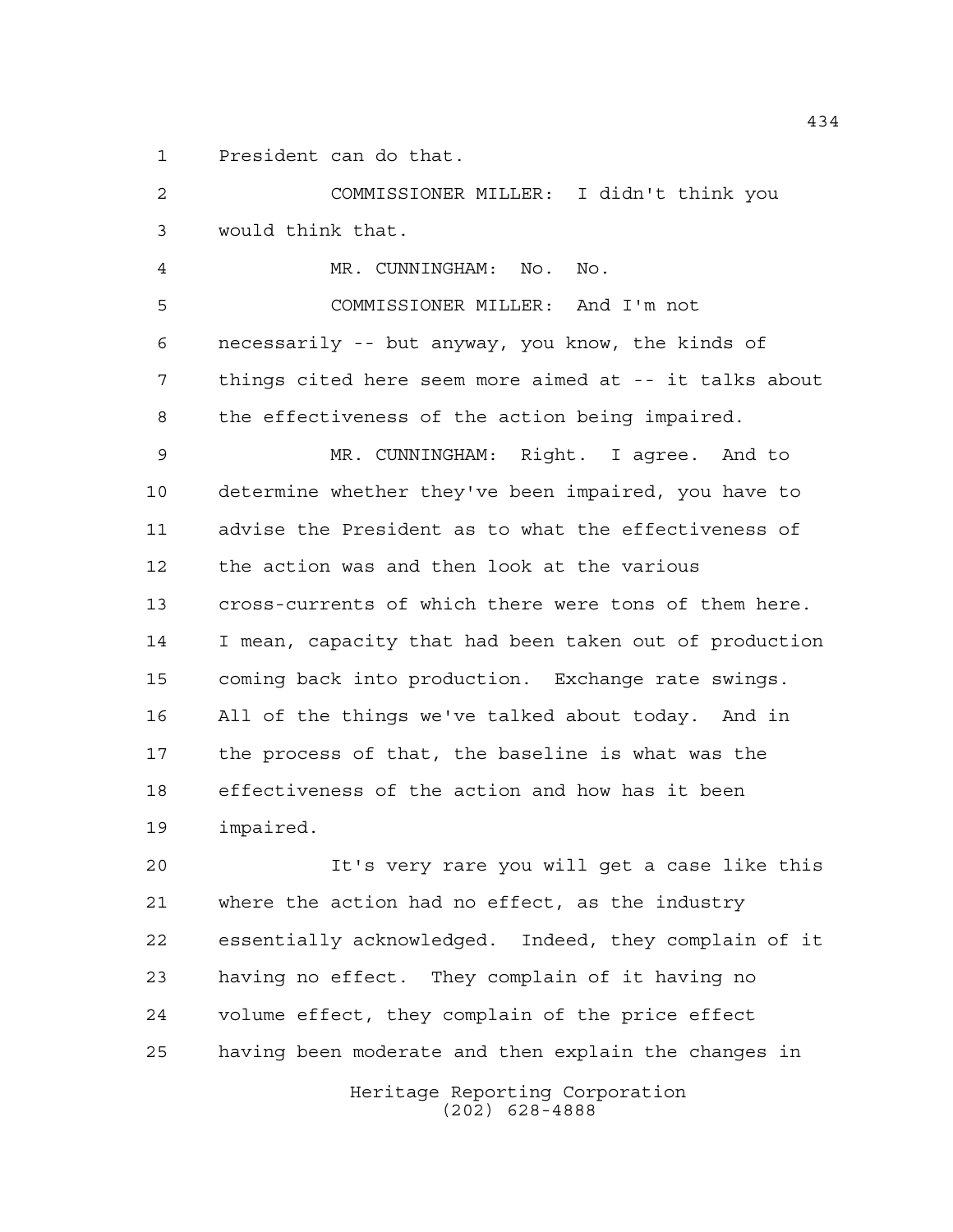price as having predominantly been due to the changes in capacity in the industry. And therefore the President needs to know that.

 I'm not telling you you should say to the President, look, you dummy, what you did was ineffective. I'm simply saying you should lay out the facts for him. You shouldn't tell him what to do, you just need to lay out the facts on the basis of which he can make not only the determination under sub 1, but also the determination under sub 2. And that necessarily requires you to tell him the extent to which the relief was effective and then the extent, if any, to which that effectiveness was diminished. If he finds on either basis that the relief is no longer effective, then it seems to me what he does, he says, well, why keep the relief in place.

COMMISSIONER MILLER: Okay.

 MR. CUNNINGHAM: It does have a certain logic to it, doesn't it? Think about it. We'll talk about it a little more in the post-hearing brief, but think about it. I just don't see how you can write the effectiveness out of the statute. I just don't see how you can do that.

 COMMISSIONER MILLER: All right. All right. Thank you.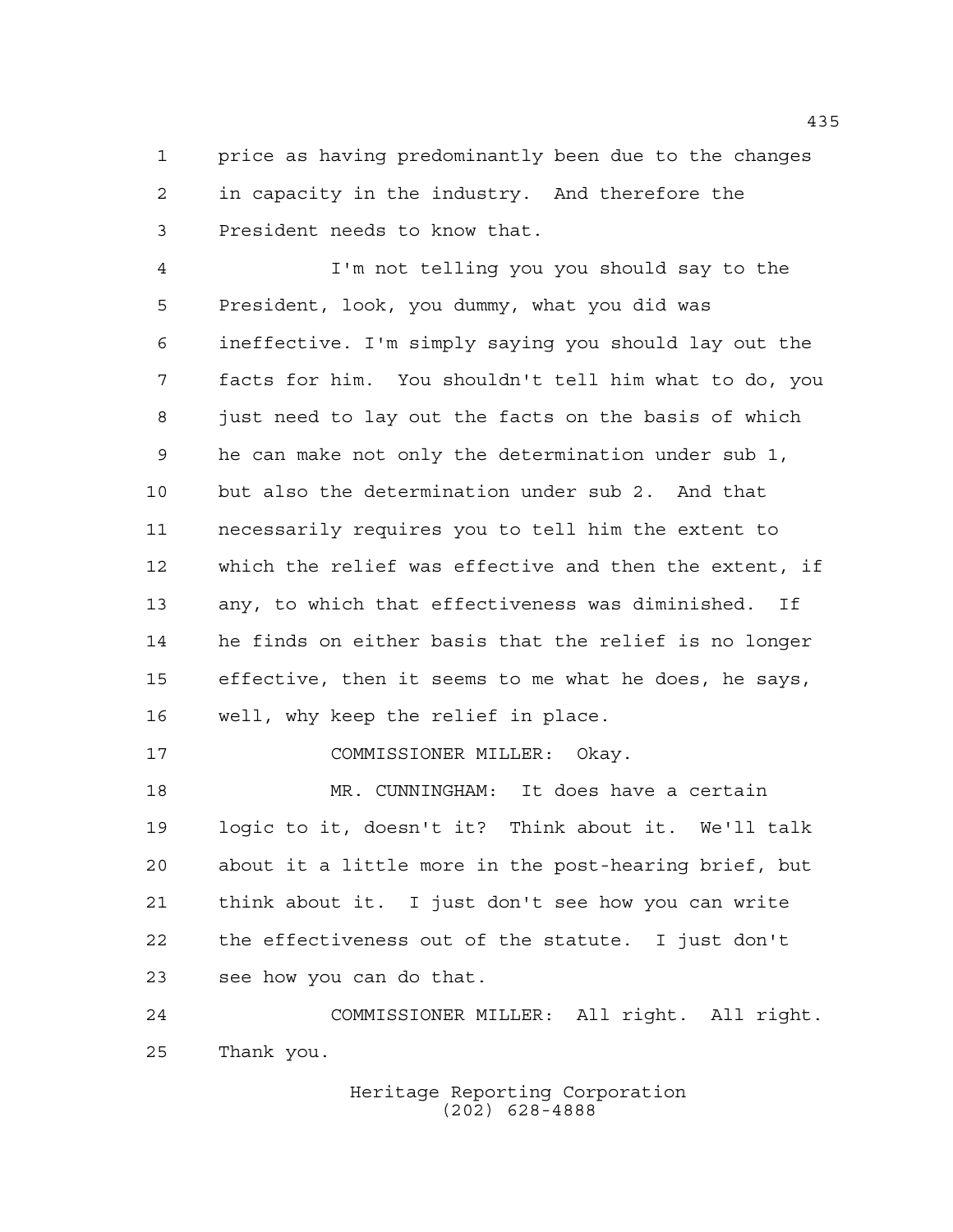Heritage Reporting Corporation 1 MR. PIERCE: May I comment briefly? COMMISSIONER MILLER: Mr. Pierce. MR. PIERCE: Just really briefly on that. COMMISSIONER MILLER: Yes. MR. PIERCE: The report you're talking about does mention those two issues of exchange rates and circumvention. Circumvention, of course, is taken care of under different provisions, so you really only have exchange rates mentioned. COMMISSIONER MILLER: Right. MR. PIERCE: To take that single example and expand it to mean changed economic circumstances impairing the effectiveness means that it has to be a recommendation or an action by the President that tightens the relief. I just think it's taking a single example from the legislative history and just running out of control with it, frankly. I understand where you're coining from with that single example, but that's what you're resting it on, is a single example. MR. CUNNINGHAM: Can I clarify one thing there? COMMISSIONER MILLER: I think there is more in the legislative history than just a single example in the conference report that suggests that as well,

(202) 628-4888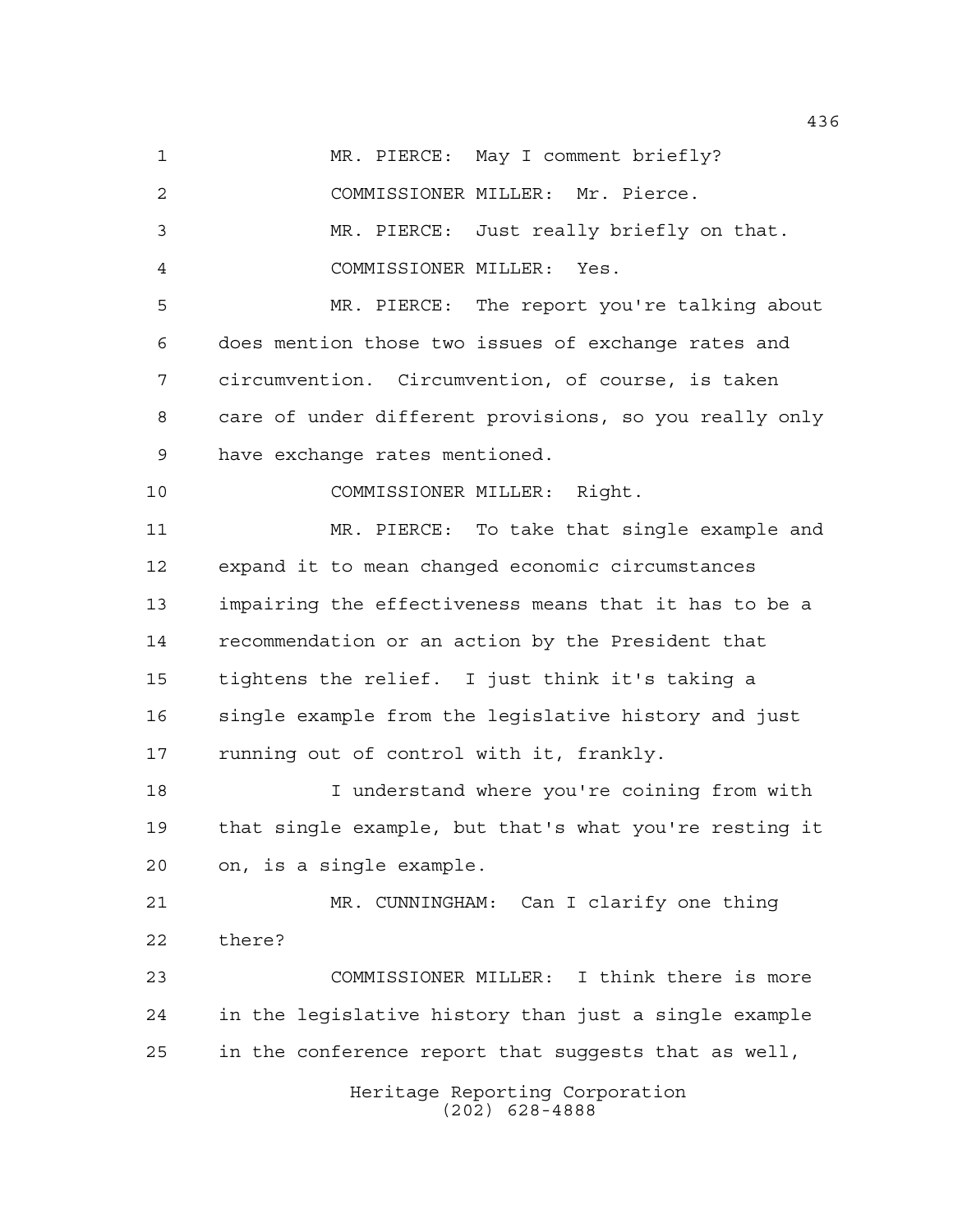but I also think -- well --

| $\overline{a}$ | MR. CUNNINGHAM: Can I just add one thing to            |
|----------------|--------------------------------------------------------|
| 3              | this? This is Dick Cunningham.                         |
| 4              | COMMISSIONER MILLER: I'll think about it.              |
| 5              | We have a whole another panel.                         |
| 6              | MR. CUNNINGHAM: The whole purpose of this,             |
| 7              | it says impaired -- you're supposed to find out --     |
| 8              | you're supposed to give the President information upon |
| 9              | which he can determine whether the effectiveness of    |
| 10             | the relief has been impaired. The logical thing of     |
| 11             | that is if he finds the relief no longer effective     |
| 12             | then there's no point in continuing it. That's the     |
| 13             | way you have to modify it, under the principles of     |
| 14             | degressivity, okay?                                    |
| 15             | It's crazy to say that if he finds that the            |
| 16             | relief was originally effective but has been           |
| 17             | sufficiently impaired that it's no longer effective he |
| 18             | should stop it, but then say, ah, but it was never     |
| 19             | effective at the start, then he should continue it in  |
| 20             | effect, isn't that kind of odd?                        |
| 21             | CHAIRMAN OKUN: On that note, thank you.                |
| 22             | Commissioner Koplan.                                   |
| 23             | COMMISSIONER KOPLAN: Thank you.                        |
| 24             | I think you've done an exhaustive -- I think           |
| 25             | you've -- never mind.                                  |
|                |                                                        |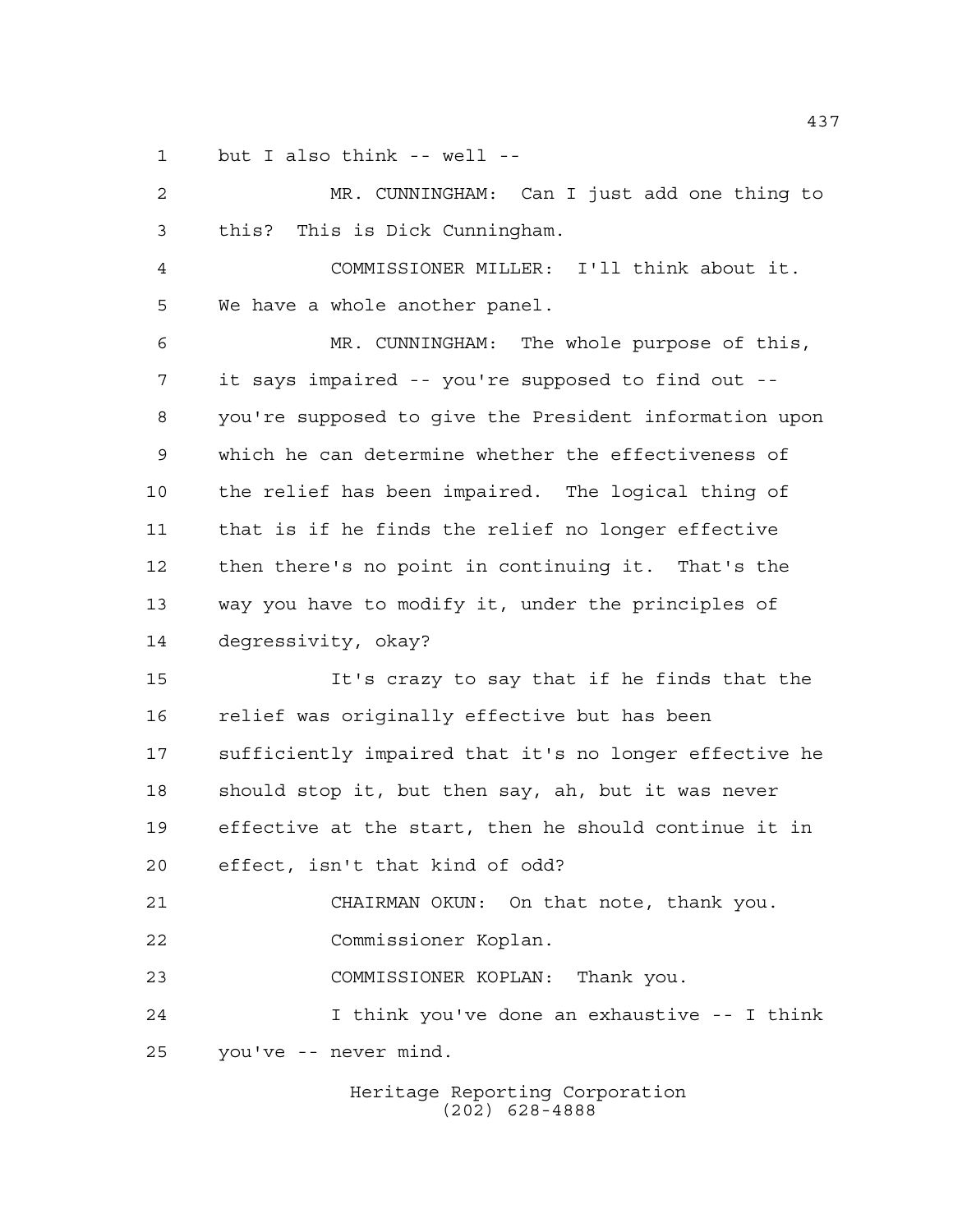Let me pick up on the flip side of your discussion with Vice Chairman Hillman regarding inefficient capacity, if I could.

 I note that in the March 5, 2002 presidential memoranda accompanying is proclamation, the President stated in determining whether to reduce, modify or terminate the safeguard measures, he would consider a number of pertinent factors which are listed in the memoranda, such as actual and planned permanent closure of inefficient steel production facilities and in countries other than the United States as well.

 My question to you all is this: could you tell me what steps, if any, your clients have taken to reduce their own inefficient steel production facilities since the relief went into effect?

17 I can take whatever you would like to say now, but what I would really look forward to getting from you is a more detailed business proprietary response in the post-hearing similar in format to what's in Appendix F. So can you provide that to me post-hearing?

 MR. CUNNINGHAM: We'll be happy to do so on behalf of Corus.

Heritage Reporting Corporation (202) 628-4888 COMMISSIONER KOPLAN: All right. That's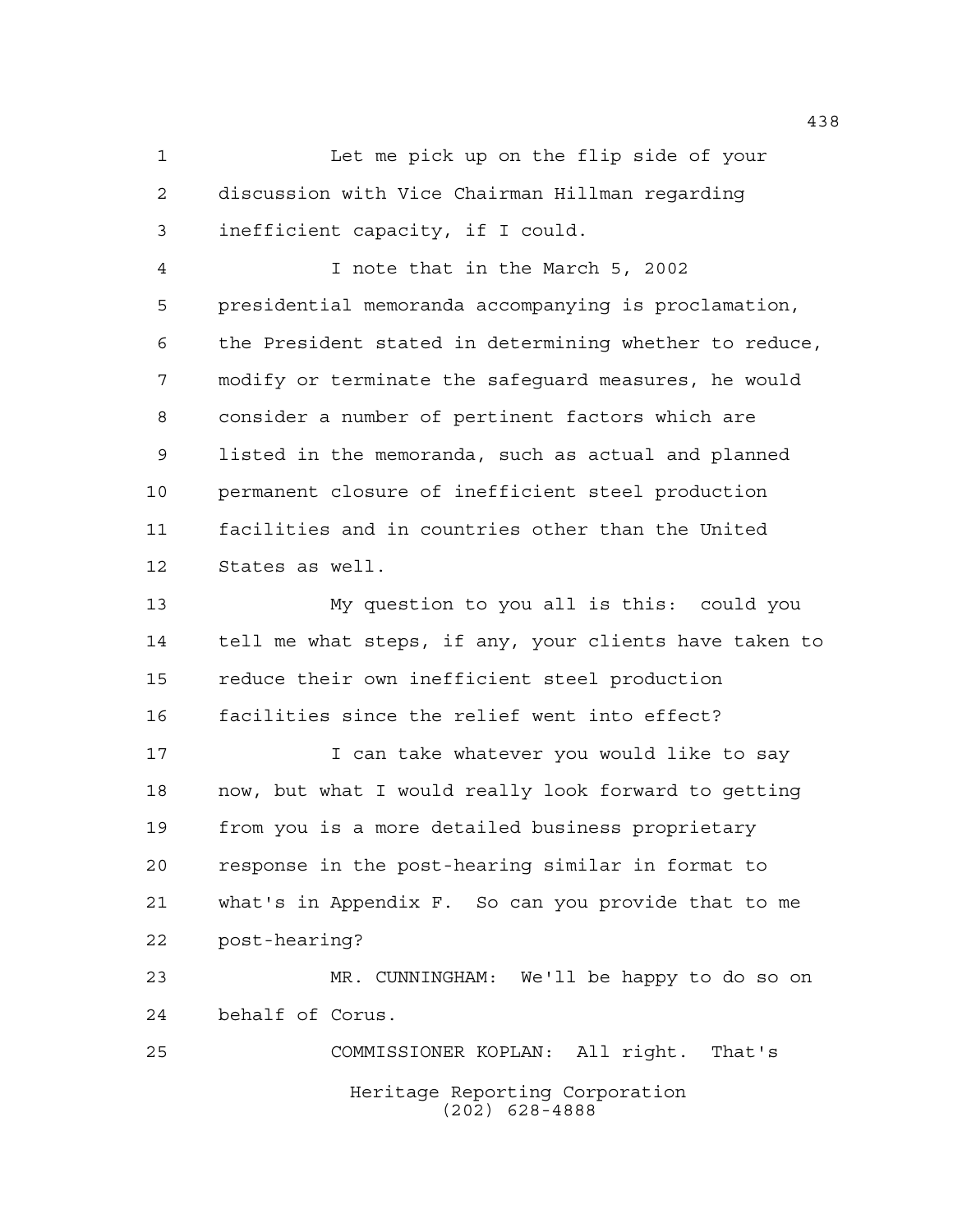Mr. Cunningham.

Heritage Reporting Corporation (202) 628-4888 Mr. Blum? MR. BLUM: Yes, sir. For EUROFER, we'll elaborate on what's already in the pre-hearing brief and the several appendices that we put in there, we'd be happy to do it just as you asked. COMMISSIONER KOPLAN: Mr. Cameron? MR. CAMERON: We'll do it on behalf of the Koreans. Don Cameron. CHAIRMAN OKUN: Thank you, Mr. Cameron. MR. RYAN: Chris Ryan. We'll be happy to provide in on behalf of Arcelor. COMMISSIONER KOPLAN: All right. MR. BARRINGER: We will provide it on behalf of Japan and Brazil, but I would note that Brazil is not cutting capacity. Brazil is recognized by most as the low cost producer in the world and is expanding capacity, all financed by foreign entities. COMMISSIONER KOPLAN: Mr. Horgan? MR. HORGAN: This is Kevin Horgan. We'll respond on behalf of our clients. COMMISSIONER KOPLAN: All right. MR. CONRAD: GUnter Von Conrad. On behalf of the SARGA\* group, we will put forward what they have done to consolidate some of their operations.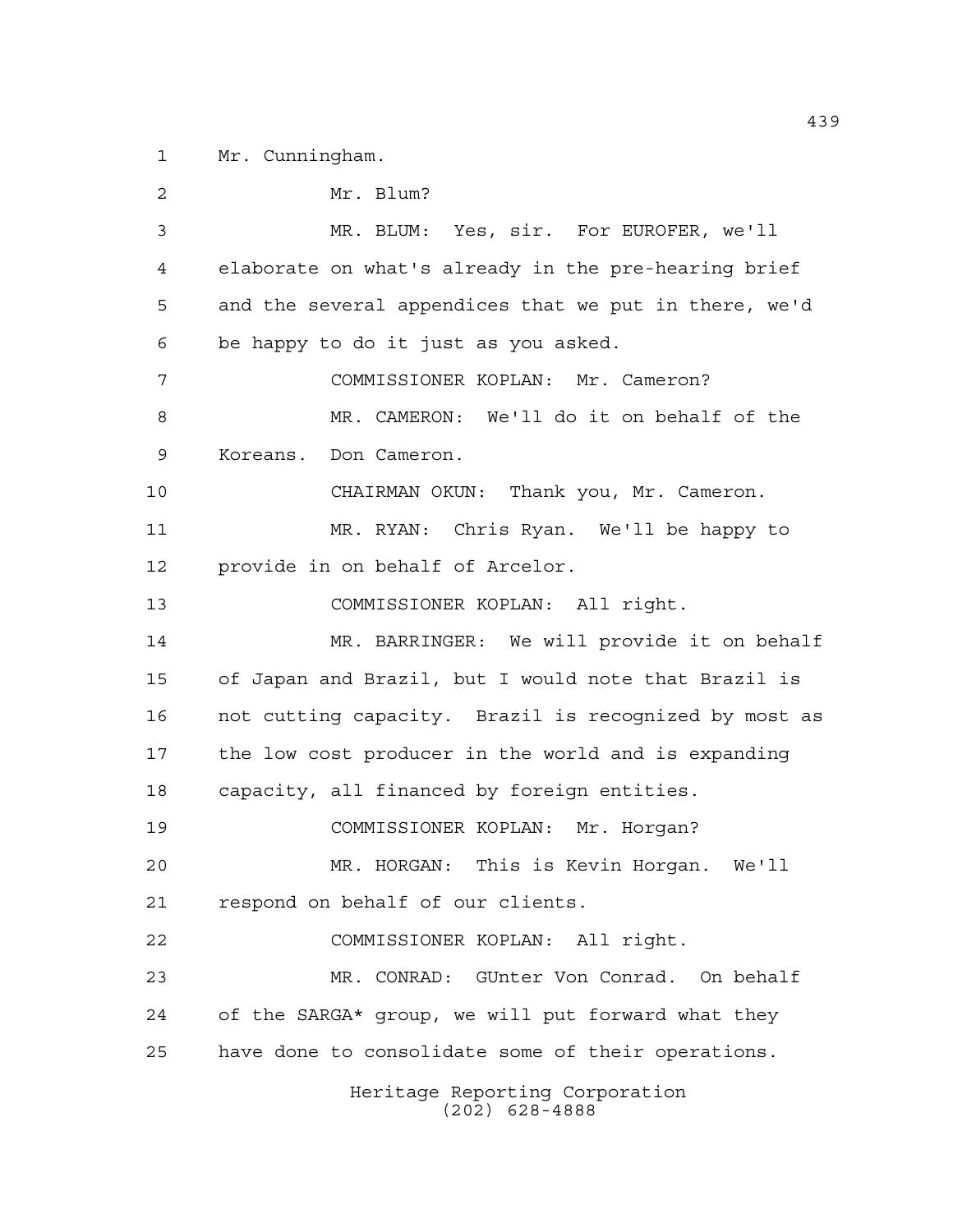COMMISSIONER KOPLAN: Thank you.

Mr. Lewin?

 MR. LEWIN: Yes. I will try to get the specifics in terms of the timeframe you've talked about. Of course, their timeframe is not geared to the 201 and so I have some information on reductions that have been leading up to this, as well as going forward, but I'll try to get some specifics in terms of a narrower timeframe.

 COMMISSIONER KOPLAN: Have I missed anyone? (No response.)

 COMMISSIONER KOPLAN: Thank you. I really appreciate that and I'll look forward to getting it.

14 14 I have one other question. In your brief, you assert that the U.S. steel industry has, and I quote, "Undertaken significant efforts only with respect to consolidations" and that the industry, and I quote, "has taken no significant steps towards meaningful production, upgrades, installation of new facilities, or closures of non-economic capacity." I'm referring to the joint pre-hearing brief on flat rolled at page 7.

 However, Ispat Inland in its brief on page 29 states, and I quote, "The steel industry will require at least two years following mergers and other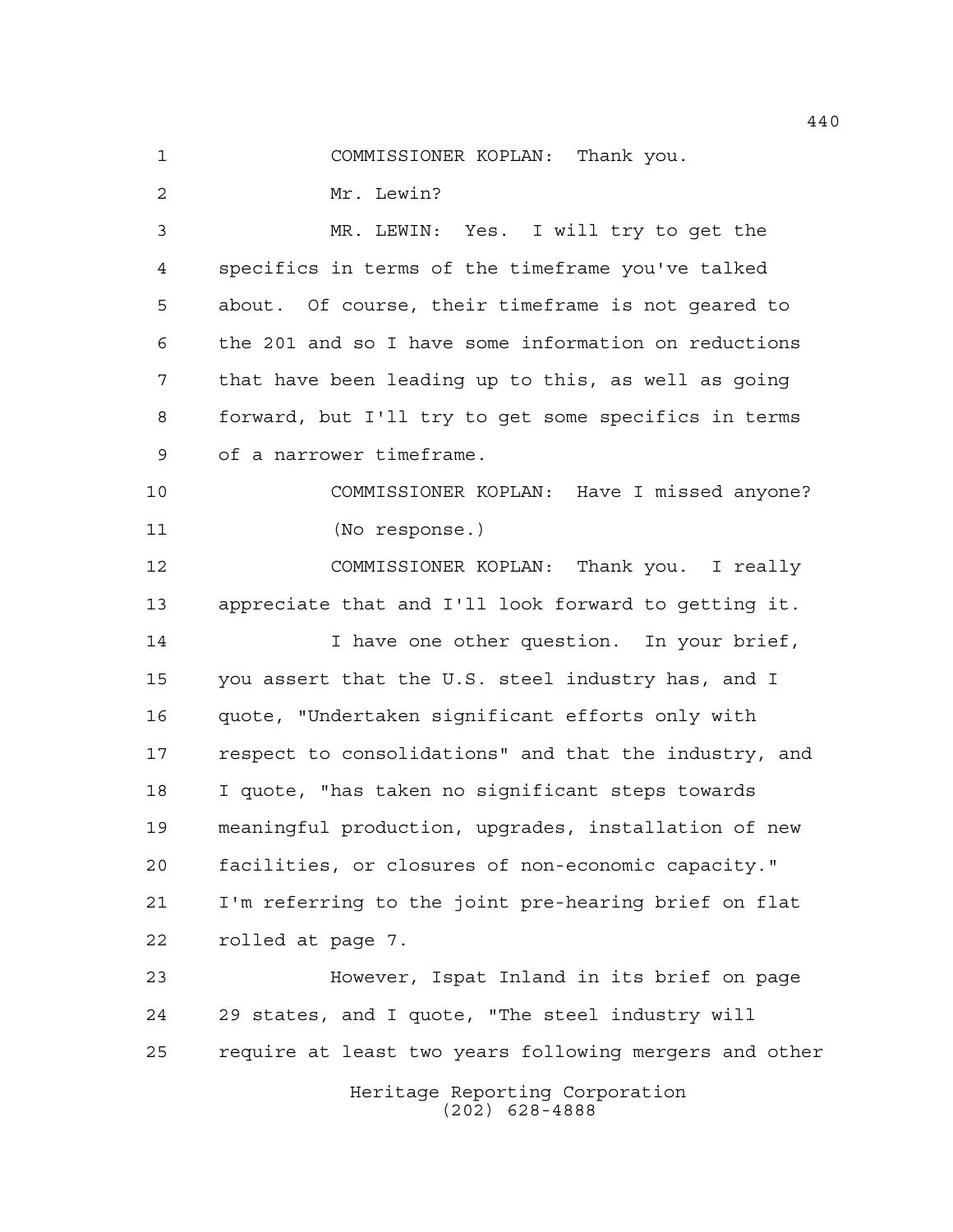consolidations before it can truly reduce capacity in a meaningful way."

 They also testified to that effect this morning.

 They note that consolidations and mergers, which were bracketed, have occurred very recently and all of these companies have committed to closing additional capacity.

 Assume that that is correct. Why doesn't that constitute a persuasive argument for continuing relief for the balance of the period?

 MR. BARRINGER: Could I just address that in two ways?

 COMMISSIONER KOPLAN: Certainly, Mr. Barringer.

 MR. BARRINGER: First of all, and I will go back and see whether the staff report has been significantly or substantially changed. I will also go back -- I visited the website of every one of the integrated mills and I saw no plan to do any of this. Now, it may take -- let's assume it takes two years to shut down a blast furnace. You would assume that there would be some evidence of a plan. Or let's assume you're upgrading your hot dipped galvanized line, you have to order some equipment for it. And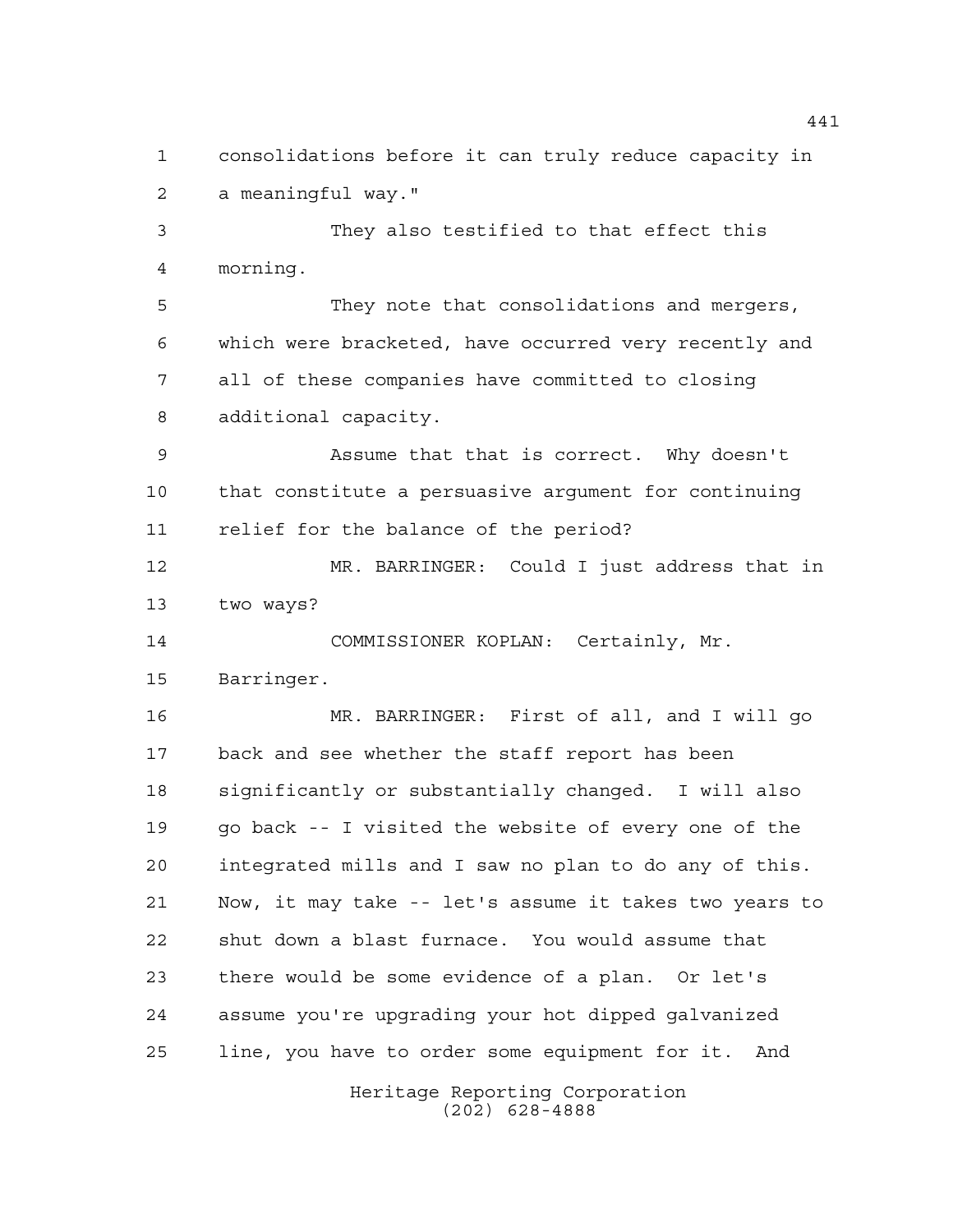what I found rather remarkable was how thin the information either on closures or on upgrades was across the entire industry. So that's number one.

 Number two, it's my recollection that you can build -- you can go from zero to an operating mini mill in 18 months and there may be others that know a little more about that than I do. If you can go from zero to operating a mini mill in 18 months, I'm not sure why it takes you two years to close a blast furnace which probably at the time that you bought the facility was -- you had experts go in and they said this is the least efficient blast furnace here and we're probably not going to make money with it, but, well, let's keep it going as long as we have protection and go from there. So I'm not sure it should take that long.

COMMISSIONER KOPLAN: Thank you.

Mr. Cunningham?

 MR. CUNNINGHAM: Just one very quick point on that because it does seem like something of a non sequitur to me. If they were able to do step one under conditions where the import restrictions did not produce a reduction in imports, did not produce any significant increase in prices, then it doesn't seem to me that there is any evidence on the record that

> Heritage Reporting Corporation (202) 628-4888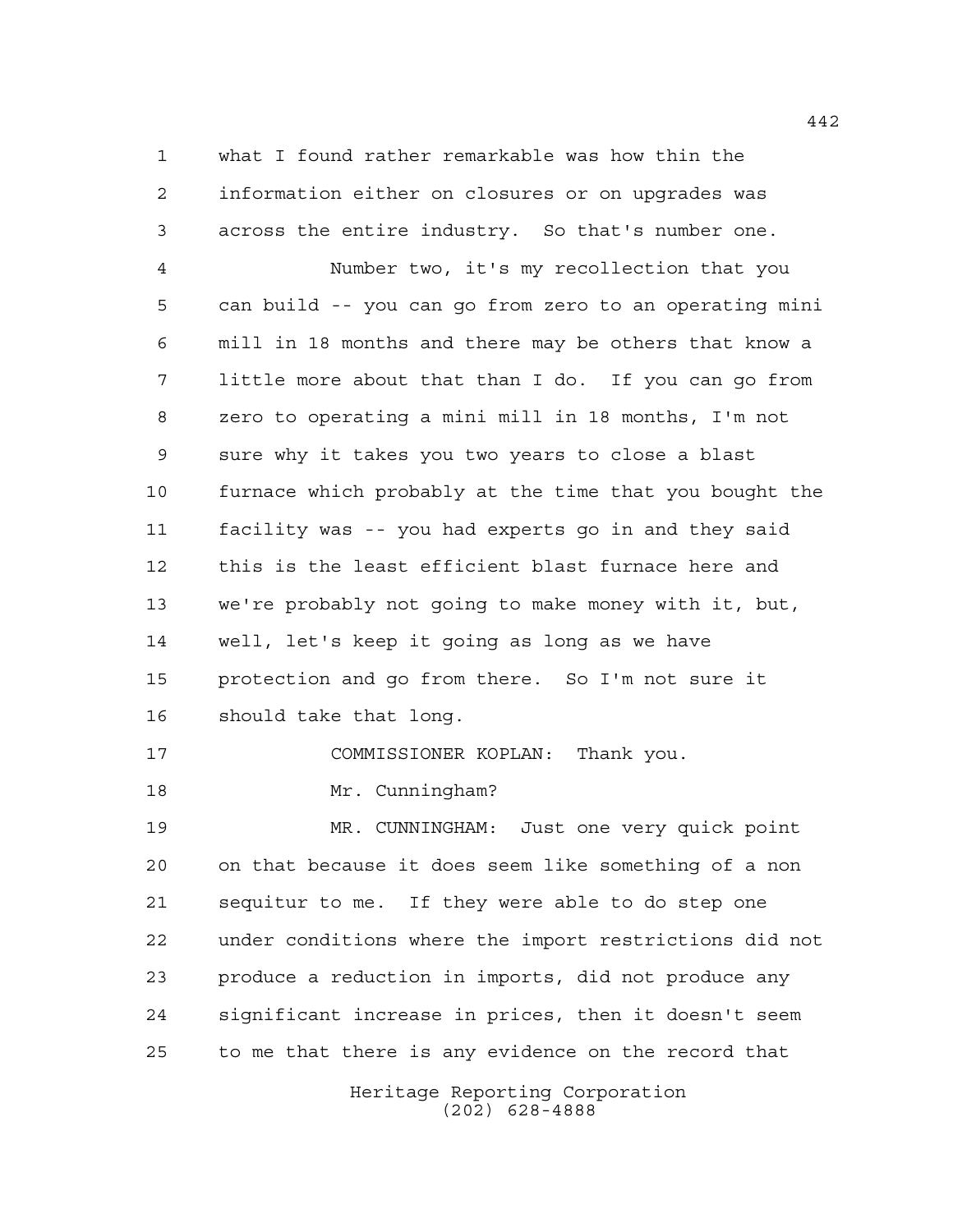suggests that the removal of the import restrictions would in any way inhibit them from moving aggressively for their two-year period to do step 2. All they have said is their constant paranoia that, well, if you remove the import restrictions there will be a flood of imports.

 Well, the record today doesn't substantiate that. Imports were going down at the time relief was imposed. Imports have been kept down by the relief. The relief seems irrelevant to the import level here and so it seems to me that it's hard for them to argue that, well, just because we need another two years you have to keep the import relief on for that period.

 This is why you have to get into whether the import relief is effective. To be able to analyze an argument like that, you need to analyze whether the import relief is effective.

18 I'm a stuck record today, aren't I? COMMISSIONER KOPLAN: Let me just pick up on that for a second before I call on you, Mr. Cameron, on what you said at the end, Mr. Barringer, about checking as to whether there have been any changes to the staff report. I would just note that on July 21st, in fact there were revised tables that cover flat and, for that matter, long products and so I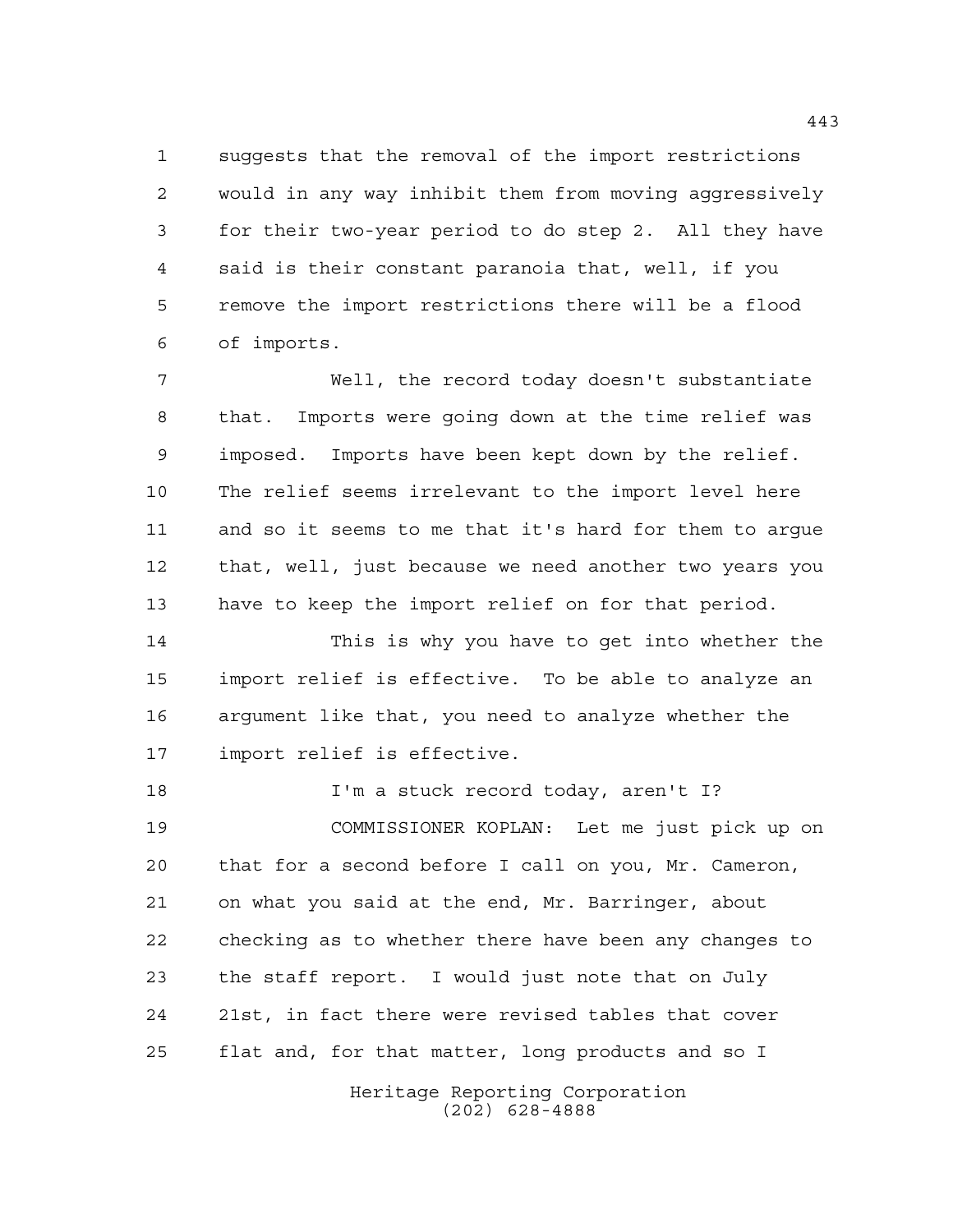assume that you were aware of that and that you would factor that into your response. MR. BARRINGER: Actually, I went home early last night, so I didn't catch it. COMMISSIONER KOPLAN: That's more information than I needed. Mr. Cameron? MR. CAMERON: I can't follow that up. Look. Two things. First, I read that same statement in the Ispat Inland brief. It's based upon the affidavit that they attach to the brief. The affidavit contains no reasoning behind the bald assertion that it would. I mean, it's convenient. But most of the testimony we heard this morning was the preliminaries before those assets were purchased. Finally, we did hear after things got rolling that, yes, the company's value, ISG specifically, Mr. Ross was referring to the fact that he values very much the fact that with the lower cost labor agreements that he's got he now has a very efficient cost base. Well, this gets to your question and to Commissioner Hillman's question about inefficient facilities. Is this adjustment going to be purely on the backs of labor and the retirees? I mean, that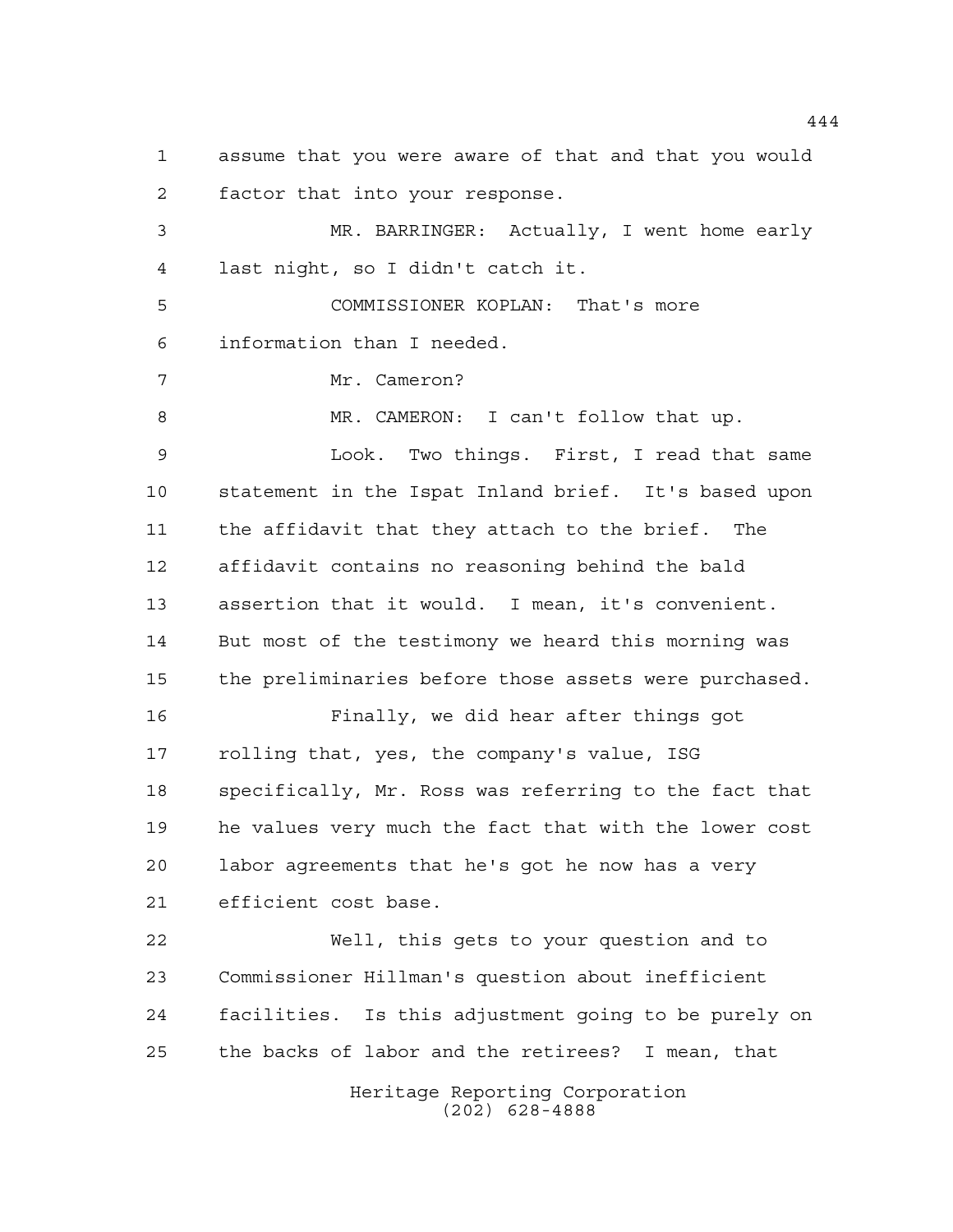really is the question to ask. That's the reason that, yes, we're critical of the labor agreement, but that's not to say that there labor hasn't done a lot. That's not what the statement is.

 But Geneva Steel did do this before. A number of the companies did do this before, that's part of the reason that we're here today is because the idea of labor in and of itself was the total problem. Well, no. I mean, if we look at Dr. Crandall's chart that was the last chart up there, it's on page 24 of his statement, you're talking about blast furnaces with capacity of a million tons. Well, blast furnaces with capacity of a million tons are not efficient and there are empirical studies, there are studies by a number of steel experts, he being one, who have said, yes, those aren't efficient. That's where the interplay starts to come in, with respect to labor, with respect to capacity.

Thanks.

COMMISSIONER KOPLAN: No, thank you.

 And I thank all of you for your responses to my question.

 I have nothing further. Thank you, Madam Chairman.

CHAIRMAN OKUN: Thank you.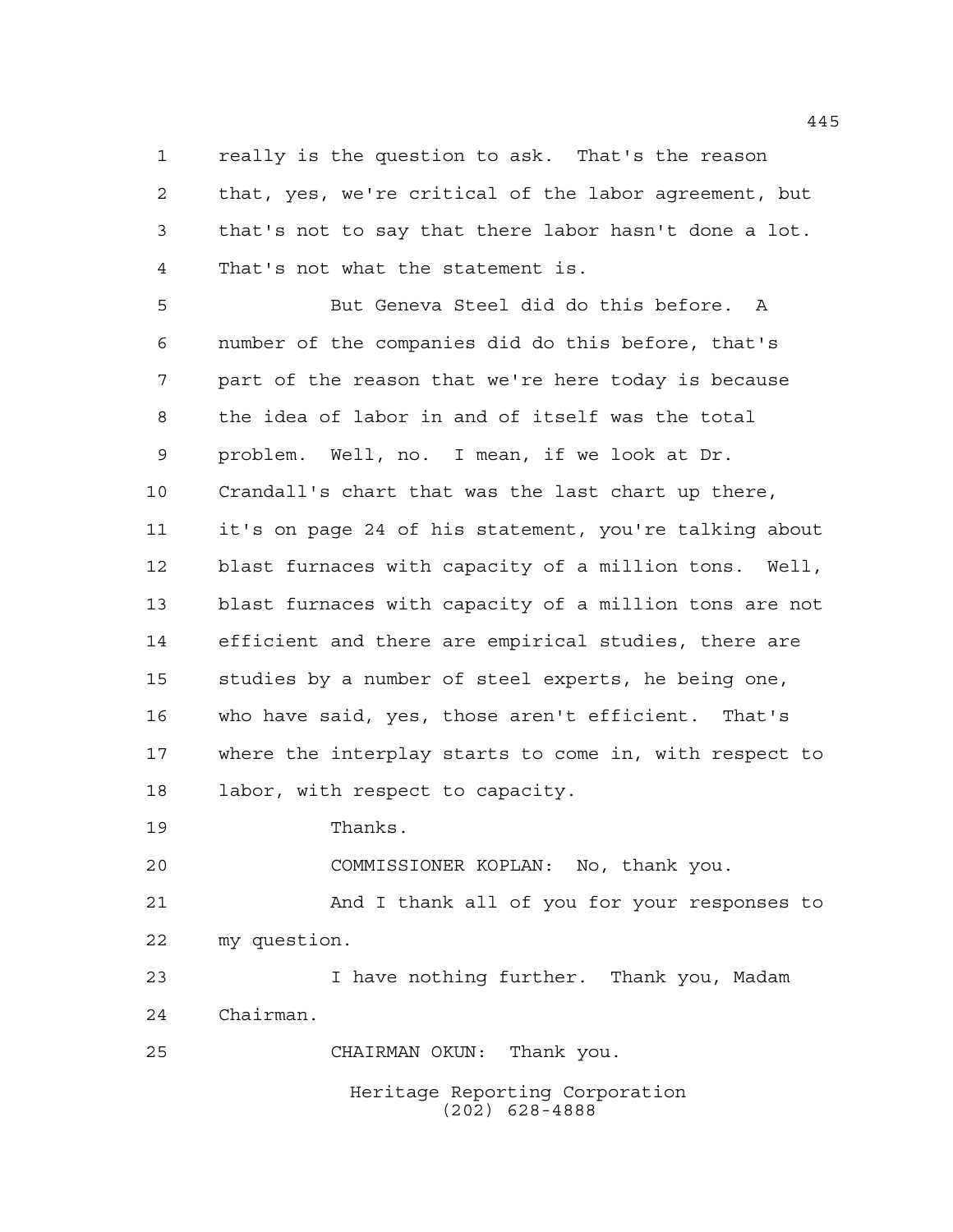I think I just have a couple of things because Commissioner Miller was kind enough to raise the issue of the effectiveness of the remedy that Mr. Cunningham had raised and I listened to your answers, but I guess, to me, our report is going to report on demand, it's going to report on prices, it's going to report on imports, so to the extent those were all things you were talking about that you have to be able to see what went on, the President needs to be able to see that, I think we will be sufficient in doing that. It's the tie-in that I still don't go down the road to, but I think we do have to have a report that does illustrate what went on during this period with respect to the domestic industry, with respect to import prices and I hope it will be sufficient in that. MR. CUNNINGHAM: You're making me a happier man. CHAIRMAN OKUN: I still think we're not seeing the same part of the provision, but I'm just going to leave that because it's time to move on. I did want to see -- I know there's been a lot of material already submitted in your pre-hearing briefs but there are three issues that go to, I guess, the undermining relief type of question. One would be

Heritage Reporting Corporation (202) 628-4888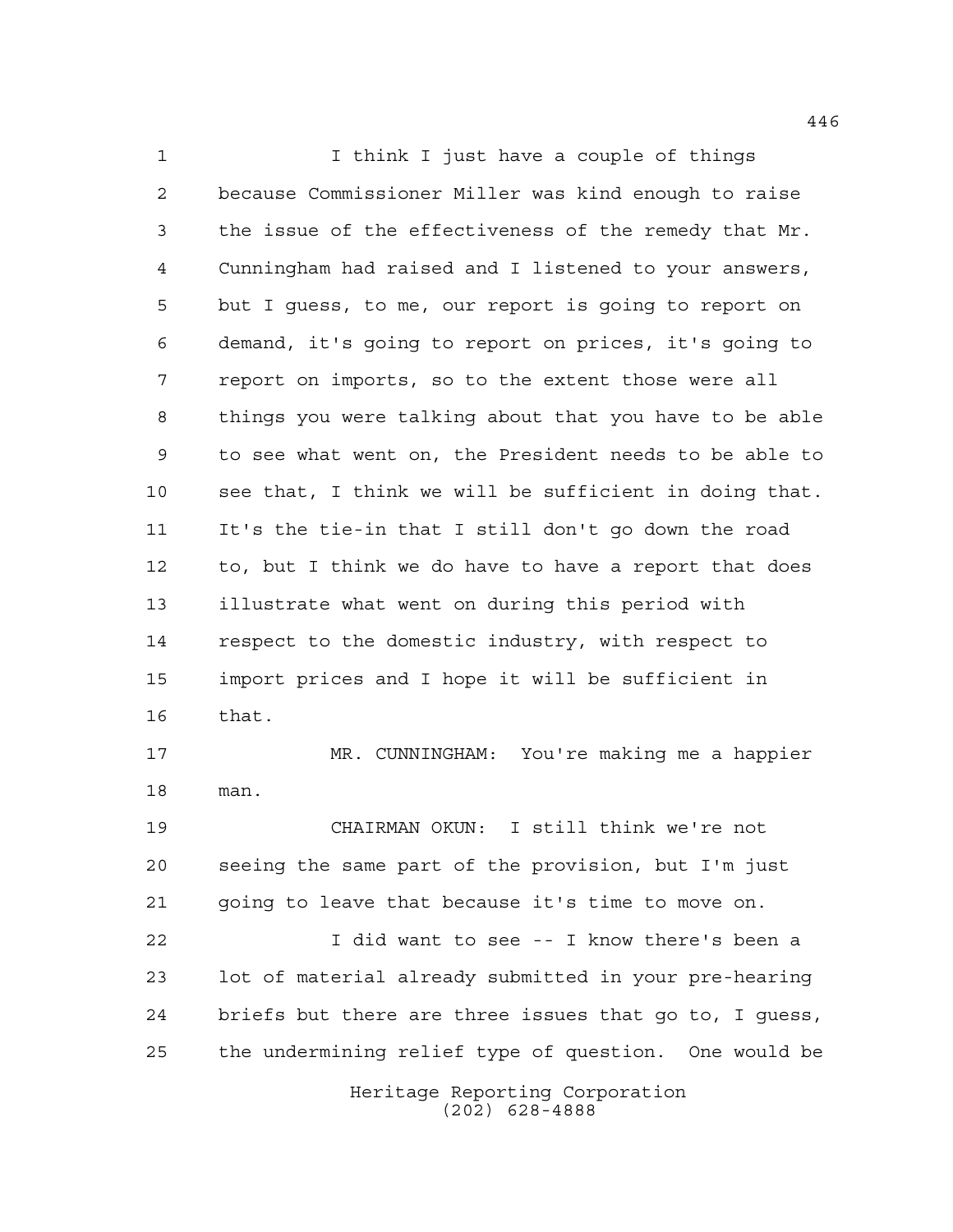exclusions, two would be non-covered sources, and I guess three would be circumvention, which was raised at least by Ispat in a brief, although in looking at their brief, it seems like much of that information is confidential, so I don't know I'm going to open this up because I think some parties may have different views or have particular views.

 Does anyone want to comment on either the exclusion issue, non-covered sources or circumvention? And, if not, if you think you've done everything you want to do in your briefs, that's fine, too.

Mr. Barringer?

 MR. BARRINGER: I'll just comment briefly on the product exclusion issue. There was a fairly high hurdle to qualify for those exclusions. Essentially the product either could not be made in the United States or could not be in sufficient quantities. Some of the product, like interstitial free steel, is very high value and very crucial to some manufacturers as well steel companies that are buying the slab. So we have this big complaint, but the answer is if the domestic producer can produce the product, I can't imagine he can't go back to Commerce and USTR and say, hey, I'm producing the product now, take away the exclusion.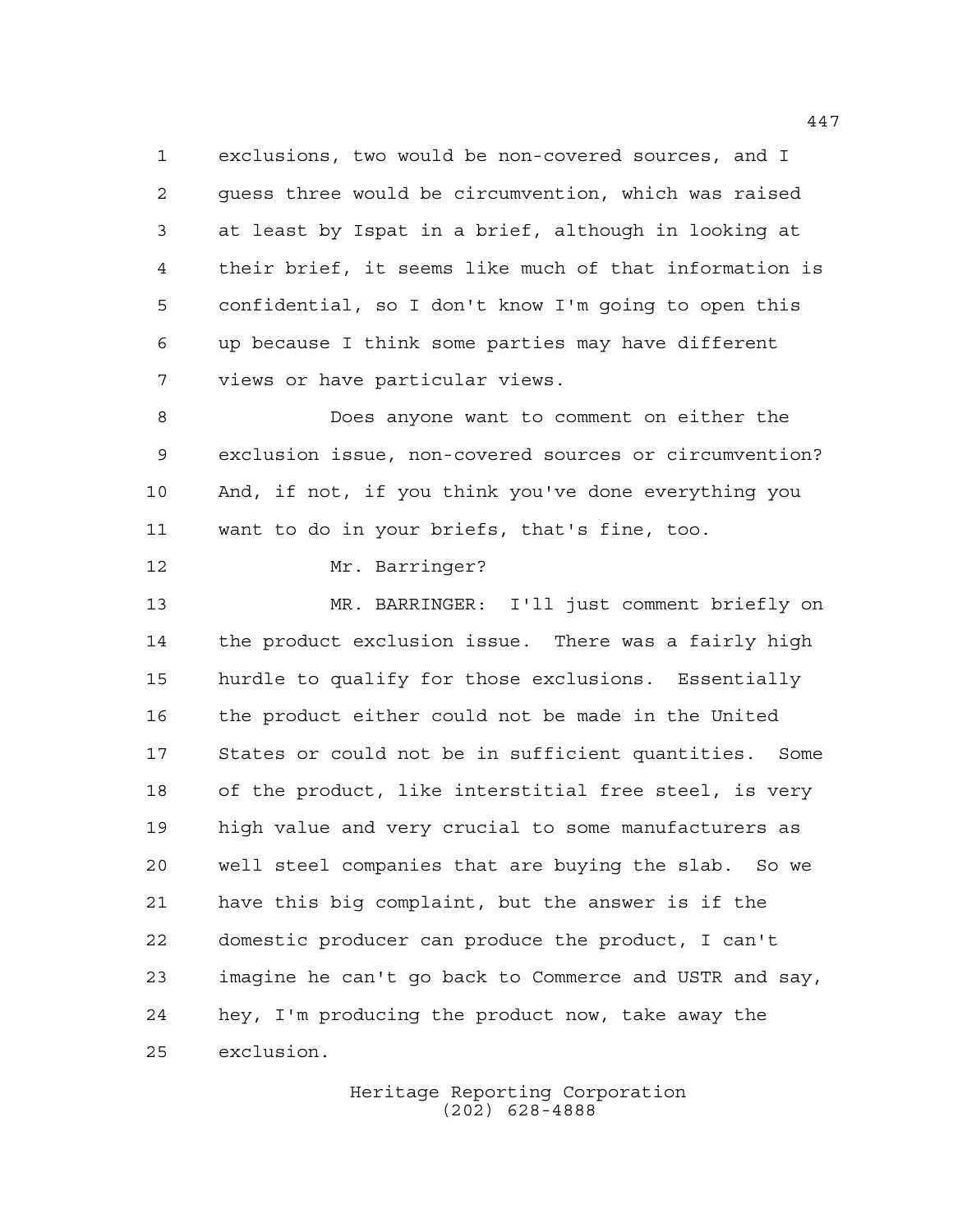But the fact of the matter is I'm not aware of anybody that has stepped up to the plate and said, hey, this is a really good product, I should get into this market, and started producing the product. And that goes to large volume products like the interstitial free steel that I was talking about. 7 So to me, that complaint is meaningless and I can't see that it has had any adverse effect on the domestic industry or the effectiveness of the relief. CHAIRMAN OKUN: Mr. Hoye had his hand up and I'll come you, Mr. Pierce. Mr. Hoye? MR. HOYE: I'd definitely like to comment on this because we did a tremendous amount of work on exclusions and I would say that, first of all, the request for exclusions were really driven by the end users in the market specifications for the products and a lot of what we as a company have established our reputation on is doing the difficult and the impossible. And a lot of the products that we produce in the high end of the value chain, we guarantee 100 percent utilization of the steel and there isn't a single domestic U.S. steel producer that will guarantee that. They will cover the cost of the difference between what they can do and what the

Heritage Reporting Corporation (202) 628-4888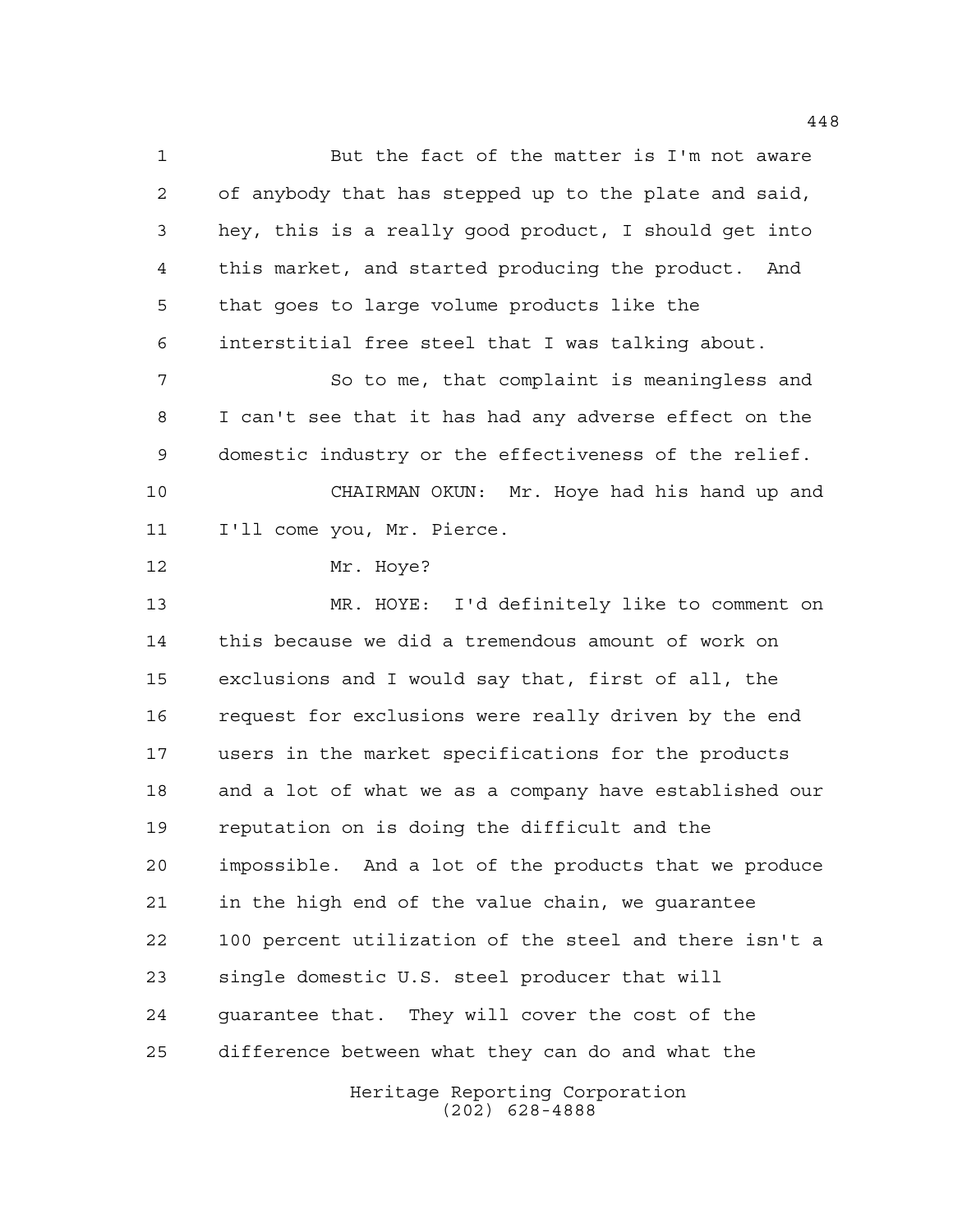customer may need, so, for example, if you've got a 97 percent yield, they will guarantee to cover your 3 percent loss.

 We work back from a cost base production and utilization and therefore we've got a premium price for our product in the market.

 MR. HOYE: -- above the domestic, you know, producers, and there is a lot of applications that I can name, like the Slim Fast cans that are produced by Ball Corporation, 100 percent of the steel comes from The Netherlands, because they make better steel and better parts than the domestic tin plate industry.

 The battery quality hot-band, which got a lot of attention, and you know, Commerce and the USTR were the ones that went through this whole process of qualification. We spent a lot of time and a lot of effort, and really demonstrated our case, and we came up short, and many of the instances on the flat-roll when the domestic producers could not make the parts. So we were just shut out or limited by caps.

 And then I heard testimony today where the domestic producer is saying that, you know, they want to make the parts or they waited almost, you know, 12 months or more to go back into some of these customers. America Ispat was the one that said it.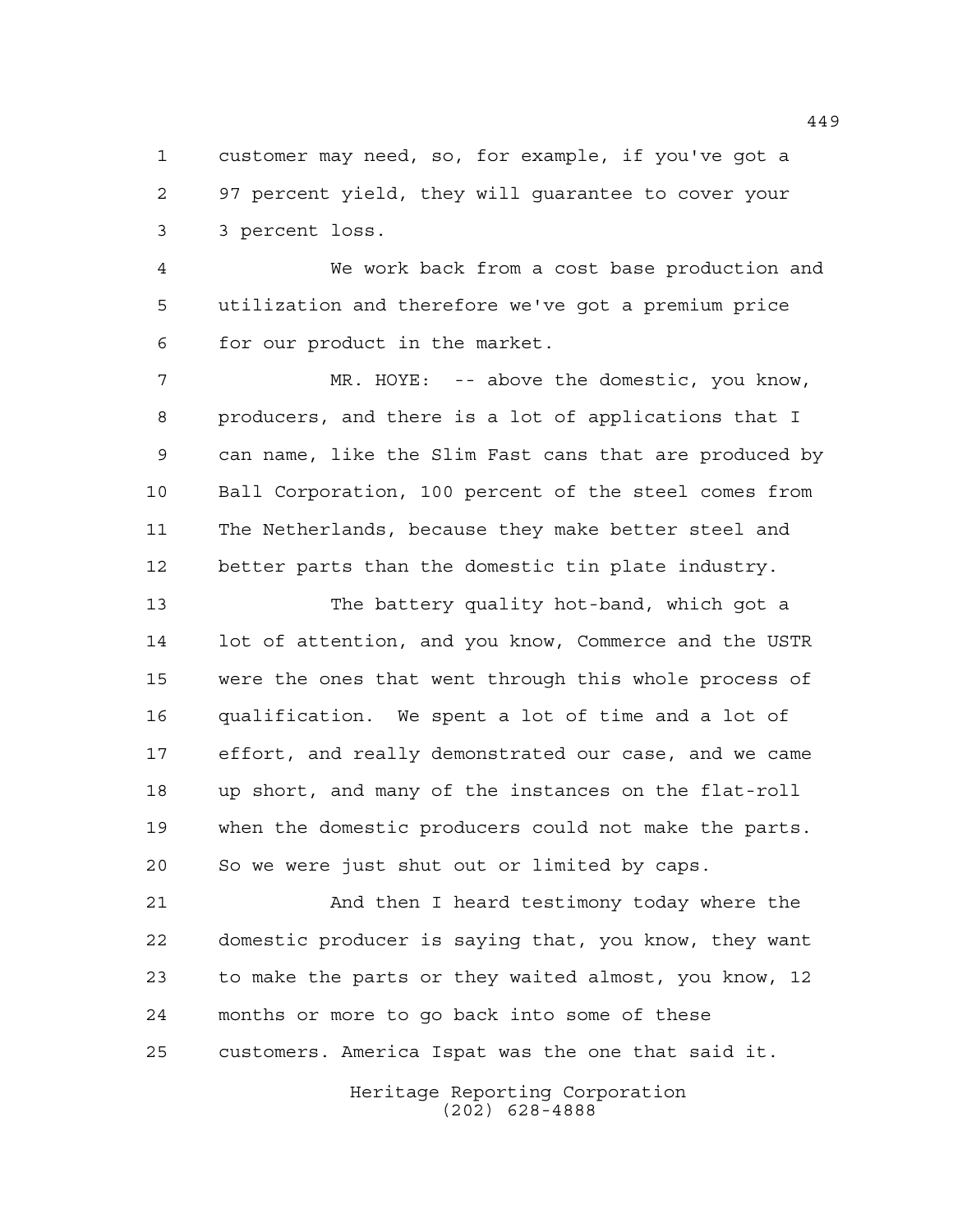They said we went to every single one of the customers who said that, you know, those parts couldn't be made by domestic producers, and they worked on, you know, the qualifications.

 And I know if I were a domestic sales manager, I would make sure that my guys got in to see every single one of those accounts, whether I had the intention of trying to qualify or not. But I can tell you that there is customers out there that can't get the steel that they need domestically, and we're not allowed to bring it in without the tariff, you know, on it.

 So I mean, it's a very touchy subject. It's a very difficult subject on both sides, but you know, it was Commerce and USTR were the ones that really, you know, moderated it or facilitated it, and I think they made some good decisions and they made some bad decisions.

CHAIRMAN OKUN: Mr. Pierce.

 MR. VON CONRAD: May I add -- oh, I'm sorry. CHAIRMAN OKUN: I'm sorry.

 MR. VON CONRAD: I wanted to add a footnote to that because that is a significant part, of course, of what we said today. There is two-thirds of our products out. That raises the question whether or not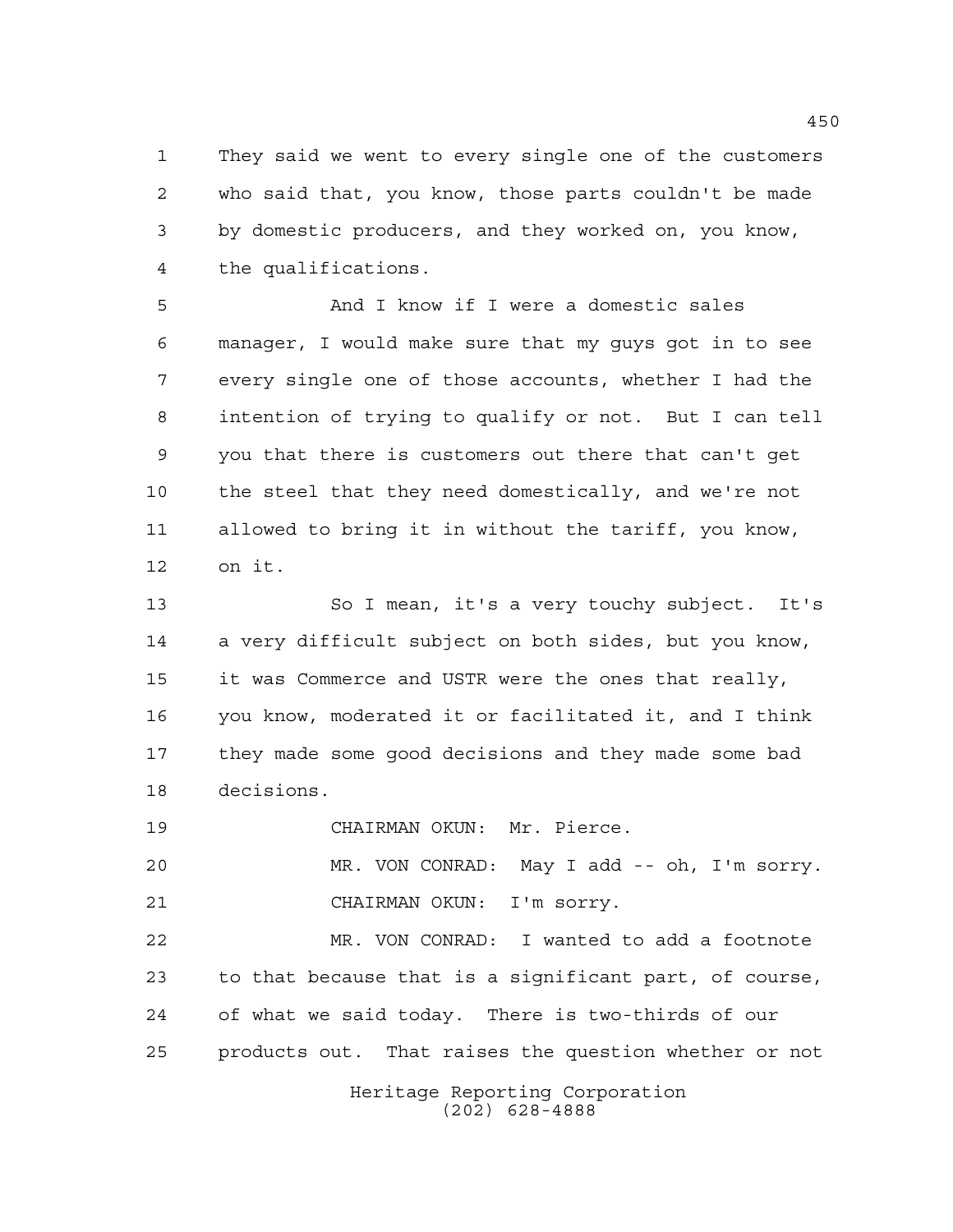the President with his very high standard of granting exclusions, you know, h ad a different view of that particular part of the specialty strip industry than the Commission had in its original investigation.

 We went in and we worked on exclusions, and that is why I said earlier in the testimony, and that's why I put it on the record, the pernicious idea there is that you could object to this on the basis of "but I want to make it," not "I am making it," but "I want to make it," and that is not a proper criterion here, and this needs to be looked at at this stage of the game, because it is not -- not only does it belong into a different world of unfair trade. We're talking fair trade issues here. But you also need to take a look at whether or not something is properly included in relief and whether relief could be proper.

 I have recently had occasion to go and look at an objection which I was unaware of, the whole exclusion application, because it was not made to us, it was made directly by a domestic consumer.

 CHAIRMAN OKUN: I think that's a slightly different question of what you are answering because, again, I mean, the exclusions have been handled by Commerce and USTR. You have gotten your exclusions, and it seems like the question that has sometimes been

> Heritage Reporting Corporation (202) 628-4888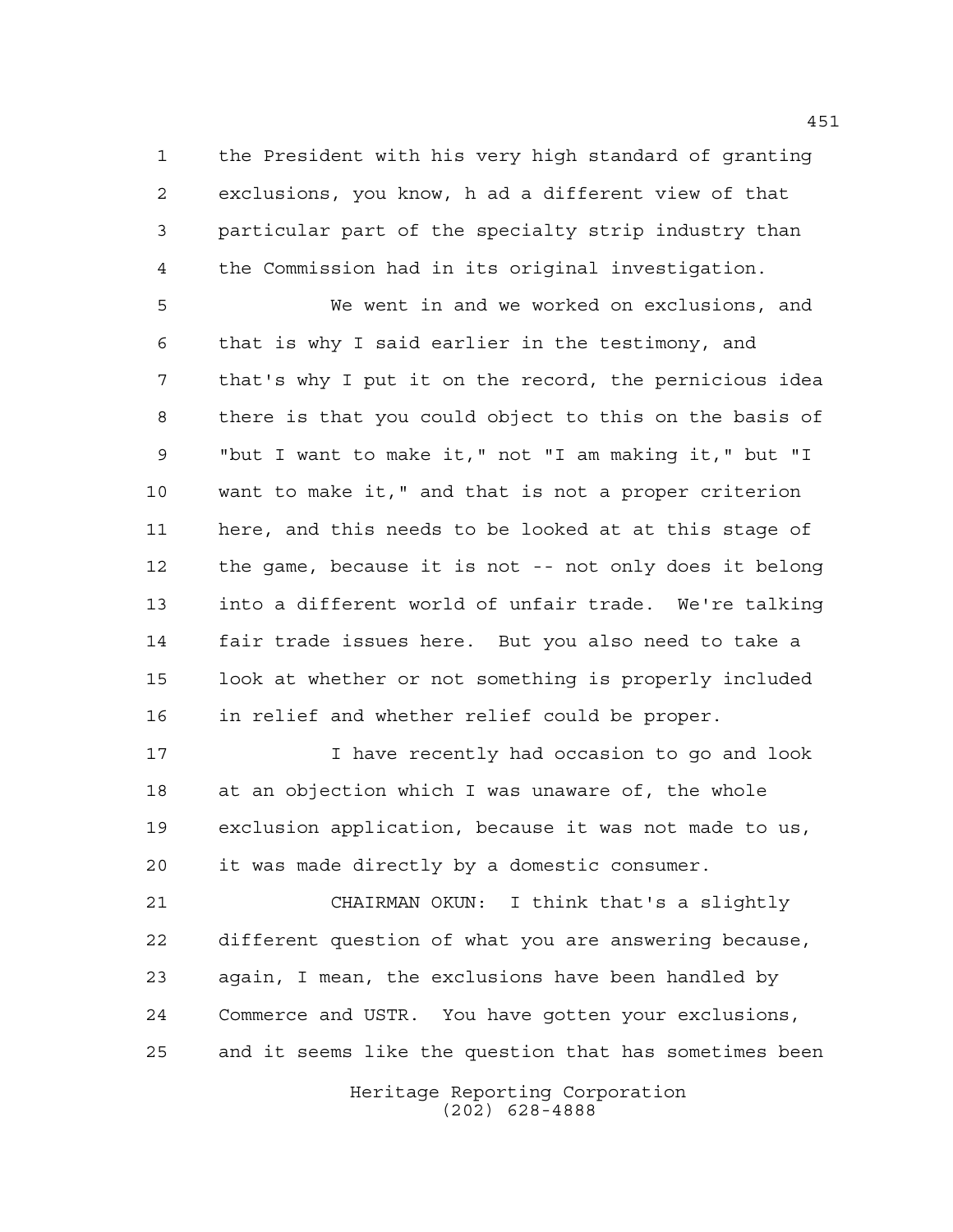addressed in the Commission is has that amount of the exclusions undermined the relief, and I think you are arguing something slightly different.

Let me hear from Mr. Pierce.

 MR. PIERCE: On your question about the imports from the covered and non-covered countries, I think you will find it informative in two ways, to look at the, you know, not just the prices at the two bookends of the relief period. As you all well know in between the prices shot up very high, and then came back down.

 I suggest you look at Exhibit 4 of our joint pre-hearing brief. What it does is it tracks the different flat products by month in volume, split by covered and non-covered against the price levels, and what you see from that, especially considering import lag time, is that when the prices were through the roof in the U.S. market imports were ordered at that time and started coming in at those very high prices. As prices dropped, the import levels went down dramatically, and you will see that in Exhibit 4 for each of the different products when you track it on a month-by-month basis.

 So when you're thinking about what are import levels now, it's important not just to think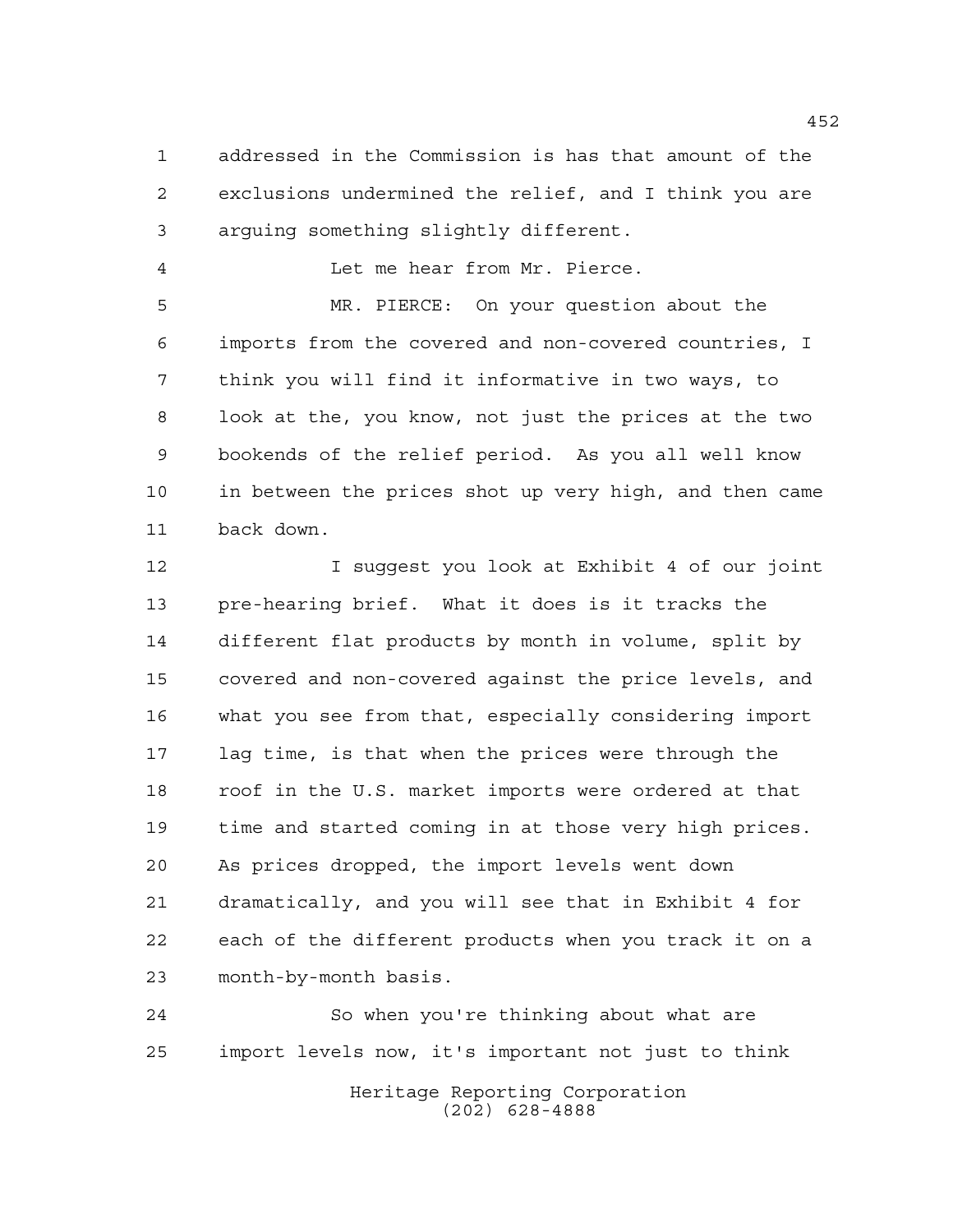year to year, but to look at those price trends

 against monthly import levels, but by covered and non- covered. You'll come to a different understanding, I think, of what was going on in the market.

 On the first part of your question or your statement, again, you know, how you read the statute, and it's obviously your prerogative. I think it would be informative if you're not going to make a causal analysis, if you will, connecting the two, it's important that the President be informed that you haven't made that finding.

 We haven't determined whether 201 is connected to any of these adjustments, so that the misimpression is not left that all these adjustments have been caused by the 201 relief.

CHAIRMAN OKUN: Mr. Cunningham.

 MR. CUNNINGHAM: I would very strongly urge the Commission to include in your report the domestic industry's position on the country exclusions which they said, (a) were the big problem; (b) that they even went so far in at least two instances that I heard to say they made the relief ineffective; (c) they said they had gone to the administration, asked for those country exclusions to be changed, the administration did not change them, and I think it's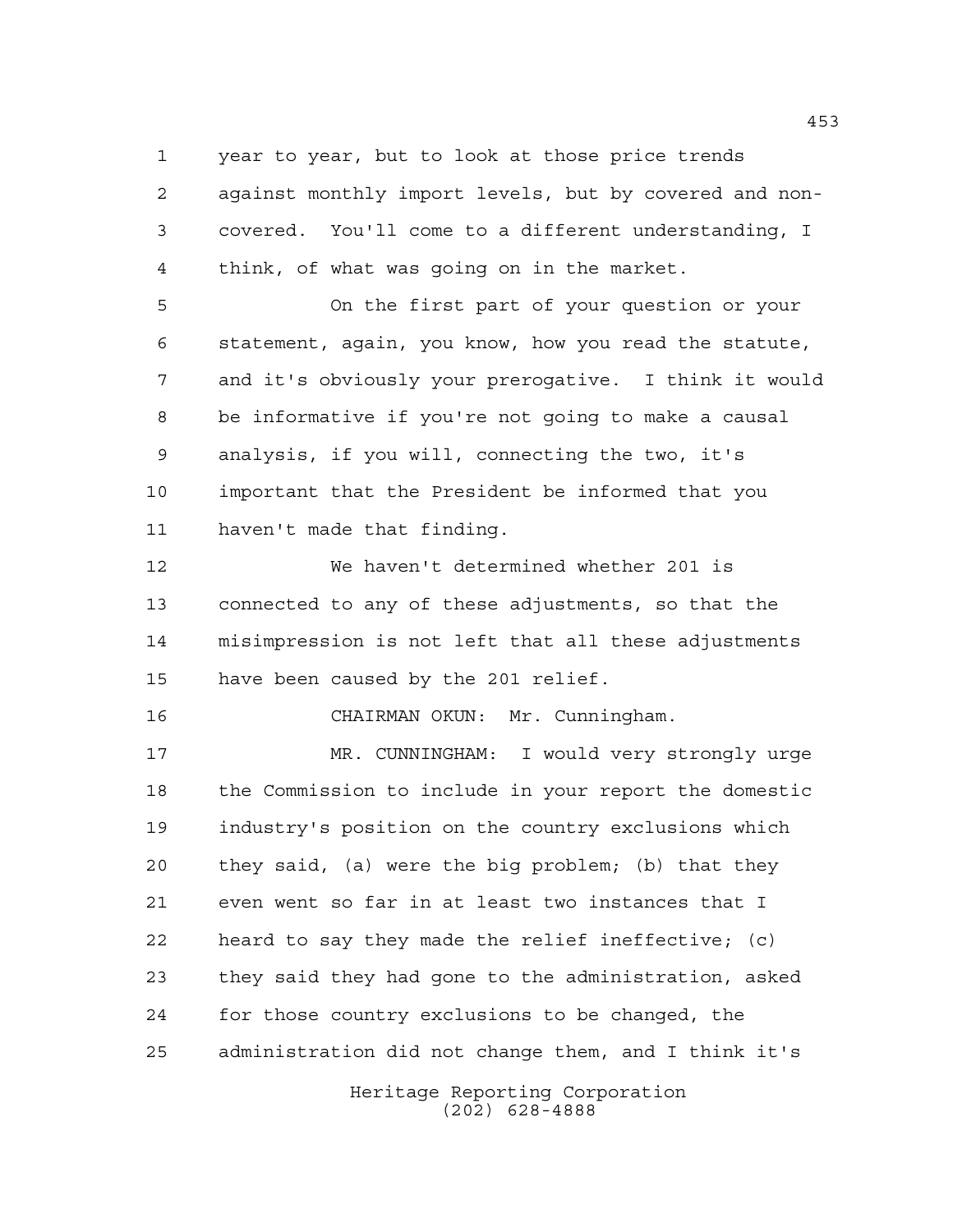important for the administration to know that the domestic industry thinks that the relief is ineffective because of the country exclusions which the administration granted, was asked to change, and did not change.

 CHAIRMAN OKUN: Okay, thank you for those comments.

Vice Chairman Hillman.

 VICE CHAIRMAN HILLMAN: Well, thank you. 10 10 I will say, Mr. Cunningham, in fulfillment of my promise that Commissioner Miller basically asked the question that I would have asked, so I will put only two twists on it, and in doing so I wanted to give you the runner-up artful award for the evening as one of the more artful answers that we have heard.

 But since you have been asked to brief this issue, I do want to ask you to sort of take into account two things, and one of it I will say is sort of the irony that I find sitting here listening to this panel of witnesses tell this Commission to give the President what I guess I regard as somewhat gratuitous advice just strikes me as sort of ironic. But in any event I say gratuitous because if

 I look at the sort of the legislative history of this whole changed circumstances provision, it came out of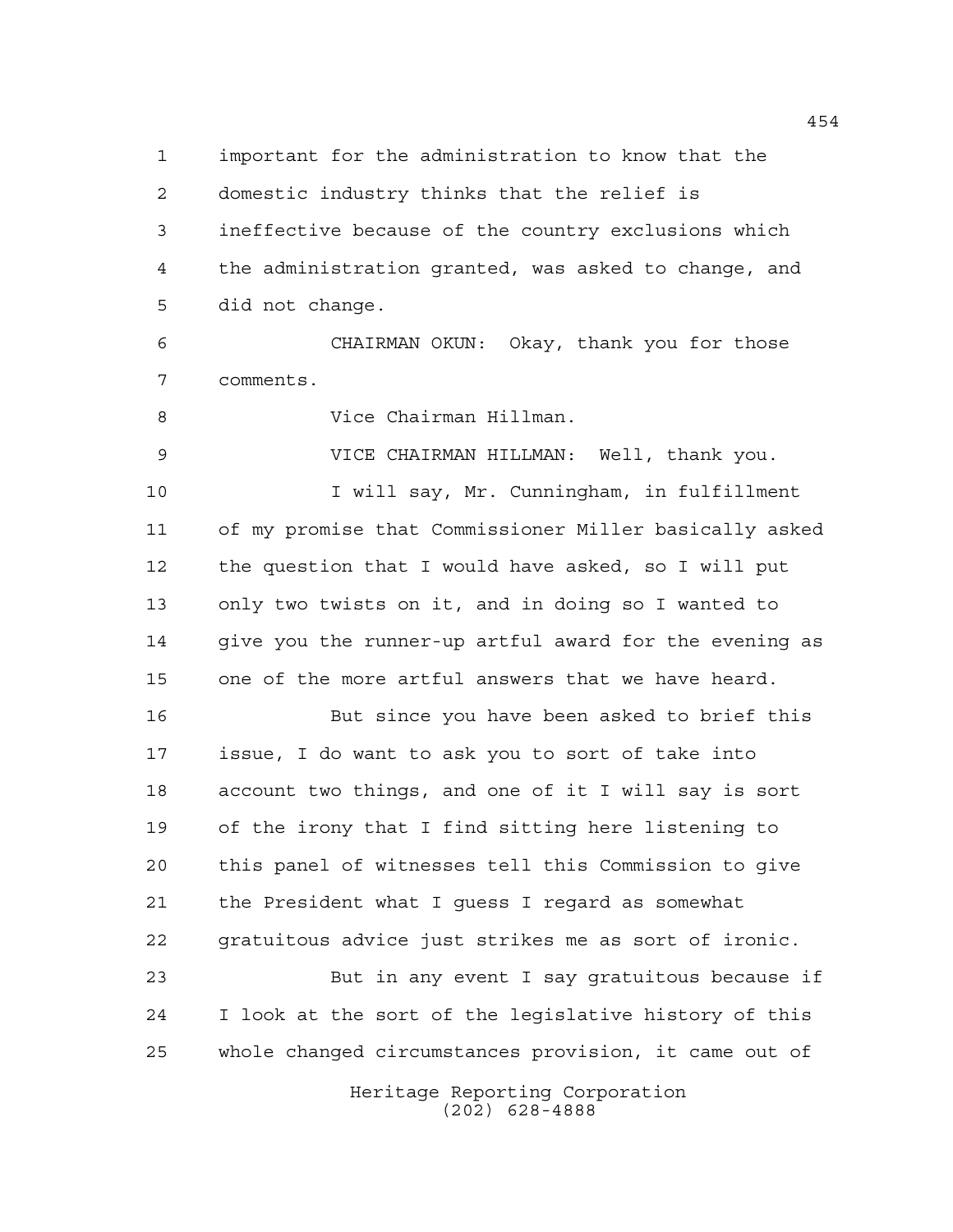the House side. It originally started out as something that had to be requested by the parties, I mean, initially, again as it started out. And at least I -- it was interesting your last comment to Chairman Okun. I'm not sure I heard, you know, at least the interested parties on this side saying they are requesting, you know, such a finding if I didn't go on to look at what was the House talking about when they put this provision in.

 I mean, very clearly reason for change. Why did they put this in? And again, this issue of that the effectiveness of the import relief may be undermined by subsequent events, exchange rates, et cetera, and they go on to say, you know, in these types of situations there is a need to provide for some modification of the import relief originally provided to account for such changed circumstances. The committee intends that such modification may be greater than, less than, or different in form than the relief in effect.

 I think that has obviously been changed subsequently in the, you know, sausage-making process it then goes on. But no doubt to me that informs the intent of this provision, and that's what I want you to take a look at.

> Heritage Reporting Corporation (202) 628-4888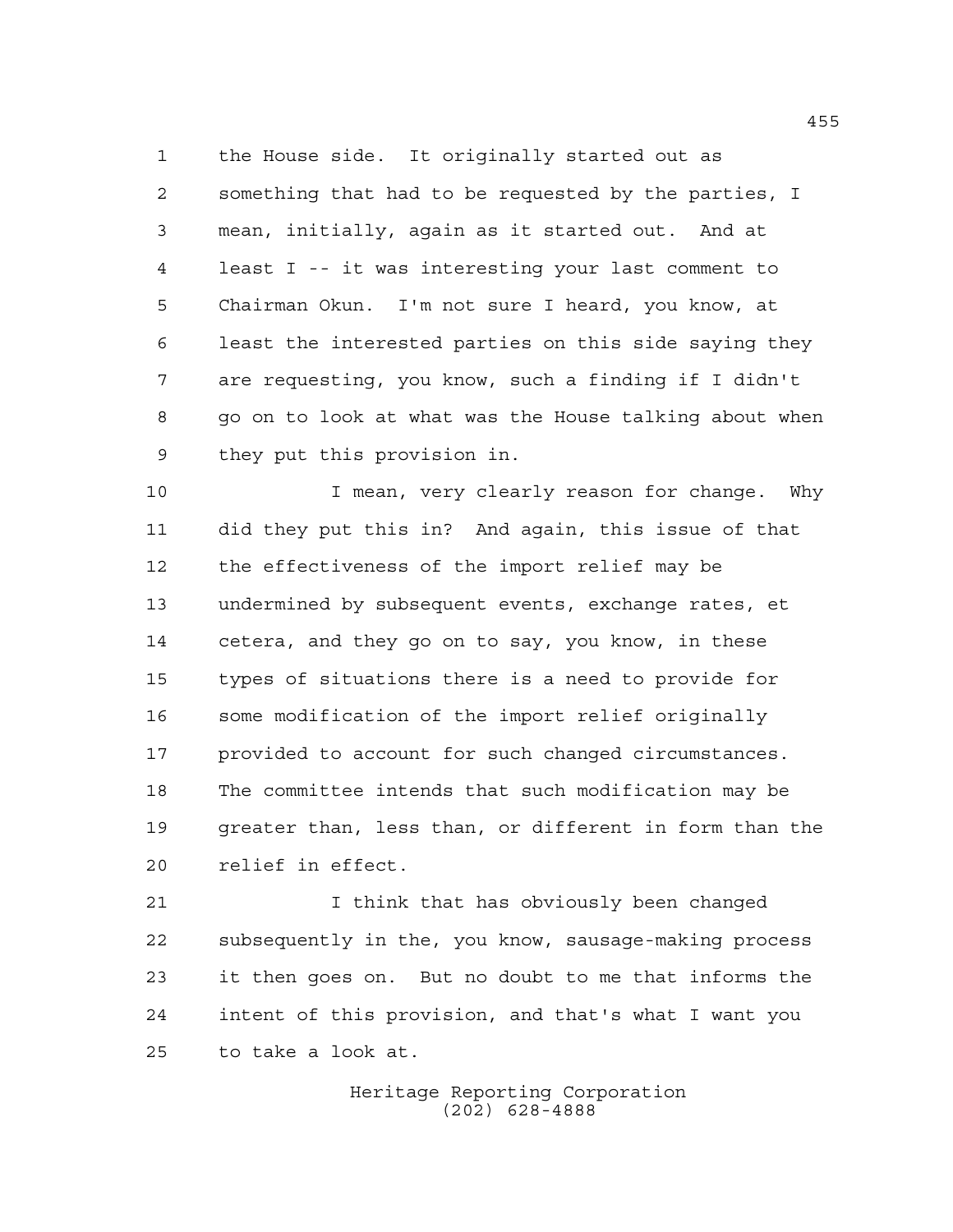1 1 I mean, I heard your response that in order to figure out whether the change has been, you know, detrimental or not, has impaired it, we have to start with the baseline. It's that piece of advice that I'm not sure we really, again, in the absence of a sense that there really has been an impairment, whether we really are asked to do even that baseline. I mean, that's what I am trying to understand given that the legislative history suggests that we only do that, I mean again, originally. The notion was that was one of those issues also done upon request, not necessarily just always provided in a Commission report.

 It's not referred to in 204(a). It only appears in what the President can do. So it's that kind of disconnect, along with, you know, the response that you gave to Commissioner Miller that I was looking for.

 And I will close only with, and I'm going to give Don Cameron the artful -- not the runner-up but the absolute artful comment of the entire proceeding in describing this process as a party. And with that, I --

 MR. CAMERON: You are absolutely welcome, Commissioner, and it's been a pleasure.

> Heritage Reporting Corporation (202) 628-4888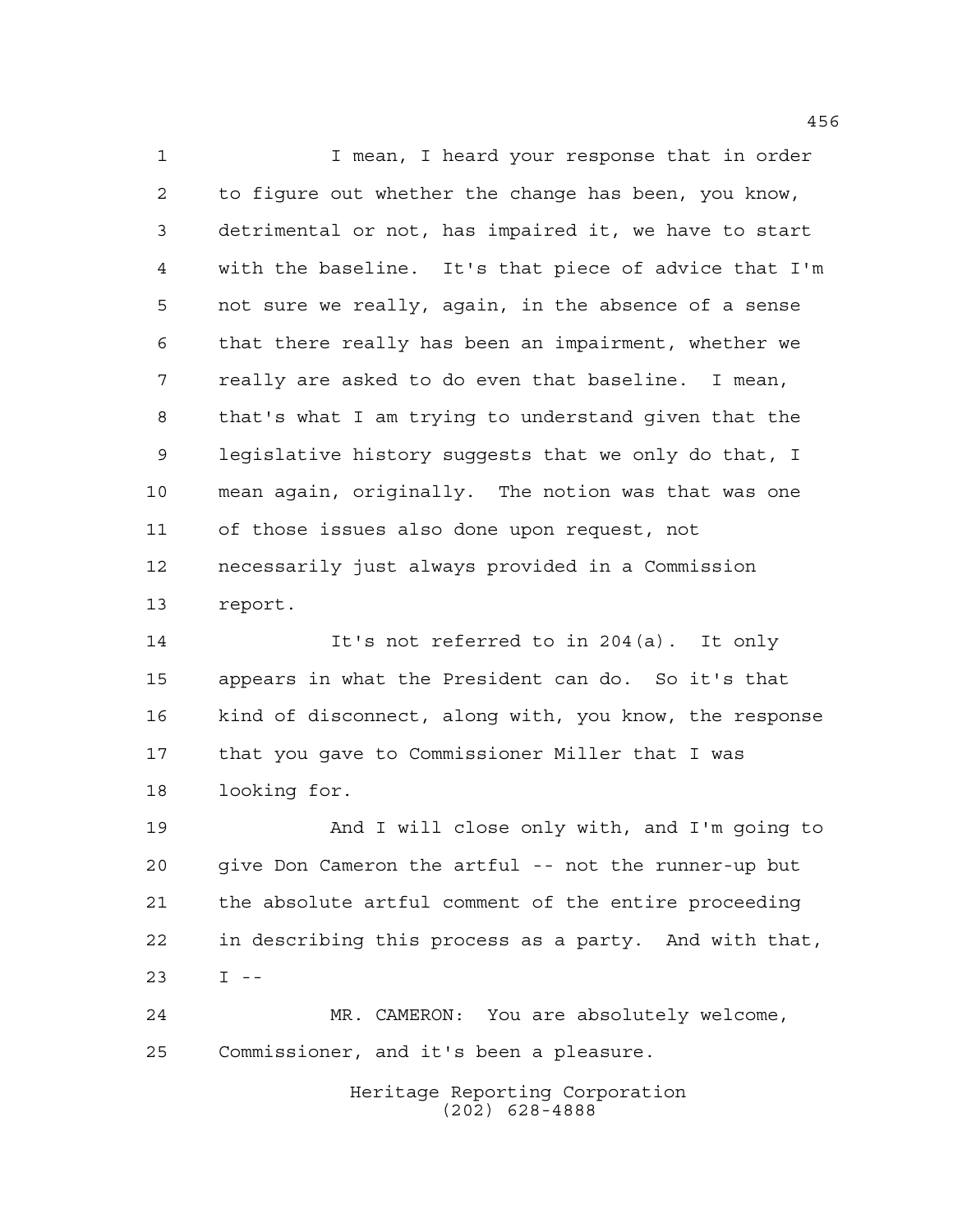MR. CUNNINGHAM: We'll do that in the brief. I would only caution you as my old law professors used to caution me not to give any weight to legislative histories of versions of a bill that were superseded by other versions.

 MR. PIERCE: Ken Pierce, just to add. The one time that's been applied, that provision has been applied as far as I'm aware following something similar to a midterm review was broom corn brooms, which terminated the relief by the President basically because there was retaliation by Mexico.

 CHAIRMAN OKUN: Check with my colleagues, have other questions? Seeing none -- Commissioner Koplan.

 COMMISSIONER KOPLAN: I just wanted to say, and maybe it's my Massachusetts accent, but I haven't heard the word "artful" I have been hearing "heartfelt".

(Laughter.)

 COMMISSIONER KOPLAN: Now maybe that's just a difference of interpretation, but you know, I've been missing that.

 No, I have nothing further. Thank you very much. CHAIRMAN OKUN: Does staff have questions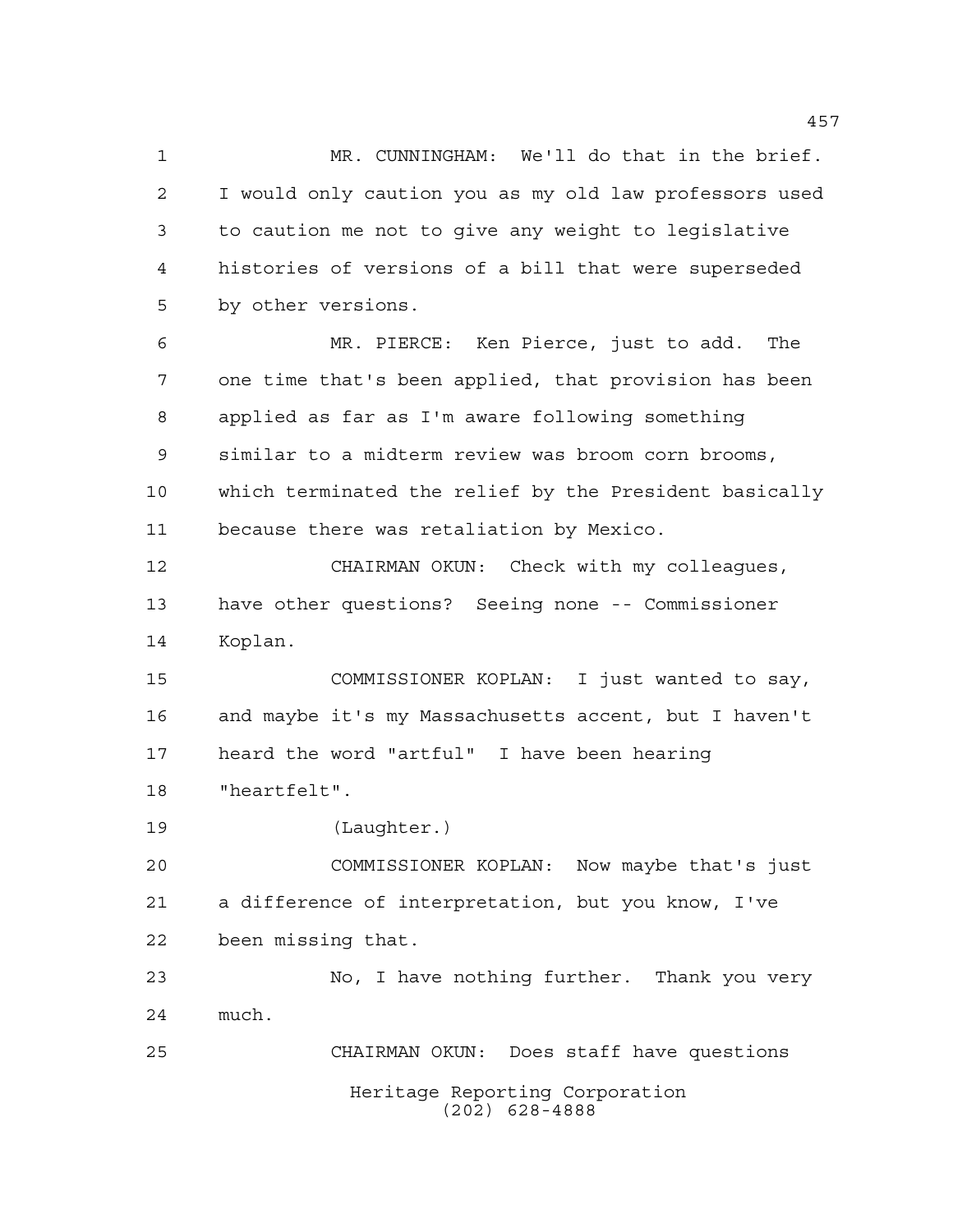for this panel?

Heritage Reporting Corporation (202) 628-4888 MS. NOREEN: Bonnie Noreen with the Office of Investigation. Staff has no questions. CHAIRMAN OKUN: Do counsel for the domestic producers have a questions? I see Mr. Hecht and other counsel all shaking their head no. Well, very well, then, I want to thank all of you very much for your testimony, for all the answers you have given us, and we will look forward to your post-hearing submissions. We are going to take a seventh inning stretch here to get ready for panel three, so we will take 15 minutes to let the panels get together. (Whereupon, a short recess was taken.) MS. ABBOTT: Madam Chairman, the third panel is seated and all members have been sworn. (Witnesses sworn.) CHAIRMAN OKUN: Thank you very much, Madam Secretary, and thank you to all the witnesses for being here. We will go ahead, Mr. Liebowitz, and start with Mr. Knappenberger? MR. LEIBOWITZ: Yes, that's correct. MR. KNAPPENBERGER: Thank you. I'm John Knappenberger. I'm Vice President of DURA Automotive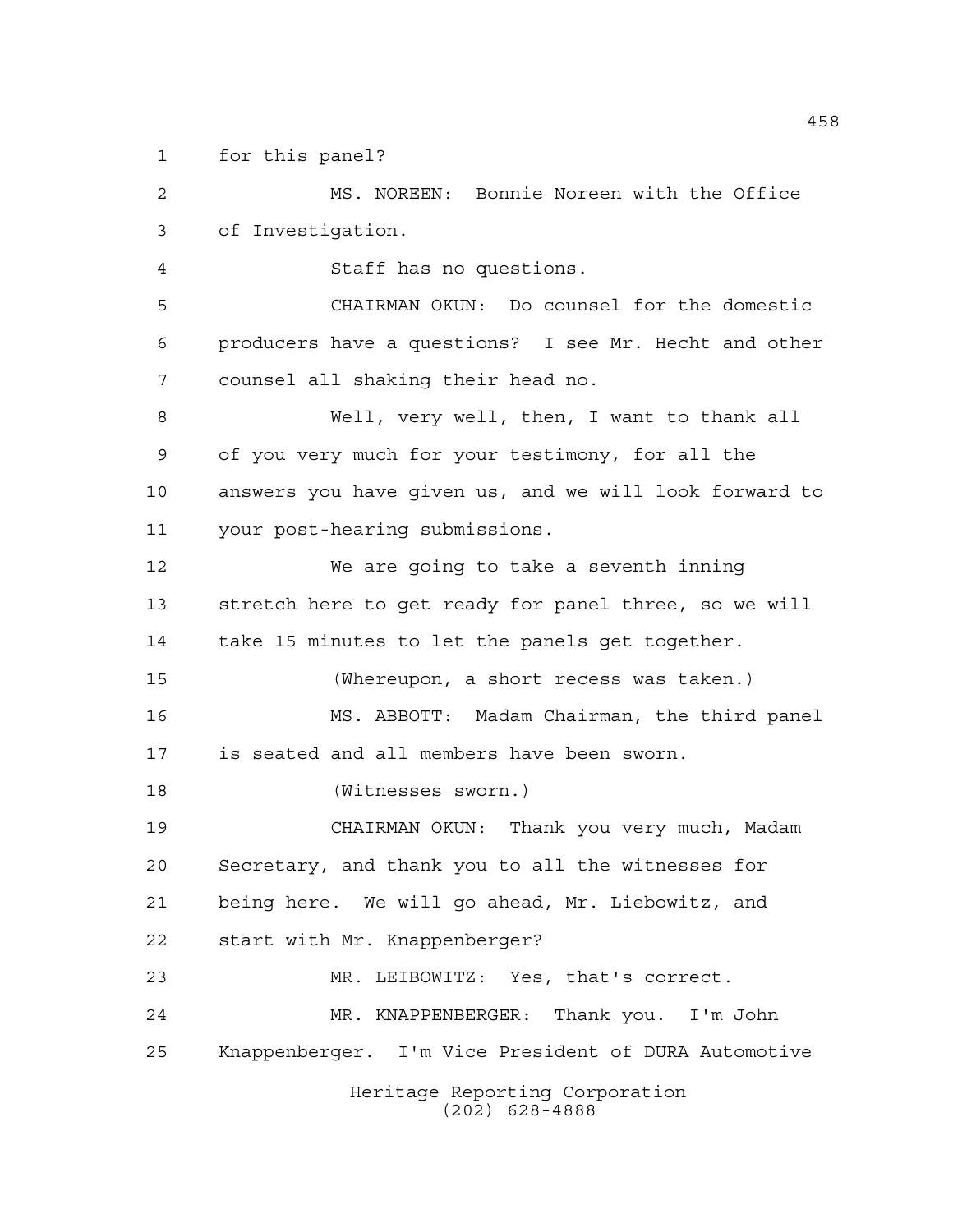Systems.

| $\overline{2}$ | DURA Automotive Systems is an automobile              |
|----------------|-------------------------------------------------------|
| 3              | supplier, component supplier. We're about \$2.4       |
| 4              | billion in sales. We were here to testify in a        |
| 5              | previous hearing, and today my purpose is to help you |
| 6              | understand what is important to us in the way of      |
| 7              | results from a supplier.                              |
| 8              | DURA competes with suppliers not only based           |
| 9              | in the U.S. but also in Europe, Asia, the Middle East |
| 10             | and Africa. When this tariff hit us last year, it hit |
| 11             | is for \$10 million, real dollars.                    |
| 12             | With all that as a backdrop, my message               |
| 13             | today is a very simple one. After 16 months living    |
| 14             | with the steel safeguard actions, DURA has seen very  |
| 15             | little, if any, progress on key supplier measures.    |
| 16             | All DURA suppliers are measured on four key elements. |
| 17             | The first is quality, the second is lead time, the    |
| 18             | third is delivery performance, and the fourth is      |
| 19             | price.                                                |
| 20             | Believe me, we know the difference between            |
| 21             | action and progress. What we did was we went back two |
| 22             | years of our records to take a look at all four       |
| 23             | matrix. Let me tell you where we are with those, and  |
| 24             | then take a look at the last six months snapshot.     |
|                |                                                       |

Let's begin with quality.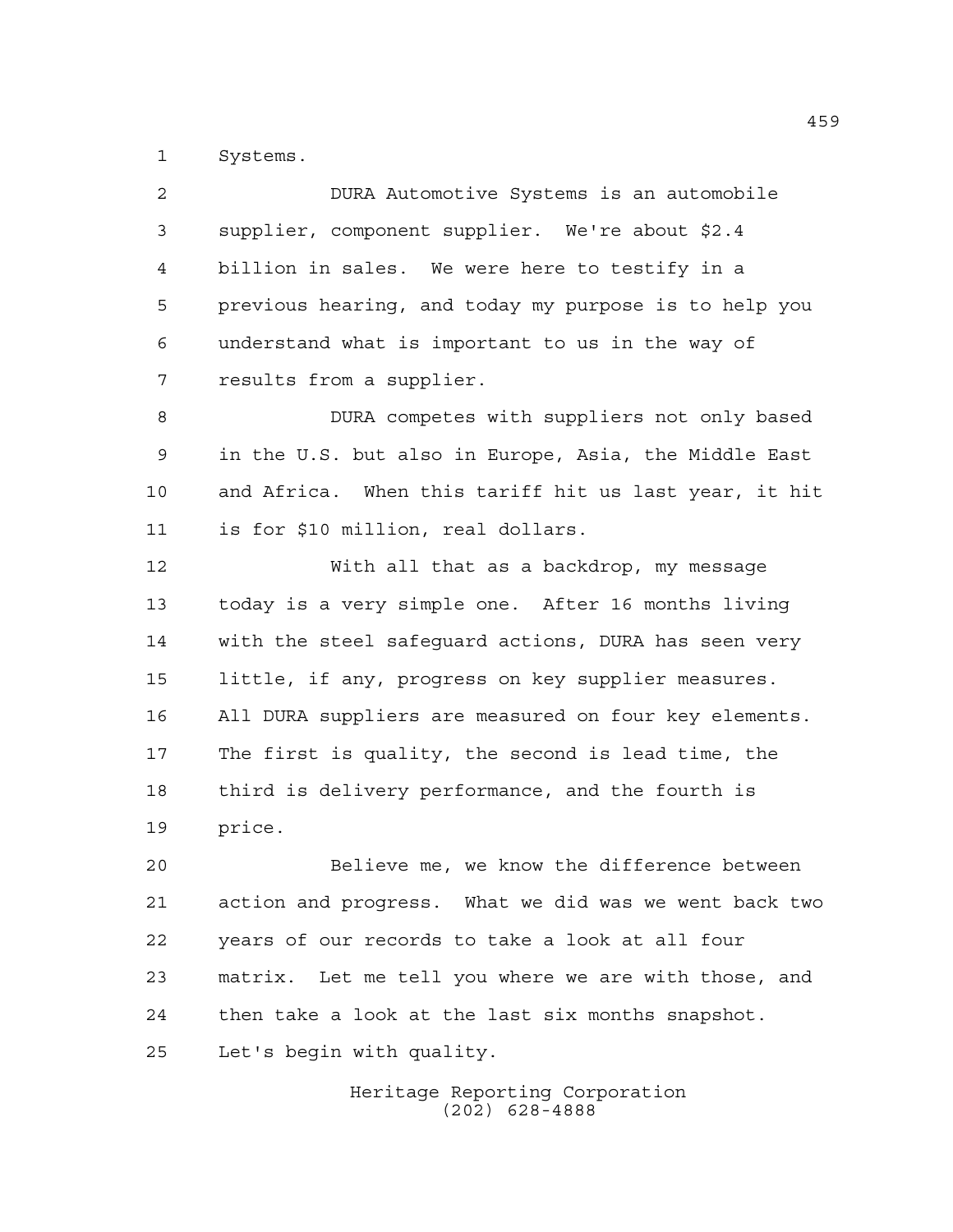Two years ago we were running at a two percent reject rate. In the last six months we have had a two percent reject rate. Let me draw my conclusion.

 Quality of products produced today is very similar to what was produced prior to the steel safeguard action. It should be noted that the overall quality deterioration of the early months of the steel safeguard action has only recently been reversed and we have regained the former position prior to them.

11 Let me move to two, lead times. Lead times two years ago were six weeks. Now, when I talk about this steel I talk about hot-rolled steel is our primary product we product, hot-rolled steel. This is not elaborate steel. So two years ago we had a six- week lead time. In the last six months it's back to six weeks.

 I will tell you during those early days of the steel safeguard we were as high as 12 weeks and we were going to the spot market to make sure we could meet our shipments.

 Let me move to item three, delivery performance. Delivery performance is stated within the lead times. The capability of a supplier to deliver either from an FOB point, that is freight

> Heritage Reporting Corporation (202) 628-4888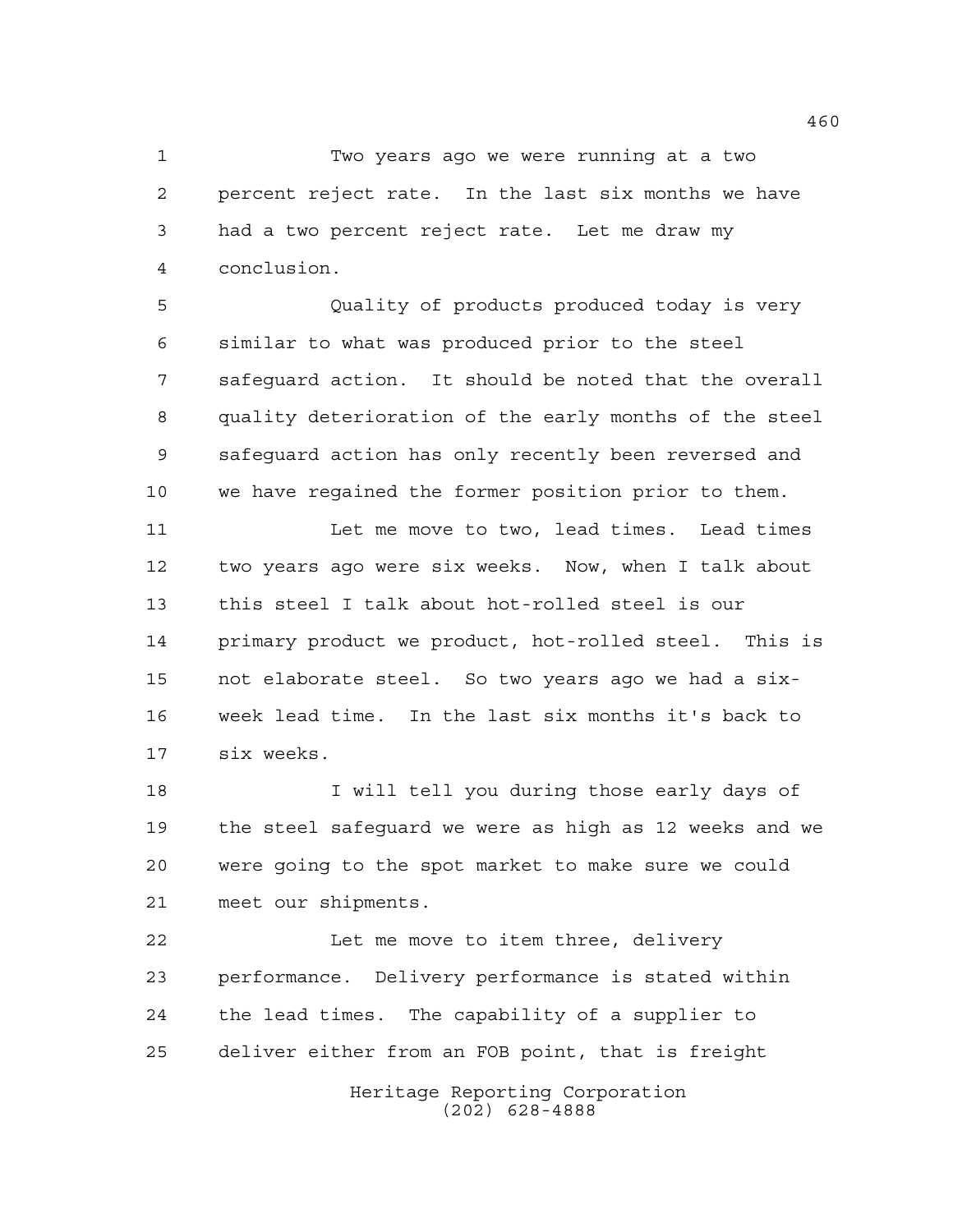outbound from the supplier's dock if the contract is that way, or X-works if it's from our -- if it's through the purchase order on our dock, two years ago, two years ago the on-time delivery performance was 65 percent on-time delivery performance. Today, that is, within the last six months it's improved to 75 percent, certainly not a sterling performance when one shipment out of four is late.

 Pricing, pricing on hot-rolled contracted purchased steel, this not spot market, contracted, at the peak pricing in 2003, we have a 30 percent increase. Today, we are 12 percent below, that is, it's dropped 12 percent off that peak price. DURA is significantly disadvantaged in steel and the buy we have over other suppliers is not subjected to this.

 Let me give you my overall conclusion. In all four areas that we measured suppliers, not just steel, but any suppliers, there has been little or no improvement in the last 15 months.

 I'll go back to my point. We're very good at measuring action. We understand that. But I've got to tell you I need results. I don't see them.

 I was interested in listening today at all the action that's taken place. I would only hope that you would inquiry many users of this steel industry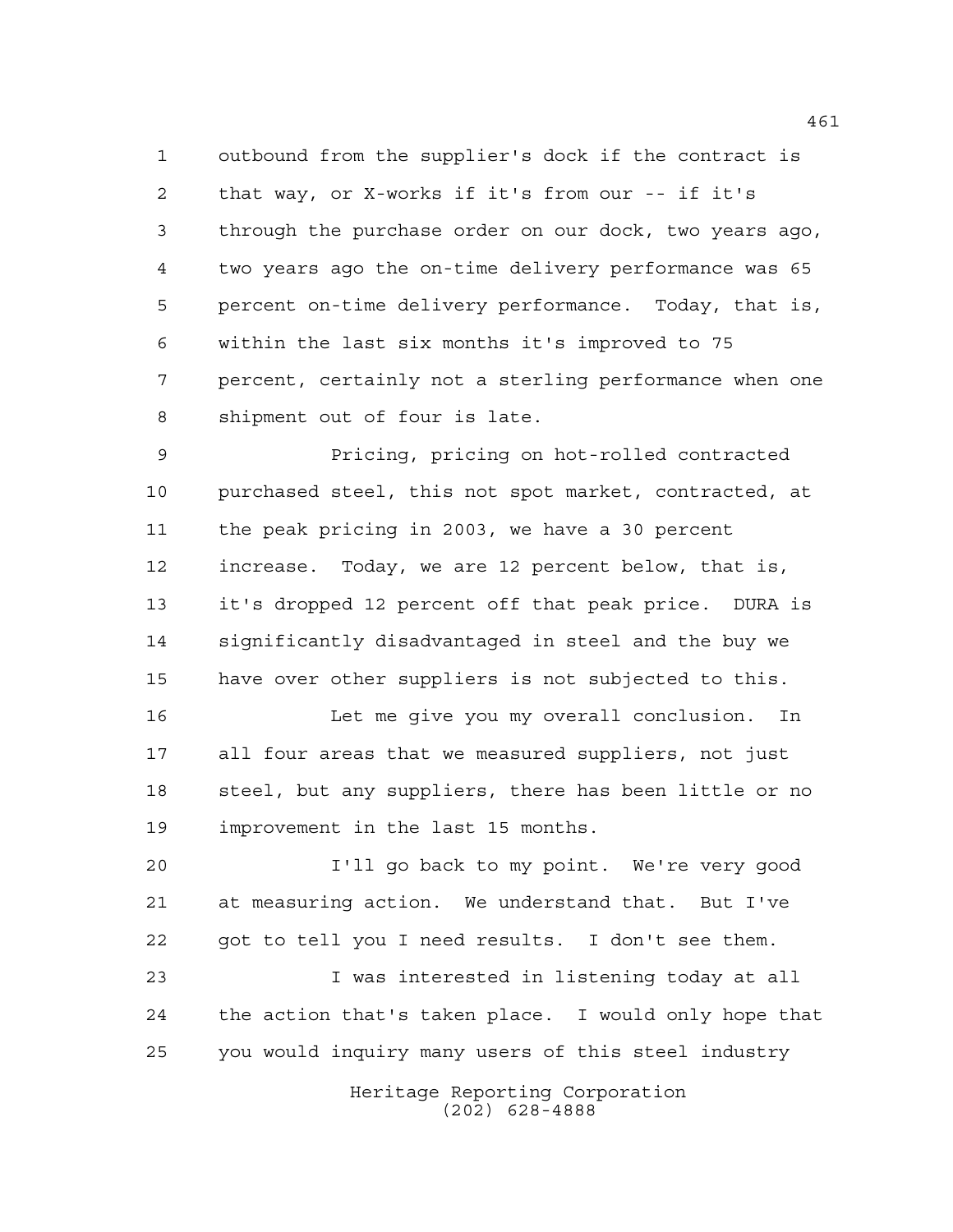the results, not just the actions.

| $\overline{a}$ | Now, we have a saying at work, believe me,             |
|----------------|--------------------------------------------------------|
| 3              | you cannot just rearrange the deck chairs on the       |
| 4              | Titanic. You have got to know where the icebergs are   |
| 5              | and the problems. You have got to steer around them.   |
| 6              | The steel safeguard action was provided, was           |
| 7              | to provide time for improvements. Customers like DURA  |
| 8              | have suppliers who -- we have suppliers who can and    |
| 9              | will provide quality products on time with industry    |
| 10             | required lead times at global pricing.                 |
| 11             | Steel safeguard action has increased steel             |
| 12             | pricing, and in our minds with little or no effect on  |
| 13             | the results that we have to live with and deal with    |
| 14             | every day.                                             |
| 15             | I would ask you to understand, take this               |
| 16             | into account, and the same kind of matrix into account |
| 17             | from other steel-consuming customers. Thank you for    |
| 18             | your patience.                                         |
| 19             | CHAIRMAN OKUN: Thank you very much for your            |
| 20             | testimony, and I understand that you need to go to     |
| 21             | leave to the plane, so I'll let you go.                |
| 22             | MR. LEIBOWITZ: Madam Chairman, with your               |
| 23             | permission, Mr. Knappenberger does have to leave.      |
| 24             | MR. DORN: Good evening, Madam Chairman.<br>Мy          |
| 25             | name is Joe Dorn. I'm with King & Spalding. I am       |
|                | Heritage Reporting Corporation<br>$(202)$ 628-4888     |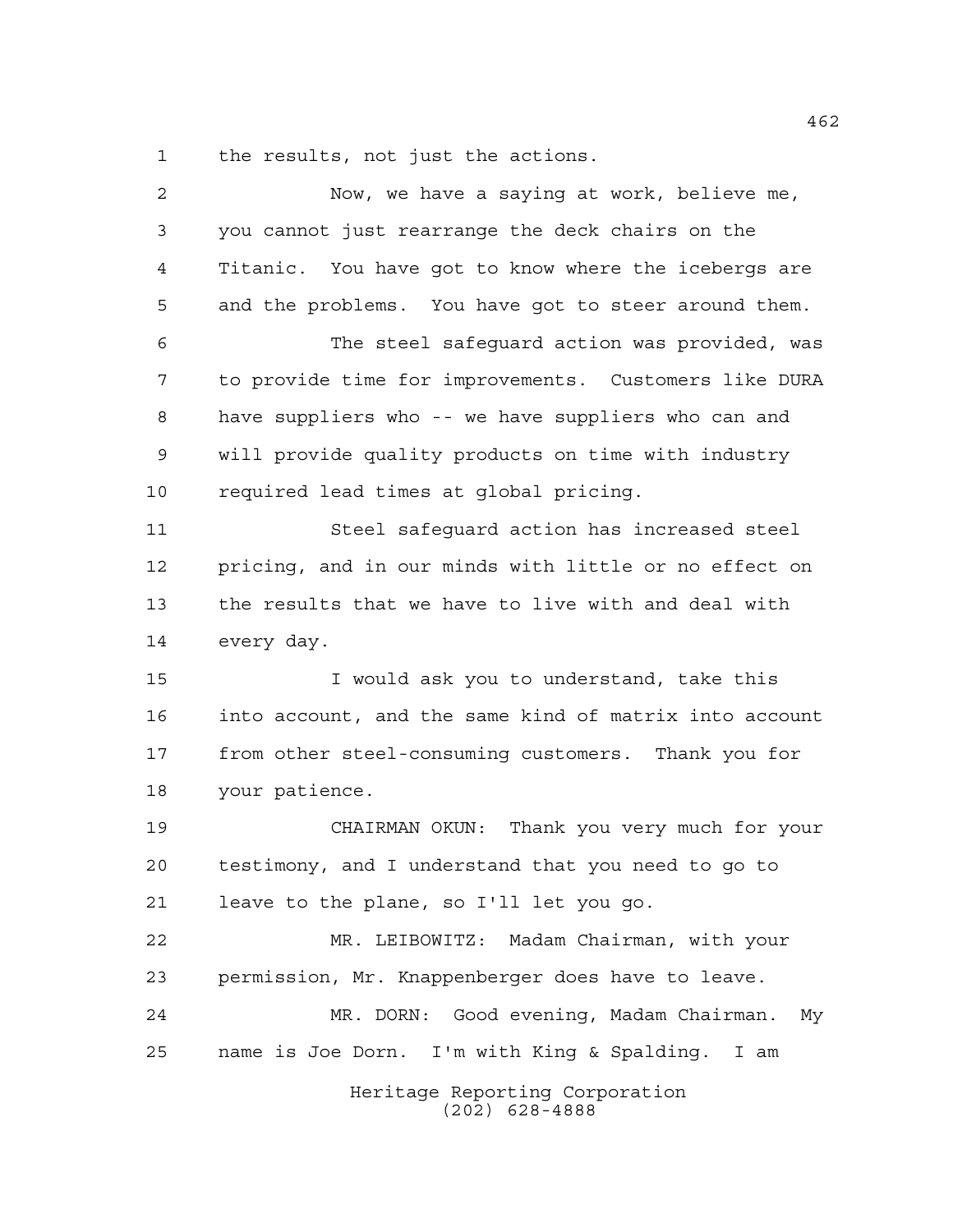here tonight on behalf of AK Steel, California Steel, and Duferco Farrell.

 These three domestic steel producers employ almost 12,000 workers in their U.S. steel plants. They shipped almost 9 million short tons of finished steel products in 2002. They are part of the domestic flat products industry as defined in the Section 201 investigation.

 California Steel and Duferco Farrell have no hot ends and are entirely dependent on purchased slabs as their essential raw material. AK Steel must purchase intersticial free slabs to utilize all of its rolling and finishing capacity to make special grades of high-quality sheet used primarily for exteriors of automobiles and appliances.

 Together these three companies imported over 3.7 million short tons of stabs during the first year of Section 201 relief.

 To begin with, our clients are very grateful to the Commission for recommending a TRQ rather than a straight tariff on slab imports. A straight tariff would have been a serious blow to these companies and their employees who rely on slab imports as an essential raw material for their production of finished flat products.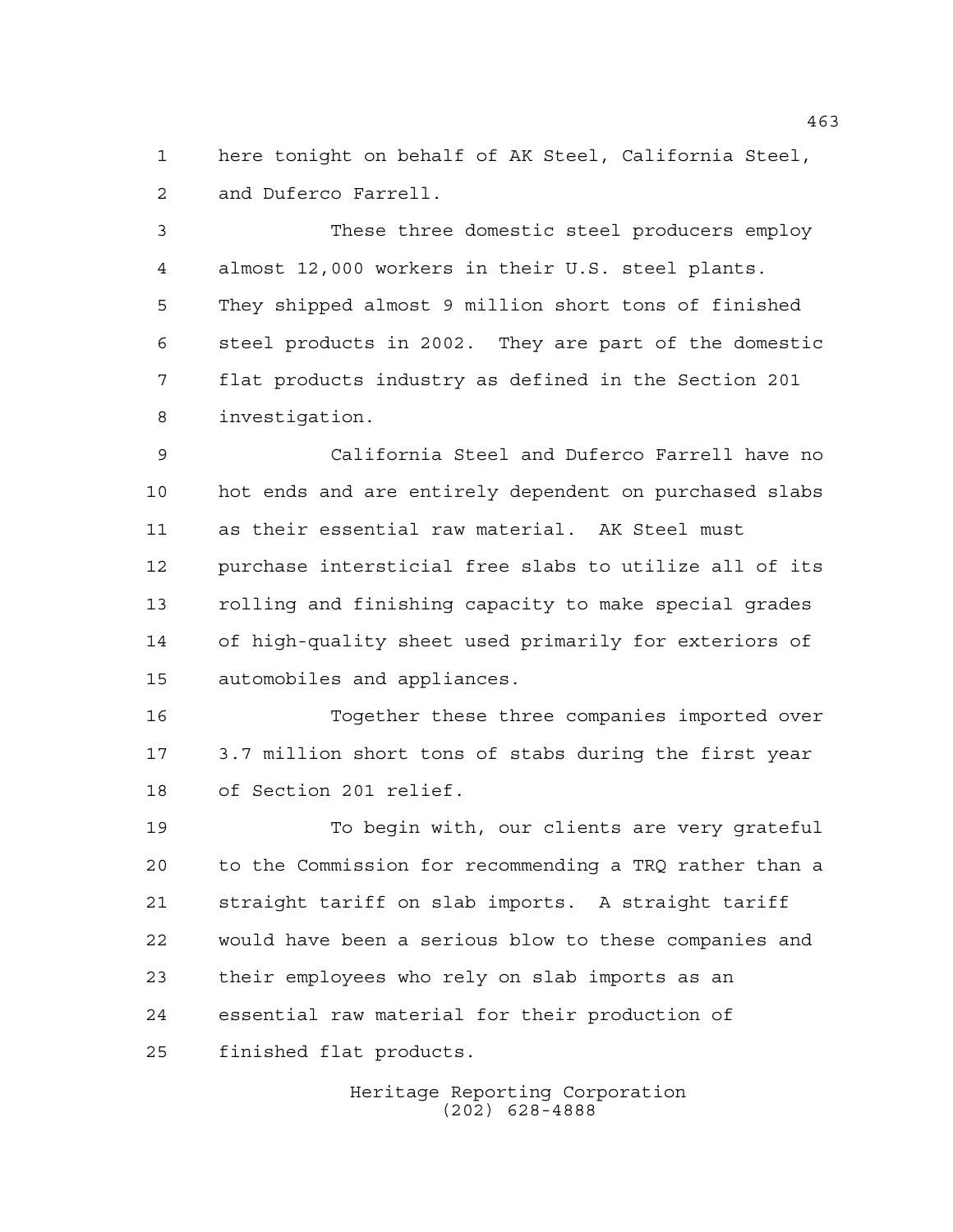As explained in our pre-hearing brief, however, the cost of the TRQ far outweighs any benefits to the domestic flat products industry. As Mr. Miller of Duferco Farrell will explain, the TRQ has caused a substantial increase in the price of slab.

 If domestic producers sold a lot of slab into the merchant market, then the price increase might be viewed as a benefit to the industry. As you found in the Section 201 investigation, however, domestic producers typically do not sell slab. Their business model is to roll all of the slab into finished steel products. The only exception was Geneva Steel, which is no longer in business.

 Even when Geneva was operating, commercial slab shipments were less than one percent of domestic slab production.

 For every ton of slabs that is sporadically sold by the domestic flat products industry over 20 tons are purchased as a raw material to make flat-rolled products.

 Given this ratio of the industry's slab sales to slab purchase, any boost in slab prices from the TRQ necessarily represents a substantial net cost to the U.S. industry. As a result, the slab TRQ does not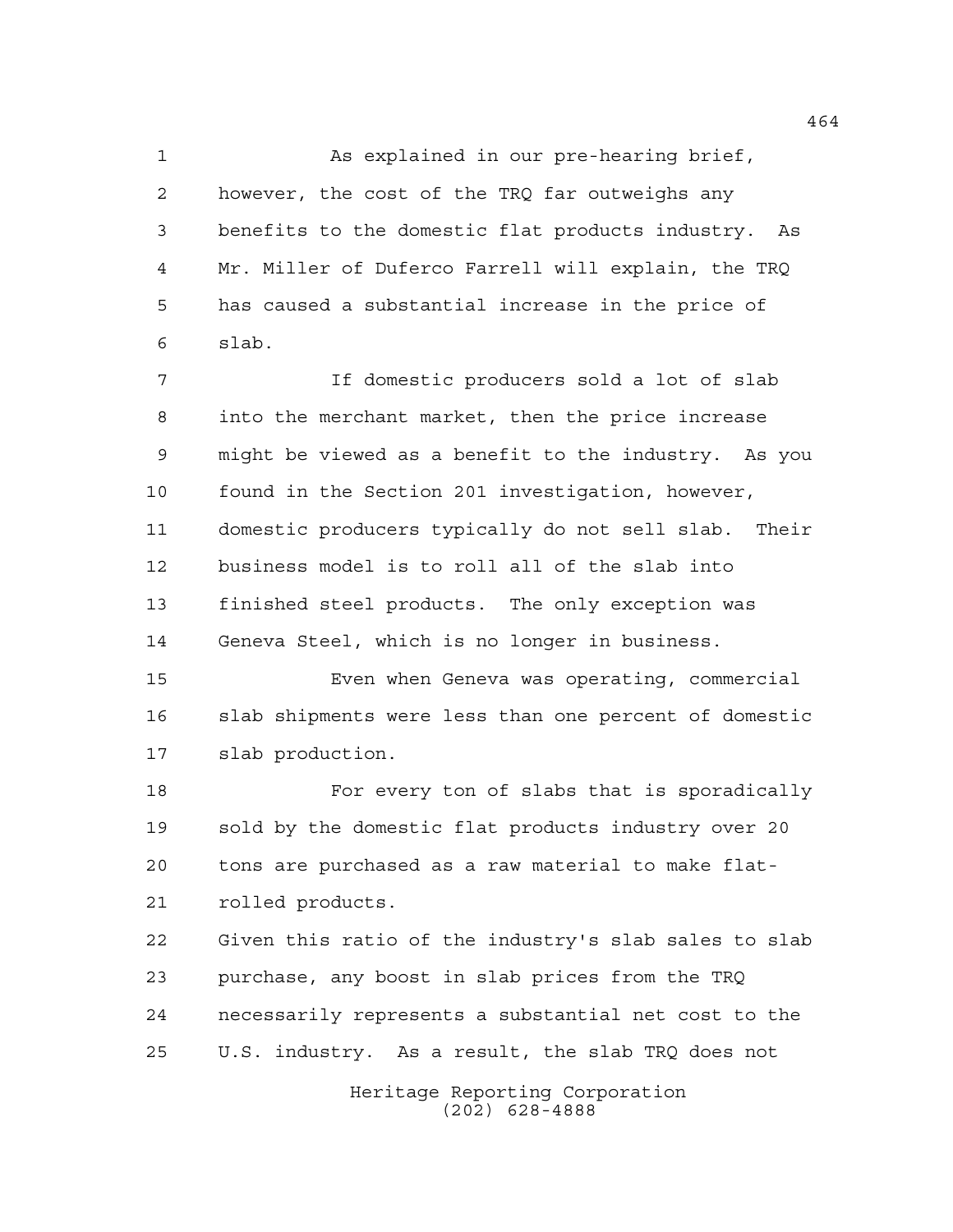facilitate adjustment to import competition, it makes that adjustment more difficult.

 For companies that rely on unrestricted access to slabs, the TRQ increases their cost of goods sold and exposes their business model to additional risk.

 Bob Miller will now discuss the impacts of the TRQ on Duferco Farrell.

 MR. MILLER: Good evening. My name is Bob Miller. I am the Chief Financial Officer of the Duferco Farrell Corporation, and I also serve as the company's treasurer, a position I have held since 1999. From 1995 to 1998, I worked for Caparo Steel, the previous owner of the mill.

 Duferco Farrell is a U.S. producer of carbon 16 steel flat products located in Farrell, Pennsylvania. We ship about 1.2 million tons of flat-rolled steel products per year. Duferco Farrell has no hot end and would not exist were it not for slab imports. We require over one million tons of slab imports every year to produce hot-rolled and cold-rolled steel products.

 The slab TRQ has restricted our access to imported slabs and caused substantial harm to our business. We buy slabs because it makes economic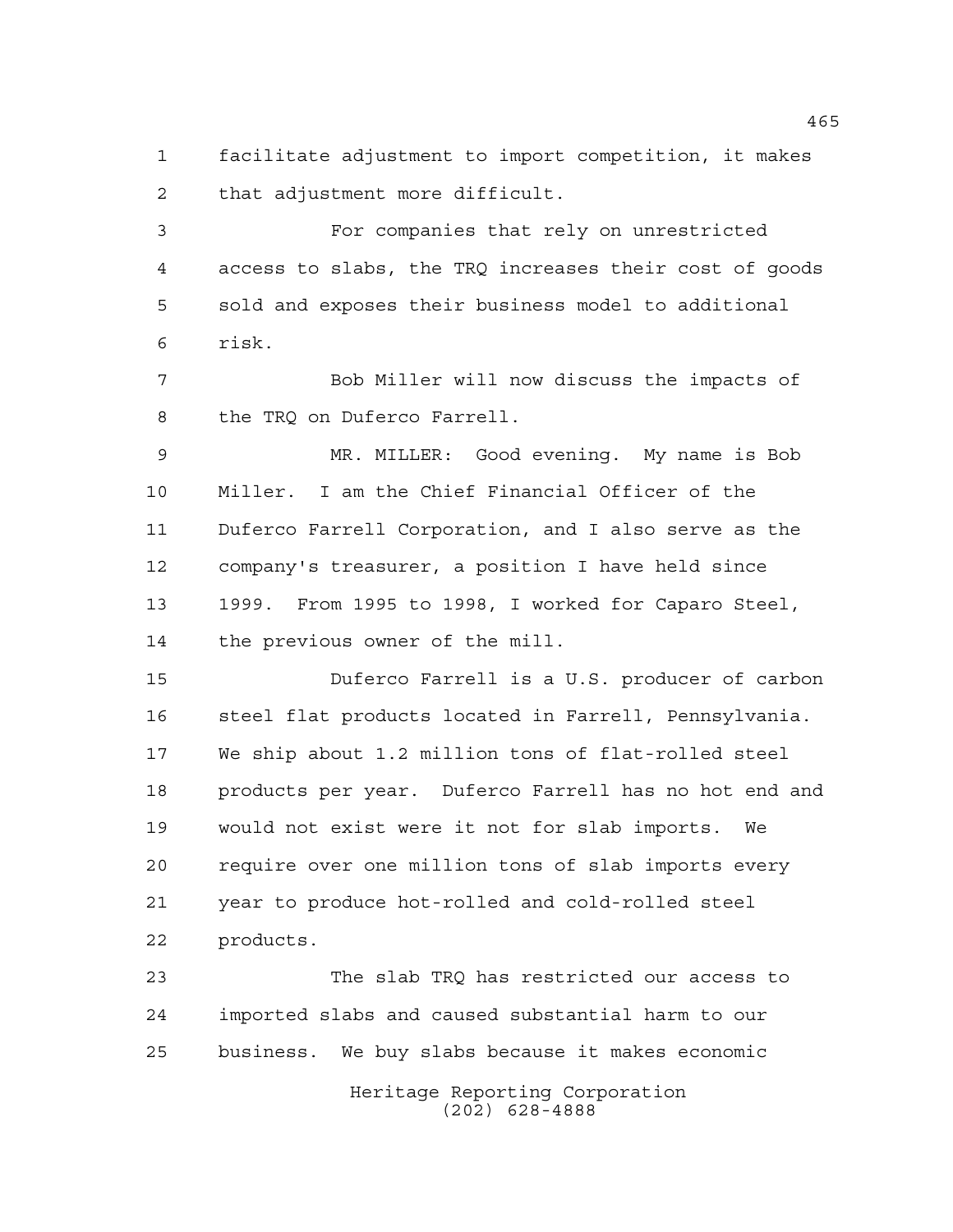sense. Duferco purchased the rolling mills assets at the former Sharon Steel Works from Caparo Steel in 1999. It did not purchase Caparo's gutted EAF facility or the land on which it sat. Caparo could not make the equipment work efficiently and neither could we.

 The mini-mills that have entered the flat products market have done so using a continuous thin slab casting process that requires the melt shop to be located next to the hot strip mill. This is the competitive standard because it allows the hot slabs to immediately enter the hot strip mill and avoids the expense of reheating cold slabs in a furnace. This type of configuration at the Farrell works is impossible. The land and plant location will not permit it. So we adjusted.

 We developed a business plan that was based on purchasing imported slabs as the essential raw material for Duferco's hot strip mill. We invested \$100 million in our facility and hired over 500 people to run it. These investments were predicated on the availability of imported slabs.

 The TRQ on slab has hurt our operations. It has made it more difficult and costly for Duferco Farrell to compete with imported flat-rolled products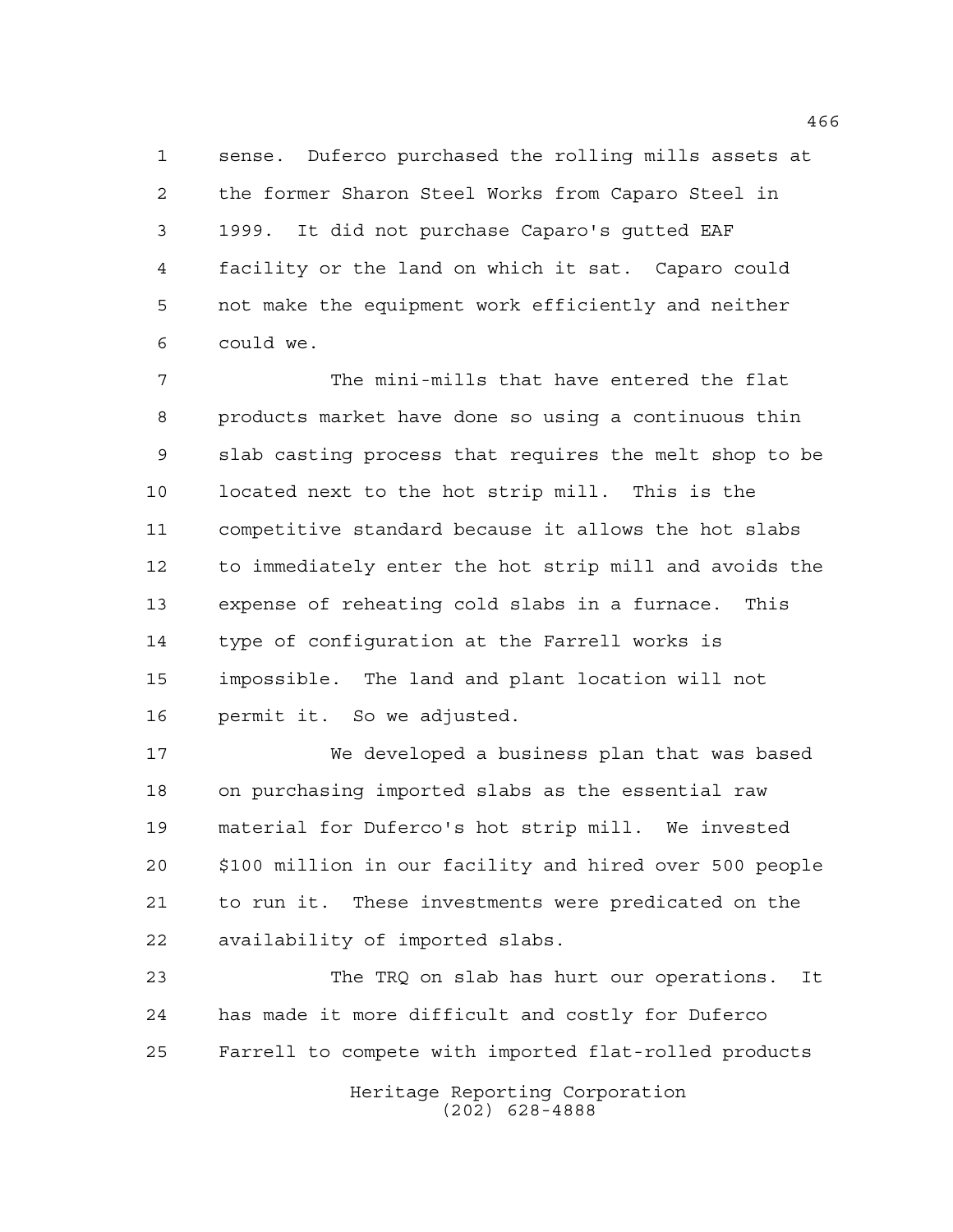and reduced our profitability.

| $\overline{a}$ | First, even though the TRQ threshold was not            |
|----------------|---------------------------------------------------------|
| 3              | exceeded in the first year of relief, we were not able  |
| 4              | to import all of the slabs we needed from our           |
| 5              | affiliate in Belgium because the in-quota amount        |
| 6              | allocated to the EU was quite small, fewer than three   |
| 7              | boat loads. The EU's allocation filled up during the    |
| 8              | first year.                                             |
| $\mathsf 9$    | In addition, we were forced to increase our             |
| 10             | purchases of slab from Mexico because we could not get  |
| 11             | slab at a reasonable price from one of our traditional  |
| 12             | suppliers in Russia.                                    |
| 13             | Second, the TRQ increased the cost of                   |
| 14             | imported slab. Foreign suppliers in Russia, Brazil      |
| 15             | and Mexico used the slab TRQ to orchestrate an          |
| 16             | artificial spike in demand and an artificial spike in   |
| 17             | slab import prices. When the slab TRQ was imposed at    |
| 18             | the end of March 2002, the landed duty-paid value of    |
| 19             | slab imports immediately increased from \$156 per ton   |
| 20             | during January to March of 2002 to \$176 per ton during |
| 21             | April to June of 2002.                                  |
| 22             | As shown in the bar graph attached to my                |
| 23             | statement, the unit value continued to increase every   |
| 24             | quarter thereafter. It jumped from \$156 during the     |

first quarter of 2002 to \$237 during the first quarter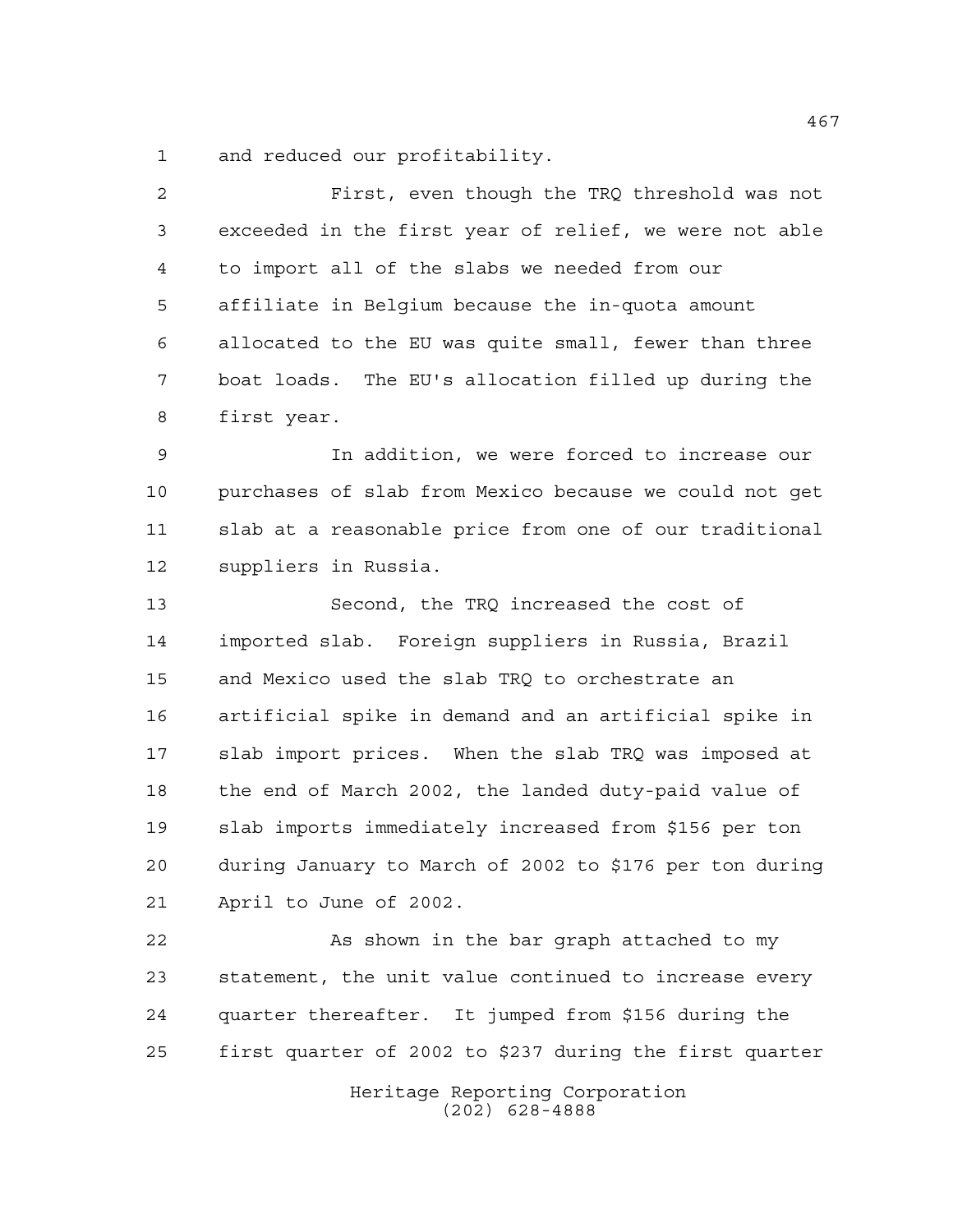of 2003, an increase of 52 percent.

 Slab importers started buying as much slab as they could early in the year in order to avoid paying higher tariffs on above quota imports toward the end of the year. Increased working capital was required to build up this inventory. The increased costs and difficulty in obtaining imported slabs negatively affected our profitability. The slab TRQ has also affected our adjustment efforts. Because it has increased our costs dramatically, we have not been able to invest retained earnings in new productive assets. In order to complete adjustment measures in the future, Duferco must have unrestricted access to slabs. If the slab TRQ is continued, we anticipate that our employment, profitability, and competitiveness with foreign suppliers for flat-rolled steel will decrease. What really bothers me about all this is that the risk and uncertainty resulting from the slab TRQ harms mills like Duferco Farrell that have already begun the adjustment process. It also harms other mills that at one time or another must import slab to feed their rolling facilities. The only domestic companies that benefit from the slab TRQ are the mini-mills. Companies such

> Heritage Reporting Corporation (202) 628-4888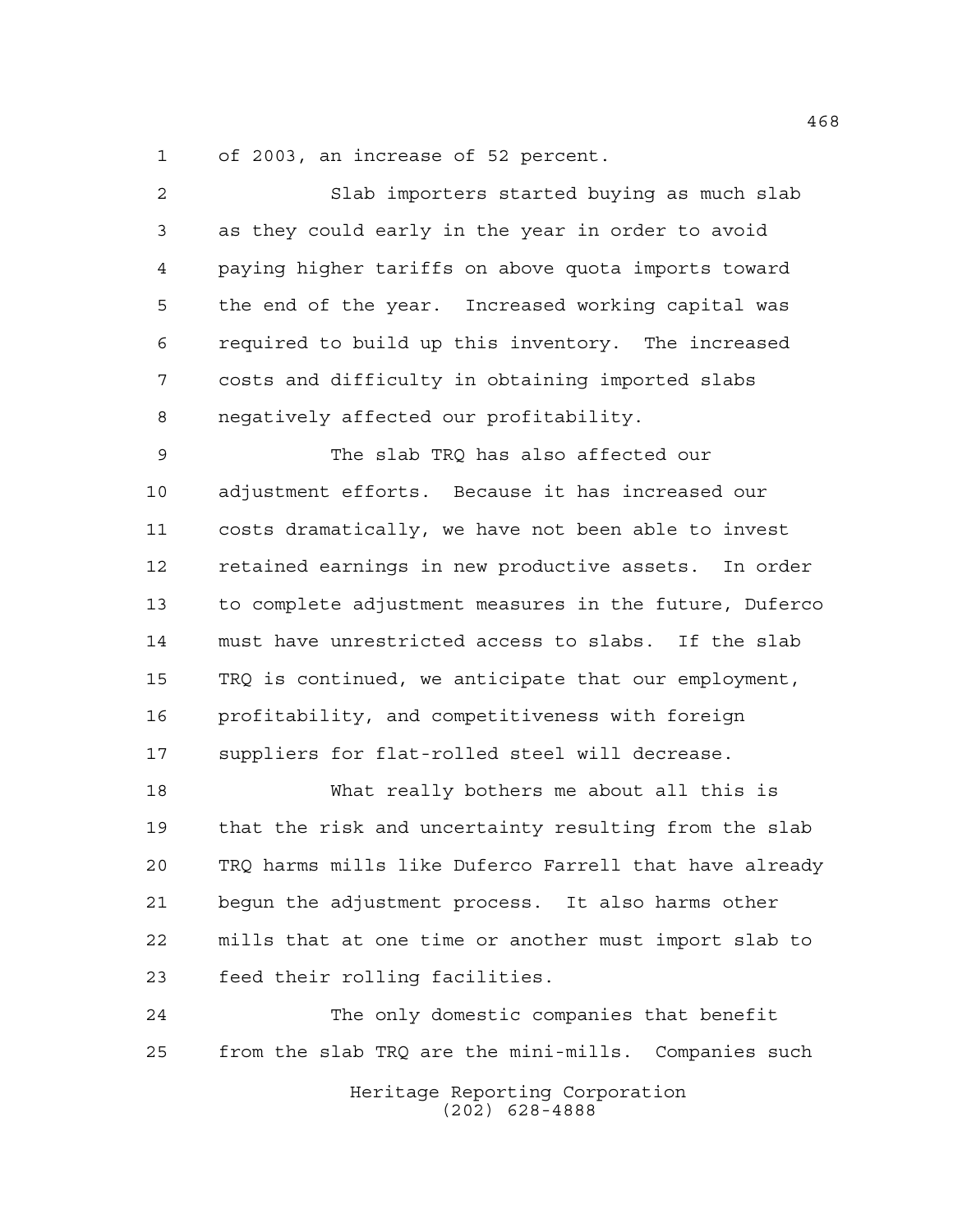as Nucor and Steel Dynamics do not purchase slab. Their raw materials are mainly steel scrap, pig iron and DRI which they import in large quantities.

 The TRQ facilitates the ability of the mini- mills to compete more effectively with their domestic competition, not their import competition.

 Ironically, the biggest winners in all of this are probably the foreign slab suppliers. For companies like CST and Imexsa, the TRQ has been a bonanza. They have been able to raise their prices and profits at our expense.

 I thought relief under Section 201 was supposed to help domestic steel mills. I suppose that can be said of the tariffs imposed on flat-roll products like cold-rolled and galvanized, but it sure can't be said said of the TRQ on slab. Terminating the slab TRQ will help the domestic flat products industry, not hurt it.

 At my company, for example, we will be able to import slab at lower cost, hold less slab inventory, and increase our margins on all slab products.

 When the President issued his proclamation a year ago last March, he said he would reduce, modify or termination the action taken if it did not provide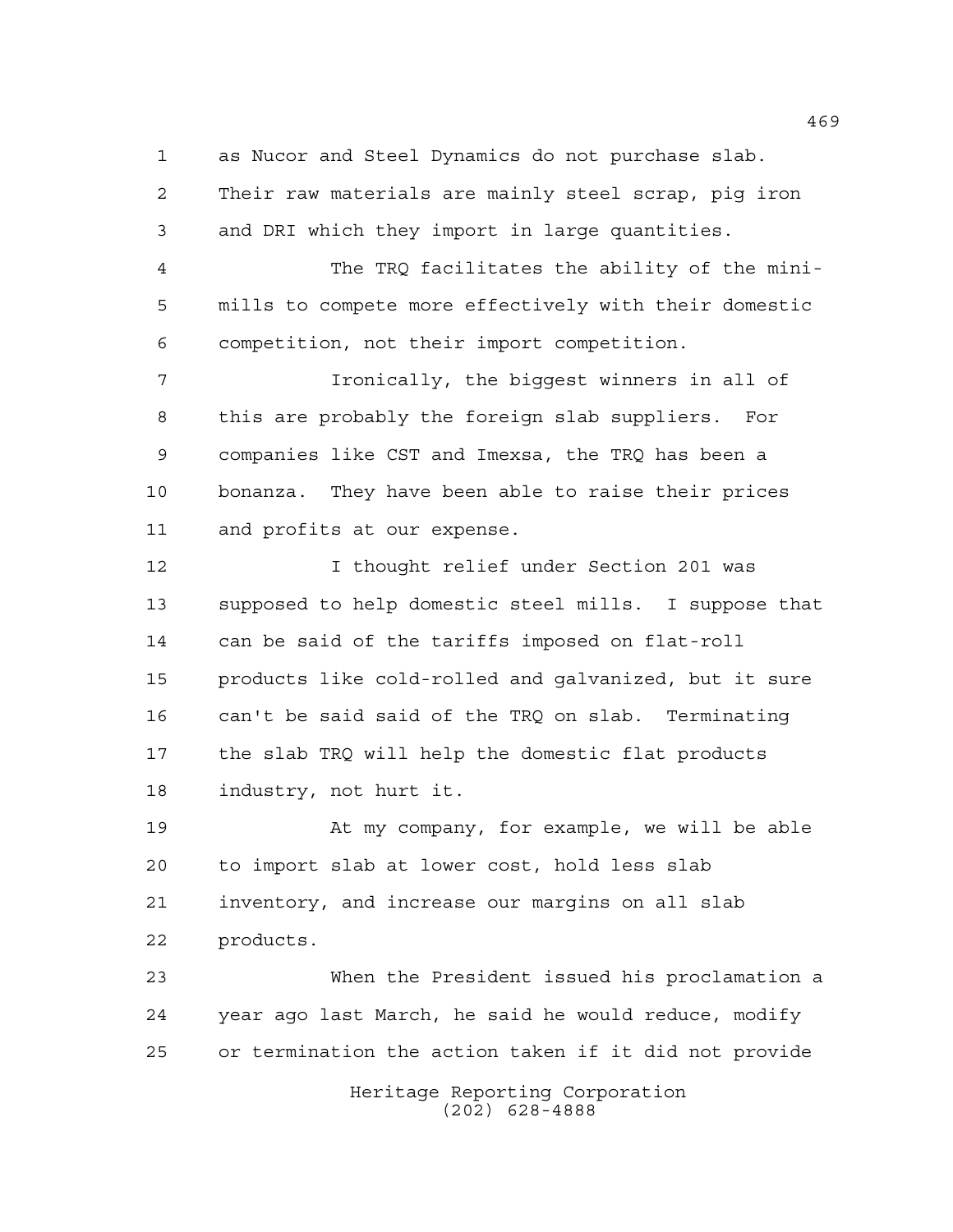greater economic and social benefits than costs. From where I sit the slab TRQ imposes far greater costs than benefits on the domestic flat products industry. Please make that clear to the President. Thank you.

CHAIRMAN OKUN: Thank you.

 MR. LEIBOWITZ: Good evening, Madam Chairman, members of the Commission. I am Lewis Leibowitz. We will have a panel of consuming industry representatives before you tonight to talk about their views concerning the adjustment of the steel industry, the global competition. I am Lewis Leibowitz, of course, and I represent CITAC's steel task force.

 We are not here to rehash the testimony in the 332 investigation you will be pleased to know, but as we will explain, that information on that record is clearly relevant to this proceeding.

 Manufacturing by steel-consuming industries in the United States is seriously threatened, and you will hear elaboration of that by our other panelists.

 The statute requires the Commission to monitor developments with respect to the domestic industry and to report those developments to the President in the midpoint review report. The threat to flat-rolled steel producers' customer base is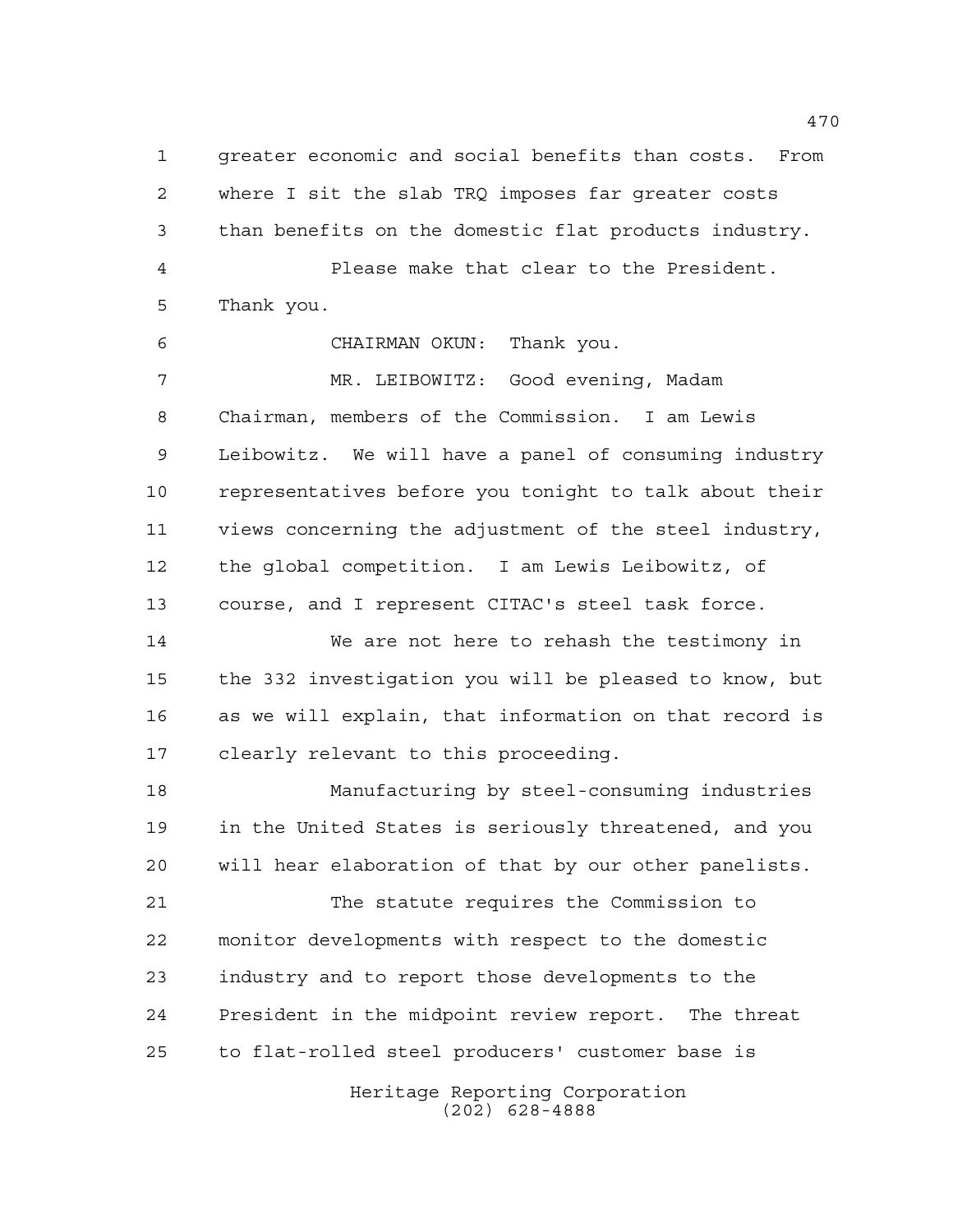clearly a development with respect to the industry making flat-rolled steel products.

 The President must get the report and then decide whether changed economic circumstances impair the effectiveness of the remedy.

 And there are several causes for the crisis in manufacturing. For purposes of this proceeding, the causes are not important. The fact of the continuing decline of the steel industry customers base is that development with respect to the industry. There are very few of these factors that can easily be remedied. The steel safeguard measures is such a factor. It can be remedied by the President by the stroke of a pen.

 Now, we also think that the damage to steel- consuming industries impairs the effectiveness of the remedy for obvious reasons. The ability of steel producers to compete in the absence of the safeguard measures will be impaired by the loss of many viable steel consumers, a loss that will get worse the longer these tariffs remain in effect.

22 A major adjustment of the steel industry consolidation is irrevocably in the process we've heard. Other adjustments will require greater attention to efficiency, customer service, and quality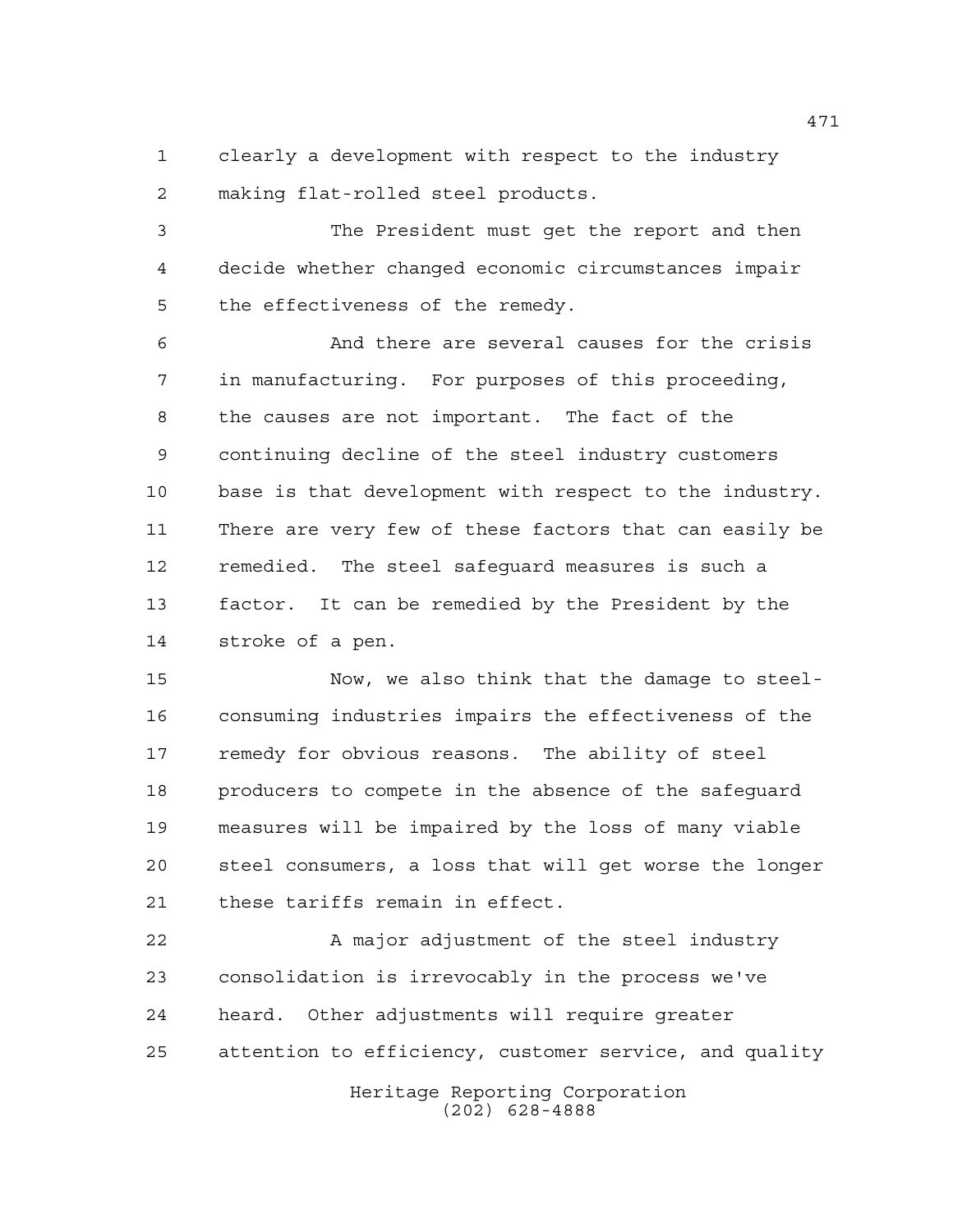control. We believe the tariffs won't aid in these adjustments. Indeed, they will inhibit them. Now, our next panelist will be Bill Gaskin, President of the Precision Metalforming Association. MR. GASKIN: Good evening. PMA is the trade association of metalforming companies in North America. Metalforming companies account for a large percentage of the flat-roll purchased in the U.S. market. There are two realities in the steel marketplace in the United States. First, United States steel producers do not produce enough steel to satisfy domestic demand. This market needs 20 to 30 million tons of steel imports every year, and if our manufacturing economy recovers, it may need even more imports to keep up with demand, especially on a cost- effective basis. Second, steel is not a fungible commodity. Metalforming companies require steel of a particular grade with a specific chemistry and mechanical properties. Certain high performance steels are not

 produced in the U.S. Also, uniformity in the quality of steel is critical from coil to coil. If metalforming companies do not get this reliability, then they cannot use the steel cost effectively. In

> Heritage Reporting Corporation (202) 628-4888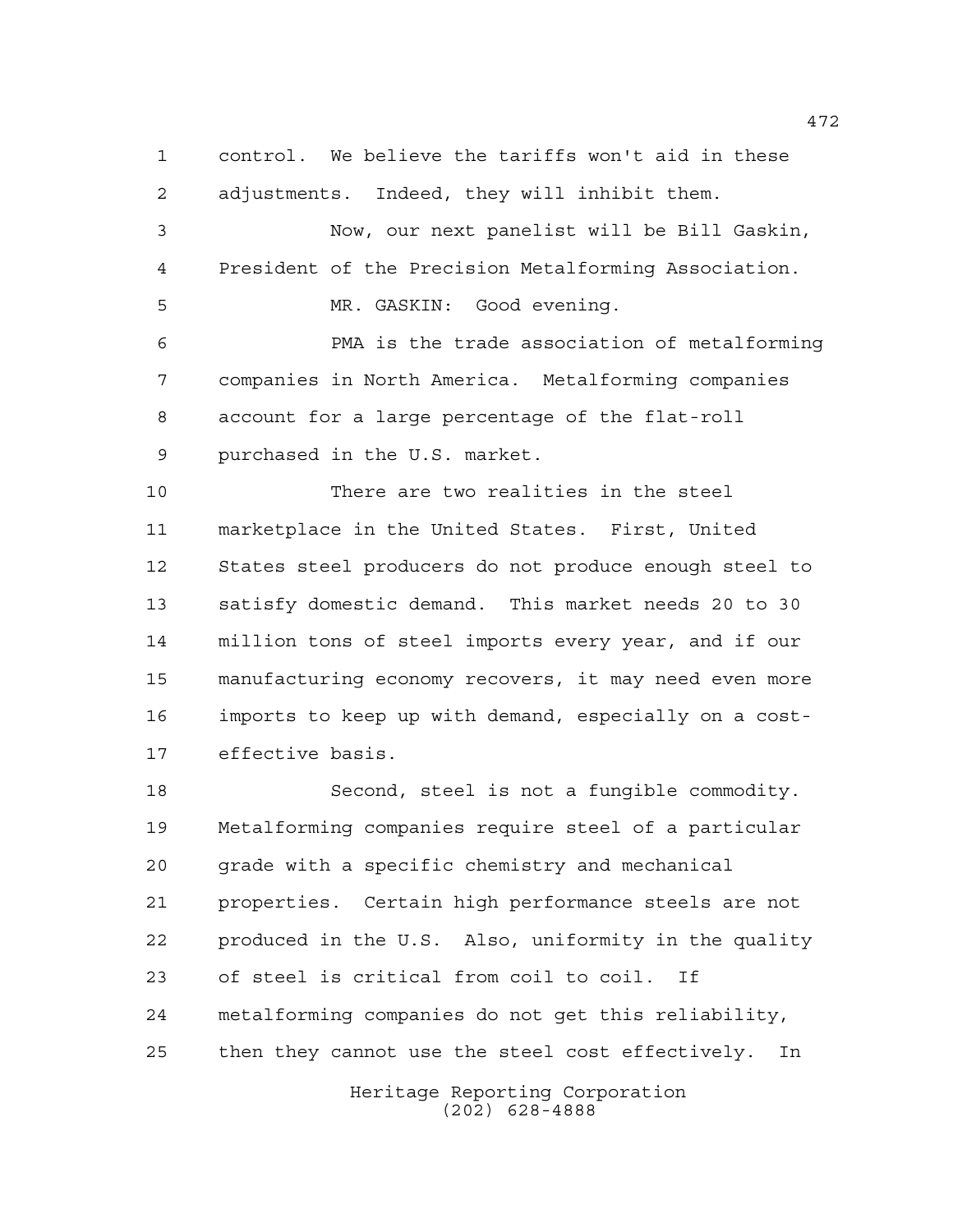other words, steel is not just steel. It is a complex, highly individual product.

 Imports from India, for example, may not be able to replace imports from Europe. The displacement of imports from sources that our customers require is a critical concern to our industry.

 There are two other basic points I would like to emphasize. The first is that flat-rolled steel producers in the United States have already adjusted such that 18 more months of tariffs are not needed to stimulate additional adjustments. A critical mass of adjustment has been reached and it will continue due to market forces.

 The second is that there are several changed economic circumstances which militate in favor of termination of tariff relief. Flat-rolled steel producers have adjusted through consolidation. Two years ago LTV, National Steel and Bethlehem Steel were independent companies. Today they don't exist.

 Two major integrated steel companies, U.S. Steel and ISG, are of world class size and scope. Continuing the tariffs 18 more months is not likely to add to that list. Nucor and other mini-mills are already low-cost producers. They don't need tariffs to be competitive in the global market.

> Heritage Reporting Corporation (202) 628-4888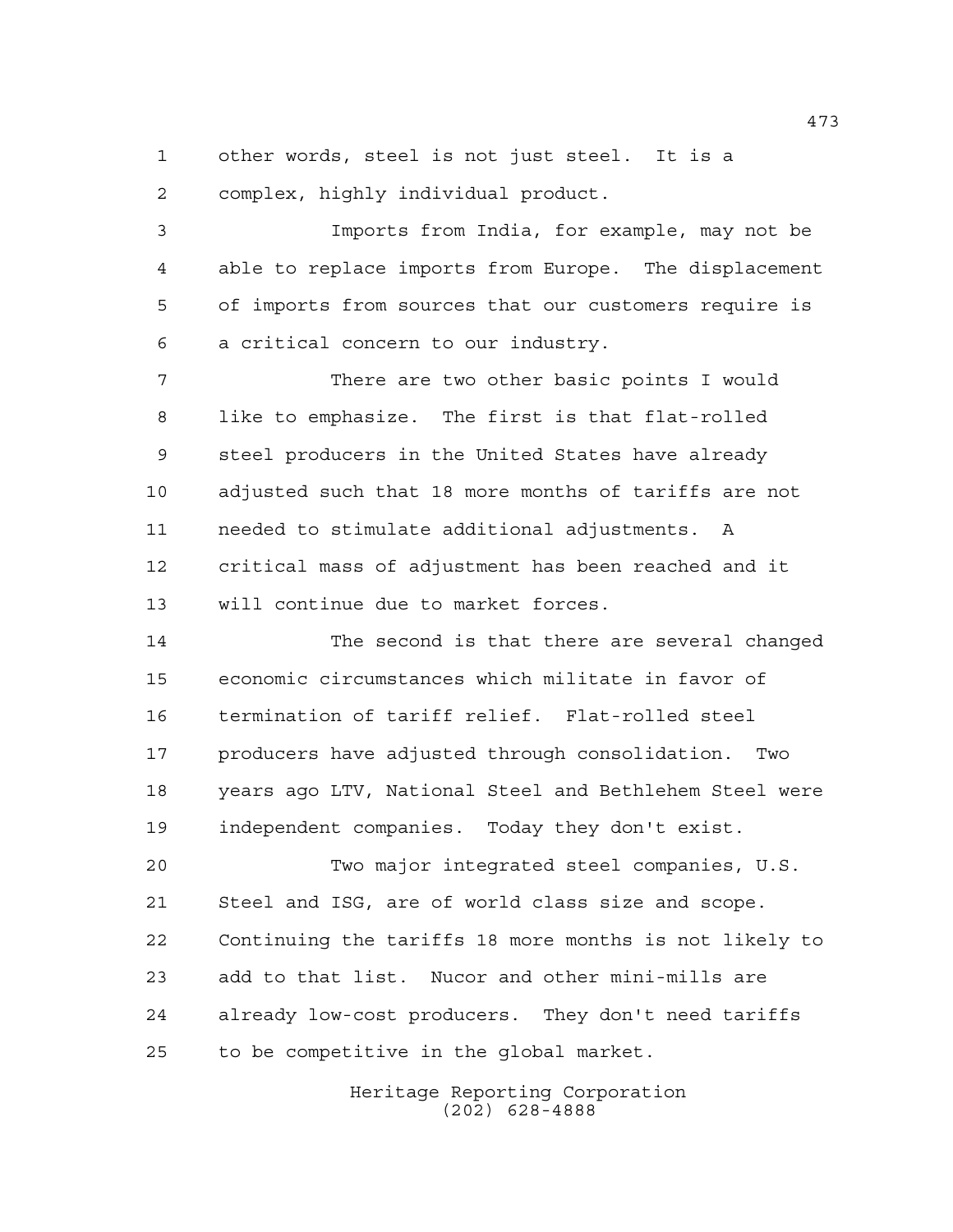**In addition to this significant**  restructuring through consolidation, steel companies have also adjusted in a number of other significant respects to the realities of global competition. They have reformed their collective bargaining agreements, achieving productivity improvements that were long overdue. They have significantly reduced their legacy costs due to bankruptcy processes. They have removed retired workers from their exclusive dependence on future revenues of steel producers as pension shifted to the guaranty board.

 201 process and tariff may have helped them do this politically, but these were inevitable adjustments that the market would have required regardless of tariffs.

 The economic downturn and slow recovery have impacted the metal manufacturing industry, which is 18 the primary customer of steel in the United States. Continued erosion of the steel industry's customer base due to plant closing and the shift of work to China and other low-cost countries will continue.

 We believe these are all developments with respect to the steel industry and should be addressed in the Commission's midpoint review. Thank you. MR. ZAWACKI: Good evening, Madam Chairman

> Heritage Reporting Corporation (202) 628-4888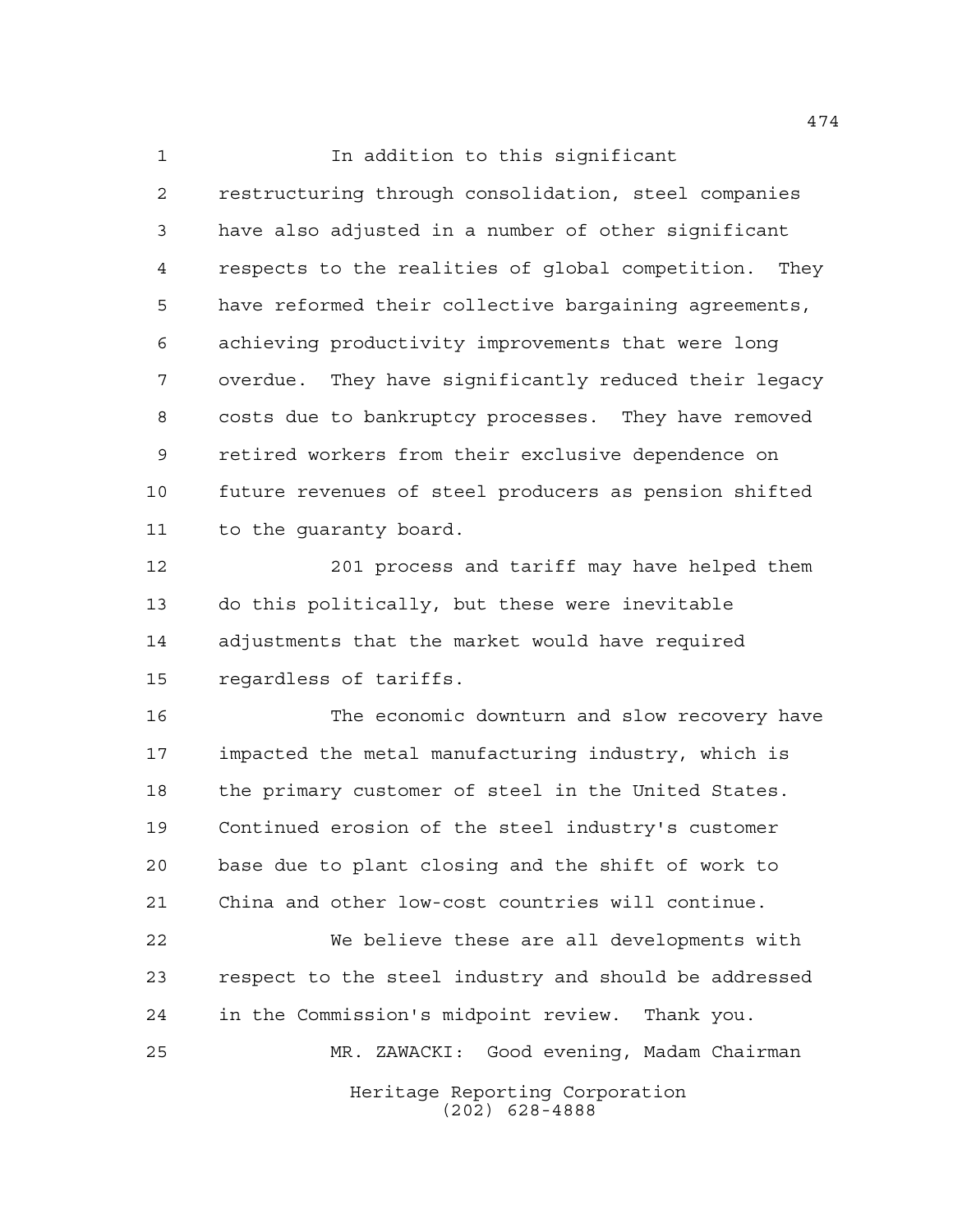and Commissioners. My name is Jim Zawacki. I am Chairman of GR Spring and Stamping located in Grand Rapids, Michigan. I am also currently serving as chairman of the Precision Metal Association which represents over 1300 companies in the United States. My theme this year as the chair of PMA is manufacturing is vital to our economy.

 The United States manufacturing does not need subsidies to be competitive. The steel tariffs, unfortunately, subsidize steel companies. Most U.S. steel producers falls short of being globally competitive, and they do not respond adequately to customer needs.

 GR Spring and Stamping is an example. My company employees 220 workers in custom manufacture of progressive dye metal stamping, slide stamping, wire forms, and value-added assemblies. Our customer base is 90 percent automotive, five percent appliance, and five percent other, which includes office furniture.

 The imposition of steel tariffs have hurt us financially and in lost jobs. The tariffs have created uncertainty in supply, and price of steel we need. They have also cost us significant business and placed us in a price/cost squeeze with our customers and GR S&S is not alone.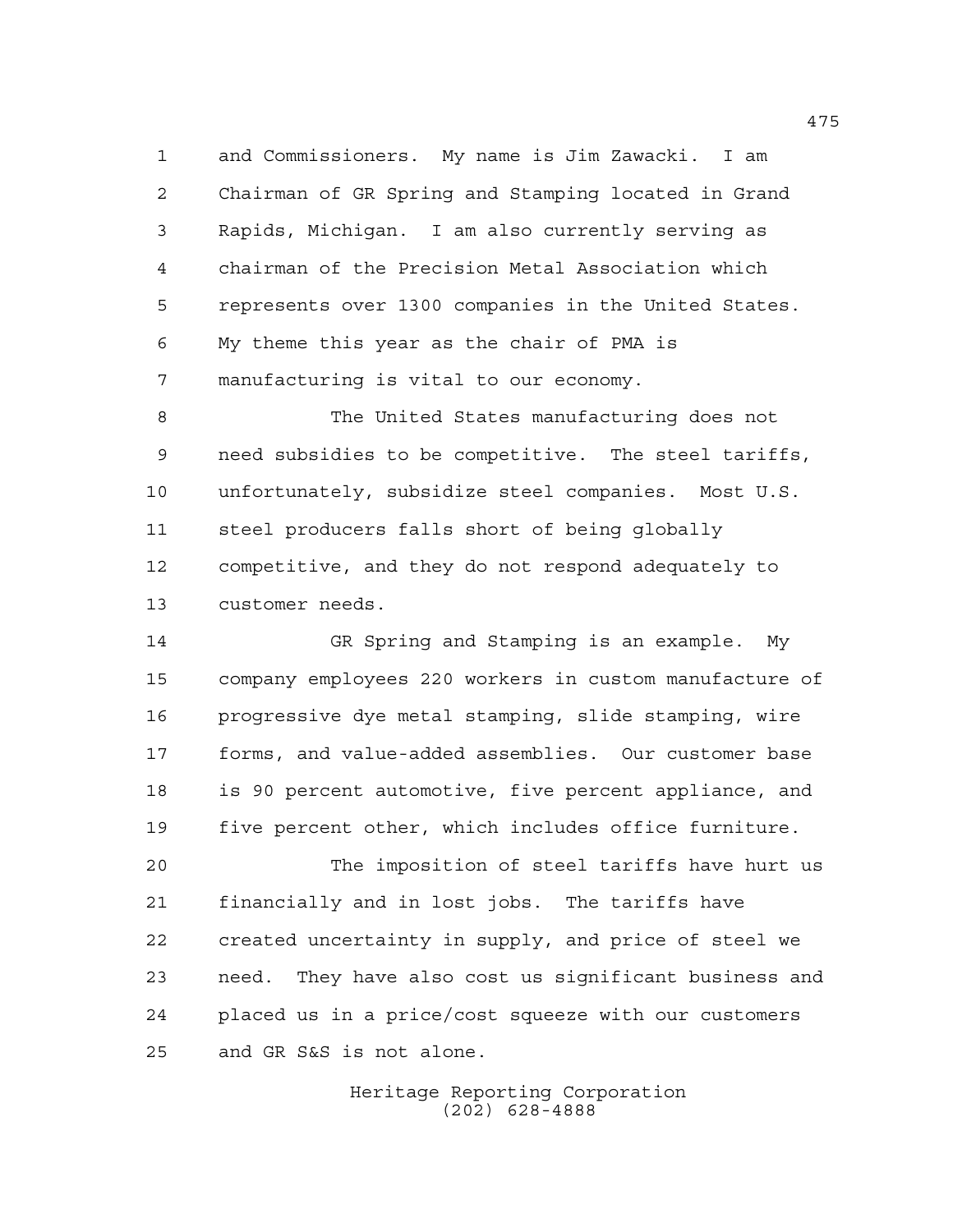Average profitability in the metalforming industry is less than two percent in 2002 with rising debt-to-equity ratio, and nearly 30 percent of the companies have reported losses. Since the imposition of the steel tariffs in March of 2002, tool shops have been closing at a rate of one a week, and five stamping companies have closed in west Michigan alone. The crisis in metal stamping also impacts tool and dye makers as the Commission reported in Investigation No. 332, reference tool, dyes, industrial molds, competitive conditions in the United States, October 2002. For example, Progressive Automation closed their door in May of 2001. We have just completed the list of metal companies that have either gone out of business or declared bankruptcy in the last year, which is attached to my testimony. I emphasize that this is

 The loss of significant portion of domestic steel industry customers base as a result of steel

only a small sample based on auction notices that my

company and one other PMA member have received. If

these companies that have gone out of business, the

there is a way to develop a comprehensive list of

list would be considerably longer.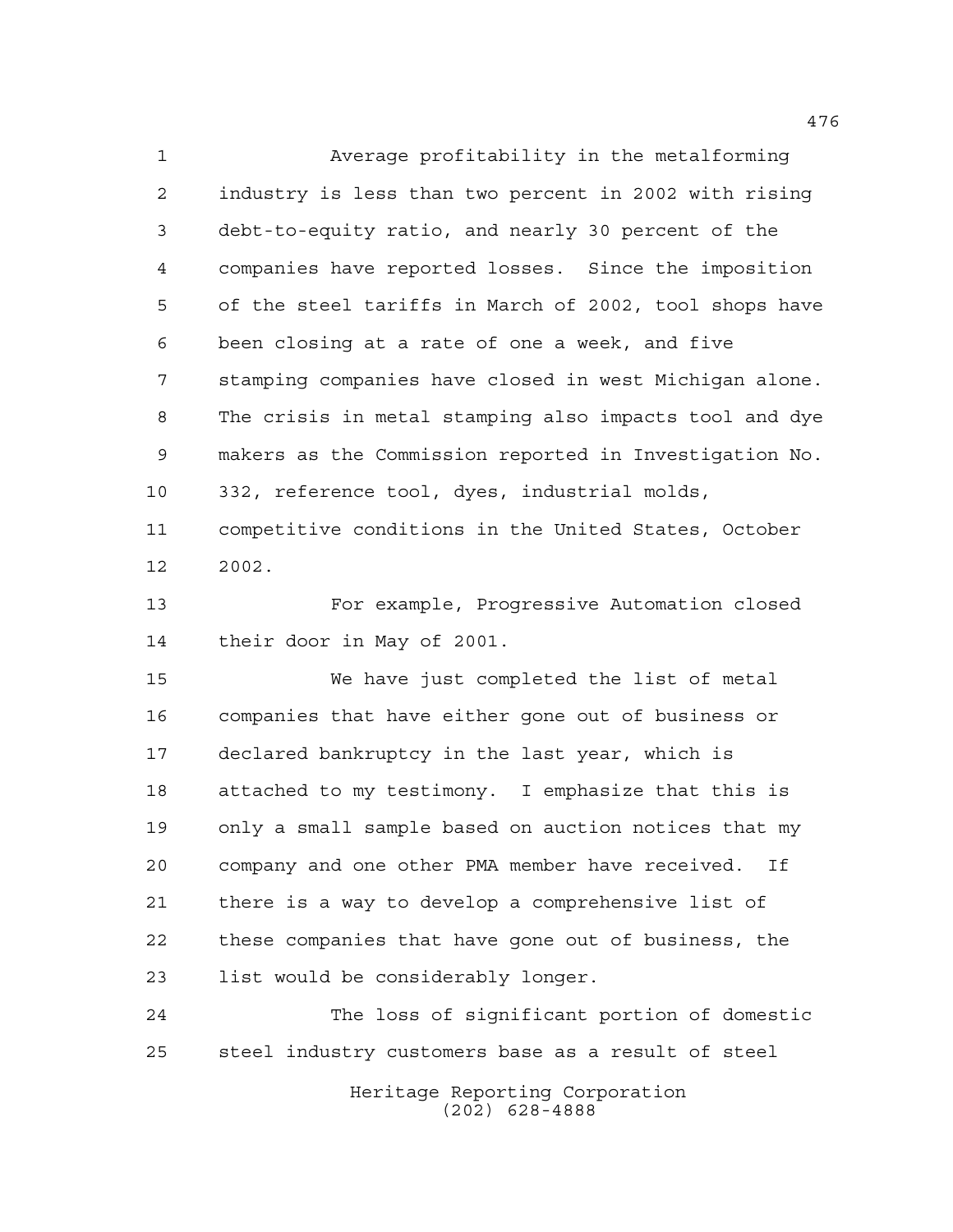tariffs will make it all the more difficult for the domestic steel industry to achieve global competitiveness.

 In this respects, the steel tariffs have been counterproductive and will continue to be counterproductive as long as they remain in effect.

 Manufacturing in this country is as in as much trouble as it has been since the end of World War II. I am scared for our 220 employees, their families, my six children and grandchildren. The tariffs make a bad situation worse, which will not help the steel companies. We can't wait 18 months for relief.

Thank you for allowing to testify.

 MR. CANN: Thank you. My name is Dale Cann, and until recently I was the president and owner of Nesco Container Corp, which is a new steel drum manufacturer in Fenton, Missouri. Because of the tariffs, I lost my company. I am out of business today because of the steel producers and their failure to respond to my needs.

 The steel industry lacking its response, eroding the customer base, and the market -- and the domestic market steel consumers shrinking because of the steel industry's jobs will go offshore and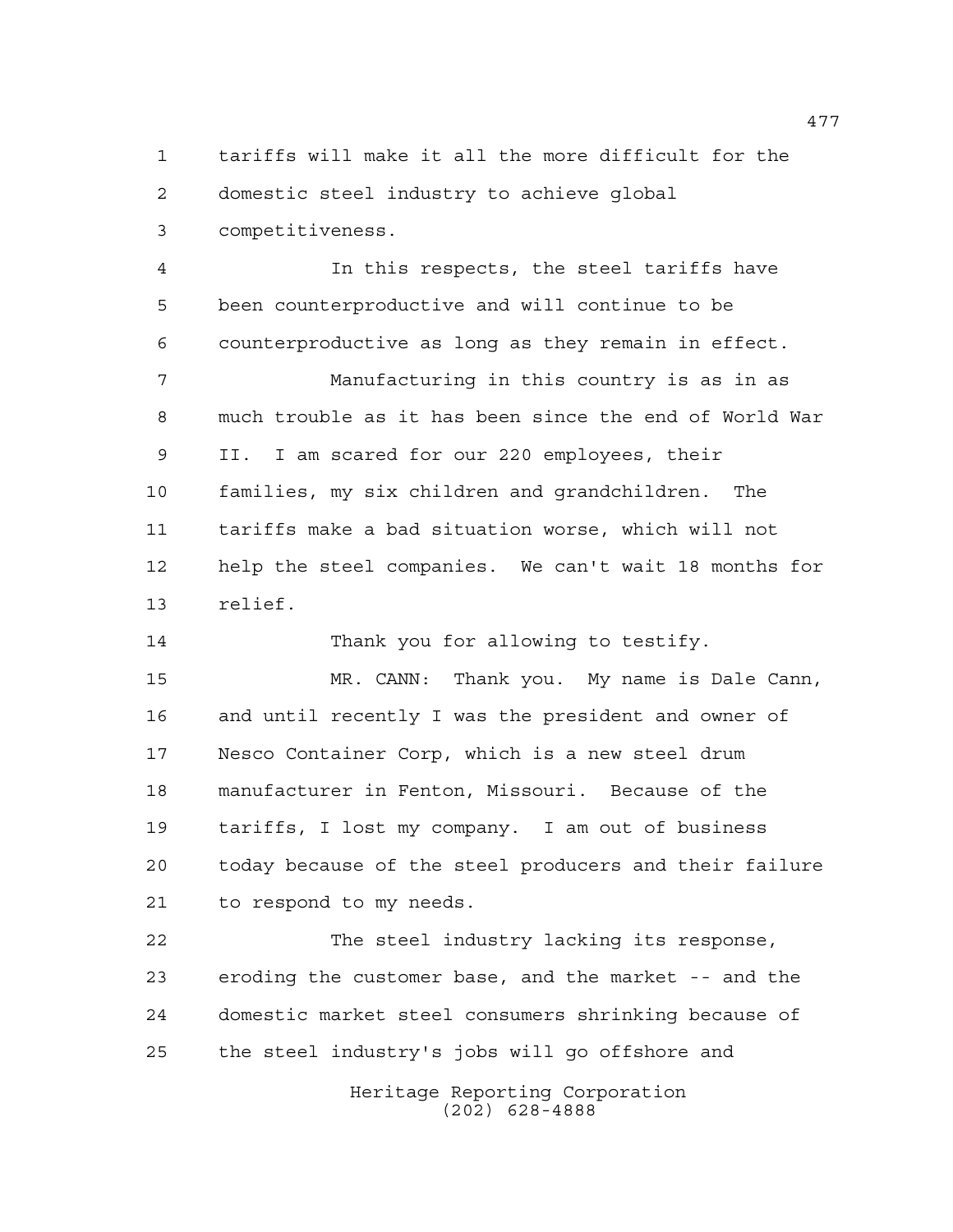customers will revert to other items.

| 2           | Eroding the customer base will weaken the              |
|-------------|--------------------------------------------------------|
| 3           | steel industry, enabling them to compete               |
| 4           | internationally. Based upon my experience, however,    |
| 5           | the industry does not seem to understand this point.   |
| 6           | You have to excuse me. I have made many                |
| 7           | changes in my statements here.                         |
| 8           | For years, I bought all of my cold-rolled              |
| $\mathsf 9$ | steel exclusively from domestic mills. Over time I     |
| 10          | became disappointed in the quality of the steel that I |
| 11          | had purchased as well as the domestic mills' failure   |
| 12          | to deliver material to me on a timely fashion.         |
| 13          | Given these problems with the domestic                 |
| 14          | mills, I began exploring other options. In 1999, I     |
| 15          | began purchasing steel from Korea. I was amazed at     |
| 16          | the difference in the quality of the steel in          |
| 17          | comparison to the domestic mills.                      |
| 18          | My company became more reliable, higher                |
| 19          | quality of steel drums even though the Korean steel    |
| 20          | was more expensive. I was upset with the response      |
| 21          | that I received from the domestic mills and the        |
| 22          | response I received from the Korean mills was entirely |
| 23          | different in regard to the quality of their material.  |
| 24          | The drums I produced, I had less problems with the     |
| 25          | equipment as well as with the end product.<br>End      |
|             | Heritage Reporting Corporation<br>$(202)$ 628-4888     |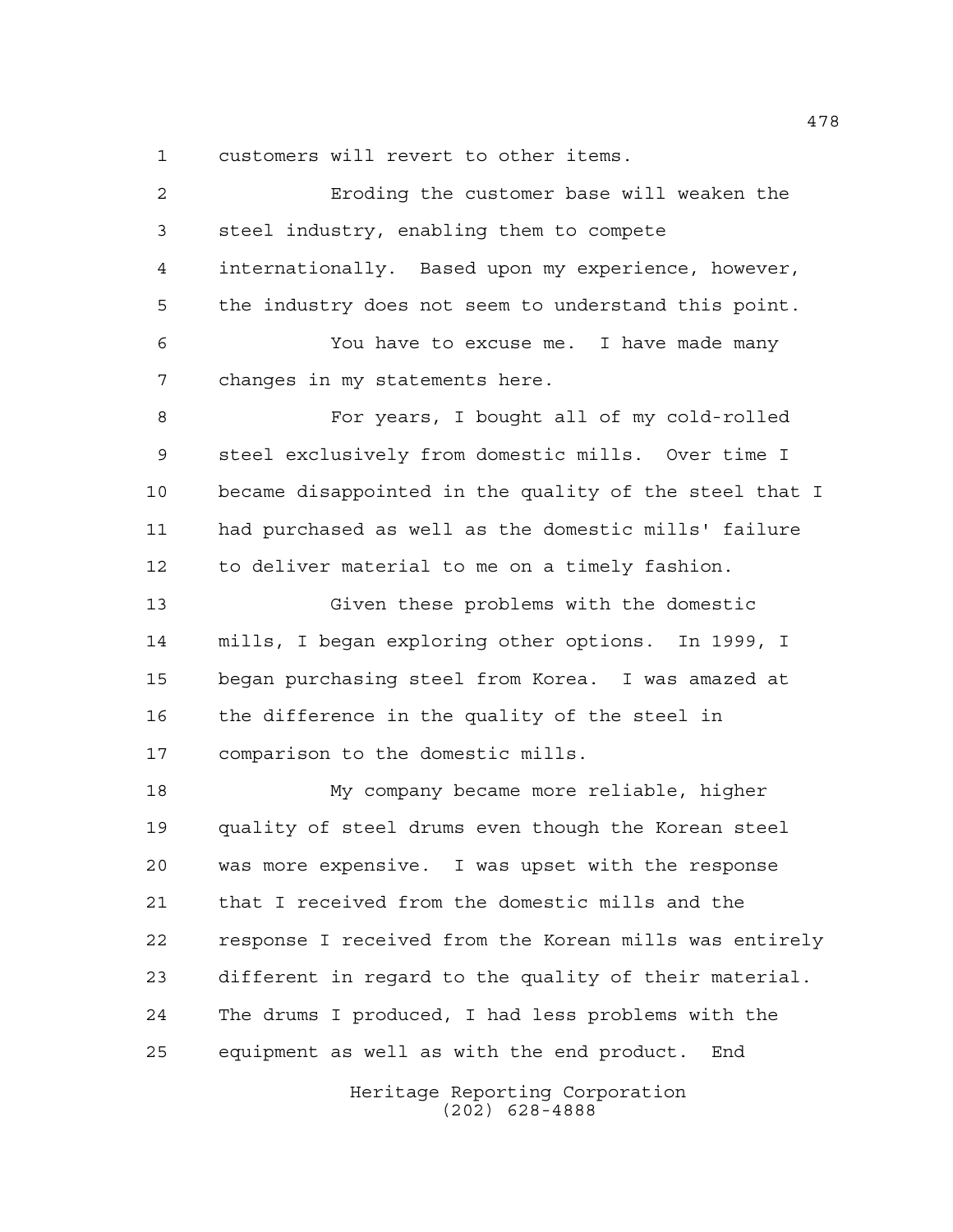result, the Koreans still became much better than the domestic.

 The steel safeguard tariffs changed all that. The 30 percent tariffs on the cold roll combined with the pending antidumping cases made it impossible for me to effectively acquire the Korean material. My former company applied for a product exemption but two domestic mills objected to the exemption. The mills opposed me and I was not able to get my exemption.

 The end result was that I was setting with a lack of raw materials which in turn caused me to lose my company and 29 years of my life.

14 I ask you to please consider this as you are making your decision that 18 more months of what we have now is only going to make it harder on other people such as myself. Thank you for your time.

CHAIRMAN OKUN: Thank you.

 MR. WILKEY: Thank you, Madam Chairman and Commissioners. I admire your stamina for being able to pay such great attention to so many testimonies.

 Anyway, I am very passionate about this issue because it goes right to the heart of our company. We make products, a lot of product for a lot of companies, and steel is the heart -- the blood of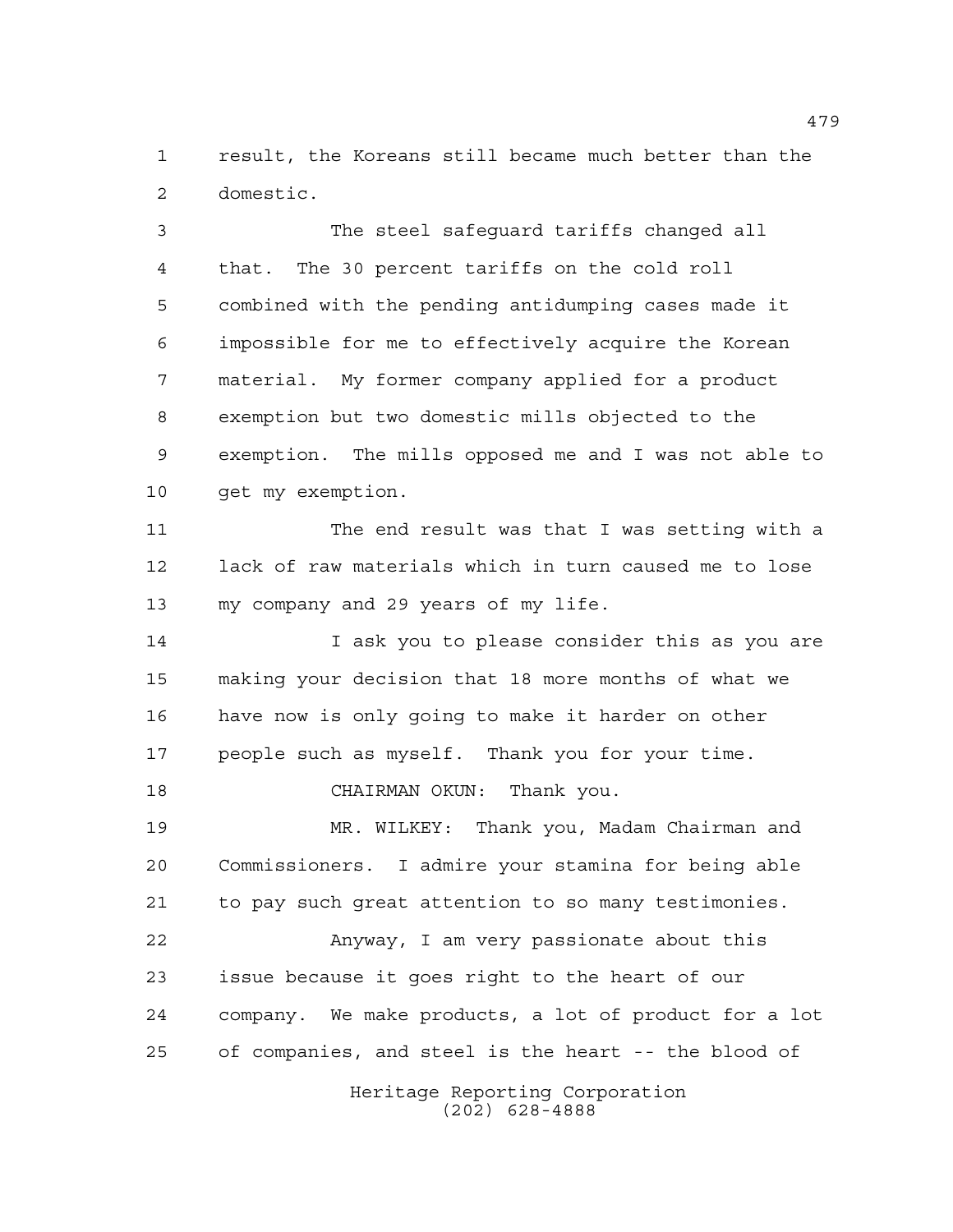our company. It's very, very critical to our survival.

 I founded Fisher-Barton, our company, almost 30 years ago. As a matter of fact, in October I have been in business for 30 years completely, and we have grown to a 550-person shop, and you know, the fact that we might go out business is a moral issue. It's a moral issue. I've got a whole lot of people that I have committed to. They have committed to me, and I don't want this to happen. I don't want this to go away.

 Frankly, we can compete with anybody in the world. All we need is a level playing field. Today the field is tilted to offshore steel tariffs -- because of the offshore steel tariffs, but there are a couple undesirable ramifications.

 The first is that jobs move offshore, and the second is that inefficiencies in the steel industry will just continue. Continuation of the tariffs will not solve the problem of our steel companies. On the contrary, it only exacerbates the problem.

 I think it is incredible that a steel firm could argue with a straight face that the continuation of tariffs are going to be necessary to attract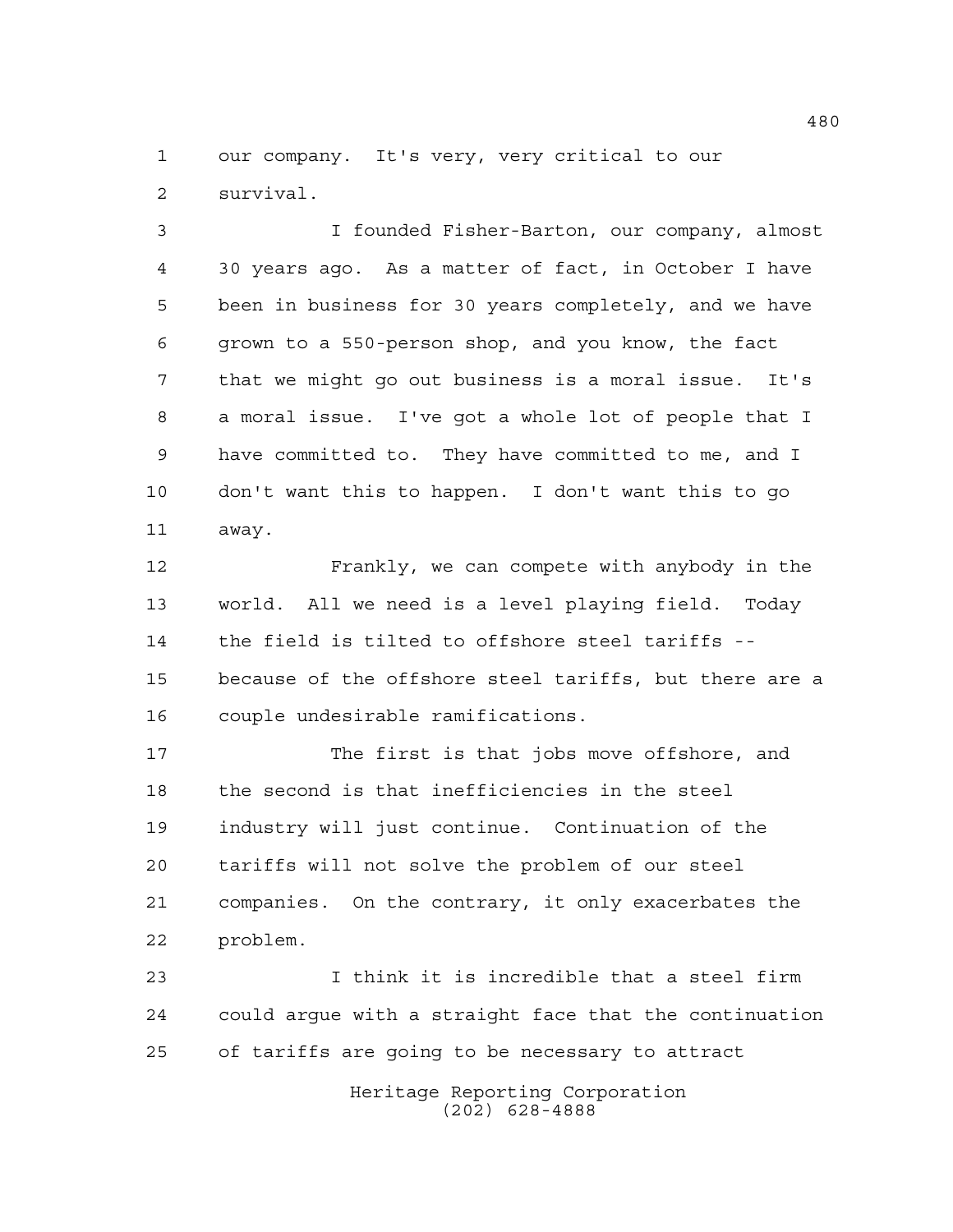capital investment. The fact is it's illogical to assume that any lender would do that on a long-term investment for 18 months of tariffs. You want me to just shut up. (Laughter.) The red light is on. CHAIRMAN OKUN: I was just checking. If you are just ready to wrap up, what's your last point? MR. WILKEY: Okay, I have only got a couple of points to make. We have got to keep in mind why we came here in the first place. Remember when this tariff was put into place we had very high value of the dollar. Today the dollar is down 25 - 30 percent from what it was. We're still taking about inefficiencies in the 16 steel industry, legacy costs. Those are going away because of bankruptcies. Those things, the bankruptcies were here when we started this parade. Efficiency is critical. Today -- 10 or 15 years ago we made lawn mower blades, we make 1500 different lawn mower blades. Ten or 15 years ago we made them, we took us four or five weeks to get a lawn mower blade out. Today we do it in two hours. We do it, and we do it in the smaller quantities, we deliver it right to our customers' production line, it's got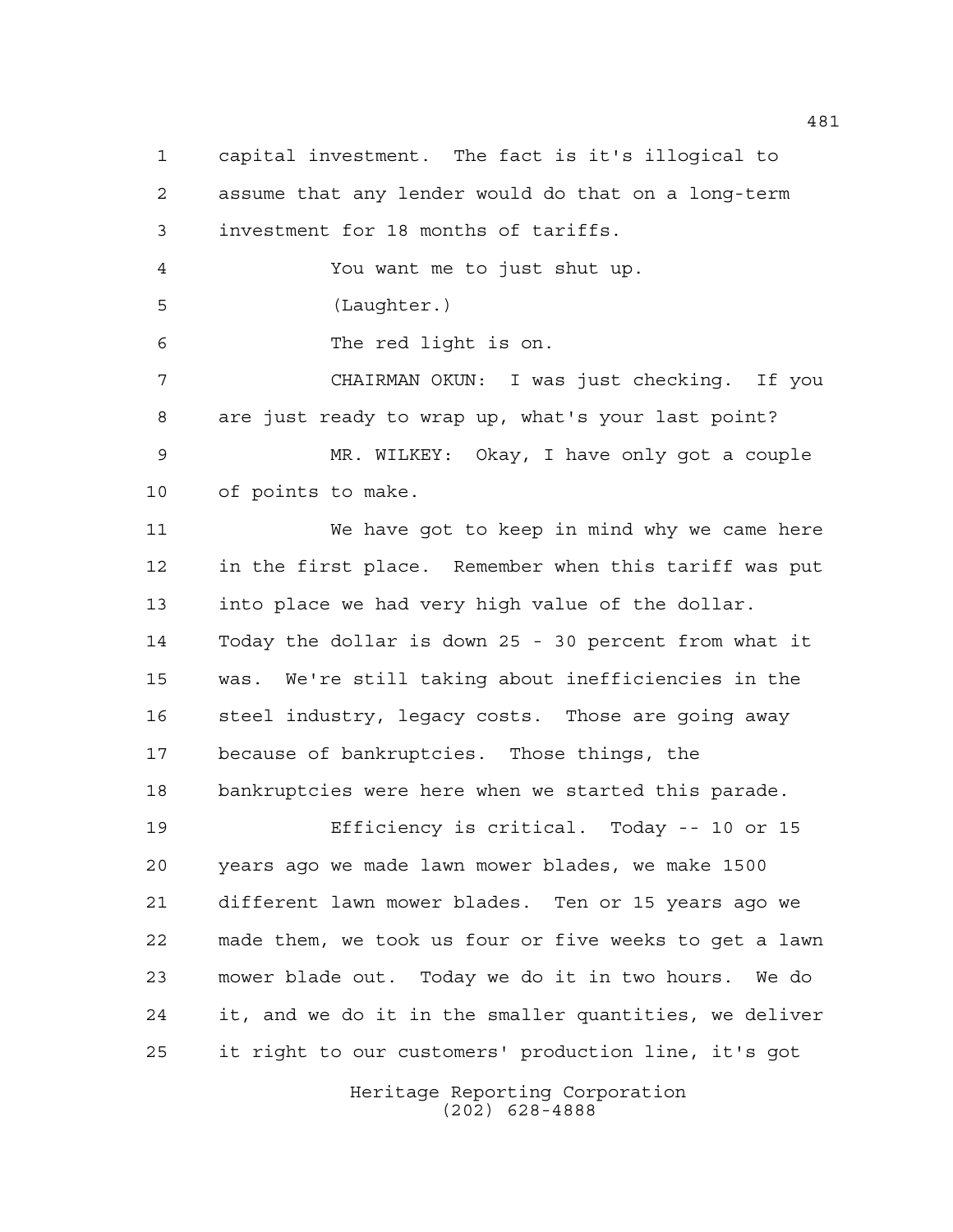Heritage Reporting Corporation to be there, it's got to be right, it's got to be on time, and it's got to be at the right price. I mean, it's just something that we had to do because we had to listen to our customers in order to get this pricing down to where we needed to be. Otherwise, we wouldn't be in business. Anyway, the continuation of tariffs are going to be disastrous for all of us. You know, 40 cents of every dollar that I get I have to give to a steel company. Now, if you increase the cost, it's just going to go crazy. We're going to go out business, 550 people. Thank you very much. CHAIRMAN OKUN: Thank you for your testimony. Thank you to all the witnesses. I believe that completes the testimony of this panel. MR. LEIBOWITZ: And thank you, Madam Chairman, members of the Commission, for your indulgence for a couple of extra minutes. CHAIRMAN OKUN: That's fine. I do just again want to thank all of you again for being with us tonight. We know the hour is late, but we do want to receive your testimony and have the opportunity to ask some questions. And Commissioner Koplan will begin those

(202) 628-4888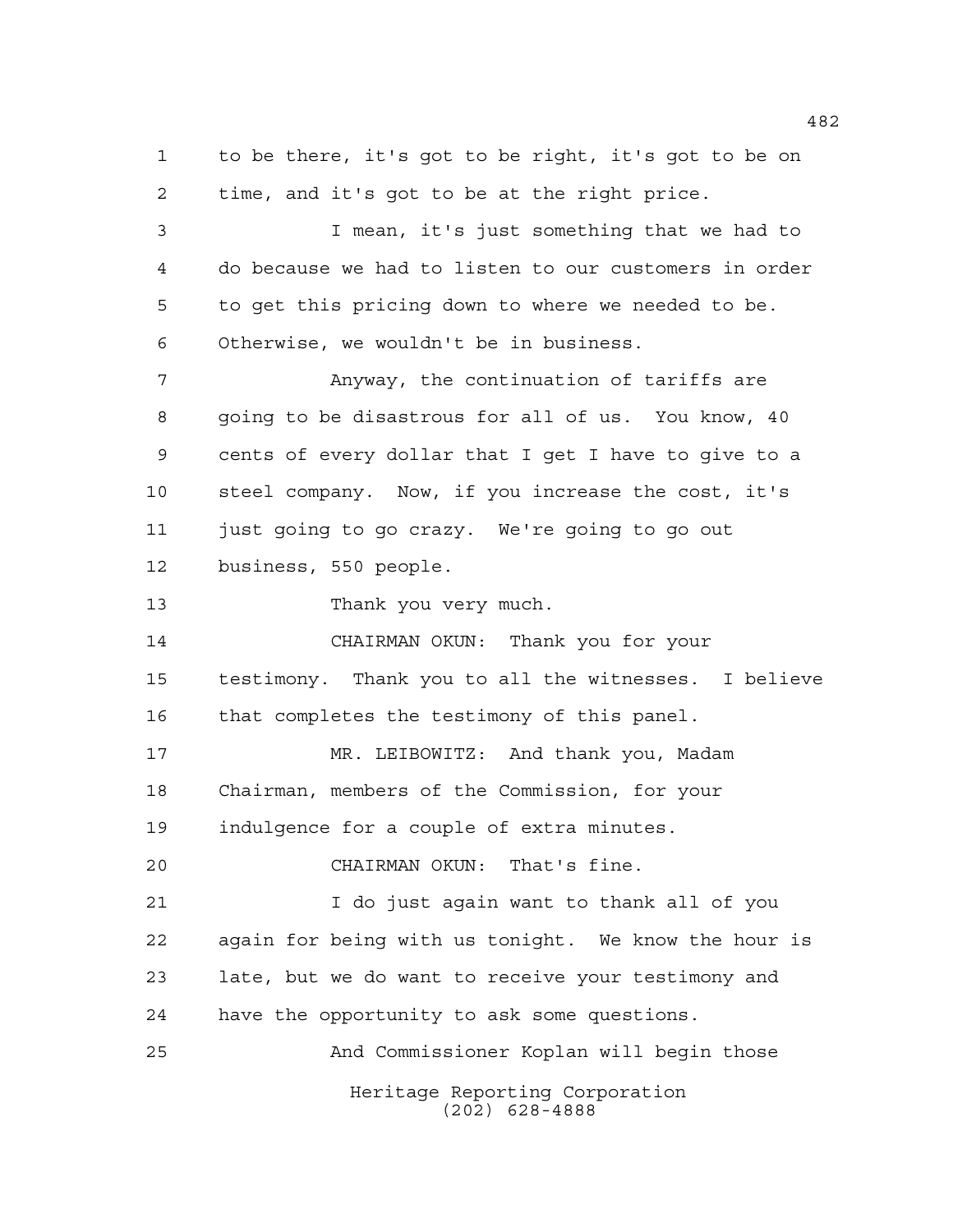questions this evening.

 COMMISSIONER KOPLAN: Thank you, Madam Chairman. I too want to thank the witnesses for their testimony. Before I start the questioning, I would just comment, Mr. Cann, that I appreciate very much your coming from Missouri to share with us your personal

 experience. And although I don't have any questions of you, I thank you for your testimony.

10 10 If I could turn to you, Mr. Miller, because you're the witness for AK, California Steel Industries and Duferco all rolled into one, so I would like to ask you some questions with regard to slab if I could.

 Earlier this afternoon I asked domestic producers to respond to arguments that are made in your pre-hearing brief at pages 2 and 3 regarding the negative impact that the slab TRQ is alleged to have had on your companies. In response to your claim that the TRQ has not resulted in any investments to increase the output, and I'm quoting, "the output of slabs for the merchant market," both ISG and U.S. Steel testified that they are willing and able to meet your slab needs, but that in their view you have not expressed great interest in purchasing slab from them. I would like you to respond. Can you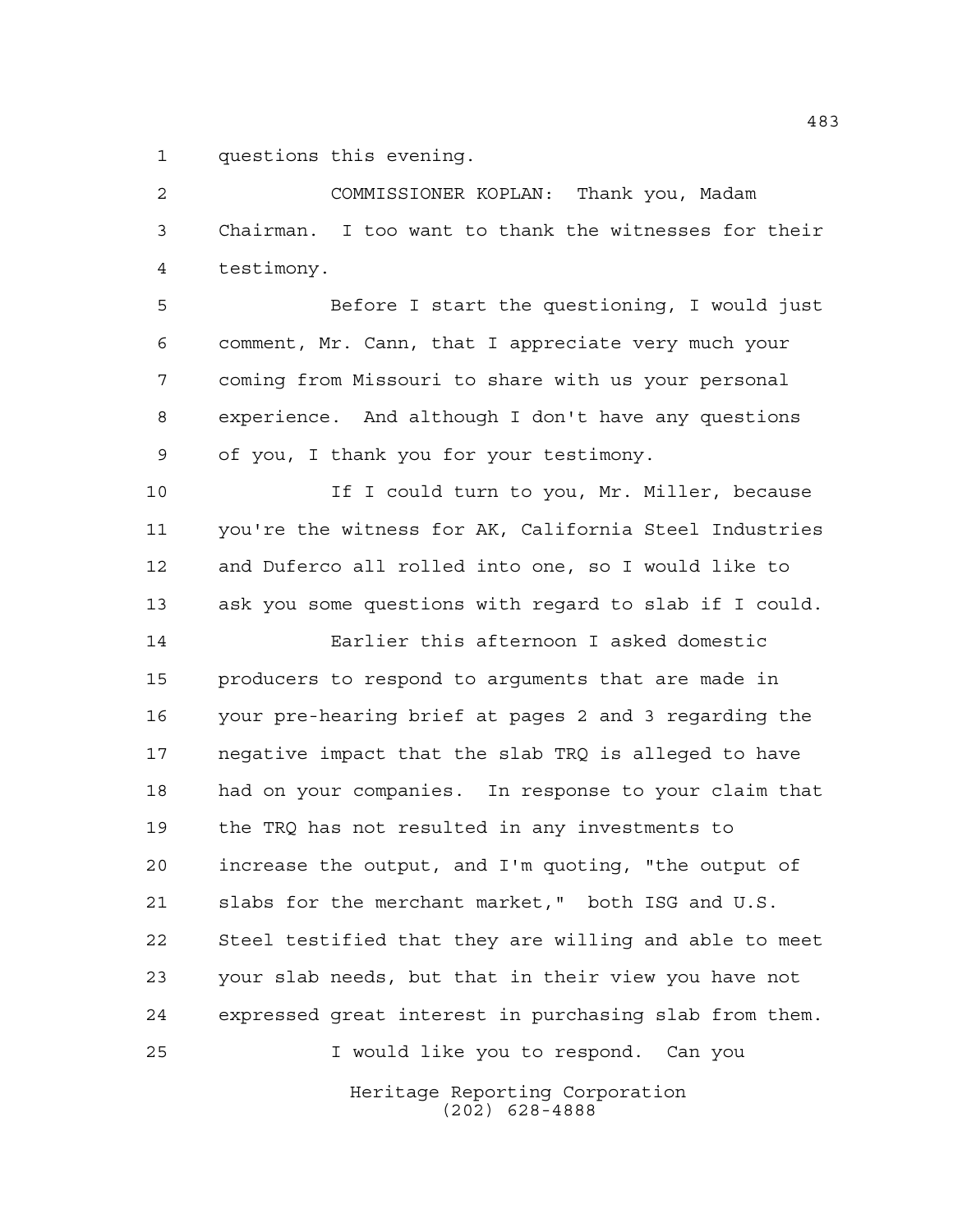Heritage Reporting Corporation (202) 628-4888 provide documentation or communications supporting your belief that you cannot purchase needed slab domestically? I heard them say this morning that they are ready, willing and able to satisfy your needs. What is your response? MR. MILLER: I think my initial response would be the answer is yes, we have purchased slabs from both ISG and from U.S. Steel. COMMISSIONER KOPLAN: When was that? MR. MILLER: Within the last six months. COMMISSIONER KOPLAN: Within the last six months. 14 MR. MILLER: And as recently as last week. COMMISSIONER KOPLAN: Last week. MR. MILLER: Yes, but I think I need to explain the issues surrounding that a little further. COMMISSIONER KOPLAN: Sure. But let me just before you do that, can you submit the documentation and any communications back and forth that relate to those purchases for the record? MR. MILLER: We can do that. COMMISSIONER KOPLAN: You can do that as business proprietary if you so desire, but I would like to get the backup on that. Go ahead.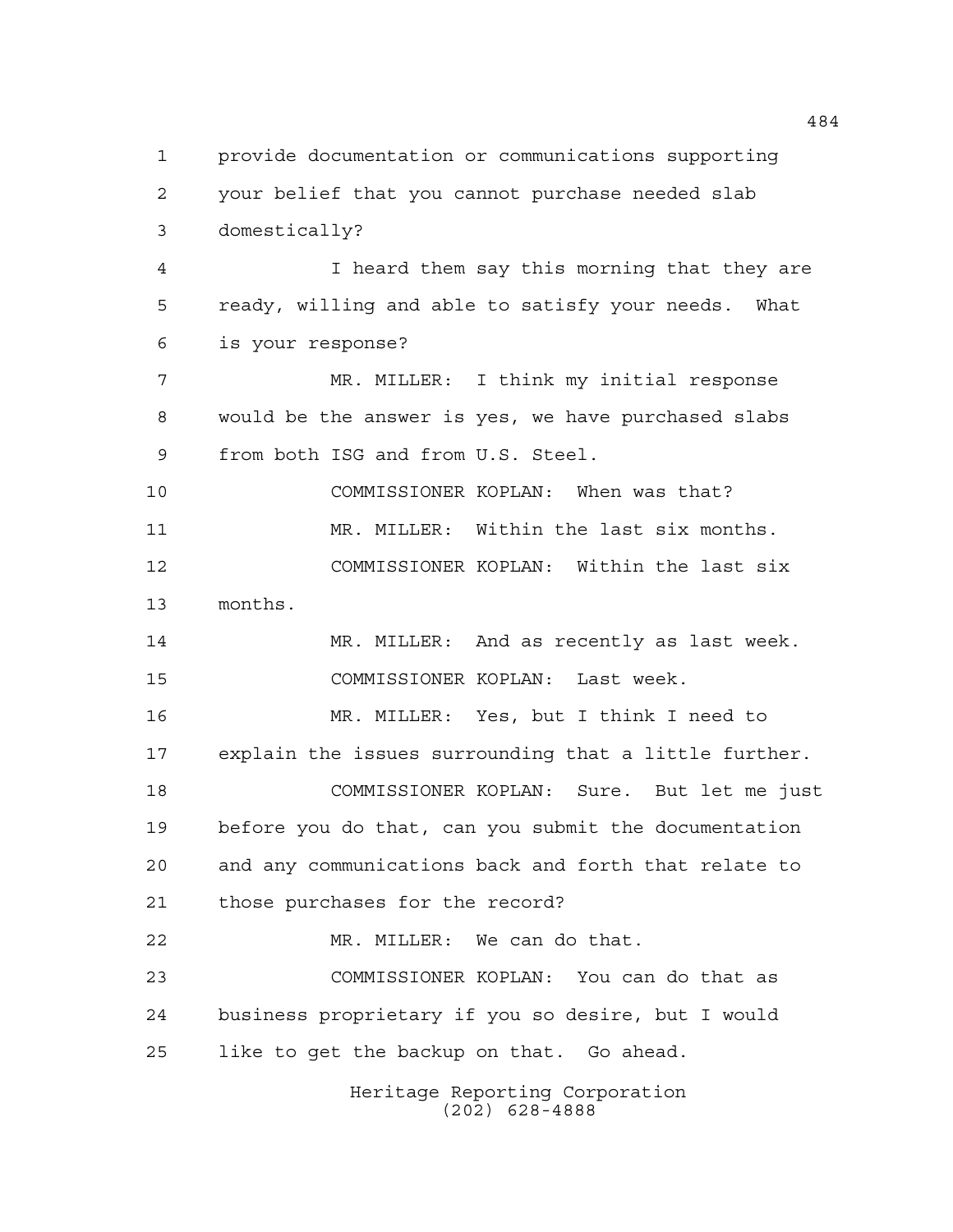1 MR. MILLER: That will not be a problem. COMMISSIONER KOPLAN: Yes, go ahead.

 MR. MILLER: As a slab reroller, there is a lot of development that goes into rolling practices when you're relying on purchasing slab as your raw material. It's a little bit different than the process of being able to make your own steel and then roll it into a coil.

 In our case, we tend to look for a reliable slab supplier, somebody that's in it for the long haul, somebody that can provide to us the adequate volumes that are needed to make our product.

 COMMISSIONER KOPLAN: Okay, now, they said they are in it for the long haul.

 MR. MILLER: Okay. I would seriously disagree with that. I think we have years and years of history that supports the fact that the integrated mills do not make slab to sell slab. They make slab to reroll them into a coil.

 If you look at the current market with the depressed pricing that's out there, we're actually in a situation where, and I'm going to use my company as an example, we're in a position where we would rather not take hot-rolled coil orders because there is just not enough spread between the costs involved with the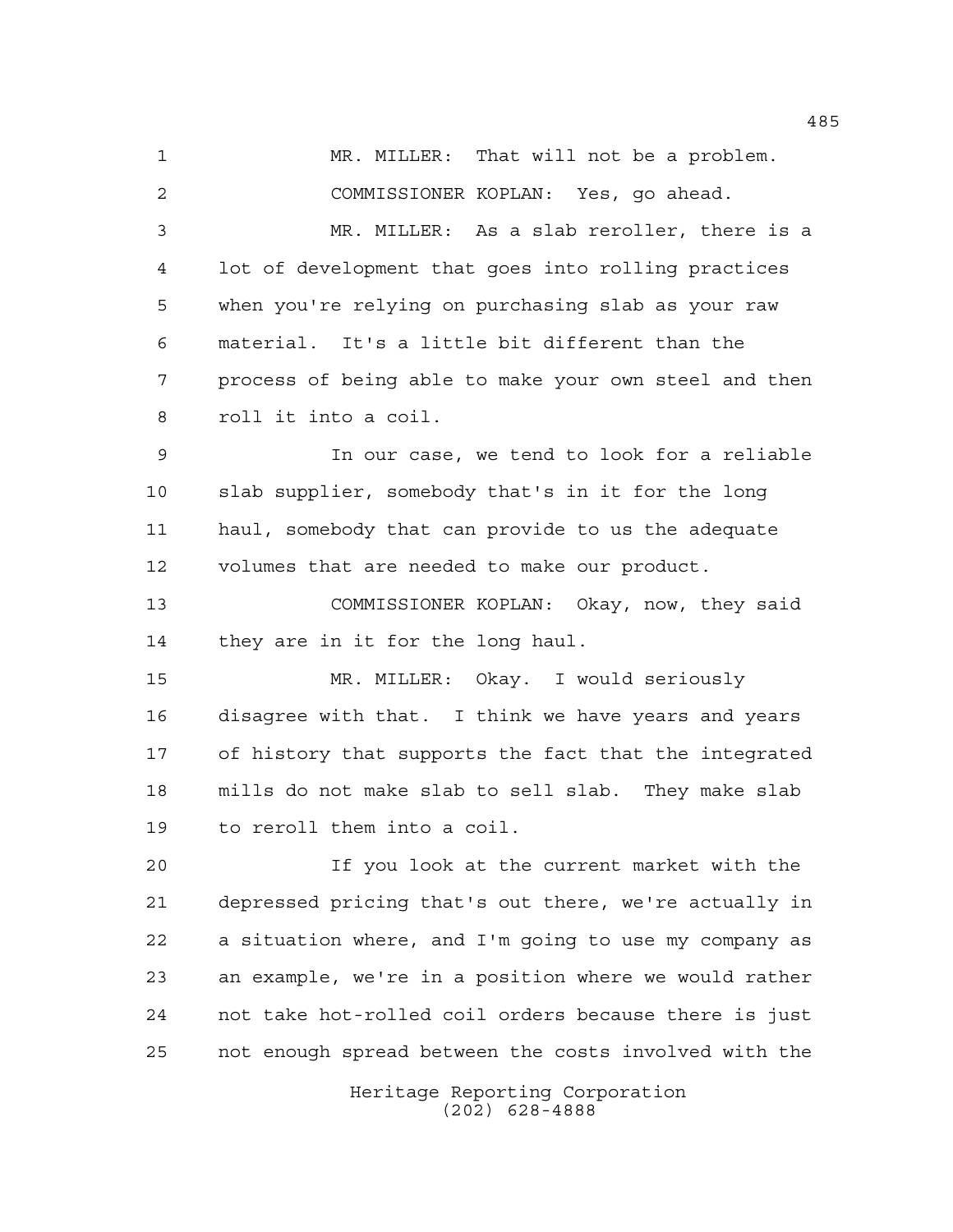slab and the selling prices of the hot-roll coils right now.

 I guess the integrated mills are in the same position. I can guarantee you one thing. As soon as we see rising prices with hot-roll coils in the marketplace, they will want to take those slabs, and they will want to convert them into a coil. It's as simple as that, and I think all the years of history supports that.

 COMMISSIONER KOPLAN: Thank you for that response.

 Now, as a follow up, in response to your claim that the slab TRQ has negatively affected your ability to adjust by driving up prices to slab even though slab imports have not exceeded the TRQ. Domestic producers testified that any increases in slab prices are reflective of an overall increase in world steel prices and not due to the TRQ.

Could you respond to that?

 MR. MILLER: Yes, I think the analysis needs to be done as it was also brought up earlier. There is a relationship to hot-coil selling prices and slab prices. Slab prices tend to lag.

 If you look at the analysis, slab prices have gone up higher since the TRQ was put in place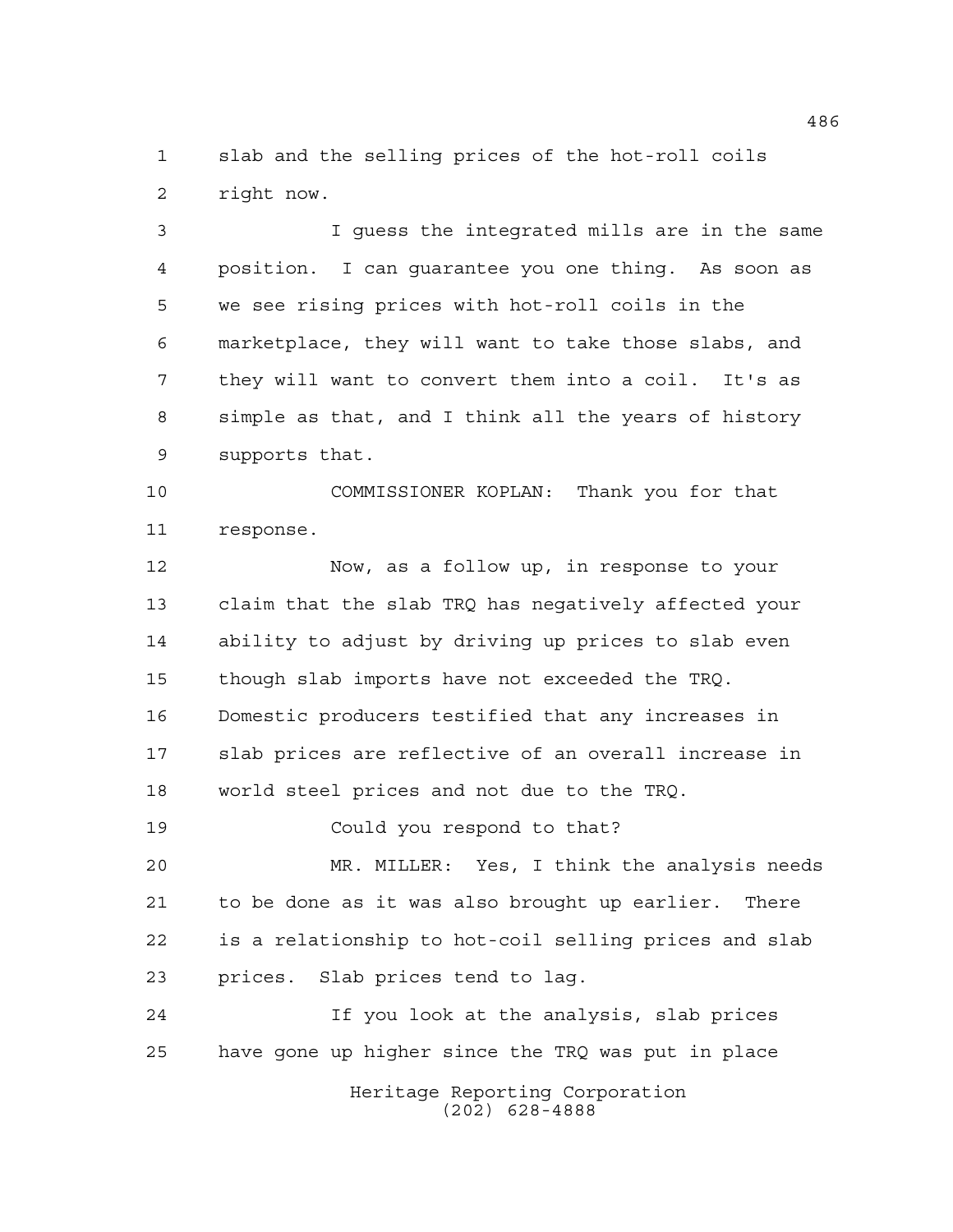than selling prices in the marketplace. I think when we look at that there has to be some effect of the TRQ on slab prices other than just the ebbing and flowing of the marketplace out there in the world slab market. COMMISSIONER KOPLAN: Okay, thank you for

that response.

 And I'm not going to miss you, Mr. Dorn. I just have one last one.

 You argue on page 19 of the pre-hearing brief that, and I quote, "Early termination of the slab TRQ would not adversely affect any domestic producer of carbon steel flat products." Your reasoning is, and I quote, "Domestic producers typically do not sell slab." And you note that, "During the Section 201 investing only one company, Geneva Steel, complained that it had lost sales of slab to slab imports, and that Geneva is no longer in operation."

 Yet domestic producers testified earlier today that the TRQ implicitly benefits them because slab is an upstream product for what they do sell in the market, and it is a result, improvements in slab will assist in improving downstream products.

 In light of this, I would like to hear your comments about why lifting the TRQ would not adversely

> Heritage Reporting Corporation (202) 628-4888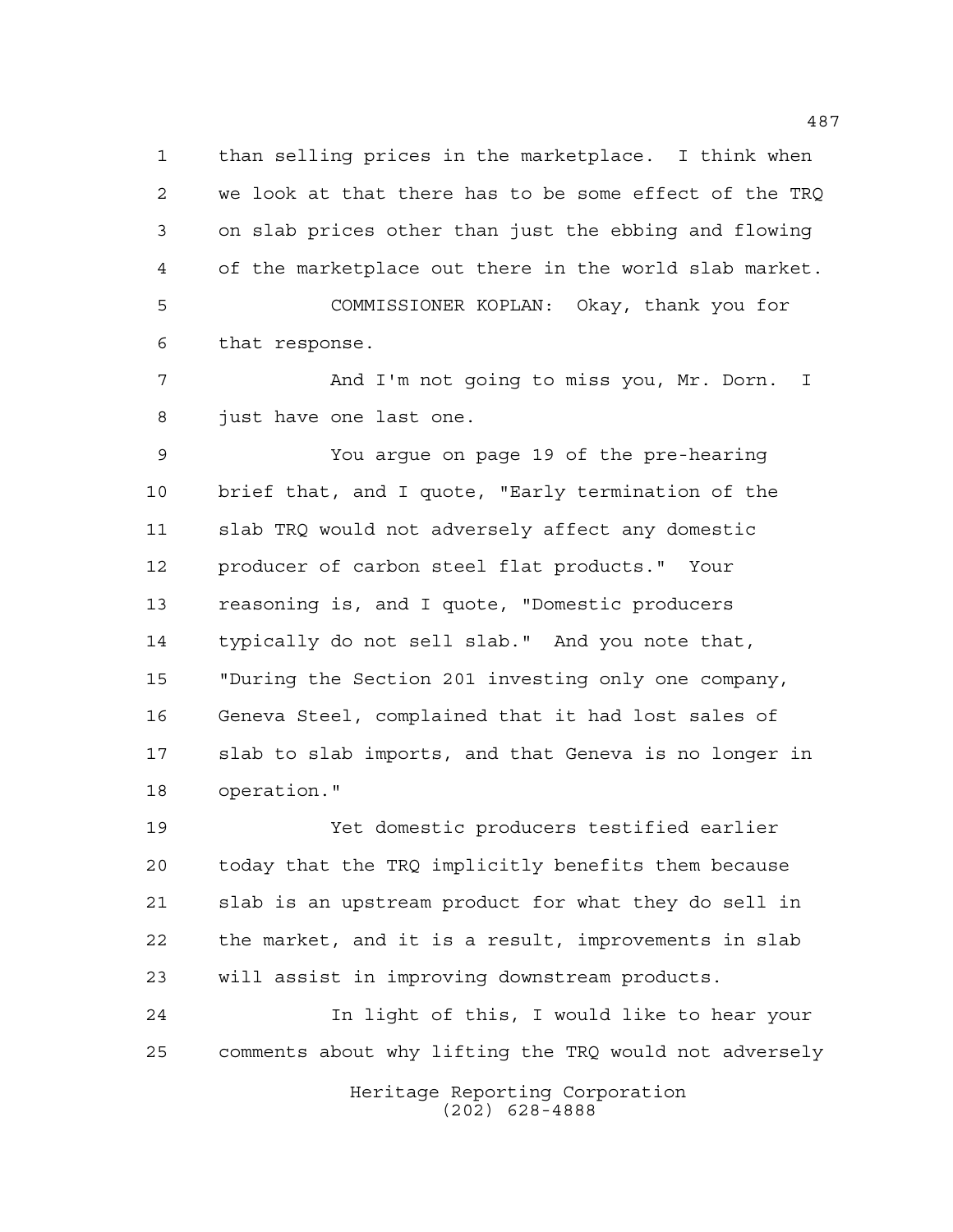affect any domestic producer.

 MR. MILLER: I think, first of all, it would be any domestic producer other than the mini-mills because the domestic producers also from time to time utilize slabs and they from time to time imports slabs as well. So the TRQ on slabs has just raised the prices from the standpoint of reducing the overall competition on the world slab market. As you are aware, the Russian allocation and the Brazilian allocation took up pretty much most of the TRQ. Companies like the Ukraine, for example, were kind of left out with small quantities and their effect of being able to compete for the slabs that we need was reduced in the marketplace. I think the big slab producers in the world use this as leverage to drive the prices up. COMMISSIONER KOPLAN: Thank you. I appreciate your responses to my questions, and I look forward to receiving documentation from you as to those purchases that you did make, and the period I am particularly interested in is the period since the relief went into effect. Okay, that's March 20th of 2002 to present, which would include the six-month period you were talking about when you did make some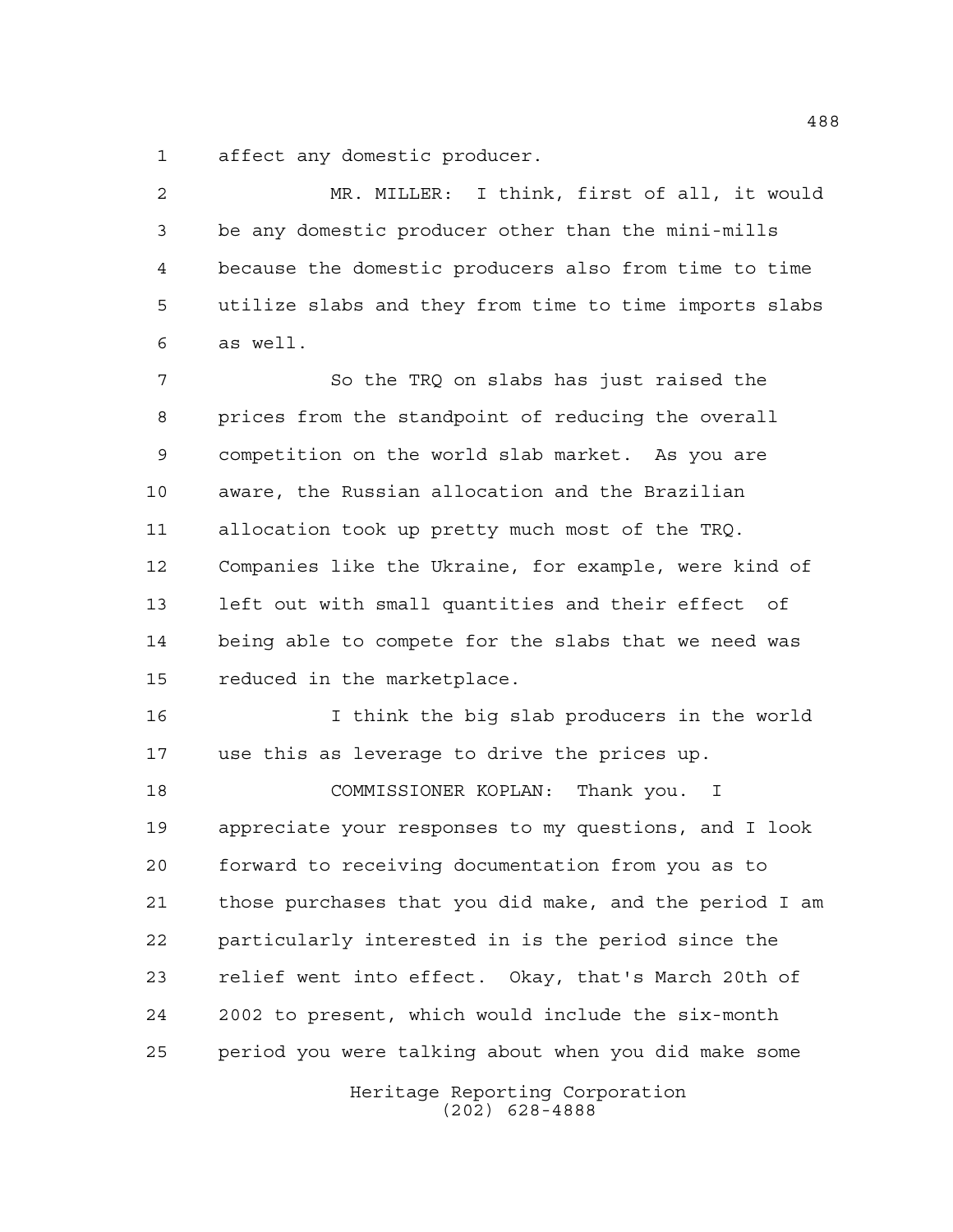Heritage Reporting Corporation purchases, and any other purchases that you have made, you know, from them during that period of time. Is that clear, though? And you will submit that for the record? MR. MILLER: I will. COMMISSIONER KOPLAN: Thank you very much. Now, Mr. Dorn. MR. DORN: If I may just add a few supplementary comments, Commissioner. COMMISSIONER KOPLAN: I thought you might want to do that. MR. DORN: We are not denying that ISG and U.S. Steel have sold very small quantities of slab in this recent period of very weak demand. It's an anomalous situation. If you if you look at it in an historical perspective, there have been other periods where there has been very weak demand for finished products where integrated mills have made some slab available in small quantities for short periods of time, and that is happening right now. We do not deny that. But I would ask the Commission to look at the production of slab by ISG and U.S. Steel, and look at the percentage of their overall slab production, which has been sold -- is being sold in the merchant

(202) 628-4888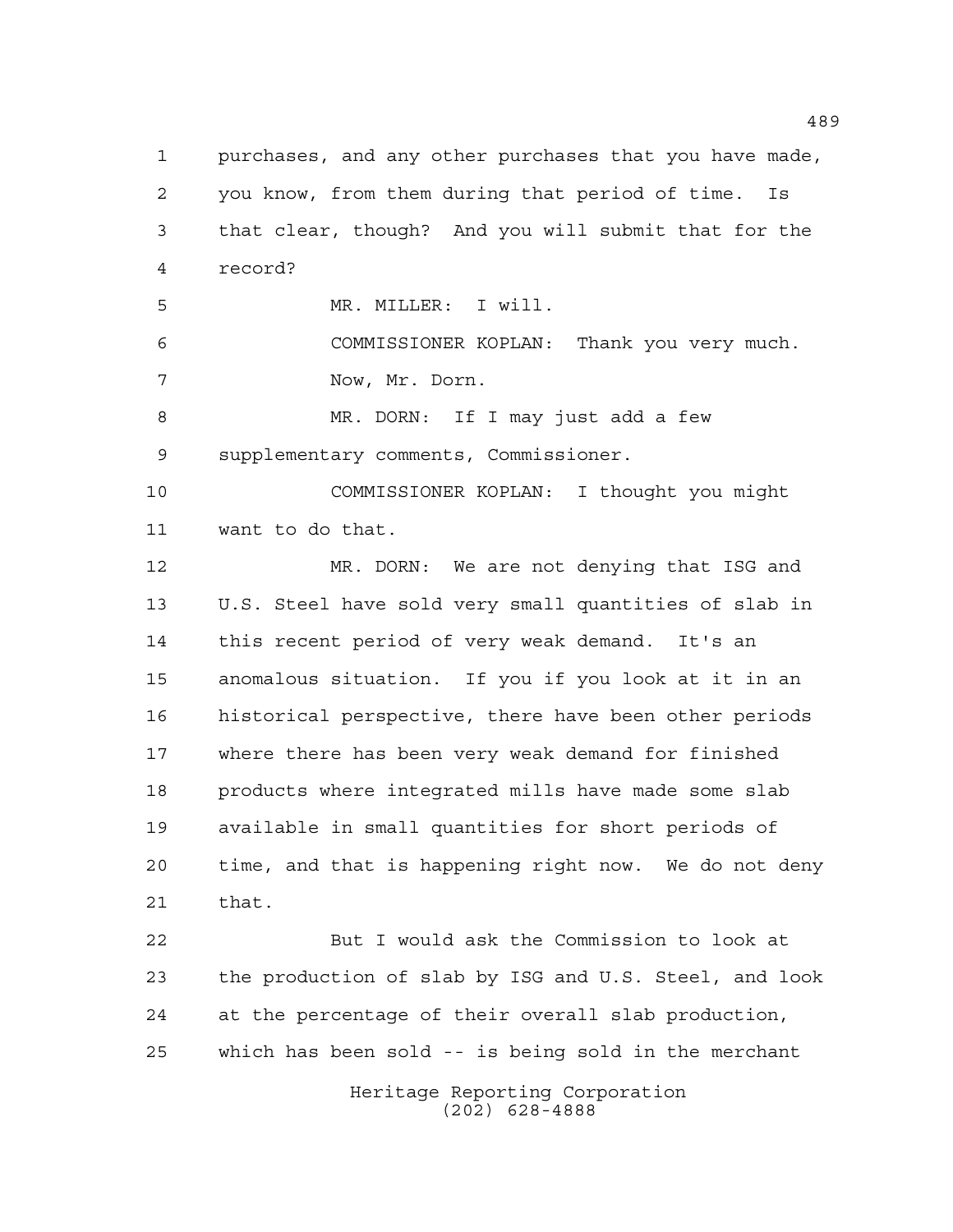market, and as a negligible fraction, and the

 quantities that Duferco Farrell have purchased from these suppliers is a very small fraction of its slab needs.

 Mr. Ross has stated that no one would build a furnace to sell slabs. That's not the business model for integrated producers. The business model is to internally consume all of your slabs, and the fact that you would have to sell some slabs is an indication that demand is very weak for your finished products, which is the purpose you build the mill to begin with.

 Also, I would point out that Mr. Dorrance admitted that U.S. Steel is not a regular supplier of slab. He mentioned that in response to a question this afternoon.

 COMMISSIONER KOPLAN: But they both said they would be happy to sit down with your clients and try to work out to satisfy their needs.

MR. DORN: And our --

 COMMISSIONER KOPLAN: They said they were ready, willing and able to do that.

 MR. DORN: Yes, and our clients are certainly willing to do that as well. I would point out that when we were here two years ago Geneva Steel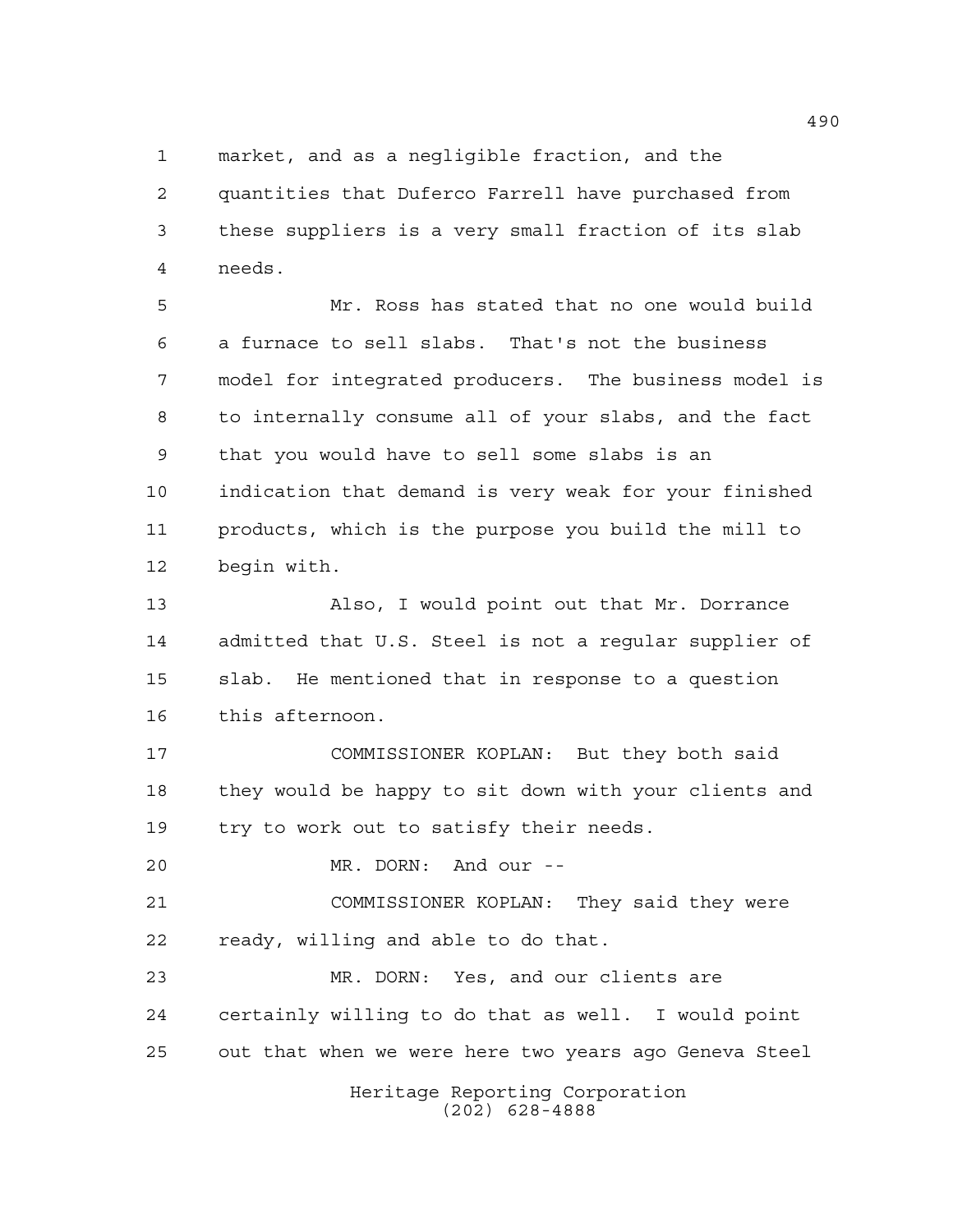said that it was going to take care of our clients' slab needs going forward, and of course that didn't happen.

 COMMISSIONER KOPLAN: Thank you for that. I won't keep pushing you on it, but I --

 CHAIRMAN OKUN: Because your red light is on.

 COMMISSIONER KOPLAN: Oh, no. But I didn't realize from your brief that your client had purchased from them during this period until I asked. So thank you. Nothing further.

 CHAIRMAN OKUN: You know, it's late. Well, I guess let me just continue with a couple of questions on slabs just to help me understand how the TRQ is working, and I'm probably going to have to, Mr. Dorn, ask you to just remind me again exactly how they ended up setting it up because I think in Mr. Miller's testimony one of the complaints was that you weren't able to import all the slabs you needed from your affiliate in Belgium because of the quota allocated to EU was quite small.

 They did, I mean, if I remember this correctly, it was a historical allocation for the EU, for all the -- for the countries; is that accurate? I mean, was that based on your -- is that accurate? I'm

> Heritage Reporting Corporation (202) 628-4888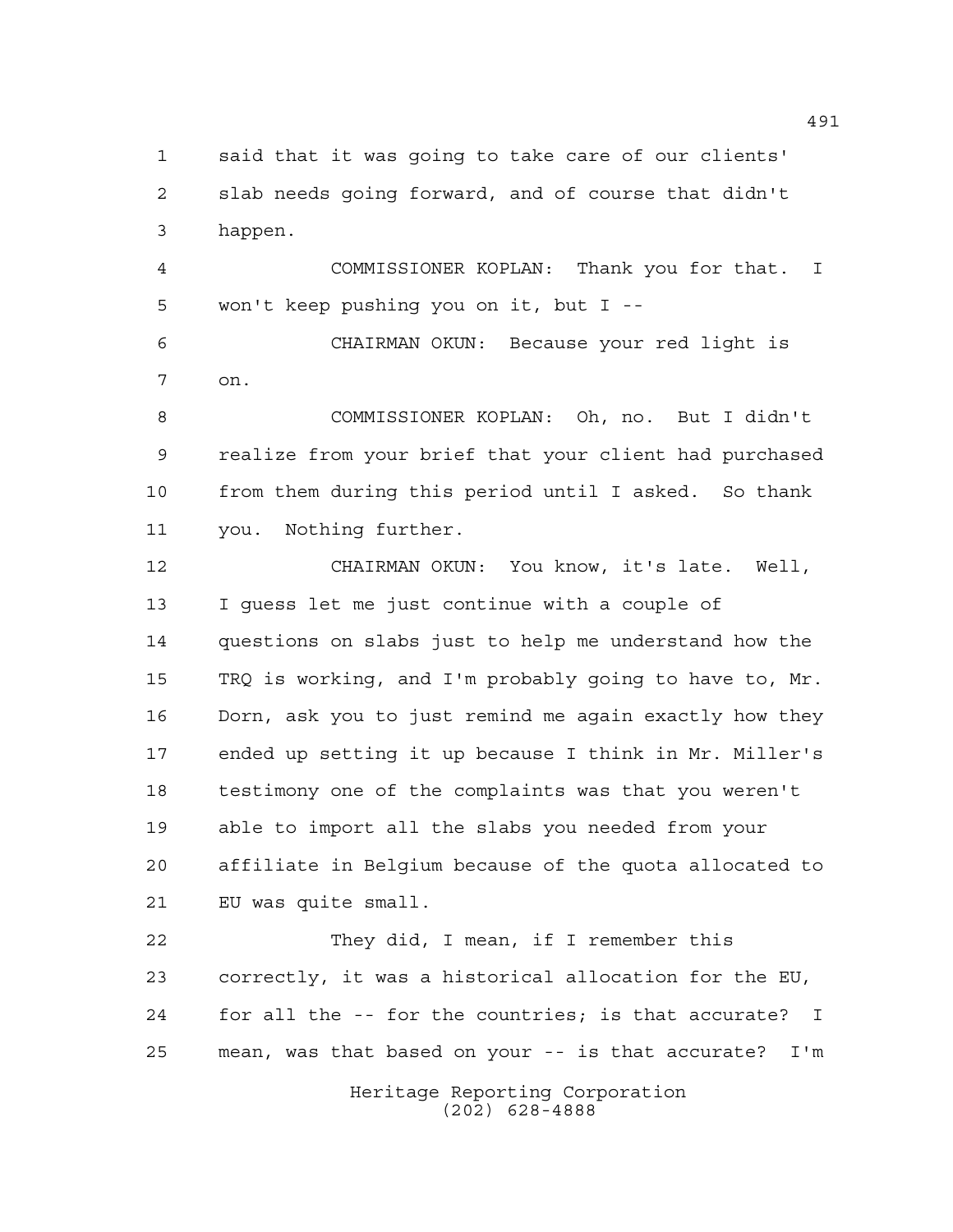Heritage Reporting Corporation (202) 628-4888 just trying to figure out how the allocations worked. MR. DORN: Well, the allocation was based on, I think, a share of sales for either 2000 or 2001, I can't remember which. The European Union was allocated 165,000 short tons based on the allocation. Seventy-five percent of the allocation went to Brazil and Russia. CHAIRMAN OKUN: Okay. And your suppliers were Russia and Belgium traditionally, Mr. Miller? MR. MILLER: Traditionally, Russia has been the largest supplier. CHAIRMAN OKUN: Okay, and it was Russia who you were unable to, according to your testimony, unable to get your -- MR. MILLER: At the quantities we were used to purchasing, yes, that's correct. CHAIRMAN OKUN: And the price that you had - - okay. Well, one thing with regard to the TRQs, and of course it's come up in other cases is just trying to understand what's going on, that you noted kind of the rush to sale, and I'm just trying to understand because I don't think, although at this point I have seen an update, I may have missed it. I don't think we have the quarterly data for slab imports.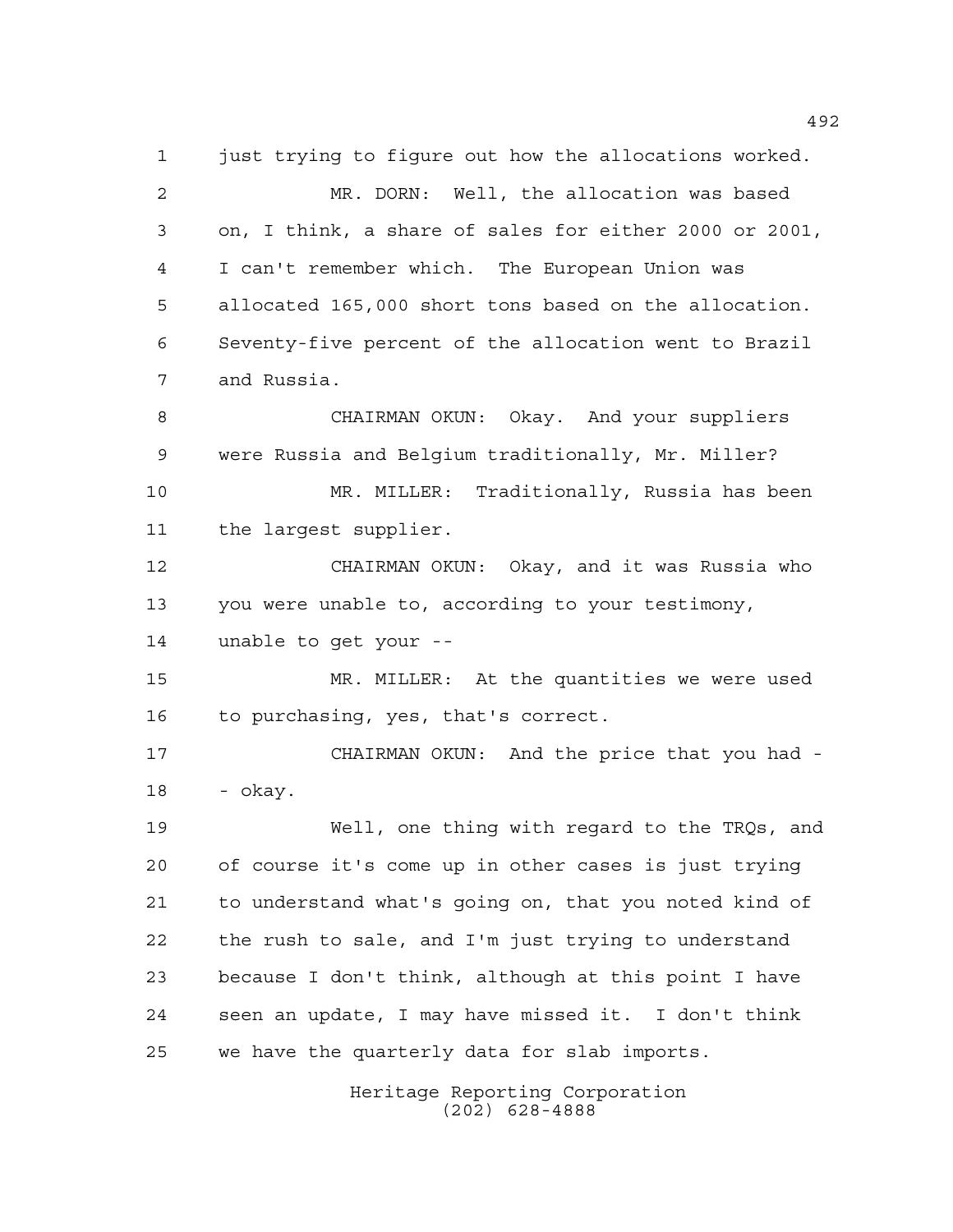You have provided a 2002 chart, but if I look at that I don't see -- I mean, it doesn't seem like the quota was -- it looks like, you know, quarter one, two-one, and then, you know, a little bit down in quarter two, and then quarter three, and quarter four not that different.

 I'm just trying to understanding. Is this - - do you think this is an issue where you really did have the TRQ not working properly or just it was with regard to your historical suppliers where you had problems as opposed to the TRQ as a whole?

 MR. MILLER: I don't think the TRQ was working properly.

 CHAIRMAN OKUN: Because for you your traditional suppliers filled their quota as opposed to the -- because the quota obviously hasn't been filled 17 for the whole TRQ for any of these years.

 MR. MILLER: Yes, that's correct, and there is a couple of reasons for that, first of all.

 I think with the uncertainty that surrounded the 201 investigation there was an increased effort to purchase slab in the domestic marketplace up to the point in time that the relief began, so that reduced the overall level of purchases throughout the first TRQ year.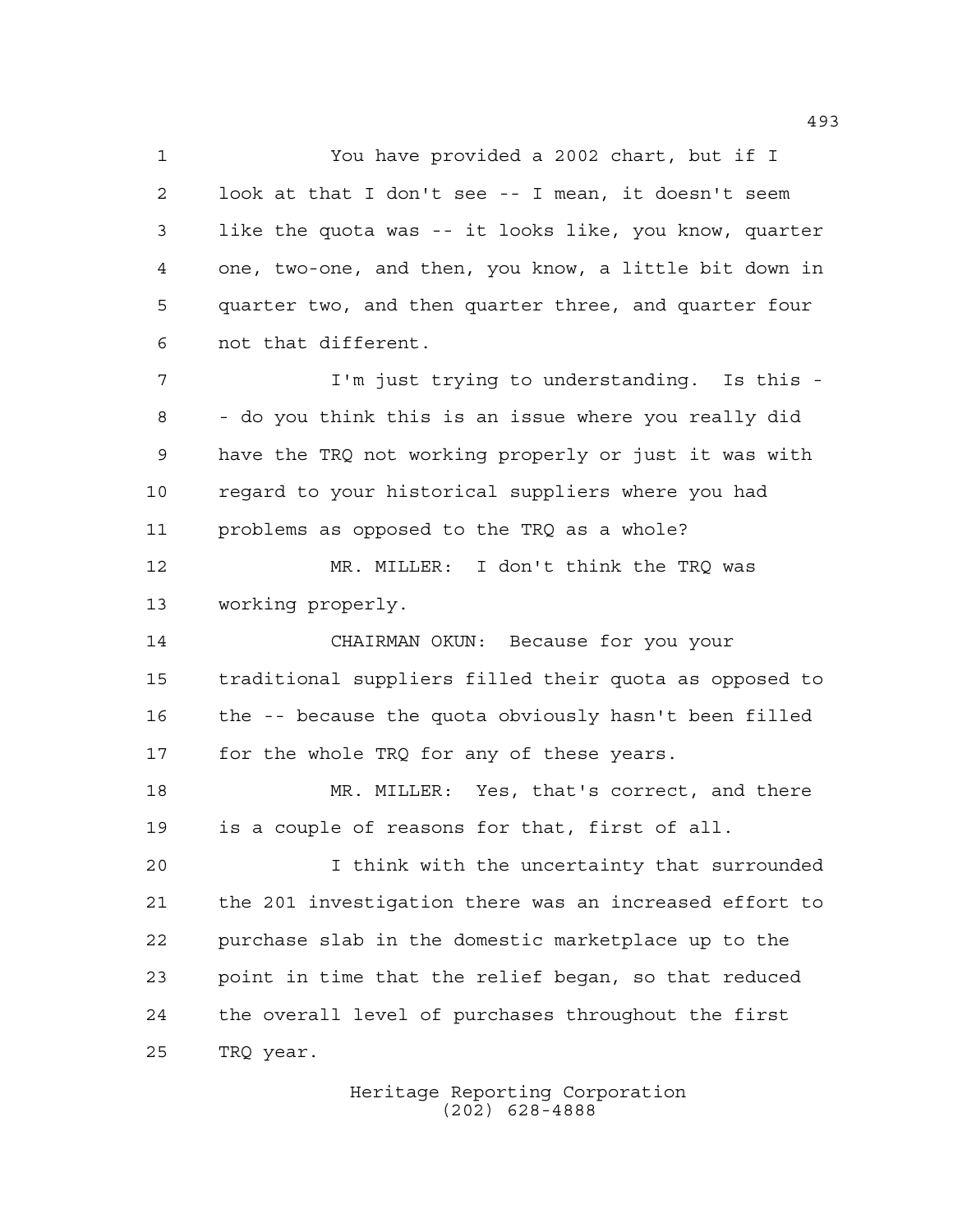I think that, coupled with just the fact that there was low demand in the marketplace, which resulted in the comparison between the quota level and the actuals being less. We don't think that's going to be the case in year two of the quota. CHAIRMAN OKUN: You don't think that's going to be the case? MR. MILLER: We do not think that's going to be the case because any increase in the market is going to drive people back out into the slab purchasing mode. Also, there is some information in the marketplace, in particular with Oregon Steel Mills, they have shut down their hot end, and they are resorting to a slab buying position. This could increase their purchases from year to year somewhere close to half a million tons. There is also restructuring efforts going on in the marketplace. If you will recall, Wheeling Pittsburgh testified last year that they wanted to take out their hot end and put a new EAF furnace in, and supplement their rollings with imported slab, and then who knows what other restructuring is going on in the market right now as well. CHAIRMAN OKUN: Okay. And then, Mr. Dorn, I

> Heritage Reporting Corporation (202) 628-4888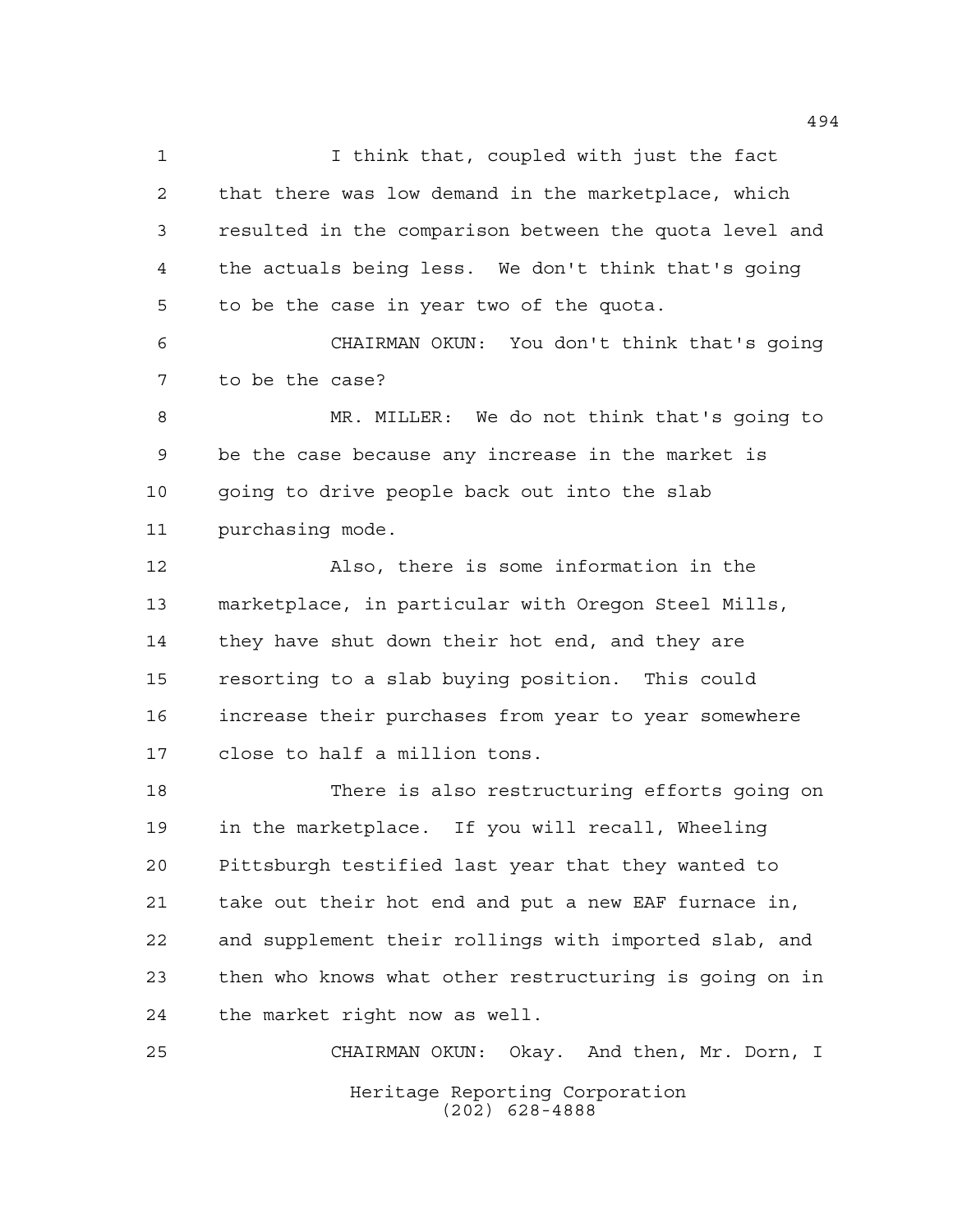will put this you because one of the things I wanted you to comment on relates to, you know, our data which is confidential, and that is, with respect to Mr. Miller's testimony about what they were paying for slab, I wanted you to address post-hearing just what you think of the staff report because obviously we have pricing on slab along with the C tables on slab, and it would be slightly different if I look at that versus the tables that are public here.

 Is there anything you could comment on publicly?

 MR. DORN: Well, I will say that what we did in our pre-hearing brief was attach the excerpts from the 332 purchaser's questionnaire for AK Steel, California Steel and Duferco Farrell. And the purchaser's questionnaire in the 332 investigation was very specific in asking about the impact of the relief on prices paid for various products.

 So we have detailed information in the record with respect to the prices paid for slabs before and after the TRQ went into effect, and that is, I think, the best specific pricing information you have with regard to the impact of the TRQ on the slab prices.

Heritage Reporting Corporation (202) 628-4888 CHAIRMAN OKUN: Okay, I appreciate those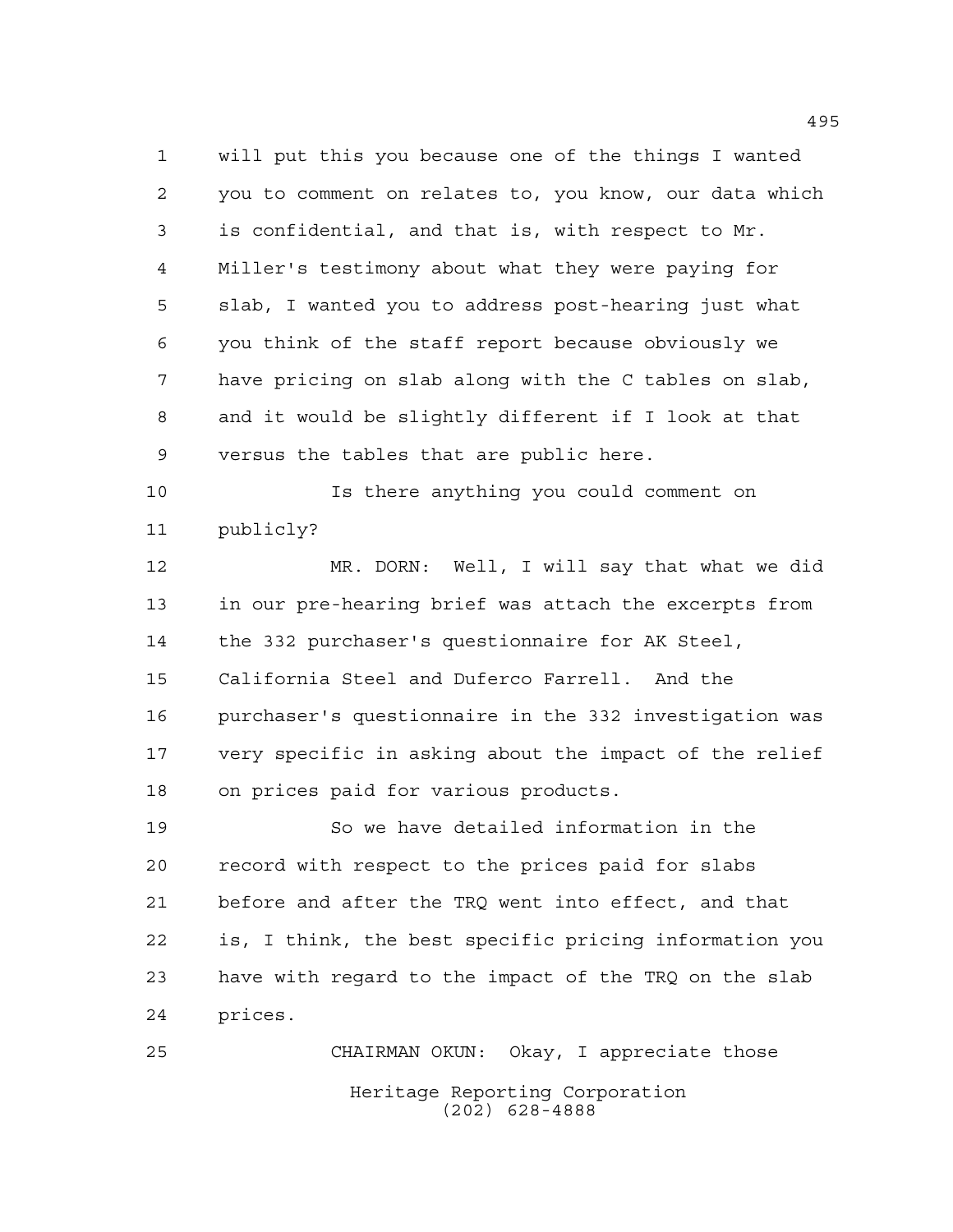further comments. I may have one other one other once I look at this data, but let me turn, if I could, to the consumers, and maybe I will start by going back to you, Mr. Wilkey. I know you were trying to hurry to get through your testimony. But the last two paragraphs in your written testimony went to your asking to comment on the issue of adjustment which is, you know, the focus of our hearing today, and you note in there that you buy exclusively domestic steel, and that's accurate as of today, I guess. If you can just get your microphone, please.

 MR. WILKEY: There is a good reason for that, because we make a product that could break and hurt someone. It's a lawn mower blade, and it rotates at about 17,000 feet a minute, and it's been known to come apart. So we can't run off and just buy steel from just anyplace. We have to get steel, we have to find a source that makes what we want, and then test it, retest it, get there, look at their process, you know, delineate precisely how they make their raw materials, where they get them from, and how they are doing it, and it takes a long time for us to change sources.

 We have four sources in this country, and all of them are either in bankruptcy or just been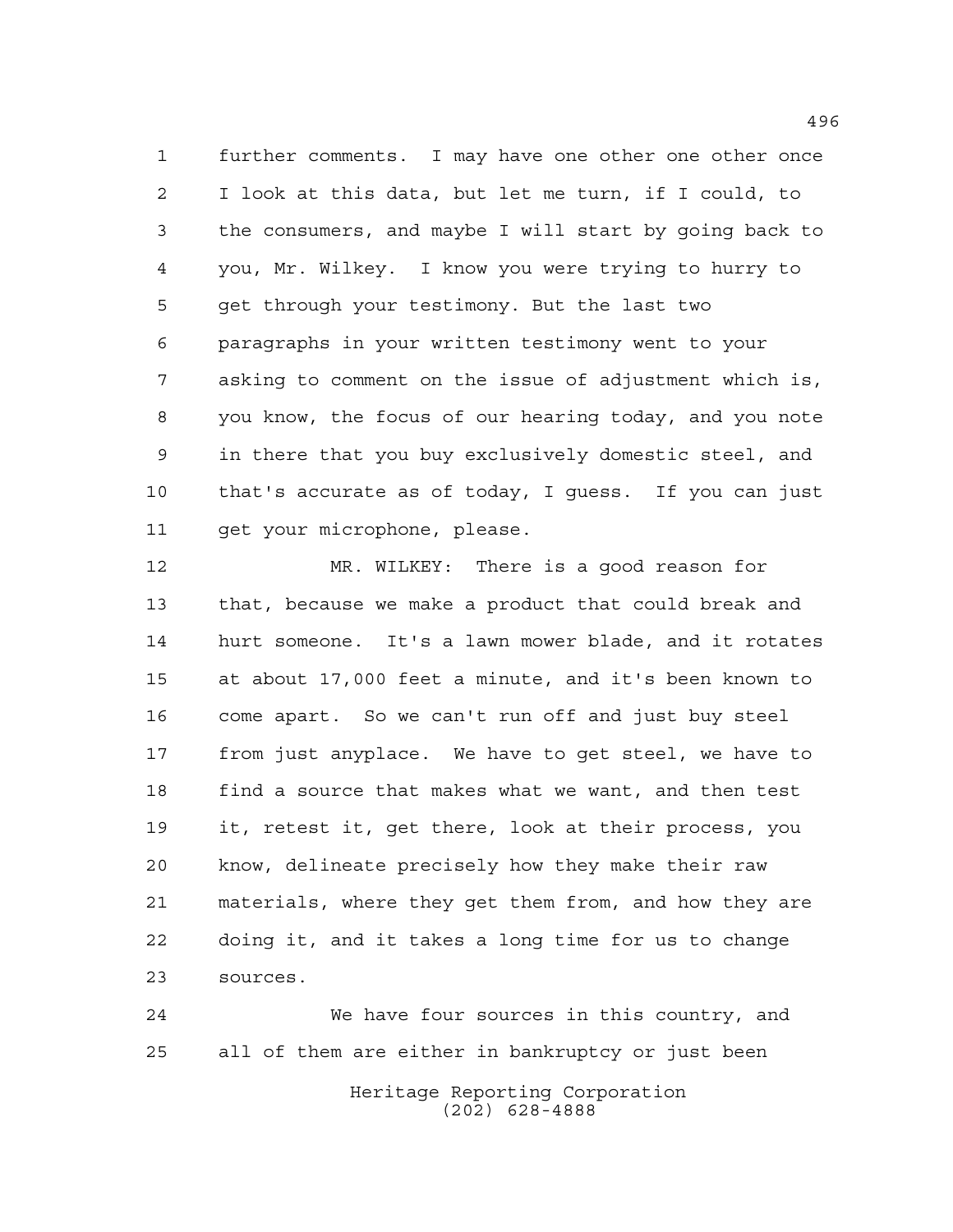purchased out. So it's National and WCI, Rauge, and Bethlehem. Those are the only four people that we could buy the steel from.

 Now, we're still getting it, depending on what happens to those companies, so it's a critical issue for me just to maintain a steel source. But maintaining a steel source, I've got to have a steel source that's at a competitive price. You know, our products -- I make all the John Deere stuff. If you go into a Home Depot store, you will find all of our lawn mower blades.

 Now, Home Depot, if I walk into Home Depot and say I want to increase my prices, they are going to throw me out. There is no option about changing your price. You have to just absorb that. And when this tariff came in our price went from 21 cents a pound to 28 cents a pound, seven cents, a three-pound blade, 21 cents. I don't make that kind of money. I have never made, if you look in my testimony from the 332, and we have never had a five percent, more than a five percent before tax profit. We have to pay taxes on it. So we get a couple of cents on a dollar, and when we are giving away seven cents of a dollar essentially for steel prices, we're losing money. CHAIRMAN OKUN: Okay. Well, one of the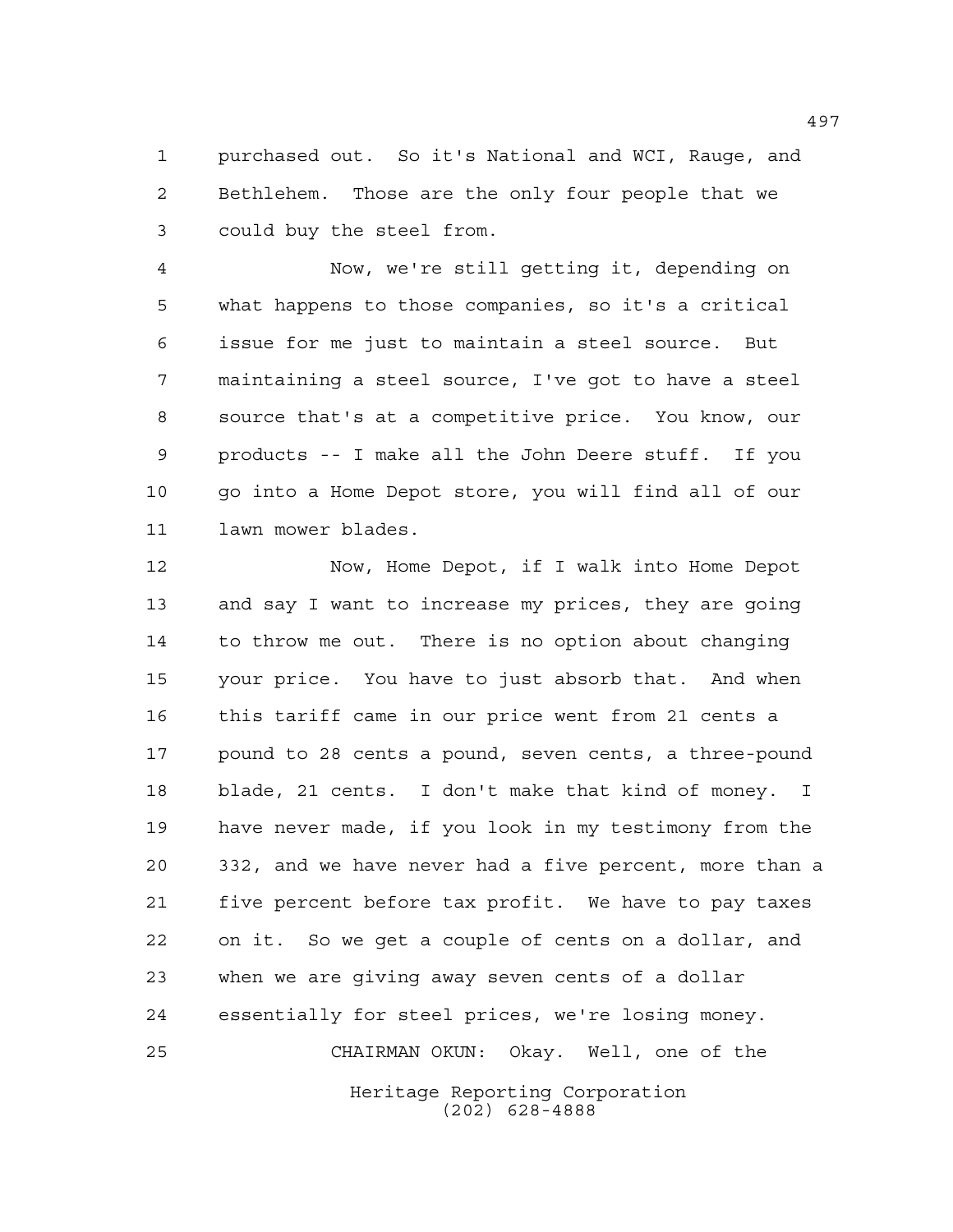things i was interesting in having you comment on more was, you know, not the prices at which I have heard in your 332 testimony, but the other points that you make in here saying that, I guess, in your impression the steel companies aren't adjusting to import competition because they have not offered better products, not provided more consistent quality, and not become more responsive to their customers' needs. And I wondered if there was anything specific you could talk about there. I mean, is there something specific you have been trying to get from -- 12 MR. WILKEY: Yes. CHAIRMAN OKUN: -- the domestic producers that you are not -- MR. MILLER: We are trying to find new sources. We're looking at our sources, they are all in bankruptcy. Well, we're looking for somebody that's not in bankruptcy that can provide the quality we need, and we have not been successful in finding one. We did get one shipment of steel from Nucor that met our standards, but it was only one out of two, and so we haven't approved them yet as a long-term source.

Heritage Reporting Corporation (202) 628-4888 I'm hopeful that Nucor will be able to get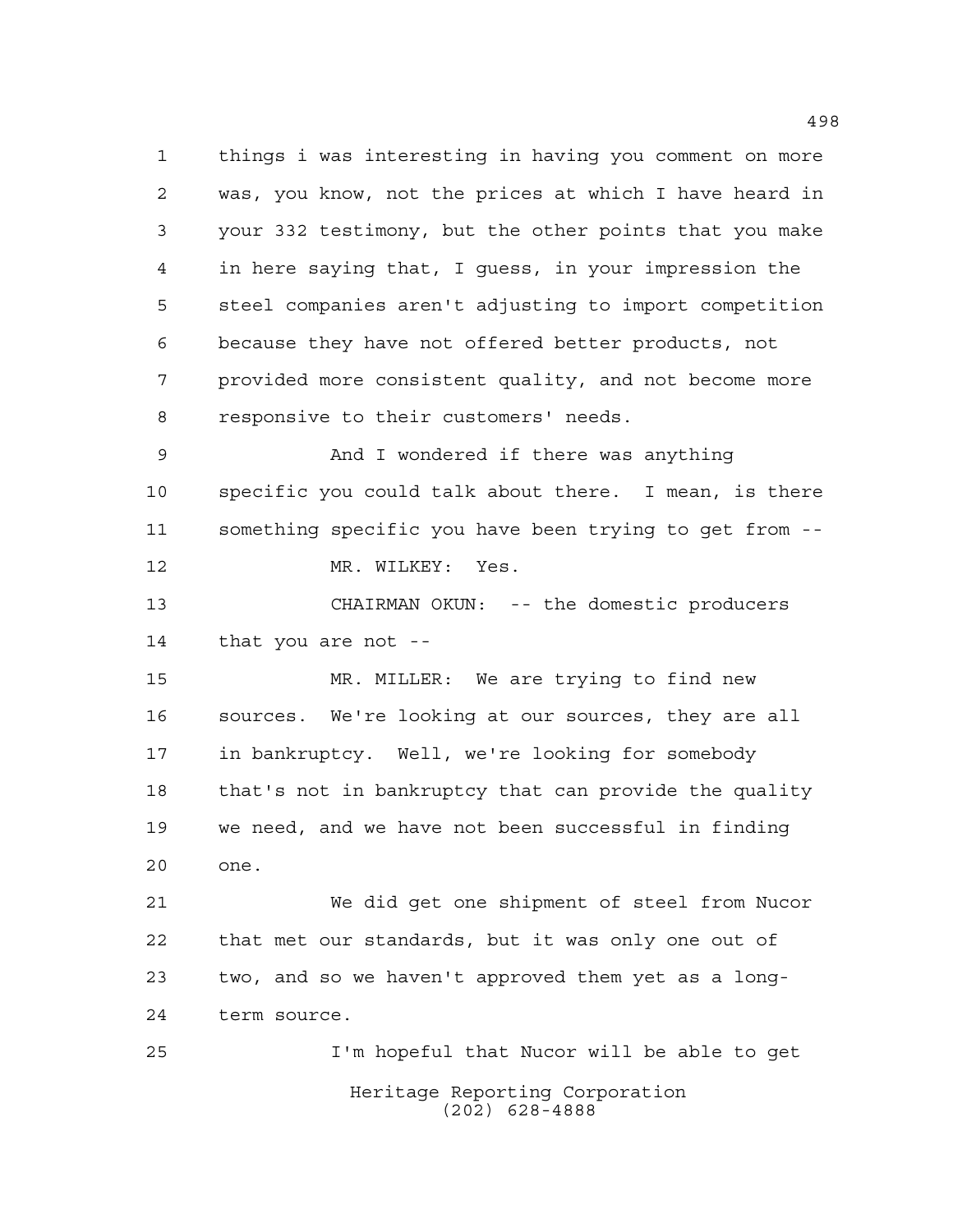to the standards that we need for our products, but so far today we have yet to find another source other than the four I mentioned that have the capability of getting good steel.

 And if you notice, all four of those are integrated companies, and typically the products that we have come out of a blast furnace.

CHAIRMAN OKUN: Okay.

 MR. MILLER: Rather than a Volkswagen or an Oldsmobile that was melted into our products.

 CHAIRMAN OKUN: Okay. And then just if I could quickly, the other thing that you had commented on in your written testimony was talking about management, and I believe labor issues, and I wondered if you could comment at all on your impression, I mean, having heard, if you were able to hear what Mr. Gerard and the Steelworkers testified to in terms of what their new agreements do, whether you would see that addressing the plight you have seen related to the management issue, you know, some of the things they talk about in terms of cost cutting and innovative approaches to labor/management collective bargaining agreements.

 MR. WILKEY: If I was Mr. Gerard, I would have been absolutely totally mortified to suggest what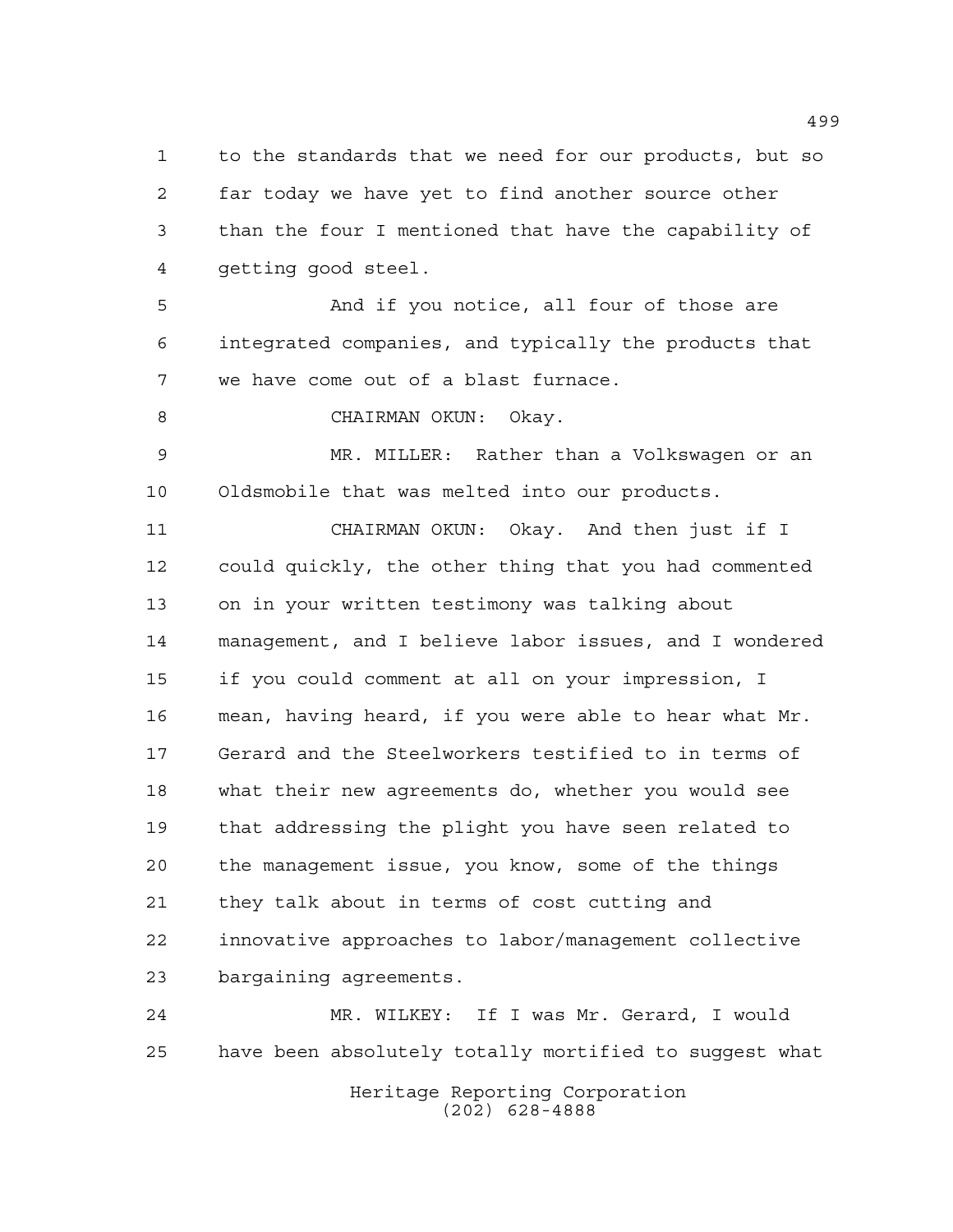he suggested. That is so antiquated. He is going to  $2 - -$ 

 CHAIRMAN OKUN: More specific for me, Mr. Wilkey. What part?

 MR. WILKEY: Management, management and labor are going to talk. What a concept? If we wouldn't be doing that, you know, he said we're getting e-mails. We get e-mails on suggestions. This guy has had 30 implemented suggestions from every employee the last year.

 CHAIRMAN OKUN: And who are you referring to here? MR. WILKEY: Jim Zawacki. CHAIRMAN OKUN: Okay, my red light has come on. I will have a chance to ask the other folks on this front row here about that as well and to go back to you, Mr. Wilkey, but let me turn to Vice Chairman Hillman.

 VICE CHAIRMAN HILLMAN: Thank you and I would join my colleagues in thanking you for being here and for your tremendous patience in making it all the way until nearly 9:00 in the evening. We very much appreciate it.

 Mr. Miller I guess if I can start with you, I just want to make sure I understand your testimony in terms of this issue of the TRQ or perhaps, Mr.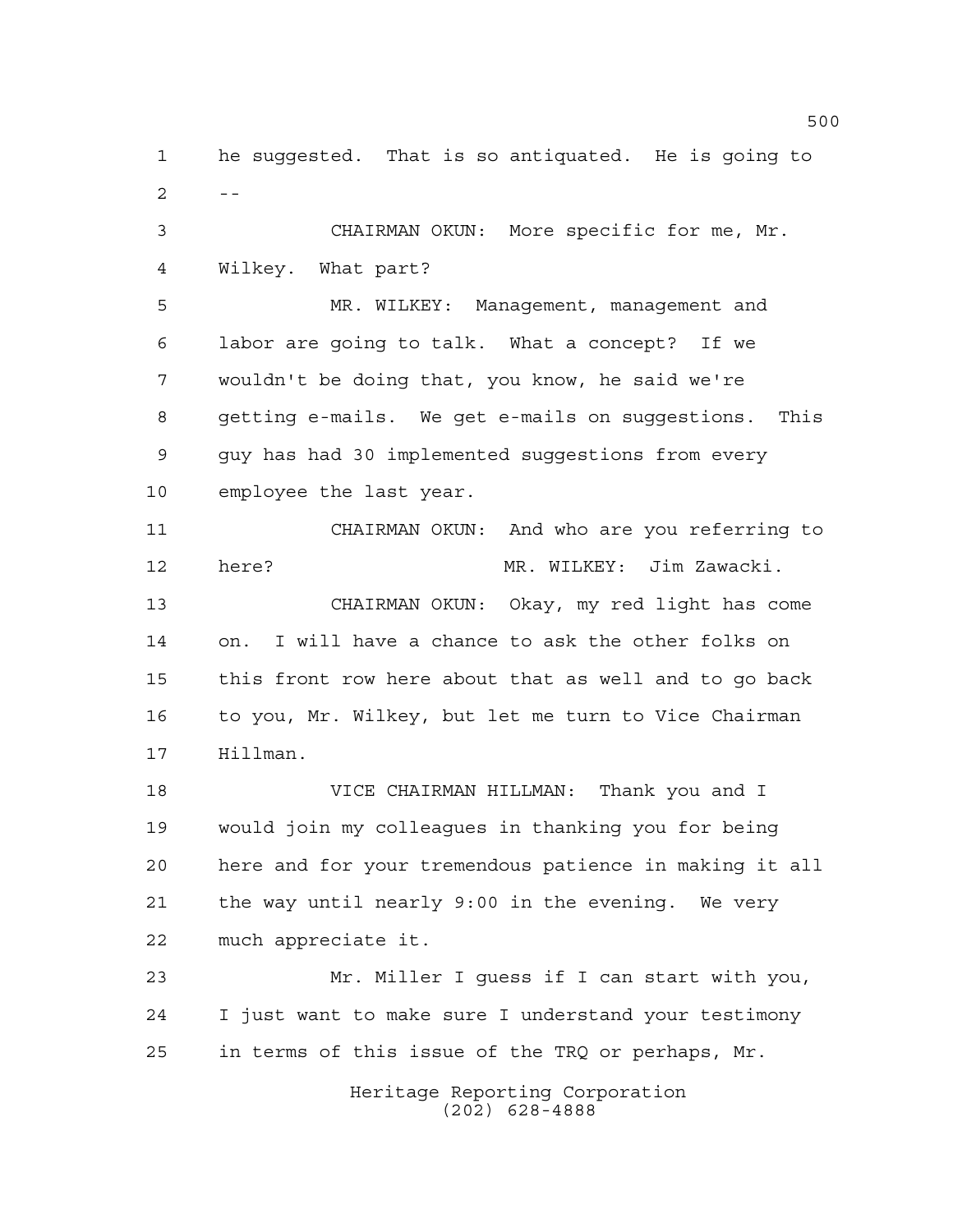Dorn, for you.

 I just wanted to make sure I understood the answers to the chairman.

 The TRQ was allocated according to historical shares, correct? So in trying to purchase product from Europe, were you switching? Were you changing your sourcing or basically others were purchasing more from Europe than had been purchased in the past? I'm trying to understand why their allocation wasn't sufficient.

 MR. MILLER: We have made purchases from Europe, particularly our Belgian affiliate, in the past.

 VICE CHAIRMAN HILLMAN: And, again, if you had done it in the past, presumably that would have been covered in the allocation because the allocation would have been higher as a result of your historical purchases. So --

 MR. MILLER: That's correct. I think there were other entrances into the European market that chewed up the EU allocation that we didn't get to. VICE CHAIRMAN HILLMAN: Okay. I understand now. Are there other countries whose allocation was fully utilized?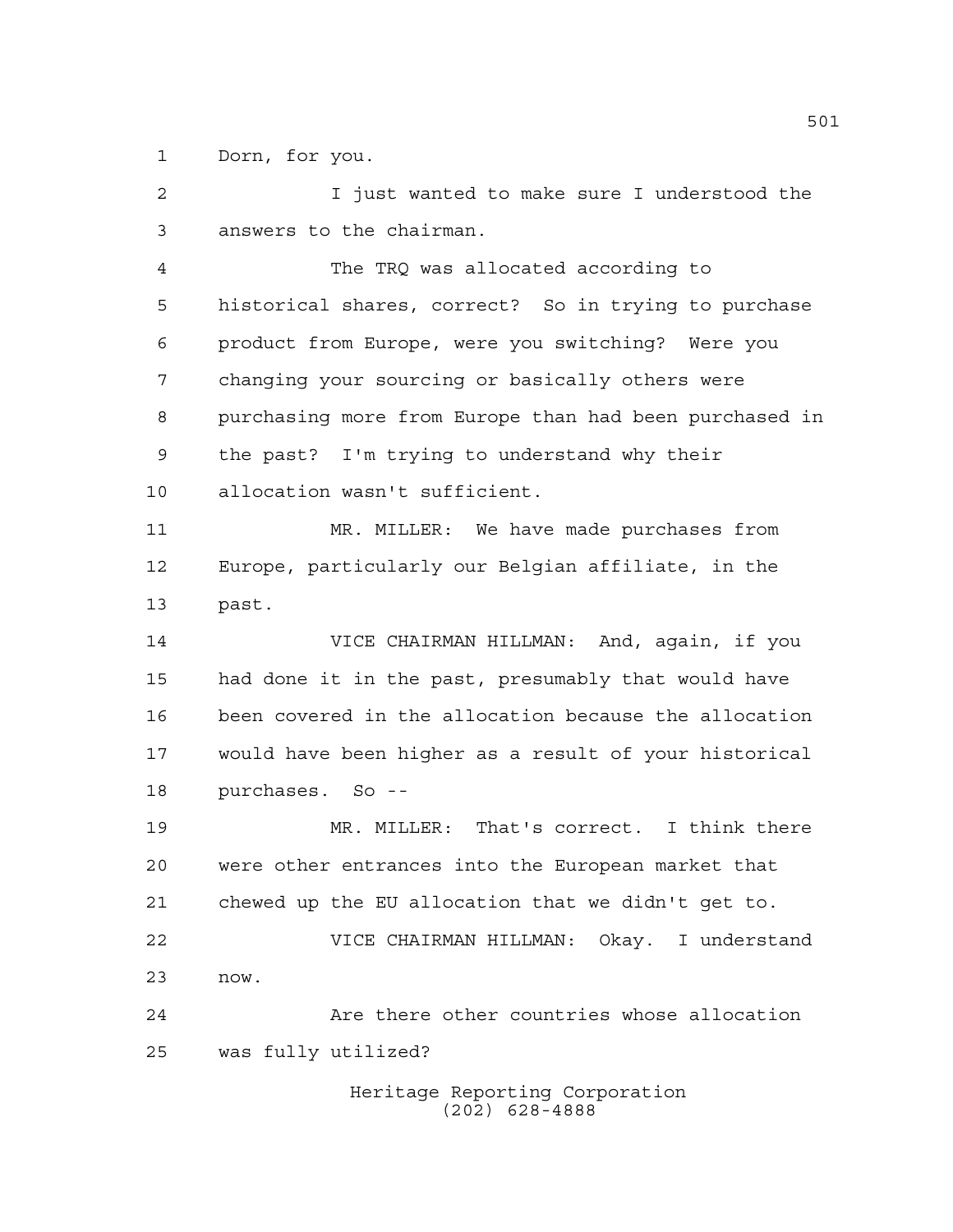Heritage Reporting Corporation (202) 628-4888 MR. DORN: I believe Australia's was fully utilized. VICE CHAIRMAN HILLMAN: But not Russia? MR. DORN: But not Russia. VICE CHAIRMAN HILLMAN: And yet you testified that you were not able to get product from Russia. Correct? You said you had been sourcing, Mr. Miller, from Russia but you were not able to get product from Russia? MR. MILLER: Yes. And I think that would be more recent purchases from Russia. VICE CHAIRMAN HILLMAN: But if the TRQ was not fully utilized for Russia, the allocation for Russia was not utilized, I'm trying to understand why it is that you were not able to get product from Russia. MR. MILLER: I think because of price. The price is now too high. VICE CHAIRMAN HILLMAN: Okay. It's price. I'm sorry. I had heard it as a quota problem. Okay. All right. I understand that. And then I guess the last question for you, Mr. Miller, you had commented on the issue of the 201 relief and its effect. Just so I understand, has your flat rolled production, your output as opposed to your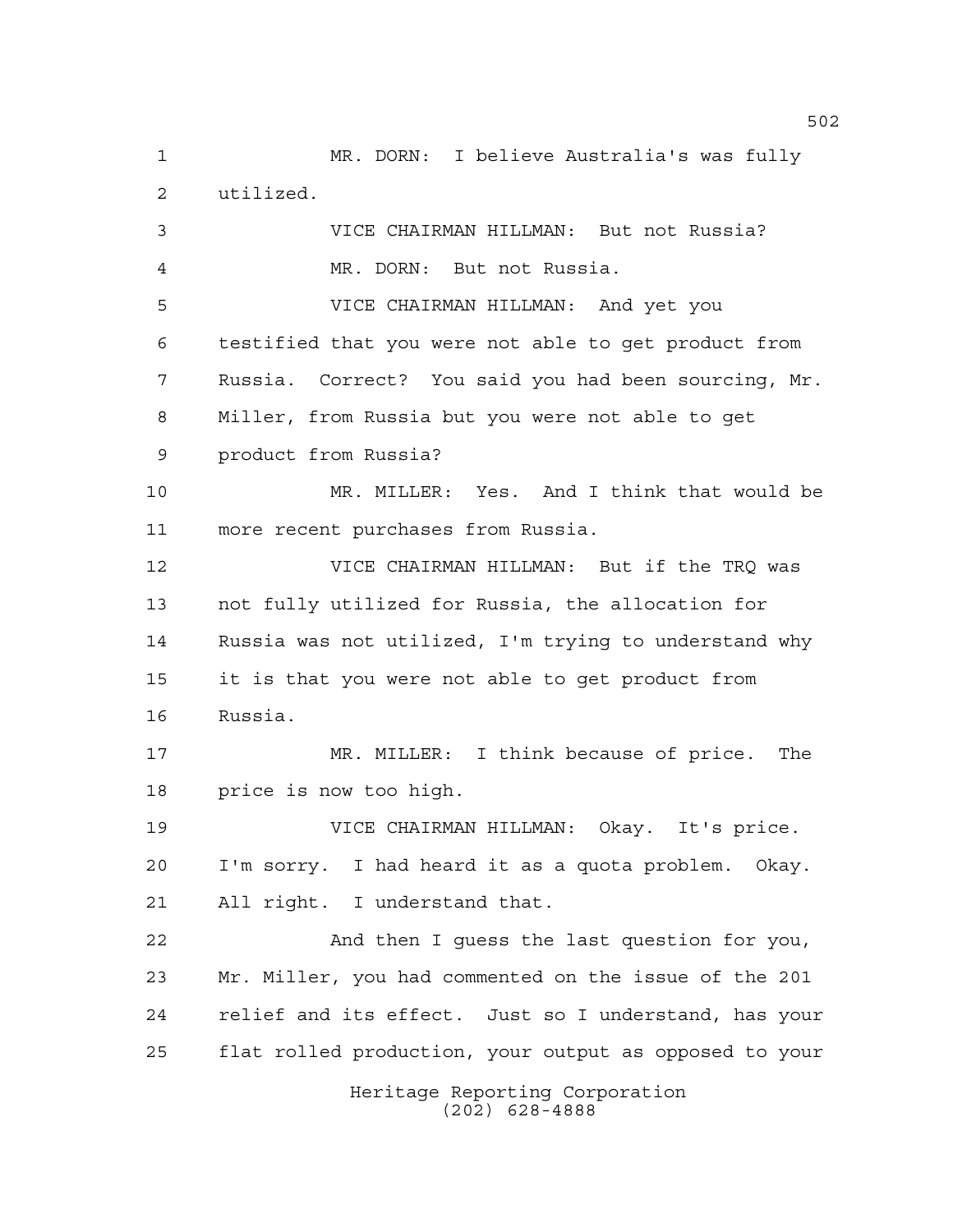slab input, has your output of product been positively affected by the 201 relief? Presumably you're selling hot rolled products or cold rolled products, I'm not sure exactly what products you're selling downstream products from slab.

MR. MILLER: Right.

 VICE CHAIRMAN HILLMAN: How's that end of your business?

 MR. MILLER: Certainly we did see a benefit in our business from the tariffs that are in place on our finished goods which raised selling prices. We did get a benefit from that. I guess our position, though, is the full benefit we were unable to realize because of extra cost that the quota affected our raw material and that would be slab. So we didn't receive the full benefit of the tariff.

 VICE CHAIRMAN HILLMAN: Okay. I appreciate that answer.

 I guess if I could come forward to the consuming side. If I can start and make sure I understand for each of you what steel products you're using primarily, just so I understand it terms of looking at some of the data. I realize you've all touched on it a little bit, but I want to make sure I understand it.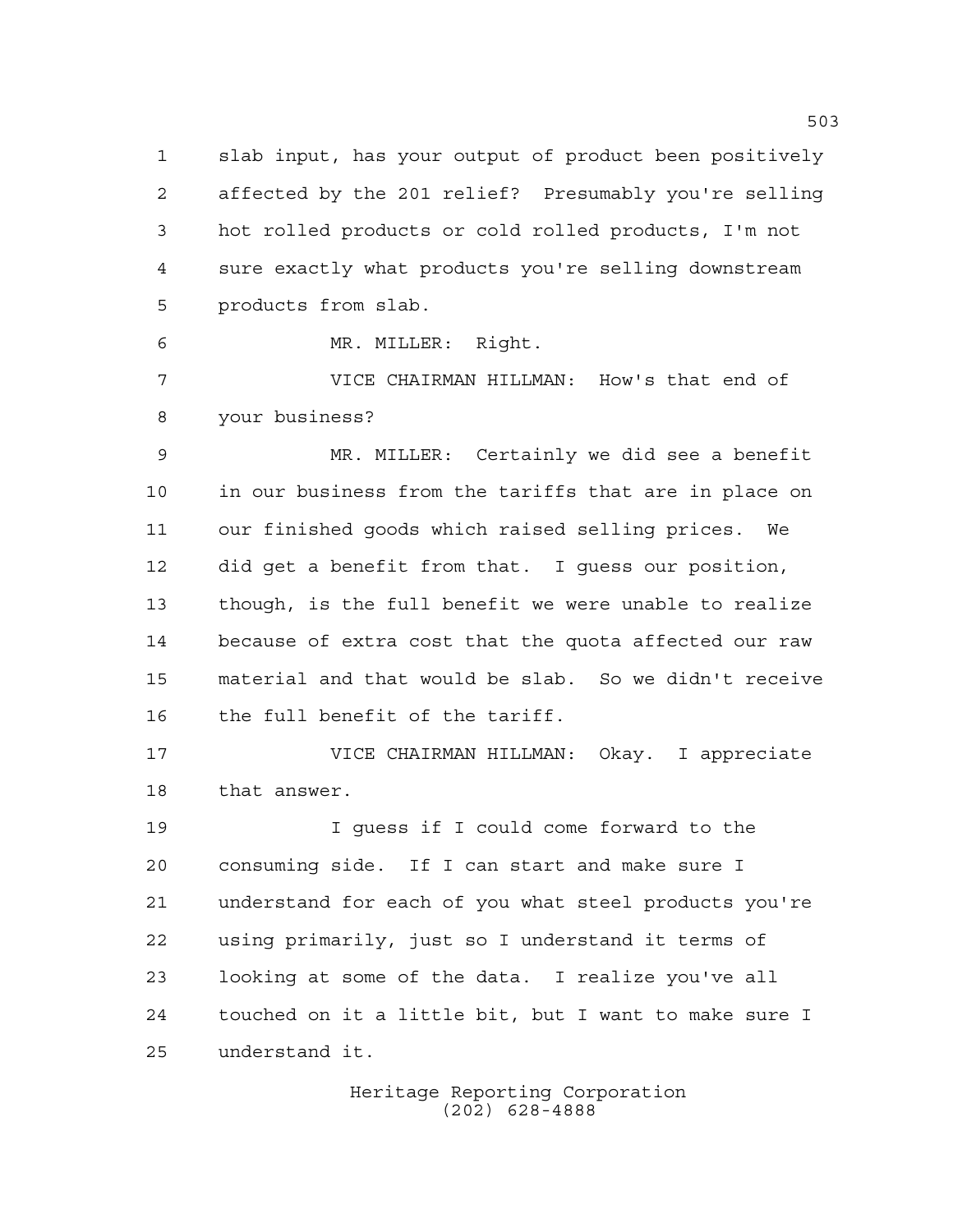Maybe, Mr. Wilkey, I can start back there with you. What is the nature of the steel product that's going into these lawnmower blades? Just for the reporter, you have to use a microphone. MR. WILKEY: It's a medium carbon steel, strip steel. VICE CHAIRMAN HILLMAN: Strip steel? MR. WILKEY: It's hot rolled and we buy products that are typically two and a half inches wide, we buy it in a big coil. VICE CHAIRMAN HILLMAN: Okay. CHAIRMAN OKUN: I'm having trouble hearing him, Commissioner. MR. WILKEY: Excuse me. We buy hot rolled, medium carbon steel that's heat treatable. All of our product is heat treated and so we need the carbon for that purpose. It's typically slit, it's rolled in wide bands and then slit down to, say, two and a half inches wide or three inches wide, whatever we need. And then we fabricate that into a lawnmower blade. And we make a lot of stuff -- other than lawnmower blades, we make a lot of stuff for agricultural companies, but it's usually the same kind of product. Everything we do gets heat treated. That means it's

> Heritage Reporting Corporation (202) 628-4888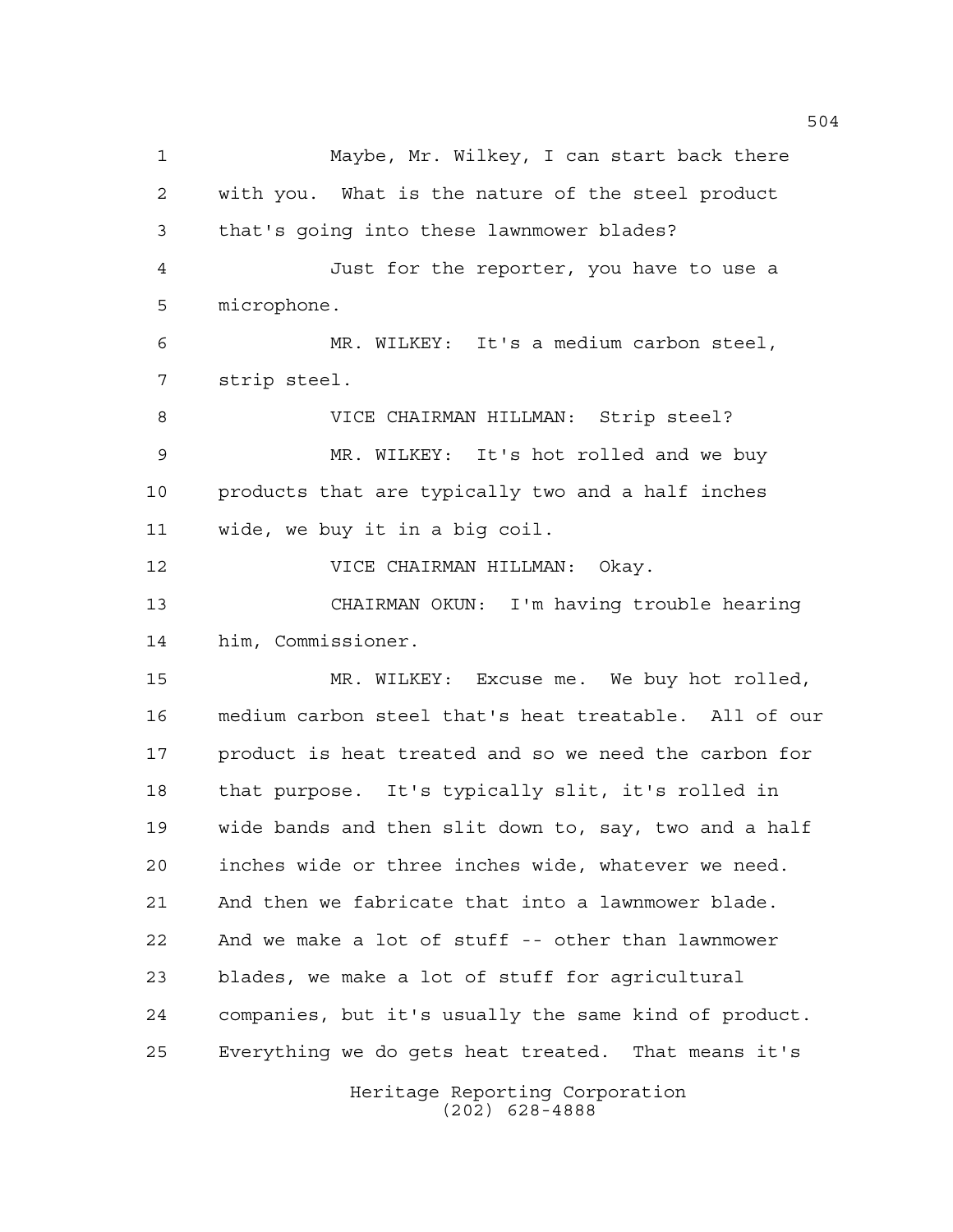got at least a medium carbon content to it.

 VICE CHAIRMAN HILLMAN: Okay. I appreciate that. Mr. Gaskin? MR. GASKIN: Of course, I represent the trade association, so our members buy cold rolled, hot rolled, all sorts of chemistries, all sorts of formulations, so it's across the gamut. VICE CHAIRMAN HILLMAN: In largely flat rolled products? MR. GASKIN: All flat rolled. Primarily. VICE CHAIRMAN HILLMAN: Mr. Zawacki? MR. ZAWACKI: Yes. Cold rolled, hot rolled, up to 36-inch width coils. We buy all domestic, always have. We couldn't file for any exclusions because we use so much steel, we're not a high volume as such, and the first question they ask is can it be made in the United States? Well, we buy it in the United States. VICE CHAIRMAN HILLMAN: Okay. Okay. Mr. Cann? MR. CANN: Yes. I purchase only cold rolled material, a variety of different gauges, a variety of different widths and that was the material that we purchased.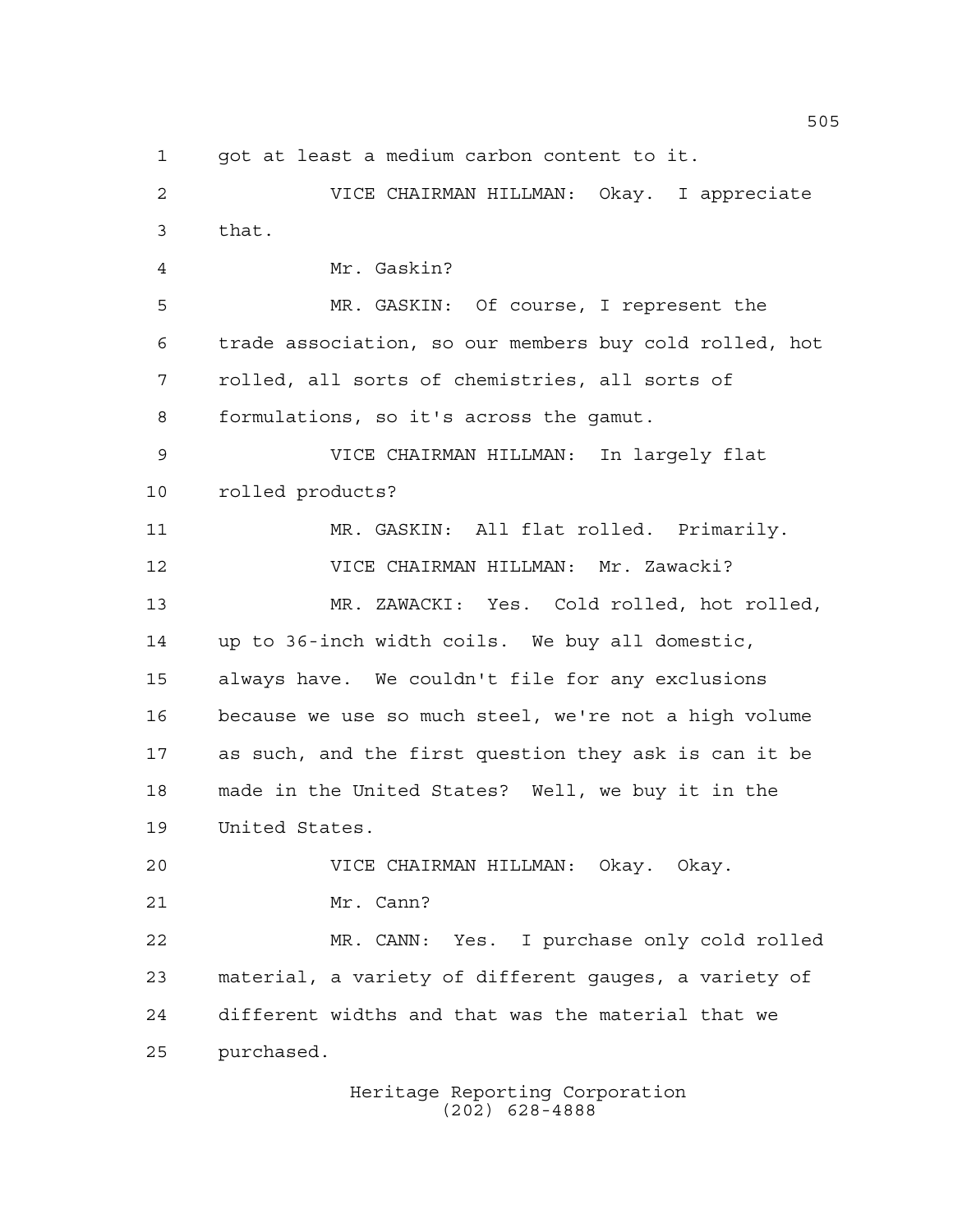VICE CHAIRMAN HILLMAN: Obviously one of the things that we've got to look at in our report is the economic conditions for the flat rolled industry and we've obviously heard a lot of testimony about the degree to which prices went up pretty significantly after the 201 duties, but that they've been coming down recently and I guess I just wanted your sense as consumers of what do you see going on in the market in terms of prices for the flat rolled products that you consume and then, secondly, what do you think demand is going to look like going forward for those types of flat rolled products?

 Go ahead, Mr. Wilkey, I'll start back there with you, but you need to turn your microphone on. Like I said, for the court reporter's purposes in particular, you need to use the microphone.

17 MR. WILKEY: After the tariffs were instituted, our price went up 7 cents a pound. They're coming down. Right now, the product that we will use in the month of August and September are 26.5 cents a pound in house. We've committed to that. However, after that, we've got a commitment for 24 cents a pound, which is a significant drop. It's gone from 7 cents up, now only 3 cents up. If it had gone up 3 cents in the first place, I probably wouldn't

> Heritage Reporting Corporation (202) 628-4888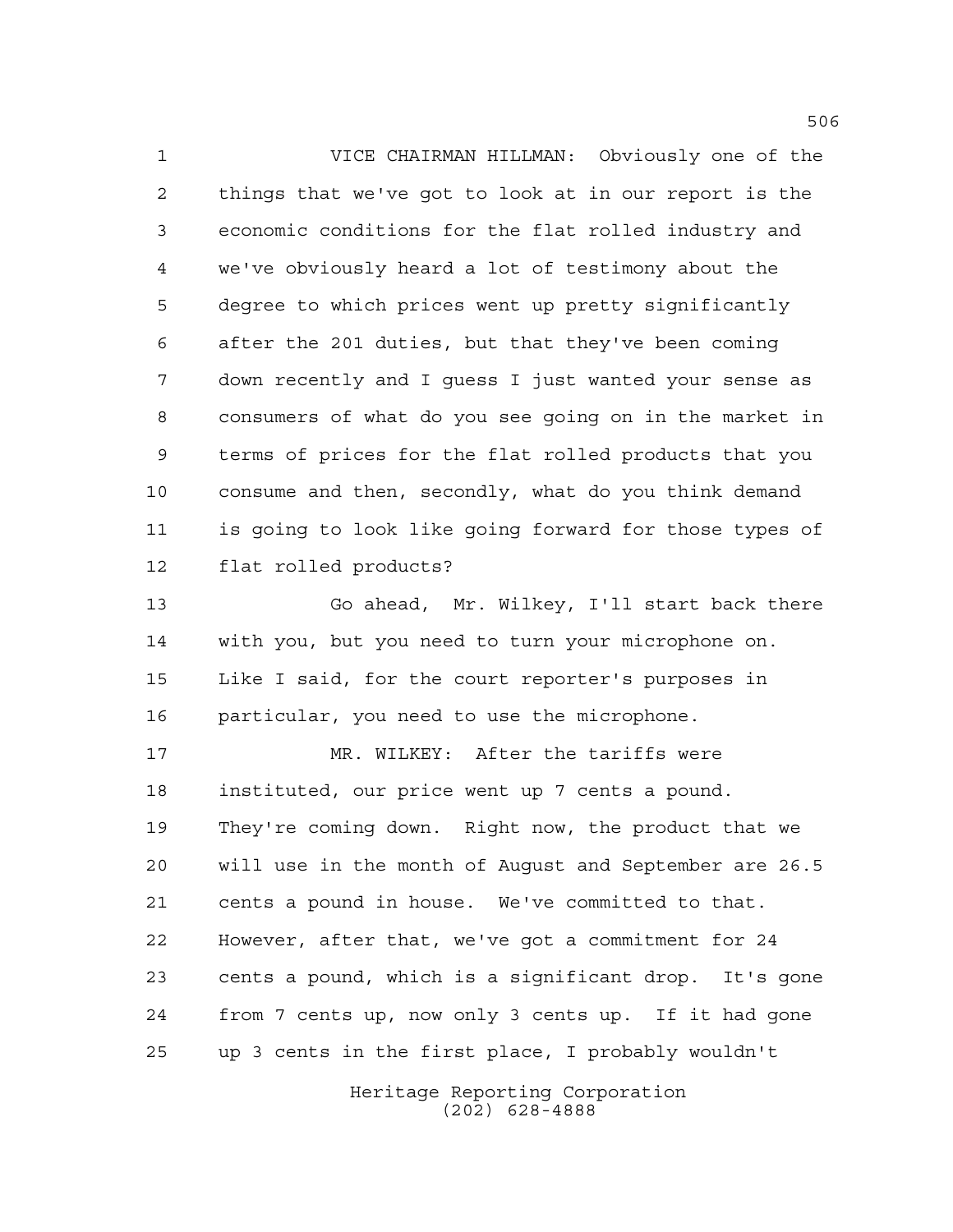even be sitting here, but with 7 cents a pound and we've gone on -- 7 cents a pound costs us about \$110,000 a month in just extra costs. It's an enormous amount for a small company. But pricing has moderated a bunch. There is no question about it. VICE CHAIRMAN HILLMAN: Okay. Okay. That's very helpful. 8 Mr. Zawacki? MR. ZAWACKI: Our prices went up about 30 plus percent and they're down maybe 15 percent, so

it's overall right now, about 15 percent higher than

they were in March 2002.

 We're still in a recession and that's what's happening to the steel industry the United States. The domestic market is hurting because of goods and services that are being imported but what we've done, every one of my customers has told me that they are -- in fact, my largest customer was in a month ago, a mult-international company, to tell me that they're going to open a buying office in China and you think these imports or stamped assemblies in there hasn't affected the steel companies? They're losing customers. We made a list, I think there's 50 plus names on it just from two of our members that have closed their doors.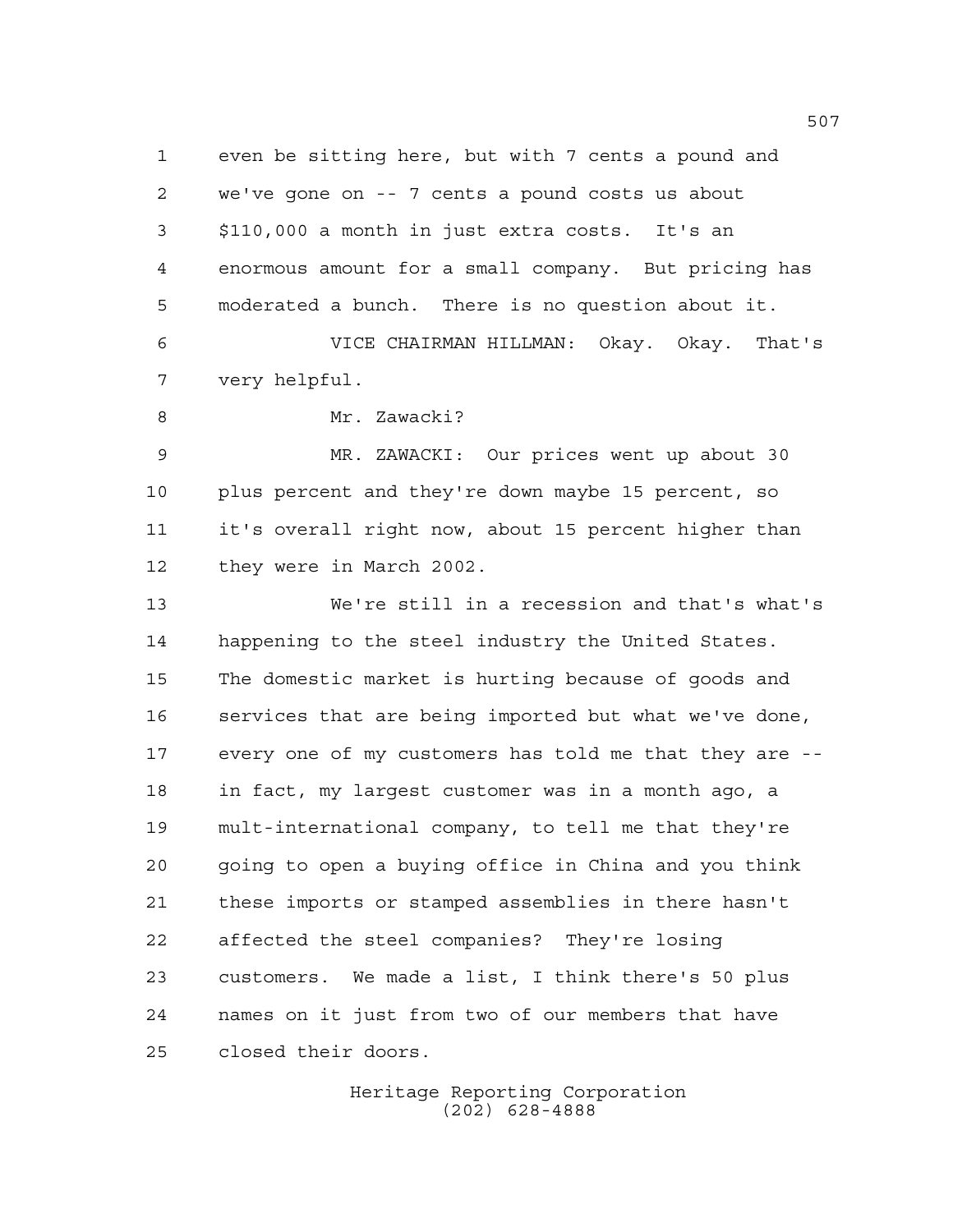Now, it wasn't just the tariffs that did it, was a combination of a lot of things, but by the time we change this, we're just going to lose a whole lot more jobs. It's scary.

 Right now, I quote, you know, 220 employees, my material cost is 68 percent and I'm not getting the business and yet I'm being told that they're opening a buying office in China because they want 30 percent reductions in the next three years.

 Another one of my appliance manufacturers, I used to do \$4 million worth of business, better than 10 percent of what I do, is now buying everything in China. And their only market is in the United States. So they're running away from what happened here and they certified nurse's assistant import the completed assembly or the complete vacuum cleaner or an assembly with virtually no tariff coming into the United States. So the jobs will never come back. And it's going to hurt the steel industry in the long run.

 VICE CHAIRMAN HILLMAN: Okay. Mr. Cann? MR. CANN: Yes. I was purchasing material from Korea, so I was paying the tariff, so I was at better than 27 cents a pound. The domestic material was down around 22 cents a pound, so that put me at a tremendous disadvantage and the result was I was

> Heritage Reporting Corporation (202) 628-4888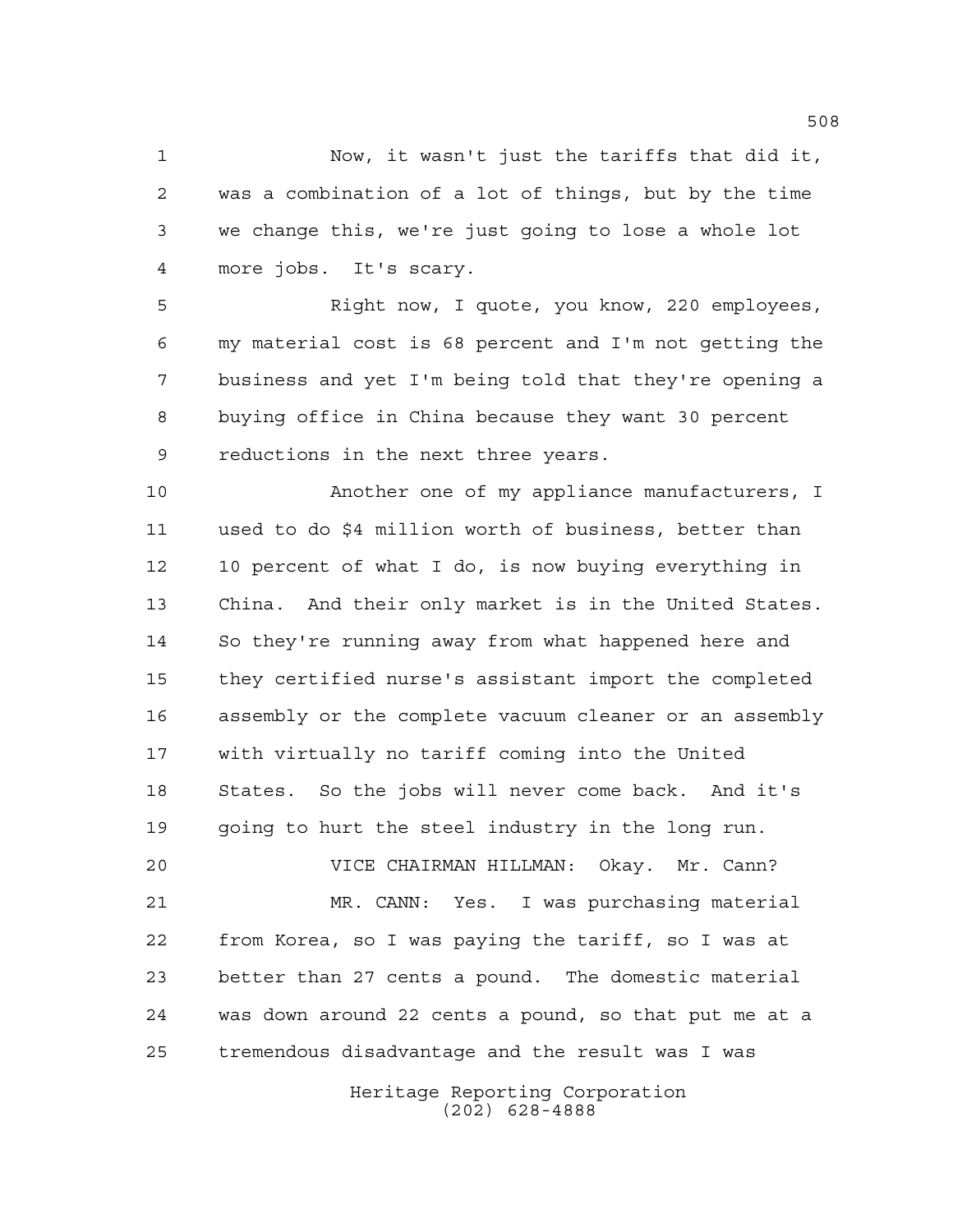losing money and blew my loan covenants with the bank and that's what caused me to lose the business that I had.

 VICE CHAIRMAN HILLMAN: Now, were you purchasing directly from the Koreans or through a trading company?

 MR. CANN: Yes. I was purchasing through a trading company in Portland, Oregon.

 VICE CHAIRMAN HILLMAN: Okay. Because you testified about the increased responsiveness, in your view, of the Koreans and I'm just trying to understand how that worked, coming through a trading company. Was the trading company handling solely Korean product?

 MR. CANN: Yes. What happened was that we started trying some of the Korean steel, actually, a year and a half ago, two years ago now, and there was a tremendous difference in the quality of the material, the consistency. Because before that, I had always purchased domestic material, I didn't know anything else but domestic materials. And, unfortunately for me, I made a business decision and started buying 100 percent from Korea and the tariffs came in and that put me at a tremendous disadvantage and I lost the company.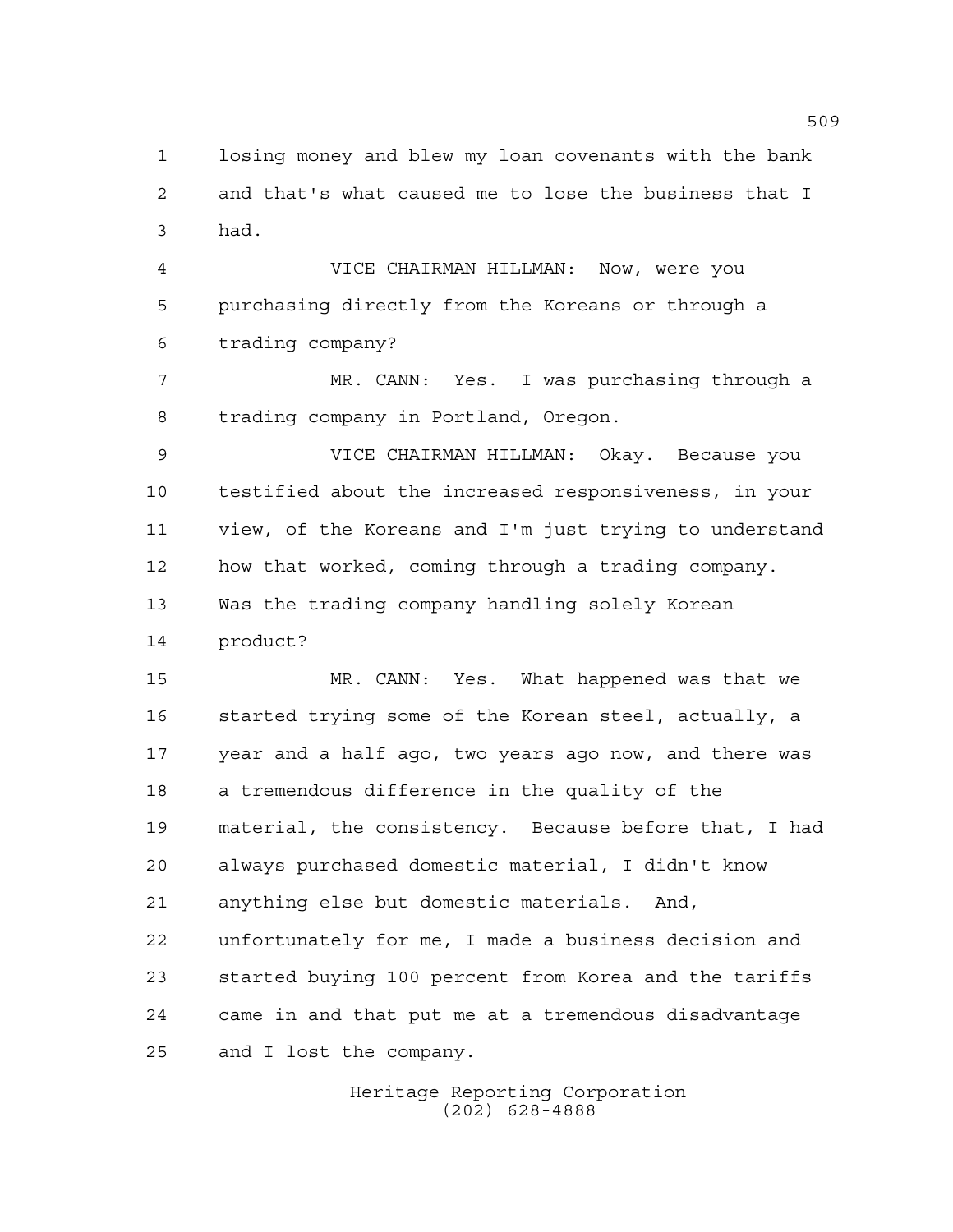VICE CHAIRMAN HILLMAN: Okay. Thank you. CHAIRMAN OKUN: Commissioner Miller? COMMISSIONER MILLER: Thank you, Madam Chairman.

 Let me also thank all of you for being here and being willing to share your testimony with us and for your long patience during this long day of the hearing.

 I want to just follow up on some of the question that Vice Chairman Hillman was just posing to you because you talked a little bit about some of the pricing pressures having moderated recently. You all did talk also about availability problems.

 Obviously, Mr. Cann, you did, but your situation at this point, I don't know if you can speak 16 to whether the availability issues have moderated at all as the pricing pressures have somewhat moderated.

 MR. CANN: Well, unfortunately for me, April 4th was the last day I was in business, so I can only tell you prior to that that I tried to buy domestic material because of what I was facing with the tariffs and I was not able to get the domestic material. I mean, quite honestly, what occurred was that they said to me, since you haven't been buying from us in the last several months that they were taking care of the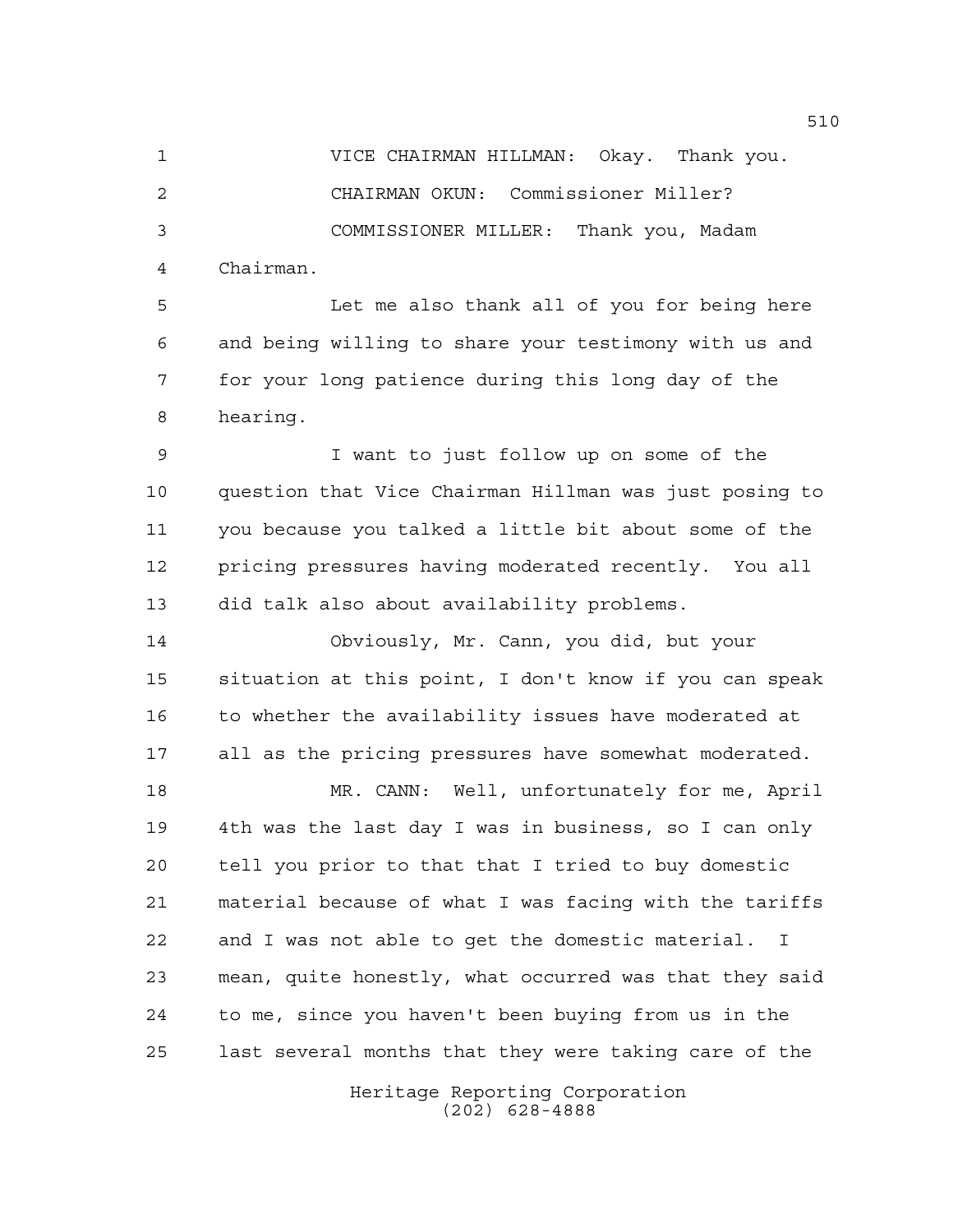customers that had been purchasing from them, so I was caught in a Catch 22 where the only place I could get material was basically on the spot market, service centers and et cetera, and, of course, the material was much higher at that point, so when I had to present my financial statements, et cetera, to my bank and explain to them the circumstances where I had months of material coming from Korea that was much higher because of the tariffs or the alternative was buying from service centers and et cetera wasn't a very good alternative, so in my own particular case I was not able to get material in a timely fashion and the end result means that I simply was out of business.

 COMMISSIONER MILLER: Your comments I want to sort of couple with my question about availability, whether you're purchasing from mills or service centers. Now, you've just said you tried to go to the mills, that didn't work, basically you would have had to purchase from the service centers. The product that you buy, you could have purchased from the service center?

 MR. CANN: I had no alternative because of the price difference on the Korean steel because of the tariffs, so when I couldn't get it from the mill,

> Heritage Reporting Corporation (202) 628-4888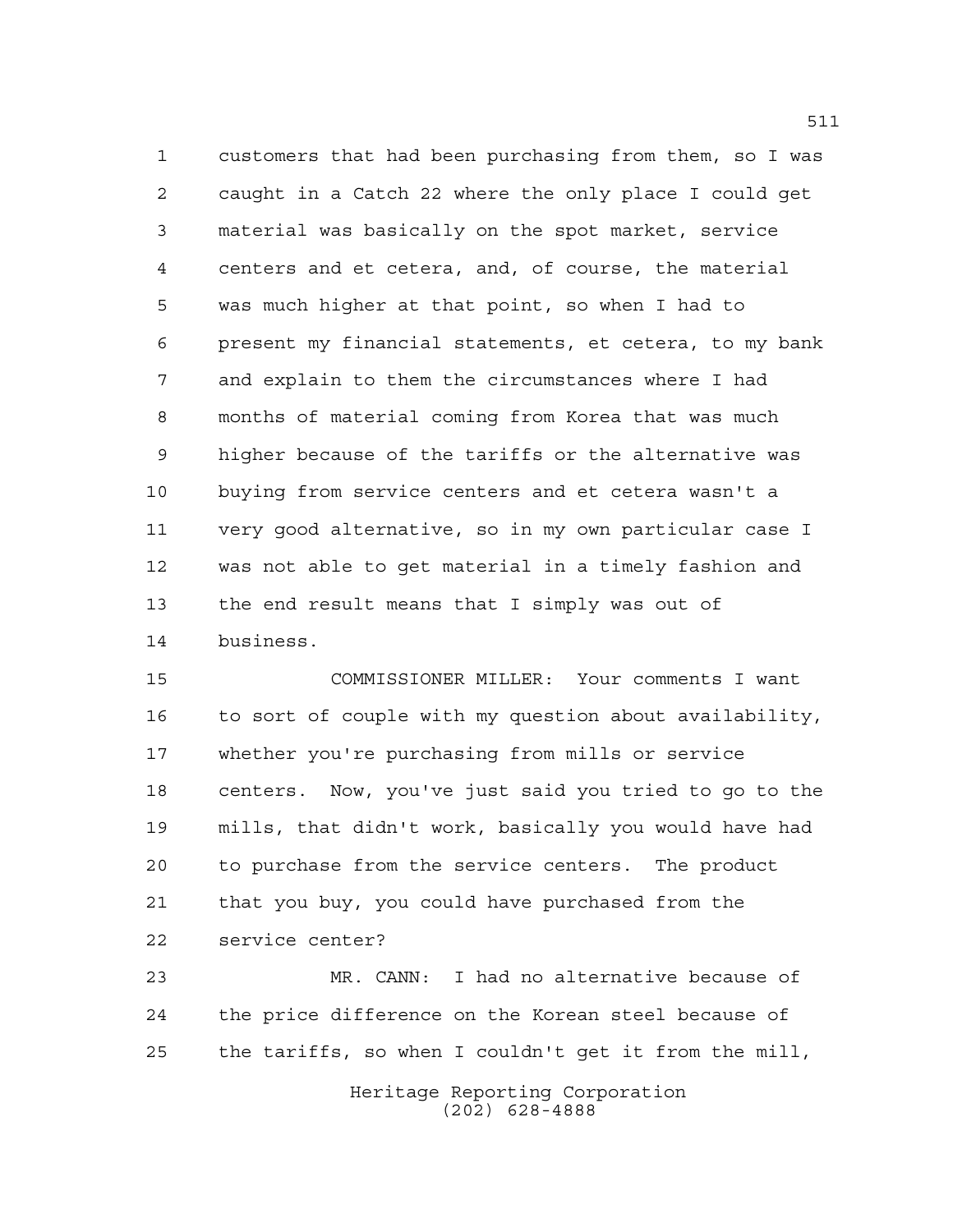then I had no alternative but to try to get some from service centers, which I was able to get some, but I wasn't able to get enough material to keep myself going in order to meet the customer needs, et cetera, so it was a very desperate move to move from a mill that I had consistent material and buying from a service center which simply means that they sell you just whatever it is coming in from whatever mill they get it from. So I did buy some at the very end, but it was just in order to keep the doors open until the plant was actually closed.

 COMMISSIONER MILLER: I'll ask Mr. Zawacki and Mr. Wilkey to also respond. And in doing so, just tell me a little bit about your perception of the role of the service centers in this.

 MR. ZAWACKI: We buy from both service centers and a mill and you've got to know we went through hell for the first six to eight months last year on availability, longer than 12 weeks. And when you have to go out and buy on a spot market, we were paying more than 30 percent and in my business, being such a high automotive supplier, I can't change the steel mill even though I'm buying from a service center. So you've got to go through the network to find if another service center has that type of steel.

> Heritage Reporting Corporation (202) 628-4888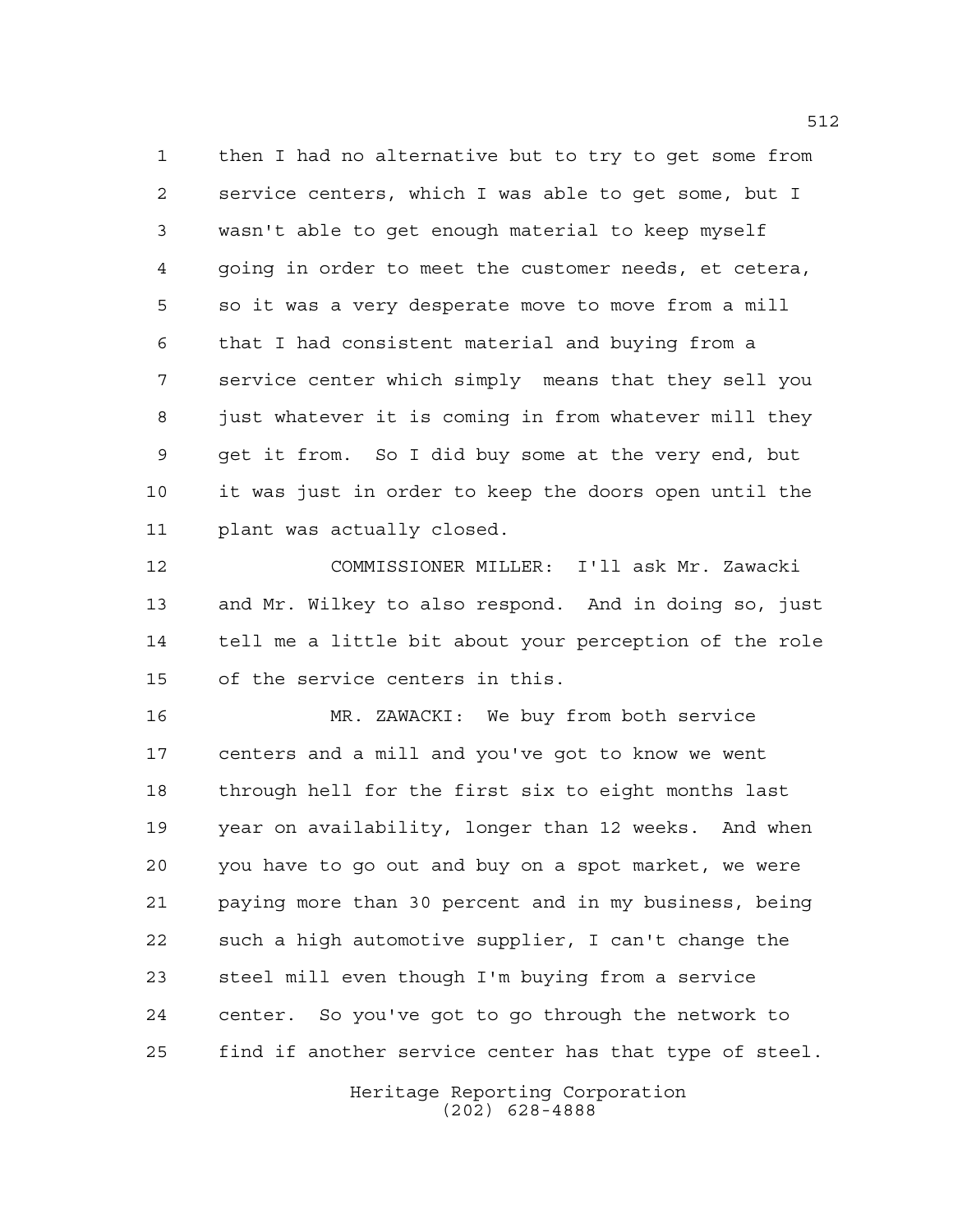You just can't change steel or the source of steel because of the PPAP and the submittal process that we have to go through. So I would say today, yes, availability is better but, again, it gets back to this demand. I don't think it will ever get back to -- they say this morning that it's a flat market, it's going to stay flat. Automotive is having a hell of a time selling cars. They're going to start giving away washers and dryers with every car pretty soon. The housing market is going down, construction is going down and more and more of my customers are moving overseas. So I would say they're losing -- our counterparts at PMA, we're not going to China or India. It's our customers that are going. And 99 percent of the time they don't ask us to come along. COMMISSIONER MILLER: Yes, Mr. Gaskin?

 MR. GASKIN: On the price issue, industry averages now probably are 15 to 20 percent higher than they were a year ago. One of the myths of the steel industry that I heard this morning is that -- and they have a number of myths, I think, but one of them was that tariffs have stabilized the market and in fact the record is just so clear that tariffs destabilized the steel market in terms of price horribly. A year ago, when tariffs came in, they had already gone up by

> Heritage Reporting Corporation (202) 628-4888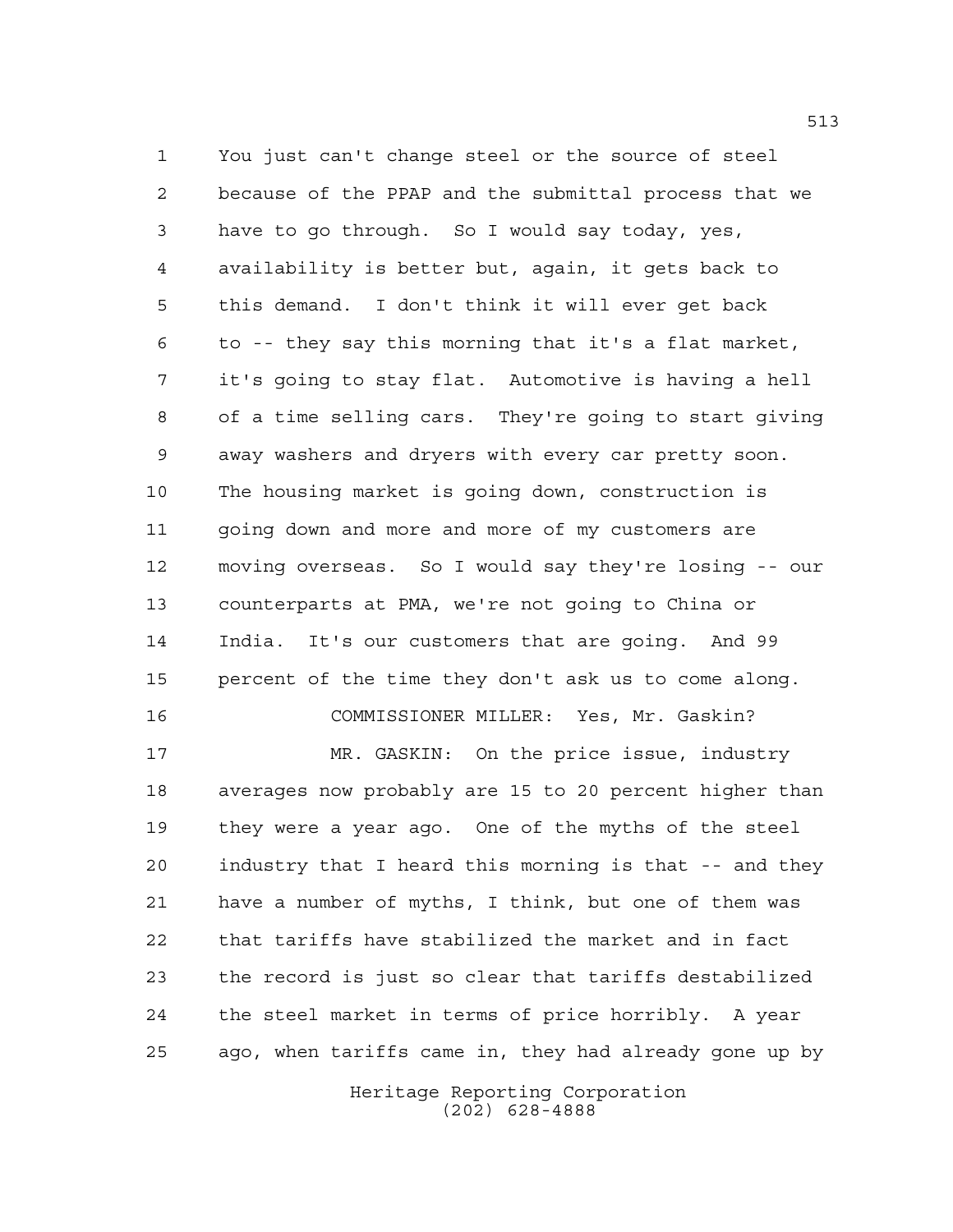15 or 20 percent based on capacity issues with LTV closing and then prices went nuts and quality was lousy and everybody was in trouble, as these guys have already described.

 So we had huge price spikes in the summer. Dick Wilkey mentioned his cost of raw material was about 40 percent, Jim's is 68 percent. Industry average is at 37 or 38. So when you have that kind of 15 to 20 percent increases between January and February of '02 based on the market and then another 20 to 30 when the tariff came in last March, you have disruption in the market for six or eight months. It's stabilized now to a degree, but I think that's because of what Schagrin said earlier, the demand in 2000 was 132 million tons. Today, the last two years, it's been 116 million tons. We have a poor economy. In our industry, sales dropped from 2000 by an average of 18 percent to 2001, dead flat in 2002, it stayed 18 percent below the 2000 peak and today we're running just about a percent year to date below. So there's no demand. That's why prices have come down.

 If there was demand, if we had any kind of an economic recovery at all in manufacturing, we'd be looking at prices that are crazy.

Heritage Reporting Corporation (202) 628-4888 Mr. Zawacki commented on the 68 percent and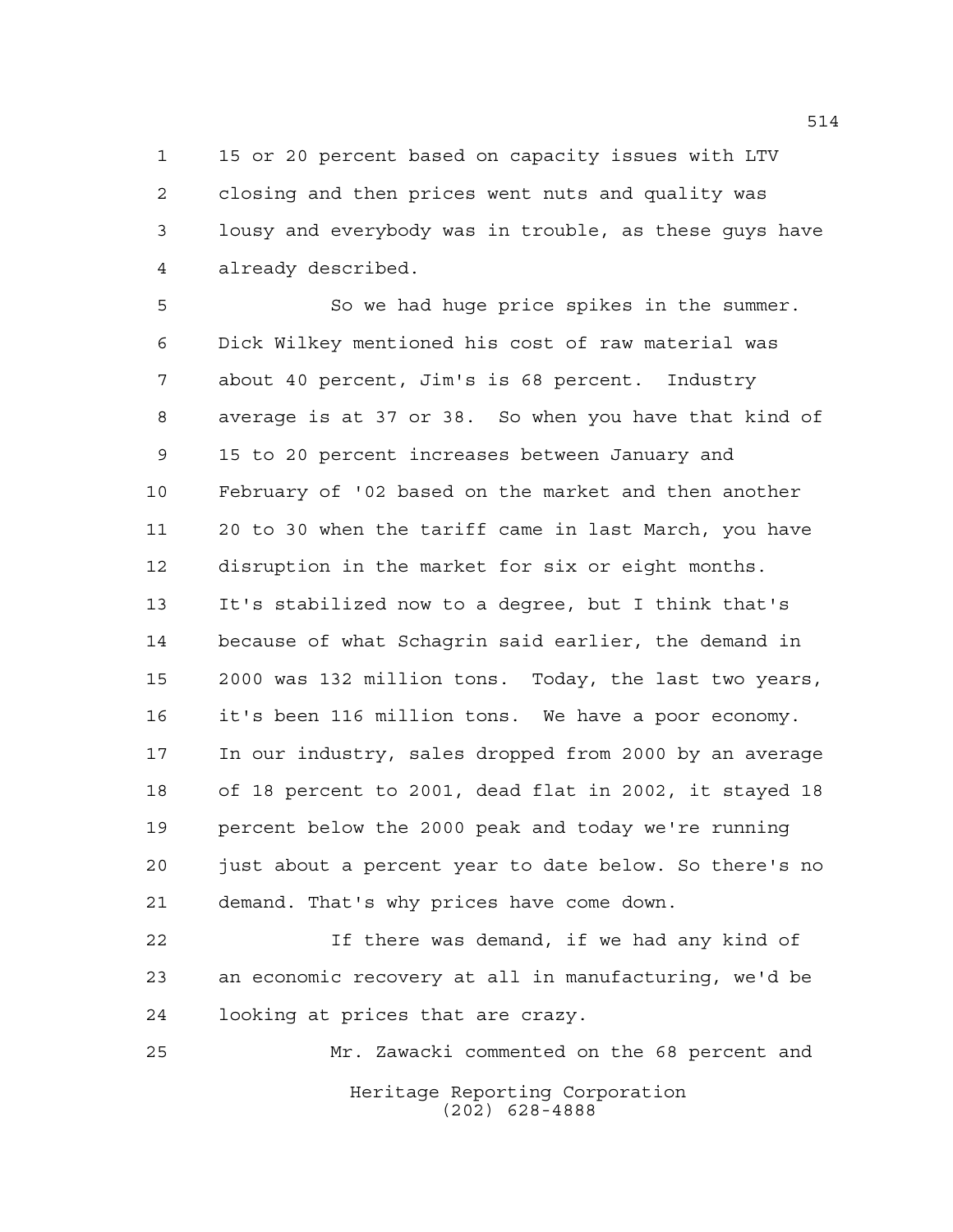he's losing jobs to China, but I'm hearing from the steel industry today that prices in China, elsewhere in the world, are now higher than they are in the United States. He's got 68 percent raw material content in parts that he's losing to China. I mean, there's not that much labor in those parts. That doesn't make sense. That's not what prices really are.

 MR. ZAWACKI: Let me just qualify one thing. I just quoted a package which is rather large for us at 68 percent. I don't want to say my average material cost is 68 percent, so it depends on the size of the package, but it was a \$5 million package and we don't think we're going to get it.

 COMMISSIONER MILLER: Mr. Leibowitz and then Mr. Wilkey.

 MR. LEIBOWITZ: Yes. I just wanted to add one thought to this mix. The lack of demand has caused another ripple effect. A lot of companies and a number of our members are in this group. Purchased steel last year when prices were skyrocketing because they weren't sure when they weren't going to get the steel, those companies are still working off that inventory, so their raw material costs are based on steel that they bought last year and they're still

> Heritage Reporting Corporation (202) 628-4888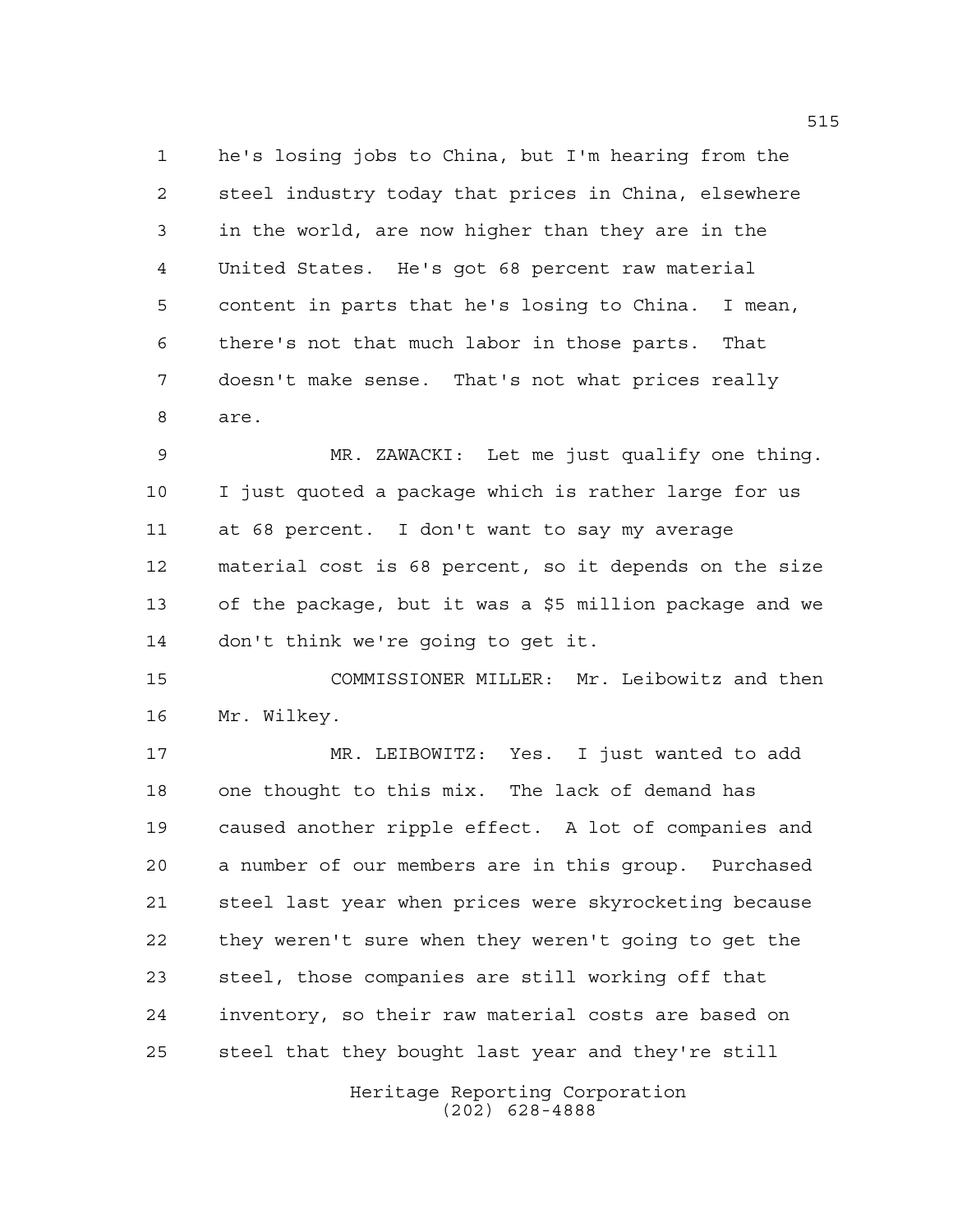using because they bought in anticipation of higher levels of demand than currently exist. So the moderation of prices is more complicated than it sounds at first glance. A lot of companies are still suffering from those high prices.

 COMMISSIONER MILLER: Mr. Wilkey, do you want to add anything to my question about availability?

 MR. WILKEY: Your conversation about service centers versus the big companies, typically, the integrated guys don't have the slitting facilities that we need. They like to roll it in big rolls, ship to a service center who has the slitters, they have slit it up and ship it to us. So often we deal with the service center, but we know -- we specify which mill that they have to get their product from, so that's essentially what the difference is in our case, the difference between a service center and a mill, it's just the last guy that touches it before we get it.

 And what Mr. Leibowitz said is that we're going through that slide now, so we'll have to wait until October before we see the 24 cent a pound material because we have to make these commitments 12 weeks in advance so that the mills roll it, it gets to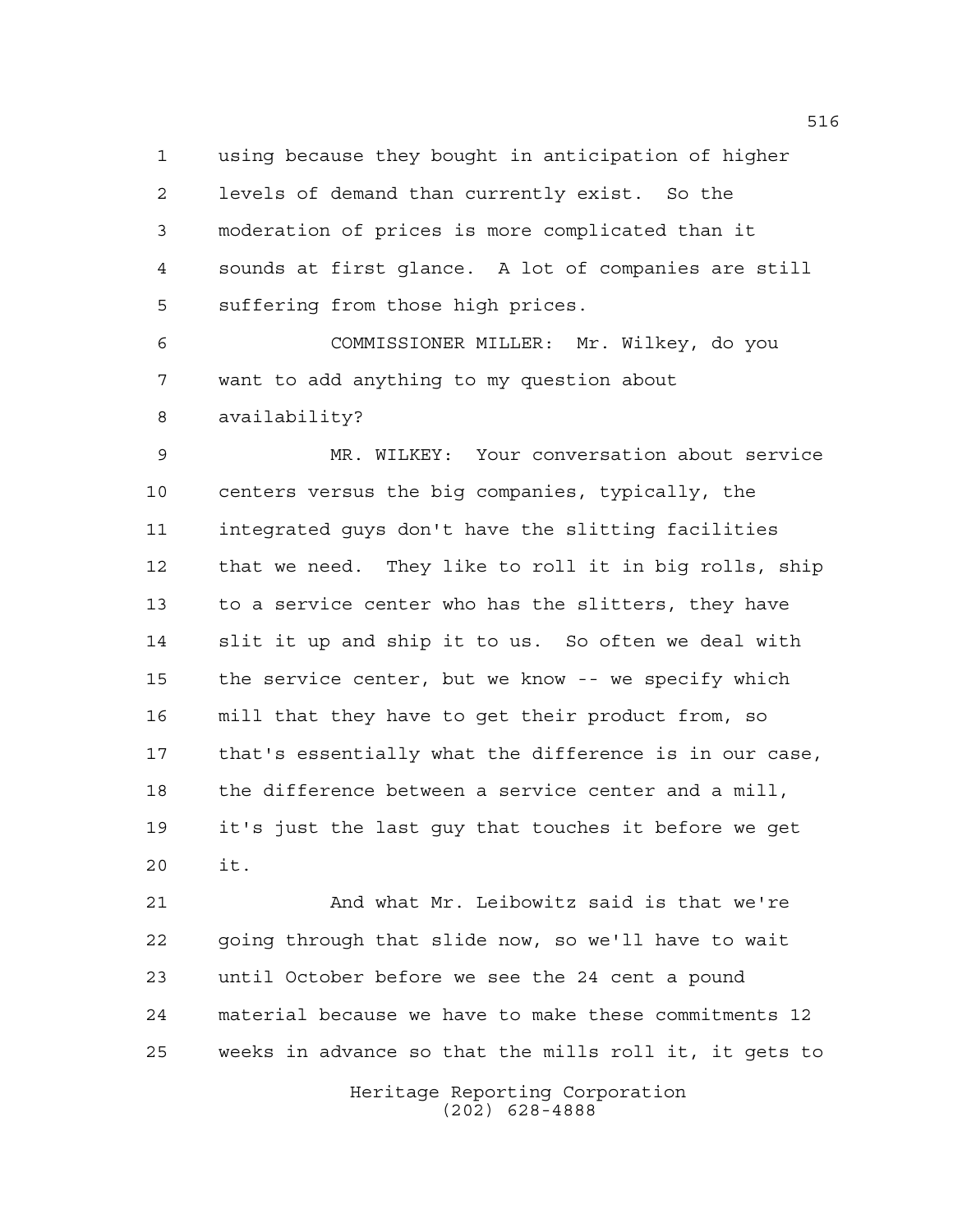Heritage Reporting Corporation the service center on time, who will then get it to us on time. So it's a fairly lengthy process even when we know what's going to happen, you're still talking about 3 months. COMMISSIONER MILLER: Okay. I appreciate those answers. The yellow light went on just as I was going to ask Mr. Miller a question. I think I'll defer for now and if no one else raises the question I want with you, I'll do it the next time around. CHAIRMAN OKUN: Commissioner Koplan? (No audible response.) CHAIRMAN OKUN: Let me go back, if I could, because I'm not sure if the rest of my question got answered. I think, Mr. Wilkey, you had a chance just 16 to talk about whether there were particular products or different things you were looking for from the domestic industry or you were unable to get and I think I heard your testimony on that and, Mr. Cann, I guess I understand your testimony with regard to that as well. Mr. Zawacki, is there anything else you want to say in terms of whether you've seen any changes with the domestic industry in terms of product availability or customer responsiveness or anything in

(202) 628-4888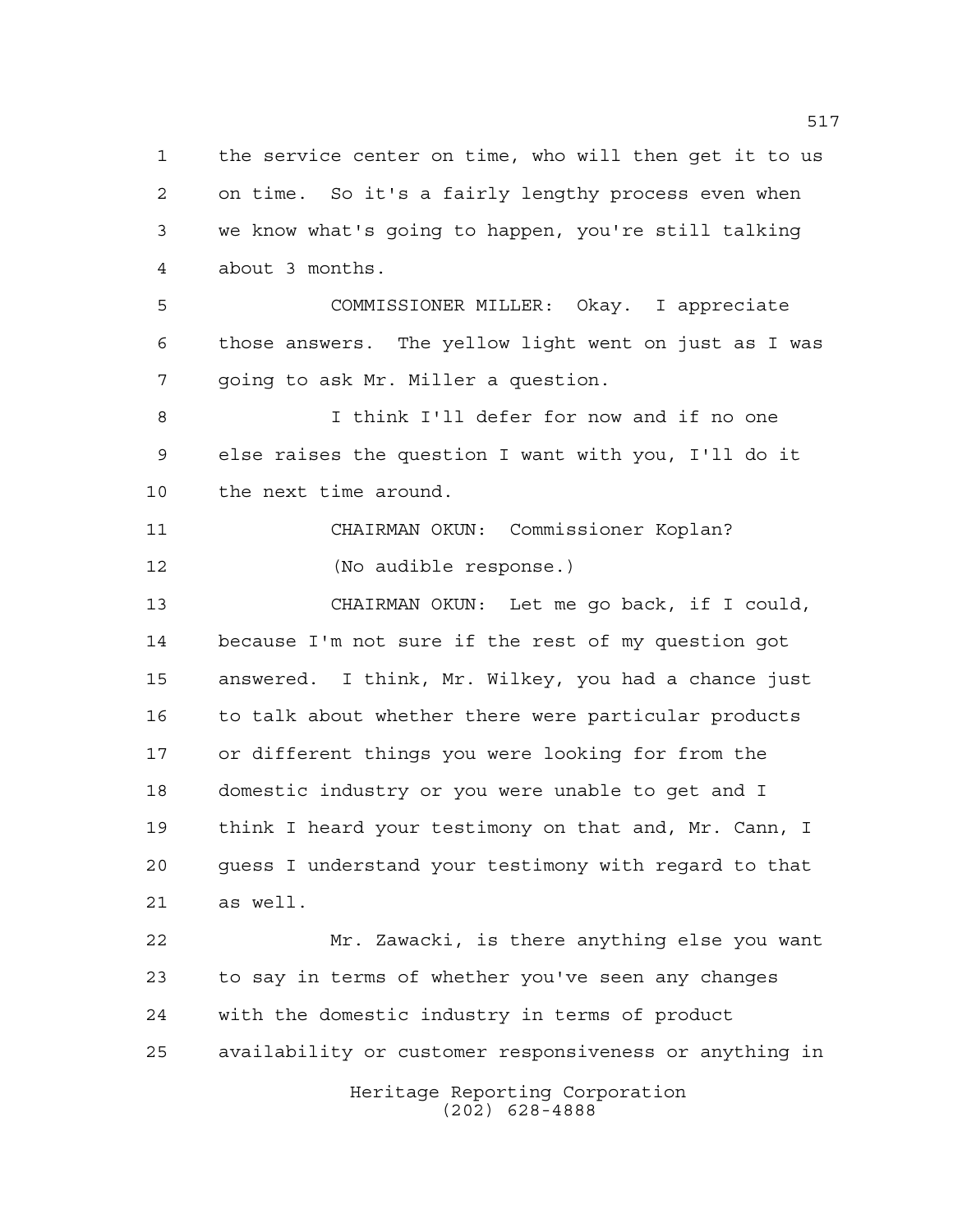particular to your company?

 MR. ZAWACKI: Availability has improved in the last six months. As far as service from the mills, there is none, as far as I'm concerned. Improvement in quality, there is none. I remember stories going back -- when I bought the company in 1985, we got very big into the world class movement. Richard Schoenberger wrote some books and got all excited about it. And, of course, our customers were pushing us then, too, and so we invited all our suppliers in. Of course, the big companies, the steel companies, I've only got two types of suppliers, they didn't want to come. They don't need that. It just amazed me today that Dan DiMicco could say we've been doing these practices for 35 years. Well, where the heck have the rest of the guys been not keeping up? There was a book written by Swartzky, Swartzkopf -- help me out here -- but there's a whole chapter on steel that lays it all out why they've lost ground. They haven't got modern technology, they've got poor labor practices, poor management practices, and here Nucor took 30 percent of their business away in 35 years. How? Just the practices he's talked about. And, of course, Mr. Gerard stands up and says we'll come and visit your plant. Well, they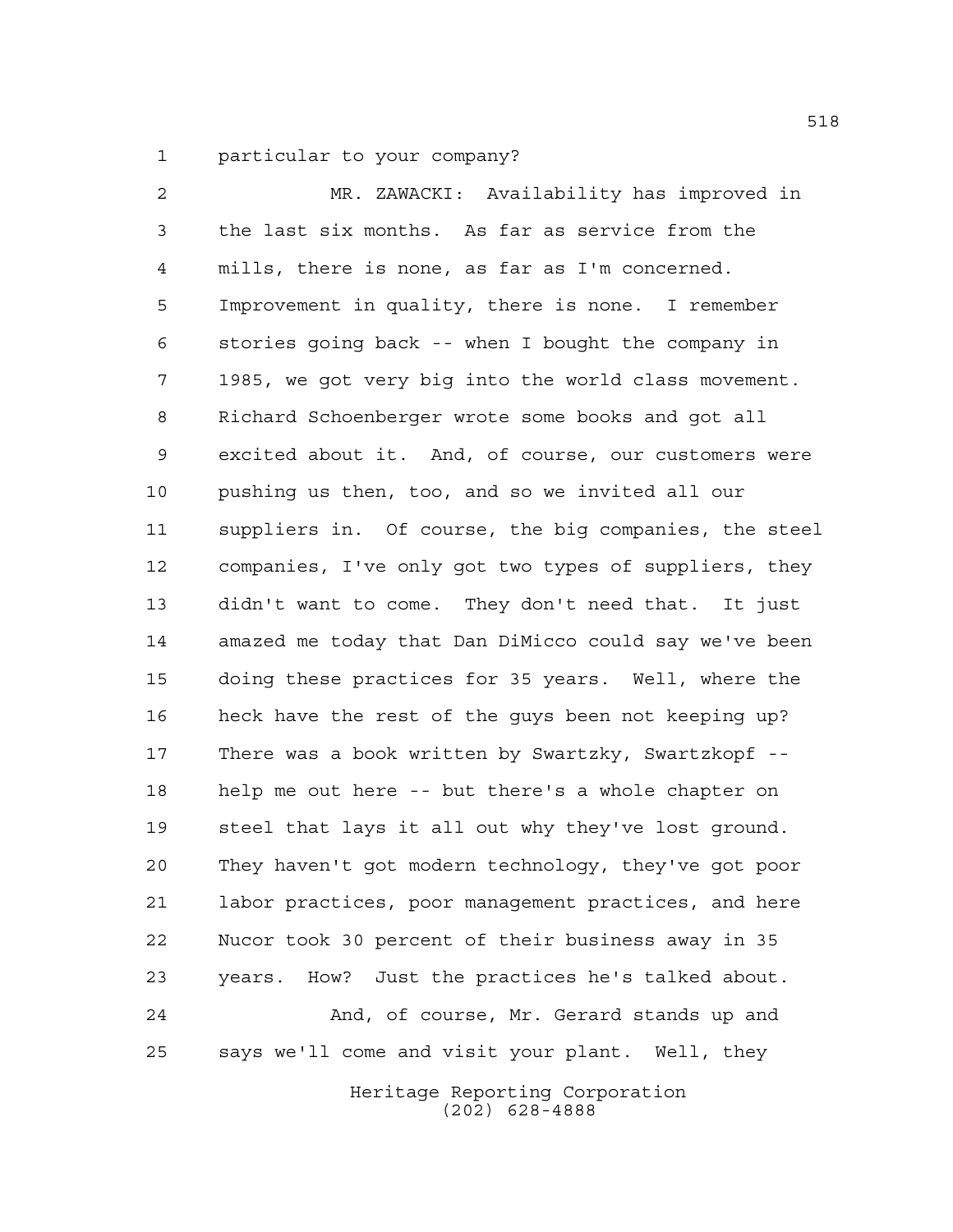don't want him to because if you look at the things they've given away, it sounds great, but the cost -- there's increases here and there's some things that are so antiquated in the concept -- sure, they made revolutionary -- they've had to. You want a job, that's what it got down to. The days of when Chrysler had problems.

 They still improved hospitalization, they get a full eight hours pay if they show up for work. Some of these are pretty antiquated in what you're doing and they're still going to have problems on the cost side of it because labor is such a small part.

 Dan DiMicco also said, just amazing, we get 2000 tons plus per employee. U.S. Steel is fighting to get to 850. What does that tell you?

 We've had to be world class because we haven't had a price increase in almost 14, 15 years. In fact, we've given price reductions of 3 percent or better per year to keep the business we've got. Now they're asking for 30 percent over three years.

 And so this argument about getting back to our average cost -- I'd love to have my 20-year average sales price. I'd love to. I'd be making all kinds of money. And we're making under 2 percent. So when we quote at 68 percent, it's to keep the jobs.

> Heritage Reporting Corporation (202) 628-4888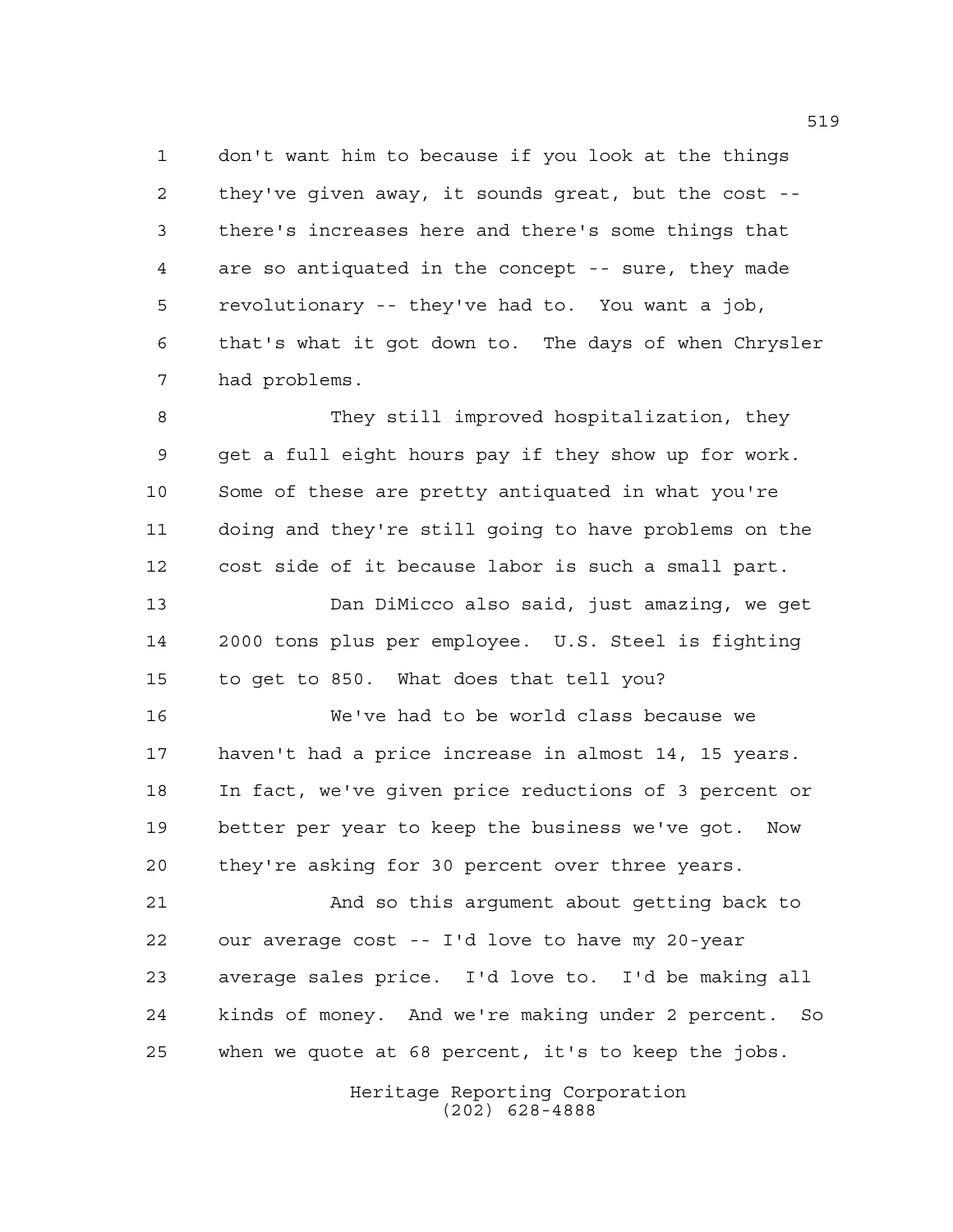Basically to keep -- I hope I'm the one to turn off the light switch when all the jobs go overseas. That's what I tell my people. All I want to do is survive for our employees' sake and if we can keep getting business in, but I keep getting these threats of customers that want to go overseas, it's very scary.

 CHAIRMAN OKUN: Mr. Gaskin, did you have something you wanted to comment on?

 MR. GASKIN: Well, I'd like to reference Mr. Knappenberger's testimony. He addressed your question, which is what's happened in the steel service industry to him and his experience for customer service and he said quality was 2 percent, today it's 2 percent; lead times were six, now it went up to 12 but it's back to six weeks, you heard his testimony, so there's no difference, was his testimony.

 CHAIRMAN OKUN: I'm glad you reminded me of that because I heard that testimony and I was just trying to put that in perspective, which is the things we're looking for for the 204 and evaluating adjustment to import competition, you know, I mean, I heard what he said on all those points, but I was trying to figure out how does that relate to you out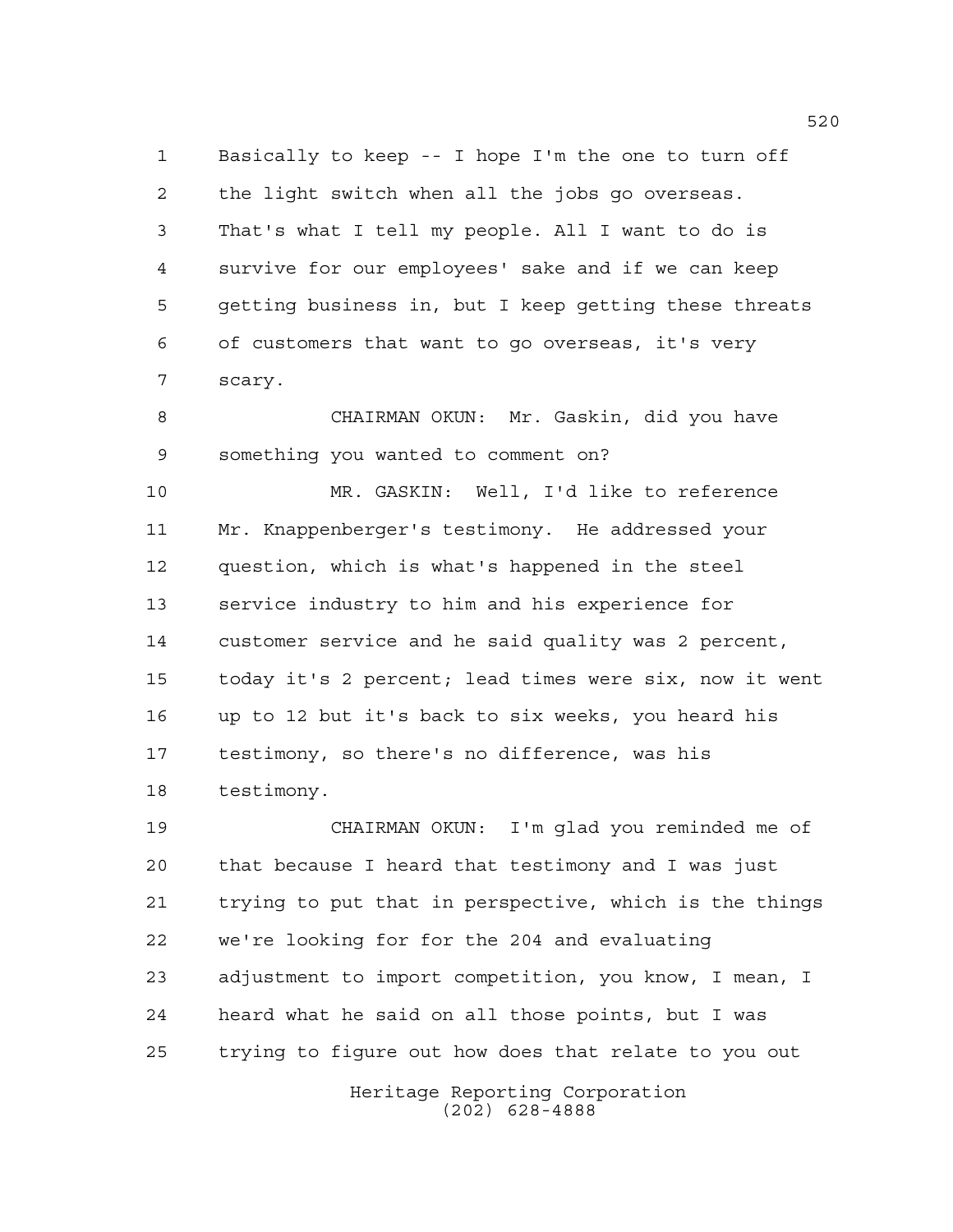there looking at these companies and what they might be able to offer? Does it matter that you now have a situation where you've seen consolidation, some fairly big companies bringing -- I mean, I guess, their testimony this morning, does that matter on kind of the broader issues again? Because I think what I heard Mr. Knappenberger say is we had kind of this spike up here but everything is kind of back to the bottom line, which I guess he was trying to say that means they haven't adjusted the import competition, but those weren't the factors I was looking at or that we've been talking about, so that's kind of where I was going with that.

 It's very late, so I'm probably not very coherent.

 MR. GASKIN: I don't think they've adjusted very well. The reason there was a price spike is because there was market disruption. All it would take is one steel company closing of decent capacity right now and we'd have market disruption. You know, the fundamentals haven't change. ISG and U.S. Steel with their acquisitions, they've gotten their cost per ton down, way, way down, not as much as Nucor or mini mills, but they've got it down on the backs of labor, not on productivity improvement and in investment in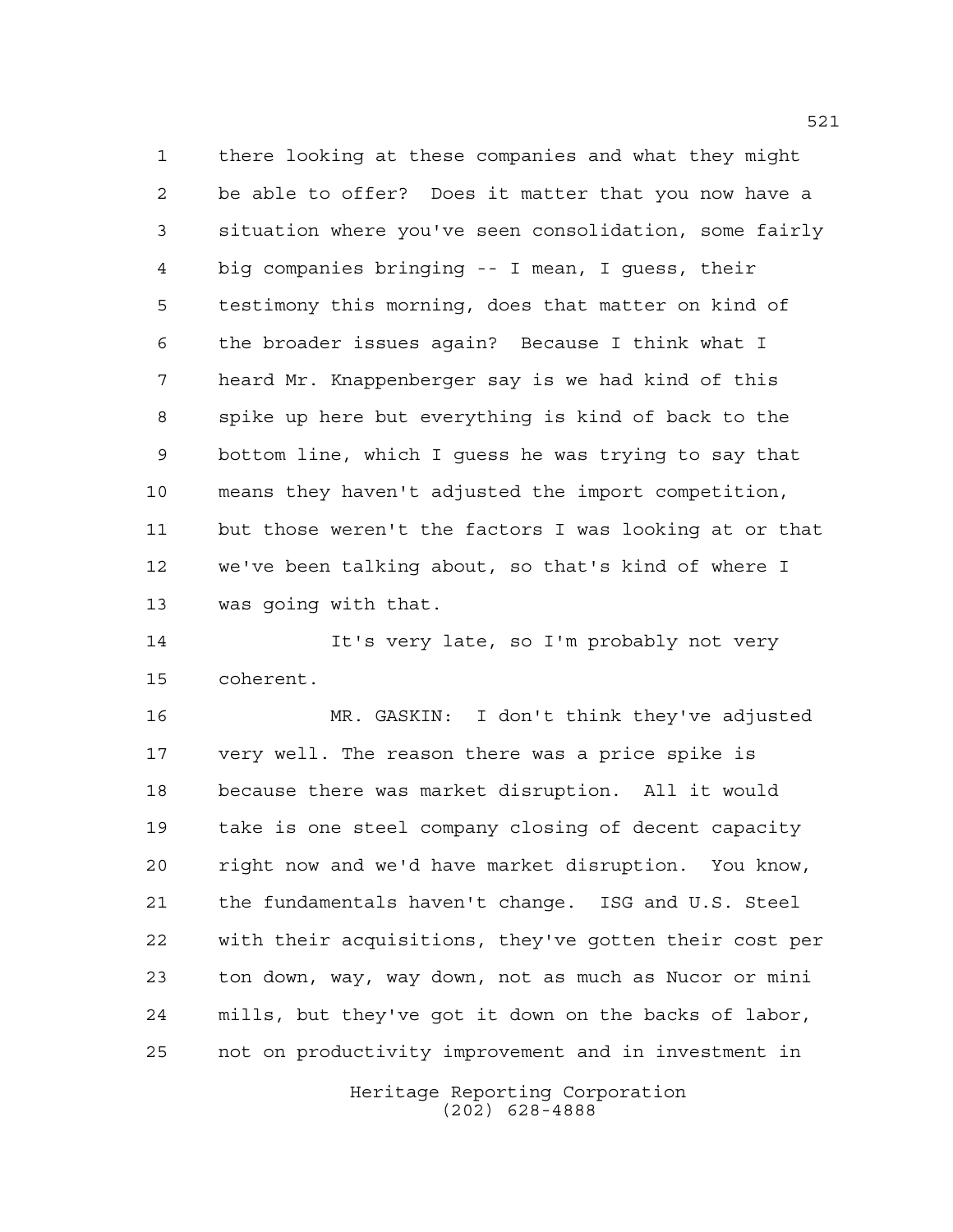plant and equipment.

 There's been zero essentially investment in plant and equipment during this period and all we heard from the steel industry today is that they've delayed all that, hundreds of millions each, because of the poor economy.

 Well, you know, the using industries have had to make these productivity improvements in spite of poor business conditions. The profitability of our industry, Jim mentioned he was under 2 percent. U.S. Steel's testimony this morning on page 25 showed that fabricated metal products had between 6 and 8 percent profitability. Wow. Would we like that kind of profitability. That's not true. It was 1.6 last year, in 2002, it was 1.8 on average and 30 percent of the companies lost money this year, 37 percent in 2001. The reason 2001 was worse than this year in spite of higher raw material prices is that 2001 was the first year of recession and it takes time to get your costs under control.

 So the steel industry is reacting but it's so fragile because the tariffs have disrupted the marketed. Imports are flat. The spike was in '98. The solution of tariffs came two years too late, The spike was in '98. It's been stable since.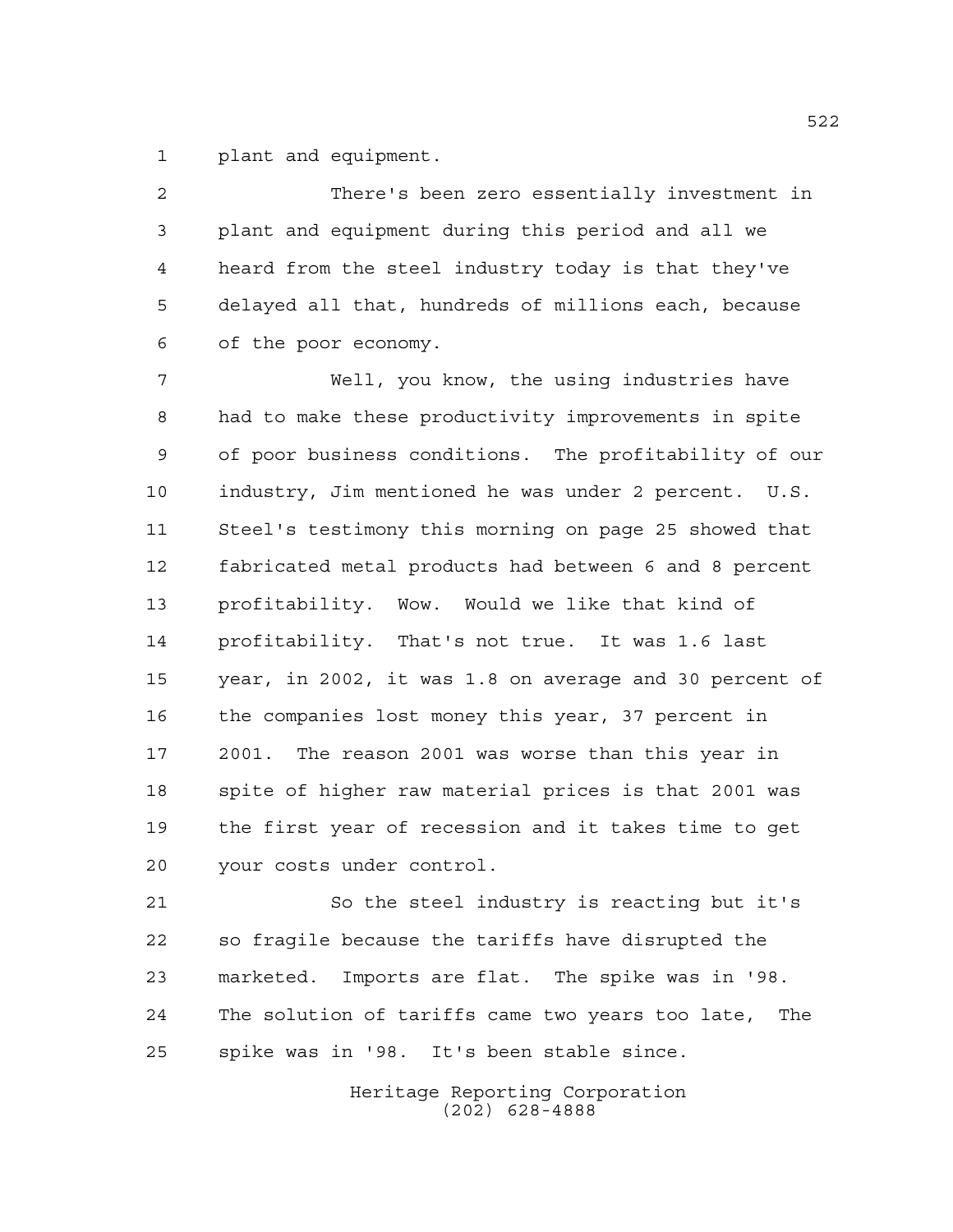CHAIRMAN OKUN: Mr. Leibowitz?

 MR. LEIBOWITZ: Yes, Madam Chairman. I wanted to try to put your question into a little bit of perspective from our point of view. On the adjustment side, clearly we heard this morning and I think we don't have any argument that there has been adjustment. We could argue about whether it's been caused by the tariffs or not, but that's another point.

 The main adjustment has been in the form of consolidation and there obviously has been that. But there needs to be more kinds of adjustment and the other kinds of adjustment are the ones that our witnesses tonight referred to: better customer responsiveness and improved lead times, higher quality, consistency and so forth.

 We heard from the pane just before ours, those many hours ago, concerning the adjustment of European companies that really was focused on customer responsiveness. And that's what is not happening in this country. Our belief is that it will not happen as long as there's protection, that the only way to become competitive is to compete. And until that happens, there will be inadequate adjustment. Couple that with the changed economic

> Heritage Reporting Corporation (202) 628-4888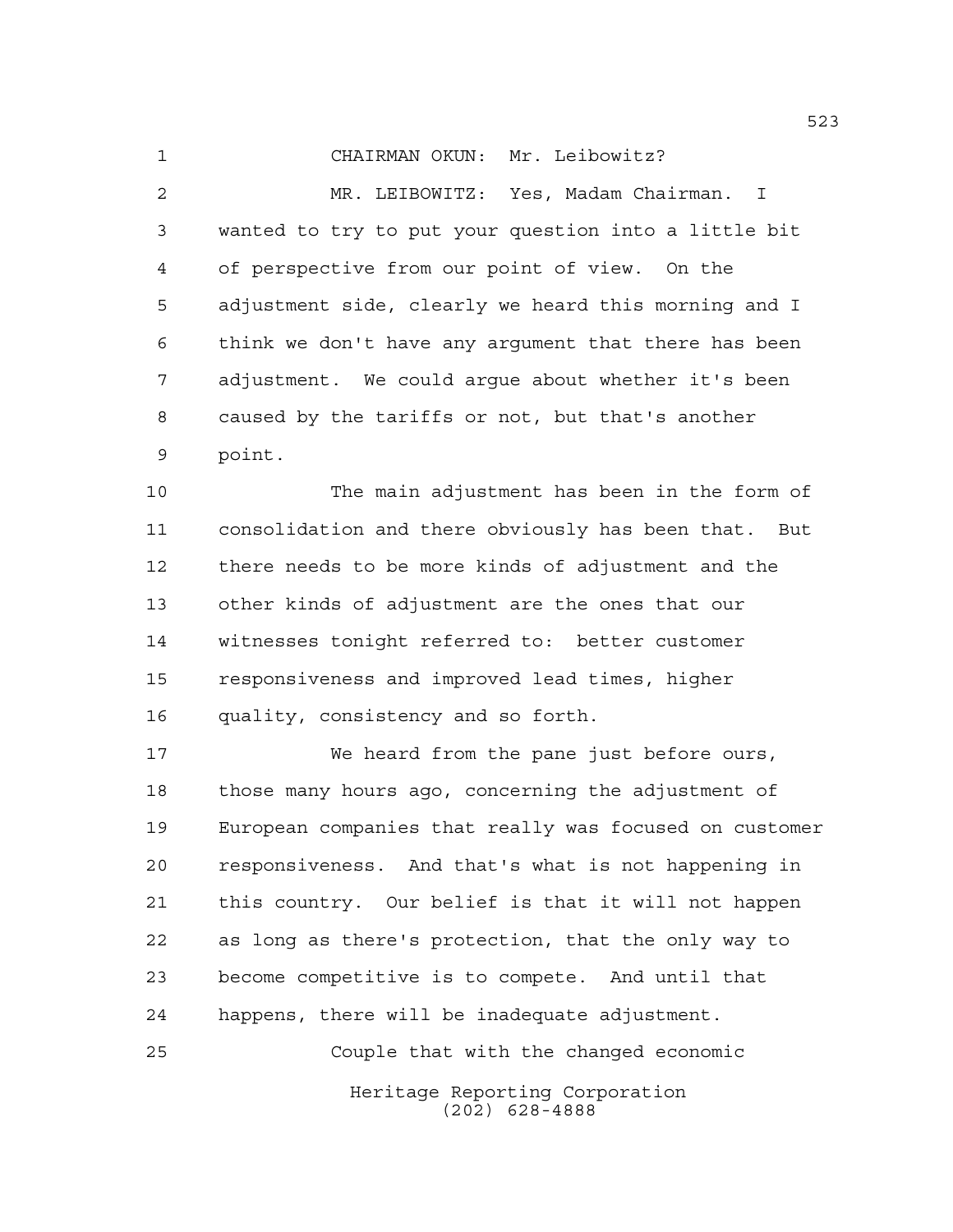circumstances we've detailed, the loss of the customer base for a variety of reasons, including the tariffs, and you have a situation where those changed economic circumstances, the maturity of the adjustment in terms of consolidation, you're not going to get a lot more consolidation with 18 more months of tariffs, and you will not get adjustment in terms of customer responsiveness with the tariffs remaining in effect. That combination mandates a termination of the tariffs at the midpoint review. That's our argument. I just wanted to put that in perspective. CHAIRMAN OKUN: Okay. I understand the loss of a consumer base, I understand how you relate that into economic circumstances that are part of this period that we're looking at. I guess I have a little bit harder time understanding they won't make the adjustments with regard to customer satisfaction with import relief on. I guess my question is if you see consolidation as a positive move, and at least some of what labor has done you've described as positive, why isn't that the first step in what they described earlier this morning of you need more than two months to make all the changes and so you give us 18 and you have a company that's in a better position to do the things it needs to do to compete, but they can't all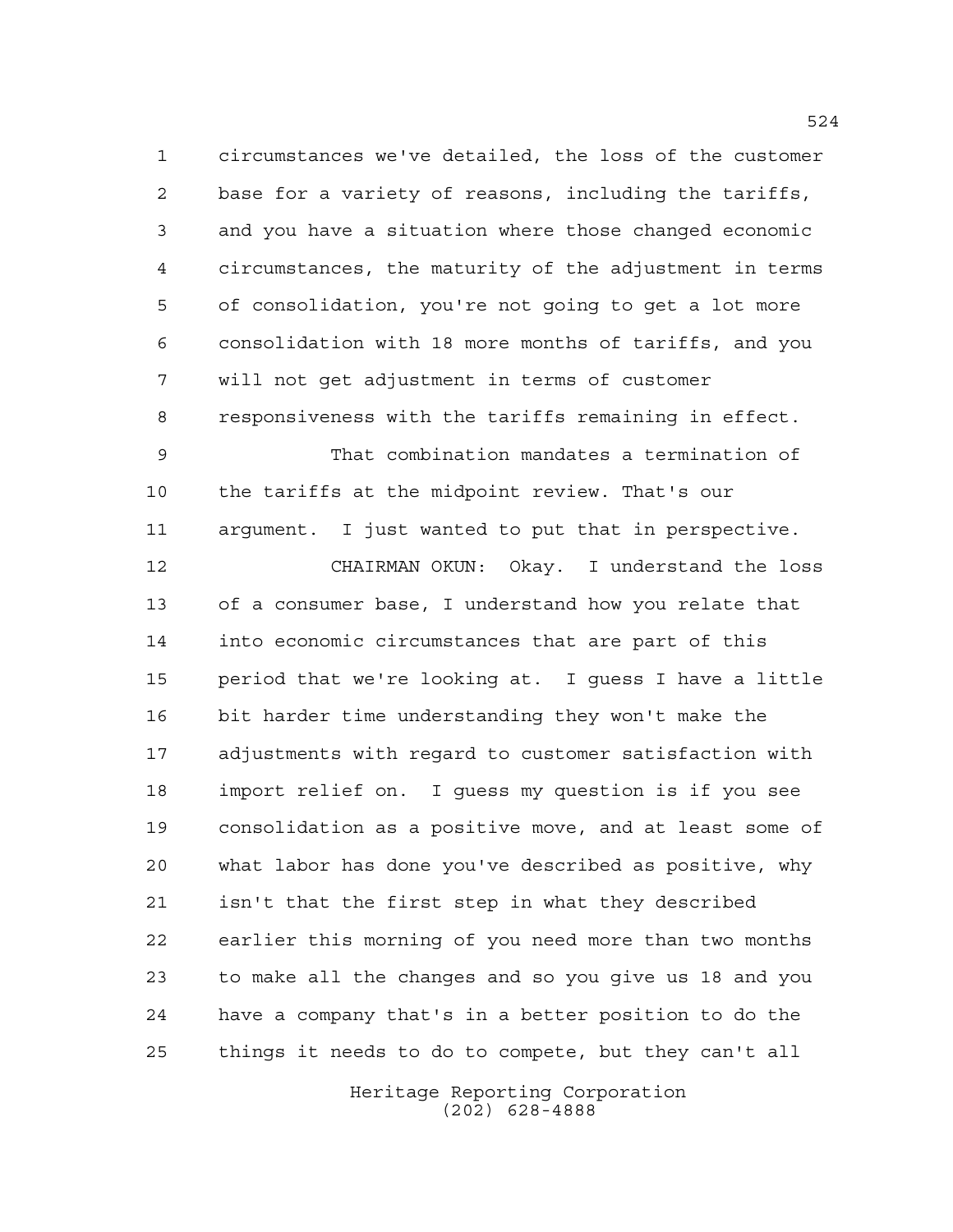happen at the consolidation phase, it has to flow down from it.

 MR. LEIBOWITZ: Well, I guess our view is that the other kinds of adjustments that we've referred to are not part and parcel of the consolidation. I think it's a change in attitude and that attitude, as Mr. Zawacki referred to, is of such long standing that it is not particularly credible to assume that the steel industry under protection will change its attitude. It will only change its attitude when faced with global competition.

 CHAIRMAN OKUN: Okay. Thank you for those comments.

Vice Chairman Hillman?

 VICE CHAIRMAN HILLMAN: I guess I just had one question relating to the issue of demand and, as I think you may have heard my asking, I'm trying to understand our data versus the things that we're hearing. Because if I look at the data that we have, it would clearly have shown that in the last year there has been across the board in every one of these products an increase in consumption measured as shipments plus imports. I heard the point earlier today about inventories, but nonetheless, if I look at our numbers it's showing me an increase in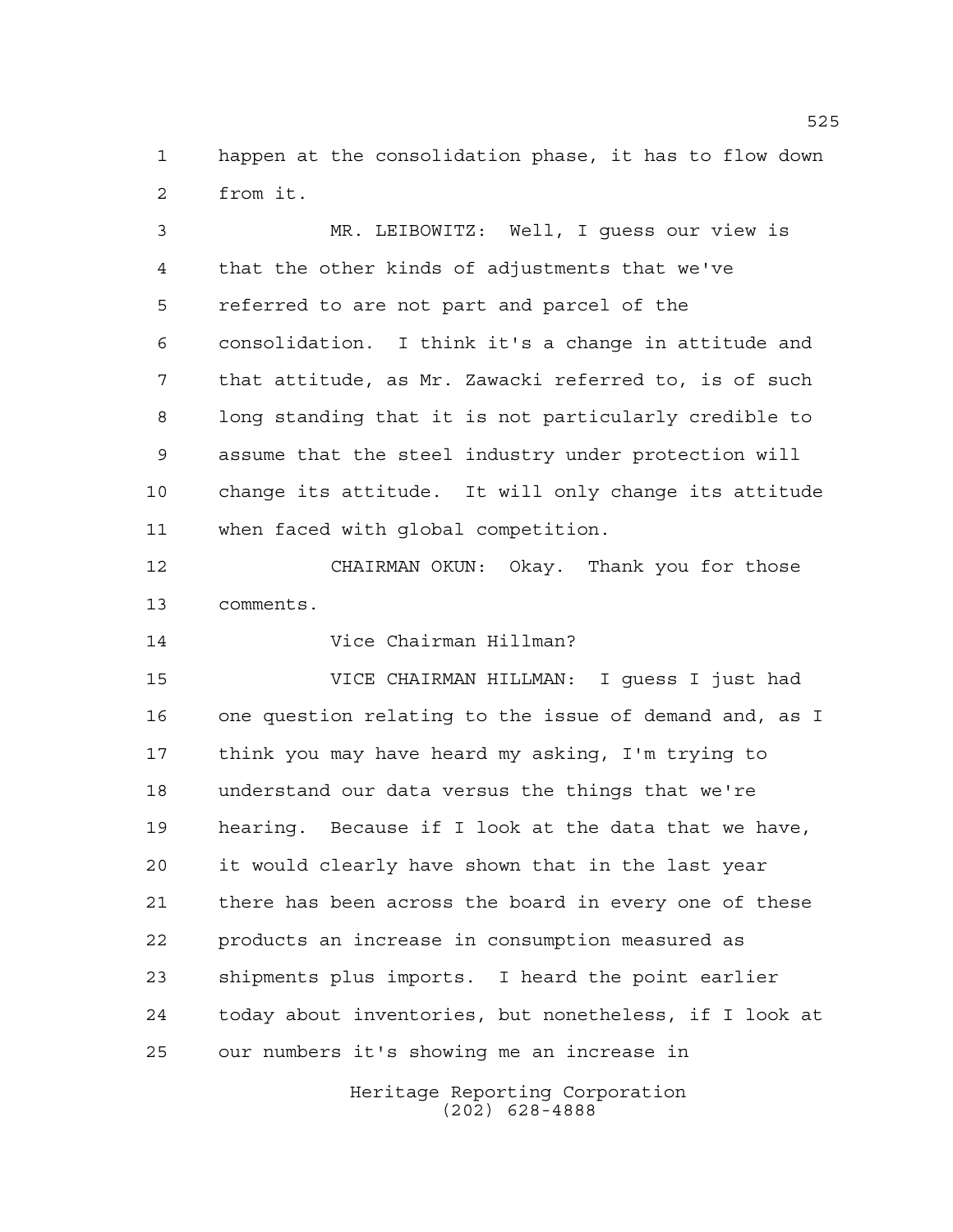consumption.

 If I on the other hand look at what our purchasers are telling us, when I say purchasers meaning purchasers of steel, it gives me a very mixed picture. I mean, in other words, some folks are saying demand was flat, some are saying demand was down, others are saying demand was up over the last year. Obviously, you heard the answer I got this morning, which went, as I heard it, to the effect of depends on who you are. If you are a consumer on the consumer product side of the equation as opposed to commercial or industrial, you may well have seen an increase, but for the commercial industrial side probably not.

 I wonder from your perspective what your 16 sense is of what demand has done over the last year. I hear your broader point about a long-term structural decline. If your customers move, there will be a long-term structural decline. I hear that point. I guess I'm now looking more in the short term, what have we seen in essence over the last year and what do you see in the near term going forward in terms of demand?

Heritage Reporting Corporation MR. ZAWACKI: I think automotive just had the second or third best year, okay? And housing has

(202) 628-4888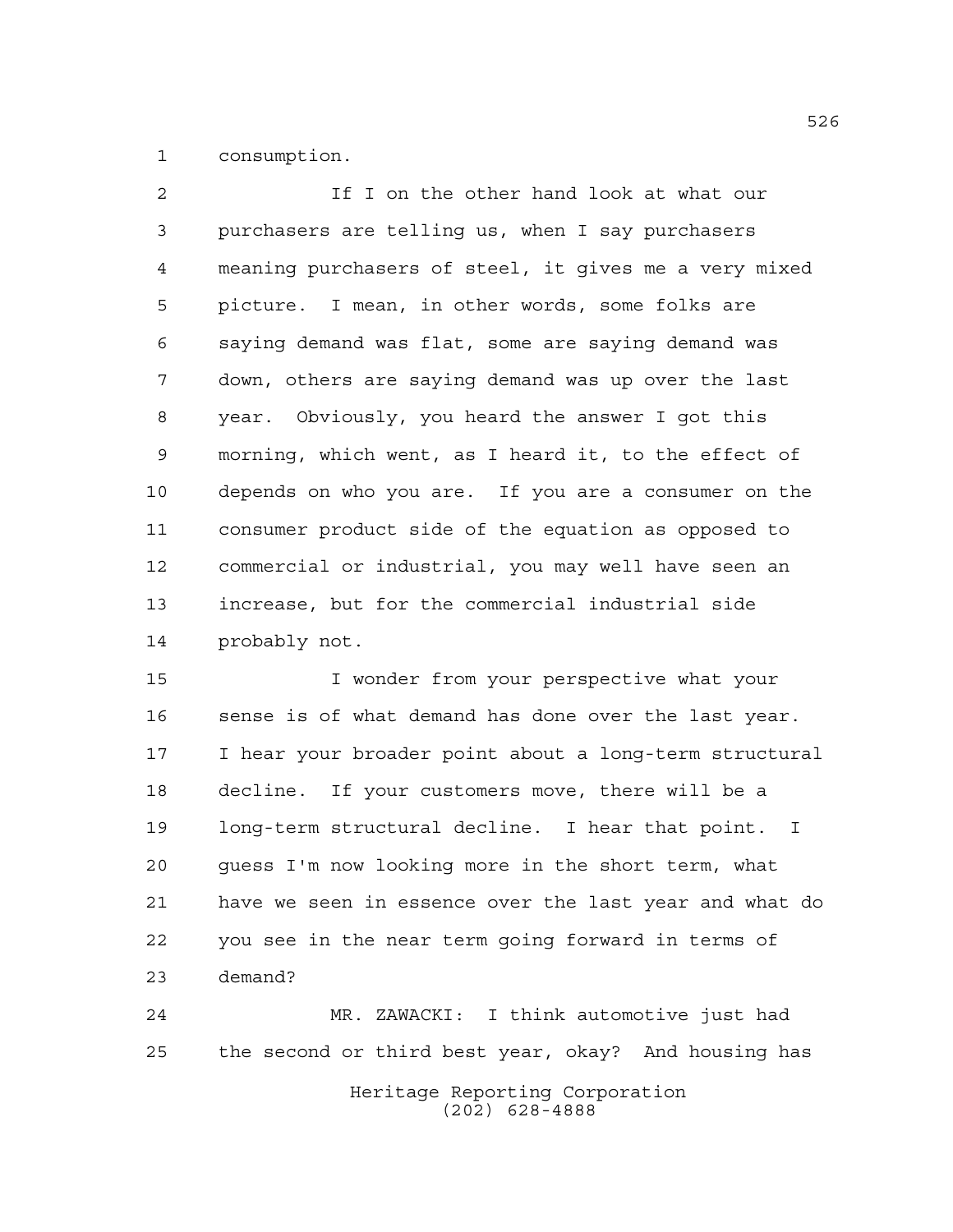had a great year also. And interest rates are -- I don't think I've ever bought -- my children are buying at interest rates lower than I bought 35 years ago or whenever we bought our first home. The point is going forward, automotive is predicting a downer. Housing starts and construction, office furniture in my territory, western Michigan, they're off 40, 45 percent. They've laid off half their people. It's rather hard on our community where we were used to 2 or 3 percent unemployment, now we're above the national average and it's still not bottomed out.

 Automotive, the only reason they're selling cars, my wife has a Ford Explorer and she just got a letter in the mail saying we'll give \$5000 off. How long can they keep doing that? They're offering these incentives and at the same time Ford has made a commitment to buy \$10 billion worth of parts in China. GM is building an engine factory in China and you talk to them and they say, well, that's to serve the Chinese market. How many cars, new Buicks, do they sell in China? At a per capita income of less than \$700, I don't think many. Them parts are coming back here, that's going to take away from the steel industry, that's going to take away from me also. So I think going forward, the demand for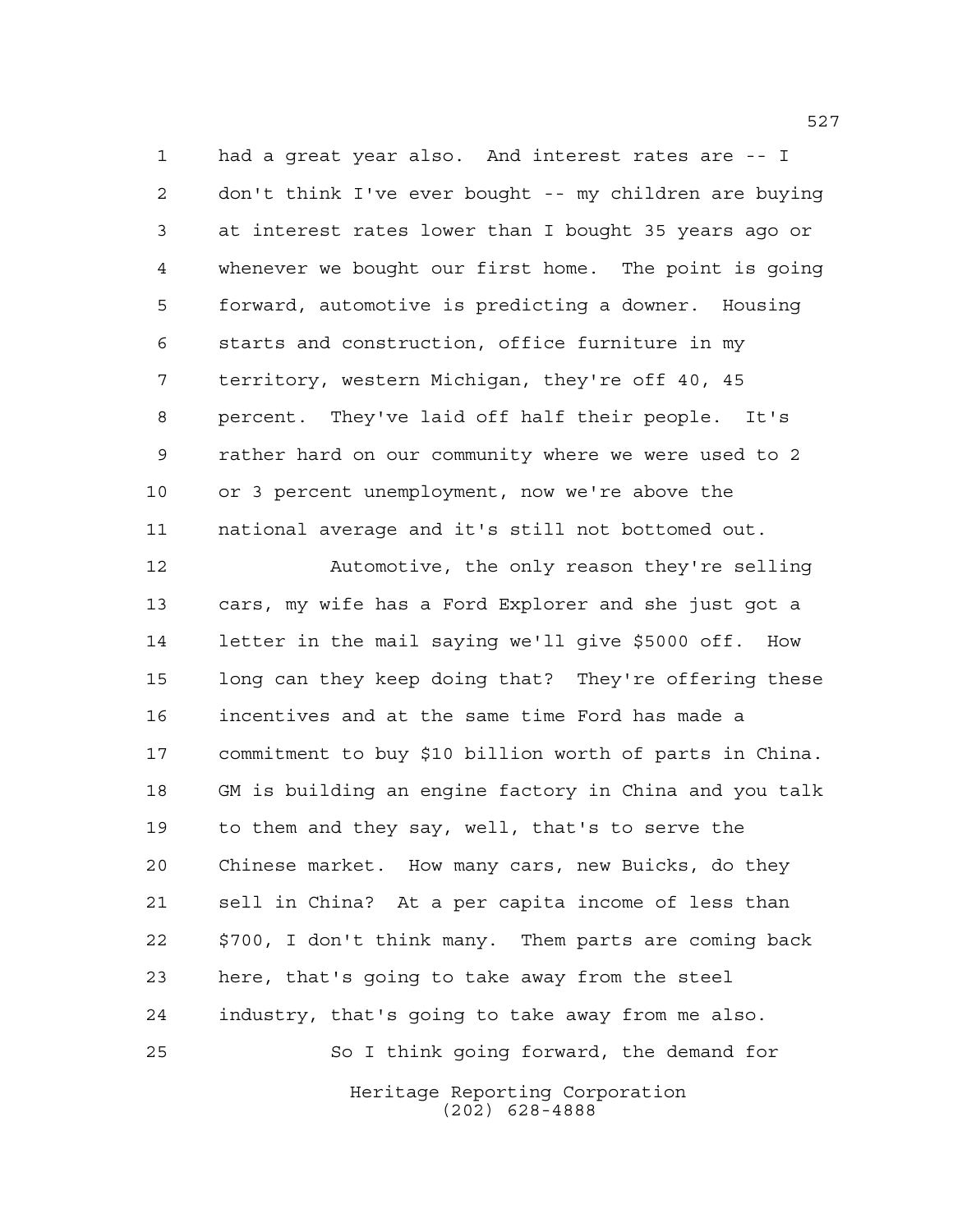steel is going to go down. I thought I heard this morning from the experts that it was a flat market right now. It wasn't us that said that. Businesswise, our industry is very flat. If you talk to -- I think 20 percent may say they're up, of the 1300 members, the other 80 percent are down and a high percentage of them are in financial difficulty.

 I heard you mention the bankers. I had an appraisal done last September for other reasons, I'm scared to show my banker. It came in at 40 percent lower than what I have my assets on the books for. If he saw that, I'd be out of covenants so fast. I thought I could use an appraisal to get more money to buy more capital equipment. Unfortunately, it backfired.

 VICE CHAIRMAN HILLMAN: Mr. Gaskin? MR. GASKIN: The average sales that I mentioned a few minutes go was that year to date through, I guess it's May now, the average company in our industry is down 1 percent compared to last year. That's their sales. Raw material is more expensive, so their actual purchase of tonnage is significantly below that. I don't know how to quantify it exactly, but it's down. It was flat last year, 2001 was down 18 percent.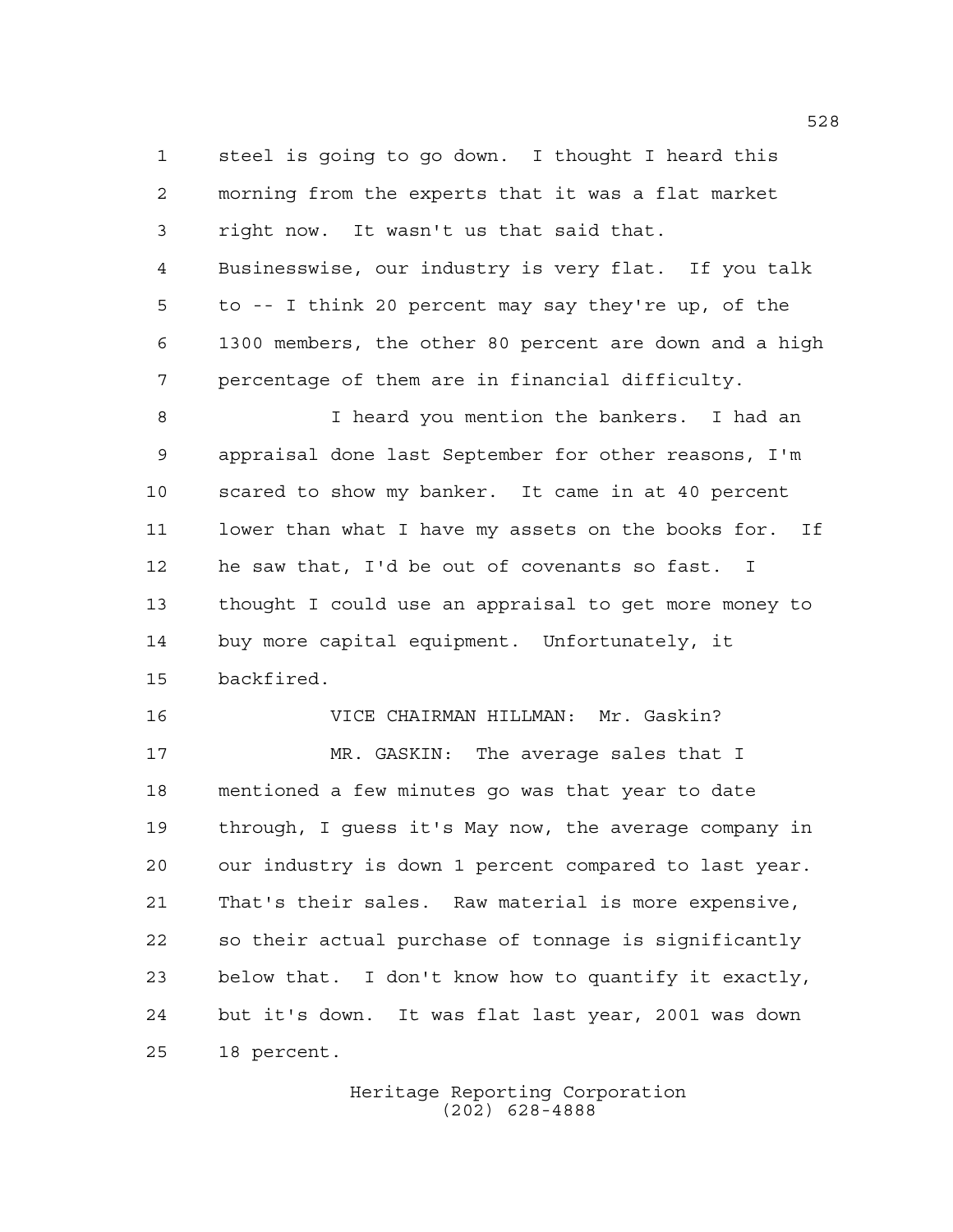Heritage Reporting Corporation (202) 628-4888 VICE CHAIRMAN HILLMAN: Okay. I appreciate those answers and I think with that I have nothing further, but we thank you very much. CHAIRMAN OKUN: Commissioner Miller? COMMISSIONER MILLER: Thank you. Mr. Miller, let me ask you that last question. It was really just to ask you to elaborate on your statement about -- you talked about there not being enough spread between the price of slabs and the price of coils, hot coil, right? To justify conversion? 12 MR. MILLER: That's correct. COMMISSIONER MILLER: And yet at a later point when you were talking about the effect of the 201 relief on the products that you sell generally, you said it's been favorable. I just kind of wanted to put those two things together. Now, your products that you're selling are further down than hot rolled products, right? MR. MILLER: That's correct. We've produced cold rolled still also. COMMISSIONER MILLER: But just help me understand that point about the spread between slab and the hot rolled coil and why do you think the relief on hot rolled didn't raise both products more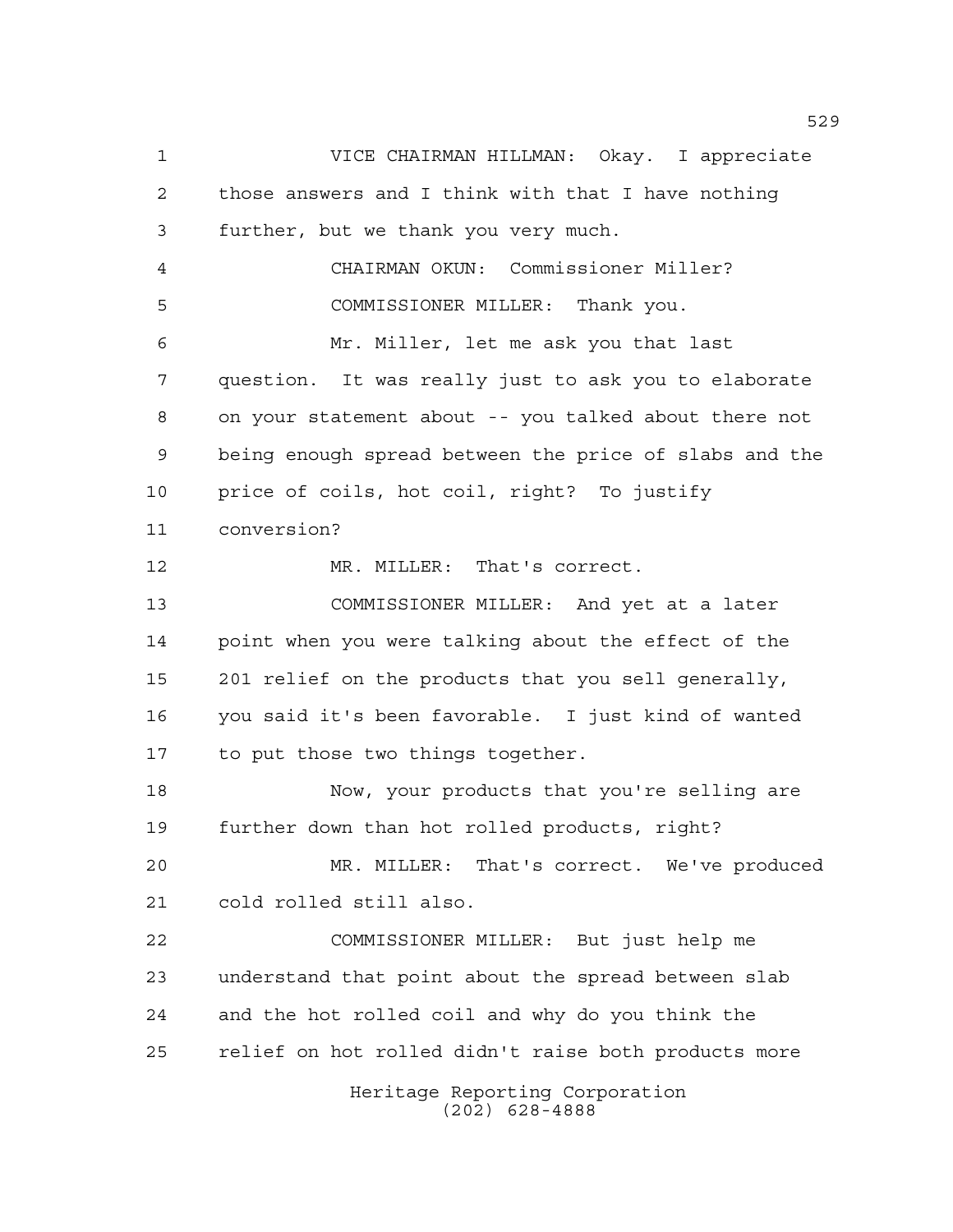in tandem, raise the prices of both products more in tandem? Does that make sense?

 MR. MILLER: Yes, I think so. Let me take a shot at it. When the tariffs and the TRQ went in place, we immediately saw pricing in the marketplace increase and that would be pricing on finished goods that we would sell and that's hot rolled coil and cold rolled coil. We also immediately saw raw material costs increase as well. And the raw material is slab, okay? The reason why the raw material costs went up is very simple. When we're sitting down at the table with the producers of slab on the world market, they had leverage because they knew they were limited by the amount of tons that domestically could be bought from that particular mill. So it was a buy now or buy later position. They used that leverage to increase prices.

 If you look at where pricing has gone, because typically they travel together, although the slab pricing tends to lag hot rolled pricing, if you look at the overall effect over the past year, hot rolled pricing has increased less than slab pricing. Why is that?

Heritage Reporting Corporation (202) 628-4888 And it's our position that the TRQ is acting to artificially spike up raw material costs in the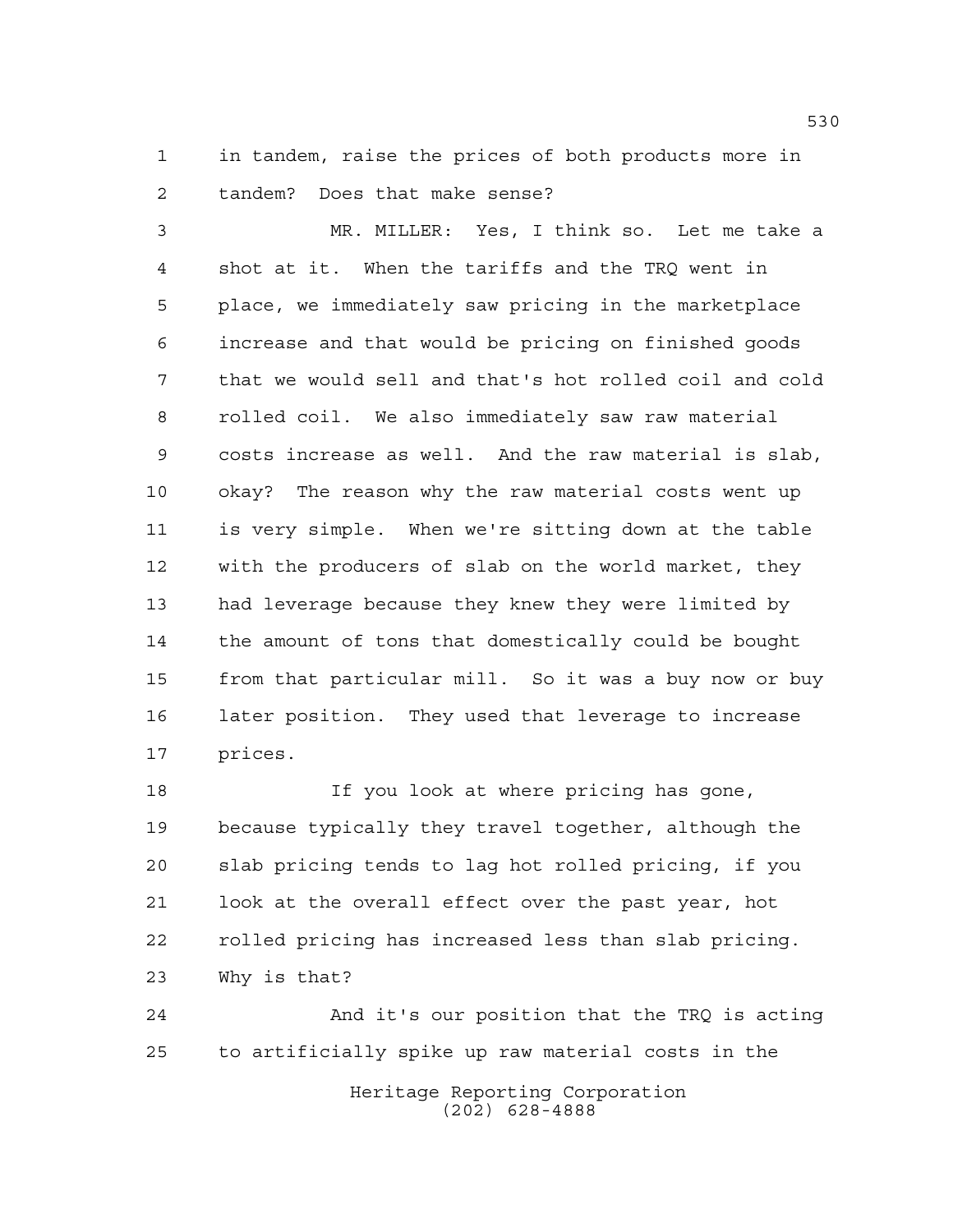form of slab.

Heritage Reporting Corporation (202) 628-4888 COMMISSIONER MILLER: So are you saying that you think the TRQ in some ways is a more onerous barrier or whatever? MR. MILLER: It's a restriction -- COMMISSIONER MILLER: Than the 30 percent tariff was? MR. MILLER: I'm saying it is still a restriction. When you listened to the testimony this morning, they're saying, boy, there are so many tons out there on the quota, and what was brought into the country fell so short of that quota level that what are these guys crying about? What I'm saying is there actually is a restriction and there was an impact by that quota on the world slab prices. There is an effect that raises world slab prices higher than what we've seen the finished goods pricing go. Now, to further elaborate, when we do our analysis, our analysis is very simple. We take a slab, we convert a slab, meaning we re-roll it in a hot strip mill and we have a hot rolled coil. There's a cost involved with that re-rolling, so it's very simple for us. We look at our raw material cost plus our conversion cost and then we make a decision can we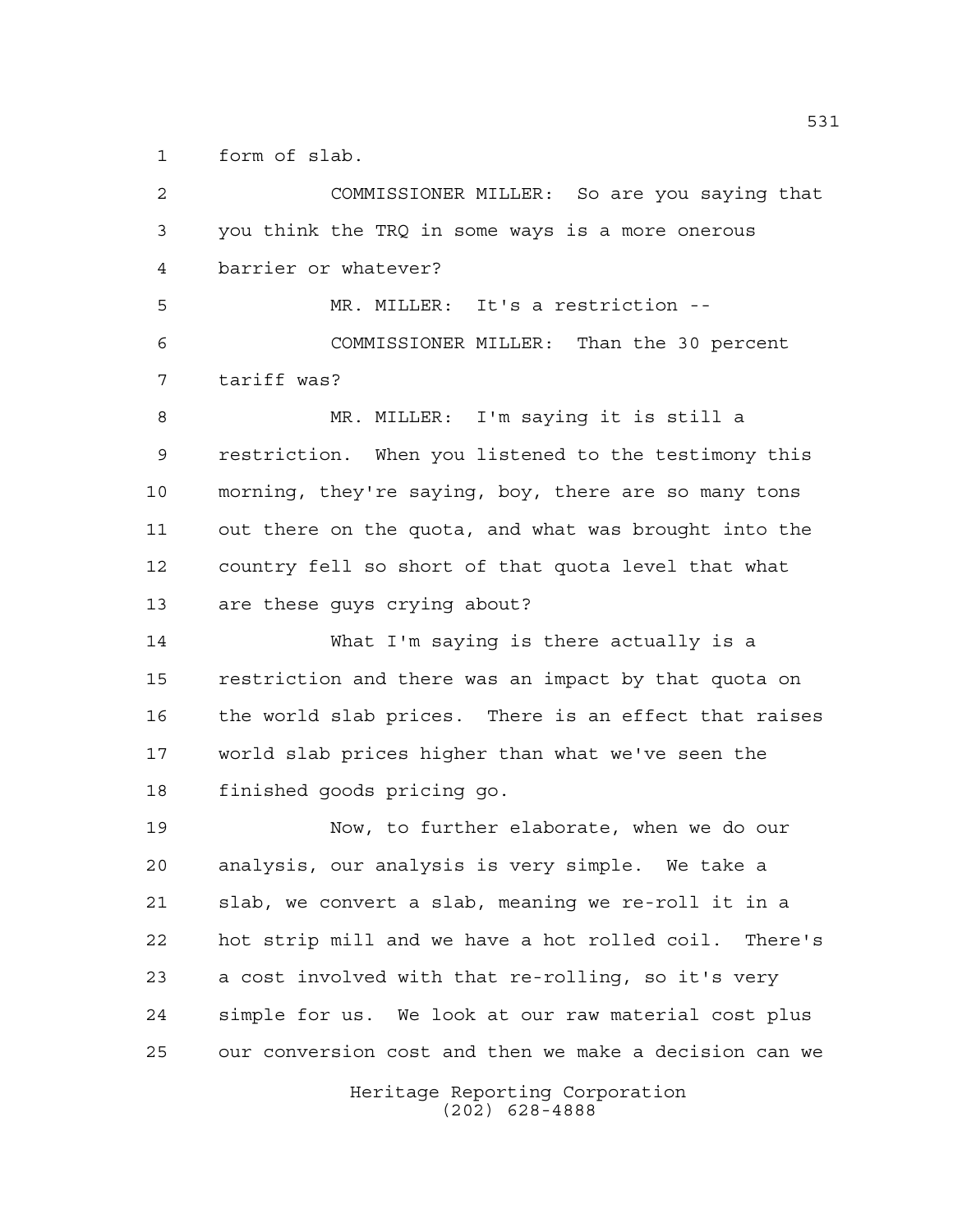sell a hot coil and make any money. In the current marketplace, we've chosen to back off of the hot coil because we can't sell it and make any money. The more orders we take in this marketplace the more money we'd lose.

 So what I was kind of trying to get at, the integrated mills, yes, they're offering slab out there right now because they're in the same position as we are. And they would lose less money if they would sell the slab. As soon as that reverses out, then I guarantee you they're going to be out selling hot coil where they can achieve higher margins when the market conditions exist.

 COMMISSIONER MILLER: But to the extent it sounds like you're blaming the narrowing of the margin on the TRQ. I guess I want to say are you saying that you would be better off with a 30 percent tariff rather than the TRQ?

 MR. MILLER: No, I'm not saying that at all. COMMISSIONER MILLER: I didn't think you wanted to say that. I just wanted to make sure.

 MR. MILLER: Be very clear on that: we are happier with a quota than with a tariff. But I think the points I'm trying to make is that there is a restriction and there is a detriment to the buyers of

> Heritage Reporting Corporation (202) 628-4888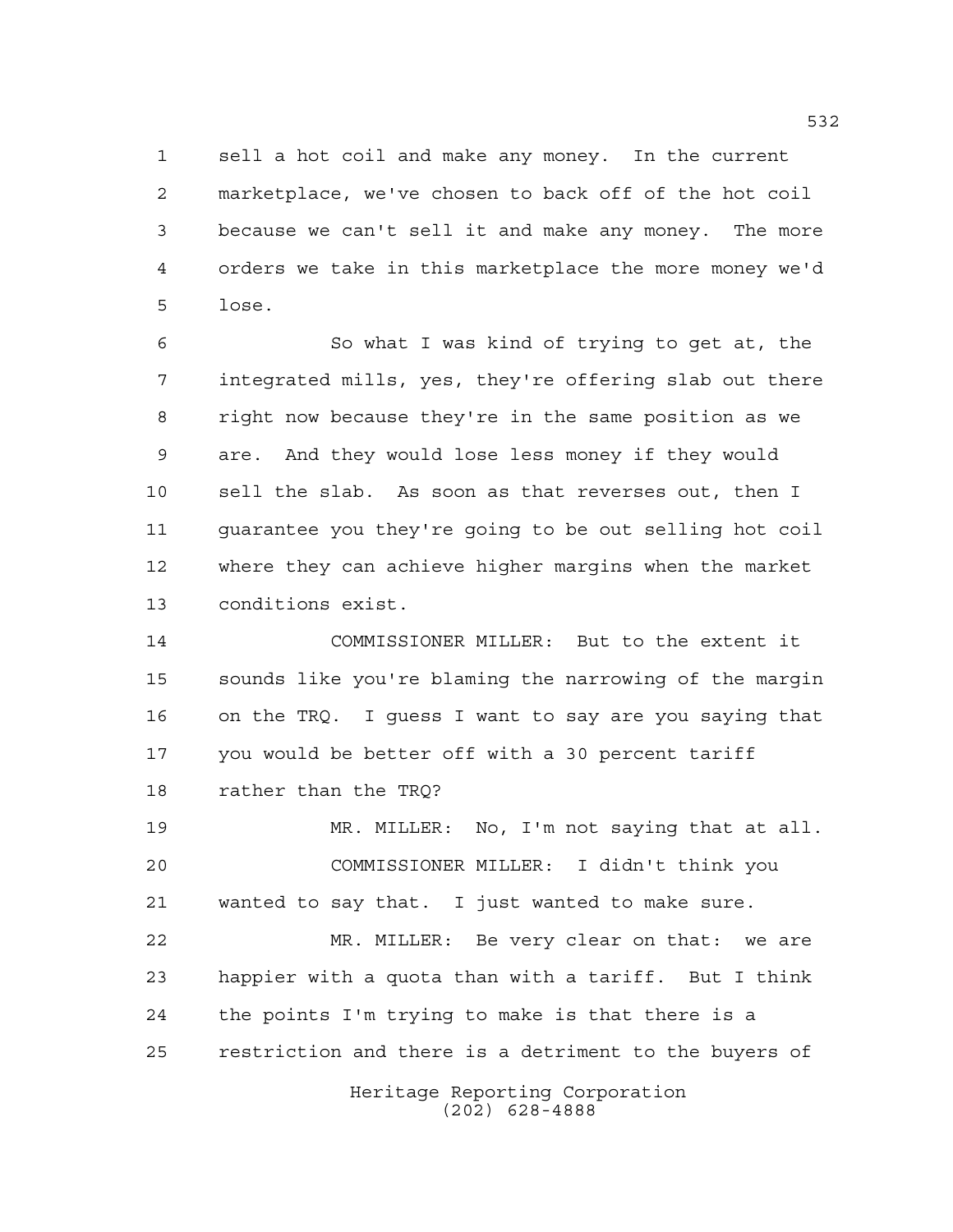Heritage Reporting Corporation (202) 628-4888 slab. And it's not just the Deferco Ferros and the California Steels, the re-rollers out there, but it's anybody who would ever buy a slab and I'm talking about the integrated mills as well. There are increased costs out there and what typically happens in the flowing of the market and through that cycle and that increase in cost is brought on simply by the leverage that the slab producers have. COMMISSIONER MILLER: Okay. All right. I appreciate that. Thank you. CHAIRMAN OKUN: Let's see if my colleagues have questions. Commissioner Koplan? COMMISSIONER KOPLAN: Thank you, Madam Chairman. I have been listening with interest, I do want to try and tie something together for myself if I can. I'm looking at your statements and I've listened to your testimony. For example, Mr. Zawacki, in your statement, you say most U.S. steel producers fall short of being globally competitive and they do not respond adequately to customer needs. I see in Mr. Gaskin's statement that United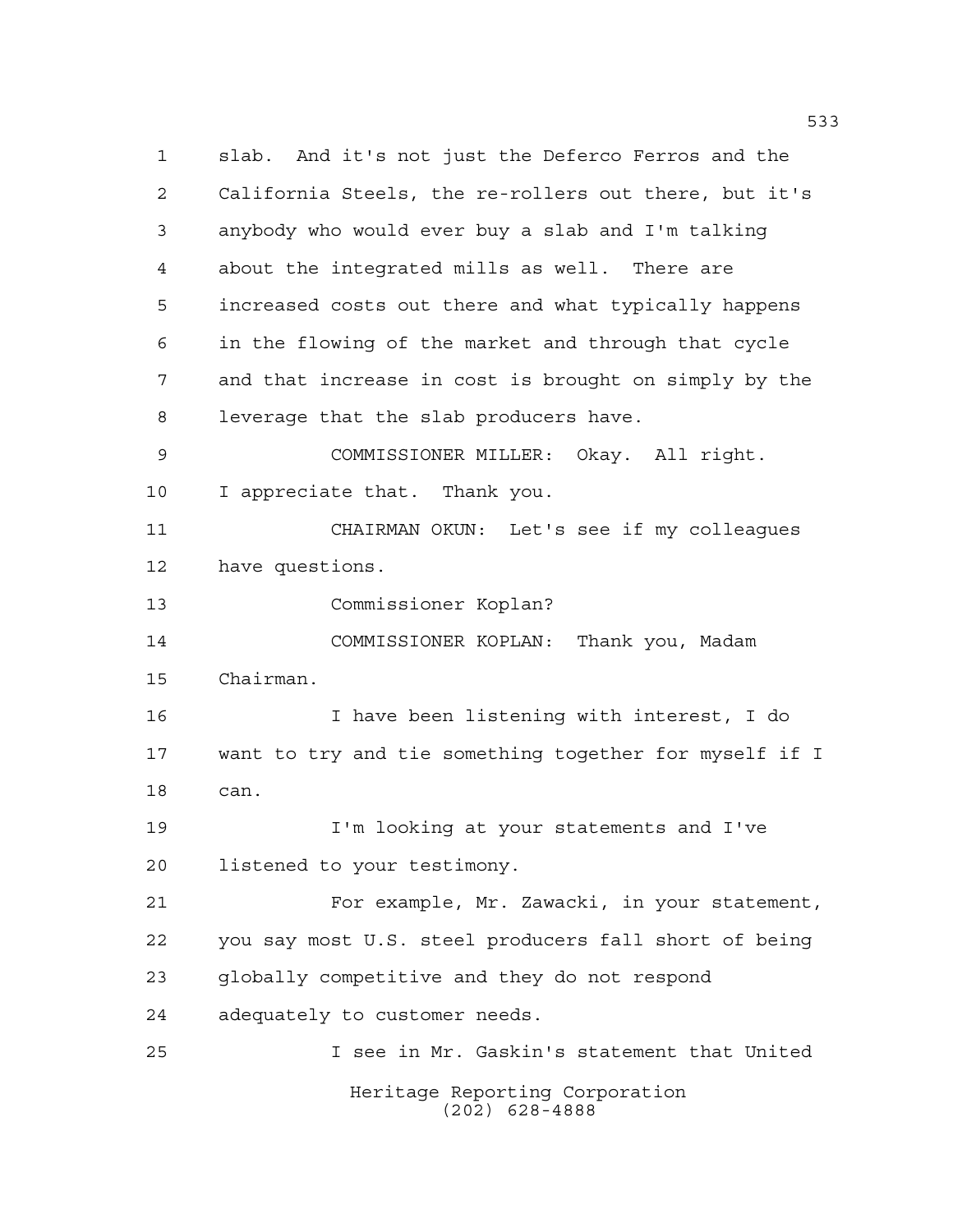States steel producers cannot produce enough steel to satisfy domestic demand.

 And, Mr. Leibowitz, you have the statement that many adjustments -- and you just talked about that -- that domestic steelmakers must make to become globally competitive and they include aside from consolidation such things as greater attention to efficiency, customer service and quality controls.

 And what I would like to ask of you all is the same thing I asked of Mr. Miller. These are broad, general statements. What I would like is specific information. I'm interested in the period from March 20th of 2002 until now, I'd like to know which steel company you're referring to, what was the quantity, what were you seeking to get and what was the problem and I'd like documentation for these things. So, I mean, I've heard these things, but I can't quantify what I'm hearing and these are very general statements and I'd like the companies that are present to provide supporting documentation for those allegations. Which of the domestic producers are you talking about, when did you have a problem and how did you respond to them and, for that matter, I'd like to hear from them as to what kinds of complaints like that they were getting.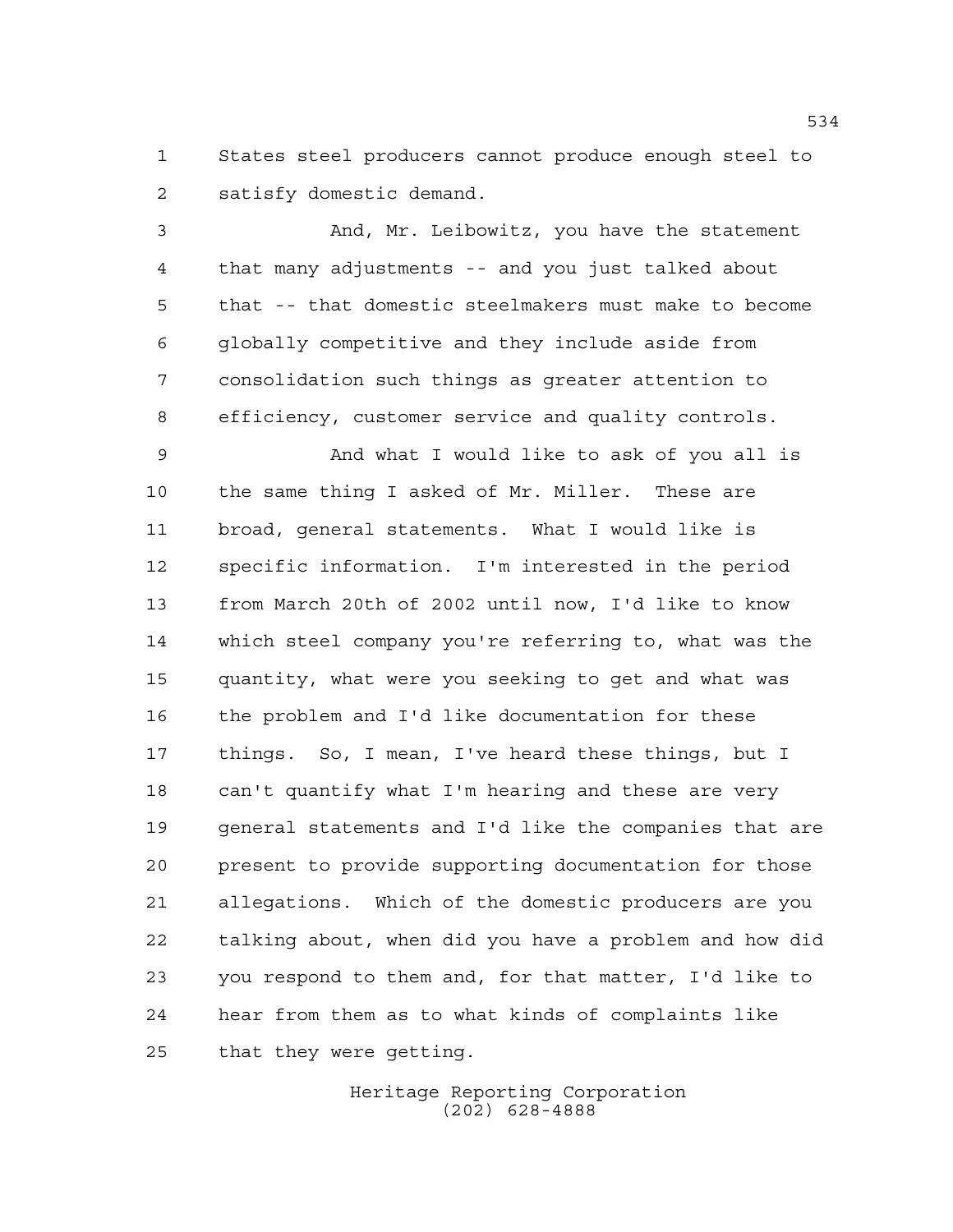Heritage Reporting Corporation (202) 628-4888 1 So I see Mr. Stewart and Mr. Hector here. Yes? MR. ZAWACKI: Mr. Commissioner, could I just add a point? I think some of that might have been in our 332, but we'll be glad to supply whatever -- COMMISSIONER KOPLAN: Well, I'm looking at today's statements. 8 MR. ZAWACKI: Okay. COMMISSIONER KOPLAN: I'm not going back to the 332. MR. ZAWACKI: This goes back -- let's go to October of 2002, that falls within your category. COMMISSIONER KOPLAN: Yes, it does. MR. ZAWACKI: This is a survey by World Steel Dynamics that rates the steel mills around the world -- COMMISSIONER KOPLAN: No, no, no. I'm asking for your personal experience. MR. ZAWACKI: I'll be glad to do that. COMMISSIONER KOPLAN: I can read the article, okay? MR. ZAWACKI: Okay. COMMISSIONER KOPLAN: That is not what I'm asking for. MR. ZAWACKI: Okay. I'll be glad to share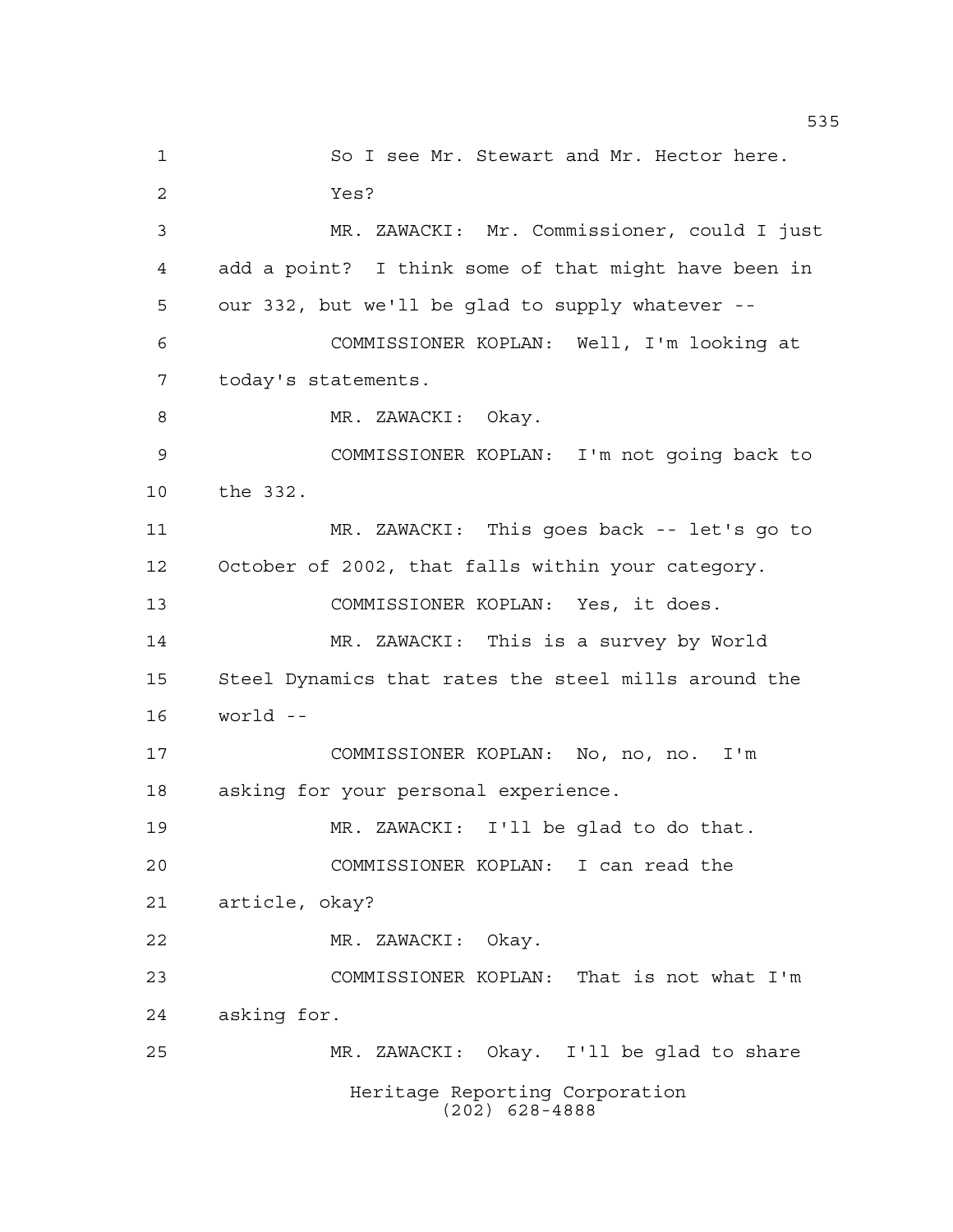with you.

| 2  | COMMISSIONER KOPLAN: Thank you.                       |
|----|-------------------------------------------------------|
| 3  | And I'd like to hear that -- I mean, Mr.              |
| 4  | Cann was very specific. I'm not questioning Mr. Cann. |
| 5  | I'm asking as I read these statements for specifics,  |
| 6  | okay? Because that's the kind of information we were  |
| 7  | asking the domestics for, that's what goes into our   |
| 8  | appendices. I'd like to see the backup for that.      |
| 9  | Can I have an acknowledgement for the record          |
| 10 | that I'll get it?                                     |
| 11 | If you could identify yourself for the                |
| 12 | record.                                               |
| 13 | MR. WILKEY: Dick Wilkey. I'll get that for            |
| 14 | you.                                                  |
| 15 | COMMISSIONER KOPLAN: Thank you.                       |
| 16 | MR. WILKEY: Today, we had Steve Rogers from           |
| 17 | Ispat today. We wanted him to melt the stuff, they    |
| 18 | used to melt our material, and they said, no, they    |
| 19 | didn't want to do it.                                 |
| 20 | COMMISSIONER KOPLAN: I hear what you're               |
| 21 | saying and what I'm looking for is who, what, where   |
| 22 | and when and how much.                                |
| 23 | MR. WILKEY: Okay.                                     |
| 24 | COMMISSIONER KOPLAN: Okay? And it's a                 |
| 25 | narrow period I'm looking at, since the relief went   |
|    | Heritage Reporting Corporation<br>$(202)$ 628-4888    |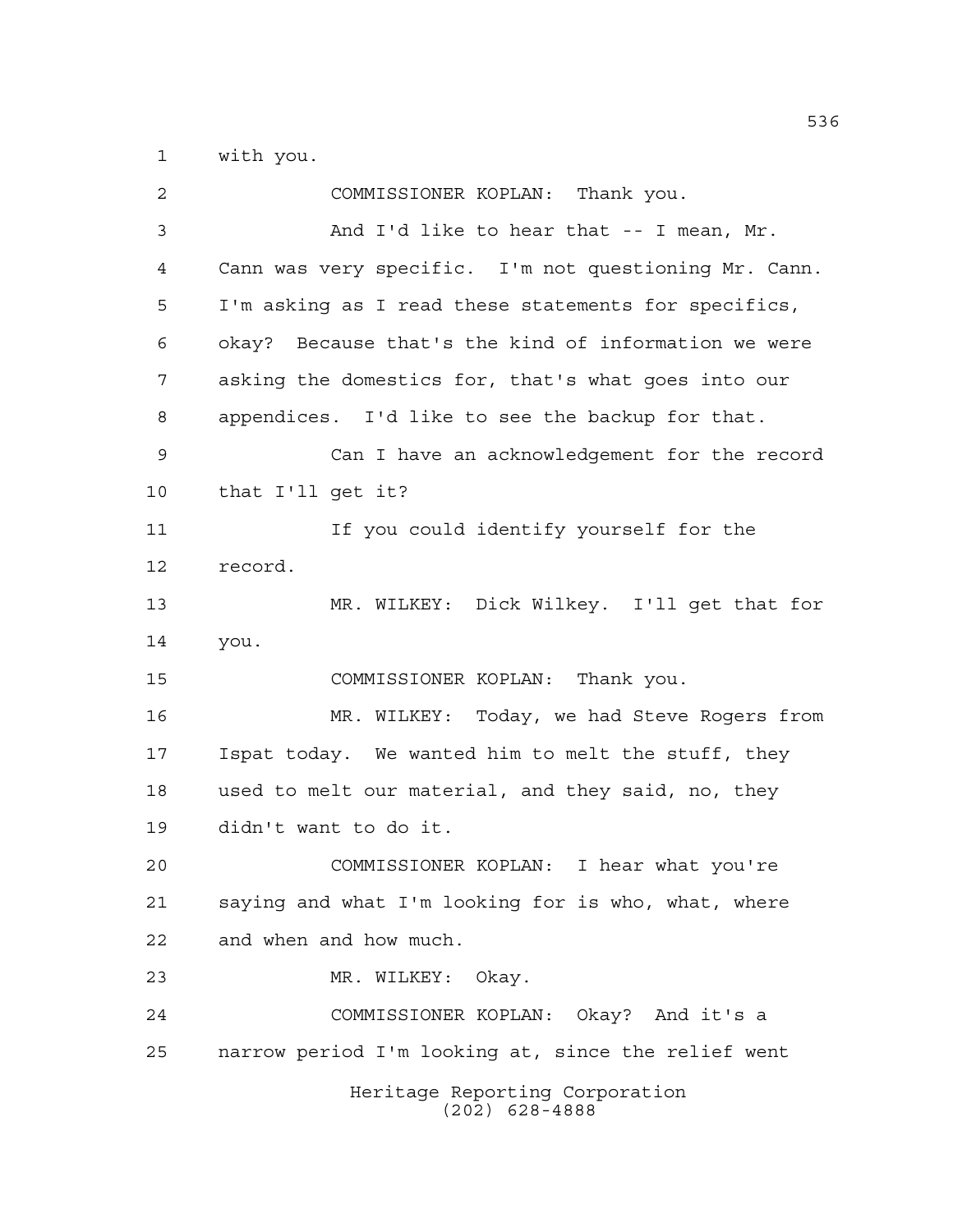into effect.

Heritage Reporting Corporation (202) 628-4888 Thank you very much. CHAIRMAN OKUN: Seeing no further questions from my colleagues, let me turn to staff and see if staff has questions of this panel. MS. NOREEN: Bonnie Noreen with the Office of Investigations. The staff has no questions. CHAIRMAN OKUN: Do the petitioning parties have questions for this panel? Counsel are shaking their heads no. Then I want to thank this panel of witnesses very much for your testimony, for the information you have provided in pre-hearing briefs, for the information you will be providing and for bearing with us through a very long, long day and night. 16 Let me go to the time remaining. The petitioning parties have a total of five minutes left, which is for their closing remarks. The respondents have a total of seven minutes left, which includes five minutes for closing. I assume everyone wants to get finished. Mr. Stewart, will you be ready to go? All right. We'll let this panel of witnesses step back and we will hear from Mr. Stewart. Thank you again.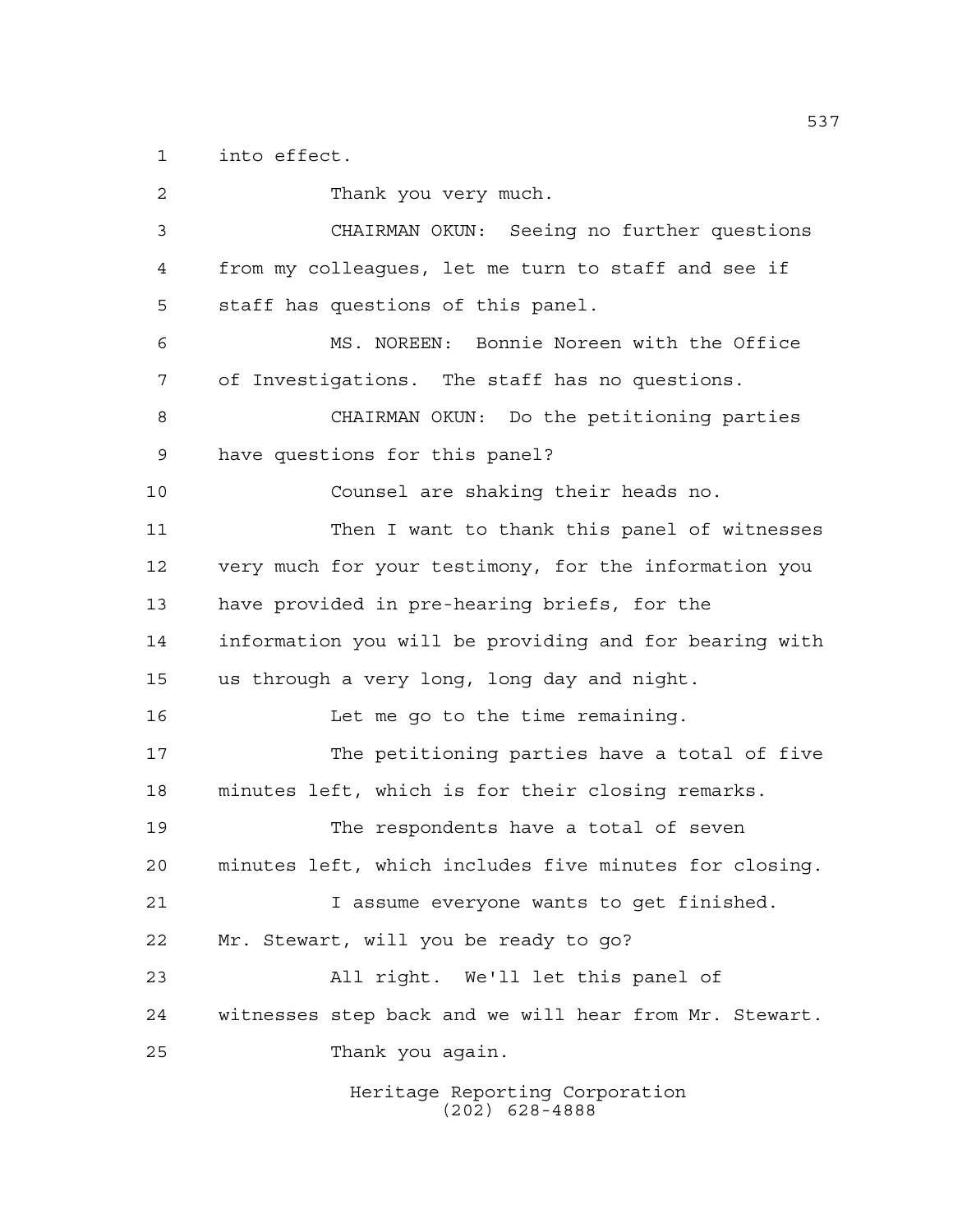(Pause.)

CHAIRMAN OKUN: You may proceed, Mr.

Stewart.

 MR. STEWART: Madam Chairman, I feel a bit like I'm back in law school. I don't think I have been up this late in a long time.

 First, to you and the commissioners and the staff, on behalf of the domestic producers and workers supporting the continuation of 201 relief and to the various purchasers who took the time to come here to express their views to you, allow me to express our appreciation, particularly to obviously the commission and the staff for your close attention during what is truly a very long hearing and for the exceptional work that the staff has been doing on the compilation of the pre-hearing staff report.

 What is unusual about today's hearing on developments in the flat rolled steel industry is that in fact there is no serious disagreement that tremendous adjustments have been started by the workers and the companies in the last 16 months. In the words of the pre-hearing brief of the joint respondents, the industry has made remarkable strides towards competitiveness over the past 15 months. That's a quote on page 3.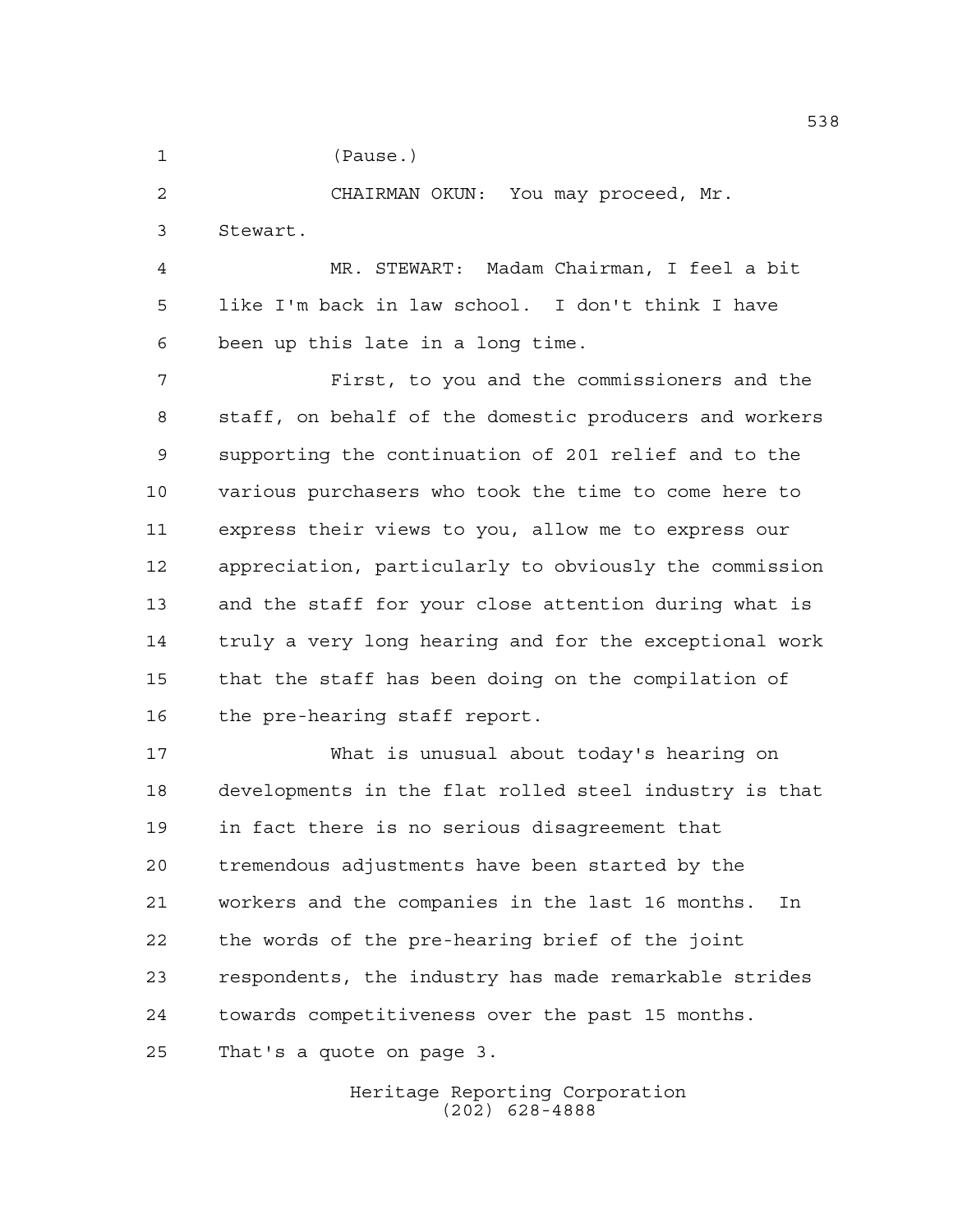Through the extraordinary efforts of the workers and the companies, the industry has achieved first a significant start on the consolidation that is necessary as witnesses by the 17 mergers and acquisitions since relief came into effect. Second, a significant start on rationalization, despite the comments of our opponents, as millions of tons of capacity have in fact been shut down with much of that being dismantled. Third, there's been a significant start on improved productivity and reduced cost structure in producing steel. Fourth, there's been a significant start in finding a humane solution to the problems of the disenfranchised retirees that we've heard a lot about. Neither is there a serious question that the adjustment efforts are only at the beginning and not at the end. Indeed, even our friends the joint respondents acknowledge that "while much has been accomplished, much more remains to be done," page 32 of their brief. So one would think that with that agreement it ought to be a pretty easy report for you to prepare. The domestic producers and their workers

Heritage Reporting Corporation (202) 628-4888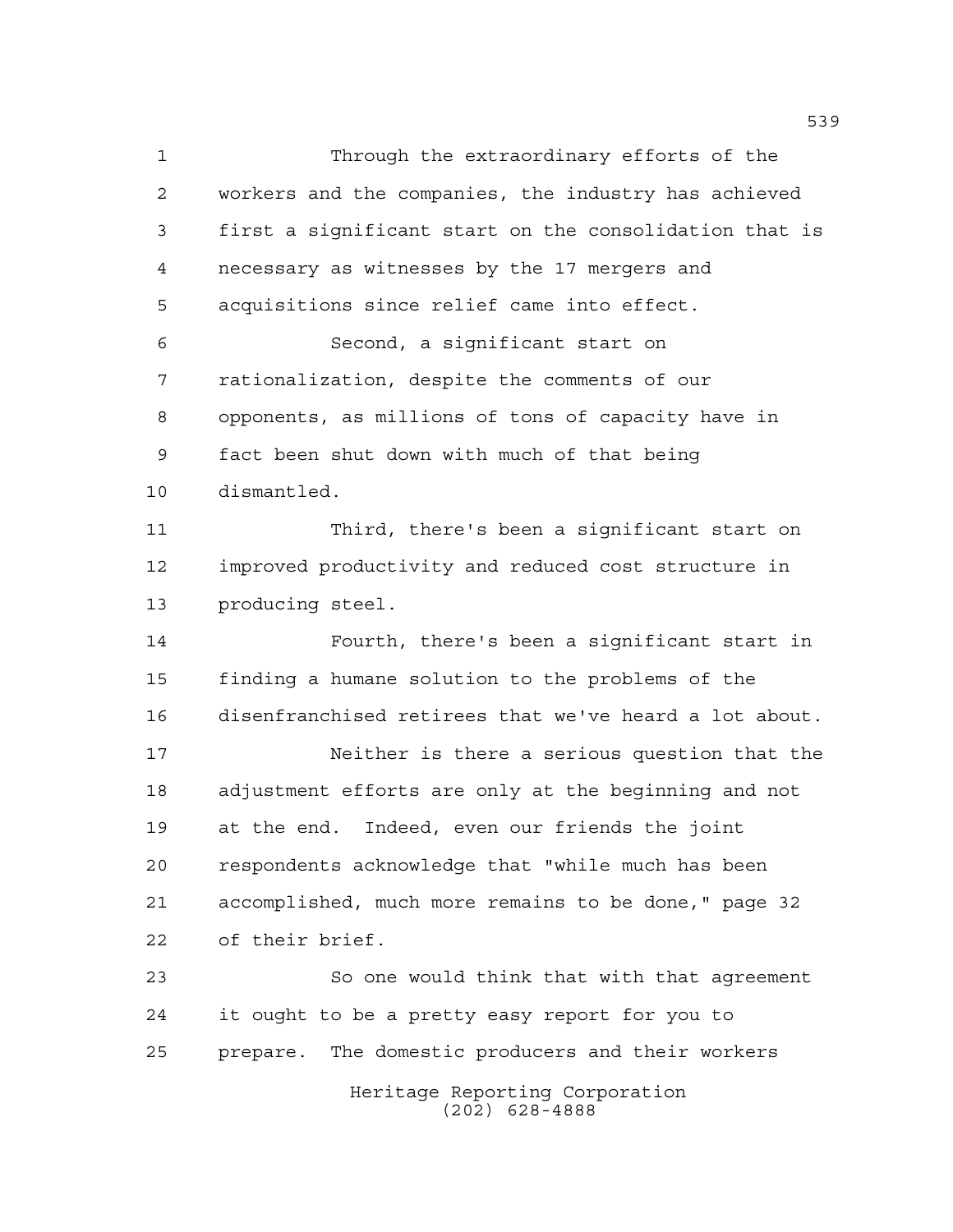completely agree with the position that the

 respondents took in those two quotes I made and that, of course, is the reason we believe continuation of the relief is so critical.

 Despite the agreement on these key issues, respondents claim that relief either has been inefficient or that no adjustment has occurred in certain subsectors or that the industry and workers didn't really take any action in response to the 201 relief. These arguments either are not credible or are not relevant.

 The staggering financial losses suffered by the industry during the years leading up to the commission's 201 determination, the capital intensive nature of this industry as you've repeatedly found, the limited access to capital markets from the sustained injury to domestic producers and the sworn statements of the senior officials from major producers and the USWA confirm what you and the staff already know. The sea change that this industry is pursuing to adjustment to import competition can't possibly be completed in 18 months and obviously isn't complete as we meet today.

 The adjustment being undertaken is almost certainly the most dramatic of any industry which has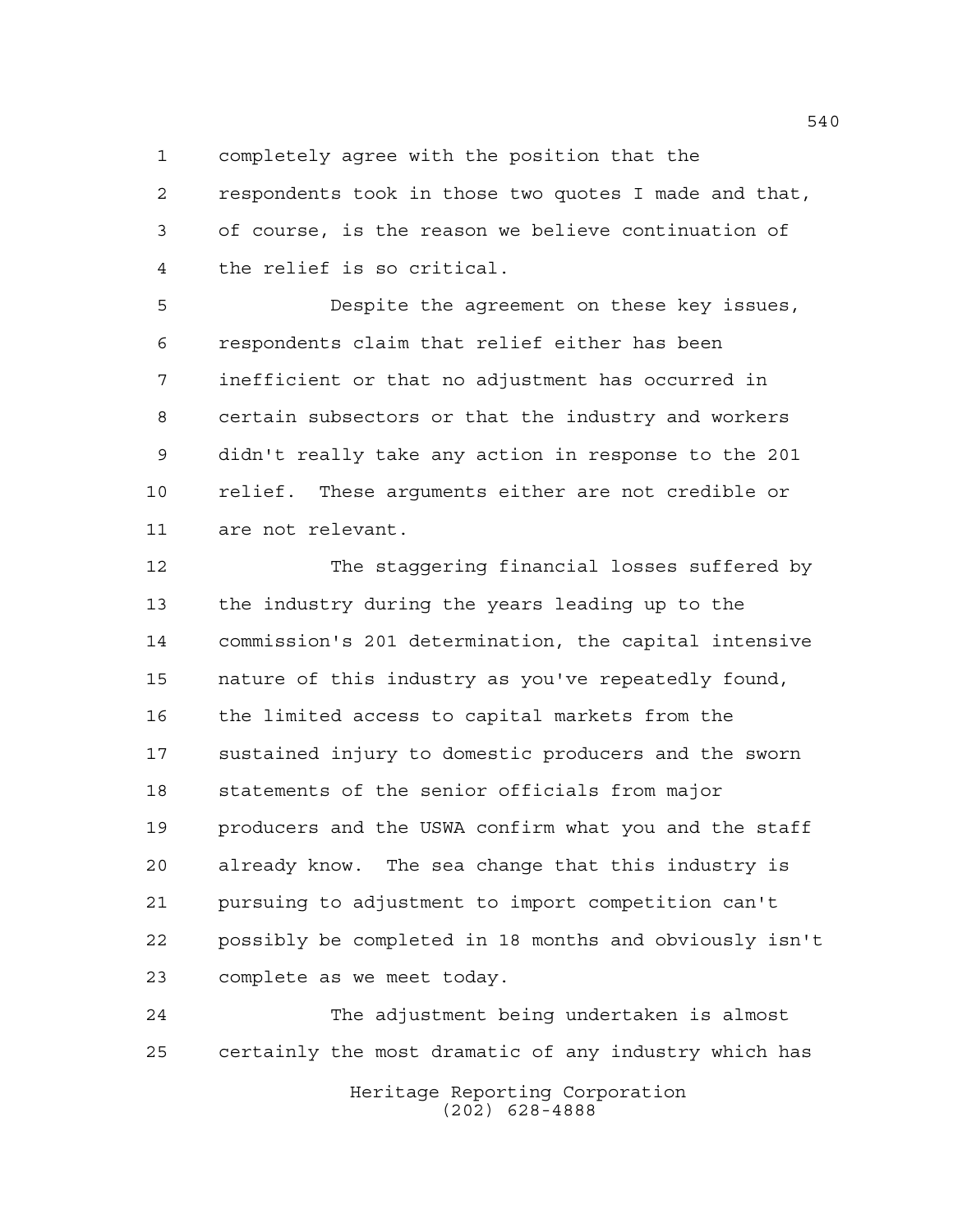sought and obtained relief under Section 201 in the history of the law. With time, it will provide the industry and the workers the ability to complete the adjustment process. We are confident that all that the industry and workers have done and all that they have identified as still needing to be done will be reflected in your report to the President in mid September.

 Similarly, while causation is not required by Section 204 of the act, the claims by our opponents that there is not a causal link between the decisions 12 that have been made by the industry were flatly contradicted under oath by the chairman of ISG, the vice chairman of U.S. Steel and the president and CEO of Nucor and the international president of the USWA. They had an opportunity to ask all the questions that they rambled off in their statements to the people under oath and they chose not to take advantage of that opportunity. So you have sworn statements that the only reason this consolidation and this effort has occurred is because of the relief.

 We anticipate that your report will reflect the extraordinary effort and we anticipate that the President will do that which he has promised and keep the relief in place.

> Heritage Reporting Corporation (202) 628-4888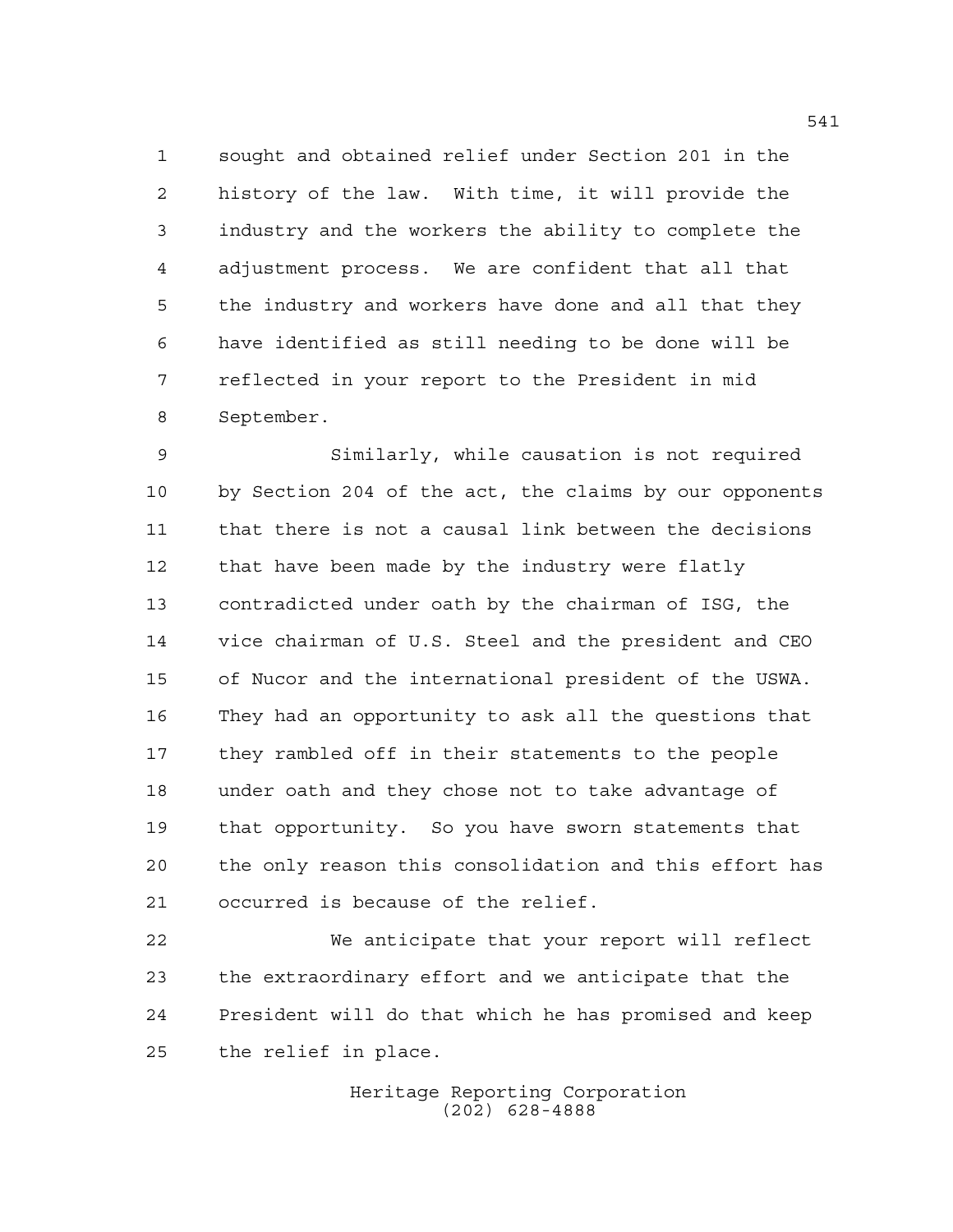Thank you very much.

 CHAIRMAN OKUN: Thank you. All right, Mr. Pierce, close it out here. MR. PIERCE: Thank you. First, we appreciate the varying views and the roles of the commission in this process, that there are varying views and we know that this commission and every member will review the briefs closely, will review the arguments closely and make an independent judgment and we very much appreciate that and I'll leave it at that.

 We also appreciate you staying very late tonight to get through everybody. The congressional testimony ate up an awful lot of time, but still you stayed here, you gave the consumers, the purchasers panel, the time to not only testify but answer a lot of questions and respond to you.

 You gave both sides extra time to make it a lot easier in this particular hearing to sort out who was going to say what when and when you're organizing a panel with a lot of diverse interests, that extra amount of time helps a lot and you gave us flexibility in allocations and we just wanted to say thank you for that. As you know, it is very difficult to organize these types of proceedings in groups and without that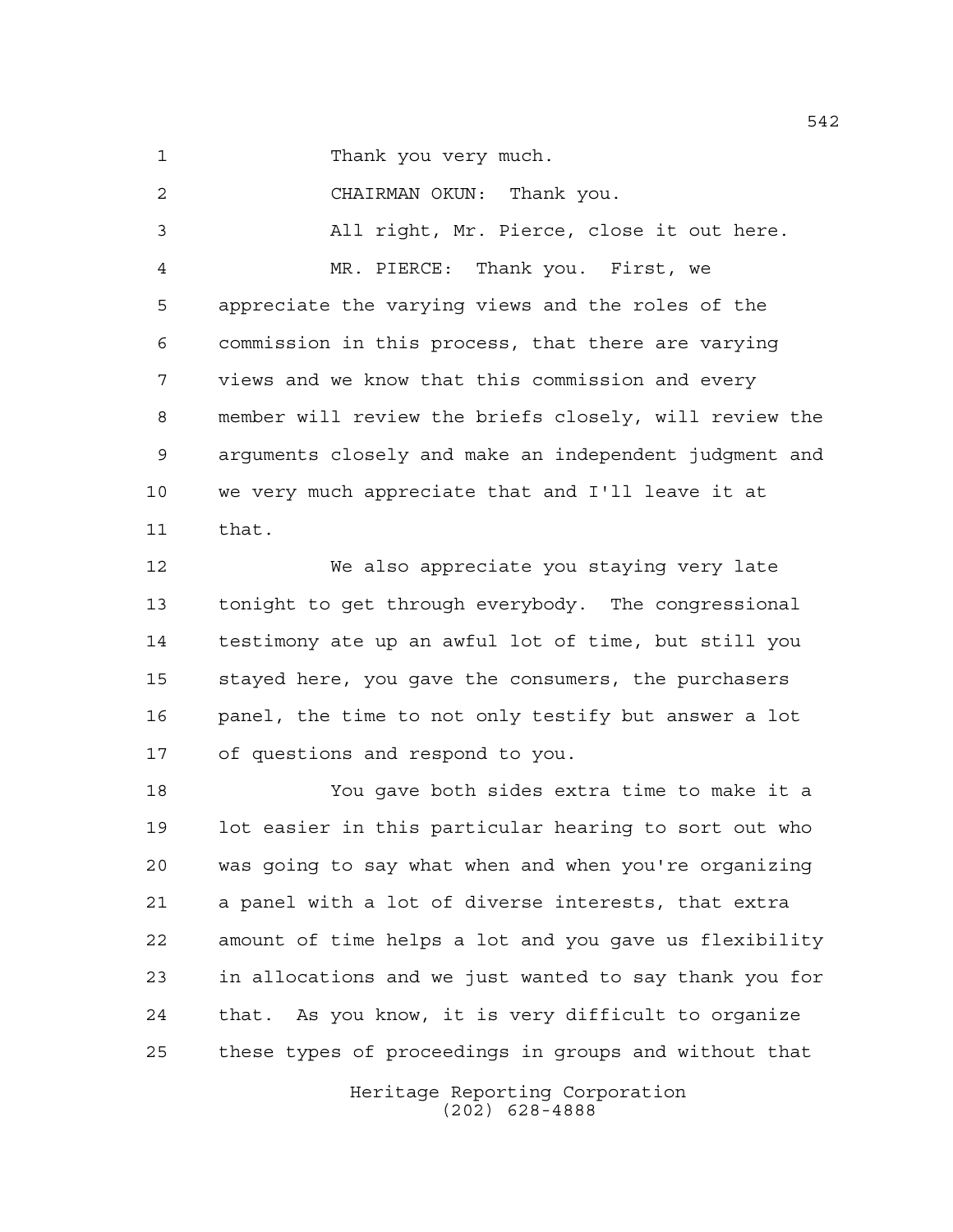flexibility it couldn't be done.

| $\overline{a}$ | Finally, we appreciate the extra five pages           |
|----------------|-------------------------------------------------------|
| 3              | that we get in the post-hearing brief to respond to   |
| 4              | Mr. Usher from U.S. Steel who will be testifying on   |
| 5              | Friday. We don't like the decision, but understand    |
| 6              | the reasons for it now and we appreciate the extra    |
| 7              | space.                                                |
| 8              | And, lastly, we wanted to thank the staff in          |
| 9              | particular. This problem with ISG submitting their    |
| 10             | questionnaire late was a huge problem and it's a huge |
| 11             | hole in the record and the staff worked very hard to  |
| 12             | get that done, to get the data done the best they     |
| 13             | could to get us the re-compiled information yesterday |
| 14             | morning and it all is very much appreciated.          |
| 15             | So on behalf of the joint respondents, I              |
| 16             | thank you for your time and attention today. Thank    |
| 17             | you very much.                                        |
| 18             | CHAIRMAN OKUN: Thank you for those                    |
| 19             | comments.                                             |
| 20             | Post-hearing briefs, statements responsive            |
| 21             | to questions and requests of the commission, and      |
| 22             | corrections to the transcript must be filed by Auqust |
| 23             | 1, 2003.                                              |
| 24             | With no other business to come before the             |
| 25             | commission, this hearing is adjourned.                |
|                | Heritage Reporting Corporation<br>$(202)$ 628-4888    |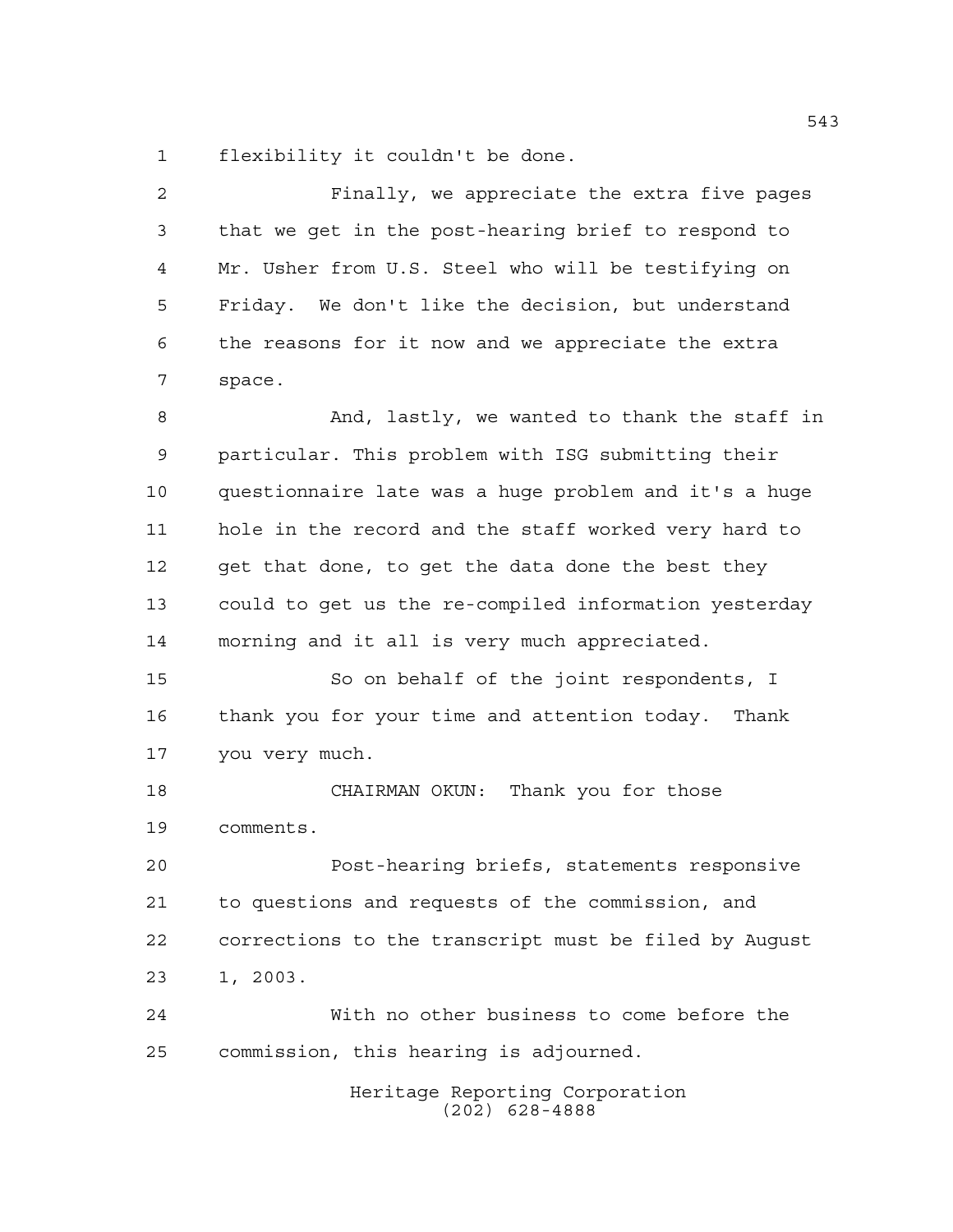| $\mathbf 1$      | (Whereupon, at 9:40 p.m., the proceedings in |
|------------------|----------------------------------------------|
| $\overline{a}$   | the above-captioned matter were concluded.)  |
| $\mathfrak{Z}$   | $\frac{1}{2}$                                |
| $\ensuremath{4}$ | $\frac{\sqrt{2}}{2}$                         |
| $\mathsf S$      | $\!/\!$                                      |
| $\epsilon$       | $\!/\!$                                      |
| $\boldsymbol{7}$ | $\!/\!$                                      |
| $\,8\,$          | $\!/\!$                                      |
| $\mathsf 9$      | $\!/\!$                                      |
| $1\,0$           | $\!/\!$                                      |
| $11\,$           | $\!/\!$                                      |
| $12\,$           | $\!/\!$                                      |
| $13$             | $\!/\!$                                      |
| 14               | $\!/\!$                                      |
| $15\,$           | $\!/\!$                                      |
| 16               | $\frac{\sqrt{2}}{2}$                         |
| $17$             | $\frac{\sqrt{2}}{2}$                         |
| $18\,$           | $\frac{\sqrt{2}}{2}$                         |
| 19               | $\!/\!$                                      |
| $20$             | $\frac{1}{2}$                                |
| $2\sqrt{1}$      | $\!/\!$                                      |
| $2\sqrt{2}$      | $\frac{1}{2}$                                |
| 23               | $\frac{1}{2}$                                |
| $2\sqrt{4}$      | $\frac{1}{2}$                                |
| 25               | $\frac{\displaystyle /}{\displaystyle /}$    |
|                  |                                              |